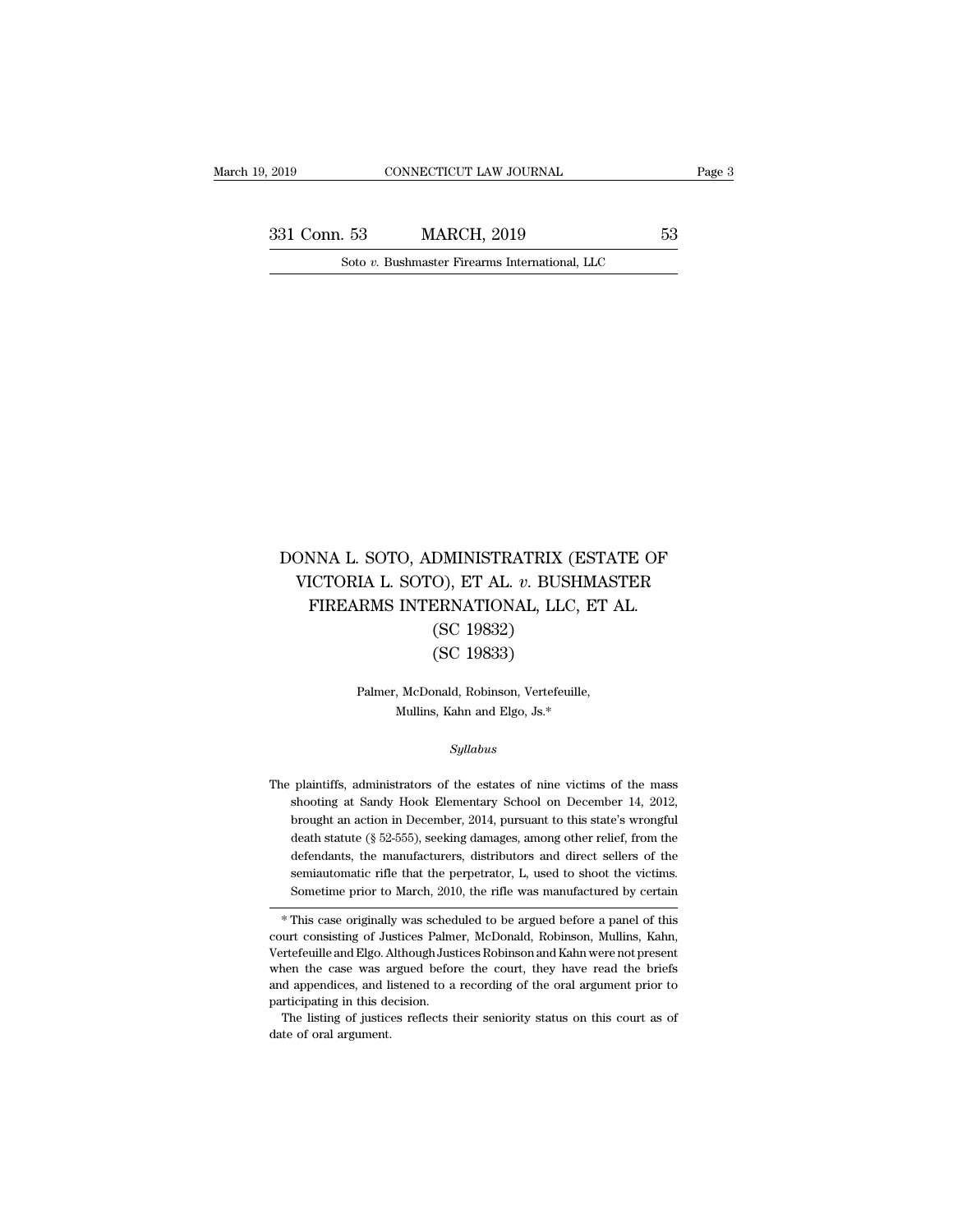# EXECUTE CONNECTICUT LAW JOURNAL March 19, 2019<br>
54 MARCH, 2019 331 Conn. 53<br>
54 Soto v. Bushmaster Firearms International, LLC CONNECTICUT LAW JOURNAL March March March MARCH, 2019 331 Conn. 53<br>Soto *v.* Bushmaster Firearms International, LLC fendants, sold to the defendant distributors, and then resold

MARCH, 2019 331 Conn. 53<br>Soto v. Bushmaster Firearms International, LLC<br>of the defendants, sold to the defendant distributors, and then resold<br>to the defendant direct sellers, who operated a retail gun store in Con-MARCH, 2019 331 Conn. 53<br>Soto v. Bushmaster Firearms International, LLC<br>of the defendants, sold to the defendant distributors, and then resold<br>to the defendant direct sellers, who operated a retail gun store in Con-<br>nectic MARCH, 2019 331 Conn. 53<br>Soto v. Bushmaster Firearms International, LLC<br>of the defendants, sold to the defendant distributors, and then resold<br>to the defendant direct sellers, who operated a retail gun store in Con-<br>nectic Soto  $v$ . Bushmaster Firearms International, LLC<br>of the defendants, sold to the defendant distributors, and then resold<br>to the defendant direct sellers, who operated a retail gun store in Con-<br>necticut. In March, 2010, L' solo *v*. Bushinaster Firearins international, LLC<br>of the defendants, sold to the defendant distributors, and then resold<br>to the defendant direct sellers, who operated a retail gun store in Con-<br>necticut. In March, 2010, L of the defendants, sold to the defendant distributors, and then resold to the defendant direct sellers, who operated a retail gun store in Connecticut. In March, 2010, L's mother purchased the rifle from that store. The ri to the defendant direct sellers, who operated a retail gun store in Connecticut. In March, 2010, L's mother purchased the rifle from that store.<br>The rifle is capable of rapid semiautomatic fire, accommodates large capacity necticut. In March, 2010, L's mother purchased the rifle from that store.<br>The rifle is capable of rapid semiautomatic fire, accommodates large<br>capacity magazines, and bullets fired therefrom travel at such a high<br>velocity The rifle is capable of rapid semiautomatic fire, accommodates large capacity magazines, and bullets fired therefrom travel at such a high velocity that they cause a shockwave while passing through a human body, often resu capacity magazines, and bullets fired therefrom travel at such a high velocity that they cause a shockwave while passing through a human body, often resulting in catastrophic injuries, even in areas remote to the direct bu velocity that they cause a shockwave while passing through a human<br>body, often resulting in catastrophic injuries, even in areas remote to<br>the direct bullet wound. On the date of the shooting, L retrieved the<br>rifle, along body, often resulting in catastrophic injuries, even in areas remote to the direct bullet wound. On the date of the shooting, L retrieved the rifle, along with multiple thirty round magazines, drove to the school, shot his the direct bullet wound. On the date of the shooting, L retrieved the rifle, along with multiple thirty round magazines, drove to the school, shot his way in, and proceeded to fatally shoot twenty-six people, including the rifle, along with multiple thirty round magazines, drove to the school, shot his way in, and proceeded to fatally shoot twenty-six people, including the plaintiffs' decedents, in less than four and one-half minutes. The gr shot his way in, and proceeded to fatally shoot twenty-six people, including the plaintiffs' decedents, in less than four and one-half minutes. The gravamen of the plaintiffs' complaint was that the defendants negligently ing the plaintiffs' decedents, in less than four and one-half minutes. The<br>gravamen of the plaintiffs' complaint was that the defendants negligently<br>entrusted to civilian consumers an assault rifle that is suitable for use gravamen of the plaintiffs' complaint was that the defendants negligently<br>entrusted to civilian consumers an assault rifle that is suitable for use<br>only by military and law enforcement personnel and violated the Con-<br>necti entrusted to civilian consumers an assault rifle that is suitable for use<br>only by military and law enforcement personnel and violated the Con-<br>necticut Unfair Trade Practices Act (CUTPA) (§ 42-110a et seq.) through<br>the sa only by military and law enforcement personnel and violated the Connecticut Unfair Trade Practices Act (CUTPA) (§ 42-110a et seq.) through the sale or wrongful marketing of the rifle. The plaintiffs' first theory of liabil necticut Unfair Trade Practices Act (CUTPA) (§ 42-110a et seq.) through<br>the sale or wrongful marketing of the rifle. The plaintiffs' first theory<br>of liability was that the rifle is a military grade weapon that is grossly<br>i the sale or wrongful marketing of the rifle. The plaintiffs' first theory of liability was that the rifle is a military grade weapon that is grossly ill-suited for legitimate civilian purposes such as self-defense or recre of liability was that the rifle is a military grade weapon that is grossly ill-suited for legitimate civilian purposes such as self-defense or recreation, that the rifle and other similar semiautomatic weapons have become ill-suited for legitimate civilian purposes such as self-defense or recreation, that the rifle and other similar semiautomatic weapons have become the weapon of choice for mass shootings and, therefore, that the risks asso ation, that the rifle and other similar semiautomatic weapons have<br>become the weapon of choice for mass shootings and, therefore, that<br>the risks associated with selling the rifle to the civilian market far<br>outweigh any pot become the weapon of choice for mass shootings and, therefore, that<br>the risks associated with selling the rifle to the civilian market far<br>outweigh any potential benefits, that the defendants continued to sell<br>the rifle de the risks associated with selling the rifle to the civilian market far outweigh any potential benefits, that the defendants continued to sell the rifle despite their knowledge of these facts, and that it therefore was negl outweigh any potential benefits, that the defendants continued to sell<br>the rifle despite their knowledge of these facts, and that it therefore was<br>negligent and an unfair trade practice under CUTPA for the defendants<br>to se the rifle despite their knowledge of these facts, and that it therefore was<br>negligent and an unfair trade practice under CUTPA for the defendants<br>to sell the weapon, knowing that it eventually would be purchased by<br>a civil negligent and an unfair trade practice under CUTPA for the defendants<br>to sell the weapon, knowing that it eventually would be purchased by<br>a civilian customer who might share it with other civilian users. The<br>plaintiffs' s to sell the weapon, knowing that it eventually would be purchased by<br>a civilian customer who might share it with other civilian users. The<br>plaintiffs' second theory of liability was that the defendants marketed<br>the rifle, a civilian customer who might share it with other civilian users. The plaintiffs' second theory of liability was that the defendants marketed the rifle, through advertising and product catalogs, in an unethical, oppressive plaintiffs' second theory of liability was that the defendants marketed<br>the rifle, through advertising and product catalogs, in an unethical,<br>oppressive, immoral, and unscrupulous manner by extolling the militaris-<br>tic and the rifle, through advertising and product catalogs, in an unethical, oppressive, immoral, and unscrupulous manner by extolling the militaristic and assaultive qualities of the rifle and reinforcing the image of the rifle oppressive, immoral, and unscrupulous manner by extolling the militaristic and assaultive qualities of the rifle and reinforcing the image of the rifle as a combat weapon that is intended to be used for the purposes of wag tic and assaultive qualities of the rifle and reinforcing the image of the rifle as a combat weapon that is intended to be used for the purposes of waging war and killing human beings. The plaintiffs alleged that the defen rifle as a combat weapon that is intended to be used for the purposes<br>of waging war and killing human beings. The plaintiffs alleged that the<br>defendants advertised this rifle differently from how they would promote<br>and sel of waging war and killing human beings. The plaintiffs alleged that the defendants advertised this rifle differently from how they would promote and sell rifles intended for legal civilian purposes such as hunting and recr defendants advertised this rifle differently from how they would promote<br>and sell rifles intended for legal civilian purposes such as hunting and<br>recreation. In connection with this second theory of liability, the plain-<br>t and sell rifles intended for legal civilian purposes such as hunting and recreation. In connection with this second theory of liability, the plaintiffs also alleged that the defendants' marketing of the rifle to civilians recreation. In connection with this second theory of liability, the plaintiffs also alleged that the defendants' marketing of the rifle to civilians for offensive assault missions was a substantial factor in causing the de tiffs also alleged that the defendants' marketing of the rifle to civilians<br>for offensive assault missions was a substantial factor in causing the<br>decedents' injuries in that L's attack, had it occurred at all, would have<br> for offensive assault missions was a substantial factor in causing the decedents' injuries in that L's attack, had it occurred at all, would have been less lethal if L had not been encouraged by the defendants' marketing decedents' injuries in that L's attack, had it occurred at all, would have<br>been less lethal if L had not been encouraged by the defendants' market-<br>ing campaign to select the rifle in question as his weapon of choice.<br>The been less lethal if L had not been encouraged by the defendants' marketing campaign to select the rifle in question as his weapon of choice.<br>The defendants moved to strike the complaint, contending that all of<br>the plaintif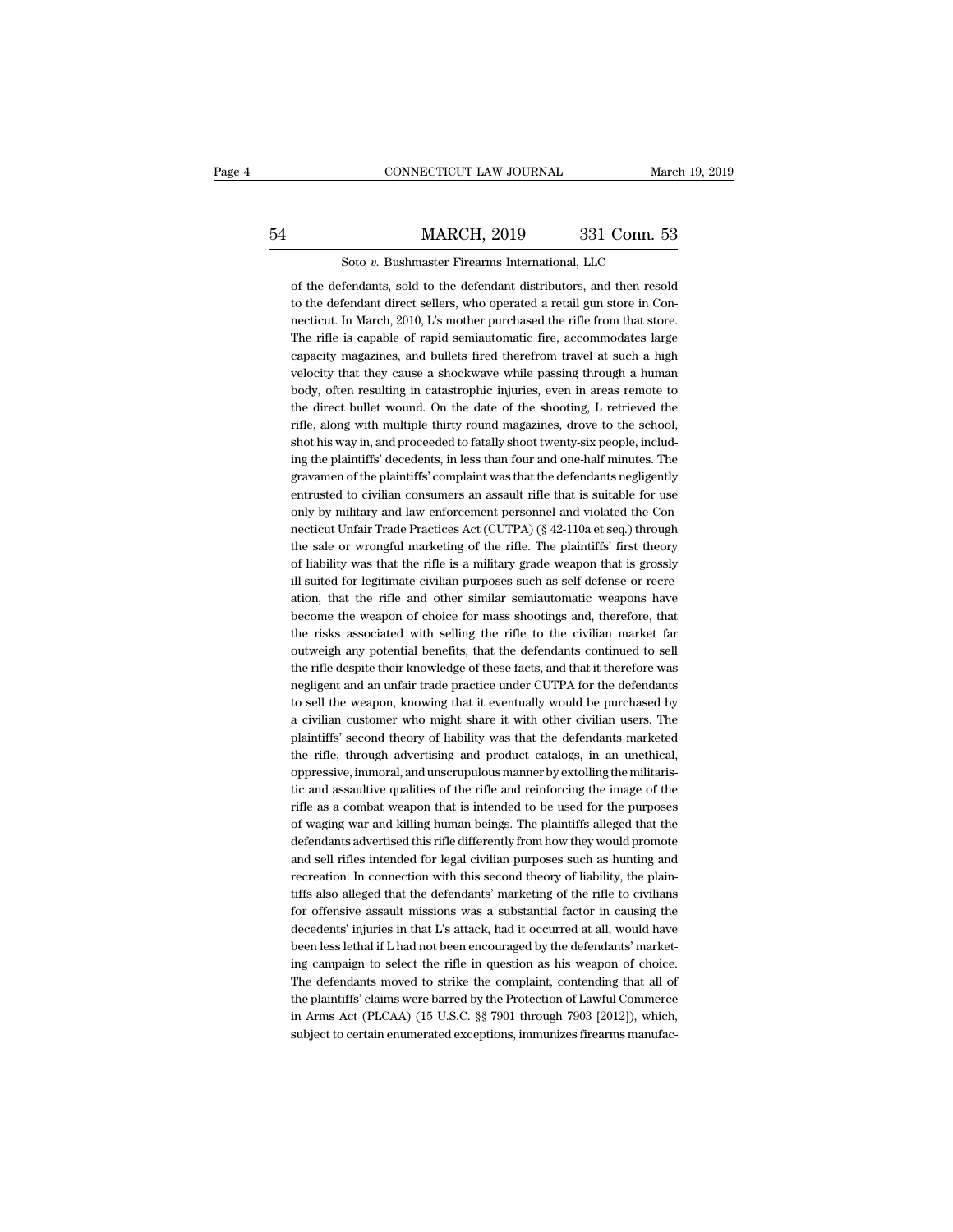# 2019 CONNECTICUT LAW JOURNAL Page 5<br>331 Conn. 53 MARCH, 2019 55<br>5 Soto v. Bushmaster Firearms International, LLC CONNECTICUT LAW JOURNAL<br>
53 MARCH, 2019 55<br>
55<br>
Soto *v.* Bushmaster Firearms International, LLC<br>
istributors, and dealers from civil liability for crimes com-

1 Conn. 53 MARCH, 2019 55<br>Soto v. Bushmaster Firearms International, LLC<br>turers, distributors, and dealers from civil liability for crimes com-<br>mitted by third parties using their weapons. The defendants contended MARCH, 2019 55<br>Soto v. Bushmaster Firearms International, LLC<br>turers, distributors, and dealers from civil liability for crimes com-<br>mitted by third parties using their weapons. The defendants contended<br>alternatively that 1 Conn. 53 MARCH, 2019 55<br>
Soto v. Bushmaster Firearms International, LLC<br>
turers, distributors, and dealers from civil liability for crimes com-<br>
mitted by third parties using their weapons. The defendants contended<br>
alte Soto  $v$ . Bushmaster Firearms International, LLC<br>turers, distributors, and dealers from civil liability for crimes com-<br>mitted by third parties using their weapons. The defendants contended<br>alternatively that the plaintif Soto *v*. Bushmaster Firearms international, LLC<br>turers, distributors, and dealers from civil liability for crimes com-<br>mitted by third parties using their weapons. The defendants contended<br>alternatively that the plaintiff turers, distributors, and dealers from civil liability for crimes committed by third parties using their weapons. The defendants contended alternatively that the plaintiffs failed to state a legally valid negligent entrust mitted by third parties using their weapons. The defendants contended<br>alternatively that the plaintiffs failed to state a legally valid negligent<br>entrustment claim under Connecticut common law and that their<br>claims predica alternatively that the plaintiffs failed to state a legally valid negligent<br>entrustment claim under Connecticut common law and that their<br>claims predicated on alleged CUTPA violations were legally insufficient<br>because, amo entrustment claim under Connecticut common law and that their<br>claims predicated on alleged CUTPA violations were legally insufficient<br>because, among other reasons, the plaintiffs lacked standing under<br>CUTPA, their claims w claims predicated on alleged CUTPA violations were legally insufficient<br>because, among other reasons, the plaintiffs lacked standing under<br>CUTPA, their claims were time barred by CUTPA's three year statute of<br>limitations ( because, among other reasons, the plaintiffs lacked standing under CUTPA, their claims were time barred by CUTPA's three year statute of limitations (§ 42-110g [f]), personal injuries and death are not cognizable damages u CUTPA, their claims were time barred by CUTPA's three year statute of limitations ( $\S$  42-110g [f]), personal injuries and death are not cognizable damages under CUTPA, and their CUTPA claims were barred by the exclusivit limitations (§ 42-110g [f]), personal injuries and death are not cognizable damages under CUTPA, and their CUTPA claims were barred by the exclusivity provision of the Connecticut Product Liability Act (§ 52-572n [a]). In damages under CUTPA, and their CUTPA claims were barred by the exclusivity provision of the Connecticut Product Liability Act (§ 52-572n [a]). In granting the defendants' motions to strike the plaintiffs' complaint, the tr exclusivity provision of the Connecticut Product Liability Act (§ 52-572n [a]). In granting the defendants' motions to strike the plaintiffs' complaint, the trial court concluded that the plaintiffs' allegations did not fi 572n [a]). In granting the defendants' motions to strike the plaintiffs' complaint, the trial court concluded that the plaintiffs' allegations did not fit within the common-law tort of negligent entrustment, PLCAA barred complaint, the trial court concluded that the plaintiffs' allegations did<br>not fit within the common-law tort of negligent entrustment, PLCAA<br>barred the plaintiffs' claims insofar as those claims sounded in negligent<br>entrus not fit within the common-law tort of negligent entrustment, PLCAA<br>barred the plaintiffs' claims insofar as those claims sounded in negligent<br>entrustment, and the plaintiffs lacked standing to bring wrongful death<br>claims p entrustment, and the plaintiffs lacked standing to bring wrongful death<br>claims predicated on CUTPA violations because they never entered into<br>a business relationship with the defendants. On appeal from the trial<br>court's ju

- claims predicated on CUTPA violations because they never entered into<br>a business relationship with the defendants. On appeal from the trial<br>court's judgment in favor of the defendants, *held*:<br>the trial court correctly con a business relationship with the defendants. On appeal from the trial court's judgment in favor of the defendants, *held*:<br>The trial court correctly concluded that the plaintiffs did not plead a legally sufficient cause of court's judgment in favor of the defendants, *held*:<br>1. The trial court correctly concluded that the plaintiffs did not plead a<br>legally sufficient cause of action based on negligent entrustment under<br>this state's common l legally sufficient cause of action based on negligent entrustment under<br>this state's common law and, therefore, properly struck the plaintiffs'<br>claims predicated on that legal theory: the plaintiffs failed to establish<br>th claims predicated on that legal theory: the plaintiffs failed to establish this state's common law and, therefore, properly struck the plaintiffs'<br>claims predicated on that legal theory: the plaintiffs failed to establish<br>that the defendants had any reason to expect that L's mother, the direct<br>pu claims predicated on that legal theory: the plaintiffs failed to establish<br>that the defendants had any reason to expect that L's mother, the direct<br>purchaser of the rifle, was likely to use the rifle in an unsafe manner<br>or that the defendants had any reason to expect that L's mother, the direct purchaser of the rifle, was likely to use the rifle in an unsafe manner or in a manner that would involve an unreasonable risk of physical harm; more purchaser of the rifle, was likely to use the rifle in an unsafe manner<br>or in a manner that would involve an unreasonable risk of physical<br>harm; moreover, this court declined the plaintiffs' invitation to expand<br>the common or in a manner that would involve an unreasonable risk of physical<br>harm; moreover, this court declined the plaintiffs' invitation to expand<br>the common-law doctrine of negligent entrustment to allow such a cause<br>of action t harm; moreover, this court declined the plaintiffs' invitation to expand<br>the common-law doctrine of negligent entrustment to allow such a cause<br>of action to proceed on a theory that it was reasonably foreseeable to<br>the def the common-law doctrine of negligent entrustment to allow such a cause<br>of action to proceed on a theory that it was reasonably foreseeable to<br>the defendants that, following the initial entrustment of a dangerous<br>instrumen of action to proceed on a theory that it was reasonably foreseeable to<br>the defendants that, following the initial entrustment of a dangerous<br>instrumentality, such as the rifle in question, that instrumentality would<br>come the defendants that, following the initial entrustment of a dangerous instrumentality, such as the rifle in question, that instrumentality would come into the possession of someone like  $L$ , who would use it in an unsafe instrumentality, such as the rifle in question, that instrumentality would<br>come into the possession of someone like  $L$ , who would use it in an<br>unsafe manner, and, in any event, it was unnecessary to decide whether,<br>in th come into the possession of someone like L, who would use it in an<br>unsafe manner, and, in any event, it was unnecessary to decide whether,<br>in the present case, a cause of action for negligent entrustment could<br>proceed unde unsafe manner, and, in any event, it was unnecessary to decide whether,<br>in the present case, a cause of action for negligent entrustment could<br>proceed under such a theory because the plaintiffs did not allege that<br>any of t in the present case, a cause of action for negligent entrustment could<br>proceed under such a theory because the plaintiffs did not allege that<br>any of the defendants possessed any knowledge or had any specific<br>reason to beli proceed under such a theory because the plaintiffs did not allege that<br>any of the defendants possessed any knowledge or had any specific<br>reason to believe either that L's mother would share the rifle with L or<br>that L was e any of the defendants possessed any knowledge or had any specific<br>reason to believe either that L's mother would share the rifle with L or<br>that Lwas especially likely to operate it unsafely or illegally; furthermore,<br>to th reason to believe either that L's mother would share the rifle with L or that L was especially likely to operate it unsafely or illegally; furthermore, to the extent that the plaintiffs were seeking to pursue their neglige that L was especially likely to operate it unsafely or illegally; furth to the extent that the plaintiffs were seeking to pursue their n<br>entrustment claim on the theory that any commercial sale of<br>weapons to civilian users to the extent that the plaintiffs were seeking to pursue their negligent entrustment claim on the theory that any commercial sale of assault weapons to civilian users constitutes negligent entrustment because the societal entrustment claim on the theory that any commercial sale of assault<br>weapons to civilian users constitutes negligent entrustment because the<br>societal costs of such sales outweigh the perceived benefits, this court<br>followed
-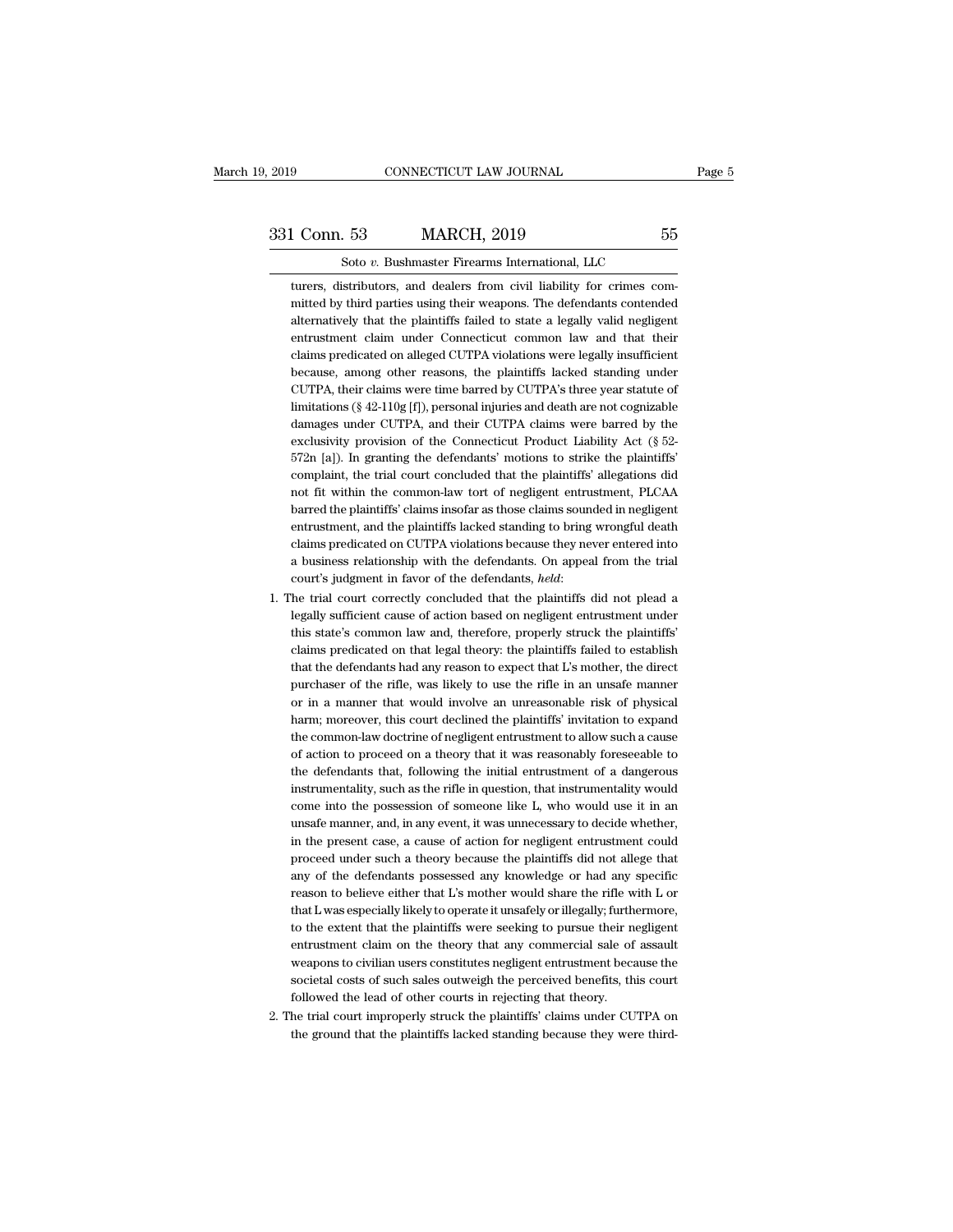# EXECUTE CONNECTICUT LAW JOURNAL March 19, 2019<br>56 MARCH, 2019 331 Conn. 53<br>500 v. Bushmaster Firearms International, LLC CONNECTICUT LAW JOURNAL March March March MARCH, 2019 331 Conn. 53<br>Soto *v.* Bushmaster Firearms International, LLC ims who did not have a consumer or commercial relationship

**MARCH, 2019** 331 Conn. 53<br>Soto v. Bushmaster Firearms International, LLC<br>party victims who did not have a consumer or commercial relationship<br>with the defendants: upon review of the text of § 42-110g (a), the provi-MARCH, 2019 331 Conn. 53<br>Soto v. Bushmaster Firearms International, LLC<br>party victims who did not have a consumer or commercial relationship<br>with the defendants: upon review of the text of § 42-110g (a), the provi-<br>sion of MARCH, 2019 331 Conn. 53<br>Soto v. Bushmaster Firearms International, LLC<br>party victims who did not have a consumer or commercial relationship<br>with the defendants: upon review of the text of § 42-110g (a), the provi-<br>sion of Soto  $v$ . Bushmaster Firearms International, LLC<br>party victims who did not have a consumer or commercial relationship<br>with the defendants: upon review of the text of  $\S$  42-110g (a), the provi-<br>sion of CUTPA creating a pr soto *v*. Bushmaster Firearms international, LLC<br>party victims who did not have a consumer or commercial relationship<br>with the defendants: upon review of the text of § 42-110g (a), the provi-<br>sion of CUTPA creating a priva party victims who did not have a consumer or commercial relationship<br>with the defendants: upon review of the text of  $\S$  42-110g (a), the provi-<br>sion of CUTPA creating a private right of action for persons injured by<br>unfa with the defendants: upon review of the text of § 42-110g (a), the provision of CUTPA creating a private right of action for persons injured by unfair trade practices, and its legislative history, and in light of the broad sion of CUTPA creating a private right of action for persons injured by<br>unfair trade practices, and its legislative history, and in light of the broad<br>scope and remedial purpose of CUTPA, this court concluded that CUTPA<br>au unfair trade practices, and its legislative history, and in light of the broad<br>scope and remedial purpose of CUTPA, this court concluded that CUTPA<br>authorizes any person who has suffered an ascertainable financial loss<br>cau scope and remedial purpose of CUTPA, this court concluded that CUTPA authorizes any person who has suffered an ascertainable financial loss caused by an unfair trade practice to bring an action under CUTPA, regardless of w authorizes any person who has suffered an ascertainable financial loss<br>caused by an unfair trade practice to bring an action under CUTPA,<br>regardless of whether they had a business relationship with the person<br>or entity tha caused by an unfair trade practice to bring an action under CUTPA,<br>regardless of whether they had a business relationship with the person<br>or entity that engaged in the prohibited practice; moreover, prior case<br>law on which regardless of whether they had a business relationship with the person<br>or entity that engaged in the prohibited practice; moreover, prior case<br>law on which the trial court had relied in striking the plaintiffs' CUTPA<br>claim or entity that engaged in the prohibited practice; moreover, prior case<br>law on which the trial court had relied in striking the plaintiffs' CUTPA<br>claims for lack of standing did not recognize a business relationship<br>requir law on which the trial court had relied in striking the plaintiffs' CUTPA claims for lack of standing did not recognize a business relationship requirement, notwithstanding the defendants' claim to the contrary, and, there claims for lack of standing did not recognize a business relationship<br>requirement, notwithstanding the defendants' claim to the contrary, and,<br>therefore, principles of stare decisis and legislative acquiescence did<br>not req requirement, notwithstanding the defendants' claim to the contrary, and, therefore, principles of stare decisis and legislative acquiescence did not require this court to impose a business relationship requirement in the c therefore, principles of stare decisis and legislative acquiescence did<br>not require this court to impose a business relationship requirement in<br>the context of this case; furthermore, the defendants could not prevail<br>on the not require this court to impose a business relationship requirement in<br>the context of this case; furthermore, the defendants could not prevail<br>on their claim that prudential concerns supported the restriction of<br>CUTPA sta the context of this case; furthermore, the defendants could not prevail on their claim that prudential concerns supported the restriction of CUTPA standing to persons who have a direct business relationship with the allege on their claim that prudential concerns supported the restriction of CUTPA standing to persons who have a direct business relationship with the alleged wrongdoer, as none of the rationales that underlie the standing doctri CUTPA standing to persons who have a direct business relationship<br>with the alleged wrongdoer, as none of the rationales that underlie the<br>standing doctrine, either generally or in the specific context of unfair<br>trade pract with the alleged wrongdoer, as none of the rationales that underlie the standing doctrine, either generally or in the specific context of unfair trade practice litigation, supported the denial of standing to the plaintiffs standing doctrine, either generally or in the specific context of unfair<br>trade practice litigation, supported the denial of standing to the plaintiffs<br>in the present case, in which the link between the allegedly wrongful<br>c trade practice litigation, supported the denial of standing to the plaintiffs<br>in the present case, in which the link between the allegedly wrongful<br>conduct and the plaintiffs' injuries was far more direct and less attenu-<br> in the present case, in whi<br>conduct and the plaintiffs'<br>ated than in other cases in<br>lacked standing under CU<br>were too indirect, remote<br>wrongdoer's conduct.<br>his court concluded that a c % conduct and the plaintiffs' injuries was far more direct and less attenuated than in other cases in which this court has held that the plaintiffs lacked standing under CUTPA on the ground that the harms alleged were too ated than in other cases in which this court has held that the plaintiffs<br>lacked standing under CUTPA on the ground that the harms alleged<br>were too indirect, remote and derivative with respect to the alleged<br>wrongdoer's c

lacked standing under CUTPA on the ground that the harms alleged<br>were too indirect, remote and derivative with respect to the alleged<br>wrongdoer's conduct.<br>his court concluded that a cause of action for wrongful death pred were too indirect, remote and derivative with respect to the alleged<br>wrongdoer's conduct.<br>his court concluded that a cause of action for wrongful death predicated<br>on a CUTPA violation must comply with both the statute of l wrongdoer's conduct.<br>
his court concluded that a cause of action for wrongful death predicated<br>
on a CUTPA violation must comply with both the statute of limitations<br>
applicable to wrongful death claims, § 52-555 (a), whi his court concluded that a cause of action for wrongful death predicated<br>on a CUTPA violation must comply with both the statute of limitations<br>applicable to wrongful death claims,  $\S 52-555$  (a), which is two years<br>from t on a CUTPA violation must comply with both the statute of limitations applicable to wrongful death claims,  $\S$  52-555 (a), which is two years from the date of death and no more than five years from the date of the act or applicable to wrongful death claims,  $\S$  52-555 (a), which is two years from the date of death and no more than five years from the date of the act or omission complained of, and the statute of limitations applicable to C from the date of death and no more than five years from the date of the act or omission complained of, and the statute of limitations applicable to CUTPA claims,  $\S$  42-110g (f), which is three years from the date of the act or omission complained of, and the statute of limitations applicable<br>to CUTPA claims, § 42-110g (f), which is three years from the date of<br>the alleged violation, this court having reasoned that any limitation<br>period co to CUTPA claims,  $\S$  42-110g (f), which is three years from the date of the alleged violation, this court having reasoned that any limitation period contained in a statute such as CUTPA, which creates a right of action th the alleged violation, this court having reasoned that any limitation<br>period contained in a statute such as CUTPA, which creates a right of<br>action that did not exist at common law, constitutes an essential element<br>of the c period contained in a statute such as CUTPA, which creates a right of action that did not exist at common law, constitutes an essential element of the cause of action created the<br>reunder, and that, under this state's wrong action that did not exist at common law, constitutes an essential element<br>of the cause of action created thereunder, and that, under this state's<br>wrongful death statute, an action will lie only insofar as the decedent,<br>had of the cause of action created thereunder, and that, under this state's<br>wrongful death statute, an action will lie only insofar as the decedent,<br>had he or she survived, could have satisfied all of the elements of the<br>under wrongful death statute, an action will lie only insofar as the decedent,<br>had he or she survived, could have satisfied all of the elements of the<br>underlying theory of liability on which the allegedly wrongful death is<br>predi had he or she survived, could have satisfied all of the elements of the underlying theory of liability on which the allegedly wrongful death is predicated; because it was undisputed that the manufacturing, distribution and underlying theory of liability on which the allegedly wrongful death is predicated; because it was undisputed that the manufacturing, distribution and final sale of the rifle to L's mother all occurred at least three year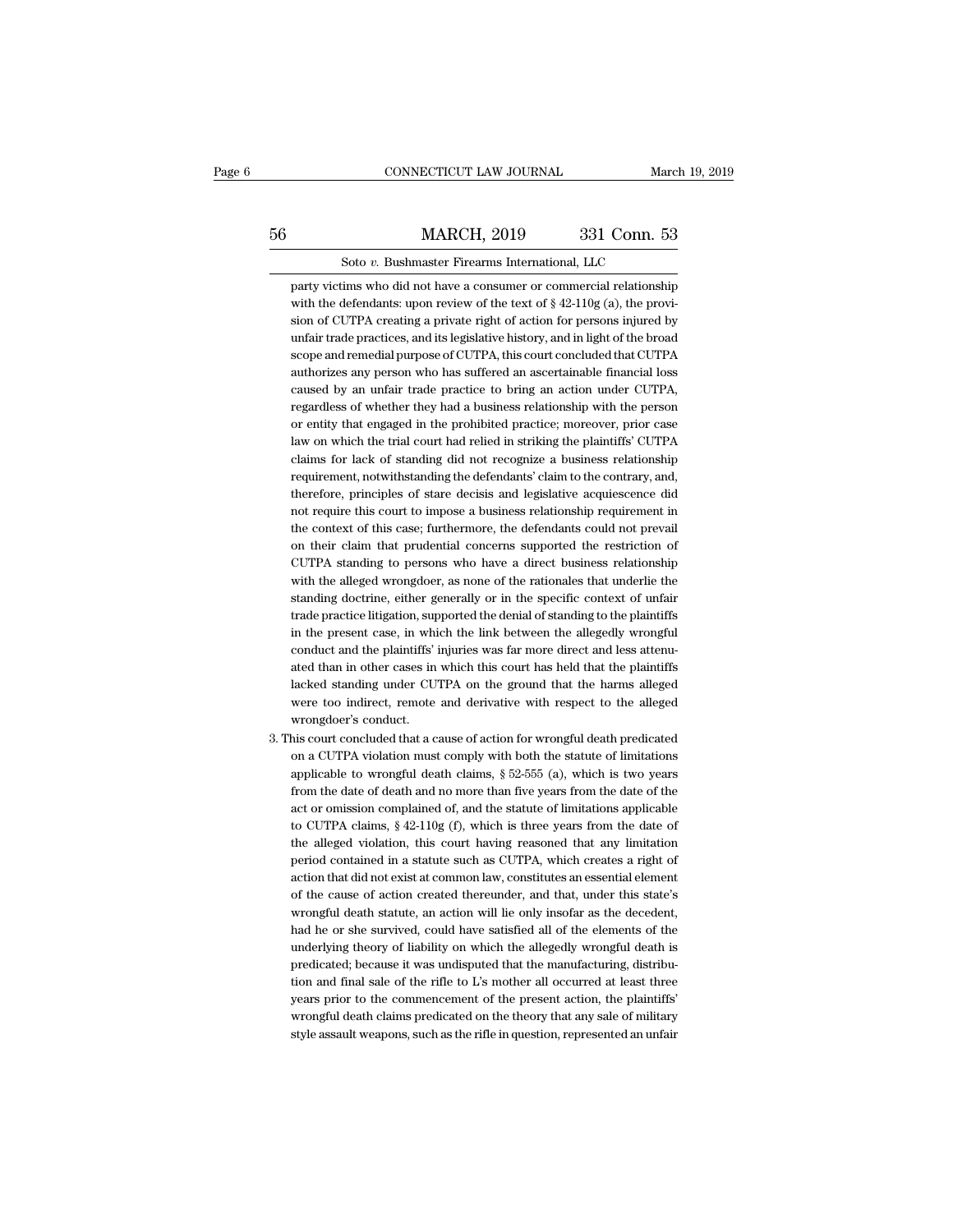# 2019 CONNECTICUT LAW JOURNAL Page 7<br>331 Conn. 53 MARCH, 2019 57<br>57<br>Soto v. Bushmaster Firearms International, LLC CONNECTICUT LAW JOURNAL<br>
Soto *v.* Bushmaster Firearms International, LLC<br>
Soto *v.* Bushmaster Firearms International, LLC<br>
ctice were time barred by the applicable statutes of limitations,

1 Conn. 53 MARCH, 2019 57<br>
Soto v. Bushmaster Firearms International, LLC<br>
trade practice were time barred by the applicable statutes of limitations,<br>
but the plaintiffs' wrongful death claims predicated on the theory that  $\begin{array}{r} \hline \text{L}\text{Conn.} & 53 \qquad \text{MARCH, 2019} \qquad \text{57} \ \text{Soto } v. \text{ Bushmaster Firearms International, LLC} \ \text{trade practice were time barred by the applicable statutes of limitations, but the plaintext's wrongful death claims predicted on the theory that the defendants violated CUTPA by advertising and marketing the rifle.} \end{array}$ 1 Conn. 53 MARCH, 2019 57<br>
Soto v. Bushmaster Firearms International, LLC<br>
trade practice were time barred by the applicable statutes of limitations,<br>
but the plaintiffs' wrongful death claims predicated on the theory that Soto  $v$ . Bushmaster Firearms International, LLC<br>trade practice were time barred by the applicable statutes of limitations,<br>but the plaintiffs' wrongful death claims predicated on the theory that<br>the defendants violated C Soto v. Bushmaster Firearms International, LLC<br>trade practice were time barred by the applicable statutes of limitations,<br>but the plaintiffs' wrongful death claims predicated on the theory that<br>the defendants violated CUTP trade practice were time barred by the applicable statutes of limitations,<br>but the plaintiffs' wrongful death claims predicated on the theory that<br>the defendants violated CUTPA by advertising and marketing the rifle<br>in an but the plaintiffs' wrongful death claims predicated on the theory that the defendants violated CUTPA by advertising and marketing the rifle in an unethical, oppressive, immoral, and unscrupulous manner were not time barre the defendants violated CUTPA by advertising and marketing the rifle<br>in an unethical, oppressive, immoral, and unscrupulous manner were<br>not time barred, as most of the plaintiffs' wrongful advertising and<br>marketing claims in an unethical, oppressive, immoral, and unscrupulous manner were not time barred, as most of the plaintiffs' wrongful advertising and marketing claims were phrased in the present tense and, thus, could be interpreted to not time barred, as most of the plaintiffs' wrongful advertising and marketing claims were phrased in the present tense and, thus, could be interpreted to allege that the defendants' wrongful conduct continued through the marketing claims were phi<br>interpreted to allege that through the time the comp<br>reasonably could be interp<br>conduct had occurred at the limitation period.<br>he defendants could not pr interpreted to allege that the defendants' wrongful conduct continued<br>through the time the complaint was filed, and as at least one allegation<br>reasonably could be interpreted to mean that the defendants' wrongful<br>conduct h through the time the complaint was filed, and as at least one allegation reasonably could be interpreted to mean that the defendants' wrongful conduct had occurred at the time of the shootings, which was within the limitat

- reasonably could be interpreted to mean that the defendants' wrongful<br>conduct had occurred at the time of the shootings, which was within<br>the limitation period.<br>he defendants could not prevail on their claim, as an alterna conduct had occurred at the time of the shootings, which was within<br>the limitation period.<br>he defendants could not prevail on their claim, as an alternative ground<br>for affirming the trial court's judgment, that the exclusi the limitation period.<br>
the defendants could not prevail on their claim, as an alternative ground<br>
for affirming the trial court's judgment, that the exclusivity provision<br>
of the Connecticut Product Liability Act, which p he defendants could not prevail on their claim, as an alternative ground<br>for affirming the trial court's judgment, that the exclusivity provision<br>of the Connecticut Product Liability Act, which provides that a product<br>liab for affirming the trial court's judgment, that the exclusivity provision<br>of the Connecticut Product Liability Act, which provides that a product<br>liability claim under that act shall be in lieu of all other claims against<br>p of the Connecticut Product Liability Act, which provides that a product liability claim under that act shall be in lieu of all other claims against product sellers for harm caused by a product, barred the plaintiffs' CUTPA of the Connecticut Product Liability Act, which provides that a product liability claim under that act shall be in lieu of all other claims against product sellers for harm caused by a product, barred the plaintiffs' CUTPA product sellers for harm caused by a product, barred the plaintiffs'<br>CUTPA claims that were predicated on the defendants' allegedly wrong-<br>ful advertising and marketing of the rifle; the defendant failed to establish<br>that CUTPA claims that were predicated on the defendants' allegedly wrong-<br>ful advertising and marketing of the rifle; the defendant failed to establish<br>that those claims amounted to product liability claims, as there were<br>no a ful advertising and marketing of the rifle; the defendant failed to establish<br>that those claims amounted to product liability claims, as there were<br>no allegations, for example, that the defendants' advertising and market-<br> that those claims amounted to product liability claims, as there were<br>no allegations, for example, that the defendants' advertising and market-<br>ing of the rifle contained inadequate warnings that made the rifle unrea-<br>sona
- mo allegations, for example, that the defendants' advertising and marketing of the rifle contained inadequate warnings that made the rifle unreasonably dangerous.<br>
Contrary to the defendants' claim, personal injuries resu ing of the rifle contained inadequate warnings that made the rifle unreasonably dangerous.<br>
'ontrary to the defendants' claim, personal injuries resulting in death<br>
that are alleged to have resulted directly from wrongful sonably dangerous.<br>
Sontrary to the defendants' claim, personal injuries resulting in death<br>
that are alleged to have resulted directly from wrongful advertising and<br>
marketing practices are cognizable under CUTPA: althou 'ontrary to the defendants' claim, personal injuries resulting in death<br>that are alleged to have resulted directly from wrongful advertising and<br>marketing practices are cognizable under CUTPA: although the term<br>"actual da that are alleged to have resulted directly from wrongful advertising and marketing practices are cognizable under CUTPA: although the term "actual damages" in  $\S$  42-110g (a) is not defined in CUTPA, the use of that term marketing practices are cognizable under CUTPA: although the term "actual damages" in § 42-110g (a) is not defined in CUTPA, the use of that term in other statutes led this court to conclude that the term "actual damages" "actual damages" in  $\S$  42-110g (a) is not defined in CUTPA, the use of that term in other statutes led this court to conclude that the term "actual damages" in  $\S$  42-110g (a) includes personal injuries, and prior case l that term in other statutes led this court to conclude that the term "actual damages" in  $\S$  42-110g (a) includes personal injuries, and prior case law supported the conclusion that the term "ascertainable" in that portio "actual damages" in  $\S$  42-110g (a) includes personal injuries, and prior case law supported the conclusion that the term "ascertainable" in that portion of  $\S$  42-110g (a) providing that a person who suffers "any ascerta case law supported the conclusion that the term "ascertainable" in that portion of  $\S$  42-110g (a) providing that a person who suffers "any ascertainable loss of money or property" as a result of a prohibited practice und that portion of  $\S$  42-110g (a) providing that a person who suffers "any ascertainable loss of money or property" as a result of a prohibited practice under CUTPA may recover actual damages in no way restricted the damage ascertainable loss of money or property" as a result of a prohibited practice under CUTPA may recover actual damages in no way restricted the damages that are available to plaintiffs who have been directly and personally i practice under CUTPA may recover actual damages in no way restricted<br>the damages that are available to plaintiffs who have been directly and<br>personally injured by an unfair trade practice; moreover, a contrary<br>reading of t from damages that are available to plaintiffs who have been directly and personally injured by an unfair trade practice; moreover, a contrary reading of the statute would be inconsistent with the stated intent of the legis personally injured by an unfair trade practice; moreover, a contrary reading of the statute would be inconsistent with the stated intent of the legislature to provide broad protection from unfair trade practices and to inc reading of the statute would be inconsistent with the stated intent of<br>the legislature to provide broad protection from unfair trade practices<br>and to incentivize private enforcement of the law, several other courts<br>from ot the legislature to provide broad protection from unfair trade practices<br>and to incentivize private enforcement of the law, several other courts<br>from other jurisdictions and a majority of Connecticut trial courts<br>addressing and to incentivize private enforcement of the law, several other courts<br>from other jurisdictions and a majority of Connecticut trial courts<br>addressing the issue have concluded that victims of unfair trade practices<br>may rec from other jurisdictions and a majority of Connecticut trial courts<br>addressing the issue have concluded that victims of unfair trade practices<br>may recover for personal injuries, and Federal Trade Commission rulings<br>and ca addressing the issue have concluded that victims of unfair trade practices<br>may recover for personal injuries, and Federal Trade Commission rulings<br>and cases decided under the Federal Trade Commission Act (15 U.S.C.<br>§ 41 et may recover for personal injuries, and Federal Trade Commission rulings<br>and cases decided under the Federal Trade Commission Act (15 U.S.C.<br>§ 41 et seq. [2012 and Supp. V 2017]), which the legislature intended<br>would serve may recover for personal injuries, and Federal Trade Commission rulings<br>and cases decided under the Federal Trade Commission Act (15 U.S.C.<br>§ 41 et seq. [2012 and Supp. V 2017]), which the legislature intended<br>would serve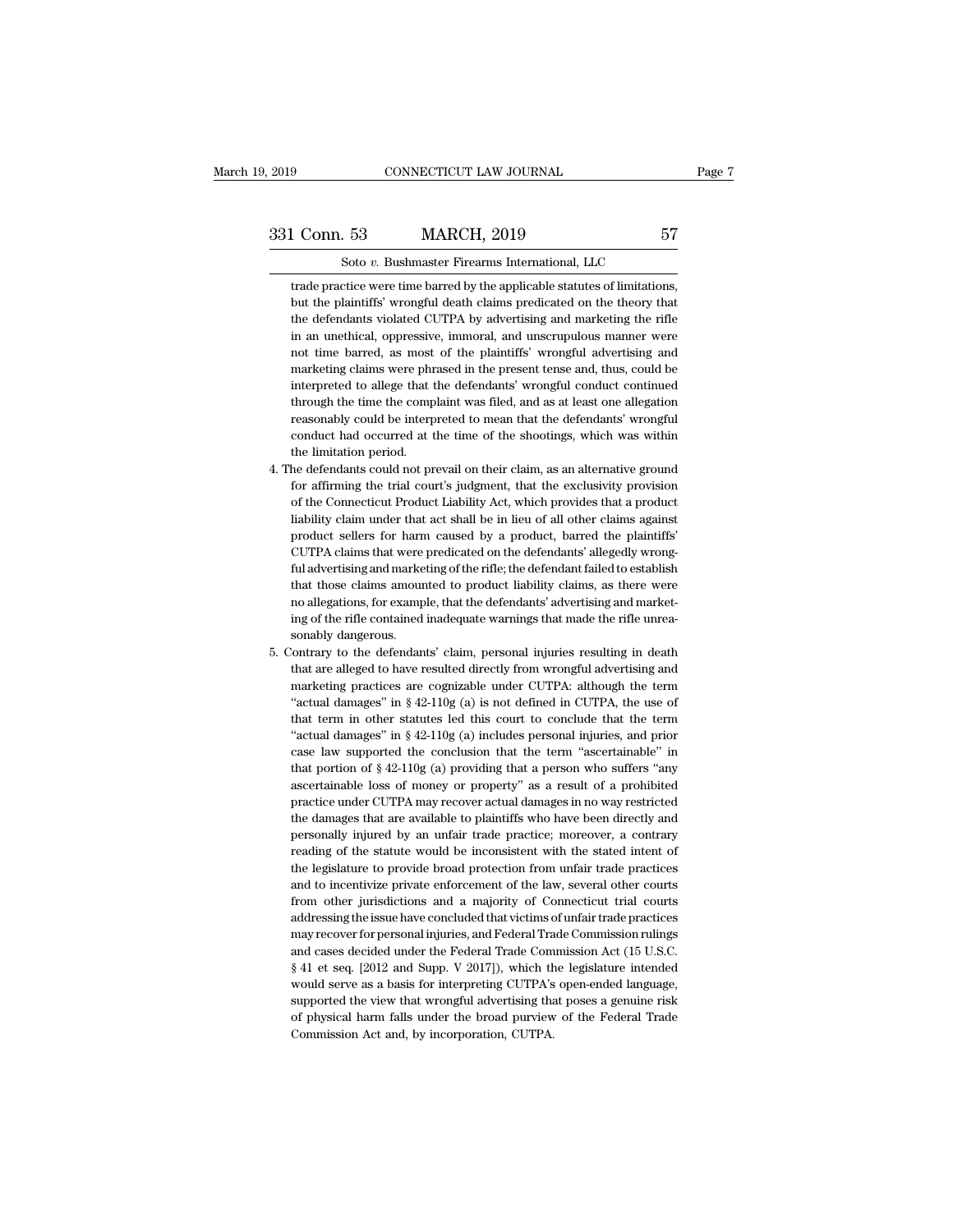# EXECUTE CONNECTICUT LAW JOURNAL March 19, 2019<br>
58 MARCH, 2019 331 Conn. 53<br>
500 v. Bushmaster Firearms International, LLC CONNECTICUT LAW JOURNAL March March March MARCH, 2019 331 Conn. 53<br>Soto *v.* Bushmaster Firearms International, LLC urt correctly concluded that CUTPA, as applied to the plaintiffs'

5. 58 MARCH, 2019 331 Conn. 53<br>
5. Soto v. Bushmaster Firearms International, LLC<br>
6. The trial court correctly concluded that CUTPA, as applied to the plaintiffs'<br>
allegations, fell within PLCAA's "predicate" exception to MARCH, 2019 331 Conn. 53<br>
Soto v. Bushmaster Firearms International, LLC<br>
The trial court correctly concluded that CUTPA, as applied to the plaintiffs<br>
allegations, fell within PLCAA's "predicate" exception to immunity for MARCH, 2019 331 Conn. 53<br>
Soto v. Bushmaster Firearms International, LLC<br>
ne trial court correctly concluded that CUTPA, as applied to the plaintiffs'<br>
allegations, fell within PLCAA's "predicate" exception to immunity for Soto v. Bushmaster Firearms International, LLC<br>ne trial court correctly concluded that CUTPA, as applied to the plaintiffs<br>allegations, fell within PLCAA's "predicate" exception to immunity for<br>civil actions alleging that Soto v. Bushmaster Firearms International, LLC<br>ne trial court correctly concluded that CUTPA, as applied to the plaintiffs'<br>allegations, fell within PLCAA's "predicate" exception to immunity for<br>civil actions alleging that he trial court correctly concluded that CUTPA, as applied to the plaintiffs' allegations, fell within PLCAA's "predicate" exception to immunity for civil actions alleging that a firearms manufacturer or seller knowingly vi allegations, fell within PLCAA's "predicate" exception to immunity for civil actions alleging that a firearms manufacturer or seller knowingly violated a state or federal statute "applicable to the sale or marketing of [a civil actions alleging that a firearms manufacturer or seller knowingly<br>violated a state or federal statute "applicable to the sale or marketing<br>of [a firearm], and the violation was a proximate cause of the harm for<br>which violated a state or federal statute "applicable to the sale or marketing of [a firearm], and the violation was a proximate cause of the harm for which relief [was] sought," and, accordingly, PLCAA did not bar the plaintiff of [a firearm], and the violation was a proximition of [a firearm], and the violation was a proximal plaintiffs' wrongful death claims predicated dants violated CUTPA by marketing the rifle criminal purposes and that those which relief [was] sought," and, accordingly, PLCAA did not bar the plaintiffs' wrongful death claims predicated on the theory that the defendants violated CUTPA by marketing the rifle in question to civilians for criminal plaintiffs' wrongful death claims predicated on the theory that the defendants violated CUTPA by marketing the rifle in question to civilians for criminal purposes and that those wrongful marketing tactics caused or contri

dants violated CUTPA by marketing the rifle in question to civilians for criminal purposes and that those wrongful marketing tactics caused or contributed to the decedents' injuries:<br>a. this court's review of the text of t criminal purposes and that those wrongful marketing tactics caused or<br>contributed to the decedents' injuries:<br>a. this court's review of the text of the predicate exception set forth in<br>PLCAA, 15 U.S.C. § 7903 (5) (A) (iii) a. this court's review of the text of the predicate exception set forth in PLCAA, 15 U.S.C.  $\S$  7903 (5) (A) (iii), read in the context of the broader statutory framework, led it to conclude that Congress did not intend t a. this court's review of the text of the predicate exception set forth in PLCAA, 15 U.S.C.  $\S$  7903 (5) (A) (iii), read in the context of the broader statutory framework, led it to conclude that Congress did not intend t PLCAA, 15 U.S.C. § 7903 (5) (A) (iii), read in the context of the broader statutory framework, led it to conclude that Congress did not intend to preclude actions alleging that firearms manufactures or sellers violated sta claims: chieve actions alleging that firearms manufactures or sellers violated<br>e consumer protection laws by promoting their firearms for illegal,<br>innal purposes and, therefore, that CUTPA qualified as a predicate<br>tute insofar as e consumer protection laws by promoting their firearms for illegal, unal purposes and, therefore, that CUTPA qualified as a predicate tute insofar as it applied to wrongful advertising and marketing ms:<br>(i) this court conc

imal purposes and, therefore, that CUTPA qualified as a predicate<br>tute insofar as it applied to wrongful advertising and marketing<br>ms:<br>(i) this court concluded that, although the word "applicable" in the<br>predicate exceptio in the insofar as it applied to wrongful advertising and marketing<br>ms:<br>(i) this court concluded that, although the word "applicable" in the<br>predicate exception is subject to more than one interpretation, the<br>most reasonabl ms:<br>(i) this court concluded that, although the word "applicable" in the<br>predicate exception is subject to more than one interpretation, the<br>most reasonable interpretation of the word is "capable of being<br>applied," in acco (i) this court concluded that, although the word "applicable" in the predicate exception is subject to more than one interpretation, the most reasonable interpretation of the word is "capable of being applied," in accorda predicate exception is subject to more than one interpretation, the most reasonable interpretation of the word is "capable of being applied," in accordance with the word's ordinary, dictionary meaning, and further conclude most reasonable interpretation of the word is "capable of being applied," in accordance with the word's ordinary, dictionary meaning, and further concluded that, if Congress had intended to create an exception to PLCAA for applied," in accordance with the word's ordinary, dictionary meaning, and further concluded that, if Congress had intended to create an exception to PLCAA for actions alleging a violation of any law that is capable of bein ing, and further concluded that, if Congress had intended to create<br>an exception to PLCAA for actions alleging a violation of any law<br>that is capable of being applied to the sale and marketing of firearms,<br>there was little an exception to PLCAA for actions alleging a violation of any law<br>that is capable of being applied to the sale and marketing of firearms,<br>there was little doubt that state consumer protection statutes such<br>as CUTPA would q that is capable of being applied to<br>there was little doubt that state<br>as CUTPA would qualify as predictored in the set of CUTPA prohibits unfair or decordance<br>trade or commerce" and thus is<br>and marketing of firearms.<br>(ii) there was little doubt that state consumer protection statutes such as CUTPA would qualify as predicate statutes under PLCAA, because CUTPA prohibits unfair or deceptive acts in the conduct "of any trade or commerce" and t as CUTPA would qualify as predicate statutes under PLCAA, because<br>CUTPA prohibits unfair or deceptive acts in the conduct "of any<br>trade or commerce" and thus is capable of being applied to the sale<br>and marketing of firearm

CUTPA prohibits unfair or deceptive acts in the conduct "of any<br>trade or commerce" and thus is capable of being applied to the sale<br>and marketing of firearms.<br>(ii) if Congress had intended to limit the scope of the predica trade or commerce" and thus is capable of being applied to the sale<br>and marketing of firearms.<br>(ii) if Congress had intended to limit the scope of the predicate<br>exception to violations of statutes that are directly, expres and marketing of firearms.<br>(ii) if Congress had intended to limit the scope of the predicate<br>exception to violations of statutes that are directly, expressly, or<br>exclusively applicable to firearms, it easily could have use (ii) if Congress had intended to limit the scope of the predicate exception to violations of statutes that are directly, expressly, or exclusively applicable to firearms, it easily could have used such language, as it had

exception to violations of statutes that are directly, expressly, or exclusively applicable to firearms, it easily could have used such language, as it had done in other federal statutes.<br>(iii) because the predicate except exclusively applicable to firearms, it easily could have used such language, as it had done in other federal statutes.<br>(iii) because the predicate exception expressly refers to state or federal statutes applicable to the m language, as it had done in other federal statutes.<br>(iii) because the predicate exception expressly refers to state or<br>federal statutes applicable to the marketing of firearms, and because,<br>at the time PLCAA was enacted, n (iii) because the predicate exception expressly refers to state or federal statutes applicable to the marketing of firearms, and because, at the time PLCAA was enacted, no federal statute and very few state statutes direct federal statutes applicable to the marketing of firearms, and because,<br>at the time PLCAA was enacted, no federal statute and very few<br>state statutes directly or specifically regulated the marketing or<br>advertising of firear at the time PLCAA was enacted, no federal statute and very few<br>state statutes directly or specifically regulated the marketing or<br>advertising of firearms, the only logical reading of the predicate<br>exception was that Congre state statutes directly or specifically regulated the marketing or advertising of firearms, the only logical reading of the predicate exception was that Congress had in mind other types of statutes, and this court presumed advertising of firearms, the only logical reading of the predicate exception was that Congress had in mind other types of statutes, and this court presumed that Congress was aware, when it enacted PLCAA, that both the Fede exception was that Congress had in mind other types of statutes,<br>and this court presumed that Congress was aware, when it enacted<br>PLCAA, that both the Federal Trade Commission Act and its state<br>analogues, including CUTPA, exception was that Congress had in mind other types of statutes,<br>and this court presumed that Congress was aware, when it enacted<br>PLCAA, that both the Federal Trade Commission Act and its state<br>analogues, including CUTPA,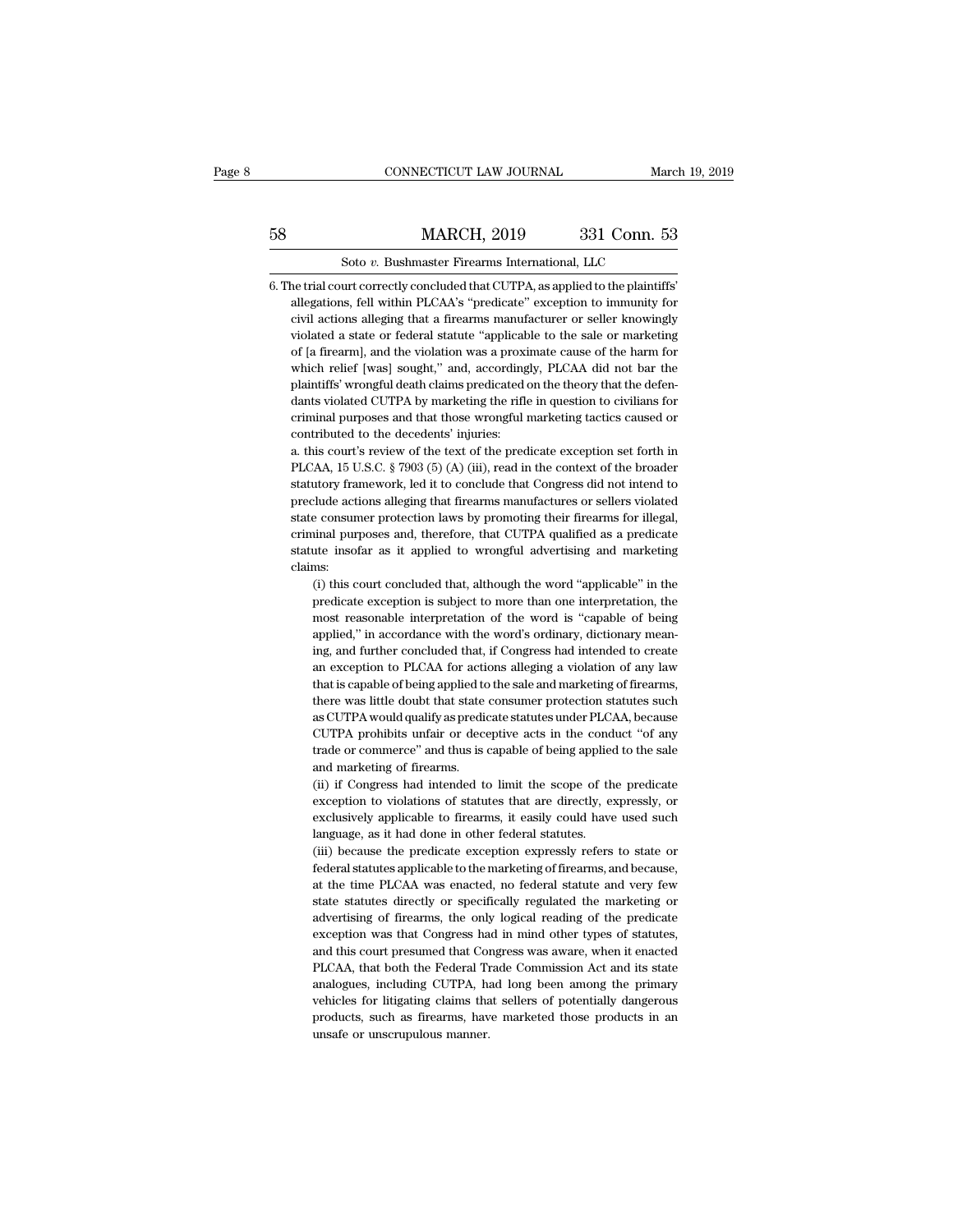CONNECTICUT LAW JOURNAL<br>Soto *v.* Bushmaster Firearms International, LLC<br>eading the predicate exception to encompass actions brought onn. 53 MARCH, 2019 59<br>
Soto v. Bushmaster Firearms International, LLC<br>
(iv) reading the predicate exception to encompass actions brought<br>
to remedy illegal and unscrupulous marketing practices under state onn. 53 MARCH, 2019 59<br>Soto v. Bushmaster Firearms International, LLC<br>(iv) reading the predicate exception to encompass actions brought<br>to remedy illegal and unscrupulous marketing practices under state<br>consumer protection or the Second Circuit Court of Appeals, which previously held that the Second Circuit Court of Appeals, which previously held that the second Circuit Court of Appeals, which previously held that the Second Circuit Court of Soto  $v$ . Bushmaster Firearms International, LLC (iv) reading the predicate exception to encompass actions brought to remedy illegal and unscrupulous marketing practices under state consumer protection laws was consistent Soto  $v$ . Bushmaster Firearms International, LLC<br>(iv) reading the predicate exception to encompass actions brought<br>to remedy illegal and unscrupulous marketing practices under state<br>consumer protection laws was consistent (iv) reading the predicate exception to encompass actions brought<br>to remedy illegal and unscrupulous marketing practices under state<br>consumer protection laws was consistent with the approach of the<br>Second Circuit Court of to remedy illegal and unscrupulous marketing practices under state consumer protection laws was consistent with the approach of the Second Circuit Court of Appeals, which previously held that the predicate exception encomp consumer protection laws was consistent with the approached Second Circuit Court of Appeals, which previously held predicate exception encompasses laws that clearly can be implicate the purchase and sale of firearms, as we Second Circuit Court of Appeals, which previously held that the predicate exception encompasses laws that clearly can be said to implicate the purchase and sale of firearms, as well as laws of general applicability that co predicate exception encompasses laws that clearly can be said to<br>implicate the purchase and sale of firearms, as well as laws of general<br>applicability that courts have applied to the sale and marketing of<br>firearms, into wh

implicate the purchase and sale of firearms, as well as laws of general<br>applicability that courts have applied to the sale and marketing of<br>firearms, into which categories CUTPA squarely fell.<br>b. The congressional statemen applicability that courts have applied to the sale and marketing<br>firearms, into which categories CUTPA squarely fell.<br>b. The congressional statement of findings and purposes set forth<br>PLCAA at 15 U.S.C. § 7901 lent support firearms, into which categories CUTPA squarely fell.<br>The congressional statement of findings and purposes set forth in<br>AA at 15 U.S.C. § 7901 lent support for this court's conclusion that<br>gress did not intend to preclude u The congressional statement of findings and purposes set forth in<br>AA at 15 U.S.C. § 7901 lent support for this court's conclusion that<br>gress did not intend to preclude under PLCAA the plaintiffs' wrongful<br>ritising and mark

PLCAA at 15 U.S.C. § 7901 lent support for this court's conclusion that Congress did not intend to preclude under PLCAA the plaintiffs' wrongful advertising and marketing claims brought pursuant to CUTPA:<br>(i) this court r gress did not intend to preclude under PLCAA the plaintiffs' wrongful<br>ertising and marketing claims brought pursuant to CUTPA:<br>(i) this court read the congressional statement of findings and pur-<br>poses to indicate that Con ertising and marketing claims brought pursuant to CUTPA:<br>(i) this court read the congressional statement of findings and pur-<br>poses to indicate that Congress chose not to abrogate the well<br>established duty of firearms manu (i) this court read the congressional statement of findings and purposes to indicate that Congress chose not to abrogate the well established duty of firearms manufacturers and sellers to market their firearms legally and poses to indicate that Congress chose not to abrogate the well established duty of firearms manufacturers and sellers to market their firearms legally and responsibly, even though no federal laws specifically govern the ma established duty of firearms manufacturers and sellers to market<br>their firearms legally and responsibly, even though no federal laws<br>specifically govern the marketing of firearms, and, although the<br>statement of findings an their firearms legally and responsibly, even though no federal laws<br>specifically govern the marketing of firearms, and, although the<br>statement of findings and purposes indicated that Congress sought to<br>immunize the firearm specifically govern the marketing of firearms, and, altistatement of findings and purposes indicated that Congress immunize the firearms industry from liability for third-part conduct, it did not indicate that the firearms statement of findings and purposes indicated that Congress sought to<br>immunize the firearms industry from liability for third-party criminal<br>conduct, it did not indicate that the firearms industry should be<br>able to evade re immunize the firearms industry from liability for third-party criminal conduct, it did not indicate that the firearms industry should be able to evade responsibility for injuries that result if manufacturers or sellers pro

conduct, it did not indicate that the firearms industry should be<br>able to evade responsibility for injuries that result if manufacturers<br>or sellers promote the illegal use of their products.<br>(ii) the statement of findings able to evade responsibility for injuries that result if manufacturers<br>or sellers promote the illegal use of their products.<br>(ii) the statement of findings and purposes makes clear that Congress<br>sought to preclude only nov or sellers promote the illegal use of their products.<br>(ii) the statement of findings and purposes makes clear that Congress<br>sought to preclude only novel civil actions that are based on legal<br>theories without foundation in (ii) the statement of findings and purposes makes clear that Congress<br>sought to preclude only novel civil actions that are based on legal<br>theories without foundation in the common law and that would<br>expand civil liability sought to preclude only novel civil actions that are based on legal theories without foundation in the common law and that would expand civil liability in a manner never contemplated by Congress or the state legislatures, theories without foundation in the common law and that would<br>expand civil liability in a manner never contemplated by Congress<br>or the state legislatures, and, as it is well established that statutes<br>such as CUTPA not only expand civil liability in a manner never contemplated by Congress<br>or the state legislatures, and, as it is well established that statutes<br>such as CUTPA not only govern the marketing of firearms but also<br>prohibit advertisem or the state legislatures, and,<br>such as CUTPA not only gove<br>prohibit advertisements that  $\mu$ <br>use of potentially dangerous p<br>that the present action repr<br>Congress sought to bar.<br>(iii) although the statement such as CUTPA not only govern the marketing of firearms but also<br>prohibit advertisements that promote or model the unsafe or illegal<br>use of potentially dangerous products, there was no reason to think<br>that the present acti prohibit advertisements that promote or model the unsafe or illegal<br>use of potentially dangerous products, there was no reason to think<br>that the present action represented the sort of civil action that<br>Congress sought to b

use of potentially dangerous products, there was no reason to think<br>that the present action represented the sort of civil action that<br>Congress sought to bar.<br>(iii) although the statement of findings and purposes emphasizes that the present action represented the sort of civil action that Congress sought to bar.<br>(iii) although the statement of findings and purposes emphasizes<br>the importance of preserving the rights enshrined in the second<br>ame Congress sought to bar.<br>
(iii) although the statement of findings and purposes emphasizes<br>
the importance of preserving the rights enshrined in the second<br>
amendment to the United States constitution, it was not clear, in<br> (iii) although the statement of findings and purposes emplement to the statement of preserving the rights enshrined in the amendment to the United States constitution, it was not clight of prior United States Supreme Court the importance of preserving the rights enshrined in the second<br>amendment to the United States constitution, it was not clear, in<br>light of prior United States Supreme Court and other federal prece-<br>dent, that the second am amendment to the United States constitution, it was not clear, in light of prior United States Supreme Court and other federal precedent, that the second amendment's protections extend to assault we<br>appose such as the rifl

light of prior United States Supreme Court and other federal precedent, that the second amendment's protections extend to assault weapons such as the rifle at issue in the present case.<br>C. The defendants could not prevail dent, that the second amendment's protections extend to assault we<br>apons such as the rifle at issue in the present case.<br>c. The defendants could not prevail on their claim that construing a<br>statute of general applicability weapons such as the rifle at issue in the present case.<br>c. The defendants could not prevail on their claim that construing a<br>statute of general applicability such as CUTPA to be a predicate statute<br>would lead to the absurd c. The defendants could not prevail on their claim that construing a statute of general applicability such as CUTPA to be a predicate statute would lead to the absurd result that, if the predicate exception were to encompa statute of general applicability such as CUTPA to be a predicate statute would lead to the absurd result that, if the predicate exception were to encompass every statute that might be capable of being applied to the sale o statute of general applicability such as CUTPA to be a predicate statute would lead to the absurd result that, if the predicate exception were to encompass every statute that might be capable of being applied to the sale o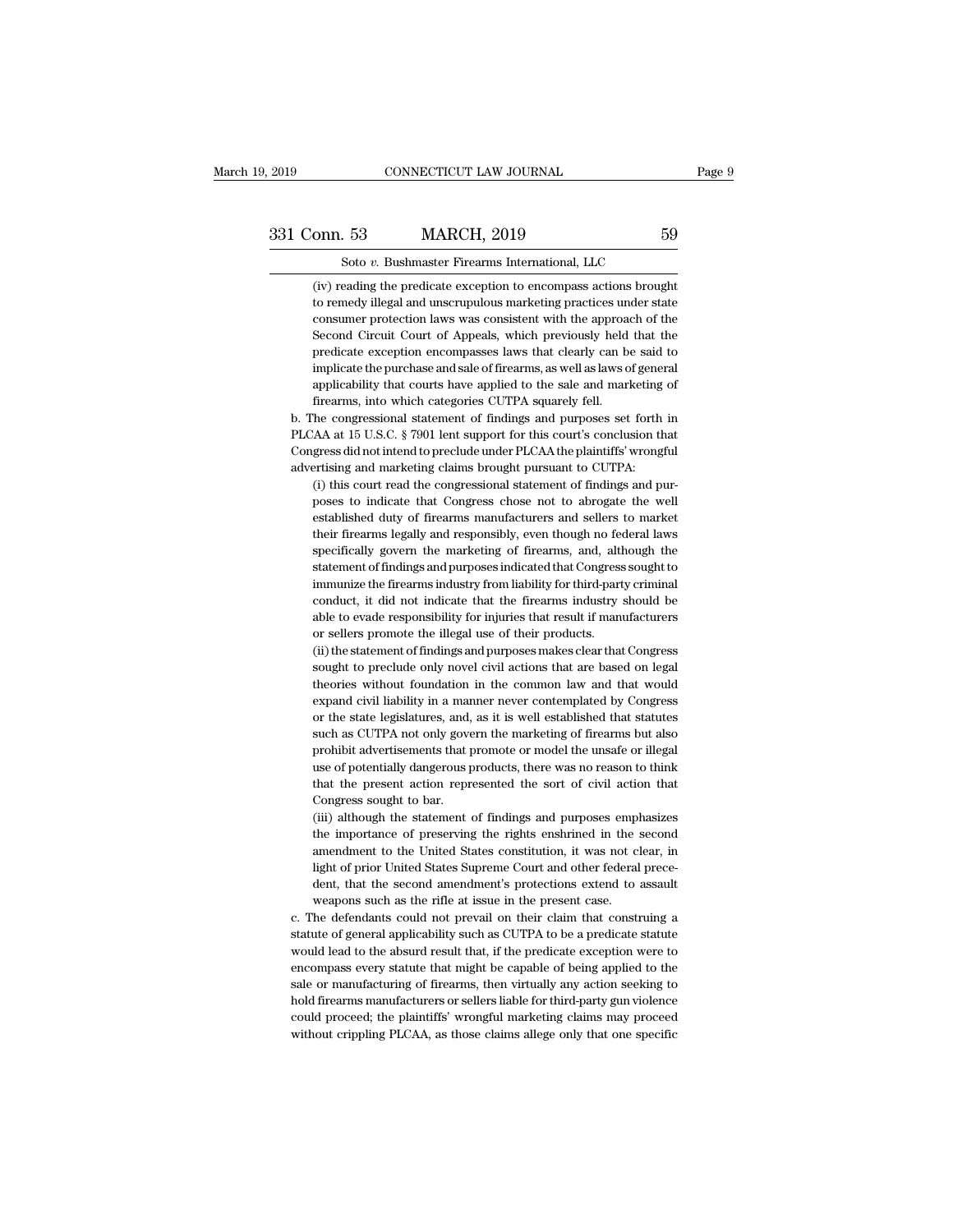# EXECUTE CONNECTICUT LAW JOURNAL March 19, 2019<br>
60 MARCH, 2019 331 Conn. 53<br>
500 v. Bushmaster Firearms International, LLC CONNECTICUT LAW JOURNAL March March March MARCH, 2019 331 Conn. 53<br>Soto *v.* Bushmaster Firearms International, LLC firearms sellers advertised one particular assault weapon in

MARCH, 2019 331 Conn. 53<br>Soto v. Bushmaster Firearms International, LLC<br>family of firearms sellers advertised one particular assault weapon in<br>an uniquely unscrupulous manner, promoting its suitability for illegal, MARCH, 2019 331 Conn. 53<br>
Soto v. Bushmaster Firearms International, LLC<br>
family of firearms sellers advertised one particular assault weapon in<br>
an uniquely unscrupulous manner, promoting its suitability for illegal,<br>
off Soto v. Bushn<br>family of firearms selle<br>an uniquely unscrupulo<br>offensive assaults.<br>d. Extrinsic indicia of co Soto  $v$ . Bushmaster Firearms International, LLC<br>family of firearms sellers advertised one particular assault weapon in<br>an uniquely unscrupulous manner, promoting its suitability for illegal,<br>offensive assaults.<br>d. Extrin

Soto *v*. Bushmaster Firearms international, LLC<br>family of firearms sellers advertised one particular assault weapon in<br>an uniquely unscrupulous manner, promoting its suitability for illegal,<br>offensive assaults.<br>d. Extrins % finally of firearms sellers advertised one particular assault we<br>apon in an uniquely unscrupulous manner, promoting its suitability for illegal, offen<br>sive assaults. <br> d. Extrinsic indicia of congressional intent also s miquely unscrupulous manner, promoting its suitability for illegal,<br>nsive assaults.<br>xtrinsic indicia of congressional intent also supported the conclusion<br>CUTPA, as applied to the plaintiffs' claims, qualified as a predica

nsive assaults.<br>
xtrinsic indicia of congressional intent also supported the conclusion<br>
CUTPA, as applied to the plaintiffs' claims, qualified as a predicate<br>
ute under PLCAA:<br>
(i) applying the canon of statutory construc of the states unless that was the clearly expressed and manifest<br>purpose of Congress, and observing that the regulation of advertising<br>that threatens the public health, safety and morals has long been CUTPA, as applied to the plaintiffs' claims, qualified as a predicate<br>ute under PLCAA:<br>(i) applying the canon of statutory construction that a federal law<br>is not to be construed to have superseded the historic police power the under PLCAA:<br>(i) applying the canon of statutory construction that a federal law<br>is not to be construed to have superseded the historic police powers<br>of the states unless that was the clearly expressed and manifest<br>pur (i) applying the canon of statutory construction that a federal law<br>is not to be construed to have superseded the historic police powers<br>of the states unless that was the clearly expressed and manifest<br>purpose of Congress is not to be construed to have superseded the historic police powers<br>of the states unless that was the clearly expressed and manifest<br>purpose of Congress, and observing that the regulation of advertising<br>that threatens the of the states unless that was the clearly expressed and manifest<br>purpose of Congress, and observing that the regulation of advertising<br>that threatens the public health, safety and morals has long been<br>considered a core exe purpose of Congress, and observing that the regulation of advertising<br>that threatens the public health, safety and morals has long been<br>considered a core exercise of the states' police powers, this court<br>concluded that, be that threatens the public health, safety and morals has long been considered a core exercise of the states' police powers, this court concluded that, because there was no indication in the statutory text or statement of fi considered a core exercise of the states' police powers, this court<br>concluded that, because there was no indication in the statutory<br>text or statement of findings and purposes of PLCAA that Congress<br>intended to restrict th concluded that, because there was no indication in the statutory<br>text or statement of findings and purposes of PLCAA that Congress<br>intended to restrict the power of the states to regulate wrongful<br>advertising, particularly text or statement of findings and purposes of PLCAA that Congress<br>intended to restrict the power of the states to regulate wrongful<br>advertising, particularly advertising that encourages consumers to<br>engage in egregious cri intended to restrict the power of the states to regulate wrongful<br>advertising, particularly advertising that encourages consumers to<br>engage in egregious criminal conduct, it could not find that the<br>plaintiffs' wrongful mar advertising, particularly advertising that encourages consumers to engage in egregious criminal conduct, it could not find that the plaintiffs' wrongful marketing claims under CUTPA were precluded by PLCAA.<br>(ii) the defend

engage in egregious criminal conduct, it could not find that the plaintiffs' wrongful marketing claims under CUTPA were precluded by PLCAA.<br>(ii) the defendants could not prevail on their claim that the canon of ejusdem gen plaintiffs' wrongful marketing claims under CUTPA were precluded<br>by PLCAA.<br>(ii) the defendants could not prevail on their claim that the canon<br>of ejusdem generis, which dictates that, when a statute sets forth<br>a general ca by PLCAA.<br>(ii) the defendants could not prevail on their claim that the canon<br>of ejusdem generis, which dictates that, when a statute sets forth<br>a general category of persons or things and then enumerates specific<br>examples (ii) the defendants could not prevail on their claim that the canon of ejusdem generis, which dictates that, when a statute sets forth a general category of persons or things and then enumerates specific examples thereof, of ejusdem generis, which dictates that, when a statute sets forth a general category of persons or things and then enumerates specific examples thereof, and when the scope of the general category is unclear, a rebuttable a general category of persons or things and then enumerates specific<br>examples thereof, and when the scope of the general category is<br>unclear, a rebuttable presumption may arise that the general category<br>encompasses only th examples thereof, and when the scope of the general category is<br>unclear, a rebuttable presumption may arise that the general cate-<br>gory encompasses only things similar in nature to the specific exam-<br>ples that follow, reso unclear, a rebuttable presumption may arise that the general category encompasses only things similar in nature to the specific examples that follow, resolved in their favor any statutory ambiguity as to whether CUTPA fall gory encompasses only things similar in nature to the specific examples that follow, resolved in their favor any statutory ambiguity as to whether CUTPA falls within the purview of the predicate exception, as the predicate ples that follow, resolved in their favor any statutory ambiguity as<br>to whether CUTPA falls within the purview of the predicate excep-<br>tion, as the predicate exception expressly contains two examples<br>of statutes that are a to whether CUTPA falls within the purview of the predicate exception, as the predicate exception expressly contains two examples of statutes that are applicable to the sale or marketing of firearms, none of which relates t tion, as the predicate exception expressly contains two examples<br>of statutes that are applicable to the sale or marketing of firearms,<br>none of which relates to consumer protection or unfair trade prac-<br>tices; the canon of of statutes that are applicable to the sale or marketing of firearms,<br>none of which relates to consumer protection or unfair trade prac-<br>tices; the canon of ejusdem generis was inapplicable to the predicate<br>exception in th none of which relates to consumer protection or unfair trade practices; the canon of ejusdem generis was inapplicable to the predicate exception in the face of a contrary manifestation of legislative intent, and the most r tices; the canon of ejusdem generis was inapplicable to the predicate exception in the face of a contrary manifestation of legislative intent, and the most reasonable interpretation of the legislative history surrounding t exception in the face of a contrary manifestation of legislative intent, and the most reasonable interpretation of the legislative history surrounding the inclusion of the two examples indicated that they were added to the and the most reasonable interpretation of the legislative history<br>surrounding the inclusion of the two examples indicated that they<br>were added to the predicate exception not in an effort to define,<br>clarify, or narrow the u surrounding the inclusion of the two examples indicated that they<br>were added to the predicate exception not in an effort to define,<br>clarify, or narrow the universe of laws that qualify as predicate<br>statutes but, rather, si were added to the predicate exception not in an effort to define, clarify, or narrow the universe of laws that qualify as predicate statutes but, rather, simply to stave off the politically potent attack that PLCAA would h clarify, or narre<br>statutes but, rat<br>that PLCAA wo<br>from a widely<br>weapon in the I<br>of PLCAA.<br>(iii) the defenda statutes but, rather, simply to stave off the politically potent attack<br>that PLCAA would have barred actions such as one that had arisen<br>from a widely reported sniper attack involving a semiautomatic<br>weapon in the District that PLCAA would have barred actions such as one that had arisen<br>from a widely reported sniper attack involving a semiautomatic<br>weapon in the District of Columbia a few years prior to the passage<br>of PLCAA.<br>(iii) the defend

from a widely reported sniper attack involving a semiautomatic<br>weapon in the District of Columbia a few years prior to the passage<br>of PLCAA.<br>(iii) the defendants could not rely on the canon that statutory excep-<br>tions, suc weapon in the District of Columbia a few years prior to the passage<br>of PLCAA.<br>(iii) the defendants could not rely on the canon that statutory excep-<br>tions, such as the predicate exception, must be construed narrowly<br>to pre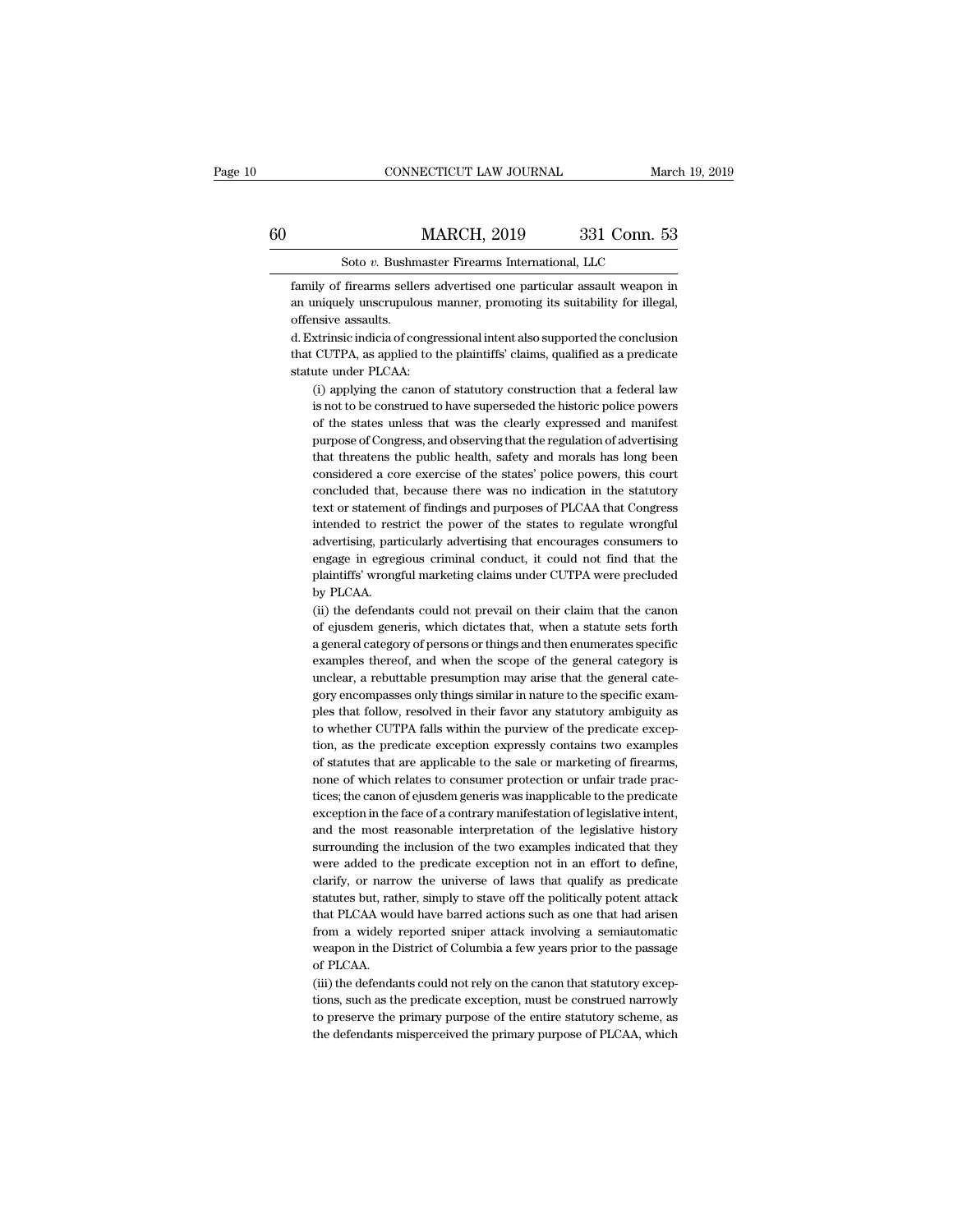| , 2019       | CONNECTICUT LAW JOURNAL                                                 |    | Page 11 |
|--------------|-------------------------------------------------------------------------|----|---------|
| 331 Conn. 53 | <b>MARCH, 2019</b>                                                      | 61 |         |
|              | Soto v. Bushmaster Firearms International, LLC                          |    |         |
|              | was not to shield firearms sellers from liability for wrongful or ille- |    |         |

onn. 53 MARCH, 2019 61<br>Soto v. Bushmaster Firearms International, LLC<br>was not to shield firearms sellers from liability for wrongful or ille-<br>gal conduct. onn. 53<br>Soto v. Busl<br>was not to shield<br>gal conduct.<br>(iv) the legislative

(iv) the legislative history of similar federal legislation proposed but<br>was not to shield firearms sellers from liability for wrongful or illegal conduct.<br>(iv) the legislative history of similar federal legislation propos Soto v. Bushmaster Firearms International, LLC<br>was not to shield firearms sellers from liability for wrongful or ille-<br>gal conduct.<br>(iv) the legislative history of similar federal legislation proposed but<br>not passed in the Soto  $v$ . Bushmaster Firearms International, LLC<br>was not to shield firearms sellers from liability for wrongful or ille-<br>gal conduct.<br>(iv) the legislative history of similar federal legislation proposed but<br>not passed in was not to shield firearms sellers from liability for wrongful or illegal conduct.<br>(iv) the legislative history of similar federal legislation proposed but<br>not passed in the same year that PLCAA was introduced, which<br>would gal conduct.<br>(iv) the legislative history of similar federal legislation proposed but<br>not passed in the same year that PLCAA was introduced, which<br>would have bestowed PLCAA-type immunity on fast food restaurant<br>companies t (iv) the legislative history of similar federal legislation proposed but<br>not passed in the same year that PLCAA was introduced, which<br>would have bestowed PLCAA-type immunity on fast food restaurant<br>companies to protect the not passed in the same year that PLCAA was introduced, which would have bestowed PLCAA-type immunity on fast food restaurant companies to protect them from actions seeking to hold them liable for consumers' obesity and rel would have bestowed PLCAA-type immunity on fast food restaurant companies to protect them from actions seeking to hold them liable for consumers' obesity and related health problems, and which contained substantially ident companies to protect them from actions seeking to hold them liable<br>for consumers' obesity and related health problems, and which con-<br>tained substantially identical language to that set forth in the predi-<br>cate exception i for consumers' obesity and related health problems, and which contained substantially identical language to that set forth in the predicate exception in PLCAA, made clear that the "applicable" statutes for purposes of the tained substantially identical language to that set forth in the predicate exception in PLCAA, made clear that the "applicable" statutes for purposes of the predicate exception in the proposed legislation were not limited cate exception in PLCAA, made clear that the "applicable" statutes<br>for purposes of the predicate exception in the proposed legislation<br>were not limited to laws that directly and specifically regulated the<br>food industry but for purposes of the predicate excepti<br>were not limited to laws that directly<br>food industry but, rather, encompass<br>laws, such as CUTPA, even though su<br>of general applicability that did not<br>beverage marketing or labeling.<br>(v were not limited to laws that directly and specifically regulated the food industry but, rather, encompassed state consumer protection laws, such as CUTPA, even though such provisions constituted laws of general applicabil food industry but, rather, encompassed state consumer protection<br>laws, such as CUTPA, even though such provisions constituted laws<br>of general applicability that did not expressly address food and<br>beverage marketing or labe

laws, such as CUTPA, even though such provisions constituted laws<br>of general applicability that did not expressly address food and<br>beverage marketing or labeling.<br>(v) this court's review of the legislative history of PLCAA of general applicability that did not expressly address food and<br>beverage marketing or labeling.<br>(v) this court's review of the legislative history of PLCAA led it to<br>conclude that Congress did not intend to limit the scop beverage marketing or labeling.<br>(v) this court's review of the legislative history of PLCAA led it to<br>conclude that Congress did not intend to limit the scope of the<br>predicate exception to violations of firearms specific l (v) this court's review of the legislative history of PLCAA led it to conclude that Congress did not intend to limit the scope of the predicate exception to violations of firearms specific laws or to confer immunity from a conclude that Congress did not intend to limit the scope of the predicate exception to violations of firearms specific laws or to confer immunity from all claims alleging that firearms sellers violated laws governing unfai predicate exception to violations of firearms specific laws or to confer immunity from all claims alleging that firearms sellers violated laws governing unfair trade practices, as the sponsor and cosponsors of the proposed confer immunity from all claims alleging that firearms sellers violated laws governing unfair trade practices, as the sponsor and cosponsors of the proposed legislation that became PLCAA emphasized that their primary conce lated laws governing unfair trade practices, as the sponsor and cosponsors of the proposed legislation that became PLCAA emphasized that their primary concern was not with actions such as the present one, in which individu cosponsors of the proposed legislation that became PLCAA emphasized that their primary concern was not with actions such as the present one, in which individual plaintiffs who have been harmed in a specific incident of gun sized that their primary concern was not with actions such as the present one, in which individual plaintiffs who have been harmed in a specific incident of gun violence seek to hold the sellers responsible for specific mi present one, in which individual plaintiffs who have been harmed<br>in a specific incident of gun violence seek to hold the sellers responsi-<br>ble for specific misconduct in selling the weapons involved, but,<br>rather, sought to in a specific incident of gun violence seek to hold the sellers responsi-<br>ble for specific misconduct in selling the weapons involved, but,<br>rather, sought to preclude the rising number of frivolous actions<br>brought by munic brought by municipalities and anti-gun activists that target the entire<br>firearms industry, and, furthermore, many legislators stated or<br>implied that the only actions that would be barred by PLCAA would<br>be ones in which a f rather, sought to preclude the rising number of frivolous actions<br>brought by municipalities and anti-gun activists that target the entire<br>firearms industry, and, furthermore, many legislators stated or<br>implied that the onl brought by municipalities and anti-gun activists that target the entire<br>firearms industry, and, furthermore, many legislators stated or<br>implied that the only actions that would be barred by PLCAA would<br>be ones in which a f firearms industry, and, furthermore, many legislators stated or implied that the only actions that would be barred by PLCAA would be ones in which a firearms manufacturer or seller bore no responsibility or blame for the m implied that the only actions that would be barred by PLCAA would<br>be ones in which a firearms manufacturer or seller bore no responsi-<br>bility or blame for the misuse of its firearms in the commission of<br>a crime or for the be ones in which a firearms manufacturer or seller bore no responsibility or blame for the misuse of its firearms in the commission of a crime or for the plaintiff's injuries, and sought to foreclose only novel legal theor bility or blame fc<br>a crime or for the novel legal theories<br>theories advance<br>by anti-gun active<br>of business.<br>At of this court's The artime or for the plaintiff's injuries, and sought to foreclose only<br>novellegal theories and unprecedented tort theories, unlike the legal<br>theories advanced in the present case, that had been developed<br>by anti-gun acti novel legal theories and unprecedented tort theories, unlike the legal<br>theories advanced in the present case, that had been developed<br>by anti-gun activists with the goal of putting firearms sellers out<br>of business.<br>light o

theories advanced in the present case, that had been developed<br>by anti-gun activists with the goal of putting firearms sellers out<br>of business.<br>light of this court's holdings, the trial court's judgment was reversed<br>insofa by anti-gun activists with the goal of putting firearms sellers out of business.<br>
a light of this court's holdings, the trial court's judgment was reversed<br>
insofar as it ruled that the plaintiffs lacked standing under CUT of business.<br>
I light of this court's holdings, the trial court's judgment was reversed<br>
insofar as it ruled that the plaintiffs' acked standing under CUTPA<br>
and insofar as it concluded that the plaintiffs' wrongful death is light of this court's holdings, the trial court's judgment was reversed insofar as it ruled that the plaintiffs lacked standing under CUTPA and insofar as it concluded that the plaintiffs' wrongful death claims predicat insofar as it ruled that the plaintiffs lacked standing und insofar as it concluded that the plaintiffs' wrongful predicated on the theory that any sale of military style asss to the civilian market constituted an unfair and insofar as it concluded that the plaintiffs' wrongful death claims<br>predicated on the theory that any sale of military style assault we<br>apons to the civilian market constituted an unfair trade practice were not time<br>ba

Argued November 14, 2017—officially released March 19, 2019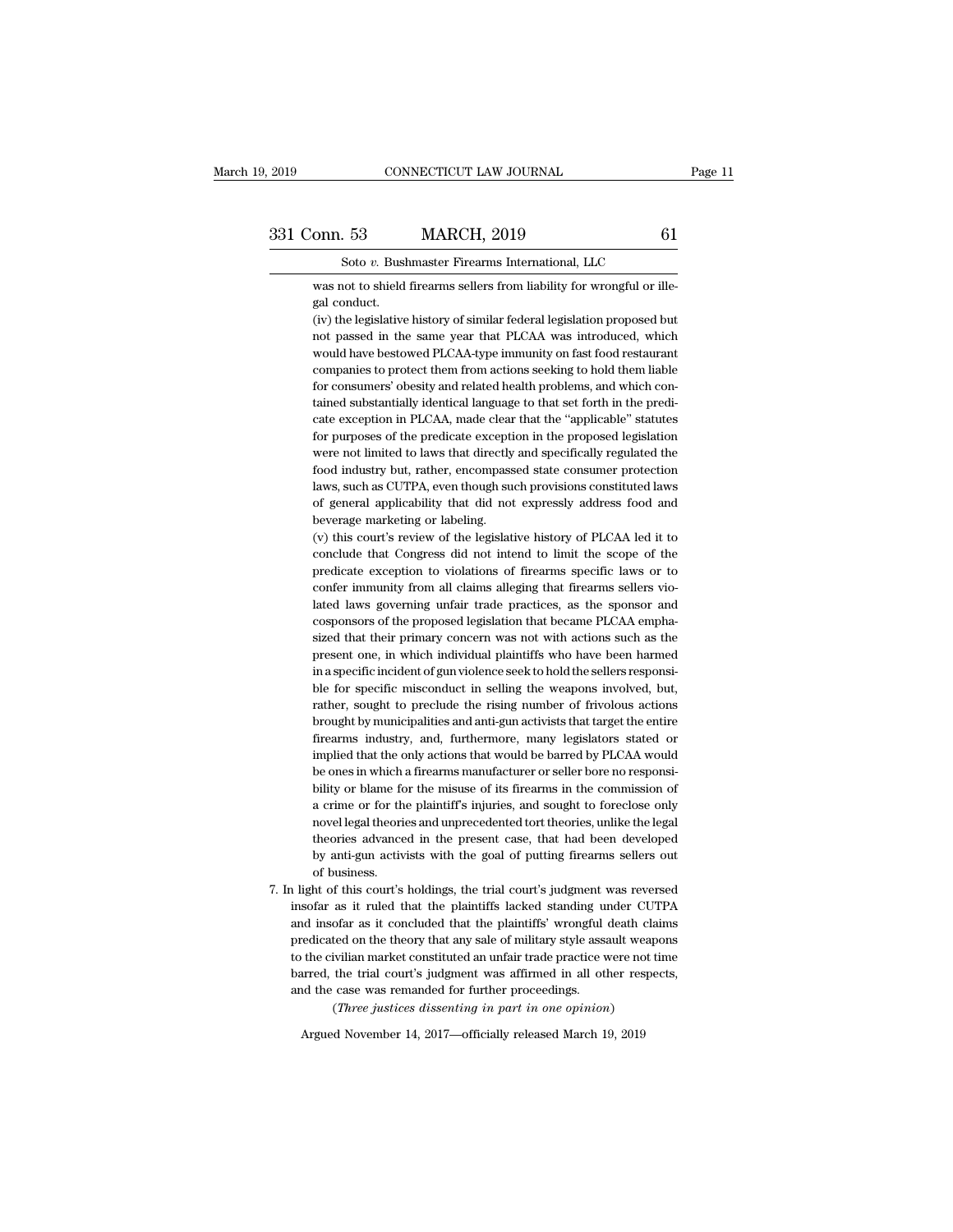|    | CONNECTICUT LAW JOURNAL                        |                |
|----|------------------------------------------------|----------------|
|    |                                                | March 19, 2019 |
| 62 | <b>MARCH, 2019</b>                             | 331 Conn. 53   |
|    | Soto v. Bushmaster Firearms International, LLC |                |
|    | Procedural History                             |                |

MARCH, 2019 331 Conn. 53<br>
Soto v. Bushmaster Firearms International, LLC<br>
Procedural History<br>
Action to recover damages for, inter alia, the wrongful<br>
ath of the named plaintiff's decedent resulting from Soto v. Bushmaster Firearms International, LLC<br>
Procedural History<br>
Action to recover damages for, inter alia, the wrongful<br>
death of the named plaintiff's decedent resulting from<br>
the defendants' alleged violation of the soto *v.* Bushmaster Firearms international, LLC<br>
Procedural History<br>
Action to recover damages for, inter alia, the wrongful<br>
death of the named plaintiff's decedent resulting from<br>
the defendants' alleged violation of th Procedural History<br>
Action to recover damages for, inter alia, the wrongful<br>
death of the named plaintiff's decedent resulting from<br>
the defendants' alleged violation of the Connecticut<br>
Unfair Trade Practices Act, and for *Procedural History*<br>Action to recover damages for, inter alia, the wrongful<br>death of the named plaintiff's decedent resulting from<br>the defendants' alleged violation of the Connecticut<br>Unfair Trade Practices Act, and for o Action to recover damages for, inter alia, the wrongful<br>death of the named plaintiff's decedent resulting from<br>the defendants' alleged violation of the Connecticut<br>Unfair Trade Practices Act, and for other relief, brought<br> Action to recover damages for, inter ana, the wrongful<br>death of the named plaintiff's decedent resulting from<br>the defendants' alleged violation of the Connecticut<br>Unfair Trade Practices Act, and for other relief, brought<br>t death of the hamed plantiful s decedent resulting from<br>the defendants' alleged violation of the Connecticut<br>Unfair Trade Practices Act, and for other relief, brought<br>to the Superior Court in the judicial district of Fairfi the defendants alleged violation of the Connecticut<br>Unfair Trade Practices Act, and for other relief, brought<br>to the Superior Court in the judicial district of Fairfield,<br>where the court, *Bellis, J.*, granted the motions colument Fractures Act, and for other refler, prought<br>to the Superior Court in the judicial district of Fairfield,<br>where the court, *Bellis*, *J*., granted the motions of the<br>named defendant et al. to strike the amended co to the superior Court in the judicial district of Fairneid,<br>where the court, *Bellis*, *J*., granted the motions of the<br>named defendant et al. to strike the amended complaint<br>and rendered judgment for the named defendant e where the court, *betters*, *J.*, granted the motions of the<br>named defendant et al. to strike the amended complaint<br>and rendered judgment for the named defendant et<br>al., from which the plaintiffs appealed; thereafter, the<br> *Reversed in particulary and Koskoff, with whom were <i>Alinor C. Sterling* and *Koskoff*, with whom were *Alinor C. Ster-*<br>*Reversed in part*; *further proceedings. Joshua D. Koskoff, with whom were <i>Alinor C. Ster-*<br>*Lin court, Bellis, J., granted the motion to strike filed by*<br>the defendant Riverview Sales, Inc., and rendered judg-<br>ment thereon, and the plaintiffs filed a separate appeal.<br>*Reversed in part; further proceedings.*<br>Joshua D

(plaintiffs).

*Joshua D. Koskoff, with whom were Alinor C. Sterling and Katherine Mesner-Hage, for the appellants*<br>(plaintiffs).<br>*James Vogts, pro hac vice, and Christopher Renzulli, with whom were <i>Scott M. Harrington* and, on the brie *Joshua D. Koskoff, with whom were Alinor C. Sterling and Katherine Mesner-Hage, for the appellants (plaintiffs).*<br>*James Vogts, pro hac vice, and Christopher Renzulli, with whom were Scott M. Harrington and, on the brief, ting* and *Katherine Mesner-Hage*, for the appellants (plaintiffs).<br> *James Vogts*, pro hac vice, and *Christopher Renzulli*, with whom were *Scott M. Harrington* and, on the brief, *Andrew A. Lothson*, pro hac vice, *Sco* (plaintiffs).<br>*James Vogts*, pro hac<br>with whom were *Scott l*<br>*Andrew A. Lothson*, pro<br>*than P. Whitcomb* and<br>lees (defendants).<br>*Howard Zelbo. Eva James Vogts, pro hac vice, and Christopher Renzulli,*<br>th whom were *Scott M. Harrington* and, on the brief,<br>*idrew A. Lothson, pro hac vice, Scott C. Allan, Jona-*<br>an P. Whitcomb and Peter M. Berry, for the appel-<br>es (def with whom were *Scott M. Harrington* and, on the brief,<br> *Andrew A. Lothson*, pro hac vice, *Scott C. Allan*, Jona-<br> *than P. Whitcomb* and *Peter M. Berry*, for the appel-<br>
lees (defendants).<br> *Howard Zelbo, Evan A. Davis* 

Andrew A. Lothson, pro hac vice, Scott C. .<br>
than P. Whitcomb and Peter M. Berry, fo<br>
lees (defendants).<br>
Howard Zelbo, Evan A. Davis, pro ha<br>
Elizabeth Vicens, pro hac vice, filed a brie<br>
Church Wall Street as amicus curi Provard Zelbo, Evan A. Davis, pro hac vice, and<br>*izabeth Vicens*, pro hac vice, filed a brief for Trinity<br>nurch Wall Street as amicus curiae.<br>*James J. Healy* filed a brief for Nora Freeman<br>ngstrom et al. as amici curiae. Howard Zelbo, Evan A. Davis, p<br>Elizabeth Vicens, pro hac vice, filed a<br>Church Wall Street as amicus curiae.<br>James J. Healy filed a brief for<br>Engstrom et al. as amici curiae.<br>Matthew H. Geelan, Michael J. D.

*Mathew Weens, pro hac vice, filed a brief for Trinity*<br> *Mathew J. Healy filed a brief for Nora Freeman*<br> *Matthew H. Geelan, Michael J. Dell, pro hac vice, d Rebecca T. Dell, pro hac vice, filed a brief for Katie* Church Wall Street as amicus curiae.<br> *James J. Healy* filed a brief for Nora Freeman<br>
Engstrom et al. as amici curiae.<br> *Matthew H. Geelan, Michael J. Dell*, pro hac vice, and *Rebecca T. Dell*, pro hac vice, filed a brie James J. Healy filed a<br>Engstrom et al. as amici cur<br>Matthew H. Geelan, Mick<br>and Rebecca T. Dell, pro hac<br>Bakes et al. as amici curiae.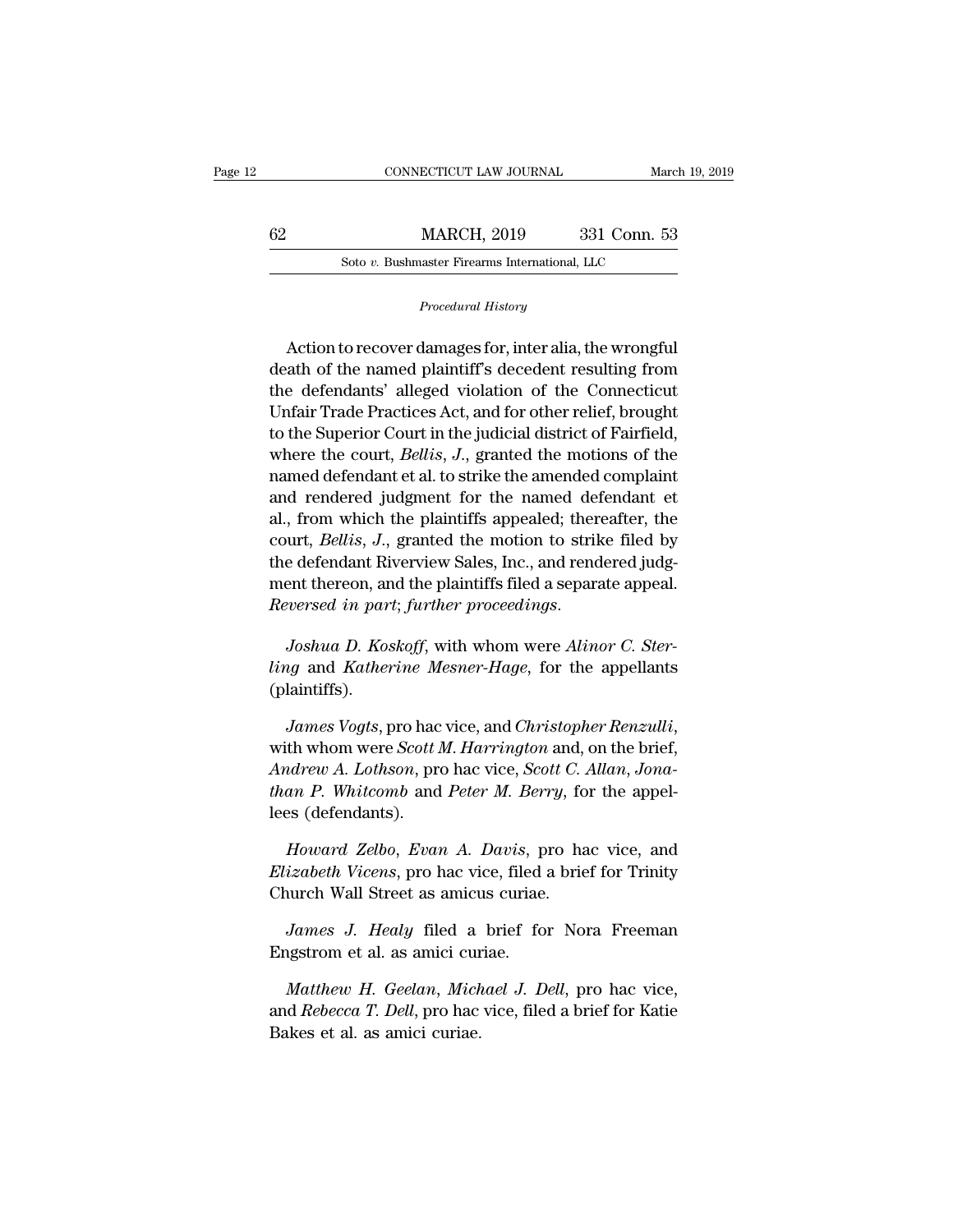| <b>MARCH, 2019</b><br>331 Conn. 53 | 63      |
|------------------------------------|---------|
|                                    |         |
| 2019<br>CONNECTICUT LAW JOURNAL    | Page 13 |

<sup>19</sup> CONNECTICUT LAW JOURNAL Page 13<br> **1 Conn. 53** MARCH, 2019 63<br>
Soto *v.* Bushmaster Firearms International, LLC<br> *Vaughan Finn* and *Thomas H. Zellerbach*, pro hac<br>
ce, filed a brief for The Brady Center To Prevent Gun 331 Conn. 53 MARCH, 2019 63<br>Soto v. Bushmaster Firearms International, LLC<br>Vaughan Finn and Thomas H. Zellerbach, pro hac<br>vice, filed a brief for The Brady Center To Prevent Gun<br>Violence as amicus curiae. 331 Conn. 53 MARCH, 20<br>
Soto v. Bushmaster Firearms I<br>
Vaughan Finn and Thomas<br>
vice, filed a brief for The Brady<br>
Violence as amicus curiae.<br>
John J. Kennedy, Jr., Brenda *John J. Kennedy, Jr., Brendan K. Nelligan, Brad S.<br>John J. Kennedy, Jr., <i>Brendan K. Nelligan, Brad S.*<br>*John J. Kennedy, Jr., Brendan K. Nelligan, Brad S.*<br>*John J. Kennedy, Jr., Brendan K. Nelligan, Brad S.*<br>*Grp,* pro

Soto *v.* Bushmaster Firearms International, LLC<br> *Vaughan Finn* and *Thomas H. Zellerbach*, pro hac<br>
vice, filed a brief for The Brady Center To Prevent Gun<br>
Violence as amicus curiae.<br> *John J. Kennedy, Jr., Brendan K. N* Vaughan Finn and *Thomas H. Zellerbach*, pro hac<br>vice, filed a brief for The Brady Center To Prevent Gun<br>Violence as amicus curiae.<br>John J. Kennedy, Jr., Brendan K. Nelligan, Brad S.<br>Karp, pro hac vice, H. Christopher Boeh vice, filed a brief for The Brady Center To Prevent Gun<br>Violence as amicus curiae.<br>*John J. Kennedy, Jr., Brendan K. Nelligan, Brad S.*<br>*Karp,* pro hac vice, *H. Christopher Boehning,* pro hac<br>vice, and *Amy J. Beaux,* pro *George Jepsen, former attorney general, Brad S.*<br>*George Jepsen, Dr., Brendan K. Nelligan, Brad S.*<br>*Prp, pro hac vice, H. Christopher Boehning, pro hac*<br>ce, and *Amy J. Beaux, pro hac vice, filed a brief for the*<br>w Cente *John J. Kennedy, Jr., Brendan K. Nelligan, Brad S.<br>
Karp, pro hac vice, H. Christopher Boehning, pro hac<br>
vice, and Amy J. Beaux, pro hac vice, filed a brief for the<br>
Law Center To Prevent Gun Violence as amicus curiae.<br>* 

*Karp*, pro hac vice, *H. Christopher Boehning*, pro hac<br>vice, and *Amy J. Beaux*, pro hac vice, filed a brief for the<br>Law Center To Prevent Gun Violence as amicus curiae.<br>*George Jepsen*, former attorney general, *Perry Z* vice, and *Amy J. Beaux*, pro hac vice, filed a brief for the Law Center To Prevent Gun Violence as amicus curiae.<br>George Jepsen, former attorney general, *Perry Zinn*<br>Rowthorn, former deputy attorney general, *Kimberly*<br>M Law Center To Prevent Gun Violence as amicus curia<br> *George Jepsen*, former attorney general, *Perry Zin*<br> *Rowthorn*, former deputy attorney general, *Kimber*<br> *Massicotte*, associate attorney general, and *Jeren*<br> *Pearl George Jepsen*, former attorney general, *Perry Zinn nuthorn*, former deputy attorney general, *Kimberly assicotte*, associate attorney general, and *Jeremy arlman*, assistant attorney general, filed a brief for CT Rowthorn, former deputy attorn<br> *Massicotte*, associate attorney<br> *Pearlman*, assistant attorney ger<br>
the State of Connecticut et al. as<br> *Daniel J. Klau* filed a brief for<br>
lence et al. as amici curiae.<br> *David N. Rosen David N. Rosenal* and *Deremy*<br>*Daniel J. Klau filed a brief for e State of Connecticut et al. as amici curiae.*<br>*Daniel J. Klau filed a brief for CT Against Gun Vionce et al. as amici curiae.*<br>*David N. Rosen and Alexand* 

Fearman, assistant attorney general, fied a brief for<br>the State of Connecticut et al. as amici curiae.<br>Daniel J. Klau filed a brief for CT Against Gun Vio-<br>lence et al. as amici curiae.<br>David N. Rosen and Alexander Taubes

*Regional J. Klau* filed a brief for CT Against Gun Vio-<br> *Kennet al.* as amici curiae.<br> *Rewtown Action Alliance et al. as amici curiae.*<br> *Kenneth R. Slater, Jr., David H. Thompson, pro hac*<br> *Remeth R. Slater, Jr., Davi Pantet J. Kidul* Illed a brief for CT Against Gun violence et al. as amici curiae.<br> *Pavid N. Rosen* and *Alexander Taubes* filed a brief<br>
for Newtown Action Alliance et al. as amici curiae.<br> *Kenneth R. Slater, Jr., Davi David N. Rosen and Alexander Taubes filed a brief* for Newtown Action Alliance et al. as amici curiae.<br>*Kenneth R. Slater, Jr., David H. Thompson, pro hac* vice, *Peter A. Patterson, pro hac vice, and John D. Ohlendorf, p* David N. Rosen and Alexander Taubes filed a brie<br>for Newtown Action Alliance et al. as amici curiae.<br>*Kenneth R. Slater, Jr., David H. Thompson, pro havice, Peter A. Patterson, pro hac vice, and John D*<br>*Ohlendorf, pro hac Lawrence G. Keane and Victor E. Schwartz, pro hac*<br>*Lenneth R. Slater, Jr., David H. Thompson, pro hac*<br>*Lendorf, pro hac vice, filed a brief for the Connecticut*<br>*Lawrence G. Keane and Victor E. Schwartz, pro hac*<br>*Lawre* Kenneth R. Slater, Jr., David H. Thompson, pro hac<br>vice, Peter A. Patterson, pro hac vice, and John D.<br>Ohlendorf, pro hac vice, filed a brief for the Connecticut<br>Citizens Defense League, Inc., as amicus curiae.<br>Lawrence G. vice, *Peter A. Patterson*, pro<br> *Ohlendorf*, pro hac vice, filed a<br>
Citizens Defense League, Inc.<br> *Lawrence G. Keane* and Vic<br>
vice, filed a brief for the Nation<br>
dation as amicus curiae.<br> *Robert J. Chomiak* filed a l

*Robert J. Chomiak* filed a brief for the Connecticut tizens Defense League, Inc., as amicus curiae.<br> *Lawrence G. Keane* and *Victor E. Schwartz*, pro hac<br>
ce, filed a brief for the National Shooting Sports Foun-<br> *Robert* Lawrence G. Keane and Victor E. Schwartz, pro havior.<br>Lawrence G. Keane and Victor E. Schwartz, pro havior.<br>Similar as amicus curiae.<br>Robert J. Chomiak filed a brief for the Connecticu<br>Defense Lawyers Association as amicus *Kawrence G. Reane and Victor E. Schwartz*, pro hacce, filed a brief for the National Shooting Sports Fountion as amicus curiae.<br> *Robert J. Chomiak* filed a brief for the Connecticut<br> *Fenneth R. Slater, Jr., Paul D. Clem* 

vice, filed a brief for the National Shooting Sports Foundation as amicus curiae.<br> *Robert J. Chomiak* filed a brief for the Connecticut<br>
Defense Lawyers Association as amicus curiae.<br> *Kenneth R. Slater, Jr., Paul D. Clem* Robert J. Chomiak filed a brief for the Connecticut<br>Defense Lawyers Association as amicus curiae.<br>Kenneth R. Slater, Jr., Paul D. Clement, pro hac vice,<br>and Erin E. Murphy, pro hac vice, filed a brief for the<br>National Rifl curiae. *Joseph P. Secola filed a brief for Gun Owners of Merica, Inc., as amicus dependence of Erin E. Murphy, pro hac vice, filed a brief for the stional Rifle Association of America, Inc., as amicus riae.*<br>*Joseph P. Secola fil* Kenneth R. Slater, Jr., Paul D. Clever and Erin E. Murphy, pro hac vice, for National Rifle Association of Americanian.<br>National Rifle Association of Americaniae.<br>Joseph P. Secola filed a brief for America, Inc., et al. as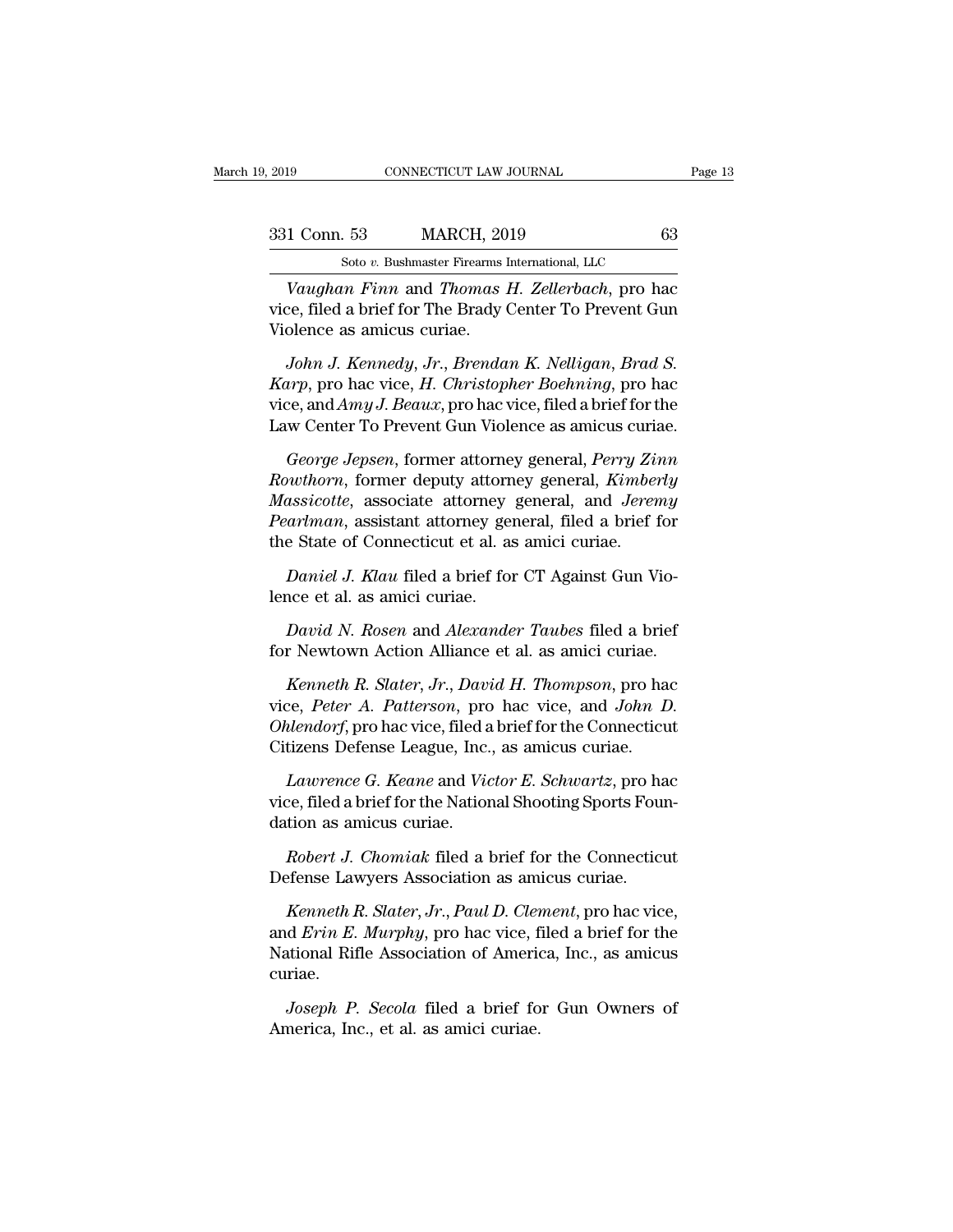# EXERCIT CONNECTICUT LAW JOURNAL March 19, 2019<br>
64 MARCH, 2019 331 Conn. 53<br>
Soto v. Bushmaster Firearms International, LLC CONNECTICUT LAW JOURNAL March March March MARCH, 2019 331 Conn. 53<br>Soto *v.* Bushmaster Firearms International, LLC

### *Opinion*

| 64   | <b>MARCH, 2019</b><br>331 Conn. 53                              |
|------|-----------------------------------------------------------------|
|      | Soto v. Bushmaster Firearms International, LLC                  |
|      | Opinion                                                         |
|      | TABLE OF CONTENTS                                               |
|      | Page                                                            |
|      | PROCEDURAL HISTORY 66                                           |
| H.   |                                                                 |
| III. | NEGLIGENT ENTRUSTMENT 75                                        |
|      | IV. WRONGFUL DEATH AND CUTPA: ISSUES OF                         |
|      |                                                                 |
|      |                                                                 |
|      | B. Statute of Limitations.<br>100                               |
|      | 1. Procedural History<br>100                                    |
|      | 2. Legal Principles $\ldots \ldots \ldots \ldots \ldots$<br>102 |
|      | C. Connecticut Product Liability Act Preemption.<br>106         |
|      | D. CUTPA Personal Injury Damages<br>109                         |
| V.   | WRONGFUL DEATH AND CUTPA: ISSUES OF                             |
|      | 116                                                             |
|      | A. PLCAA Overview<br>116                                        |
|      | B. The Plain Language of the Statute<br>118                     |
|      | 1. The Predicate Exception<br>119                               |
|      | 2. The Statutory Framework<br>121                               |
|      | 3. The Statement of Findings and Purposes.<br>130               |
|      | 4. Absurd Result<br>134                                         |
|      | C. Extrinsic Evidence of Congressional Intent<br>136            |
|      | 1. Canons of Statutory Construction<br>136                      |
|      | a. Clear Statement Requirement<br>137                           |
|      | b. Ejusdem Generis<br>138                                       |
|      | c. Statutory Exceptions To Be Construed                         |
|      | 144                                                             |
|      | 2. Related Legislation<br>144                                   |
|      | 3. The Legislative History of PLCAA<br>146                      |
|      | VI. CONCLUSION<br>156                                           |
|      |                                                                 |
|      | PALMER, J. On December 14, 2012, twenty year old                |
|      | Adam Lanza forced his way into Sandy Hook Elemen-               |
|      | tary School in Newtown and, during the course of 264            |
|      | seconds fatally shot twenty first ande children and six         |

tary School in Newtown and, during the course of 264 seconds, fatally shot twenty first grade children and six FALMER, J. On December 14, 2012, twenty year old<br>Adam Lanza forced his way into Sandy Hook Elemen-<br>tary School in Newtown and, during the course of 264<br>seconds, fatally shot twenty first grade children and six<br>staff member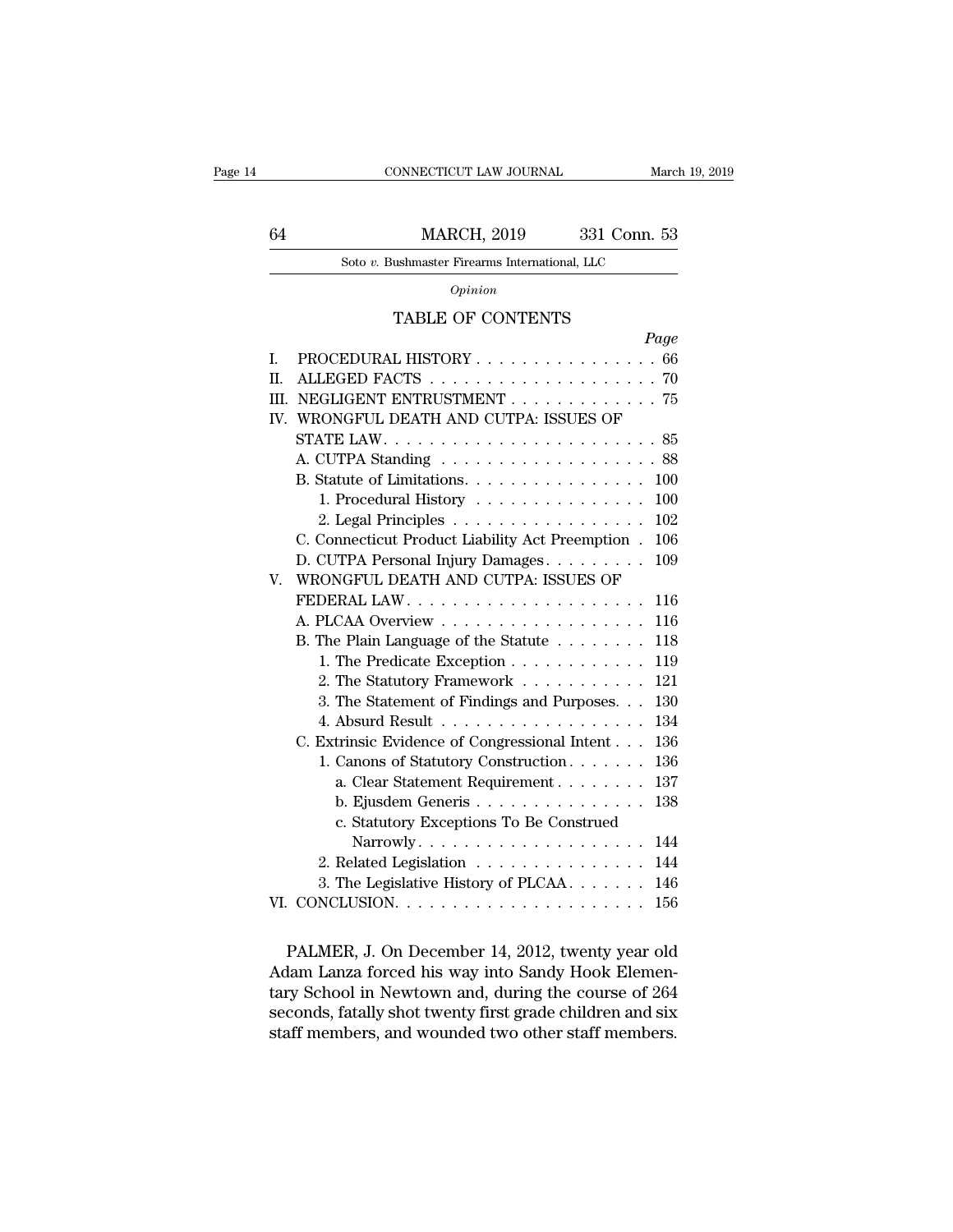# 2019 CONNECTICUT LAW JOURNAL Page 15<br>331 Conn. 53 MARCH, 2019 65<br>500 v. Bushmaster Firearms International, LLC

CONNECTICUT LAW JOURNAL<br>
Soto *v.* Bushmaster Firearms International, LLC<br>
Tried out this massacre using a Bushmaster EXERCITY 2019 CONNECTICUT LAW JOURNAL Page 15<br>
2019 65<br>
2010 65<br>
2010 65<br>
2012 Conn. 53 MARCH, 2019 65<br>
2012 65<br>
2012 Setured out this massacre using a Bushmaster<br>
2015-E2S semiautomatic rifle that was allegedly manu-<br>
10 331 Conn. 53 MARCH, 2019 65<br>
Soto v. Bushmaster Firearms International, LLC<br>
Lanza carried out this massacre using a Bushmaster<br>
XM15-E2S semiautomatic rifle that was allegedly manu-<br>
factured, distributed, and ultimately  $f_{\text{331}}$  Conn. 53 MARCH, 2019 65<br>
Soto v. Bushmaster Firearms International, LLC<br>
Lanza carried out this massacre using a Bushmaster<br>
XM15-E2S semiautomatic rifle that was allegedly manu-<br>
factured, distributed, and ul 331 Conn. 53 MARCH, 2019 65<br>
Soto v. Bushmaster Firearms International, LLC<br>
Lanza carried out this massacre using a Bushmaster<br>
XM15-E2S semiautomatic rifle that was allegedly manu-<br>
factured, distributed, and ultimately Sol Collar Co<br>
Solo v. Bushmaster Firearms International, LLC<br>
Lanza carried out this massacre using a Bushmaster<br>
XM15-E2S semiautomatic rifle that was allegedly manu-<br>
factured, distributed, and ultimately sold to Lanza' Soto v. Bushmaster Firearms International, LLC<br>Lanza carried out this massacre using a Bushmaster<br>XM15-E2S semiautomatic rifle that was allegedly manu-<br>factured, distributed, and ultimately sold to Lanza's<br>mother by the va Lanza carried out this massacre using a Bushmaster XM15-E2S semiautomatic rifle that was allegedly manu-<br>factured, distributed, and ultimately sold to Lanza's<br>mother by the various defendants in this case. There<br>is no doub XM15-E2S semiautomatic rifle that was allegedly manu-<br>factured, distributed, and ultimately sold to Lanza's<br>mother by the various defendants in this case. There<br>is no doubt that Lanza was directly and primarily<br>responsible factured, distributed, and ultimately sold to Lanza's<br>mother by the various defendants in this case. There<br>is no doubt that Lanza was directly and primarily<br>responsible for this appalling series of crimes. In this<br>action, mother by the various defendants in this case. There<br>is no doubt that Lanza was directly and primarily<br>responsible for this appalling series of crimes. In this<br>action, however, the plaintiffs—administrators of the<br>estates is no doubt that Lanza was directly and primarily<br>responsible for this appalling series of crimes. In this<br>action, however, the plaintiffs—administrators of the<br>estates of nine of the decedents—contend that the<br>defendants responsible for this appalling series of crimes. In this action, however, the plaintiffs—administrators of the estates of nine of the decedents—contend that the defendants also bear some of the blame. The plaintiffs assert action, however, the plaintiffs—administrators of the estates of nine of the decedents—contend that the defendants also bear some of the blame. The plaintiffs assert a number of different legal theories as to why the defen estates of nine of the decedents—contend that the<br>defendants also bear some of the blame. The plaintiffs<br>assert a number of different legal theories as to why<br>the defendants should be held partly responsible for the<br>traged defendants also bear some of the blame. The plaintiffs<br>assert a number of different legal theories as to why<br>the defendants should be held partly responsible for the<br>tragedy. The defendants counter that all of the plaintif assert a number of different legal theories as to why<br>the defendants should be held partly responsible for the<br>tragedy. The defendants counter that all of the plaintiffs'<br>legal theories are not only barred under Connecticu the defendants should be held partly responsible for the tragedy. The defendants counter that all of the plaintiffs'<br>legal theories are not only barred under Connecticut<br>law, but also precluded by a federal statute, the Pr tragedy. The defendants counter that all of the plaintiffs'<br>legal theories are not only barred under Connecticut<br>law, but also precluded by a federal statute, the Protec-<br>tion of Lawful Commerce in Arms Act (PLCAA), Pub.<br>L legal theories are not only barred under Connecticut<br>law, but also precluded by a federal statute, the Protec-<br>tion of Lawful Commerce in Arms Act (PLCAA), Pub.<br>L. No. 109-92, 119 Stat. 2095 (2005), codified at 15 U.S.C.<br>§ law, but also precluded by a federal statute, the Protection of Lawful Commerce in Arms Act (PLCAA), Pub.<br>L. No. 109-92, 119 Stat. 2095 (2005), codified at 15 U.S.C. §§ 7901 through 7903 (2012), which, with limited excepti tion of Lawful Commerce in<br>L. No. 109-92, 119 Stat. 2095 (2<br>§§ 7901 through 7903 (2012), v<br>tions, immunizes firearms ma<br>and dealers from civil liability<br>third parties using their weap<br>(a) and 7903 (5) (2012).<br>For the reaso No. 109-92, 119 Stat. 2095 (2005), codified at 15 U.S.C.<br>7901 through 7903 (2012), which, with limited excep-<br>ons, immunizes firearms manufacturers, distributors,<br>d dealers from civil liability for crimes committed by<br>ird  $\S$ § 7901 through 7903 (2012), which, with limited exceptions, immunizes firearms manufacturers, distributors,<br>and dealers from civil liability for crimes committed by<br>third parties using their weapons. See 15 U.S.C.  $\S$ §

tions, immunizes firearms manufacturers, distributors,<br>and dealers from civil liability for crimes committed by<br>third parties using their weapons. See 15 U.S.C. §§ 7902<br>(a) and 7903 (5) (2012).<br>For the reasons set forth in and dealers from civil liability for crimes committed by<br>third parties using their weapons. See 15 U.S.C. §§ 7902<br>(a) and 7903 (5) (2012).<br>For the reasons set forth in this opinion, we agree<br>with the defendants that most third parties using their weapons. See 15 U.S.C. §§ 7902<br>
(a) and 7903 (5) (2012).<br>
For the reasons set forth in this opinion, we agree<br>
with the defendants that most of the plaintiffs' claims<br>
and legal theories are prec (a) and 7903 (b) (2012).<br>
For the reasons set forth in this opinion, we agree<br>
with the defendants that most of the plaintiffs' claims<br>
and legal theories are precluded by established Con-<br>
necticut law and/or PLCAA. For For the reasons set forth in this opinion, we agree<br>with the defendants that most of the plaintiffs' claims<br>and legal theories are precluded by established Con-<br>necticut law and/or PLCAA. For example, we expressly<br>reject with the defendants that most of the plaintiffs' claim<br>and legal theories are precluded by established Con<br>necticut law and/or PLCAA. For example, we express<br>reject the plaintiffs' theory that, merely by selling sem<br>automa d legal theories are precluded by established Concricut law and/or PLCAA. For example, we expressly<br>ject the plaintiffs' theory that, merely by selling semi-<br>tomatic rifles—which were legal at the time<sup>1</sup>—to the<br>vilian pop necticut law and/or PLCAA. For example, we expressly<br>reject the plaintiffs' theory that, merely by selling semi-<br>automatic rifles—which were legal at the time<sup>1</sup>—to the<br>civilian population, the defendants became responsibl

reject the plantiffs' theory that, merely by selling semi-<br>automatic rifles—which were legal at the time<sup>1</sup>—to the<br>civilian population, the defendants became responsible<br>for any crimes committed with those weapons.<br>The pla automatic rifles—which were legal at the time<sup>1</sup>—to the<br>civilian population, the defendants became responsible<br>for any crimes committed with those weapons.<br>The plaintiffs have offered one narrow legal theory,<br>however, that civilian population, the defendants became responsible<br>for any crimes committed with those weapons.<br>The plaintiffs have offered one narrow legal theory,<br>however, that is recognized under established Connecti-<br>cut law. Spec owever, that is recognized under established Connecti-<br>it law. Specifically, they allege that the defendants<br>nowingly marketed, advertised, and promoted the<br>M15-E2S for civilians to use to carry out offensive,<br><sup>1</sup>Following cut law. Specifically, they allege that the defendants<br>knowingly marketed, advertised, and promoted the<br>XM15-E2S for civilians to use to carry out offensive,<br><sup>1</sup>Following the Sandy Hook massacre, the legislature added the XM15-E2S for civilians to use to carry out offensive,

knowingly marketed, advertised, and promoted the XM15-E2S for civilians to use to carry out offensive,<br> $\frac{1}{1}$ Following the Sandy Hook massacre, the legislature added the Bushmaster XM15, among many other assault rifles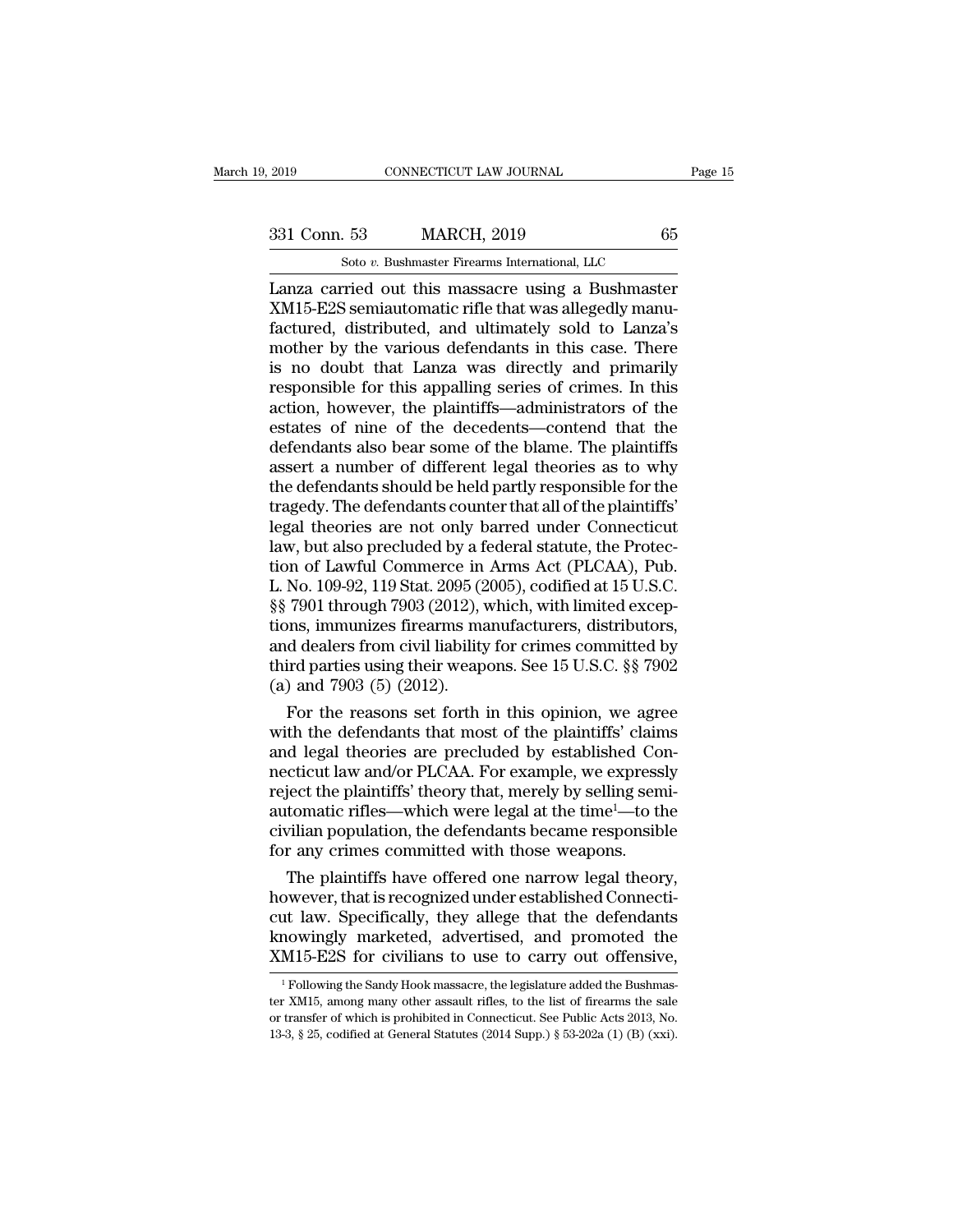# EXECUTE CONNECTICUT LAW JOURNAL March 19, 2019<br>
66 MARCH, 2019 331 Conn. 53<br>
500 v. Bushmaster Firearms International, LLC CONNECTICUT LAW JOURNAL March March March MARCH, 2019 331 Conn. 53<br>Soto *v.* Bushmaster Firearms International, LLC<br>tyle combat missions against their perceived

CONNECTICUT LAW JOURNAL March 19, 2019<br>
MARCH, 2019 331 Conn. 53<br>
Soto v. Bushmaster Firearms International, LLC<br>
military style combat missions against their perceived<br>
enemies. Such use of the XM15-E2S, or any weapon for ENERT AND MARCH, 2019 331 Conn. 53<br>
Soto v. Bushmaster Firearms International, LLC<br>
military style combat missions against their perceived<br>
enemies. Such use of the XM15-E2S, or any weapon for<br>
that matter, would be illega  $\frac{\text{MARCH, 2019}}{\text{Soto } v. \text{ Bushmaster Firearms International, LLC}}$ <br>
military style combat missions against their perceived<br>
enemies. Such use of the XM15-E2S, or any weapon for<br>
that matter, would be illegal, and Connecticut law does<br>
not permit adve  $\frac{\text{MARCH}}{\text{MARCH}}$ , 2019 331 Conn. 53<br>
soto v. Bushmaster Firearms International, LLC<br>
military style combat missions against their perceived<br>
enemies. Such use of the XM15-E2S, or any weapon for<br>
that matter, would be ille soto v. Bushmaster Firearms International, LLC<br>
military style combat missions against their perceived<br>
enemies. Such use of the XM15-E2S, or any weapon for<br>
that matter, would be illegal, and Connecticut law does<br>
not per Soto  $v$ . Bushmaster Firearms International, LLC<br>military style combat missions against their perceived<br>enemies. Such use of the XM15-E2S, or any weapon for<br>that matter, would be illegal, and Connecticut law does<br>not perm military style combat missions against their perceived<br>enemies. Such use of the XM15-E2S, or any weapon for<br>that matter, would be illegal, and Connecticut law does<br>not permit advertisements that promote or encourage<br>violen enemies. Such use of the XM15-E2S, or any weapon for<br>that matter, would be illegal, and Connecticut law does<br>not permit advertisements that promote or encourage<br>violent, criminal behavior. Following a scrupulous<br>review of that matter, would be illegal, and Connecticut law does<br>not permit advertisements that promote or encourage<br>violent, criminal behavior. Following a scrupulous<br>review of the text and legislative history of PLCAA, we<br>also co not permit advertisements that promote or encourage<br>violent, criminal behavior. Following a scrupulous<br>review of the text and legislative history of PLCAA, we<br>also conclude that Congress has not clearly manifested<br>an inten violent, criminal behavior. Following a scrupulous<br>review of the text and legislative history of PLCAA, we<br>also conclude that Congress has not clearly manifested<br>an intent to extinguish the traditional authority of our<br>leg review of the text and legislative history of PLCAA, we<br>also conclude that Congress has not clearly manifested<br>an intent to extinguish the traditional authority of our<br>legislature and our courts to protect the people of Co also conclude that Congress has not clearly manifested<br>an intent to extinguish the traditional authority of our<br>legislature and our courts to protect the people of Con-<br>necticut from the pernicious practices alleged in the an intent to extinguish the traditional authority of our<br>legislature and our courts to protect the people of Con-<br>necticut from the pernicious practices alleged in the<br>present case. The regulation of advertising that threa legislature and our courts to protect the people of Con-<br>necticut from the pernicious practices alleged in the<br>present case. The regulation of advertising that threat-<br>ens the public's health, safety, and morals has long b necticut from the pernicious practices alleged in the<br>present case. The regulation of advertising that threat-<br>ens the public's health, safety, and morals has long been<br>considered a core exercise of the states' police powe present case. The regulation of advertising that threat-<br>ens the public's health, safety, and morals has long been<br>considered a core exercise of the states' police powers.<br>Accordingly, on the basis of that limited theory, in the public's health, safety, and morals has long been<br>considered a core exercise of the states' police powers.<br>Accordingly, on the basis of that limited theory, we<br>conclude that the plaintiffs have pleaded allegations<br>s considered a core exercise of the states' police powers.<br>Accordingly, on the basis of that limited theory, we<br>conclude that the plaintiffs have pleaded allegations<br>sufficient to survive a motion to strike and are entitled<br> Accordingly, on the basis of that line<br>conclude that the plaintiffs have ple<br>sufficient to survive a motion to strike<br>to have the opportunity to prove their is<br>ing allegations. We affirm the trial of<br>insofar as that court Mortunity to prove their wrongful market and the child<br>Sortunity to prove their wrongful market is sudge<br>court struck the plaintiffs' claims prediction of the plaintiffs' claims<br>predict leads to predict and provided in the g allegations. We affirm the trial court's judgment<br>sofar as that court struck the plaintiffs' claims predi-<br>ted on all other legal theories.<br>I<br>PROCEDURAL HISTORY<br>The plaintiffs brought the present action in 2014,<br>eking da insofar as that court struck the plaintiffs' claims predicated on all other legal theories.<br>  $I$ <br>
PROCEDURAL HISTORY<br>
The plaintiffs brought the present action in 2014,<br>
seeking damages and unspecified injunctive relief.<sup></sup>

### I

PROCEDURAL HISTORY<br>
The plaintiffs brought the present action in 2014,<br>
beking damages and unspecified injunctive relief.<sup>2</sup> The<br>
<sup>2</sup> The plaintiffs are Donna L. Soto, administratrix of the estate of Victoria<br>
Soto, Ian Ho PROCEDURAL HISTORY<br>
The plaintiffs brought the present action in 2014,<br>
seeking damages and unspecified injunctive relief.<sup>2</sup> The<br>
<sup>2</sup> The plaintiffs are Donna L. Soto, administrative of the estate of Victoria<br>
L. Soto; I The plaintiffs brought the present action in 2014,<br>seeking damages and unspecified injunctive relief.<sup>2</sup> The<br><sup>2</sup> The plaintiffs are Donna L. Soto, administratrix of the estate of Victoria<br>L. Soto; Ian Hockley and Nicole Ho The plaintiffs brought the present action in 2014,<br>seeking damages and unspecified injunctive relief.<sup>2</sup> The<br><sup>2</sup>The plaintiffs are Donna L. Soto, administratrix of the estate of Victoria<br>L. Soto; Ian Hockley and Nicole Hoc seeking damages and unspecified injunctive relief.<sup>2</sup> The<br>
<sup>2</sup> The plaintiffs are Donna L. Soto, administratrix of the estate of Victoria<br>
L. Soto; Ian Hockley and Nicole Hockley, coadministrators of the estate of<br>
Dylan C <sup>2</sup> The plaintiffs are Donna L. Soto, administratrix of the estate of Victoria L. Soto; Ian Hockley and Nicole Hockley, coadministrators of the estate of Dylan C. Hockley; David C. Wheeler, administrator of the estate of <sup>2</sup> The plaintiffs are Donna L. Soto, administratrix of the estate of Victoria L. Soto; Ian Hockley and Nicole Hockley, coadministrators of the estate of Dylan C. Hockley; David C. Wheeler, administrator of the estate of B Fremannis are forman at losted, and missivataris of atte coata of victorial<br>McCop Jan Hockley; David C. Wheeler, administrator of the estate of Benjamin<br>A. Wheeler; Mary D'Avino, administrative of the estate of Benjamin<br>A. 2. Soco, an Hockey; David C. Wheeler, administrator of the estate of Benjamin<br>Dylan C. Hockley; David C. Wheeler, administrator of the estate of Benjamin<br>A. Wheeler; Mary D'Avino, administratrix of the estate of Rachel M. *B*, an C. Hocker, Barnetto, administratrix of the estate of Rachel M. D'Avino;<br>A. Wheeler; Mary D'Avino, administratrix of the estate of Rachel M. D'Avino;<br>G. Barden, William D. Sherlach, executor of the estate of Mary Jo Mark Barden and Jacqueline Barden, coadministrators of the estate of Daniel<br>G. Barden; William D. Sherlach, executor of the estate of Mary Joy Sherlach;<br>G. Barden; William D. Sherlach, executor of the estate of Mary Joy Sh France Datent Multiam Deal<br>G. Barden; William I<br>Neil Heslin and Sc<br>McCord Lewis; Lec<br>Pozner; and Gilles<br>Rousseau. For conv<br>We note that one<br>We note that one<br>We note that one<br>individual canacity Backet, "*manan D. exerciacity*, eccelectromagnistrators of the estate of Jesse<br>cCord Lewis; Leonard Pozner, administrator of the estate of Jesse<br>cCord Lewis; Leonard Pozner, administrator of the estate of Lauren G.<br>pussea Frem and station and stationary, communistantors of the estate of Noah S.<br>Pozner; and Gilles J. Rousseau, administrator of the estate of Noah S.<br>Rousseau. For convenience, we refer to these plaintiffs simply as "the dece-<br> Pozner; and Gilles J. Rousseau, administrator of the estate of Lauren G.<br>Rousseau. For convenience, we refer to these plaintiffs simply as "the dece-<br>dents" with respect to claims brought by the administrators in their fid Rousseau. For convenience, we refer to these plaintiffs simply as "the dece-

Massolar 1 of conventence, we refer to these plantials shiply as the decedents' with respect to claims brought by the administrators in their fiduary capacity.<br>We note that one administrator, William D. Sherlach, also file in the attack, also the attack, also filed suit in his individual capacity.<br>We note that one administrator, William D. Sherlach, also filed suit in his individual capacity, seeking damages for loss of consortium. The parti and, we note that one administrator, William D. Sherlach, also filed suidividual capacity, seeking damages for loss of consortium. The have not specifically briefed and we do not separately address Wi Sherlach's loss of co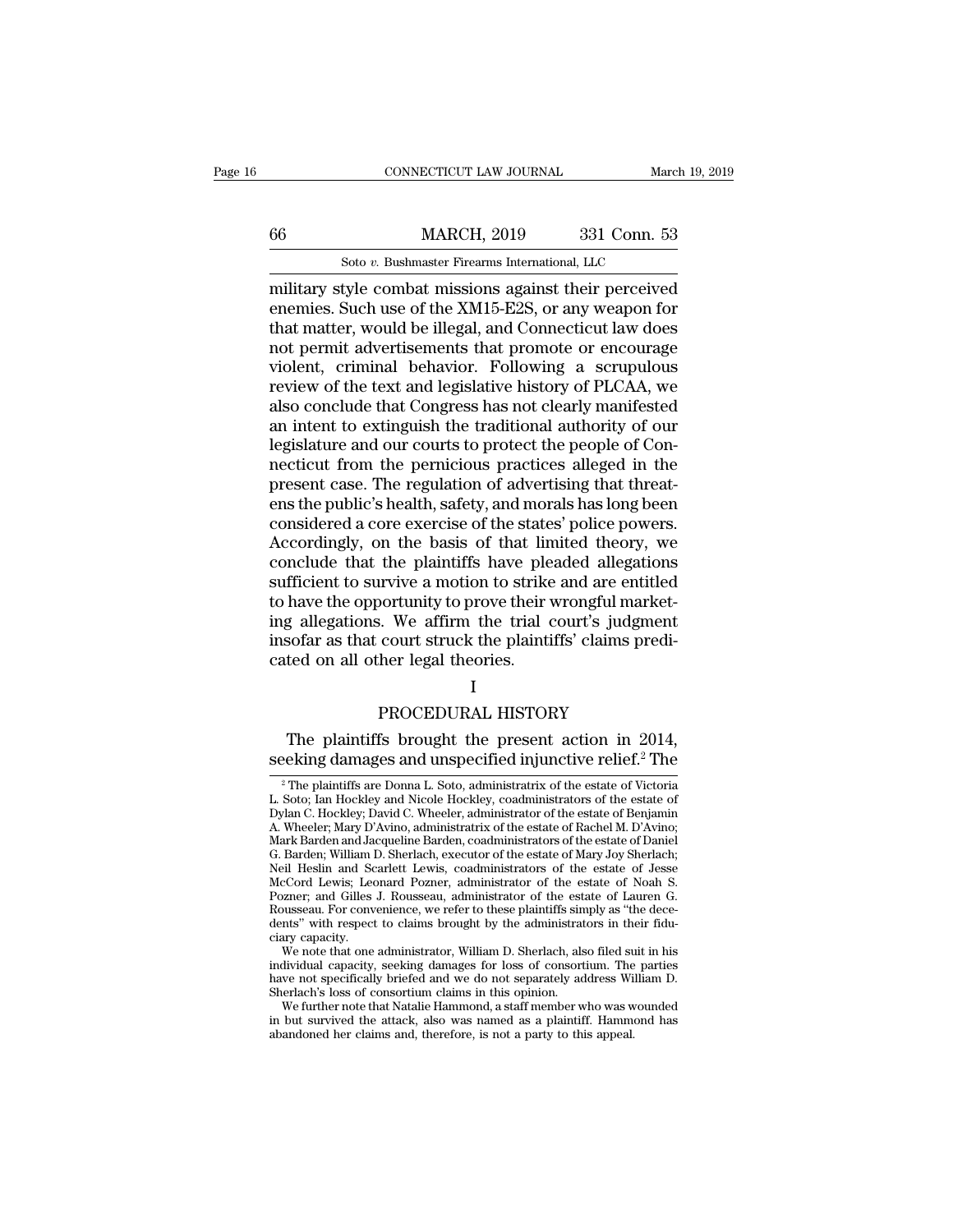2019 CONNECTICUT LAW JOURNAL Page 17<br>331 Conn. 53 MARCH, 2019 67<br>500 v. Bushmaster Firearms International, LLC

CONNECTICUT LAW JOURNAL<br>
Soto *v.* Bushmaster Firearms International, LLC<br>
Soto *v.* Bushmaster Firearms International, LLC<br>
Soto include the Bushmaster defendants (Rem-2019 CONNECTICUT LAW JOURNAL<br>
331 Conn. 53 MARCH, 2019 67<br>
34 Goto v. Bushmaster Firearms International, LLC<br>
defendants include the Bushmaster defendants (Rem-<br>
ington),<sup>3</sup> one or more of which is alleged to have manu-<br>
f 331 Conn. 53 MARCH, 2019 67<br>Soto v. Bushmaster Firearms International, LLC<br>defendants include the Bushmaster defendants (Rem-<br>ington),<sup>3</sup> one or more of which is alleged to have manu-<br>factured the Bushmaster XM15-E2S semi 331 Conn. 53 MARCH, 2019 67<br>
Soto v. Bushmaster Firearms International, LLC<br>
defendants include the Bushmaster defendants (Remington),<sup>3</sup> one or more of which is alleged to have manu-<br>
factured the Bushmaster XM15-E2S sem 331 Conn. 53 MARCH, 2019 67<br>
Soto v. Bushmaster Firearms International, LLC<br>
defendants include the Bushmaster defendants (Rem-<br>
ington),<sup>3</sup> one or more of which is alleged to have manu-<br>
factured the Bushmaster XM15-E2S Solution of the Rushmaster Firearms International, LLC<br>defendants include the Bushmaster defendants (Rem-<br>ington),<sup>3</sup> one or more of which is alleged to have manu-<br>factured the Bushmaster XM15-E2S semiautomatic rifle<br>that Soto v. Bushmaster Firearms International, LLC<br>defendants include the Bushmaster defendants (Rem-<br>ington),<sup>3</sup> one or more of which is alleged to have manu-<br>factured the Bushmaster XM15-E2S semiautomatic rifle<br>that was use defendants include the Bushmaster defendants (Remington),<sup>3</sup> one or more of which is alleged to have manu-<br>factured the Bushmaster XM15-E2S semiautomatic rifle<br>that was used in the crimes; the Camfour defendants,<sup>4</sup><br>distri ington),<sup>3</sup> one or more of which is alleged to have manu-<br>factured the Bushmaster XM15-E2S semiautomatic rifle<br>that was used in the crimes; the Camfour defendants,<sup>4</sup><br>distributors that allegedly purchased the rifle from Re factured the Bushmaster XM15-E2S semiautomatic rifle<br>that was used in the crimes; the Camfour defendants,<sup>4</sup><br>distributors that allegedly purchased the rifle from Rem-<br>ington and resold it to the Riverview defendants; and<br> that was used in the crimes; the Camfour defendants,<sup>4</sup><br>distributors that allegedly purchased the rifle from Rem-<br>ington and resold it to the Riverview defendants; and<br>the Riverview defendants,<sup>5</sup> retailers that allegedly distributors that allegedly purchased the rifle from<br>ington and resold it to the Riverview defendants<br>the Riverview defendants,<sup>5</sup> retailers that allegedl<sub>;</sub><br>the rifle to Adam Lanza's mother, Nancy Lan<br>March, 2010.<sup>6</sup> The from Rem-<br>dants; and<br>egedly sold<br>Lanza, in<br>ffs' claims,<br>s wrongful<br>is that the<br>an consum-<br>ble for use ington and resold it to the Riverview defendants; and<br>the Riverview defendants,<sup>5</sup> retailers that allegedly sold<br>the rifle to Adam Lanza's mother, Nancy Lanza, in<br>March, 2010.<sup>6</sup> The gravamen of the plaintiffs' claims,<br>wh the Riverview defendants,<sup>5</sup> retailers that allegedly sold<br>the rifle to Adam Lanza's mother, Nancy Lanza, in<br>March, 2010.<sup>6</sup> The gravamen of the plaintiffs' claims,<br>which are brought pursuant to this state's wrongful<br>deat the rifle to Adam Lanza's mother, Nancy Lanza, in<br>March, 2010.<sup>6</sup> The gravamen of the plaintiffs' claims,<br>which are brought pursuant to this state's wrongful<br>death statute, General Statutes § 52-555,<sup>7</sup> is that the<br>defend March, 2010.<sup>6</sup> The gravamen of the plaintiffs' claims,<br>which are brought pursuant to this state's wrongful<br>death statute, General Statutes § 52-555,<sup>7</sup> is that the<br>defendants (1) negligently entrusted to civilian consumwhich are brought pursuant to this state's wrongful<br>death statute, General Statutes § 52-555,<sup>7</sup> is that the<br>defendants (1) negligently entrusted to civilian consum-<br>ers an AR-15 style assault rifle<sup>8</sup> that is suitable fo death statute, General Statutes  $\S$  52-555,<sup>7</sup> is the defendants (1) negligently entrusted to civilian co ers an AR-15 style assault rifle<sup>8</sup> that is suitable foonly by military and law enforcement personne (2) violated t fendants (1) negligently entrusted to civilian consum-<br>s an AR-15 style assault rifle<sup>8</sup> that is suitable for use<br>ly by military and law enforcement personnel, and<br>) violated the Connecticut Unfair Trade Practices Act<br>UTP ers an AR-15 style assault rifle<sup>8</sup> that is suitable for use<br>only by military and law enforcement personnel, and<br>(2) violated the Connecticut Unfair Trade Practices Act<br>(CUTPA), General Statutes § 42-110a et seq.,<sup>9</sup> thro

surviving to or brought by an executor or administrator for injuries resulting to the will refer to Adam Lanza as Lanza and to Nancy Lanza as his mother.<br>
<sup>5</sup> The Riverview defendants are Riverview Sales, Inc., and David L <sup>1</sup> The Camfour defendants are Camfour, Inc., and Camfour Holding, LLP,<br><sup>4</sup> The Camfour defendants are Riverview Sales, Inc., and David LaGuercia.<br><sup>5</sup> The Riverview defendants are Riverview Sales, Inc., and David LaGuercia The Cannou decreased are current in the party legally at fault for such a set of the party of the party of the party of the party of the party of the party of the party of the party of the party of the party of the party o The Riverview defendants are Riverview Sales, Inc., and David LaGuercia.<br>
<sup>6</sup> The Riverview defendants are Riverview Sales, Inc., and David LaGuercia.<br>
<sup>6</sup> We will refer to Adam Lanza as Lanza and to Nancy Lanza as his mot  $^\circ$  We will refer to Adam Lanza as Lanza and to Nancy Lanza as his mother.  $^\circ$  General Statutes  $\S$  52-555 provides in relevant part: "(a) In any action surviving to or brought by an executor or administrator for injuri To recover such a matter of the act and disbursements of the sactor of the such surviving to or brought by an executor or administrator for injuries resulting in death, whether instantaneous or otherwise, such executor or surviving to or brought by an executor or administrator for injuries resulting<br>in death, whether instantaneous or otherwise, such executor or administra-<br>tor may recover from the party legally at fault for such injuries j similar the date of the matter of the matter of the act of the act of the act of the cost of the act of the act or one of the signal state of the cost of reasonably necessary medical, hospital and nursing services, and inc for may recover in the forty regainy at nature of the solution of solution and the stoff reasonably necessary medical, hospital and nursing services, and including funeral expenses, provided no action shall be brought to

it is an appropriate moniker for this classically including the brought<br>to recover such damages and disbursements but within two years from the<br>date of death, and except that no such action may be brought more than<br>five y are seen the date of death, and except that no such actions we also be brought more than five years from the date of the act or omission complained of. . . ."<br><sup>8</sup> The parties and the amici disagree as to whether the term " the gears from the date of the act or omission complained of . . ."<br>
<sup>8</sup> The parties and the amici disagree as to whether the term "assault rifle"<br>
is an appropriate moniker for this class of weapons. We use the term beca is an appropriate moniker for this class of weapons. We use the term because<br>it is how the General Assembly has chosen to refer to semiautomatic fire-<br>arms. See General Statutes § 53-202a (1) (B) (xxi); see also *Merrill* is an eppropriate moment of any trade of any trade of any since the conduct of any since deneral Statutes  $\S$  53-202a (1) (B) Navegar, Inc., 26 Cal. 4th 465, 470 n.3, 28 P.3d (2001) (term has become widely accepted in la So we deneral Statutes § 53-202a (1) (B) (xxi); see also *Merrill* v.<br>twegar, *Inc.*, 26 Cal. 4th 465, 470 n.3, 28 P.3d 116, 110 Cal. Rptr. 2d 370<br>001) (term has become widely accepted in law).<br><sup>9</sup> General Statutes § 42-1

<sup>3</sup> The Bushmaster defendants are Bushmaster Firearms; Bushmaster Fire-<br>3 The Bushmaster defendants are Bushmaster Fire-<br>3 The Bushmaster defendants are Bushmaster Firearms; Bushmaster Fire-<br><sup>3</sup> The Bushmaster defendants are the sale or wrongful marketing of the rifle.<br>
The defendants moved to strike the plaintiffs' complaint, contending that all of the plaintiffs' claims are<br>
<sup>3</sup> The Bushmaster defendants are Bushmaster Firearms; Bushmaster F The defendants moved to strike the plaintiffs' com-<br>plaint, contending that all of the plaintiffs' claims are<br><sup>3</sup> The Bushmaster defendants are Bushmaster Firearms; Bushmaster Firearms, Inc.; Bushmaster Firearms Internatio The defendants moved to strike the plaintiffs' complaint, contending that all of the plaintiffs' claims are  $\frac{3}{10}$ The Bushmaster defendants are Bushmaster Firearms; Bushmaster Firearms, Inc.; Bushmaster Firearms Intern plantity, Contentuing triat and of the plantities Claims are<br>
<sup>3</sup> The Bushmaster defendants are Bushmaster Firearms; Bushmaster Firearms, Inc.; Bushmaster Firearms International, LLC; Remington Outdoor<br>
Company, Inc.; Remi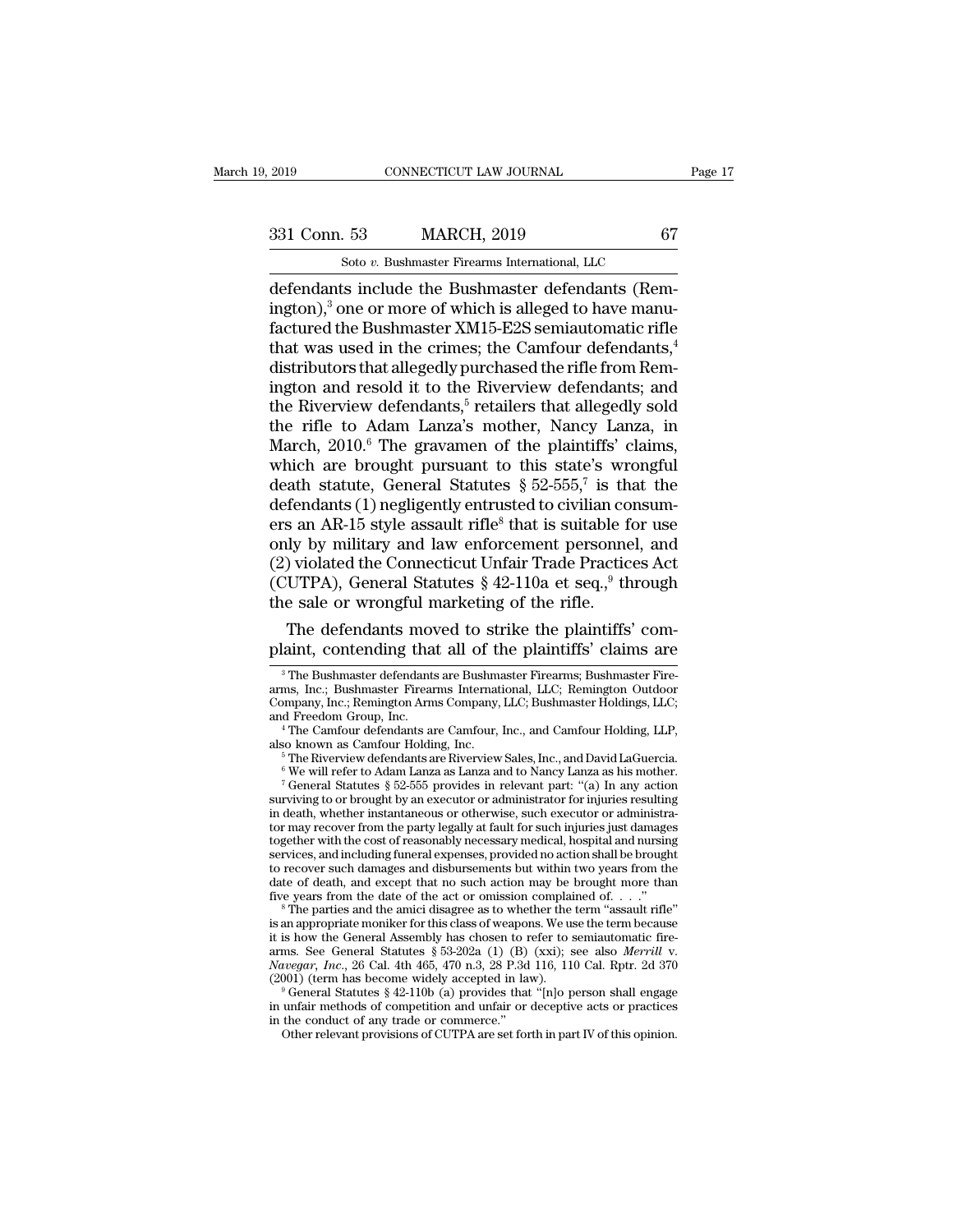# EXECUTE CONNECTICUT LAW JOURNAL March 19, 2019<br>
68 MARCH, 2019 331 Conn. 53<br>
500 v. Bushmaster Firearms International, LLC CONNECTICUT LAW JOURNAL March March March MARCH, 2019 331 Conn. 53<br>Soto *v.* Bushmaster Firearms International, LLC<br>PLCAA. The defendants also argued that, to

CONNECTICUT LAW JOURNAL March 19, 2019<br> **barred by PLCAA.** The defendants also argued that, to<br>
the extent that the plaintiffs' claims sound in negligent<br>
contructment, the plaintiffs' claims sound in negligent MARCH, 2019 331 Conn. 53<br>
Soto v. Bushmaster Firearms International, LLC<br>
barred by PLCAA. The defendants also argued that, to<br>
the extent that the plaintiffs' claims sound in negligent<br>
entrustment, the plaintiffs failed  $\begin{tabular}{ll} \multicolumn{1}{l}{{\textbf{68}}}\\ \hline & \multicolumn{1}{l}{\textbf{800 v. Bushmaster Firearms International, LLC}}\\ \hline \textbf{barred by PLCAA. The defendants also argued that, to} \\ \hline the extent that the plaintiffs' claims sound in negligible\\ entrustum, the plaintiff's failed to state a legally valid\nnegligent entrusment claim under Connecticut common low and to the extent that their claims are prodi. \end{tabular}$ negligent entrustment claim under Connecticut com-Soto  $v$ . Bushmaster Firearms International, LLC<br>barred by PLCAA. The defendants also argued that, to<br>the extent that the plaintiffs' claims sound in negligent<br>entrustment, the plaintiffs failed to state a legally valid<br>n soto v. Bushmaster Freams international, LLC<br>barred by PLCAA. The defendants also argued that, to<br>the extent that the plaintiffs' claims sound in negligent<br>entrustment, the plaintiffs failed to state a legally valid<br>negli barred by PLCAA. The defendants also argued that, to<br>the extent that the plaintiffs' claims sound in negligent<br>entrustment, the plaintiffs failed to state a legally valid<br>negligent entrustment claim under Connecticut comthe extent that the plaintiffs' claims sound in negligent<br>entrustment, the plaintiffs failed to state a legally valid<br>negligent entrustment claim under Connecticut com-<br>mon law, and, to the extent that their claims are pre entrustment, the plaintiffs failed to state a legally valid<br>negligent entrustment claim under Connecticut com-<br>mon law, and, to the extent that their claims are predi-<br>cated on alleged CUTPA violations, they are legally<br>in negligent entrustment claim under Connecticut com-<br>mon law, and, to the extent that their claims are predi-<br>cated on alleged CUTPA violations, they are legally<br>insufficient because, among other things, (1) the plain-<br>tiffs mon law, and, to the extent that their claims are predicated on alleged CUTPA violations, they are legally insufficient because, among other things, (1) the plaintiffs lack standing to bring a CUTPA action, (2) the plainti cated on alleged CUTPA violations, they are legally<br>insufficient because, among other things, (1) the plain-<br>tiffs lack standing to bring a CUTPA action, (2) the<br>plaintiffs' claims are time barred by CUTPA's three year<br>st insufficient because, among other things, (1) the plain-<br>tiffs lack standing to bring a CUTPA action, (2) the<br>plaintiffs' claims are time barred by CUTPA's three year<br>statute of limitations; see General Statutes  $\S$  42-11 tiffs lack standing to bring a CUTPA action, (2) the plaintiffs' claims are time barred by CUTPA's three year statute of limitations; see General Statutes § 42-110g (f); (3) personal injuries and death are not cognizable plaintiffs' claims are time barred by CUTPA's three year<br>statute of limitations; see General Statutes  $\S$  42-110g<br>(f); (3) personal injuries and death are not cognizable<br>CUTPA damages, and (4) the plaintiffs' CUTPA claims statute of limitations; see Ger<br>(f); (3) personal injuries and d<br>CUTPA damages, and (4) the p<br>are simply veiled product liabili<br>are barred by General Statutes<br>sivity provision of the Connecti<br>(Product Liability Act).<sup>10</sup><br> JTPA damages, and (4) the plaintiffs' CUTPA claims<br>
e simply veiled product liability claims and, therefore,<br>
e barred by General Statutes  $\S$  52-572n (a), the exclu-<br>
ity provision of the Connecticut Product Liability Ac of FIT dataloges, and (1) are plainting confer in trading<br>are simply veiled product liability claims and, therefore,<br>are barred by General Statutes § 52-572n (a), the exclu-<br>sivity provision of the Connecticut Product Lia

are barred by General Statutes § 52-572n (a), the exclusivity provision of the Connecticut Product Liability Act<br>
(Product Liability Act).<sup>10</sup><br>
In response, the plaintiffs argued that PLCAA does<br>
not confer immunity on th are sarred by denoted statutes  $\hat{s}$  of  $\Sigma$  or  $\Omega$ h (d), the exertainty sivity provision of the Connecticut Product Liability Act (Product Liability Act).<sup>10</sup><br>In response, the plaintiffs argued that PLCAA does not conf (Product Liability Act).<sup>10</sup><br>In response, the plaintiffs argued that PLCAA does<br>not confer immunity on the defendants for purposes of<br>this case because two statutory exceptions to PLCAA<br>immunity—for claims alleging neglig In response, the plaintiffs argued that PLCAA does<br>not confer immunity on the defendants for purposes of<br>this case because two statutory exceptions to PLCAA<br>immunity—for claims alleging negligent entrustment<br>(negligent en In response, the plaintiffs argued that PLCAA does<br>not confer immunity on the defendants for purposes of<br>this case because two statutory exceptions to PLCAA<br>immunity—for claims alleging negligent entrustment<br>(negligent en not confer immunity on the defendants for purposes of<br>this case because two statutory exceptions to PLCAA<br>immunity—for claims alleging negligent entrustment<br>(negligent entrustment exception)<sup>11</sup> and for claims<br>alleging a this case because two statutory exceptions to PLCAA<br>immunity—for claims alleging negligent entrustment<br>(negligent entrustment exception)<sup>11</sup> and for claims<br>alleging a violation of a statute applicable to the sale<br>or marke immunity—for claims alleging negligent entrustment<br>(negligent entrustment exception)<sup>11</sup> and for claims<br>alleging a violation of a statute applicable to the sale<br>or marketing of firearms (predicate exception)<sup>12</sup>—apply<br>to Equiper of the trial contemporal controller the same<br>eging a violation of a statute applicable to the sale<br>marketing of firearms (predicate exception)<sup>12</sup>—apply<br>their claims. The plaintiffs further argued that, for<br>rious or marketing of firearms (predicate exception)<sup>12</sup>—apply<br>to their claims. The plaintiffs further argued that, for<br>various reasons, the defendants' state law negligent<br>entrustment and CUTPA arguments were ill founded.<br>Alth

of their claims. The plaintiffs further argued that, for<br>various reasons, the defendants' state law negligent<br>entrustment and CUTPA arguments were ill founded.<br>Although the trial court rejected most of the defen-<br>dants' ar of their claims. The plainting ratifier digated that, i.e.<br>various reasons, the defendants' state law negligent<br>entrustment and CUTPA arguments were ill founded.<br>Although the trial court rejected most of the defen-<br>dants' calculated internal contributions of the defendants' arguments were ill founded.<br>Although the trial court rejected most of the defendants' arguments, the court concluded that (1) the plaintiffs' allegations do not fit wit ants' arguments, the court concluded that (1) the plain-<br>ffs' allegations do not fit within the common-law tort<br>f negligent entrustment, (2) PLCAA bars the plaintiffs'<br>aims insofar as those claims sound in negligent<br> $\frac{1$ In See 15 U.S.C. § 7903 (5) (A) (ii) (2012).<br>
The referenced statutory provisions are set forth in part IV of this inion.<br>  $\frac{11}{2}$  See 15 U.S.C. § 7903 (5) (A) (ii) (2012).<br>  $\frac{12}{2}$  See 15 U.S.C. § 7903 (5) (A) (iii

opinion.

<sup>&</sup>lt;sup>10</sup> The referenced statutory provisions are set forth in part IV of this opinion.<br><sup>11</sup> See 15 U.S.C. § 7903 (5) (A) (ii) (2012).<br><sup>12</sup> See 15 U.S.C. § 7903 (5) (A) (iii) (2012). This exception has come to be known as the <sup>10</sup> The referenced statutory popinion.<br><sup>11</sup> See 15 U.S.C. § 7903 (5) (A)<br><sup>12</sup> See 15 U.S.C. § 7903 (5) (A)<br>known as the predicate exceptic<br>violation of a predicate statute.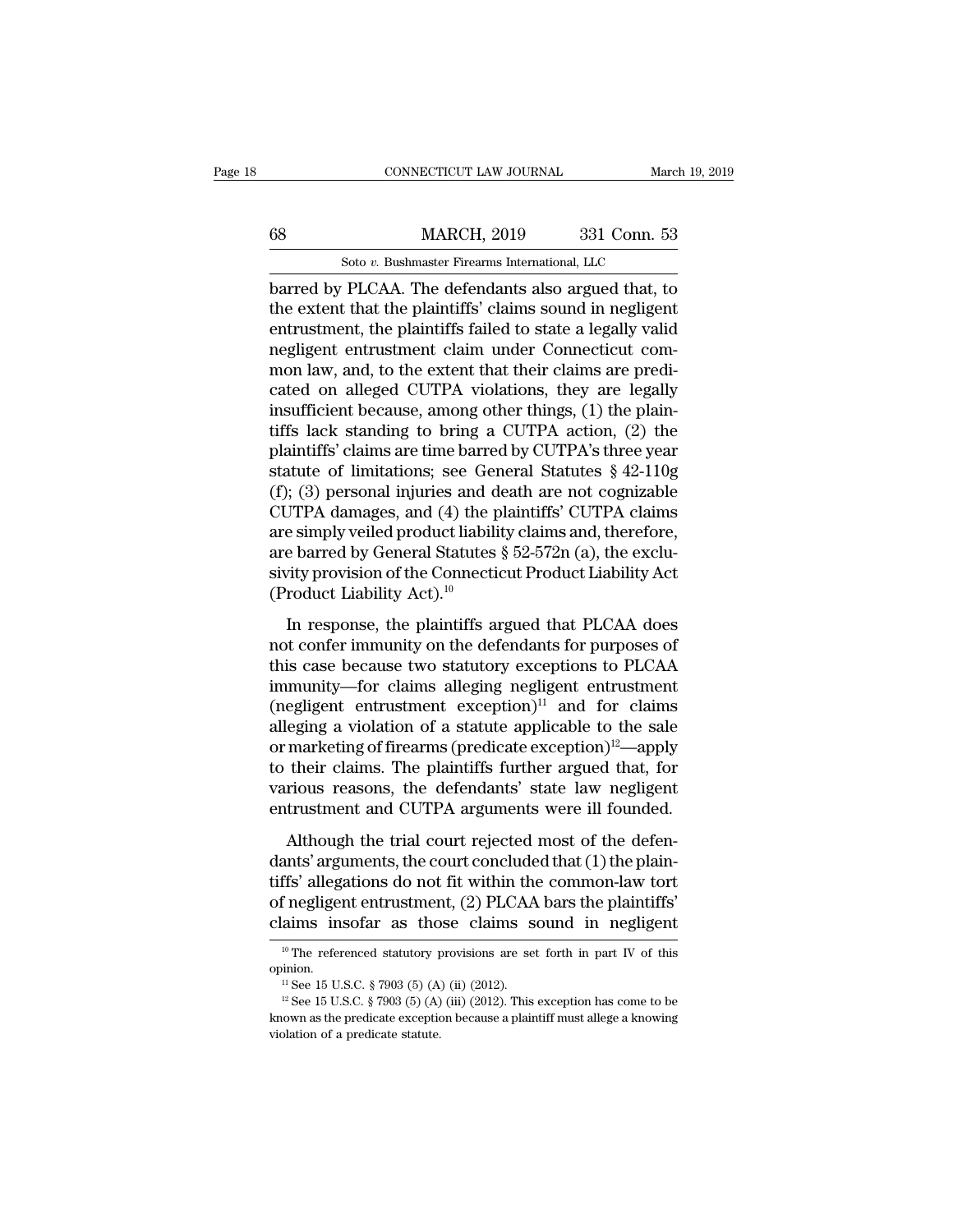| 331 Conn. 53<br><b>MARCH, 2019</b><br>69 |      | Soto v. Bushmaster Firearms International, LLC |         |
|------------------------------------------|------|------------------------------------------------|---------|
|                                          |      |                                                |         |
|                                          | 2019 | CONNECTICUT LAW JOURNAL                        | Page 19 |

entrustment, and (3) the plaintiffs lack standing to bring<br>
because the plaintiffs lack standing to bring<br>
entrustment, and (3) the plaintiffs lack standing to bring<br>
wrongful death claims predicated on CUTPA violations<br>
b 331 Conn. 53 MARCH, 2019 69<br>Soto v. Bushmaster Firearms International, LLC<br>entrustment, and (3) the plaintiffs lack standing to bring<br>wrongful death claims predicated on CUTPA violations<br>because they never entered into a b  $\begin{array}{ccc}\n 331 \text{ Conn. } 53 & \text{MARCH, } 2019 & 69 \\
 \hline\n \text{Soto } v. \text{ Bushmaster Firearms International, LLC}\n \end{array}$ <br>
entrustment, and (3) the plaintiffs lack standing to bring<br>
wrongful death claims predicated on CUTPA violations<br>
because they never entered into a  $331$  Conn. 53 MARCH, 2019 69<br>
soto v. Bushmaster Firearms International, LLC<br>
entrustment, and (3) the plaintiffs lack standing to bring<br>
wrongful death claims predicated on CUTPA violations<br>
because they never entered i Soto v. Bushmaster Firearms International, LLC<br>entrustment, and (3) the plaintiffs lack standing to bring<br>wrongful death claims predicated on CUTPA violations<br>because they never entered into a business relationship<br>with th solo *v*. Bushmaster Frearms inter-<br>entrustment, and (3) the plaintiffs law<br>wrongful death claims predicated or<br>because they never entered into a bu<br>with the defendants. Accordingly,<br>in their entirety the defendants' mo<br>pl congful death claims predicated on CUTPA violations<br>cause they never entered into a business relationship<br>th the defendants. Accordingly, the court granted<br>their entirety the defendants' motions to strike the<br>aintiffs' am because they never entered into a business relationship<br>because they never entered into a business relationship<br>with the defendants. Accordingly, the court granted<br>in their entirety the defendants' motions to strike the<br>p

because any never entered mis a business relationship<br>with the defendants. Accordingly, the court granted<br>in their entirety the defendants' motions to strike the<br>plaintiffs' amended complaint.<br>On appeal, the plaintiffs cha what are determined. Hecorology, are cours granded<br>in their entirety the defendants' motions to strike the<br>plaintiffs' amended complaint.<br>On appeal, the plaintiffs challenge each of those con-<br>clusions.<sup>13</sup> For their part m and entirely are detendants invariant of starts are<br>plaintiffs' amended complaint.<br>On appeal, the plaintiffs challenge each of those con-<br>clusions.<sup>13</sup> For their part, the defendants contend, as<br>alternative grounds for profited insofarms.<br>
On appeal, the plaintiffs challenge each of those conclusions.<sup>13</sup> For their part, the defendants contend, as<br>
alternative grounds for affirmance, that the trial court<br>
improperly rejected their other On appeal, the plaintiffs challenge each of those conclusions.<sup>13</sup> For their part, the defendants contend, as alternative grounds for affirmance, that the trial court improperly rejected their other CUTPA arguments. We con clusions.<sup>13</sup> For their part, the defendants contend, as<br>alternative grounds for affirmance, that the trial court<br>improperly rejected their other CUTPA arguments. We<br>conclude that the majority of the plaintiffs' claims wer alternative grounds for affirmance, that the trial court<br>improperly rejected their other CUTPA arguments. We<br>conclude that the majority of the plaintiffs' claims were<br>properly struck insofar as those claims are predicated<br> improperly rejected their other CUTPA arguments. We<br>conclude that the majority of the plaintiffs' claims were<br>properly struck insofar as those claims are predicated<br>on the theory that the sale of the XM15-E2S rifle to<br>Lanz conclude that the majority of the plaintiffs' claims were<br>properly struck insofar as those claims are predicated<br>on the theory that the sale of the XM15-E2S rifle to<br>Lanza's mother or to the civilian market generally con-<br> properly struck insofar as those claims are predicated<br>on the theory that the sale of the XM15-E2S rifle to<br>Lanza's mother or to the civilian market generally con-<br>stituted either negligent entrustment; see part III of thi ituted either negligent entrustment; see part III of this<br>pinion; or an unfair trade practice. See part IV B of this<br>pinion. We also conclude, however, that the plaintiffs<br>ave standing to prosecute their CUTPA claims under opinion; or an unfair trade practice. See part IV B of this<br>opinion. We also conclude, however, that the plaintiffs<br>have standing to prosecute their CUTPA claims under<br> $\frac{1}{12}$  The plaintiffs appealed to the Appellate C

opinion. We also conclude, however, thave standing to prosecute their CUT  $\frac{19}{12}$  The plaintiffs appealed to the Appellate Court from trial court, and we transferred the appeal to this constant Statutes § 51-199 (c) a ave standing to prosecute their CUTPA claims under<br>
<sup>13</sup> The plaintiffs appealed to the Appellate Court from the judgment of the<br>
al court, and we transferred the appeal to this court pursuant to General<br>
atutes § 51-199

Five Standing to prosecute their COTTA Claims under<br>
<sup>13</sup> The plaintiffs appealed to the Appellate Court from the judgment of the<br>
trial court, and we transferred the appeal to this court pursuant to General<br>
Statutes § 5 <sup>13</sup> The plaintiffs appealed to the Appellate Court from the judgment of the trial court, and we transferred the appeal to this court pursuant to General Statutes  $\S 51-199$  (c) and Practice Book  $\S 65-1$ .<br>We granted perm Fraction and we transferred the appeal to this court pursuant to General<br>Statutes § 51-199 (c) and Practice Book § 65-1.<br>We granted permission to thirteen groups to appear and file amicus curiae<br>briefs in this appeal. Fiv Statutes § 51-199 (c) and Practice Book § 65-1.<br>Statutes § 51-199 (c) and Practice Book § 65-1.<br>We granted permission to thirteen groups to appear and file amicus curiae<br>briefs in this appeal. Five of the amici have filed We granted permission to thirteen groups to appear and file amicus curiae<br>briefs in this appeal. Five of the amici have filed briefs in support of the<br>defendants' position: (1) Connecticut Citizens Defense League, Inc.; (2 briefs in this appeal. Five of the amici have filed briefs in support of the defendants' position: (1) Connecticut Citizens Defense League, Inc.; (2) Connecticut Defense Lawyers Association; (3) Gun Owners of America, Inc. Foundation. Eight of the amic interaction. Eight of the amic operator of the planetic Connecticut Defense Lawyers Association; (3) Gun Owners of America, Inc., (2) Connecticut Defense Lawyers Association; (3) Gun Owners of Connecticut Defense Lawyers Association; (3) Gun Owners of America, Inc., Gun Owners Foundation, United States Justice Foundation, The Heller Foundation, and Conservative Legal Defense and Education Fund; (4) National Rifl Inc., Gun Owners Foundation, United States Justice Foundation, The Heller Foundation, and Conservative Legal Defense and Education Fund; (4) National Rifle Association of America, Inc.; and (5) National Shooting Sports Fou Foundation, and Conservative Legal Defense and Education Fund; (4)<br>National Rifle Association of America, Inc.; and (5) National Shooting Sports<br>Foundation. Eight of the amici have filed briefs in support of the plaintiffs National Rifle Association of America, Inc.; and (5) National Shooting Sports Foundation. Eight of the amici have filed briefs in support of the plaintiffs' position: (1) medical doctors Katie Bakes, William Begg, Barbara Foundation. Eight of the amici have filed briefs in support of the plaintiffs'<br>Foundation. Eight of the amici have filed briefs in support of the plaintiffs'<br>position: (1) medical doctors Katie Bakes, William Begg, Barbara Fosition: (1) medical doctors Katie Bakes, William Begg, Barbara Blok, Kathleen Clem, Christopher Colwell, Marie Crandall, Michael Hirsh, Stacy Reynolds, Jeffrey Sankoff, and Comilla Sasson (physicians amici); (2) The Brad Examber (1) em Christopher Colwell, Marie Crandall, Michael Hirsh, Stacy<br>Reynolds, Jeffrey Sankoff, and Comilla Sasson (physicians amici); (2) The<br>Brady Center to Prevent Gun Violence; (3) CT Against Gun Violence and<br>Tom D Reynolds, Jeffrey Sankoff, and Comilla Sasson (physicians amici); (2) The Brady Center to Prevent Gun Violence; (3) CT Against Gun Violence and Tom Diaz; (4) Law Center to Prevent Gun Violence; (5) Newtown Action Alliance Example Center to Prevent Gun Violence; (3) CT Against Gun Violence and Tom Diaz; (4) Law Center to Prevent Gun Violence; (5) Newtown Action Alliance and the Connecticut Association of Public School Superintendents; (6) la Tom Diaz; (4) Law Center to Prevent Gun Violence; (5) Newtown Action<br>Alliance and the Connecticut Association of Public School Superintendents;<br>(6) law professors Nora Freeman Engstrom, Alexandra D. Lahav, Anita<br>Bernstein, Falliance and the Connecticut Association of Public School Superintendents;<br>(6) law professors Nora Freeman Engstrom, Alexandra D. Lahav, Anita<br>Bernstein, John J. Donohue III, Michael D. Green, Gregory C. Keating, James<br>Kw Communisment<br>Bernstein, J<br>Kwak, Dou,<br>Wendel, Joh<br>cut and the<br>Wall Street.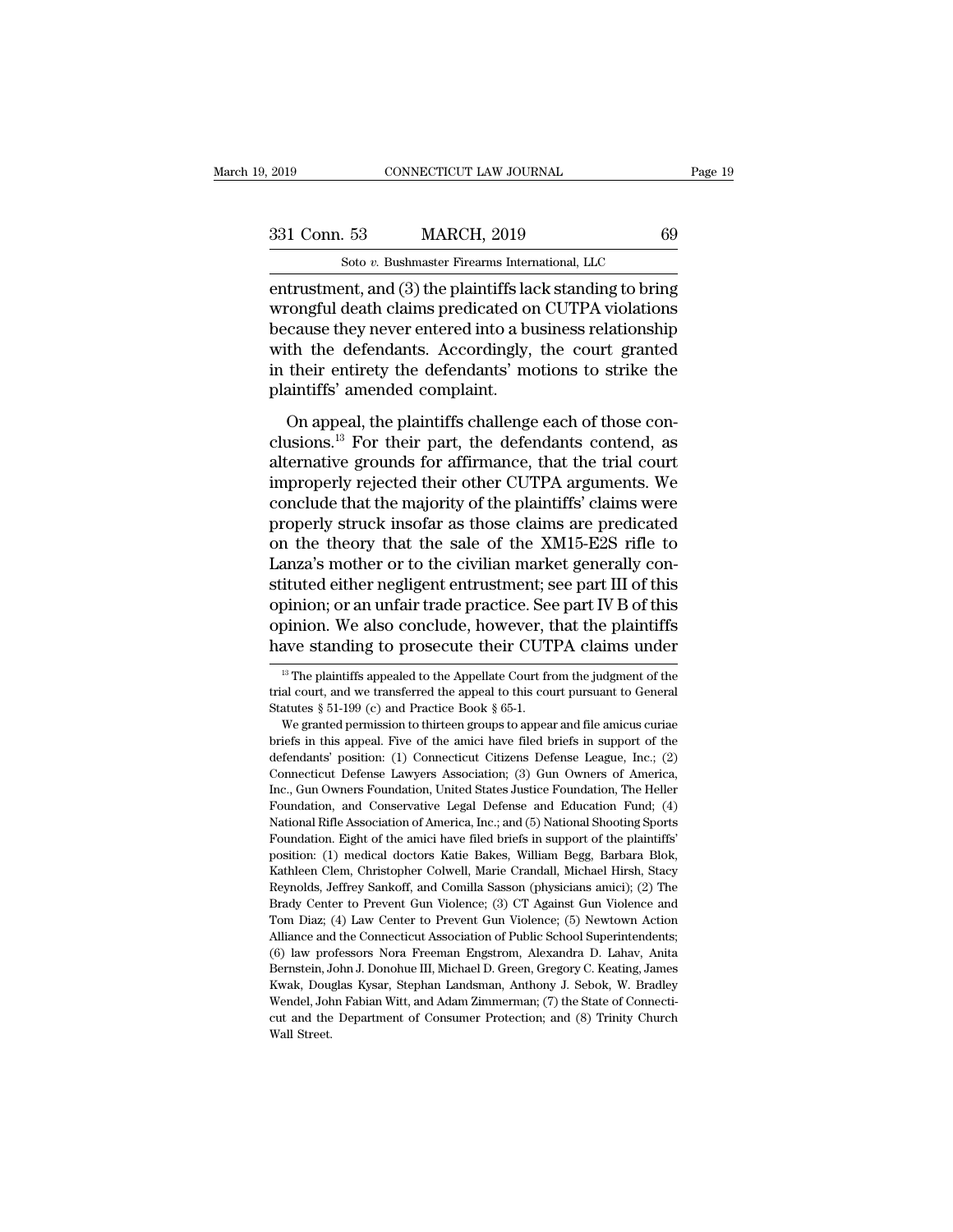# EXECUTE CONNECTICUT LAW JOURNAL March 19, 2019<br>
70 MARCH, 2019 331 Conn. 53<br>
800 v. Bushmaster Firearms International, LLC CONNECTICUT LAW JOURNAL March March March MARCH, 2019 331 Conn. 53<br>Soto *v.* Bushmaster Firearms International, LLC<br>Tut law See part. IV A of this opinion. We

CONNECTICUT LAW JOURNAL March 19, 2019<br>
TO MARCH, 2019 331 Conn. 53<br>
Soto v. Bushmaster Firearms International, LLC<br>
Connecticut law. See part IV A of this opinion. We<br>
further conclude that PLCAA does not bar the plaintif Further conclude that PLCAA does not bar the plaintiffs<br>from proceeding on the single, limited theory that the<br>defendants violated CLTPA by marketing the NM15 From Proceeding on the single, limited theory that these sets to evaluate the single, limited theory that the single, limited theory that the defendants violated CUTPA by marketing the XM15-<br>For the single, control of the MARCH, 2019 331 Conn. 53<br>
Soto v. Bushmaster Firearms International, LLC<br>
Connecticut law. See part IV A of this opinion. We<br>
further conclude that PLCAA does not bar the plaintiffs<br>
from proceeding on the single, limited Soto v. Bushmaster Firearms International, LLC<br>
Connecticut law. See part IV A of this opinion. We<br>
further conclude that PLCAA does not bar the plaintiffs<br>
from proceeding on the single, limited theory that the<br>
defendan soto v. Bushmaster Firearms International, LLC<br>Connecticut law. See part IV A of this opinion. We<br>further conclude that PLCAA does not bar the plaintiffs<br>from proceeding on the single, limited theory that the<br>defendants v Connecticut law. See part IV A of this opinion. We<br>further conclude that PLCAA does not bar the plaintiffs<br>from proceeding on the single, limited theory that the<br>defendants violated CUTPA by marketing the XM15-<br>E2S to civi further conclude that PLCAA does not bar the plaintiffs<br>from proceeding on the single, limited theory that the<br>defendants violated CUTPA by marketing the XM15-<br>E2S to civilians for criminal purposes, and that those<br>wrongfu from proceeding on the single, limited theory that the<br>defendants violated CUTPA by marketing the XM15-<br>E2S to civilians for criminal purposes, and that those<br>wrongful marketing tactics caused or contributed to<br>the Sandy defendants violated CUT<br>E2S to civilians for crimi<br>wrongful marketing tacti<br>the Sandy Hook massacre<br>Accordingly, we affirm in<br>judgment of the trial cou<br>further proceedings. Massacre.<sup>14</sup> See part V of this of<br>ffirm in part and reverse in p<br>rial court and remand the case<br>gs.<br>II<br>ALLEGED FACTS<br>reviewing the judgment of the cordingly, we affirm in part and reverse in part the<br>dgment of the trial court and remand the case for<br>ther proceedings.<br>II<br>ALLEGED FACTS<br>Because we are reviewing the judgment of the trial<br>urt rendered on a motion to strik

II

judgment of the trial court and remand the case for<br>further proceedings.<br>II<br>ALLEGED FACTS<br>Because we are reviewing the judgment of the trial<br>court rendered on a motion to strike, we must assume<br>the truth of the following f further proceedings.<br>
II<br>
ALLEGED FACTS<br>
Because we are reviewing the judgment of the trial<br>
court rendered on a motion to strike, we must assume<br>
the truth of the following facts, as alleged by the plain-<br>
tiffs.<sup>15</sup> Lanz II<br>ALLEGED FACTS<br>Because we are reviewing the judgment of the trial<br>court rendered on a motion to strike, we must assume<br>the truth of the following facts, as alleged by the plain-<br>tiffs.<sup>15</sup> Lanza carried out the Sandy Hoo ALLEGED FACTS<br>Because we are reviewing the judgment of the trial<br>court rendered on a motion to strike, we must assume<br>the truth of the following facts, as alleged by the plain-<br>tiffs.<sup>15</sup> Lanza carried out the Sandy Hook m ALLEGED FACTS<br>Because we are reviewing the judgment of the trial<br>court rendered on a motion to strike, we must assume<br>the truth of the following facts, as alleged by the plain-<br>tiffs.<sup>15</sup> Lanza carried out the Sandy Hook m Because we are reviewing the judgment of the trial<br>court rendered on a motion to strike, we must assume<br>the truth of the following facts, as alleged by the plain-<br>tiffs.<sup>15</sup> Lanza carried out the Sandy Hook massacre using<br> court rendered on a motion to strike, we must assume<br>the truth of the following facts, as alleged by the plain-<br>tiffs.<sup>15</sup> Lanza carried out the Sandy Hook massacre using<br>a Bushmaster XM15-E2S rifle. That rifle is Reming-<br> the truth of the following facts, as alleged by the plaintiffs.<sup>15</sup> Lanza carried out the Sandy Hook massacre using<br>a Bushmaster XM15-E2S rifle. That rifle is Reming-<br>ton's version of the AR-15 assault rifle, which is subs in's version of the AR-15 assault rifle, which is substanally similar to the standard issue M16 military service<br>fle used by the United States Army and other nations'<br>med forces, but fires only in semiautomatic mode.<br> $\frac{$ tially similar to the standard issue M16 military service<br>rifle used by the United States Army and other nations'<br>armed forces, but fires only in semiautomatic mode.<br> $\frac{14 \text{ Although our conclusion that the plaintexts' primary theory—that the  
legal sale of the AR-15 assault rifle to the civilian market constitutes an unfair  
trade practice—is barred by the relevant statue of limitations disposes of$ 

rifle used by the United States Army and other nations'<br>armed forces, but fires only in semiautomatic mode.<br> $\frac{14 \text{ Although our conclusion that the plaintext's primary theory—that the  
legal sale of the AR-15 assault rifle to the civilian market constitutes an unfair  
trade practice—is barred by the relevant statue of limitations disposes of  
that theory; see part IV B of this opinion; we believe that that theory, if$ armed forces, but fires only in semiautomatic mode.<br>
<sup>14</sup> Although our conclusion that the plaintiffs' primary theory—that the legal sale of the AR-15 assault rifle to the civilian market constitutes an unfair trade pract aritied forces, but fires only in semiatutomatic mode.<br>
<sup>14</sup> Although our conclusion that the plaintiffs' primary theory—that the legal sale of the AR-15 assault rifle to the civilian market constitutes an unfair trade pr <sup>14</sup> Although our conclusion that the plaintiffs' primary theory—that the legal sale of the AR-15 assault rifle to the civilian market constitutes an unfair trade practice—is barred by the relevant statute of limitations trade practice—is barred by the relevant statute of limitations disposes of that theory; see part IV B of this opinion; we believe that that theory, if timely presented, also would be barred by PLCAA immunity and/or the P

that theory; see part IV B of this opinion; we believe that that theory, if timely presented, also would be barred by PLCAA immunity and/or the Product Liability Act, General Statutes  $\S 52-572n$  (a).<br><sup>15</sup> The standard of timely presented, also would be barred by PLCAA immunity and/or the Product Liability Act, General Statutes § 52-572n (a).<br>
<sup>15</sup> The standard of review regarding motions to strike is well established.<br>
"A motion to strike Product Liability Act, General Statutes § 52-572n (a).<br>
<sup>15</sup> The standard of review regarding motions to strike is well established.<br>
"A motion to strike attacks the legal sufficiency of the allegations in a pleading. . . <sup>15</sup> The standard of review regarding motions to strike is well established.<br>
"A motion to strike attacks the legal sufficiency of the allegations in a pleading. . . . In reviewing the sufficiency of the allegations in a "A motion to strike attacks the legal sufficiency of the allegations in a pleading. . . . In reviewing the sufficiency of the allegations in a complaint, courts are to assume the truth of the facts pleaded therein, and to Pleading. . . . In reviewing the sufficiency of the allegations in a complaint, courts are to assume the truth of the facts pleaded therein, and to determine whether those facts establish a valid cause of action. . . . [I procurts are to assume the truth of the facts pleaded therein, and to determine whether those facts establish a valid cause of action. . . . [If facts provable in the complaint would support a cause of action, the motion whether those facts establish a valid cause of action. . . . [I]f facts provable in the complaint would support a cause of action, the motion to strike must be denied. . . . Thus, we assume the truth of both the specific in the complaint would support a cause of action, the motion to strike must<br>be denied.... Thus, we assume the truth of both the specific factual<br>allegations and any facts fairly provable thereunder.... Because a motion<br>to the denied. *Although and any facts fairly provable thereunder. Although denied. Although and any facts fairly provable thereunder. Although and any facts fairly provable thereunder. Although and, consequently, req* **allegations a**<br>to strike cha<br>requires no<br>ruling [on a :<br>tion marks c<br>1065 (2012).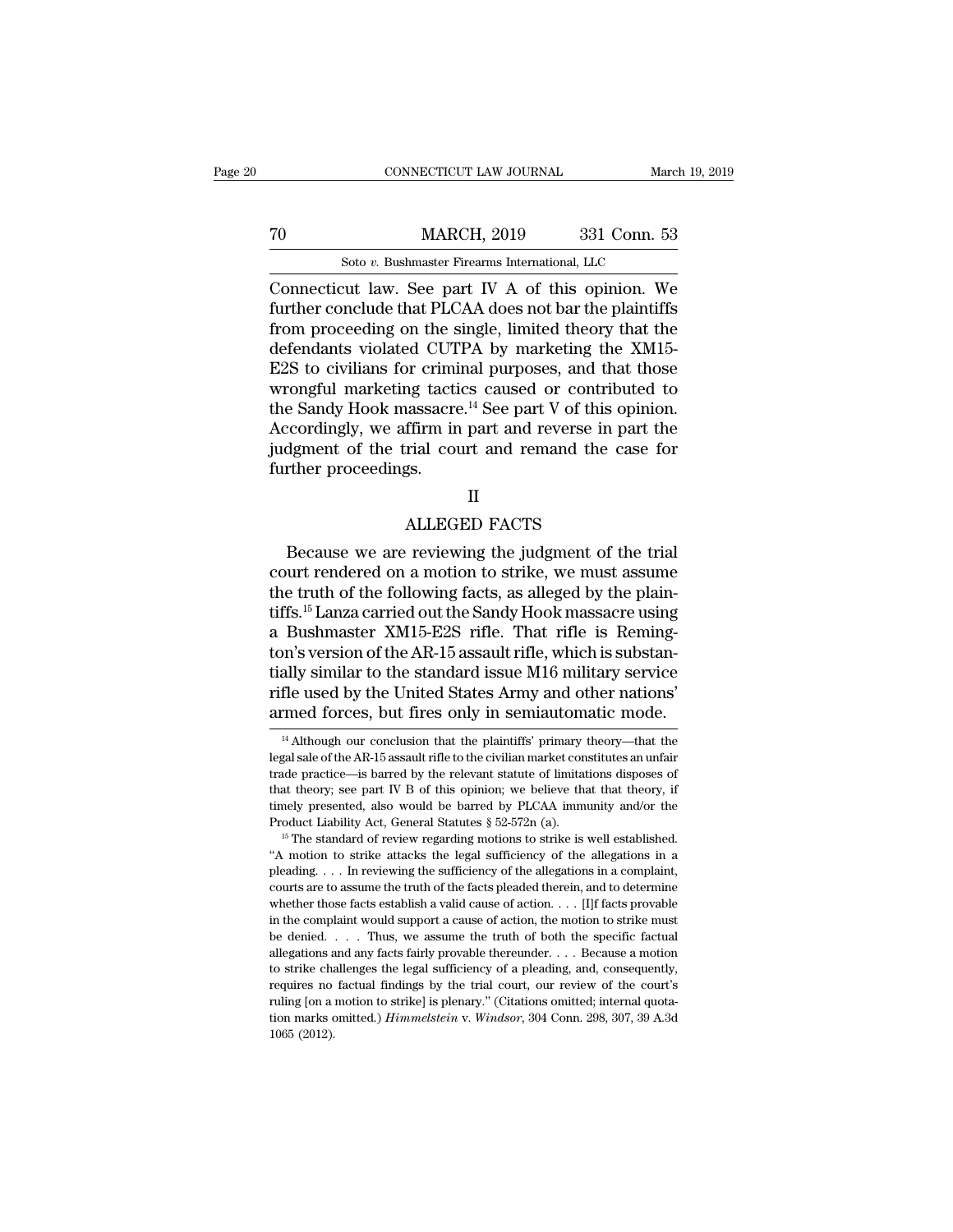| 2019         | CONNECTICUT LAW JOURNAL                              |    | Page 21 |
|--------------|------------------------------------------------------|----|---------|
| 331 Conn. 53 | <b>MARCH, 2019</b>                                   | 71 |         |
|              | Soto v. Bushmaster Firearms International, LLC       |    |         |
|              | The AR-15 and M16 are highly lethal weapons that are |    |         |

The AR-15 and M16 are highly lethal weapons that are<br>
The AR-15 and M16 are highly lethal weapons that are<br>
gineered to deliver maximum carnage with extreme<br>
Ficioney, Soveral, fortures, make these, rifles, espe 331 Conn. 53 MARCH, 2019 71<br>
Soto v. Bushmaster Firearms International, LLC<br>
The AR-15 and M16 are highly lethal weapons that are<br>
engineered to deliver maximum carnage with extreme<br>
efficiency. Several features make these 331 Conn. 53 MARCH, 2019 71<br>
Soto v. Bushmaster Firearms International, LLC<br>
The AR-15 and M16 are highly lethal weapons that are<br>
engineered to deliver maximum carnage with extreme<br>
efficiency. Several features make thes 331 Conn. 53 MARCH, 2019 71<br>
Soto v. Bushmaster Firearms International, LLC<br>
The AR-15 and M16 are highly lethal weapons that are<br>
engineered to deliver maximum carnage with extreme<br>
efficiency. Several features make thes Soto v. Bushmaster Firearms International, LLC<br>
The AR-15 and M16 are highly lethal weapons that are<br>
engineered to deliver maximum carnage with extreme<br>
efficiency. Several features make these rifles espe-<br>
cially well su  $\frac{\text{Soto } v. \text{ Bushmaster Firearms International, LLC}}{\text{The AR-15 and M16 are highly lethal weapons that are engineered to deliver maximum camerage with extreme efficiency. Several features make these rifles especially well suited for combat and enable a shooter to infinite unparalleled camerage. Rapid semiautomatic fire "unleashes a torrent of bullets in a matter of seconds." The ability to accommodate large capacity magazines allows for prolonged, assume. Excontional muzzle.$ The AR-15 and M16 are highly lethal weapons that are<br>engineered to deliver maximum carnage with extreme<br>efficiency. Several features make these rifles espe-<br>cially well suited for combat and enable a shooter to<br>inflict unp engineered to deliver maximum carnage with extreme<br>efficiency. Several features make these rifles espe-<br>cially well suited for combat and enable a shooter to<br>inflict unparalleled carnage. Rapid semiautomatic fire<br>"unleashe efficiency. Several features make these rifles especially well suited for combat and enable a shooter to inflict unparalleled carnage. Rapid semiautomatic fire "unleashes a torrent of bullets in a matter of seconds." The a cially well suited for combat and enable a shooter to<br>inflict unparalleled carnage. Rapid semiautomatic fire<br>"unleashes a torrent of bullets in a matter of seconds."<br>The ability to accommodate large capacity magazines<br>allo inflict unparalleled carnage. Rapid semiautomatic fire<br>"unleashes a torrent of bullets in a matter of seconds."<br>The ability to accommodate large capacity magazines<br>allows for prolonged assaults. Exceptional muzzle<br>velocity "unleashes a torrent of bullets in a matter of seconds."<br>The ability to accommodate large capacity magazines<br>allows for prolonged assaults. Exceptional muzzle<br>velocity makes each hit catastrophic. Indeed, the plain-<br>tiffs The ability to accommodate large capacity magazines<br>allows for prolonged assaults. Exceptional muzzle<br>velocity makes each hit catastrophic. Indeed, the plain-<br>tiffs contend, bullets fired from these rifles travel at<br>such a allows for prolonged assaults. Exceptional muzzle<br>velocity makes each hit catastrophic. Indeed, the plain-<br>tiffs contend, bullets fired from these rifles travel at<br>such a high velocity that they cause a shockwave to pass<br>t velocity makes each hit catastrophic. Indeed, the plain-<br>tiffs contend, bullets fired from these rifles travel at<br>such a high velocity that they cause a shockwave to pass<br>through the body upon impact, resulting in catastro tiffs contend, bullets fired from these rifles travel at<br>such a high velocity that they cause a shockwave to pass<br>through the body upon impact, resulting in catastrophic<br>injuries even in areas remote to the direct wound.<br>F such a high velocity that they cause a shockwave to pass<br>through the body upon impact, resulting in catastrophic<br>injuries even in areas remote to the direct wound.<br>Finally, the fact that the AR-15 and M16 are lightweight,<br> Fough the body apon impact, restanting in clausar opine<br>iuries even in areas remote to the direct wound.<br>hally, the fact that the AR-15 and M16 are lightweight,<br>r-cooled, gas-operated, and magazine fed, enabling<br>pid fire w surface over the direct boat of other direct would.<br>Finally, the fact that the AR-15 and M16 are lightweight,<br>air-cooled, gas-operated, and magazine fed, enabling<br>rapid fire with limited recoil, means that their lethality

The net effect is more wounds, of greater severity, in<br>
air-cooled, gas-operated, and magazine fed, enabling<br>
rapid fire with limited recoil, means that their lethality is<br>
not dependent on good aim or ideal combat conditi rapid fire with limited recoil, means that their lethality is<br>not dependent on good aim or ideal combat conditions.<br>These features endow the AR-15 with a lethality that<br>surpasses even that of other semiautomatic weapons.<br> repartie with interact econ, means and are reduality is<br>not dependent on good aim or ideal combat conditions.<br>These features endow the AR-15 with a lethality that<br>surpasses even that of other semiautomatic weapons.<br>"The ne These features endow the AR-15 with a lethality that<br>surpasses even that of other semiautomatic weapons.<br>"The net effect is more wounds, of greater severity, in<br>more victims, in less time." That lethality, combined<br>with th These features endow the AR-15 with a lethality that<br>surpasses even that of other semiautomatic weapons.<br>"The net effect is more wounds, of greater severity, in<br>more victims, in less time." That lethality, combined<br>with th surpasses even that of<br>"The net effect is more<br>more victims, in less<br>with the ease with which<br>ble individuals can acq<br>the weapon of choice<br>school shootings.<br>The particular weapo The rest creat is more wounds, or greater severally, more victims, in less time." That lethality, combined<br>th the ease with which criminals and mentally unsta-<br>e individuals can acquire an AR-15, has made the rifle<br>e weapo factor collins, in response. These centrally, completed<br>with the ease with which criminals and mentally unsta-<br>ble individuals can acquire an AR-15, has made the rifle<br>the weapon of choice for mass shootings, including<br>sch

what are case with when erminicals and memary distant<br>ble individuals can acquire an AR-15, has made the rifle<br>the weapon of choice for mass shootings, including<br>school shootings.<br>The particular weapon at issue in this cas she marriadas can acquire arrint to, has made the the<br>the weapon of choice for mass shootings, including<br>school shootings.<br>The particular weapon at issue in this case was manu-<br>factured and sold by the Bushmaster defendant are weapon of choice for mass shootings, merating<br>school shootings.<br>The particular weapon at issue in this case was manu-<br>factured and sold by the Bushmaster defendants. Some-<br>time prior to March, 2010, the Bushmaster defe The particular weapon at issue in this case was manu-<br>factured and sold by the Bushmaster defendants. Some-<br>time prior to March, 2010, the Bushmaster defendants<br>sold the rifle to the Camfour defendants. The Camfour<br>defenda The particular weapon at issue<br>factured and sold by the Bushma<br>time prior to March, 2010, the I<br>sold the rifle to the Camfour de<br>defendants subsequently sold th<br>defendants, who operate a reta<br>the town of East Windsor.<br>In M The prior to March, 2010, the Bushmaster defendants<br>Id the rifle to the Camfour defendants. The Camfour<br>fendants subsequently sold the rifle to the Riverview<br>fendants, who operate a retail gun store located in<br>e town of Ea from the rifle to the Camfour defendants. The Camfour<br>defendants subsequently sold the rifle to the Riverview<br>defendants, who operate a retail gun store located in<br>the town of East Windsor.<br>In March, 2010, Lanza's mother p

defendants subsequently sold the rifle to the Riverview<br>defendants, who operate a retail gun store located in<br>the town of East Windsor.<br>In March, 2010, Lanza's mother purchased the rifle<br>from the Riverview defendants. Lanz defendants, who operate a retail gun store located in the town of East Windsor.<br>In March, 2010, Lanza's mother purchased the rifle from the Riverview defendants. Lanza, who was seventeen years old at the time, had expresse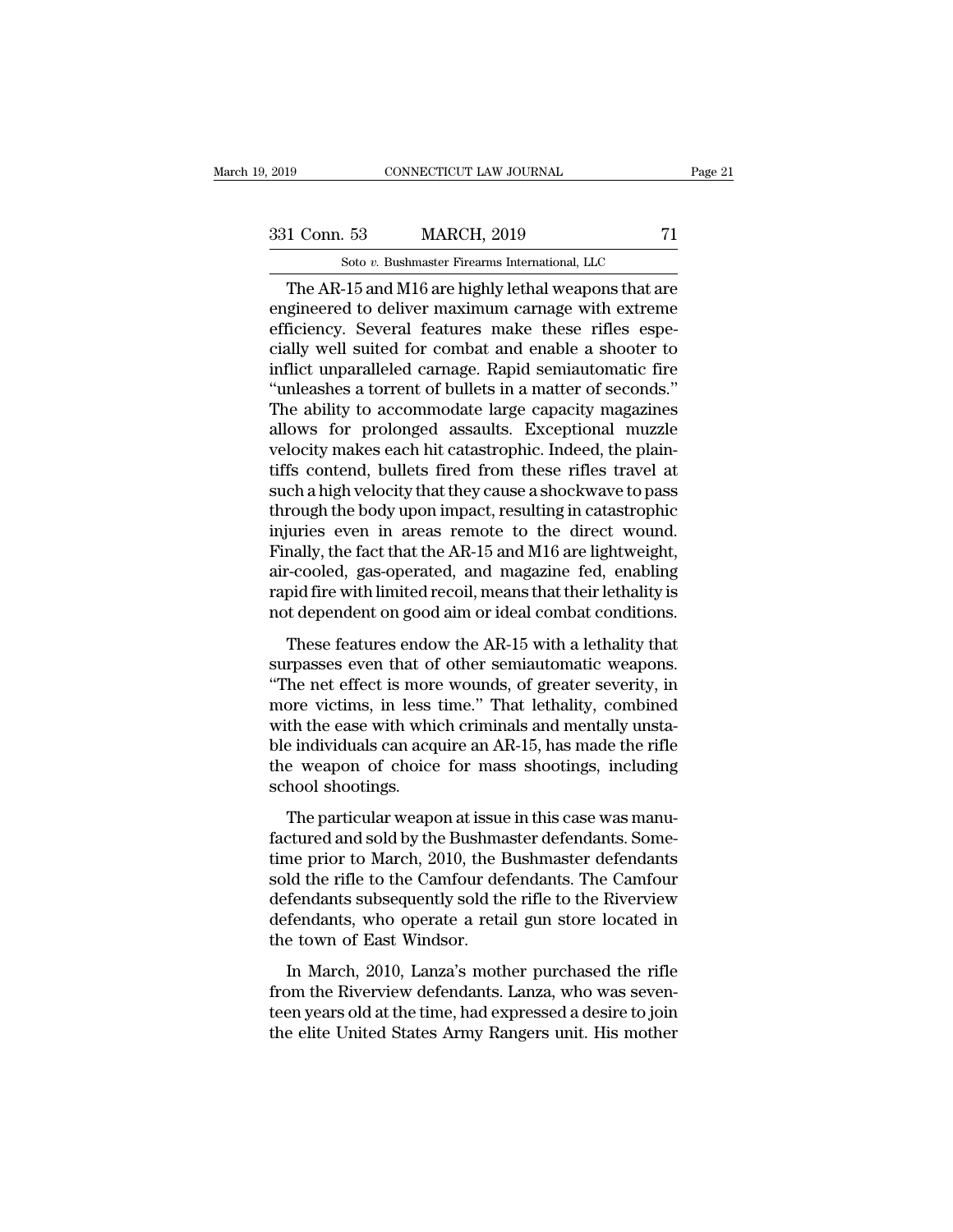|    | CONNECTICUT LAW JOURNAL                                | March 19, 2019 |
|----|--------------------------------------------------------|----------------|
| 72 | <b>MARCH, 2019</b>                                     | 331 Conn. 53   |
|    | Soto v. Bushmaster Firearms International, LLC         |                |
|    | hought the rifle to give to or share with him in order |                |

CONNECTICUT LAW JOURNAL March 19, 2019<br>
T2 MARCH, 2019 331 Conn. 53<br>
Soto v. Bushmaster Firearms International, LLC<br>
bought the rifle to give to or share with him in order<br>
to connect with him. However, when Lanza turned e The MARCH, 2019 331 Conn. 53<br>
Soto v. Bushmaster Firearms International, LLC<br>
bought the rifle to give to or share with him in order<br>
to connect with him. However, when Lanza turned eigh-<br>
teen on April 22, 2010, he did no  $\begin{tabular}{ll} \bf 72 & \tt MARCH, 2019 & \tt 331 Conn.~53 \\ \hline \hline & \tt 5360 $v$. Bushmaster Fireams International, LLC \\ \hline \end{tabular} \end{tabular} \caption{To consider the right-hand (a) 331 column and 331 column. For example, the number of the number of the number of elements of the number of elements in the number of elements. The number of elements are the number of elements of the number of elements. The number of elements are the number of elements of the number of elements. The number of elements are the number of elements of the number of elements. The number of elements are the number of elements of the number of elements. The number of elements are the number of elements of the number of elements of the number of elements. The number of elements are the number of elements of the number of elements of$  $\begin{tabular}{l l l l} \hline & \multicolumn{1}{l}{{\bf MACH, 2019 & 331 Conn. 53}}\\ \hline & \multicolumn{1}{l}{Soto $v$. {\it Bushmaster Firearms International, LLC}}\\ \hline \textbf{bought the rifle to give to or share with him in order}\\ \hline \textbf{to connect with him. However, when Lanza turned eight-}{Eene on April 22, 2010, he did not enlist in the military. Still, he gained unfettered access to a military style\\ \hline \textbf{assault rifle}. \end{tabular}$  $\begin{tabular}{l} \hline \textbf{Soto } v. \textbf{Bu} \\ \hline \textbf{bought the rifle t} \\ \textbf{to connect with hi} \\ \textbf{teen on April 22, !} \\ \textbf{Still, he gained u} \\ \textbf{assault rifle.} \\ \hline \textbf{Eight months la} \end{tabular}$ Eight the rifle to give to or share with him in order<br>connect with him. However, when Lanza turned eigh-<br>en on April 22, 2010, he did not enlist in the military.<br>ill, he gained unfettered access to a military style<br>sault r bought the rifle to give to or share with film in order<br>to connect with him. However, when Lanza turned eigh-<br>teen on April 22, 2010, he did not enlist in the military.<br>Still, he gained unfettered access to a military styl

teen on April 22, 2010, he did not enlist in the military.<br>Still, he gained unfettered access to a military style<br>assault rifle.<br>Eight months later, on the morning of December 14,<br>2012, Lanza retrieved the rifle and ten 30 show the played unfettered access to a military style<br>show show a military style<br>assault rifle.<br>Eight months later, on the morning of December 14,<br>2012, Lanza retrieved the rifle and ten 30 round maga-<br>zines. Using a techn Sun, he gamed unlettered access to a mintary style<br>assault rifle.<br>Eight months later, on the morning of December 14,<br>2012, Lanza retrieved the rifle and ten 30 round maga-<br>zines. Using a technique taught in the first perso Eight months later, on the morning of December 14,<br>2012, Lanza retrieved the rifle and ten 30 round magazines. Using a technique taught in the first person<br>shooter video games that he played, he taped several<br>of those maga Eight months later, on the morning of December 14,<br>12, Lanza retrieved the rifle and ten 30 round maga-<br>nes. Using a technique taught in the first person<br>ooter video games that he played, he taped several<br>those magazines t 2012, Lanza retrieved the rife and ten 30 round magazines. Using a technique taught in the first person shooter video games that he played, he taped several of those magazines together to allow for faster reloading. He the

zines. Using a technique taught in the first person<br>shooter video games that he played, he taped several<br>of those magazines together to allow for faster reload-<br>ing. He then drove to Sandy Hook Elementary School.<br>Just befo shooter video games that he played, he taped several<br>of those magazines together to allow for faster reload-<br>ing. He then drove to Sandy Hook Elementary School.<br>Just before 9:30 a.m., Lanza shot his way into the<br>locked sch or those magazines<br>ing. He then drove t<br>Just before 9:30 :<br>locked school using<br>and killed Mary Joy<br>principal. He subse<br>staff members.<br>Lanza next entere Just before 9:30 a.m., Lanza shot his way into the<br>cked school using the XM15-E2S. He immediately shot<br>d killed Mary Joy Sherlach as well as the school's<br>incipal. He subsequently shot and wounded two<br>aff members.<br>Lanza nex Just before 9:30 a.m., Lanza shot his way into the<br>locked school using the XM15-E2S. He immediately shot<br>and killed Mary Joy Sherlach as well as the school's<br>principal. He subsequently shot and wounded two<br>staff members.<br>L

including five of the plaintiffs.<br>The planner of the planner of the planner of the planner of the planner of the planner.<br>Lanza next entered Classroom 8, where he used the<br>rifle to kill two adults and fifteen first grade c and killed mary Joy Sherlach as well as the school's<br>principal. He subsequently shot and wounded two<br>staff members.<br>Lanza next entered Classroom 8, where he used the<br>rifle to kill two adults and fifteen first grade childre principal. He subsequently shot and wounded two<br>staff members.<br>Lanza next entered Classroom 8, where he used the<br>rifle to kill two adults and fifteen first grade children,<br>including five of the plaintiffs. Finally, he ente starf members.<br>
Lanza next entered Classroom 8, where he used the<br>
rifle to kill two adults and fifteen first grade children,<br>
including five of the plaintiffs. Finally, he entered Class-<br>
room 10, where he used the rifle Lanza next entered Classroom 8, where he used the<br>rifle to kill two adults and fifteen first grade children,<br>including five of the plaintiffs. Finally, he entered Class-<br>room 10, where he used the rifle to kill two adults In the attack lasted less than four and wounding five of the plaintiffs. Finally, he entered Class-<br>om 10, where he used the rifle to kill two adults and<br>re first grade children, including three of the plaintiffs.<br>ne child mcluding live of the plaintins. Finally, he entered Class-<br>room 10, where he used the rifle to kill two adults and<br>five first grade children, including three of the plaintiffs.<br>Nine children from Classroom 10 were able to

room 10, where he used the rine to kill two addles and<br>five first grade children, including three of the plaintiffs.<br>Nine children from Classroom 10 were able to escape<br>when Lanza paused to reload with another magazine.<br>In five first grade children, including three of the plaintiffs. Nine children from Classroom 10 were able to escape when Lanza paused to reload with another magazine. In total, the attack lasted less than four and one-half nen Lanza paused to reload with another magazine.<br>In total, the attack lasted less than four and one-half<br>inutes, during which Lanza fired at least 154 rounds<br>om the XM15-E2S, killing twenty-six and wounding<br>ro others.<sup>16</sup> In total, the attack lasted less than four and one-half<br>minutes, during which Lanza fired at least 154 rounds<br>from the XM15-E2S, killing twenty-six and wounding<br>two others.<sup>16</sup><br>The plaintiffs filed the present action in 2

For the ERRIS EES, Kinnig ewenty six and wounding<br>two others.<sup>16</sup><br>The plaintiffs filed the present action in 2014 seeking<br>amages and injunctive relief. Each of the counts in<br><sup>16</sup> Although the plaintiffs do not specificall The plaintiffs filed the present action in 2014 seeking<br>damages and injunctive relief. Each of the counts in<br> $\frac{16}{16}$  Although the plaintiffs do not specifically allege it, an investigation<br>revealed that Lanza killed h The plaintiffs filed the present action in 2014 seeking damages and injunctive relief. Each of the counts in  $\frac{16}{16}$  Although the plaintiffs do not specifically allege it, an investigation revealed that Lanza killed h The praintings fired are present action in 2011 seeding<br>damages and injunctive relief. Each of the counts in<br><sup>16</sup> Although the plaintiffs do not specifically allege it, an investigation<br>revealed that Lanza killed his mothe The Although the plaintiffs do not specifically allege it, an investigation revealed that Lanza killed his mother in their home prior to the massacre and that the massacre ended when he took his own life in the school. Bot <sup>16</sup> Although the plaintiffs do not specifically allege it, an investigation revealed that Lanza killed his mother in their home prior to the massacre and that the massacre ended when he took his own life in the school. B revealed that Lanza killed his mother in their home prior to the massacre<br>and that Lanza killed his mother in their home prior to the massacre<br>and that the massacre ended when he took his own life in the school. Both<br>of th and that the massacre ended when he took his own life in the school. Boot those killings apparently were carried out with other firearms and a not at issue in this case. See Division of Criminal Justice, State of Connectio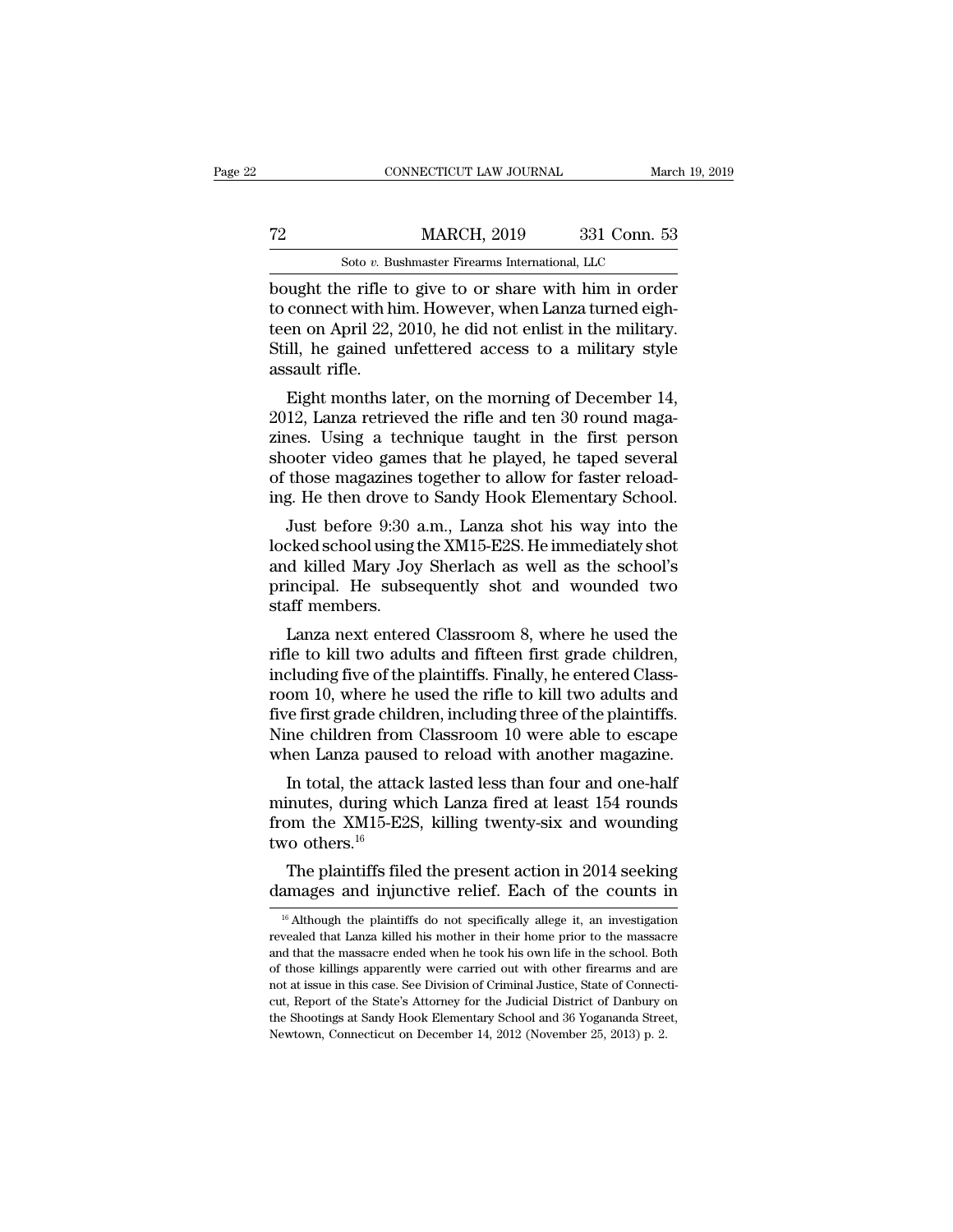The operative first amended complaint is predicated on<br>the operative first amended complaint is predicated on<br>two distinct theories of liability. First, the plaintiffs<br>contend that the AR-15 is a military grade weapon that 331 Conn. 53 MARCH, 2019 73<br>
Soto v. Bushmaster Firearms International, LLC<br>
the operative first amended complaint is predicated on<br>
two distinct theories of liability. First, the plaintiffs<br>
contend that the AR-15 is a m 331 Conn. 53 MARCH, 2019 73<br>
soto v. Bushmaster Firearms International, LLC<br>
the operative first amended complaint is predicated on<br>
two distinct theories of liability. First, the plaintiffs<br>
contend that the AR-15 is a m 331 Conn. 53 MARCH, 2019 73<br>
Soto v. Bushmaster Firearms International, LLC<br>
the operative first amended complaint is predicated on<br>
two distinct theories of liability. First, the plaintiffs<br>
contend that the AR-15 is a m such as self-defense and recreation. They also allege<br>the operative first amended complaint is predicated on<br>two distinct theories of liability. First, the plaintiffs<br>contend that the AR-15 is a military grade weapon that Soto v. Bushmaster Firearms International, LLC<br>the operative first amended complaint is predicated on<br>two distinct theories of liability. First, the plaintiffs<br>contend that the AR-15 is a military grade weapon that<br>is "gr the operative first amended complaint is predicated on<br>two distinct theories of liability. First, the plaintiffs<br>contend that the AR-15 is a military grade weapon that<br>is "grossly ill-suited" for legitimate civilian purpos two distinct theories of liability. First, the plaintiffs<br>contend that the AR-15 is a military grade weapon that<br>is "grossly ill-suited" for legitimate civilian purposes<br>such as self-defense and recreation. They also alleg contend that the AR-15 is a military grade weapon that<br>is "grossly ill-suited" for legitimate civilian purposes<br>such as self-defense and recreation. They also allege<br>that the AR-15 has become the weapon of choice for<br>mass is "grossly ill-suited" for legitimate civilian purposes<br>such as self-defense and recreation. They also allege<br>that the AR-15 has become the weapon of choice for<br>mass shootings and, therefore, that the risks associated<br>wit such as self-defense and recreation. They also allege<br>that the AR-15 has become the weapon of choice for<br>mass shootings and, therefore, that the risks associated<br>with selling the weapon to the civilian market far out-<br>weig that the AR-15 has become the weapon of choice for<br>mass shootings and, therefore, that the risks associated<br>with selling the weapon to the civilian market far out-<br>weigh any potential benefits. The defendants continued<br>to mass shootings and, therefore, that the risks associated<br>with selling the weapon to the civilian market far out-<br>weigh any potential benefits. The defendants continued<br>to sell the XM15-E2S despite their knowledge of these<br> with selling the weapon to the civilian market far out-<br>weigh any potential benefits. The defendants continued<br>to sell the XM15-E2S despite their knowledge of these<br>facts. Therefore, the plaintiffs contend, it was both neg weigh any potential benefits. The defen<br>to sell the XM15-E2S despite their kno<br>facts. Therefore, the plaintiffs contend,<br>ligent and an unfair trade practice for ea<br>dants to sell the weapon, knowing th<br>would be purchased by sell the XM15-E2S despite their knowledge of these<br>cts. Therefore, the plaintiffs contend, it was both neg-<br>ent and an unfair trade practice for each of the defen-<br>nts to sell the weapon, knowing that it eventually<br>pould b facts. Therefore, the plaintiffs contend, it was both neg-<br>ligent and an unfair trade practice for each of the defen-<br>dants to sell the weapon, knowing that it eventually<br>would be purchased by a civilian customer who might

ligent and an unfair trade practice for each of the defen-<br>dants to sell the weapon, knowing that it eventually<br>would be purchased by a civilian customer who might<br>share it with other civilian users.<br>The plaintiffs' second dants to sell the weapon, knowing that it eventually<br>would be purchased by a civilian customer who might<br>share it with other civilian users.<br>The plaintiffs' second theory of liability is that the<br>defendants advertised and would be purchased by a civilian customer who might<br>share it with other civilian users.<br>The plaintiffs' second theory of liability is that the<br>defendants advertised and marketed the XM15-E2S in<br>an unethical, oppressive, im share it with other civilian users.<br>The plaintiffs' second theory of liability is that the<br>defendants advertised and marketed the XM15-E2S in<br>an unethical, oppressive, immoral and unscrupulous<br>manner. They contend that the The plaintiffs' second theory of liability is that the<br>defendants advertised and marketed the XM15-E2S in<br>an unethical, oppressive, immoral and unscrupulous<br>manner. They contend that the defendants have sought<br>to grow the defendants advertised and marketed the XM15-E2S in<br>an unethical, oppressive, immoral and unscrupulous<br>manner. They contend that the defendants have sought<br>to grow the AR-15 market by extolling the militaristic<br>and assaulti an unethical, oppressive, immoral and unscrupulous<br>manner. They contend that the defendants have sought<br>to grow the AR-15 market by extolling the militaristic<br>and assaultive qualities of their AR-15 rifles and, specifi-<br>ca manner. They contend that the defendants have sought<br>to grow the AR-15 market by extolling the militaristic<br>and assaultive qualities of their AR-15 rifles and, specifi-<br>cally, the weapon's suitability for offensive combat<br> to grow the AR-15 market by extolling the militaristic<br>and assaultive qualities of their AR-15 rifles and, specifi-<br>cally, the weapon's suitability for offensive combat<br>missions. The plaintiffs argue that the defendants' m and assaultive qualities of their AR-15 rifles and, specifically, the weapon's suitability for offensive combat<br>missions. The plaintiffs argue that the defendants' militaristic marketing reinforces the image of the AR-15 a cally, the weapon's suitability for offensive combat<br>missions. The plaintiffs argue that the defendants' mili-<br>taristic marketing reinforces the image of the AR-15 as<br>a combat weapon that is intended to be used for the<br>pur missions. The plaintiffs argue that the defendants' militaristic marketing reinforces the image of the AR-15 as<br>a combat weapon that is intended to be used for the<br>purposes of waging war and killing human beings. Con-<br>sist taristic marketing reinforces the image of the AR-15 as<br>a combat weapon that is intended to be used for the<br>purposes of waging war and killing human beings. Con-<br>sistent with that image, the defendants further pro-<br>moted t a combat weapon that is intended to be used for the<br>purposes of waging war and killing human beings. Con-<br>sistent with that image, the defendants further pro-<br>moted the XM15-E2S as a combat weapon system by<br>designating in purposes of waging war and killing human beings. Consistent with that image, the defendants further promoted the XM15-E2S as a combat weapon system by designating in their product catalogues that the rifle comes "standard" sistent with that image, the defenda<br>moted the XM15-E2S as a combat we<br>designating in their product catalogu<br>comes "standard" with a 30 round r<br>the plaintiffs allege, differs from how<br>promote and sell rifles for legal civ be plaintiffs allege, differs from how the defendants romote and sell rifles for legal civilian purposes such shunting and sport shooting.<sup>17</sup><br> $\frac{17}{17}$  In addition to alleging that the defendants promoted the XM15-E2S the plaintiffs allege, differs from how the defendants<br>promote and sell rifles for legal civilian purposes such<br>as hunting and sport shooting.<sup>17</sup><br> $\frac{17}{17}$  In addition to alleging that the defendants promoted the XM15-

promote and sell rifles for legal civilian purposes such<br>as hunting and sport shooting.<sup>17</sup><br> $\frac{17}{17}$  In addition to alleging that the defendants promoted the XM15-E2S for<br>illegal, offensive use by civilians, the plaint as hunting and sport shooting.<sup>17</sup><br>
<sup>17</sup> In addition to alleging that the defendants promoted the XM15-E2S for<br>
illegal, offensive use by civilians, the plaintiffs contended in their briefs<br>
and at oral argument before th  $\frac{17}{17}$  In addition to alleging that the defendants promoted the XM15-E2S for illegal, offensive use by civilians, the plaintiffs contended in their briefs and at oral argument before this court that the defendants' m <sup>17</sup> In addition to alleging that the defendants promoted the XM15-E2S for illegal, offensive use by civilians, the plaintiffs contended in their briefs and at oral argument before this court that the defendants' marketin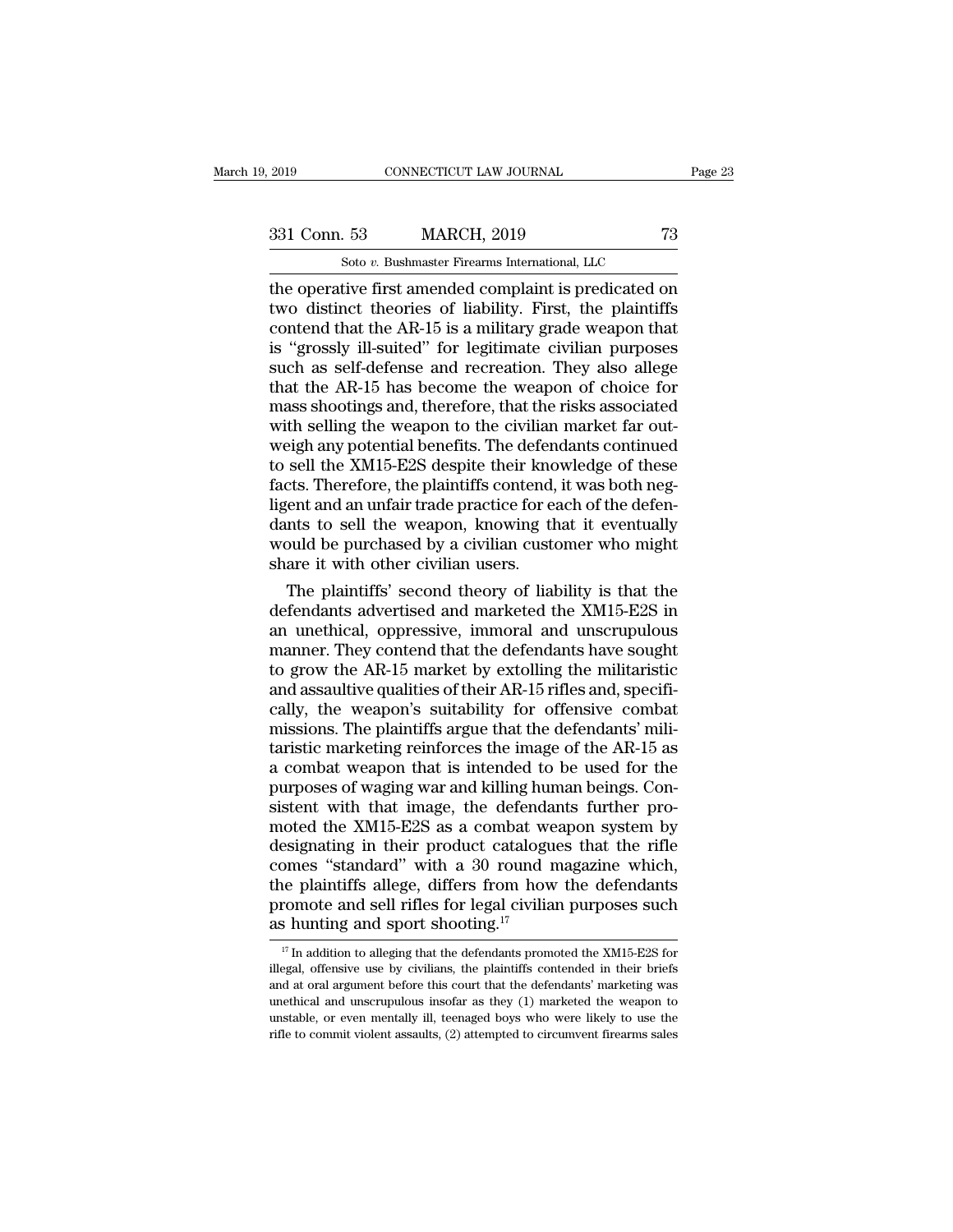# EXERCIT CONNECTICUT LAW JOURNAL March 19, 2019<br>
74 MARCH, 2019 331 Conn. 53<br>
800 v. Bushmaster Firearms International, LLC CONNECTICUT LAW JOURNAL March March March MARCH, 2019 331 Conn. 53<br>Soto *v.* Bushmaster Firearms International, LLC and that the defendants

CONNECTICUT LAW JOURNAL March 19, 2019<br>
MARCH, 2019 331 Conn. 53<br>
Soto v. Bushmaster Firearms International, LLC<br>
The plaintiffs further contend that the defendants<br>
ethically promoted their assault weapons for offen-T4 MARCH, 2019 331 Conn. 53<br>
Soto v. Bushmaster Firearms International, LLC<br>
The plaintiffs further contend that the defendants<br>
unethically promoted their assault weapons for offen-<br>
sive, military style missions by publi sive, military style missions by publishing advertise-MARCH, 2019 331 Conn. 53<br>
Soto v. Bushmaster Firearms International, LLC<br>
The plaintiffs further contend that the defendants<br>
unethically promoted their assault weapons for offen-<br>
sive, military style missions by publish Soto v. Bushmaster Firearms International, LLC<br>
The plaintiffs further contend that the defendants<br>
unethically promoted their assault weapons for offen-<br>
sive, military style missions by publishing advertise-<br>
ments and soto v. Bushmaster Firearms international, LLC<br>
The plaintiffs further contend that the defendants<br>
unethically promoted their assault weapons for offen-<br>
sive, military style missions by publishing advertise-<br>
ments and The plaintiffs further contend that the defendants<br>unethically promoted their assault weapons for offen-<br>sive, military style missions by publishing advertise-<br>ments and distributing product catalogs that (1)<br>promote the A unethically promoted their assault weapons for offen-<br>sive, military style missions by publishing advertise-<br>ments and distributing product catalogs that (1)<br>promote the AR-15 as "the uncompromising choice<br>when you demand sive, military style missions by publishing advertise-<br>ments and distributing product catalogs that (1)<br>promote the AR-15 as "the uncompromising choice<br>when you demand a rifle as mission adaptable as you<br>are," (2) depict s ments and distributing product catalogs that (1)<br>promote the AR-15 as "the uncompromising choice<br>when you demand a rifle as mission adaptable as you<br>are," (2) depict soldiers moving on patrol through jun-<br>gles, armed with promote the AR-15 as "the uncompromising choice<br>when you demand a rifle as mission adaptable as you<br>are," (2) depict soldiers moving on patrol through jun-<br>gles, armed with Bushmaster rifles, (3) feature the slo-<br>gan "[w]h when you demand a rifle as mission adaptable as you<br>are," (2) depict soldiers moving on patrol through jun-<br>gles, armed with Bushmaster rifles, (3) feature the slo-<br>gan "[w]hen you need to perform under pressure,<br>Bushmaste are," (2) depict soldiers moving on patrol through jungles, armed with Bushmaster rifles, (3) feature the slogan "[w]hen you need to perform under pressure,<br>Bushmaster delivers," superimposed over the silhou-<br>ette of a sol gles, armed with Bushmaster rifles, (3) feature the slogan "[w]hen you need to perform under pressure,<br>Bushmaster delivers," superimposed over the silhou-<br>ette of a soldier holding his helmet against the backdrop<br>of an Ame gan "[w]hen you need to perform under pressure,<br>Bushmaster delivers," superimposed over the silhou-<br>ette of a soldier holding his helmet against the backdrop<br>of an American flag, (4) tout the "military proven perfor-<br>mance Bushmaster delivers," superimposed over the silhouette of a soldier holding his helmet against the backdrop<br>of an American flag, (4) tout the "military proven perfor-<br>mance" of firearms like the XM15-E2S, (5) promote<br>civil ette of a soldier holding his helmet against the backdrop<br>of an American flag, (4) tout the "military proven perfor-<br>mance" of firearms like the XM15-E2S, (5) promote<br>civilian rifles as "the ultimate combat weapons system, of an American flag, (4) tout the "military proven perfor-<br>mance" of firearms like the XM15-E2S, (5) promote<br>civilian rifles as "the ultimate combat weapons system,"<br>(6) invoke the unparalleled destructive power of their<br> mance" of firearms like the XM15-E2S, (5) promote<br>civilian rifles as "the ultimate combat weapons system,"<br>(6) invoke the unparalleled destructive power of their<br>AR-15 rifles, (7) claim that the most elite branches of<br>the civilian rifles as "the ultimate combat weapons system,"<br>(6) invoke the unparalleled destructive power of their<br>AR-15 rifles, (7) claim that the most elite branches of<br>the United States military, including the United State (6) invoke the unparalleled destructive power of their<br>AR-15 rifles, (7) claim that the most elite branches of<br>the United States military, including the United States<br>Navy SEALs, the United States Army Green Berets and<br>Arm AR-15 rifles, (7) claim that the most eli<br>the United States military, including the<br>Navy SEALs, the United States Army Gr<br>Army Rangers, and other special forces,<br>AR-15, and (8) depict a close-up of an<br>following slogan: "Fo is extracted batter hinday, including the critical batter<br>that way SEALs, the United States Army Green Berets and<br>my Rangers, and other special forces, have used the<br>R-15, and (8) depict a close-up of an AR-15 with the<br>llo France States Tarty States and<br>Army Rangers, and other special forces, have used the<br>AR-15, and (8) depict a close-up of an AR-15 with the<br>following slogan: "Forces of opposition, bow down. You<br>are single-handedly outnumbe

AR-15, and 8) depict a close-up of an AR-15 with the<br>following slogan: "Forces of opposition, bow down. You<br>are single-handedly outnumbered."<br>Finally, with respect to this second, wrongful market-<br>ing theory of liability, Finally, and (b) depict a close up of an Tin 19 what are<br>following slogan: "Forces of opposition, bow down. You<br>are single-handedly outnumbered."<br>Finally, with respect to this second, wrongful market-<br>ing theory of liabili call are single-handedly outnumbered."<br>
Finally, with respect to this second, wrongful market-<br>
ing theory of liability, the plaintiffs contend that the<br>
defendants' marketing of the XM15-E2S to civilians for<br>
offensive as Finally, with respect to this second, wrongful market-<br>ing theory of liability, the plaintiffs contend that the<br>defendants' marketing of the XM15-E2S to civilians for<br>offensive assault missions was a substantial factor in<br> Finally, with respect to this second, wrongful market-<br>ing theory of liability, the plaintiffs contend that the<br>defendants' marketing of the XM15-E2S to civilians for<br>offensive assault missions was a substantial factor in<br> ing theory of liability, the plaintiffs contend that the defendants' marketing of the XM15-E2S to civilians for offensive assault missions was a substantial factor in causing the plaintiffs' injuries. Specifically, they co defendants' marketing of the XM15-E2S to civilians for<br>offensive assault missions was a substantial factor in<br>causing the plaintiffs' injuries. Specifically, they con-<br>tend that Lanza had dreamed as a child of joining the<br> tend that Lanza had dreamed as a child of joining the elite Army Rangers unit of the United States Army and was, therefore, especially susceptible to militaristic marketing. They further contend that he selected the laws b elite Army Rangers unit of the United States Army and<br>was, therefore, especially susceptible to militaristic<br>marketing. They further contend that he selected the<br>laws by marketing the weapon to legal buyers who would fores

was, therefore, especially susceptible to militaristic marketing. They further contend that he selected the laws by marketing the weapon to legal buyers who would foreseeably provide them to family members who could not le marketing. They further contend that he selected the<br>laws by marketing the weapon to legal buyers who would foreseeably pro-<br>vide them to family members who could not legally purchase such weapons,<br>and (3) further promoted Internal contract that the selected the<br>laws by marketing the weapon to legal buyers who would foreseeably pro-<br>vide them to family members who could not legally purchase such weapons,<br>and (3) further promoted the weapons laws by marketing the weapon to legal buyers who would foreseeably provide them to family members who could not legally purchase such weapons, and (3) further promoted the weapons for offensive use by unstable young men by vide them to family members who could not live them to family members who could not land (3) further promoted the weapons for of men by licensing them for placement in vio illegal civilian uses of military type assault rif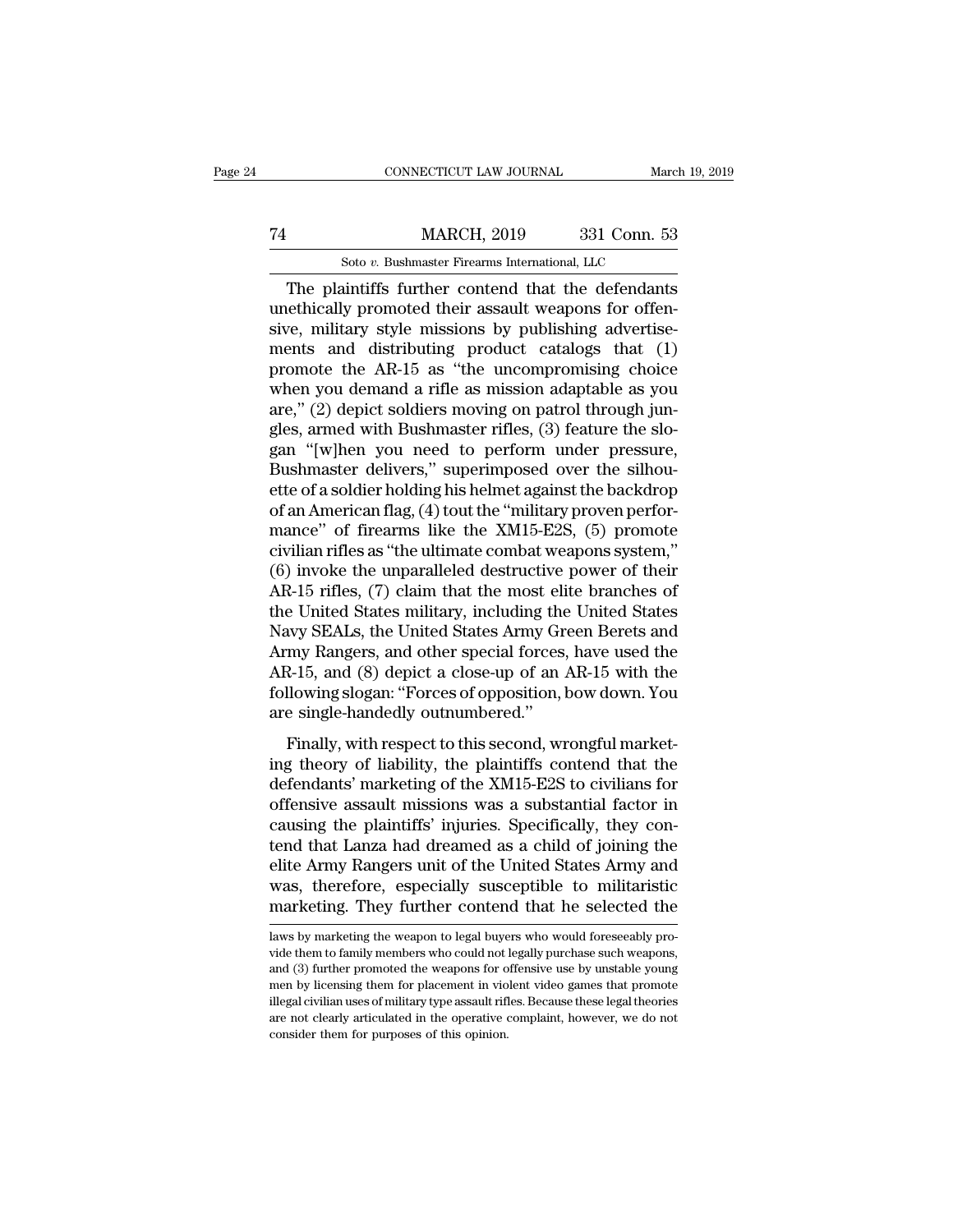# 2019 CONNECTICUT LAW JOURNAL Page 25<br>331 Conn. 53 MARCH, 2019 75<br>500 v. Bushmaster Firearms International, LLC CONNECTICUT LAW JOURNAL<br>
Soto *v.* Bushmaster Firearms International, LLC<br>
Soto *v.* Bushmaster Firearms International, LLC<br>
Soto his assault from among an arsenal that

2019 CONNECTICUT LAW JOURNAL Page 2<br>
331 Conn. 53 MARCH, 2019 75<br>
Soto v. Bushmaster Firearms International, LLC<br>
XM15-E2S for his assault from among an arsenal that<br>
included various less lethal arms—at least three hand-<br> 331 Conn. 53 MARCH, 2019 75<br>
Soto v. Bushmaster Firearms International, LLC<br>
XM15-E2S for his assault from among an arsenal that<br>
included various less lethal arms—at least three hand-<br>
guns, one shotgun, two bolt action r  $\frac{\text{331} \text{ Conn. } 53}{\text{Soto } v. \text{ Bushmaster Firearms International, } \text{LLC}}$ <br> $\overline{\text{XML5-E2S}}$  for his assault from among an arsenal that<br>included various less lethal arms—at least three hand-<br>guns, one shotgun, two bolt action rifles, and three<br>samurai s  $\frac{\text{331} \text{ Conn. } 53}{\text{Soto } v. \text{ Bushmaster Firearms International, LLC}}$ <br>  $\frac{\text{XM15-E2S}}{\text{XM15-E2S}}$  for his assault from among an arsenal that<br>
included various less lethal arms—at least three hand-<br>
guns, one shotgun, two bolt action rifles, and three<br> Soto v. Bushmaster Firearms International, LLC<br>XM15-E2S for his assault from among an arsenal that<br>included various less lethal arms—at least three hand-<br>guns, one shotgun, two bolt action rifles, and three<br>samurai swords sofo v. Bushmaster Firearms international, LLC<br>XM15-E2S for his assault from among an arsenal that<br>included various less lethal arms—at least three hand-<br>guns, one shotgun, two bolt action rifles, and three<br>samurai swords XM15-E2S for his assault from among an arsenal that<br>included various less lethal arms—at least three hand-<br>guns, one shotgun, two bolt action rifles, and three<br>samurai swords—and that he specifically chose the<br>XM15-E2S not included various less lethal arms—at least three handguns, one shotgun, two bolt action rifles, and three samurai swords—and that he specifically chose the XM15-E2S not only for its functional capabilities, including its a guns, one shotgun, two bolt action rifles, and three<br>samurai swords—and that he specifically chose the<br>XM15-E2S not only for its functional capabilities,<br>including its assaultive qualities and efficiency in<br>inflicting mass samurai swords—and that he specifically chose the<br>XM15-E2S not only for its functional capabilities,<br>including its assaultive qualities and efficiency in<br>inflicting mass casualties, but also because of its mar-<br>keted assoc XM15-E2S not only for its functional capabilities,<br>including its assaultive qualities and efficiency in<br>inflicting mass casualties, but also because of its mar-<br>keted association with the military.<sup>18</sup> Finally, they con-<br> including its assaultive qualities and efficiency in<br>inflicting mass casualties, but also because of its mar-<br>keted association with the military.<sup>18</sup> Finally, they con-<br>tend that Lanza was a devoted player of first person inflicting mass casualties, but also because of its marketed association with the military.<sup>18</sup> Finally, they contend that Lanza was a devoted player of first person shooter games featuring variants of the XM15-E2S and tha keted association with the military.<sup>18</sup> Finally, they contend that Lanza was a devoted player of first person shooter games featuring variants of the XM15-E2S and that he employed techniques taught in those games to enhan tend that Lanza was a devoted player of first person<br>shooter games featuring variants of the XM15-E2S and<br>that he employed techniques taught in those games to<br>enhance the lethality of his assault on the school. In<br>other wo shooter games featuring variants of the XM15-E2S and<br>that he employed techniques taught in those games to<br>enhance the lethality of his assault on the school. In<br>other words, the plaintiffs allege that the attack, had it<br>oc that he employed techniques taught in those games to<br>enhance the lethality of his assault on the school. In<br>other words, the plaintiffs allege that the attack, had it<br>occurred at all, would have been less lethal and the<br>ca enhance the lethality of his assault on the school. In<br>other words, the plaintiffs allege that the attack, had it<br>occurred at all, would have been less lethal and the<br>carnage less grievous if Lanza had not been encouraged<br> other words, the plaintiffs allege that the attack, had it<br>occurred at all, would have been less lethal and the<br>carnage less grievous if Lanza had not been encouraged<br>by the defendants' marketing campaign to select the<br>XM1 occurred at all, w<br>carnage less grieve<br>by the defendants<br>XM15-E2S as his w<br>video games how<br>tional facts and p<br>as necessary. s his weapon of choice and taught by violent<br>is how to kill with it most efficiently. Addi-<br>and procedural history will be set forth<br>y.<br>III<br>NEGLIGENT ENTRUSTMENT<br>tion to the defendants' motions to strike,

### III

In opposition to the defendants' motions to strike,<br>In opposition to the defendants' motions to strike,<br>a plaintiffs argued that their claims were not barred<br>In OLO CAA bocause the claims are predicated on allocated. THE PLAINT TENTRUSTMENT<br>
THE PLAINT SECTION IN THE PLAINTIFF REPRODUCED A poposition to the defendants' motions to strike,<br>
the plaintiffs argued that their claims were not barred<br>
by PLCAA because the claims are predicate III<br>
NEGLIGENT ENTRUSTMENT<br>
In opposition to the defendants' motions to strike,<br>
the plaintiffs argued that their claims were not barred<br>
by PLCAA because the claims are predicated on allega-<br>
tions of negligent entrustmen III<br>
NEGLIGENT ENTRUSTMENT<br>
In opposition to the defendants' motions to strike,<br>
the plaintiffs argued that their claims were not barred<br>
by PLCAA because the claims are predicated on allega-<br>
tions of negligent entrustmen NEGLIGENT ENTRUSTMENT<br>In opposition to the defendants' motions to strike,<br>the plaintiffs argued that their claims were not barred<br>by PLCAA because the claims are predicated on allega-<br>tions of negligent entrustment and CUT In opposition to the defendants' motions to strike,<br>the plaintiffs argued that their claims were not barred<br>by PLCAA because the claims are predicated on allega-<br>tions of negligent entrustment and CUTPA violations,<br>both of In opposition to the defendants' motions to strike,<br>the plaintiffs argued that their claims were not barred<br>by PLCAA because the claims are predicated on allega-<br>tions of negligent entrustment and CUTPA violations,<br>both of the plaintiffs argued that their claims were not barred<br>by PLCAA because the claims are predicated on allega-<br>tions of negligent entrustment and CUTPA violations,<br>both of which satisfy statutory exceptions to PLCAA<br>immunit by PLCAA because the claims are predicated on allegations of negligent entrustment and CUTPA violations, both of which satisfy statutory exceptions to PLCAA immunity. In this part of the opinion, we consider whether the tr tions of negligent entrustment and CUTPA violations,<br>both of which satisfy statutory exceptions to PLCAA<br>immunity. In this part of the opinion, we consider<br>whether the trial court correctly concluded that the<br>plaintiffs' c whether the trial court correctly concluded that the plaintiffs' claims were legally insufficient to the extent that those claims are predicated on a theory of negligent entrustment. The trial court concluded both that the plaintiffs' claims were legally insufficient to the extent<br>that those claims are predicated on a theory of negligent<br>entrustment. The trial court concluded both that the<br><sup>18</sup> Although the plaintiffs do not expressly allege

that those claims are predicated on a theory of negligent<br>entrustment. The trial court concluded both that the<br><sup>18</sup> Although the plaintiffs do not expressly allege it in their complaint, the<br>physicians amici contend that, lence.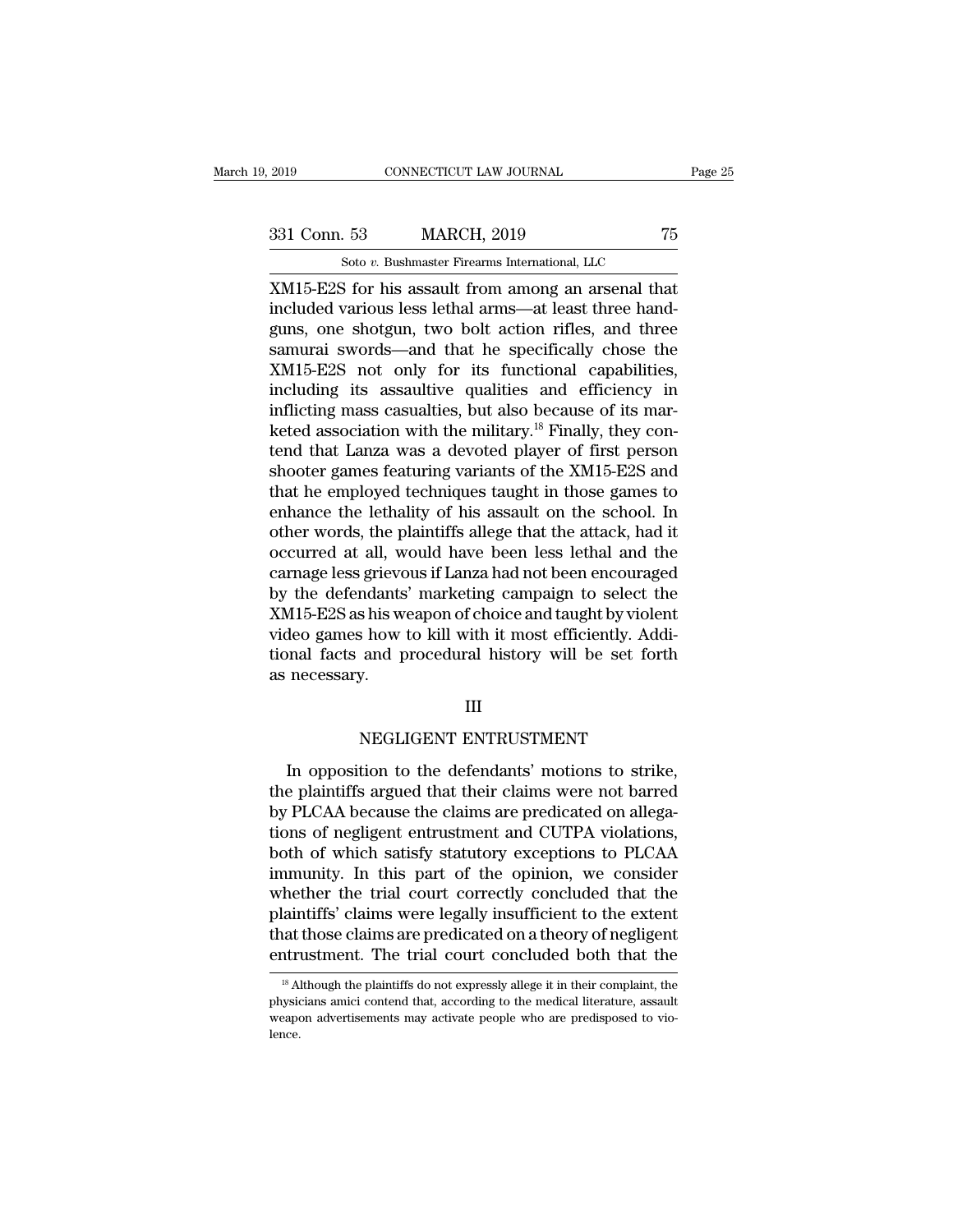# EXECUTE CONNECTICUT LAW JOURNAL March 19, 2019<br>
76 MARCH, 2019 331 Conn. 53<br>
800 v. Bushmaster Firearms International, LLC CONNECTICUT LAW JOURNAL March March March MARCH, 2019 331 Conn. 53<br>Soto *v.* Bushmaster Firearms International, LLC<br>had not sufficiently pleaded a cause of action

FREE CONNECTICUT LAW JOURNAL March 19, 2019<br>
TREE MARCH, 2019 331 Conn. 53<br>
Soto v. Bushmaster Firearms International, LLC<br>
plaintiffs had not sufficiently pleaded a cause of action<br>
in negligent entrustment under Connecti MARCH, 2019 331 Conn. 53<br>
Soto v. Bushmaster Firearms International, LLC<br>
plaintiffs had not sufficiently pleaded a cause of action<br>
in negligent entrustment under Connecticut common<br>
law and, in the alternative, that the  $\frac{\text{MARCH}}{\text{Soto } v. \text{ Bushmaster Firearms International, LLC}}$ <br>
plaintiffs had not sufficiently pleaded a cause of action<br>
in negligent entrustment under Connecticut common<br>
law and, in the alternative, that the plaintiffs' allegations<br>
did not satisfy P  $\frac{\text{MARCH}}{\text{2019}}$  331 Conn. 53<br>
Soto v. Bushmaster Firearms International, LLC<br>
plaintiffs had not sufficiently pleaded a cause of action<br>
in negligent entrustment under Connecticut common<br>
law and, in the alternative, t Soto v. Bushmaster Firearms International, LLC<br>plaintiffs had not sufficiently pleaded a cause of action<br>in negligent entrustment under Connecticut common<br>law and, in the alternative, that the plaintiffs' allegations<br>did solo *i*. Bashhaster Frieams intentational, ELC<br>plaintiffs had not sufficiently pleaded a cause of action<br>in negligent entrustment under Connecticut common<br>law and, in the alternative, that the plaintiffs' allegations<br>did plaintiffs had not sufficiently pleaded a cause of action<br>in negligent entrustment under Connecticut common<br>law and, in the alternative, that the plaintiffs' allegations<br>did not satisfy PLCAA's statutory definition of negl in negligent entrustment under Connecticut common<br>law and, in the alternative, that the plaintiffs' allegations<br>did not satisfy PLCAA's statutory definition of negligent<br>entrustment. See 15 U.S.C. § 7903 (5) (B) (2012).<sup>19</sup> law and, in the alternative, that the plaintiffs' allegations<br>did not satisfy PLCAA's statutory definition of negligent<br>entrustment. See 15 U.S.C. § 7903 (5) (B) (2012).<sup>19</sup> The<br>plaintiffs challenge both conclusions on app did not satisfy PLCAA's statutory definition of negligent<br>entrustment. See 15 U.S.C. § 7903 (5) (B) (2012).<sup>19</sup> The<br>plaintiffs challenge both conclusions on appeal.<br>Because we agree with the trial court that the plaintiffs entrustment. See 15 U.S.C. § 7903 (5) (B) (2012).<sup>19</sup> The plaintiffs challenge both conclusions on appeal. Because we agree with the trial court that the plaintiffs have not pleaded a legally sufficient cause of action in plaintiffs challenge both conclusions<br>Because we agree with the trial court that<br>have not pleaded a legally sufficient caus<br>negligent entrustment under our state's<br>we need not consider whether negligent<br>claims must meet st we not pleaded a legally sufficient cause of action in<br>gligent entrustment under our state's common law,<br>e need not consider whether negligent entrustment<br>aims must meet stricter requirements in order to sat-<br>y the federal negligent entrustment under our state's common law,<br>we need not consider whether negligent entrustment<br>claims must meet stricter requirements in order to sat-<br>isfy the federal statutory exception.<br>The following additional

we need not consider whether negligent entrustment<br>claims must meet stricter requirements in order to sat-<br>isfy the federal statutory exception.<br>The following additional procedural history is rele-<br>vant to this issue. In r claims must meet stricter requirements in order to satisfy the federal statutory exception.<br>The following additional procedural history is relevant to this issue. In response to the defendants' motions to strike, the plain isfy the federal statutory exception.<br>The following additional procedural history is relevant to this issue. In response to the defendants'<br>motions to strike, the plaintiffs argued that their claims<br>are not precluded by PL The following additional procedural history is relevant to this issue. In response to the defendants'<br>motions to strike, the plaintiffs argued that their claims<br>are not precluded by PLCAA because each of their<br>claims is p The following additional procedural history is relevant to this issue. In response to the defendants' motions to strike, the plaintiffs argued that their claims are not precluded by PLCAA because each of their claims is p vant to this issue. In response to the defendants'<br>motions to strike, the plaintiffs argued that their claims<br>are not precluded by PLCAA because each of their<br>claims is predicated in part on a theory of negligent<br>entrustm motions to strike, the plaintiffs argued that their claims<br>are not precluded by PLCAA because each of their<br>claims is predicated in part on a theory of negligent<br>entrustment and PLCAA does not confer immunity on<br>sellers o are not precluded by PLCAA because each of their<br>claims is predicated in part on a theory of negligent<br>entrustment and PLCAA does not confer immunity on<br>sellers of firearms in actions for negligent entrustment.<br>See 15 U.S claims is predicated in part on a theory of negligent<br>entrustment and PLCAA does not confer immunity on<br>sellers of firearms in actions for negligent entrustment.<br>See 15 U.S.C. § 7903 (5) (A) (ii) (2012).<sup>20</sup> In its decisi entrustment and PLCAA does not confer immunity on<br>sellers of firearms in actions for negligent entrustment.<br>See 15 U.S.C. § 7903 (5) (A) (ii) (2012).<sup>20</sup> In its decision<br>granting the defendants' motions to strike, the tri sellers of firearms in actions for negligent entrustment.<br>See 15 U.S.C. § 7903 (5) (A) (ii) (2012).<sup>20</sup> In its decision<br>granting the defendants' motions to strike, the trial<br>court concluded that an action for negligent ent See 15 U.S.C. § 7903 (5) (A) (ii) (2012).<sup>20</sup> In its decision granting the defendants' motions to strike, the trial court concluded that an action for negligent entrustment will lie only when the supplier of a dangerous i granting the defendants' motions to strike, the trial<br>court concluded that an action for negligent entrust-<br>ment will lie only when the supplier of a dangerous<br>instrumentality such as a firearm knows or has reason<br>to know 19 Istrumentally such as a firearm knows or has reason  $\alpha$  know that the *direct entrustee* is likely to use the em unsafely. Because the plaintiffs did not allege that the Camere was any specific reason to believe that to know that the *direct entrustee* is likely to use the item unsafely. Because the plaintiffs did not allege that there was any specific reason to believe that the Campus of Title 15 of the 2012 edition of the United Sta

item unsafely. Because the plaintiffs did not allege that<br>there was any specific reason to believe that the Cam-<br><sup>19</sup> Title 15 of the 2012 edition of the United States Code, § 7903 (5) (B),<br>provides in relevant part: "[T] there was any specific reason to believe that the Cam-<br><sup>19</sup> Title 15 of the 2012 edition of the United States Code, § 7903 (5) (B),<br>provides in relevant part: "[T]he term 'negligent entrustment' means the<br>supplying of a q <sup>19</sup> Title 15 of the 2012 edition of the United States Code, § 7903 (5) (B), provides in relevant part: "[T]he term 'negligent entrustment' means the supplying of a qualified product by a seller for use by another person <sup>19</sup> Title 15 of the 2012 edition of the United States Code, § 7903 (5) (B), provides in relevant part: "[T]he term 'negligent entrustment' means the supplying of a qualified product by a seller for use by another person supplying of a qualified product by a seller for use by another person when the seller knows, or reasonably should know, the person to whom the product is supplied is likely to, and does, use the product in a manner invol bey-pying or a was more product is supplied is likely to, and product is supplied is likely to, and involving unreasonable risk of physical provides in relevant part: "The term of include—

nd does, use<br>nd does, use<br>the United St<br>the United St<br>'andified civi<br>\*\*\*<br>seller for neg volving unreasonable risk of physical injury to the person or others.<sup>720</sup> Title 15 of the 2012 edition of the United States Code, § 7903 (5) (A), ovides in relevant part: "The term 'qualified civil liability action' . .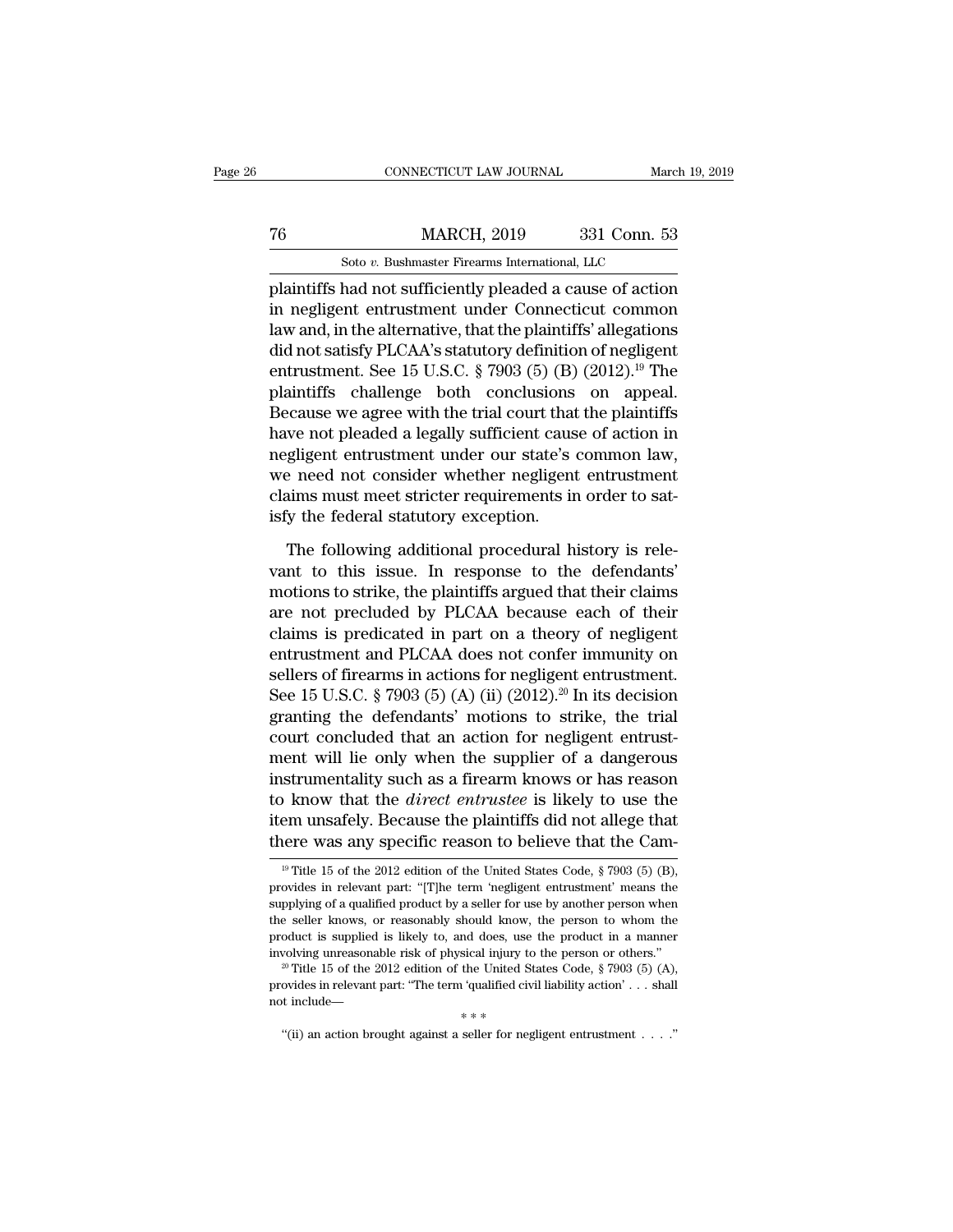| 331 Conn. 53<br><b>MARCH, 2019</b> | 77      |
|------------------------------------|---------|
|                                    |         |
| 2019<br>CONNECTICUT LAW JOURNAL    | Page 27 |

Four defendants (as direct entrustees of the Camfour defendants) or Lanza's<br>
entrustees of the Reming-<br>
entrustees of the Camfour defendants) or Lanza's 331 Conn. 53 MARCH, 2019 77<br>Soto v. Bushmaster Firearms International, LLC<br>four defendants (as direct entrustees of the Reming-<br>ton defendants), the Riverview defendants (as direct<br>entrustees of the Camfour defendants), o 331 Conn. 53 MARCH, 2019 77<br>
Soto v. Bushmaster Firearms International, LLC<br>
four defendants (as direct entrustees of the Remington defendants), the Riverview defendants (as direct<br>
entrustees of the Camfour defendants), 331 Conn. 53 MARCH, 2019 77<br>
Soto v. Bushmaster Firearms International, LLC<br>
four defendants (as direct entrustees of the Reming-<br>
ton defendants), the Riverview defendants (as direct<br>
entrustees of the Camfour defendants Solution of the XM15-E2S or hard and solution of the XM15-E2S or had a propensity to use the weapon in an unsafe manner,<br>the court of the XM15-E2S or had a propensity to use the weapon in an unsafe manner,<br>the court grant Soto v. Bushmaster Firearms International, LLC<br>four defendants (as direct entrustees of the Reming-<br>ton defendants), the Riverview defendants (as direct<br>entrustees of the Camfour defendants), or Lanza's<br>mother (as a direc four defendants (as direct entrustees of the Remington defendants), the Riverview defendants), or Lanza's mother (as a direct entrustee of the Riverview defendants) was incompetent to operate the XM15-E2S or had a propensi ton defendants), the Riverview defendants (as direct entrustees of the Camfour defendants), or Lanza's mother (as a direct entrustee of the Riverview defendants) was incompetent to operate the XM15-E2S or had a propensity entrustees of the Cannother (as a direct endants) was incompeted<br>a propensity to use the court granted all of<br>the court granted all of<br>with respect to the pla<br>ories of liability.<br>We commence our other (as a direct entrustee of the Kiverview defen-<br>mts) was incompetent to operate the XM15-E2S or had<br>propensity to use the weapon in an unsafe manner,<br>e court granted all of the defendants' motions to strike<br>th respect dants) was incompetent to operate the XM15-E2S or had<br>a propensity to use the weapon in an unsafe manner,<br>the court granted all of the defendants' motions to strike<br>with respect to the plaintiffs' negligent entrustment the

a propensity to use the weapon in an unsate manner,<br>the court granted all of the defendants' motions to strike<br>with respect to the plaintiffs' negligent entrustment the-<br>ories of liability.<br>We commence our review of this i the court granted all of the defendants' motions to strike<br>with respect to the plaintiffs' negligent entrustment the-<br>ories of liability.<br>We commence our review of this issue with a brief<br>discussion of the history of and p with respect to the plaintiffs' negligent entrustment theories of liability.<br>We commence our review of this issue with a brief<br>discussion of the history of and principles that animate<br>the tort of negligent entrustment. The ories of liability.<br>We commence our review of this issue with a brief<br>discussion of the history of and principles that animate<br>the tort of negligent entrustment. The cause of action<br>for negligent entrustment represents a d We commence our review of this issue with a brief<br>discussion of the history of and principles that animate<br>the tort of negligent entrustment. The cause of action<br>for negligent entrustment represents a departure from<br>the ge discussion of the history of and principles that animate<br>the tort of negligent entrustment. The cause of action<br>for negligent entrustment represents a departure from<br>the general rule that an individual cannot be held liabl the tort of negligent entrustment. The cause of action<br>for negligent entrustment represents a departure from<br>the general rule that an individual cannot be held liable<br>for the conduct of others. It reflects a legitimate soc for negligent entrustment represents a departure from<br>the general rule that an individual cannot be held liable<br>for the conduct of others. It reflects a legitimate societal<br>concern that a person in possession of a dangerou the general rule that an individual cannot be held liable<br>for the conduct of others. It reflects a legitimate societal<br>concern that a person in possession of a dangerous<br>instrument should bear the responsibility of exercis for the conduct of others. It reflects a legitimate societal<br>concern that a person in possession of a dangerous<br>instrument should bear the responsibility of exercising<br>care when entrusting that instrument to another, given concern that a person in possession of a dangerous<br>instrument should bear the responsibility of exercising<br>care when entrusting that instrument to another, given<br>the serious risk to society if items like firearms or auto-<br> instrument should bear the responsibility of exercising<br>care when entrusting that instrument to another, given<br>the serious risk to society if items like firearms or auto-<br>mobiles should fall into unfit hands. See J. Fisher care when entrusting that instrument to another, given<br>the serious risk to society if items like firearms or auto-<br>mobiles should fall into unfit hands. See J. Fisher, Com-<br>ment, "So How Do You Hold This Thing Again?: Why<br> the serious risk to society if items like firearms or auto-<br>mobiles should fall into unfit hands. See J. Fisher, Com-<br>ment, "So How Do You Hold This Thing Again?: Why<br>the Texas Supreme Court Should Turn the Safety off<br>the mobiles should fall into unfit hands. See J. Fisher, Comment, "So How Do You Hold This Thing Again?: Why<br>the Texas Supreme Court Should Turn the Safety off<br>the Negligent Entrustment of a Firearm Cause of<br>Action," 46 Tex. T ment, "So How Do You Hold This Thing Again?: Why<br>the Texas Supreme Court Should Turn the Safety off<br>the Negligent Entrustment of a Firearm Cause of<br>Action," 46 Tex. Tech. L. Rev. 489, 495, 501 (2014). The<br>primary question the Texas Supreme Court Should Turn the Safety off<br>the Negligent Entrustment of a Firearm Cause of<br>Action," 46 Tex. Tech. L. Rev. 489, 495, 501 (2014). The<br>primary question that we must resolve is whether these<br>principles the Negligent Entrustment of a Firearm Cause of Action," 46 Tex. Tech. L. Rev. 489, 495, 501 (2014). The primary question that we must resolve is whether these principles apply only when the entrustor believes or has speci Action," 46 Tex. Tech. L. Rev. 489, 495, 501 (2014). The<br>primary question that we must resolve is whether these<br>principles apply only when the entrustor believes or<br>has specific reason to believe that the *direct entruste* primary question that we must resolve is whether these<br>principles apply only when the entrustor believes or<br>has specific reason to believe that the *direct entrustee*<br>is likely to use the item unsafely or, rather, whether<br> principles apply only when the entrustor believes or<br>has specific reason to believe that the *direct entrustee*<br>is likely to use the item unsafely or, rather, whether<br>they also apply when it is reasonably foreseeable that iever also apply when it is reasonably foreseeable that<br>he entrustment ultimately will lead to injurious use,<br>hether by the direct entrustee or by some unknown<br>ird party.<sup>21</sup> If the former, then the trial court properly<br><sup>2</sup> the entrustment ultimately will lead to injurious use, whether by the direct entrustee or by some unknown third party.<sup>21</sup> If the former, then the trial court properly  $\frac{21}{4}$  As we explain hereinafter, there is, of co

whether by the direct entrustee or by some unknown<br>third party.<sup>21</sup> If the former, then the trial court properly<br> $\frac{21}{4}$  As we explain hereinafter, there is, of course, a third option: it may be<br>foreseeable that the di third party.<sup>21</sup> If the former, then the trial court properly  $\frac{21}{4}$  As we explain hereinafter, there is, of course, a third option: it may be foreseeable that the direct entrustee will share the dangerous item with a For  $\frac{1}{2}$  as we explain hereinafter, there is, of course, a third option: it may be foreseeable that the direct entrustee will share the dangerous item with a specific, identifiable third party who is incompetent to u <sup>21</sup> As we explain hereinafter, there is, of course, a third option: it may be foreseeable that the direct entrustee will share the dangerous item with a specific, identifiable third party who is incompetent to use it saf foreseeable that the direct entrustee will share the dangerous item with a specific, identifiable third party who is incompetent to use it safely. The present case does not require us to determine whether and when an actio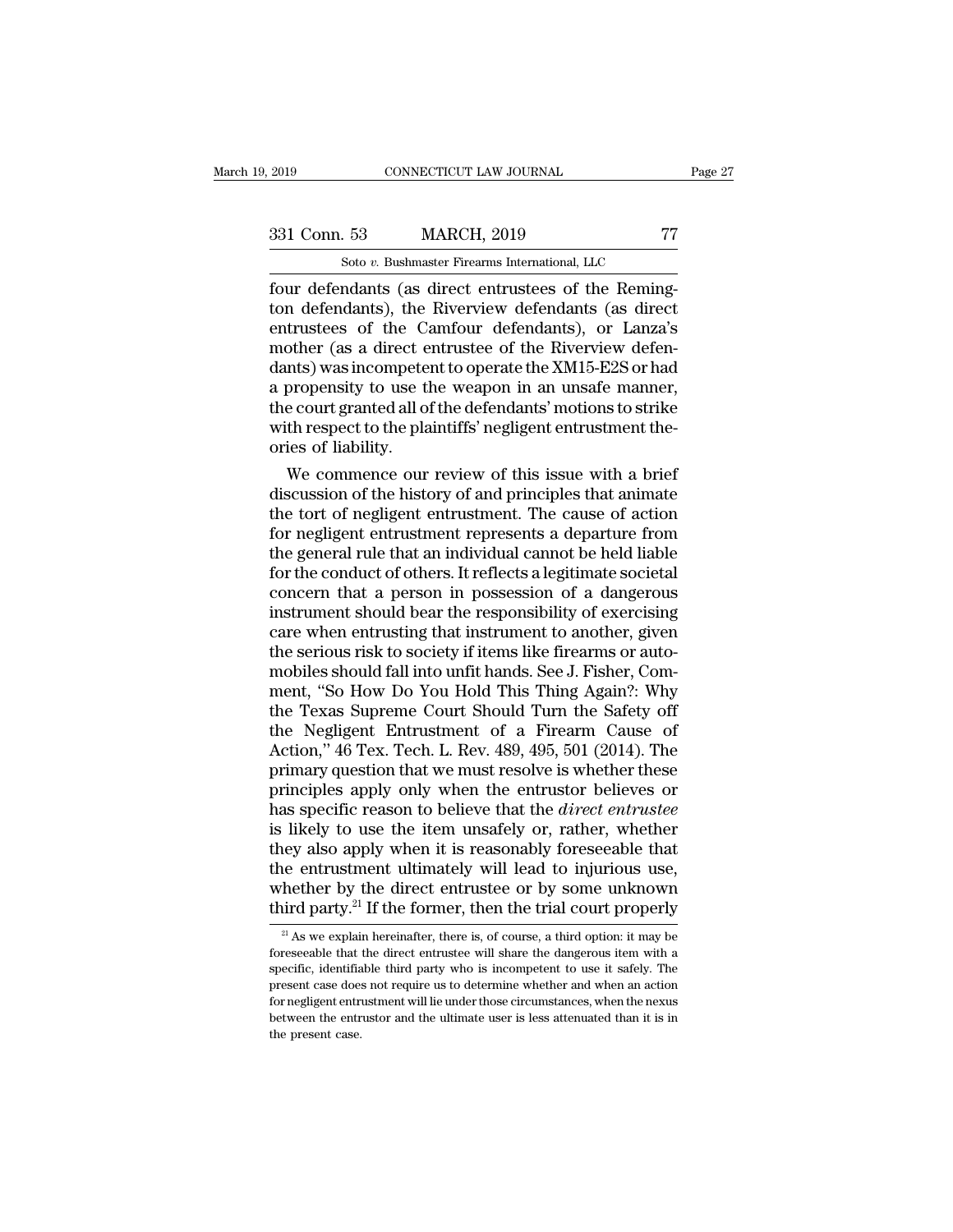# EXERCIT CONNECTICUT LAW JOURNAL March 19, 2019<br>
78 MARCH, 2019 331 Conn. 53<br>
500 v. Bushmaster Firearms International, LLC CONNECTICUT LAW JOURNAL March March March MARCH, 2019 331 Conn. 53<br>Soto *v.* Bushmaster Firearms International, LLC<br>the defendants on this issue as a matter of

Found for the defendants on this issue as a matter of<br>the defendants on this issue as a matter of<br>the defendants on this issue as a matter of<br>the defendants on this issue as a matter of<br>the plaintiffs' claim prosents an is MARCH, 2019 331 Conn. 53<br>
Soto v. Bushmaster Firearms International, LLC<br>
found for the defendants on this issue as a matter of<br>
law; if the latter, then the plaintiffs are correct that the<br>
plaintiffs' claim presents an i  $\frac{\text{NARCH}}{\text{Soto } v. \text{ Bushmaster Firearms International, LLC}}$ <br>found for the defendants on this issue as a matter of law; if the latter, then the plaintiffs are correct that the plaintiffs' claim presents an issue of fact to be decided by a jury.  $\begin{array}{c} \hline \text{3} \text{3} \\ \text{6} \text{4} \\ \text{6} \text{4} \\ \text{5} \text{5} \\ \text{7} \text{6} \\ \text{7} \text{6} \\ \text{7} \text{6} \\ \text{7} \text{7} \\ \text{8} \text{7} \text{8} \\ \text{8} \text{9} \\ \text{7} \text{8} \\ \text{8} \text{1} \\ \text{7} \text{1} \\ \text{8} \text{1} \\ \text{1} \text{1} \\ \text{1} \text{1} \\ \text{1} \text{1} \\ \text{1} \text{1} \\ \text{1} \text$ Soto v. Bushmaster Firearms International, LLC<br>
und for the defendants on this issue as a matter of<br>
w; if the latter, then the plaintiffs are correct that the<br>
aintiffs' claim presents an issue of fact to be decided<br>
a j found for the defendants on this issue as a matter of<br>law; if the latter, then the plaintiffs are correct that the<br>plaintiffs' claim presents an issue of fact to be decided<br>by a jury.<br>Although the idea that it may be wron

France is a matter of law; if the latter, then the plaintiffs are correct that the plaintiffs' claim presents an issue of fact to be decided by a jury.<br>Although the idea that it may be wrong to entrust a weapon or other d negligent entrustment traces its origins to *Dixon* v. *Bell*, 105 Eng. Rep. 1023 (K.B. 1816). See B. Todd, "Negligent Entrustment of Firearms," 6 Hamline L. Rev. 467, 467 and n 1.(1983). In *Dixon* the defordant sort a pr Although the idea that it may be wrong to entrust a<br>weapon or other dangerous item to one likely to misuse<br>it is as old as civilization,<sup>22</sup> the common-law tort of<br>negligent entrustment traces its origins to *Dixon* v. *B* Although the idea that it may be wrong to entrust a weapon or other dangerous item to one likely to misuse it is as old as civilization,<sup>22</sup> the common-law tort of negligent entrustment traces its origins to *Dixon* v. *B* weapon or other dangerous item to one likely to misuse<br>it is as old as civilization,<sup>22</sup> the common-law tort of<br>negligent entrustment traces its origins to *Dixon* v. *Bell*,<br>105 Eng. Rep. 1023 (K.B. 1816). See B. Todd, " it is as old as civilization,<sup>22</sup> the common-law tort of<br>negligent entrustment traces its origins to *Dixon* v. *Bell*,<br>105 Eng. Rep. 1023 (K.B. 1816). See B. Todd, "Negligent<br>Entrustment of Firearms," 6 Hamline L. Rev. 46 regligent entrustment traces its origins to *Dixon* v. *Bell*, 105 Eng. Rep. 1023 (K.B. 1816). See B. Todd, "Negligent Entrustment of Firearms," 6 Hamline L. Rev. 467, 467 and n.1 (1983). In *Dixon*, the defendant sent a p 105 Eng. Rep. 1023 (K.B. 1816). See B. Todd, "Negligent Entrustment of Firearms," 6 Hamline L. Rev. 467, 467 and n.1 (1983). In *Dixon*, the defendant sent a preadolescent girl to retrieve a loaded gun, resulting in the a Entrustment of Firearms," 6 Hamline L. Rev. 467, 467<br>and n.1 (1983). In *Dixon*, the defendant sent a preado-<br>lescent girl to retrieve a loaded gun, resulting in the<br>accidental shooting of the plaintiff's son. See *Dixon* and n.1 (1983). In *Dixon*, the defendant sent a preado-<br>lescent girl to retrieve a loaded gun, resulting in the<br>accidental shooting of the plaintiff's son. See *Dixon* v.<br>*Bell*, supra, 1023. In upholding a verdict for th lescent girl to retrieve a loaded gun, resulting in the accidental shooting of the plaintiff's son. See *Dixon* v. *Bell*, supra, 1023. In upholding a verdict for the plaintiff that the defendant was liable for entrusting accidental shooting of the p<br>Bell, supra, 1023. In upholdi<br>that the defendant was lia<br>with the care and custody<br>recognized that "he well [kr<br>too young, and an unfit and<br>for the gun . . . . ." Id.<br>American courts began ap *M*, supra, 1025. In approximing a vertuct for the planting<br>at the defendant was liable for entrusting the girl<br>th the care and custody of the weapon, the court<br>cognized that "he well [knew] that the said [girl] was<br>o you with the care and custody of the weapon, the court<br>recognized that "he well [knew] that the said [girl] was<br>too young, and an unfit and improper person to be sent<br>for the gun  $\ldots$ ." Id.<br>American courts began applying the

what the care and custody of the weapon, the court<br>recognized that "he well [knew] that the said [girl] was<br>too young, and an unfit and improper person to be sent<br>for the gun  $\ldots$ ." Id.<br>American courts began applying the Tecognized that The Well [Kitew] that the sald [giri] was<br>too young, and an unfit and improper person to be sent<br>for the gun  $\ldots$ ." Id.<br>American courts began applying the doctrine of negli-<br>gent entrustment in the 1920s, for the gun . . . . ." Id.<br>for the gun . . . .." Id.<br>American courts began applying the doctrine of negli-<br>gent entrustment in the 1920s, following the advent of<br>the mass produced automobile; see J. Fisher, supra, 46<br>Tex. *District Telegraph & Messenger Co.*, 94 Conn. 707, 110<br> *District Telegraph & Mexican applying the advent of*<br> *Densignal automobile; see J. Fisher, supra, 46*<br> *Densignal Connecticut first recognized*<br> *District Telegrap* American courts began applying the doctrine of negli-<br>gent entrustment in the 1920s, following the advent of<br>the mass produced automobile; see J. Fisher, supra, 46<br>Tex. Tech. L. Rev. 493; and Connecticut first recognized<br>t gent entrustment in the 1920s, following the advent of<br>the mass produced automobile; see J. Fisher, supra, 46<br>Tex. Tech. L. Rev. 493; and Connecticut first recognized<br>the common-law cause of action in *Turner* v. American<br> the mass produced automobile; see J. Fisher, supra, 46<br>Tex. Tech. L. Rev. 493; and Connecticut first recognized<br>the common-law cause of action in *Turner* v. *American*<br>District Telegraph & Messenger Co., 94 Conn. 707, 110 Tex. Tech. L. Rev. 493; and Connecticut first recognized<br>the common-law cause of action in *Turner* v. *American*<br>District Telegraph & Messenger Co., 94 Conn. 707, 110<br>A. 540 (1920). In that case, the defendant security co the common-law cause of action in *Turner* v. *American*<br>District Telegraph & Messenger Co., 94 Conn. 707, 110<br>A. 540 (1920). In that case, the defendant security com-<br>pany entrusted a loaded pistol to an employee who late District Telegraph & Messenger Co., 94 Conn. 707, 110<br>A. 540 (1920). In that case, the defendant security com-<br>pany entrusted a loaded pistol to an employee who later<br>instigated a fight with and ultimately shot the plainti A. 540 (1920). In that case, the defendant security company entrusted a loaded pistol to an employee who later instigated a fight with and ultimately shot the plaintiff, a customer's night watchman. Id., 708–11 (preliminar pany entrusted a loaded pistol to an employee who later<br>instigated a fight with and ultimately shot the plaintiff,<br>a customer's night watchman. Id., 708–11 (preliminary<br>statement of facts). This court held that there was i statement of facts). This court held that there was insuf-<br>ficient evidence to support a verdict for the plaintiff on<br>his negligent entrustment claim because there was not<br>"even a scintilla of evidence that the defendant ficient evidence to support a verdict for the plaintiff on<br>his negligent entrustment claim because there was not<br>"even a scintilla of evidence that the defendant had or<br> $\frac{2}{x}$  See, e.g., The Republic of Plato (H. Davis

his negligent entrustment claim because there was not "even a scintilla of evidence that the defendant had or  $\frac{1}{2}$  See, e.g., The Republic of Plato (H. Davis trans., M. Walter Dunne 1901) c. 5, p. 33 (arguing that, h "even a scintilla of evidence that the defendant had  $\frac{w}{z}$  See, e.g., The Republic of Plato (H. Davis trans., M. Walter Dunne 190 c. 5, p. 33 (arguing that, having taken temporary possession of weaportrom friend who w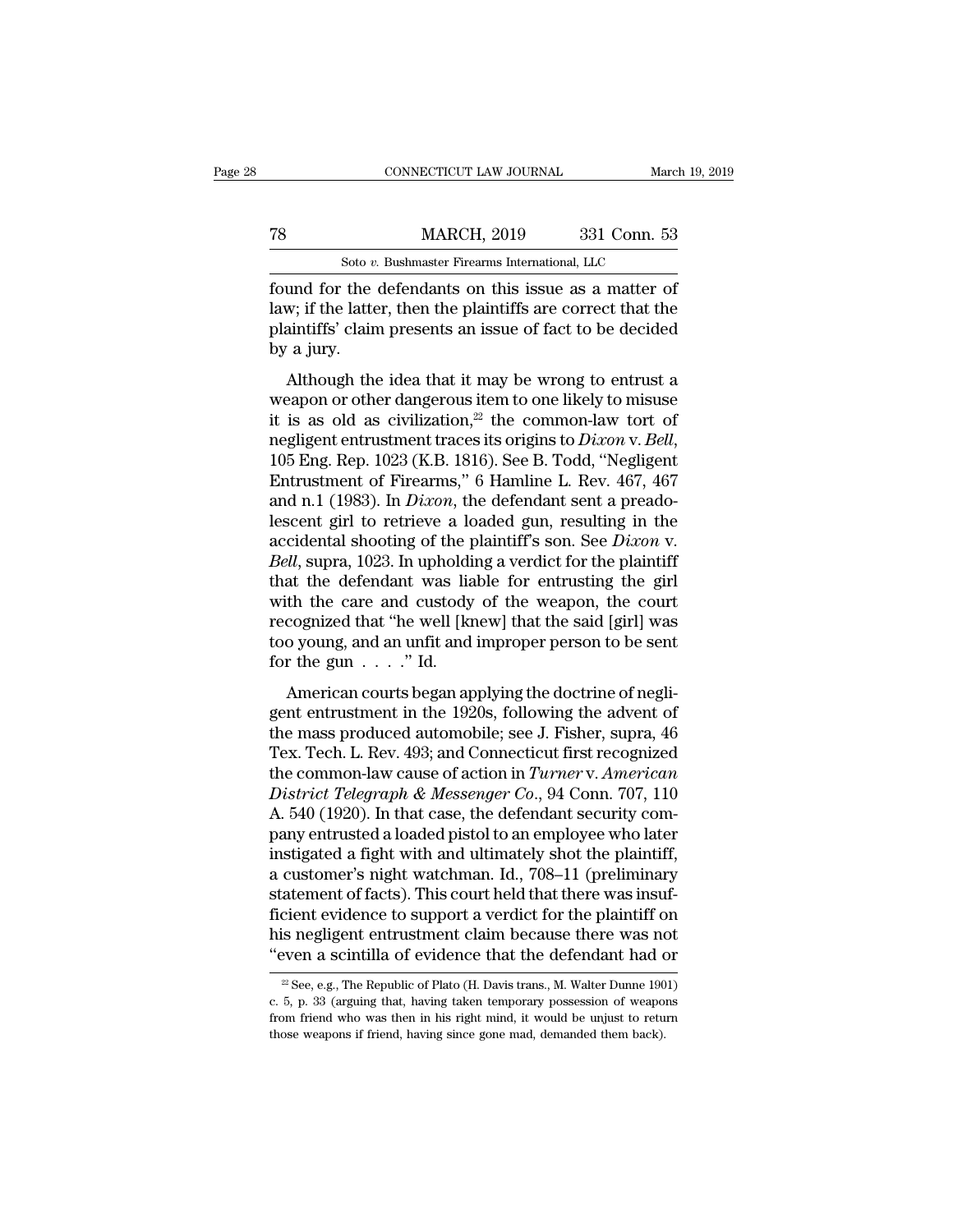| <b>MARCH, 2019</b><br>331 Conn. 53 | 79      |
|------------------------------------|---------|
|                                    |         |
| . 2019<br>CONNECTICUT LAW JOURNAL  | Page 29 |

Fage 2:<br>
2019 CONNECTICUT LAW JOURNAL Page 2:<br>
331 Conn. 53 MARCH, 2019 79<br>
300 v. Bushmaster Firearms International, LLC<br>
000 ought to have had knowledge or even suspicion that<br>
[its employee] possessed any of the traits <sup>331</sup> Conn. 53 MARCH, 2019 79<br>
<sup>53</sup> Soto *v*. Bushmaster Firearms International, LLC<br>
ought to have had knowledge or even suspicion that<br>
[its employee] possessed any of the traits . . . attributed to him by the plaintiff, 331 Conn. 53 MARCH, 2019 79<br>
Soto v. Bushmaster Firearms International, LLC<br>
ought to have had knowledge or even suspicion that<br>
[its employee] possessed any of the traits . . . attributed to him by the plaintiff,'' inclu 331 Conn. 53 MARCH, 2019 79<br>
Soto v. Bushmaster Firearms International, LLC<br>
ought to have had knowledge or even suspicion that<br>
[its employee] possessed any of the traits . . . attributed to him by the plaintiff," includ Soto v. Bushmaster Firearms International, LLC<br>
ought to have had knowledge or even suspicion that<br>
[its employee] possessed any of the traits . . . attributed to him by the plaintiff," including that "he was a<br>
reckless Soto *v*. Bushmaster Freams International, LLC<br>
ought to have had knowledge or even suspicion that<br>
[its employee] possessed any of the traits . . . attributed to him by the plaintiff," including that "he was a<br>
reckless p ought to have had knowledge or even suspicion that<br>[its employee] possessed any of the traits . . . attributed to him by the plaintiff," including that "he was a<br>reckless person, liable to fall into a passion, and unfit<br>t [its employee]<br>uted to him by<br>reckless persor<br>to be [e]ntruste<br>"Without this<br>cluded, "the ]<br>...." Id.<br>Other Conne ed to finit by the plantin, including that the was a<br>ckless person, liable to fall into a passion, and unfit<br>be [e]ntrusted with a deadly weapon . . . ." Id., 716.<br>Vithout this vitally important fact," the court con-<br>ided, reckiess person, nable to fair into a passion, and unit<br>to be [e]ntrusted with a deadly weapon . . . ." Id., 716.<br>"Without this vitally important fact," the court con-<br>cluded, "the plaintiff's claim falls to the ground<br>. .

without this vitally important fact," the court concluded, "the plaintiff's claim falls to the ground  $\ldots$ ." Id.<br>Cluded, "the plaintiff's claim falls to the ground  $\ldots$ ." Id.<br>Other Connecticut cases decided in the early whilout this vitally important fact, the court concluded, "the plaintiff's claim falls to the ground<br>  $\ldots$ ." Id.<br>
Other Connecticut cases decided in the early twenti-<br>
eth century, although not always expressly resolved<br> Finded, the planning claim hans to the ground<br>  $\ldots$ ." Id.<br>
Other Connecticut cases decided in the early twenti-<br>
eth century, although not always expressly resolved<br>
under the rubric of negligent entrustment, also sug-<br> Other Connecticut cases decided in the early twenti-<br>eth century, although not always expressly resolved<br>under the rubric of negligent entrustment, also sug-<br>gested that a person can be held liable for third-party<br>injurie Other Connecticut cases decided in the early twentieth century, although not always expressly resolved<br>under the rubric of negligent entrustment, also suggested that a person can be held liable for third-party<br>injuries re eth century, although not always expressly resolved<br>under the rubric of negligent entrustment, also sug-<br>gested that a person can be held liable for third-party<br>injuries resulting from another's use of a dangerous<br>item onl under the rubric of negligent entrustment, also suggested that a person can be held liable for third-party<br>injuries resulting from another's use of a dangerous<br>item only if the entrustment of that item was made with<br>actual gested that a person can be held liable for third-party<br>injuries resulting from another's use of a dangerous<br>item only if the entrustment of that item was made with<br>actual or constructive knowledge that misuse by the<br>entru injuries resulting from another's use of a dangerous<br>item only if the entrustment of that item was made with<br>actual or constructive knowledge that misuse by the<br>entrustee was foreseeable. In  $Wood$  v.  $O'Neil$ ,  $90$  Conn.<br> $497$ item only if the entrustment of that item was made with<br>actual or constructive knowledge that misuse by the<br>entrustee was foreseeable. In *Wood v. O'Neil*, 90 Conn.<br>497, 97 A. 753 (1916), for example, this court held that<br> actual or constructive knowledge that misuse by the<br>entrustee was foreseeable. In *Wood v. O'Neil*, 90 Conn.<br>497, 97 A. 753 (1916), for example, this court held that<br>no cause of action in negligence could be maintained<br>aga entrustee was foreseeable. In *Wood v. O'Neil*, 90 Conn.<br>497, 97 A. 753 (1916), for example, this court held that<br>no cause of action in negligence could be maintained<br>against the parents of a fifteen year old boy who acci-497, 97 A. 753 (1916), for example, no cause of action in negligence condition.<br>The parents of a fifteen year dentally shot a companion with a sparents, in permitting the boy to u specific knowledge that he "was pos carel Frank is a carrying measure of a fifteen year old boy who acci-<br>ntally shot a companion with a shotgun because the<br>rents, in permitting the boy to use the gun, had no<br>ecific knowledge that he "was possessed of a marked<br>rel dentally shot a companion with a shotgun because the<br>parents, in permitting the boy to use the gun, had no<br>specific knowledge that he "was possessed of a marked<br>careless disposition." Id., 500.<br>Subsequently, in *Greeley v.* 

dentaily shot a comparion with a shotgun because the<br>parents, in permitting the boy to use the gun, had no<br>specific knowledge that he "was possessed of a marked<br>careless disposition." Id., 500.<br>Subsequently, in *Greeley v.* parents, in permitting the boy to use the gunt, had no<br>specific knowledge that he "was possessed of a marked<br>careless disposition." Id., 500.<br>Subsequently, in *Greeley v. Cunningham*, 116 Conn.<br>515, 165 A. 678 (1933), we specific knowledge that he was possessed of a marked<br>careless disposition." Id., 500.<br>Subsequently, in *Greeley v. Cunningham*, 116 Conn.<br>515, 165 A. 678 (1933), we articulated the standards that<br>govern a negligent entrust Subsequently, in *Greeley* v. *Cunningham*, 116 Conn.<br>515, 165 A. 678 (1933), we articulated the standards that<br>govern a negligent entrustment action in the context<br>of automobiles, which since has become the primary<br>contex Subsequently, in *Greeley* v. *Cunningham*, 116 Conn.<br>515, 165 A. 678 (1933), we articulated the standards that<br>govern a negligent entrustment action in the context<br>of automobiles, which since has become the primary<br>contex 515, 165 A. 678 (1933), we articulated the standards that govern a negligent entrustment action in the context of automobiles, which since has become the primary context in which such claims have arisen. See generally J. govern a negligent entrustment action in the context<br>of automobiles, which since has become the primary<br>context in which such claims have arisen. See generally<br>J. Fisher, supra, 46 Tex. Tech. L. Rev. 489. In *Greeley*, the of automobiles, which since has become the primary<br>context in which such claims have arisen. See generally<br>J. Fisher, supra, 46 Tex. Tech. L. Rev. 489. In *Greeley*, the<br>plaintiff alleged that the defendant had been neglig context in which such claims have arisen. See generally<br>J. Fisher, supra, 46 Tex. Tech. L. Rev. 489. In *Greeley*, the<br>plaintiff alleged that the defendant had been negligent<br>in entrusting his car to an unlicensed driver, J. Fisher, supra, 46 Tex. Tech. L. Rev. 489. In *Greeley*, the plaintiff alleged that the defendant had been negligent in entrusting his car to an unlicensed driver, who subsequently caused an accident while attempting to plaintiff alleged that the defendant had been negligent<br>in entrusting his car to an unlicensed driver, who subse-<br>quently caused an accident while attempting to pass the<br>plaintiff's vehicle. See *Greeley* v. *Cunningham*, in entrusting his car to an unlicensed driver, who subsequently caused an accident while attempting to pass the plaintiff's vehicle. See *Greeley v. Cunningham*, supra, 517–18. "[Although] liability cannot be imposed [on]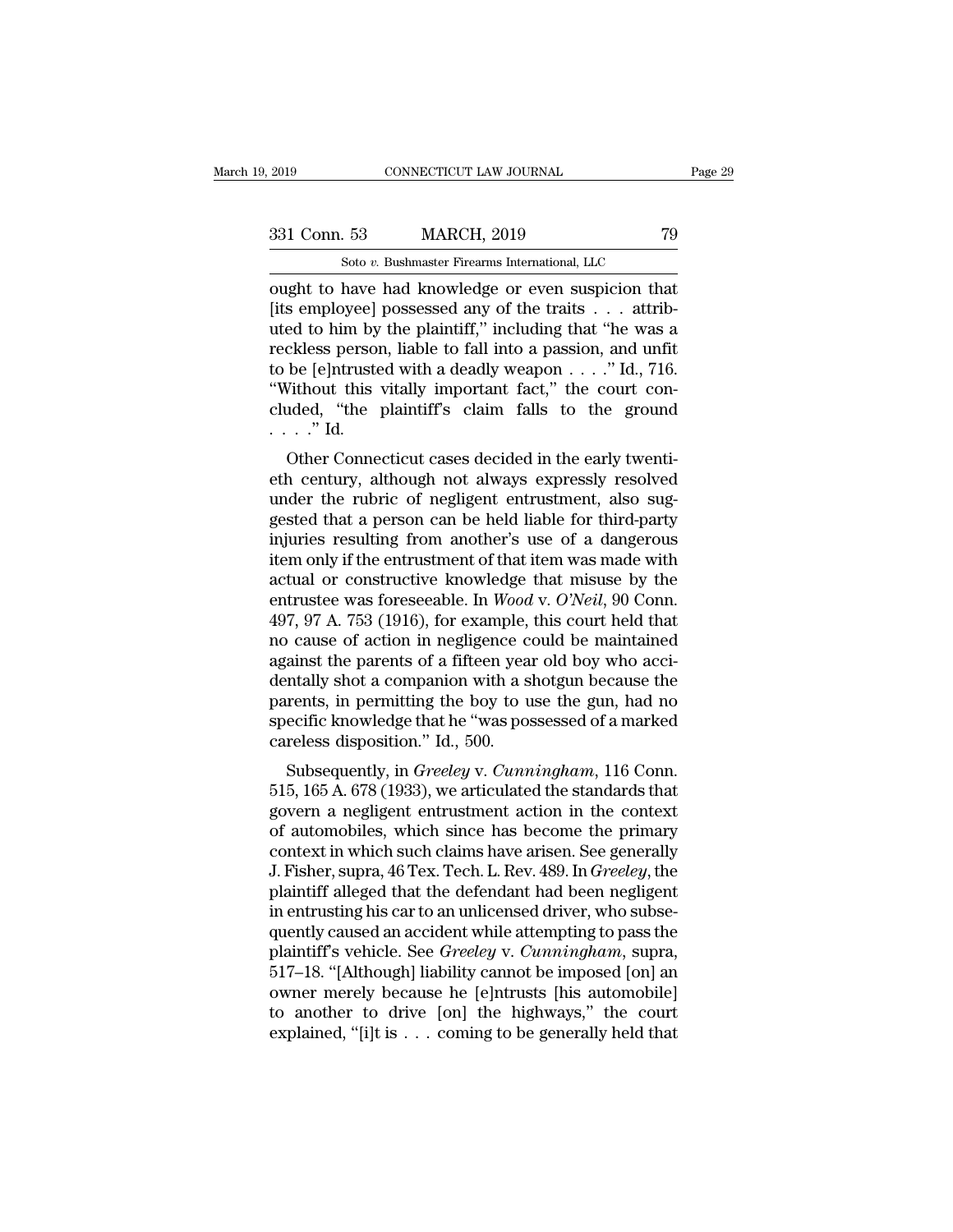# EXECUTE CONNECTICUT LAW JOURNAL March 19, 2019<br>80 MARCH, 2019 331 Conn. 53<br>80 Soto v. Bushmaster Firearms International, LLC CONNECTICUT LAW JOURNAL March March March MARCH, 2019 331 Conn. 53<br>Soto *v.* Bushmaster Firearms International, LLC<br>Francy be liable for injury resulting from the

CONNECTICUT LAW JOURNAL March 19, 2019<br>
Solo MARCH, 2019 331 Conn. 53<br>
Solo v. Bushmaster Firearms International, LLC<br>
the owner may be liable for injury resulting from the<br>
operation of an automobile he loans to another w  $\begin{array}{ll}\n 80 & \text{MARCH, } 2019 & 331 \text{ Conn. } 53 \\
 \hline\n 800 & v. Bushmaster Firearms International, LLC\n\end{array}$ the owner may be liable for injury resulting from the operation of an automobile he loans to another when<br>
the knows or ought reasonably to know that *the* MARCH, 2019 331 Conn. 53<br>
Soto v. Bushmaster Firearms International, LLC<br>
the owner may be liable for injury resulting from the<br>
operation of an automobile he loans to another when<br>
the knows or ought reasonably to know th *WARCH, 2019* 331 Conn. 53<br> *Soto v. Bushmaster Firearms International, LLC*<br>
the owner may be liable for injury resulting from the<br>
operation of an automobile he loans to another when<br>
the knows or ought reasonably to kno Soto v. Bushmaster Firearms International, LLC<br>the owner may be liable for injury resulting from the<br>operation of an automobile he loans to another when<br>he knows or ought reasonably to know that the one to<br>whom he [e]ntru soto v. Bushmaster Firearms international, LLC<br>the owner may be liable for injury resulting from the<br>operation of an automobile he loans to another when<br>he knows or ought reasonably to know that the one to<br>whom he [e]ntru the owner may be liable for injury resulting from the<br>operation of an automobile he loans to another when<br>he knows or ought reasonably to know that the one to<br>whom he [e]ntrusts it is so incompetent to operate it,<br>by reas operation of an automobile he loans to another when<br>he knows or ought reasonably to know that *the one to*<br>*whom he* [*e*]*ntrusts it* is so incompetent to operate it,<br>by reason of inexperience or other cause, that the ow he knows or ought reasonably to know that *the one to*<br>whom he [e]ntrusts it is so incompetent to operate it,<br>by reason of inexperience or other cause, that the owner<br>ought reasonably to anticipate the likelihood that in whom he [e]ntrusts it is so incompetent to operate it,<br>by reason of inexperience or other cause, that the owner<br>ought reasonably to anticipate the likelihood that in its<br>operation injury will be done to others." (Emphasis by reason of inexperience or other cause, that the owner<br>ought reasonably to anticipate the likelihood that in its<br>operation injury will be done to others." (Emphasis<br>added.) Id., 518. This court proceeded to set forth the ought reasonably to anticipate the likelihood that in its<br>operation injury will be done to others." (Emphasis<br>added.) Id., 518. This court proceeded to set forth the<br>elements of a cause of action sounding in negligent<br>entr operation injury will be done to others." (Emphasis<br>added.) Id., 518. This court proceeded to set forth the<br>elements of a cause of action sounding in negligent<br>entrustment of an automobile: (1) the owner of an auto-<br>mobile added.) Id., 518. This court proceeded to set forth the<br>elements of a cause of action sounding in negligent<br>entrustment of an automobile: (1) the owner of an auto-<br>mobile entrusts it to another person (2) whom the<br>owner kn elements of a cause<br>entrustment of an au<br>mobile entrusts it<br>owner knows or shou<br>tent to operate it that<br>be anticipated, and<br>injury. Id., 520.<br>Since this court de Since this court decided *Wood*, *Turner*, and *Greeley*, it were has suggested that a cause of action for negligent trustment whether involving a value of action for negligent trustment whether involving a value of action mobile entrusts it to another person ( $z$ ) whom the<br>owner knows or should reasonably know is so incompe-<br>tent to operate it that injury to others should reasonably<br>be anticipated, and (3) such incompetence results in<br>inju

Example 1 and that injury to others should reasonably<br>be anticipated, and (3) such incompetence results in<br>injury. Id., 520.<br>Since this court decided *Wood, Turner*, and *Greeley*, it<br>never has suggested that a cause of ac be anticipated, and (3) such incompetence results in<br>injury. Id., 520.<br>Since this court decided *Wood*, *Turner*, and *Greeley*, it<br>never has suggested that a cause of action for negligent<br>entrustment—whether involving a v be anticipated, and (3) such incompetence results in<br>injury. Id., 520.<br>Since this court decided *Wood*, *Turner*, and *Greeley*, it<br>never has suggested that a cause of action for negligent<br>entrustment—whether involving a v injury. Id., 520.<br>
Since this court decided *Wood, Turner*, and *Greeley*, it<br>
never has suggested that a cause of action for negligent<br>
entrustment—whether involving a vehicle, a weapon,<br>
or some other dangerous item—will Since this court decided *Wood, Turner*, and *Greeley*, it<br>never has suggested that a cause of action for negligent<br>entrustment—whether involving a vehicle, a weapon,<br>or some other dangerous item—will lie in the absence<br>of never has suggested that a cause of action for negligent entrustment—whether involving a vehicle, a weapon, or some other dangerous item—will lie in the absence of evidence that the direct entrustee is likely to use the it entrustment—whether involving a vehicle, a weapon,<br>or some other dangerous item—will lie in the absence<br>of evidence that the direct entrustee is likely to use the<br>item unsafely. Most jurisdictions that have recognized<br>a ca or some other dangerous item—will lie in the absence<br>of evidence that the direct entrustee is likely to use the<br>item unsafely. Most jurisdictions that have recognized<br>a cause of action in negligent entrustment likewise<br>req of evidence that the direct entrustee is likely to use the<br>item unsafely. Most jurisdictions that have recognized<br>a cause of action in negligent entrustment likewise<br>require that the actor have actual or constructive knowl item unsafely. Most jurisdictions that have recognized<br>a cause of action in negligent entrustment likewise<br>require that the actor have actual or constructive knowl-<br>edge that the specific person to whom a dangerous<br>instrum a cause of action in negligent entrustment likewise<br>
require that the actor have actual or constructive knowl-<br>
edge that the specific person to whom a dangerous<br>
instrumentality is directly entrusted is unfit to use it<br>
p require that the actor<br>edge that the specif<br>instrumentality is din<br>properly. See, e.g., J<br>Rev. 496; B. Todd, su<sub>j</sub><br>"Saving Negligent Ei<br>ary, 2007, p. 35.<br>In accordance with ge that the specific person to whold a dangerous<br>strumentality is directly entrusted is unfit to use it<br>operly. See, e.g., J. Fisher, supra, 46 Tex. Tech. L.<br>ev. 496; B. Todd, supra, 6 Hamline L. Rev. 467; S. Beal,<br>aving N rule set for the Restatement (Second) of Torts.<br>Rev. 496; B. Todd, supra, 6 Hamline L. Rev. 467; S. Beal,<br>"Saving Negligent Entrustment Claims," Trial, February, 2007, p. 35.<br>In accordance with the majority view, this also

properly. See, e.g., J. Fisher, supla, 40 Tex. Tech. L.<br>Rev. 496; B. Todd, supra, 6 Hamline L. Rev. 467; S. Beal,<br>"Saving Negligent Entrustment Claims," Trial, Febru-<br>ary, 2007, p. 35.<br>In accordance with the majority view, The U. 490, B. Todd, supra, o Hamme E. Rev. 407, S. Bear,<br>
"Saving Negligent Entrustment Claims," Trial, February, 2007, p. 35.<br>
In accordance with the majority view, this also is the<br>
rule set forth in the Restatement (Se Example is understood and the majority view, this also is the rule set forth in the Restatement (Second) of Torts.<br>Section 308 of the Restatement (Second) of Torts.<br>Section 308 of the Restatement (Second) provides that<br>"[ knows or should know the majority view, this also is the<br>rule set forth in the Restatement (Second) of Torts.<br>Section 308 of the Restatement (Second) provides that<br>"[i]t is negligence to permit a third person to use a thin In accordance with the majority view, this also is the<br>rule set forth in the Restatement (Second) of Torts.<br>Section 308 of the Restatement (Second) provides that<br>"[i]t is negligence to permit a third person to use a thing rule set forth in the Restatement (Second) of Torts.<br>Section 308 of the Restatement (Second) provides that<br>''[i]t is negligence to permit a third person to use a thing<br>... [that] is under the control of the actor, if the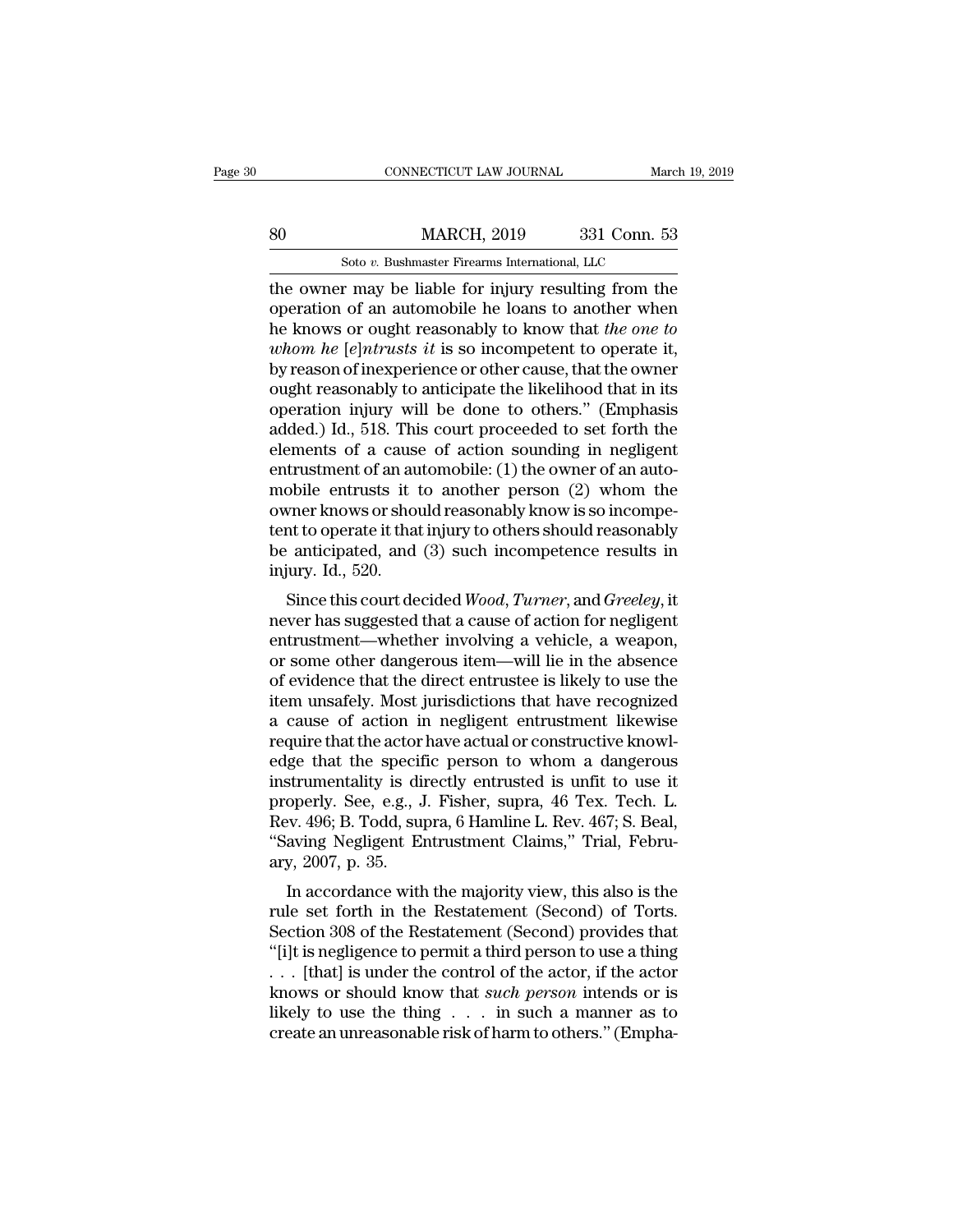# 2019 CONNECTICUT LAW JOURNAL Page 31<br>331 Conn. 53 MARCH, 2019 81<br>500 v. Bushmaster Firearms International, LLC

CONNECTICUT LAW JOURNAL<br>
Soto *v.* Bushmaster Firearms International, LLC<br>
32 Restatement (Second). Torts § 308, p. 100 SISTER 2019 CONNECTICUT LAW JOURNAL Page 31<br>
231 Conn. 53 MARCH, 2019 81<br>
25 Soto v. Bushmaster Firearms International, LLC<br>
2 Restatement (Second), Torts § 308, p. 100<br>
2 Restatement (Second), Torts § 308, p. 100<br>
2 Resta (1965). Section 390, which further defines the tort of negligent entrustment, provides that "[o]ne who supplies 331 Conn. 53 MARCH, 2019 81<br>
Soto v. Bushmaster Firearms International, LLC<br>
sis added.) 2 Restatement (Second), Torts  $\S 308$ , p. 100<br>
(1965). Section 390, which further defines the tort of<br>
negligent entrustment, provid 331 Conn. 53 MARCH, 2019 81<br>
soto v. Bushmaster Firearms International, LLC<br>
sis added.) 2 Restatement (Second), Torts § 308, p. 100<br>
(1965). Section 390, which further defines the tort of<br>
negligent entrustment, provides Soto v. Bushmaster Firearms International, LLC<br>sis added.) 2 Restatement (Second), Torts § 308, p. 100<br>(1965). Section 390, which further defines the tort of<br>negligent entrustment, provides that "[o]ne who sup-<br>plies . .  $\frac{\text{366.0 \text{ } v. \text{ BUSIMMasker Fireamis International, LLC}}{1965}}$ <br>sis added.) 2 Restatement (Second), Torts § 308, p. 100<br>(1965). Section 390, which further defines the tort of<br>negligent entrustment, provides that "[o]ne who sup-<br>plies . . . a sis added.) 2 Restatement (Second), Torts § 308, p. 100 (1965). Section 390, which further defines the tort of negligent entrustment, provides that "[o]ne who supplies . . . a chattel for the use of another whom the suppl (1965). Section 390, which further defines the tort of<br>negligent entrustment, provides that "[o]ne who sup-<br>plies . . . a chattel for the use of another whom the<br>supplier knows or has reason to know to be likely<br>because o negligent entrustment, provides that "[o]ne who sup-<br>plies . . . a chattel for the use of another whom the<br>supplier knows or has reason to know to be likely<br>because of his youth, inexperience, or otherwise, to use<br>it in a plies . . . a chattel for the use of another whom the<br>supplier knows or has reason to know to be likely<br>because of his youth, inexperience, or otherwise, to use<br>it in a manner involving unreasonable risk of physical<br>harm t supplier knows or has reason to know to be likely<br>because of his youth, inexperience, or otherwise, to use<br>it in a manner involving unreasonable risk of physical<br>harm to himself and others . . . is subject to liability<br>for because of his youth, in<br>experience, or otherwise, to use it in a manner involving unreasonable risk of physical<br>harm to himself and others . . . is subject to liability<br>for physical harm resulting to them." 2 id.,  $\S$  39 it in a manner involving unreasonable risk of physical<br>harm to himself and others  $\ldots$  is subject to liability<br>for physical harm resulting to them." 2 id., § 390, p. 314;<br>see also B. Todd, supra, 6 Hamline L. Rev. 467 an harm to himself and others  $\dots$  is subject to liability<br>for physical harm resulting to them." 2 id., § 390, p. 314;<br>see also B. Todd, supra, 6 Hamline L. Rev. 467 and n.5.<br>We take it as well established, then, that, in or for physical harm resulting to them." 2 id., § 390, p. 314;<br>see also B. Todd, supra, 6 Hamline L. Rev. 467 and n.5.<br>We take it as well established, then, that, in order to<br>prove negligent entrustment, a plaintiff must dem see also B. Todd, supra, 6 Hamline L. Rev. 467 and n.5.<br>We take it as well established, then, that, in order to<br>prove negligent entrustment, a plaintiff must demon-<br>strate that (1) the defendant has entrusted a potentially We take it as well established, then, that, in order to<br>prove negligent entrustment, a plaintiff must demon-<br>strate that (1) the defendant has entrusted a potentially<br>dangerous instrumentality to a third person (2) whom<br>t prove negligent entrustment, a plaintiff must demonstrate that (1) the defendant has entrusted a potentially dangerous instrumentality to a third person (2) whom the entrustor knows or should know intends or is likely to magerous instrumentality to a third person  $(2)$  whom<br>e entrustor knows or should know intends or is likely<br>use the instrumentality in a manner that involves<br>reasonable risk of physical harm, and  $(3)$  such use<br>ees in fac entrustor knows or should know intends or is likely<br>to use the instrumentality in a manner that involves<br>unreasonable risk of physical harm, and (3) such use<br>does in fact cause harm to the entrustee or others.<br>The rule tha

has the instrumentality in a manner that involves<br>unreasonable risk of physical harm, and (3) such use<br>does in fact cause harm to the entrustee or others.<br>The rule that a cause of action for negligent<br>entrustment will lie to the last interact interact and the last tem and the direct during density in the direct does in fact cause harm to the entrustee or others.<br>The rule that a cause of action for negligent entrustment will lie only when th an exact that of physical name, and (c) such as<br>does in fact cause harm to the entrustee or others.<br>The rule that a cause of action for negligent<br>entrustment will lie only when the entrustor knows or<br>has reason to know tha The rule that a cause of action for negligent<br>entrustment will lie only when the entrustor knows or<br>has reason to know that the direct entrustee is likely<br>to use a dangerous instrumentality in an unsafe manner<br>would bar t The rule that a cause of action for negligent<br>entrustment will lie only when the entrustor knows or<br>has reason to know that the direct entrustee is likely<br>to use a dangerous instrumentality in an unsafe manner<br>would bar t entrustment will lie only when the entrustor<br>has reason to know that the direct entruste<br>to use a dangerous instrumentality in an unsa<br>would bar the plaintiffs' negligent entrustme<br>Specifically, there is no allegation in t The adapt and the plaintiffs' negligent entrustment claims.<br>
Secifically, there is no allegation in this case that there<br>
as any reason to expect that Lanza's mother was likely<br>
use the rifle in an unsafe manner.<sup>23</sup><br>
The under the plaintiffs' negligent entrustment claims.<br>Specifically, there is no allegation in this case that there<br>was any reason to expect that Lanza's mother was likely<br>to use the rifle in an unsafe manner.<sup>23</sup><br>The plainti

Specifically, there is no allegation in this case that there<br>was any reason to expect that Lanza's mother was likely<br>to use the rifle in an unsafe manner.<sup>23</sup><br>The plaintiffs, recognizing that they cannot prevail<br>under thi the defendant and be expected that Lanza's mother was likely<br>to use the rifle in an unsafe manner.<sup>23</sup><br>The plaintiffs, recognizing that they cannot prevail<br>under this rule, invite us to adopt a different framework,<br>one "t The plaintiffs, recognizing that they cannot prevail<br>under this rule, invite us to adopt a different framework,<br>one "that focuses on the existence of a nexus between<br>the defendant and the dangerous user—rather than the<br>nu The plaintiffs, recognizing that they cannot prevail<br>under this rule, invite us to adopt a different framework,<br>one "that focuses on the existence of a nexus between<br>the defendant and the dangerous user—rather than the<br>nu The plaintiffs, recognizing that they cannot prevail<br>under this rule, invite us to adopt a different framework,<br>one "that focuses on the existence of a nexus between<br>the defendant and the dangerous user—rather than the<br>nu under this rule, invite us to adopt a different framework,<br>one "that focuses on the existence of a nexus between<br>the defendant and the dangerous user—rather than the<br>number of steps between them . . . . " In other words,<br> umber of steps between them  $\ldots$  " In other words,<br>heir proposal is that a party alleging negligent<br>atrustment need prove only that it was reasonably<br>reseeable that, following the initial entrustment of a<br> $\frac{23}{2}$ The p their proposal is that a party alleging negligentrustment need prove only that it was reasonal foreseeable that, following the initial entrustment or  $\frac{1}{2}$ . The plaintiffs expressly disclaim any allegation that Riverv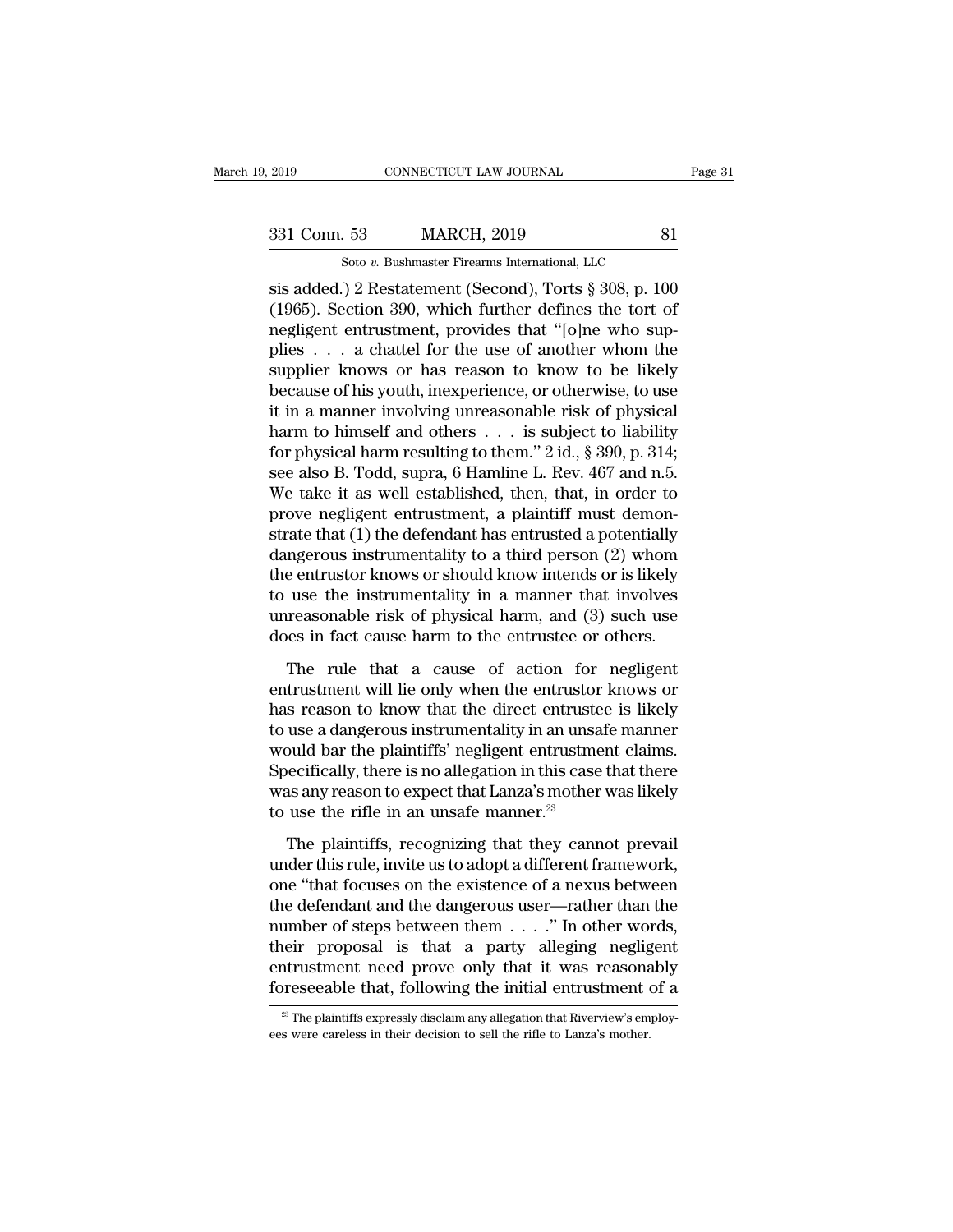# EXECUTE CONNECTICUT LAW JOURNAL March 19, 2019<br>82 MARCH, 2019 331 Conn. 53<br>800 v. Bushmaster Firearms International, LLC CONNECTICUT LAW JOURNAL March March March March MARCH, 2019 331 Conn. 53<br>Soto *v.* Bushmaster Firearms International, LLC<br>s. instrumentality that instrumentality ulti-

CONNECTICUT LAW JOURNAL March March March 2019<br>
82 MARCH, 2019 331 Conn. 53<br>
500 v. Bushmaster Firearms International, LLC<br>
dangerous instrumentality, that instrumentality ulti-<br>
mately would come into the possession of so MARCH, 2019 331 Conn. 53<br>
Soto v. Bushmaster Firearms International, LLC<br>
dangerous instrumentality, that instrumentality ulti-<br>
mately would come into the possession of someone<br>
who would use it in an unsafe manner. A jur  $\frac{\text{S2}}{\text{Soto } v. \text{ Bushmaster Firearms International, LLC}}$ <br>  $\frac{\text{Soto } v. \text{ Bushmaster Firearms International, LLC}}{\text{dangerous instrumentality, that instrumentality ultimately would come into the possession of someone who would use it in an unsafe manner. A jury could find that standard satisfied in this case, they contend, because (1) Bemination allowed its account.}$  $f_{\text{B}}$   $\frac{\text{Sto } v. \text{ Bushmaster Fraams International, LLC}}{\text{diaggerous} \times \text{Sto} v. \text{ Bushmaster Fraarms International, LLC}}$ <br>
dangerous instrumentality, that instrumentality ultimately would come into the possession of someone<br>
who would use it in an unsafe manner. A jury could<br>
find  $\frac{1}{2}$  Soto v. Bushmaster Firearms International, LLC<br>dangerous instrumentality, that instrumentality ulti-<br>mately would come into the possession of someone<br>who would use it in an unsafe manner. A jury could<br>find that solo v. Bushmaster Firearms international, LLC<br>dangerous instrumentality, that instrumentality ulti-<br>mately would come into the possession of someone<br>who would use it in an unsafe manner. A jury could<br>find that standard s dangerous instrumentality, that instrumentality ulti-<br>mately would come into the possession of someone<br>who would use it in an unsafe manner. A jury could<br>find that standard satisfied in this case, they contend,<br>because (1) mately would come into the possession of someone<br>who would use it in an unsafe manner. A jury could<br>find that standard satisfied in this case, they contend,<br>because (1) Remington allegedly marketed its assault<br>rifles to y who would use it in an unsafe manner. A jury could<br>find that standard satisfied in this case, they contend,<br>because (1) Remington allegedly marketed its assault<br>rifles to young men who play violent, first person<br>shooter vi find that standard satisfied in this case, they contend,<br>because (1) Remington allegedly marketed its assault<br>rifles to young men who play violent, first person<br>shooter video games and who, as a class, have a history<br>of us because (1) Remington allegedly marketed its as<br>rifles to young men who play violent, first pe<br>shooter video games and who, as a class, have a hi<br>of using such rifles in real mass shootings, an<br>there is evidence that indiv ooter video games and who, as a class, have a history<br>using such rifles in real mass shootings, and (2)<br>ere is evidence that individuals who legally purchase<br>eapons such as the AR-15 often share the weapons<br>th family membe of using such rifles in real mass shootings, and  $(2)$ <br>there is evidence that individuals who legally purchase<br>weapons such as the AR-15 often share the weapons<br>with family members, including young men.<br>We decline the pla

there is evidence that individuals who legally purchase<br>weapons such as the AR-15 often share the weapons<br>with family members, including young men.<br>We decline the plaintiffs' invitation to stretch the<br>doctrine of negligent weapons such as the AR-15 often share the weapons<br>with family members, including young men.<br>We decline the plaintiffs' invitation to stretch the<br>doctrine of negligent entrustment so far beyond its his-<br>torical moorings. We with family members, including young men.<br>We decline the plaintiffs' invitation to stretch the<br>doctrine of negligent entrustment so far beyond its his-<br>torical moorings. We recognize that some of our sister<br>state courts ha We decline the plaintiffs' invitation to stretch the<br>doctrine of negligent entrustment so far beyond its his-<br>torical moorings. We recognize that some of our sister<br>state courts have permitted negligent entrustment<br>action We decline the plaintiffs' invitation to stretch the<br>doctrine of negligent entrustment so far beyond its his-<br>torical moorings. We recognize that some of our sister<br>state courts have permitted negligent entrustment<br>actions doctrine of negligent entrustment so far beyond its historical moorings. We recognize that some of our sister<br>state courts have permitted negligent entrustment<br>actions to proceed when, although there was no indica-<br>tion th torical moorings. We recognize that some of our sister<br>state courts have permitted negligent entrustment<br>actions to proceed when, although there was no indica-<br>tion that the direct entrustee was incompetent to use<br>a danger state courts have permitted negligent entrustment<br>actions to proceed when, although there was no indica-<br>tion that the direct entrustee was incompetent to use<br>a dangerous item, there was reason to believe that the<br>entrust actions to proceed when, although there was no indication that the direct entrustee was incompetent to use a dangerous item, there was reason to believe that the entrustee would in turn share the item with a *specific* thi tion that the direct entrustee was incompetent to use<br>a dangerous item, there was reason to believe that the<br>entrustee would in turn share the item with a *specific*<br>third party who would misuse it. This has been the case, a dangerous item, there was reason to believe that the<br>entrustee would in turn share the item with a *specific*<br>third party who would misuse it. This has been the case,<br>for example, when a parent or other agent purchased<br> entrustee would in turn share the item with a *specific*<br>third party who would misuse it. This has been the case,<br>for example, when a parent or other agent purchased<br>a weapon or vehicle for a child who was present at the<br> third party who would misuse it. This has been the case,<br>for example, when a parent or other agent purchased<br>a weapon or vehicle for a child who was present at the<br>place and time of sale.<sup>24</sup> We need not decide whether<br>and for example, when a parent or other agent purchased<br>a weapon or vehicle for a child who was present at the<br>place and time of sale.<sup>24</sup> We need not decide whether<br>and to what extent Connecticut would recognize a<br>cause of ac a weapon or vehicle for a child who was present at the<br>place and time of sale.<sup>24</sup> We need not decide whether<br>and to what extent Connecticut would recognize a<br>cause of action for negligent entrustment under such<br>circumstan place and time of sale.<sup>24</sup> We need not decide whether<br>and to what extent Connecticut would recognize a<br>cause of action for negligent entrustment under such<br>circumstances, however, because, in the present case,<br>the plainti and to what extent Connecticut would recognize a<br>cause of action for negligent entrustment under such<br>circumstances, however, because, in the present case,<br>the plaintiffs do not allege that any of the defendants<br>possessed cause of action for negligent entrustment under such<br>circumstances, however, because, in the present case,<br>the plaintiffs do not allege that any of the defendants<br>possessed any knowledge or had any specific reason<br>to belie circumstances, however, because, in the present case,<br>the plaintiffs do not allege that any of the defendants<br>possessed any knowledge or had any specific reason<br>to believe either that Lanza's mother would share the<br>XM15-E2 to believe either that Lanza's mother would share the XM15-E2S with her son or that he was especially likely to operate it unsafely or illegally. In any event, the plaintiffs have failed to cite to a single case, from any

plaintiffs have failed to cite to a single case, from any  $\frac{24 \text{ See, e.g., } Dilon \text{v. } Suburban \text{ Motors, Inc., } 212 \text{ Cal. Rptr. } 360, 362-67}}{24 \text{ Cal. App.}, \text{cause dismissed, } 705 \text{ P.2d } 1260, 218 \text{ Cal. Rptr. } 584 \text{ (Cal. } 1985);}$ <br>Semeniuk v. Chentis, 1 Ill. App. 2d *Semeniuk* v. *Chentis*, 1 Ill. App. 2d 508, 510, 117 N.E.2d 883 (1954); *Semeniuk* v. *Chentis*, 1 Ill. App. 2d 508, 510, 117 N.E.2d 883 (1954); *Sickles* v. *Montgomery Ward & Co.*, 6 Misc. 2d 1000, 1001, 167 N.Y.S.2d 97 <sup>24</sup> See, e.g., *Dillon v. Suburban Motors, Inc.*, 212 Cal. Rptr. 360, 362–67 (Cal. App.), cause dismissed, 705 P.2d 1260, 218 Cal. Rptr. 584 (Cal. 1985); *Semeniuk v. Chentis*, 1 Ill. App. 2d 508, 510, 117 N.E.2d 883 (195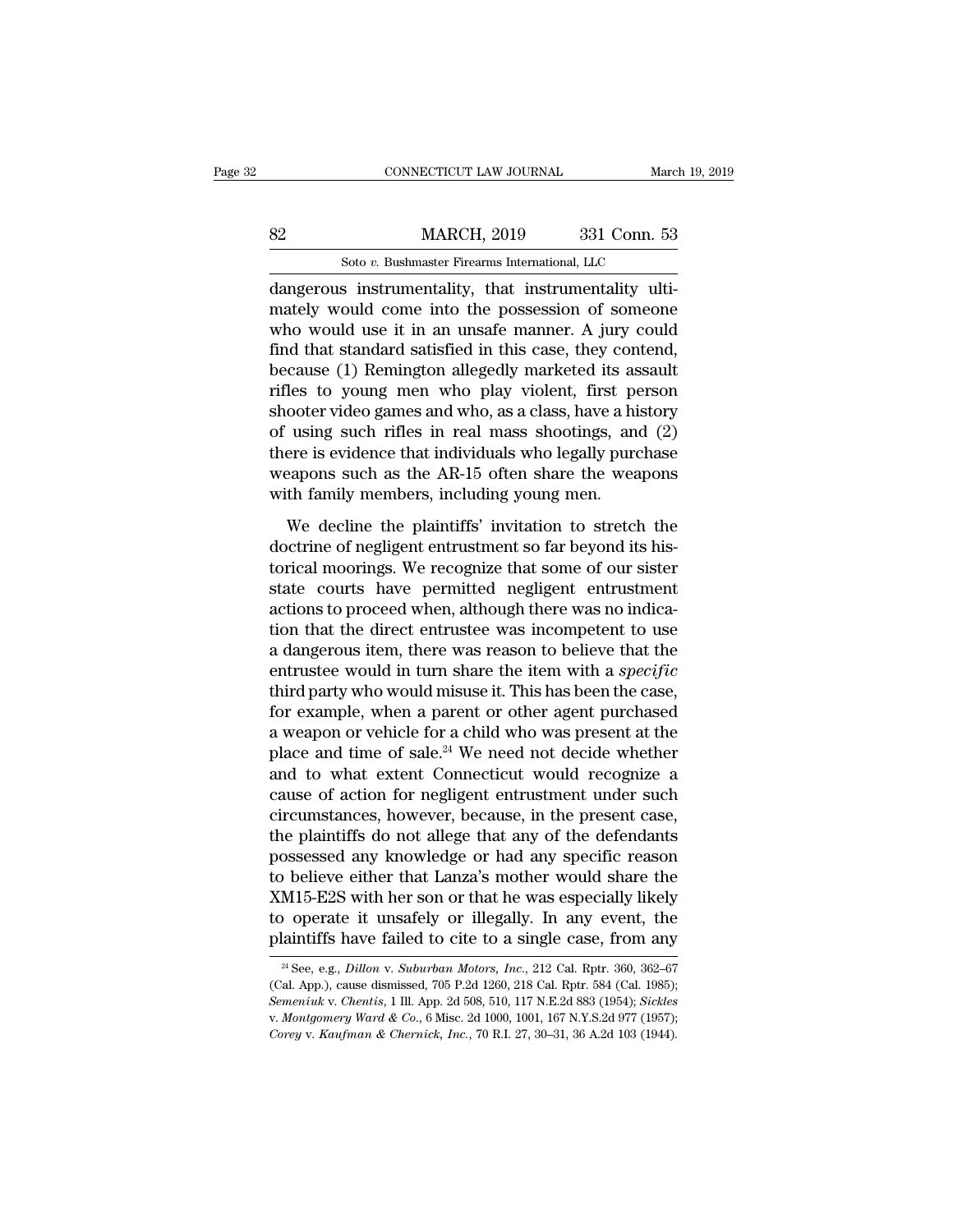| 2019<br>CONNECTICUT LAW JOURNAL<br><b>MARCH, 2019</b><br>83 |              | Soto v. Bushmaster Firearms International, LLC |         |
|-------------------------------------------------------------|--------------|------------------------------------------------|---------|
|                                                             | 331 Conn. 53 |                                                |         |
|                                                             |              |                                                | Page 33 |

2019 CONNECTICUT LAW JOURNAL Page 3:<br>
331 Conn. 53 MARCH, 2019 83<br>
500 v. Bushmaster Firearms International, LLC<br>
jurisdiction, that allowed an action for negligent<br>
entrustment to proceed when the nexus between a man-<br>
uf 331 Conn. 53 MARCH, 2019 83<br>
Soto v. Bushmaster Firearms International, LLC<br>
jurisdiction, that allowed an action for negligent<br>
entrustment to proceed when the nexus between a man-<br>
ufacturer of a product and the person w 331 Conn. 53 MARCH, 2019 83<br>
Soto v. Bushmaster Firearms International, LLC<br>
jurisdiction, that allowed an action for negligent<br>
entrustment to proceed when the nexus between a man-<br>
ufacturer of a product and the person 331 Conn. 53 MARCH, 2019 83<br>
Soto *v*. Bushmaster Firearms International, LLC<br>
jurisdiction, that allowed an action for negligent<br>
entrustment to proceed when the nexus between a man-<br>
ufacturer of a product and the perso Soto *v*. Bushmaster Firearms Internation<br>jurisdiction, that allowed an action<br>entrustment to proceed when the nexus bufacturer of a product and the person vased that product in an unsafe manner<br>ated as it is in the prese risdiction, that allowed an action for negligent<br>trustment to proceed when the nexus between a man-<br>acturer of a product and the person who ultimately<br>ed that product in an unsafe manner was as attenu-<br>ed as it is in the our<br>sum to proceed when the nexus between a manufacturer of a product and the person who ultimately<br>used that product in an unsafe manner was as attenu-<br>ated as it is in the present case.<sup>25</sup><br>We also recognize that there

that strict to proceed when the hexas between a harmonizated virtual different values of that product in an unsafe manner was as attenuated as it is in the present case.<sup>25</sup><br>We also recognize that there is authority for t mature of a product and the person who dimitately<br>used that product in an unsafe manner was as attenu-<br>ated as it is in the present case.<sup>25</sup><br>We also recognize that there is authority for the prop-<br>osition that entrustmen where is a member of a class that is not<br>original to the proposition that entrustment may be deemed negligent when<br>the entrustor has no specific knowledge regarding the<br>entrustee's personal competence or character but<br>kno We also recognize that there is authority for the proposition that entrustment may be deemed negligent when<br>the entrustor has no specific knowledge regarding the<br>entrustee's personal competence or character but<br>knows that We also recognize that there is authority for the proposition that entrustment may be deemed negligent when<br>the entrustor has no specific knowledge regarding the<br>entrustee's personal competence or character but<br>knows that osition that entrustment may be deemed negligent when<br>the entrustor has no specific knowledge regarding the<br>entrustee's personal competence or character but<br>knows that the entrustee is a member of a class that<br>is notorious the entrustor has no specific knowledge regarding the<br>entrustee's personal competence or character but<br>knows that the entrustee is a member of a class that<br>is notoriously unfit to safely utilize the entrusted item.<br>See 2 entrustee's personal competence or character but<br>knows that the entrustee is a member of a class that<br>is notoriously unfit to safely utilize the entrusted item.<br>See 2 Restatement (Second), supra, § 308, comment (b),<br>p. 100 knows that the entrustee is a member of a class that<br>is notoriously unfit to safely utilize the entrusted item.<br>See 2 Restatement (Second), supra, § 308, comment (b),<br>p. 100. The plaintiffs argue that we should apply that is notoriously unfit to safely utilize the entrusted item.<br>See 2 Restatement (Second), supra, § 308, comment (b),<br>p. 100. The plaintiffs argue that we should apply that<br>principle in this case because (1) gun buyers as a cl See 2 Restatement (Second), supra, § 308, comment (b),<br>p. 100. The plaintiffs argue that we should apply that<br>principle in this case because (1) gun buyers as a class<br>are known to sometimes share their weapons with fam-<br>il p. 100. The plaintiffs argue that we should apply that<br>principle in this case because (1) gun buyers as a class<br>are known to sometimes share their weapons with fam-<br>ily members, including young males, and (2) young<br>males, principle in this case because (1) gun buyers are known to sometimes share their weapons ily members, including young males, and (males, in turn, are known to sometimes us weapons to commit mass shootings. Once a decline t The the solutions share are meapons with tank<br>
The tortuon connect the tortuon and (2) young<br>
ales, in turn, are known to sometimes use assault<br>
eapons to commit mass shootings. Once again, we<br>
cline the invitation to so its florescence, if not its shootings. There are assault<br>weapons to commit mass shootings. Once again, we<br>decline the invitation to so dramatically expand the<br>scope of negligent entrustment liability.<br>As we noted, the tor

mates, in tant, are known to sometimes ase assault<br>weapons to commit mass shootings. Once again, we<br>decline the invitation to so dramatically expand the<br>scope of negligent entrustment liability.<br>As we noted, the tort of ne weapons to commit mass shootings. Once again, we<br>decline the invitation to so dramatically expand the<br>scope of negligent entrustment liability.<br>As we noted, the tort of negligent entrustment saw<br>its florescence, if not its As we noted, the tort of negligent entrustment saw<br>its florescence, if not its modern genesis, in the advent<br>of the mass produced automobile. See B. Todd, supra,<br>6 Hamline L. Rev. 467; A. Cholodofsky, Note, "Torts:<br> $\frac{25$ its florescence, if not its modern genesis, in the advent<br>of the mass produced automobile. See B. Todd, supra,<br>6 Hamline L. Rev. 467; A. Cholodofsky, Note, "Torts:<br> $\frac{1}{20}$  The plaintiffs have drawn our attention to sev

of the mass produced automobile. See B. Todd, supra,  $6$  Hamline L. Rev. 467; A. Cholodofsky, Note, "Torts:<br> $\frac{1}{20}$  The plaintiffs have drawn our attention to several cases in which the dangerous instrumentality at iss **6 Hamline L. Rev. 467; A. Cholodofsky, Note, "Torts:**<br> $\frac{1}{25}$  The plaintiffs have drawn our attention to several cases in which the dangerous instrumentality at issue was misused by someone other than the direct entru <sup>25</sup> The plaintiffs have drawn our attention to several cases in which the dangerous instrumentality at issue was misused by someone other than the direct entrustee. In each of those cases, however, the defendants had spec <sup>25</sup> The plaintiffs have drawn our attention to several cases in which the dangerous instrumentality at issue was misused by someone other than the direct entrustee. In each of those cases, however, the defendants had spe dangerous instrumentality at issue was misused by some<br>one other than the direct entrustee. In each of those cases, however, the defendants had specific<br>reason to know or believe that the direct entrustee should not be tr direct entrustee. In each of those cases, however, the defendants had specific<br>reason to know or believe that the direct entrustee should not be trusted<br>with the instrumentality. See, e.g., *Collins v. Arkansas Cement Co.* reason to know or believe that the direct entrustee should not be trusted<br>with the instrumentality. See, e.g., *Collins v. Arkansas Cement Co.*, 453 F.2d<br>512, 513–14 (8th Cir. 1972) (defendant's employee who gave explosive with the instrumentality. See, e.g., *Collins v. Arkansas Cement Co.*, 453 F.2d 512, 513–14 (8th Cir. 1972) (defendant's employee who gave explosive to children had history of horseplay with such explosives); *LeClaire v.* <sup>612</sup>, 513–14 (8th Cir. 1972) (defendant's employee who gave explosive to children had history of horseplay with such explosives); *LeClaire v. Commercial Siding & Maintenance Co.*, 308 Ark. 580, 581–82, 826 S.W.2d 247 (19 Compared and history of borseplay with such explosives); *LeClaire v. Commercial Siding & Maintenance Co.*, 308 Ark. 580, 581–82, 826 S.W.2d 247 (1992) (defendant knew that employee, who allowed another driver to use defe *mercial Siding & Maintenance Co.*, 308 Ark. 580, 581–82, 826 S.W.2d 247 (1992) (defendant knew that employee, who allowed another driver to use defendant's vehicle, leading to accident, had history of intoxication and mo (1992) (defendant knew that employee, who allowed another driver to use defendant's vehicle, leading to accident, had history of intoxication and moving violations); *Rios v. Smith*, 95 N.Y.2d 647, 653, 744 N.E.2d 1156, 7 (1992)<br>defendant<br>moving vid<br>N.Y.S.2d 2<br>terrain vel<br>of ATV inj<br>with son).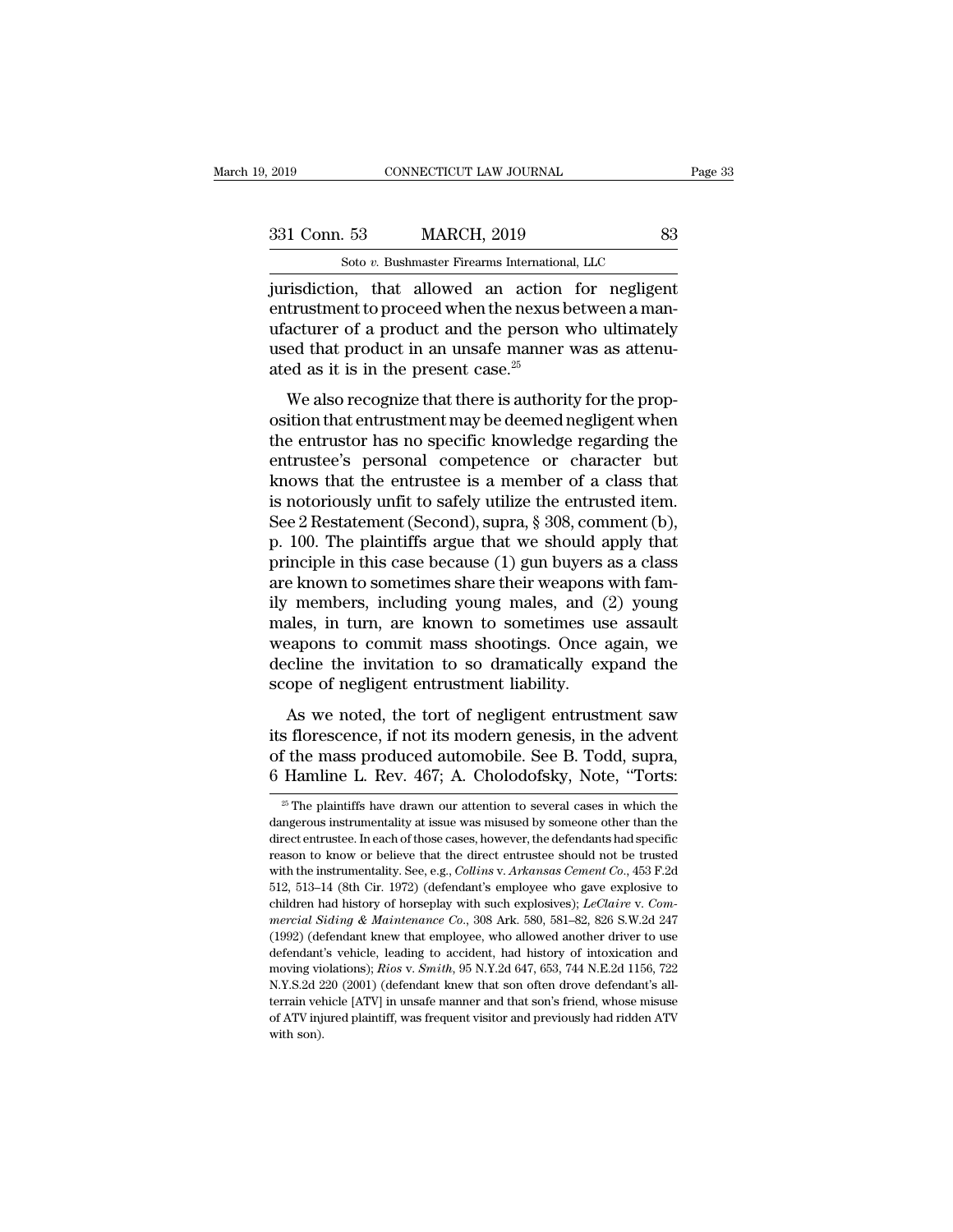# EXERCIT CONNECTICUT LAW JOURNAL March 19, 2019<br>
84 MARCH, 2019 331 Conn. 53<br>
800 v. Bushmaster Firearms International, LLC CONNECTICUT LAW JOURNAL March March March MARCH, 2019 331 Conn. 53<br>Soto *v.* Bushmaster Firearms International, LLC<br>Negligent Entrustment Doctrine Apply to Sell-

CONNECTICUT LAW JOURNAL<br>
MARCH, 2019 331 Conn. 53<br>
Soto v. Bushmaster Firearms International, LLC<br>
Does the Negligent Entrustment Doctrine Apply to Sell-<br>
ers?" 39 U. Fla. L. Rev. 925, 928 (1987). In some<br>
instances a pers MARCH, 2019 331 Conn. 53<br>
Soto v. Bushmaster Firearms International, LLC<br>
Does the Negligent Entrustment Doctrine Apply to Sell-<br>
ers?'' 39 U. Fla. L. Rev. 925, 928 (1987). In some<br>
instances, a person may be unsuited to d MARCH, 2019 331 Conn. 53<br>
Soto v. Bushmaster Firearms International, LLC<br>
Does the Negligent Entrustment Doctrine Apply to Sell-<br>
ers?" 39 U. Fla. L. Rev. 925, 928 (1987). In some<br>
instances, a person may be unsuited to dr MARCH, 2019 331 Conn. 53<br>
Soto v. Bushmaster Firearms International, LLC<br>
Does the Negligent Entrustment Doctrine Apply to Sell-<br>
ers?" 39 U. Fla. L. Rev. 925, 928 (1987). In some<br>
instances, a person may be unsuited to dr Soto v. Bushmaster Firearms International, LLC<br>Does the Negligent Entrustment Doctrine Apply to Sell-<br>ers?" 39 U. Fla. L. Rev. 925, 928 (1987). In some<br>instances, a person may be unsuited to drive an automo-<br>bile because Sofo *v*. Bushmaster Freams international, LLC<br>Does the Negligent Entrustment Doctrine Apply to Sell-<br>ers?" 39 U. Fla. L. Rev. 925, 928 (1987). In some<br>instances, a person may be unsuited to drive an automo-<br>bile because h Does the Negligent Entrustment Doctrine Apply to Sell-<br>ers?" 39 U. Fla. L. Rev. 925, 928 (1987). In some<br>instances, a person may be unsuited to drive an automo-<br>bile because he is reckless, or inebriated, or otherwise<br>dist ers?" 39 U. Fla. L. Rev. 925, 928 (1987). In some<br>instances, a person may be unsuited to drive an automo-<br>bile because he is reckless, or inebriated, or otherwise<br>distinctly unfit to drive safely on the public roads. See<br> instances, a person may be unsuited to drive an automobile because he is reckless, or inebriated, or otherwise<br>distinctly unfit to drive safely on the public roads. See<br>A. Cholodofsky, supra, 926 and nn. 5–6. It also is a bile because he is reckless, or inebriated, or otherwise<br>distinctly unfit to drive safely on the public roads. See<br>A. Cholodofsky, supra, 926 and nn. 5–6. It also is a<br>matter of common sense and common knowledge, how-<br>ever distinctly unfit to drive safely on the public roads. See<br>A. Cholodofsky, supra, 926 and nn. 5–6. It also is a<br>matter of common sense and common knowledge, how-<br>ever, that certain classes of people—e.g., young chil-<br>dren a A. Cholodofsky, supra, 926 and nn. 5–6. It also is a<br>matter of common sense and common knowledge, how-<br>ever, that certain classes of people—e.g., young chil-<br>dren and blind persons—are inherently unfit to drive.<br>Our laws r matter of common sense and common knowledge, how-<br>ever, that certain classes of people—e.g., young chil-<br>dren and blind persons—are inherently unfit to drive.<br>Our laws recognize as much. See General Statutes § 14-<br>36 (c) a ever, that certain classes of people—e.g., young chil-<br>dren and blind persons—are inherently unfit to drive.<br>Our laws recognize as much. See General Statutes § 14-<br>36 (c) and (e) (establishing, among other things, age<br>and dren and blind persons—are inherently unfit to drive.<br>Our laws recognize as much. See General Statutes § 14-<br>36 (c) and (e) (establishing, among other things, age<br>and vision screening requirements for motor vehicle<br>operato Our laws recognize as much. See General Statutes § 14-36 (c) and (e) (establishing, among other things, age and vision screening requirements for motor vehicle operator's permit or license). Accordingly, one may be neglige 36 (c) and (e) (establishing, among other things, age<br>and vision screening requirements for motor vehicle<br>operator's permit or license). Accordingly, one may be<br>negligent for entrusting an automobile to such users<br>even in and vision screening requirements for motor vehicle<br>operator's permit or license). Accordingly, one may be<br>negligent for entrusting an automobile to such users<br>even in the absence of any particular knowledge about<br>their in operator's permit or license). Accordingly, one may be negligent for entrusting an automobile to such users even in the absence of any particular knowledge about their individual driving skills, experience, or temperament. Figure 151 Characting an automobile to start assets<br>en in the absence of any particular knowledge about<br>eir individual driving skills, experience, or tempera-<br>ent. A jury reasonably might conclude that the same<br>true with r From the dissence of any paracelar and whelge also<br>their individual driving skills, experience, or tempera-<br>ment. A jury reasonably might conclude that the same<br>is true with respect to firearms and other weapons and<br>danger

aren marriagar arring sams, enperience, er cemperature.<br>
A jury reasonably might conclude that the same<br>
is true with respect to firearms and other weapons and<br>
dangerous equipment. See B. Todd, supra, 468–69.<br>
The plainti is true with respect to firearms and other weapons and<br>dangerous equipment. See B. Todd, supra, 468–69.<br>The plaintiffs' theory, however, is fundamentally dif-<br>ferent. They do not contend that all gun buyers such<br>as Lanza's dangerous equipment. See B. Todd, supra, 468–69.<br>The plaintiffs' theory, however, is fundamentally dif-<br>ferent. They do not contend that all gun buyers such<br>as Lanza's mother, or young men such as Lanza, are<br>incapable of s dangerous equipment. See B. Todd, supra, 468–69.<br>The plaintiffs' theory, however, is fundamentally different. They do not contend that all gun buyers such<br>as Lanza's mother, or young men such as Lanza, are<br>incapable of saf The plaintiffs' theory, however, is fundamentally different. They do not contend that all gun buyers such as Lanza, are incapable of safely operating an AR-15. The plaintiffs do not even contend that such users usually or ferent. They do not contend that all gun buyers such<br>as Lanza's mother, or young men such as Lanza, are<br>incapable of safely operating an AR-15. The plaintiffs<br>do not even contend that such users usually or even<br>frequently as Lanza's mother, or young men such as Lanza, are<br>incapable of safely operating an AR-15. The plaintiffs<br>do not even contend that such users usually or even<br>frequently operate such weapons unsafely or unlaw-<br>fully. Rather incapable of safely operating an AR-15. The plaintiffs<br>do not even contend that such users usually or even<br>frequently operate such weapons unsafely or unlaw-<br>fully. Rather, the plaintiffs contend that it is objectively<br>unr do not even contend that such users usually or even<br>frequently operate such weapons unsafely or unlaw-<br>fully. Rather, the plaintiffs contend that it is objectively<br>unreasonable to legally sell an assault weapon to an<br>adult frequently operate such weapons unsafely or unlaw-<br>fully. Rather, the plaintiffs contend that it is objectively<br>unreasonable to legally sell an assault weapon to an<br>adult buyer, for no other reason than that some small<br>sub fully. Rather, the plaintiffs contend that it is objectively<br>unreasonable to legally sell an assault weapon to an<br>adult buyer, for no other reason than that some small<br>subset of buyers will share weapons with their young<br>a unreasonable to legally sell an assault weapon to an<br>adult buyer, for no other reason than that some small<br>subset of buyers will share weapons with their young<br>adult sons and some much smaller subset of young<br>adult males w adult buyer, for no other reason than that some small<br>subset of buyers will share weapons with their young<br>adult sons and some much smaller subset of young<br>adult males will use those weapons to commit terrible,<br>random crim subset of buyers will share weapons with their young<br>adult sons and some much smaller subset of young<br>adult males will use those weapons to commit terrible,<br>random crimes. The only plausible way to construe that<br>claim—and adult sons and some much smaller subset of young<br>adult males will use those weapons to commit terrible,<br>random crimes. The only plausible way to construe that<br>claim—and we do not understand the plaintiffs to deny<br>this—is t adult males will use those weapons to commit terrible,<br>random crimes. The only plausible way to construe that<br>claim—and we do not understand the plaintiffs to deny<br>this—is that any commercial sale of assault weapons<br>to civ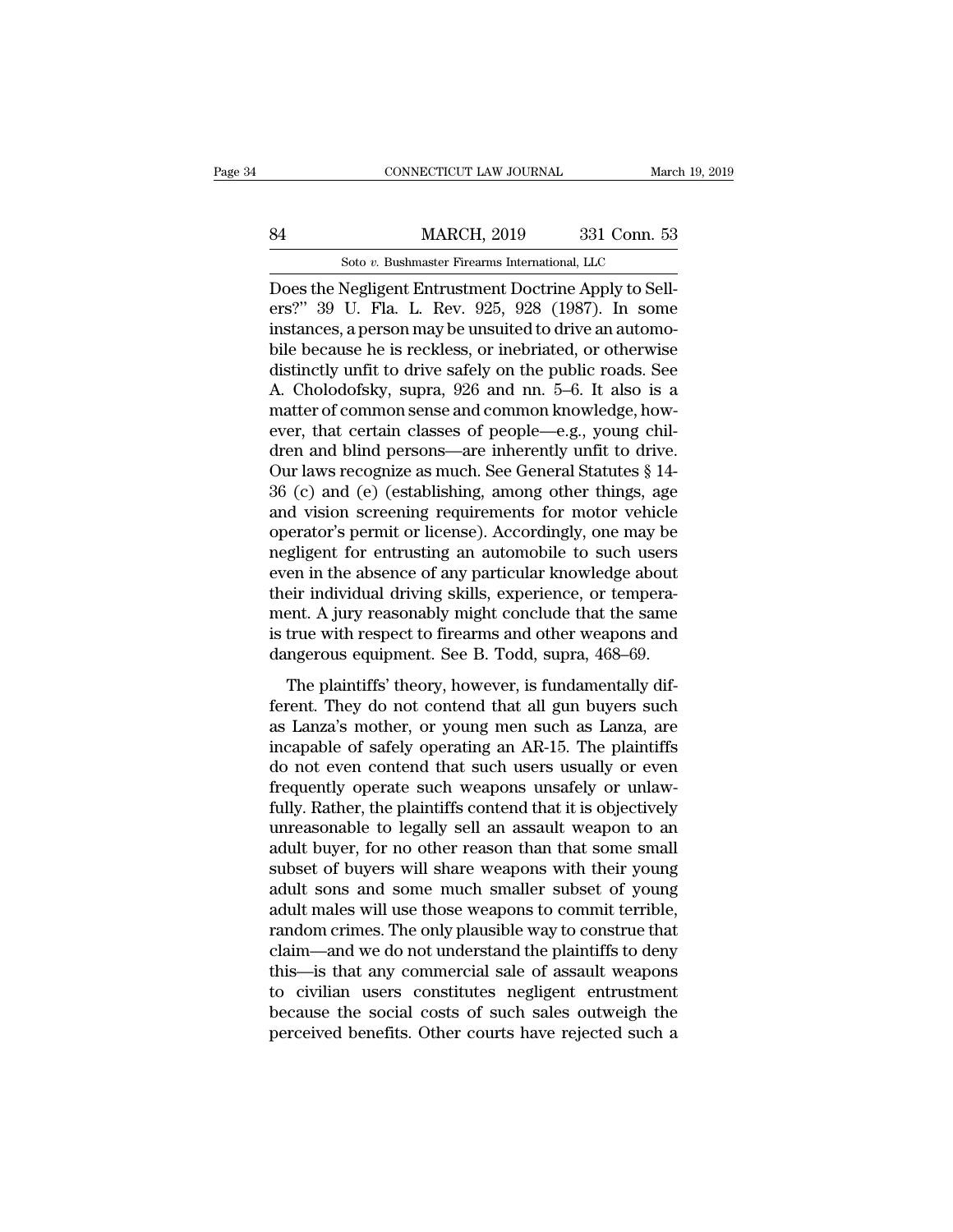2019 CONNECTICUT LAW JOURNAL Page 35<br>331 Conn. 53 MARCH, 2019 85<br>500 v. Bushmaster Firearms International, LLC

CONNECTICUT LAW JOURNAL<br>
Soto *v.* Bushmaster Firearms International, LLC<br>
Soto *v.* Bushmaster Firearms International, LLC<br>
do we. See e.g. McCarthu v. Sturrn. Ruger & Theory, as do we. See, e.g., *McCarthy* v. *Sturm, Ruger &*<br>
Co., 916 F. Supp. 366, 370 (S.D.N.Y. 1996), aff'd sub<br>
nom *McCarthy* v. *Olin* Corn. 119 F.3d 148 (2d Circum) **Coo.** 53 **MARCH**, 2019 85<br> **Coo.** 816 *v.* Bushmaster Firearms International, LLC<br> **Coo., 916 F. Supp. 366, 370 (S.D.N.Y. 1996), aff'd sub<br>
nom.** *McCarthy* **v.** *Olin Corp.***, 119 F.3d 148 (2d Cir.<br>
1997).** *Merrill v. Navega* 331 Conn. 53 MARCH, 2019 85<br>
Soto v. Bushmaster Firearms International, LLC<br>
theory, as do we. See, e.g., *McCarthy* v. *Sturm*, *Ruger* &<br>
Co., 916 F. Supp. 366, 370 (S.D.N.Y. 1996), aff'd sub<br>
nom. *McCarthy* v. *Olin Co* 331 Conn. 53 MARCH, 2019 85<br>
soto v. Bushmaster Firearms International, LLC<br>
theory, as do we. See, e.g., *McCarthy* v. *Sturm*, *Ruger* &<br> *Co.*, 916 F. Supp. 366, 370 (S.D.N.Y. 1996), aff'd sub<br>
nom. *McCarthy* v. *Olin* Sole Collar Co. Bushmaster Firearms International, LLC<br>
theory, as do we. See, e.g., *McCarthy v. Sturm, Ruger &*<br>
Co., 916 F. Supp. 366, 370 (S.D.N.Y. 1996), aff'd sub<br>
nom. *McCarthy v. Olin Corp.*, 119 F.3d 148 (2d Cir. Soto *v.* Bushmaster Firearms International, LLC<br>
theory, as do we. See, e.g., *McCarthy v. Sturm, Ruger &*<br> *Co.*, 916 F. Supp. 366, 370 (S.D.N.Y. 1996), aff'd sub<br>
nom. *McCarthy v. Olin Corp.*, 119 F.3d 148 (2d Cir.<br>
19 theory, as do we. See, e.g., *McCarthy v. Sturm, Ruger & Co.*, 916 F. Supp. 366, 370 (S.D.N.Y. 1996), aff'd sub<br>nom. *McCarthy v. Olin Corp.*, 119 F.3d 148 (2d Cir.<br>1997); *Merrill v. Navegar, Inc.*, 26 Cal. 4th 465, 483–8 Co., 916 F. Supp. 366, 370 (S.D.N.Y. 1996), aff'd sub<br>nom. *McCarthy* v. *Olin Corp.*, 119 F.3d 148 (2d Cir.<br>1997); *Merrill* v. *Navegar*, *Inc.*, 26 Cal. 4th 465, 483–84,<br>28 P.3d 116, 110 Cal. Rptr. 2d 370 (2001); see a nom. *McCarthy* v. *Olin Corp.*, 119 F.3d 148 (2d Cir.<br>1997); *Merrill* v. *Navegar*, *Inc.*, 26 Cal. 4th 465, 483–84,<br>28 P.3d 116, 110 Cal. Rptr. 2d 370 (2001); see also *Phil-<br>lips* v. *Lucky Gunner*, *LLC*, 84 F. Supp. 1997); *Merrill v. Navegar, Inc.*, 26 Cal. 4th 465, 483–84, 28 P.3d 116, 110 Cal. Rptr. 2d 370 (2001); see also *Phillips v. Lucky Gunner, LLC*, 84 F. Supp. 3d 1216, 1226 (D. Colo. 2015) (rejecting theory that unmediated o 28 P.3d 116, 110 Cal. Rptr. 2d 370 (2001); see also *Phillips v. Lucky Gunner, LLC*, 84 F. Supp. 3d 1216, 1226 (D. Colo. 2015) (rejecting theory that unmediated online sales of hazardous items represent negligent entrustm lips v. Lucky Gunner, LLC, 84 F. Supp. 3d 1216, 1226<br>(D. Colo. 2015) (rejecting theory that unmediated online<br>sales of hazardous items represent negligent entrust-<br>ment), appeal dismissed, United States Circuit Court<br>of Ap (D. Colo. 2015) (reje<br>sales of hazardous<br>ment), appeal dism<br>of Appeals, Docket<br>Accordingly, the pla<br>the negligent enti<br>under PLCAA. s, Docket No. 15-1153 (10th Cir. July 21, 20)<br>gly, the plaintiffs' action cannot proceed usent entrustment exception to immu<br>CAA. IV<br>WRONGFUL DEATH AND CUTPA: ISSUES OF STATE LAW Explaintiffs' action cannot proceed under<br>
eplaintiffs' action cannot proceed under<br>
IV<br>
IV<br>
NGFUL DEATH AND CUTPA:<br>
ISSUES OF STATE LAW<br>
ISSUES OF STATE LAW<br>
INC TO THE LAW

### IV

e negligent entrustment exception to immunity<br>der PLCAA.<br>IV<br>WRONGFUL DEATH AND CUTPA:<br>ISSUES OF STATE LAW<br>We turn next to the question of whether the trial<br>urt properly granted the defendants' motion to strike<br>a plaintiffs IV<br>
WRONGFUL DEATH AND CUTPA:<br>
ISSUES OF STATE LAW<br>
We turn next to the question of whether the trial<br>
court properly granted the defendants' motion to strike<br>
the plaintiffs' wrongful death claims insofar as those<br>
claims IV<br>WRONGFUL DEATH AND CUTPA:<br>ISSUES OF STATE LAW<br>We turn next to the question of whether the trial<br>court properly granted the defendants' motion to strike<br>the plaintiffs' wrongful death claims insofar as those<br>claims are p WRONGFUL DEATH AND CUTPA:<br>ISSUES OF STATE LAW<br>We turn next to the question of whether the trial<br>court properly granted the defendants' motion to strike<br>the plaintiffs' wrongful death claims insofar as those<br>claims are pred WRONGFUL DEATH AND CUTPA:<br>ISSUES OF STATE LAW<br>We turn next to the question of whether the trial<br>court properly granted the defendants' motion to strike<br>the plaintiffs' wrongful death claims insofar as those<br>claims are pred ISSUES OF STATE LAW<br>We turn next to the question of whether the trial<br>court properly granted the defendants' motion to strike<br>the plaintiffs' wrongful death claims insofar as those<br>claims are predicated on alleged CUTPA vi We turn next to the question of whether the trial<br>court properly granted the defendants' motion to strike<br>the plaintiffs' wrongful death claims insofar as those<br>claims are predicated on alleged CUTPA violations.<br>Because we court properly granted the defendants' motion to strike<br>the plaintiffs' wrongful death claims insofar as those<br>claims are predicated on alleged CUTPA violations.<br>Because we have concluded that the plaintiffs have not<br>plead the plaintiffs' wrongful death claims insofar as those<br>claims are predicated on alleged CUTPA violations.<br>Because we have concluded that the plaintiffs have not<br>pleaded a legally sufficient negligent entrustment claim<br>und claims are predicated on alleged CUTPA violations.<br>Because we have concluded that the plaintiffs have not<br>pleaded a legally sufficient negligent entrustment claim<br>under Connecticut common law, PLCAA will bar the<br>present ac Because we have<br>pleaded a legally<br>under Connectic<br>present action ur<br>cognizable CUTF<br>tutes a predicate s<br>(5) (A) (iii).<br>In their motio eaded a legally sufficient negligent entrustment claim<br>der Connecticut common law, PLCAA will bar the<br>esent action unless (1) the plaintiffs have pleaded a<br>gnizable CUTPA violation, and (2) CUTPA consti-<br>tes a predicate st under Connecticut common law, PLCAA will bar the<br>present action unless (1) the plaintiffs have pleaded a<br>cognizable CUTPA violation, and (2) CUTPA consti-<br>tutes a predicate statute for purposes of 15 U.S.C. § 7903<br>(5) (A)

present action unless (1) the plaintiffs have pleaded a<br>cognizable CUTPA violation, and (2) CUTPA consti-<br>tutes a predicate statute for purposes of 15 U.S.C. § 7903<br>(5) (A) (iii).<br>In their motions to strike, the defendants cognizable CUTPA violation, and (2) CUTPA constitutes a predicate statute for purposes of 15 U.S.C. § 7903<br>(5) (A) (iii).<br>In their motions to strike, the defendants argued,<br>among other things, that (1) the plaintiffs' clai tutes a predicate statute for purposes of 15 U.S.C. § 7903<br>
(5) (A) (iii).<br>
In their motions to strike, the defendants argued,<br>
among other things, that (1) the plaintiffs' claims were<br>
barred by CUTPA's three year statut (5) (A) (iii).<br>
In their motions to strike, the defendants argued,<br>
among other things, that (1) the plaintiffs' claims were<br>
barred by CUTPA's three year statute of limitations,<br>
(2) damages for personal injuries and dea In their motions to strike, the defendants argued,<br>among other things, that (1) the plaintiffs' claims were<br>barred by CUTPA's three year statute of limitations,<br>(2) damages for personal injuries and death resulting<br>theref among other things, that (1) the plaintiffs' claims were<br>barred by CUTPA's three year statute of limitations,<br>(2) damages for personal injuries and death resulting<br>therefrom are not cognizable under CUTPA, (3) the<br>plaintif barred by CUTPA's three year statute of limitations,<br>(2) damages for personal injuries and death resulting<br>therefrom are not cognizable under CUTPA, (3) the<br>plaintiffs' CUTPA claims are precluded by the Product<br>Liability (2) damages for personal injuries and death resulting<br>therefrom are not cognizable under CUTPA, (3) the<br>plaintiffs' CUTPA claims are precluded by the Product<br>Liability Act; see General Statutes  $\S 52{\text -}572n$  (a); and<br>(4)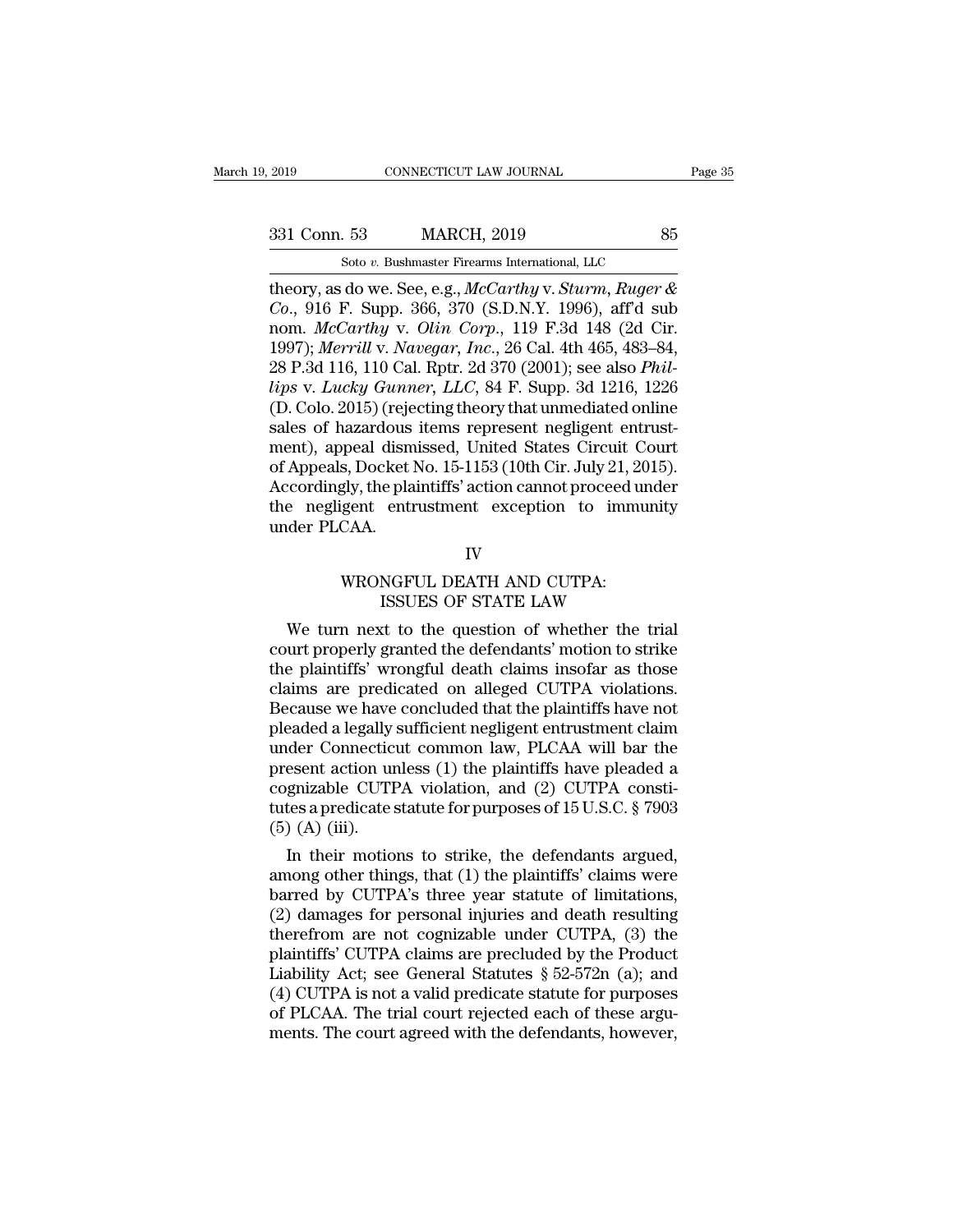# EXECUTE CONNECTICUT LAW JOURNAL March 19, 2019<br>
86 MARCH, 2019 331 Conn. 53<br>
80 Soto v. Bushmaster Firearms International, LLC CONNECTICUT LAW JOURNAL March March March MARCH, 2019 331 Conn. 53<br>Soto *v.* Bushmaster Firearms International, LLC<br>PA does not afford protection to persons who

CONNECTICUT LAW JOURNAL March 19, 2019<br>
Solo MARCH, 2019 331 Conn. 53<br>
Solo v. Bushmaster Firearms International, LLC<br>
that CUTPA does not afford protection to persons who<br>
do not have a consumer or other commercial relati MARCH, 2019 331 Conn. 53<br>
Soto v. Bushmaster Firearms International, LLC<br>
that CUTPA does not afford protection to persons who<br>
do not have a consumer or other commercial relation-<br>
ship with the alleged wrongdoer. Accordi Soften MARCH, 2019 331 Conn. 53<br>
Soften v. Bushmaster Firearms International, LLC<br>
that CUTPA does not afford protection to persons who<br>
do not have a consumer or other commercial relation-<br>
ship with the alleged wrongdoer MARCH, 2019 331 Conn. 53<br>
Soto v. Bushmaster Firearms International, LLC<br>
that CUTPA does not afford protection to persons who<br>
do not have a consumer or other commercial relation-<br>
ship with the alleged wrongdoer. Accordi Solo v. Bushmaster Firearms International, LLC<br>that CUTPA does not afford protection to persons who<br>do not have a consumer or other commercial relation-<br>ship with the alleged wrongdoer. Accordingly, the court<br>concluded tha and CUTPA does not afford protection to persons who<br>in that CUTPA does not afford protection to persons who<br>ip with the alleged wrongdoer. Accordingly, the court<br>ncluded that the plaintiffs lacked standing to pursue<br>rongfu that CUTPA does not afford protection to persons who<br>do not have a consumer or other commercial relation-<br>ship with the alleged wrongdoer. Accordingly, the court<br>concluded that the plaintiffs lacked standing to pursue<br>wron

do not have a consumer or other commercial relationship with the alleged wrongdoer. Accordingly, the court concluded that the plaintiffs lacked standing to pursue wrongful death claims predicated on CUTPA violations.<br>On ap ship with the alleged wrongdoer. Accordingly, the court<br>concluded that the plaintiffs lacked standing to pursue<br>wrongful death claims predicated on CUTPA violations.<br>On appeal, the plaintiffs contend that the trial court<br>i concluded that the plaintiffs lacked standing to pursue<br>wrongful death claims predicated on CUTPA violations.<br>On appeal, the plaintiffs contend that the trial court<br>improperly struck their claims for lack of standing to<br>pu wrongtul death claims predicated on<br>
On appeal, the plaintiffs contend t<br>
improperly struck their claims for la<br>
pursue them under CUTPA. For the<br>
dants claim that the trial court's<br>
affirmed on the alternative ground tha<br> On appeal, the plaintiffs contend that the trial court<br>properly struck their claims for lack of standing to<br>irsue them under CUTPA. For their part, the defen-<br>ints claim that the trial court's judgment can be<br>firmed on the improperly struck their claims for lack of standing to<br>pursue them under CUTPA. For their part, the defen-<br>dants claim that the trial court's judgment can be<br>affirmed on the alternative ground that the court's other<br>determ

pursue them under CUTPA. For their part, the detendants claim that the trial court's judgment can be affirmed on the alternative ground that the court's other determinations were improper.<br>As an initial matter, we reiterat dants claim that the trial court's judgment can be<br>affirmed on the alternative ground that the court's other<br>determinations were improper.<br>As an initial matter, we reiterate that the plaintiffs'<br>CUTPA based wrongful death affirmed on the alternative ground that the court's other<br>determinations were improper.<br>As an initial matter, we reiterate that the plaintiffs'<br>CUTPA based wrongful death claims are predicated on<br>at least two fundamentally determinations were improper.<br>
As an initial matter, we reiterate that the plaintiffs'<br>
CUTPA based wrongful death claims are predicated on<br>
at least two fundamentally distinct theories of liability.<br>
First, the plaintiffs As an initial matter, we reiterate that the plaintiffs'<br>CUTPA based wrongful death claims are predicated on<br>at least two fundamentally distinct theories of liability.<br>First, the plaintiffs contend that the defendants viola CUTPA based wrongful death claims are predicated on<br>at least two fundamentally distinct theories of liability.<br>First, the plaintiffs contend that the defendants violated<br>CUTPA by selling the XM15-E2S to the civilian market at least two fundamentally distinct theories of liability.<br>First, the plaintiffs contend that the defendants violated<br>CUTPA by selling the XM15-E2S to the civilian market<br>despite their knowledge that there is no legitimate First, the plaintiffs contend that the defendants violated<br>CUTPA by selling the XM15-E2S to the civilian market<br>despite their knowledge that there is no legitimate civil-<br>ian use for such a weapon, that assault weapons suc CUTPA by selling the XM15-E2S to the civilian market<br>despite their knowledge that there is no legitimate civil-<br>ian use for such a weapon, that assault weapons such<br>as the AR-15 pose unreasonable risks when used by<br>civilia despite their knowledge that there is no legitimate civilian use for such a weapon, that assault weapons such as the AR-15 pose unreasonable risks when used by civilians, and that individuals unfit to operate such weapons ian use for such a weapon, that assault weapons such<br>as the AR-15 pose unreasonable risks when used by<br>civilians, and that individuals unfit to operate such<br>weapons likely would gain access to them. In other<br>words, the pla CUTPA. Filiams, and that individuals unit to operate such<br>eapons likely would gain access to them. In other<br>prds, the plaintiffs allege, in essence, that any sale of<br>y assault weapon to any civilian purchaser in Con-<br>cticut is, i weapons likely would gain access to them. In other<br>words, the plaintiffs allege, in essence, that any sale of<br>any assault weapon to any civilian purchaser in Con-<br>necticut is, ipso facto, an unfair trade practice under<br>CUT

words, the plaintiffs allege, in essence, that any sale of<br>any assault weapon to any civilian purchaser in Con-<br>necticut is, ipso facto, an unfair trade practice under<br>CUTPA.<br>Second, the plaintiffs contend that the defenda any assault weapon to any civilian purchaser in Connecticut is, ipso facto, an unfair trade practice under<br>CUTPA.<br>Second, the plaintiffs contend that the defendants<br>violated CUTPA by advertising and marketing the<br>XM15-E2S necticut is, ipso facto, an unfair trade practice under<br>CUTPA.<br>Second, the plaintiffs contend that the defendants<br>violated CUTPA by advertising and marketing the<br>XM15-E2S in an unethical, oppressive, immoral, and<br>unscrupul dants: • Second, the plaintiffs contend that the detendants<br>blated CUTPA by advertising and marketing the<br>M15-E2S in an unethical, oppressive, immoral, and<br>scrupulous manner that promoted illegal offensive<br>e of the rifle. Specifi ted CUTPA by advertising and marketing<br>5-E2S in an unethical, oppressive, immoral,<br>rupulous manner that promoted illegal offer<br>of the rifle. Specifically, they allege that the d<br>is:<br>promoted use of the XM15-E2S for offensi

ing b-E2S in an unethical, oppressive, immoral, and<br>rupulous manner that promoted illegal offensive<br>of the rifle. Specifically, they allege that the defen-<br>i:<br>promoted use of the XM15-E2S for offensive,<br>assaultive purposes rupulous manner that promoted illegal offer<br>of the rifle. Specifically, they allege that the d<br>s:<br>promoted use of the XM15-E2S for offensive,<br>assaultive purposes—specifically, for "wag-<br>ing war and killing human beings"—an of the rifle. Specifically, they allege that the defen-<br>s:<br>promoted use of the XM15-E2S for offensive,<br>assaultive purposes—specifically, for "wag-<br>ing war and killing human beings"—and not<br>solely for self-defense, hunting, s:<br>promoted us<br>assaultive pi<br>ing war and<br>solely for se<br>firearm uses<br>firearm uses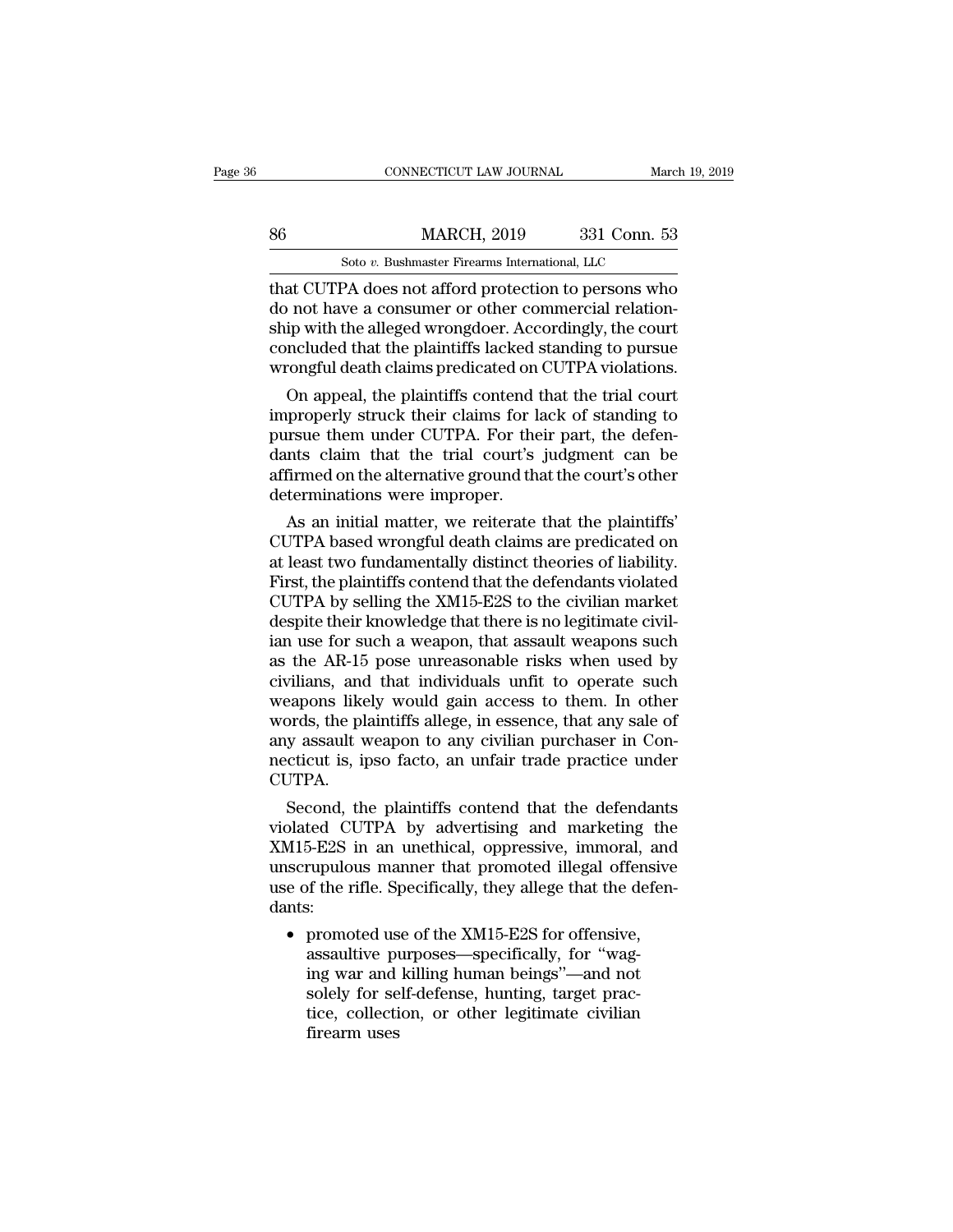| . 2019       | CONNECTICUT LAW JOURNAL                          | Page 37 |
|--------------|--------------------------------------------------|---------|
| 331 Conn. 53 | <b>MARCH, 2019</b>                               | 87      |
|              | Soto v. Bushmaster Firearms International, LLC   |         |
| ٠<br>E2S     | extolled the militaristic qualities of the XM15- |         |

- E2S
- Solo v. Bushmaster Firearms International, LLC<br>
 extolled the militaristic qualities of the XM15-<br>
E2S<br>
 advertised the XM15-E2S as a weapon that<br>
allows a single individual to force his multiple soto v. Bushmaster Frearms International, LLC<br>extolled the militaristic qualities of the XM15-E2S<br>advertised the XM15-E2S as a weapon that<br>allows a single individual to force his multiple<br>opponents to "bow down" <ul>\n<li>extolled the militaristic qualities of the XML5-<br/>\nE2S</li>\n<li>advertised the XML5-E2S as a weapon that allows a single individual to force his multiple opponents to "bow down"</li>\n<li>marked and promoted the sale of the XML5-E2S with the expectation and intent that it would be transformed to fourly many years.</li>\n</ul>
- advertised the XM15-E2S as a weapon that<br>allows a single individual to force his multiple<br>opponents to "bow down"<br>marketed and promoted the sale of the XM15-<br>E2S with the expectation and intent that it<br>would be transferred advertised the AM15-1255 as a weapon traded<br>allows a single individual to force his multiple<br>opponents to "bow down"<br>marketed and promoted the sale of the XM15-<br>E2S with the expectation and intent that it<br>would be transfer different sto-"bow down"<br>marketed and promoted the sale of the XM15-<br>E2S with the expectation and intent that it<br>would be transferred to family members and<br>other unscreened, unsafe users after its pur-<br>chase. chase. • marketed and promoted the sale of the XM15-<br>E2S with the expectation and intent that it<br>would be transferred to family members and<br>other unscreened, unsafe users after its pur-<br>chase.<br>The plaintiffs further allege in th E2S with the expectation and intent that it<br>would be transferred to family members and<br>other unscreened, unsafe users after its pur-<br>chase.<br>The plaintiffs further allege in this regard that such<br>promotional tactics were ca

would be transferred to family members and<br>other unscreened, unsafe users after its pur-<br>chase.<br>The plaintiffs further allege in this regard that such<br>promotional tactics were causally related to some or<br>all of the injurie other unscreene<br>chase.<br>The plaintiffs furth<br>promotional tactics v<br>all of the injuries tha<br>Hook massacre.<br>For the reasons the chase.<br>The plaintiffs further allege in this regard that such<br>omotional tactics were causally related to some or<br>of the injuries that were inflicted during the Sandy<br>ook massacre.<br>For the reasons that follow, we conclude t The plaintiffs further allege in this regard that such<br>promotional tactics were causally related to some or<br>all of the injuries that were inflicted during the Sandy<br>Hook massacre.<br>For the reasons that follow, we conclude t

promotional tactics were causally related to some or<br>all of the injuries that were inflicted during the Sandy<br>Hook massacre.<br>For the reasons that follow, we conclude that the<br>trial court improperly granted the defendants' all of the injuries that were inflicted during the Sandy<br>Hook massacre.<br>For the reasons that follow, we conclude that the<br>trial court improperly granted the defendants' motion<br>to strike these allegations in their entirety. Hook massacre.<br>
For the reasons that follow, we conclude that the<br>
trial court improperly granted the defendants' motion<br>
to strike these allegations in their entirety. We agree<br>
with the plaintiffs that the trial court im For the reasons that follow, we conclude that the<br>trial court improperly granted the defendants' motion<br>to strike these allegations in their entirety. We agree<br>with the plaintiffs that the trial court improperly con-<br>clude For the reasons that follow, we conclude that the<br>trial court improperly granted the defendants' motion<br>to strike these allegations in their entirety. We agree<br>with the plaintiffs that the trial court improperly con-<br>clude trial court improperly granted the detendants motion<br>to strike these allegations in their entirety. We agree<br>with the plaintiffs that the trial court improperly con-<br>cluded that they lack standing to pursue any of their<br>CU to strike these allegations in their entirety. We agree<br>with the plaintiffs that the trial court improperly con-<br>cluded that they lack standing to pursue any of their<br>CUTPA claims against the defendants. With respect to<br>t with the plaintiffs that the trial court improperty concluded that they lack standing to pursue any of their CUTPA claims against the defendants. With respect to the plaintiffs' first theory of CUTPA liability—that the sa cluded that they fack standing to pursue any of their<br>CUTPA claims against the defendants. With respect to<br>the plaintiffs' first theory of CUTPA liability—that the<br>sale of AR-15s to the civilian population is ipso facto<br>un CUTPA claims against the defendants. With respect to<br>the plaintiffs' first theory of CUTPA liability—that the<br>sale of AR-15s to the civilian population is ipso facto<br>unfair—we agree with the defendants that the trial<br>court the plaintiffs first theory of COTPA hability—that the<br>sale of AR-15s to the civilian population is ipso facto<br>unfair—we agree with the defendants that the trial<br>court's judgment can be affirmed on the alternative<br>ground t sale of AR-158 to the civilian population is ipso facto<br>unfair—we agree with the defendants that the trial<br>court's judgment can be affirmed on the alternative<br>ground that the plaintiffs' claim is time barred under<br>the CUTP uniair—we agree with the defendants that the trial<br>court's judgment can be affirmed on the alternative<br>ground that the plaintiffs' claim is time barred under<br>the CUTPA statute of limitations. Cf. footnote 14 of this<br>opinio court's judgment can be antified on the atternative<br>ground that the plaintiffs' claim is time barred under<br>the CUTPA statute of limitations. Cf. footnote 14 of this<br>opinion. However, with respect to the plaintiffs' second<br> ground that the plaintiffs claim is time barred under<br>the CUTPA statute of limitations. Cf. footnote 14 of this<br>opinion. However, with respect to the plaintiffs' second<br>theory of liability—that the defendants' wrongful mar the CUTPA statute of imitations. Cf. footnote I<br>opinion. However, with respect to the plaintiffs<br>theory of liability—that the defendants' wrong<br>keting of the XM15-E2S for illegal, offensive p<br>was a causal factor in increas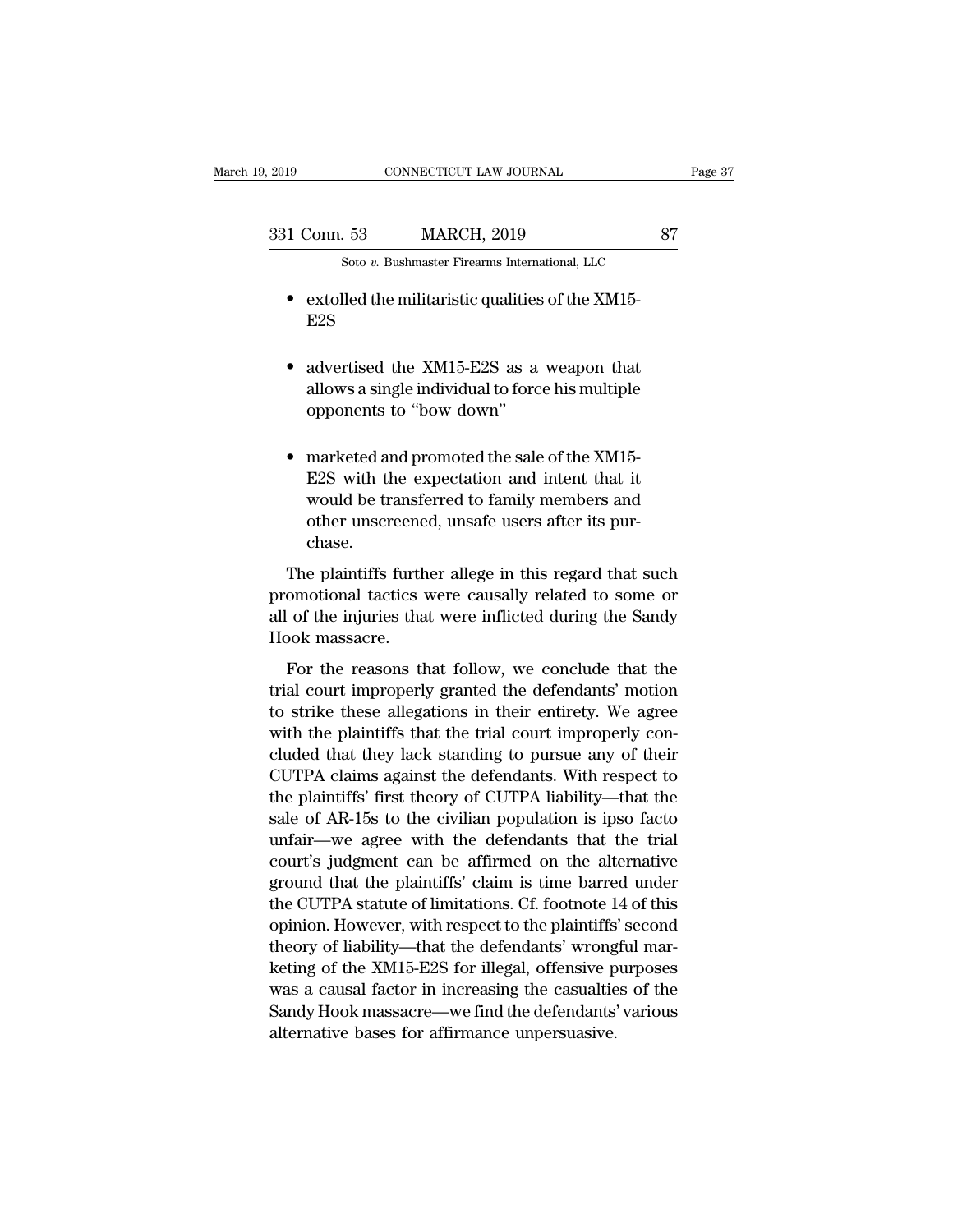|    | CONNECTICUT LAW JOURNAL                               | March 19, 2019 |
|----|-------------------------------------------------------|----------------|
|    |                                                       |                |
| 88 | <b>MARCH, 2019</b>                                    | 331 Conn. 53   |
|    | Soto v. Bushmaster Firearms International, LLC        |                |
|    | A                                                     |                |
|    | <b>CUTPA Standing</b>                                 |                |
|    | Although the plaintiffs brought their claims pursuant |                |

### A

MARCH, 2019 331 Conn. 53<br>
Soto v. Bushmaster Firearms International, LLC<br>
A<br>
CUTPA Standing<br>
Although the plaintiffs brought their claims pursuant<br>
the wrongful death statute; General Statutes  $\S$  52-Soto v. Bushmaster Firearms International, LLC<br>
A<br>
CUTPA Standing<br>
Although the plaintiffs brought their claims pursuant<br>
to the wrongful death statute; General Statutes § 52-<br>
555; a wrongful death action will lie only wh Soto v. Bushmaster Frearms International, LLC<br>
A<br>
CUTPA Standing<br>
Although the plaintiffs brought their claims pursuant<br>
to the wrongful death statute; General Statutes § 52-<br>
555; a wrongful death action will lie only whe deceased person could have brought their claims pursuant<br>to the wrongful death statute; General Statutes § 52-<br>555; a wrongful death action will lie only when the<br>deceased person could have brought a valid claim for<br>the i CUTPA Standing<br>
Although the plaintiffs brought their claims pursuant<br>
to the wrongful death statute; General Statutes § 52-<br>
555; a wrongful death action will lie only when the<br>
deceased person could have brought a valid EVITA Standing<br>determination of the wrongful death statute; General Statutes  $\S$  52-<br>555; a wrongful death action will lie only when the<br>deceased person could have brought a valid claim for<br>the injuries that resulted in d Although the plaintiffs brought their claims pursuant<br>to the wrongful death statute; General Statutes  $\S$  52-<br>555; a wrongful death action will lie only when the<br>deceased person could have brought a valid claim for<br>the in to the wrongful death statute; General Statutes  $\S$  52-<br>555; a wrongful death action will lie only when the<br>deceased person could have brought a valid claim for<br>the injuries that resulted in death if he or she had sur-<br>vi 555; a wrongful death action will lie only when the<br>deceased person could have brought a valid claim for<br>the injuries that resulted in death if he or she had sur-<br>vived. See part IV B of this opinion. Accordingly, to<br>survi deceased person could have brought a valid claim for<br>the injuries that resulted in death if he or she had sur-<br>vived. See part IV B of this opinion. Accordingly, to<br>survive a motion to strike, the plaintiffs must be able<br>t the injuries that resulted in death if he or she had survived. See part IV B of this opinion. Accordingly, to survive a motion to strike, the plaintiffs must be able to establish that they have standing to pursue a CUTPA c vived. See part IV B of this opinion. Accordingly, to<br>survive a motion to strike, the plaintiffs must be able<br>to establish that they have standing to pursue a CUTPA<br>claim for their injuries. We first consider whether the<br>t survive a motion to strike, the plaintiffs must be able<br>to establish that they have standing to pursue a CUTPA<br>claim for their injuries. We first consider whether the<br>trial court properly concluded that the plaintiffs lack to establish that they have standing to pursue a CUTPA<br>claim for their injuries. We first consider whether the<br>trial court properly concluded that the plaintiffs lacked<br>standing to bring the present action under CUTPA<br>beca claim for their injuries. We first consider whether the<br>trial court properly concluded that the plaintiffs lacked<br>standing to bring the present action under CUTPA<br>because they were third-party victims who did not have<br>a di trial court properly concluded that the plaintiffs lacked<br>standing to bring the present action under CUTPA<br>because they were third-party victims who did not have<br>a direct consumer, commercial, or competitor relation-<br>ship standing to bring the present action under CUTPA<br>because they were third-party victims who did not have<br>a direct consumer, commercial, or competitor relation-<br>ship (business relationship or privity requirement) with<br>the de because they were third-party victims who did not have<br>a direct consumer, commercial, or competitor relation-<br>ship (business relationship or privity requirement) with<br>the defendants. Because the principal evils associated<br> a direct consumer, commercial, or competitor relationship (business relationship or privity requirement) with<br>the defendants. Because the principal evils associated<br>with unscrupulous and illegal advertising are not ones<br>th ship (business relationship or privity requirement) with<br>the defendants. Because the principal evils associated<br>with unscrupulous and illegal advertising are not ones<br>that necessarily arise from or infect the relationship<br> the defendants. Because the principal evils associated<br>with unscrupulous and illegal advertising are not ones<br>that necessarily arise from or infect the relationship<br>between an advertiser and its customers, competitors,<br>or with unscrupulous and illegal advertising are not ones<br>that necessarily arise from or infect the relationship<br>between an advertiser and its customers, competitors,<br>or business associates, we hold that a party directly<br>inju that necessarily arise from or infect the relationship<br>between an advertiser and its customers, competitors,<br>or business associates, we hold that a party directly<br>injured by conduct resulting from such advertising can<br>brin between an advertiser and its customers, competitors,<br>or business associates, we hold that a party directly<br>injured by conduct resulting from such advertising can<br>bring an action pursuant to CUTPA even in the absence<br>of a claims. ing an action pursuant to CUTPA even in the absence<br>a business relationship with the defendant. Accord-<br>gly, we agree with the plaintiffs that the trial court<br>properly struck their CUTPA based wrongful death<br>aims.<br>Whether oring an action pursuant to CCTTA even in the absence<br>of a business relationship with the defendant. Accord-<br>ingly, we agree with the plaintiffs that the trial court<br>improperly struck their CUTPA based wrongful death<br>claim

or a business relationship with the defendant. Accordingly, we agree with the plaintiffs that the trial court<br>improperly struck their CUTPA based wrongful death<br>claims.<br>Whether one must have entered into a consumer or<br>comm mgry, we agree with the plaintins that the trial count<br>improperly struck their CUTPA based wrongful death<br>claims.<br>Whether one must have entered into a consumer or<br>commercial relationship with an alleged wrongdoer in<br>order improperly struck their COTTA based wrongit death<br>claims.<br>Whether one must have entered into a consumer or<br>commercial relationship with an alleged wrongdoer in<br>order to have standing to bring a CUTPA action presents<br>a ques Whether one must have commercial relationship<br>order to have standing to<br>a question of statutory in<br>ing of the statutory text r<br>eral Statutes  $\S 1-2z$ .<br>General Statutes  $\S 42-1$ Whether one must have entered into a consumer or<br>mmercial relationship with an alleged wrongdoer in<br>der to have standing to bring a CUTPA action presents<br>question of statutory interpretation. The plain mean-<br>g of the statu order to have standing to bring a CUTPA action presents<br>a question of statutory interpretation. The plain mean-<br>ing of the statutory text must be our lodestar. See Gen-<br>eral Statutes § 1-2z.<br>General Statutes § 42-110g (a) a question of statutory interpretation. The plain meaning of the statutory text must be our lodestar. See General Statutes § 1-2z.<br>General Statutes § 42-110g (a) creates a private right of action for persons injured by unf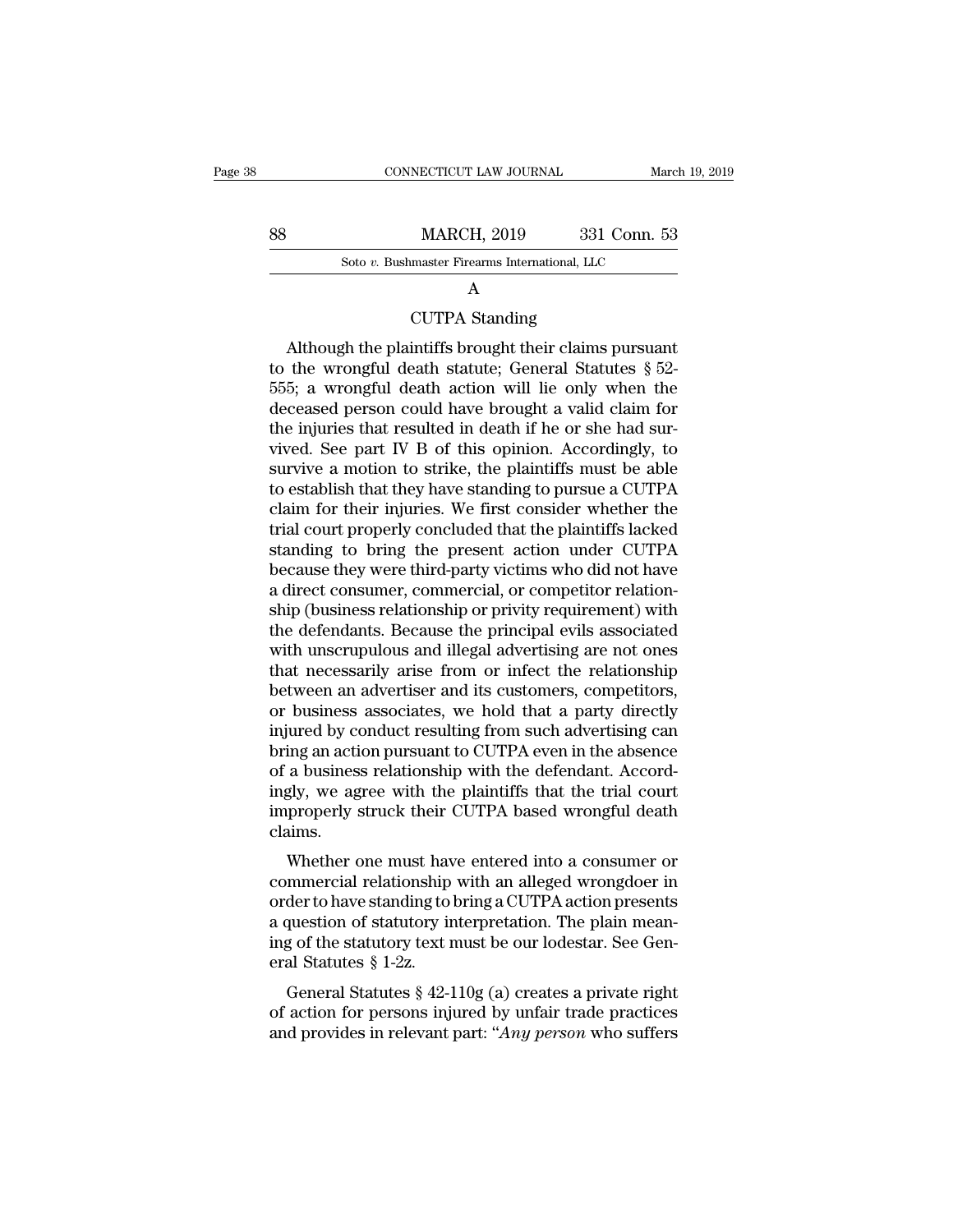| <b>MARCH, 2019</b><br>331 Conn. 53<br>89   |  |
|--------------------------------------------|--|
|                                            |  |
| 2019<br>CONNECTICUT LAW JOURNAL<br>Page 39 |  |

2019 CONNECTICUT LAW JOURNAL Page 39<br>
331 Conn. 53 MARCH, 2019 89<br>
331 Soto v. Bushmaster Firearms International, LLC<br>
2019 89<br>
2019 89<br>
2010 Soto v. Bushmaster Firearms International, LLC<br>
2019 2019 89<br>
2019 2019 1100 Sot 331 Conn. 53 MARCH, 2019 89<br>
Soto v. Bushmaster Firearms International, LLC<br>
any ascertainable loss of money or property, real or<br>
personal, as a result of the use or employment of a<br>
method, act or practice prohibited by 331 Conn. 53 MARCH, 2019 89<br>
Soto v. Bushmaster Firearms International, LLC<br>
any ascertainable loss of money or property, real or<br>
personal, as a result of the use or employment of a<br>
method, act or practice prohibited by 331 Conn. 53 MARCH, 2019 89<br>
Soto v. Bushmaster Firearms International, LLC<br>
any ascertainable loss of money or property, real or<br>
personal, as a result of the use or employment of a<br>
method, act or practice prohibited by Soto v. Bushmaster Firearms International, LLC<br>any ascertainable loss of money or property, real or<br>personal, as a result of the use or employment of a<br>method, act or practice prohibited by section 42-110b,<br>may bring an a soto *v*. Bushmaster Firearms international, LLC<br>any ascertainable loss of money or property, real or<br>personal, as a result of the use or employment of a<br>method, act or practice prohibited by section 42-110b,<br>may bring an any ascertainable loss of money or property, real or<br>personal, as a result of the use or employment of a<br>method, act or practice prohibited by section 42-110b,<br>may bring an action  $\dots$  to recover actual damages.<br> $\dots$ ." (E personal, as a result of the use or employment of a<br>method, act or practice prohibited by section 42-110b,<br>may bring an action  $\ldots$  to recover actual damages.<br> $\ldots$ ." (Emphasis added.) On its face, the statute plainly<br>an method, act or practice prohibited by section 42-110b,<br>may bring an action  $\dots$  to recover actual damages.<br> $\dots$ " (Emphasis added.) On its face, the statute plainly<br>and unambiguously authorizes *anyone* who has suf-<br>fered may bring an action . . . to recover actual damages.<br>. . ." (Emphasis added.) On its face, the statute plainly<br>and unambiguously authorizes *anyone* who has suf-<br>fered an ascertainable financial loss as a result of an<br>unf . . ." (Emphasis added.) On its face, the statute plaintian and unambiguously authorizes *anyone* who has selected an ascertainable financial loss as a result of unfair trade practice to bring a CUTPA action. Nother in th In the same of the statute in that would support of the statute indicates that the right afforded  $\S$  42-110g (a) is enjoyed only by persons who have the statute indicates that the right afforded  $\S$  42-110g (a) is enjoye Lered an ascertainable mialclar loss as a result of all<br>unfair trade practice to bring a CUTPA action. Nothing<br>in the text of the statute indicates that the right afforded<br>by § 42-110g (a) is enjoyed only by persons who ha

the text of the statute indicates that the right afforded<br>by  $\S$  42-110g (a) is enjoyed only by persons who have<br>done business of some sort with a defendant.<br>Even if we were to conclude that the statute is ambig-<br>uous in In the text of the statute indicates that the right another<br>by  $\S$  42-110g (a) is enjoyed only by persons who have<br>done business of some sort with a defendant.<br>Even if we were to conclude that the statute is ambig-<br>uous i by  $\frac{1}{8}$  42-110g (a) is enjoyed only by persons who have<br>done business of some sort with a defendant.<br>Even if we were to conclude that the statute is ambig-<br>uous in this regard, we perceive nothing in the legisla-<br>tiv Even if we were to conclude that the statute is ambig-<br>uous in this regard, we perceive nothing in the legisla-<br>tive history or purpose of the statute that would support<br>the defendants' theory that something more than an<br>a Even if we were to conclude that the statute is ambig-<br>uous in this regard, we perceive nothing in the legisla-<br>tive history or purpose of the statute that would support<br>the defendants' theory that something more than an<br> uous in this regard, we perceive nothing in the legislative history or purpose of the statute that would support<br>the defendants' theory that something more than an<br>ascertainable financial loss caused by a prohibited act<br>is *charge tive history or purpose of the statute that would support*<br> *charge the defendants' theory that something more than an*<br> *cases are from a seller or leases are or leases goods or services from a seller or lessor*<br> the defendants' theory that something more than an ascertainable financial loss caused by a prohibited act<br>is necessary to confer standing under CUTPA. When<br>CUTPA originally was enacted in 1973, the statute<br>authorized priv ascertainable financial loss caused by a prohibited act<br>is necessary to confer standing under CUTPA. When<br>CUTPA originally was enacted in 1973, the statute<br>authorized private actions for "[a]ny person who *pur-<br>chases or l* is necessary to confer standing under CUTPA. When<br>CUTPA originally was enacted in 1973, the statute<br>authorized private actions for "[a]ny person who *pur-*<br>chases or leases goods or services from a seller or lessor<br>primar CUTPA originally was enacted in 1973, the statute<br>authorized private actions for "[a]ny person who *pur-*<br>chases or leases goods or services from a seller or lessor<br>primarily for personal, family or household purposes<br>and authorized private actions for "[a]ny person who *pur-*<br>chases or leases goods or services from a seller or lessor<br>primarily for personal, family or household purposes<br>and thereby suffers any ascertainable loss of money o chases or leases goods or services from a seller or lessor<br>primarily for personal, family or household purposes<br>and thereby suffers any ascertainable loss of money or<br>property, real or personal, as a result . . . . " (Emp primarily for personal, family or household purposes<br>and thereby suffers any ascertainable loss of money or<br>property, real or personal, as a result . . . . ." (Emphasis<br>added.) Public Acts 1973, No. 73-615, § 7 (P.A. 73-6 and thereby suffers<br>property, real or per<br>added.) Public Acts<br>codified as amended<br> $\S$  42-110g (a). It is c<br>relationship initially<br>CUTPA action.<br>Over the followin operty, real of personal, as a result  $\ldots$  (Emphasis ded.) Public Acts 1973, No. 73-615, § 7 (P.A. 73-615), diffied as amended at General Statutes (Rev. to 1975) 12-110g (a). It is clear, then, that a direct consumer lat amendments eliminated as an ended at General Statutes (Rev. to 1975)<br>
§ 42-110g (a). It is clear, then, that a direct consumer<br>
relationship initially was required in order to bring a<br>
CUTPA action.<br>
Over the following dec

between as an<br>ended at defieral statutes (nev. to 1975)<br> $§$  42-110g (a). It is clear, then, that a direct consumer<br>relationship initially was required in order to bring a<br>CUTPA action.<br>Over the following decade, however,  $\frac{1}{8}$  42-110g (a). It is clear, then, that a direct consumer<br>relationship initially was required in order to bring a<br>CUTPA action.<br>Over the following decade, however, a series of<br>amendments eliminated that privity req Feationship initially was required in order to bring a<br>CUTPA action.<br>Over the following decade, however, a series of<br>amendments eliminated that privity requirement. Of<br>particular note are the 1975 and 1979 amendments. In<br>1 OUTTA action.<br>
Over the following decade, however, a series of<br>
amendments eliminated that privity requirement. Of<br>
particular note are the 1975 and 1979 amendments. In<br>
1975, the legislature amended the statute to confer<br> Over the following decade, however, a series of<br>amendments eliminated that privity requirement. Of<br>particular note are the 1975 and 1979 amendments. In<br>1975, the legislature amended the statute to confer<br>standing on two di amendments eliminated that privity requirement. Of<br>particular note are the 1975 and 1979 amendments. In<br>1975, the legislature amended the statute to confer<br>standing on two distinct classes of plaintiffs. See Public<br>Acts 19 particular note are the 1975 and 1979 amendments. In 1975, the legislature amended the statute to confer standing on two distinct classes of plaintiffs. See Public Acts 1975, No. 75-618, § 5 (P.A. 75-618). As amended, the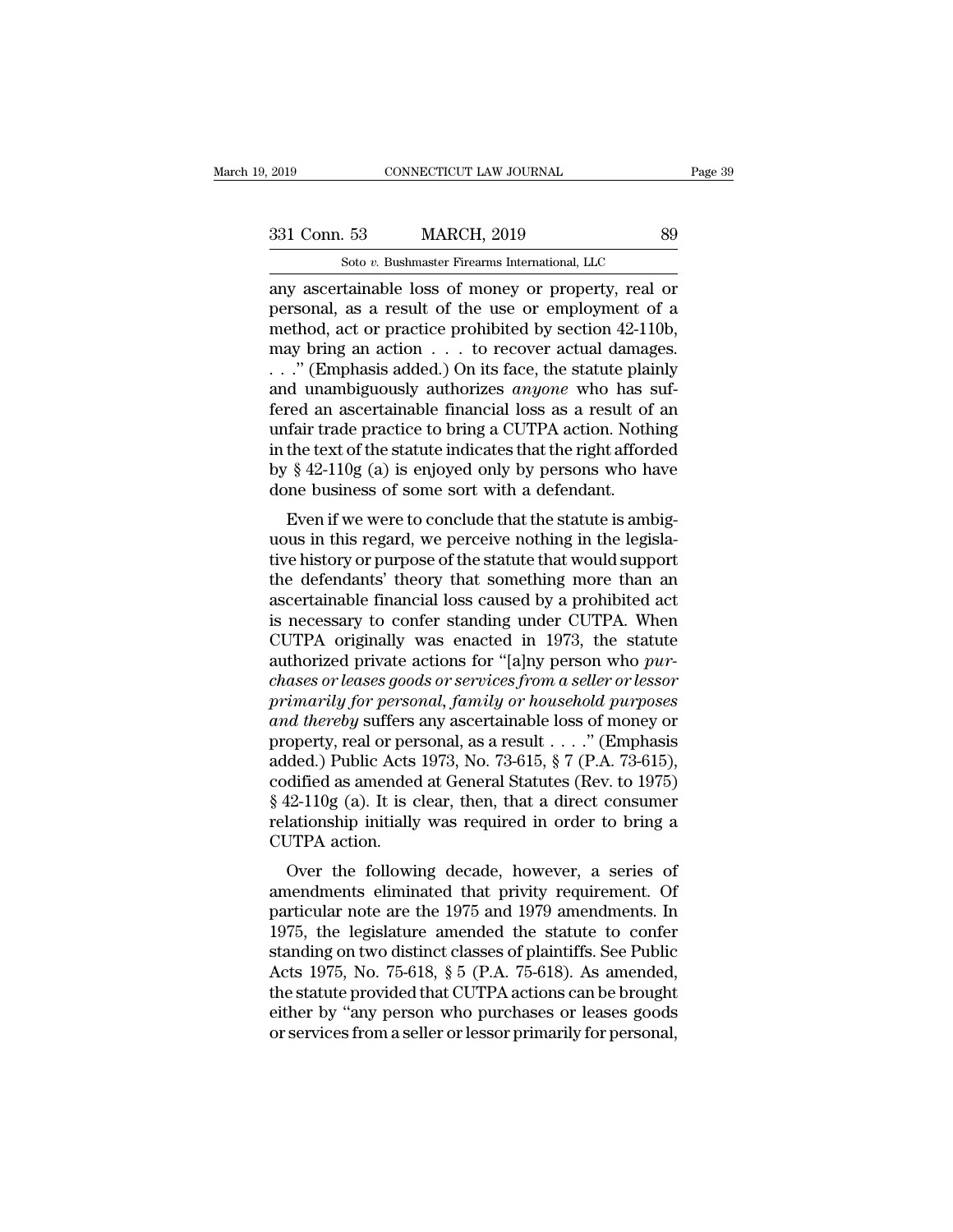# EXECUTE CONNECTICUT LAW JOURNAL March 19, 2019<br>
90 MARCH, 2019 331 Conn. 53<br>
80 Soto v. Bushmaster Firearms International, LLC CONNECTICUT LAW JOURNAL March March March MARCH, 2019 331 Conn. 53<br>Soto *v.* Bushmaster Firearms International, LLC<br>household nurnoses and thereby suffers any

FRIENCH CONNECTICUT LAW JOURNAL March 19, 2019<br>
MARCH, 2019 331 Conn. 53<br>
Soto v. Bushmaster Firearms International, LLC<br>
family or household purposes and thereby suffers any<br>
ascertainable loss . . . as a result" or by "[ MARCH, 2019 331 Conn. 53<br>
Soto v. Bushmaster Firearms International, LLC<br>
family or household purposes and thereby suffers any<br>
ascertainable loss . . . as a result'' or by "[a]ny person<br>
who suffers any ascertainable loss 90 MARCH, 2019 331 Conn. 53<br>
Soto v. Bushmaster Firearms International, LLC<br>
family or household purposes and thereby suffers any<br>
ascertainable loss  $\dots$  as a result" or by "[a]ny person<br>
who suffers any ascertainable lo 90 MARCH, 2019 331 Conn. 53<br>
Soto v. Bushmaster Firearms International, LLC<br>
family or household purposes and thereby suffers any<br>
ascertainable loss . . . as a result" or by "[a]ny person<br>
who suffers any ascertainable l Soto v. Bushmaster Firearms International, LLC<br>
family or household purposes and thereby suffers any<br>
ascertainable loss . . . as a result" or by "[a]ny person<br>
who suffers any ascertainable loss of money or prop-<br>
erty, Soto v. Bushmaster Firearms International, LLC<br>
family or household purposes and thereby suffers any<br>
ascertainable loss . . . as a result" or by "[a]ny person<br>
who suffers any ascertainable loss of money or prop-<br>
erty, family or household purposes and thereby suffers any<br>ascertainable loss . . . as a result" or by "[a]ny person<br>who suffers any ascertainable loss of money or prop-<br>erty, real or personal, as a result [of a prohibited prac ascertainable loss . . . as a result" or by "[a]ny person<br>who suffers any ascertainable loss of money or prop-<br>erty, real or personal, as a result [of a prohibited prac-<br>tice] . . . . ." P.A. 75-618, § 5, codified as amen who suffers any ascertainable loss of money or property, real or personal, as a result [of a prohibited practice] . . . . " P.A. 75-618, § 5, codified as amended at General Statutes (Rev. to 1977) § 42-110g (a). In other erty, real or personal, as a result [of a prohibited practice] . . . . " P.A. 75-618, § 5, codified as amended at General Statutes (Rev. to 1977) § 42-110g (a). In other words, the legislature conferred standing on an add tice]  $\ldots$   $\ddot{ }$  P.A. 75-618, § 5, codified as amended at General Statutes (Rev. to 1977) § 42-110g (a). In other words, the legislature conferred standing on an additional category of plaintiffs, namely, those whose i General Statutes (Rev. to 1977) § 42-110g (a). In other<br>words, the legislature conferred standing on an addi-<br>tional category of plaintiffs, namely, those whose injur-<br>ies were not the result of a direct consumer purchase words, the legislature conferred standing on an additional category of plaintiffs, namely, those whose injuries were not the result of a direct consumer purchase or lease of goods or services. Presumably recognizing that t tional category of plaintiffs, namely, those whose injur-<br>ies were not the result of a direct consumer purchase<br>or lease of goods or services. Presumably recognizing<br>that the original category of CUTPA plaintiffs (con-<br>sum ies were not the result of a direct consumer purchase<br>or lease of goods or services. Presumably recognizing<br>that the original category of CUTPA plaintiffs (con-<br>sumer direct purchasers and lessors) had become<br>redundant ins or lease of goods or services. Presumably recognizing<br>that the original category of CUTPA plaintiffs (con-<br>sumer direct purchasers and lessors) had become<br>redundant insofar as it was merely a subset of the new,<br>broader cat that the original category of CUTPA plaintiffs (con-<br>sumer direct purchasers and lessors) had become<br>redundant insofar as it was merely a subset of the new,<br>broader category that had been added in the 1975<br>amendments—i.e., sumer direct purchasers and lessors) had become<br>redundant insofar as it was merely a subset of the new,<br>broader category that had been added in the 1975<br>amendments—i.e., any person who suffers an injury as a<br>result of a p redundant insofar as it was merely a subset of the new,<br>broader category that had been added in the 1975<br>amendments—i.e., any person who suffers an injury as a<br>result of a prohibited practice—the legislature amended<br>the s broader category that had been added in the 1975<br>amendments—i.e., any person who suffers an injury as a<br>result of a prohibited practice—the legislature amended<br>the statute again in 1979 to eliminate the reference to<br>direct amendments—i.e., any person who suffers an injury as a<br>result of a prohibited practice—the legislature amended<br>the statute again in 1979 to eliminate the reference to<br>direct purchasers. See Public Acts 1979, No. 79-210, § result of a prohibited practice—the legislature amended<br>the statute again in 1979 to eliminate the reference to<br>direct purchasers. See Public Acts 1979, No. 79-210, § 1,<br>codified at General Statutes (Rev. to 1981) § 42-110 the statute again in 1979 to eliminate the reference to<br>direct purchasers. See Public Acts 1979, No. 79-210, § 1,<br>codified at General Statutes (Rev. to 1981) § 42-110g (a).<br>As we previously have explained; see *Vacco* v. direct purchasers. See Public Acts 1979, No. 79-210, § 1,<br>codified at General Statutes (Rev. to 1981) § 42-110g (a).<br>As we previously have explained; see *Vacco* v. *Microsoft*<br>Corp., 260 Conn. 59, 86–87 and n.30, 793 A.2d codified at General Statutes (Rev. to  $1981$ ) §  $42-110g$  (a).<br>As we previously have explained; see *Vacco* v. *Microsoft*<br>Corp., 260 Conn. 59, 86–87 and n.30, 793 A.2d 1048<br>(2002); it is clear from this history that, alt As we previously have explained; see  $Vacco$  v. Microsoft Corp., 260 Conn. 59, 86–87 and n.30, 793 A.2d 1048 (2002); it is clear from this history that, although a business relationship initially was required to bring a CUT  $Corp., 260$  Conn. 59, 86–87 and n.30, 793 (2002); it is clear from this history that, business relationship initially was required CUTPA action, the legislature chose to elimprivity requirement and instead conferred sany pe 002); it is clear from this history that, although a<br>siness relationship initially was required to bring a<br>JTPA action, the legislature chose to eliminate that<br>ivity requirement and instead conferred standing on<br>y person w business relationship initially was required to bring a<br>CUTPA action, the legislature chose to eliminate that<br>privity requirement and instead conferred standing on<br>any person who could establish an ascertainable loss<br>as a

CUTPA action, the legislature chose to eliminate that<br>privity requirement and instead conferred standing on<br>any person who could establish an ascertainable loss<br>as a result of an unfair trade practice.<br>This conclusion find privity requirement and instead conferred standing on<br>any person who could establish an ascertainable loss<br>as a result of an unfair trade practice.<br>This conclusion finds additional support in the legis-<br>lative proceedings any person who could establish an ascertainable loss<br>as a result of an unfair trade practice.<br>This conclusion finds additional support in the legis-<br>lative proceedings pertaining to the various 1970s<br>amendments. From the s as a result of an unfair trade practice.<br>This conclusion finds additional support in the legis-<br>lative proceedings pertaining to the various 1970s<br>amendments. From the start, CUTPA prohibited unfair<br>trade practices associa This conclusion finds additional support in the legis-<br>lative proceedings pertaining to the various 1970s<br>amendments. From the start, CUTPA prohibited unfair<br>trade practices associated not only with the actual sale<br>and di ade practices associated not only with the actual sale<br>nd distribution of products and services, but also with<br>e advertising and offering of those products and ser-<br>ces for sale.<sup>26</sup> However, when the House of Represen-<br>and distribution of products and services, but also with<br>the advertising and offering of those products and services for sale.<sup>26</sup> However, when the House of Represen-<br><sup>26</sup> General Statutes (Rev. to 1975) § 42-110b (a) pr

the advertising and offering of those products and services for sale.<sup>26</sup> However, when the House of Representies (Rev. to 1975) § 42-110b (a) provided in relevant part: "No person shall engage in unfair methods of compet vices for sale.<sup>26</sup> However, when the House of Represen-<br>
<sup>26</sup> General Statutes (Rev. to 1975) § 42-110b (a) provided in relevant part:<br>
"No person shall engage in unfair methods of competition . . . in the con-<br>
duct of vices for sale. Trowever, when the flouse of  $\frac{36}{8}$  General Statutes (Rev. to 1975) § 42-110b (a) provided in "No person shall engage in unfair methods of competition . . duct of any trade or commerce. . . . " General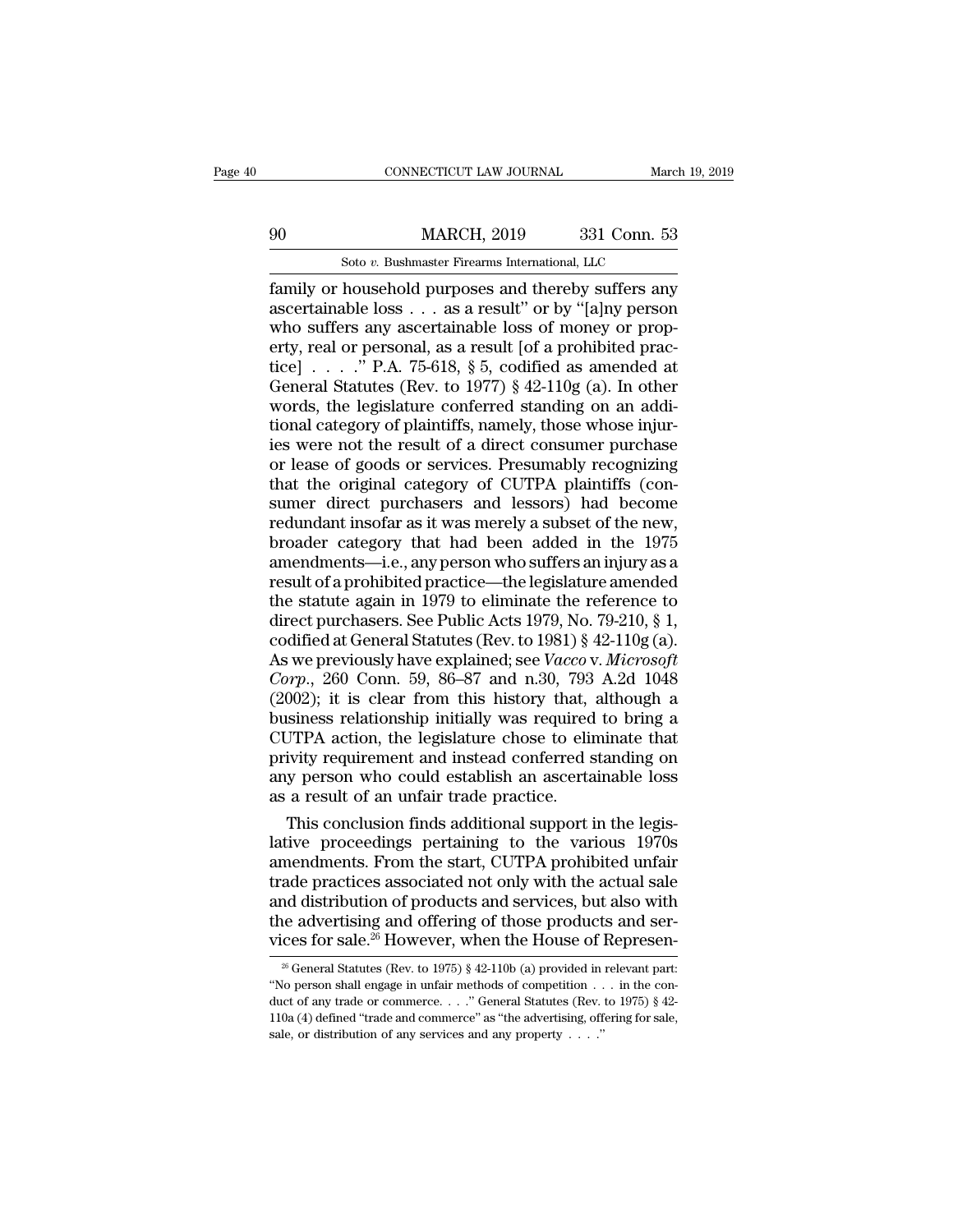# 2019 CONNECTICUT LAW JOURNAL Page 41<br>331 Conn. 53 MARCH, 2019 91<br>500 v. Bushmaster Firearms International, LLC

CONNECTICUT LAW JOURNAL<br>
Soto *v.* Bushmaster Firearms International, LLC<br>
Dated Substitute House Bill No. 5613, the bill The CONNECTICUT LAW JOURNAL Page<br>
331 Conn. 53 MARCH, 2019 91<br>
500 v. Bushmaster Firearms International, LLC<br>
42 tatives debated Substitute House Bill No. 5613, the bill<br>
42 that ultimately became No. 78-346 of the 1978 Pu 331 Conn. 53 MARCH, 2019 91<br>
Soto v. Bushmaster Firearms International, LLC<br>
tatives debated Substitute House Bill No. 5613, the bill<br>
that ultimately became No. 78-346 of the 1978 Public<br>
Acts, several representatives exp  $\frac{331 \text{ Conn. } 53}{\text{Soto } v. \text{ Bushmaster Firearms International, LLC}}$ <br>  $\frac{120 \text{ Total}}{\text{tatives}}$  debated Substitute House Bill No. 5613, the bill<br>
that ultimately became No. 78-346 of the 1978 Public<br>
Acts, several representatives expressed concerns that<br>
the 331 Conn. 53 MARCH, 2019 91<br>
soto v. Bushmaster Firearms International, LLC<br>
tatives debated Substitute House Bill No. 5613, the bill<br>
that ultimately became No. 78-346 of the 1978 Public<br>
Acts, several representatives ex Soto v. Bushmaster Firearms International, LLC<br>
tatives debated Substitute House Bill No. 5613, the bill<br>
that ultimately became No. 78-346 of the 1978 Public<br>
Acts, several representatives expressed concerns that<br>
the or sofo v. Bushmaster Firearms International, LLC<br>tatives debated Substitute House Bill No. 5613, the bill<br>that ultimately became No. 78-346 of the 1978 Public<br>Acts, several representatives expressed concerns that<br>the origin tatives debated Substitute House Bill No. 5613, the bill<br>that ultimately became No. 78-346 of the 1978 Public<br>Acts, several representatives expressed concerns that<br>the original file copy of that bill might be understood<br>to that ultimately became No. 78-346 of the 1978 Public<br>Acts, several representatives expressed concerns that<br>the original file copy of that bill might be understood<br>to mean that unfair advertising would no longer consti-<br>tut Acts, several representatives expressed concerns that<br>the original file copy of that bill might be understood<br>to mean that unfair advertising would no longer consti-<br>tute a prohibited trade practice. In explaining the nee the original file copy of that bill might be understood<br>to mean that unfair advertising would no longer consti-<br>tute a prohibited trade practice. In explaining the need<br>to amend the bill, Representative Raymond C. Ferrari to mean that unfair advertising would no longer constitute a prohibited trade practice. In explaining the need<br>to amend the bill, Representative Raymond C. Ferrari<br>cautioned that CUTPA should not be watered down so<br>as to tute a prohibited trade practice. In explaining the need<br>to amend the bill, Representative Raymond C. Ferrari<br>cautioned that CUTPA should not be watered down so<br>as to "require the actual sale of an item as opposed to<br>simpl to amend the bill, Representative Raymond C. Ferrari<br>cautioned that CUTPA should not be watered down so<br>as to "require the actual sale of an item as opposed to<br>simply allow[ing] the enforcement under an advertise-<br>ment . . 4319 (''we would actually be rolling back some of the as to "require the actual sale of an item as opposed to<br>simply allow[ing] the enforcement under an advertise-<br>ment . . . . ." 21 H.R. Proc., Pt. 10, 1978 Sess., p. 3987.<br>Representative Robert F. Frankel expressed similar<br> simply allow[ing] the enforcement under an advertise-<br>ment . . . ." 21 H.R. Proc., Pt. 10, 1978 Sess., p. 3987.<br>Representative Robert F. Frankel expressed similar<br>sentiments. See 21 H.R. Proc., Pt. 11, 1978 Sess., p.<br>4319 [of Consumer Protection] could become involved''). Representative Robert F. Frankel expressed similar sentiments. See 21 H.R. Proc., Pt. 11, 1978 Sess., p. 4319 ("we would actually be rolling back some of the coverage of [CUTPA] wherein we would be requiring a sale of adve sentiments. See 21 H.R. Proc., Pt. 11, 1978 Sess., p.<br>4319 ("we would actually be rolling back some of the<br>coverage of [CUTPA] wherein we would be requiring<br>a sale of advertised products before the Commissioner<br>[of Consume 4319 ("we would actually be rolling back some of the coverage of [CUTPA] wherein we would be requiring a sale of advertised products before the Commissioner [of Consumer Protection] could become involved"). The fact that coverage of [CUTPA] wherein we would be requiring<br>a sale of advertised products before the Commissioner<br>[of Consumer Protection] could become involved").<br>The fact that the legislature sought to ensure that adver-<br>tising al a sale of advertised products before the Commissioner<br>[of Consumer Protection] could become involved").<br>The fact that the legislature sought to ensure that adver-<br>tising alone—even advertising that never results in a<br>sale— [of Consumer Protectic<br>The fact that the legislat<br>tising alone—even adve<br>sale—could constitute<br>that an actual business i<br>be a precondition for a<br>1975 amendments.<br>It is true that the prima The fact that the legislature sought to ensure that advertising alone—even advertising that never results in a sale—could constitute a prohibited practice suggests that an actual business relationship was not deemed to be assing done Coord daverlasing and never results in a<br>sale—could constitute a prohibited practice suggests<br>that an actual business relationship was not deemed to<br>be a precondition for a CUTPA action following the<br>1975 amend

Bake Coda Constant a pronduct practice suggests<br>that an actual business relationship was not deemed to<br>be a precondition for a CUTPA action following the<br>1975 amendments.<br>It is true that the primary concern of those repres be a precondition for a CUTPA action following the<br>1975 amendments.<br>It is true that the primary concern of those representa-<br>tives during the 1978 hearings was to prevent the<br>Department of Consumer Protection (department) Even preconditions relative to false or misleading and<br>1975 amendments.<br>It is true that the primary concern of those representa-<br>tives during the 1978 hearings was to prevent the<br>Department of Consumer Protection (departme It is true that the primary concern of those representatives during the 1978 hearings was to prevent the Department of Consumer Protection (department) from being stripped of its authority to aggressively enforce CUTPA vio It is true that the primary concern of those representatives during the 1978 hearings was to prevent the Department of Consumer Protection (department) from being stripped of its authority to aggressively enforce CUTPA vio tives during the 1978 hearings was to prevent the<br>Department of Consumer Protection (department) from<br>being stripped of its authority to aggressively enforce<br>CUTPA violations relating to false or misleading adver-<br>tising. Department of Consumer Protection (department) from<br>being stripped of its authority to aggressively enforce<br>CUTPA violations relating to false or misleading adver-<br>tising. It is, of course, possible that the legislature<br>wa being stripped of its authority to aggressively enforce<br>CUTPA violations relating to false or misleading adver-<br>tising. It is, of course, possible that the legislature<br>wanted the department to be able to curtail wrongful<br>a CUTPA violations relating to false or misleading advertising. It is, of course, possible that the legislature wanted the department to be able to curtail wrongful advertising campaigns at their inception, without having to tising. It is, of course, possible that the legislature<br>wanted the department to be able to curtail wrongful<br>advertising campaigns at their inception, without hav-<br>ing to wait until consumers were harmed before taking<br>leg wanted the department to be able to curtail wrongful<br>advertising campaigns at their inception, without hav-<br>ing to wait until consumers were harmed before taking<br>legal action, but intended that private individuals not<br>have advertising campaigns at their inception, without having to wait until consumers were harmed before taking legal action, but intended that private individuals not have standing to sue unless and until they had purchased go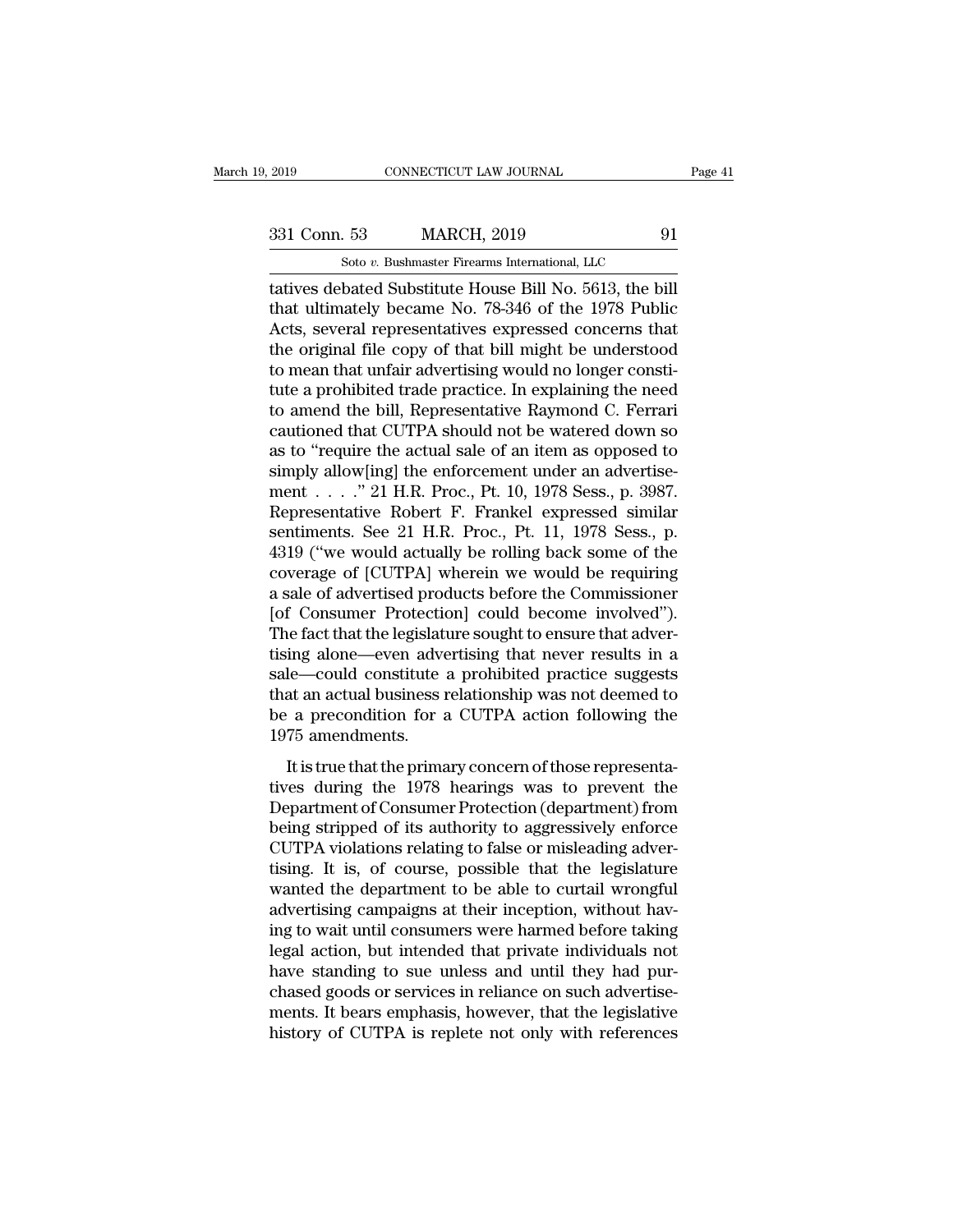# EXERCIT CONNECTICUT LAW JOURNAL March 19, 2019<br>
92 MARCH, 2019 331 Conn. 53<br>
800 v. Bushmaster Firearms International, LLC CONNECTICUT LAW JOURNAL March March March MARCH, 2019 331 Conn. 53<br>Soto *v.* Bushmaster Firearms International, LLC<br>ad scope and remedial nature of the act<sup>27</sup> but.

CONNECTICUT LAW JOURNAL March 19, 2019<br>  $\begin{array}{r}\n 92 \quad \text{MARCH, 2019} \quad 331 \text{ Conn. } 53 \\
 \hline\n 53 \quad \text{Soto } v. \text{ Bushmaster Firearms International, LLC} \n\end{array}$ <br>
to the broad scope and remedial nature of the act<sup>27</sup> but<br>
also with statements specifically indicati 92 MARCH, 2019 331 Conn. 53<br>
Soto v. Bushmaster Firearms International, LLC<br>
to the broad scope and remedial nature of the  $\arctan 27$  but<br>
also with statements specifically indicating a legislative<br>
awareness that the depa awareness that the department and the Office of the  $\frac{\text{MARCH}}{\text{Soto } v. \text{ Bushmaster Firearms International, LLC}}$ <br>
to the broad scope and remedial nature of the act<sup>27</sup> but<br>
also with statements specifically indicating a legislative<br>
awareness that the department and the Office of the<br>
Attorney General w Soto v. Bushmaster Firearms International, LLC<br>to the broad scope and remedial nature of the act<sup>27</sup> but<br>also with statements specifically indicating a legislative<br>awareness that the department and the Office of the<br>Attor soto v. Bushmaster Firearms international, LLC<br>to the broad scope and remedial nature of the act<sup>27</sup> but<br>also with statements specifically indicating a legislative<br>awareness that the department and the Office of the<br>Attor to the broad scope and remedial nature of the act<sup>27</sup> but<br>also with statements specifically indicating a legislative<br>awareness that the department and the Office of the<br>Attorney General were not equipped to prosecute every also with statements specifically indicating a legislative<br>awareness that the department and the Office of the<br>Attorney General were not equipped to prosecute every<br>unfair trade practice and a concomitant belief that it<br>wa awareness that the d<br>Attorney General wer<br>unfair trade practice<br>was important to ince<br>by private litigants.<sup>28</sup><br>Motors Corp., 184 Co.<br>A.2d 810 (1981).<br>More directly on p Fair trade practice and a concomitant belief that it<br>fair trade practice and a concomitant belief that it<br>as important to incentivize broad enforcement action<br>private litigants.<sup>28</sup> See, e.g., *Hinchliffe* v. *American*<br>pr main tract practice and a concomitant beneficiate it<br>was important to incentivize broad enforcement action<br>by private litigants.<sup>28</sup> See, e.g., *Hinchliffe* v. *American*<br>*Motors Corp.*, 184 Conn. 607, 615 and nn. 4–5, 618

by private litigants.<sup>28</sup> See, e.g., *Hinchliffe v. American Motors Corp.*, 184 Conn. 607, 615 and nn. 4–5, 618, 440 A.2d 810 (1981).<br>More directly on point is the testimony of Assistant Attorney General Arnold Feigen, w *Motors Corp.*, 184 Conn. 607, 615 and nn. 4–5, 618, 440<br>A.2d 810 (1981).<br>More directly on point is the testimony of Assistant<br>Attorney General Arnold Feigen, which was offered on<br>behalf of Attorney General Carl Ajello an A.2d 810 (1981).<br>A.2d 810 (1981).<br>More directly on point is the testimony of Assistant<br>Attorney General Arnold Feigen, which was offered on<br>behalf of Attorney General Carl Ajello and Commis-<br>sioner of Consumer Protection M More directly on point is the testimony of Assistant<br>Attorney General Arnold Feigen, which was offered on<br>behalf of Attorney General Carl Ajello and Commis-<br>sioner of Consumer Protection Mary Heslin, before the<br>General Law More directly on point is the testimony of Assistant<br>Attorney General Arnold Feigen, which was offered on<br>behalf of Attorney General Carl Ajello and Commis-<br>sioner of Consumer Protection Mary Heslin, before the<br>General Law Attorney General Arnold Feigen, which was offered on<br>behalf of Attorney General Carl Ajello and Commis-<br>sioner of Consumer Protection Mary Heslin, before the<br>General Law Committee. See Conn. Joint Standing Com-<br>mittee Hear behalf of Attorney General Carl Ajello and Commissioner of Consumer Protection Mary Heslin, before the General Law Committee. See Conn. Joint Standing Committee Hearings, General Law, Pt. 4, 1979 Sess., p. 1159.<br>Testifying sioner of Consumer Protection Mary Heslin, before the<br>General Law Committee. See Conn. Joint Standing Com-<br>mittee Hearings, General Law, Pt. 4, 1979 Sess., p. 1159.<br>Testifying in favor of the 1979 amendment that elimi-<br>nat General Law Committee. See Conn. Joint Standing Committee Hearings, General Law, Pt. 4, 1979 Sess., p. 1159.<br>Testifying in favor of the 1979 amendment that eliminated the direct purchaser requirement language, Feigen expla mittee Hearings, General Law, Pt. 4, 1979 Sess., p. 1159.<br>Testifying in favor of the 1979 amendment that eliminated the direct purchaser requirement language,<br>Feigen explained that "[n]umerous arguments have<br>been raised in Testifying in favor of the 1979 amendment that eliminated the direct purchaser requirement language, Feigen explained that "[n]umerous arguments have been raised in both state and federal courts that [a] plaintiff, in ord nated the direct purchaser requirement language,<br>Feigen explained that "[n]umerous arguments have<br>been raised in both state and federal courts that [a]<br>plaintiff, in order to sue, must be a purchaser or a lessee<br>of a selle Feigen explained that "[n]umerous arguments have<br>been raised in both state and federal courts that [a]<br>plaintiff, in order to sue, must be a purchaser or a lessee<br>of a seller  $\ldots$ . "Id. "The amendment," he opined,<br>"will been raised in both state and federal courts that [a] plaintiff, in order to sue, must be a purchaser or a lessee of a seller  $\ldots$   $\ldots$  "Id. "The amendment," he opined, "will now allow a suit by any person who suffers a plaintiff, in order to sue, must be a purchaser or a lessee<br>of a seller  $\ldots$  ." Id. "The amendment," he opined,<br>"will now allow a suit by any person who suffers any<br>ascertainable loss of money or property." Id. Those<br>sta of a seller  $\ldots$  ." Id. "The amendment," he opined,<br>"will now allow a suit by any person who suffers any<br>ascertainable loss of money or property." Id. Those<br>statements, although not dispositive of the question<br>before us, "will now allow a suit by any person who suffers any ascertainable loss of money or property." Id. Those statements, although not dispositive of the question before us, provide support for the plaintiffs' theory that the l n.30. fore us, provide support for the plaintiffs' theory that<br>e legislature intended to eliminate the business rela-<br>mship requirement when it amended CUTPA. See<br> $ucco$  v. *Microsoft Corp.*, supra, 260 Conn. 86–87 and<br>30.<br>The d before as, provide support for all plainting areasy and<br>the legislature intended to eliminate the business rela-<br>tionship requirement when it amended CUTPA. See<br>Vacco v. Microsoft Corp., supra, 260 Conn. 86–87 and<br>n.30.<br>Th tionship requirement when it amended CUTPA. See Vacco v. *Microsoft Corp.*, supra, 260 Conn. 86–87 and n.30.<br>The defendants, while implicitly acknowledging that the plain language of § 42-110g (a) no longer imposes a busi

The defendants, while implicitly acknowledging that<br>he plain language of  $\S 42{\text -}110g$  (a) no longer imposes<br>business relationship requirement, offer two argu-<br> $\frac{27}{27}$  See, e.g., 19 H.R. Proc., Pt. 6, 1976 Sess., pp. The defendants, while implicitly acknowledging that<br>the plain language of § 42-110g (a) no longer imposes<br>a business relationship requirement, offer two argu-<br> $\frac{x}{27}$  See, e.g., 19 H.R. Proc., Pt. 6, 1976 Sess., pp. 218

**C. Casey; 19 H.R. Proc., Pt. 6, 1976 Sess., pp. 2186–87, remarks of Representative Ferrari.**<br><sup>27</sup> See, e.g., 19 H.R. Proc., Pt. 6, 1976 Sess., pp. 2186–87, remarks of Representative Ferrari.<br><sup>28</sup> See, e.g., 22 S. Proc.,  $\frac{27}{27}$  See, e.g., 19 I<br>sentative Ferrari.<br> $\frac{28}{5}$  See, e.g., 22 S<br>C. Casey; 19 S. I<br>Louis Ciccarello.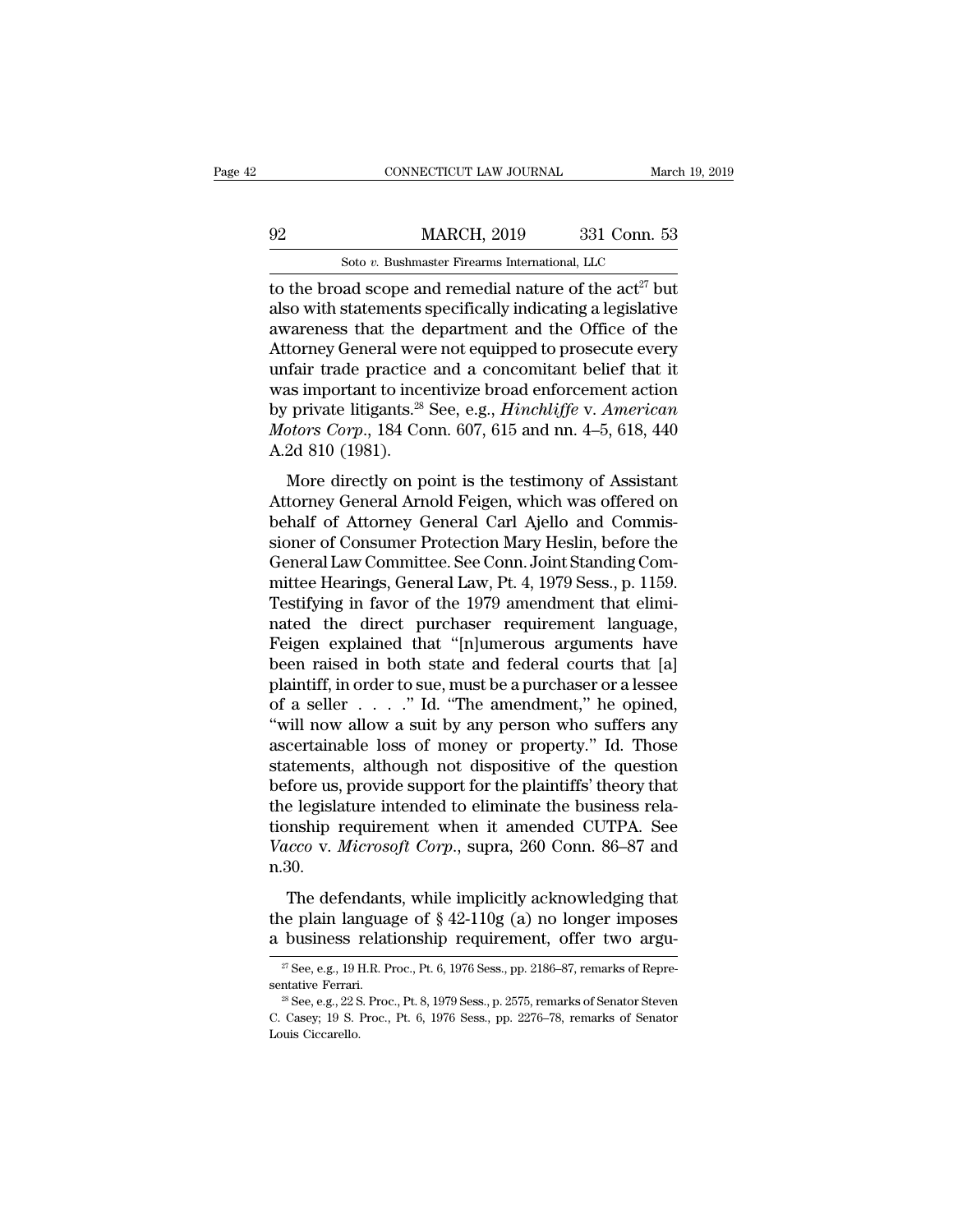| <b>MARCH, 2019</b><br>331 Conn. 53 | 93      |
|------------------------------------|---------|
|                                    |         |
| 2019<br>CONNECTICUT LAW JOURNAL    | Page 43 |

EXERCT 2019 CONNECTICUT LAW JOURNAL Page 43<br>
2019 93<br>
2011 093<br>
2012 5000 v. Bushmaster Firearms International, LLC<br>
2011 11111 1220 ments as to why we should continue to read such a<br>
2011 requirement into the statute. Fir 331 Conn. 53 MARCH, 2019 93<br>Soto v. Bushmaster Firearms International, LLC<br>ments as to why we should continue to read such a<br>requirement into the statute. First, they contend that<br>the trial court properly concluded that o  $\frac{\text{331 Conn. 53}}{\text{Soto } v. \text{ Bushmaster Firearms International, LLC}}$ <br>
ments as to why we should continue to read such a<br>
requirement into the statute. First, they contend that<br>
the trial court properly concluded that our prior cases<br>
and those of the Ap  $\frac{331 \text{ Conn. } 53}{\text{Soto } v. \text{ Bushmaster Firearms International, LLC}}$ <br>
ments as to why we should continue to read such a<br>
requirement into the statute. First, they contend that<br>
the trial court properly concluded that our prior cases<br>
and those of the A Soto v. Bushmaster Firearms International, LLC<br>
ments as to why we should continue to read such a<br>
requirement into the statute. First, they contend that<br>
the trial court properly concluded that our prior cases<br>
and those soto *v*. Bushmaster Freams International, LLC<br>
ments as to why we should continue to read such a<br>
requirement into the statute. First, they contend that<br>
the trial court properly concluded that our prior cases<br>
and those ments as to why we should continue to read such a<br>requirement into the statute. First, they contend that<br>the trial court properly concluded that our prior cases<br>and those of the Appellate Court have recognized a<br>business r requirement into the statute. First, they contend that<br>the trial court properly concluded that our prior cases<br>and those of the Appellate Court have recognized a<br>business relationship requirement and that principles<br>of sta the trial court properly concluded that our prior cases<br>and those of the Appellate Court have recognized a<br>business relationship requirement and that principles<br>of stare decisis and legislative acquiescence counsel<br>against and those of the Appellate Court have recognized a<br>business relationship requirement and that principles<br>of stare decisis and legislative acquiescence counsel<br>against departing from those decisions. Second, the<br>defendants business relationship requirement an<br>of stare decisis and legislative acqui<br>against departing from those decisid<br>defendants contend that prudential c<br>limiting CUTPA standing to persons v<br>business relationship with the alle stare decisis and regislative acquescence counser<br>ainst departing from those decisions. Second, the<br>fendants contend that prudential concerns support<br>niting CUTPA standing to persons who have a direct<br>siness relationship w defendants contend that prudential concerns support<br>limiting CUTPA standing to persons who have a direct<br>business relationship with the alleged wrongdoer. We<br>consider each argument in turn.<br>In support of its conclusion tha

decisions in *Vaccorenta in a production* on a direct business relationship with the alleged wrongdoer. We consider each argument in turn.<br>In support of its conclusion that our cases impose a business relationship requirem business relationship with the aneged wrongdoer. we<br>consider each argument in turn.<br>In support of its conclusion that our cases impose a<br>business relationship requirement, the trial court relied<br>on this court's decisions i In support of its conclusion that our cases impose a<br>business relationship requirement, the trial court relied<br>on this court's decisions in *Vacco v. Microsoft Corp.*,<br>supra, 260 Conn. 59, and *Ventres v. Goodspeed Airport* In support of its conclusion that our cases<br>business relationship requirement, the trial co<br>on this court's decisions in *Vacco* v. *Micross*<br>supra, 260 Conn. 59, and *Ventres* v. *Goodspeed*<br> $LLC$ , 275 Conn. 105, 881 A.2d In this court's decisions in *Vacco* v. *Microsoft Corp.*,<br>pra, 260 Conn. 59, and *Ventres* v. *Goodspeed Airport*,<br>*C*, 275 Conn. 105, 881 A.2d 937 (2005), cert. denied,<br>7 U.S. 1111, 126 S. Ct. 1913, 164 L. Ed. 2d 664 (2 on this court's decisions in vacto v. *Interosoft Corp.*,<br>supra, 260 Conn. 59, and *Ventres* v. *Goodspeed Airport*,<br>LLC, 275 Conn. 105, 881 A.2d 937 (2005), cert. denied,<br>547 U.S. 1111, 126 S. Ct. 1913, 164 L. Ed. 2d 664

supra, 200 Conn. 99, and ventres v. Goodspeed Atrport,<br>LLC, 275 Conn. 105, 881 A.2d 937 (2005), cert. denied,<br>547 U.S. 1111, 126 S. Ct. 1913, 164 L. Ed. 2d 664 (2006).<br>Neither decision compels such a result.<br>In *Vacco*, w EEC, 213 Collit. 103, 851 A.2d 951 (2005), Cert. defiled,<br>547 U.S. 1111, 126 S. Ct. 1913, 164 L. Ed. 2d 664 (2006).<br>Neither decision compels such a result.<br>In *Vacco*, we recognized that the legislature, by<br>"deleting all r In *Vacco*, we recognized that the legislature, by<br>
"deleting all references to "purchasers, sellers, lessors,<br>
or lessees"'" in § 42-110g (a) in 1979, had eliminated<br>
CUTPA's privity requirement. *Vacco v. Microsoft Corp* In *Vacco*, we recognized that the legislature, by "deleting all references to "purchasers, sellers, lessors, or lessees"'" in  $§$  42-110g (a) in 1979, had eliminated CUTPA's privity requirement. *Vacco* v. *Microsoft Cor* " 'deleting all references to "purchasers, sellers, lessors,<br>or lessees"' " in § 42-110g (a) in 1979, had eliminated<br>CUTPA's privity requirement. *Vacco v. Microsoft Corp.*,<br>supra, 260 Conn. 88. We proceeded to clarify, h or lessees"'" in § 42-110g (a) in 1979, had eliminated<br>CUTPA's privity requirement. Vacco v. Microsoft Corp.,<br>supra, 260 Conn. 88. We proceeded to clarify, however,<br>that the elimination of the privity requirement did not<br>m CUTPA's privity requirement. *Vacco* v. *Microsoft Corp.*,<br>supra, 260 Conn. 88. We proceeded to clarify, however,<br>that the elimination of the privity requirement did not<br>mean that *anyone* could bring a CUTPA action, no ma supra, 260 Conn. 88. We proceeded to clarify, however, that the elimination of the privity requirement did not mean that *anyone* could bring a CUTPA action, no matter how attenuated the connection between his or her injur that the elimination of the privity requirement did not<br>mean that *anyone* could bring a CUTPA action, no mat-<br>ter how attenuated the connection between his or her<br>injuries and a defendant's allegedly unfair trade prac-<br>t mean that *anyone* could bring a CUTPA action, no matter how attenuated the connection between his or her injuries and a defendant's allegedly unfair trade practices. "Notwithstanding the elimination of the privity require ter how attenuated the connection between his or her injuries and a defendant's allegedly unfair trade practices. "Notwithstanding the elimination of the privity requirement," we explained, "it strains credulity to conclud injuries and a defendant's allegedly unfair trade practices. "Notwithstanding the elimination of the privity requirement," we explained, "it strains credulity to conclude that CUTPA is so formless as to provide redress to tices. "Notwithstanding the elimination of the privity requirement," we explained, "it strains credulity to conclude that CUTPA is so formless as to provide redress to any person, for any ascertainable harm, caused by any requirement," we explained, "it strains credulity to conclude that CUTPA is so formless as to provide redress<br>to any person, for any ascertainable harm, caused by<br>any person in the conduct of any trade or commerce."<br>(Inter clude that CUTPA is so formless as to provide redress<br>to any person, for any ascertainable harm, caused by<br>any person in the conduct of any trade or commerce."<br>(Internal quotation marks omitted.) Id. We further<br>observed, h to any person, for any ascertainable harm, caused by<br>any person in the conduct of any trade or commerce."<br>(Internal quotation marks omitted.) Id. We further<br>observed, however, that CUTPA liability could reason-<br>ably be cab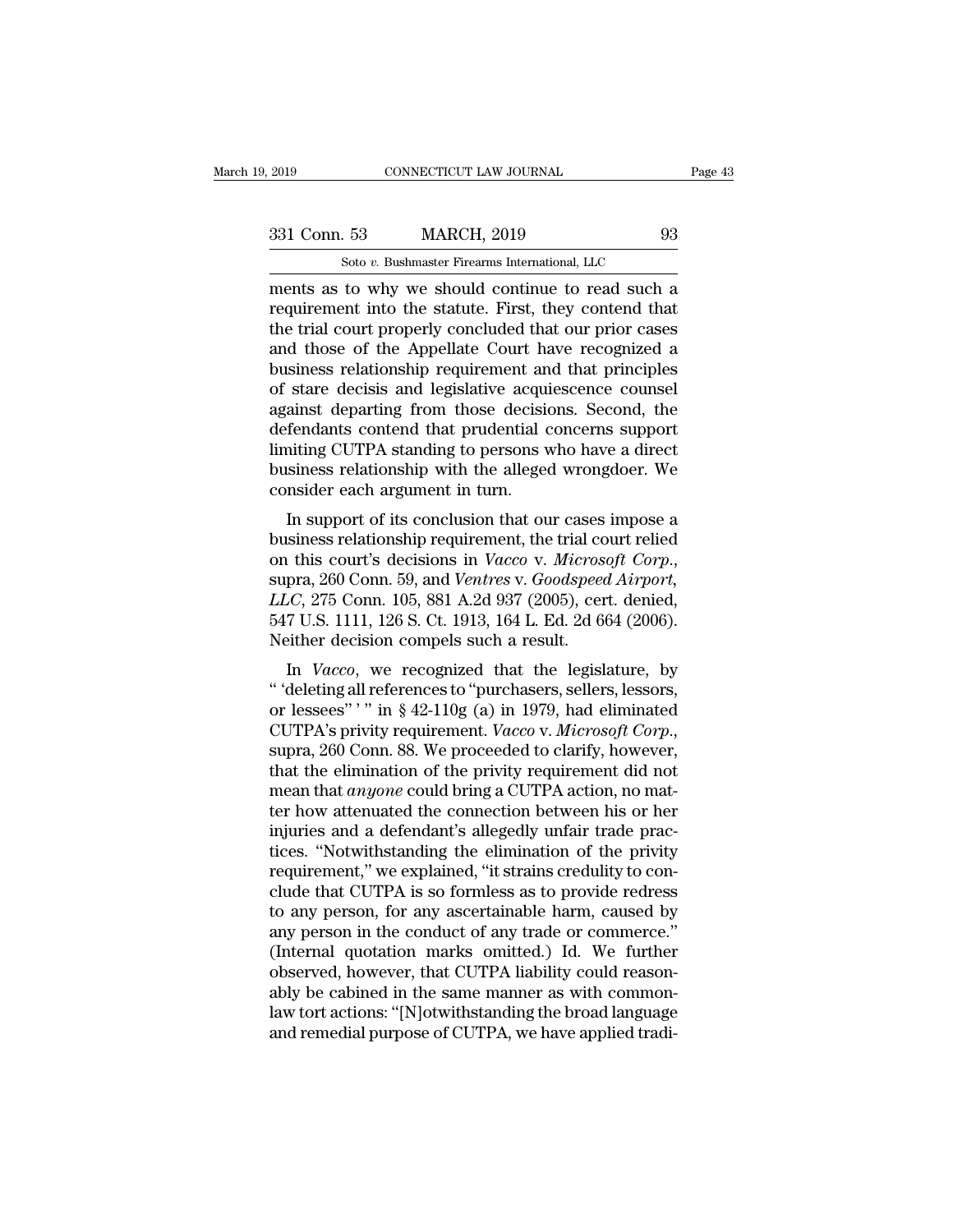# EXERCIT CONNECTICUT LAW JOURNAL March 19, 2019<br>
94 MARCH, 2019 331 Conn. 53<br>
800 v. Bushmaster Firearms International, LLC CONNECTICUT LAW JOURNAL March March March MARCH, 2019 331 Conn. 53<br>Soto *v.* Bushmaster Firearms International, LLC<br>Amon-law principles of remoteness and proxi-

CONNECTICUT LAW JOURNAL March March 2019<br>
MARCH, 2019 331 Conn. 53<br>
Soto v. Bushmaster Firearms International, LLC<br>
tional common-law principles of remoteness and proxi-<br>
mate causation to determine whether a party has<br>
st 94 MARCH, 2019 331 Conn. 53<br>
Soto v. Bushmaster Firearms International, LLC<br>
tional common-law principles of remoteness and proxi-<br>
mate causation to determine whether a party has<br>
standing to bring an action under CUTPA. 94 MARCH, 2019 331 Conn. 53<br>
soto v. Bushmaster Firearms International, LLC<br>
tional common-law principles of remoteness and proxi-<br>
mate causation to determine whether a party has<br>
standing to bring an action under CUTPA. MARCH, 2019 331 Conn. 53<br>
Soto *v*. Bushmaster Firearms International, LLC<br>
tional common-law principles of remoteness and proxi-<br>
mate causation to determine whether a party has<br>
standing to bring an action under CUTPA." **Soto v. Bushmaster Firearms International, LLC**<br> **tional common-law principles of remoteness and proximate** causation to determine whether a party has<br>
standing to bring an action under CUTPA." (Footnote<br>
omitted.) Id. No soto v. Bushmaster Firearms international, LLC<br>tional common-law principles of remoteness and proxi-<br>mate causation to determine whether a party has<br>standing to bring an action under CUTPA." (Footnote<br>omitted.) Id. Notabl tional common-law principles of remoteness and proximate<br>mate causation to determine whether a party has<br>standing to bring an action under CUTPA." (Footnote<br>omitted.) Id. Notably, we cited *Ganim v. Smith & Wes-*<br>son *Corp* mate causation to determine whether a party has<br>standing to bring an action under CUTPA." (Footnote<br>omitted.) Id. Notably, we cited *Ganim v. Smith & Wes-*<br>son *Corp.*, 258 Conn. 313, 780 A.2d 98 (2001), as an<br>example of standing to bring an action under CUTPA." (Footnote omitted.) Id. Notably, we cited *Ganim* v. *Smith & Wesson Corp.*, 258 Conn. 313, 780 A.2d 98 (2001), as an example of a case in which the alleged harms suffered by the omitted.) Id. Notably, we cited *Ganim* v. *Smith & Wesson Corp.*, 258 Conn. 313, 780 A.2d 98 (2001), as an example of a case in which the alleged harms suffered by the plaintiffs—the city of Bridgeport and its mayor—as a *Son Corp.*, 258 Conn. 313, 780 A.2d 98 (2001), as an example of a case in which the alleged harms suffered by the plaintiffs—the city of Bridgeport and its mayor—as a result of gun violence were "too remote and derivative example of a case in which the alleged harms suffered<br>by the plaintiffs—the city of Bridgeport and its mayor—<br>as a result of gun violence were "too remote and deriva-<br>tive" with respect to the challenged conduct for the<br>pl by the plaintiffs—the city of Bridgeport and its mayor—as a result of gun violence were "too remote and derivative" with respect to the challenged conduct for the plaintiffs to have standing to bring a CUTPA claim. Vacco v as a result of gun violence were "too remote and derivative" with respect to the challenged conduct for the plaintiffs to have standing to bring a CUTPA claim.<br>Vacco v. *Microsoft Corp.*, supra, 88–89, citing *Ganim* v. *S* tive" with respect to the challenged conduct for the<br>plaintiffs to have standing to bring a CUTPA claim.<br>Vacco v. Microsoft Corp., supra, 88–89, citing Ganim<br>v. Smith & Wesson Corp., supra, 344, 365. We proceeded<br>in Vacco plaintiffs to have standing to bring a CUTPA claim.<br>Vacco v. Microsoft Corp., supra, 88–89, citing Ganim<br>v. Smith & Wesson Corp., supra, 344, 365. We proceeded<br>in Vacco to apply the same three part remoteness analy-<br>sis th Vacco v. *Microsoft Corp.*, supra, 88–89, citing *Ganim*<br>v. *Smith & Wesson Corp.*, supra, 344, 365. We proceeded<br>in Vacco to apply the same three part remoteness analy-<br>sis that we had applied in *Ganim*, ultimately concl sis that we had applied in *Ganim*, ultimately concluding<br>that the plaintiff lacked standing because his injuries<br>were too remote in relation to the defendant's allegedly<br>anticompetitive conduct. *Vacco* v. *Microsoft Corp* that the plaintiff lacked standing because his injuries<br>were too remote in relation to the defendant's allegedly<br>anticompetitive conduct. *Vacco* v. *Microsoft Corp.*,<br>supra,  $90-92$ ; see *Ganim* v. *Smith & Wesson Corp.* were too remote in relation to the defendant's allegedly<br>anticompetitive conduct. *Vacco* v. *Microsoft Corp.*,<br>supra, 90–92; see *Ganim* v. *Smith & Wesson Corp.*,<br>supra, 353. Accordingly, *Vacco* stands for the proposi-<br> anticompetitive conduct. *Vacco v. Microsoft Corp.*,<br>supra, 90–92; see *Ganim v. Smith & Wesson Corp.*,<br>supra, 353. Accordingly, *Vacco* stands for the proposi-<br>tion that standing to bring a CUTPA claim will lie only<br>when supra, 90–92; see *Ganim* v. *Smith & Wesson Corp.*,<br>supra, 353. Accordingly, *Vacco* stands for the proposi-<br>tion that standing to bring a CUTPA claim will lie only<br>when the purportedly unfair trade practice is alleged<br>to supra, 353. Accordingly, *Vacco* stands for the proposition that standing to bring a CUTPA claim will lie only when the purportedly unfair trade practice is alleged to have directly and proximately caused the plaintiff's i tion that standing to brin<br>when the purportedly un<br>to have directly and pros<br>injuries. This remoteness<br>function as a privity req<br>concerns associated with<br>CUTPA defendants.<br>Although our decision Find the papportedy unitar and practice is angled<br>have directly and proximately caused the plaintiff's<br>juries. This remoteness requirement serves the same<br>nction as a privity requirement, as it mitigates any<br>ncerns associa injuries. This remoteness requirement serves the same<br>function as a privity requirement, as it mitigates any<br>concerns associated with imposing limitless liability on<br>CUTPA defendants.<br>Although our decision in *Ventres* cou

ship with the defendant serves are same<br>function as a privity requirement, as it mitigates any<br>concerns associated with imposing limitless liability on<br>CUTPA defendants.<br>Although our decision in *Ventres* could be read to<br> Final for this sweeping limitless liability on<br>CUTPA defendants.<br>Although our decision in *Ventres* could be read to<br>suggest that the plaintiff must have a business relation-<br>ship with the defendant, a closer review indica cUTPA defendants.<br>CUTPA defendants.<br>Although our decision in *Ventres* could be read to<br>suggest that the plaintiff must have a business relation-<br>ship with the defendant, a closer review indicates that<br>it does not stand fo Although our decision in *Ventres* could be read to<br>suggest that the plaintiff must have a business relation-<br>ship with the defendant, a closer review indicates that<br>it does not stand for this sweeping proposition. In that Although our decision in *Ventres* could be read to suggest that the plaintiff must have a business relationship with the defendant, a closer review indicates that it does not stand for this sweeping proposition. In that suggest that the plaintiff must have a business relationship with the defendant, a closer review indicates that<br>it does not stand for this sweeping proposition. In that<br>case, a land trust and a conservancy (property owners ship with the defendant, a closer review indicates that<br>it does not stand for this sweeping proposition. In that<br>case, a land trust and a conservancy (property owners)<br>alleged that the named defendant, Goodspeed Airport,<br>L it does not stand for this sweeping proposition. In that<br>case, a land trust and a conservancy (property owners)<br>alleged that the named defendant, Goodspeed Airport,<br>LLC, among other defendants, had violated CUTPA by<br>trespa case, a land trust and a conservancy (property owners)<br>alleged that the named defendant, Goodspeed Airport,<br>LLC, among other defendants, had violated CUTPA by<br>trespassing on the property owners' land. See *Ventres*<br>v. *Goo*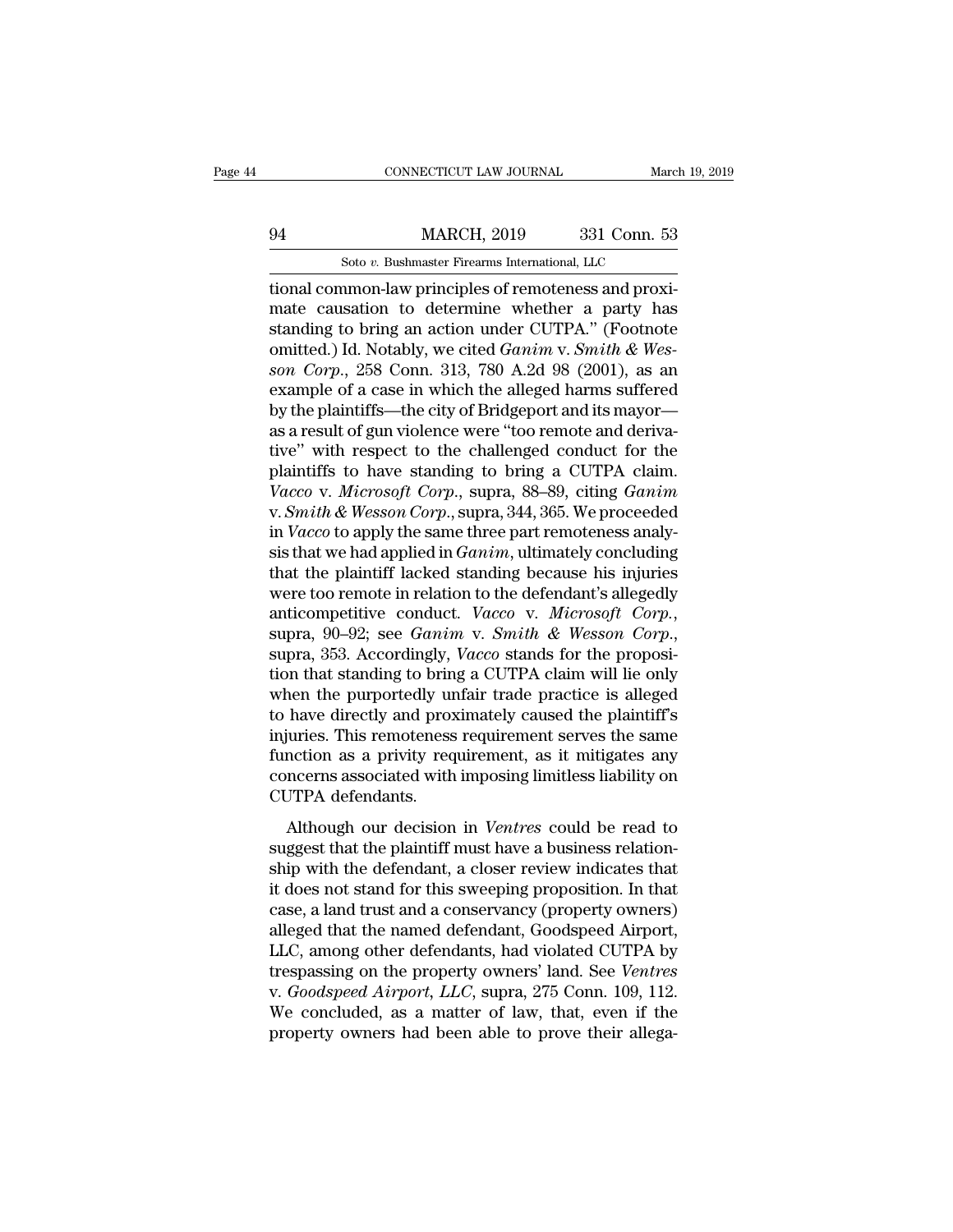| . 2019       | CONNECTICUT LAW JOURNAL                                                                                    | Page 45 |
|--------------|------------------------------------------------------------------------------------------------------------|---------|
|              |                                                                                                            |         |
| 331 Conn. 53 | <b>MARCH, 2019</b>                                                                                         | 95      |
|              | Soto v. Bushmaster Firearms International, LLC                                                             |         |
|              | tions, none of the alleged conduct would have risen to<br>the level of a CUTPA violation. See id., 156–58. |         |
|              | As an alternative, independent basis for upholding                                                         |         |

1 Conn. 53 MARCH, 2019 95<br>
Soto v. Bushmaster Firearms International, LLC<br>
ons, none of the alleged conduct would have risen to<br>
e level of a CUTPA violation. See id., 156–58.<br>
As an alternative, independent basis for upho  $\frac{\text{331 Com. 53}}{\text{Soto } v. \text{ Bushmaster Firearms International, LLC}}$ <br>tions, none of the alleged conduct would have risen to<br>the level of a CUTPA violation. See id., 156–58.<br>As an alternative, independent basis for upholding<br>the trial court's decision to Soto *v*. Bushmaster Firearms International, LLC<br>tions, none of the alleged conduct would have risen to<br>the level of a CUTPA violation. See id., 156–58.<br>As an alternative, independent basis for upholding<br>the trial court's tions, none of the alleged conduct would have risen to<br>the level of a CUTPA violation. See id., 156–58.<br>As an alternative, independent basis for upholding<br>the trial court's decision to strike the property owners'<br>CUTPA cla the level of a CUTPA violation. See id., 156–58.<br>As an alternative, independent basis for upholding<br>the trial court's decision to strike the property owners'<br>CUTPA claims, we briefly considered the property own-<br>ers' conte summarized that the ground that is a alternative, independent basis for upholding<br>the trial court's decision to strike the property owners'<br>CUTPA claims, we briefly considered the property own-<br>ers' contention that a CUTPA As an alternative, independent basis for upholding<br>the trial court's decision to strike the property owners'<br>CUTPA claims, we briefly considered the property own-<br>ers' contention that a CUTPA plaintiff is not required<br>to a the trial court's decision to strike the property owners'<br>CUTPA claims, we briefly considered the property own-<br>ers' contention that a CUTPA plaintiff is not required<br>to allege any business relationship with a defendant,<br>s CUTPA claims, we briefly considered the property owners' contention that a CUTPA plaintiff is not required<br>to allege any business relationship with a defendant,<br>summarily rejecting that claim on the ground that the<br>propert ers' contention that a CUTPA plaintiff is not required<br>to allege any business relationship with a defendant,<br>summarily rejecting that claim on the ground that the<br>property owners had provided no authority for the prop-<br>osi to allege any business relationship with a defendant,<br>summarily rejecting that claim on the ground that the<br>property owners had provided no authority for the prop-<br>osition. Id., 157–58. Significantly, in contrast to the pr summarily rejecting that claim on the ground that the<br>property owners had provided no authority for the prop-<br>osition. Id., 157–58. Significantly, in contrast to the pre-<br>sent case, *Ventres* did not involve allegations th property owners had provided no authority for the proposition. Id., 157–58. Significantly, in contrast to the present case, *Ventres* did not involve allegations that a business relationship between the defendants and a th osition. Id., 157–58. Significantly, in contrast to the present case, *Ventres* did not involve allegations that a business relationship between the defendants and a third party had resulted in the harm alleged. Therefore, sent case, *Ventres* did not involve allegations that a<br>business relationship between the defendants and a<br>third party had resulted in the harm alleged. Therefore,<br>we had no occasion to discuss or apply the proximate<br>cause business relationship between the defendar<br>third party had resulted in the harm alleged. T<br>we had no occasion to discuss or apply the p<br>cause analysis set forth in *Vacco*. See *Vacco* v.<br>*Corp.*, supra, 260 Conn. 90–92. I Expediance analysis set forth in *Vacco*. See *Vacco* v. *Microsoft*<br>w.p., supra, 260 Conn. 90–92. In other words, there<br>as no business relationship that could result in any<br>usal connection to the injury alleged.<br>According cause analysis set forth in *Vacco*. See *Vacco* v. *Microsoft*<br>Corp., supra, 260 Conn. 90–92. In other words, there<br>was no business relationship that could result in any<br>causal connection to the injury alleged.<br>Accordingl

Corp., supra, 260 Conn. 90–92. In other words, there was no business relationship that could result in any causal connection to the injury alleged.<br>Accordingly, the court in *Ventres* did not hold that every CUTPA claim r and a subsiness relationship that could result in any<br>causal connection to the injury alleged.<br>Accordingly, the court in *Ventres* did not hold that<br>every CUTPA claim requires a business relationship<br>between a plaintiff an causal connection to the injury alleged.<br>
Accordingly, the court in *Ventres* did not hold that<br>
every CUTPA claim requires a business relationship<br>
between a plaintiff and a defendant. Indeed, we did not<br>
analyze that iss Accordingly, the court in *Ventres* did not hold that<br>every CUTPA claim requires a business relationship<br>between a plaintiff and a defendant. Indeed, we did not<br>analyze that issue, and at no point did we examine<br>either the Accordingly, the court in *Ventres* did not hold that<br>every CUTPA claim requires a business relationship<br>between a plaintiff and a defendant. Indeed, we did not<br>analyze that issue, and at no point did we examine<br>either the every CUTPA claim requires a business relationship<br>between a plaintiff and a defendant. Indeed, we did not<br>analyze that issue, and at no point did we examine<br>either the text or the legislative history of the statute,<br>both between a plaintiff and a defendant. Indeed, we did not<br>analyze that issue, and at no point did we examine<br>either the text or the legislative history of the statute,<br>both of which, as we previously explained, strongly<br>sugg analyze that issue, and at no point did we examine<br>either the text or the legislative history of the statute,<br>both of which, as we previously explained, strongly<br>suggest that the legislature did not intend to impose a<br>pri either the text or the legislative history of the statute,<br>both of which, as we previously explained, strongly<br>suggest that the legislature did not intend to impose a<br>privity requirement. We thus conclude that the princi-<br> both of which, as we previously explained, strongly<br>suggest that the legislature did not intend to impose a<br>privity requirement. We thus conclude that the princi-<br>ples of stare decisis and legislative acquiescence do not<br>p suggest that the legislature did not intend to impose a<br>privity requirement. We thus conclude that the princi-<br>ples of stare decisis and legislative acquiescence do not<br>preclude us from construing § 42-110g (a) de novo in privity requirement. We thus conclude that the princi-<br>ples of stare decisis and legislative acquiescence do not<br>preclude us from construing § 42-110g (a) de novo in<br>the present case to address this question. See *Igartua* ples of stare decisis and legislative acquiescence do not<br>preclude us from construing § 42-110g (a) de novo in<br>the present case to address this question. See *Igartua*<br>v. *Obama*, 842 F.3d 149, 160 (1st Cir. 2016) (Torrue preclude us from construing § 42-110g (a) de novo in<br>the present case to address this question. See *Igartua*<br>v. *Obama*, 842 F.3d 149, 160 (1st Cir. 2016) (Torruella,<br>J., concurring in part and dissenting in part) ("[c]on the present case to address this question. See *Igartua*<br>v. *Obama*, 842 F.3d 149, 160 (1st Cir. 2016) (Torruella,<br>J., concurring in part and dissenting in part) ("[c]onsid-<br>ering the cursory treatment given to this issue v. *Obama*, 842 F.3d 149, 160 (1st Cir. 2016) (Torruella, J., concurring in part and dissenting in part) ("[c]onsidering the cursory treatment given to this issue by the . . . panel [in the prior decision], our hands are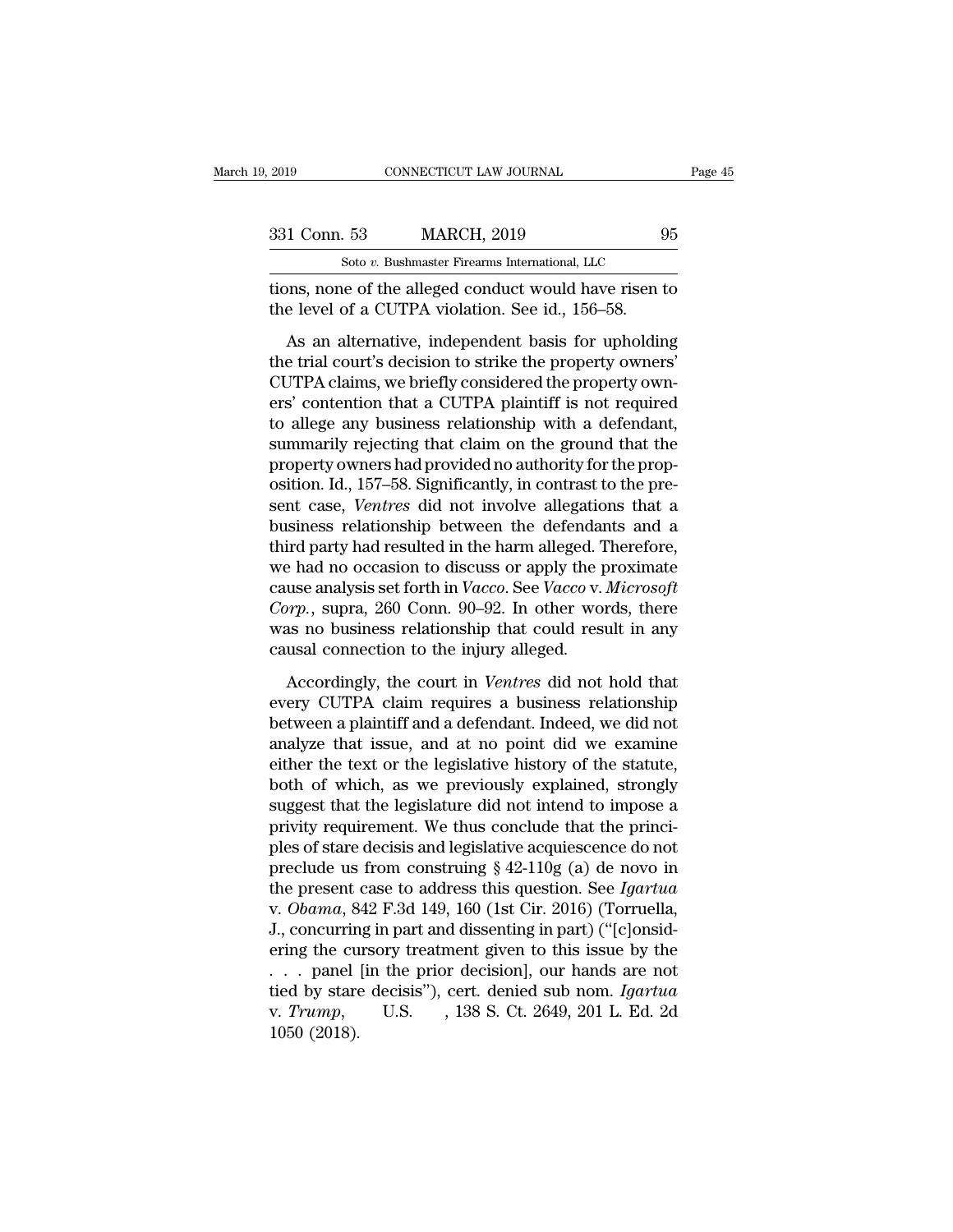# EXERCIT CONNECTICUT LAW JOURNAL March 19, 2019<br>
96 MARCH, 2019 331 Conn. 53<br>
800 v. Bushmaster Firearms International, LLC CONNECTICUT LAW JOURNAL March March March MARCH, 2019 331 Conn. 53<br>Soto *v.* Bushmaster Firearms International, LLC<br>The consider the defendants' argument that this

CONNECTICUT LAW JOURNAL March 19, 2019<br>MARCH, 2019 331 Conn. 53<br>Soto v. Bushmaster Firearms International, LLC<br>Next, we consider the defendants' argument that this<br>urt has, for prudential reasons, set various limitations MARCH, 2019 331 Conn. 53<br>
Soto v. Bushmaster Firearms International, LLC<br>
Next, we consider the defendants' argument that this<br>
court has, for prudential reasons, set various limitations<br>
on the types of parties that may b 96 MARCH, 2019 331 Conn. 53<br>
Soto v. Bushmaster Firearms International, LLC<br>
Next, we consider the defendants' argument that this<br>
court has, for prudential reasons, set various limitations<br>
on the types of parties that m  $\frac{\text{MARCH}}{\text{Soto } v. \text{ Bushmaster Fraams International, LLC}}$ <br>
Next, we consider the defendants' argument that this<br>
court has, for prudential reasons, set various limitations<br>
on the types of parties that may bring CUTPA claims.<br>
The defendants contend Soto  $v$ . Bushmaster Firearms International, LLC<br>
Next, we consider the defendants' argument that this<br>
court has, for prudential reasons, set various limitations<br>
on the types of parties that may bring CUTPA claims.<br>
The sofo v. Bushmaster Firearms international, LLC<br>Next, we consider the defendants' argument that this<br>court has, for prudential reasons, set various limitations<br>on the types of parties that may bring CUTPA claims.<br>The defen Next, we consider the defendants' argument that this court has, for prudential reasons, set various limitations<br>on the types of parties that may bring CUTPA claims.<br>The defendants contend that similar policy rationales<br>cou court has, for prudential reasons, set various limitations<br>on the types of parties that may bring CUTPA claims.<br>The defendants contend that similar policy rationales<br>counsel in favor of imposing a business relationship<br>req on the types of parties that may bring CUTPA claims.<br>The defendants contend that similar policy rationales<br>counsel in favor of imposing a business relationship<br>requirement. In two of the cases that the defendants<br>cite in s The defendants contend that similar policy rationales<br>counsel in favor of imposing a business relationship<br>requirement. In two of the cases that the defendants<br>cite in support of this proposition, however, this court<br>concl counsel in favor of imposing a business relationship<br>requirement. In two of the cases that the defendants<br>cite in support of this proposition, however, this court<br>concluded that CUTPA simply did not govern the con-<br>duct at requirement. In two of the cases that the defendants<br>cite in support of this proposition, however, this court<br>concluded that CUTPA simply did not govern the con-<br>duct at issue, and, therefore, we did not consider the<br>quest cite in support of this proposition, however, this court<br>concluded that CUTPA simply did not govern the con-<br>duct at issue, and, therefore, we did not consider the<br>question of standing. See *Haynes* v. *Yale-New Haven*<br>*Ho* concluded that CUTPA simply did not govern the con-<br>duct at issue, and, therefore, we did not consider the<br>question of standing. See *Haynes* v. *Yale-New Haven*<br>*Hospital*, 243 Conn. 17, 34, 699 A.2d 964 (1997) (medical<br>m duct at issue, and, therefore, we did not consider the<br>question of standing. See *Haynes v. Yale-New Haven*<br>*Hospital*, 243 Conn. 17, 34, 699 A.2d 964 (1997) (medical<br>malpractice claims are not subject to CUTPA); *Russell* question of standing. See *Haynes* v. *Yale-New Haven*<br>*Hospital*, 243 Conn. 17, 34, 699 A.2d 964 (1997) (medical<br>malpractice claims are not subject to CUTPA); *Russell*<br>v. *Dean Witter Reynolds, Inc.*, 200 Conn. 172, 180, *Hospital*, 243 Conn. 17, 34, 699 A.2d 964 (1997) (medical<br>malpractice claims are not subject to CUTPA); *Russell*<br>v. *Dean Witter Reynolds, Inc.*, 200 Conn. 172, 180, 510<br>A.2d 972 (1986) (CUTPA does not apply to deceptive malpractice claims are not subject to CUTPA); *Russell*<br>v. *Dean Witter Reynolds, Inc.*, 200 Conn. 172, 180, 510<br>A.2d 972 (1986) (CUTPA does not apply to deceptive<br>practices in purchase and sale of securities). In the thir v. *Dean Witter Reynolds, Inc.*, 200 Conn. 172, 180, 510<br>A.2d 972 (1986) (CUTPA does not apply to deceptive<br>practices in purchase and sale of securities). In the third<br>case on which the defendants rely, namely, *Jackson v.* A.2d 972 (1986) (CUTPA does not apply to deceptive<br>practices in purchase and sale of securities). In the third<br>case on which the defendants rely, namely, Jackson v.<br>R. G. Whipple, Inc., 225 Conn. 705, 627 A.2d 374 (1993),<br> practices in purchase and sale of securities). In the third<br>case on which the defendants rely, namely, Jackson v.<br>R. G. Whipple, Inc., 225 Conn. 705, 627 A.2d 374 (1993),<br>this court concluded that third parties lacked CUTP case on which the defendants rely, namely, Jackson v.<br>
R. G. Whipple, Inc., 225 Conn. 705, 627 A.2d 374 (1993),<br>
this court concluded that third parties lacked CUTPA<br>
standing only in the context of the unique professional R. G. Whipple, Inc., 225 Conn. 705, 627 A.2d 374 (1993),<br>this court concluded that third parties lacked CUTPA<br>standing only in the context of the unique professional<br>relationship between attorneys and their clients. See<br>id this court concluded that third parties lacked CUTPA<br>standing only in the context of the unique professional<br>relationship between attorneys and their clients. See<br>id., 729. Accordingly, the cases that the defendants cite,<br> standing only in the context of the unique professional<br>relationship between attorneys and their clients. See<br>id., 729. Accordingly, the cases that the defendants cite,<br>which address unique professional service contexts an relationship between attorneys and their clients.<br>id., 729. Accordingly, the cases that the defendants<br>which address unique professional service contexts<br>relationships, provide little support for the ger<br>proposition that C We need not decide today whether there are other<br>approximationships, provide little support for the general<br>oposition that CUTPA does not confer standing out-<br>le the limited confines of a business relationship<br>tween the CU metalionships, provide little support for the general<br>proposition that CUTPA does not confer standing out-<br>side the limited confines of a business relationship<br>between the CUTPA plaintiff and defendant.<br>We need not decide

relationships, provide hate support for and general<br>proposition that CUTPA does not confer standing out-<br>side the limited confines of a business relationship<br>between the CUTPA plaintiff and defendant.<br>We need not decide to proposition and commit accounts for context standing out<br>side the limited confines of a business relationship<br>between the CUTPA plaintiff and defendant.<br>We need not decide today whether there are other<br>contexts or situatio between the CUTPA plaintiff and defendant.<br>We need not decide today whether there are other<br>contexts or situations in which parties who do not share<br>a consumer, commercial, or competitor relationship<br>with an alleged wrongd We need not decide today whether there are other<br>contexts or situations in which parties who do not share<br>a consumer, commercial, or competitor relationship<br>with an alleged wrongdoer may be barred, for pruden-<br>tial or poli We need not decide today whether there are other<br>contexts or situations in which parties who do not share<br>a consumer, commercial, or competitor relationship<br>with an alleged wrongdoer may be barred, for pruden-<br>tial or poli contexts or situations in which parties who do not share<br>a consumer, commercial, or competitor relationship<br>with an alleged wrongdoer may be barred, for pruden-<br>tial or policy reasons, from bringing a CUTPA action.<br>What is a consumer, commercial, or competitor relationship<br>with an alleged wrongdoer may be barred, for pruden-<br>tial or policy reasons, from bringing a CUTPA action.<br>What is clear is that none of the rationales that underlie<br>the s with an alleged wrongdoer may be barred, for prudential or policy reasons, from bringing a CUTPA action.<br>What is clear is that none of the rationales that underlie<br>the standing doctrine, either generally or in the specific tial or policy reasons, from bringing a CUTPA action.<br>What is clear is that none of the rationales that underlie<br>the standing doctrine, either generally or in the specific<br>context of unfair trade practice litigation, supp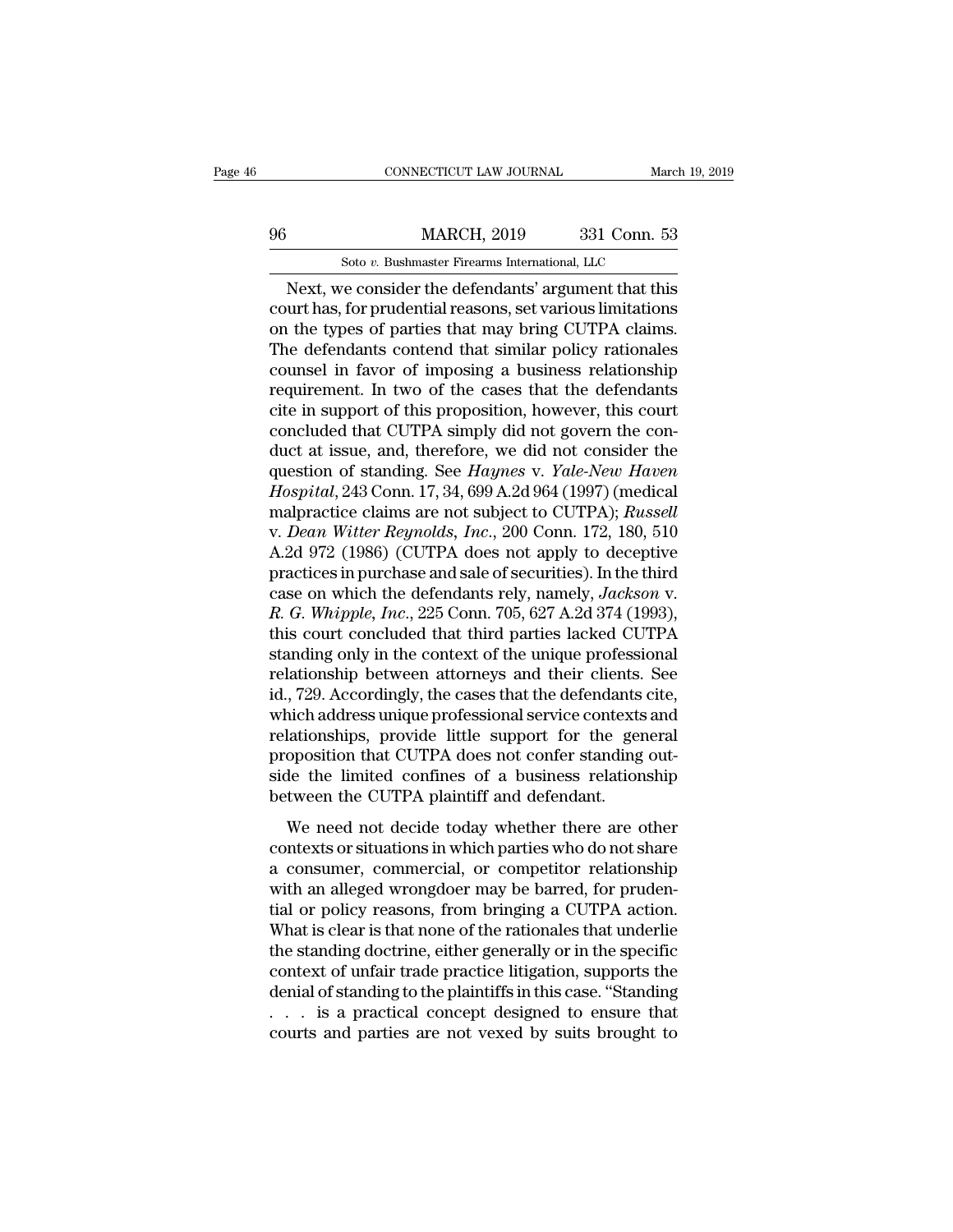CONNECTICUT LAW JOURNAL<br>
Soto *v.* Bushmaster Firearms International, LLC<br>
noniusticable interests and that iudicial decivindicate nonjusticable interests and that judicial deci-<br>
vindicate nonjusticable interests and that judicial deci-<br>
vindicate nonjusticable interests and that judicial deci-<br>
sions [that] may affect the rights of others 331 Conn. 53 MARCH, 2019 97<br>Soto v. Bushmaster Firearms International, LLC<br>vindicate nonjusticable interests and that judicial decisions [that] may affect the rights of others are forged<br>in hot controversy, with each view 331 Conn. 53 MARCH, 2019 97<br>
Soto v. Bushmaster Frearms International, LLC<br>
vindicate nonjusticable interests and that judicial decisions<br>
[that] may affect the rights of others are forged<br>
in hot controversy, with each v 331 Conn. 53 MARCH, 2019 97<br>
Soto v. Bushmaster Firearms International, LLC<br>
vindicate nonjusticable interests and that judicial decisions [that] may affect the rights of others are forged<br>
in hot controversy, with each v Soto *v.* Bushmaster Firearms International, LLC<br>
vindicate nonjusticable interests and that judicial decisions [that] may affect the rights of others are forged<br>
in hot controversy, with each view fairly and vigorously<br>
r Sofo *v.* Bushmaster Freams International, LLC<br>vindicate nonjusticable interests and that judicial deci-<br>sions [that] may affect the rights of others are forged<br>in hot controversy, with each view fairly and vigorously<br>repr vindicate nonjusticable interests and that judicial decisions [that] may affect the rights of others are forged<br>in hot controversy, with each view fairly and vigorously<br>represented." (Internal quotation marks omitted.)<br>*Sl* sions [that] may affect the rights of others are forged<br>in hot controversy, with each view fairly and vigorously<br>represented." (Internal quotation marks omitted.)<br> $Slimp v. Dept. of Liquor Control, 239 Conn. 599, 609, 687$ <br>A.2d 123 (1996). As we in hot controversy, with each view fairly and vigorously<br>represented." (Internal quotation marks omitted.)<br>Slimp v. Dept. of Liquor Control, 239 Conn. 599, 609, 687<br>A.2d 123 (1996). As we explained in *Ganim v. Smith &*<br>W represented." (Internal quotation marks omitted.)<br>
Slimp v. Dept. of Liquor Control, 239 Conn. 599, 609, 687<br>
A.2d 123 (1996). As we explained in *Ganim* v. *Smith &*<br>
Wesson Corp., supra, 258 Conn. 313, there are several<br> Slimp v. Dept. of Liquor Control, 239 Conn. 599, 609, 687<br>A.2d 123 (1996). As we explained in *Ganim v. Smith &*<br>Wesson Corp., supra, 258 Conn. 313, there are several<br>reasons why standing traditionally has been restricted A.2d 123 (1996). As we explained in *Ganim v. Smith &*<br>Wesson Corp., supra, 258 Conn. 313, there are several<br>reasons why standing traditionally has been restricted<br>to those parties directly injured by a defendant's con-<br>d Wesson Corp., supra, 258 Conn. 313, there are several reasons why standing traditionally has been restricted to those parties directly injured by a defendant's conduct: "First, the more indirect an injury is, the more diff reasons why standing traditionally has been restricted<br>to those parties directly injured by a defendant's con-<br>duct: "First, the more indirect an injury is, the more<br>difficult it becomes to determine the amount of [the]<br>pl to those parties directly injured by a defendant's conduct: "First, the more indirect an injury is, the more difficult it becomes to determine the amount of [the] plaintiff's damages attributable to the wrongdoing as oppos duct: "First, the more indirect an injury is, the more<br>difficult it becomes to determine the amount of [the]<br>plaintiff's damages attributable to the wrongdoing as<br>opposed to other, independent factors. Second, recog-<br>nizin difficult it becomes to determine the amount of [the]<br>plaintiff's damages attributable to the wrongdoing as<br>opposed to other, independent factors. Second, recog-<br>nizing claims by the indirectly injured would require<br>courts plaintiff's damages attributable to the wrongdoing as<br>opposed to other, independent factors. Second, recog-<br>nizing claims by the indirectly injured would require<br>courts to adopt complicated rules apportioning dam-<br>ages amo opposed to other, independent factors. Second, recognizing claims by the indirectly injured would require<br>courts to adopt complicated rules apportioning dam-<br>ages among plaintiffs removed at different levels of<br>injury from nizing claims by the indirectly injured would require<br>courts to adopt complicated rules apportioning dam-<br>ages among plaintiffs removed at different levels of<br>injury from the violative acts, in order to avoid the risk<br>of m courts to adopt complicated rules apportioning damages among plaintiffs removed at different levels of injury from the violative acts, in order to avoid the risk of multiple recoveries. Third, struggling with the first two ages among plain<br>injury from the vio<br>of multiple recove<br>two problems is un<br>injured parties who<br>attendant problem<br>ted.) Id., 353.<br>*Ganim*, in fact, *Ganim*, in fact, provides an instructive contrast to problems is unnecessary [when] there are directly iured parties who can remedy the harm without these tendant problems." (Internal quotation marks omitd.) Id., 353.<br>*Ga* or matter recoveries. Thing, sangging with the mass<br>two problems is unnecessary [when] there are directly<br>injured parties who can remedy the harm without these<br>attendant problems." (Internal quotation marks omit-<br>ted.) Id.

injured parties who can remedy the harm without these<br>attendant problems." (Internal quotation marks omit-<br>ted.) Id., 353.<br> $Ganim$ , in fact, provides an instructive contrast to<br>the present case. In  $Ganim$ , the mayor and the ci fundant problems." (Internal quotation marks omit-<br>ted.) Id., 353.<br>  $Ganim$ , in fact, provides an instructive contrast to<br>
the present case. In  $Ganim$ , the mayor and the city of<br>
Bridgeport brought an action against handgun ma recolution. The contrast contrast to<br>ted.) Id., 353.<br>*Ganim*, in fact, provides an instructive contrast to<br>the present case. In *Ganim*, the mayor and the city of<br>Bridgeport brought an action against handgun manufac-<br>turer *Ganim*, in fact, provides an instructive contrast to<br>the present case. In *Ganim*, the mayor and the city of<br>Bridgeport brought an action against handgun manufac-<br>turers, trade associations, and retail gun sellers to<br>rec Ganim, in fact, provides an instructive contrast to<br>the present case. In *Ganim*, the mayor and the city of<br>Bridgeport brought an action against handgun manufac-<br>turers, trade associations, and retail gun sellers to<br>recou the present case. In *Ganim*, the mayor and the city of Bridgeport brought an action against handgun manufacturers, trade associations, and retail gun sellers to recoup various municipal costs associated with gun violence, Bridgeport brought an action against handgun manufacturers, trade associations, and retail gun sellers to<br>recoup various municipal costs associated with gun<br>violence, including increased police and emergency ser-<br>vices, lo turers, trade associations, and retail gun sellers to<br>recoup various municipal costs associated with gun<br>violence, including increased police and emergency ser-<br>vices, loss of investment, and victimization of Bridge-<br>port' recoup various municipal costs associated with gun<br>violence, including increased police and emergency ser-<br>vices, loss of investment, and victimization of Bridge-<br>port's citizens. Id., 315–16, 326–27. We concluded that<br>the violence, including increased police and emergency services, loss of investment, and victimization of Bridge-<br>port's citizens. Id., 315–16, 326–27. We concluded that<br>the municipal plaintiffs lacked standing under CUTPA<br>bec vices, loss of investment, and victimization of Bridge-<br>port's citizens. Id., 315–16, 326–27. We concluded that<br>the municipal plaintiffs lacked standing under CUTPA<br>because the "harms claimed  $\ldots$ . [were too] indirect,<br>r port's citizens. Id., 315–16, 326–27. We concluded that<br>the municipal plaintiffs lacked standing under CUTPA<br>because the "harms claimed . . . [were too] indirect,<br>remote and derivative with respect to the defendants'<br>condu the municipal plaintiffs lacked standing under CUTPA<br>because the "harms claimed  $\ldots$  [were too] indirect,<br>remote and derivative with respect to the defendants'<br>conduct  $\ldots$ ." Id., 353. Moreover, we observed that<br>one eas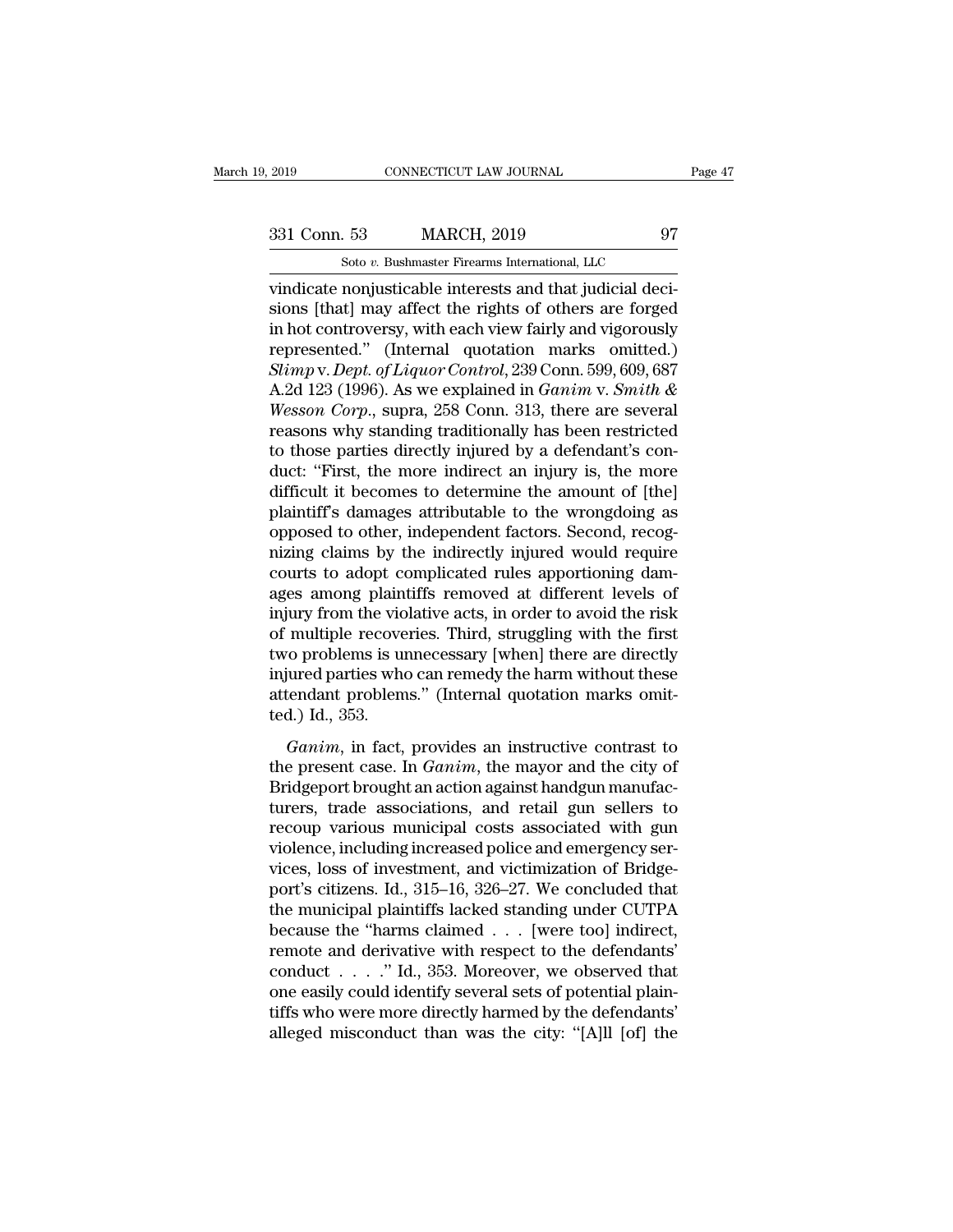# EXERCIT CONNECTICUT LAW JOURNAL March 19, 2019<br>
98 MARCH, 2019 331 Conn. 53<br>
500 v. Bushmaster Firearms International, LLC CONNECTICUT LAW JOURNAL March March March MARCH, 2019 331 Conn. 53<br>Soto *v.* Bushmaster Firearms International, LLC<br>Pers in Bridgeport, who have been deceived

CONNECTICUT LAW JOURNAL March 19, 2019<br>
MARCH, 2019 331 Conn. 53<br>
Soto v. Bushmaster Firearms International, LLC<br>
homeowners in Bridgeport who have been deceived<br>
by the defendants' misleading advertising, all of the MARCH, 2019 331 Conn. 53<br>
Soto v. Bushmaster Firearms International, LLC<br>
homeowners in Bridgeport who have been deceived<br>
by the defendants' misleading advertising, all of the<br>
persons who have been assaulted or killed by 98 MARCH, 2019 331 Conn. 53<br>
soto v. Bushmaster Firearms International, LLC<br>
homeowners in Bridgeport who have been deceived<br>
by the defendants' misleading advertising, all of the<br>
persons who have been assaulted or kille  $\frac{\text{MARCH}}{\text{Soto } v. \text{ Bushmaster Fraarms International, LLC}}$ <br>
homeowners in Bridgeport who have been deceived<br>
by the defendants' misleading advertising, all of the<br>
persons who have been assaulted or killed by the misuse<br>
of the handguns, and all of  $\frac{1}{2}$  Soto *v*. Bushmaster Firearms International, LLC<br>homeowners in Bridgeport who have been deceived<br>by the defendants' misleading advertising, all of the<br>persons who have been assaulted or killed by the misuse<br>of t In the defendants' misleading advertising, all of the resons who have been assaulted or killed by the misuse<br>the handguns, and all of the families of the persons<br>no committed suicide using those handguns." Id., 359.<br>In the that the defendants' misleading advertising, all of the<br>persons who have been assaulted or killed by the misuse<br>of the handguns, and all of the families of the persons<br>who committed suicide using those handguns." Id., 359.

Let the May been assaulted or killed by the misuse<br>of the handguns, and all of the families of the persons<br>who committed suicide using those handguns." Id., 359.<br>In the present case, by contrast, the plaintiffs allege<br>that of the handguns, and all of the families of the persons<br>who committed suicide using those handguns." Id., 359.<br>In the present case, by contrast, the plaintiffs allege<br>that the defendants' wrongful advertising magnified th who committed suicide using those handguns." Id., 359.<br>In the present case, by contrast, the plaintiffs allege<br>that the defendants' wrongful advertising magnified the<br>lethality of the Sandy Hook massacre by inspiring Lanz In the present case, by contrast, the plaintiffs allege<br>that the defendants' wrongful advertising magnified the<br>lethality of the Sandy Hook massacre by inspiring Lanza<br>or causing him to select a more efficiently deadly<br>we In the present case, by contrast, the plaintiffs allege<br>that the defendants' wrongful advertising magnified the<br>lethality of the Sandy Hook massacre by inspiring Lanza<br>or causing him to select a more efficiently deadly<br>we that the defendants' wrongful advertising magnified the<br>lethality of the Sandy Hook massacre by inspiring Lanza<br>or causing him to select a more efficiently deadly<br>weapon for his attack. Proving such a causal link at<br>trial lethality of the Sandy Hook massacre by inspiring Lanza<br>or causing him to select a more efficiently deadly<br>weapon for his attack. Proving such a causal link at<br>trial may prove to be a Herculean task.<sup>29</sup> But if it can<br>be or causing him to select a more efficiently deadly<br>weapon for his attack. Proving such a causal link at<br>trial may prove to be a Herculean task.<sup>29</sup> But if it can<br>be proven—and the posture in which this case reaches<br>us req be proven—and the posture in which this case reaches<br>us requires that we assume it can<sup>30</sup>—the link between<br>the allegedly wrongful conduct and the plaintiffs' injur-<br>ies would be far more direct and less attenuated than<br>i

29 Ganim.<br>
29 See, e.g., *Bubalo* v. *Navegar*, *Inc.*, Docket No. 96 C 3664, 1997 WL 337218,<br>
29 See, e.g., *Bubalo* v. *Navegar*, *Inc.*, Docket No. 96 C 3664, 1997 WL 337218,<br>
(N.D. III. June 13, 1997), modified on othe

More fundamentally, in this case, unlike in  $Ganim$ ,<br>it is the direct victims of gun violence who are challeng-<br><sup>29</sup> See, e.g., *Bubalo* v. *Navegar*, *Inc.*, Docket No. 96 C 3664, 1997 WL 337218,<br><sup>49</sup> (N.D. Ill. June 13, 19 More fundamentally, in this case, unlike in *Ganim*,<br>it is the direct victims of gun violence who are challeng-<br><sup>29</sup> See, e.g., *Bubalo v. Navegar*, *Inc.*, Docket No. 96 C 3664, 1997 WL 337218,<br><sup>49</sup> (N.D. Ill. June 13, 1 it is the direct victims of gun violence who are challeng-<br><sup>29</sup> See, e.g., *Bubalo v. Navegar*, *Inc.*, Docket No. 96 C 3664, 1997 WL 337218,<br><sup>49</sup> (N.D. Ill. June 13, 1997), modified on other grounds, 1998 WL 142359<br>(N.D. The Uncertain Future of Negligent Marketing Claims Against Firearms Manufacturers," 64 Brook. L. Rev. 681, 704–705 (1998). <sup>29</sup> See, e.g., *Bubalo v. Navegar*, *Inc.*, Docket No. 96 C 3664, 1997 WL 337218, \*9 (N.D. Ill. June 13, 1997), modified on other grounds, 1998 WL 142359 (N.D. Ill. March 20, 1998); S. Calkins, "FTC Unfairness: An Essay, a plausible theory of causation. See *Friedman* v. *Highland Park*, 784 F.3d 406, 411 (7th Cir.) (ban on assault weapons and large capacity magazines applausible theory of causation. See *Friedman* v. *Highland Park*, 784 (N.D. Ill. March 20, 1998); S. Calkins, "FTC Unfairness: An Essay," 46 Wayne L. Rev. 1935, 1975–76 n.182 (2000); T. Lytton, "*Halberstam v. Daniel* and the Uncertain Future of Negligent Marketing Claims Against Firearms M

the Uncertain Future of Negligent Marketing Claims Against Firearms Manu-<br>facturers," 64 Brook. L. Rev. 681, 704–705 (1998).<br><sup>30</sup> We note that other courts and commentators have deemed this to be<br>a plausible theory of caus facturers," 64 Brook. L. Rev. 681, 704-705 (1998).<br><sup>30</sup> We note that other courts and commentators have deemed this to be a plausible theory of causation. See *Friedman* v. *Highland Park*, 784 F.3d 406, 411 (7th Cir.) (ba <sup>30</sup> We note that other courts and commentators have deemed this to be a plausible theory of causation. See *Friedman* v. *Highland Park*, 784 F.3d 406, 411 (7th Cir.) (ban on assault weapons and large capacity magazines a plausible theory of causation. See *Friedman* v. *Highland Park*, 784 F.3d 406, 411 (7th Cir.) (ban on assault weapons and large capacity magazines may reduce carnage if mass shooting occurs), cert. denied, U.S. , 136 S 406, 411 (7th Cir.) (ban on assault weapons and large capacity magazines may reduce carnage if mass shooting occurs), cert. denied, U.S. , 136 S. Ct. 447, 193 L. Ed. 2d 483 (2015); *Merrill v. Navegar, Inc.*, supra, 26 Cal <sup>10</sup>, <sup>11</sup> (var. 2017) the Carnage if mass shooting occurs), cert. denied, U.S. , 136 S. Ct. 447, 193 L. Ed. 2d 483 (2015); *Merrill v. Navegar, Inc.*, supra, 26 Cal. 4th 517 (Werdegar, J., dissenting) (reasonable juror co 136 S. Ct. 447, 193 L. Ed. 2d 483 (2015); *Merrill v. Navegar, Inc.*, supra, 26 Cal. 4th 517 (Werdegar, J., dissenting) (reasonable juror could find that features of assault pistol allowed shooter to kill and injure more v Cal. 4th 517 (Werdegar, J., dissenting) (reasonable juror could find that features of assault pistol allowed shooter to kill and injure more victims than would have been possible with conventional weapons); T. Lytton, "Hal cartures of assault pistol allowed shooter to kill and injure more victims<br>than would have been possible with conventional weapons); T. Lytton,<br>"Halberstam v. Daniel and the Uncertain Future of Negligent Marketing<br>Claims A criminal activity who, but for the defendant's efforts, would be likely than would have been possible with conventional weapons); T. Lytton, "*Halberstam* v. *Daniel* and the Uncertain Future of Negligent Marketing Claims "Halberstam v. Daniel and the Uncertain Future of Negligent Marketing Claims Against Firearms Manufacturers," 64 Brook. L. Rev. 681, 706 (1998) ("[i]f plaintiffs can somehow prove that a defendant's marketing efforts crea Claims Against Firearms Manufacturers," 64 Brook. L. Rev. 681, 706 (1998)<br>("[i]f plaintiffs can somehow prove that a defendant's marketing efforts<br>create a new market among individuals known to be likely to engage in<br>crim ("[i]f plaintiffs c<br>create a new main activity<br>create a new main activity<br>to purchase a w<br>[those] plaintiffs<br>and causation").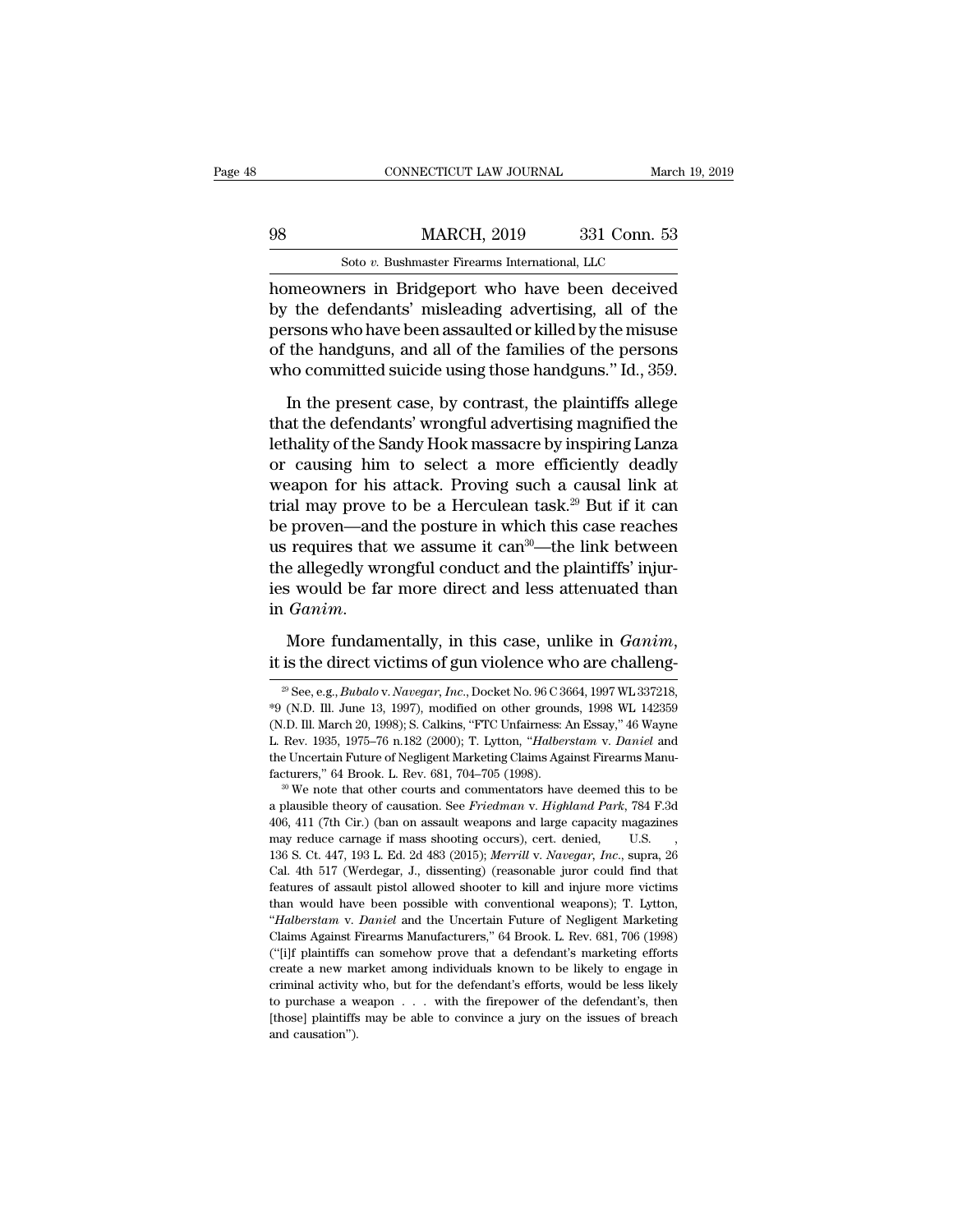| 331 Conn. 53<br><b>MARCH, 2019</b><br>99 |         |
|------------------------------------------|---------|
|                                          |         |
| 2019<br>CONNECTICUT LAW JOURNAL          | Page 49 |

2019 CONNECTICUT LAW JOURNAL Page 49<br>
331 Conn. 53 MARCH, 2019 99<br>
500 v. Bushmaster Firearms International, LLC<br>
ing the defendants' conduct; no private party is better<br>
situated than the plaintiffs to bring the action. A 331 Conn. 53 MARCH, 2019 99<br>Soto v. Bushmaster Firearms International, LLC<br>ing the defendants' conduct; no private party is better<br>situated than the plaintiffs to bring the action. A claim<br>that a defendant's advertisements 331 Conn. 53 MARCH, 2019 99<br>
Soto v. Bushmaster Frearms International, LLC<br>
ing the defendants' conduct; no private party is better<br>
situated than the plaintiffs to bring the action. A claim<br>
that a defendant's advertisem 331 Conn. 53 MARCH, 2019 99<br>
soto v. Bushmaster Firearms International, LLC<br>
ing the defendants' conduct; no private party is better<br>
situated than the plaintiffs to bring the action. A claim<br>
that a defendant's advertise Soto v. Bushmaster Firearms International, LLC<br>ing the defendants' conduct; no private party is better<br>situated than the plaintiffs to bring the action. A claim<br>that a defendant's advertisements unethically promote<br>illegal soto *v*. Bushmaster Freams International, LLC<br>ing the defendants' conduct; no private party is better<br>situated than the plaintiffs to bring the action. A claim<br>that a defendant's advertisements unethically promote<br>illegal ing the defendants' conduct; no private party is better<br>situated than the plaintiffs to bring the action. A claim<br>that a defendant's advertisements unethically promote<br>illegal conduct is fundamentally different from one<br>al situated than the plaintiffs to bring the action. A claim<br>that a defendant's advertisements unethically promote<br>illegal conduct is fundamentally different from one<br>alleging false or misleading advertising. The primary<br>harm that a defendant's advertisements unethically promote<br>illegal conduct is fundamentally different from one<br>alleging false or misleading advertising. The primary<br>harm associated with the latter is that a consumer will<br>rely t illegal conduct is fundamentally different from one<br>alleging false or misleading advertising. The primary<br>harm associated with the latter is that a consumer will<br>rely to his or her detriment on the advertiser's represen-<br>t alleging false or misleading advertising. The primary<br>harm associated with the latter is that a consumer will<br>rely to his or her detriment on the advertiser's represen-<br>tations; it is in the misinformed purchase of the pro In associated with the factor is that a constanter wind<br>ly to his or her detriment on the advertiser's represen-<br>tions; it is in the misinformed purchase of the product<br>service that the wrong becomes fully manifest. Actual cally to has of net definitent on the davertiser stephesen<br>tations; it is in the misinformed purchase of the product<br>or service that the wrong becomes fully manifest. Actual<br>customers, then, typically will be the parties m

attions, it is in the misimboritied parentize of the product<br>or service that the wrong becomes fully manifest. Actual<br>customers, then, typically will be the parties most<br>directly and adversely impacted by the alleged wrong directly and adversely impacted by the alleged wrong.<br>
The gravamen of a wrongful advertising claim, by<br>
contrast, is that an advertisement models or encourages<br>
illegal or unsafe behavior. In such instances, the imme-<br>
di directly and adversely impacted by the alleged wrong.<br>The gravamen of a wrongful advertising claim, by<br>contrast, is that an advertisement models or encourages<br>illegal or unsafe behavior. In such instances, the imme-<br>diate The gravamen of a wrongful advertising claim, by<br>contrast, is that an advertisement models or encourages<br>illegal or unsafe behavior. In such instances, the imme-<br>diate victims are just as likely to be third parties who<br>are The gravamen of a wrongful advertising claim, by<br>contrast, is that an advertisement models or encourages<br>illegal or unsafe behavior. In such instances, the imme-<br>diate victims are just as likely to be third parties who<br>are contrast, is that an advertisement models or encourages<br>illegal or unsafe behavior. In such instances, the imme-<br>diate victims are just as likely to be third parties who<br>are not customers, whether it be individuals who eng illegal or unsafe behavior. In such instances, the immediate victims are just as likely to be third parties who<br>are not customers, whether it be individuals who engage<br>in inappropriate conduct inspired by the advertisement diate victims are just as likely to be third parties who<br>are not customers, whether it be individuals who engage<br>in inappropriate conduct inspired by the advertisements<br>or the direct victims of that conduct. For example, w are not customers, whether it be individuals who engage<br>in inappropriate conduct inspired by the advertisements<br>or the direct victims of that conduct. For example, when<br>an especially racy sports car-commercial disclaims,<br>" in inappropriate conduct inspired by the advertisements<br>or the direct victims of that conduct. For example, when<br>an especially racy sports car-commercial disclaims,<br>"professional driver, closed course, do not attempt this<br> or the direct victims of that conduct. For example, when<br>an especially racy sports car-commercial disclaims,<br>"professional driver, closed course, do not attempt this<br>at home," the perceived risk is not merely—or even<br>prima an especially racy sports car commercial disclaims,<br>"professional driver, closed course, do not attempt this<br>at home," the perceived risk is not merely—or even<br>primarily—that viewers will purchase that particular<br>vehicle a "professional driver, closed course, do not attempt this<br>at home," the perceived risk is not merely—or even<br>primarily—that viewers will purchase that particular<br>vehicle and drive it unsafely as a result of the commer-<br>cial at home," the perceived risk is not merely—or even<br>primarily—that viewers will purchase that particular<br>vehicle and drive it unsafely as a result of the commer-<br>cial. Of at least equal concern is the possibility that<br>noncu primarily—that viewers will purchase that p<br>vehicle and drive it unsafely as a result of the c<br>cial. Of at least equal concern is the possibi<br>noncustomer viewers will emulate the con<br>when driving their own vehicles, violat In the and affect and affect and affect and affect and affect and concern is the possibility that incustomer viewers will emulate the commercial ventile and provide wrong their own vehicles, violating motor vehicle ws, and definite the commercial<br>moncustomer viewers will emulate the commercial<br>when driving their own vehicles, violating motor vehicle<br>laws, and possibly causing injury to themselves or oth-<br>ers, including passengers or pedestri

righted in the conducted when driving their own vehicles, violating motor vehicle<br>laws, and possibly causing injury to themselves or others, including passengers or pedestrians.<br>In the present case, the wrong charged is th most direct diving the form venteres, violating induct ventered laws, and possibly causing injury to themselves or others, including passengers or pedestrians.<br>
In the present case, the wrong charged is that the defendants advertising including in the presention of the electronics.<br>In the present case, the wrong charged is that the<br>defendants promoted the use of their civilian assault<br>rifles for offensive, military style attack missions. The In the present case, the wrong charged is that the<br>defendants promoted the use of their civilian assault<br>rifles for offensive, military style attack missions. The<br>most directly foreseeable harm associated with such<br>adverti In the present etase, the wreng entarged is that the<br>fendants promoted the use of their civilian assault<br>les for offensive, military style attack missions. The<br>ost directly foreseeable harm associated with such<br>vertising i rifles for offensive, military style attack missions. The most directly foreseeable harm associated with such advertising is that innocent third parties could be shot as a result. The decedents are the ones who got shot. I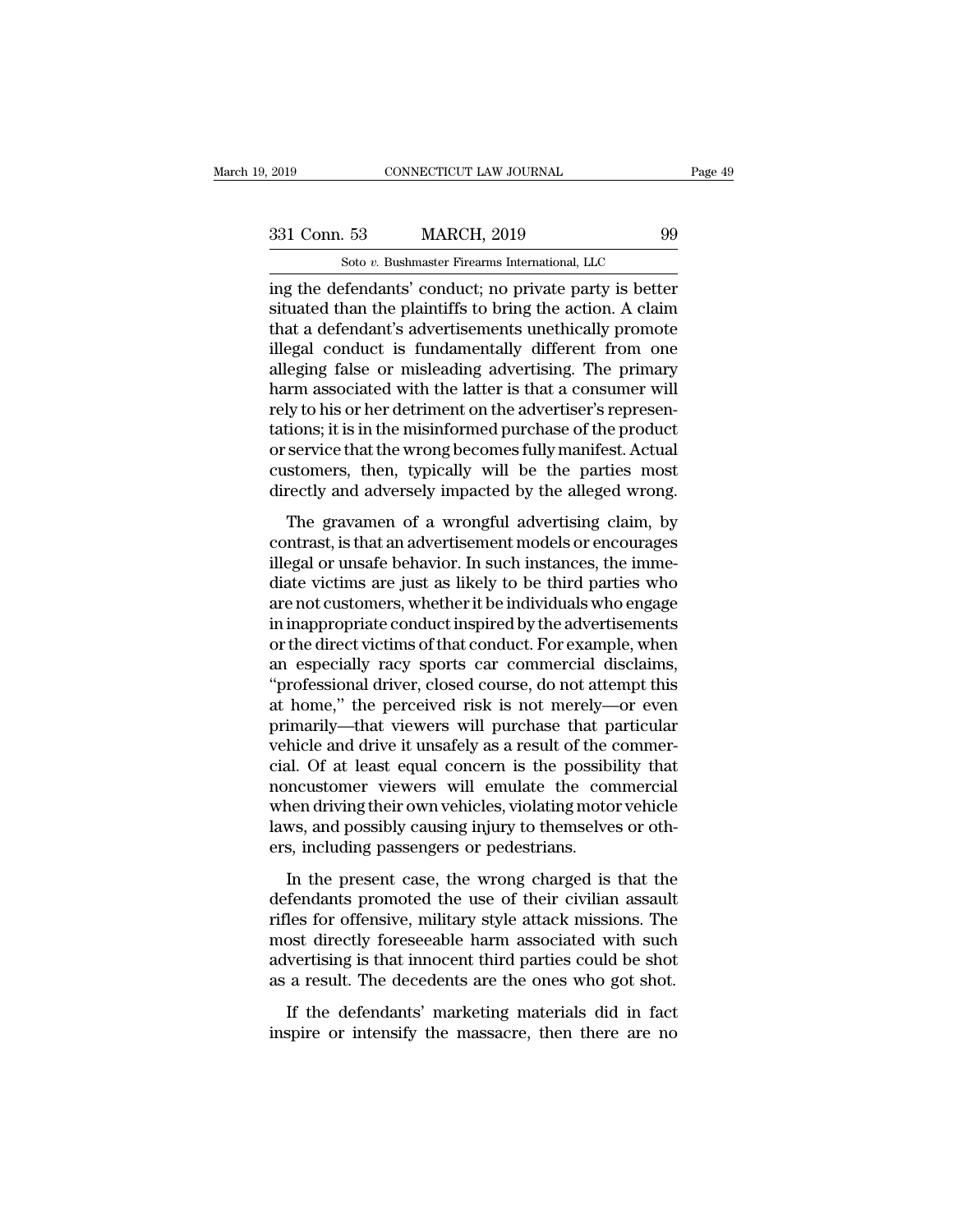|     | CONNECTICUT LAW JOURNAL                                 | March 19, 2019 |
|-----|---------------------------------------------------------|----------------|
| 100 | <b>MARCH, 2019</b>                                      | 331 Conn. 53   |
|     | Soto v. Bushmaster Firearms International, LLC          |                |
|     | more direct victims than these plaintiffs; nor is there |                |

CONNECTICUT LAW JOURNAL March 19, 2019<br>
MARCH, 2019 331 Conn. 53<br>
Soto v. Bushmaster Firearms International, LLC<br>
more direct victims than these plaintiffs; nor is there<br>
any customer of the defendants with a better claim MARCH, 2019 331 Conn. 53<br>
Soto v. Bushmaster Firearms International, LLC<br>
more direct victims than these plaintiffs; nor is there<br>
any customer of the defendants with a better claim to<br>
standing. That is to say, if these p 100 MARCH, 2019 331 Conn. 53<br>
Soto v. Bushmaster Firearms International, LLC<br>
more direct victims than these plaintiffs; nor is there<br>
any customer of the defendants with a better claim to<br>
standing. That is to say, if the 100 MARCH, 2019 331 Conn. 53<br>
Soto v. Bushmaster Firearms International, LLC<br>
more direct victims than these plaintiffs; nor is there<br>
any customer of the defendants with a better claim to<br>
standing. That is to say, if th Soto v. Bushmaster Firearms International, LLC<br>
more direct victims than these plaintiffs; nor is there<br>
any customer of the defendants with a better claim to<br>
standing. That is to say, if these plaintiffs cannot test<br>
th solo v. Bushmaster Firearms international, LLC<br>more direct victims than these plaintiffs; nor is there<br>any customer of the defendants with a better claim to<br>standing. That is to say, if these plaintiffs cannot test<br>the le more direct victims than these plaintiffs; nor is there<br>any customer of the defendants with a better claim to<br>standing. That is to say, if these plaintiffs cannot test<br>the legality of the defendants' advertisements pursua any customer of the defendants with a better claim to<br>standing. That is to say, if these plaintiffs cannot test<br>the legality of the defendants' advertisements pursuant<br>to § 42-110g, then no one can. For these reasons, we<br>c violations. he trial court improperly detes<br>Black standing to assert wrongfu<br>d on the defendants' alleged<br>B<br>Statute of Limitations<br>ded that the plaintiffs have stan

B

having predicated on the defendants' alleged CUTPA<br>
B<br>
Statute of Limitations<br>
Having concluded that the plaintiffs have standing to<br>
ing the present action, we must turn our attention to<br>
acther the judgment of the trial beyondered as a statute of Limitations<br>
B<br>
Statute of Limitations<br>
Having concluded that the plaintiffs have standing to<br>
bring the present action, we must turn our attention to<br>
whether the judgment of the trial court dis B<br>
Statute of Limitations<br>
Having concluded that the plaintiffs have standing to<br>
bring the present action, we must turn our attention to<br>
whether the judgment of the trial court dismissing the<br>
plaintiffs' action may be a B<br>
Statute of Limitations<br>
Having concluded that the plaintiffs have standing to<br>
bring the present action, we must turn our attention to<br>
whether the judgment of the trial court dismissing the<br>
plaintiffs' action may be a Statute of Limitations<br>Having concluded that the plaintiffs have standing to<br>bring the present action, we must turn our attention to<br>whether the judgment of the trial court dismissing the<br>plaintiffs' action may be affirmed Statute of Limitations<br>Having concluded that the plaintiffs have standing to<br>bring the present action, we must turn our attention to<br>whether the judgment of the trial court dismissing the<br>plaintiffs' action may be affirmed Having concluded that the plaintiffs have standing to<br>bring the present action, we must turn our attention to<br>whether the judgment of the trial court dismissing the<br>plaintiffs' action may be affirmed on an alternative<br>grou bring the present action, we must turn our attention to<br>whether the judgment of the trial court dismissing the<br>plaintiffs' action may be affirmed on an alternative<br>ground. Although its determination that the plaintiffs<br>lac whether the judgment of the trial court dismissing the<br>plaintiffs' action may be affirmed on an alternative<br>ground. Although its determination that the plaintiffs<br>lacked standing to bring wrongful death claims predi-<br>cated plaintiffs' action may be affirmed on an alternative<br>ground. Although its determination that the plaintiffs<br>lacked standing to bring wrongful death claims predi-<br>cated on alleged CUTPA violations disposed of the case<br>befor ground. Although its determination that the plaintiffs<br>lacked standing to bring wrongful death claims predi-<br>cated on alleged CUTPA violations disposed of the case<br>before it, the trial court considered, in the interest of<br> lacked standing to bring wrongful death claims predicated on alleged CUTPA violations disposed of the case<br>before it, the trial court considered, in the interest of<br>completeness, the defendants' arguments regarding the<br>leg cated on alleged CUTPA violations disposed of the calendore it, the trial court considered, in the interest completeness, the defendants' arguments regarding the legal sufficiency of the plaintiffs' CUTPA claims. Verificat of the plaintiffs' CUTPA claim<br>defendants' argument that the<br>he barred because they did not<br>ee year statute of limitations.<br>1<br>Procedural History<br>additional procedural history

## 1

fs' claims are time barred because they did not comply<br>
th CUTPA's three year statute of limitations.<br>  $1$ <br>
Procedural History<br>
The following additional procedural history is rele-<br>
nt to this claim. The complaint alleges with CUTPA's three year statute of limitations.<br>
1<br>
Procedural History<br>
The following additional procedural history is rele-<br>
vant to this claim. The complaint alleges that Lanza's<br>
mother purchased the rifle in question i more all the following additional procedural history is relevant to this claim. The complaint alleges that Lanza's mother purchased the rifle in question in March, 2010, and that it was manufactured and distributed sometim 1<br>
Procedural History<br>
The following additional procedural history is rele-<br>
vant to this claim. The complaint alleges that Lanza's<br>
mother purchased the rifle in question in March, 2010,<br>
and that it was manufactured and Procedural History<br>The following additional procedural history is relevant to this claim. The complaint alleges that Lanza's<br>mother purchased the rifle in question in March, 2010,<br>and that it was manufactured and distribut The following additional procedural history is relevant to this claim. The complaint alleges that Lanza's mother purchased the rifle in question in March, 2010, and that it was manufactured and distributed sometime prior t The following additional procedural history is relevant to this claim. The complaint alleges that Lanza's mother purchased the rifle in question in March, 2010, and that it was manufactured and distributed sometime prior t vant to this claim. The complaint alleges that Lanza's<br>mother purchased the rifle in question in March, 2010,<br>and that it was manufactured and distributed sometime<br>prior to that date. Lanza carried out the Sandy Hook<br>massa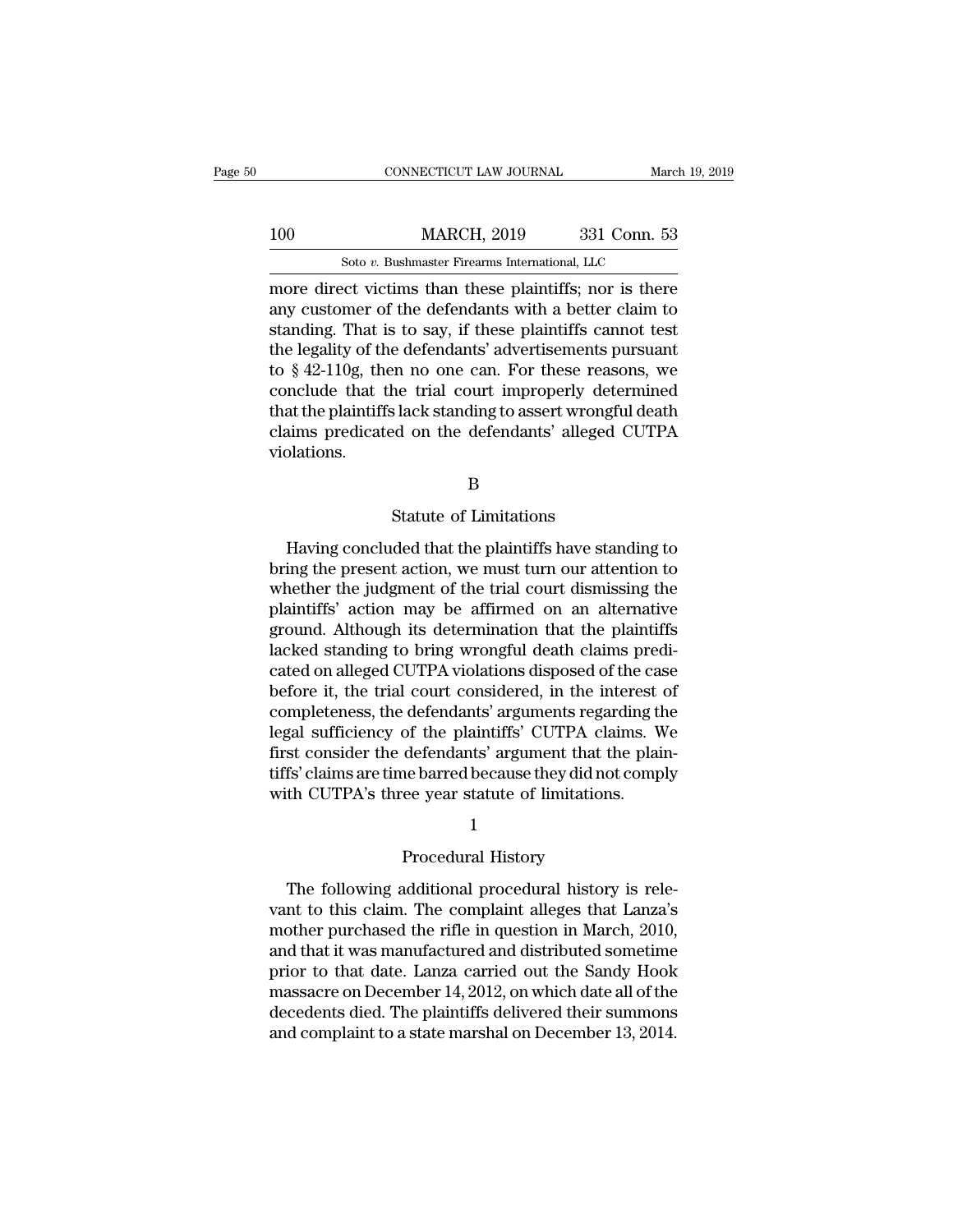|              | Soto v. Bushmaster Firearms International, LLC<br>The defendants moved to strike the plaintiffs' wrong- |     |         |
|--------------|---------------------------------------------------------------------------------------------------------|-----|---------|
| 331 Conn. 53 | <b>MARCH, 2019</b>                                                                                      | 101 |         |
| 2019         | CONNECTICUT LAW JOURNAL                                                                                 |     | Page 51 |
|              |                                                                                                         |     |         |

The defendants moved to strike the plaintiffs' wrong-<br>The defendants moved to strike the plaintiffs' wrong-<br>The defendants moved to strike the plaintiffs' wrong-<br>I death claims on the theory that those claims are<br>odicated Ful death claims on the theory that those claims are<br>predicated on underlying CUTPA violations and that<br>private actions brought pursuant to CUTPA are subject  $\frac{331 \text{ Conn. } 53}{\text{Soto } v. \text{ Bushmaster Firearms International, LLC}}$ <br>The defendants moved to strike the plaintiffs' wrong-<br>ful death claims on the theory that those claims are<br>predicated on underlying CUTPA violations and that<br>private actions brought p 331 Conn. 53 MARCH, 2019 101<br>
Soto v. Bushmaster Firearms International, LLC<br>
The defendants moved to strike the plaintiffs' wrong-<br>
ful death claims on the theory that those claims are<br>
predicated on underlying CUTPA vio 331 Conn. 53 MARCH, 2019 101<br>
Soto v. Bushmaster Firearms International, LLC<br>
The defendants moved to strike the plaintiffs' wrong-<br>
ful death claims on the theory that those claims are<br>
predicated on underlying CUTPA vio soto *v*. Bushmaster Firearms International, LLC<br>
The defendants moved to strike the plaintiffs' wrong-<br>
ful death claims on the theory that those claims are<br>
predicated on underlying CUTPA violations and that<br>
private ac The defendants moved to strike the plaintiffs' wrong-<br>ful death claims on the theory that those claims are<br>predicated on underlying CUTPA violations and that<br>private actions brought pursuant to CUTPA are subject<br>to a thre ful death claims on the theory that those claims are<br>predicated on underlying CUTPA violations and that<br>private actions brought pursuant to CUTPA are subject<br>to a three year statute of limitations. See General Stat-<br>utes § predicated on underlying CUTPA violations and that<br>private actions brought pursuant to CUTPA are subject<br>to a three year statute of limitations. See General Stat-<br>utes § 42-110g (f).<sup>31</sup> They argued that, because all of th private actions brought pursuant to CUTPA are subject<br>to a three year statute of limitations. See General Stat-<br>utes § 42-110g (f).<sup>31</sup> They argued that, because all of the<br>relevant transfers of the rifle occurred no later a three year statute of mintations. See General states  $§$  42-110g (f).<sup>31</sup> They argued that, because all of the levant transfers of the rifle occurred no later than arch, 2010, and because the present action was not tita theory that the date of the rifle occurred no later than<br>March, 2010, and because the present action was not<br>initiated until more than four years later, in December,<br>2014, the plaintiffs' CUTPA claims are time barred.<br>The

relevant transiers of the file occurred no later than<br>March, 2010, and because the present action was not<br>initiated until more than four years later, in December,<br>2014, the plaintiffs' CUTPA claims are time barred.<br>The tri match, 2010, and because the present action was not<br>initiated until more than four years later, in December,<br>2014, the plaintiffs' CUTPA claims are time barred.<br>The trial court, like the defendants, proceeded on the<br>theory mutated until note than four years fater, in December,<br>2014, the plaintiffs' CUTPA claims are time barred.<br>The trial court, like the defendants, proceeded on the<br>theory that the date of the alleged CUTPA violations<br>was, at 2014, the plantifilis COTTA claims are three barred.<br>The trial court, like the defendants, proceeded on the<br>theory that the date of the alleged CUTPA violations<br>was, at the very latest, March, 2010, when the Riverview<br>defe The trial court, like the defendants, proceeded on the<br>theory that the date of the alleged CUTPA violations<br>was, at the very latest, March, 2010, when the Riverview<br>defendants sold the rifle to Lanza's mother. The court<br>wa theory that the date of the alleged CUTPA violations<br>was, at the very latest, March, 2010, when the Riverview<br>defendants sold the rifle to Lanza's mother. The court<br>was not persuaded, however, that CUTPA is the control-<br>li was, at the very latest, March, 2010, when the Riverview<br>defendants sold the rifle to Lanza's mother. The court<br>was not persuaded, however, that CUTPA is the control-<br>ling statute of limitations for purposes of the presen defendants sold the rifle to Lanza's mother. The court<br>was not persuaded, however, that CUTPA is the control-<br>ling statute of limitations for purposes of the present<br>action. Rather, the court emphasized that, although the<br> was not persuaded, however, that CUTPA is the controlling statute of limitations for purposes of the present action. Rather, the court emphasized that, although the plaintiffs' claims were predicated on a theory of liabil ling statute of limitations for purposes of the present<br>action. Rather, the court emphasized that, although the<br>plaintiffs' claims were predicated on a theory of liability<br>sounding in unfair trade practices, those claims action. Rather, the court emphasized that, although the plaintiffs' claims were predicated on a theory of liability sounding in unfair trade practices, those claims were *brought* pursuant to § 52-555, the wrongful death s plaintiffs' claims were predicated on a theory of liability<br>sounding in unfair trade practices, those claims were<br>*brought* pursuant to  $\S$  52-555, the wrongful death stat-<br>ute. That statute has its own statute of limitat sounding in unfair trade practices, those claims were<br>brought pursuant to § 52-555, the wrongful death stat-<br>ute. That statute has its own statute of limitations,<br>which requires that a wrongful death action "be brought<br> $\d$ brought pursuant to  $\S$  52-555, the wrongful death stat-<br>ute. That statute has its own statute of limitations,<br>which requires that a wrongful death action "be brought<br>... within two years from the date of death," and its<br> ute. That statute has its own statute of limitations,<br>which requires that a wrongful death action "be brought<br>... within two years from the date of death," and its<br>own statute of repose, which requires that a wrongful<br>deat which requires that a wrongful death action "be brought<br>  $\dots$  within two years from the date of death," and its<br>
own statute of repose, which requires that a wrongful<br>
death action "be brought [no] more than five years fr ... within two years from the date of death," and its<br>own statute of repose, which requires that a wrongful<br>death action "be brought [no] more than five years from<br>the date of the act or omission complained of." General<br>S own statute of repose, which requires that a wrongful<br>death action "be brought [no] more than five years from<br>the date of the act or omission complained of." General<br>Statutes § 52-555 (a). Because process was served<br>within death action "be brought [no] more than five years from<br>the date of the act or omission complained of." General<br>Statutes  $\S 52-555$  (a). Because process was served<br>within two years of the date of the decedents' deaths<br>and the date of the act or omiss<br>Statutes  $\S$  52-555 (a). Be<br>within two years of the da<br>and within five years of the<br>sold, the court concluded<br>time barred if the statute<br> $\S$  52-555 (a) controls.<br>The trial court therefore atures 8 52-555 (a). Because process was served<br>thin two years of the date of the decedents' deaths<br>d within five years of the date on which the rifle was<br>ld, the court concluded that the action would not be<br>me barred if t whill two years of the date of the decedents deaths<br>and within five years of the date on which the rifle was<br>sold, the court concluded that the action would not be<br>time barred if the statute of limitations contained in<br>§

52-555 (a) controls.<br>
The trial court therefore sought to resolve the appar-<br>
and conflict between the statutes of limitations con-<br>
a General Statutes § 42-110g (f) provides: "An action under this section<br>
ay not be brou

The trial court therefore sought to resolve the apparent conflict between the statutes of limitations con-<br><sup>31</sup> General Statutes § 42-110g (f) provides: "An action under this section may not be brought more than three yea The trial conflict<br>
ant conflict<br>
a<sub>1</sub> General Stat<br>
may not be broug<br>
of this chapter."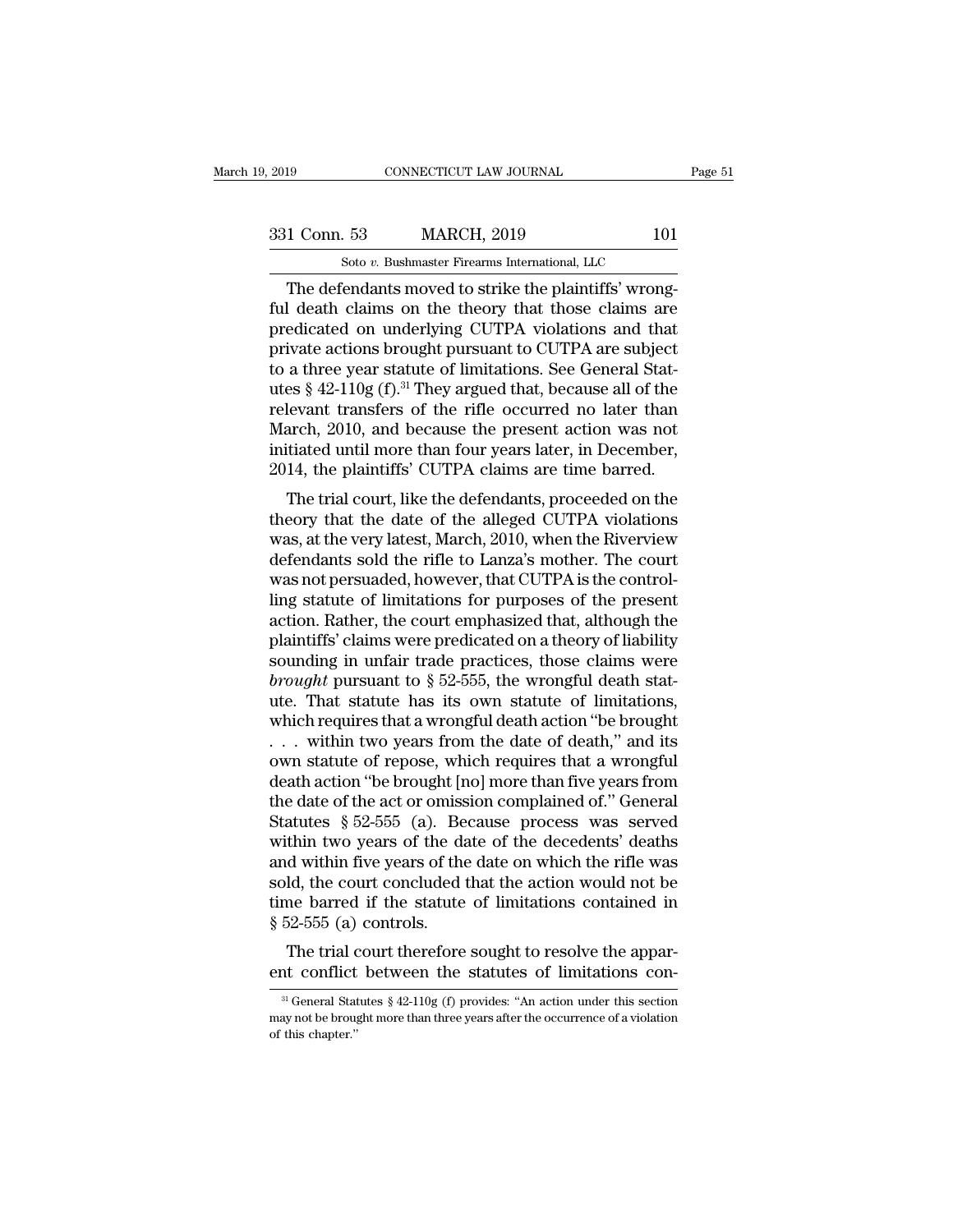# EXECUTE CONNECTICUT LAW JOURNAL March 19, 2019<br>102 MARCH, 2019 331 Conn. 53<br>500 v. Bushmaster Firearms International, LLC CONNECTICUT LAW JOURNAL March March March MARCH, 2019 331 Conn. 53<br>Soto *v.* Bushmaster Firearms International, LLC<br>88 42-110g (f) and 52-555 (a). Relying on the

CONNECTICUT LAW JOURNAL March 19, 2019<br>
102 MARCH, 2019 331 Conn. 53<br>
500 v. Bushmaster Firearms International, LLC<br>
tained in §§ 42-110g (f) and 52-555 (a). Relying on the<br>
decision of the Appellate Court in Pellecchia v. decision of the Appellate Court's momentum of docination of the Appellate Court in *Pellecchia* v. *Connect-*<br> *Court Light & Power Co.*, 139 Conn. App. 88, 90, 54 A.3d 658 (2012) (adopting trial court's momentum of docine MARCH, 2019 331 Conn. 53<br>
Soto v. Bushmaster Firearms International, LLC<br>
tained in §§ 42-110g (f) and 52-555 (a). Relying on the<br>
decision of the Appellate Court in *Pellecchia* v. *Connect-*<br>
civent Light & Power Co., 13 MARCH, 2019 331 Conn. 53<br>
Soto v. Bushmaster Firearms International, LLC<br>
tained in §§ 42-110g (f) and 52-555 (a). Relying on the<br>
decision of the Appellate Court in *Pellecchia v. Connect-*<br>
civil Light & Power Co., 139 C soto *v.* Bushmaster Firearms International, LLC<br>tained in §§ 42-110g (f) and 52-555 (a). Relying on the<br>decision of the Appellate Court in *Pellecchia* v. *Connect-*<br>icut Light & Power Co., 139 Conn. App. 88, 90, 54 A.3d<br> tained in §§ 42-110g (f) and 52-555 (a). Relying on the decision of the Appellate Court in *Pellecchia v. Connect-*<br>*icut Light & Power Co.*, 139 Conn. App. 88, 90, 54 A.3d<br>658 (2012) (adopting trial court's memorandum of decision of the Appellate Court in *Pellecchia v. Connect-*<br>icut Light & Power Co., 139 Conn. App. 88, 90, 54 A.3d<br>658 (2012) (adopting trial court's memorandum of deci-<br>sion in *Pellecchia v. Connecticut Light & Power Co.* icut Light & Power Co., 139 Conn. App. 88, 90, 54 A.3d<br>658 (2012) (adopting trial court's memorandum of deci-<br>sion in Pellecchia v. Connecticut Light & Power Co.,<br>52 Conn. Supp. 435, 54 A.3d 1080 [2011]), cert. denied,<br>30 658 (2012) (adopting trial court's memorandum of decision in *Pellecchia* v. *Connecticut Light & Power Co.*, 52 Conn. Supp. 435, 54 A.3d 1080 [2011]), cert. denied, 307 Conn. 950, 60 A.3d 740 (2013), the trial court conc sion in *Pellecchia* v. *Connecticut Light* & *Power Co.*, 52 Conn. Supp. 435, 54 A.3d 1080 [2011]), cert. denied, 307 Conn. 950, 60 A.3d 740 (2013), the trial court concluded that, when a wrongful death claim is predicat 52 Conn. Supp. 435, 54 A.3d 1080 [2011]), cert. denied,<br>307 Conn. 950, 60 A.3d 740 (2013), the trial court con-<br>cluded that, when a wrongful death claim is predicated<br>on an underlying theory of liability that is subject to 307 Conn. 950, 60 A.3d 740 (2013), the trial court concluded that, when a wrongful death claim is predicated<br>on an underlying theory of liability that is subject to<br>its own statute of limitations, it is the wrongful death<br> cluded that, when a wrongful death claim is predicated<br>on an underlying theory of liability that is subject to<br>its own statute of limitations, it is the wrongful death<br>statute of limitations that controls. Because the cour on an underlying theory of liability that is subject to<br>its own statute of limitations, it is the wrongful death<br>statute of limitations that controls. Because the court<br>concluded that the CUTPA statute of limitations did<br>n its own statute of limitations, it is the wrongful death<br>statute of limitations that controls. Because the court<br>concluded that the CUTPA statute of limitations did<br>not apply, and because the action was brought within<br>two statute of limitations that controls. Because the court<br>concluded that the CUTPA statute of limitations did<br>not apply, and because the action was brought within<br>two years of the decedents' deaths and within five years<br>of t concluded that the CUTPA statute of limitations did<br>not apply, and because the action was brought within<br>two years of the decedents' deaths and within five years<br>of the initial sale of the rifle, the court also concluded<br>t not apply, and because the action was brought within<br>two years of the decedents' deaths and within five years<br>of the initial sale of the rifle, the court also concluded<br>that the plaintiffs' wrongful death claims were timel two years of the decedents' deaths and within five years<br>of the initial sale of the rifle, the court also concluded<br>that the plaintiffs' wrongful death claims were timely.<br>Accordingly, the court did not have reason to cons urt did not have reason to<br>ffs' claims predicated on a<br>of liability, which could be<br>ing the sale of the rifle, we<br>2<br>Legal Principles<br>governing legal principles

## 2

vertising theory of liability, which could be premised<br>
conduct postdating the sale of the rifle, were timely.<br>
2<br>
Legal Principles<br>
Turning to the governing legal principles, we first<br>
nsider whether the trial court corre on conduct postdating the sale of the rifle, were timely.<br>
<sup>2</sup><br>
Legal Principles<br>
Turning to the governing legal principles, we first<br>
consider whether the trial court correctly determined<br>
that, when a wrongful death clai 2<br>Legal Principles<br>Turning to the governing legal principles, we first<br>consider whether the trial court correctly determined<br>that, when a wrongful death claim is predicated on an<br>underlying theory of liability that is subj Legal Principles<br>
Turning to the governing legal principles, we first<br>
consider whether the trial court correctly determined<br>
that, when a wrongful death claim is predicated on an<br>
underlying theory of liability that is s Legal Principles<br>Turning to the governing legal principles, we first<br>consider whether the trial court correctly determined<br>that, when a wrongful death claim is predicated on an<br>underlying theory of liability that is subje Turning to the governing legal principles, we first<br>consider whether the trial court correctly determined<br>that, when a wrongful death claim is predicated on an<br>underlying theory of liability that is subject to its own<br>sta Turning to the governing legal principles, we first<br>consider whether the trial court correctly determined<br>that, when a wrongful death claim is predicated on an<br>underlying theory of liability that is subject to its own<br>sta consider whether the trial court correctly determined<br>that, when a wrongful death claim is predicated on an<br>underlying theory of liability that is subject to its own<br>statute of limitations, the plaintiffs need only satisf that, when a wrongful death claim is predicated on an underlying theory of liability that is subject to its own<br>statute of limitations, the plaintiffs need only satisfy<br>the statute of limitations contained in § 52-555 (a) underlying theory of liability that is subject to its own<br>statute of limitations, the plaintiffs need only satisfy<br>the statute of limitations contained in § 52-555 (a). The<br>trial court was correct that, in the ordinary cas statute of limitations, the plaintiffs need only satisfy<br>the statute of limitations contained in § 52-555 (a). The<br>trial court was correct that, in the ordinary case, § 52-<br>555 (a) supplies the controlling statute of limi the statute of limitations contained in § 52-555 (a). The<br>trial court was correct that, in the ordinary case, § 52-<br>555 (a) supplies the controlling statute of limitations<br>regardless of the underlying theory of liability. trial court was correct that, in the ordinary case,  $\S$  52-555 (a) supplies the controlling statute of limitations regardless of the underlying theory of liability. This court applied that rule in *Giambozi* v. *Peters*, 555 (a) supplies the controlling statute of limitations regardless of the underlying theory of liability. This court applied that rule in *Giambozi* v. *Peters*, 127 Conn. 380, 16 A.2d 833 (1940), overruled in part on oth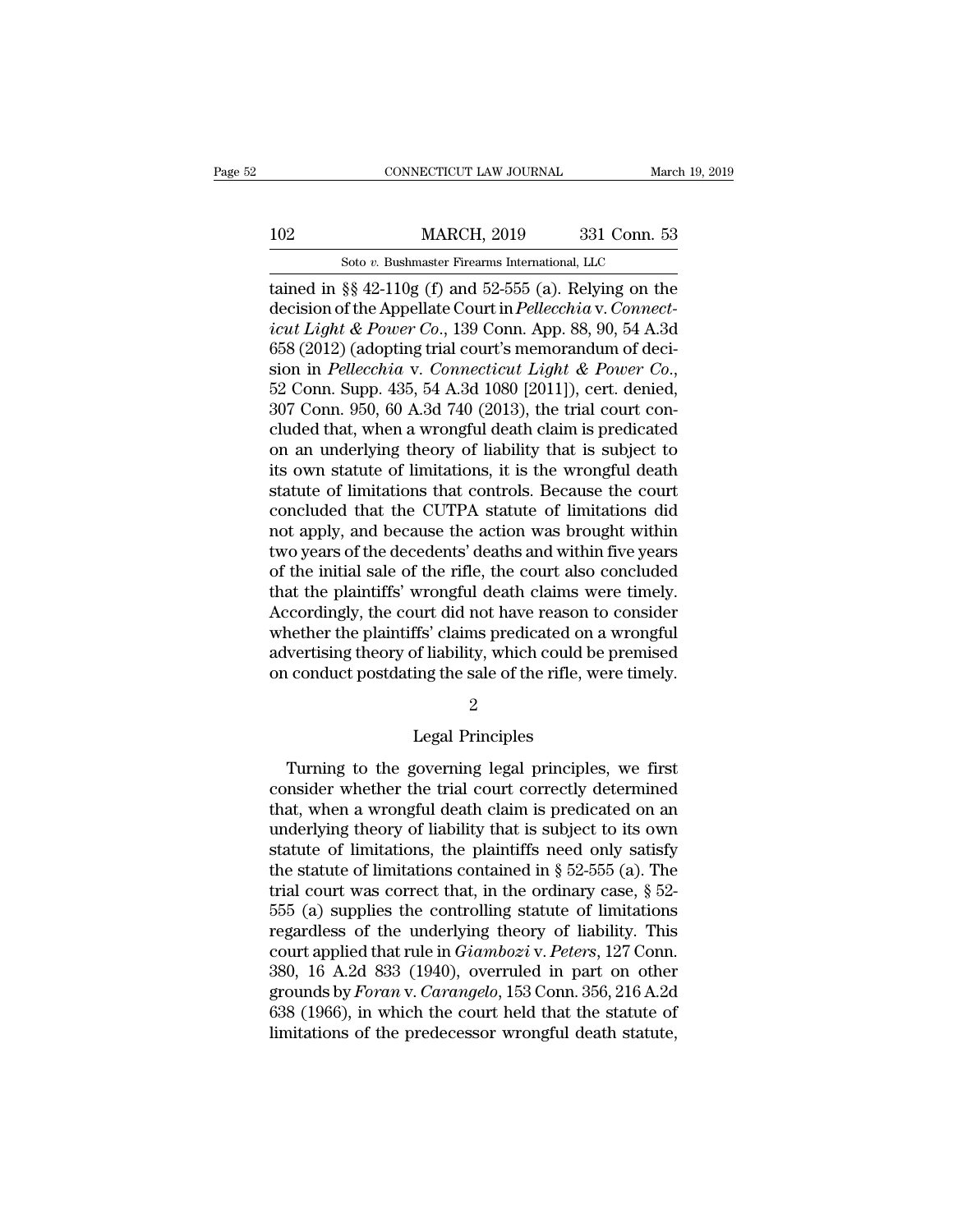2019 CONNECTICUT LAW JOURNAL Page 53<br>331 Conn. 53 MARCH, 2019 103<br>500 v. Bushmaster Firearms International, LLC

CONNECTICUT LAW JOURNAL<br>
Soto *v.* Bushmaster Firearms International, LLC<br>
In the limitations provision applicable to medirather than the limitations provision applicable to medical malpractice claims, governed in a wrongful death<br>action based on malpractice  $\frac{1}{2}$ . 331 Conn. 53 MARCH, 2019 103<br>
Soto v. Bushmaster Firearms International, LLC<br>
Trather than the limitations provision applicable to medical<br>
malpractice claims, governed in a wrongful death<br>
action based on malpractice. Id 331 Conn. 53 MARCH, 2019 103<br>
Soto *v*. Bushmaster Firearms International, LLC<br>
rather than the limitations provision applicable to medi-<br>
cal malpractice claims, governed in a wrongful death<br>
action based on malpractice. <sup>331</sup> Conn. 53 MARCH, 2019 103<br>
<sup>53</sup> Soto *v*. Bushmaster Firearms International, LLC<br> **Trather than the limitations provision applicable to medical malpractice claims, governed in a wrongful death<br>
action based on malprac** Soto v. Bushmaster Firearms International, LLC<br>
rather than the limitations provision applicable to medi-<br>
cal malpractice claims, governed in a wrongful death<br>
action based on malpractice. Id., 385; see also *Ecker* v.<br> sofo v. Bushmaster Firearms international, LLC<br>
rather than the limitations provision applicable to medi-<br>
cal malpractice claims, governed in a wrongful death<br>
action based on malpractice. Id., 385; see also *Ecker* v.<br> rather than the limitations provision applicable to medical malpractice claims, governed in a wrongful death<br>action based on malpractice. Id., 385; see also *Ecker v.*<br>West Hartford, 205 Conn. 219, 245, 530 A.2d 1056 (1987 cal malpractice claims, governed in a wrongful death<br>action based on malpractice. Id., 385; see also *Ecker* v.<br>West Hartford, 205 Conn. 219, 245, 530 A.2d 1056 (1987)<br>(suggesting that statute of limitations contained in action based on malpractice. Id., 385; see also *Ecker* v.<br>West Hartford, 205 Conn. 219, 245, 530 A.2d 1056 (1987)<br>(suggesting that statute of limitations contained in § 52-<br>555 may control in wrongful death actions predi *West Hartford*, 205 Conn. 219, 245, 530 A.2d 1056 (1987)<br>(suggesting that statute of limitations contained in § 52-<br>555 may control in wrongful death actions predicated<br>on contract and warranty theories of liability). Th (suggesting that statute of limitations contained in  $\S$  52-<br>555 may control in wrongful death actions predicated<br>on contract and warranty theories of liability). The legis-<br>lative history of the 1991 amendments to the wr 555 may control in wrongful death actions predicated<br>on contract and warranty theories of liability). The legis-<br>lative history of the 1991 amendments to the wrongful<br>death statute reflecting the current statutory language on contract and warranty theories of liability). The legislative history of the 1991 amendments to the wrongful death statute reflecting the current statutory language; Public Acts 1991, No. 91-238, § 1; makes clear that lative history of the 1991 amendments to the wrongful<br>death statute reflecting the current statutory language;<br>Public Acts 1991, No. 91-238, § 1; makes clear that<br> $Giambozi$  continues to accurately reflect the intent of<br>the l death statute reflecting the current statutory language;<br>Public Acts 1991, No. 91-238, § 1; makes clear that<br>*Giambozi* continues to accurately reflect the intent of<br>the legislature in this respect. See 34 H.R. Proc., Pt. Public Acts 1991, No. 91-238, § 1; makes clear that *Giambozi* continues to accurately reflect the intent of the legislature in this respect. See 34 H.R. Proc., Pt. 14, 1991 Sess., pp. 5170–72, remarks of Representative M Giambozi continues to accurately reflect the intent of<br>the legislature in this respect. See 34 H.R. Proc., Pt.<br>14, 1991 Sess., pp. 5170–72, remarks of Representative<br>Michael P. Lawlor (expressing view that there would<br>be the legislature in this respect. See 34 H.R. Proc., Pt.<br>14, 1991 Sess., pp. 5170–72, remarks of Representative<br>Michael P. Lawlor (expressing view that there would<br>be cases in which plaintiffs would be able to maintain<br>wron As the defendants emphasize, however, it is well<br>the defendant of the defendant cases in which plaintiffs would be able to maintain<br>congful death action under 1991 amendment to § 52-<br>5 even though statute of limitations a be cases in which plaintiffs would be able to maintain<br>wrongful death action under 1991 amendment to  $\S$  52-<br>555 even though statute of limitations applicable to<br>underlying medical malpractice would have run).<br>As the defe

as Currely death action under 1991 amendment to  $\S$  52-<br>555 even though statute of limitations applicable to<br>underlying medical malpractice would have run).<br>As the defendants emphasize, however, it is well<br>established tha exist at a case and the common distribution of the underlying medical malpractice would have run).<br>As the defendants emphasize, however, it is well<br>established that different rules apply to statutes, such<br>as CUTPA, that cr *Corp.* 277 Connellate State of minimizing approaches to underlying medical malpractice would have run).<br>As the defendants emphasize, however, it is well established that different rules apply to statutes, such as CUTPA, t As the defendants emphasize, however, it is well<br>established that different rules apply to statutes, such<br>as CUTPA, that create a right of action that did not<br>exist at common law. See *Greco* v. *United Technologies*<br>*Cor* As the defendants emphasize, however, it is well<br>established that different rules apply to statutes, such<br>as CUTPA, that create a right of action that did not<br>exist at common law. See *Greco* v. *United Technologies*<br>*Cor* established that different rules apply to statutes, such<br>as CUTPA, that create a right of action that did not<br>exist at common law. See *Greco* v. *United Technologies*<br>*Corp.*, 277 Conn. 337, 345 n.12, 890 A.2d 1269 (2006) as CUTPA, that create a right of action that did not<br>exist at common law. See *Greco* v. *United Technologies*<br>*Corp.*, 277 Conn. 337, 345 n.12, 890 A.2d 1269 (2006).<br>For such statutes, we have said that the limitations<br>p exist at common law. See *Greco* v. *United Technologies Corp.*, 277 Conn. 337, 345 n.12, 890 A.2d 1269 (2006).<br>For such statutes, we have said that the limitations provision "embodies an essential element of the cause Corp., 277 Conn. 337, 345 n.12, 890 A.2d 1269 (2006).<br>For such statutes, we have said that the limitations<br>provision "embodies an essential element of the cause<br>of action created—a condition attached to the right to<br>sue a For such statutes, we have said that the limitations<br>provision "embodies an essential element of the cause<br>of action created—a condition attached to the right to<br>sue at all. The liability and the remedy are created by<br>the provision "embodies an essential element of the cause<br>of action created—a condition attached to the right to<br>sue at all. The liability and the remedy are created by<br>the same statutes, and the limitations of the remedy<br>are of action created—a condition attached to the right to<br>sue at all. The liability and the remedy are created by<br>the same statutes, and the limitations of the remedy<br>are, therefore, to be treated as limitations of the right. sue at all. The liability and the remedy are created by<br>the same statutes, and the limitations of the remedy<br>are, therefore, to be treated as limitations of the right.<br>... It follows that the statutory provision or provis the same statutes, and the limitations of the remedy<br>are, therefore, to be treated as limitations of the right.<br>... It follows that the statutory provision or provisions<br>prescribing the limitation must be strictly observe are, therefore, to be treated as limitations of the right.<br>
... It follows that the statutory provision or provisions<br>
prescribing the limitation must be strictly observed if<br>
liability is to attach to the claimed offender ... It follows that the statutory provision or provisions<br>prescribing the limitation must be strictly observed if<br>liability is to attach to the claimed offender. Failure to<br>show such observance results in a failure to show prescribing the limitation must be strictly observed if<br>liability is to attach to the claimed offender. Failure to<br>show such observance results in a failure to show the<br>existence of a good cause of action." (Internal quota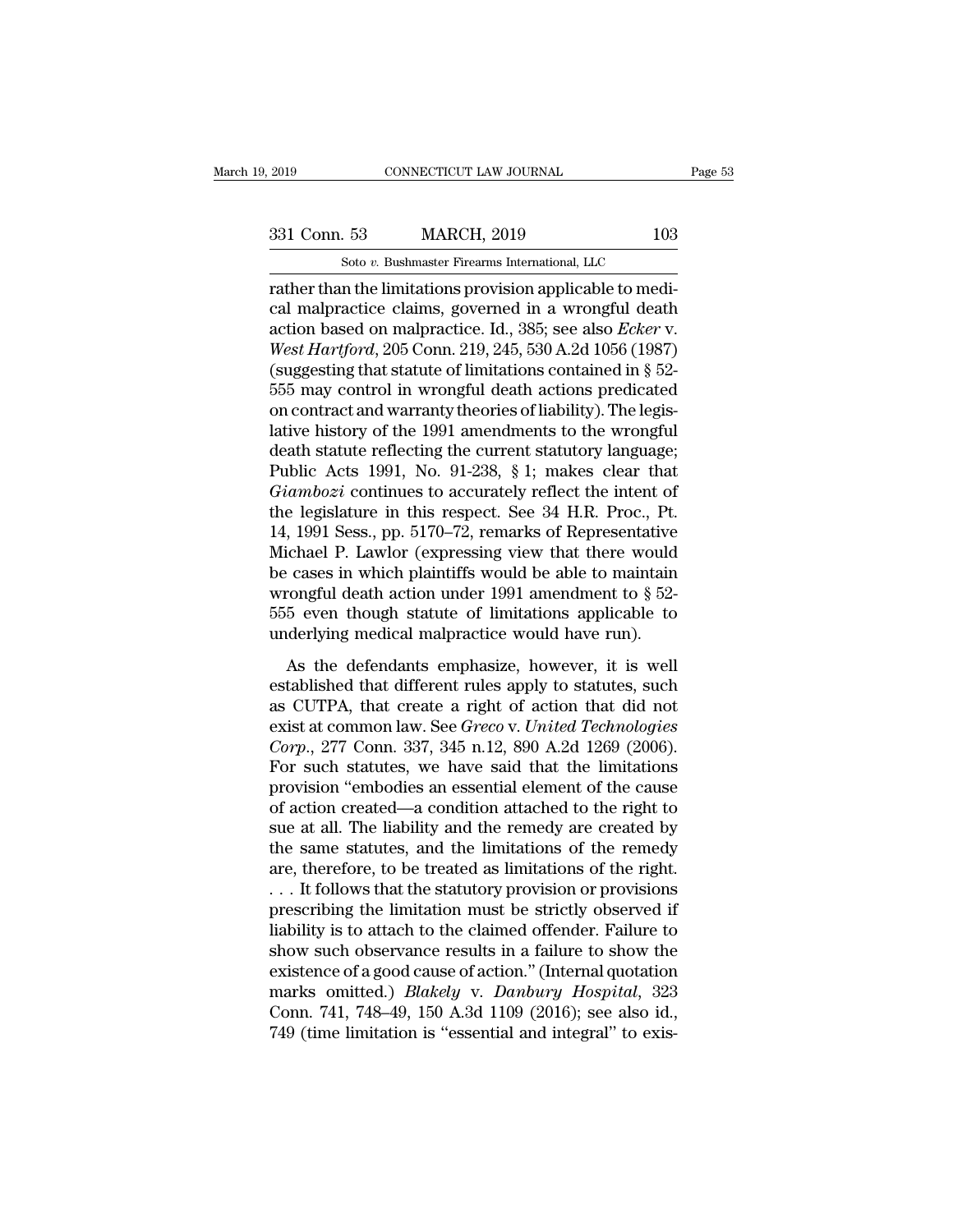# EXERCIT CONNECTICUT LAW JOURNAL March 19, 2019<br>104 MARCH, 2019 331 Conn. 53<br>500 v. Bushmaster Firearms International, LLC CONNECTICUT LAW JOURNAL March March March MARCH, 2019 331 Conn. 53<br>Soto *v.* Bushmaster Firearms International, LLC<br>ause of action): Avon Meadow Condominium

THE CONNECTICUT LAW JOURNAL March 19, 2019<br>
104 MARCH, 2019 331 Conn. 53<br>
5000 v. Bushmaster Firearms International, LLC<br>
tence of cause of action); *Avon Meadow Condominium*<br> *Assn., Inc.* v. *Bank of Boston Connecticut*, *Assn., Inc. v. Bushmaster Firearms International, LLC*<br>*Assn., Inc. v. Bank of Boston Connecticut, 50 Conn.*<br>*Assn., Inc. v. Bank of Boston Connecticut, 50 Conn.*<br>*App. 688, 699–700, 719 A.2d 66 (time limitation that is*<br> MARCH, 2019 331 Conn. 53<br>
Soto v. Bushmaster Firearms International, LLC<br>
tence of cause of action); Avon Meadow Condominium<br>
Assn., Inc. v. Bank of Boston Connecticut, 50 Conn.<br>
App. 688, 699–700, 719 A.2d 66 (time limita 104 MARCH, 2019 331 Conn. 53<br>
Soto v. Bushmaster Firearms International, LLC<br>
tence of cause of action); Avon Meadow Condominium<br>
Assn., Inc. v. Bank of Boston Connecticut, 50 Conn.<br>
App. 688, 699–700, 719 A.2d 66 (time l Soto v. Bushmaster Firearms International, LLC<br>tence of cause of action); Avon Meadow Condominium<br>Assn., Inc. v. Bank of Boston Connecticut, 50 Conn.<br>App. 688, 699–700, 719 A.2d 66 (time limitation that is<br>contained withi soto v. Bushmaster Firearms international, LLC<br>tence of cause of action); Avon Meadow Condominium<br>Assn., Inc. v. Bank of Boston Connecticut, 50 Conn.<br>App. 688, 699–700, 719 A.2d 66 (time limitation that is<br>contained withi tence of cause of action); Avon Meadow Condominium<br>Assn., Inc. v. Bank of Boston Connecticut, 50 Conn.<br>App. 688, 699–700, 719 A.2d 66 (time limitation that is<br>contained within statute that creates right of action that<br>did Assn., Inc. v. Bank of Boston Connecticut, 50 Conn.<br>App. 688, 699–700, 719 A.2d 66 (time limitation that is<br>contained within statute that creates right of action that<br>did not exist at common law is limitation of liability<br> App. 688, 699–70<br>contained withir<br>did not exist at<br>itself, and, accor<br>jurisdictional), c<br>320 (1998), and<br>320 (1998).<br>The plaintiffs : In anteur within statute that creates right or action that<br>d not exist at common law is limitation of liability<br>elf, and, accordingly, CUTPA statute of limitations is<br>risdictional), cert. denied, 247 Conn. 946, 723 A.2d<br>0 itself, and, accordingly, CUTPA statute of limitations is<br>jurisdictional), cert. denied, 247 Conn. 946, 723 A.2d<br>320 (1998), and cert. denied, 247 Conn. 946, 723 A.2d<br>320 (1998).<br>The plaintiffs respond that, regardless of

the method and sectional), cert. denied, 247 Conn. 946, 723 A.2d<br>320 (1998), and cert. denied, 247 Conn. 946, 723 A.2d<br>320 (1998).<br>The plaintiffs respond that, regardless of whether the<br>statute of limitations contained in net satisfied in the present case because the statute of limitations contained in § 42-110g (f) amounts to an essential element of a CUTPA cause of action, it need not be satisfied in the present case because this is not  $520$  (1998), and cert. denied,  $247$  Collit. 940,  $725$  A.2d<br>320 (1998).<br>The plaintiffs respond that, regardless of whether the<br>statute of limitations contained in § 42-110g (f) amounts<br>to an essential element of a CUTPA  $320$  (1990).<br>The plaintiffs respond that, regardless of whether the<br>statute of limitations contained in § 42-110g (f) amounts<br>to an essential element of a CUTPA cause of action, it<br>need not be satisfied in the present ca The plaintiffs respond that, regardless statute of limitations contained in § 42-11 to an essential element of a CUTPA cause need not be satisfied in the present case is not a CUTPA action. Rather, their claim death claims and essential element of a CUTPA cause of action, it<br>an essential element of a CUTPA cause of action, it<br>ed not be satisfied in the present case because this<br>not a CUTPA action. Rather, their claims are wrongful<br>ath claims is an essential element of a COTTA cause of action, it<br>need not be satisfied in the present case because this<br>is not a CUTPA action. Rather, their claims are wrongful<br>death claims, for which CUTPA merely provides the<br>under

need not be satisfied in the present case because this<br>is not a CUTPA action. Rather, their claims are wrongful<br>death claims, for which CUTPA merely provides the<br>underlying theory of wrongfulness.<br>That argument, although p is not a COTI Aaction. Kather, their claims are wronguli<br>death claims, for which CUTPA merely provides the<br>underlying theory of wrongfulness.<br>That argument, although perhaps facially attractive,<br>is precluded by a long line death claims, for which COTTA hierery provides the<br>underlying theory of wrongfulness.<br>That argument, although perhaps facially attractive,<br>is precluded by a long line of cases holding that Con-<br>necticut's wrongful death st That argument, although perhaps facially attractive,<br>is precluded by a long line of cases holding that Con-<br>necticut's wrongful death statute does not create a new<br>cause of action, independent of any claims that the<br>decede That argument, although perhaps facially attractive,<br>is precluded by a long line of cases holding that Con-<br>necticut's wrongful death statute does not create a new<br>cause of action, independent of any claims that the<br>decede is precluded by a long line of cases holding that Connecticut's wrongful death statute does not create a new cause of action, independent of any claims that the decedent might have had during his or her life. Rather, the w necticut's wrongful death statute does not create a new<br>cause of action, independent of any claims that the<br>decedent might have had during his or her life. Rather,<br>the wrongful death statute merely allows the adminis-<br>trat cause of action, independent of any claims that the<br>decedent might have had during his or her life. Rather,<br>the wrongful death statute merely allows the adminis-<br>trator of an estate to append to an already valid claim<br>an a decedent might have had during his or her life. Rather,<br>the wrongful death statute merely allows the adminis-<br>trator of an estate to append to an already valid claim<br>an additional element of damages consisting of costs<br>ass the wrongful death statute merely allows the administrator of an estate to append to an already valid claim<br>an additional element of damages consisting of costs<br>associated with the decedent's death. See, e.g., *Sand-*<br>*ers* trator of an estate to append to an already valid claim<br>an additional element of damages consisting of costs<br>associated with the decedent's death. See, e.g., *Sand-<br>erson v. Steve Snyder Enterprises, Inc.*, 196 Conn. 134,<br> an additional element of damages consisting of costs<br>associated with the decedent's death. See, e.g., *Sand-*<br>erson v. *Steve Snyder Enterprises, Inc.*, 196 Conn. 134,<br>149, 491 A.2d 389 (1985); *Foran v. Carangelo*, supra, associated with the decedent's death. See, e.g., *Sand-*<br>erson v. *Steve Snyder Enterprises*, *Inc.*, 196 Conn. 134,<br>149, 491 A.2d 389 (1985); *Foran v. Carangelo*, supra,<br>153 Conn. 360; *Shaker v. Shaker*, 129 Conn. 518, erson v. Steve Snyder Enterprises, Inc., 196 Conn. 134,<br>149, 491 A.2d 389 (1985); Foran v. Carangelo, supra,<br>153 Conn. 360; Shaker v. Shaker, 129 Conn. 518, 520–21,<br>29 A.2d 765 (1942); see also Kling v. Torello, 87 Conn.<br>3 149, 491 A.2d 389 (1985); *Foran v. Carangelo*, supra, 153 Conn. 360; *Shaker v. Shaker*, 129 Conn. 518, 520–21, 29 A.2d 765 (1942); see also *Kling v. Torello*, 87 Conn. 301, 305–306, 87 A. 987 (1913). A necessary conseq 153 Conn. 360; *Shaker* v. *Shaker*, 129 Conn. 518, 520–21,<br>29 A.2d 765 (1942); see also *Kling* v. *Torello*, 87 Conn.<br>301, 305–306, 87 A. 987 (1913). A necessary consequence<br>of this principle is that a cause of action f 29 A.2d 765 (1942); see also *Kling* v. *Torello*, 87 Conn.<br>301, 305–306, 87 A. 987 (1913). A necessary consequence<br>of this principle is that a cause of action for wrongful<br>death predicated on a CUTPA violation will lie on 301, 305–306, 87 A. 987 (1913). A necessary consequence<br>of this principle is that a cause of action for wrongful<br>death predicated on a CUTPA violation will lie only<br>insofar as the decedent, had he or she survived, could<br>ha of this principle is that a cause of action for wrongful death predicated on a CUTPA violation will lie only insofar as the decedent, had he or she survived, could have satisfied all of the essential elements of the CUTPA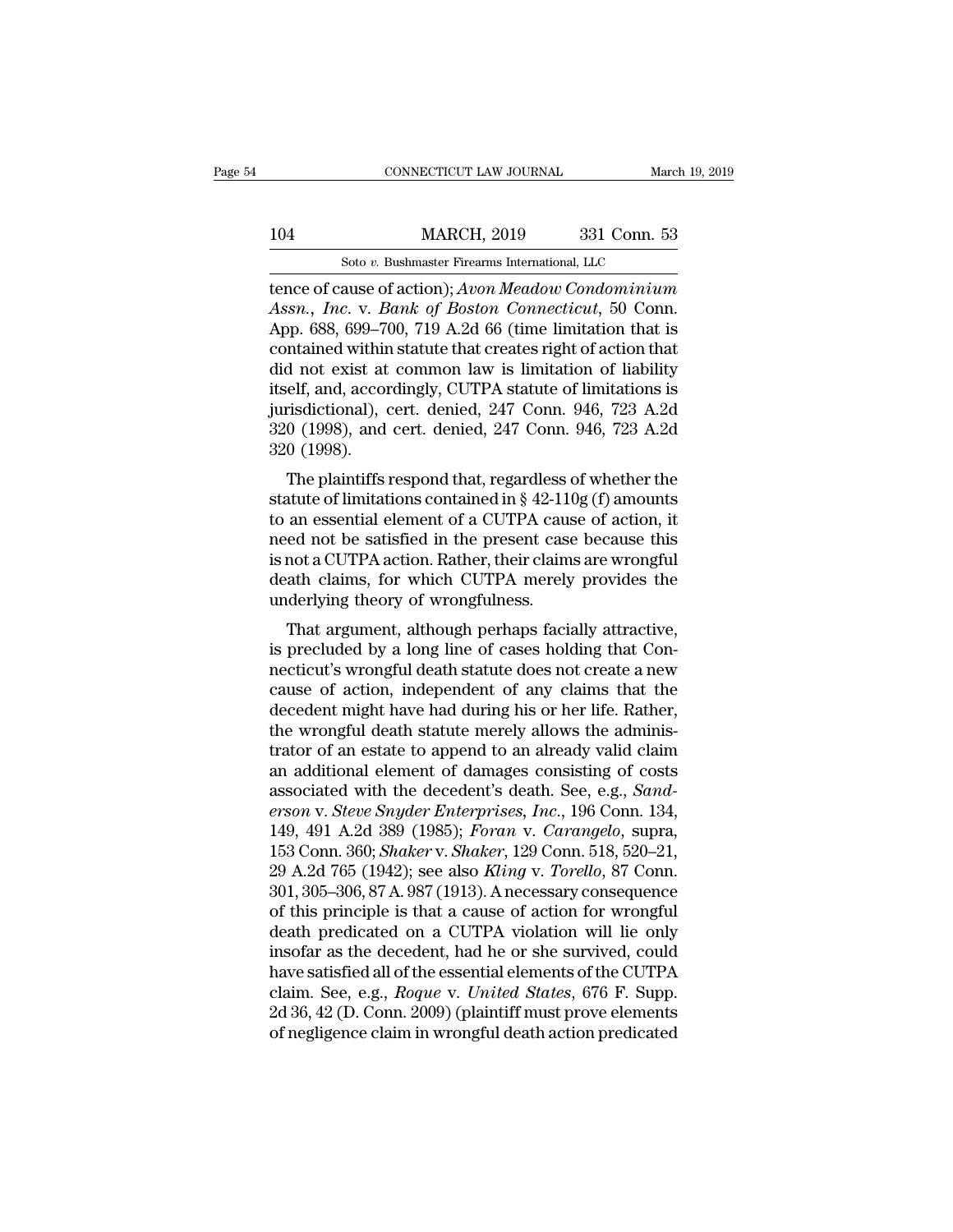# 2019 CONNECTICUT LAW JOURNAL Page 55<br>331 Conn. 53 MARCH, 2019 105<br>500 v. Bushmaster Firearms International, LLC

CONNECTICUT LAW JOURNAL<br>
Soto *v.* Bushmaster Firearms International, LLC<br>
Pnce ): *Nolan v. Morelli.* 154 Conn. 432, 435, 226 on 2019 CONNECTICUT LAW JOURNAL Page 55<br>
331 Conn. 53 MARCH, 2019 105<br>
500 v. Bushmaster Firearms International, LLC<br>
on negligence); *Nolan* v. *Morelli*, 154 Conn. 432, 435, 226<br>
A.2d 383 (1967) (plaintiff must establish 331 Conn. 53 MARCH, 2019 105<br>
Soto v. Bushmaster Firearms International, LLC<br>
on negligence); *Nolan v. Morelli*, 154 Conn. 432, 435, 226<br>
A.2d 383 (1967) (plaintiff must establish that decedent<br>
could recover damages unde 331 Conn. 53 MARCH, 2019 105<br>
Soto v. Bushmaster Firearms International, LLC<br>
on negligence); *Nolan v. Morelli*, 154 Conn. 432, 435, 226<br>
A.2d 383 (1967) (plaintiff must establish that decedent<br>
could recover damages und 331 Conn. 53 MARCH, 2019 105<br>
soto v. Bushmaster Firearms International, LLC<br>
on negligence); *Nolan v. Morelli*, 154 Conn. 432, 435, 226<br>
A.2d 383 (1967) (plaintiff must establish that decedent<br>
could recover damages und Soto *v.* Bushmaster Firearms International, LLC<br>
on negligence); *Nolan v. Morelli*, 154 Conn. 432, 435, 226<br>
A.2d 383 (1967) (plaintiff must establish that decedent<br>
could recover damages under Dram Shop Act in wrong-<br>
f soto *v.* Bushmaster Freams international, LLC<br>
on negligence); *Nolan v. Morelli*, 154 Conn. 432, 435, 226<br>
A.2d 383 (1967) (plaintiff must establish that decedent<br>
could recover damages under Dram Shop Act in wrong-<br>
ful on negligence); *Nolan v. Morelli*, 154 Conn. 432, 435, 226<br>A.2d 383 (1967) (plaintiff must establish that decedent<br>could recover damages under Dram Shop Act in wrong-<br>ful death action predicated on that statute); see also A.2d 383 (1967) (plaintiff must establish that decedent could recover damages under Dram Shop Act in wrong-<br>ful death action predicated on that statute); see also<br>*Schwarder v. United States*, 974 F.2d 1118, 1129 (9th<br>Cir could recover damages under Dram Shop Act in wrong-<br>ful death action predicated on that statute); see also<br>Schwarder v. United States, 974 F.2d 1118, 1129 (9th<br>Cir. 1992) (Alarcon, J., concurring in part and dissenting<br>in ful death action predicated on that statute); see also<br>Schwarder v. United States, 974 F.2d 1118, 1129 (9th<br>Cir. 1992) (Alarcon, J., concurring in part and dissenting<br>in part) ("[a] majority of the state courts that have<br>c Schwarder v. United States, 974 F.2d 1118, 1129 (9th<br>Cir. 1992) (Alarcon, J., concurring in part and dissenting<br>in part) ("[a] majority of the state courts that have<br>considered the question have held that a survivor can-<br>n Cir. 1992) (Alarcon, J., concurring in part and dissenting<br>in part) ("[a] majority of the state courts that have<br>considered the question have held that a survivor can-<br>not bring a wrongful death action if the decedent was<br> in part) ("[a] majority of the state courts that have<br>considered the question have held that a survivor can-<br>not bring a wrongful death action if the decedent was<br>barred from [bringing a claim for his injuries] in his<br>life considered the question have held that a survivor cannot bring a wrongful death action if the decedent was<br>barred from [bringing a claim for his injuries] in his<br>lifetime, because the wrongful death claim is essentially<br>de not bring a wrongful death action if the decedent was<br>barred from [bringing a claim for his injuries] in his<br>lifetime, because the wrongful death claim is essentially<br>derivative of the injury to the decedent"); W. Keeton<br>e barred from [bringing a claim for his injuries] in his lifetime, because the wrongful death claim is essentially derivative of the injury to the decedent"); W. Keeton et al., Prosser and Keeton on the Law of Torts (5th Ed. lifetime, because the wrongful death claim is essentially<br>derivative of the injury to the decedent"); W. Keeton<br>et al., Prosser and Keeton on the Law of Torts (5th Ed.<br>1984) § 127, p. 955 ("[t]he wrongful death action for<br> derivative of the injury to the decedent"); W. Keeton<br>et al., Prosser and Keeton on the Law of Torts (5th Ed.<br>1984) § 127, p. 955 ("[t]he wrongful death action for<br>the benefit of survivors is, like other actions based on<br>i et al., Prosser and Keeton on the Law of Torts (5th Ed.<br>1984) § 127, p. 955 ("[t]he wrongful death action for<br>the benefit of survivors is, like other actions based on<br>injuries to others, derivative in nature, arising out o 1984) § 127, p. 955 ("[t]he wrongful death action for<br>the benefit of survivors is, like other actions based on<br>injuries to others, derivative in nature, arising out of<br>and dependent [on] the wrong done to the injured perthe benefit of survivors is, like other actions based on<br>injuries to others, derivative in nature, arising out of<br>and dependent [on] the wrong done to the injured per-<br>son and thus barred when his claim would be barred"<br>[f injuries to others, derivative in nature, arising out of<br>and dependent [on] the wrong done to the injured per-<br>son and thus barred when his claim would be barred"<br>[footnote omitted]). It is clear, then, that the plaintiffs and dependent [on] the wrong done to the injured person and thus barred when his claim would be barred"<br>[footnote omitted]). It is clear, then, that the plaintiffs'<br>wrongful death claims must comply not only with the<br>statu son and thus barred when his claim would be barred"<br>[footnote omitted]). It is clear, then, that the plaintiffs'<br>wrongful death claims must comply not only with the<br>statute of limitations that governs wrongful death<br>action [footnote omitted]). It is clear, then, that the plaintiffs'<br>wrongful death claims must comply not only with the<br>statute of limitations that governs wrongful death<br>actions but also with CUTPA's statute of limitations.<br>Acco wrongful death claims must comply not only with the<br>statute of limitations that governs wrongful death<br>actions but also with CUTPA's statute of limitations.<br>Accordingly, because it is undisputed that the manufac-<br>ture, dis statute of limitations that governs wrongful death<br>actions but also with CUTPA's statute of limitations.<br>Accordingly, because it is undisputed that the manufac-<br>ture, distribution, and final sale of the rifle to Lanza's<br>mo actions but also with CUTPA's statute of limitations.<br>Accordingly, because it is undisputed that the manufacture, distribution, and final sale of the rifle to Lanza's<br>mother all occurred at least three years prior to the<br>c Accordingly, because it is undisputed that the manufacture, distribution, and final sale of the rifle to Lanza's mother all occurred at least three years prior to the commencement of the present action, we conclude that th ture, distribution, and final sale of the rifle to Lanza's<br>mother all occurred at least three years prior to the<br>commencement of the present action, we conclude that<br>the trial court should have struck as time barred the<br>pl mother all occurred at least three years prior to to<br>commencement of the present action, we conclude the<br>the trial court should have struck as time barred t<br>plaintiffs' wrongful death claims predicated on a the<br>that any sa rance the action, we concrease the<br>e trial court should have struck as time barred the<br>aintiffs' wrongful death claims predicated on a theory<br>at any sale to the civilian market of military style<br>sault weapons such as the A me that some model into statem as antestant and<br>plaintiffs' wrongful death claims predicated on a theory<br>that any sale to the civilian market of military style<br>assault weapons such as the AR-15 represents an unfair<br>trade p

planting areas clearly clear of the alternative production and alternative signal assault weapons such as the AR-15 represents an unfair trade practice. Cf. footnote 14 of this opinion.<br>That determination, however, is not and any sale to the critical market of minicary style<br>assault weapons such as the AR-15 represents an unfair<br>trade practice. Cf. footnote 14 of this opinion.<br>That determination, however, is not fatal to all of the<br>plaintif and weapons sacritus and it is represents an antant<br>trade practice. Cf. footnote 14 of this opinion.<br>That determination, however, is not fatal to all of the<br>plaintiffs' claims. As we discussed, the plaintiffs also<br>pleaded, That determination, however, is not fatal to all of the plaintiffs' claims. As we discussed, the plaintiffs also pleaded, in the alternative, that the defendants violated CUTPA by advertising and marketing the XM15-E2S in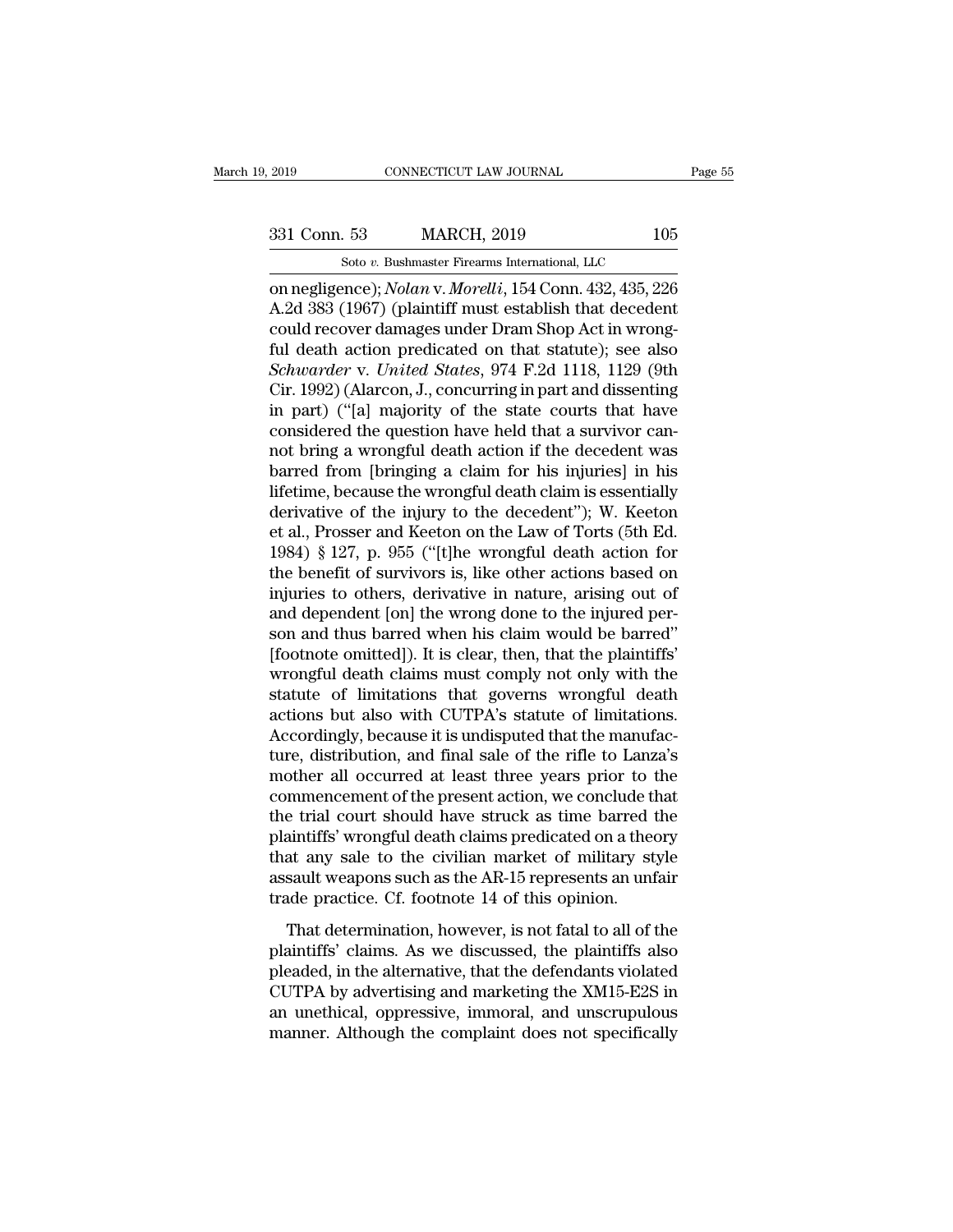# EXECUTE CONNECTICUT LAW JOURNAL March 19, 2019<br>106 MARCH, 2019 331 Conn. 53<br>500 v. Bushmaster Firearms International, LLC CONNECTICUT LAW JOURNAL March March March MARCH, 2019 331 Conn. 53<br>Soto *v.* Bushmaster Firearms International, LLC<br>What dates or over what period of time such

CONNECTICUT LAW JOURNAL March 19, 2019<br>
106 MARCH, 2019 331 Conn. 53<br>
31 Conn. 53<br>
31 Conn. 53<br>
2019 331 Conn. 53<br>
2019 331 Conn. 53<br>
2019 331 Conn. 53<br>
2019 331 Conn. 53<br>
2019 34 Conn. 54<br>
2019 34 Conn. 54<br>
2019 351 Conn. MARCH, 2019 331 Conn. 53<br>
Soto v. Bushmaster Firearms International, LLC<br>
allege on what dates or over what period of time such<br>
marketing activities occurred, most of the plaintiffs'<br>
wrongful marketing claims are phrased MARCH, 2019 331 Conn. 53<br>
Soto v. Bushmaster Firearms International, LLC<br>
allege on what dates or over what period of time such<br>
marketing activities occurred, most of the plaintiffs'<br>
wrongful marketing claims are phrased 106 MARCH, 2019 331 Conn. 53<br>
Soto v. Bushmaster Firearms International, LLC<br>
allege on what dates or over what period of time such<br>
marketing activities occurred, most of the plaintiffs'<br>
wrongful marketing claims are ph Soto v. Bushmaster Firearms International, LLC<br>allege on what dates or over what period of time such<br>marketing activities occurred, most of the plaintiffs'<br>wrongful marketing claims are phrased in the present<br>tense and, t sofo v. Bushmaster Firearms international, LLC<br>allege on what dates or over what period of time such<br>marketing activities occurred, most of the plaintiffs'<br>wrongful marketing claims are phrased in the present<br>tense and, t allege on what dates or over what period of time such marketing activities occurred, most of the plaintiffs' wrongful marketing claims are phrased in the present tense and, therefore, may be understood to allege that those marketing activities occurred, most of the plaintiffs'<br>wrongful marketing claims are phrased in the present<br>tense and, therefore, may be understood to allege that<br>those activities continued through the time the com-<br>plaint wrongful marketing claims are phrased in the present<br>tense and, therefore, may be understood to allege that<br>those activities continued through the time the com-<br>plaint was filed. In addition, the plaintiffs' allegation<br>tha tense and, therefore, may be understood to allege that<br>those activities continued through the time the com-<br>plaint was filed. In addition, the plaintiffs' allegation<br>that Lanza selected the XM15-E2S on the morning of<br>the a those activities continued through the time the complaint was filed. In addition, the plaintiffs' allegation that Lanza selected the XM15-E2S on the morning of the assault "because of its marketed association with the mili plaint was filed. In addition, the plaintiffs' allegation<br>that Lanza selected the XM15-E2S on the morning of<br>the assault "because of its marketed association with<br>the military" reasonably could be interpreted to mean<br>that that Lanza selected the XM15-E2S on the morning of<br>the assault "because of its marketed association with<br>the military" reasonably could be interpreted to mean<br>that such marketing schemes remained in place at the<br>time of th the assault "because of its marketed association with<br>the military" reasonably could be interpreted to mean<br>that such marketing schemes remained in place at the<br>time of the massacre, during the limitation period.<br>According the military" reasonably could be interpreted to mean<br>that such marketing schemes remained in place at the<br>time of the massacre, during the limitation period.<br>Accordingly, because we are compelled to construe the<br>complaint that such marketing schemes remained in place at the<br>time of the massacre, during the limitation period.<br>Accordingly, because we are compelled to construe the<br>complaint liberally, in the manner most favorable to<br>sustainin plaint liberally, in the manner most favorable to<br>aining its legal sufficiency, we conclude that, for<br>ent purposes, the plaintiffs' wrongful advertising<br>pry is not barred by CUTPA's statute of limitations.<sup>32</sup><br>C<br>Connecticu

## C<sub>c</sub>

Exercise purposes, the plaintiffs' wrongful advertising<br>
eory is not barred by CUTPA's statute of limitations.<sup>32</sup><br>
C<br>
C<br>
C<br>
C<br>
We next consider whether the trial court correctly<br>
termined that  $\S 52-572n$  (a), the exclus theory is not barred by CUTPA's statute of limitations.<sup>32</sup><br>
C<br>
C<br>
C<br>
C<br>
C<br>
the next consider whether the trial court correctly<br>
determined that § 52-572n (a), the exclusivity provision<br>
of the Product Liability Act, does C<br>
Connecticut Product Liability Act Preemption<br>
We next consider whether the trial court correctly<br>
determined that  $\S 52{\text -}572n$  (a), the exclusivity provision<br>
of the Product Liability Act, does not bar the plaintiffs C<br>Connecticut Product Liability Act Preemption<br>We next consider whether the trial court correctly<br>determined that  $\S 52-572n$  (a), the exclusivity provision<br>of the Product Liability Act, does not bar the plaintiffs'<br>CUTPA Connecticut Product Liability Act Preemption<br>We next consider whether the trial court correctly<br>determined that  $\S 52-572n$  (a), the exclusivity provision<br>of the Product Liability Act, does not bar the plaintiffs'<br>CUTPA c We next consider whether the trial court correctly<br>determined that  $\S$  52-572n (a), the exclusivity provision<br>of the Product Liability Act, does not bar the plaintiffs'<br>CUTPA claims. Section 52-572n (a) provides that "[a] We next consider whether the trial court correctly<br>determined that  $\S$  52-572n (a), the exclusivity provision<br>of the Product Liability Act, does not bar the plaintiffs'<br>CUTPA claims. Section 52-572n (a) provides that "[a] determined that § 52-572n (a), the exclusivity provision<br>of the Product Liability Act, does not bar the plaintiffs'<br>CUTPA claims. Section 52-572n (a) provides that "[a]<br>product liability claim as provided in [the Product L of the Product Liability Act, does not bar the plaintiffs'<br>CUTPA claims. Section 52-572n (a) provides that "[a]<br>product liability claim as provided in [the Product Lia-<br>bility Act] may be asserted and shall be in lieu of a CUTPA claims. Section 52-572n (a) provides that "[a]<br>product liability claim as provided in [the Product Lia-<br>bility Act] may be asserted and shall be in lieu of all<br>other claims against product sellers, including actions<br> product liability claim as provided in [the Product Liability Act] may be asserted and shall be in lieu of all<br>other claims against product sellers, including actions<br>of negligence, strict liability and warranty, for harm<br> bility Act] may be asserted and shall be in lieu of all<br>other claims against product sellers, including actions<br>of negligence, strict liability and warranty, for harm<br>caused by a product." The defendants contend that all<br>o other claims against product sellers, including actions<br>of negligence, strict liability and warranty, for harm<br>caused by a product." The defendants contend that all<br>of the plaintiffs' CUTPA claims ultimately boil down<br>to t of negligence, strict liability and warranty, for harm<br>caused by a product." The defendants contend that all<br>of the plaintiffs' CUTPA claims ultimately boil down<br>to the argument that the XM15-E2S is unreasonably<br>dangerous to the argument that the XM15-E2S is unreasonably<br>dangerous for sale to the civilian market and, therefore,<br>that manufacturers and distributors of that weapon<br>should be held strictly liable for any injuries resulting<br> $\frac{$ dangerous for sale to the civilian market and, therefore,<br>that manufacturers and distributors of that weapon<br>should be held strictly liable for any injuries resulting<br> $\frac{1}{20}$  of course, on remand the defendants are not

that manufacturers and distributors of that weapon<br>should be held strictly liable for any injuries resulting<br> $*$  of course, on remand the defendants are not foreclosed from attempting<br>to demonstrate, in the context of a m should be held strictly liable for  $\frac{1}{x}$  of course, on remand the defendants are not to demonstrate, in the context of a motion for redid not engage in any of the allegedly wrongfithree years prior to the date of the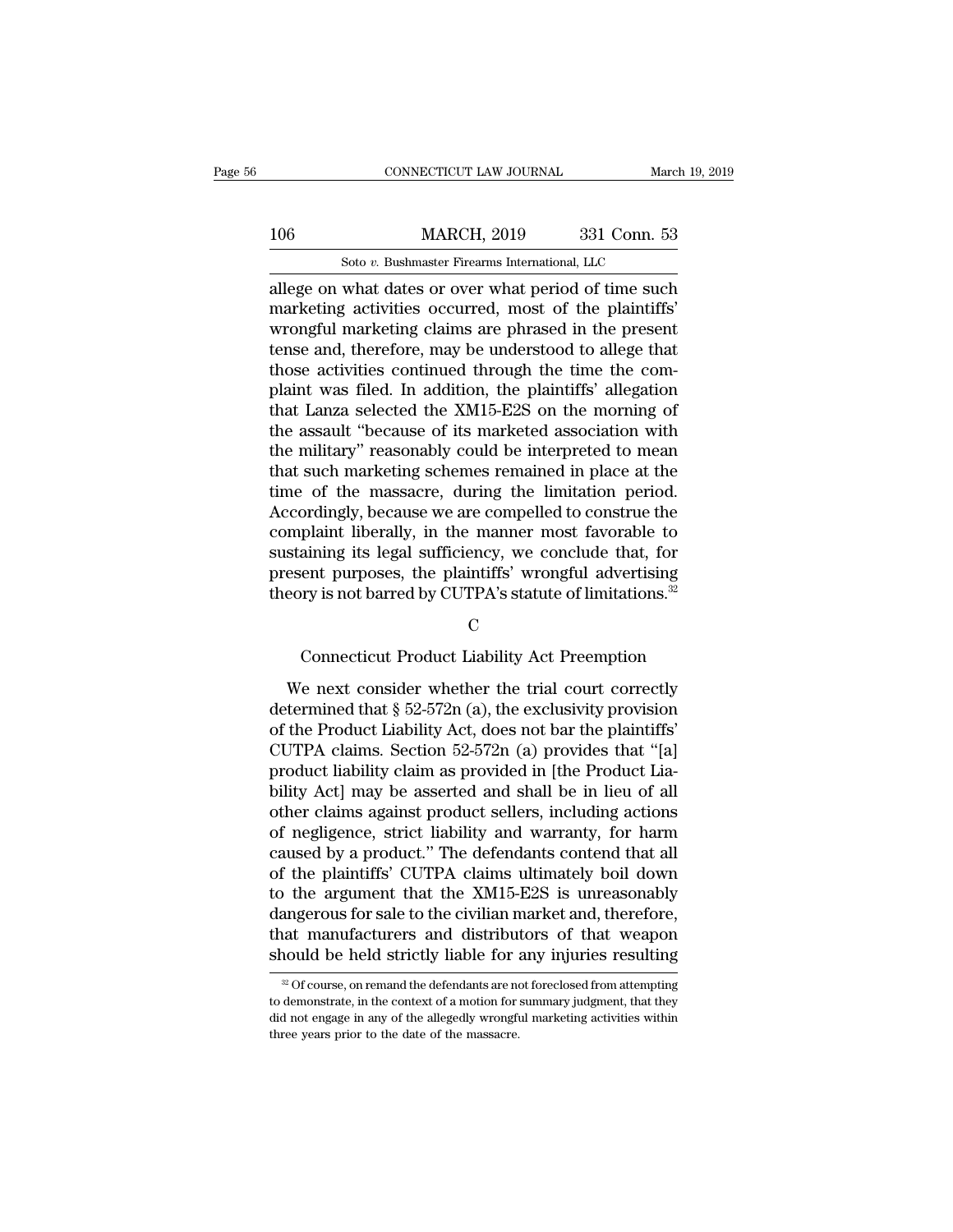From 1991 2019<br>
From 2019 2019<br>
Soto v. Bushmaster Firearms International, LLC<br>
from its misuse. They contend that this is "nothing more<br>
than a [P]roduct [L]iability [A]ct claim dressed in the<br>
robos of CUTPA": *Gerrita* 331 Conn. 53 MARCH, 2019 107<br>
Soto v. Bushmaster Firearms International, LLC<br>
from its misuse. They contend that this is "nothing more<br>
than a [P]roduct [L]iability [A]ct claim dressed in the<br>
robes of CUTPA"; *Gerrity* v. 107<br>
Soto v. Bushmaster Firearms International, LLC<br>
from its misuse. They contend that this is "nothing more<br>
than a [P]roduct [L]iability [A]ct claim dressed in the<br>
robes of CUTPA''; *Gerrity* v. *R.J. Reynolds Tobacco* **Conn. 53** MARCH, 2019 107<br> **Connect Super Start Start Start Start Start Start Start Start Start Start Start Start Start Start Start Start Start Start Start Start Start Start Start Start Start Start Start Start Start Start** Sole Sole is a set of the Product, 2010<br>
Sole v. Bushmaster Firearms International, LLC<br>
from its misuse. They contend that this is "nothing more<br>
than a [P]roduct [L]iability [A]ct claim dressed in the<br>
robes of CUTPA"; Soto v. Bushmaster Firearms International, LLC<br>from its misuse. They contend that this is "nothing more<br>than a [P]roduct [L]iability [A]ct claim dressed in the<br>robes of CUTPA"; *Gerrity* v. *R.J. Reynolds Tobacco*<br> $Co$ , 26 om its misuse. They contend that this is "nothing more<br>an a [P]roduct [L]iability [A]ct claim dressed in the<br>bes of CUTPA"; *Gerrity* v. *R.J. Reynolds Tobacco*<br>0., 263 Conn. 120, 129, 818 A.2d 769 (2003); and that,<br>risua than a [P]roduct [L][ab]llty [A]ct claim dressed in the<br>robes of CUTPA"; *Gerrity* v. *R.J. Reynolds Tobacco*<br>*Co.*, 263 Conn. 120, 129, 818 A.2d 769 (2003); and that,<br>pursuant to § 52-572n (a), the Product Liability Act

robes of CUTPA"; Gerrity v. R.J. Reynolds Tobacco<br>Co., 263 Conn. 120, 129, 818 A.2d 769 (2003); and that,<br>pursuant to § 52-572n (a), the Product Liability Act pro-<br>vides the exclusive remedy. We are not persuaded.<br>As we h Co., 263 Conn. 120, 129, 818 A.2d 769 (2003); and that,<br>pursuant to § 52-572n (a), the Product Liability Act pro-<br>vides the exclusive remedy. We are not persuaded.<br>As we have explained, the plaintiffs' wrongful death<br>clai pursuant to  $\S$  52-572n (a), the Product Liability Act provides the exclusive remedy. We are not persuaded.<br>As we have explained, the plaintiffs' wrongful death claims are predicated on two distinct theories of unfair tra vides the exclusive remedy. We are not persuaded.<br>As we have explained, the plaintiffs' wrongful death<br>claims are predicated on two distinct theories of unfair<br>trade practice: (1) the sale of assault rifles such as the<br>XM1 As we have explained, the plaintiffs' wrongful death<br>claims are predicated on two distinct theories of unfair<br>trade practice: (1) the sale of assault rifles such as the<br>XM15-E2S to the civilian market is inherently unreas claims are predicated on two distinct theories of unfair<br>trade practice: (1) the sale of assault rifles such as the<br>XM15-E2S to the civilian market is inherently unreason-<br>able and dangerous; and (2) the defendants markete trade practice: (1) the sale of assault rifles such as the XM15-E2S to the civilian market is inherently unreasonable and dangerous; and (2) the defendants marketed and promoted the XM15-E2S in an unethical, oppressive, im XM15-E2S to the civilian market is inherently unreasonable and dangerous; and (2) the defendants marketed<br>and promoted the XM15-E2S in an unethical, oppres-<br>sive, immoral, and unscrupulous manner. The defen-<br>dants' primary able and dangerous; and (2) the defendants marketed<br>and promoted the XM15-E2S in an unethical, oppres-<br>sive, immoral, and unscrupulous manner. The defen-<br>dants' primary argument with respect to the Product<br>Liability Act r and promoted the XM15-E2S in an unethical, oppres-<br>sive, immoral, and unscrupulous manner. The defen-<br>dants' primary argument with respect to the Product<br>Liability Act relates to the plaintiffs' first theory of liabil-<br>it sive, immoral, and unscrupulous manner. The defen-<br>dants' primary argument with respect to the Product<br>Liability Act relates to the plaintiffs' first theory of liabil-<br>ity. Because we have concluded that claims predicated<br> dants' primary argument with respect to<br>Liability Act relates to the plaintiffs' first t<br>ity. Because we have concluded that clai<br>on the plaintiffs' first CUTPA based the<br>are time barred, however, we need r<br>whether those c ability Act relates to the plaintiffs' first theory of liability.<br>
Recause we have concluded that claims predicated<br>
the plaintiffs' first CUTPA based theory of liability<br>
te time barred, however, we need not determine<br>
n ity. Because we have concluded that claims predicated<br>on the plaintiffs' first CUTPA based theory of liability<br>are time barred, however, we need not determine<br>whether those claims also are precluded by  $\S 52-572n$ <br>(a). Cf

on the plaintifs' first CUTPA based theory of liability<br>are time barred, however, we need not determine<br>whether those claims also are precluded by  $\S$  52-572n<br>(a). Cf. footnote 14 of this opinion.<br>With respect to the plai are time barred, nowever, we need not determine<br>whether those claims also are precluded by § 52-572n<br>(a). Cf. footnote 14 of this opinion.<br>With respect to the plaintiffs' second theory of liabil-<br>ity, the defendants fail whether those claims also are precluded by  $\S$  52-572n<br>
(a). Cf. footnote 14 of this opinion.<br>
With respect to the plaintiffs' second theory of liabil-<br>
ity, the defendants fail to offer any explanation as to<br>
why the all (a). Cf. footnote 14 of this opinion.<br>With respect to the plaintiffs' second theory of liability, the defendants fail to offer any explanation as to<br>why the allegation that they wrongfully marketed the<br>XM15-E2S by promoti With respect to the plaintiffs' second theory of liabil-<br>ity, the defendants fail to offer any explanation as to<br>why the allegation that they wrongfully marketed the<br>XM15-E2S by promoting the gun's use for illegal pur-<br>pos ity, the defendants fail to offer any explanation as to<br>why the allegation that they wrongfully marketed the<br>XM15-E2S by promoting the gun's use for illegal pur-<br>poses—offensive, military style assault missions—<br>amounts to why the allegation that they wrongfully markete XM15-E2S by promoting the gun's use for illega poses—offensive, military style assault missi amounts to a product defect claim.<sup>33</sup> There is no a tion in the present case, fo M15-E2S by promoting the gun's use for illegal pursess—offensive, military style assault missions—<br>nounts to a product defect claim.<sup>33</sup> There is no allega-<br>n in the present case, for example, that the marketing<br>r the XM1 poses—offensive, military style assault missions—<br>amounts to a product defect claim.<sup>33</sup> There is no allega-<br>tion in the present case, for example, that the marketing<br>for the XM15-E2S contained inadequate warnings that<br>mad

The defendants' sole argument in this regard is their<br>33 We note that, in *Merrill v. Navegar*, *Inc.*, supra, 26<br><sup>33</sup> We note that, although a "'[p]roduct liability claim' includes all claims<br>actions brought for personal The defendants' sole argument in this regard is their<br>
contention that, in *Merrill v. Navegar, Inc.*, supra, 26<br>
<sup>38</sup> We note that, although a "'[p]roduct liability claim' includes all claims<br>
or actions brought for pers The defendants' sole argument in this regard is their contention that, in *Merrill v. Navegar*, *Inc.*, supra, 26  $\overline{\phantom{a}}$   $\overline{\phantom{a}}$   $\overline{\phantom{a}}$   $\overline{\phantom{a}}$  we note that, although a "'[p]roduct liability claim' inclu **Contention that, in** *Merrill* **v.** *Navegar***,** *Inc.***, supra, 26<br>
<sup>38</sup> We note that, although a "'[p]roduct liability claim' includes all claims<br>
or actions brought for personal injury, death or property damage caused<br>
by [** of the Product Liability Act applies only to those claims seeking to recover <sup>38</sup> We note that, although a "'[p]roduct liability claim' includes all claims or actions brought for personal injury, death or property damage caused by [among other things] the . . . marketing . . . of any product"; Gen or actions brought for performance of the performance of the Product Liability Accordingle 3 S2-572m (b); it is of the Product Liability Accordingles caused by a *defe* Co., supra, 263 Conn. 128.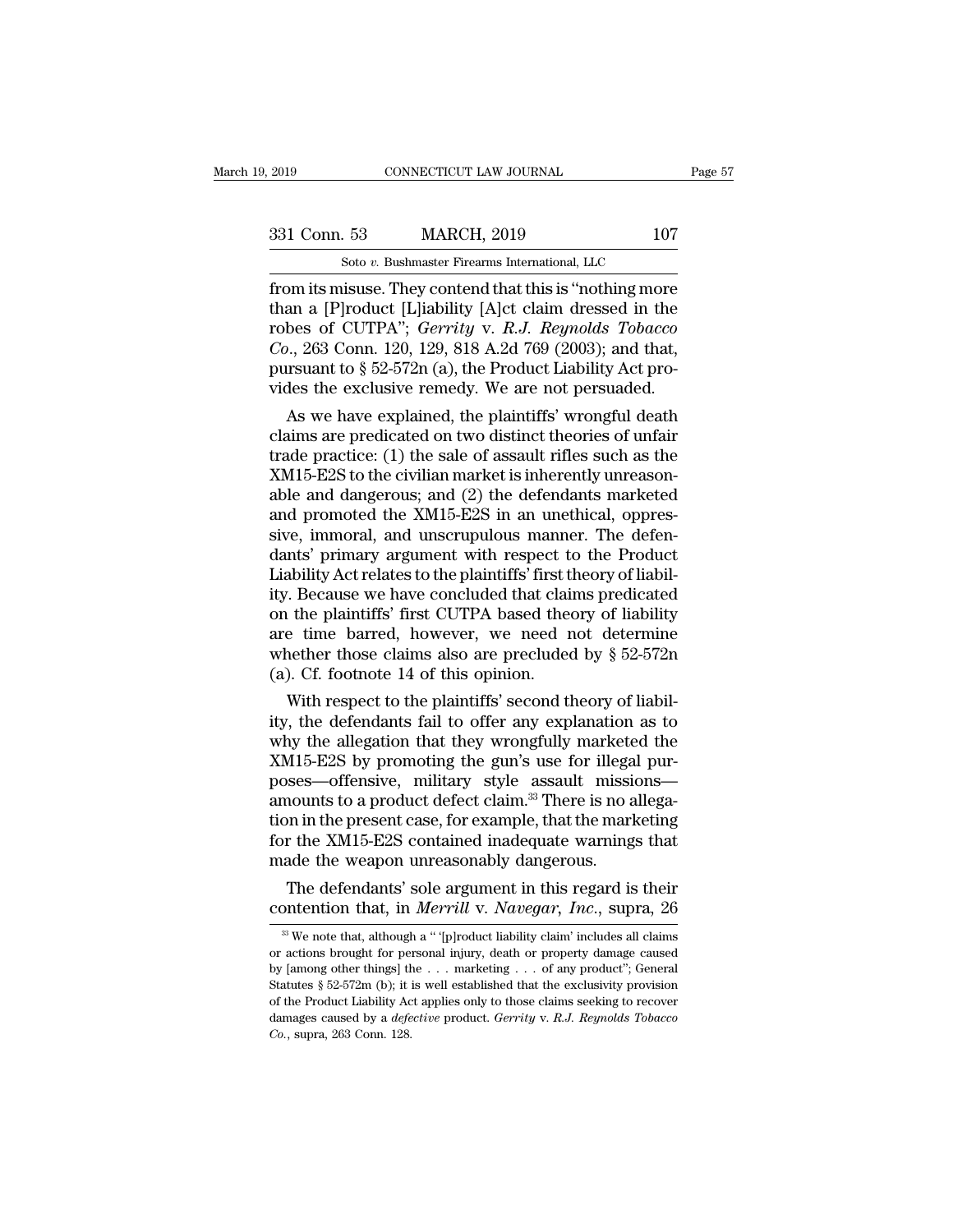# EXECUTE CONNECTICUT LAW JOURNAL March 19, 2019<br>108 MARCH, 2019 331 Conn. 53<br>500 v. Bushmaster Firearms International, LLC CONNECTICUT LAW JOURNAL March March March MARCH, 2019 331 Conn. 53<br>Soto *v.* Bushmaster Firearms International, LLC<br>465. the California Suppreme Court rejected

CONNECTICUT LAW JOURNAL March 19, 2019<br>
MARCH, 2019 331 Conn. 53<br>
Soto v. Bushmaster Firearms International, LLC<br>
Cal. 4th 465, the California Supreme Court rejected<br>
allegations of wrongful firearms marketing as disguised MARCH, 2019 331 Conn. 53<br>
Soto v. Bushmaster Firearms International, LLC<br>
Cal. 4th 465, the California Supreme Court rejected<br>
allegations of wrongful firearms marketing as disguised<br>
product liability claims. We read *Mer* MARCH, 2019 331 Conn. 53<br>
Soto v. Bushmaster Firearms International, LLC<br>
Cal. 4th 465, the California Supreme Court rejected<br>
allegations of wrongful firearms marketing as disguised<br>
product liability claims. We read *Mer* 108 MARCH, 2019 331 Conn. 53<br>
Soto v. Bushmaster Firearms International, LLC<br>
Cal. 4th 465, the California Supreme Court rejected<br>
allegations of wrongful firearms marketing as disguised<br>
product liability claims. We read Soto  $v$ . Bushmaster Firearms International, LLC<br>
Cal. 4th 465, the California Supreme Court rejected<br>
allegations of wrongful firearms marketing as disguised<br>
product liability claims. We read *Merrill* differently. It<br> soro *v*. Bushmaster Freams international, LLC<br>Cal. 4th 465, the California Supreme Court rejected<br>allegations of wrongful firearms marketing as disguised<br>product liability claims. We read *Merrill* differently. It<br>is true Cal. 4th 465, the California Supreme Court rejected<br>allegations of wrongful firearms marketing as disguised<br>product liability claims. We read *Merrill* differently. It<br>is true that the California Supreme Court concluded<br>th allegations of wrongful firearms marketing as disguised<br>product liability claims. We read *Merrill* differently. It<br>is true that the California Supreme Court concluded<br>that many of the negligent marketing and distribution<br> product liability claims. We read *Merrill* differently. It<br>is true that the California Supreme Court concluded<br>that many of the negligent marketing and distribution<br>claims at issue in that case were barred by a Californi is true that the California Supreme Court concluded<br>that many of the negligent marketing and distribution<br>claims at issue in that case were barred by a California<br>statute that provided that a gun manufacturer may not<br>be h that many of the negligent marketing and distribution<br>claims at issue in that case were barred by a California<br>statute that provided that a gun manufacturer may not<br>be held liable in a product liability action on the basis claims at issue in that case were barred by a California<br>statute that provided that a gun manufacturer may not<br>be held liable in a product liability action on the basis<br>that the benefits of its product fail to outweigh the statute that provided that a gun manufacturer may not<br>be held liable in a product liability action on the basis<br>that the benefits of its product fail to outweigh the<br>product's risk of injury when discharged. Id., 470; see<br> be held liable in a product liability action on the basis<br>that the benefits of its product fail to outweigh the<br>product's risk of injury when discharged. Id., 470; see<br>Cal. Civ. Code § 1714.4 (a) (Deering 1994) (repealed i that the benefits of its product fail to outweigh the<br>product's risk of injury when discharged. Id., 470; see<br>Cal. Civ. Code § 1714.4 (a) (Deering 1994) (repealed in<br>2002). But the claims in *Merrill*, while dressed in te product's risk of injury when discharged. Id., 470; see<br>Cal. Civ. Code § 1714.4 (a) (Deering 1994) (repealed in<br>2002). But the claims in *Merrill*, while dressed in terms<br>of negligent marketing and distribution, were subs Cal. Civ. Code § 1714.4 (a) (Deering 1994) (repealed in 2002). But the claims in *Merrill*, while dressed in terms of negligent marketing and distribution, were substantially similar to the claims of the plaintiffs in the 2002). But the claims in *Merrill*, while dressed in t<br>of negligent marketing and distribution, were sub<br>tially similar to the claims of the plaintiffs in the pr<br>case, namely, that the sale of assault weapons t<br>civilian ma Illy similar to the claims of the plaintiffs in the present<br>se, namely, that the sale of assault weapons to the<br>vilian market is inherently unreasonable because<br>ose weapons have no legitimate civilian purpose. See<br>*errill* the plant of the plant of the plant of the present<br>case, namely, that the sale of assault weapons to the<br>civilian market is inherently unreasonable because<br>those weapons have no legitimate civilian purpose. See<br>*Merrill v.* 

case, namely, and the safe of assaunt weapons to the<br>civilian market is inherently unreasonable because<br>those weapons have no legitimate civilian purpose. See<br>*Merrill v. Navegar*, *Inc.*, supra, 470, 480–81.<br>The only clai those weapons have no legitimate civilian purpose. See<br>those weapons have no legitimate civilian purpose. See<br>Merrill v. Navegar, Inc., supra, 470, 480–81.<br>The only claims at issue in Merrill that were akin to<br>the plainti *Merrill v. Navegar, Inc.*, supra, 470, 480–81.<br>The only claims at issue in *Merrill* that were akin to<br>the plaintiffs' immoral advertising claims were their<br>allegations that Navegar, Inc. (Navegar), a gun manufac-<br>turer, The only claims at issue in *Merrill* that were akin to<br>the plaintiffs' immoral advertising claims were their<br>allegations that Navegar, Inc. (Navegar), a gun manufac-<br>turer, advertised its semiautomatic assault pistols "as The only claims at issue in *Merrill* that were akin to<br>the plaintiffs' immoral advertising claims were their<br>allegations that Navegar, Inc. (Navegar), a gun manufac-<br>turer, advertised its semiautomatic assault pistols "as the plaintiffs' immoral advertising claims were their<br>allegations that Navegar, Inc. (Navegar), a gun manufac-<br>turer, advertised its semiautomatic assault pistols "as<br>tough as your toughest customer" and as featuring<br>"exce allegations that Navegar, Inc. (Navegar), a gun manufacturer, advertised its semiautomatic assault pistols "as<br>tough as your toughest customer" and as featuring<br>"excellent resistance to finger prints," which might have<br>sug turer, advertised its semiautomatic assault pistols "as<br>tough as your toughest customer" and as featuring<br>"excellent resistance to finger prints," which might have<br>suggested that the weapons were especially well suited<br>for tough as your toughest customer" and as featuring<br>
"excellent resistance to finger prints," which might have<br>
suggested that the weapons were especially well suited<br>
for criminal use. (Internal quotation marks omitted.)<br>
I "excellent resistance to finger prints," which might have<br>suggested that the weapons were especially well suited<br>for criminal use. (Internal quotation marks omitted.)<br>Id., 471. In holding that the trial court had properly<br> suggested that the weapons were especially well suited<br>for criminal use. (Internal quotation marks omitted.)<br>Id., 471. In holding that the trial court had properly<br>granted Navegar's motion for summary judgment with<br>respect for criminal use. (Internal quotation marks omitted.)<br>Id., 471. In holding that the trial court had properly<br>granted Navegar's motion for summary judgment with<br>respect to those "more inflammatory aspects of Naveg-<br>ar's adv Id., 471. In holding that the trial court had properly<br>granted Navegar's motion for summary judgment with<br>respect to those "more inflammatory aspects of Naveg-<br>ar's advertising"; id., 489; however, the California<br>Supreme C granted Navegar's motion for summary judgment with<br>respect to those "more inflammatory aspects of Naveg-<br>ar's advertising"; id., 489; however, the California<br>Supreme Court relied not on the immunity provision<br>in California respect to those "more inflammatory aspects of Navegar's advertising"; id., 489; however, the California Supreme Court relied not on the immunity provision in California's product liability statute but, rather, on the fact ar's advertising"; id., 489; however, the California<br>Supreme Court relied not on the immunity provision<br>in California's product liability statute but, rather, on<br>the facts that (1) the plaintiffs in *Merrill* expressly dis Supreme Court relied not on the immunity provision<br>in California's product liability statute but, rather, on<br>the facts that  $(1)$  the plaintiffs in *Merrill* expressly disa-<br>vowed any claims based on the specific content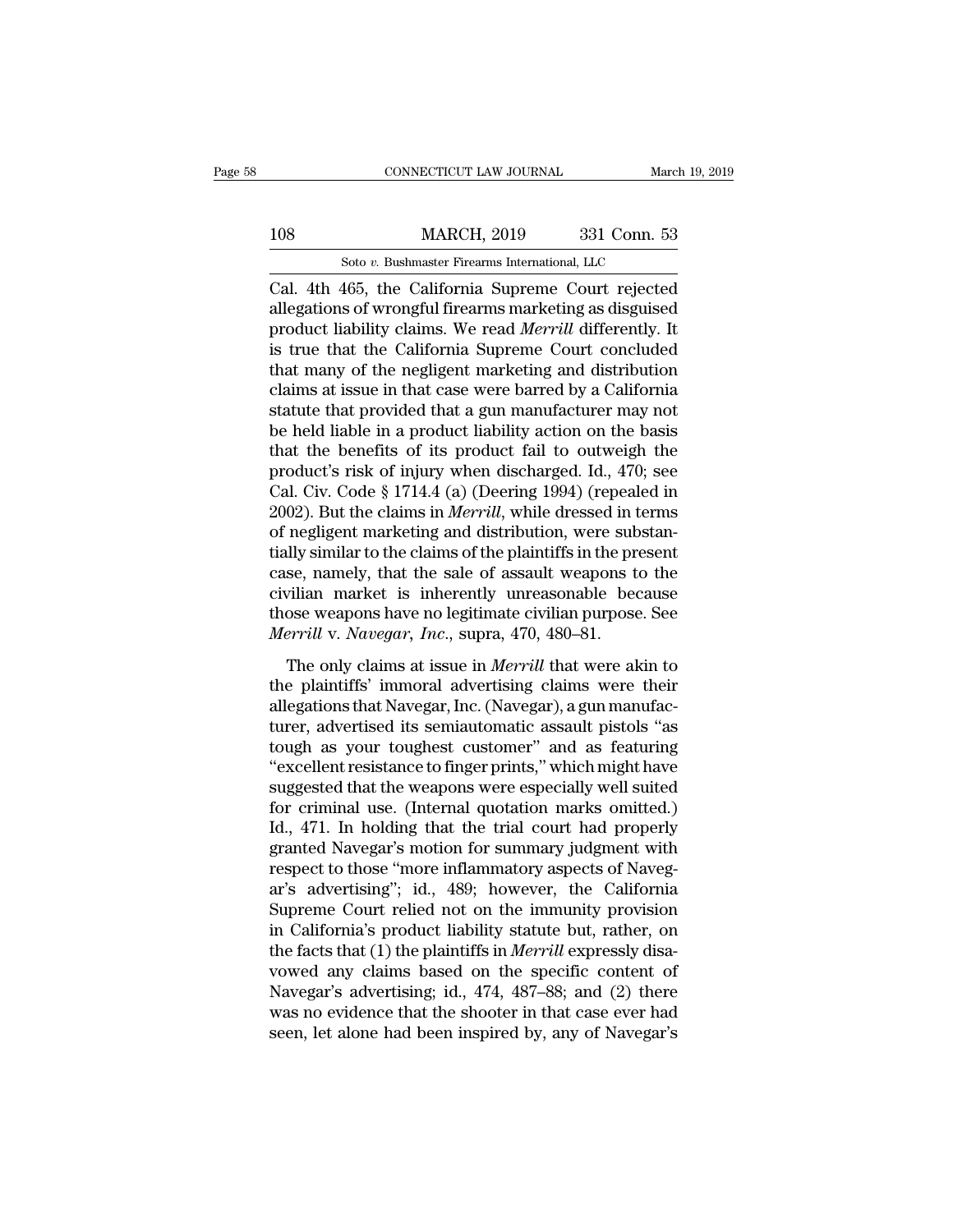| 331 Conn. 53<br><b>MARCH, 2019</b><br>109  |  |
|--------------------------------------------|--|
|                                            |  |
| 2019<br>CONNECTICUT LAW JOURNAL<br>Page 59 |  |

2019 CONNECTICUT LAW JOURNAL Page<br>
331 Conn. 53 MARCH, 2019 109<br>
34 Soto v. Bushmaster Firearms International, LLC<br>
allegedly inappropriate promotional materials. Id., 471,<br>
473, 488–91. Accordingly, we do not read *Merril* 331 Conn. 53 MARCH, 2019 109<br>
<sup>Soto v.</sup> Bushmaster Firearms International, LLC<br>
allegedly inappropriate promotional materials. Id., 471,<br>
473, 488–91. Accordingly, we do not read *Merrill* as<br>
supporting the defendants' co  $\frac{331 \text{ Conn. } 53}{\text{Soto } v. \text{ Bushmaster Fraams International, LLC}}$ <br>allegedly inappropriate promotional materials. Id., 471, 473, 488–91. Accordingly, we do not read *Merrill* as supporting the defendants' contention that the wrong-ful advertising cla 331 Conn. 53 MARCH, 2019 109<br>
Soto v. Bushmaster Firearms International, LLC<br>
allegedly inappropriate promotional materials. Id., 471,<br>
473, 488–91. Accordingly, we do not read *Merrill* as<br>
supporting the defendants' cont  $\frac{1}{2}$  Soto v. Bushmaster Firearms Internallegedly inappropriate promotional 473, 488–91. Accordingly, we do not supporting the defendants' contentional ful advertising claims in the preser masked product defect claims egedly inappropriate promotional materials. Id., 471,<br>3, 488–91. Accordingly, we do not read *Merrill* as<br>pporting the defendants' contention that the wrong-<br>1 advertising claims in the present case are merely<br>asked produc allegedly inappropriate promotional materials. Id., 471, 473, 488–91. Accordingly, we do not read *Merrill* as supporting the defendants' contention that the wrongful advertising claims in the present case are merely mask

supporting the defendants' contention that the wrong-<br>ful advertising claims in the present case are merely<br>masked product defect claims.<br>The defendants have offered no other arguments as<br>to why the plaintiffs' wrongful a ful advertising claims in the present case are merely<br>masked product defect claims.<br>The defendants have offered no other arguments as<br>to why the plaintiffs' wrongful advertising claims repre-<br>sent veiled product liability France and advertising claims in the present case are intrery<br>masked product defect claims.<br>The defendants have offered no other arguments as<br>to why the plaintiffs' wrongful advertising claims repre-<br>sent veiled product li The defendants have offered no other arguments as<br>to why the plaintiffs' wrongful advertising claims repre-<br>sent veiled product liability claims. Accordingly, we<br>conclude that those claims are not precluded by  $\S 52-$ <br>572 to why the plaintiffs' wrongful advertising claims represent veiled product liability claims. Accordingly, we conclude that those claims are not precluded by  $\S$  52-572n (a). See *Gerrity* v. *R.J. Reynolds Tobacco Co.*, sent veiled product liability claims. Accordingly, we<br>conclude that those claims are not precluded by  $\S$  52-<br>572n (a). See *Gerrity* v. *R.J. Reynolds Tobacco Co.*,<br>supra, 263 Conn. 124, 128 (analyzing language of excluconclude that those claims are not precluded by  $\S$  52-572n (a). See *Gerrity* v. *R.J. Reynolds Tobacco Co.*, supra, 263 Conn. 124, 128 (analyzing language of exclusivity provision and concluding that claim that tobacco 572n (a). See<br>supra, 263 Co<br>sivity provisio<br>companies vi<br>their cigarette<br>and, therefor<br>ity Act). is violated CUTPA by targeting minors with<br>ette advertising did not allege product defectore, was not precluded by Product Liabi<br>D<br>CUTPA Personal Injury Damages<br>consider the defendants' argument that pe

## D<sub>D</sub>

d, therefore, was not precluded by Product Liabil-<br>  $\Delta t$  herefore, was not precluded by Product Liabil-<br>  $D$ <br>  $\Delta t$  CUTPA Personal Injury Damages<br>
We next consider the defendants' argument that per-<br>
anizable damages for ity Act).<br>
D<br>
CUTPA Personal Injury Damages<br>
We next consider the defendants' argument that personal injuries resulting in death do not give rise to<br>
cognizable damages for purposes of CUTPA.<sup>34</sup> As we<br>
explained an action D<br>
CUTPA Personal Injury Damages<br>
We next consider the defendants' argument that per-<br>
sonal injuries resulting in death do not give rise to<br>
cognizable damages for purposes of CUTPA.<sup>34</sup> As we<br>
explained, an action for wr D<br>CUTPA Personal Injury Damages<br>We next consider the defendants' argument that per-<br>sonal injuries resulting in death do not give rise to<br>cognizable damages for purposes of CUTPA.<sup>34</sup> As we<br>explained, an action for wrongfu CUTPA Personal Injury Damages<br>We next consider the defendants' argument that per-<br>sonal injuries resulting in death do not give rise to<br>cognizable damages for purposes of CUTPA.<sup>34</sup> As we<br>explained, an action for wrongful We next consider the defendants' argument that personal injuries resulting in death do not give rise to cognizable damages for purposes of CUTPA.<sup>34</sup> As we explained, an action for wrongful death will lie only if the decea We next consider the defendants' argument that personal injuries resulting in death do not give rise to cognizable damages for purposes of CUTPA.<sup>34</sup> As we explained, an action for wrongful death will lie only if the dece xplained, an action for wrongful death will lie only if<br>the deceased, had he or she survived, would have had<br>valid claim for the injuries that resulted in death. See<br>art IV B of this opinion. For that reason, the plaintiff the deceased, had he or she survived, would have had<br>a valid claim for the injuries that resulted in death. See<br>part IV B of this opinion. For that reason, the plaintiffs<br><sup>34</sup> Although the defendants frame the issue as whe

a valid claim for the injuries that resulted in death. See<br>part IV B of this opinion. For that reason, the plaintiffs<br><sup>34</sup> Although the defendants frame the issue as whether damages for wrong-<br>ful death are recoverable und part IV B of this opinion. For that reason, the plaintiffs<br>  $\overline{\phantom{a}^{\text{34}}}$  Although the defendants frame the issue as whether damages for wrong-<br>
ful death are recoverable under CUTPA, the issue is more accurately cha ful death are recoverable under CUTPA, the issue is more accurately characterized as whether CUTPA permits recovery for personal injuries, fatal or otherwise. Because death itself was not a recognized type of damage at co <sup>34</sup> Although the defendants frame the issue as whether damages for wrong-<br>ful death are recoverable under CUTPA, the issue is more accurately charac-<br>terized as whether CUTPA permits recovery for personal injuries, fatal by statute and a statute in the statute in the size of which the statute of the sixterized as whether CUTPA permits recovery for personal injuries, fatal or otherwise. Because death itself was not a recognized type of dama terized as whether CUTPA permits recovery for personal injuries, fatal or otherwise. Because death itself was not a recognized type of damage at common law, "[d]eath and its direct consequences can constitute recoverable content wise. Because death itself was not a recognized type of damage at common law, "[d]eath and its direct consequences can constitute recoverable elements of damages only if, and to the extent that, they are made so b common law, "[d]eath and its direct consequences can borstitute recover-<br>able elements of damages only if, and to the extent that, they are made so<br>by statute."  $Lynn v$ .  $Haybuster Mfg$ .,  $Inc$ , 226 Conn. 282, 295, 627 A.2d 1288<br>(19 able elements of damages only if, and to the extent that, they are made so by statute."  $Lymn$  v.  $Haybuster Mfg$ ,  $Inc$ , 226 Conn. 282, 295, 627 A.2d 1288 (1993). In fact, "[t]he wrongful death statute  $\ldots$  is the sole basis [on] by statute."  $Lymv$ .<br>(1993). In fact, "[t] which an action that or its consequence question, then, that for wrongful death.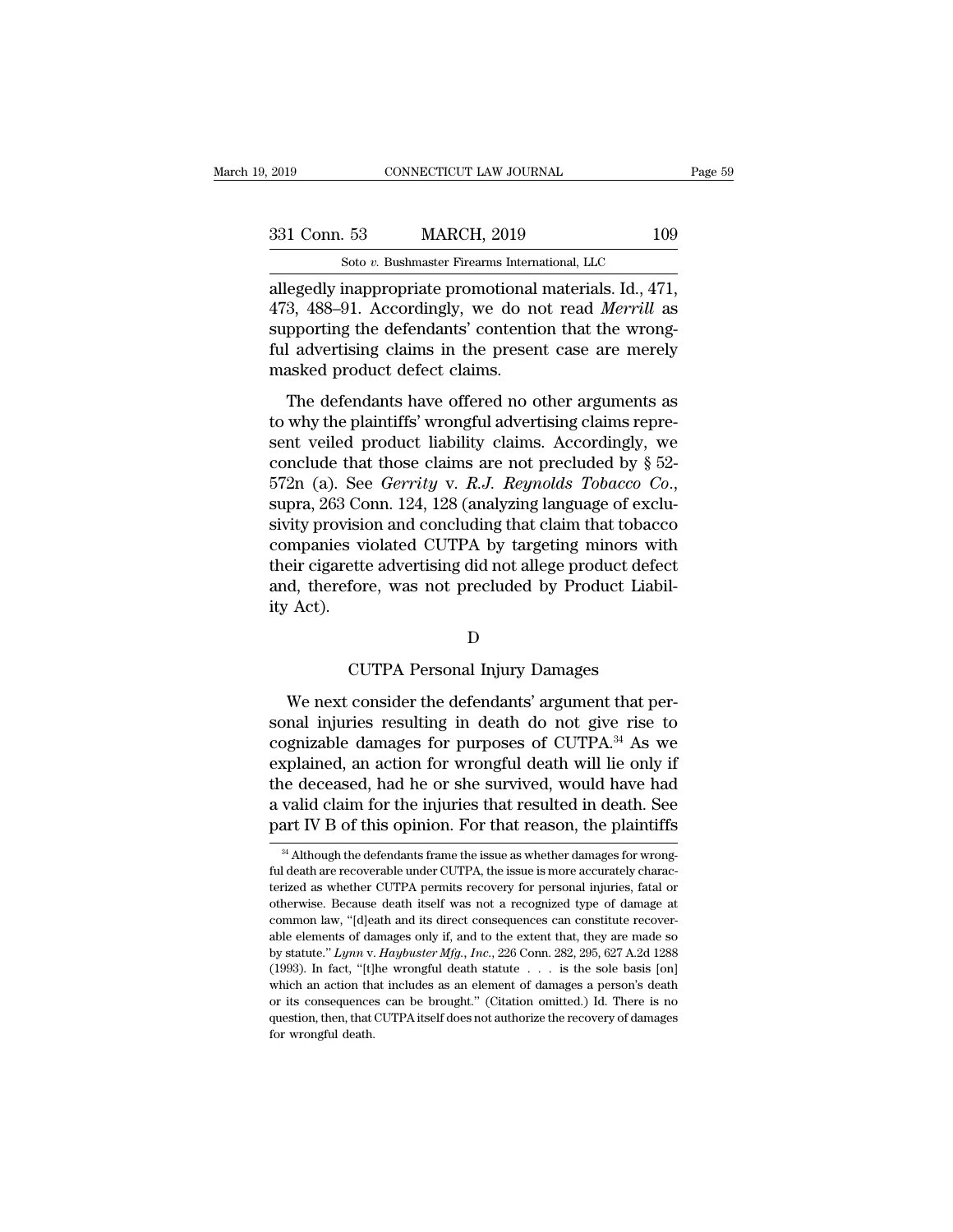# EXECUTE CONNECTICUT LAW JOURNAL March 19, 2019<br>110 MARCH, 2019 331 Conn. 53<br>500 v. Bushmaster Firearms International, LLC CONNECTICUT LAW JOURNAL March March March MARCH, 2019 331 Conn. 53<br>Soto *v.* Bushmaster Firearms International, LLC<br>ail on their CUTPA based wrongful death

CONNECTICUT LAW JOURNAL March 19, 2019<br>
MARCH, 2019 331 Conn. 53<br>
Soto v. Bushmaster Firearms International, LLC<br>
can prevail on their CUTPA based wrongful death<br>
claims only if CUTPA permits the recovery of damages<br>
for t MARCH, 2019 331 Conn. 53<br>
Soto v. Bushmaster Firearms International, LLC<br>
can prevail on their CUTPA based wrongful death<br>
claims only if CUTPA permits the recovery of damages<br>
for the decedents' injuries. As a matter of f For the decedents' injuries. As a matter of first impression, we hold that CUTPA permits recovery of damages<br>
for the decedents' injuries. As a matter of first impres-<br>
sion, we hold that CUTPA permits recovery for persona MARCH, 2019 331 Conn. 53<br>
Soto v. Bushmaster Firearms International, LLC<br>
can prevail on their CUTPA based wrongful death<br>
claims only if CUTPA permits the recovery of damages<br>
for the decedents' injuries. As a matter of f Soto v. Bushmaster Firearms International, LLC<br>
can prevail on their CUTPA based wrongful death<br>
claims only if CUTPA permits the recovery of damages<br>
for the decedents' injuries. As a matter of first impres-<br>
sion, we ho practices.<sup>35</sup> Fracture of CUTPA permits the recovery of damages<br>r the decedents' injuries. As a matter of first impres-<br>on, we hold that CUTPA permits recovery for personal<br>juries that result directly from wrongful advertising<br>actices.<sup></sup> For the decedents' injuries. As a matter of first impression, we hold that CUTPA permits recovery for personal<br>injuries that result directly from wrongful advertising<br>practices.<sup>35</sup><br>Whether personal injuries give rise to

presence the distribution. We hold that CUTPA permits recovery for personal<br>injuries that result directly from wrongful advertising<br>practices.<sup>35</sup><br>Whether personal injuries give rise to cognizable<br>CUTPA damages presents a injuries that result directly from wrongful advertising<br>practices.<sup>35</sup><br>Whether personal injuries give rise to cognizable<br>CUTPA damages presents a question of statutory inter-<br>pretation. We begin by setting forth the relev myancs and cosar an every from more practices.<sup>35</sup><br>practices.<sup>35</sup><br>CUTPA damages presents a question of statutory inter-<br>pretation. We begin by setting forth the relevant statu-<br>tory language. Subsection (a) of § 42-110g c Whether personal injuries give rise to cognizable<br>CUTPA damages presents a question of statutory inter-<br>pretation. We begin by setting forth the relevant statu-<br>tory language. Subsection (a) of  $\S$  42-110g contains two<br>cl Whether personal injuries give rise to cognizable<br>CUTPA damages presents a question of statutory inter-<br>pretation. We begin by setting forth the relevant statu-<br>tory language. Subsection (a) of § 42-110g contains two<br>claus CUTPA damages presents a question of statutory inter-<br>pretation. We begin by setting forth the relevant statu-<br>tory language. Subsection (a) of § 42-110g contains two<br>clauses potentially relevant to the issue before us. F pretation. We begin by setting forth the relevant statu-<br>tory language. Subsection (a) of § 42-110g contains two<br>clauses potentially relevant to the issue before us. First,<br>subsection (a) creates a private right of action tory language. Subsection (a) of § 42-110g contains two<br>clauses potentially relevant to the issue before us. First,<br>subsection (a) creates a private right of action for "[a]ny<br>person who suffers any ascertainable loss of m clauses potentially relevant to the issue before us. First,<br>subsection (a) creates a private right of action for "[a]ny<br>person who suffers any ascertainable loss of money or<br>property, real or personal, as a result of the subsection (a) creates a private right of action for "[a]ny<br>person who suffers any ascertainable loss of money or<br>property, real or personal, as a result of the use or<br>employment of a method, act or practice prohibited by<br> person who suffers any ascertainable loss of money or<br>property, real or personal, as a result of the use or<br>employment of a method, act or practice prohibited by<br>section 42-110b . . . . " This provision is known as the<br>as property, real or personal, as a result of the use or employment of a method, act or practice prohibited by section  $42-110b...$ ." This provision is known as the ascertainable loss clause. Second, subsection (a) provides th The view of the masses of provision is known as the certainable loss clause. Second, subsection (a) pro-<br>des that any person so injured "may bring an action<br>. to recover actual damages." This provision of sub-<br>ction (a) i secretainable loss clause. Second, subsection (a) provides that any person so injured "may bring an action  $\ldots$  to recover actual damages." This provision of subsection (a) is known as the actual damages clause.<br>The view

vides that any person so injured "may bring an action<br>  $\ldots$  to recover actual damages." This provision of sub-<br>
section (a) is known as the actual damages clause.<br>
The view of the plaintiffs is that these two clauses<br>
se that any presence ayare any verty are above that any section (a) is known as the actual damages clause.<br>The view of the plaintiffs is that these two clauses<br>serve distinct, independent functions within the statute<br>and tha section (a) is known as the actual damages clause.<br>The view of the plaintiffs is that these two clauses<br>serve distinct, independent functions within the statute<br>and that only the actual damages clause restricts the<br>types The view of the plaintiffs is that these two clauses<br>serve distinct, independent functions within the statute<br>and that only the actual damages clause restricts the<br>types of damages that are available. Specifically, they<br>co The view of the plaintiffs is that these two clauses<br>serve distinct, independent functions within the statute<br>and that only the actual damages clause restricts the<br>types of damages that are available. Specifically, they<br>co serve distinct, independent functions within the statute<br>and that only the actual damages clause restricts the<br>types of damages that are available. Specifically, they<br>contend that, although one must suffer some ascertain-<br> and that only the actual damages clause restricts the<br>types of damages that are available. Specifically, they<br>contend that, although one must suffer some ascertain-<br>able loss of money or property in order to have *standing* types of damages that are available. Specifically, they contend that, although one must suffer some ascertainable loss of money or property in order to have *standing* to bring a CUTPA action, once the standing requiremen contend that, although one must suffer some ascertain-<br>able loss of money or property in order to have *standing*<br>to bring a CUTPA action, once the standing require-<br>ments set by the ascertainable loss clause have been<br>sat able loss of money or property in order to have *standing*<br>to bring a CUTPA action, once the standing require-<br>ments set by the ascertainable loss clause have been<br>satisfied, a successful plaintiff may *recover* not only f to bring a CUTPA action, once the standing requirements set by the ascertainable loss clause have been satisfied, a successful plaintiff may *recover* not only for those financial losses but for any and all actual damages. ments set by the ascertainable loss clause have been<br>satisfied, a successful plaintiff may *recover* not only for<br>those financial losses but for any and all actual dam-<br>ages. Relying on *DiNapoli* v. *Cooke*, 43 Conn. App. ges. Relying on *DuNapoli v. Cooke*, 43 Conn. App. 419,<br>27, 682 A.2d 603, cert. denied, 239 Conn. 951, 686 A.2d<br>24 (1996), cert. denied, 520 U.S. 1213, 117 S. Ct. 1699,<br>37 L. Ed. 2d 825 (1997), the plaintiffs further conte 427, 682 A.2d 603, cert. denied,  $124$  (1996), cert. denied,  $520$  U<br>137 L. Ed. 2d 825 (1997), the p<br><sup>35</sup> We express no opinion as to under w<br>may allow recovery for personal injuries.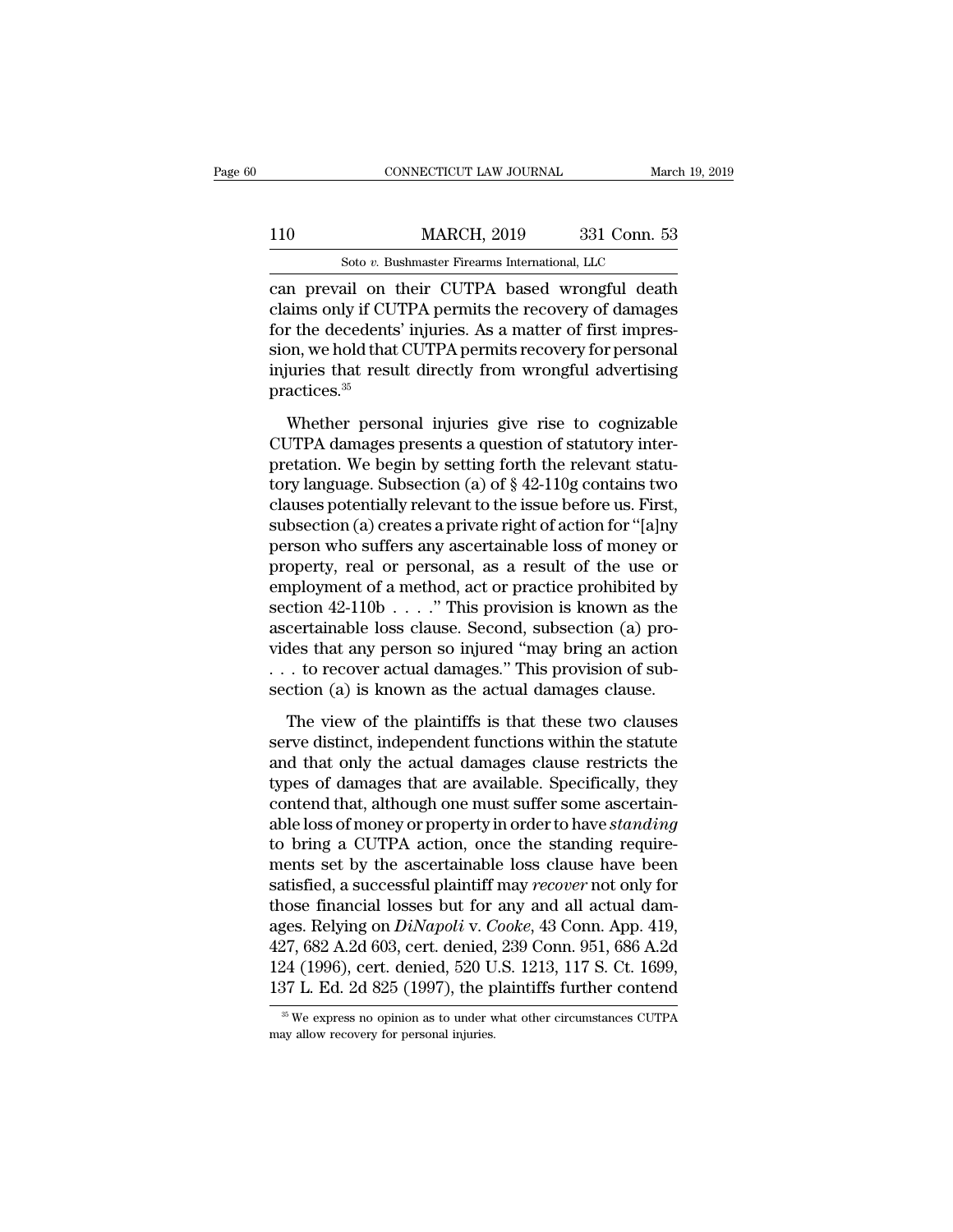| 331 Conn. 53 | <b>MARCH, 2019</b><br>Soto v. Bushmaster Firearms International, LLC |         |
|--------------|----------------------------------------------------------------------|---------|
|              |                                                                      | 111     |
| 2019         | CONNECTICUT LAW JOURNAL                                              | Page 61 |

That the term ''actual damages'' is synonymous with<br>
that the term ''actual damages'' is synonymous with<br>
compensatory or general damages and excludes only<br>
spocial damages such as nominal and punitive damages 331 Conn. 53 MARCH, 2019 111<br>
Soto v. Bushmaster Firearms International, LLC<br>
that the term "actual damages" is synonymous with<br>
compensatory or general damages and excludes only<br>
special damages such as nominal and puniti  $\frac{\text{331} \text{ Conn. } 53}{\text{Soto } v. \text{ Bushmaster Firearms International, LLC}}$ <br>
that the term "actual damages" is synonymous with<br>
compensatory or general damages and excludes only<br>
special damages such as nominal and punitive damages.<br>
Certainly, they conte 331 Conn. 53 MARCH, 2019 111<br>
Soto v. Bushmaster Firearms International, LLC<br>
that the term "actual damages" is synonymous with<br>
compensatory or general damages and excludes only<br>
special damages such as nominal and puniti soto v. Bushmaster Firearms International,<br>that the term "actual damages" is synon<br>compensatory or general damages and especial damages such as nominal and punit<br>Certainly, they contend, that term is suffic<br>sive to encompa at the term "actual damages" is synonymous with<br>mpensatory or general damages and excludes only<br>ecial damages such as nominal and punitive damages.<br>retainly, they contend, that term is sufficiently expan-<br>re to encompass p and the term attach dangers is synonymols with<br>compensatory or general damages and excludes only<br>special damages such as nominal and punitive damages.<br>Certainly, they contend, that term is sufficiently expan-<br>sive to encom

the action of general damages and exertates only<br>special damages such as nominal and punitive damages.<br>Certainly, they contend, that term is sufficiently expansive to encompass personal injuries.<br>The defendants, by contras Special damages such as holding and pullative damages.<br>Certainly, they contend, that term is sufficiently expansive to encompass personal injuries.<br>The defendants, by contrast, argue that the ascertainable loss clause modi detainly, they contend, that term is sufficiently expansive to encompass personal injuries.<br>The defendants, by contrast, argue that the ascertainable loss clause modifies and cabins the meaning of<br>the actual damages clause The defendants, by contrast, argue that the ascertainable loss clause modifies and cabins the meaning of the actual damages clause. In their view, the fact that a plaintiff must have suffered some manner of financial loss The defendants, by contrast, argue that the ascertainable loss clause modifies and cabins the meaning of the actual damages clause. In their view, the fact that a plaintiff must have suffered some manner of financial loss able loss clause modifies and cabins the meaning of<br>the actual damages clause. In their view, the fact that<br>a plaintiff must have suffered some manner of financial<br>loss to bring a CUTPA action implies that the legislature the actual damages clause. In their view, the fact that<br>a plaintiff must have suffered some manner of financial<br>loss to bring a CUTPA action implies that the legislature<br>intended to limit recovery to damages of that sort. a plaintiff must have suffered some manner of financial<br>loss to bring a CUTPA action implies that the legislature<br>intended to limit recovery to damages of that sort. Inso-<br>far as both of these interpretations of the statu loss to bring a CUTPA action implies that the legislature<br>intended to limit recovery to damages of that sort. Inso-<br>far as both of these interpretations of the statutory<br>language are facially plausible,<sup>36</sup> we conclude th The legislative histories of CUTPA and of the model<br>gislation on which the model of the statutory<br>aguage are facially plausible,<sup>36</sup> we conclude that the<br>atute is ambiguous and that we may properly look<br>extratextual sourc language are facially plausible,<sup>36</sup> we conclude that the statute is ambiguous and that we may properly look to extratextual sources to ascertain the intent of the legislature. See General Statutes  $\S 1-2z$ .<br>The legislati

Example are noticing products, we conclude that the<br>statute is ambiguous and that we may properly look<br>to extratextual sources to ascertain the intent of the<br>legislature. See General Statutes § 1-2z.<br>The legislative histor to extratextual sources to ascertain the intent of the<br>legislature. See General Statutes  $\S 1-2z$ .<br>The legislative histories of CUTPA and of the model<br>legislation on which CUTPA is based are largely silent<br>with respect to legislature. See General Statutes § 1-2z.<br>The legislative histories of CUTPA and of the model<br>legislation on which CUTPA is based are largely silent<br>with respect to the question of personal injury damages.<br>R. Langer et al. The legislative histories of CUTPA and of the model<br>legislation on which CUTPA is based are largely silent<br>with respect to the question of personal injury damages.<br>R. Langer et al., 12 Connecticut Practice Series: Con-<br>nec The legislative histories of CUTPA and of the model<br>legislation on which CUTPA is based are largely silent<br>with respect to the question of personal injury damages.<br>R. Langer et al., 12 Connecticut Practice Series: Con-<br>nec legislation on which CUTPA is based are largely silent<br>with respect to the question of personal injury damages.<br>R. Langer et al., 12 Connecticut Practice Series: Con-<br>necticut Unfair Trade Practices, Business Torts and<br>Ant with respect to the question of personal injury damages.<br>R. Langer et al., 12 Connecticut Practice Series: Connecticut Unfair Trade Practices, Business Torts and<br>Antitrust (2018–19 Ed.) § 6.7, pp. 849, 851. Nevertheless,<br>f R. Langer et al., 12 Connecticut Practice Series: Connecticut Unfair Trade Practices, Business Torts and<br>Antitrust (2018–19 Ed.) § 6.7, pp. 849, 851. Nevertheless,<br>four considerations persuade us that the legislature did<br>n first, although both the plaintiffs' and the defendants'<br>First, although both the plaintiffs from recovering for personal<br>juries resulting from unfair trade practices, at least<br>der circumstances such as those presented he four considerations persuade us that the legislature did<br>not intend to bar plaintiffs from recovering for personal<br>injuries resulting from unfair trade practices, at least<br>under circumstances such as those presented here.

plane is a finite of explanation of intend to bar plaintiffs from recovering for personal<br>injuries resulting from unfair trade practices, at least<br>under circumstances such as those presented here.<br>First, although both the injuries resulting from unfair trade practices, at least<br>under circumstances such as those presented here.<br>First, although both the plaintiffs' and the defendants'<br>interpretations of the statutory language are facially<br>pl myancs resulting from unitar areas practices, as reasonable under circumstances such as those presented here.<br>First, although both the plaintiffs' and the defendants' interpretations of the statutory language are facially First, although both the plaintiffs' and the defendants'<br>interpretations of the statutory language are facially<br>plausible, the plaintiffs' reading of  $\S$  42-110g (a) is more<br>reasonable. While the term "actual damages" is First, although both the plaintiffs' and the defendants'<br>interpretations of the statutory language are facially<br>plausible, the plaintiffs' reading of  $\S$  42-110g (a) is more<br>reasonable. While the term "actual damages" is asonable. While the term "actual damages" is not<br>efined in CUTPA, the term is used in other statutes in<br>ich a manner as to leave no doubt that actual damages<br>clude personal injuries. For example, General Stat-<br><sup>36</sup> See R. defined in CUTPA, the term is used in other statutes in<br>such a manner as to leave no doubt that actual damages<br>include personal injuries. For example, General Stat-<br><sup>36</sup> See R. Langer et al., 12 Connecticut Practice Series

such a manner as to leave no doubt that actual dam<br>include personal injuries. For example, General<br><sup>36</sup>See R. Langer et al., 12 Connecticut Practice Series: Connecticut<br>Trade Practices, Business Torts and Antitrust (2018–1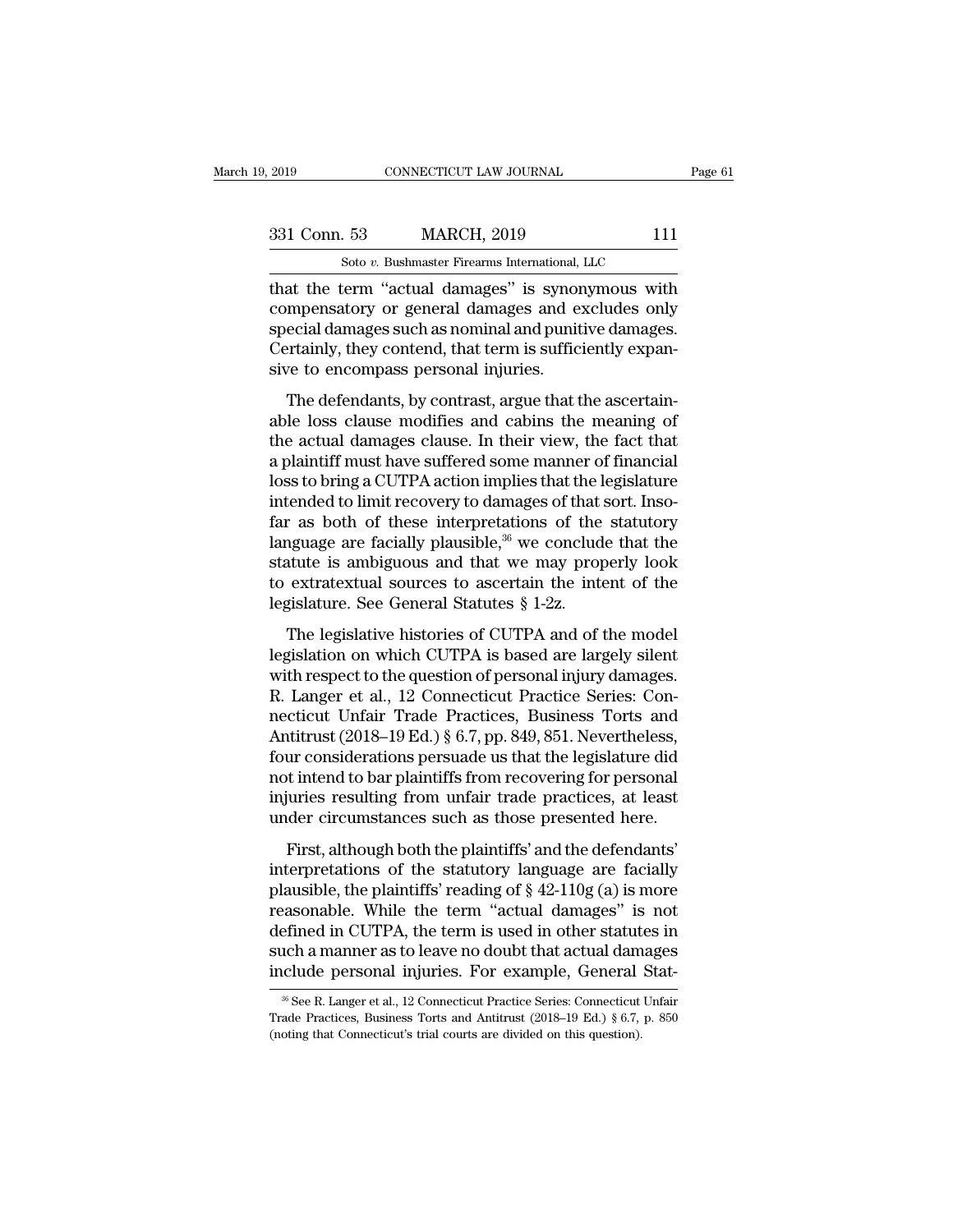# EXECUTE CONNECTICUT LAW JOURNAL March 19, 2019<br>112 MARCH, 2019 331 Conn. 53<br>500 v. Bushmaster Firearms International, LLC CONNECTICUT LAW JOURNAL March March March MARCH, 2019 331 Conn. 53<br>Soto *v.* Bushmaster Firearms International, LLC<br>452 (a) provides in relevant part that "[alpy

CONNECTICUT LAW JOURNAL March 19, 2019<br>
112 MARCH, 2019 331 Conn. 53<br>
500 v. Bushmaster Firearms International, LLC<br>
112 Soto v. Bushmaster Firearms International, LLC<br>
112 Soto v. Bushmaster Firearms International, LLC<br>
1 MARCH, 2019 331 Conn. 53<br>
Soto *v*. Bushmaster Firearms International, LLC<br>
utes § 53-452 (a) provides in relevant part that "[a]ny<br>
person whose property *or person* is injured by [a com-<br>
puter crime committed in violati 112 MARCH, 2019 331 Conn. 53<br>
soto v. Bushmaster Firearms International, LLC<br>
utes § 53-452 (a) provides in relevant part that "[a]ny<br>
person whose property or person is injured by [a com-<br>
puter crime committed in violat MARCH, 2019 331 Conn. 53<br>
Soto v. Bushmaster Firearms International, LLC<br>
utes § 53-452 (a) provides in relevant part that "[a]ny<br>
person whose property *or person* is injured by [a com-<br>
puter crime committed in violatio Soto *v*. Bushmaster Firearms International, LLC<br>utes § 53-452 (a) provides in relevant part that "[a]ny<br>person whose property *or person* is injured by [a com-<br>puter crime committed in violation of] section 53-451<br>may bri sofo *v*. Bushmaster Firearms international, LLC<br>utes § 53-452 (a) provides in relevant part that "[a]ny<br>person whose property *or person* is injured by [a com-<br>puter crime committed in violation of] section 53-451<br>may br utes § 53-452 (a) p<br>person whose prop<br>puter crime comm<br>may bring a civil ac<br>further violations a<br>sustained by reaso<br>sis added.)<br>In addition, the p In a discrepancy of person is injured by [a cont-<br>ter crime committed in violation of] section 53-451<br>ay bring a civil action in the Superior Court to enjoin<br>rther violations and to recover the *actual damages*<br>stained by puter Crifte Committed in violation of J section 55-451<br>may bring a civil action in the Superior Court to enjoin<br>further violations and to recover the *actual damages*<br>sustained by reason of such violation . . . . " (Empha

*ican Motors Corp.*, superally reader with the superal damages<br>
sustained by reason of such violation . . . ." (Emphasis added.)<br>
In addition, the plaintiffs' interpretation of the statute<br>
better comports with our analysi calculate the violations and to recover the *actual dumages*<br>sustained by reason of such violation  $\ldots$ ." (Emphasis added.)<br>In addition, the plaintiffs' interpretation of the statute<br>better comports with our analysis in sustained by reason of such violation  $\ldots$ . (Emphasis added.)<br>In addition, the plaintiffs' interpretation of the statute<br>better comports with our analysis in *Hinchliffe* v. *Amer-*<br>ican *Motors Corp.*, supra, 184 Conn. In addition, the plaintiffs' interpretation of the statute<br>better comports with our analysis in *Hinchliffe* v. Amer-<br>ican Motors Corp., supra, 184 Conn. 612–20. In that<br>case, we considered the closely related question of In addition, the plaintiffs' interpretation of the statute<br>better comports with our analysis in *Hinchliffe* v. *Amer-*<br>*ican Motors Corp.*, supra, 184 Conn. 612–20. In that<br>case, we considered the closely related questio better comports with our analysis in *Hinchliffe* v. *American Motors Corp.*, supra, 184 Conn. 612–20. In that case, we considered the closely related question of whether the "ascertainable loss" requirement means that a ican Motors Corp., supra, 184 Conn. 612–20. In that<br>case, we considered the closely related question of<br>whether the "ascertainable loss" requirement means<br>that a CUTPA plaintiff must be able to prove that he<br>or she has su case, we considered the closely related question of<br>whether the "ascertainable loss" requirement means<br>that a CUTPA plaintiff must be able to prove that he<br>or she has suffered actual damages in a particular<br>amount. Id., 6 whether the "ascertainable loss" requirement means<br>that a CUTPA plaintiff must be able to prove that he<br>or she has suffered actual damages in a particular<br>amount. Id., 612–13. We rejected that reading of the<br>statute, conc that a CUTPA plaintiff must be able to prove that he<br>or she has suffered actual damages in a particular<br>amount. Id., 612–13. We rejected that reading of the<br>statute, concluding that the ascertainable loss and<br>actual damag or she has suffered actual damages in a particular<br>amount. Id., 612–13. We rejected that reading of the<br>statute, concluding that the ascertainable loss and<br>actual damage clauses of  $\S 42{\text -}110g$  (a) serve distinct<br>purpos amount. Id., 612–13. We rejected that reading of the statute, concluding that the ascertainable loss and actual damage clauses of  $\S 42{\text -}110g$  (a) serve distinct purposes and that the legislature did not intend the term statute, concluding that the ascertainable loss and<br>actual damage clauses of § 42-110g (a) serve distinct<br>purposes and that the legislature did not intend the<br>term "ascertainable" to modify "actual damages." Id.,<br>613–15. W actual damage clauses of  $\S$  42-110g (a) serve distinct<br>purposes and that the legislature did not intend the<br>term "ascertainable" to modify "actual damages." Id.,<br>613–15. We also cited favorably the view of one legal<br>scho purposes and that the legislature did not intend the<br>term "ascertainable" to modify "actual damages." Id.,<br>613–15. We also cited favorably the view of one legal<br>scholar that "the only function served by a threshold<br>'loss' term "ascertainable" to modify "actual damages." Id.,<br>613–15. We also cited favorably the view of one legal<br>scholar that "the only function served by a threshold<br>'loss' requirement in a consumer protection statute is<br>to gu 613–15. We also cited favorably the view of one legal<br>scholar that "the only function served by a threshold<br>'loss' requirement in a consumer protection statute is<br>to guard against vicarious suits by self-constituted attor scholar that "the only function served by a threshold<br>"loss" requirement in a consumer protection statute is<br>to guard against vicarious suits by self-constituted attor-<br>neys general when they spot an apparently deceptive<br>a 'loss' requirement in a consumer protection statute is<br>to guard against vicarious suits by self-constituted attor-<br>neys general when they spot an apparently deceptive<br>advertisement in the newspaper, on television or in a<br>s to guard against vicarious suits by self-constituted attor-<br>neys general when they spot an apparently deceptive<br>advertisement in the newspaper, on television or in a<br>store window." Id., 615 n.6, citing D. Rice, "New Privat neys general when they spot an apparently deceptive<br>advertisement in the newspaper, on television or in a<br>store window." Id., 615 n.6, citing D. Rice, "New Private<br>Remedies for Consumers: The Amendment of Chapter<br>93A," 54 advertisement in the newspaper, on television or in a<br>store window." Id., 615 n.6, citing D. Rice, "New Private<br>Remedies for Consumers: The Amendment of Chapter<br>93A," 54 Mass. L.Q. 307, 314 (1969). That view, if correct,<br>s store window." Id., 615 n.6, citing D. Rice, "New Private<br>Remedies for Consumers: The Amendment of Chapter<br>93A," 54 Mass. L.Q. 307, 314 (1969). That view, if correct,<br>strongly supports the conclusion that the presence of<br>t Remedies for Consu<br>93A," 54 Mass. L.Q. 3<br>strongly supports the<br>the ascertainable lo<br>restricts the damage<br>have been directly a<br>trade practice.<br>Second, we freque  $\mu$ ,  $\beta$ 4 mass.  $L$ ,  $Q$ ,  $\delta$ 07,  $\beta$ 14 (1909). That view, if correct, rongly supports the conclusion that the presence of e ascertainable loss clause in the statute in no way stricts the damages that are available to strongly supports the conclusion that the presence of<br>the ascertainable loss clause in the statute in no way<br>restricts the damages that are available to plaintiffs who<br>have been directly and personally injured by an unfair

Interestantially is cracked in the statute in no way<br>restricts the damages that are available to plaintiffs who<br>have been directly and personally injured by an unfair<br>trade practice.<br>Second, we frequently have remarked tha *Incuts the damages that are avanable to plantific who*<br> *Inave been directly and personally injured by an unfair*<br> *Indee practice.*<br> *Second, we frequently have remarked that "CUTPA's*<br> *Coverage is broad and its purpose*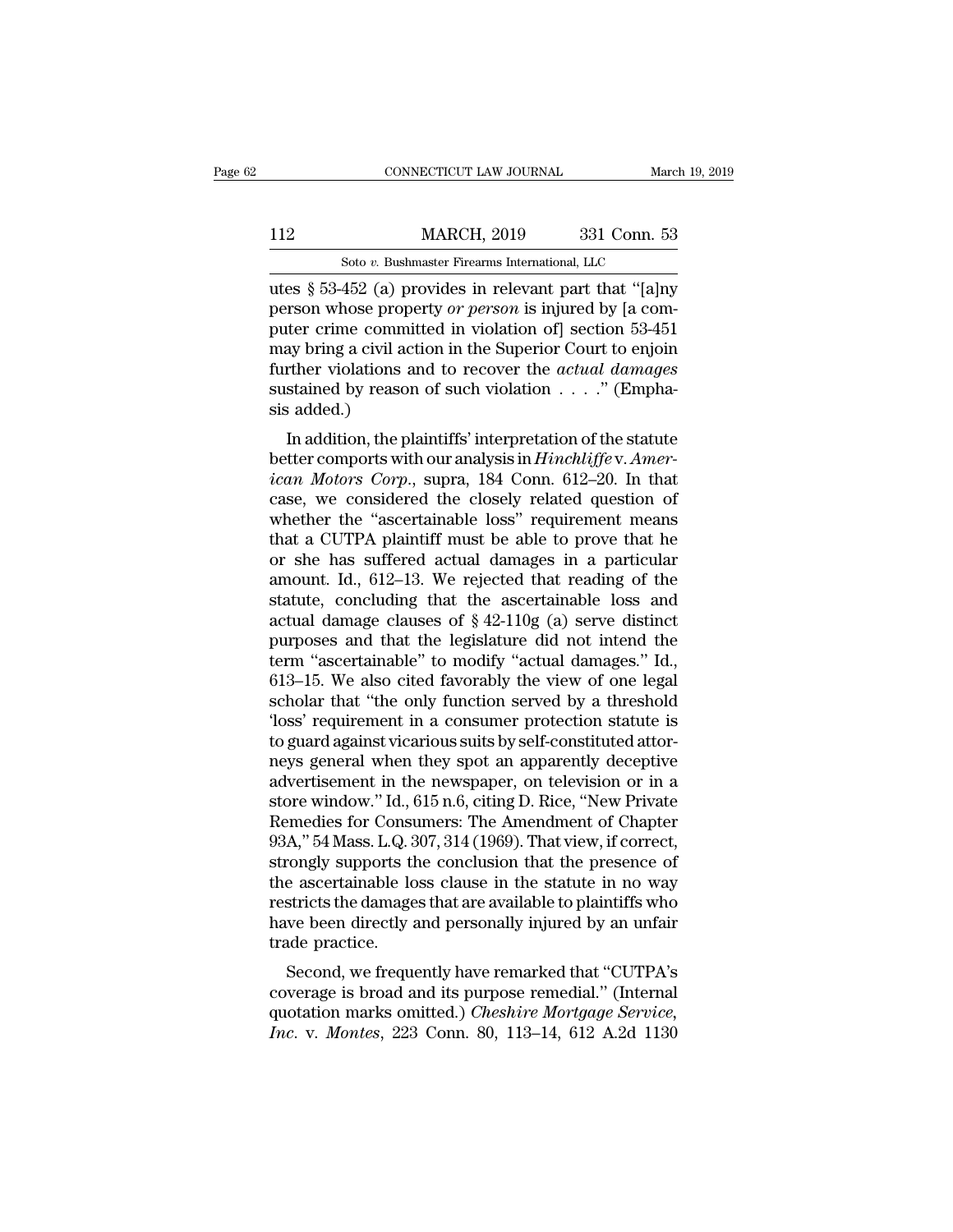# 2019 CONNECTICUT LAW JOURNAL Page 63<br>331 Conn. 53 MARCH, 2019 113<br>500 v. Bushmaster Firearms International, LLC

CONNECTICUT LAW JOURNAL<br>
Soto *v.* Bushmaster Firearms International, LLC<br>
e also 12 R. Langer et al., supra, 8 2 5 p. 81. (1992); see also 12 R. Langer et al., supra, § 2.5, p. 81.<br>
(1992); see also 12 R. Langer et al., supra, § 2.5, p. 81.<br>
As we explained in part IV A of this opinion, whereas 331 Conn. 53 MARCH, 2019 113<br>
Soto v. Bushmaster Firearms International, LLC<br>
(1992); see also 12 R. Langer et al., supra, § 2.5, p. 81.<br>
As we explained in part IV A of this opinion, whereas<br>
unfair trade practices such a 331 Conn. 53 MARCH, 2019 113<br>
Soto v. Bushmaster Firearms International, LLC<br>
(1992); see also 12 R. Langer et al., supra,  $\S 2.5$ , p. 81.<br>
As we explained in part IV A of this opinion, whereas<br>
unfair trade practices suc 331 Conn. 53 MARCH, 2019 113<br>
Soto v. Bushmaster Firearms International, LLC<br>
(1992); see also 12 R. Langer et al., supra, § 2.5, p. 81.<br>
As we explained in part IV A of this opinion, whereas<br>
unfair trade practices such solution is a matter, 2018<br>
Soto v. Bushmaster Firearms International, LLC<br>
(1992); see also 12 R. Langer et al., supra, § 2.5, p. 81.<br>
As we explained in part IV A of this opinion, whereas<br>
unfair trade practices such as Soto v. Bushmaster Firearms International, LLC<br>
(1992); see also 12 R. Langer et al., supra, § 2.5, p. 81.<br>
As we explained in part IV A of this opinion, whereas<br>
unfair trade practices such as false advertising and<br>
othe (1992); see also 12 R. Langer et al., supra,  $\S 2.5$ , p. 81.<br>As we explained in part IV A of this opinion, whereas<br>unfair trade practices such as false advertising and<br>other forms of commercial deception tend to result<br>pr As we explained in part IV A of this opinion, whereas unfair trade practices such as false advertising and other forms of commercial deception tend to result primarily in financial harm, a principal evil associated with u unfair trade practices such as false advertising and<br>other forms of commercial deception tend to result<br>primarily in financial harm, a principal evil associated<br>with unethical and unscrupulous advertising is that<br>viewers o other forms of commercial deception tend to result<br>primarily in financial harm, a principal evil associated<br>with unethical and unscrupulous advertising is that<br>viewers or innocent third parties will be physically<br>injured a primarily in financial harm, a principal evil associated<br>with unethical and unscrupulous advertising is that<br>viewers or innocent third parties will be physically<br>injured as a result of dangerous or illegal conduct<br>depicted with unethical and unscrupulous advertising is that<br>viewers or innocent third parties will be physically<br>injured as a result of dangerous or illegal conduct<br>depicted in the advertisements. See, e.g., *Lorillard*<br>Tobacco Co viewers or innocent third parties will be physically<br>injured as a result of dangerous or illegal conduct<br>depicted in the advertisements. See, e.g., *Lorillard*<br>Tobacco Co. v. Reilly, 533 U.S. 525, 556–61, 121 S. Ct.<br>2404, injured as a result of dangerous or illegal conduct<br>depicted in the advertisements. See, e.g., *Lorillard*<br>Tobacco Co. v. Reilly, 533 U.S. 525, 556–61, 121 S. Ct.<br>2404, 150 L. Ed. 2d 532 (2001). That is precisely what<br>the depicted in the advertisements. See, e.g., *Lorillard Tobacco Co.* v. *Reilly*, 533 U.S. 525, 556–61, 121 S. Ct. 2404, 150 L. Ed. 2d 532 (2001). That is precisely what the plaintiffs in the present case allege. If personal Tobacco Co. v. Reilly, 533 U.S. 525, 556–61, 121 S. Ct.<br>2404, 150 L. Ed. 2d 532 (2001). That is precisely what<br>the plaintiffs in the present case allege. If personal injur-<br>ies are not recoverable under those circumstances 2404, 150 L. Ed. 2d 532 (2001). That is precisely what<br>the plaintiffs in the present case allege. If personal injur-<br>ies are not recoverable under those circumstances, then<br>no recovery will be available for a substantial c the plaintiffs in the present case allege. If personal injur-<br>ies are not recoverable under those circumstances, then<br>no recovery will be available for a substantial category<br>of unfair trade practices, and the threat of pr ies are not recoverable under those circumstances, then<br>no recovery will be available for a substantial category<br>of unfair trade practices, and the threat of private litiga-<br>tion will not serve as a deterrent to such condu no recovery will<br>of unfair trade p<br>tion will not ser<br>outcome would<br>the legislature to<br>trade practices :<br>of the law.<br>Third, it is untair trade practices, and the threat of private litiga-<br>on will not serve as a deterrent to such conduct. That<br>itcome would be inconsistent with the stated intent of<br>e legislature to provide broad protection from unfair<br> tion will not serve as a deterrent to such conduct. That<br>outcome would be inconsistent with the stated intent of<br>the legislature to provide broad protection from unfair<br>trade practices and to incentivize private enforcemen

outcome would be inconsistent with the stated intent of<br>the legislature to provide broad protection from unfair<br>trade practices and to incentivize private enforcement<br>of the law.<br>Third, it is well established that the legi the legislature to provide broad protection from untair<br>trade practices and to incentivize private enforcement<br>of the law.<br>Third, it is well established that the legislature<br>intended that Federal Trade Commission (FTC) ru trade practices and to incentivize private enforcement<br>of the law.<br>Third, it is well established that the legislature<br>intended that Federal Trade Commission (FTC) rulings<br>and cases decided under the Federal Trade Commissi of the law.<br>
Third, it is well established that the legislature<br>
intended that Federal Trade Commission (FTC) rulings<br>
and cases decided under the Federal Trade Commission<br>
Act (FTC Act), 15 U.S.C. § 41 et seq. (2012 and S Third, it is well established that the legislature<br>intended that Federal Trade Commission (FTC) rulings<br>and cases decided under the Federal Trade Commission<br>Act (FTC Act), 15 U.S.C. § 41 et seq. (2012 and Supp.<br>V 2017), wo ct (FTC Act), 15 U.S.C. § 41 et seq. (2012 and Supp. 2017), would "serve as a lodestar" for interpreting UTPA's open-ended language.<sup>37</sup> Russell v. Dean Witter eynolds, Inc., 200 Conn. 172, 179, 510 A.2d 972 (1986).<sup>38</sup> V 2017), would "serve as a lodestar" for interpreting CUTPA's open-ended language.<sup>37</sup> Russell v. Dean Witter Reynolds, Inc., 200 Conn. 172, 179, 510 A.2d 972 (1986).<sup>38</sup> <sup>37</sup> General Statutes § 42-110b (b) provides in re

CUTPA's open-ended language.<sup>37</sup> Russell v. Dean Witter Reynolds, Inc., 200 Conn. 172, 179, 510 A.2d 972 (1986).<sup>38</sup><br><sup>37</sup> General Statutes § 42-110b (b) provides in relevant part that "[i]t is the internt of the legislatu Reynolds, Inc., 200 Conn. 172, 179, 510 A.2d 972 (1986).<sup>38</sup><br>
<sup>37</sup> General Statutes § 42-110b (b) provides in relevant part that "[i]t is the intent of the legislature that in construing subsection (a) of this section, th *Section 5 (a) (1)* of the Federal Trade Commission and the federal contributions given by the Federal Trade Commission and the federal courts to Section 5 (a) (1) of the Federal Trade Commission Act . . . ."<br><sup>38</sup> We reco and, therefore, that neither the FTC nor the federal courts, in construing subsection (a) of this section, the commissioner and the courts of this state shall be guided by interpretations given by the Federal Trade Commis

the commissioner and the courts of this state shall be guided by interpreta-<br>tions given by the Federal Trade Commission and the federal courts to<br>Section 5 (a) (1) of the Federal Trade Commission Act  $\dots$ ."<br><sup>36</sup> We recog immore in Figure 1 Trade Commission and the federal courts to Section 5 (a) (1) of the Federal Trade Commission Act  $\ldots$ ."<br><sup>38</sup> We recognize that the FTC Act does not authorize a private right of action and, therefore, t Section 5 (a) (1) of the Federal Trade Commission Act  $\ldots$ ."<br>
<sup>38</sup> We recognize that the FTC Act does not authorize a private right of action<br>
and, therefore, that neither the FTC nor the federal courts, in construing<br>
t <sup>28</sup> We recognize that the FTC Act does not authorize a private right of action and, therefore, that neither the FTC nor the federal courts, in construing the FTC Act, have confronted the issue of whether a plaintiff harm and, therefore, that neither the FTC nor the federal courts, in construing the FTC Act, have confronted the issue of whether a plaintiff harmed by immoral marketing practices may recover for resulting personal injuries. Ne the FTC Act, have confronted the issue of whether a immoral marketing practices may recover for resultin Nevertheless, we find it instructive that the FTC Act I to apply to unethical and unscrupulous marketing and practice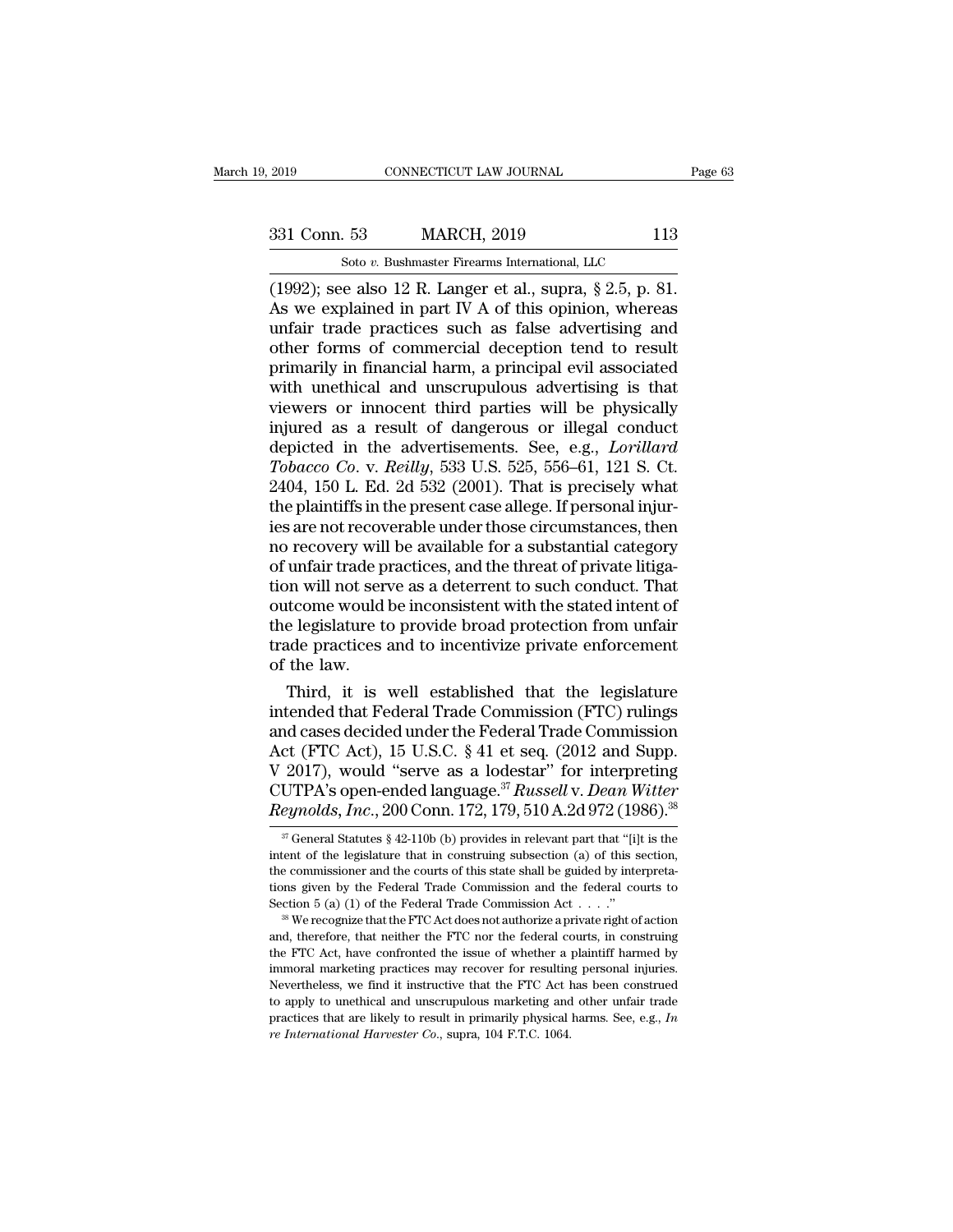# EXECUTE CONNECTICUT LAW JOURNAL March 19, 2019<br>114 MARCH, 2019 331 Conn. 53<br>500 v. Bushmaster Firearms International, LLC CONNECTICUT LAW JOURNAL March March March MARCH, 2019 331 Conn. 53<br>Soto *v.* Bushmaster Firearms International, LLC<br>The FTC itself has construed the FTC Act as

CONNECTICUT LAW JOURNAL March 19, 2019<br>
MARCH, 2019 331 Conn. 53<br>
Soto v. Bushmaster Firearms International, LLC<br>
Notably, the FTC itself has construed the FTC Act as<br>
prohibiting practices that are physically dangerous to MARCH, 2019 331 Conn. 53<br>
Soto v. Bushmaster Firearms International, LLC<br>
Notably, the FTC itself has construed the FTC Act as<br>
prohibiting practices that are physically dangerous to<br>
consumers. See J. Beales III, "Adverti MARCH, 2019 331 Conn. 53<br>
Soto v. Bushmaster Firearms International, LLC<br>
Notably, the FTC itself has construed the FTC Act as<br>
prohibiting practices that are physically dangerous to<br>
consumers. See J. Beales III, "Adverti MARCH, 2019 331 Conn. 53<br>
Soto v. Bushmaster Firearms International, LLC<br>
Notably, the FTC itself has construed the FTC Act as<br>
prohibiting practices that are physically dangerous to<br>
consumers. See J. Beales III, "Adverti Soto *v.* Bushmaster Firearms International, LLC<br>
Notably, the FTC itself has construed the FTC Act as<br>
prohibiting practices that are physically dangerous to<br>
consumers. See J. Beales III, "Advertising to Kids and<br>
the FT **Free International, LCC**<br> **regionally, the FTC itself has construed the FTC Act as<br>
prohibiting practices that are physically dangerous to<br>
consumers. See J. Beales III, "Advertising to Kids and<br>
the FTC: A Regulatory Ret** Notably, the FTC itself has construed the FTC Act as<br>prohibiting practices that are physically dangerous to<br>consumers. See J. Beales III, "Advertising to Kids and<br>the FTC: A Regulatory Retrospective That Advises the<br>Presen prohibiting practices that are physically dangerous to consumers. See J. Beales III, "Advertising to Kids and the FTC: A Regulatory Retrospective That Advises the Present," 12 Geo. Mason L. Rev. 873, 876 (2004). In *In r* consumers. See J. Beales III, "Advertising to Kids and<br>the FTC: A Regulatory Retrospective That Advises the<br>Present," 12 Geo. Mason L. Rev. 873, 876 (2004). In *In<br>re International Harvester Co.*, 104 F.T.C. 949 (1984),<br>fo the FTC: A Regulatory Retrospective That Advises the<br>Present," 12 Geo. Mason L. Rev. 873, 876 (2004). In *In*<br>*re International Harvester Co.*, 104 F.T.C. 949 (1984),<br>for example, the FTC held that a manufacturer's failure Present," 12 Geo. Mason L. Rev. 873, 876 (2004). In *In*<br>re International Harvester Co., 104 F.T.C. 949 (1984),<br>for example, the FTC held that a manufacturer's failure<br>to adequately disclose safety risks associated with fu re International Harvester Co., 104 F.T.C. 949 (1984),<br>for example, the FTC held that a manufacturer's failure<br>to adequately disclose safety risks associated with fuel<br>geysering in its tractors represented an unfair trade<br> for example, the FTC held that a manufacturer's failure<br>to adequately disclose safety risks associated with fuel<br>geysering in its tractors represented an unfair trade<br>practice that violated the FTC Act. See id., 1066–67. I to adequately disclose safety risks associated with fuel<br>geysering in its tractors represented an unfair trade<br>practice that violated the FTC Act. See id., 1066–67. In<br>reaching this conclusion, the FTC relied on the fact t geysering in its tractors represented an unfair trade<br>practice that violated the FTC Act. See id., 1066–67. In<br>reaching this conclusion, the FTC relied on the fact that<br>fuel geysering is a hazard that creates a substantial practice that violated the FTC Act. See id., 1066–67. In reaching this conclusion, the FTC relied on the fact that fuel geysering is a hazard that creates a substantial risk of injury or death: "There clearly has been seri reaching this conclusion, the FTC relied on the fact that<br>fuel geysering is a hazard that creates a substantial<br>risk of injury or death: "There clearly has been serious<br>consumer injury. At least one person has been killed<br> fuel geysering is a hazard that creates a substantial<br>risk of injury or death: "There clearly has been serious<br>consumer injury. At least one person has been killed<br>and eleven others burned. . . . Many of the burn injur-<br>ie risk of injury or death: "There clearly has been serious<br>consumer injury. At least one person has been killed<br>and eleven others burned. . . . Many of the burn injur-<br>ies have been major ones, moreover, resulting in mobilconsumer injury. At least one person has been killed<br>and eleven others burned. . . . Many of the burn injur-<br>ies have been major ones, moreover, resulting in mobil-<br>ity limitations, lasting psychological harm, and severe<br> and eleven others burned.... Many of the burn injuries have been major ones, moreover, resulting in mobility limitations, lasting psychological harm, and severe disfigurement.... These injuries are of a kind that satisfie ies have been major ones, moreover, resulting in mobil-<br>ity limitations, lasting psychological harm, and severe<br>disfigurement. . . . These injuries are of a kind that<br>satisfies the . . . unfairness test. It is true that th disfigurement. . . . These injuries are of a kind that<br>satisfies the . . . unfairness test. It is true that they<br>involve physical rather than economic injury, but the<br>[u]nfairness [s]tatement reaches such matters." (Citasatisfies the . . . unfairness test. It is true th<br>involve physical rather than economic injury,  $\vert$ <br>[u]nfairness [s]tatement reaches such matters.'<br>tions omitted.) Id., 1064; see also In re LabMI<br>Docket No. 9357, 2016 W volve physical rather than economic injury, but the<br>|nfairness [s]tatement reaches such matters." (Cita-<br>nns omitted.) Id., 1064; see also In re LabMD, Inc.,<br>ocket No. 9357, 2016 WL 521327, \*12 (F.T.C. January<br>, 2016) ("u [u]ntairness [s]tatement reaches such matters." (Citations omitted.) Id., 1064; see also *In re LabMD*, *Inc.*, Docket No. 9357, 2016 WL 521327, \*12 (F.T.C. January 14, 2016) ("unquantifiable health and safety risks" can

tions omitted.) Id., 1064; see also *In re LabMD*, *Inc.*,<br>Docket No. 9357, 2016 WL 521327, \*12 (F.T.C. January<br>14, 2016) ("unquantifiable health and safety risks" can<br>give rise to unfair trade practice injuries).<br>Of part Docket No. 9357, 2016 WL 521327, \*12 (F.T.C. January<br>14, 2016) ("unquantifiable health and safety risks" can<br>give rise to unfair trade practice injuries).<br>Of particular relevance to the present action, the FTC<br>has, on mult 14, 2016) ("unquantifiable health and safety risks" can<br>give rise to unfair trade practice injuries).<br>Of particular relevance to the present action, the FTC<br>has, on multiple occasions, found violations of the FTC<br>Act when give rise to untair trade practice injuries).<br>
Of particular relevance to the present action, the FTC<br>
has, on multiple occasions, found violations of the FTC<br>
Act when companies have advertised or promoted their<br>
products Of particular relevance to the present action, the FTC<br>has, on multiple occasions, found violations of the FTC<br>Act when companies have advertised or promoted their<br>products in a manner that is likely to result in physical has, on multiple occasions, found violations of the FTC<br>Act when companies have advertised or promoted their<br>products in a manner that is likely to result in physical<br>injury, even in the absence of product sales. For exam Act when companies have advertised or promoted their<br>products in a manner that is likely to result in physical<br>injury, even in the absence of product sales. For exam-<br>ple, the FTC has required companies to refrain from<br>adv products in a manner that is likely to result in physical<br>injury, even in the absence of product sales. For exam-<br>ple, the FTC has required companies to refrain from<br>advertising that depicts young children operating bicyinjury, even in the absence of product sales. For example, the FTC has required companies to refrain from advertising that depicts young children operating bicycles and tricycles in an unsafe or unlawful manner; *In* re AM ple, the FTC has required companies to refrain from<br>advertising that depicts young children operating bicy-<br>cles and tricycles in an unsafe or unlawful manner; *In*<br>*re AMF*, *Inc.*, 95 F.T.C. 310, 313–15 (1980); adver-<br>ti advertising that depicts young children operating bicycles and tricycles in an unsafe or unlawful manner; *In*  $re$  *AMF*, *Inc.*, 95 F.T.C. 310, 313–15 (1980); advertising the use of electric hairdryers by children in clo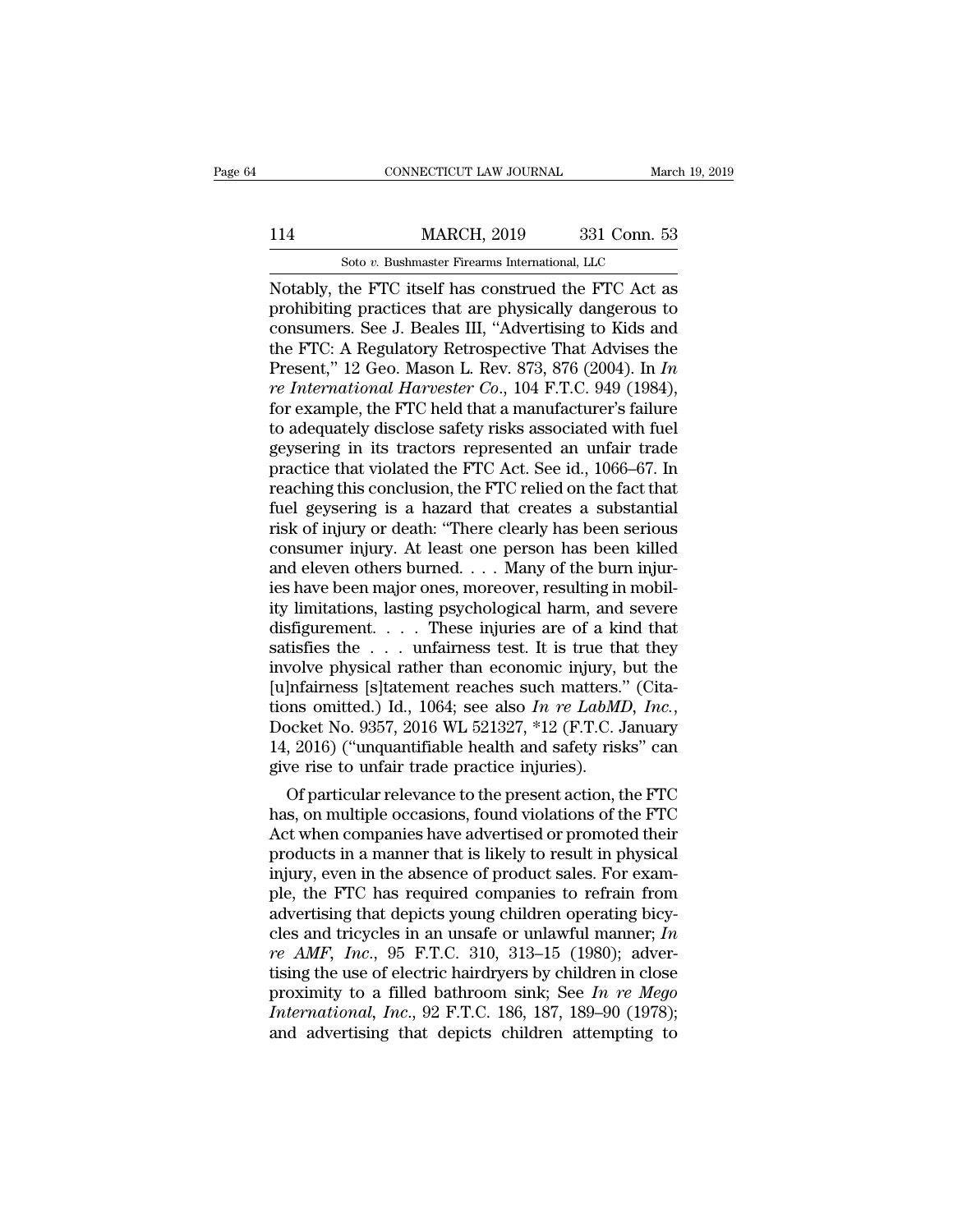| 331 Conn. 53<br><b>MARCH, 2019</b> | 115     |
|------------------------------------|---------|
|                                    |         |
| 2019<br>CONNECTICUT LAW JOURNAL    | Page 65 |

connectricut LAW JOURNAL Page 65<br>
331 Conn. 53 MARCH, 2019 115<br>
<sup>Soto v.</sup> Bushmaster Firearms International, LLC<br>
cook food without close adult supervision; *In re Uncle*<br> *Ben's, Inc.*, 89 F.T.C. 131, 136 (1977); as well <sup>331</sup> Conn. 53 MARCH, 2019 115<br>
<sup>Soto v.</sup> Bushmaster Firearms International, LLC<br>
cook food without close adult supervision; *In re Uncle*<br> *Ben's, Inc.*, 89 F.T.C. 131, 136 (1977); as well as promo-<br>
tional giveaways that 331 Conn. 53 MARCH, 2019 115<br>
Soto v. Bushmaster Firearms International, LLC<br>
cook food without close adult supervision; In re Uncle<br>
Ben's, Inc., 89 F.T.C. 131, 136 (1977); as well as promo-<br>
tional giveaways that expose 331 Conn. 53 MARCH, 2019 115<br>
soto *v*. Bushmaster Firearms International, LLC<br>
cook food without close adult supervision; *In re Uncle*<br> *Ben's, Inc.*, 89 F.T.C. 131, 136 (1977); as well as promo-<br>
tional giveaways that e soto *v*. Bushmaster Firearms international, LLC<br>
cook food without close adult supervision; In re Uncle<br>
Ben's, Inc., 89 F.T.C. 131, 136 (1977); as well as promo-<br>
tional giveaways that expose young children to<br>
unguarde cook food without close adult supervision; *In re Uncle*<br>Ben's, *Inc.*, 89 F.T.C. 131, 136 (1977); as well as promo-<br>tional giveaways that expose young children to<br>unguarded razor blades. See *In re Philip Morris*, *Inc.* Ben's, Inc., 89 F.T.C. 131, 136 (1977); as well as promotional giveaways that expose young children to unguarded razor blades. See In re Philip Morris, Inc., 82 F.T.C. 16, 19 (1973). The FTC concluded that such marketing a practices. In 1997, Federal Trade Commissioner Roscoe B.<br>
In 1997, Federal Trade Commissioner Roscoe B.<br>
In 1997, Federal Trade Commissioner Roscoe B.<br>
In 1997, Federal Trade Commissioner Roscoe B.<br>
In 1997, Federal Trade Commission Sole F.T.C. 10, 19 (1975). The FTC concluded that such<br>marketing activities had the tendency to induce behav-<br>ior that involves an unreasonable risk of harm to person<br>or property and, therefore, constituted unfair trade<br>pr

marketing activities had the tendency to induce behav-<br>ior that involves an unreasonable risk of harm to person<br>or property and, therefore, constituted unfair trade<br>practices.<br>In 1997, Federal Trade Commissioner Roscoe B.<br> for that involves an unleasonable risk of narm to person<br>or property and, therefore, constituted unfair trade<br>practices.<br>In 1997, Federal Trade Commissioner Roscoe B.<br>Starek III underscored the FTC's interest in combat-<br>in or property and, therefore, constituted unian trade<br>practices.<br>In 1997, Federal Trade Commissioner Roscoe B.<br>Starek III underscored the FTC's interest in combat-<br>injuries to children: "Although injury must be both sub-<br>sta In 1997, Federal Trade Commissioner Roscoe B.<br>Starek III underscored the FTC's interest in combat-<br>ing unfair trade practices that may result in physical<br>injuries to children: "Although injury must be both sub-<br>stantial an In 1997, Federal Trade Commissioner Roscoe B.<br>Starek III underscored the FTC's interest in combat-<br>ing unfair trade practices that may result in physical<br>injuries to children: "Although injury must be both sub-<br>stantial an Starek III underscored the FTC's interest in combat-<br>ing unfair trade practices that may result in physical<br>injuries to children: "Although injury must be both sub-<br>stantial and likely" to draw the FTC's attention, "unwaring unfair trade practices that may result in physical<br>injuries to children: "Although injury must be both sub-<br>stantial and likely" to draw the FTC's attention, "unwar-<br>ranted health or safety risks can suffice." R. Stare https://www.ftc.gov/public-statements/1997/07/abcsstantial and likely" to draw the FTC's attention, "unwar-<br>ranted health or safety risks can suffice." R. Starek<br>III, "The ABCs at the FTC: Marketing and Advertis-<br>ing to Children," Address at the Minnesota Institute<br>of Leg ranted health or safety risks can suffice." R. Starek<br>III, "The ABCs at the FTC: Marketing and Advertis-<br>ing to Children," Address at the Minnesota Institute<br>of Legal Education (July 25, 1997), available at<br>https://www.ftc III, "The ABCs at the FTC: Marketing and Advertising to Children," Address at the Minnesota Institute<br>of Legal Education (July 25, 1997), available at<br>https://www.ftc.gov/public-statements/1997/07/abcs-<br>ftc-marketing-and-a ing to Children," Address at the Minnesota Institute<br>of Legal Education (July 25, 1997), available at<br>https://www.ftc.gov/public-statements/1997/07/abcs-<br>ftc-marketing-and-advertising-children (last visited<br>March 8, 2019). of Legal Education (July 25, 1997), available at<br>https://www.ftc.gov/public-statements/1997/07/abcs-<br>ftc-marketing-and-advertising-children (last visited<br>March 8, 2019). More recently, the FTC has taken an<br>interest in the https://www.ftc.gov/public-statements/1997/07/abcs-<br>ftc-marketing-and-advertising-children (last visited<br>March 8, 2019). More recently, the FTC has taken an<br>interest in the marketing of violent movies, songs, and<br>video gam ftc-marketing-and-advertising-children (last visited<br>March 8, 2019). More recently, the FTC has taken an<br>interest in the marketing of violent movies, songs, and<br>video games to children. See, e.g., Federal Trade Com-<br>missio March 8, 2019). More recently, the FTC has taken an interest in the marketing of violent movies, songs, and video games to children. See, e.g., Federal Trade Commission, Report to Congress, "Marketing Violent Entertainment interest in the marketing of violent movies, songs, and<br>video games to children. See, e.g., Federal Trade Com-<br>mission, Report to Congress, "Marketing Violent Enter-<br>tainment to Children: A Sixth Follow-up Review of<br>Indust video games to children. See, e.g., Federal Trade Commission, Report to Congress, "Marketing Violent Entertainment to Children: A Sixth Follow-up Review of Industry Practices in the Motion Picture, Music Recording & Electr mission, Report to Congress, "Marketing Violent Entertainment to Children: A Sixth Follow-up Review of Industry Practices in the Motion Picture, Music Recording & Electronic Game Industries (December, 2009), available at 2 tainment to Children: A Sixth Follow-Industry Practices in the Motion P<br>Recording & Electronic Game Industrie<br>2009), available at 2009 WL 5427633. It<br>that wrongful advertising that poses a g<br>physical harm falls under the b Fractices in the Motion Ticture, Music<br>ecording & Electronic Game Industries (December,<br>09), available at 2009 WL 5427633. It is clear, then,<br>at wrongful advertising that poses a genuine risk of<br>ysical harm falls under the states have concluded that victims of unfair trade prac-<br>states have concluded that wrongful advertising that poses a genuine risk of<br>physical harm falls under the broad purview of the FTC<br>Act and, by incorporation, CUTPA

2009), available at 2009 WE 9421055. It is clear, then,<br>that wrongful advertising that poses a genuine risk of<br>physical harm falls under the broad purview of the FTC<br>Act and, by incorporation, CUTPA.<br>Fourth, we observe tha relative Markon and Poster and Poster and Poster physical harm falls under the broad purview of the FTC<br>Act and, by incorporation, CUTPA.<br>Fourth, we observe that courts in several of our sister<br>states have concluded that v physical name and pure the broad purview of the FTC<br>Act and, by incorporation, CUTPA.<br>Fourth, we observe that courts in several of our sister<br>states have concluded that victims of unfair trade prac-<br>tices may recover for p Act and, by incorporation, COTPA.<br>
Fourth, we observe that courts in several of our sister<br>
states have concluded that victims of unfair trade prac-<br>
tices may recover for personal injuries. See, e.g., *Pope*<br>
v. *Rollins*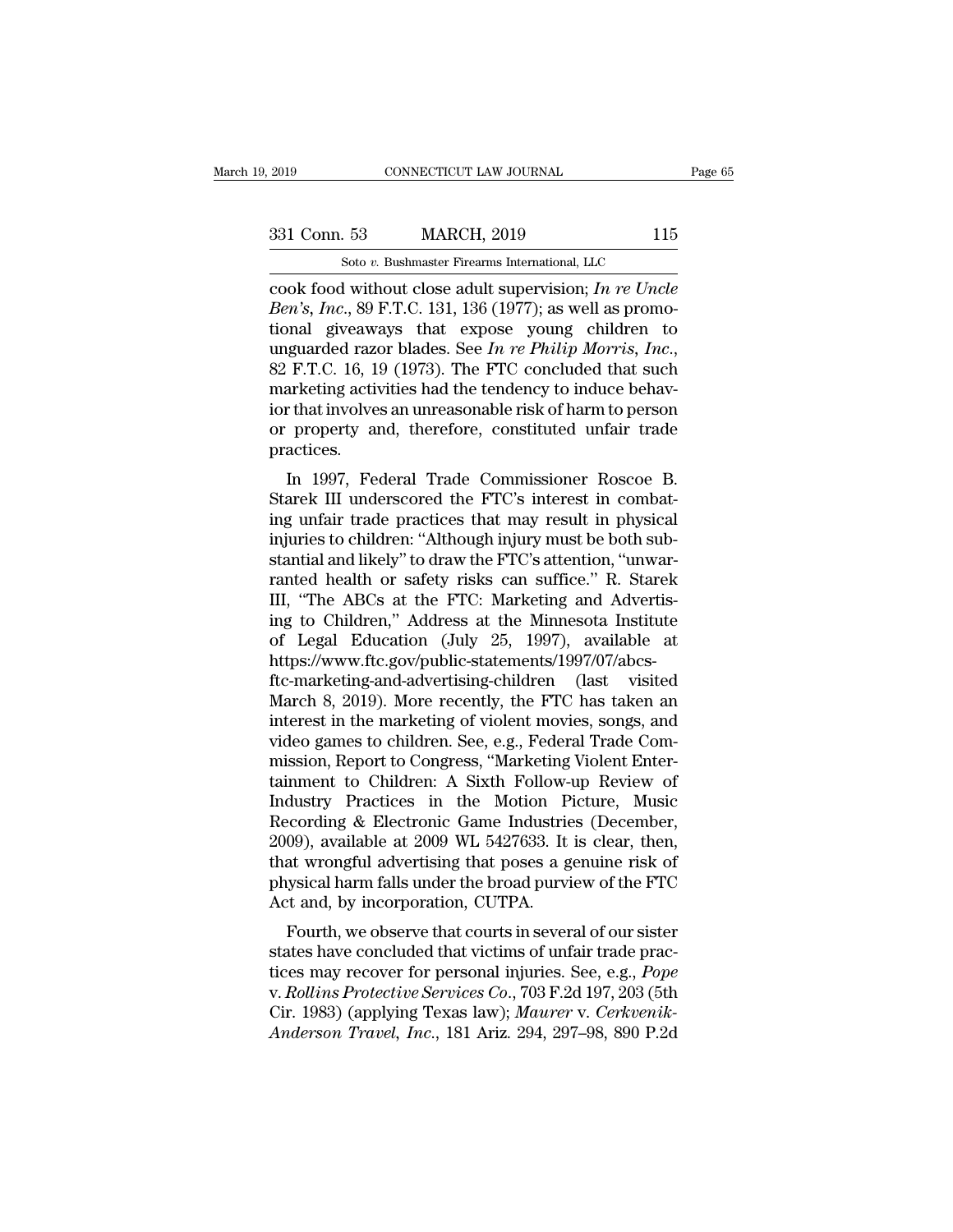# EXECUTE CONNECTICUT LAW JOURNAL March 19, 2019<br>116 MARCH, 2019 331 Conn. 53<br>500 v. Bushmaster Firearms International, LLC CONNECTICUT LAW JOURNAL March March March MARCH, 2019 331 Conn. 53<br>Soto *v.* Bushmaster Firearms International, LLC<br>994): *Maillet v. ATF-Davidson. Co.* 407 Mass

69 (App. 1994); *Maillet* v. *ATF-Davidson Co.*, 407 Mass.<br>
1994); *Maillet* v. *ATF-Davidson Co.*, 407 Mass.<br>
185, 192, 552 N.E.2d 95 (1990). Although we recognize that the statutory language at issue in these cases was MARCH, 2019 331 Conn. 53<br>
Soto v. Bushmaster Firearms International, LLC<br>
69 (App. 1994); *Maillet* v. *ATF-Davidson Co.*, 407 Mass.<br>
185, 192, 552 N.E.2d 95 (1990). Although we recognize<br>
that the statutory language at is MARCH, 2019 331 Conn. 53<br>
Soto v. Bushmaster Firearms International, LLC<br>
69 (App. 1994); *Maillet* v. *ATF-Davidson Co.*, 407 Mass.<br>
185, 192, 552 N.E.2d 95 (1990). Although we recognize<br>
that the statutory language at is not identical to the language at issue in this case, we<br>not increase the language at issue in this case, we<br>note identical to the language at issue in this case, we<br>nevertheless find it significant that sister courts have<br> Soto v. Bushmaster Firearms International, LLC<br>
69 (App. 1994); *Maillet* v. *ATF-Davidson Co.*, 407 Mass.<br>
185, 192, 552 N.E.2d 95 (1990). Although we recognize<br>
that the statutory language at issue in those cases was<br>
n soo v. Bushmaster Firearms international, LLC<br>69 (App. 1994); *Maillet* v. *ATF-Davidson Co.*, 407 Mass.<br>185, 192, 552 N.E.2d 95 (1990). Although we recognize<br>that the statutory language at issue in those cases was<br>not id 69 (App. 1994); *Maillet* v. *ATF-Davidson Co.*, 407 Mass.<br>185, 192, 552 N.E.2d 95 (1990). Although we recognize<br>that the statutory language at issue in those cases was<br>not identical to the language at issue in this case, 185, 192, 552 N.E.2d 95 (1990). Although we recognize<br>that the statutory language at issue in those cases was<br>not identical to the language at issue in this case, we<br>nevertheless find it significant that sister courts have that the statutory language at issue in those cases was<br>not identical to the language at issue in this case, we<br>nevertheless find it significant that sister courts have<br>understood personal injuries to fall within the scope not identical to the language at issue in this case, we<br>nevertheless find it significant that sister courts have<br>understood personal injuries to fall within the scope of<br>the harms to which broadly worded consumer protec-<br>t nevertheless find it significant that sister courts have<br>understood personal injuries to fall within the scope of<br>the harms to which broadly worded consumer protec-<br>tion statutes are directed. In addition, we note that a<br>m understood personal injuries to fall within the scope of<br>the harms to which broadly worded consumer protec-<br>tion statutes are directed. In addition, we note that a<br>majority of Connecticut trial courts addressing the issue<br> the harms to which broadly worded consumer protection statutes are directed. In addition, we note that a majority of Connecticut trial courts addressing the issue have concluded that damages for personal injuries can be re tion statutes are directed. In addition, we note that a<br>majority of Connecticut trial courts addressing the issue<br>have concluded that damages for personal injuries can<br>be recovered under CUTPA. 12 R. Langer et al., supra,<br> majority of Connecticut trial courts addressing the issue<br>have concluded that damages for personal injuries can<br>be recovered under CUTPA. 12 R. Langer et al., supra,<br>§ 6.7, p. 850. For all of these reasons, we conclude tha bol. For all of these reasons, we conclude<br>with respect to wrongful advertising claim<br>injuries alleged to have resulted directly intertisements are cognizable under CUTPA:<br>V<br>WRONGFUL DEATH AND CUTPA:<br>ISSUES OF FEDERAL LAW respect to wrongful advertising claims,<br>ries alleged to have resulted directly from<br>ements are cognizable under CUTPA.<br>V<br>ONGFUL DEATH AND CUTPA:<br>ISSUES OF FEDERAL LAW<br>acluded that the plaintiffs have pleaded

## V

ch advertisements are cognizable under CUTPA.<br>
V<br>
WRONGFUL DEATH AND CUTPA:<br>
ISSUES OF FEDERAL LAW<br>
Having concluded that the plaintiffs have pleaded<br>
gally cognizable CUTPA claims sounding in wrongful<br>
arketing we novt co V<br>
WRONGFUL DEATH AND CUTPA:<br>
ISSUES OF FEDERAL LAW<br>
Having concluded that the plaintiffs have pleaded<br>
legally cognizable CUTPA claims sounding in wrongful<br>
marketing, we next consider whether the trial court<br>
properly de V<br>WRONGFUL DEATH AND CUTPA:<br>ISSUES OF FEDERAL LAW<br>Having concluded that the plaintiffs have pleaded<br>legally cognizable CUTPA claims sounding in wrongful<br>marketing, we next consider whether the trial court<br>properly determin WRONGFUL DEATH AND CUTPA:<br>ISSUES OF FEDERAL LAW<br>Having concluded that the plaintiffs have pleaded<br>legally cognizable CUTPA claims sounding in wrongful<br>marketing, we next consider whether the trial court<br>properly determined ISSUES OF FEDERAL LAW<br>Issues of FEDERAL LAW<br>Having concluded that the plaintiffs have pleaded<br>legally cognizable CUTPA claims sounding in wrongful<br>marketing, we next consider whether the trial court<br>properly determined tha Having concluded that the plaintiffs have pleaded<br>legally cognizable CUTPA claims sounding in wrongful<br>marketing, we next consider whether the trial court<br>properly determined that PLCAA does not bar the plain-<br>tiffs' wrong Having concluded that the plaintiffs have pleaded<br>legally cognizable CUTPA claims sounding in wrongful<br>marketing, we next consider whether the trial court<br>properly determined that PLCAA does not bar the plain-<br>tiffs' wrong legally cognizable CUTPA claims sounding in wrong<br>marketing, we next consider whether the trial co<br>properly determined that PLCAA does not bar the pla<br>tiffs' wrongful death claims. Our review of the fede<br>statute persuades th claims. Our review of the fede<br>us that the trial court correctly co<br>A, as applied to the plaintiffs' alleg<br>one of PLCAA's exceptions.<br>A<br>PLCAA Overview<br>y affords manufacturers and selle

## A

% uded that CUTPA, as applied to the plaintiffs' allega-<br>
ms, falls within one of PLCAA's exceptions.<br>
A<br>
PLCAA Overview<br>
PLCAA generally affords manufacturers and sellers<br>
firearms<sup>39</sup> immunity from civil liability arisin tions, falls within one of PLCAA's exceptions.<br>
A<br>
PLCAA Overview<br>
PLCAA generally affords manufacturers and sellers<br>
of firearms<sup>39</sup> immunity from civil liability arising from<br>
the criminal or unlawful use of their produc A<br>PLCAA generally affords manufacturers and sellers<br>of firearms<sup>39</sup> immunity from civil liability arising from<br>the criminal or unlawful use of their products by third<br><sup>39</sup> The statute applies to sales of both firearms and PLCAA generally affords manufacturers and sellers<br>f firearms<sup>39</sup> immunity from civil liability arising from<br>e criminal or unlawful use of their products by third<br><sup>39</sup> The statute applies to sales of both firearms and ammu PLCAA generally affords manufacturers and sellers<br>of firearms<sup>39</sup> immunity from civil liability arising from<br>the criminal or unlawful use of their products by third<br><sup>39</sup> The statute applies to sales of both firearms and a

of firearms<sup>39</sup> immunity from civil<br>the criminal or unlawful use of the  $\frac{1}{\pi}$ <br>The statute applies to sales of both firear<br>15 U.S.C. § 7903 (4) (2012). In the interest of<br>"firearm" to encompass ammunition as well.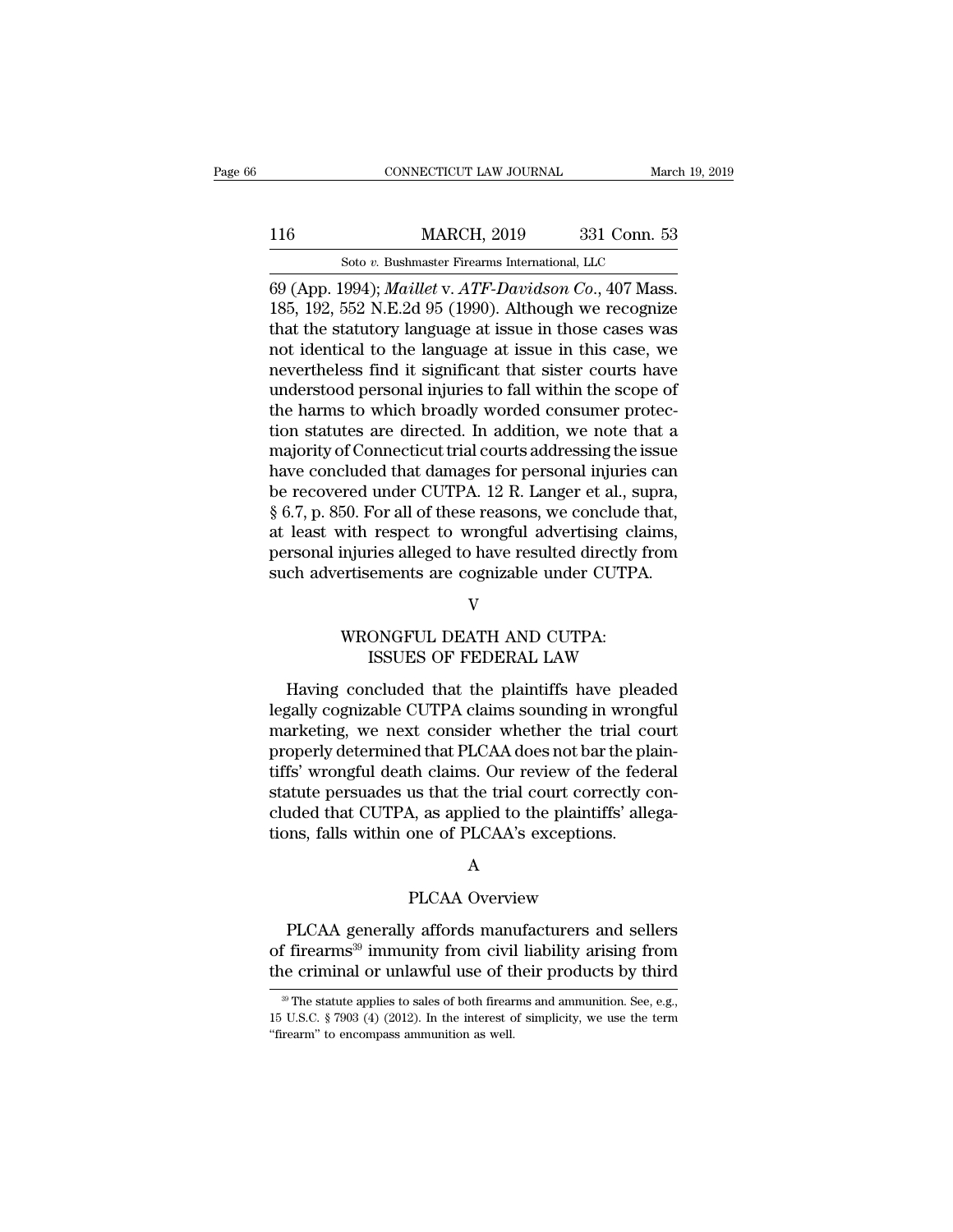2019 CONNECTICUT LAW JOURNAL<br>
331 Conn. 53 MARCH, 2019 117<br>
50to *v.* Bushmaster Firearms International, LLC<br>
parties. 15 U.S.C. §§ 7902 (a) and 7903 (5) (A) (2012).<sup>40</sup> Page 6<br>
2019 CONNECTICUT LAW JOURNAL Page 6<br>
231 Conn. 53 MARCH, 2019 117<br>
500 v. Bushmaster Firearms International, LLC<br>
parties. 15 U.S.C. §§ 7902 (a) and 7903 (5) (A) (2012).<sup>40</sup><br>
Congress carved out six exceptions to t 331 Conn. 53 MARCH, 2019 117<br>
Soto v. Bushmaster Firearms International, LLC<br>
parties. 15 U.S.C. §§ 7902 (a) and 7903 (5) (A) (2012).<sup>40</sup><br>
Congress carved out six exceptions to this immunity,<br>
pursuant to which firearms s 331 Conn. 53 MARCH, 2019 117<br>
Soto v. Bushmaster Firearms International, LLC<br>
parties. 15 U.S.C. §§ 7902 (a) and 7903 (5) (A) (2012).<sup>40</sup><br>
Congress carved out six exceptions to this immunity,<br>
pursuant to which firearms s 331 Conn. 53 MARCH, 2019 117<br>
Soto v. Bushmaster Firearms International, LLC<br>
parties. 15 U.S.C. §§ 7902 (a) and 7903 (5) (A) (2012).<sup>40</sup><br>
Congress carved out six exceptions to this immunity,<br>
pursuant to which firearms s Soto v. Bushmaster Firearms International, LLC<br>parties. 15 U.S.C. §§ 7902 (a) and 7903 (5) (A) (2012).<sup>40</sup><br>Congress carved out six exceptions to this immunity,<br>pursuant to which firearms sellers may be held liable<br>for thi soto v. Bushmaster Freams international, LLC<br>parties. 15 U.S.C. §§ 7902 (a) and 7903 (5) (A) (2012).<sup>40</sup><br>Congress carved out six exceptions to this immunity,<br>pursuant to which firearms sellers may be held liable<br>for third parties. 15 U.S.C. §§ 7902 (a) and 7903 (5) (A) (2012).<sup>40</sup><br>Congress carved out six exceptions to this immunity,<br>pursuant to which firearms sellers may be held liable<br>for third-party crimes committed with their products.<br> Congress carved out six exceptions to this immunity,<br>pursuant to which firearms sellers may be held liable<br>for third-party crimes committed with their products.<br>See 15 U.S.C. § 7903 (5) (A) (2012). The exception at<br>issue i pursuant to which firearms sellers may be held liable<br>for third-party crimes committed with their products.<br>See 15 U.S.C. § 7903 (5) (A) (2012). The exception at<br>issue in the present case, the predicate exception; see<br>foot for third-party crimes committed with their products.<br>See 15 U.S.C. § 7903 (5) (A) (2012). The exception at<br>issue in the present case, the predicate exception; see<br>footnote 12 of this opinion and accompanying text; per-<br>m See 15 U.S.C. § 7903 (5) (A) (2012). The exception at issue in the present case, the predicate exception; see footnote 12 of this opinion and accompanying text; permits civil actions alleging that "a manufacturer or selle issue in the present case, the predicate exception; see<br>footnote 12 of this opinion and accompanying text; per-<br>mits civil actions alleging that "a manufacturer or seller<br>of a [firearm] knowingly violated a State or Federa footnote 12 of this opinion and accompanying text; permits civil actions alleging that "a manufacturer or seller<br>of a [firearm] knowingly violated a State or Federal<br>statute applicable to the sale or marketing of the [fir mits civil actions alleging that "a manufacturer or seller<br>of a [firearm] knowingly violated a State or Federal<br>statute applicable to the sale or marketing of the [fire-<br>arm], and the violation was a proximate cause of th of a [firearm] knowingly violated a State or Federal statute applicable to the sale or marketing of the [fire-<br>arm], and the violation was a proximate cause of the<br>harm for which relief is sought . . . . " 15 U.S.C. § 790 statute applicable to the sale or marketing of the [fire-<br>arm], and the violation was a proximate cause of the<br>harm for which relief is sought . . . ." 15 U.S.C. § 7903<br>(5) (A) (iii) (2012). The question presented by this arm], and the violation was a proximate cause of the<br>harm for which relief is sought . . . ." 15 U.S.C. § 7903<br>(5) (A) (iii) (2012). The question presented by this<br>appeal is whether CUTPA qualifies as such a predicate<br>sta harm for which relief is sought . . . ." 15 U.S.C. § 7903<br>(5) (A) (iii) (2012). The question presented by this<br>appeal is whether CUTPA qualifies as such a predicate<br>statute, that is, a "statute *applicable* to the sale or (5) (A) (iii) (2012). The question presented by this<br>appeal is whether CUTPA qualifies as such a predicate<br>statute, that is, a "statute *applicable* to the sale or mar-<br>keting of [firearms] . . . . ." (Emphasis added.) 15 appeal is whether CUTPA qualifies as such a predicate<br>statute, that is, a "statute *applicable* to the sale or mar-<br>keting of [firearms] . . . . " (Emphasis added.) 15<br>U.S.C. § 7903 (5) (A) (iii) (2012). The answer to this statute, that is, a "statute *applicable* to the sale or marketing of [firearms] . . . . " (Emphasis added.) 15 U.S.C. § 7903 (5) (A) (iii) (2012). The answer to this question necessarily hinges on the meaning and scope of S.C.  $\S$  7903 (5) (A) (iii) (2012). The answer to this<br>estion necessarily hinges on the meaning and scope<br>the statutory term "applicable." See *Ileto* v. *Glock*,<br>c., 565 F.3d 1126, 1133 (9th Cir. 2009), cert. denied,<br>0 U question necessarily hinges on the meaning and scope<br>of the statutory term "applicable." See *Reto* v. *Glock*,<br>*Inc.*, 565 F.3d 1126, 1133 (9th Cir. 2009), cert. denied,<br>560 U.S. 924, 130 S. Ct. 3320, 176 L. Ed. 2d 1219

respectively term "applicable." See *Reto v. Glock*,<br>*Inc.*, 565 F.3d 1126, 1133 (9th Cir. 2009), cert. denied,<br>560 U.S. 924, 130 S. Ct. 3320, 176 L. Ed. 2d 1219 (2010).<br>"[W]e begin by setting forth the rules and principl Friedly, 133 (9th Cir. 2009), cert. denied,<br>
Friedly, 565 F.3d 1126, 1133 (9th Cir. 2009), cert. denied,<br>
560 U.S. 924, 130 S. Ct. 3320, 176 L. Ed. 2d 1219 (2010).<br>
"[W]e begin by setting forth the rules and principles<br>
t 1600 U.S. 924, 130 S. Ct. 3320, 176 L. Ed. 2d 1219 (2010).<br>
"[W]e begin by setting forth the rules and principles<br>
that govern our interpretation of federal law. With<br>
respect to the construction and application of federa <sup>2</sup>(W]e begin by setting forth the rules and principles<br>that govern our interpretation of federal law. With<br>respect to the construction and application of federal<br>statutes, principles of comity and consistency require<br>us t that govern our interpretation of federal law. With<br>respect to the construction and application of federal<br>statutes, principles of comity and consistency require<br>us to follow the plain meaning rule  $\ldots$ ." (Internal<br>quota respect to the construction and application of federal<br>statutes, principles of comity and consistency require<br>us to follow the plain meaning rule . . . ." (Internal<br>quotation marks omitted.) *CCT Communications, Inc.*<br>v. quotation marks omitted.) *CCT Communications, Inc.*<br>v. *Zone Telecom, Inc.*, 327 Conn. 114, 140, 172 A.3d<br>1228 (2017). "Under the [federal] plain meaning rule,<br>[l]egislative history and other tools of interpretation<br><sup>40</sup> v. Zone Telecom, Inc., 327 Conn. 114, 140, 172 A.3d<br>1228 (2017). "Under the [federal] plain meaning rule,<br>[I]egislative history and other tools of interpretation<br><sup>40</sup> The law provides that "[a] qualified civil liability a

<sup>1228 (2017). &</sup>quot;Under the [federal] plain meaning rule,<br>
[l]egislative history and other tools of interpretation<br>  $*$  The law provides that "[a] qualified civil liability action may not be<br>
brought in any Federal or State c [I]egislative history and other tools of interpretation<br>
<sup>40</sup> The law provides that "[a] qualified civil liability action may not be<br>
brought in any Federal or State court." 15 U.S.C. § 7902 (a) (2012). "The<br>
term 'qualifi The law provides that "[a] qualified civil liability action may not be brought in any Federal or State court." 15 U.S.C. § 7902 (a) (2012). "The term 'qualified civil liability action' means a civil action or proceeding o <sup>40</sup> The law provides that "[a] qualified civil liability action may not be brought in any Federal or State court." 15 U.S.C.  $\S$  7902 (a) (2012). "The term 'qualified civil liability action' means a civil action or proce brought in any Federal or State court." 15 U.S.C. § 7902 (a) (2012). "The term 'qualified civil liability action' means a civil action or proceeding or an administrative proceeding brought by any person against a manufact term 'qualified civil liability action' means a civil action or proceedir an administrative proceeding brought by any person against a manufactor seller of a [firearm], or a trade association, for damages, punitive damain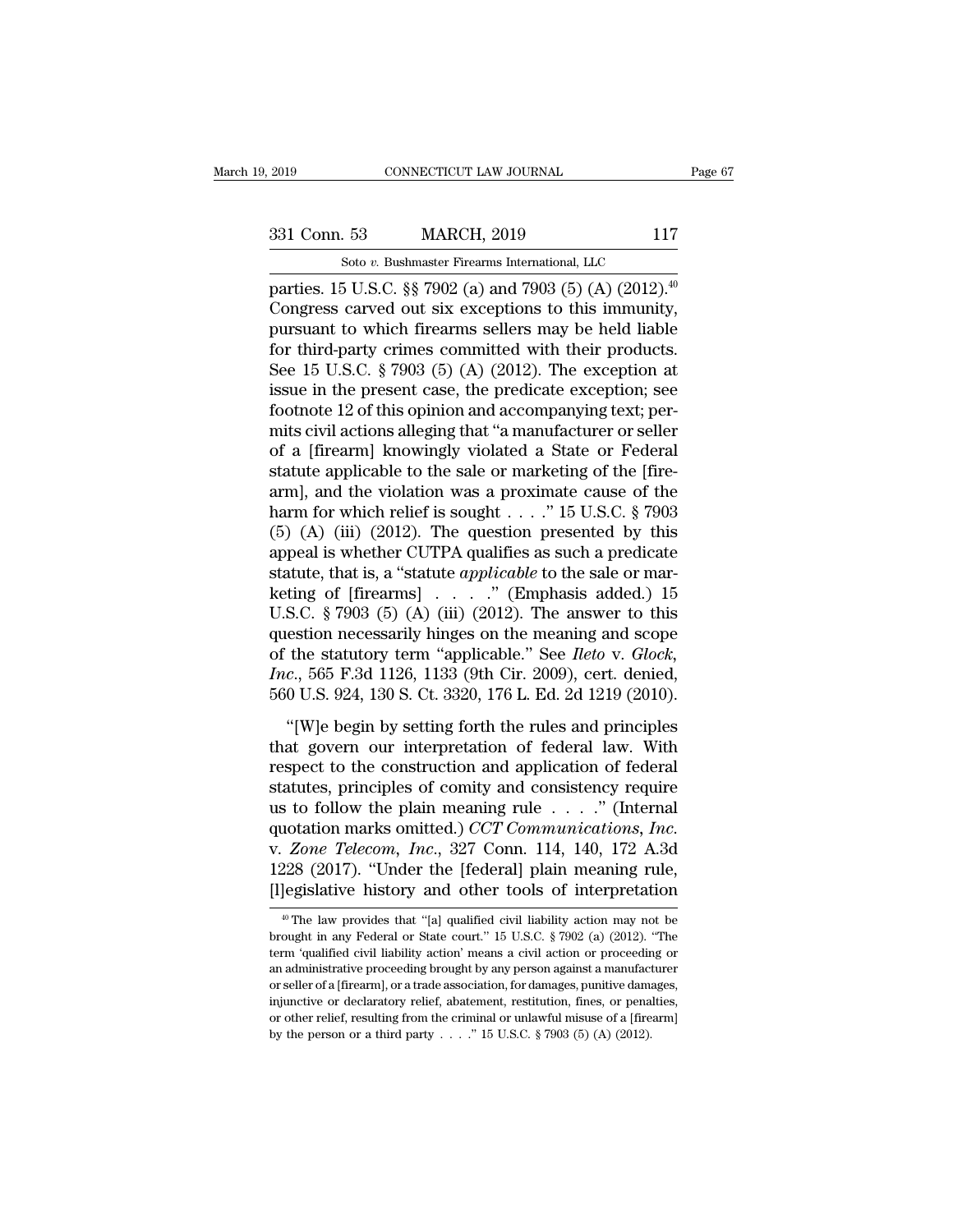# EXECUTE CONNECTICUT LAW JOURNAL March 19, 2019<br>118 MARCH, 2019 331 Conn. 53<br>500 v. Bushmaster Firearms International, LLC CONNECTICUT LAW JOURNAL March March March MARCH, 2019 331 Conn. 53<br>Soto *v.* Bushmaster Firearms International, LLC<br>Plied Jon1 only if the terms of the statute are

CONNECTICUT LAW JOURNAL March 19, 2019<br>
MARCH, 2019 331 Conn. 53<br>
Soto v. Bushmaster Firearms International, LLC<br>
may be relied [on] only if the terms of the statute are<br>
ambiguous." (Internal quotation marks omitted.) Web MARCH, 2019 331 Conn. 53<br>
Soto *v*. Bushmaster Firearms International, LLC<br>
may be relied [on] only if the terms of the statute are<br>
ambiguous.'' (Internal quotation marks omitted.) *Web-*<br> *ster Bank v. Oakley*, 265 Conn. **Solution 18.13**<br> **Solution 18.53**<br> **Solution 18.53**<br> **Solution 18.53**<br> **olution 18.53**<br> **olution 18.53**<br> **olution 18.59**<br> **olution 18.59**<br> **olution 18.59**<br> **olution 18.59**<br> **olution 18.59**<br> **olution 18.59**<br> **olution 18.59** MARCH, 2019 331 Conn. 53<br>
Soto v. Bushmaster Firearms International, LLC<br>
may be relied [on] only if the terms of the statute are<br>
ambiguous." (Internal quotation marks omitted.) Web-<br>
ster Bank v. Oakley, 265 Conn. 539, 5 Soto v. Bushmaster Firearms International, LLC<br>
may be relied [on] only if the terms of the statute are<br>
ambiguous." (Internal quotation marks omitted.) Web-<br>
ster Bank v. Oakley, 265 Conn. 539, 555, 830 A.2d 139<br>
(2003), soto v. Bushmaster Frearms International, LLC<br>
may be relied [on] only if the terms of the statute are<br>
ambiguous." (Internal quotation marks omitted.) Web-<br>
ster Bank v. Oakley, 265 Conn. 539, 555, 830 A.2d 139<br>
(2003), may be relied [on] only if the terms of the statute are<br>ambiguous." (Internal quotation marks omitted.) Web-<br>ster Bank v. Oakley, 265 Conn. 539, 555, 830 A.2d 139<br>(2003), cert. denied, 541 U.S. 903, 124 S. Ct. 1603, 158<br>L ambiguous." (Internal quotation marks omitted.) Webster Bank v. Oakley, 265 Conn. 539, 555, 830 A.2d 139 (2003), cert. denied, 541 U.S. 903, 124 S. Ct. 1603, 158 L. Ed. 2d 244 (2004). "If the text of a statute is ambiguou ster Bank v. Oakley, 265 Conn. 539, 555, 830 A.2d 139 (2003), cert. denied, 541 U.S. 903, 124 S. Ct. 1603, 158 L. Ed. 2d 244 (2004). "If the text of a statute is ambiguous, then we must construct an interpretation consiste (2003), cert. denied, 541 U.S. 903, 124 S. Ct. 1603, 158<br>L. Ed. 2d 244 (2004). "If the text of a statute is ambiguous, then we must construct an interpretation consistent with the primary purpose of the statute as a whole L. Ed. 2d 244 (2004). "If the text of a statute is ambiguous, then we must construct an interpretation consistent with the primary purpose of the statute as a whole.<br>  $\dots$  Thus, our interpretive process will begin by inqu ous, then we must construct an interpretation consistent with the primary purpose of the statute as a whole.<br>
. . . Thus, our interpretive process will begin by inquiring whether the plain language of [the] statute, when<br> tent with the primary purpose of the statute as a whole.<br>  $\dots$  Thus, our interpretive process will begin by inquiring whether the plain language of [the] statute, when<br>
given its ordinary, common meaning  $\dots$  is ambigu-<br> ... Thus, our interpretive process will begin by inquiring whether the plain language of [the] statute, when<br>given its ordinary, common meaning ... is ambiguous." (Citations omitted; internal quotation marks omit-<br>ted.) I ing whether the plain language of [the] statute, when<br>given its ordinary, common meaning . . . is ambigu-<br>ous." (Citations omitted; internal quotation marks omit-<br>ted.) Id., 555–56. In assessing ambiguity, the meaning<br>of given its ordinary, common meaning . . . is ambiguous." (Citations omitted; internal quotation marks omitted.) Id., 555–56. In assessing ambiguity, the meaning of the statute must be evaluated not only by reference to the ous." (Citations omitted; internal quotation marks omitted.) Id., 555–56. In assessing ambiguity, the meaning of the statute must be evaluated not only by reference to the language itself but also in the specific context i ted.) Id., 555–56. In assessing ambiguity, the meaning<br>of the statute must be evaluated not only by reference<br>to the language itself but also in the specific context<br>in which that language is used, as well as in the broad of the statute m<br>to the language<br>in which that lan<br>context of the st<br>U.S.A. Corp., 52<br>denied, 556 U.S<br>675 (2009). The statute as a whole. *New York v. Beretta*<br> *rp.*, 524 F.3d 384, 400 (2d Cir. 2008), cert.<br>
66 U.S. 1104, 129 S. Ct. 1579, 173 L. Ed. 2d<br> *B*<br>
The Plain Language of the Statute<br>
e plaintiffs and the defendants contend

## B

 $B$ oth the plaintiffs and the defendants contend that<br>equals be plaintiffs and the defendants contend that<br>equals plaintiffs and the defendants contend that<br>equals appear of the predicate exception, read in<br>the context of the plain language of the Statute<br>Both the plain Language of the Statute<br>Both the plaintiffs and the defendants contend that<br>the plain language of the predicate exception, read in<br>the context of the broader statute, unambi B<br>
The Plain Language of the Statute<br>
Both the plaintiffs and the defendants contend that<br>
the plain language of the predicate exception, read in<br>
the context of the broader statute, unambiguously<br>
favors their position. I B<br>
The Plain Language of the Statute<br>
Both the plaintiffs and the defendants contend that<br>
the plain language of the predicate exception, read in<br>
the context of the broader statute, unambiguously<br>
favors their position. I The Plain Language of the Statute<br>Both the plaintiffs and the defendants contend that<br>the plain language of the predicate exception, read in<br>the context of the broader statute, unambiguously<br>favors their position. In this Internal manguage of the baattle<br>Both the plaintiffs and the defendants contend that<br>the plain language of the predicate exception, read in<br>the context of the broader statute, unambiguously<br>favors their position. In this p Both the plaintiffs and the defendants contend that<br>the plain language of the predicate exception, read in<br>the context of the broader statute, unambiguously<br>favors their position. In this part of the opinion, we<br>explain wh the plain language of the predicate exception, read in<br>the context of the broader statute, unambiguously<br>favors their position. In this part of the opinion, we<br>explain why the plaintiffs' interpretation of the statutory<br>la the context of the broader statute, unambiguously<br>favors their position. In this part of the opinion, we<br>explain why the plaintiffs' interpretation of the statutory<br>language is plainly the more reasonable one. We con-<br>side favors their position. In this part of the opinion, we<br>explain why the plaintiffs' interpretation of the statutory<br>language is plainly the more reasonable one. We con-<br>sider the text of the predicate exception itself, the<br> explain why the plaintiffs' interpretainguage is plainly the more reasosider the text of the predicate ebroader statutory framework, the ment of findings and purposes, and purposes, and purposes, and would lead to absurd r reader is plainly the more reasonable one. We constructed the text of the predicate exception itself, the oader statutory framework, the congressional state-<br>ent of findings and purposes, and the defendants' gument that tr sider the text of the predicate exception itsen, the<br>broader statutory framework, the congressional state-<br>ment of findings and purposes, and the defendants'<br>argument that treating CUTPA as a predicate statute<br>would lead t

notically matter of findings and purposes, and the defendants'<br>argument that treating CUTPA as a predicate statute<br>would lead to absurd results.<br>Although we agree with the plaintiffs that their read-<br>ing of the statutory l show that treating CUTPA as a predicate statute<br>argument that treating CUTPA as a predicate statute<br>would lead to absurd results.<br>Although we agree with the plaintiffs that their read-<br>ing of the statutory language is the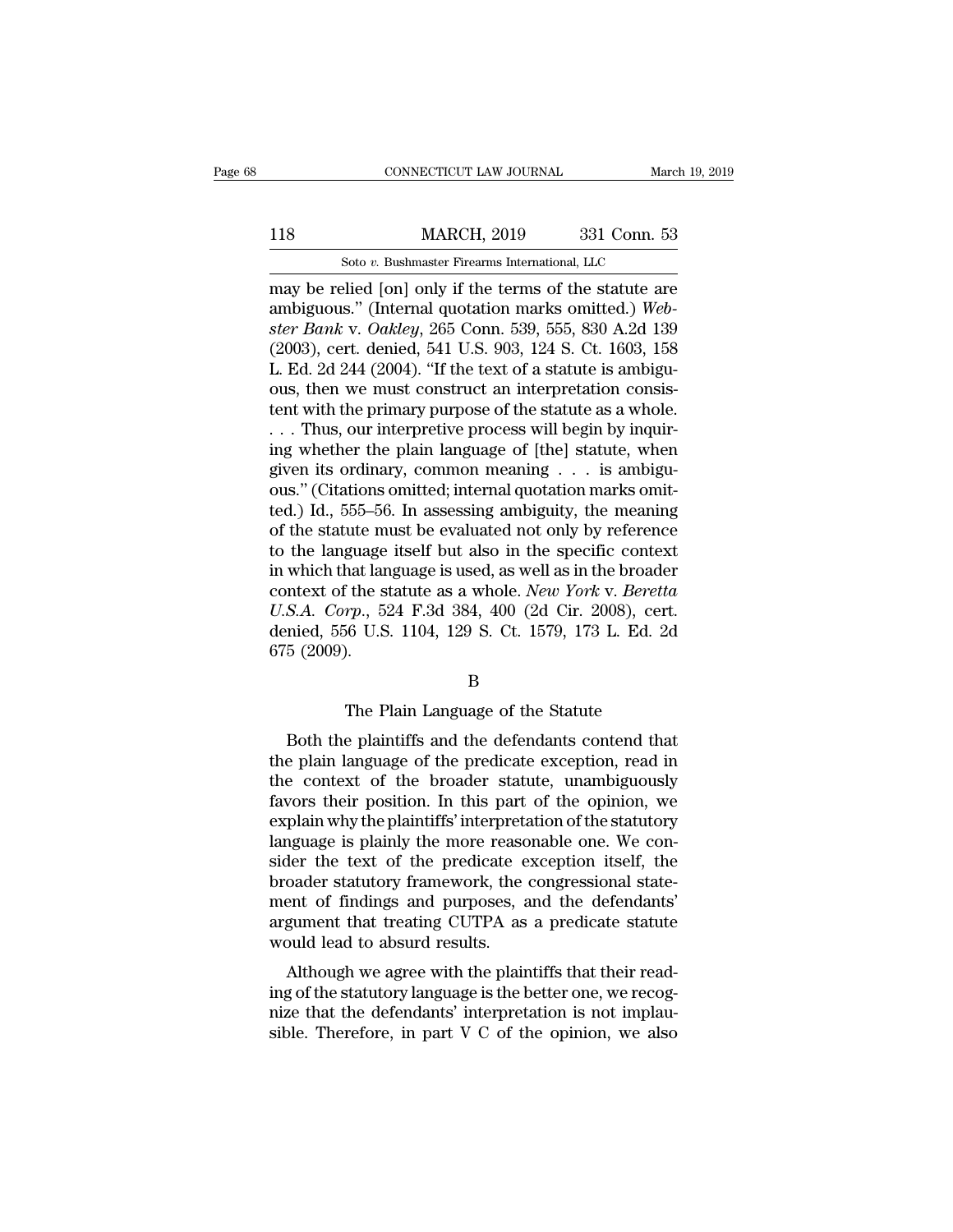| 331 Conn. 53<br><b>MARCH, 2019</b><br>119  |  |
|--------------------------------------------|--|
|                                            |  |
| 2019<br>CONNECTICUT LAW JOURNAL<br>Page 69 |  |

review various extrinsic sources persuades us<br>
119<br>
Traview various extrinsic sources of congressional intent<br>
to resolve any ambiguities. Our review of both the statu-<br>
tory language and these extrinsic sources persuades 331 Conn. 53 MARCH, 2019 119<br>
Soto  $v$ . Bushmaster Firearms International, LLC<br>
review various extrinsic sources of congressional intent<br>
to resolve any ambiguities. Our review of both the statu-<br>
tory language and these 331 Conn. 53 MARCH, 2019 119<br>
Soto v. Bushmaster Firearms International, LLC<br>
review various extrinsic sources of congressional intent<br>
to resolve any ambiguities. Our review of both the statu-<br>
tory language and these ex 331 Conn. 53 MARCH, 2019 119<br>
Soto v. Bushmaster Firearms International, LLC<br>
review various extrinsic sources of congressional intent<br>
to resolve any ambiguities. Our review of both the statu-<br>
tory language and these ex Soft Collar Companies Companies (State Collar College)<br>
That firearms International, LLC<br>
review various extrinsic sources of congressional intent<br>
to resolve any ambiguities. Our review of both the statu-<br>
tory language a Soto  $v$ . Bushmaster Firearms International, LLC<br>review various extrinsic sources of congressional intent<br>to resolve any ambiguities. Our review of both the statu-<br>tory language and these extrinsic sources persuades us<br>th review various extrinsic<br>to resolve any ambiguitio<br>tory language and these<br>that Congress did not mo<br>that firearms companie<br>tection laws by promo<br>criminal purposes. Frequences in the prediction alleged in the predictions alleged in the prediction and predictions alleged in the prediction of the predicate Exception ruing a federal law in which key ten at firearms companies violated state consumer pro-<br>
tion laws by promoting their weapons for illegal,<br>
ininal purposes.<br>
1<br>
The Predicate Exception<br>
When construing a federal law in which key terms<br>
e undefined, we begin w

## 1

tection laws by promoting their weapons for illegal,<br>criminal purposes.<br>
1<br>
The Predicate Exception<br>
When construing a federal law in which key terms<br>
are undefined, we begin with the ordinary, dictionary<br>
meaning of the s riminal purposes.<br>
The Predicate Exception<br>
When construing a federal law in which key terms<br>
are undefined, we begin with the ordinary, dictionary<br>
meaning of the statutory language. See, e.g., *Maslenjak*<br>
v. *United Sta* <sup>1</sup><br>The Predicate Exception<br>When construing a federal law in which key terms<br>are undefined, we begin with the ordinary, dictionary<br>meaning of the statutory language. See, e.g., *Maslenjak*<br>v. *United States*, U.S. , 137 S. The Predicate Exception<br>
When construing a federal law in which key terms<br>
are undefined, we begin with the ordinary, dictionary<br>
meaning of the statutory language. See, e.g., *Maslenjak*<br>
v. *United States*, U.S. , 137 S. The Predicate Exception<br>
When construing a federal law in which key terms<br>
are undefined, we begin with the ordinary, dictionary<br>
meaning of the statutory language. See, e.g., *Maslenjak*<br>
v. *United States*, U.S. , 137 S. When construing a federal law in which key terms<br>are undefined, we begin with the ordinary, dictionary<br>meaning of the statutory language. See, e.g., *Maslenjak*<br>v. *United States*, U.S. , 137 S. Ct. 1918, 1924,<br>198 L. Ed. are undefined, we begin with the ordinary, dictionary<br>meaning of the statutory language. See, e.g., *Maslenjak*<br>v. *United States*, U.S. , 137 S. Ct. 1918, 1924,<br>198 L. Ed. 2d 460 (2017). Looking to dictionaries that<br>were meaning of the statutory language. See, e.g., *Maslenjak*<br>v. *United States*, U.S., 137 S. Ct. 1918, 1924,<br>198 L. Ed. 2d 460 (2017). Looking to dictionaries that<br>were in print around the time PLCAA was enacted,<br>we find tha v. United States, U.S. , 137 S. Ct. 1918, 1924, 198 L. Ed. 2d 460 (2017). Looking to dictionaries that were in print around the time PLCAA was enacted, we find that the principal definition of "applicable" is simply "[c]ap 8 L. Ed. 2d 400 (2017). Looking to dictionaries that<br>ere in print around the time PLCAA was enacted,<br>e find that the principal definition of "applicable" is<br>uply "[c]apable of being applied . . . ." Black's Law<br>ctionary (1 were in print around the time PLCAA was enacted,<br>we find that the principal definition of "applicable" is<br>simply "[c]apable of being applied  $\ldots$ ." Black's Law<br>Dictionary (10th Ed. 2014) p. 120; accord Webster's<br>Third Ne

we find that the principal definition of "applicable" is<br>simply "[c]apable of being applied . . . ." Black's Law<br>Dictionary (10th Ed. 2014) p. 120; accord Webster's<br>Third New International Dictionary (2002) p. 105.<br>If Con simply "[c]apable of being applied . . . . " Black's Law<br>Dictionary (10th Ed. 2014) p. 120; accord Webster's<br>Third New International Dictionary (2002) p. 105.<br>If Congress had intended to create an exception to<br>PLCAA for ac Dictionary (10th Ed. 2014) p. 120; accord Webster's<br>Third New International Dictionary (2002) p. 105.<br>If Congress had intended to create an exception to<br>PLCAA for actions alleging a violation of any law that<br>is capable of Third New International Dictionary (2002) p. 105.<br>
If Congress had intended to create an exception to<br>
PLCAA for actions alleging a violation of any law that<br>
is capable of being applied to the sale and marketing<br>
of fire If Congress had intended to create an exception to<br>PLCAA for actions alleging a violation of any law that<br>is capable of being applied to the sale and marketing<br>of firearms, then there is little doubt that state consumer<br>p PLCAA for actions alleging a violation of any law that<br>is capable of being applied to the sale and marketing<br>of firearms, then there is little doubt that state consumer<br>protection statutes such as CUTPA would qualify as<br>pr is capable of being applied to the sale and marketing<br>of firearms, then there is little doubt that state consumer<br>protection statutes such as CUTPA would qualify as<br>predicate statutes. CUTPA prohibits "unfair methods<br>of co of firearms, then there is little doubt that state consumer<br>protection statutes such as CUTPA would qualify as<br>predicate statutes. CUTPA prohibits "unfair methods<br>of competition and unfair or deceptive acts or practices<br>in protection statutes such as CUTPA would qualify as<br>predicate statutes. CUTPA prohibits "unfair methods<br>of competition and unfair or deceptive acts or practices<br>in the conduct of *any trade or commerce.*" (Emphasis<br>added.) predicate statutes. CUTPA prohibits "unfair methods<br>of competition and unfair or deceptive acts or practices<br>in the conduct of *any trade or commerce*." (Emphasis<br>added.) General Statutes § 42-110b (a). Accordingly, the<br>s of competition and unfair or deceptive acts or practices<br>in the conduct of *any trade or commerce*." (Emphasis<br>added.) General Statutes § 42-110b (a). Accordingly, the<br>statute clearly is capable of being applied to the sal in the conduct of *any trade or commerce.*" (Emphasis added.) General Statutes § 42-110b (a). Accordingly, the statute clearly is capable of being applied to the sale and marketing of firearms. The only state appellate cou added.) General Statutes § 42-110b (a). Accordingly, the<br>statute clearly is capable of being applied to the sale<br>and marketing of firearms. The only state appellate<br>court to have reviewed the predicate exception con-<br>stru statute clearly is capable of being applied to the sale<br>and marketing of firearms. The only state appellate<br>court to have reviewed the predicate exception con-<br>strued it in this manner; see *Smith & Wesson Corp*. v.<br>*Gary* and marketing of firearms. The only state appellate<br>court to have reviewed the predicate exception con-<br>strued it in this manner; see *Smith & Wesson Corp.* v.<br>*Gary*, 875 N.E.2d 422, 431, 434–35 and n.12 (Ind. App.<br>2007) 2009).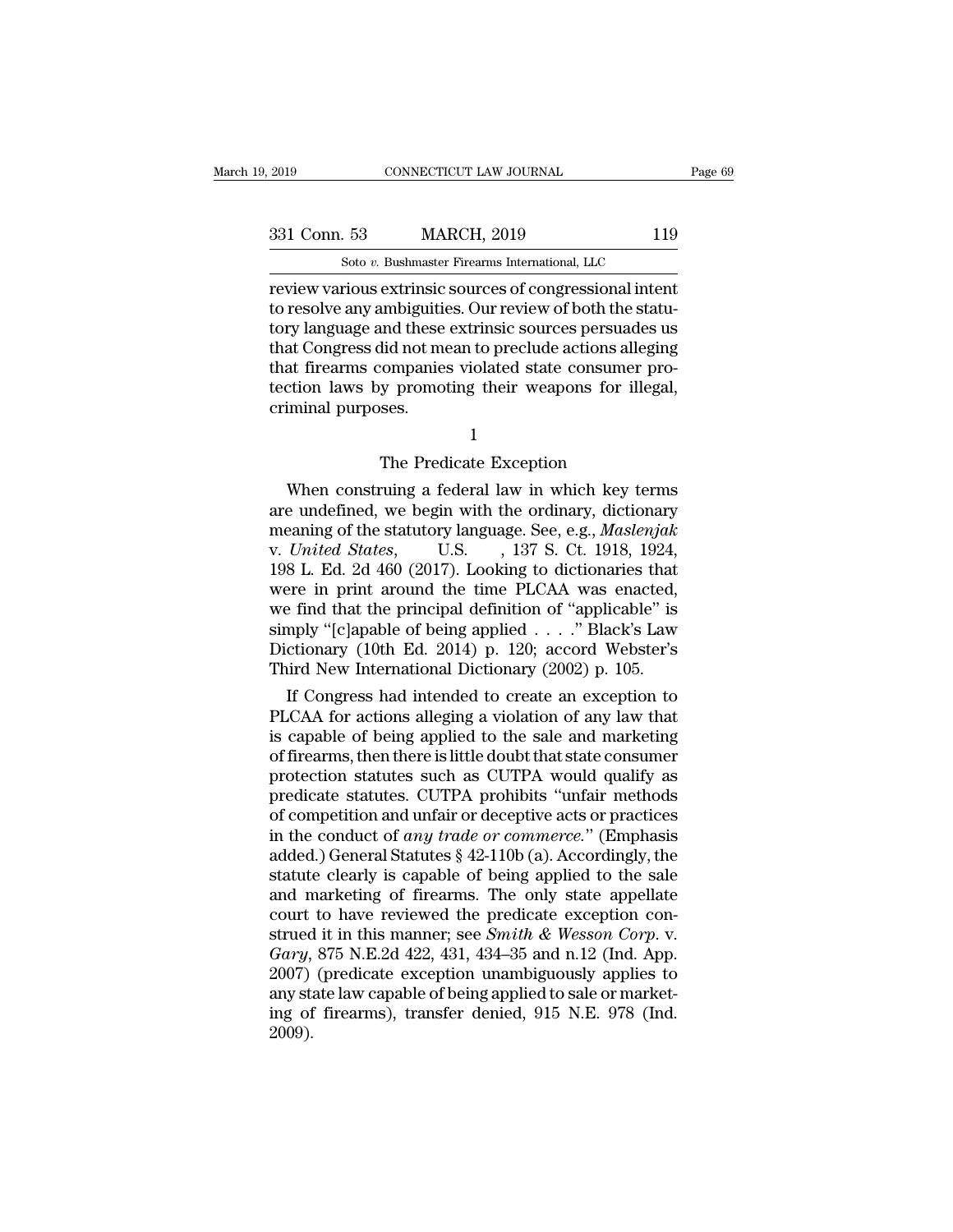# EXECUTE CONNECTICUT LAW JOURNAL March 19, 2019<br>120 MARCH, 2019 331 Conn. 53<br>500 v. Bushmaster Firearms International, LLC CONNECTICUT LAW JOURNAL March March March MARCH, 2019 331 Conn. 53<br>Soto *v.* Bushmaster Firearms International, LLC<br>Nue that secondary dictionary definitions of

CONNECTICUT LAW JOURNAL March 19, 2019<br>
0 MARCH, 2019 331 Conn. 53<br>
Soto v. Bushmaster Firearms International, LLC<br>
It is true that secondary dictionary definitions of<br>
pplicable'' might support a narrower reading of the MARCH, 2019 331 Conn. 53<br>
Soto v. Bushmaster Firearms International, LLC<br>
It is true that secondary dictionary definitions of<br>
"applicable" might support a narrower reading of the<br>
predicate exception. Webster's Third New 120 MARCH, 2019 331 Conn. 53<br>
Soto v. Bushmaster Firearms International, LLC<br>
It is true that secondary dictionary definitions of<br>
"applicable" might support a narrower reading of the<br>
predicate exception. Webster's Third MARCH, 2019 331 Conn. 53<br>
Soto v. Bushmaster Firearms International, LLC<br>
It is true that secondary dictionary definitions of<br>
"applicable" might support a narrower reading of the<br>
predicate exception. Webster's Third New Soto v. Bushmaster Firearms International, LLC<br>
It is true that secondary dictionary definitions of<br>
"applicable" might support a narrower reading of the<br>
predicate exception. Webster's Third New International<br>
Dictionary It is true that secondary dictionary definitions of<br>"applicable" might support a narrower reading of the<br>predicate exception. Webster's Third New International<br>Dictionary, for example, also defines "applicable" as<br>"fit, su It is true that secondary dictionary definitions of<br>
"applicable" might support a narrower reading of the<br>
predicate exception. Webster's Third New International<br>
Dictionary, for example, also defines "applicable" as<br>
"fit "applicable" might support a narrower reading or the<br>predicate exception. Webster's Third New International<br>Dictionary, for example, also defines "applicable" as<br>"it, suitable, or right to be applied: appropriate . . .<br>rel predicate exception. Webster's Third New International<br>Dictionary, for example, also defines "applicable" as<br>"fit, suitable, or right to be applied: appropriate . . .<br>relevant . . . ." Webster's Third New International Di Dictionary, for example, also defines "applicable" as<br>
"fit, suitable, or right to be applied: appropriate . . .<br>
relevant . . . ." Webster's Third New International Dic-<br>
tionary, supra, p. 105. Pursuant to such definitio "It, suitable, or right to be applied: appropriate . . . . relevant . . . ." Webster's Third New International Dictionary, supra, p. 105. Pursuant to such definitions, the Ninth Circuit concluded, it would not be unreasona If Congress had intended to limit the scope of the edicate exclusively relevant to the sale or marketing of earms. See *Reto* v. *Glock*, *Inc.*, supra, 565 F.3d 1134. If Congress had intended to limit the scope of the ed Ninth Circuit concluded, it would not be unreasonable<br>to read PLCAA to exempt only those state laws that<br>are *exclusively* relevant to the sale or marketing of<br>firearms. See *Ileto* v. *Glock*, *Inc.*, supra, 565 F.3d 1134

to read PLCAA to exempt only those state laws that<br>are *exclusively* relevant to the sale or marketing of<br>firearms. See *Ileto* v. *Glock*, *Inc.*, supra, 565 F.3d 1134.<br>If Congress had intended to limit the scope of the<br>p are *exclusively* relevant to the sale or marketing of<br>firearms. See *Reto* v. *Glock*, *Inc.*, supra, 565 F.3d 1134.<br>If Congress had intended to limit the scope of the<br>predicate exception to violations of statutes that ar firearms. See *Ileto* v. *Glock*, *Inc.*, supra, 565 F.3d 1134.<br>If Congress had intended to limit the scope of the<br>predicate exception to violations of statutes that are<br>*directly, expressly,* or *exclusively* applicable t If Congress had intended to limit the scope of the<br>predicate exception to violations of statutes that are<br>*directly, expressly,* or *exclusively* applicable to fire-<br>arms, however, it easily could have used such language, If Congress had intended to limit the scope of the<br>predicate exception to violations of statutes that are<br>directly, expressly, or exclusively applicable to fire-<br>arms, however, it easily could have used such language,<br>as predicate exception to violations of statutes that are *directly, expressly,* or *exclusively* applicable to fire-<br>arms, however, it easily could have used such language, as it has on other occasions.<sup>41</sup> The fact that the *Clubs, expressly,* or *exclusively* applicable to fire-<br>arms, however, it easily could have used such language,<br>as it has on other occasions.<sup>41</sup> The fact that the drafters<br>opted instead to use only the term "applicable," arms, nowever, it easily collid nave used such language,<br>as it has on other occasions.<sup>41</sup> The fact that the drafters<br>opted instead to use only the term "applicable," which<br>is susceptible to a broad reading, further suppo as it nas on other occasions.<sup>41</sup> The ract that the drafters<br>opted instead to use only the term "applicable," which<br>is susceptible to a broad reading, further supports the<br>plaintiffs' interpretation. See, e.g., *Scholasti* opted instead to use only the term "applicable," which<br>is susceptible to a broad reading, further supports the<br>plaintiffs' interpretation. See, e.g., *Scholastic Book*<br>*Clubs, Inc.* v. *Commissioner of Revenue Services*, 3 is susceptible to a broad reading, further supports the plaintiffs' interpretation. See, e.g., *Scholastic Book Clubs, Inc. v. Commissioner of Revenue Services*, 304 Conn. 204, 219, 38 A.3d 1183 ("the legislature knows ho Conn. 204, 219, 38 A.3d 1183 ("the legislature knows<br>how to . . . use broader or limiting terms when it<br>chooses to do so" [citation omitted]), cert. denied, 568<br>U.S. 940, 133 S. Ct. 425, 184 L. Ed. 2d 255 (2012).<br> $\frac{4!}{1$ how to . . . use broader or limiting terms when it chooses to do so" [citation omitted]), cert. denied, 568 U.S. 940, 133 S. Ct. 425, 184 L. Ed. 2d 255 (2012).<br>
<sup>41</sup> See, e.g., 15 U.S.C. § 6211 (9) (2012) (for purposes of

chooses to do so" [citation omitted]), cert. denied, 568<br>U.S. 940, 133 S. Ct. 425, 184 L. Ed. 2d 255 (2012).<br><sup>41</sup> See, e.g., 15 U.S.C. § 6211 (9) (2012) (for purposes of international<br>antitrust enforcement assistance, def U.S. 940, 133 S. Ct. 425, 184 L. Ed. 2d 255 (2012).<br>
<sup>41</sup> See, e.g., 15 U.S.C. § 6211 (9) (2012) (for purposes of international antitrust enforcement assistance, defining "regional economic integration organization" as "a 2.3. 340, 130 13. Oct. 42.3, 104 1. Etd. 2d 2.30 (2012).<br>
<sup>41</sup> See, e.g., 15 U.S.C. § 6211 (9) (2012) (for purposes of international antitrust enforcement assistance, defining "regional economic integration organization" <sup>41</sup> See, e.g., 15 U.S.C. § 6211 (9) (2012) (for purposes of international antitrust enforcement assistance, defining "regional economic integration organization" as "an organization that is constituted by, and composed o antitrust enforcement assistance, defining "regional economic integration organization" as "an organization that is constituted by, and composed of, foreign states, and on which such foreign states have conferred sovereig organization" as "an organization that is constituted by, and composed of, foreign states, and on which such foreign states have conferred sovereign authority to make decisions that are . . . directly applicable to and bi of the agreement and on which such foreign states have conferred sovereign authority to make decisions that are  $\ldots$  directly applicable to and binding on persons within such foreign states"); 22 U.S.C. § 283ii (a) (2012 are exempt from rules governing domestic securities); 26 U.S.C. § 833 (c) and persons within such foreign states"); 22 U.S.C. § 283ii (a) (2012) ("securities guaranteed by the [Inter-American Investment] Corporation as to both principal and interest to which the commitment in article II, section Eric surfaced by the [Inter-American Investment] Corporation as to both principal and interest to which the commitment in article II, section 2 (e) of the agreement [establishing that Corporation] is expressly applicable," principal and interest to which the commitment in article II, section 2 (e) of the agreement [establishing that Corporation] is expressly applicable," are exempt from rules governing domestic securities); 26 U.S.C. § 833 for the agreement [establishing that Corporation] is expressly applicable are exempt from rules governing domestic securities); 26 U.S.C. § 833 (4) (B) (i) (2012) (health insurance organization is treated as existing Bl Cr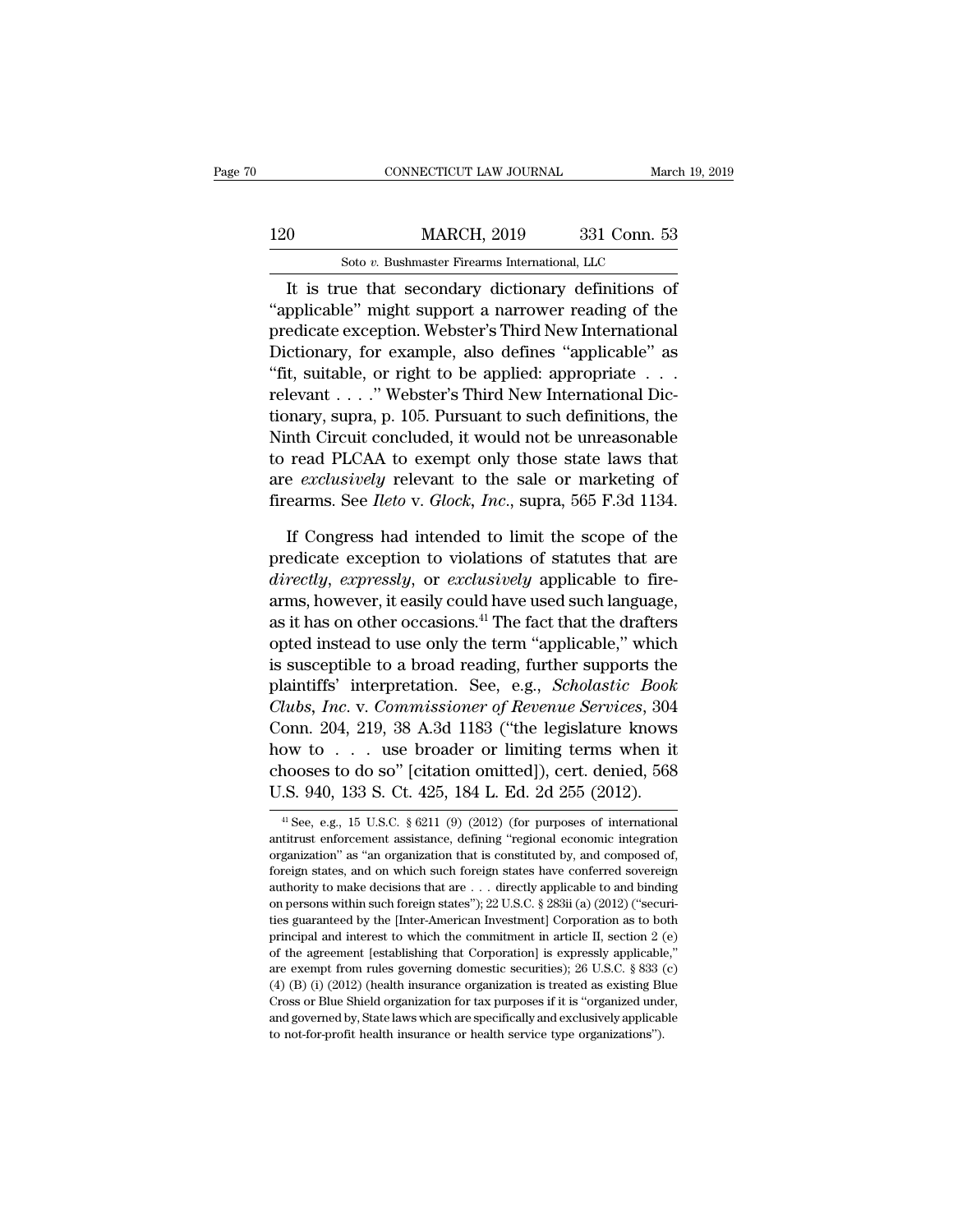| , 2019       | CONNECTICUT LAW JOURNAL                                                                                                                                              | Page 71 |
|--------------|----------------------------------------------------------------------------------------------------------------------------------------------------------------------|---------|
| 331 Conn. 53 | <b>MARCH, 2019</b>                                                                                                                                                   | 121     |
|              | Soto v. Bushmaster Firearms International, LLC                                                                                                                       |         |
|              | 2                                                                                                                                                                    |         |
|              | The Statutory Framework                                                                                                                                              |         |
|              | In construing the predicate exception, we also must<br>consider the broader statutory framework. The plain-<br>tiffs' contention that CUTDA qualifies as a prodigate |         |

## 2

Solid Constrained Solid MANCH, 2019<br>
Solid v. Bushmaster Firearms International, LLC<br>  $\frac{2}{2}$ <br>
The Statutory Framework<br>
In construing the predicate exception, we also must<br>
consider the broader statutory framework. The  $\frac{\text{Soto } v. \text{ Bushmaster Firearms International, LLC}}{2}$ <br>
The Statutory Framework<br>
In construing the predicate exception, we also must<br>
consider the broader statutory framework. The plain-<br>
tiffs' contention that CUTPA qualifies as a predicate<br>
statut <sup>2</sup><br>The Statutory Framework<br>In construing the predicate exception, we also must<br>consider the broader statutory framework. The plain-<br>tiffs' contention that CUTPA qualifies as a predicate<br>statute as applied to their wrongfu Finds and the predicate exception, we also must<br>consider the broader statutory framework. The plain-<br>tiffs' contention that CUTPA qualifies as a predicate<br>statute as applied to their wrongful marketing claims<br>finds additio In construing the predicate exception, we also must<br>consider the broader statutory framework. The plain-<br>tiffs' contention that CUTPA qualifies as a predicate<br>statute as applied to their wrongful marketing claims<br>finds add In construing the predicate exception, we also must<br>insider the broader statutory framework. The plain-<br>fs' contention that CUTPA qualifies as a predicate<br>atutte as applied to their wrongful marketing claims<br>inds additiona consider the broader statutory framework. The plain-<br>tiffs' contention that CUTPA qualifies as a predicate<br>statute as applied to their wrongful marketing claims<br>finds additional support in the repeated statutory refer-<br>enc

ture contention that CUTPA qualities as a predicate<br>statute as applied to their wrongful marketing claims<br>finds additional support in the repeated statutory refer-<br>ences to laws that govern the marketing of firearms.<br>There statute as applied to their wrongful marketing claims<br>finds additional support in the repeated statutory refer-<br>ences to laws that govern the marketing of firearms.<br>There is no doubt that statutes that govern the adver-<br>ti mas additional support in the repeated statutory references to laws that govern the marketing of firearms.<br>There is no doubt that statutes that govern the advertising and marketing of firearms potentially qualify as<br>predic ences to laws that govern the marketing or irrearms.<br>There is no doubt that statutes that govern the adver-<br>tising and marketing of firearms potentially qualify as<br>predicate statutes. The predicate exception expressly<br>prov There is no doubt that statutes that govern the advertising and marketing of firearms potentially qualify as<br>predicate statutes. The predicate exception expressly<br>provides that the "qualified civil liability actions" from tising and marketing of firearms potentially qualify as<br>predicate statutes. The predicate exception expressly<br>provides that the "qualified civil liability actions" from<br>which firearms sellers are immune shall not include predicate statutes. The predicate exception expressly<br>provides that the "qualified civil liability actions" from<br>which firearms sellers are immune shall not include "an<br>action in which a manufacturer or seller of a [firea ovides that the "qualified civil hability actions" from<br>
identificant in which a manufacturer or seller of a [firearm]<br>
identificant in which a manufacturer or seller of a [firearm]<br>
identificant contractions and the sale which investments sellers are immune shall not include "an<br>action in which a manufacturer or seller of a [firearm]<br>knowingly violated a State or Federal statute applicable<br>to the sale or *marketing* of the [firearm] . . . to the sale or *marketing* of the [firearm]  $\ldots$  .<sup>742</sup><br>(Emphasis added.) 15 U.S.C. § 7903 (5) (A) (iii) (2012).<br>Importantly, however, at the time PLCAA was<br>enacted, no federal statutes directly or specifically<br> $\frac{w}{w}$ 

<sup>(</sup>Emphasis added.) 15 U.S.C. § 7903 (5) (A) (iii) (2012).<br>
Importantly, however, at the time PLCAA was<br>
enacted, no federal statutes directly or specifically<br>
<sup>*a*</sup> We recognize that the term "marketing" is facially ambigu Importantly, however, at the time PLCAA was enacted, no federal statutes directly or specifically  $\frac{e}{e}$  We recognize that the term "marketing" is facially ambiguous. One dictionary in print at the time the statute was Importantly, nowever, at the time PLCAA was<br>enacted, no federal statutes directly or specifically<br> $\psi$  we recognize that the term "marketing" is facially ambiguous. One<br>dictionary in print at the time the statute was enac enacted, no federal statutes directly or specifically<br>
<sup>*a*</sup> We recognize that the term "marketing" is facially ambiguous. One<br>
dictionary in print at the time the statute was enacted defines "marketing"<br>
as follows: "1. <sup>42</sup> We recognize that the term "marketing" is facially ambiguous. One dictionary in print at the time the statute was enacted defines "marketing" as follows: "1. The act or process of buying and selling in a market. 2. T <sup>42</sup> We recognize that the term "marketing" is facially ambiguous. One dictionary in print at the time the statute was enacted defines "marketing" as follows: "1. The act or process of buying and selling in a market. 2. T dictionary in print at the time the statute was enacted defines "marketing"<br>as follows: "1. The act or process of buying and selling in a market. 2.<br>The commercial functions involved in transferring goods from producer to<br> The commercial functions involved in transferring goods from producer to consumer. 3. The promotion of sales of a product, as by advertising and packaging." The American Heritage College Dictionary (4th Ed. 2007) p. 847. is commercial functions involved in transferring goods from producer to measurer. 3. The promotion of sales of a product, as by advertising and ckaging." The American Heritage College Dictionary (4th Ed. 2007) p.<br>7. Notabl consumer. 3. The promotion of sales of a product, as by advertising and<br>packaging." The American Heritage College Dictionary (4th Ed. 2007) p.<br>847. Notably, whereas the first two definitions are roughly synonymous<br>with the

packaging." The American Heritage College Dictionary (4th Ed. 2007) p.<br>847. Notably, whereas the first two definitions are roughly synonymous<br>with the general concepts of distribution and sales, the third is limited to<br>adv 847. Notably, whereas the first two definitions are roughly synonymous<br>with the general concepts of distribution and sales, the third is limited to<br>advertising and other purely promotional functions.<br>In context, however, i with the general concepts of distribution and sales, the third is limited to<br>advertising and other purely promotional functions.<br>In context, however, it is clear that the term "marketing" is used in PLCAA<br>in the third, na advertising and other purely promotional functions.<br>
In context, however, it is clear that the term "marketing" is used in PLCAA<br>
in the third, narrower sense. As we noted, the predicate exception refers<br>
to statutes "appl In context, however, it is clear that the term "marketing" is used in PLCAA<br>in the third, narrower sense. As we noted, the predicate exception refers<br>to statutes "applicable to the sale or marketing of" firearms. 15 U.S.C in the third, narrower sense. As we noted, the predicate exception refers<br>to statutes "applicable to the sale or marketing of" firearms. 15 U.S.C. § 7903<br>(5) (A) (iii) (2012). Elsewhere, PLCAA refers to "[b]usinesses in t to statutes "applicable to the sale or marketing of" firearms. 15 U.S.C. § 7903 (5) (A) (iii) (2012). Elsewhere, PLCAA refers to "[b]usinesses in the United States that are engaged in interstate and foreign commerce throu (5) (A) (iii) (2012). Elsewhere, PLCAA refers to "[b]usinesses in the United States that are engaged in interstate and foreign commerce through the lawful design, manufacture, marketing, distribution, importation, or sale the public of firearms or ammunition products . . . . " 15 U.S.C. § 7901 (a) (5) (2012). If the term "marketing" had been meant to encompass sales and distribution, as well as advertising and the like, then Congress' inclu the public of firearms or ammunition products . . . ." 15 U.S.C. § 7901 (a) (5) (2012). If the term "marketing" had been meant to encompass sales and distribution, as well as advertising and the like, then Congress' inclu the terms "sale" and "distribution" would be superfluous. See, e.g., Milner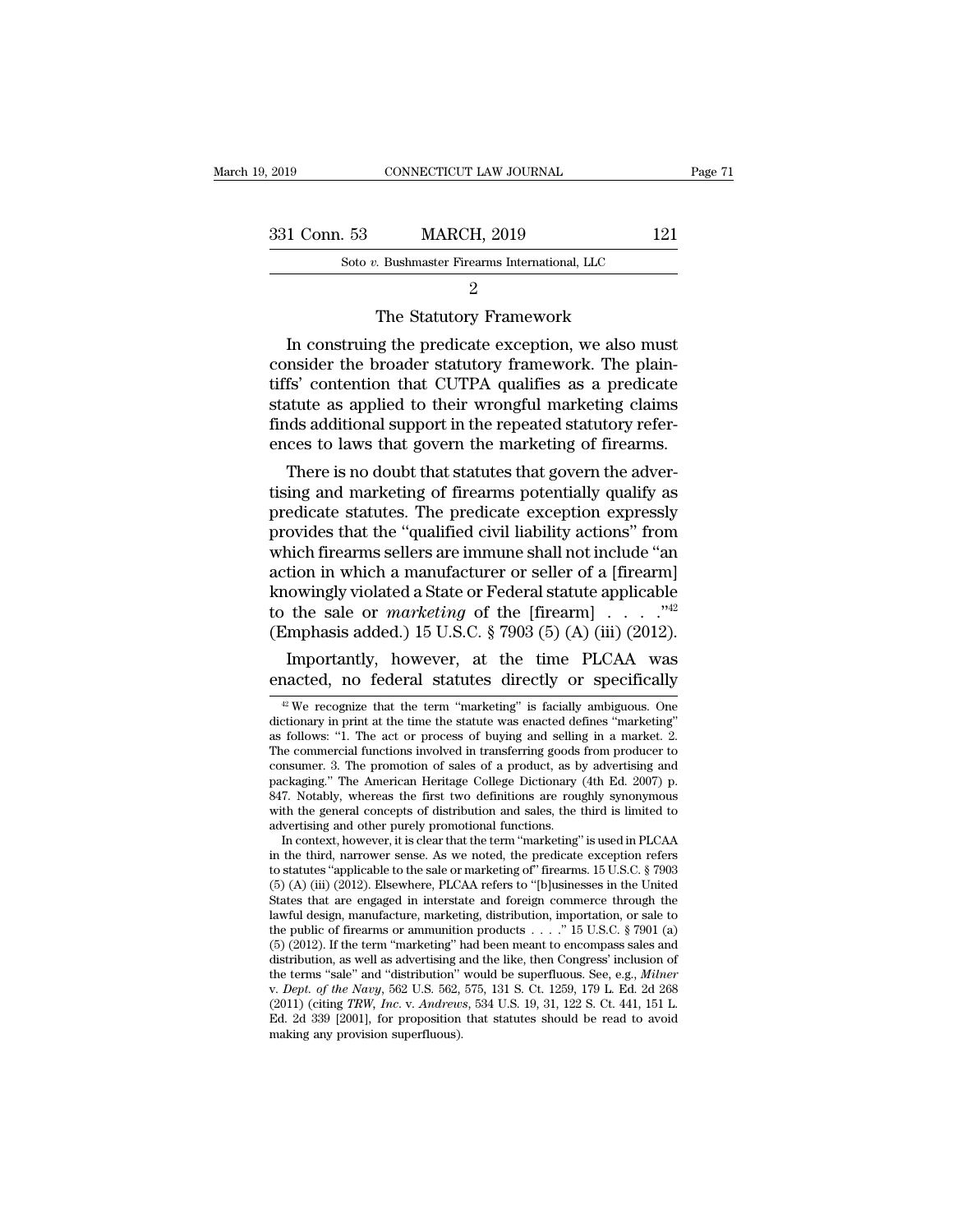# EXECUTE CONNECTICUT LAW JOURNAL March 19, 2019<br>122 MARCH, 2019 331 Conn. 53<br>500 v. Bushmaster Firearms International, LLC CONNECTICUT LAW JOURNAL March March March MARCH, 2019 331 Conn. 53<br>Soto *v.* Bushmaster Firearms International, LLC<br>the marketing or advertising of firearms In

CONNECTICUT LAW JOURNAL March 19, 2019<br>
122 MARCH, 2019 331 Conn. 53<br>
500 v. Bushmaster Firearms International, LLC<br>
regulated the marketing or advertising of firearms. In<br>
addition, only a handful of states have enacted f 122 MARCH, 2019 331 Conn. 53<br>
Soto v. Bushmaster Firearms International, LLC<br>
regulated the marketing or advertising of firearms. In<br>
addition, only a handful of states have enacted firearm<br>
specific laws that address in a 122 MARCH, 2019 331 Conn. 53<br>
soto v. Bushmaster Firearms International, LLC<br>
regulated the marketing or advertising of firearms. In<br>
addition, only a handful of states have enacted firearm<br>
specific laws that address in 122 MARCH, 2019 331 Conn. 53<br>
Soto *v*. Bushmaster Firearms International, LLC<br>
regulated the marketing or advertising of firearms. In<br>
addition, only a handful of states have enacted firearm<br>
specific laws that address i Soto v. Bushmaster Firearms International, LLC<br>regulated the marketing or advertising of firearms. In<br>addition, only a handful of states have enacted firearm<br>specific laws that address in any way the marketing<br>function, a  $\frac{1}{1000}$  and  $\frac{1}{1000}$  and  $\frac{1}{1000}$  and  $\frac{1}{1000}$  and  $\frac{1}{1000}$  and  $\frac{1}{1000}$  and  $\frac{1}{1000}$  and  $\frac{1}{1000}$  and  $\frac{1}{1000}$  and  $\frac{1}{1000}$  and  $\frac{1}{1000}$  and  $\frac{1}{1000}$  and  $\frac{1}{1000}$  and regulated the marketing or advertising of firearms. In addition, only a handful of states have enacted firearm specific laws that address in any way the marketing function, and none of those purports to comprehensively reg addition, only a handful of states have enacted firearm<br>specific laws that address in any way the marketing<br>function, and none of those purports to comprehen-<br>sively regulate the advertising of firearms.<sup>43</sup> It would<br>have Vely regulate the advertising of firearms." It would<br>ave made little sense for the drafters of the legislation<br>o carve out an exception for violations of laws applica-<br>le to the marketing of firearms if no such laws existe have made little sense for the drafters of the legislation<br>to carve out an exception for violations of laws applica-<br>ble to the marketing of firearms if no such laws existed.<sup>44</sup><br>In addition, there are several other provi

to carve out an exception for violations of laws applicable to the marketing of firearms if no such laws existed.<sup>44</sup><br>In addition, there are several other provisions of the statute in which the drafters referred to the "s ble to the marketing of firearms if no such laws existed.<sup>44</sup><br>In addition, there are several other provisions of the statute in which the<br>drafters referred to the "sale" and "distribution" of firearms but did not<br>mention ble to the marketing of firearms if no such laws existed.<sup>44</sup><br>
In addition, there are several other provisions of the statute in which the<br>
drafters referred to the "sale" and "distribution" of firearms but did not<br>
menti In addition, there are several other provisions of the statute in which the drafters referred to the "sale" and "distribution" of firearms but did not mention "marketing." See, e.g., 15 U.S.C. § 7901 (a) (4) (2012); 15 U. In addition, there are several other provisions of the statute in which the drafters referred to the "sale" and "distribution" of firearms but did not mention "marketing." See, e.g., 15 U.S.C. § 7901 (a) (4) (2012); 15 U.S afters referred to the "sale" and "distribution" of firearms but did not<br>ention "marketing." See, e.g., 15 U.S.C. § 7901 (a) (4) (2012); 15 U.S.C.<br>7903 (1) (2012). We must assume that the drafters selected their language<br> mention "marketing." See, e.g., 15 U.S.C. § 7901 (a) (4) (2012); 15 U.S.C. § 7903 (1) (2012). We must assume that the drafters selected their language with conscious intent, and that the use of the additional term "market

§ 7903 (1) (2012). We must assume that the drafters selected their language with conscious intent, and that the use of the additional term "marketing" in the predicate exception is meant to import a distinct meaning. See, with conscious intent, and that the use of the additional term "marketing"<br>in the predicate exception is meant to import a distinct meaning. See, e.g.,<br>*Russello v. United States*, 464 U.S. 16, 23, 104 S. Ct. 296, 78 L. E in the predicate exception is meant to import a distinct meaning. See, e.g.,  $Russello$  v. United States, 464 U.S. 16, 23, 104 S. Ct. 296, 78 L. Ed. 2d 17 (1983). Our conclusion that the meaning of the term "marketing" is limit *Russello v. United States*, 464 U.S. 16, 23, 104 S. Ct. 296, 78 L. Ed. 2d 17 (1983).<br>
Our conclusion that the meaning of the term "marketing" is limited to<br>
advertising and promotional functions in the context of PLCAA f Our conclusion that the meaning of the term "marketing" is limited to<br>advertising and promotional functions in the context of PLCAA finds addi-<br>tional support in the 2018 edition of 22 C.F.R. § 123.4 (a) (3), which permit advertising and promotional functions in the context of PLCAA finds additional support in the 2018 edition of 22 C.F.R. § 123.4 (a) (3), which permits the temporary importation of certain defense articles, including arms, tional support in the 2018 edition of 22 C.F.R. § 123.4 (a) (3), which permits<br>the temporary importation of certain defense articles, including arms, if an<br>item "[i]s imported for the purpose of exhibition, demonstration the temporary importation of certain defense articles, including arms, if an item "[i]s imported for the purpose of exhibition, demonstration or marketing in the United States and is subsequently returned to the country f item "[i]s imported for the purpose of exhibition, demonstration or marketing<br>in the United States and is subsequently returned to the country from which<br>it was imported . . . . " This is consistent with the more restrict in the United States and is subsequently returned to the country from which<br>it was imported . . . ." This is consistent with the more restrictive definition<br>of "marketing" in other federal regulations. See, e.g., 45 C.F.R it was imported . . . ." This is consistent with the more restrictive definition<br>of "marketing" in other federal regulations. See, e.g., 45 C.F.R. § 164.501<br>(2018). Several recently proposed federal bills that would have of "marketing" in other federal regulations. See, e.g., 45 C.F.R. § 164.501 (2018). Several recently proposed federal bills that would have regulated the firearms industry provide further support. H.R. 5093, 113th Cong. ( (2018). Several recently proposed federal bills that would have regulated<br>the firearms industry provide further support. H.R. 5093, 113th Cong. (2014),<br>for example, which would have directed the FTC to "promulgate rules . the firearms industry provide further support. H.R. 5093, 113th Cong. (2014),<br>for example, which would have directed the FTC to "promulgate rules . . . to<br>to prohibit any person from marketing firearms to children"; id., for example, which would have directed the FTC to "promulgate rules . . . to prohibit any person from marketing firearms to children"; id., § 2 (a); barred advertising practices such as "the use of cartoon characters to p to prohibit any person from marketing firearms to children"; id., § 2 (a);<br>barred advertising practices such as "the use of cartoon characters to pro-<br>mote firearms and firearms products." Id., § 2 (a) (1). Also instructi barred advertising practices such as "the use of cartoon characters to promote firearms and firearms products." Id., § 2 (a) (1). Also instructive is H.R. 2089, 115th Cong. (2017). One provision of that bill would have pr H.R. 2089, 115th Cong. (2017). One provision of that bill would have prohibited "the manufacture, importation, sale, or purchase by civilians of the Five-seveN Pistol . . . . " Id., § 2 (b) (2). Another provision referenc

ited "the manufacture, importation, sale, or purchase by civilians of the<br>Five-seveN Pistol . . . . "Id., § 2 (b) (2). Another provision references "the<br>current or historical marketing of the firearm's capabilities . . . Five-seveN Pistol . . . . " Id., § 2 (b) (2). Another provision references "the current or historical marketing of the firearm's capabilities . . . . " Id., § 3 (b).<br>
" See Cal. Bus. & Prof. Code § 5272.1 (c) (2) (Deering current or historical marketing of the firearm's capabilities . . . . . " Id., § 3 (b).<br>
" See Cal. Bus. & Prof. Code § 5272.1 (c) (2) (Deering Supp. 2018) (prohibiting firearms advertisements at public, multimodal transi § 3 (b).<br>
<sup>43</sup> See Cal. Bus. & Prof. Code § 5272.1 (c) (2) (Deering Supp. 2018) (prohibiting firearms advertisements at public, multimodal transit facilities); N.J. Admin. Code § 13:54-5.6 (2007) (establishing requirements iting firearms advertisements at public, multimodal transit facilities); N.J.<br>Admin. Code § 13:54-5.6 (2007) (establishing requirements for newspaper<br>advertisements of machine guns, assault firearms, and semiautomatic rifl

Admin. Code § 13:54-5.6 (2007) (establishing requirements for newspaper advertisements of machine guns, assault firearms, and semiautomatic rifles); R.I. Gen. Laws § 11-47-40 (b) (2002) (regulating advertisement of concea advertisements of machine guns, assault firearms, and semiautomatic rifles);<br>R.I. Gen. Laws § 11-47-40 (b) (2002) (regulating advertisement of conceal-<br>able firearms).<br><sup>44</sup> Clearly, as one original cosponsor of the bill th K.I. Gen. Laws § 11-47-40 (b) (2002) (regulating advertisement of conceal-<br>able firearms).<br><sup>44</sup> Clearly, as one original cosponsor of the bill that became PLCAA; S.<br>397, 109th Cong. (2005); explained, legislators were of t <sup>44</sup> Clearly, as one original cosponsor of the bill that became PLCAA; S. 397, 109th Cong. (2005); explained, legislators were of the view that such laws do exist: "[P]laintiffs are demanding colossal monetary damages and Cearly, as one original cosponsor of the bin that became I LOAA, 5397, 109th Cong. (2005); explained, legislators were of the view that such laws do exist: "[P]laintiffs are demanding colossal monetary damages and a broad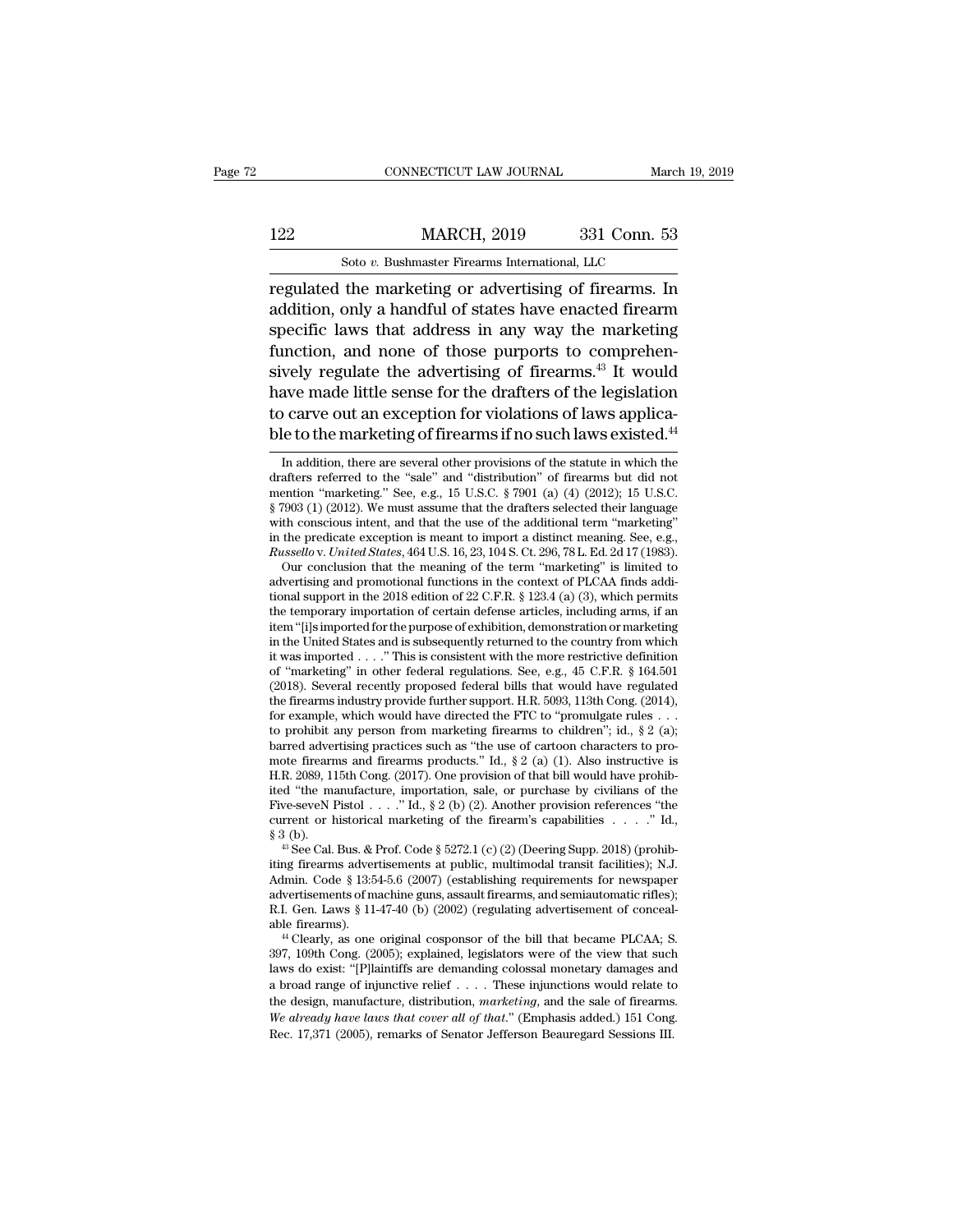# 2019 CONNECTICUT LAW JOURNAL Page 73<br>331 Conn. 53 MARCH, 2019 123<br>500 v. Bushmaster Firearms International, LLC CONNECTICUT LAW JOURNAL<br>
Soto *v.* Bushmaster Firearms International, LLC<br>
Soto *v.* Bushmaster Firearms International, LLC<br>
Press intended the predicate exception to

CONNECTICUT LAW JOURNAL Page 73<br>
1 Conn. 53 MARCH, 2019 123<br>
Soto v. Bushmaster Firearms International, LLC<br>
If Congress intended the predicate exception to<br>
compass laws that prohibit the wrongful marketing<br>
firearms and 331 Conn. 53 MARCH, 2019 123<br>
Soto v. Bushmaster Firearms International, LLC<br>
If Congress intended the predicate exception to<br>
encompass laws that prohibit the wrongful marketing<br>
of firearms, and if no laws expressly and  $\frac{\text{331 Conn. 53}}{\text{Soto } v. \text{ Bushmaster Firearms International, LLC}}$ <br>
If Congress intended the predicate exception to<br>
encompass laws that prohibit the wrongful marketing<br>
of firearms, and if no laws expressly and directly do<br>
so, then the only logical  $\frac{331 \text{ Conn. } 53}{\text{Soto } v. \text{ Bushmaster Fraarms International, LLC}}$ <br>If Congress intended the predicate exception to<br>encompass laws that prohibit the wrongful marketing<br>of firearms, and if no laws expressly and directly do<br>so, then the only logical re Sole Collar Community 2012<br>
Soto v. Bushmaster Firearms International, LLC<br>
If Congress intended the predicate exception to<br>
encompass laws that prohibit the wrongful marketing<br>
of firearms, and if no laws expressly and di Soto  $v$ . Bushmaster Firearms International, LLC<br>If Congress intended the predicate exception to<br>encompass laws that prohibit the wrongful marketing<br>of firearms, and if no laws expressly and directly do<br>so, then the only If Congress intended the predicate exception to<br>encompass laws that prohibit the wrongful marketing<br>of firearms, and if no laws expressly and directly do<br>so, then the only logical reading of the statute is that<br>Congress h encompass laws that prohibit the wrongful marketing<br>of firearms, and if no laws expressly and directly do<br>so, then the only logical reading of the statute is that<br>Congress had some other type of law in mind. What<br>type? At of firearms, and if no laws expressly and directly do<br>so, then the only logical reading of the statute is that<br>Congress had some other type of law in mind. What<br>type? At both the federal and state levels, false, decep-<br>tiv so, then the only logical reading of the statute is that<br>Congress had some other type of law in mind. What<br>type? At both the federal and state levels, false, decep-<br>tive, and other forms of wrongful advertising are regu-<br>l Congress had some other type of law in mind. What<br>type? At both the federal and state levels, false, decep-<br>tive, and other forms of wrongful advertising are regu-<br>lated principally through unfair trade practice laws such<br> type? At both the federal and state levels, false, deceptive, and other forms of wrongful advertising are regulated principally through unfair trade practice laws such as the FTC Act and its state analogues.<sup>45</sup> We must pr tive, and other forms of wrongful advertising are regulated principally through unfair trade practice laws such<br>as the FTC Act and its state analogues.<sup>45</sup> We must pre-<br>sume that Congress was aware, when it enacted PLCAA,<br> lated principally through unfair trade practice laws such<br>as the FTC Act and its state analogues.<sup>45</sup> We must pre-<br>sume that Congress was aware, when it enacted PLCAA,<br>that both the FTC Act and state analogues such as<br>CUT as the FTC Act and its state analogues.<sup>45</sup> We must pre-<br>sume that Congress was aware, when it enacted PLCAA,<br>that both the FTC Act and state analogues such as<br>CUTPA have long been among the primary vehicles for<br>litigating sume that Congress was aware, when it enacted PLCAA, that both the FTC Act and state analogues such as CUTPA have long been among the primary vehicles for litigating claims that sellers of potentially dangerous products su that both the FTC Act and state analogues such as<br>CUTPA have long been among the primary vehicles for<br>litigating claims that sellers of potentially dangerous<br>products such as firearms have marketed those prod-<br>ucts in an u CUTPA have long been among the primary vehicles for<br>litigating claims that sellers of potentially dangerous<br>products such as firearms have marketed those prod-<br>ucts in an unsafe and unscrupulous manner. See *Good-<br>year Ato* litigating claims that sellers of potentially dangerous<br>products such as firearms have marketed those prod-<br>ucts in an unsafe and unscrupulous manner. See *Good-<br>year Atomic Corp.* v. *Miller*, 486 U.S. 174, 185, 108 S.<br>Ct products such as firearms have marketed those products in an unsafe and unscrupulous manner. See *Good-<br>year Atomic Corp.* v. *Miller*, 486 U.S. 174, 185, 108 S.<br>Ct. 1704, 100 L. Ed. 2d 158 (1988) (Congress is presump-<br>tiv ucts in an unsafe and unscrupulous manner. See *Good-<br>year Atomic Corp.* v. *Miller*, 486 U.S. 174, 185, 108 S.<br>Ct. 1704, 100 L. Ed. 2d 158 (1988) (Congress is presump-<br>tively knowledgeable about pertinent federal and stat year Atomic Corp. v. Miller, 486 U.S. 174, 185, 108 S.<br>Ct. 1704, 100 L. Ed. 2d 158 (1988) (Congress is presump-<br>tively knowledgeable about pertinent federal and state<br>law). CUTPA, for example, has long been construed to<br>in Ct. 1704, 100 L. Ed. 2d 158 (1988) (Congress is presumptively knowledgeable about pertinent federal and state law). CUTPA, for example, has long been construed to incorporate the FTC's traditional "cigarette rule," which p corporate the FTC's traditional "cigarette rule," which<br>rohibits as unfair advertising that is, among other<br>iings, "immoral, unethical, oppressive and unscrupu-<br>us."<sup>46</sup> *Ivey, Barnum & O'Mara* v. *Indian Harbor Prop*-<br><sup>45</sup> prohibits as unfair advertising that is, among other things, "immoral, unethical, oppressive and unscrupu-<br>lous."<sup>46</sup> *Ivey, Barnum & O'Mara v. Indian Harbor Prop*-<br><sup>45</sup> See, e.g., R. Petty, "Supplanting Government Regula

things, "immoral, unethical, oppressive and unscrupu-<br>
lous."<sup>46</sup> *Ivey*, *Barnum & O'Mara* v. *Indian Harbor Prop*-<br>  $*$  See, e.g., R. Petty, "Supplanting Government Regulation with Competitor<br>
Lawsuits: The Case of Cont in Tobacco Advertising: Before and After 44 Liquormart v. *Rhode Island*,"<br>
<sup>45</sup> See, e.g., R. Petty, "Supplanting Government Regulation with Competitor<br>
Lawsuits: The Case of Controlling False Advertising," 25 Ind. L. Rev **31 New Eng. L. Rev. 1011, 1026–27** (1997).<br>
<sup>45</sup> See, e.g., R. Petty, "Supplanting Government Regulation with Competitor Lawsuits: The Case of Controlling False Advertising," 25 Ind. L. Rev. 351, 359 (1991); M. Meaden, Co Lawsuits: The Case of Controlling False Advertising," 25 Ind. L. Rev. 351, 359 (1991); M. Meaden, Comment, "Joe Camel and the Targeting of Minors in Tobacco Advertising: Before and After 44 Liquormart v. Rhode Island," 31

<sup>359 (1991);</sup> M. Meaden, Comment, "Joe Camel and the Targeting of Minors<br>in Tobacco Advertising: Before and After  $44$  Liquormart v. Rhode Island,"<br>31 New Eng. L. Rev. 1011, 1026–27 (1997).<br> $46$  The plaintiffs' CUTPA claim in Tobacco Advertising: Before and After  $44$  Liquormart v. Rhode Island,"<br>31 New Eng. L. Rev. 1011, 1026–27 (1997).<br><sup>46</sup> The plaintiffs' CUTPA claim is predicated on their contention that the<br>defendants "unethically, opp is New Eng. L. Rev. 1011, 1026–27 (1997).<br>
<sup>46</sup> The plaintiffs' CUTPA claim is predicated on their contention that the<br>
defendants "unethically, oppressively, immorally, and unscrupulously pro-<br>
moted" the XM15-E2S. Common <sup>46</sup> The plaintiffs' CUTPA claim is predicated on their contention that the defendants "unethically, oppressively, immorally, and unscrupulously promoted" the XM15-E2S. Commonly known as the "cigarette rule," that standard defendants "unethically, oppressively, immorally, and unscrupulously promoted" the XM15-E2S. Commonly known as the "cigarette rule," that standard originated in a policy statement of the Federal Trade Commission issued mo moted" the XM15-E2S. Commonly known as the "cigarette rule," that standard originated in a policy statement of the Federal Trade Commission issued more than one-half century ago; see Unfair or Deceptive Advertising and Lab dard originated in a policy statement of the Federal Trade Commission<br>issued more than one-half century ago; see Unfair or Deceptive Advertising<br>and Labeling of Cigarettes in Relation to the Health Hazards of Smoking,<br>29 F decades since than one-half century ago; see Unfair or Deceptive Advertising<br>and Labeling of Cigarettes in Relation to the Health Hazards of Smoking,<br>29 Fed. Reg. 8324, 8355 (July 2, 1964); and rose to prominence when men and Labeling of Cigarettes in Relation to the Health Hazards of Smoking, 29 Fed. Reg. 8324, 8355 (July 2, 1964); and rose to prominence when mentioned in a footnote in *Federal Trade Commission v. Sperry & Hutchinson Co.* tioned in a footnote in *Federal Trade Commission* v. Sperry & Hutchinson  $Co$ , 405 U.S. 233, 244–45 n.5, 92 S. Ct. 898, 31 L. Ed. 2d 170 (1972). The decades since have seen a move away from the cigarette rule at the feder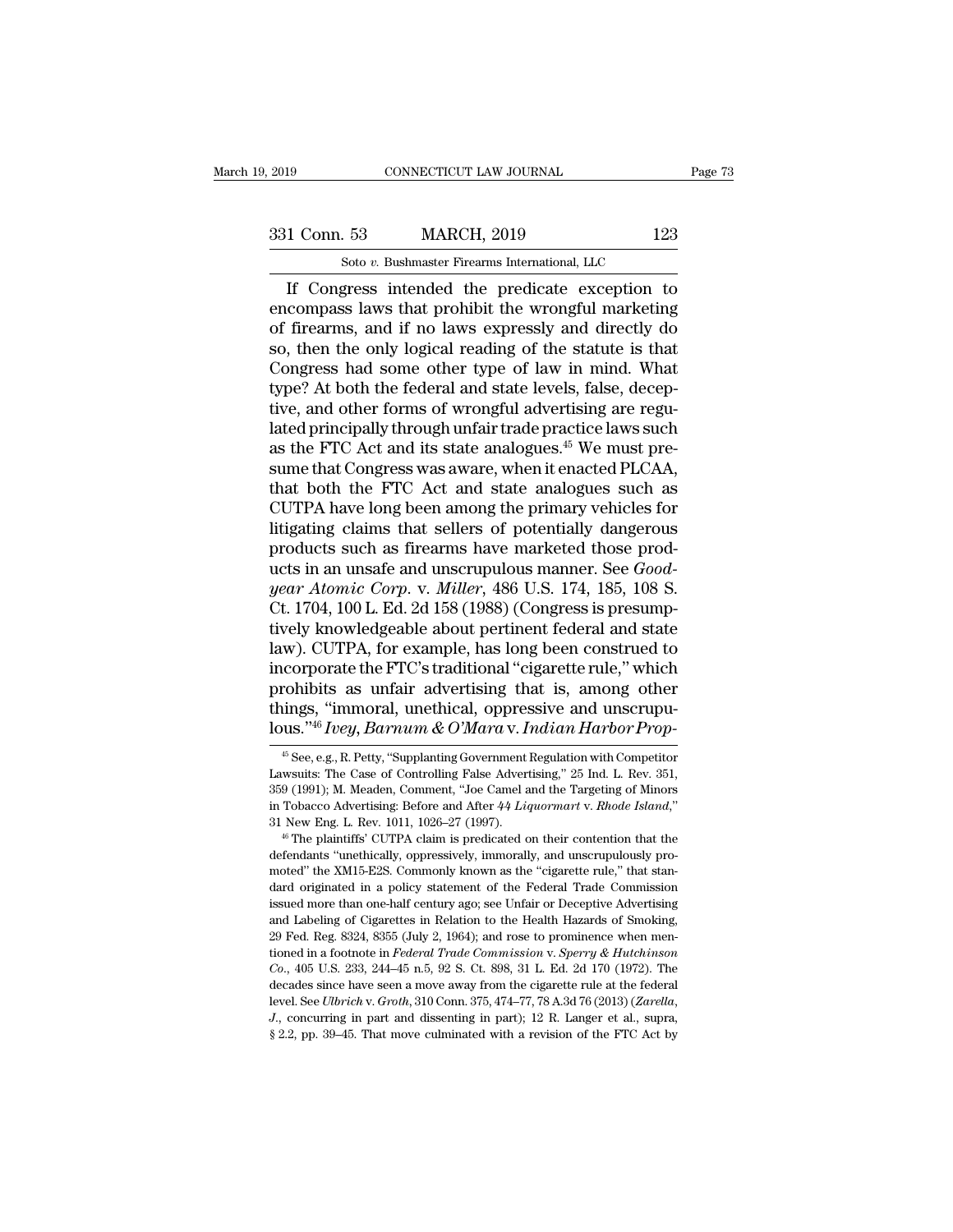# EXECUTE CONNECTICUT LAW JOURNAL March 19, 2019<br>124 MARCH, 2019 331 Conn. 53<br>500 v. Bushmaster Firearms International, LLC CONNECTICUT LAW JOURNAL March March March MARCH, 2019 331 Conn. 53<br>Soto *v.* Bushmaster Firearms International, LLC<br>C. 190 Conn. 528, 539 and n.13, 461, A.2d

**EXECUTE CONNECTICUT LAW JOURNAL** March 19, 2019<br> **EXECUTE:** MARCH, 2019 331 Conn. 53<br> **EXECUTE:** Soto v. Bushmaster Firearms International, LLC<br> **EXECUTE:** FIREAR MARCH, 190 Conn. 528, 539 and n.13, 461 A.2d<br>
1369 (1983). 124<br>
Soto v. Bu<br>
erties, *Inc.*, 190<br>
1369 (1983).<br>
Reading the 1

MARCH, 2019 331 Conn. 53<br>
soto v. Bushmaster Firearms International, LLC<br>
ties, Inc., 190 Conn. 528, 539 and n.13, 461 A.2d<br>
69 (1983).<br>
Reading the predicate exception to encompass<br>
tions brought to remedy illegal and uns 124 MARCH, 2019 331 Conn. 53<br>
soto v. Bushmaster Firearms International, LLC<br>
erties, Inc., 190 Conn. 528, 539 and n.13, 461 A.2d<br>
1369 (1983).<br>
Reading the predicate exception to encompass<br>
actions brought to remedy ille Soto v. Bushmaster Firearms International, LLC<br>
erties, Inc., 190 Conn. 528, 539 and n.13, 461 A.2d<br>
1369 (1983).<br>
Reading the predicate exception to encompass<br>
actions brought to remedy illegal and unscrupulous<br>
marketin erties, *Inc.*, 190 Conn. 528, 539 and n.13, 461 A.2d<br>1369 (1983).<br>Reading the predicate exception to encompass<br>actions brought to remedy illegal and unscrupulous<br>marketing practices under state consumer protection<br>laws is Fries, *Inc.*, 190 Collit. 328, 339 and 11.13, 401 A.2d 1369 (1983).<br>Reading the predicate exception to encompass<br>actions brought to remedy illegal and unscrupulous<br>marketing practices under state consumer protection<br>laws actions brought to remedy illegal and unscrupulous<br>marketing practices under state consumer protection<br>laws is consistent with the approach followed by the<br>United States Court of Appeals for the Second Circuit,<br>congress in marketing practices under state consumer protection<br>laws is consistent with the approach followed by the<br>United States Court of Appeals for the Second Circuit,<br>congress in 1994, which codified the limitations on the FTC's

The consumers or competitive, and consumers themselves could not reasonably have avoided it." Artie's Auto Body, Inc. v. Hartford Fire Ins. Co., 317 Conn. 602, 622 n.13, 119 A.3d 1139 (2015). The defendants have not asked ably have avoided it." *Artie's Auto Body, Inc.* v. *Hartford Fire Ins.* Co., 317 Conn. 602, 622 n.13, 119 A.3d 1139 (2015). The defendants have not asked us to reexamine our continued application of the cigarette rule as Conn. 602, 622 n.13, 119 A.3d 1139 (2015).<br>The defendants have not asked us to reexamine our continued application<br>of the cigarette rule as the standard governing unfair trade practice claims<br>brought under CUTPA, and, the The defendants have not asked us to reexamine our continued application of the cigarette rule as the standard governing unfair trade practice claims brought under CUTPA, and, therefore, the issue is not presently before u of the cigarette rule as the standard governing unfair trade practice claims brought under CUTPA, and, therefore, the issue is not presently before us. We recognize, however, that a question exists as to whether the cigar brought under CUTPA, and, therefore, the issue is not presently before us.<br>We recognize, however, that a question exists as to whether the cigarette<br>rule should remain the guiding rule as a matter of state law. See, e.g., We recognize, however, that a question exists as to whether the cigarette rule should remain the guiding rule as a matter of state law. See, e.g., id., ("[i]n light of our conclusion  $\ldots$  that the plaintiffs' CUTPA claim The should remain the guiding rule as a matter of state law. See, e.g., id., ("[i]n light of our conclusion . . . that the plaintiffs' CUTPA claim fails even under the more lenient cigarette rule, it is unnecessary for us ("[i]n light of our conclusion . . . that the plaintiffs' CUTPA claim fails<br>even under the more lenient cigarette rule, it is unnecessary for us to decide<br>whether that rule should be abandoned in favor of the federal test" Fig. 1 agent the more lenient cigarette rule, it is unnecessary for us to decide whether that rule should be abandoned in favor of the federal test"); *Ubrich* v. *Groth*, supra, 310 Conn. 429 (declining to review "the de whether that rule should be abandoned in favor of the federal test"); *Ubrich* v. *Groth*, supra, 310 Conn. 429 (declining to review "the defendants' unpreserved claim that the cigarette rule should be abandoned in favor w. *Groth*, supra, 310 Conn. 429 (declining to review "the defendants' unpreserved claim that the cigarette rule should be abandoned in favor of the substantial unjustified injury test"); *State* v. *Acordia*, *Inc.*, 310 served claim that the cigarette rule should be abandoned in favor of the substantial unjustified injury test"); *State* v. *Acordia*, *Inc.*, 310 Conn. 1, 29 n.8, 73 A.3d 711 (2013) (declining to "address the issue of the **Investment Group, LLC** v. *Calco* Construction & Development Co., 310 Conn. 1, 29 an.8, 73 A.3d 711 (2013) (declining to "address the issue of the viability of the cigarette rule until it squarely has been presented"). At n.8, 73 A.3d 711 (2013) (declining to "address the issue of the viability of the cigarette rule until it squarely has been presented"). At the same time, notwithstanding the questions raised in those decisions, we have co is the cigarette rule until it squarely has been presented"). At the same time, notwithstanding the questions raised in those decisions, we have continued to apply the cigarette rule as the law of Connecticut; see, e.g., notwithstanding the questions raised in those decisions, we have continued<br>to apply the cigarette rule as the law of Connecticut; see, e.g., *Landmark*<br>*Investment Group, LLC* v. *CALCO Construction & Development Co.*, 31 *Let any and HC v. CALCO Construction & Development Co.*, 318<br>
In an. 847, 880, 124 A.3d 847 (2015); and, even though we have flagged the<br>
sue for reexamination by the legislature; see *Artie's Auto Body, Inc. v.*<br> *inffor* Conn. 847, 880, 124 A.3d 847 (2015); and, even though we have flagged the issue for reexamination by the legislature; see *Artie's Auto Body, Inc.* v. *Hartford Fire Ins.* Co., supra, 317 Conn. 622 n. 13; the legislature

issue for reexamination by the legislature; see *Artie's Auto Body, Inc.* v. Hartford Fire Ins. Co., supra, 317 Conn. 622 n.13; the legislature has continued to acquiesce in our application of the cigarette rule. In any e *Hartford Fire Ins. Co.*, supra, 317 Conn. 622 n.13; the legislature has continued to acquiesce in our application of the cigarette rule.<br>In any event, even if we were to adopt the current federal standard governing unfair naily of the countervalling benefits. Still, on remain the defendants are not application of the cigarette rule.<br>In any event, even if we were to adopt the current federal standard governing unfair advertising, it would no as they have alleged that the defendants engaged in trade practices that caused substantial, unavoidable injury and that were not outweighed by countervailing benefits. Still, on remand, the defendants are not foreclosed f governing unfai<br>as they have a<br>caused substar<br>countervailing<br>from arguing<br>CUTPA claims.

laws is consistent with the approach followed by the United States Court of Appeals for the Second Circuit, congress in 1994, which codified the limitations on the FTC's authority to regulate unfair practices. See Federal United States Court of Appeals for the Second Circuit,<br>Congress in 1994, which codified the limitations on the FTC's authority to<br>regulate unfair practices. See Federal Trade Commission Act Amendments<br>of 1994, Pub. L. No. Critical States Court of Appears for the Second Circuit,<br>Congress in 1994, which codified the limitations on the FTC's authority to<br>regulate unfair practices. See Federal Trade Commission Act Amendments<br>of 1994, Pub. L. No Congress in 1994, which codified the limitations on the FTC's authority to<br>regulate unfair practices. See Federal Trade Commission Act Amendments<br>of 1994, Pub. L. No. 103-312, § 9, 108 Stat. 1691, 1695, codified at 15 U.S. regulate unfair practices. See Federal Trade Commission Act Amendments of 1994, Pub. L. No. 103-312, § 9, 108 Stat. 1691, 1695, codified at 15 U.S.C. § 45 (n) (1994). This court has characterized the federal standard for For the consumers or competition, and consumers themselves contained at 15 U.S.C.  $\frac{1994}{1994}$ , Pub. L. No. 103-312, § 9, 108 Stat. 1691, 1695, codified at 15 U.S.C. § 45 (n) (1994). This court has characterized the fe <sup>8</sup> 45 (n) (1994). This court has characterized the federal standard for unfair trade practices contained therein as "a more stringent test known as the substantial unjustified injury test," under which "an act or practice s Let practices contained therein as "a more state practices contained therein as "a more substantial unjustified injury test," under which if it causes substantial injury, it is not outweighed to consumers or competition bstantial unjustified injury test," under which "an act or practice is unfair it causes substantial injury, it is not outweighed by countervailing benefits consumers or competition, and consumers themselves could not reas if it causes substantial injury, it is not outweighed by countervailing benefits to consumers or competition, and consumers themselves could not reasonably have avoided it." Artie's Auto Body, Inc. v. Hartford Fire Ins. C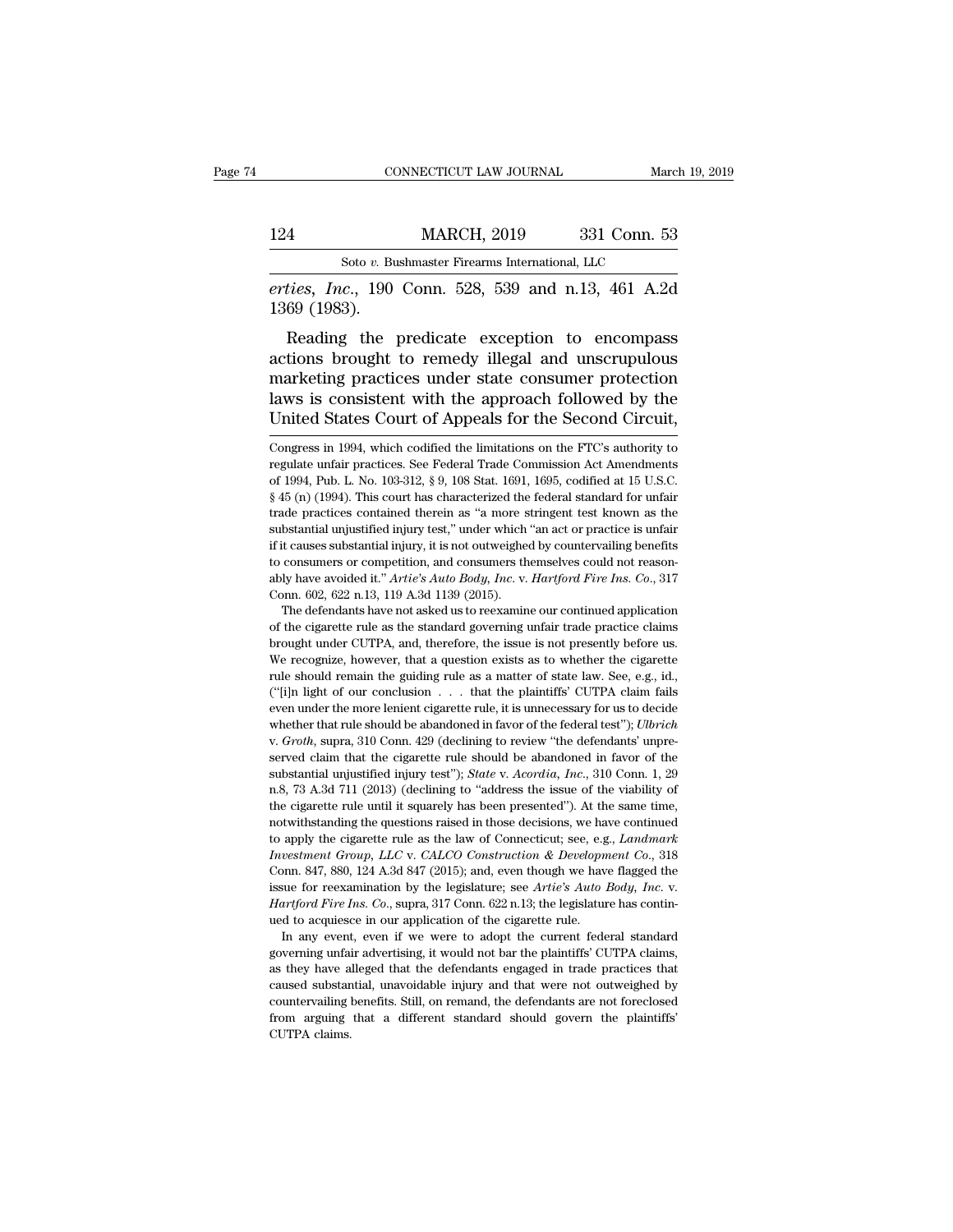2019 CONNECTICUT LAW JOURNAL Page 75<br>331 Conn. 53 MARCH, 2019 125<br>500 v. Bushmaster Firearms International, LLC

CONNECTICUT LAW JOURNAL<br>
Soto *v.* Bushmaster Firearms International, LLC<br>
Cisions "carry particularly persuasive weight 2019 CONNECTICUT LAW JOURNAL Page 7<br>
331 Conn. 53 MARCH, 2019 125<br>
360 v. Bushmaster Firearms International, LLC<br>
whose decisions "carry particularly persuasive weight<br>
in the interpretation of federal statutes by Connecti  $\begin{array}{ll} \text{331 Conn. 53} & \text{MARCH, 2019} & \text{125} \\ \text{Soto } v. \text{ Bushmaster Firearms International, LLC} \\ \text{whose decisions "carry particularly pervasive weight in the interpretation of federal statutes by Connecticut state courts." (Internal quotation marks omitted.)  $CCT \text{ Communications. Inc, V.} \text{Zone Telescope} \\ \end{array}$$ 331 Conn. 53 MARCH, 2019 125<br>
Soto *v*. Bushmaster Firearms International, LLC<br>
whose decisions "carry particularly persuasive weight<br>
in the interpretation of federal statutes by Connecticut<br>
state courts." (Internal quot <sup>231</sup> Conn. 53 MARCH, 2019 125<br>
<sup>Codo v. Bushmaster Firearms International, LLC<br>
whose decisions "carry particularly persuasive weight<br>
in the interpretation of federal statutes by Connecticut<br>
state courts." (Internal quo</sup> <sup>333</sup> Soto *v.* Bushmaster Firearms International, LLC<br>
whose decisions "carry particularly persuasive weight<br>
in the interpretation of federal statutes by Connecticut<br>
state courts." (Internal quotation marks omitted.) *C* whose decisions "carry particularly persuasive weight<br>in the interpretation of federal statutes by Connecticut<br>state courts." (Internal quotation marks omitted.) *CCT*<br>*Communications, Inc.* v. *Zone Telecom, Inc.*, supra, in the interpretation of federal statutes by Connecticut<br>state courts." (Internal quotation marks omitted.) *CCT*<br>*Communications, Inc.* v. *Zone Telecom, Inc.*, supra,<br>327 Conn. 140. In *New York* v. *Beretta U.S.A. Corp* state courts." (Internal quotation marks omitted.) *CCT*<br>Communications, *Inc.* v. Zone Telecom, *Inc.*, supra,<br>327 Conn. 140. In *New York v. Beretta U.S.A. Corp.*,<br>supra, 524 F.3d 384, the Second Circuit considered<br>wheth Communications, Inc. v. Zone Telecom, Inc., supra,<br>327 Conn. 140. In New York v. Beretta U.S.A. Corp.,<br>supra, 524 F.3d 384, the Second Circuit considered<br>whether PLCAA barred the municipal plaintiffs' action<br>alleging that 327 Conn. 140. In *New York v. Beretta U.S.A. Corp.*, supra, 524 F.3d 384, the Second Circuit considered whether PLCAA barred the municipal plaintiffs' action alleging that distribution practices of the defendant firearms supra, 524 F.3d 384, the Second Circuit considered<br>whether PLCAA barred the municipal plaintiffs' action<br>alleging that distribution practices of the defendant fire-<br>arms manufactures and sellers violated a New York<br>crimina whether PLCAA barred the municipal plaintiffs' action<br>alleging that distribution practices of the defendant fire-<br>arms manufactures and sellers violated a New York<br>criminal nuisance statute; see N.Y. Penal Law § 240.45<br>(Mc alleging that distribution practices of the defendant fire-<br>arms manufactures and sellers violated a New York<br>criminal nuisance statute; see N.Y. Penal Law § 240.45<br>(McKinney 2008); by marketing guns to legitimate buy-<br>ers arms manufactures and sellers violated a New York<br>criminal nuisance statute; see N.Y. Penal Law § 240.45<br>(McKinney 2008); by marketing guns to legitimate buy-<br>ers with the knowledge that those guns will be diverted<br>into i criminal nuisance statute; see N.Y. Penal Law  $\S$  240.45 (McKinney 2008); by marketing guns to legitimate buy-<br>ers with the knowledge that those guns will be diverted<br>into illegal markets. See *New York v. Beretta U.S.A.* (McKinney 2008); by marketing guns to legitimate buy-<br>ers with the knowledge that those guns will be diverted<br>into illegal markets. See *New York v. Beretta U.S.A.*<br>*Corp.*, supra, 389–90. The court concluded that the<br>act ers with the knowledge that those guns will be diverted<br>into illegal markets. See *New York v. Beretta U.S.A.*<br>*Corp.*, supra, 389–90. The court concluded that the<br>action should have been dismissed because the nui-<br>sance into illegal markets. See *New York v. Beretta U.S.A.*<br>Corp., supra, 389–90. The court concluded that the<br>action should have been dismissed because the nui-<br>sance statute was a law of general applicability that<br>had never b Corp., supra, 389–90. The court concluded that the<br>action should have been dismissed because the nui-<br>sance statute was a law of general applicability that<br>had never been applied to the firearms trade and simply<br>did not "e action should have been dismissed because the nuisance statute was a law of general applicability that<br>had never been applied to the firearms trade and simply<br>did not "encompass the conduct of firearms manufac-<br>turers of w sance statute was a law of general applicability that<br>had never been applied to the firearms trade and simply<br>did not "encompass the conduct of firearms manufac-<br>turers of which the [municipal plaintiffs] complain[ed]."<br>Id had never been applied to the firearms trade and simply<br>did not "encompass the conduct of firearms manufac-<br>turers of which the [municipal plaintiffs] complain[ed]."<br>Id., 400. Notably, in reaching that conclusion, the Secdid not "encompass the conduct of firearms manufacturers of which the [municipal plaintiffs] complain[ed]."<br>Id., 400. Notably, in reaching that conclusion, the Sec-<br>ond Circuit held that the predicate exception encom-<br>pas turers of which the [municipal plaintiffs] complain[ed]."<br>Id., 400. Notably, in reaching that conclusion, the Sec-<br>ond Circuit held that the predicate exception encom-<br>passes not only laws that expressly regulate commerce<br> Id., 400. Notably, in reaching that conclusion, the Second Circuit held that the predicate exception encompasses not only laws that expressly regulate commerce in firearms but also those that "clearly can be said to impli ond Circuit held that the predicate exception encom-<br>passes not only laws that expressly regulate commerce<br>in firearms but also those that "clearly can be said to<br>implicate the purchase and sale of firearms," as well<br>as l mplicate the purchase and sale of firearms," as well<br>slaws of general applicability that "courts have applied<br>the sale and marketing of firearms . . . . ."<sup>47</sup> Id., 404.<br>UTPA falls squarely into both of these categories.<br> as laws of general applicability that "courts have applied<br>to the sale and marketing of firearms . . . . ."<sup>47</sup> Id., 404.<br>CUTPA falls squarely into both of these categories.<br> $\frac{47}{47}$  Although the Ninth Circuit construe

utes to those that pertain exclusively to the sale or marketing of firearms, CUTPA falls squarely into both of these categories.<br>  $\frac{47}{4}$  Although the Ninth Circuit construed the predicate exception more narrowly, that court also rejected a reading that would limit predicate statures to those t CUTPA Tallis squarely Into DOUT OF these categories.<br>
<sup>47</sup> Although the Ninth Circuit construed the predicate exception more narrowly, that court also rejected a reading that would limit predicate statutes to those that pe <sup>47</sup> Although the Ninth Circuit construed the predicate exception more narrowly, that court also rejected a reading that would limit predicate statutes to those that pertain exclusively to the sale or marketing of firearm narrowly, that court also rejected a reading that would limit predicate stat-<br>utes to those that pertain exclusively to the sale or marketing of firearms,<br>recognizing that other statutes that regulate "sales and manufactur *these* to those that perform exclusively to the sale or marketing of firearms, recognizing that other statutes that regulate "sales and manufacturing activities" could qualify. *Ileto* v. *Glock*, *Inc.*, supra, 565 F.3d recognizing that other statutes that regulate "sales and manufacturing activities" could qualify. *Ileto* v. *Glock*, *Inc.*, supra, 565 F.3d 1134; see also id., 1137 (legislative history indicates intent to restrict liab sives" could qualify. *Ileto v. Glock, Inc.*, supra, 565 F.3d 1134; see also id., 1137 (legislative history indicates intent to restrict liability to "statutory violations concerning firearm[s] regulations *or sales and m* 1137 (legislative history indicates intent to restrict liability to "staturey violations concerning firearm[s] regulations *or sales and marketing regulations*" [emphasis added]). In *Ileto*, the Ninth Circuit held that t From the intertains concerning firearm[s] regulations *or sales and marketing regulations*" [emphasis added]). In *Ileto*, the Ninth Circuit held that the California laws at issue did not quality as predicate statutes, bu *tions*" [emphasis added]). In *Ileto*, the Ninth Circuit held that the California laws at issue did not qualify as predicate statutes, but it reached that conclusion primarily because (1) California had codified its commo haws at issue did not qualify as predicate statutes, but it reached that conclusion primarily because (1) California had codified its common law of tort, which remained subject to judicial evolution; id., 1135–36; and (2)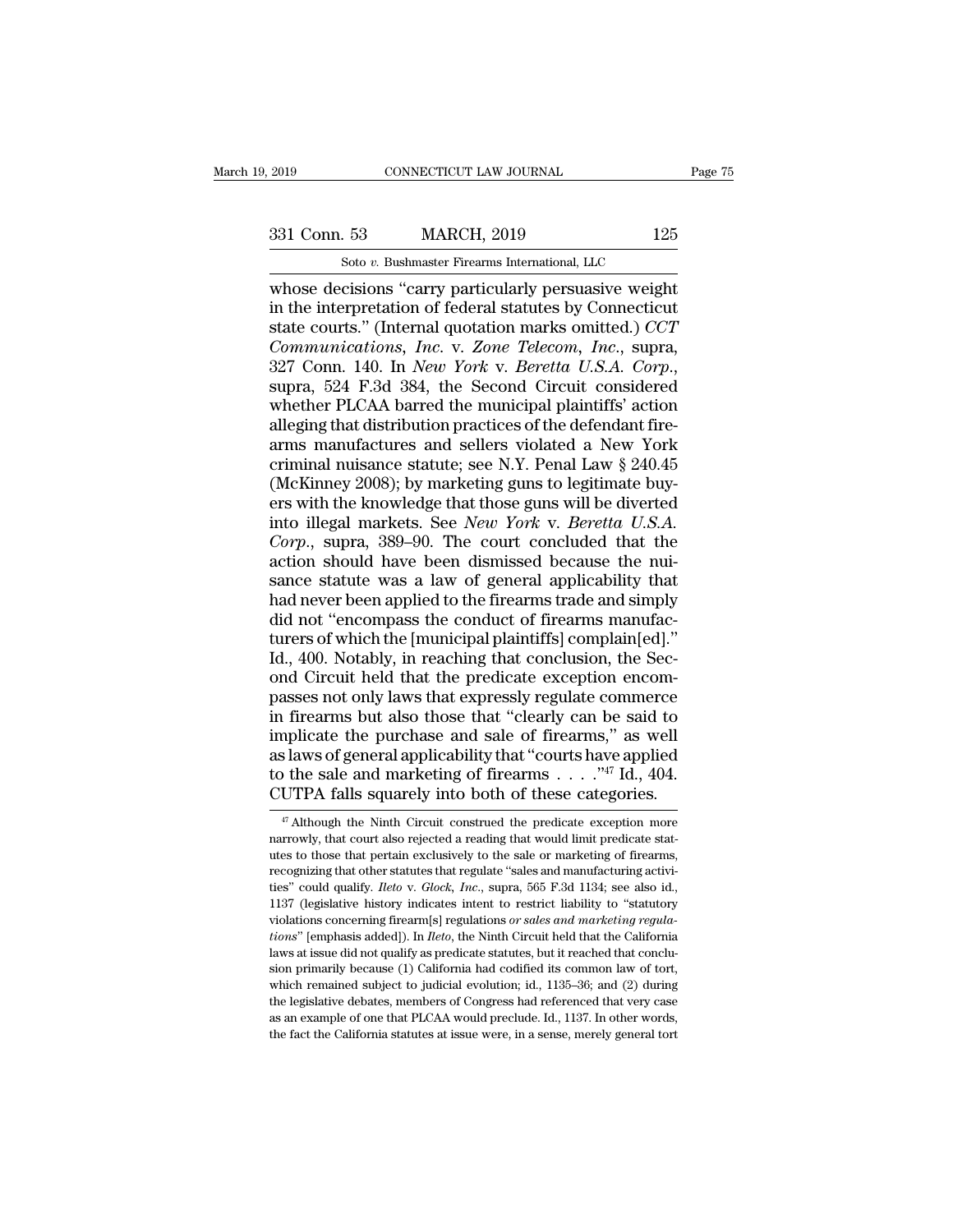# EXECUTE CONNECTICUT LAW JOURNAL March 19, 2019<br>126 MARCH, 2019 331 Conn. 53<br>500 v. Bushmaster Firearms International, LLC CONNECTICUT LAW JOURNAL March March March MARCH, 2019 331 Conn. 53<br>Soto *v.* Bushmaster Firearms International, LLC<br>Soto *v.* Bushmaster Firearms International, LLC

CONNECTICUT LAW JOURNAL March 19, 2019<br>
Statutes such as the FTC Act and state analogues<br>
at prohibit the wrongful marketing of dangerous con-<br>
mor products such as fireorms roppsont procesoly the 126 MARCH, 2019 331 Conn. 53<br>
Soto v. Bushmaster Firearms International, LLC<br>
Statutes such as the FTC Act and state analogues<br>
that prohibit the wrongful marketing of dangerous con-<br>
sumer products such as firearms repres sumer products such as firearms represent precisely the 126 MARCH, 2019 331 Conn. 53<br>
Soto v. Bushmaster Firearms International, LLC<br>
Statutes such as the FTC Act and state analogues<br>
that prohibit the wrongful marketing of dangerous con-<br>
sumer products such as firearms repres Soto *v*. Bushmaster Firearms International, LLC<br>
Statutes such as the FTC Act and state analogues<br>
that prohibit the wrongful marketing of dangerous con-<br>
sumer products such as firearms represent precisely the<br>
types of Soto  $v$ . Bushmaster Firearms International, LLC<br>
Statutes such as the FTC Act and state analogues<br>
that prohibit the wrongful marketing of dangerous con-<br>
sumer products such as firearms represent precisely the<br>
types of Statutes such as the FTC Act and state analogues<br>that prohibit the wrongful marketing of dangerous con-<br>sumer products such as firearms represent precisely the<br>types of statutes that implicate and have been applied<br>to the that prohibit the wrongful marketing of dangerous consumer products such as firearms represent precisely the<br>types of statutes that implicate and have been applied<br>to the sale and marketing of firearms. In the early 1970s, sumer products such as firearms represent precisely the<br>types of statutes that implicate and have been applied<br>to the sale and marketing of firearms. In the early 1970s,<br>for example, the FTC entered into consent decrees wi types of statutes that implicate and have been applied<br>to the sale and marketing of firearms. In the early 1970s,<br>for example, the FTC entered into consent decrees with<br>three firearms sellers relating to allegations that t to the sale and marketing of firearms. In the early 1970s, for example, the FTC entered into consent decrees with three firearms sellers relating to allegations that they had precluded their dealers from advertising their for example, the FTC entered into consent decrees with<br>three firearms sellers relating to allegations that they<br>had precluded their dealers from advertising their guns<br>at lower than established retail prices.<sup>48</sup> A few ye three firearms sellers relating to allegations that they<br>had precluded their dealers from advertising their guns<br>at lower than established retail prices.<sup>48</sup> A few years<br>later, the FTC ordered Emdeko International, Inc., a had precluded their dealers from advertising their guns<br>at lower than established retail prices.<sup>48</sup> A few years<br>later, the FTC ordered Emdeko International, Inc., a<br>marketing company, to refrain from predatory and mis-<br>le Tower than established retail prices.<sup>35</sup> A few years<br>ter, the FTC ordered Emdeko International, Inc., a<br>arketing company, to refrain from predatory and mis-<br>ading advertising regarding various consumer prod-<br>ts, includin rater, the FTC ordered Emdeko International, Inc., a<br>marketing company, to refrain from predatory and mis-<br>leading advertising regarding various consumer prod-<br>ucts, including firearms. See *In re National House-<br>wares, In* 

marketing company, to refrain from predatory and mis-<br>leading advertising regarding various consumer prod-<br>ucts, including firearms. See *In re National House-<br>wares, Inc.*, 90 F.T.C. 512, 516, 587–88, 601–603 (1977).<br>CUTP Frame and the same of the sale of a Buter nixted and the setting relations  $Inc$ ,  $90$  F.T.C. 512, 516, 587–88, 601–603 (1977).<br>CUTPA also has been applied to the sale of firearms.<br>For example, in *Salomonson* v. *Billisti* ucts, including firearms. See *In re National House-wares, Inc.*, 90 F.T.C. 512, 516, 587–88, 601–603 (1977).<br>CUTPA also has been applied to the sale of firearms.<br>For example, in *Salomonson* v. *Billistics, Inc.*, Superi wares,  $mc$ ,  $90$  F.T.C. 312, 316,  $387–38$ ,  $601–603$  (1977).<br>CUTPA also has been applied to the sale of firearms.<br>For example, in *Salomonson v. Billistics*,  $Inc$ , Superior<br>Court, Judicial District of New London, Docket N CUTPA also has been applied to the sale of firearms.<br>For example, in *Salomonson* v. *Billistics*, *Inc.*, Superior<br>Court, Judicial District of New London, Docket No. CV-<br>88-508292 (September 27, 1991), the plaintiff preva 88-508292 (September 27, 1991), the plaintiff prevailed<br>on his claim that the defendant gun dealer's sales prac-<br>tices relating to the sale of a Ruger pistol and three<br>remanufactured semiautomatic rifles violated CUTPA.<sup>4</sup> on his claim that the defendant gun dealer's sales practices relating to the sale of a Ruger pistol and three remanufactured semiautomatic rifles violated CUTPA.<sup>49</sup><br>theories masquerading as statutes meant that the plainti

precisely the sort that Congress intended to preempt.<br>
<sup>48</sup> See *In re Colt Industries Operating Corp.*, 84 F.T.C. 58, 61–62 (1974);<br> *In re Browning Arms Co.*, 80 F.T.C. 749, 752 (1972); *In re Ithaca Gun Co.*,<br>
78 F.T.C <sup>is</sup> See *In re Colt Industries Operating Corp.*, 84 F.T.C. 58, 61–62 (1974);<br> *i*n *re Browning Arms Co.*, 80 F.T.C. 749, 752 (1972); *In re Ithaca Gun Co.*,<br>
78 F.T.C. 1104, 1107–1108 (1971).<br>
<sup>49</sup> In another Connecticu In re Browning Arms Co., 80 F.T.C. 749, 752 (1972); In re Ithaca Gun Co., 78 F.T.C. 1104, 1107–1108 (1971).<br>
<sup>49</sup> In another Connecticut case, *Ganim* v. *Smith & Wesson Corp.*, supra,<br>
<sup>49</sup> In another Connecticut case, *G* 78 F.T.C. 1104, 1107–1108 (1971).<br>
<sup>49</sup> In another Connecticut case, *Ganim v. Smith & Wesson Corp.*, supra,<br>
258 Conn. 313, the plaintiffs asserted CUTPA claims similar to those at<br>
issue in the present case, alleging, a <sup>49</sup> In another Connecticut case, *Ganim v. Smith & Wesson*<br>258 Conn. 313, the plaintiffs asserted CUTPA claims similarissue in the present case, alleging, among other things, that m<br>unscrupulous firearms advertising cont A CUTPA violation also was alleged on the basis of conduct similar to those at sue in the present case, alleging, among other things, that misleading and secrupulous firearms advertising contributed to gun violence. Id., 3 In the present case, alleging, among other things, that misleading and unscrupulous firearms advertising contributed to gun violence. Id., 334–35. Because the municipal plaintiffs lacked standing, however, we did not rule

Example the municipal plaintiffs lacked standing, however, we did not rule on the validity of their CUTPA claims. See id., 343, 373.<br>
A CUTPA violation also was alleged on the basis of conduct similar to that at issue in Because the municipal plaintiffs lacked standing, however, we did not rule<br>on the validity of their CUTPA claims. See id., 343, 373.<br>A CUTPA violation also was alleged on the basis of conduct similar to<br>that at issue in th on the validity of their CUTPA claims. See id., 343, 373.<br>
A CUTPA violation also was alleged on the basis of conduct similar to<br>
that at issue in the present case in *Wilson v. Midway Games, Inc.*, 198 F.<br>
Supp. 2d 167 (D A CUTPA violation also was alleged on the basis of conduct similar to that at issue in the present case in *Wilson v. Midway Games, Inc.*, 198 F. Supp. 2d 167 (D. Conn. 2002). In that case, the plaintiff's son had been sta that at issue in the present case in *Wilson* v. *Midway Games*, *Inc.*, 198 F.<br>Supp. 2d 167 (D. Conn. 2002). In that case, the plaintiff's son had been<br>stabbed to death by a friend who had become obsessed with a violent<br>i supp. 2d 167 (D. Conn. 2002). In that case, the plaintiff's son had been stabbed to death by a friend who had become obsessed with a violent interactive video game. Id., 169. The plaintiff alleged, among other things, tha stabbed to death by a friend who had become obsessed with a violent interactive video game. Id., 169. The plaintiff alleged, among other things, that the defendant manufacturer of that game violated CUTPA by aggressively a

*In re Browning Arms Co*., 80 F.T.C. 749, 752 (1972); *In re Browning Arms Co.*, 80 F.T.C. 749, 752 (1972); *In re Ithaca Gun Co.*, 78 F.T.C. 1104, 1107–1108 (1971). 49 In another Connecticut case, *Ganim* v. *Smith & Wess*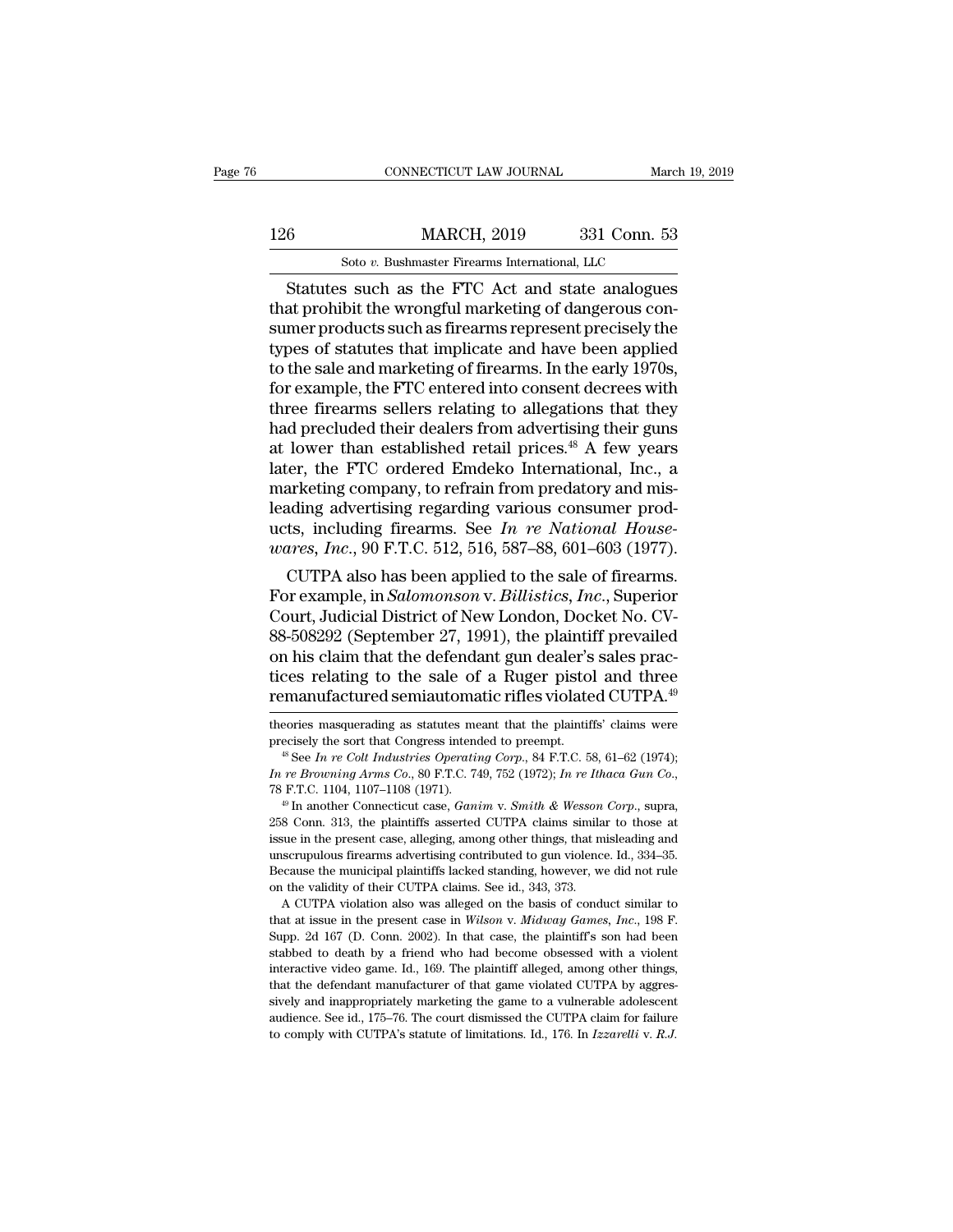| 2019         | CONNECTICUT LAW JOURNAL                              |     | Page 77 |
|--------------|------------------------------------------------------|-----|---------|
|              |                                                      |     |         |
| 331 Conn. 53 | <b>MARCH, 2019</b>                                   | 127 |         |
|              | Soto v. Bushmaster Firearms International, LLC       |     |         |
|              | Id The court specifically found that the defendant's |     |         |

2019 CONNECTICUT LAW JOURNAL Page 77<br>
331 Conn. 53 MARCH, 2019 127<br>
360 v. Bushmaster Firearms International, LLC<br>
Id. The court specifically found that the defendant's<br>
conduct was "oppressive" and, therefore, violated th 331 Conn. 53 MARCH, 2019 127<br>
Soto v. Bushmaster Firearms International, LLC<br>
Id. The court specifically found that the defendant's<br>
conduct was "oppressive" and, therefore, violated the<br>
second prong of the cigarette rule 331 Conn. 53 MARCH, 2019 127<br>
Soto v. Bushmaster Firearms International, LLC<br>
Id. The court specifically found that the defendant's<br>
conduct was "oppressive" and, therefore, violated the<br>
second prong of the cigarette rul  $\frac{331 \text{ Conn. } 53}{\text{Soto } v. \text{ Bushmaster Firearms Interna}}$ <br>Id. The court specifically found that<br>conduct was "oppressive" and, there<br>second prong of the cigarette rule, t<br>at issue in the present case. Id.<br>Equally important, regulation of fir Soto v. Bushmaster Frearms International, LLC<br>
The court specifically found that the defendant's<br>
reduct was "oppressive" and, therefore, violated the<br>
cond prong of the cigarette rule, the same standard<br>
issue in the pre Id. The court specifically found that the defendant's<br>conduct was "oppressive" and, therefore, violated the<br>second prong of the cigarette rule, the same standard<br>at issue in the present case. Id.<br>Equally important, regula

conduct was "oppressive" and, therefore, violated the<br>second prong of the cigarette rule, the same standard<br>at issue in the present case. Id.<br>Equally important, regulation of firearms advertising<br>in our sister states freq second prong of the cigarette rule, the same standard<br>at issue in the present case. Id.<br>Equally important, regulation of firearms advertising<br>in our sister states frequently has been accomplished<br>under the auspices of sta at issue in the present case. Id.<br>
Equally important, regulation of firearms advertising<br>
in our sister states frequently has been accomplished<br>
under the auspices of state consumer protection and<br>
unfair trade practice la Equally important, regulation of firearms advertising<br>in our sister states frequently has been accomplished<br>under the auspices of state consumer protection and<br>unfair trade practice laws.<sup>50</sup> It is clear, therefore, that<br> Equally important, regulation of firearms advertising<br>in our sister states frequently has been accomplished<br>under the auspices of state consumer protection and<br>unfair trade practice laws.<sup>50</sup> It is clear, therefore, that<br> consumer protection statutes such as CUTPA long have<br>been an established mechanism for regulating the mar-<br>keting and advertising schemes of firearms vendors.<br>*Reynolds Tobacco Co.*, 117 F. Supp. 2d 167, 170–71 (D. Conn. 2 consumer protection statutes such as CUTPA long have<br>been an established mechanism for regulating the mar-<br>keting and advertising schemes of firearms vendors.<br> $\frac{Reynolds \; Tobacco \; Co., 117 \; F. \; Supp. 2d\; 167, 170–71 \; (D. \; Conn. 2000), \;$ 

been an established mechanism for regulating the mar-<br>keting and advertising schemes of firearms vendors.<br>*Reynolds Tobacco Co.*, 117 F. Supp. 2d 167, 170–71 (D. Conn. 2000), by<br>contrast, the court denied a motion to dismi keting and advertising schemes of firearms vendors.<br> *Reynolds Tobacco Co.*, 117 F. Supp. 2d 167, 170–71 (D. Conn. 2000), by<br>
contrast, the court denied a motion to dismiss the plaintiff's claim that<br>
the defendant violate *Reynolds Tobacco Co.*, 117 F. Supp. 2d 167, 170–71 (D. Conn. 2000), by contrast, the court denied a motion to dismiss the plaintiff's claim that the defendant violated CUTPA by unethically marketing tobacco products to mi

European Florida unfair trade practice law that, among other things, advertising to minors.<br>
<sup>50</sup> See, e.g., *Melton v. Century Arms*, *Inc.*, 243 F. Supp. 3d 1290, 1306 (S.D.<br>
Fla. 2017) (defective design action in which falsely represented that AK-47 rifles are safe); *Beretta U.S.A. Corp.* v. *Federal*<br>Innors.<br><sup>50</sup> See, e.g., *Melton v. Century Arms, Inc.*, 243 F. Supp. 3d 1290, 1306 (S.D.<br>Fla. 2017) (defective design action in which pla <sup>I</sup> Since Community of Since Community in the minimal of Since Community of Since, e.g., *Melton v. Century Arms*, *Inc.*, 243 F. Supp. 3d 1290, 1306 (S.D. Fla. 2017) (defective design action in which plaintiffs stated cog <sup>56</sup> See, e.g., *Melton v. Century Arms, Inc.*, 243 F. Supp. 3d 1290, 1306 (S.D. Fla. 2017) (defective design action in which plaintiffs stated cognizable claim under Florida unfair trade practice law that, among other th Fla. 2017) (defective design action in which plaintiffs stated cognizable claim under Florida unfair trade practice law that, among other things, advertising falsely represented that AK-47 rifles are safe); *Beretta U.S.A* rancer Florida unfair trade practice law that, among other things, advertising falsely represented that AK-47 rifles are safe); *Beretta U.S.A. Corp.* v. *Federal Ins. Co.*, 117 F. Supp. 2d 489, 490, 492 (D. Md. 2000) (f falsely represented that AK-47 rifles are safe); *Beretta U.S.A. Corp.* v. *Federal Ins. Co.*, 117 F. Supp. 2d 489, 490, 492 (D. Md. 2000) (firearms manufacturer sought defense and indemnification in underlying state act *Ins. Co.*, 117 F. Supp. 2d 489, 490, 492 (D. Md. 2000) (firearms manufacturer sought defense and indemnification in underlying state actions alleging, among other things, that manufacturer falsely advertised that gun owne sought defense and indemnification in underlying state actions alleging, among other things, that manufacturer falsely advertised that gun ownership and possession increased one's security), aff'd, 17 Fed. Appx. 250 (4th C evaluation of the that states also allows all an overesting among other things, that manufacturer falsely advertised that gun ownership and possession increased one's security), aff'd, 17 Fed. Appx. 250 (4th Cir. 2001); *P* and possession increased one's security), aff'd, 17 Fed. Appx. 250 (4th Cir. 2001); *People v. Arcadia Machine & Tool, Inc.*, Docket No. 4095, 2003 WL 21184117, \*15, 22, 26–27 (Cal. Super. April 10, 2003) (granting summary and possession increased one's security), aff'd, 17 Fed. Appx. 250 (4th Cir. 2001); People v. Arcadia Machine & Tool, Inc., Docket No. 4095, 2003 WL 21184117, \*15, 22, 26–27 (Cal. Super. April 10, 2003) (granting summary 21184117, \*15, 22, 26–27 (Cal. Super. April 10, 2003) (granting summary<br>1184117, \*15, 22, 26–27 (Cal. Super. April 10, 2003) (granting summary<br>pidgment for defendant manufacturers because plaintiffs failed to present<br>evide First, Form Totelendant manufacturers because plaintiffs failed to present evidence that [1] reasonable consumers would be misled by defendants' advertisements, or [2] California public policy disapproved of marketing fire evidence that [1] reasonable consumers would be misled by defendants'<br>advertisements, or [2] California public policy disapproved of marketing<br>firearms to children, but allowing case to proceed against defendant distribuadvertisements, or [2] California public policy disapproved of marketing firearms to children, but allowing case to proceed against defendant distributors accused of advertising banned assault weapons), aff'd sub nom. In trearms to children, but allowing case to proceed against defendant distributors accused of advertising banned assault weapons), aff'd sub nom. *In re* Firearm Cases, 126 Cal. App. 4th 959, 992, 24 Cal. Rptr. 3d 659 (2005) tors accused of advertising banned assault weapons), aff'd sub nom. In re<br>Firearm Cases, 126 Cal. App. 4th 959, 992, 24 Cal. Rptr. 3d 659 (2005);<br>Opinions, N.M. Atty. Gen. No. 77-23 (July 19, 1977) p. 149 (advertising ill Firearm Cases, 126 Cal. App. 4th 959, 992, 24 Cal. Rptr. 3d 659 (2005);<br>
Opinions, N.M. Atty. Gen. No. 77-23 (July 19, 1977) p. 149 (advertising illegal<br>
sale of firearms in liquor establishment would constitute unfair or 197 D. Atty. Gen. 1<sub>1</sub>pp. 11 300, 302, 21 010, 1149 (advertising illegal sale of firearms in liquor establishment would constitute unfair or deceptive trade practice); see also *FN Herstal*, *S.A.* v. *Clyde Armory*, *Inc.* **General, 429 Mass. 871, 875, 711 N.E.2d 899 (1999) (attorney general may concern the practice); see also FN Herstal, S.A. v. Clyde Armory, Inc., 123 F. Supp. 3d 1356, 1376 (M.D. Ga. 2015) (trademark infringement action),** trade practice); see also *FN Herstal*, *S.A.* v. *Clyde Armory*, *Inc.*, 123 F.<br>Supp. 3d 1356, 1376 (M.D. Ga. 2015) (trademark infringement action), aff<sup>7</sup>d,<br>838 F.3d 1071 (11th Cir. 2016), cert. denied, U.S. , 137 S. Ct. Supp. 3d 1356, 1376 (M.D. Ga. 2015) (trademark infringement action), aff<sup>d</sup>, 838 F.3d 1071 (11th Cir. 2016), cert. denied, U.S. , 137 S. Ct. 1436, 197 L. Ed. 2d 649 (2017); *American Shooting Sports Council, Inc.* v. *Att* sage F.3d 1071 (11th Cir. 2016), cert. denied, U.S. , 137 S. Ct. 1436, 197 L. Ed. 2d 649 (2017); *American Shooting Sports Council, Inc.* v. *Attorney General*, 429 Mass. 871, 875, 711 N.E.2d 899 (1999) (attorney general m 197 L. Ed. 2d 649 (2017); *American Shootin*<br>General, 429 Mass. 871, 875, 711 N.E.2d<br>regulate firearms sales and marketing purs<br>tegulate firearms sales and marketing purs<br>law in order to address sale of products t<br>includin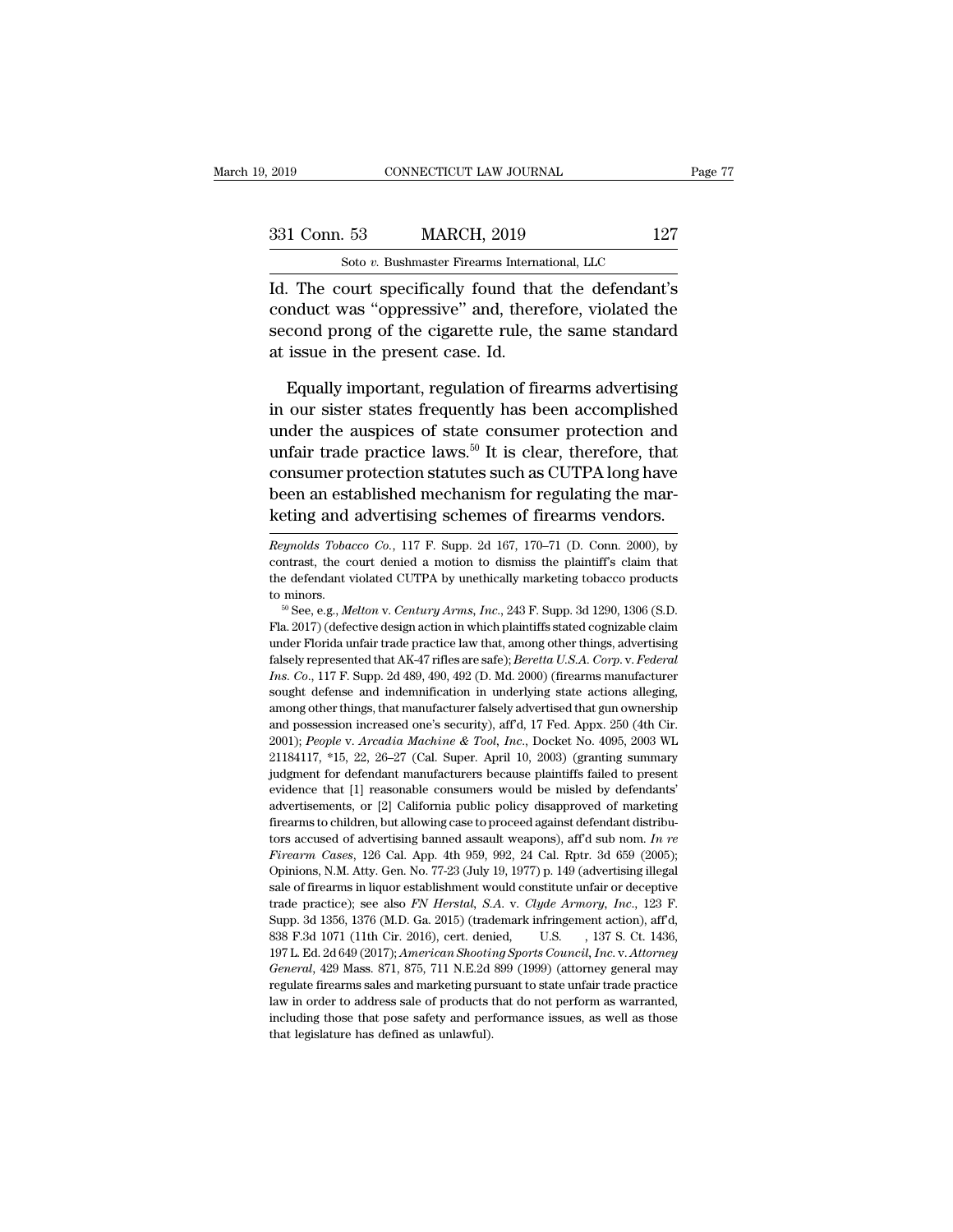# EXECUTE CONNECTICUT LAW JOURNAL March 19, 2019<br>128 MARCH, 2019 331 Conn. 53<br>500 v. Bushmaster Firearms International, LLC CONNECTICUT LAW JOURNAL March March March MARCH, 2019 331 Conn. 53<br>Soto *v.* Bushmaster Firearms International, LLC<br>C Act and its various state analogues also have

CONNECTICUT LAW JOURNAL March 19, 2019<br>
Solo v. Bushmaster Firearms International, LLC<br>
The FTC Act and its various state analogues also have<br>
en applied in numerous instances to the wrongful<br>
prikating of other potentiall 128 MARCH, 2019 331 Conn. 53<br>
Soto v. Bushmaster Firearms International, LLC<br>
The FTC Act and its various state analogues also have<br>
been applied in numerous instances to the wrongful<br>
marketing of other potentially danger 128 MARCH, 2019 331 Conn. 53<br>
Soto v. Bushmaster Firearms International, LLC<br>
The FTC Act and its various state analogues also have<br>
been applied in numerous instances to the wrongful<br>
marketing of other potentially dange 128 MARCH, 2019 331 Conn. 53<br>
Soto v. Bushmaster Firearms International, LLC<br>
The FTC Act and its various state analogues also have<br>
been applied in numerous instances to the wrongful<br>
marketing of other potentially dange Soto v. Bushmaster Firearms International, LLC<br>
The FTC Act and its various state analogues also have<br>
been applied in numerous instances to the wrongful<br>
marketing of other potentially dangerous consumer<br>
products, espec  $\frac{\text{S06.0} \cdot \text{Bussmaster Fireams mernaational, LLC}}{\text{The FTC Act and its various state analogues also have been applied in numerous instances to the wrongful marketing of other potentially dangerous consumer products, especially with respect to advertisements that promote unsafe or illegal conduct.<sup>51</sup> See S. Calkins, "FTC Unfairness: An Essay," 46 Wayne L. Rev. 1935, 1962, 1974 (2000). Although Congress temporarily cur-$ The FTC Act and its various state analogues also have<br>been applied in numerous instances to the wrongful<br>marketing of other potentially dangerous consumer<br>products, especially with respect to advertisements that<br>promote un been applied in numerous instances to the wrongful<br>marketing of other potentially dangerous consumer<br>products, especially with respect to advertisements that<br>promote unsafe or illegal conduct.<sup>51</sup> See S. Calkins,<br>"FTC Unfa marketing of other potentially dangerous consumer<br>products, especially with respect to advertisements that<br>promote unsafe or illegal conduct.<sup>51</sup> See S. Calkins,<br>"FTC Unfairness: An Essay," 46 Wayne L. Rev. 1935,<br>1962, 197 products, especially with<br>promote unsafe or ille<br>"FTC Unfairness: An E<br>1962, 1974 (2000). Altho<br>tailed the FTC's authorit<br>advertising in 1980, th<br>1994. Id., 1954–55.<br>Subsequently, just a fe TC Unfairness: An Essay," 46 Wayne L. Rev. 1935,<br>62, 1974 (2000). Although Congress temporarily cur-<br>iled the FTC's authority to regulate unfair commercial<br>vertising in 1980, that authority was reinstated in<br>94. Id., 1954– 1962, 1974 (2000). Although Congress temporarily curtailed the FTC's authority to regulate unfair commercial<br>advertising in 1980, that authority was reinstated in<br>1994. Id., 1954–55.<br>Subsequently, just a few years before

tailed the FTC's authority to regulate unfair commercial<br>advertising in 1980, that authority was reinstated in<br>1994. Id., 1954–55.<br>Subsequently, just a few years before Congress began<br>considering predecessor legislation t advertising in 1980, that authority was reinstated in<br>advertising in 1980, that authority was reinstated in<br>1994. Id., 1954–55.<br>Subsequently, just a few years before Congress began<br>considering predecessor legislation to PL 1994. Id., 1954–55.<br>
Subsequently, just a few years before Congress began<br>
considering predecessor legislation to PLCAA, the FTC<br>
entered into a new consent decree addressing wrongful<br>
advertising. In *In re Beck's North A* Subsequently, just a few years before Congress began<br>considering predecessor legislation to PLCAA, the FTC<br>entered into a new consent decree addressing wrongful<br>advertising. In In re Beck's North America, Inc., Docket<br>No. Subsequently, just a few years before Congress began considering predecessor legislation to PLCAA, the FTC entered into a new consent decree addressing wrongful advertising. In  $In$  re Beck's North America, Inc., Docket No considering predecessor legislation to PLCAA, the FTC<br>entered into a new consent decree addressing wrongful<br>advertising. In *In re Beck's North America, Inc.*, Docket<br>No. C-3859, 1999 FTC LEXIS 40 (F.T.C. March 25, 1999), entered into a new consent decree addressing wrongful<br>advertising. In *In re Beck's North America*, *Inc.*, Docket<br>No. C-3859, 1999 FTC LEXIS 40 (F.T.C. March 25, 1999),<br>the commission prohibited the publication of adverti advertising. In *In re Beck's North America, Inc.*, Docket<br>No. C-3859, 1999 FTC LEXIS 40 (F.T.C. March 25, 1999),<br>the commission prohibited the publication of advertise-<br>ments that portrayed young adult passengers consum-No. C-3859, 1999 FTC LEXIS 40 (F.T.C. March 25, 1999),<br>the commission prohibited the publication of advertise-<br>ments that portrayed young adult passengers consum-<br>ing alcohol while sailing, in a manner that was unsafe<br>and g alconol while saling, in a manner that was unsate<br>and depicted activities that "may also violate federal<br>and state boating safety laws." Id., \*2. The consent<br>ecree prohibited the "future dissemination . . . of<br> $^{51}$  See and depicted activities that "may also violate federal<br>and state boating safety laws." Id., \*2. The consent<br>decree prohibited the "future dissemination . . . of<br> $\frac{51}{169-72}$ , 181–84 (1994) (advertisements made unsubsta

and state boating safety laws." Id., \*2. The consent<br>decree prohibited the "future dissemination . . . of<br> $\frac{1}{16}$  See, e.g., *In re MACE Security International, Inc.*, 117 F.T.C. 168,<br>169–72, 181–84 (1994) (advertiseme decree prohibited the "future dissemination . . . of<br>
<sup>51</sup> See, e.g., *In re MACE Security International, Inc.*, 117 F.T.C. 168,<br>
169–72, 181–84 (1994) (advertisements made unsubstantiated claims that<br>
single, poorly direc tistaments depicting children riding bicycles unsafely or illegally); *In re AMCE* security *International, Inc.*, 117 F.T.C. 168, 169–72, 181–84 (1994) (advertisements made unsubstantiated claims that single, poorly direc <sup>51</sup> See, e.g., *In re MACE Security International, Inc.*, 117 F.T.C. 168, 169–72, 181–84 (1994) (advertisements made unsubstantiated claims that single, poorly directed spray of self-defense chemical would instantly stop 169–72, 181–84 (1994) (advertisements made unsubstantiated claims that single, poorly directed spray of self-defense chemical would instantly stop assailants); *In re Benton & Bowles, Inc.*, 96 F.T.C. 619, 622–24 (1980) ( **Example, poorly directed spray of self-defense chemical would instantly stop** assailants); *In re Benton & Bowles, Inc.*, 96 F.T.C. 619, 622–24 (1980) (advertisements depicting children riding bicycles unsafely or illegal assailants); *In re Benton & Bowles, Inc.*, 96 F.T.C. 619, 622–24 (1980) (advertisements depicting children riding bicycles unsafely or illegally); *In re AMF*, *Inc.*, supra, 95 F.T.C. 313–15 (advertisements representing ussements depicting children riding bicycles unsafely or illegally); *In re AMF*, *Inc.*, supra, 95 F.T.C. 313–15 (advertisements representing young children riding bicycles and tricycles in improper, unsafe or unlawful ma *Enc.*, supra, 95 F.T.C. 313–15 (advertisements representing young children riding bicycles and tricycles in improper, unsafe or unlawful manner); *In re Mego International, Inc.*, supra, 92 F.T.C. 189–90 (advertisements *Hudson Pharmaceutical Corp.*, 89 F.T.C. 82, 86–89 (1977) (advertisements that might inducts of the *Mego International, Inc.*, supra, 92 F.T.C. 189–90 (advertisements depicting children using electrical toys and appliance Mego International, Inc., supra, 92 F.T.C. 189–90 (advertisements depicting children using electrical toys and appliances near water without adult supervision); In re Uncle Ben's, Inc., supra, 89 F.T.C. 136 (advertisement ments); *In re Uncle Ben's*, *Inc.*, sappressive and appliances near water without adult super-<br>vision); *In re Uncle Ben's*, *Inc.*, supra, 89 F.T.C. 136 (advertisements depicting<br>children attempting to cooking food witho vision); *In re Uncle Ben's*, *Inc.*, supra, 89 F.T.C. 136 (advertisements depicting children attempting to cooking food without close adult supervision); *In re Hudson Pharmaceutical Corp.*, 89 F.T.C. 82, 86–89 (1977) (a children attempting to cooking food without close adult supervision); *In re Hudson Pharmaceutical Corp.*, 89 F.T.C. 82, 86–89 (1977) (advertisements that might induce children to take excessive amounts of vitamin suppl *Hudson Pharmaceutical Corp.*, 89 F.T.C. 82, 86–89 (1977) (advertisements that might induce children to take excessive amounts of vitamin supplements); *In re General Foods Corp.*, 86 F.T.C. 831, 839–40 (1975) (advertiseme that might induce children to take excessive amounts of vitamin supplements); *In re General Foods Corp.*, 86 F.T.C. 831, 839–40 (1975) (advertisements depicting consumption of raw plants growing in wild or natural surrou ments); *In re General Foods Corp.*, 86 F.T.C. 831, 839–40 (1975) (advertiments depicting consumption of raw plants growing in wild or natusurroundings); but see J. Vernick et al., "Regulating Firearm Advertiseme That Pro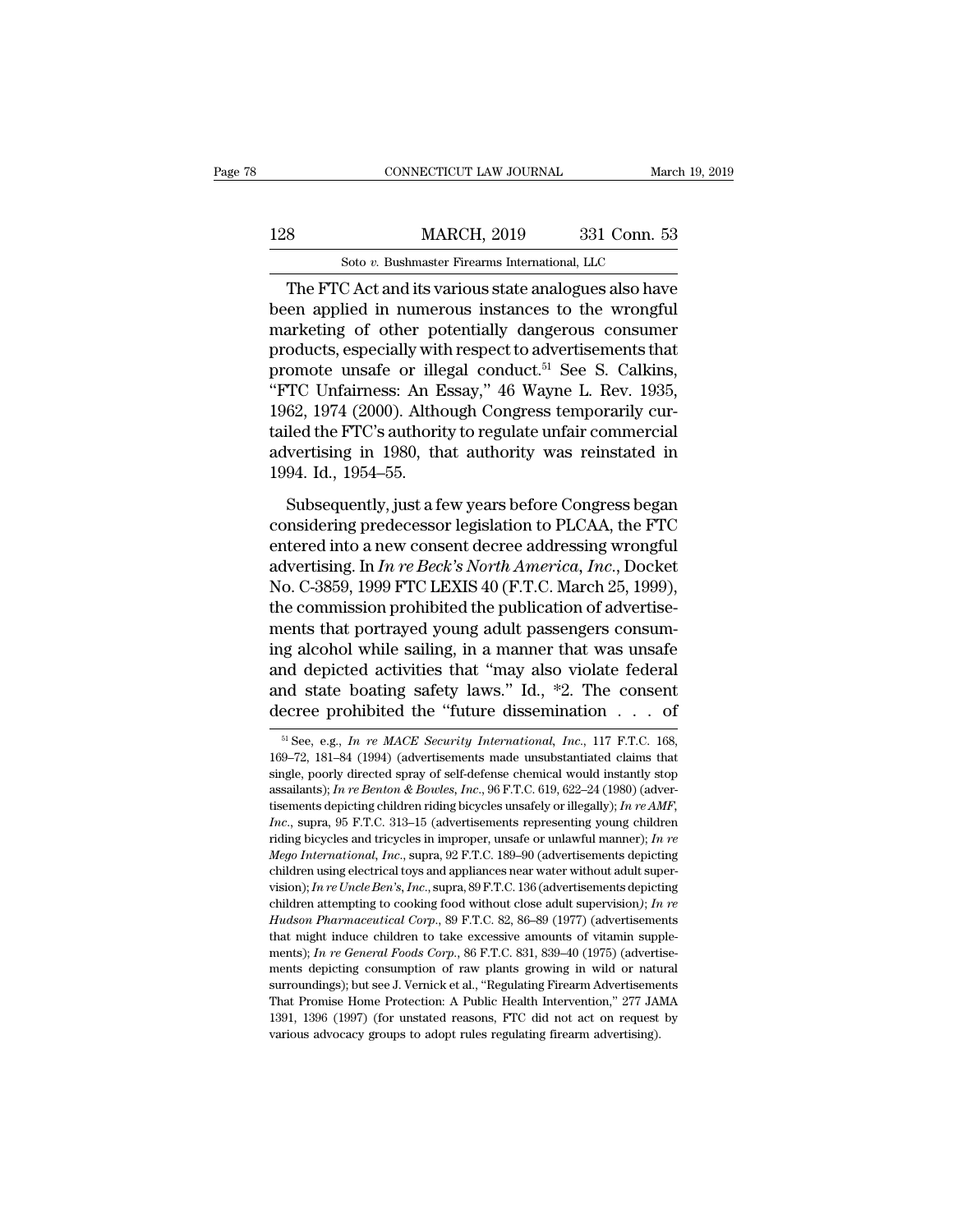# 2019 CONNECTICUT LAW JOURNAL Page 79<br>331 Conn. 53 MARCH, 2019 129<br>500 v. Bushmaster Firearms International, LLC CONNECTICUT LAW JOURNAL<br>
Soto *v.* Bushmaster Firearms International, LLC<br>
Soto *v.* Bushmaster Firearms International, LLC<br>
advertisement that denicts activities

2019 CONNECTICUT LAW JOURNAL Page 79<br>
331 Conn. 53 MARCH, 2019 129<br>
331 Conn. 53 MARCH, 2019 129<br>
331 Conn. 53 MARCH, 2019 129<br>
331 Conn. 53 MARCH, 2019 129<br>
331 Conn. 53 MARCH, 2019 120<br>
331 Conn. 53 MARCH, 2019 120<br>
331 331 Conn. 53 MARCH, 2019 129<br>
Soto v. Bushmaster Firearms International, LLC<br>
any . . . advertisement that . . . depicts activities<br>
that would violate [federal laws that make] it illegal to<br>
operate a vessel under the in 331 Conn. 53 MARCH, 2019 129<br>
Soto v. Bushmaster Firearms International, LLC<br>
any . . . advertisement that . . . depicts activities<br>
that would violate [federal laws that make] it illegal to<br>
operate a vessel under the in 331 Conn. 53 MARCH, 2019 129<br>
Soto *v*. Bushmaster Firearms International, LLC<br>
any . . . advertisement that . . . depicts activities<br>
that would violate [federal laws that make] it illegal to<br>
operate a vessel under the i *Inc*., File No. 982-3092, 1998 FTC LEXIS 83, \*15–16 Sofo *v*. Bushmaster Frearms international, LLC<br>any . . . advertisement that . . . depicts activities<br>that would violate [federal laws that make] it illegal to<br>operate a vessel under the influence of alcohol or illegal<br>dr any . . . advertisement that . . . depicts activities<br>that would violate [federal laws that make] it illegal to<br>operate a vessel under the influence of alcohol or illegal<br>drugs." (Citations omitted.) In re Beck's North Am that would violate [federal laws that make] it illegal to<br>operate a vessel under the influence of alcohol or illegal<br>drugs." (Citations omitted.) In re Beck's North America,<br>Inc., File No. 982-3092, 1998 FTC LEXIS 83, \*15 operate a vessel under the influence of alcohol or illegal<br>drugs." (Citations omitted.) In re Beck's North America,<br>Inc., File No. 982-3092, 1998 FTC LEXIS 83, \*15–16<br>(F.T.C. August 6, 1998). More generally, the FTC cau-<br> drugs." (Citations omitted.) In re Beck's North Ameri<br>Inc., File No. 982-3092, 1998 FTC LEXIS 83, \*15-<br>(F.T.C. August 6, 1998). More generally, the FTC c<br>tioned that it "ha[d] substantial concern about adver<br>ing that depi C., The Two: 382 8092, 1998). To ELANS 39, 19 16<br>T.C. August 6, 1998). More generally, the FTC cau-<br>anned that it "ha[d] substantial concern about advertis-<br>g that depicts conduct that poses a high risk to health<br>d safety (F.T.C. August 0, 1996). More generally, the FTC cautioned that it "ha[d] substantial concern about advertising that depicts conduct that poses a high risk to health and safety. As a result, the [FTC] will closely scrutin

ing that depicts conduct that poses a high risk to health<br>and safety. As a result, the [FTC] will closely scrutinize<br>such advertisements in the future." Id., \*15.<sup>52</sup><br>Because Congress clearly intended that laws govern-<br>ing and safety. As a result, the [FTC] will closely scrutinize<br>such advertisements in the future." Id.,  $*15.^{52}$ <br>Because Congress clearly intended that laws govern-<br>ing the marketing of firearms would qualify as predicate<br>s and sacty. As a result, the  $[1 \text{ } 1 \text{ } 0]$  will closely scruding<br>such advertisements in the future." Id.,  $*15.52$ <br>Because Congress clearly intended that laws govern-<br>ing the marketing of firearms would qualify as pred Because Congress clearly intended that laws governing the marketing of firearms would qualify as predicate statutes, and because Congress is presumed to be aware that the wrongful marketing of dangerous items such as firea Because Congress clearly intended that laws governing the marketing of firearms would qualify as predicate statutes, and because Congress is presumed to be aware that the wrongful marketing of dangerous items such as firea ing the marketing of firearms would qualify as predicate<br>statutes, and because Congress is presumed to be aware<br>that the wrongful marketing of dangerous items such<br>as firearms for unsafe or illegal purposes traditionally<br>h statutes, and because Congress is presumed to be aware<br>that the wrongful marketing of dangerous items such<br>as firearms for unsafe or illegal purposes traditionally<br>has been and continues to be regulated primarily by<br>consu that the wrongful marketing of dangerous items such<br>as firearms for unsafe or illegal purposes traditionally<br>has been and continues to be regulated primarily by<br>consumer protection and unfair trade practice laws<br>rather tha as firearms for unsafe or illegal purposes traditionally<br>has been and continues to be regulated primarily by<br>consumer protection and unfair trade practice laws<br>rather than by firearms specific statutes, we conclude<br>that th has been and continues to be regulated primarily by<br>consumer protection and unfair trade practice laws<br>rather than by firearms specific statutes, we conclude<br>that the most reasonable reading of the statutory frame-<br>work, i consumer protection and unfair trade practice laws<br>rather than by firearms specific statutes, we conclude<br>that the most reasonable reading of the statutory frame-<br>work, in light of the decision of the Second Circuit in<br>*N* work, in light of the decision of the Second Circuit in New York v. Beretta U.S.A. Corp., supra, 524 F.3d 384, is that laws such as CUTPA qualify as predicate statutes, insofar as they apply to wrongful advertising claims New York v. Beretta U.S.A. Corp., supra, 524 F.3d 384, is that laws such as CUTPA qualify as predicate statutes, insofar as they apply to wrongful advertising claims.<sup>53</sup>  $\approx$  Since that time, the FTC also has taken an in

is that laws such as CUTPA qualify as predicate statutes,<br>insofar as they apply to wrongful advertising claims.<sup>53</sup><br> $\frac{1}{\infty}$  Since that time, the FTC also has taken an interest in the marketing of<br>violent video games t

 $\frac{1}{\sqrt{2}}$  Since that time, the FTC also has taken an interest in the marketing of violent video games to children. See generally Federal Trade Commission, Report to Congress, supra, 2009 WL 5427633.<br>
<sup>53</sup> As we previou <sup>22</sup> Since that time, the FTC also has taken an interest in the marketing of violent video games to children. See generally Federal Trade Commission, Report to Congress, supra, 2009 WL 5427633.<br><sup>33</sup> As we previously noted violent video games to children. See generally Federal Trade Commission,<br>Report to Congress, supra, 2009 WL 5427633.<br><sup>53</sup> As we previously noted; see footnote 47 of this opinion; although the<br>Ninth Circuit has construed th Report to Congress, supra, 2009 WL 5427633.<br><sup>83</sup> As we previously noted; see footnote 47 of this opinion; although the Ninth Circuit has construed the predicate exception more narrowly than has the Second Circuit, CUTPA a <sup>83</sup> As we previously noted; see footnote 47 of this opinion; although the Ninth Circuit has construed the predicate exception more narrowly than has the Second Circuit, CUTPA also might well qualify as a predicate statute Illet Circuit has construed the predicate exception more narrowly than<br>
has the Second Circuit, CUTPA also might well qualify as a predicate statute<br>
under the standard articulated in the Ninth Circuit's decision in *Ileto* Frame is escond Circuit, CUTPA also might well qualify as a predicate statute under the standard articulated in the Ninth Circuit's decision in *Ileto*. Specifically, the court suggested that a predicate statute must eith shell the standard articulated in the Ninth Circuit's decision in *Ileto*. Specifically, the court suggested that a predicate statute must either concern "fire-<br>arm[s] regulations *or sales and marketing regulations*." (E cally, the court suggested that a predicate statute must either concern "fire-<br>arm[s] regulations *or sales and marketing regulations*." (Emphasis added.)<br>*Ileto* v. *Glock*, *Inc.*, 565 F.3d 1137; see also id., 1134 (stat carrily in equilations *or sales and marketing regulations*." (Emphasis added.) *Ileto v. Glock, Inc.*, 565 F.3d 1137; see also id., 1134 (statutory examples of predicate statutes "target the firearms industry specificall *nuto* v. *Glock*, *Inc.*, 565 F.3d 1137; see also id., 1134 (statutory examples of predicate statutes "target the firearms industry specifically" or "pertain specifically to sales and manufacturing activities"). According predicate statutes "target the firearms industry specifically" or "pertain specifically to sales and manufacturing activities"). Accordingly, insofar as CUTPA specifically regulates commercial sales activities and is, ther specifically to sales and manufactu<br>CUTPA specifically regulates commarrower in scope and more direct<br>muisance statutes at issue in *Reto*, it<br>under the standards articulated by<br>have construed the federal statute.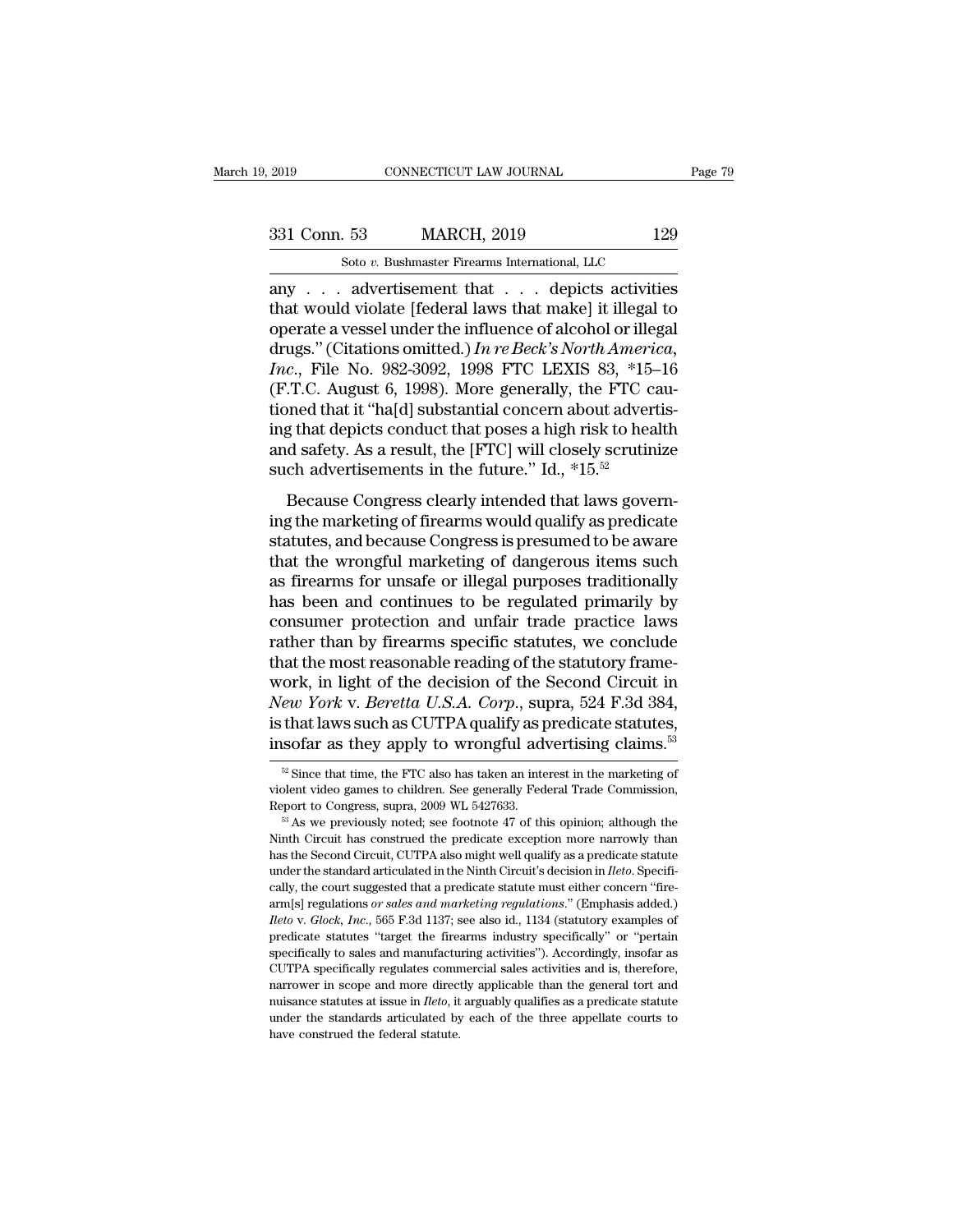|     | CONNECTICUT LAW JOURNAL                                                                                                                                                  | March 19, 2019 |
|-----|--------------------------------------------------------------------------------------------------------------------------------------------------------------------------|----------------|
| 130 | <b>MARCH, 2019</b>                                                                                                                                                       | 331 Conn. 53   |
|     | Soto v. Bushmaster Firearms International, LLC                                                                                                                           |                |
|     | З                                                                                                                                                                        |                |
|     | The Statement of Findings and Purposes                                                                                                                                   |                |
|     | When it drafted PLCAA, Congress included a state-<br>ment of findings and purposes. See 15 U.S.C. § 7901<br>$(9019)$ In his dissenting enimient Institute Pohingen reads |                |

Soto v. Bushmaster Firearms International, LLC<br>
3<br>
The Statement of Findings and Purposes<br>
When it drafted PLCAA, Congress included a statement of findings and purposes. See 15 U.S.C. § 7901<br>
(2012). In his dissenting opin <sup>3</sup><br>The Statement of Findings and Purposes<br>When it drafted PLCAA, Congress included a statement of findings and purposes. See 15 U.S.C. § 7901<br>(2012). In his dissenting opinion, Justice Robinson reads<br>this statement to sup The Statement of Findings and Purposes<br>When it drafted PLCAA, Congress included a state-<br>ment of findings and purposes. See 15 U.S.C. § 7901<br>(2012). In his dissenting opinion, Justice Robinson reads<br>this statement to suppo The Statement of Findings and Purposes<br>When it drafted PLCAA, Congress included a state-<br>ment of findings and purposes. See 15 U.S.C. § 7901<br>(2012). In his dissenting opinion, Justice Robinson reads<br>this statement to suppo When it drafted PLCAA, Congress included a statement of findings and purposes. See 15 U.S.C. § 7901 (2012). In his dissenting opinion, Justice Robinson reads this statement to support the position of the defendants. On bal When it drafted PLCAA, Congress included a state-<br>ment of findings and purposes. See 15 U.S.C. § 7901<br>(2012). In his dissenting opinion, Justice Robinson reads<br>this statement to support the position of the defendants.<br>On b statute. is statement to support the position of the defendants.<br>
a balance, however, we conclude, for the following<br>
asons, that the congressional findings and purposes<br>
so lend support to the plaintiffs' interpretation of the<br>
s On balance, however, we conclude, for the following<br>reasons, that the congressional findings and purposes<br>also lend support to the plaintiffs' interpretation of the<br>statute.<br>First, Title 15 of the 2012 edition of the Unite

reasons, that the congressional findings and purposes<br>also lend support to the plaintiffs' interpretation of the<br>statute.<br>First, Title 15 of the 2012 edition of the United States<br>Code, § 7901 (a) (4), provides that "[t]he also lend support to the plaintiffs' interpretation of the<br>statute.<br>First, Title 15 of the 2012 edition of the United States<br>Code, § 7901 (a) (4), provides that "[t]he *manufacture,<br>importation, possession, sale, and use* statute.<br>
First, Title 15 of the 2012 edition of the United States<br>
Code, § 7901 (a) (4), provides that "[t]he manufacture,<br>
importation, possession, sale, and use of firearms and<br>
ammunition in the United States are heav First, Title 15 of the 2012 edition of the United States<br>Code, § 7901 (a) (4), provides that "[t]he *manufacture,<br>importation, possession, sale, and use* of firearms and<br>ammunition in the United States are heavily regulat First, Title 15 of the 2012 edition of the United States Code, § 7901 (a) (4), provides that "[t]he *manufacture, importation, possession, sale, and use* of firearms and ammunition in the United States are heavily regulat Code, § 7901 (a) (4), provides that "[t]he *manufacture,*<br> *importation, possession, sale, and use* of firearms and<br>
ammunition in the United States are heavily regulated<br>
by Federal, State, and local laws  $\dots$  [s]uch [as *importation, possession, sale, and use* of firearms and<br>ammunition in the United States are heavily regulated<br>by Federal, State, and local laws  $\dots$  [s]uch [as]  $\dots$ <br>the Gun Control Act of 1968, the National Firearms Act ammunition in the United States are heavily regulated<br>by Federal, State, and local laws  $\ldots$  [s]uch [as]  $\ldots$ .<br>the Gun Control Act of 1968, the National Firearms Act<br> $\ldots$  and the Arms Export Control Act  $\ldots$ ." (Cita-<br> by Federal, State, and local laws  $\dots$  [s]uch [as]  $\dots$ <br>the Gun Control Act of 1968, the National Firearms Act<br> $\dots$  and the Arms Export Control Act  $\dots$ ." (Cita-<br>tions omitted; emphasis added.) Notably, this provision,<br>wh the Gun Control Act of 1968, the National Firearms Act<br>
. . . and the Arms Export Control Act . . . ." (Cita-<br>
tions omitted; emphasis added.) Notably, this provision,<br>
which expressly references various firearms specific ... and the Arms Export Control Act ...." (Citations omitted; emphasis added.) Notably, this provision, which expressly references various firearms specific laws, makes no mention of the marketing function. By contrast, t tions omitted; emphasis added.) Notably, this provision,<br>which expressly references various firearms specific<br>laws, makes no mention of the marketing function. By<br>contrast, the very next finding expressly references the<br>" which expressly references various firearms specific<br>laws, makes no mention of the marketing function. By<br>contrast, the very next finding expressly references the<br>"lawful . . . marketing . . . of firearms . . . . . . . . laws, makes no mention of the marketing function. By<br>contrast, the very next finding expressly references the<br>"lawful  $\ldots$  marketing  $\ldots$  of firearms  $\ldots$ ."<sup>54</sup> 15<br>U.S.C. § 7901 (a) (5) (2012). Reading these two findin contrast, the very next finding expressly references the<br>
"lawful . . . marketing . . . of firearms . . . . ."<sup>54</sup> 15<br>
U.S.C. § 7901 (a) (5) (2012). Reading these two findings<br>
in concert, it is clear that Congress chose firearms. gate the well established duty of firearms sellers to<br>market their wares legally and responsibly, even though<br>no federal laws specifically govern the marketing of<br>firearms.<br> $\frac{1}{12}$  of the 2012 edition of the United Sta market their wares legally and responsibly, even though<br>no federal laws specifically govern the marketing of<br>firearms.<br><sup>54</sup> Title 15 of the 2012 edition of the United States Code, § 7901 (a) (5),<br>provides: "Businesses in t

no federal laws specifically govern the marketing of<br>firearms.<br> $\frac{54 \text{ Title}}{5}$  of the 2012 edition of the United States Code, § 7901 (a) (5),<br>provides: "Businesses in the United States that are engaged in interstate<br>and f distribution, importation, or sale to the United States Code,  $\S$  7901 (a) (5), provides: "Businesses in the United States that are engaged in interstate and foreign commerce through the lawful design, manufacture, market  $\frac{1}{16}$  at the 2012 edition of the United States Code, § 7901 (a) (5), provides: "Businesses in the United States that are engaged in interstate and foreign commerce through the lawful design, manufacture, marketing, d <sup>54</sup> Title 15 of the 2012 edition of the United States Code, § 7901 (a) (5), provides: "Businesses in the United States that are engaged in interstate and foreign commerce through the lawful design, manufacture, marketing provides: "Businesses in the United States that are engaged in interstate<br>and foreign commerce through the lawful design, manufacture, marketing,<br>distribution, importation, or sale to the public of firearms or ammunition<br>p and foreign commerce through the lawful designed<br>intended intended.<br>Adistribution, importation, or sale to the publi<br>products that have been shipped or transpo<br>commerce are not, and should not, be liable if<br>who criminally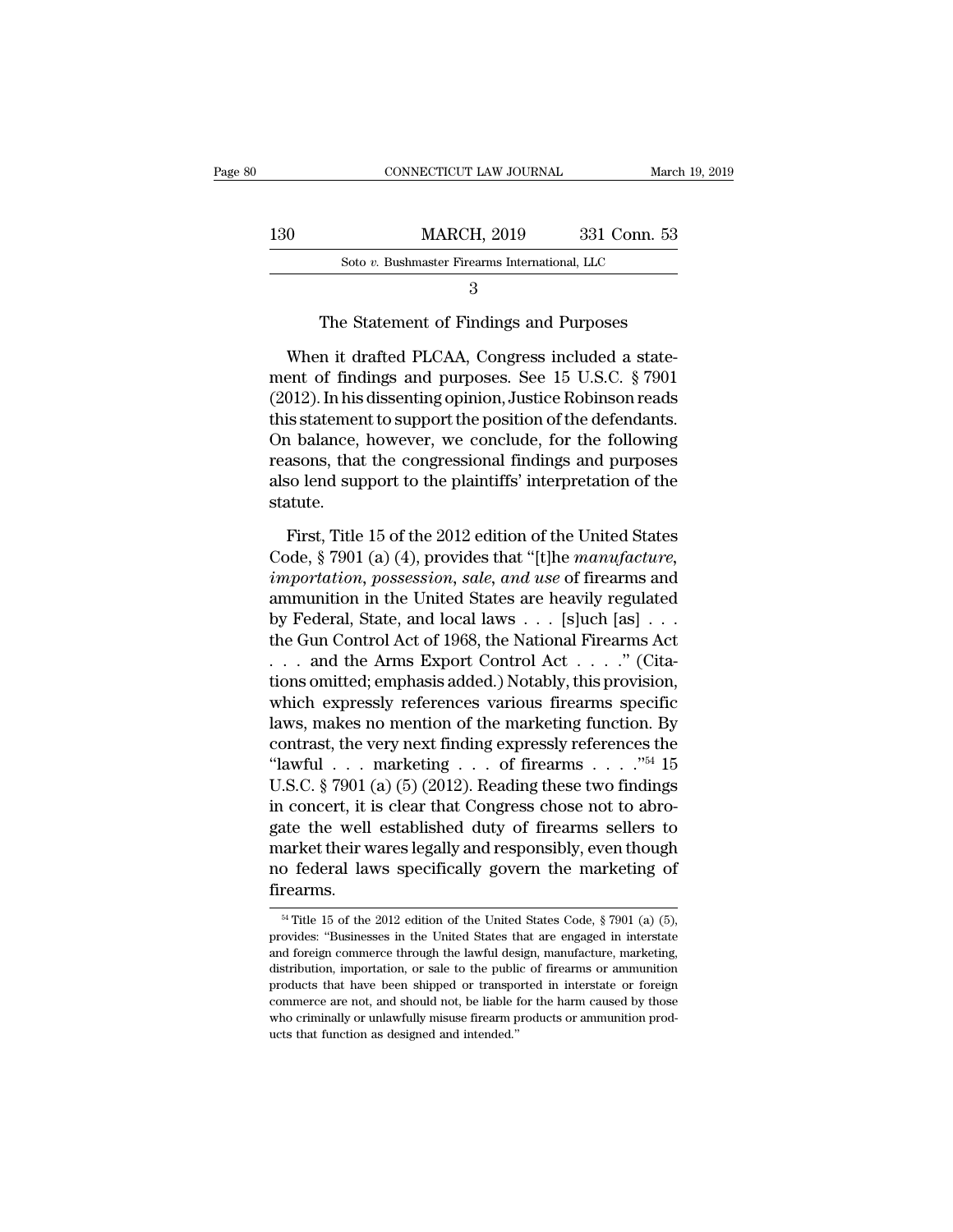Fage 81<br>
Second, although the findings indicate that Congress<br>
Second, although the findings indicate that Congress<br>
ught to immunize the firearms industry from liability<br>
r third party criminal conduct they emphasize that 331 Conn. 53 MARCH, 2019 131<br>Soto v. Bushmaster Firearms International, LLC<br>Second, although the findings indicate that Congress<br>sought to immunize the firearms industry from liability<br>for third-party criminal conduct, the  $f_{\text{st}}$   $f_{\text{tot}}$   $\frac{53}{201}$   $\frac{53}{201}$   $\frac{53}{201}$   $\frac{131}{201}$ <br> $\frac{560}{201}$   $\frac{731}{201}$   $\frac{131}{201}$ <br> $\frac{131}{201}$   $\frac{131}{201}$ <br> $\frac{131}{201}$   $\frac{131}{201}$   $\frac{131}{201}$   $\frac{131}{201}$ <br> $\frac{131}{201}$   $\frac{131}{$ 331 Conn. 53 MARCH, 2019 131<br>
soto v. Bushmaster Firearms International, LLC<br>
Second, although the findings indicate that Congress<br>
sought to immunize the firearms industry from liability<br>
for third-party criminal conduct, Soto v. Bushmaster Firearms International, LLC<br>
Second, although the findings indicate that Congress<br>
sought to immunize the firearms industry from liability<br>
for third-party criminal conduct, they emphasize that<br>
that im Soo v. Bushmaster Freams international, LLC<br>
Second, although the findings indicate that Congress<br>
sought to immunize the firearms industry from liability<br>
for third-party criminal conduct, they emphasize that<br>
that immun Second, although the findings indicate that Congress<br>sought to immunize the firearms industry from liability<br>for third-party criminal conduct, they emphasize that<br>that immunity extended only to "harm that is *solely*<br>caus sought to immunize the firearms industry from liability<br>for third-party criminal conduct, they emphasize that<br>that immunity extended only to "harm that is *solely*<br>caused by others . . . ." (Emphasis added.) 15 U.S.C.<br>§ 7 for third-party criminal conduct, they emphasize that<br>that immunity extended only to "harm that is *solely*<br>caused by others . . . . ." (Emphasis added.) 15 U.S.C.<br>§ 7901 (a) (6) (2012); see also 15 U.S.C. § 7901 (b) (1)<br> that immunity extended only to "harm that is *solely* caused by others . . . ." (Emphasis added.) 15 U.S.C.  $\S$  7901 (a) (6) (2012); see also 15 U.S.C.  $\S$  7901 (b) (1) (2012) (principal purpose of PLCAA is to prohibit ca caused by others . . . . . " (Emphasis added.) 15 U.S.C.  $\S$  7901 (a) (6) (2012); see also 15 U.S.C.  $\S$  7901 (b) (1) (2012) (principal purpose of PLCAA is to prohibit causes of action "for the harm *solely* caused by the § 7901 (a) (6) (2012); see also 15 U.S.C. § 7901 (b) (1) (2012) (principal purpose of PLCAA is to prohibit causes of action "for the harm *solely* caused by the criminal or unlawful misuse of firearm products" [emphasis a (2012) (principal purpose of PLCAA is to prohibit causes of action "for the harm *solely* caused by the criminal or unlawful misuse of firearm products" [emphasis added]); *Ileto* v. *Glock*, *Inc.*, supra, 565 F.3d 1158 causes of action "for the harm *solely* caused by the<br>criminal or unlawful misuse of firearm products"<br>[emphasis added]); *Ileto* v. *Glock*, *Inc.*, supra, 565 F.3d<br>1158 (Berzon, J., concurring in part and dissenting in<br>p criminal or unlawful misuse of firearm products"<br>[emphasis added]); *Ileto* v. *Glock*, *Inc.*, supra, 565 F.3d<br>1158 (Berzon, J., concurring in part and dissenting in<br>part) (same). The statement of findings and purposes<br>fu [emphasis added]); *Reto* v. *Glock*, *Inc.*, supra, 565 F.3d 1158 (Berzon, J., concurring in part and dissenting in part) (same). The statement of findings and purposes further provides that the purpose of PLCAA is "[t]o 1158 (Berzon, J., concurring in part and dissenting in part) (same). The statement of findings and purposes further provides that the purpose of PLCAA is "[t]o preserve a citizen's access to a supply of firearms and ammun part) (same). The statement of findings and purposes<br>further provides that the purpose of PLCAA is "[t]o<br>preserve a citizen's access to a supply of firearms and<br>ammunition for all *lawful* purposes, including hunting,<br>self further provides that the purpose of PLCAA is "[t]o<br>preserve a citizen's access to a supply of firearms and<br>ammunition for all *lawful* purposes, including hunting,<br>self-defense, collecting, and competitive or recreational preserve a citizen's access to a supply of firearms and<br>ammunition for all *lawful* purposes, including hunting,<br>self-defense, collecting, and competitive or recreational<br>shooting." (Emphasis added.) 15 U.S.C. § 7901 (b) ( ammunition for all *lawful* purposes, including hunting,<br>self-defense, collecting, and competitive or recreational<br>shooting." (Emphasis added.) 15 U.S.C. § 7901 (b) (2)<br>(2012). In the present case, the plaintiffs allege th self-defense, collecting, and competitive or recreational<br>shooting." (Emphasis added.) 15 U.S.C. § 7901 (b) (2)<br>(2012). In the present case, the plaintiffs allege that the<br>defendants *illegally* marketed the XM15-E2S by pr shooting." (Emphasis added.) 15 U.S.C. § 7901 (b) (2) (2012). In the present case, the plaintiffs allege that the defendants *illegally* marketed the XM15-E2S by promoting its criminal use for offensive civilian assaults, (2012). In the present case, the plaintiffs allege that the defendants *illegally* marketed the XM15-E2S by promoting its criminal use for offensive civilian assaults, and that this wrongful advertising was a direct cause defendants *illegally* marketed the XM15-E2S by prom<br>ing its criminal use for offensive civilian assaults, a<br>that this wrongful advertising was a direct cause of t<br>Sandy Hook massacre. At no time and in no way do<br>the congr at this wrongful advertising was a direct cause of the<br>at this wrongful advertising was a direct cause of the<br>ndy Hook massacre. At no time and in no way does<br>e congressional statement indicate that firearm sell-<br>s should Sandy Hook massacre. At no time and in no way does<br>the congressional statement indicate that firearm sell-<br>ers should evade liability for the injuries that result if<br>they promote the illegal use of their products.<br>Third, t

Early 11601 massacre. The to dimension in her way asset<br>the congressional statement indicate that firearm sell-<br>ers should evade liability for the injuries that result if<br>they promote the illegal use of their products.<br>Thi are song essential statement intriduce and in each series should evade liability for the injuries that result if<br>they promote the illegal use of their products.<br>Third, the findings make clear that Congress sought<br>to preclu and onder hashes for the hydrics and result if<br>they promote the illegal use of their products.<br>Third, the findings make clear that Congress sought<br>to preclude only novel civil actions that are "based on<br>theories without fo Third, the findings make clear that Congress sought<br>to preclude only novel civil actions that are "based on<br>theories without foundation in hundreds of years of the<br>common law and jurisprudence of the United States<br>and do Third, the findings make clear that Congress sought<br>to preclude only novel civil actions that are "based on<br>theories without foundation in hundreds of years of the<br>common law and jurisprudence of the United States<br>and do to preclude only novel civil actions that are "based on theories without foundation in hundreds of years of the common law and jurisprudence of the United States and do not represent a bona fide expansion of the common la theories without foundation in hundreds of years of the common law and jurisprudence of the United States and do not represent a bona fide expansion of the common law," recognition of which "would expand civil liability i common law and jurisprudence of the United States<br>and do not represent a bona fide expansion of the com-<br>mon law," recognition of which "would expand civil<br>liability in a manner never contemplated  $\ldots$  by Con-<br>gress  $\ldots$ and do not represent a bona fide expansion of the common law," recognition of which "would expand civil<br>liability in a manner never contemplated  $\dots$  by Congress  $\dots$  or by the legislatures of the several States."<br>15 U.S. mon law," recognition of which "would expand civil<br>liability in a manner never contemplated  $\ldots$  by Congress  $\ldots$  or by the legislatures of the several States."<br>15 U.S.C. § 7901 (a) (7) (2012). As we previously discusse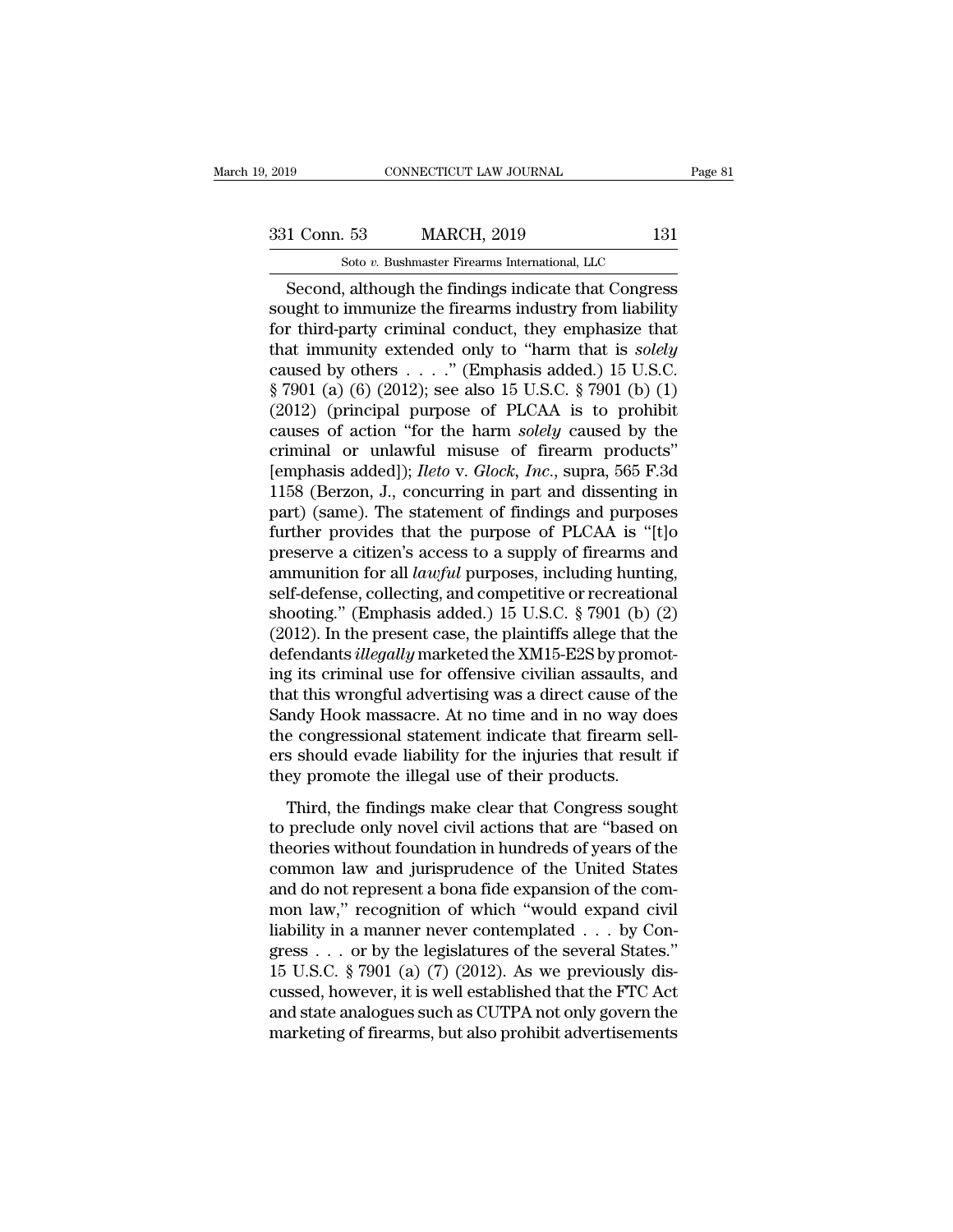# EXERCIT CONNECTICUT LAW JOURNAL March 19, 2019<br>132 MARCH, 2019 331 Conn. 53<br>500 v. Bushmaster Firearms International, LLC CONNECTICUT LAW JOURNAL March March March MARCH, 2019 331 Conn. 53<br>Soto *v.* Bushmaster Firearms International, LLC<br>Ote or model the unsafe or illegal use of noten-

CONNECTICUT LAW JOURNAL March March 2019<br>
132 MARCH, 2019 331 Conn. 53<br>
5000 v. Bushmaster Firearms International, LLC<br>
that promote or model the unsafe or illegal use of poten-<br>
tially dangerous products. Accordingly, the MARCH, 2019 331 Conn. 53<br>
Soto v. Bushmaster Firearms International, LLC<br>
that promote or model the unsafe or illegal use of potentially<br>
mo reason to think that the present action represents the<br>
sort of novel givil actio no reason to think that the present action represents the sort of novel civil action that Congress sought to bar.<sup>55</sup> Soto *v*. Bushmaster Firearms International, LLC<br>at promote or model the unsafe or illegal use of poten-<br>lly dangerous products. Accordingly, there is simply<br>reason to think that the present action represents the<br>rt of no that promote or model the unsafe or illegal use of potentially dangerous products. Accordingly, there is simply<br>no reason to think that the present action represents the<br>sort of novel civil action that Congress sought to b

tially dangerous products. Accordingly, there is simply<br>no reason to think that the present action represents the<br>sort of novel civil action that Congress sought to bar.<sup>55</sup><br>The dissent relies on one other provision of the mo reason to think that the present action represents the<br>sort of novel civil action that Congress sought to bar.<sup>55</sup><br>The dissent relies on one other provision of the state-<br>ment of findings and purposes that purportedly d sort of novel civil action that Congress sought to bar.<sup>55</sup><br>The dissent relies on one other provision of the statement of findings and purposes that purportedly dis-<br>qualifies CUTPA, as applied to the plaintiffs' wrongful<br> The dissent relies on one other provision of the state-<br>ment of findings and purposes that purportedly dis-<br>qualifies CUTPA, as applied to the plaintiffs' wrongful<br>marketing theory, as a potential predicate statute. Spe-<br> The dissent relies on one other provision of the state-<br>ment of findings and purposes that purportedly dis-<br>qualifies CUTPA, as applied to the plaintiffs' wrongful<br>marketing theory, as a potential predicate statute. Spe-<br> ment of findings and purposes that p<br>qualifies CUTPA, as applied to the plat<br>marketing theory, as a potential predic<br>cifically, the statement emphasizes the<br>preserving the rights enshrined in the<br>ment to the United States arketing theory, as a potential predicate statute. Spe-<br>
Sically, the statement emphasizes the importance of<br>
eserving the rights enshrined in the second amend-<br>
ent to the United States constitution. See 15 U.S.C.<br>
7901 ( cifically, the statement emphasizes the importance of<br>preserving the rights enshrined in the second amend-<br>ment to the United States constitution. See 15 U.S.C.<br> $\S 7901$  (a) (1), (2) and (6) (2012).<br>There is no doubt that

preserving the rights enshrined in the second amend-<br>ment to the United States constitution. See 15 U.S.C.<br>§ 7901 (a) (1), (2) and (6) (2012).<br>There is no doubt that congressional supporters of<br>PLCAA were committed to Amer ment to the United States constitution. See 15 U.S.C.<br>§ 7901 (a) (1), (2) and (6) (2012).<br>There is no doubt that congressional supporters of<br>PLCAA were committed to Americans' second amend-<br>ment freedoms and sought to secu § 7901 (a) (1), (2) and (6) (2012).<br>There is no doubt that congressional supporters of<br>PLCAA were committed to Americans' second amend-<br>ment freedoms and sought to secure those freedoms<br>by immunizing firearms companies fr LCAA were committed to Americans second amend-<br>ent freedoms and sought to secure those freedoms<br>y immunizing firearms companies from frivolous<br>wsuits. It is not at all clear, however, that the second<br> $\frac{1}{100}$ <br>for The st ment freedoms and sought to secure those freedoms<br>by immunizing firearms companies from frivolous<br>lawsuits. It is not at all clear, however, that the second<br><sup>55</sup> The standards embodied in the cigarette rule have been estab

by immunizing firearms companies from frivolous<br>lawsuits. It is not at all clear, however, that the second<br><sup>56</sup>The standards embodied in the cigarette rule have been established<br>law—first federal, and then state—for nearly **EXECUTE 20** Interacting the second as  $\frac{1}{100}$  and the cigarette rule have been established law—first federal, and then state—for nearly six decades. As one legal scholar has explained, "at one time challenges to the Law Suits. It is filot at all Clear, HOWEVET, that the second<br>  $\frac{1}{100}$  as  $\frac{1}{100}$  and then state—for nearly six decades. As one legal<br>
scholar has explained, "at one time challenges to the depiction of unsafe<br>
pra <sup>56</sup> The standards embodied in the cigarette rule have been established law—first federal, and then state—for nearly six decades. As one legal scholar has explained, "at one time challenges to the depiction of unsafe prac law—first federal, and then state—for nearly six decades. As one legal<br>law—first federal, and then state—for nearly six decades. As one legal<br>scholar has explained, "at one time challenges to the depiction of unsafe<br>practi scholar has explained, "at one time challenges to the depiction of unsafe practices in advertisements [were] a staple of [FTC] unfairness enforcement . . . ." (Footnote omitted.) S. Calkins, supra, 46 Wayne L. Rev. 1974. M practices in advertisements [were] a staple of [FTC] unfairness enforcement  $\dots$ ." (Footnote omitted.) S. Calkins, supra, 46 Wayne L. Rev. 1974. Moreover, even under the current federal unfairness standard, one of the FTC products that are at least as dangerous as any that have been the subject as dangerous.<br>
The over, even under the current federal unfairness standard, one of the FTC's<br>
primary areas of focus in challenging unfair trade pr over, even under the current federal uncertainty areas of focus in challenging untising that promotes unsafe practices." Ideaply these established legal principles to products that are at least as dangerous of prior FTC en imary areas of focus in challenging unfair trade practices has been "advering that promotes unsafe practices." Id., 1962. The plaintiffs merely seek to ply these established legal principles to the marketing of assault wea tising that promotes unsafe practices." Id., 1962. The plaintiffs merely seek to apply these established legal principles to the marketing of assault weapons, products that are at least as dangerous as any that have been t

apply these established legal principles to the marketing of assault weapons, products that are at least as dangerous as any that have been the subject of prior FTC enforcement actions.<br>
During the legislative debates, the products that are at least as dangerous as any that have been the subject<br>of prior FTC enforcement actions.<br>During the legislative debates, the author of PLCAA made clear that all<br>the law sought to preclude was novel cause for prior FTC enforcement actions.<br>
During the legislative debates, the author of PLCAA made clear that all<br>
the law sought to preclude was novel causes of action, rather than specific<br>
applications of established legal pr During the legislative debates, the author of PLCAA made clear that all the law sought to preclude was novel causes of action, rather than specific applications of established legal principles: "Plaintiffs can still argue Let a sought to preclude was novel causes of action, rather than specific applications of established legal principles: "Plaintiffs can still argue their cases for violations of law  $\ldots$ . The only lawsuits this legislati applications of established legal principles: "Plaintiffs can still argue their cases for violations of law . . . . The only lawsuits this legislation seeks to prevent are novel causes of action that have no history or gr *I*<sub>zare</sub> for violations of established egal principles. Thanking that star afgate also<br>cases for violations of law . . . . The only lawsuits this legislation seeks<br>to prevent are novel causes of action that have no histor to prevent are novel causes of action that have no history or grounding in legal principle." 151 Cong. Rec. 18,096 (2005), remarks of Senator Larry Edwin Craig. In fact, the plaintiffs' claims invoke a statutory cause of a begal principle." 151 Cong. Rec. 18,096 (2005), remarks of Senator Larry Edwin Craig. In fact, the plaintiffs' claims invoke a statutory cause of action that falls squarely within established consumer protection law. See, Edwin Craig. In fact, the plaintiffs' claims<br>that falls squarely within established contains that falls squarely within established container that the law).<br>Conn. 2000) (denying motion to dismiss clay unethically and unscr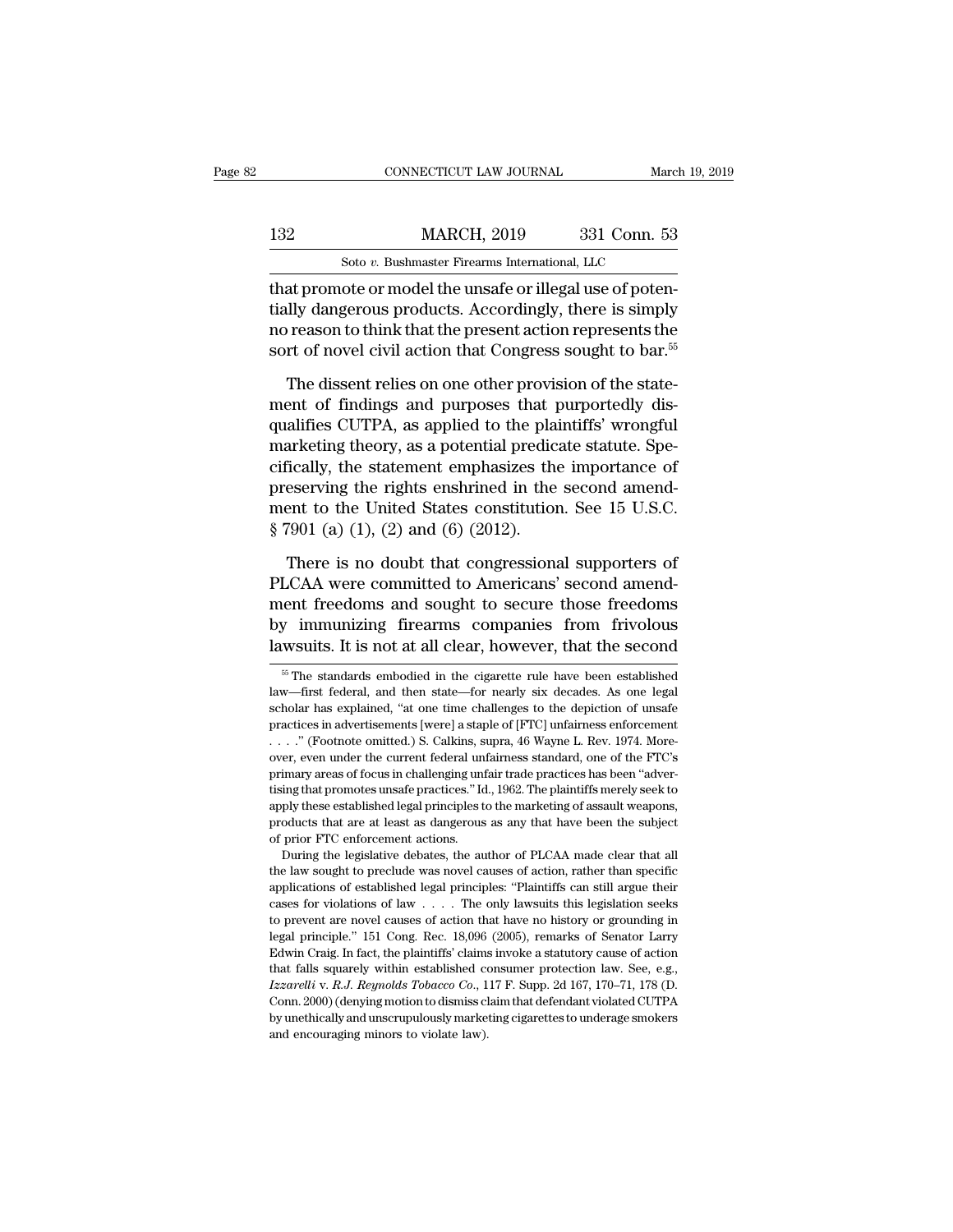# 2019 CONNECTICUT LAW JOURNAL Page 83<br>331 Conn. 53 MARCH, 2019 133<br>500 v. Bushmaster Firearms International, LLC CONNECTICUT LAW JOURNAL<br>
Soto *v.* Bushmaster Firearms International, LLC<br>
Int's protections even extend to the types of

2019 CONNECTICUT LAW JOURNAL Page 8:<br>
331 Conn. 53 MARCH, 2019 133<br>
34 Soto v. Bushmaster Firearms International, LLC<br>
2019 133<br>
2010 133<br>
2010 133<br>
2010 133<br>
2010 133<br>
2010 133<br>
2010 133<br>
2010 133<br>
2010 133<br>
2010 133<br>
201 331 Conn. 53 MARCH, 2019 133<br>
Soto v. Bushmaster Firearms International, LLC<br>
amendment's protections even extend to the types of<br>
quasi-military, semiautomatic assault rifles at issue in<br>
the present case. See *District* 1331 Conn. 53 MARCH, 2019 133<br>
Soto *v.* Bushmaster Frearms International, LLC<br>
amendment's protections even extend to the types of<br>
quasi-military, semiautomatic assault rifles at issue in<br>
the present case. See *District* Solution of the Milliam International, LLC<br>
amendment's protections even extend to the types of<br>
quasi-military, semiautomatic assault rifles at issue in<br>
the present case. See *District of Columbia v. Heller*,<br>
554 U.S. soto v. Bushmaster Frearms International, LLC<br>
amendment's protections even extend to the types of<br>
quasi-military, semiautomatic assault rifles at issue in<br>
the present case. See *District of Columbia v. Heller*,<br>
554 U. amendment's protections even extend to the types of<br>quasi-military, semiautomatic assault rifles at issue in<br>the present case. See *District of Columbia* v. *Heller*,<br>554 U.S. 570, 627, 128 S. Ct. 2783, 171 L. Ed. 2d 637<br>( quasi-military, semiautomatic assault rifles at issue in<br>the present case. See *District of Columbia v. Heller*,<br>554 U.S. 570, 627, 128 S. Ct. 2783, 171 L. Ed. 2d 637<br>(2008) (indicating that second amendment's protection<br>d the present case. See *District of Columbia v. Heller*,<br>554 U.S. 570, 627, 128 S. Ct. 2783, 171 L. Ed. 2d 637<br>(2008) (indicating that second amendment's protection<br>does not extend to "dangerous and unusual weapons"<br>and, th 554 U.S. 570, 627, 128 S. Ct. 2783, 171 L. Ed. 2d 637 (2008) (indicating that second amendment's protection does not extend to " dangerous and unusual weapons" and, therefore, that M16s and related military style rifles m (2008) (indicating that second amendment's protection<br>does not extend to " 'dangerous and unusual weapons' "<br>and, therefore, that M16s and related military style rifles<br>may be banned); *Kolbe* v. *Hogan*, 849 F.3d 114, 14 does not extend to " dangerous and unusual weapons" "<br>and, therefore, that M16s and related military style rifles<br>may be banned); *Kolbe v. Hogan*, 849 F.3d 114, 143 (4th<br>Cir.) (reading *Heller* to mean that second amendme and, therefore, that M16s and related military style rifles<br>may be banned); *Kolbe v. Hogan*, 849 F.3d 114, 143 (4th<br>Cir.) (reading *Heller* to mean that second amendment<br>does not protect right to possess assault weapons f may be banned); *Kolbe v. Hogan*, 849 F.3d 114, 143 (4th Cir.) (reading *Heller* to mean that second amendment does not protect right to possess assault weapons featuring high capacity magazines, such as AR-15), cert. deni Cir.) (reading *Heller* to mean that second amendment<br>does not protect right to possess assault weapons fea-<br>turing high capacity magazines, such as AR-15), cert.<br>denied, U.S. , 138 S. Ct. 469, 199 L. Ed. 2d 374<br>(2017); *N* does not protect right to possess assault weapons fea-<br>turing high capacity magazines, such as AR-15), cert.<br>denied, U.S. , 138 S. Ct. 469, 199 L. Ed. 2d 374<br>(2017); *New York State Rifle & Pistol Assn., Inc.* v.<br>*Cuomo*, turing high capacity magazines, such as AR-15), cert.<br>denied, U.S. , 138 S. Ct. 469, 199 L. Ed. 2d 374<br>(2017); *New York State Rifle & Pistol Assn., Inc. v.*<br>*Cuomo,* 804 F.3d 242, 257 (2d Cir. 2015) (assuming for<br>sake of denied, U.S. , 138 S. Ct. 469, 199 L. Ed. 2d 374<br>(2017); *New York State Rifle & Pistol Assn., Inc.* v.<br>*Cuomo*, 804 F.3d 242, 257 (2d Cir. 2015) (assuming for<br>sake of argument that second amendment does apply<br>to semiautom (2017); *New York State Rifle & Pistol Assn., Inc. v.*<br> *Cuomo,* 804 F.3d 242, 257 (2d Cir. 2015) (assuming for<br>
sake of argument that second amendment does apply<br>
to semiautomatic assault weapons such as AR-15 but<br>
uphold Cuomo, 804 F.3d 242, 257 (2d Cir. 2015) (assuming for<br>sake of argument that second amendment does apply<br>to semiautomatic assault weapons such as AR-15 but<br>upholding outright prohibitions against civilian owner-<br>ship of suc sake of argument that second amendment does apply<br>to semiautomatic assault weapons such as AR-15 but<br>upholding outright prohibitions against civilian owner-<br>ship of such weapons), cert. denied sub nom. *Shew* v.<br>*Malloy*, to semiautomatic assault weapons such as AR-15 but<br>upholding outright prohibitions against civilian owner-<br>ship of such weapons), cert. denied sub nom. *Shew* v.<br>*Malloy*, U.S. , 136 S. Ct. 2486, 195 L. Ed. 2d 822<br>(2016); *Columbia*, E.C. 136 S. Ct. 2486, 195 L. Ed. 2d 822<br> *Colo*; see also *Friedman v. Highland Park*, 784 F.3d<br> *Colo*; see also *Friedman v. Highland Park*, 784 F.3d<br>
406, 410–12 (7th Cir.), cert. denied, U.S. , 136 S.<br>
Ct. Malloy, U.S. , 136 S. Ct. 2486, 195 L. Ed. 2d 822<br>(2016); see also *Friedman v. Highland Park*, 784 F.3d<br>406, 410–12 (7th Cir.), cert. denied, U.S. , 136 S.<br>Ct. 447, 193 L. Ed. 2d 483 (2015); *Fyock v. Sunnyvale*,<br>779 F.3d (2016); see also *Friedman* v. *Highland Park*, 784 F.3d 406, 410–12 (7th Cir.), cert. denied, U.S. , 136 S.<br>Ct. 447, 193 L. Ed. 2d 483 (2015); *Fyock v. Sunnyvale*, 779 F.3d 991, 999 (9th Cir. 2015); *Heller v. District* 406, 410–12 (7th Cir.), cert. denied, U.S. , 136 S.<br>Ct. 447, 193 L. Ed. 2d 483 (2015); Fyock v. Sunnyvale,<br>779 F.3d 991, 999 (9th Cir. 2015); Heller v. District of<br>*Columbia*, 670 F.3d 1244, 1261 (D.C. Cir. 2011). Accord-Ct. 447, 193 L. Ed. 2d 483 (2<br>779 F.3d 991, 999 (9th Cir. 3<br>*Columbia*, 670 F.3d 1244, 12<br>ingly, we conclude that, on b<br>of findings and purposes al<br>interpretation of the statute,<br>ing is not protected.<sup>56</sup> gly, we conclude that, on balance, PLCAA's statement<br>f findings and purposes also bears out the plaintiffs'<br>terpretation of the statute, namely, that illegal market-<br>g is not protected.<sup>56</sup><br><sup>56</sup> We further note that among % of findings and purposes also bears out the plaintiffs'<br>interpretation of the statute, namely, that illegal market-<br>ing is not protected.<sup>56</sup><br> $\frac{66}{100}$  We further note that among the stated purposes of PLCAA was "[t]

interpretation of the statute, namely, that illegal market-<br>ing is not protected.<sup>56</sup><br> $\frac{1}{100}$  we further note that among the stated purposes of PLCAA was "[t]o<br>protect the right, under the First Amendment to the Const ing is not protected.<sup>56</sup><br>ing is not protected.<sup>56</sup><br><sup>66</sup> We further note that among the stated purposes of PLCAA was "[t]o<br>protect the right, under the First Amendment to the Constitution, of manufac-<br>turers, distributors <sup>66</sup> We further note that among the stated purposes of PLCAA was "[t] oprotect the right, under the First Amendment to the Constitution, of manufacturers, distributors, dealers, and importers of firearms or ammunition pro protect the right, under the First Amendment to the Constitution, of manufacturers, distributors, dealers, and importers of firearms or ammunition products, and trade associations, to speak freely . . . ." 15 U.S.C. § 790 ment further in the First Amendment to the Constitution, of manufacturers, distributors, dealers, and importers of firearms or ammunition products, and trade associations, to speak freely . . . ." 15 U.S.C. § 7901 (b) (5) it is equally well settled that commercial speech that proposes and trade associations, to speak freely . . . ." Is U.S.C. § 7901 (b) (5) (2012). We recognize that the advertisement and marketing of goods is a quintessent (2012). We recognize that the advertisement and marketing of goods is a quintessential form of commercial speech under established first amendment jurisprudence. See, e.g., Zauderer v. Office of Disciplinary Counsel, 471 ential form of connectial speech under established first amendment jurisprudence. See, e.g., *Zauderer* v. Office of Disciplinary Counsel, 471 U.S. 626, 637, 105 S. Ct. 2265, 85 L. Ed. 2d 652 (1985). At the same time, it i *Estates* v. *Flipside, e.e.g., Zauderer v. Office of Disciplinary Counsel,* 471 U.S. 626, 637, 105 S. Ct. 2265, 85 L. Ed. 2d 652 (1985). At the same time, it is equally well settled that commercial speech that proposes an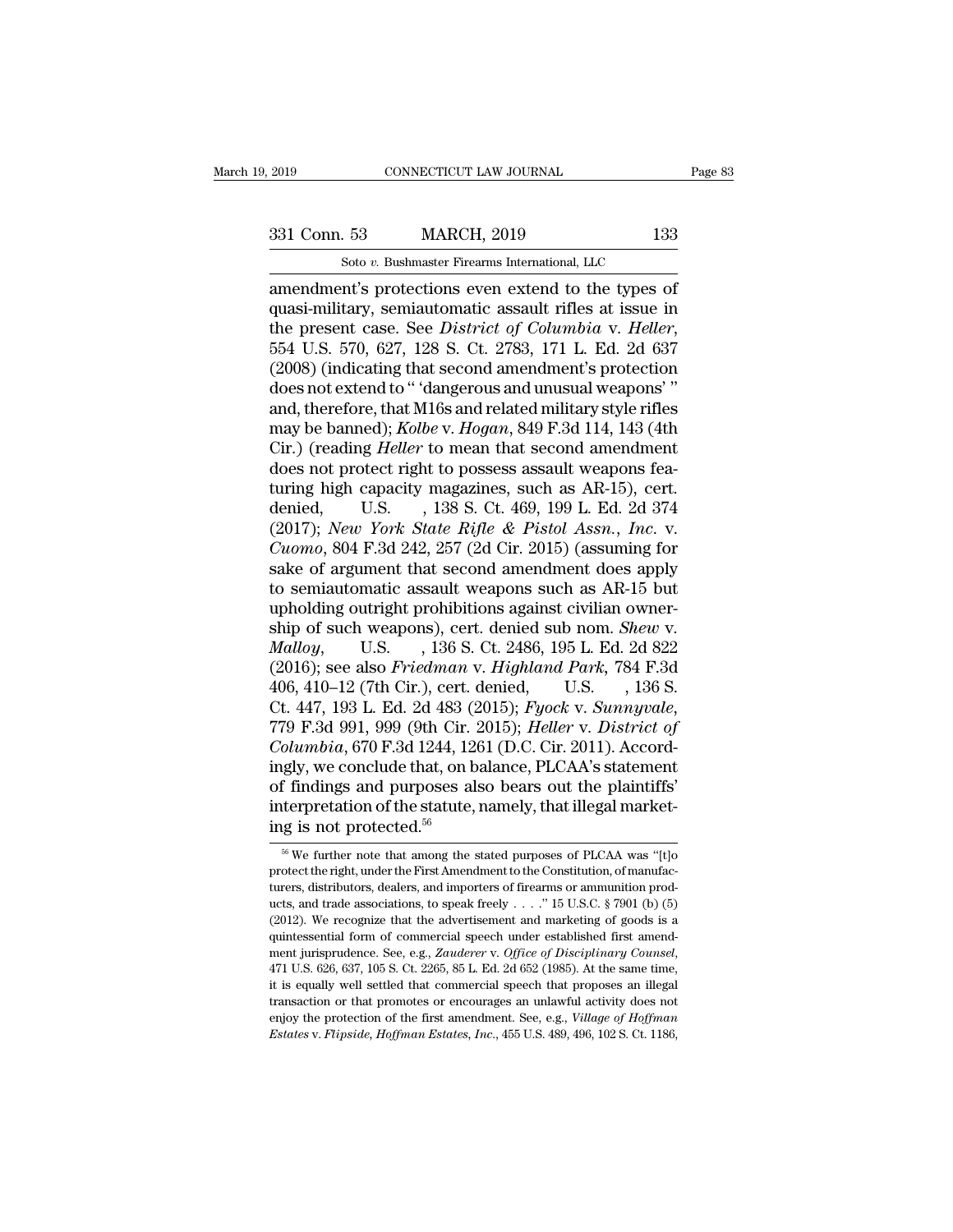|     | CONNECTICUT LAW JOURNAL                            | March 19, 2019 |
|-----|----------------------------------------------------|----------------|
| 134 | <b>MARCH, 2019</b>                                 | 331 Conn. 53   |
|     | Soto v. Bushmaster Firearms International, LLC     |                |
|     | 4                                                  |                |
|     | Absurd Result                                      |                |
|     | We next address the defendants' argument that con- |                |

### 4

MARCH, 2019 331 Conn. 53<br>
Soto v. Bushmaster Firearms International, LLC<br>
4<br>
Absurd Result<br>
We next address the defendants' argument that con-<br>
The a statute of general applicability such as CUTPA<br>
be a prodicate statute w Soto v. Bushmaster Firearms International, LLC<br>
4<br>
Absurd Result<br>
We next address the defendants' argument that construing a statute of general applicability such as CUTPA<br>
to be a predicate statute would lead to an absurd  $\frac{1}{4}$ <br>Absurd Result<br>We next address the defendants' argument that construing a statute of general applicability such as CUTPA<br>to be a predicate statute would lead to an absurd result.<br>As one judge has articulated, "th 4<br>Absurd Result<br>We next address the defendants' argument that con-<br>struing a statute of general applicability such as CUTPA<br>to be a predicate statute would lead to an absurd result.<br>As one judge has articulated, "the predi Absurd Result<br>We next address the defendants' argument that con-<br>struing a statute of general applicability such as CUTPA<br>to be a predicate statute would lead to an absurd result.<br>As one judge has articulated, "the predica <sup>1653</sup> Thosald result<br>
We next address the defendants' argument that construing a statute of general applicability such as CUTPA<br>
to be a predicate statute would lead to an absurd result.<br>
As one judge has articulated, "th We next address the defendants' argument that construing a statute of general applicability such as CUTPA<br>to be a predicate statute would lead to an absurd result.<br>As one judge has articulated, "the predicate exception<br>ca struing a statute of general applicability such as CUTPA<br>to be a predicate statute would lead to an absurd result.<br>As one judge has articulated, "the predicate exception<br>cannot possibly encompass every statute that might b to be a predicate statute would lead to an absurd result.<br>As one judge has articulated, "the predicate exception<br>cannot possibly encompass every statute that might be<br>'capable of being applied' to the sale or manufacture<br> As one judge has articulated, "the predicate exception<br>cannot possibly encompass every statute that might be<br>'capable of being applied' to the sale or manufacture<br>of firearms; if it did, the exception would swallow the<br>rul cannot possibly encompass every statute that m<br>
'capable of being applied' to the sale or manu<br>
of firearms; if it did, the exception would swall<br>
rule, and no civil lawsuits would ever be sub<br>
dismissal under . . . PLCAA firearms; if it did, the exception would swallow the<br>le, and no civil lawsuits would ever be subject to<br>smissal under  $\ldots$  PLCAA." (Emphasis omitted.)<br>*tto* v. *Glock*, *Inc.*, supra, 565 F.3d 1155 (Berzon, J.,<br>neurring or means, in it did, the exception would swallow the<br>rule, and no civil lawsuits would ever be subject to<br>dismissal under . . . PLCAA." (Emphasis omitted.)<br>*Reto* v. *Glock*, *Inc.*, supra, 565 F.3d 1155 (Berzon, J.,<br>conc

Find a defendant has, in fact, violated some statute,<br>
reduced by a Glock, Inc., supra, 565 F.3d 1155 (Berzon, J.,<br>
concurring in part and dissenting in part).<br>
Of course, to surmount PLCAA immunity via the pred-<br>
icate e *Reto v. Glock, Inc.*, supra, 565 F.3d 1155 (Berzon, J., concurring in part and dissenting in part).<br>
Of course, to surmount PLCAA immunity via the predicate exception, there must be at least a colorable claim that a defe Fraction Collection, 1997, 1997, 1997, 1997, 1997, 1997, 1998, 1998, 1998, 1998, 1998, 1998, 1998, 1998, 1998, 1998, 1998, 1998, 1998, 1998, 1998, 1999, 1999, 1999, 1999, 1999, 1999, 1999, 1999, 1999, 1999, 1999, 1999, 199 of course, to surmount PLCAA immunity via the predicate exception, there must be at least a colorable claim<br>that a defendant has, in fact, violated some statute,<br>resulting in harm to the plaintiff. Accordingly, Judge<br>Berz Of course, to surmount PLCAA immunity via the predicate exception, there must be at least a colorable claim<br>that a defendant has, in fact, violated some statute,<br>resulting in harm to the plaintiff. Accordingly, Judge<br>Berz icate exception, there must be at least a colorable claim<br>that a defendant has, in fact, violated some statute,<br>resulting in harm to the plaintiff. Accordingly, Judge<br>Berzon's argument appears to be predicated on the<br>assum that a defendant has, in fact, violated some statute,<br>resulting in harm to the plaintiff. Accordingly, Judge<br>Berzon's argument appears to be predicated on the<br>assumptions that (1) most states have public nuisance<br>statutes resulting in harm to the plaintiff. Accordingly, Judge<br>Berzon's argument appears to be predicated on the<br>assumptions that (1) most states have public nuisance<br>statutes or similar laws, such as the California nuisance<br>statu Berzon's argument appears to be predicated on the assumptions that  $(1)$  most states have public nuisance statutes or similar laws, such as the California nuisance statutes at issue in *Ileto*, and  $(2)$  virtually any act assumptions that (1) most states have public nuisance<br>statutes or similar laws, such as the California nuisance<br>statutes at issue in *Ileto*, and (2) virtually any action<br>seeking to hold firearms sellers liable for thirdseeking to hold firearms sellers liable for third-party<br>gun violence could allege a colorable violation of those<br>statutes because the mere act of selling the weapons<br>involved might be deemed to create a public nuisance.<br> $\$ gun violence could allege a colorable violation of those<br>statutes because the mere act of selling the weapons<br>involved might be deemed to create a public nuisance.<br>71 L. Ed. 2d 362 (1982); *Pittsburgh Press Co. v. Pittsbur* 

statutes because the mere act of selling the weapons<br>involved might be deemed to create a public nuisance.<br>71 L. Ed. 2d 362 (1982); *Pittsburgh Press Co. v. Pittsburgh Commission on*<br>*Human Relations*, 413 U.S. 376, 388–89 involved might be deemed to create a public nuisance.<br>
71 L. Ed. 2d 362 (1982); *Pittsburgh Press Co. v. Pittsburgh Commission on*<br> *Human Relations*, 413 U.S. 376, 388–89, 93 S. Ct. 2553, 37 L. Ed. 2d 669<br>
(1973); see als 71 L. Ed. 2d 362 (1982); *Pittsburgh Press Co. v. Pittsburgh Commission on Human Relations*, 413 U.S. 376, 388–89, 93 S. Ct. 2553, 37 L. Ed. 2d 669 (1973); see also *Thompson v. Western States Medical Center*, 535 U.S. 357 71 L. Ed. 2d 362 (1982); *Pittsburgh Press Co. v. Pittsburgh Commission on*<br>Human Relations, 413 U.S. 376, 388–89, 93 S. Ct. 2553, 37 L. Ed. 2d 669<br>(1973); see also *Thompson v. Western States Medical Center*, 535 U.S. 357 Fuman Relations, 413 U.S. 376, 388–89, 93 S. Ct. 2553, 37 L. Ed. 2d 669<br>(1973); see also *Thompson v. Western States Medical Center*, 535 U.S. 357, 367, 122 S. Ct. 1497, 152 L. Ed. 2d 563 (2002); *Lamar Outdoor Advertising Himmelstein* v. *Windsor*, *Windsor*, *Western States Medical Center*, 535 U.S. 357, 367, 122 S. Ct. 1497, 152 L. Ed. 2d 563 (2002); *Lamar Outdoor Advertising*, *Inc.* v. *Mississippi State Tax Commission*, 701 F.2d 314, (367, 122 S. Ct. 1497, 152 L. Ed. 2d 563 (2002); *Lamar Outdoor Advertising*, *Inc.* v. *Mississippi State Tax Commission*, 701 F.2d 314, 321–22 (5th Cir. 1983). In reviewing the propriety of a motion to strike, we are ob Finc. v. Mississippi State Tax Commission, 701 F.2d 314, 321–22 (5th Cir. 1983). In reviewing the propriety of a motion to strike, we are obligated to assume the truth of the facts pleaded in the operative complaint. See, 1983). In reviewing the propriety of a motion to strike, we are obligated to assume the truth of the facts pleaded in the operative complaint. See, e.g., *Himmelstein* v. *Windsor*, supra, 304 Conn. 307. The plaintiffs' c Example the truth of the facts pleaded in the operative complaint. See, e.g., *Himmelstein v. Windsor*, supra, 304 Conn. 307. The plaintiffs' complaint in the present case alleges that the marketing in question promoted u Himmelstein v. Windsor, su<br>the present case alleges that<br>activity, namely, the civiliar<br>activity, namely, the civiliar<br>... for the purpose of wagin<br>the first amendment is not<br>plaintiffs in their complaint.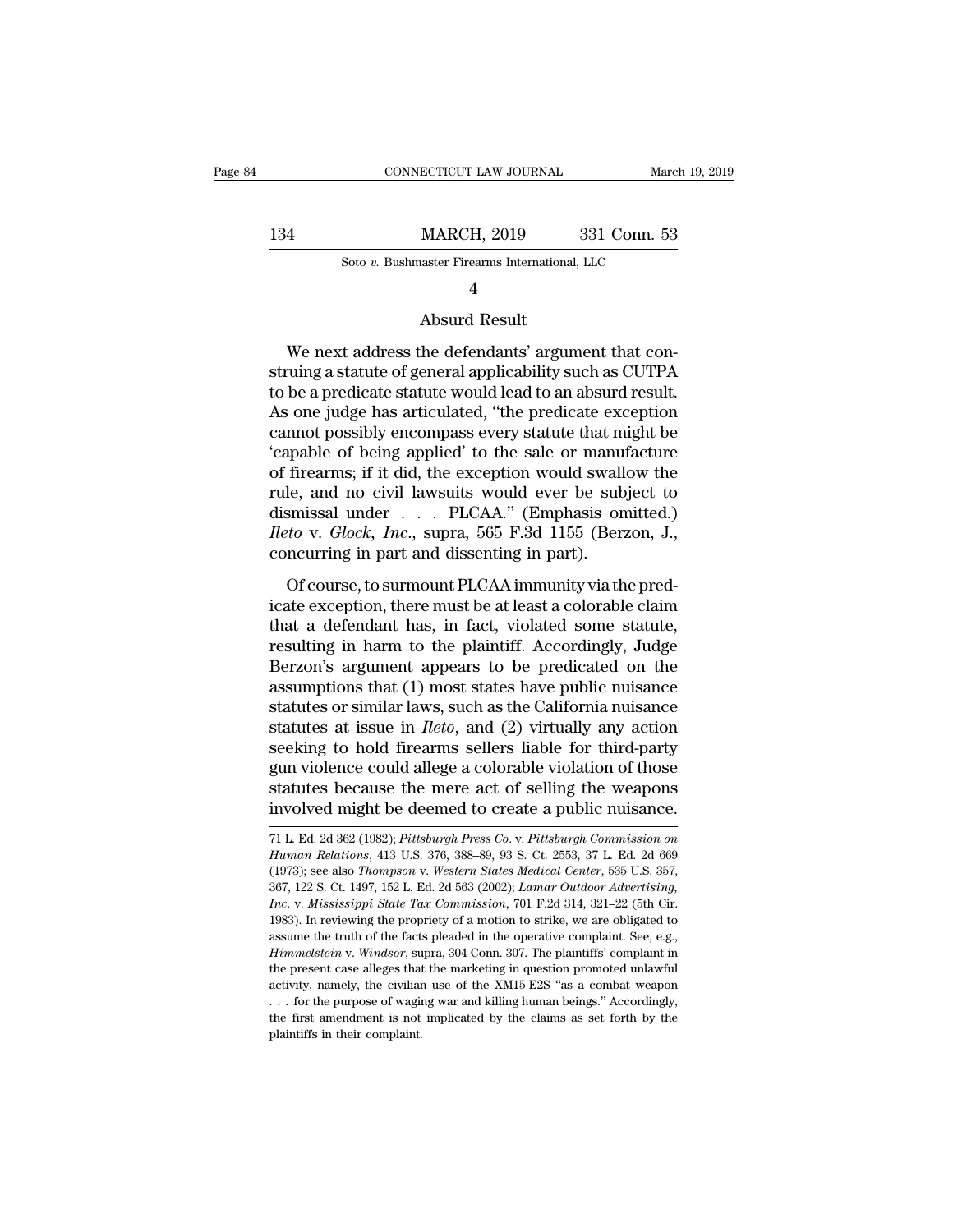# 2019 CONNECTICUT LAW JOURNAL Page 85<br>331 Conn. 53 MARCH, 2019 135<br>500 v. Bushmaster Firearms International, LLC CONNECTICUT LAW JOURNAL<br>
Soto *v.* Bushmaster Firearms International, LLC<br>
Soto *v.* Bushmaster Firearms International, LLC<br>
assume without deciding that Judge Berzon

CONNECTICUT LAW JOURNAL Page 85<br>
1 Conn. 53 MARCH, 2019 135<br>
Soto v. Bushmaster Firearms International, LLC<br>
We will assume, without deciding, that Judge Berzon<br>
correct that, as a general matter, the predicate excep-<br>
pre 331 Conn. 53 MARCH, 2019 135<br>
Soto v. Bushmaster Firearms International, LLC<br>
We will assume, without deciding, that Judge Berzon<br>
is correct that, as a general matter, the predicate excep-<br>
tion cannot be so expansive as 331 Conn. 53 MARCH, 2019 135<br>
Soto v. Bushmaster Firearms International, LLC<br>
We will assume, without deciding, that Judge Berzon<br>
is correct that, as a general matter, the predicate excep-<br>
tion cannot be so expansive as 331 Conn. 53 MARCH, 2019 135<br>
Soto v. Bushmaster Firearms International, LLC<br>
We will assume, without deciding, that Judge Berzon<br>
is correct that, as a general matter, the predicate excep-<br>
tion cannot be so expansive as Soto v. Bushmaster Firearms International, LLC<br>We will assume, without deciding, that Judge Berzon<br>is correct that, as a general matter, the predicate excep-<br>tion cannot be so expansive as to fully encompass laws<br>such as soto v. Bushmaster Firearms International, LLC<br>
We will assume, without deciding, that Judge Berzon<br>
is correct that, as a general matter, the predicate excep-<br>
tion cannot be so expansive as to fully encompass laws<br>
such We will assume, without deciding, that Judge Berzon<br>is correct that, as a general matter, the predicate excep-<br>tion cannot be so expansive as to fully encompass laws<br>such as public nuisance statutes insofar as those laws<br> is correct that, as a general matter, the predicate exception cannot be so expansive as to fully encompass laws<br>such as public nuisance statutes insofar as those laws<br>reasonably might be implicated in any civil action ari tion cannot be so expansive as to fully encompass laws<br>such as public nuisance statutes insofar as those laws<br>reasonably might be implicated in any civil action aris-<br>ing from gun violence.<sup>57</sup> Although we believe that th such as public nuisance statutes insofar as those laws<br>reasonably might be implicated in any civil action aris-<br>ing from gun violence.<sup>57</sup> Although we believe that the<br>plaintiffs' primary allegations—that any sale of assau reasonably might be implicated in any civil action aris-<br>ing from gun violence.<sup>57</sup> Although we believe that the<br>plaintiffs' primary allegations—that any sale of assault<br>weapons to the civilian market constitutes an unfair ing from gun violence.<sup>57</sup> Although we believe that the plaintiffs' primary allegations—that any sale of assault weapons to the civilian market constitutes an unfair trade practice—would falter on this shoal, we need not plaintiffs' primary allegations—that any sale of assault<br>weapons to the civilian market constitutes an unfair<br>trade practice—would falter on this shoal, we need not<br>address that issue more fully in light of our determina-<br> weapons to the civilian market constitutes an unfair<br>trade practice—would falter on this shoal, we need not<br>address that issue more fully in light of our determina-<br>tion that those allegations are time barred. See part IV<br> trade practice—would falter on this shoal, we need not<br>address that issue more fully in light of our determina-<br>tion that those allegations are time barred. See part IV<br>B of this opinion. What is clear, however, is that th address that issue more fully in light of our determination that those allegations are time barred. See part IV B of this opinion. What is clear, however, is that the plaintiffs' wrongful marketing allegations may proceed tion that those allegations are time barred. See part IV<br>B of this opinion. What is clear, however, is that the<br>plaintiffs' wrongful marketing allegations may proceed<br>without crippling PLCAA. Those claims allege only that<br> B of this opinion. What is clear, however, is that the plaintiffs' wrongful marketing allegations may proceed without crippling PLCAA. Those claims allege only that one specific family of firearms sellers advertised one pa plaintiffs' wrongful marketing allegations may proceed<br>without crippling PLCAA. Those claims allege only that<br>one specific family of firearms sellers advertised one<br>particular line of assault weapons in a uniquely unscru-<br> without crippling PLCAA. Those claims allege only that<br>one specific family of firearms sellers advertised one<br>particular line of assault weapons in a uniquely unscru-<br>pulous manner, promoting their suitability for illegal, one specific family of firearms sellers advertised one<br>particular line of assault weapons in a uniquely unscru-<br>pulous manner, promoting their suitability for illegal,<br>offensive assaults. As we have stated throughout this<br> particular line of assault weapons in a uniquely unscrupulous manner, promoting their suitability for illegal, offensive assaults. As we have stated throughout this opinion, we do not know whether the plaintiffs will be ab pulous manner, promoting their suitability for illegal, offensive assaults. As we have stated throughout this opinion, we do not know whether the plaintiffs will be able to prove those allegations to a jury. But we are con offensive assaults. As we have stated throughout this opinion, we do not know whether the plaintiffs will be able to prove those allegations to a jury. But we are confident that this sort of specific, narrowly framed wrong opinion, we do not know whether the plaintiffs will be<br>able to prove those allegations to a jury. But we are<br>confident that this sort of specific, narrowly framed<br>wrongful marketing claim alleges precisely the sort of<br>ille able to prove those allegations to a jury. But we are confident that this sort of specific, narrowly framed wrongful marketing claim alleges precisely the sort of illegal conduct that Congress did not intend to immunize. legal conduct that Congress did not intend to immu-<br>ize. For this reason, CUTPA's prohibition against such<br>ponduct appears to fall squarely within the predicate<br>is reception and does not lead to an absurd result.<br>is we not nize. For this reason, CUTPA's prohibition against such conduct appears to fall squarely within the predicate exception and does not lead to an absurd result.<br> $\frac{57}{10}$  We note that the Second Circuit, in considering wh

conduct appears to fall squarely within the predicate exception and does not lead to an absurd result.<br> $\frac{1}{100}$  We note that the Second Circuit, in considering whether a criminal nuisance statute of general applicabili exception and does not lead to an absurd result.<br>  $\frac{57}{100}$  We note that the Second Circuit, in considering whether a criminal nuisance statute of general applicability qualified as a predicate statute, indicated that **EXCEPTION AND GOES NOT TEACH OF AND ADSUTE TESTILE.**<br>
<sup>57</sup> We note that the Second Circuit, in considering whether a criminal nuisance statute of general applicability qualified as a predicate statute, indicated that the <sup>*IT*</sup> We note that the Second Circuit, in considering whether a criminal musance statute of general applicability qualified as a predicate statute, indicated that the relevant legal question is whether a statute is appli musance statute of general applicability qualified as a predicate statute, indicated that the relevant legal question is whether a statute is applicable to the sale or marketing of firearms as applied to the particular ci indicated that the relevant legal question is whether a statute is applicable to the sale or marketing of firearms as applied to the particular circumstances of the case at issue, rather than facially applicable. See *New* to the sale or marketing of frearms as applied to the particular circumstances<br>of the case at issue, rather than facially applicable. See *New York v. Beretta*<br>U.S.A. Corp., supra, 524 F.3d 401 (discussing whether state s of the case at issue, rather than facially applicable. See *New York v. Beretta* U.S.A. Corp., supra, 524 F.3d 401 (discussing whether state statute at issue had been applied to firearms suppliers "for conduct like that c U.S.A. Corp., supra, 524 F.3d 401 (discussing whether state statute at issue had been applied to firearms suppliers "for conduct like that complained of by the [plaintiff]"); id., 400–401 n.4 (in future, another statute o bad been applied to firearms suppliers "for conduct like that complained of by the [plaintiff]"); id., 400–401 n.4 (in future, another statute of general applicability may be found to govern specific conduct complained of number of by the [plaintiff]"); id., 400-401 n.4 (in future, another statute of general applicability may be found to govern specific conduct complained of and, thus, qualify as predicate statute). We agree that that is t applicability may<br>thus, qualify as providing the such as CUTPA,<br>number of distince such as CUTPA,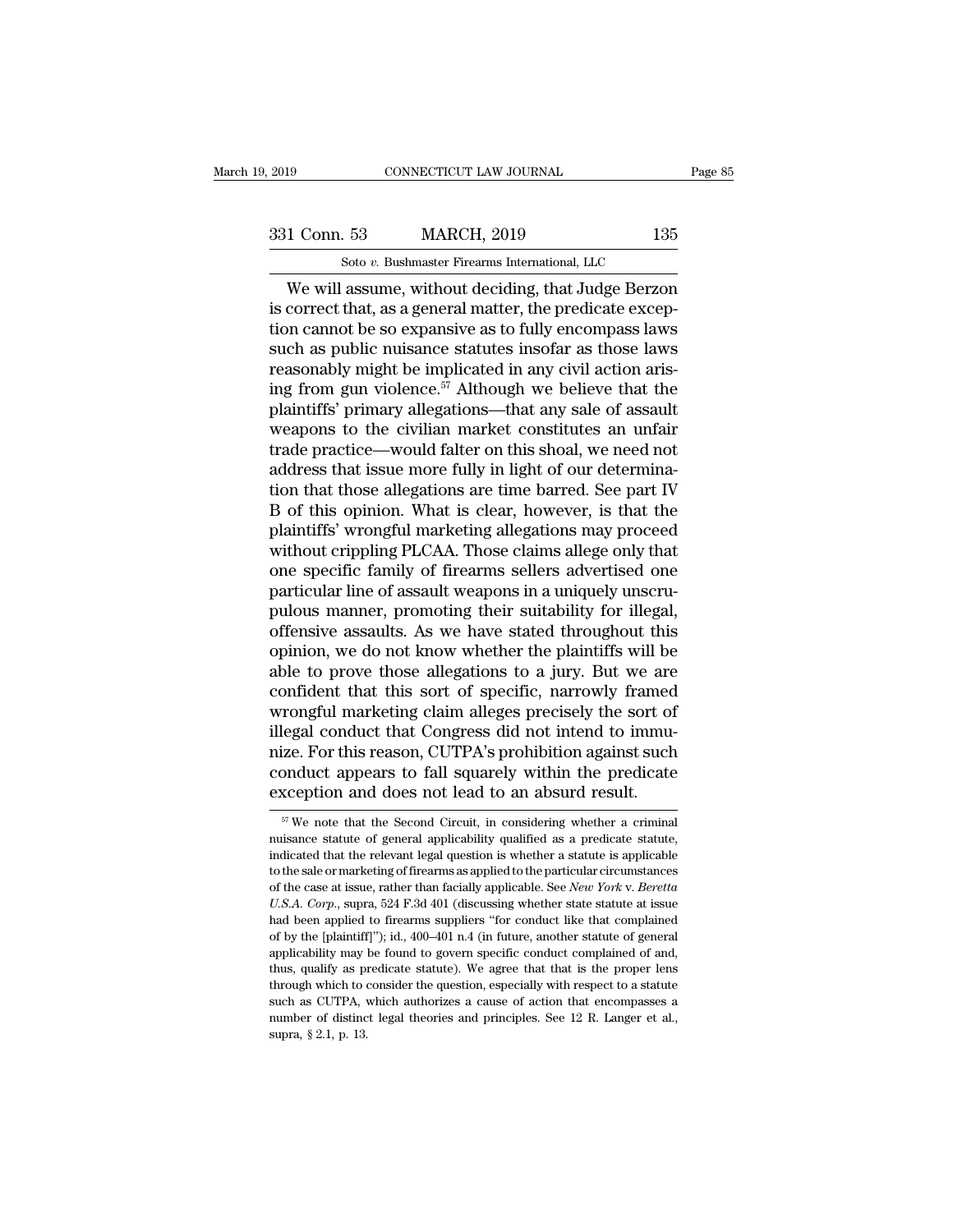|     | CONNECTICUT LAW JOURNAL                                | March 19, 2019 |
|-----|--------------------------------------------------------|----------------|
|     |                                                        |                |
| 136 | <b>MARCH, 2019</b><br>331 Conn. 53                     |                |
|     | Soto v. Bushmaster Firearms International, LLC         |                |
|     | $\mathbf{C}$                                           |                |
|     | Extrinsic Evidence of Congressional Intent             |                |
|     | Other courts that have construed the predicate excep-  |                |
|     | tion are divided as to whether the exception unambigu- |                |

Soto v. Bushmaster Firearms International, LLC<br>
C<br>
Extrinsic Evidence of Congressional Intent<br>
Other courts that have construed the predicate excep-<br>
tion are divided as to whether the exception unambigu-<br>
ously encompasse C<br>
Extrinsic Evidence of Congressional Intent<br>
Other courts that have construed the predicate excep-<br>
tion are divided as to whether the exception unambigu-<br>
ously encompasses laws, such as CUTPA, that do not<br>
expressly re Extrinsic Evidence of Congressional Intent<br>Other courts that have construed the predicate excep-<br>tion are divided as to whether the exception unambigu-<br>ously encompasses laws, such as CUTPA, that do not<br>expressly regulate Extrinsic Evidence of Congressional Intent<br>Other courts that have construed the predicate excep-<br>tion are divided as to whether the exception unambigu-<br>ously encompasses laws, such as CUTPA, that do not<br>expressly regulate Other courts that have construed the predicate exception are divided as to whether the exception unambiguously encompasses laws, such as CUTPA, that do not expressly regulate firearms sales and marketing but are neverthele Other courts that have construed the predicate excep-<br>tion are divided as to whether the exception unambigu-<br>ously encompasses laws, such as CUTPA, that do not<br>expressly regulate firearms sales and marketing but are<br>nevert tion are divided as to whether the exception unambiguously encompasses laws, such as CUTPA, that do not expressly regulate firearms sales and marketing but are nevertheless capable of being and have been applied thereto. C ously encompasses laws, such as CUTPA, that do not<br>expressly regulate firearms sales and marketing but are<br>nevertheless capable of being and have been applied<br>thereto. Compare *Ileto* v. *Glock*, *Inc.*, supra, 565 F.3d<br>11 expressly regulate firearms sales and marketing but are<br>nevertheless capable of being and have been applied<br>thereto. Compare *Reto* v. *Glock*, *Inc.*, supra, 565 F.3d<br>1133–35 (predicate exception is ambiguous), and *New* nevertheless capable of being and have been applied<br>thereto. Compare *Ileto* v. *Glock*, *Inc.*, supra, 565 F.3d<br>1133–35 (predicate exception is ambiguous), and *New*<br>York v. *Beretta U.S.A. Corp.*, supra, 524 F.3d 401 (sa thereto. Compare *Ileto* v. *Glock*, *Inc.*, supra, 565 F.3d<br>1133–35 (predicate exception is ambiguous), and *New*<br>*York* v. *Beretta U.S.A. Corp.*, supra, 524 F.3d 401 (same),<br>with *Smith & Wesson Corp.* v. *Gary*, 875 N 1133–35 (predicate exception is ambiguous), and *New*<br> *York v. Beretta U.S.A. Corp.*, supra, 524 F.3d 401 (same),<br>
with *Smith & Wesson Corp. v. Gary*, 875 N.E.2d 422,<br>
431, 434 and n.12 (predicate exception unambiguousl York v. Beretta U.S.A. Corp., supra, 524 F.3d 401 (same),<br>with *Smith & Wesson Corp.* v. *Gary*, 875 N.E.2d 422,<br>431, 434 and n.12 (predicate exception unambiguously<br>applies), and *New York v. Beretta U.S.A. Corp.*, supra, with Smith & Wesson Corp. v. Gary, 875 N.E.2d 422,<br>431, 434 and n.12 (predicate exception unambiguously<br>applies), and New York v. Beretta U.S.A. Corp., supra,<br>405–407 (Katzmann, J., dissenting) (same). In part V B<br>of this 431, 434 and n.12 (predicate exception unambiguously applies), and *New York v. Beretta U.S.A. Corp.*, supra, 405–407 (Katzmann, J., dissenting) (same). In part V B of this opinion, we explained why the plain text of 15 U applies), and *New York v. Beretta U.S.A. Corp.*, supra, 405–407 (Katzmann, J., dissenting) (same). In part V B of this opinion, we explained why the plain text of 15 U.S.C. § 7903 (5) (A) (iii) strongly suggests that CUT 405–407 (Katzmann, J., dissenting) (same). In part V B<br>of this opinion, we explained why the plain text of 15<br>U.S.C. § 7903 (5) (A) (iii) strongly suggests that CUTPA,<br>as applied to the plaintiffs' claims, qualifies as a of this opinion, we explained why the plain text of 15<br>U.S.C. § 7903 (5) (A) (iii) strongly suggests that CUTPA,<br>as applied to the plaintiffs' claims, qualifies as a predi-<br>cate statute. In this part, we explain why extrin U.S.C. § 7903 (5) (A) (iii)<br>as applied to the plainti<br>cate statute. In this part<br>cia of congressional in<br>sion. These indicia inc<br>struction, closely relate<br>history of PLCAA. Expressional and the Fighter and Tallie Construction<br>is indicial include canons of statutory conclosely related legislation, and the legislative<br>PLCAA.<br>1<br>Canons of Statutory Construction<br>he law of the Second Circuit, if th

1

Under the law of the Second Circuit, if the plain<br>Under the law of the Second Circuit, if the plain<br>uage of a statute is ambiguous, we then consider<br>asther any ambiguities may be reached by the anali l<br>
l<br>
Canons of Statutory Construction<br>
Under the law of the Second Circuit, if the plain<br>
language of a statute is ambiguous, we then consider<br>
whether any ambiguities may be resolved by the appli-<br>
action of conons of st 1<br>Canons of Statutory Construction<br>Under the law of the Second Circuit, if the plain<br>language of a statute is ambiguous, we then consider<br>whether any ambiguities may be resolved by the appli-<br>cation of canons of statutory Canons of Statutory Construction<br>Under the law of the Second Circuit, if the plain<br>language of a statute is ambiguous, we then consider<br>whether any ambiguities may be resolved by the appli-<br>cation of canons of statutory c Canons of Statutory Construction<br>Under the law of the Second Circuit, if the plain<br>language of a statute is ambiguous, we then consider<br>whether any ambiguities may be resolved by the appli-<br>cation of canons of statutory c Under the law of the Second Circuit, if the plain language of a statute is ambiguous, we then consider whether any ambiguities may be resolved by the application of canons of statutory construction and, failing that, throu Under the law of the Second Circuit, if the plain<br>language of a statute is ambiguous, we then consider<br>whether any ambiguities may be resolved by the appli-<br>cation of canons of statutory construction and, failing<br>that, th language of a statute is ambiguous, we then consider<br>whether any ambiguities may be resolved by the appli-<br>cation of canons of statutory construction and, failing<br>that, through review of the legislative history. E.g.,<br>*Uni* whether any ambiguities may be resolve<br>cation of canons of statutory constructi<br>that, through review of the legislative<br>*United States* v. *Rowland*, 826 F.3d 10<br>2016), cert. denied, U.S. , 137 S<br>L. Ed. 2d 517 (2017). In t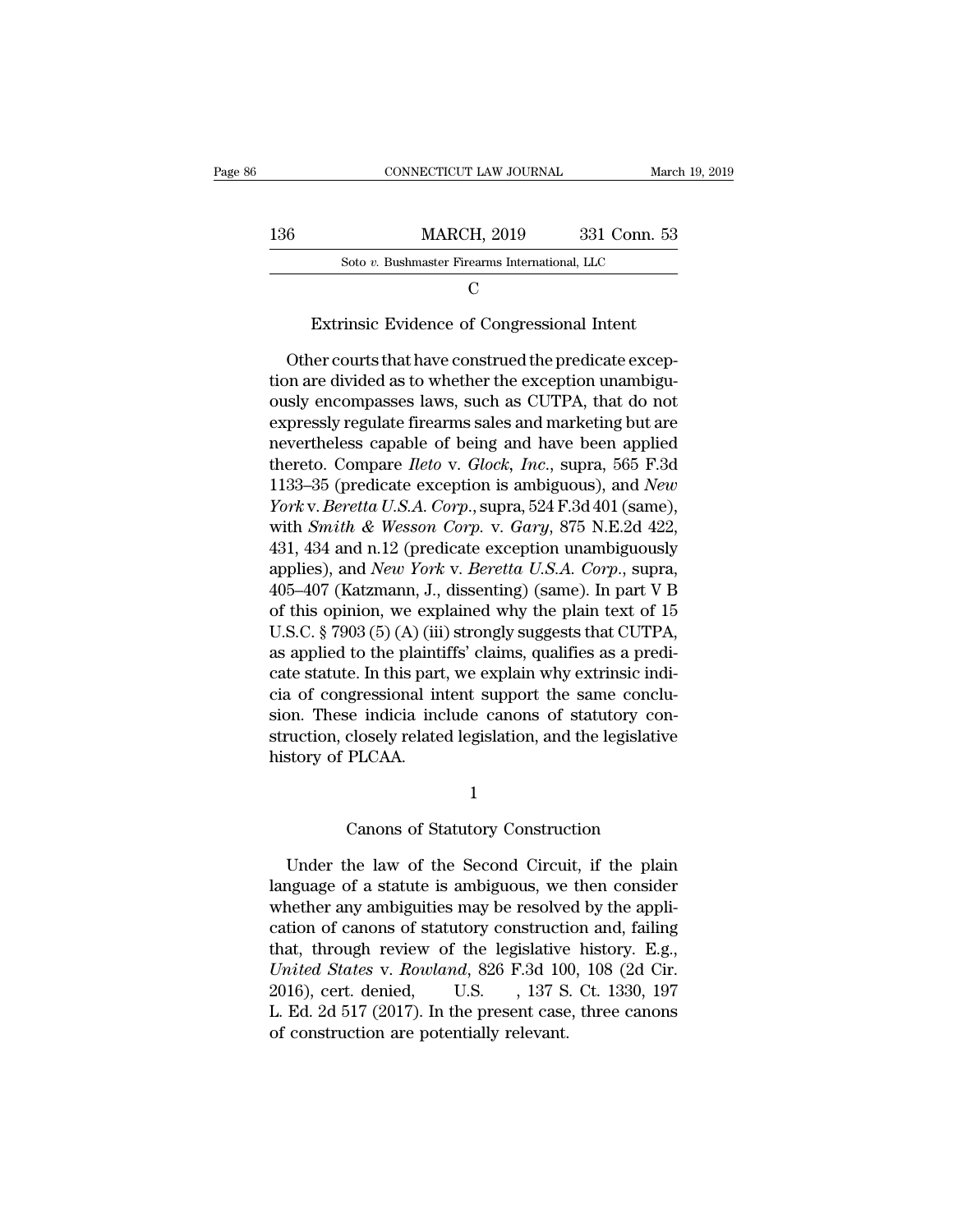# 2019 CONNECTICUT LAW JOURNAL Page 87<br>331 Conn. 53 MARCH, 2019 137<br>500 v. Bushmaster Firearms International, LLC CONNECTICUT LAW JOURNAL<br>
Soto *v.* Bushmaster Firearms International, LLC<br>
Soto *v.* Bushmaster Firearms International, LLC

### a

 $\frac{1}{2}$  MARCH, 2019<br>  $\frac{1}{2}$  M. Bushmaster Firearms International, LLC<br>  $\frac{1}{2}$ <br>
Clear Statement Requirement<br>
with the well established canon that 1 Conn. 53 MARCH, 2019 137<br>
Soto v. Bushmaster Firearms International, LLC<br>
a<br>
Clear Statement Requirement<br>
We begin with the well established canon that a fed-<br>
al law is not to be construed to have superseded the<br>
storic Solution Continuo 35 MARCH, 2019<br>
Soto v. Bushmaster Firearms International, LLC<br>
a<br>
Clear Statement Requirement<br>
We begin with the well established canon that a federal law is not to be construed to have superseded the<br> Soto *v*. Bushmaster Firearms International, LLC<br>
a<br>
Clear Statement Requirement<br>
We begin with the well established canon that a fed-<br>
eral law is not to be construed to have superseded the<br>
historic police powers of the a<br>
clear Statement Requirement<br>
We begin with the well established canon that a fed-<br>
eral law is not to be construed to have superseded the<br>
historic police powers of the states unless that was the<br>
clearly expressed and Clear Statement Requirement<br>We begin with the well established canon that a fed-<br>eral law is not to be construed to have superseded the<br>historic police powers of the states unless that was the<br>clearly expressed and manifes Clear Statement Requirement<br>We begin with the well established canon that a fed-<br>eral law is not to be construed to have superseded the<br>historic police powers of the states unless that was the<br>clearly expressed and manifes We begin with the well established canon that a federal law is not to be construed to have superseded the historic police powers of the states unless that was the clearly expressed and manifest purpose of Congress. E.g., eral law is not to be construed to have superseded the<br>historic police powers of the states unless that was the<br>clearly expressed and manifest purpose of Congress.<br>E.g., *Cipollone* v. *Liggett Group*, *Inc.*, 505 U.S. 504 historic police powers of the states unless that was the<br>clearly expressed and manifest purpose of Congress.<br>E.g., *Cipollone* v. *Liggett Group*, *Inc.*, 505 U.S. 504, 516,<br>112 S. Ct. 2608, 120 L. Ed. 2d 407 (1992); *Rice* clearly expressed and manifest purpose of Congress.<br>E.g., *Cipollone v. Liggett Group, Inc.*, 505 U.S. 504, 516,<br>112 S. Ct. 2608, 120 L. Ed. 2d 407 (1992); *Rice v. Santa<br>Fe Elevator Corp.*, 331 U.S. 218, 230, 67 S. Ct. 11 E.g., *Cipollone v. Liggett Group*, *Inc.*, 505 U.S. 504, 516,<br>112 S. Ct. 2608, 120 L. Ed. 2d 407 (1992); *Rice v. Santa<br>Fe Elevator Corp.*, 331 U.S. 218, 230, 67 S. Ct. 1146, 91<br>L. Ed. 1447 (1947); *Federal Housing Financ* 112 S. Ct. 2608, 120 L. Ed. 2d 407 (1992); *Rice v. Santa*<br>*Fe Elevator Corp.*, 331 U.S. 218, 230, 67 S. Ct. 1146, 91<br>L. Ed. 1447 (1947); *Federal Housing Finance Agency*<br>v. *Nomura Holding America*, *Inc.*, 873 F.3d 85, 1 Elevator Corp., 331 U.S. 218, 230, 67 S. Ct. 1146, 91<br>Ed. 1447 (1947); *Federal Housing Finance Agency*<br>Jomura Holding America, Inc., 873 F.3d 85, 112 n.30<br>Cir. 2017), cert. denied, U.S. , 138 S. Ct. 2679,<br>L. Ed. 2d 1073 L. Ed. 1447 (1947); *Federal Housing Finance Agency*<br>v. *Nomura Holding America*, *Inc.*, 873 F.3d 85, 112 n.30<br>(2d Cir. 2017), cert. denied, U.S. , 138 S. Ct. 2679,<br>201 L. Ed. 2d 1073 (2018), and cert. denied sub nom.<br>*Fi* 

v. Nomura Holding America, Inc., 873 F.3d 85, 112 n.30<br>
(2d Cir. 2017), cert. denied, U.S. , 138 S. Ct. 2679,<br>
201 L. Ed. 2d 1073 (2018), and cert. denied sub nom.<br>
Findlay v. Federal Housing Finance Agency, U.S.<br>
, 138 S. (2d Cir. 2017), cert. denied, U.S. , 138 S. Ct. 2679,<br>201 L. Ed. 2d 1073 (2018), and cert. denied sub nom.<br>Findlay v. Federal Housing Finance Agency, U.S.<br>, 138 S. Ct. 2697, 201 L. Ed. 2d 1073 (2018). The<br>regulation of ad 201 L. Ed. 2d 1073 (2018), and cert. denied sub nom.<br> *Findlay v. Federal Housing Finance Agency*, U.S.<br>
, 138 S. Ct. 2697, 201 L. Ed. 2d 1073 (2018). The<br>
regulation of advertising that threatens the public<br>
health, safet Findlay v. Federal Housing Finance Agency, U.S.<br>
, 138 S. Ct. 2697, 201 L. Ed. 2d 1073 (2018). The<br>
regulation of advertising that threatens the public<br>
health, safety, and morals has long been considered a<br>
core exercise *Formal Action 188 S. Ct. 2697, 201 L. Ed. 2d 1073 (2018). The*<br>regulation of advertising that threatens the public<br>health, safety, and morals has long been considered a<br>core exercise of the states' police powers. See, e.g regulation of advertising that threatens the public<br>health, safety, and morals has long been considered a<br>core exercise of the states' police powers. See, e.g.,<br>Altria Group, Inc. v. Good, 555 U.S. 70, 77, 129 S. Ct.<br>538, *Mealth, safety, and morals has long been considered a* core exercise of the states' police powers. See, e.g., *Altria Group, Inc.* v. *Good*, 555 U.S. 70, 77, 129 S. Ct. 538, 172 L. Ed. 2d 398 (2008); *Semler v. Oregon St* core exercise of the states' police powers. See, e.g.,<br>Altria Group, Inc. v. Good, 555 U.S. 70, 77, 129 S. Ct.<br>538, 172 L. Ed. 2d 398 (2008); *Semler v. Oregon State*<br>Board of Dental Examiners, 294 U.S. 608, 611–12, 55<br>S. *Altria Group, Inc. v. Good, 555 U.S. 70, 77, 129 S. Ct.*<br>538, 172 L. Ed. 2d 398 (2008); *Semler v. Oregon State*<br>*Board of Dental Examiners, 294 U.S. 608, 611–12, 55*<br>S. Ct. 570, 79 L. Ed. 1086 (1935); *Varney & Green v.* 538, 172 L. Ed. 2d 398 (2008); *Semler v. Oregon State*<br>Board of Dental Examiners, 294 U.S. 608, 611–12, 55<br>S. Ct. 570, 79 L. Ed. 1086 (1935); *Varney & Green v.<br>Williams*, 155 Cal. 318, 321, 100 P. 867 (1909), overruled<br>i Board of Dental Examiners, 294 U.S. 608, 611–12, 55<br>S. Ct. 570, 79 L. Ed. 1086 (1935); *Varney & Green v.<br>Williams*, 155 Cal. 318, 321, 100 P. 867 (1909), overruled<br>in part on other grounds by *Metromedia*, *Inc. v. San*<br>D S. Ct. 570, 79 L. Ed. 1086 (1935); *Varney & Green v.*<br>Williams, 155 Cal. 318, 321, 100 P. 867 (1909), overruled<br>in part on other grounds by *Metromedia, Inc. v. San*<br>*Diego*, 26 Cal. 3d 848, 610 P.2d 407, 164 Cal. Rptr. *Williams*, 155 Cal. 318, 321, 100 P. 867 (1909), overruled<br>in part on other grounds by *Metromedia*, *Inc.* v. *San*<br>*Diego*, 26 Cal. 3d 848, 610 P.2d 407, 164 Cal. Rptr. 510<br>(1980); *State* v. *Certain Contraceptive Mat* in part on other grounds by *Metromedia*, *Inc.* v. *San Diego*, 26 Cal. 3d 848, 610 P.2d 407, 164 Cal. Rptr. 510 (1980); *State* v. *Certain Contraceptive Materials*, 7 Conn. Supp. 264, 277–78 (1939), rev'd on other grou Congress.<sup>58</sup> 26 Conn. 428, 11 A.2d 863 (1940). Accordingly, we will<br>nd the plaintiffs' CUTPA action to be superseded by<br>LCAA only if that is the clearly expressed intent of<br>ongress.<sup>58</sup><br><sup>58</sup> Similar principles and presumptions apply if find the plaintiffs' CUTPA action to be superseded by<br>PLCAA only if that is the clearly expressed intent of<br>Congress.<sup>58</sup><br><sup>88</sup> Similar principles and presumptions apply if the issue is framed in terms<br>of whether PLCAA pree

PLCAA only if that is the clearly expressed intent of Congress.<sup>58</sup><br>
<sup>58</sup> Similar principles and presumptions apply if the issue is framed in terms of whether PLCAA preempts the plaintiffs' CUTPA action. As the United Stat **Provided in that of construction** that is the electric construction of whether PICAA preempts the plaintiffs' CUTPA action. As the United States Supreme Court recently explained, "[a]mong the background principles of con COITYESS.<br>
<sup>88</sup> Similar principles and presumptions apply if the issue is framed in terms<br>
of whether PLCAA preempts the plaintiffs' CUTPA action. As the United<br>
States Supreme Court recently explained, "[a]mong the backgr <sup>58</sup> Similar principles and presumptions apply if the issue is framed in terms of whether PLCAA preempts the plaintiffs' CUTPA action. As the United States Supreme Court recently explained, "[a]mong the background princip when PICAA preempts the plaintiffs' CUTPA action. As the United States Supreme Court recently explained, "[a]mong the background principles of construction that our cases have recognized are those grounded in the relation States Supreme Court recently explained, "[a]mong the background principles of construction that our cases have recognized are those grounded in the relationship between the [f]ederal [g]overnment and the [s]tates under [t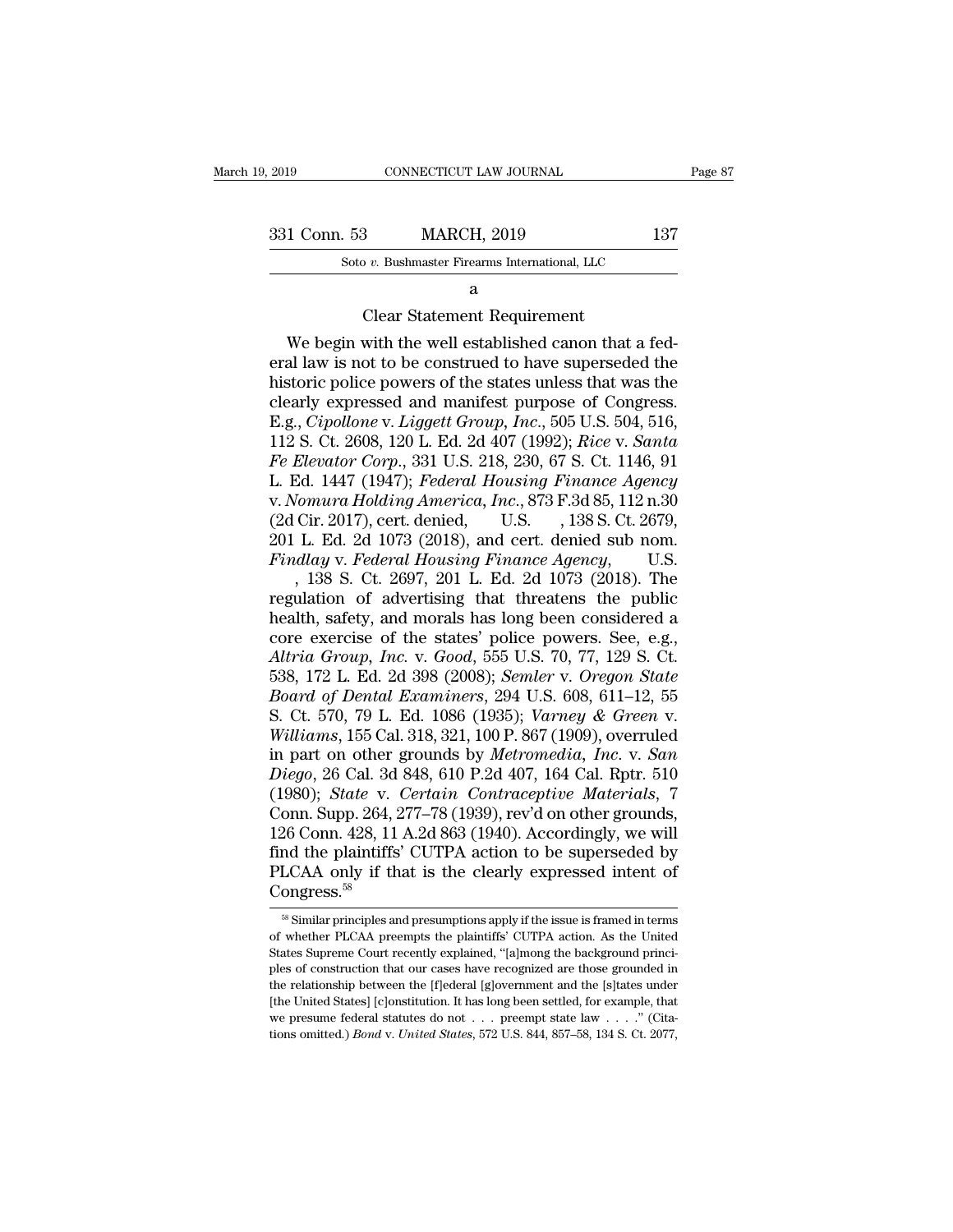# EXERCIT CONNECTICUT LAW JOURNAL March 19, 2019<br>138 MARCH, 2019 331 Conn. 53<br>500 v. Bushmaster Firearms International, LLC CONNECTICUT LAW JOURNAL March March March MARCH, 2019 331 Conn. 53<br>Soto *v.* Bushmaster Firearms International, LLC<br>Case of PLCAA, there is no indication in the

CONNECTICUT LAW JOURNAL March 19, 2019<br>
8 MARCH, 2019 331 Conn. 53<br>
Soto v. Bushmaster Firearms International, LLC<br>
In the case of PLCAA, there is no indication in the<br>
atutory text or statement of findings and purposes MARCH, 2019 331 Conn. 53<br>
Soto v. Bushmaster Firearms International, LLC<br>
In the case of PLCAA, there is no indication in the<br>
statutory text or statement of findings and purposes<br>
that Congress intended to restrict the po 138 MARCH, 2019 331 Conn. 53<br>
Soto v. Bushmaster Firearms International, LLC<br>
In the case of PLCAA, there is no indication in the<br>
statutory text or statement of findings and purposes<br>
that Congress intended to restrict t 138 MARCH, 2019 331 Conn. 53<br>
Soto *v*. Bushmaster Firearms International, LLC<br>
In the case of PLCAA, there is no indication in the<br>
statutory text or statement of findings and purposes<br>
that Congress intended to restrict Soto  $v$ . Bushmaster Firearms International, LLC<br>In the case of PLCAA, there is no indication in the<br>statutory text or statement of findings and purposes<br>that Congress intended to restrict the power of the<br>states to regul In the case of PLCAA, there is no indication in the<br>statutory text or statement of findings and purposes<br>that Congress intended to restrict the power of the<br>states to regulate wrongful advertising, particularly<br>advertising In the case of PLCAA, there is no indication in the<br>statutory text or statement of findings and purposes<br>that Congress intended to restrict the power of the<br>states to regulate wrongful advertising, particularly<br>advertisin statutory text or statement of imdings and purposes<br>that Congress intended to restrict the power of the<br>states to regulate wrongful advertising, particularly<br>advertising that encourages consumers to engage in<br>egregious cri that Congress intended to restrict the power of the<br>states to regulate wrongful advertising, particularly<br>advertising that encourages consumers to engage in<br>egregious criminal conduct. Indeed, sponsors of the<br>legislation states to regulate wronglul advertising, particularly<br>advertising that encourages consumers to engage in<br>egregious criminal conduct. Indeed, sponsors of the<br>legislation repeatedly emphasized during the legislative<br>hearings advertising that encourages consumers to engage in<br>egregious criminal conduct. Indeed, sponsors of the<br>legislation repeatedly emphasized during the legislative<br>hearings that they did *not* intend to abrogate well estab-<br>li egregious criminal conduct. Indeed, sponsors of the<br>legislation repeatedly emphasized during the legislative<br>hearings that they did *not* intend to abrogate well estab-<br>lished legal principles.<sup>59</sup> Accordingly, in the abse regisiation repeatedly emphasized during the legislative<br>hearings that they did *not* intend to abrogate well estab-<br>lished legal principles.<sup>59</sup> Accordingly, in the absence of<br>a clear statement in the statutory text or le nearings that they did *not* intend to abrogate wen established legal principles.<sup>59</sup> Accordingly, in the absence of a clear statement in the statutory text or legislative history that Congress intended to supersede the st nshed legal principles<br>a clear statement in<br>history that Congress<br>traditional authority t<br>ing of dangerous pro<br>compelled to resolve<br>of the plaintiffs. products such as firearms<br>
ive any textual ambiguities<br>
b<br>
Ejusdem Generis<br>
contend that a different

### b

The plaintiffs.<br>
b<br>
Ejusdem Generis<br>
The defendants contend that a different canon of<br>
nstruction, namely, ejusdem generis, essentially<br>
relates are detected to a bifurity in their force Spacific b<br>
Ejusdem Generis<br>
The defendants contend that a different canon of<br>
construction, namely, ejusdem generis, essentially<br>
resolves any statutory ambiguity in their favor. Specifib<br>Ejusdem Generis<br>The defendants contend that a different canon of<br>construction, namely, ejusdem generis, essentially<br>resolves any statutory ambiguity in their favor. Specifi-<br>cally, from the fact that PLCAA provides two e Ejusdem Generis<br>
The defendants contend that a different canon of<br>
construction, namely, ejusdem generis, essentially<br>
resolves any statutory ambiguity in their favor. Specifi-<br>
cally, from the fact that PLCAA provides two Ejusdem Generis<br>The defendants contend that a different canon of<br>construction, namely, ejusdem generis, essentially<br>resolves any statutory ambiguity in their favor. Specifi-<br>cally, from the fact that PLCAA provides two exa The defendants contend that a different canon of construction, namely, ejusdem generis, essentially resolves any statutory ambiguity in their favor. Specifically, from the fact that PLCAA provides two examples of predicate 189 L. Ed. 2d 1 (2014). The court further explained: ''Closely related . . .<br>189 L. Ed. 2d 1 (2014). The court further explained: ''Closely related . . . .<br>189 L. Ed. 2d 1 (2014). The court further explained: ''Closely rel cally, from the fact that PLCAA provides two examples<br>of predicate federal statutes, both of which specifically<br>relate to firearms, the defendants infer that all predicate<br> $\frac{189 \text{ L} \text{ Ed. } 2d \text{ 1 } (2014) \text{. The court further explained: "Closely related} \$ 

of predicate federal statutes, both of which specifically<br>relate to firearms, the defendants infer that all predicate<br> $\frac{189 \text{ L} \text{ Ed. } 2d \text{ 1 (2014).}}{189 \text{ L} \text{ Ed. } 2d \text{ 1 (2014).}}$  The court further explained: "Closely relate to firearms, the defendants infer that all predicate<br>189 L. Ed. 2d 1 (2014). The court further explained: "Closely related . . .<br>is the [well established] principle that it is incumbent [on] the . . . courts<br>to be relate to firearms, the defendants infer that all predicate<br>189 L. Ed. 2d 1 (2014). The court further explained: "Closely related . . .<br>is the [well established] principle that it is incumbent [on] the . . . courts<br>to be 189 L. Ed. 2d 1 (2014). The court further explained: "Closely related . . . .<br>is the [well established] principle that it is incumbent [on] the . . . courts<br>to be certain of Congress' intent before finding that federal la is the [well established] principle that it is incumbent [on] the  $\dots$  courts to be certain of Congress' intent before finding that federal law overrides the usual constitutional balance of federal and state powers.  $\dots$  to be certain of Congress' intent before finding that federal law overrides the usual constitutional balance of federal and state powers.  $\dots$  [W]hen legislation affect[s] the federal balance, the requirement of clear sta the usual constitutional balance of federal and state powers.  $\ldots$  [W]hen legislation affect[s] the federal balance, the requirement of clear statement [ensures] that the legislature has in fact faced, and intended to br degislation affect[s] the federal balance, the requirement of clear statement [ensures] that the legislature has in fact faced, and intended to bring into issue, the critical matters involved in the judicial decision." (C registration directly and the legislature has in fact faced, and intended to bring into issue, the critical matters involved in the judicial decision." (Citations omitted; internal quotation marks omitted.) Id., 858. These ided; internal quotation marks omitted.) Id., 858. The particular force to congressional legislation that positionally has been field, such as advertising, that traditionally has been See Attria Group, Inc. v. Good, supra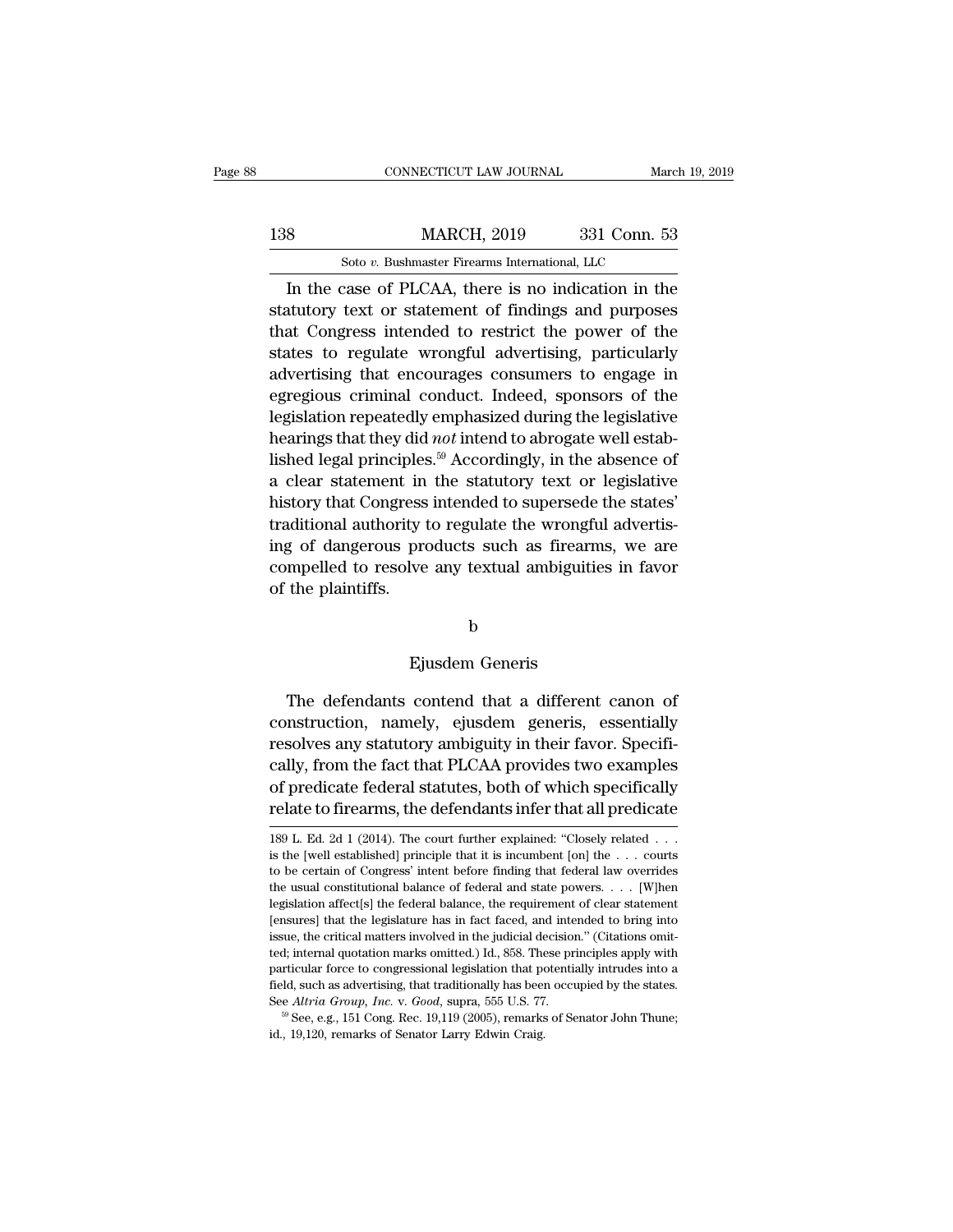| 331 Conn. 53<br><b>MARCH, 2019</b> | 139     |
|------------------------------------|---------|
|                                    |         |
| 2019<br>CONNECTICUT LAW JOURNAL    | Page 89 |

 $\begin{tabular}{l l l l} \multicolumn{1}{l}c{2019} & & & & & & & & & & \\ \hline & & & & & & & & & & 139 \\ \hline 331 & Conn. & 53 & & MARCH, & 2019 & & & 139 \\ \hline & & & & & & & & 139 \\ \hline & & & & & & & & & & 130 \\ \hline & & & & & & & & & & & 120 \\ \end{tabular}$ suaded.

1 Conn. 53 MARCH, 2019 139<br>
Soto v. Bushmaster Firearms International, LLC<br>
atutes must be of that same ilk.<sup>60</sup> We are not per-<br>
aded.<br>
When it drafted the predicate exception, Congress<br>
t forth two examples of statutes t 331 Conn. 53 MARCH, 2019 139<br>
Soto v. Bushmaster Firearms International, LLC<br>
statutes must be of that same ilk.<sup>60</sup> We are not per-<br>
suaded.<br>
When it drafted the predicate exception, Congress<br>
set forth two examples of s Soto v. Bushmaster Firearms International, LLC<br>statutes must be of that same ilk.<sup>60</sup> We are not per-<br>suaded.<br>When it drafted the predicate exception, Congress<br>set forth two examples of statutes that are applicable<br>to the statutes must be of that same ilk.<sup>60</sup> We are not per-<br>suaded.<br>When it drafted the predicate exception, Congress<br>set forth two examples of statutes that are applicable<br>to the sale or marketing of firearms. PLCAA provides<br>t statutes must be of that same lik.<sup>96</sup> We are not per-<br>suaded.<br>When it drafted the predicate exception, Congress<br>set forth two examples of statutes that are applicable<br>to the sale or marketing of firearms. PLCAA provides<br>t suaded.<br>
When it drafted the predicate exception, Congress<br>
set forth two examples of statutes that are applicable<br>
to the sale or marketing of firearms business are not<br>
immune from liability with respect to "an action in When it drafted the predicate exception, Congress<br>set forth two examples of statutes that are applicable<br>to the sale or marketing of firearms. PLCAA provides<br>that entities engaged in the firearms business are not<br>immune f set forth two examples of statutes that are applicable<br>to the sale or marketing of firearms. PLCAA provides<br>that entities engaged in the firearms business are not<br>immune from liability with respect to "an action in<br>which a the sale or marketing of firearms. PLCAA provides<br>at entities engaged in the firearms business are not<br>mune from liability with respect to "an action in<br>ich a manufacturer or seller of a [firearm] knowingly<br>blated a State that entities engaged in the firearms business are not<br>immune from liability with respect to "an action in<br>which a manufacturer or seller of a [firearm] knowingly<br>violated a State or Federal statute applicable to the sale<br>

mmune from hability with respect to "an action in<br>which a manufacturer or seller of a [firearm] knowingly<br>violated a State or Federal statute applicable to the sale<br>or marketing of the [firearm]  $\ldots$  including—<br>"(I) any which a manufacturer or seller of a [firearm] knowingly<br>violated a State or Federal statute applicable to the sale<br>or marketing of the [firearm]  $\ldots$  including—<br>"(I) any case in which the manufacturer or seller<br>knowingly violated a State or Federal statute applicable to the sale<br>or marketing of the [firearm] . . . including—<br>"(I) any case in which the manufacturer or seller<br>knowingly made any false entry in, or failed to make<br>appropriate e or marketing of the [firearm] . . . including—<br>
"(I) any case in which the manufacturer or seller<br>
knowingly made any false entry in, or failed to make<br>
appropriate entry in, any record required to be kept<br>
under Federal o "(I) any case in which the manufacturer or seller<br>knowingly made any false entry in, or failed to make<br>appropriate entry in, any record required to be kept<br>under Federal or State law with respect to the [firearm],<br>or aide knowingly made any false entry in, or failed to m<br>appropriate entry in, any record required to be  $\lfloor$ <br>under Federal or State law with respect to the [firea<br>or aided, abetted, or conspired with any person in r<br>ing any fa propriate entry in, any record required to be kept<br>
der Federal or State law with respect to the [firearm],<br>
aided, abetted, or conspired with any person in mak-<br>
g any false or fictitious oral or written statement with<br>
s under Federal or State law with respect to the [Irrearm],<br>or aided, abetted, or conspired with any person in mak-<br>ing any false or fictitious oral or written statement with<br>respect to any fact material to the lawfulness of

or aided, abetted, or conspired with any person in making any false or fictitious oral or written statement with<br>respect to any fact material to the lawfulness of the<br>sale or other disposition of a [firearm]; or<br>"(II) any ing any false or fictitious oral or written statement with<br>respect to any fact material to the lawfulness of the<br>sale or other disposition of a [firearm]; or<br>"(II) any case in which the manufacturer or seller<br>aided, abett respect to any fact material to the lawfulness of the<br>sale or other disposition of a [firearm]; or<br>"(II) any case in which the manufacturer or seller<br>aided, abetted, or conspired with any other person to<br>sell or otherwise sale or other disposition of a [tirearm]; or<br>
"(II) any case in which the manufacturer or seller<br>
aided, abetted, or conspired with any other person to<br>
sell or otherwise dispose of a [firearm], knowing, or<br>
having reason "(II) any case in which the manufacturer or seller aided, abetted, or conspired with any other person to sell or otherwise dispose of a [firearm], knowing, or having reasonable cause to believe, that the actual buyer of t aided, abetted, or conspired with any other person to<br>sell or otherwise dispose of a [firearm], knowing, or<br>having reasonable cause to believe, that the actual<br>buyer of the [firearm] was prohibited from possessing<br>or rece sell or otherwise dispose of a [firearm], knowing, or having reasonable cause to believe, that the actual buyer of the [firearm] was prohibited from possessing or receiving a firearm . . . under subsection (g) or (n) of s f section 922 of title 18 [of the United States Code]<br>  $\ldots$ ."<sup>61</sup> 15 U.S.C. § 7903 (5) (A) (iii) (2012) (setting<br>
orth record keeping and unlawful buyer exceptions).<br>
<sup>60</sup> In part III of his dissenting opinion, Justice R point, although framed in terms of the closely related canon of noscitur

comparison of the unlawful buyer exceptions).<br>  $\frac{1}{2}$  With record keeping and unlawful buyer exceptions).<br>  $\frac{1}{2}$  With respect to the unlawful buyer exception set forth in 15 U.S.C.<br>  $\frac{1}{2}$  With respect to the un

FOTTH FECOTO KEEPING and unlawful Duyer Exceptions).<br>
<sup>®</sup> In part III of his dissenting opinion, Justice Robinson makes a similar point, although framed in terms of the closely related canon of noscitur a sociis.<br>
<sup>®</sup> Wit <sup>60</sup> In part III of his dissenting opinion, Justice Robinson makes a similar point, although framed in terms of the closely related canon of noscitur a sociis.<br>
<sup>61</sup> With respect to the unlawful buyer exception set forth and through framed in terms of the closely related canon of noscitured a sociis.<br>
<sup>61</sup> With respect to the unlawful buyer exception set forth in 15 U.S.C.<br>
§ 7903 (5) (A) (iii) (II), the referenced subsections of 18 U.S.C. a sociis.<br>
a sociis.<br>
<sup>61</sup> With respect to the unlawful buyer exception set forth in 15 U.S.C. §<br>
§ 7903 (5) (A) (iii) (II), the referenced subsections of 18 U.S.C. § 922 prohibit<br>
various persons, including convicted fel <sup>61</sup> With respect to the unlawful buyer exception set forth in 15 U.S.C.  $\frac{8}{922}$  7903 (5) (A) (iii) (II), the referenced subsections of 18 U.S.C.  $\frac{8}{922}$  prohibit various persons, including convicted felons, illeg § 7903 (5) (A) (iii) (II), the referenced subsections of 18 U.S.C. § 922 prohibit various persons, including convicted felons, illegal immigrants, and individuals indicted for felonies or addicted to controlled substances record keeping exception set forth in 15 U.S.C. § 7903 (5) (A) (iii) (I) does not expressly reference any specifically regulate trade in firearms. Although the record keeping exception set forth in 15 U.S.C. § 7903 (6) (A) als indicted for felonies or addicted to controlled substances, from shipping, transporting, or receiving firearms in interstate commerce. 18 U.S.C. §§ 922 (g) and (n) (2012). The unlawful buyer exception thus directly re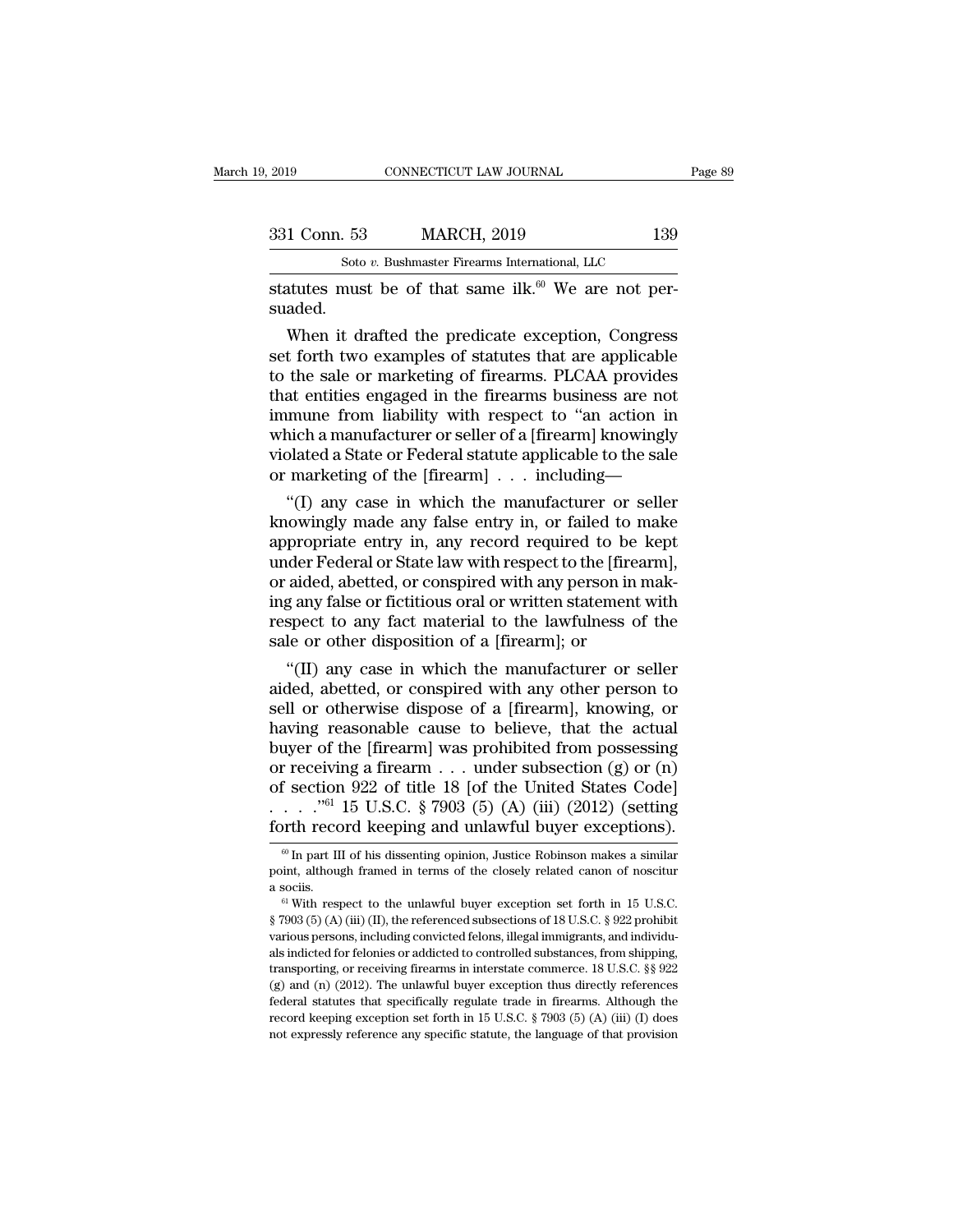# EXECUTE CONNECTICUT LAW JOURNAL March 19, 2019<br>140 MARCH, 2019 331 Conn. 53<br>500 v. Bushmaster Firearms International, LLC CONNECTICUT LAW JOURNAL March March March MARCH, 2019 331 Conn. 53<br>Soto *v.* Bushmaster Firearms International, LLC<br>Fendants argue that we can discern the scope

CONNECTICUT LAW JOURNAL March 19, 2019<br>
0 MARCH, 2019 331 Conn. 53<br>
Soto v. Bushmaster Firearms International, LLC<br>
The defendants argue that we can discern the scope<br>
the predicate exception by applying ejusdem generis.<br> MARCH, 2019 331 Conn. 53<br>
Soto v. Bushmaster Firearms International, LLC<br>
The defendants argue that we can discern the scope<br>
of the predicate exception by applying ejusdem generis.<br>
That canon applies when a statute sets  $\frac{\text{MARCH, 2019}}{\text{Soto } v. \text{ Bushmaster Firearms International, LLC}}$ <br>The defendants argue that we can discern the scope of the predicate exception by applying ejusdem generis.<br>That canon applies when a statute sets forth a general category of persons or MARCH, 2019 331 Conn. 53<br>
Soto v. Bushmaster Firearms International, LLC<br>
The defendants argue that we can discern the scope<br>
of the predicate exception by applying ejusdem generis.<br>
That canon applies when a statute sets Soto v. Bushmaster Firearms International, LLC<br>
The defendants argue that we can discern the scope<br>
of the predicate exception by applying ejusdem generis.<br>
That canon applies when a statute sets forth a general<br>
category soto v. Bushmaster Firearms International, LLC<br>
The defendants argue that we can discern the scope<br>
of the predicate exception by applying ejusdem generis.<br>
That canon applies when a statute sets forth a general<br>
category The defendants argue that we can discern the scope<br>of the predicate exception by applying ejusdem generis.<br>That canon applies when a statute sets forth a general<br>category of persons or things and then enumerates spe-<br>cifi of the predicate exception by applying ejusdem generis.<br>That canon applies when a statute sets forth a general<br>category of persons or things and then enumerates spe-<br>cific examples thereof. In those cases, when the scope<br>o That canon applies when a statute sets forth a general category of persons or things and then enumerates specific examples thereof. In those cases, when the scope of the general category is unclear, a presumption, albeit a category of persons or things and then enumerates specific examples thereof. In those cases, when the scope of the general category is unclear, a presumption, albeit a rebuttable one, may arise that the general category en cific examples thereof. In those cases, when the scope<br>of the general category is unclear, a presumption, albeit<br>a rebuttable one, may arise that the general category<br>encompasses only things similar in nature to the spe-<br> of the general category is unclear, a presumption, albeit<br>a rebuttable one, may arise that the general category<br>encompasses only things similar in nature to the spe-<br>cific examples that follow. See, e.g., 2A N. Singer & S a rebuttable one, may arise that the general category<br>encompasses only things similar in nature to the spe-<br>cific examples that follow. See, e.g., 2A N. Singer & S.<br>Singer, Statutes and Statutory Construction (7th Ed.<br>2014 encompasses only things similar in nature to the specific examples that follow. See, e.g., 2A N. Singer & Singer, Statutes and Statutory Construction (7th I 2014) § 47:17, pp. 364–68. Several courts have acknowedged the po It is well established, however, that ejusdem generis,<br>in the potential relevance of the canon when con-<br>uing the potential relevance of the canon when con-<br>ving the predicate exception. See, e.g., *New York v.*<br>*retta U.* 2014) § 47:17, pp. 364–68. Several courts have acknowledged the potential relevance of the canon when construing the predicate exception. See, e.g., *New York v.* Beretta U.S.A. Corp., supra, 524 F.3d 401–402.<br>It is well

2014)  $\S$  41.17, pp. 304–06. Several counts have acknowledged the potential relevance of the canon when construing the predicate exception. See, e.g., *New York v.* Beretta U.S.A. Corp., supra, 524 F.3d 401–402.<br>It is wel struing the predicate exception. See, e.g., *New York v.*<br>Beretta U.S.A. Corp., supra, 524 F.3d 401–402.<br>It is well established, however, that ejusdem generis,<br>like other canons of construction, is merely a tool to<br>assist *Beretta U.S.A. Corp.*, supra, 524 F.3d 401–402.<br>
It is well established, however, that ejusdem generis,<br>
like other canons of construction, is merely a tool to<br>
assist us in gleaning the intent of Congress; it should<br>
not *Beretta C.B.A.* Corp., supra, 524 P.50 401–402.<br>
It is well established, however, that ejusdem generis,<br>
like other canons of construction, is merely a tool to<br>
assist us in gleaning the intent of Congress; it should<br>
not It is well established, however, that ejusdem generis,<br>like other canons of construction, is merely a tool to<br>assist us in gleaning the intent of Congress; it should<br>not be applied in the face of a contrary manifestation<br>o like other canons of construction, is merely a tool to<br>assist us in gleaning the intent of Congress; it should<br>not be applied in the face of a contrary manifestation<br>of legislative intent. *Helvering* v. *Stockholms Enski* assist us in gleaning the intent of Congress; it should<br>not be applied in the face of a contrary manifestation<br>of legislative intent. *Helvering* v. *Stockholms Enskilda*<br>Bank, 293 U.S. 84, 88–89, 55 S. Ct. 50, 79 L. Ed. not be applied in the face of a contrary manifestation<br>of legislative intent. *Helvering* v. *Stockholms Enskilda*<br>Bank, 293 U.S. 84, 88–89, 55 S. Ct. 50, 79 L. Ed. 211<br>(1934); 2A N. Singer & S. Singer, supra, § 47:22, pp % of legislative inter<br> *Bank*, 293 U.S. 8<br>  $(1934)$ ; 2A N. Sir<br>  $400-404$ . This is j<br>
the legislative his<br>
intent. See 2A N<br>
pp.  $404-405$ .<br>
In the case of  $H_n$ , 255 0.5. 64, 66–65, 55 5. 01. 56, 75 L. Ed. 211<br>934); 2A N. Singer & S. Singer, supra, § 47:22, pp.<br>0–404. This is particularly true, for example, when<br>e legislative history of a statute reveals a contrary<br>tent. See (1554), 2A N. Singer & S. Singer, sapra,  $\frac{1}{2}$  T.22, pp.<br>400–404. This is particularly true, for example, when<br>the legislative history of a statute reveals a contrary<br>intent. See 2A N. Singer & S. Singer, supra,  $\frac{1$ 

Foo-Fo4. This is particularly the, for example, when<br>the legislative history of a statute reveals a contrary<br>intent. See 2A N. Singer & S. Singer, supra, § 47:22,<br>pp. 404–405.<br>In the case of PLCAA, the legislative history intent. See 2A N. Singer & S. Singer, supra, § 47:22, pp. 404–405.<br>In the case of PLCAA, the legislative history of the statute makes clear why Congress specifically chose to include the record keeping and unlawful buyer In the case of PLCAA, the legislative history of the<br>statute makes clear why Congress specifically chose to<br>include the record keeping and unlawful buyer excep-<br>tions when drafting the final version of the predicate<br>close statute makes clear why Congress specifically chose to<br>include the record keeping and unlawful buyer excep-<br>tions when drafting the final version of the predicate<br>closely mirrors that of 18 U.S.C. § 922 (m), which mandates

include the record keeping and unlawful buyer exceptions when drafting the final version of the predicate<br>closely mirrors that of 18 U.S.C.  $\S 922$  (m), which mandates compliance<br>with the record keeping requirements that The sum of the predicate<br>
U.S.C. steps and an extreme of the predicate<br>
closely mirrors that of 18 U.S.C. § 922 (m), which mandates compliance<br>
with the record keeping requirements that govern federally licensed firearms<br> C.F.R. § 478.39a (a) (1), which mandates that licensed firearms dealers. Moreover, the legislative history indicates that Congress drafted 15 U.S.C. § 7903 (5) (A) (iii) (I) with an eye toward regulations such as 27 C.F.R closely mirrors that of 18 U.S.C.  $\S$  922 (m), which mandates compliance with the record keeping requirements that govern federally licensed firearms dealers. Moreover, the legislative history indicates that Congress draf with the record keeping requirements that govern federally licensed firearms<br>dealers. Moreover, the legislative history indicates that Congress drafted 15<br>U.S.C. § 7903 (5) (A) (iii) (I) with an eye toward regulations such dealers. Moreover, the legislative history indicates that Congress drafted 15<br>U.S.C. § 7903 (5) (A) (iii) (I) with an eye toward regulations such as 27<br>C.F.R. § 478.39a(a) (1), which mandates that licensed firearms dealers U.S.C. § 7903<br>C.F.R. § 478.3<br>lost or stolen<br>and Explosiv<br>discovered. S<br>Edwin Craig.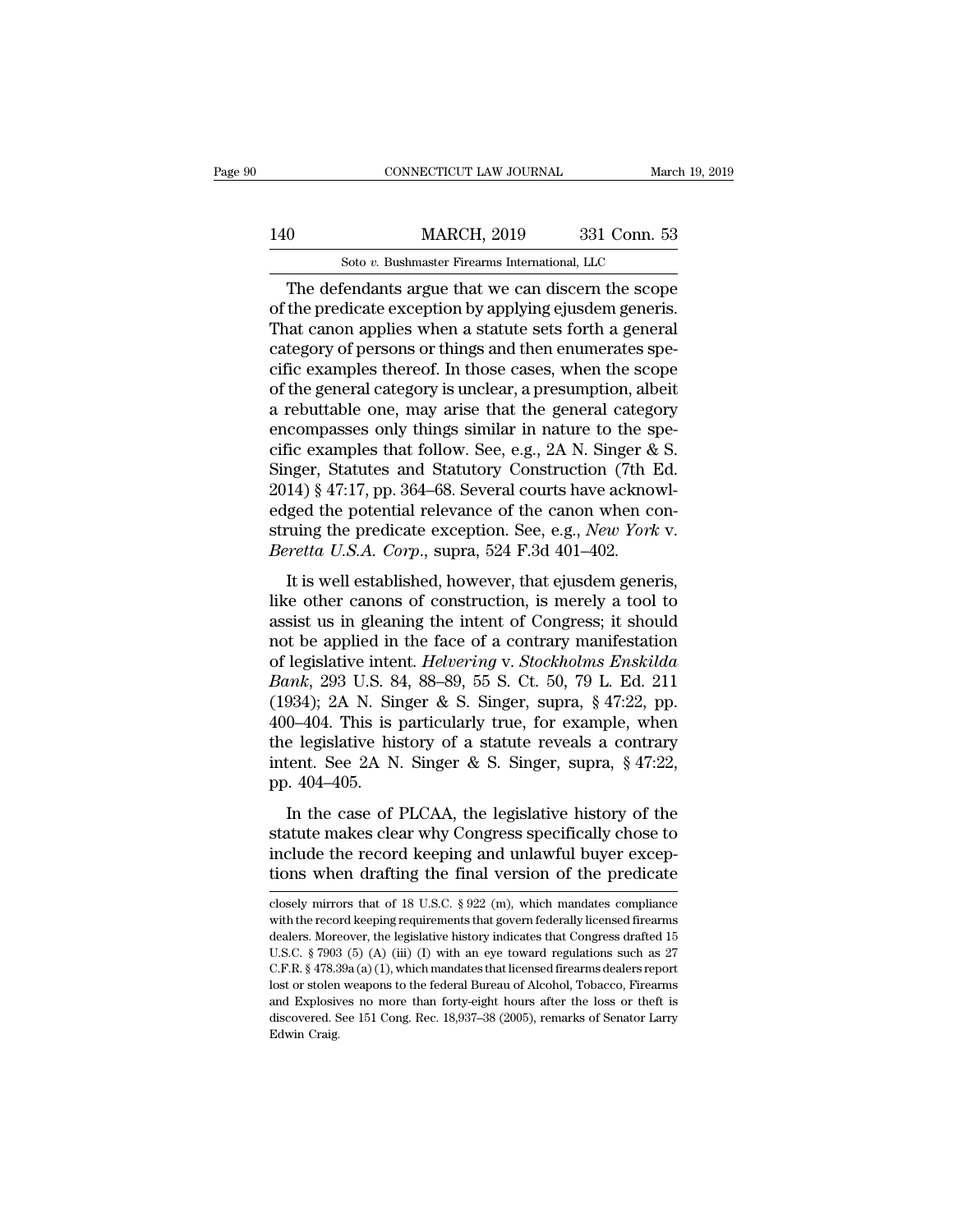2019 CONNECTICUT LAW JOURNAL Page 91<br>331 Conn. 53 MARCH, 2019 141<br>500 v. Bushmaster Firearms International, LLC

CONNECTICUT LAW JOURNAL<br>
Soto *v.* Bushmaster Firearms International, LLC<br>
Bills substantially similar to PLCAA had exception. Bills substantially similar to PLCAA had<br>been introduced in both the 107th Congress and the<br>108th Congress Soo S, 1805, 108th Congress and the<br>108th Congress Soo S, 1805, 108th Cong. (2003), H R 331 Conn. 53 MARCH, 2019 141<br>
Soto v. Bushmaster Firearms International, LLC<br>
exception. Bills substantially similar to PLCAA had<br>
been introduced in both the 107th Congress and the<br>
108th Congress. See S. 1805, 108th Cong 331 Conn. 53 MARCH, 2019 141<br>
Soto v. Bushmaster Firearms International, LLC<br>
exception. Bills substantially similar to PLCAA had<br>
been introduced in both the 107th Congress and the<br>
108th Congress. See S. 1805, 108th Cong 331 Conn. 53 MARCH, 2019 141<br>
Soto v. Bushmaster Firearms International, LLC<br>
exception. Bills substantially similar to PLCAA had<br>
been introduced in both the 107th Congress and the<br>
108th Congress. See S. 1805, 108th Cong Soto v. Bushmaster Firearms International, LLC<br>exception. Bills substantially similar to PLCAA had<br>been introduced in both the 107th Congress and the<br>108th Congress. See S. 1805, 108th Cong. (2003), H.R.<br>1036, 108th Cong. soto *v*. Bushmaster Firearms international, LLC<br>exception. Bills substantially similar to PLCAA had<br>been introduced in both the 107th Congress and the<br>108th Congress. See S. 1805, 108th Cong. (2003), H.R.<br>1036, 108th Con exception. Bills substantially similar to PLCAA had<br>been introduced in both the 107th Congress and the<br>108th Congress. See S. 1805, 108th Cong. (2003), H.R.<br>1036, 108th Cong. (2003); H.R. 2037, 107th Cong. (2001).<br>Those b been introduced in both the 107th Congress and the 108th Congress. See S. 1805, 108th Cong. (2003), H.R. 1036, 108th Cong. (2003); H.R. 2037, 107th Cong. (2001). Those bills contained the same exemption for "State or Feder 108th Congress. See S. 1805, 108th Cong. (2003), H.R.<br>1036, 108th Cong. (2003); H.R. 2037, 107th Cong. (2001).<br>Those bills contained the same exemption for "State<br>or Federal statute[s] applicable to the sale or marketing<br>o 1036, 108th Cong. (2003); H.R. 2037, 107th Cong. (2001).<br>Those bills contained the same exemption for "State<br>or Federal statute[s] applicable to the sale or marketing<br>of [firearms]" that ultimately was codified at 15 U.S.C Those bills contained the same exemption for "State<br>or Federal statute[s] applicable to the sale or marketing<br>of [firearms]" that ultimately was codified at 15 U.S.C.<br>§ 7903 (5) (A) (iii). H.R. 2037, supra, § 4; accord S. or Federal statute[s] applicable<br>of [firearms]" that ultimately w<br>§ 7903 (5) (A) (iii). H.R. 2037, su<br>supra, § 4; H.R. 1036, supra, § 4.<br>did not include the record keepin<br>exception. Indeed, they did not<br>ples of predicate s Finding That diamately was counted at 19 0.5.0.<br>7903 (5) (A) (iii). H.R. 2037, supra, § 4; accord S. 1805,<br>pra, § 4; H.R. 1036, supra, § 4. Notably, however, they<br>dnot include the record keeping or the unlawful buyer<br>cept s  $1500$  ( $5$ ) ( $K$ ) ( $m$ ). 1.1.t. 2007, supra,  $\S$  4, accord 5. 1000, supra,  $\S$  4; H.R. 1036, supra,  $\S$  4. Notably, however, they did not include the record keeping or the unlawful buyer exception. Indeed, they did not

supra,  $\S$  4, 11.1. 1090, supra,  $\S$  4. 100dby, nowever, they<br>did not include the record keeping or the unlawful buyer<br>exception. Indeed, they did not offer any specific exam-<br>ples of predicate statutes.<br>The legislative h durior include the record Keeping or the dilawiral buyer<br>exception. Indeed, they did not offer any specific exam-<br>ples of predicate statutes.<br>The legislative history indicates that the record keep-<br>ing and unlawful buyer i rate published, they are not oner any specific examples of predicate statutes.<br>The legislative history indicates that the record keeping and unlawful buyer illustrations were added to the<br>bill that became law during the 10 The legislative history indicates that the record keep-<br>ing and unlawful buyer illustrations were added to the<br>bill that became law during the 109th Congress not to<br>define or clarify the narrow scope of the exception but,<br> The legislative history indicates that the record keep-<br>ing and unlawful buyer illustrations were added to the<br>bill that became law during the 109th Congress not to<br>define or clarify the narrow scope of the exception but,<br> ing and unlawful buyer illustrations were added to the<br>bill that became law during the 109th Congress not to<br>define or clarify the narrow scope of the exception but,<br>rather, because, in 2002, two snipers had terrorized th bill that became law during the 109th Congress not to<br>define or clarify the narrow scope of the exception but,<br>rather, because, in 2002, two snipers had terrorized the<br>District of Columbia and surrounding areas. One of the define or clarify the narrow scope of the exception but,<br>rather, because, in 2002, two snipers had terrorized the<br>District of Columbia and surrounding areas. One of the<br>snipers allegedly stole a Bushmaster XM-15 semiautorather, because, in 2002, two snipers had terrorized the District of Columbia and surrounding areas. One of the snipers allegedly stole a Bushmaster XM-15 semiautomatic rifle identical or similar to the one at issue in th District of Columbia and surrounding areas. One of the<br>snipers allegedly stole a Bushmaster XM-15 semiauto-<br>matic rifle identical or similar to the one at issue in the<br>present case from a gun dealer with a history of lax<br> snipers allegedly stole a Bushmaster XM-15 semiauto-<br>matic rifle identical or similar to the one at issue in the<br>present case from a gun dealer with a history of lax<br>inventory control procedures.<sup>62</sup> In 2003, the families matic rifle identical or similar to the one at issue in the<br>present case from a gun dealer with a history of lax<br>inventory control procedures.<sup>62</sup> In 2003, the families of<br>the victims of the sniper attacks brought a civil present case from a gun dealer with a history of lax<br>inventory control procedures.<sup>62</sup> In 2003, the families of<br>the victims of the sniper attacks brought a civil action<br>against the gun dealer that ultimately resulted in a inventory control procedures.<sup>62</sup> In 2003, the families of<br>the victims of the sniper attacks brought a civil action<br>against the gun dealer that ultimately resulted in a \$2.5<br>million settlement.<sup>63</sup> During the legislative the victims of the sniper attacks brought a civil action<br>against the gun dealer that ultimately resulted in a \$2.5<br>million settlement.<sup>63</sup> During the legislative debates,<br>many of the members who spoke in opposition to the against the gun dealer that ultimately resulted in a \$2.5<br>million settlement.<sup>63</sup> During the legislative debates,<br>many of the members who spoke in opposition to the<br>bill that ultimately became PLCAA argued that the bill<br>w million settlement.<sup>63</sup> During the legislative debates,<br>many of the members who spoke in opposition to the<br>bill that ultimately became PLCAA argued that the bill<br>would have prevented victims of the sniper attacks from<br>bri 62 ould have prevented victims of the sniper attacks from ringing an action against that gun dealer, even though the dealer's carelessness had allowed the snipers to btain the assault weapon.<sup>64</sup> Indeed, it was in part fo bringing an action against that gun dealer, even though<br>the dealer's carelessness had allowed the snipers to<br>obtain the assault weapon.<sup>64</sup> Indeed, it was in part for<br> $\infty$  See 151 Cong. Rec. 23,262 (2005), remarks of Rep

the dealer's carelessness had allowed the snipers to<br>obtain the assault weapon.<sup>64</sup> Indeed, it was in part for<br> $\frac{\infty}{2}$ See 151 Cong. Rec. 23,262 (2005), remarks of Representative Christopher<br>Van Hollen, see also id., 23 WE ALT LIFE ASSAULT WEAPOLE. THREEL, IT WAS IT PATT TOT<br>
<sup>E</sup> See 151 Cong. Rec. 23,262 (2005), remarks of Representative Christopher<br>
Van Hollen; see also id., 23261 remarks of Representative Frank James<br>
Sensenbrenner, J <sup>22</sup> See 151 Cong. Rec. 23,262 (2005), remarks of Representative Christopher Van Hollen; see also id., 23261 remarks of Representative Frank James Sensenbrenner, Jr.<br><sup>33</sup> 151 Cong. Rec. 23,263 (2005), remarks of Represent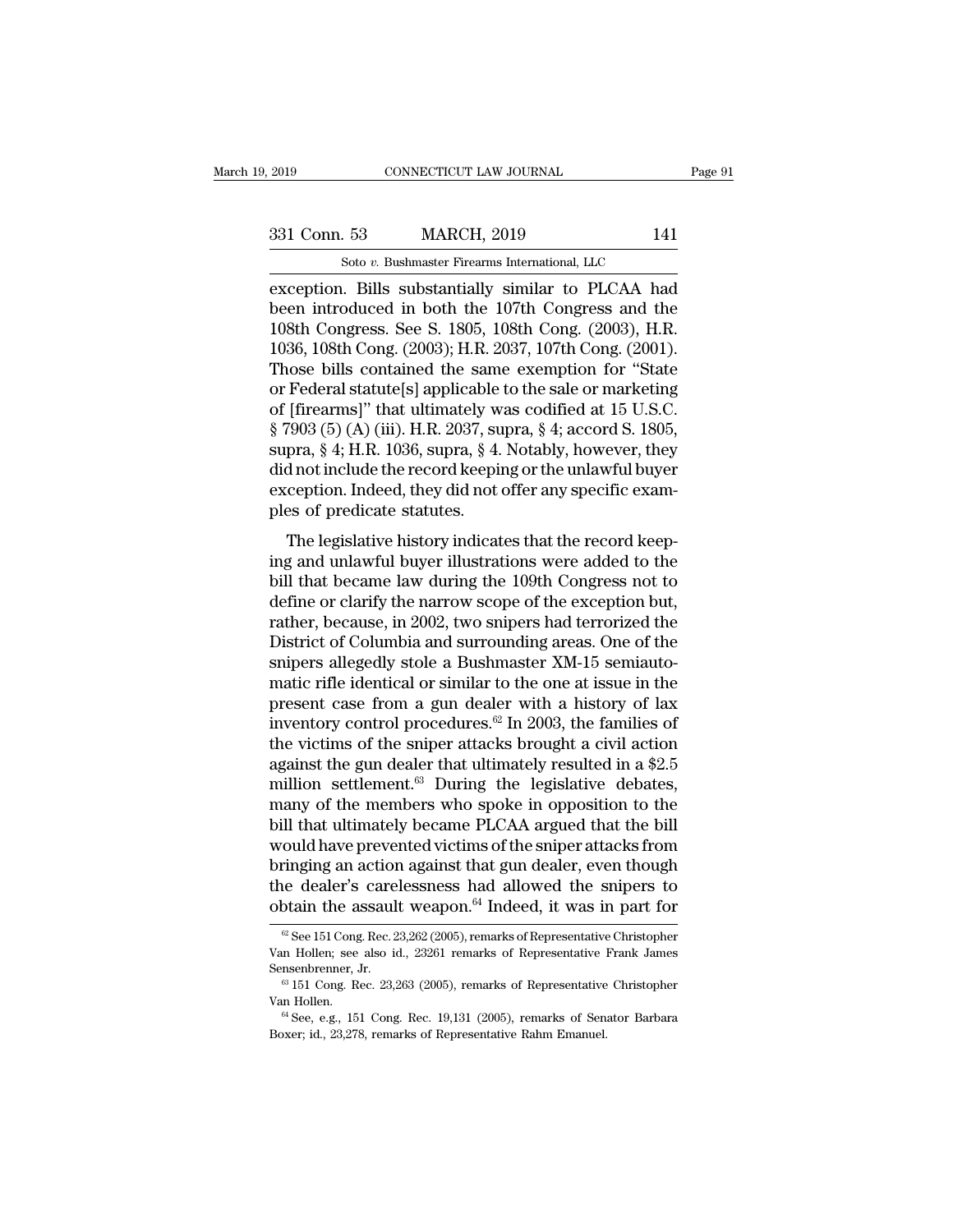|     | CONNECTICUT LAW JOURNAL                                                                                                           | March 19, 2019 |
|-----|-----------------------------------------------------------------------------------------------------------------------------------|----------------|
|     |                                                                                                                                   |                |
| 142 | <b>MARCH, 2019</b>                                                                                                                | 331 Conn. 53   |
|     | Soto v. Bushmaster Firearms International, LLC                                                                                    |                |
|     | that very reason, and the public outcry over the sniper<br>attacks, that prior versions of the bill failed to pass. <sup>65</sup> |                |
|     | To deflect these potent political attacks, the author                                                                             |                |

MARCH,  $2019$  331 Conn. 53<br>
soto *v*. Bushmaster Firearms International, LLC<br>
at very reason, and the public outcry over the sniper<br>
tacks, that prior versions of the bill failed to pass.<sup>65</sup><br>
To deflect these potent poli MARCH, 2019 331 Conn. 53<br>
soto v. Bushmaster Firearms International, LLC<br>
that very reason, and the public outcry over the sniper<br>
attacks, that prior versions of the bill failed to pass.<sup>65</sup><br>
To deflect these potent poli Soto  $v$ . Bushmaster Firearms International, LLC<br>that very reason, and the public outcry over the sniper<br>attacks, that prior versions of the bill failed to pass.<sup>65</sup><br>To deflect these potent political attacks, the author<br>a that very reason, and the public outcry over the sniper<br>attacks, that prior versions of the bill failed to pass.<sup>65</sup><br>To deflect these potent political attacks, the author<br>and other supporters of the 2005 incarnation of th attacks, that prior versions of the bill failed to pass.<sup>65</sup><br>To deflect these potent political attacks, the author<br>and other supporters of the 2005 incarnation of the bill<br>pointed to the recently added record keeping and To deflect these potent political attacks, the author<br>and other supporters of the 2005 incarnation of the bill<br>pointed to the recently added record keeping and illegal<br>buyer exception language as evidence that victims of<br> To deflect these potent political attacks, the author<br>and other supporters of the 2005 incarnation of the bill<br>pointed to the recently added record keeping and illegal<br>buyer exception language as evidence that victims of<br> and other supporters of the 2005 incarnation of the bill<br>pointed to the recently added record keeping and illegal<br>buyer exception language as evidence that victims of<br>the sniper attacks would not have been barred from<br>purs pointed to the recently added record keeping and illegal<br>buyer exception language as evidence that victims of<br>the sniper attacks would not have been barred from<br>pursuing their action under the predicate exception.<sup>66</sup><br>Inde buyer exception language as evidence that victims of<br>the sniper attacks would not have been barred from<br>pursuing their action under the predicate exception.<sup>66</sup><br>Indeed, several legislators strongly suggested that these<br>ex PLCAA.<sup>67</sup>  $\alpha$  absolved, several legislators strongly suggested that these amples of predicate statutes were specifically added PLCAA to make clear that the lawsuits arising from e sniper attacks would not have been barred by  $\alpha$ C examples of predicate statutes were specifically added<br>to PLCAA to make clear that the lawsuits arising from<br>the sniper attacks would not have been barred by<br>PLCAA.<sup>67</sup><br>The most reasonable interpretation of this legislati

Senator Kathryn Ann Bailey Hutchison (dealer violated laws); id., 23,261, remarks of Representative Prank Act: Economic Activity or Regulatory Nullity?,"<br>To Alb. L. Rev. 537, 539–40 (2007).<br>
<sup>66</sup> See, e.g., 151 Cong. Rec. remarks of Representative Frank James Sensenbrenner, Jr. (arguing that plantiffs could have established record keeping laws); id., 19,128, remarks of Senator Kathryn Ann Bailey Hutchison (dealer violated laws); id., 23,261 70 Alb. L. Rev. 537, 539–40 (2007).<br>
<sup>66</sup> See, e.g., 151 Cong. Rec. 18,937 (2005), remarks of Senator Larry Edwin Craig (dealer violated federal record keeping laws); id., 19,128, remarks of Senator Kathryn Ann Bailey Hut <sup>ee 6</sup> See, e.g., 151 Cong. Rec. 18,937 (2005), remarks of Senator Larry Edwin Craig (dealer violated federal record keeping laws); id., 19,128, remarks of Senator Kathryn Ann Bailey Hutchison (dealer violated laws); id., Craig (dealer violated federal record keeping laws); id., 19,128, remarks of Senator Kathryn Ann Bailey Hutchison (dealer violated laws); id., 23,261, remarks of Representative Frank James Sensenbrenner, Jr. (arguing that Senator Kathryn Ann Bailey Hutchison (dealer violated laws); id., 23,261,<br>Senator Kathryn Ann Bailey Hutchison (dealer violated laws); id., 23,261,<br>remarks of Representative Frank James Sensenbrenner, Jr. (arguing that<br>pla From purchasing firearms). From purchasing firearms ( $\frac{1}{2}$  and  $\frac{1}{2}$  and  $\frac{1}{2}$  plaintiffs could have established record keeping violations and noting that federal Bureau of Alcohol, Tobacco, Firearms and Explo federal Bureau of Alcohol, Tobacco, Firearms and Explosives report documented more than 300 such violations by dealer); see also id., 18,112, remarks of Senator John William Warner (noting that both snipers were legally b

mented more than 300 such violations by dealer); see also id., 18,112, remarks of Senator John William Warner (noting that both snipers were legally barred from purchasing firearms).<br>  $\sqrt[n]{\text{See}}$ , e.g., 151 Cong. Rec. 23 of Senator John William Warner (noting that both snipers were legally barred<br>from purchasing firearms).<br> $\sqrt{67}$  See, e.g., 151 Cong. Rec. 23,020 (2005), remarks of Representative Phil<br>Gingrey ("[t]his exception would spe from purchasing firearms).<br>  $\sigma$  See, e.g., 151 Cong. Rec. 23,020 (2005), remarks of Representative Phil<br>
Gingrey ("[t]his exception would specifically allow lawsuits against firearms<br>
dealers such as the dealer whose fir For Fig. e.g., 151 Cong. Rec. 23,020 (2005), remarks of Representative Phil Gingrey ("[t]his exception would specifically allow lawsuits against firearms dealers such as the dealer whose firearm ended up in the hands of t Gingrey ("[t]his exception would specifically allow lawsuits against firearms dealers such as the dealer whose firearm ended up in the hands of the [Beltway] snipers who failed to maintain a required inventory list necessa engers' coln as the dealer whose firearm ended up in the hands of the [Beltway] snipers who failed to maintain a required inventory list necessary to ensure that they are alerted to any firearm thefts"); id., 23,273, remar Telectival in the same of the maintain and the method of the senator of Beltway] snipers who failed to maintain a required inventory list necessary to ensure that they are alerted to any firearm thefts"); id., 23,273, rema modifications'' to ensure that they are alerted to any firearm thefts"); id., 23,273, remarks of Representative Frank James Sensenbrenner, Jr. ("this exception would specifically allow lawsuits against firearms dealers suc of Representative Frank James Sensenbrenner, Jr. ("this exception would specifically allow lawsuits against firearms dealers such as the dealer whose firearm ended up in the hands of the [Beltway] snipers"); see also id., specifically allow law<br>firearm ended up in<br>18,066, remarks of S<br>nodifications" to leg<br>remarks of Senator I<br>debating legislation).

LCAA.<sup>67</sup><br>The most reasonable interpretation of this legislative<br>istory, then, is that the record keeping and unlawful<br><sup>65</sup> See 151 Cong. Rec. 17,372–73 (2005), remarks of Senator John Reed;<br>, 23,263, remarks of Represent The most reasonable interpretation of this legislative<br>history, then, is that the record keeping and unlawful<br><sup>65</sup> See 151 Cong. Rec. 17,372–73 (2005), remarks of Senator John Reed;<br>id., 23,263, remarks of Representative C The most reasonable interpretation of this legislative<br>history, then, is that the record keeping and unlawful<br> $\frac{65}{100}$ <br> $\frac{65}{100}$ <br> $\frac{1}{100}$ <br> $\frac{1}{100}$ <br>Regulation Under Van Hollen; H.R. Rep.<br>No. 108-59, p. 98 (200 **history, then, is that the record keeping and unlawful**<br>
<sup>66</sup> See 151 Cong. Rec. 17,372–73 (2005), remarks of Senator John Reed;<br>
id., 23,263, remarks of Representative Christopher Van Hollen; H.R. Rep.<br>
No. 108-59, p. 98 115001y, titent, is that the Fecord Keeping and dinawidi<br>
<sup>65</sup> See 151 Cong. Rec. 17,372–73 (2005), remarks of Senator John Reed;<br>
id., 23,263, remarks of Representative Christopher Van Hollen; H.R. Rep.<br>
No. 108-59, p. 98 <sup>66</sup> See 151 Cong. Rec. 17,372–73 (2005), remarks of Senator John Reed; id., 23,263, remarks of Representative Christopher Van Hollen; H.R. Rep. No. 108-59, p. 98 (2003); J. Jiang, "Regulating Litigation Under the Protect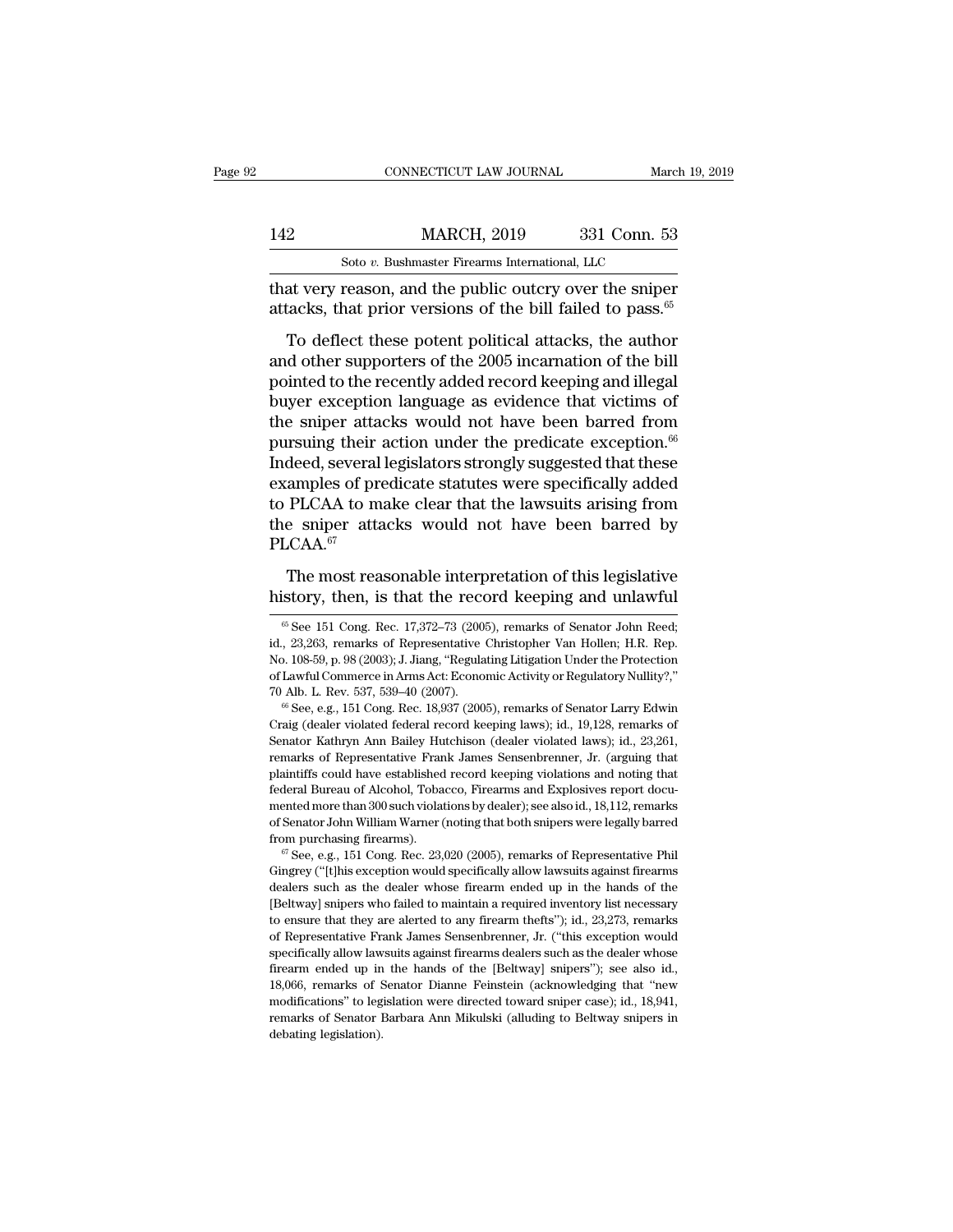2019 CONNECTICUT LAW JOURNAL Page 93<br>331 Conn. 53 MARCH, 2019 143<br>500 v. Bushmaster Firearms International, LLC

CONNECTICUT LAW JOURNAL<br>
Soto *v.* Bushmaster Firearms International, LLC<br>
Soto *v.* Bushmaster Firearms International, LLC<br>
strations were included in the final version of buyer illustrations were included in the final version of<br>
puyer illustrations were included in the final version of<br>
puyer illustrations were included in the final version of<br>
pLCAA not in an effort to define, clarify, or 331 Conn. 53 MARCH, 2019 143<br>
Soto v. Bushmaster Firearms International, LLC<br>
buyer illustrations were included in the final version of<br>
PLCAA not in an effort to define, clarify, or narrow the<br>
universe of laws that quali 331 Conn. 53 MARCH, 2019 143<br>
Soto v. Bushmaster Firearms International, LLC<br>
buyer illustrations were included in the final version of<br>
PLCAA not in an effort to define, clarify, or narrow the<br>
universe of laws that qual 331 Conn. 53 MARCH, 2019 143<br>
soto v. Bushmaster Firearms International, LLC<br>
buyer illustrations were included in the final version of<br>
PLCAA not in an effort to define, clarify, or narrow the<br>
universe of laws that qual Soto v. Bushmaster Firearms International, LLC<br>buyer illustrations were included in the final version of<br>PLCAA not in an effort to define, clarify, or narrow the<br>universe of laws that qualify as predicate statutes but,<br>rat soto *v*. Bushmaster Freams International, LLC<br>buyer illustrations were included in the final version of<br>PLCAA not in an effort to define, clarify, or narrow the<br>universe of laws that qualify as predicate statutes but,<br>rat buyer illustrations were included in the final version of<br>PLCAA not in an effort to define, clarify, or narrow the<br>universe of laws that qualify as predicate statutes but,<br>rather, simply to stave off the politically potent PLCAA not in an effort to define, clarify, or narrow the<br>universe of laws that qualify as predicate statutes but,<br>rather, simply to stave off the politically potent attack<br>that PLCAA would have barred lawsuits like the one universe of laws that qualify as predicate statutes but,<br>rather, simply to stave off the politically potent attack<br>that PLCAA would have barred lawsuits like the one<br>that had arisen from the widely reported Beltway sniper<br> rather, simply to stave off the politically potent attack<br>that PLCAA would have barred lawsuits like the one<br>that had arisen from the widely reported Beltway sniper<br>attacks. There is no other plausible explanation for<br>why that PLCAA would have barred lawsuits like the one<br>that had arisen from the widely reported Beltway sniper<br>attacks. There is no other plausible explanation for<br>why Congress chose to modify the predicate exception<br>language that had arisen from the widely reported Beltway sniper<br>attacks. There is no other plausible explanation for<br>why Congress chose to modify the predicate exception<br>language contained in the 2001 and 2003 bills, which<br>otherwi attacks. There is no other plausible explanation for<br>why Congress chose to modify the predicate exception<br>language contained in the 2001 and 2003 bills, which<br>otherwise was "virtually identical" to the language in<br>PLCAA. 1 why Congress chose to modify the predicate exception<br>language contained in the 2001 and 2003 bills, which<br>otherwise was "virtually identical" to the language in<br>PLCAA. 151 Cong. Rec. 2561 (2005), remarks of Senator<br>Larry E language contained in the 2001 and 2003 l<br>otherwise was "virtually identical" to the l<br>PLCAA. 151 Cong. Rec. 2561 (2005), remarks<br>Larry Edwin Craig; see also id., 18,096, rema<br>tor Craig (indicating that bill is same for al The Wise was Virtually identical to the fallguage in<br>CAA. 151 Cong. Rec. 2561 (2005), remarks of Senator<br>rry Edwin Craig; see also id., 18,096, remarks of Sena-<br>r Craig (indicating that bill is same for all intents and<br>rrp FLCAA. T51 Cong. Rec. 2501 (2005), rentarks of Senator<br>Larry Edwin Craig; see also id., 18,096, remarks of Senator<br>Craig (indicating that bill is same for all intents and<br>purposes as version introduced during 108th Congres

Larry Edwin Craig, see also id., 16,090, rentarks of Senator Craig (indicating that bill is same for all intents and purposes as version introduced during 108th Congress, with addition of clarifying examples).<br>This conclus tor Craig (indicating that ohr is same for an intents and<br>purposes as version introduced during 108th Congress,<br>with addition of clarifying examples).<br>This conclusion is bolstered by the fact that Congress<br>was fully aware purposes as version introduced during room Congress,<br>with addition of clarifying examples).<br>This conclusion is bolstered by the fact that Congress<br>was fully aware that there are many types of federal<br>statutes and regulatio with addition of clarifying examples).<br>This conclusion is bolstered by the fact that Congress<br>was fully aware that there are many types of federal<br>statutes and regulations, filling "hundreds of pages,"<br>that specifically go This conclusion is bolstered by the fact that Congress<br>was fully aware that there are many types of federal<br>statutes and regulations, filling "hundreds of pages,"<br>that specifically govern the firearms industry. 151 Cong.<br> was fully aware that there are many types of federal<br>statutes and regulations, filling "hundreds of pages,"<br>that specifically govern the firearms industry. 151 Cong.<br>Rec. 18,059 (2005), remarks of Senator Thomas Allen<br>Cobu statutes and regulations, filling "hundreds of pages,"<br>that specifically govern the firearms industry. 151 Cong.<br>Rec. 18,059 (2005), remarks of Senator Thomas Allen<br>Coburn. Indeed, 18 U.S.C. § 922 is dedicated to delineatthat specifically govern the firearms industry. 151 Cong.<br>Rec. 18,059 (2005), remarks of Senator Thomas Allen<br>Coburn. Indeed, 18 U.S.C. § 922 is dedicated to delineat-<br>ing dozens of different unlawful acts relating to the<br> Rec. 18,059 (2005), remarks of Senator Thomas Allen<br>Coburn. Indeed, 18 U.S.C. § 922 is dedicated to delineat-<br>ing dozens of different unlawful acts relating to the<br>production, distribution, and sale of firearms. Congress<br> Coburn. Indeed, 18 U.S.C. § 922 is dedicated to delineating dozens of different unlawful acts relating to the production, distribution, and sale of firearms. Congress could have simply identified 18 U.S.C. § 922, or the o ing dozens of different unlawful acts relating to the<br>production, distribution, and sale of firearms. Congress<br>could have simply identified 18 U.S.C. § 922, or the<br>other federal firearms laws to which Senator Coburn<br>allude production, distribution, and sale of firearms. Congress<br>could have simply identified 18 U.S.C. § 922, or the<br>other federal firearms laws to which Senator Coburn<br>alluded, as examples of predicate statutes. Instead, the<br>aut could have simply identified 18 U.S.C.  $\S$  922, or other federal firearms laws to which Senator Co alluded, as examples of predicate statutes. Instead author of PLCAA opted to highlight only the two spesubsections of 18 U ther rederar meants raws to which senator Cobum<br>uded, as examples of predicate statutes. Instead, the<br>thor of PLCAA opted to highlight only the two specific<br>bsections of 18 U.S.C. § 922—subsection (g) and<br>)—that would have andeed, as examples of predicate statutes. Instead, the<br>author of PLCAA opted to highlight only the two specific<br>subsections of 18 U.S.C. § 922—subsection (g) and<br>(n)—that would have barred the Beltway snipers from<br>obtaini

aturior of FLCAA opted to rightight only the two specific<br>subsections of 18 U.S.C. § 922—subsection (g) and<br>(n)—that would have barred the Beltway snipers from<br>obtaining the weapon used in the shootings.<br>Under similar circ subsections of To U.S.U.  $\frac{9}{222}$ —subsection (g) and (n)—that would have barred the Beltway snipers from obtaining the weapon used in the shootings.<br>Under similar circumstances, when it is clear that examples have been (ii)—that would have barred the Behway shipers from<br>obtaining the weapon used in the shootings.<br>Under similar circumstances, when it is clear that<br>examples have been included in a statute for purposes<br>of emphasis or in re Under similar circumstances, when it is clear that examples have been included in a statute for purposes of emphasis or in response to recent, high profile events, rather than to restrict the scope of coverage, both the Un Under similar circumstances, when it is clear that examples have been included in a statute for purposes of emphasis or in response to recent, high profile events, rather than to restrict the scope of coverage, both the Un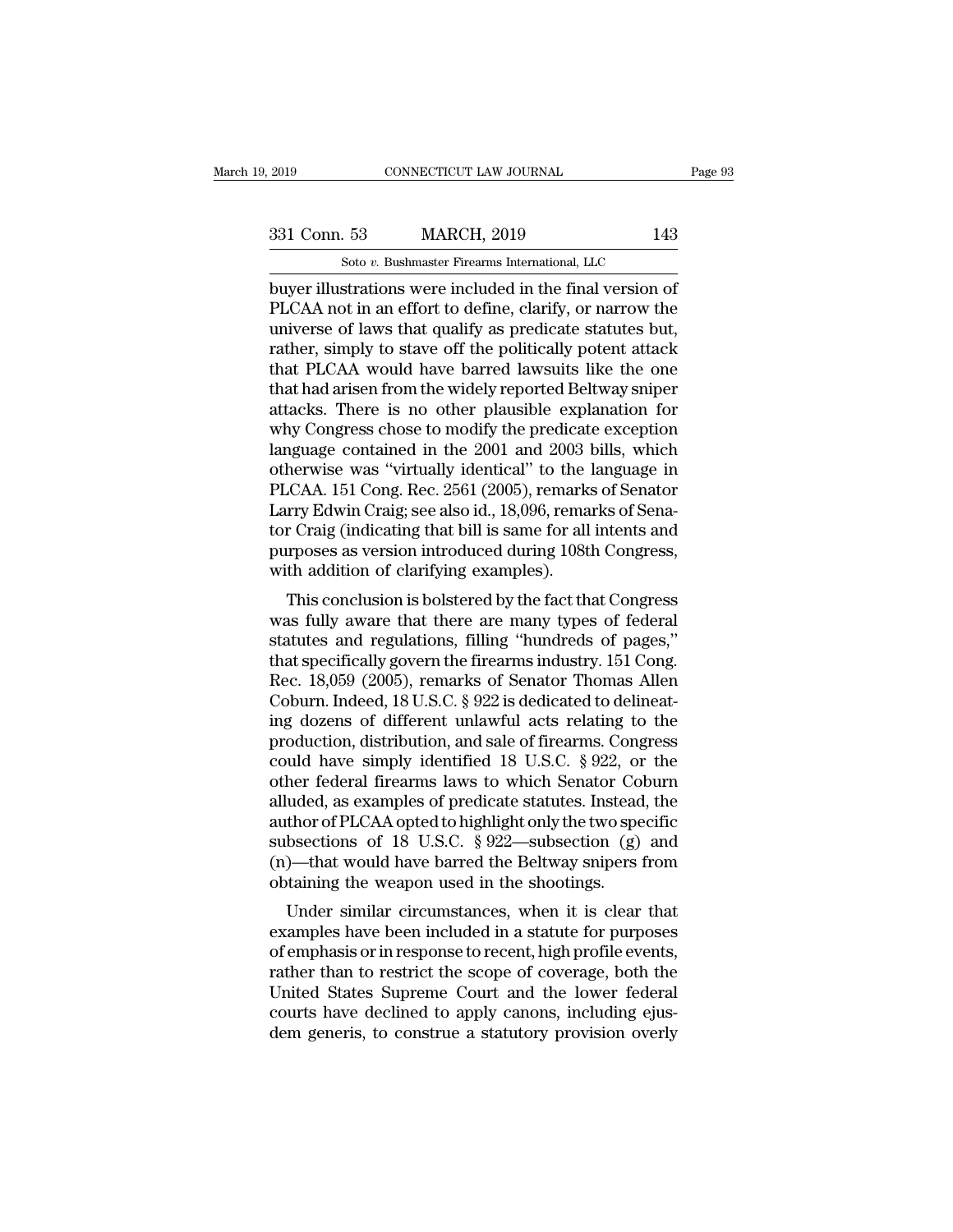# EXECUTE CONNECTICUT LAW JOURNAL March 19, 2019<br>144 MARCH, 2019 331 Conn. 53<br>800 v. Bushmaster Firearms International, LLC CONNECTICUT LAW JOURNAL March March March MARCH, 2019 331 Conn. 53<br>Soto *v.* Bushmaster Firearms International, LLC 68 For similar reasons we conclude that the

CONNECTICUT LAW JOURNAL March 19, 2019<br>
144 MARCH, 2019 331 Conn. 53<br>
500 v. Bushmaster Firearms International, LLC<br>
narrowly.<sup>68</sup> For similar reasons, we conclude that the<br>
ejusdem generis canon is not applicable to the p 144 MARCH, 2019 331 Conn. 53<br>
Soto v. Bushmaster Firearms International, LLC<br>
narrowly.<sup>68</sup> For similar reasons, we conclude that the<br>
ejusdem generis canon is not applicable to the predi-<br>
cate exception.  $\begin{array}{c}\n \textcolor{blue}{\textbf{144}} \quad \textcolor{blue}{\textcolor{blue}{\textbf{Soto } v. \textbf{ Bushm}}} \\
 \textcolor{blue}{\textbf{narrowly.}}\textcolor{blue}{\textcolor{blue}{\textbf{68}}\textbf{For simi}} \\
 \textcolor{blue}{\textbf{ejusdem generis can}}\textcolor{blue}{\textbf{cate exception}}.\n \end{array}$ Soto  $v$ . Bushmaster Firearms International, LLC<br>
rrowly.<sup>68</sup> For similar reasons, we conclude that the<br>
isdem generis canon is not applicable to the predi-<br>
te exception.<br>
c<br>
Statutory Exceptions To Be Construed Narrowly

c and the contract of the contract of the contract of the contract of the contract of the contract of the contract of the contract of the contract of the contract of the contract of the contract of the contract of the cont

narrowly.<sup>68</sup> For similar reasons, we conclude that the<br>ejusdem generis canon is not applicable to the predi-<br>cate exception.<br>C<br>Statutory Exceptions To Be Construed Narrowly<br>Citing *Commissioner of Internal Revenue* v. *Cl* cate exception.<br>
c<br>
Statutory Exceptions To Be Construed Narrowly<br>
Citing Commissioner of Internal Revenue v. Clark,<br>
489 U.S. 726, 739, 109 S. Ct. 1455, 103 L. Ed. 2d 753<br>
(1989), the defendants rely on another canon, con c<br>
Statutory Exceptions To Be Construed Narrowly<br>
Citing Commissioner of Internal Revenue v. Clark,<br>
489 U.S. 726, 739, 109 S. Ct. 1455, 103 L. Ed. 2d 753<br>
(1989), the defendants rely on another canon, contend-<br>
ing that t Statutory Exceptions To Be Construed Narrowly<br>Citing Commissioner of Internal Revenue v. Clark,<br>489 U.S. 726, 739, 109 S. Ct. 1455, 103 L. Ed. 2d 753<br>(1989), the defendants rely on another canon, contend-<br>ing that the pred statutory Exceptions To Be Construed Narrowiy<br>Citing *Commissioner of Internal Revenue v. Clark*,<br>489 U.S. 726, 739, 109 S. Ct. 1455, 103 L. Ed. 2d 753<br>(1989), the defendants rely on another canon, contend-<br>ing that the pr Citing Commissioner of Internal Revenue v. Clark,<br>489 U.S. 726, 739, 109 S. Ct. 1455, 103 L. Ed. 2d 753<br>(1989), the defendants rely on another canon, contend-<br>ing that the predicate exception, like other statutory<br>exceptio 489 U.S. 726, 739, 109 S. Ct. 1455, 103 L. Ed. 2d 753<br>(1989), the defendants rely on another canon, contend-<br>ing that the predicate exception, like other statutory<br>exceptions, must be construed narrowly to pre-serve<br>the pr (1989), the defendants rely on another canon, contending that the predicate exception, like other statutory exceptions, must be construed narrowly to pre-serve the primary purpose of PLCAA. As we explained, however, our re ing that the predicate exception, like other statutory<br>exceptions, must be construed narrowly to pre-serve<br>the primary purpose of PLCAA. As we explained, how-<br>ever, our review of the statutory language strongly sug-<br>gests exceptions, must be construed narrowly to pre-serve<br>the primary purpose of PLCAA. As we explained, how-<br>ever, our review of the statutory language strongly sug-<br>gests that the defendants have misperceived the<br>primary purp the primary purpose of PLCAA. As we explained, however, our review of the statutory language strongly suggests that the defendants have misperceived the primary purpose of PLCAA, which is not to shield firearms sellers fro ever, our review of<br>gests that the d<br>primary purpose o<br>arms sellers from<br>duct. If Congress<br>actions of this sor<br>pose clear.<sup>69</sup> Example 1 iability for wrongful or illegated in the last shad intended to supersedent, it was required to make that  $\frac{2}{3}$ <br>Related Legislation tinstructive that, in early 20 % and intended to supersede state<br>tions of this sort, it was required to make that pur-<br>se clear.<sup>69</sup><br> $\frac{2}{3}$ <br>Related Legislation<br>We also find it instructive that, in early 2005, at<br>proximately the same time that the pr

### 2

actions of this sort, it was required to make that pur-<br>pose clear.<sup>69</sup><br> $2$ <br>Related Legislation<br>We also find it instructive that, in early 2005, at<br>approximately the same time that the proposed legisla-<br>tion that ultimatel pose clear.<sup>69</sup><br>
<sup>2</sup><br>
Related Legislation<br>
We also find it instructive that, in early 2005, at<br>
approximately the same time that the proposed legisla-<br>
tion that ultimately became PLCAA was introduced,<br>
bills were introduc <sup>2</sup><br>
Related Legislation<br>
We also find it instructive that, in early 2005, at<br>
approximately the same time that the proposed legisla-<br>
tion that ultimately became PLCAA was introduced,<br>
bills were introduced in both the H We also find it instructive that, in early 2005, at<br>oproximately the same time that the proposed legisla-<br>on that ultimately became PLCAA was introduced,<br>ills were introduced in both the House of Representa-<br><sup>68</sup> See, e.g. approximately the same time that the proposed legislation that ultimately became PLCAA was introduced, bills were introduced in both the House of Representa-<br><sup>68</sup> See, e.g., *Ali* v. *Federal Bureau of Prisons*, 552 U.S. 2

<sup>11</sup> tion that ultimately became PLCAA was introduced,<br>bills were introduced in both the House of Representa-<br><sup>88</sup> See, e.g., *Ali v. Federal Bureau of Prisons*, 552 U.S. 214, 226–27, 128 S.<br>Ct. 831, 169 L. Ed. 2d 680 (2008) F.2011 State of Representations were introduced in both the House of Representations of Prisons, 552 U.S. 214, 226–27, 128 S.<br>
E. 831, 169 L. Ed. 2d 680 (2008); *Watt v. Western Nuclear, Inc.*, 462 U.S. 36, 44 n.5, 103 S. 1115 were introduced in both the House of Representa-<br>
<sup>88</sup> See, e.g., Ali v. Federal Bureau of Prisons, 552 U.S. 214, 226–27, 128 S.<br>
Ct. 831, 169 L. Ed. 2d 680 (2008); Watt v. Western Nuclear, Inc., 462 U.S.<br>
36, 44 n.5, <sup>68</sup> See, e.g., Ali v. *Federal Bureau of Prisons*, 552 U.S. 214, 226–27, 128 S.<br>Ct. 831, 169 L. Ed. 2d 680 (2008); *Watt v. Western Nuclear, Inc.*, 462 U.S.<br>36, 44 n.5, 103 S. Ct. 2218, 76 L. Ed. 2d 400 (1983); *Millsap* 36, 44 n.5, 103 S. Ct. 2218, 76 L. Ed. 2d 400 (1983); *Millsap v. Andrus*, 717<br>F.2d 1326, 1329 n.5 (10th Cir. 1983); *United States v. Kaluza*, Docket No.<br>12-265, 2013 WL 6490341, \*21-23 (E.D. La. December 10, 2013), affd

F.2d 1326, 1329 n.5 (10th Cir. 1983); *United States v. Kaluza*, Docket No.<br>12-265, 2013 WL 6490341, \*21–23 (E.D. La. December 10, 2013), aff<sup>d</sup>, 780<br>F.3d 647 (5th Cir. 2015).<br><sup>®</sup> We further observe that, during the legis 12-265, 2013 WL 6490341, \*21-23 (E.D. La. December 10, 2013), aff'd, 780 F.3d 647 (5th Cir. 2015).<br>
<sup>®</sup> We further observe that, during the legislative debates surrounding PLCAA, the author and various cosponsors of the p F.3d 647 (5th Cir. 2015).<br>
<sup>®</sup> We further observe that, during the legislative debates surrounding PLCAA, the author and various cosponsors of the proposed legislation repeatedly emphasized that it must be narrowly constru <sup>69</sup> We further observe that, during the legislative debates surrounding PLCAA, the author and various cosponsors of the proposed legislation repeatedly emphasized that it must be narrowly construed and that it protects on PLCAA, the author and various cosponsors of the proposed legislation<br>repeatedly emphasized that it must be narrowly construed and that it pro-<br>tects only those firearms sellers who have not engaged in any illegal or<br>irresp repeatedly emphasized that it must be narrowly construed and that it ects only those firearms sellers who have not engaged in any ille irresponsible conduct. See, e.g., 151 Cong. Rec. 17,371 (2005), remarks of Secraig; id.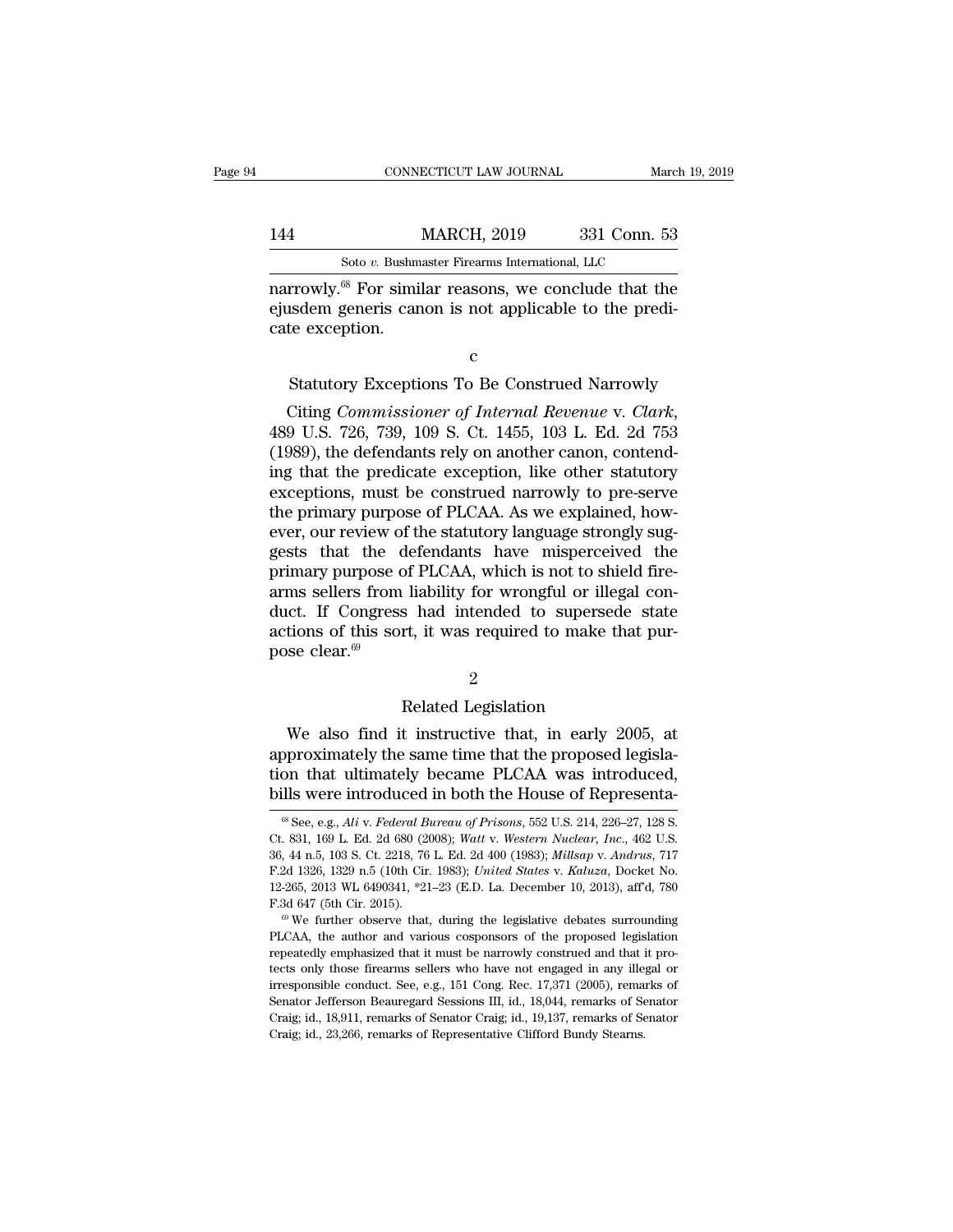2019 CONNECTICUT LAW JOURNAL Page 95<br>331 Conn. 53 MARCH, 2019 145<br>500 v. Bushmaster Firearms International, LLC

CONNECTICUT LAW JOURNAL<br>
Soto *v.* Bushmaster Firearms International, LLC<br>
Soto *v.* Bushmaster Firearms International, LLC<br>
the Senate that would have bestowed PLCAA-The Senate Connecticut CAW JOURNAL<br>
Solometer Connection Connection Connection Connection Connection Connection Case of The Senate that would have bestowed PLCAA-<br>
type immunity on fast food restaurant companies to<br>
the Se 331 Conn. 53 MARCH, 2019 145<br>
Soto v. Bushmaster Firearms International, LLC<br>
tives and the Senate that would have bestowed PLCAA-<br>
type immunity on fast food restaurant companies to<br>
protect them from lawsuits seeking to 331 Conn. 53 MARCH, 2019 145<br>
Soto v. Bushmaster Firearms International, LLC<br>
tives and the Senate that would have bestowed PLCAA-<br>
type immunity on fast food restaurant companies to<br>
protect them from lawsuits seeking to 331 Conn. 53 MARCH, 2019 145<br>
Soto v. Bushmaster Firearms International, LLC<br>
tives and the Senate that would have bestowed PLCAA-<br>
type immunity on fast food restaurant companies to<br>
protect them from lawsuits seeking to Soto v. Bushmaster Firearms International, LLC<br>tives and the Senate that would have bestowed PLCAA-<br>type immunity on fast food restaurant companies to<br>protect them from lawsuits seeking to hold them liable<br>for consumers' sofo v. Bushmaster Firearms international, LLC<br>tives and the Senate that would have bestowed PLCAA-<br>type immunity on fast food restaurant companies to<br>protect them from lawsuits seeking to hold them liable<br>for consumers' tives and the Senate that would have bestowed PLCAA-<br>type immunity on fast food restaurant companies to<br>protect them from lawsuits seeking to hold them liable<br>for consumers' obesity and related health problems.<sup>70</sup><br>Both b type immunity on fast food restaurant companies to<br>protect them from lawsuits seeking to hold them liable<br>for consumers' obesity and related health problems.<sup>70</sup><br>Both bills contained language that was substantially<br>simila protect them from lawsuits seeking to hold them liable<br>for consumers' obesity and related health problems.<sup>70</sup><br>Both bills contained language that was substantially<br>similar to PLCAA's predicate exception: "A qualified<br>civi for consumers' obesity and related health problems.<sup>70</sup><br>Both bills contained language that was substantially<br>similar to PLCAA's predicate exception: "A qualified<br>civil liability action shall not include . . . an action<br>ba Both bills contained language that was substantially<br>similar to PLCAA's predicate exception: "A qualified<br>civil liability action shall not include . . . an action<br>based on allegations that . . . a manufacturer or seller<br>o similar to PLCAA's predicate exception: "A qualified<br>civil liability action shall not include . . . an action<br>based on allegations that . . . a manufacturer or seller<br>of [food] knowingly violated a Federal or State statut civil liability action shall not include . . . an action<br>based on allegations that . . . a manufacturer or seller<br>of [food] knowingly violated a Federal or State statute<br>applicable to the marketing, advertisement, or labe based on allegations that  $\ldots$  a manufacturer or seller<br>of [food] knowingly violated a Federal or State statute<br>applicable to the marketing, advertisement, or labeling<br>of [food] with intent for a person to rely on that v of [food] knowingly violated a Federal or State statute<br>applicable to the marketing, advertisement, or labeling<br>of [food] with intent for a person to rely on that violation<br> $\ldots$  ." S. 908, 109th Cong. § 4 (2005); accord applicable to the marketing, advertisement, or labeling<br>of [food] with intent for a person to rely on that violation<br>....." S. 908, 109th Cong. § 4 (2005); accord H.R. 554,<br>109th Cong. § 4 (2005). The House Report accompa-% of [food] with intent for a person to rely on that violation . . . . ." S. 908, 109th Cong. § 4 (2005); accord H.R. 554, 109th Cong. § 4 (2005). The House Report accompanying H.R. 554 made clear that "applicable" statut . . . . . " S. 908, 109th Cong. § 4 (2005); accord H.R. 554, 109th Cong. § 4 (2005). The House Report accompa-<br>nying H.R. 554 made clear that "applicable" statutes for<br>purposes of that bill were not limited to laws, such 109th Cong. § 4 (2005). The House Report accompa-<br>nying H.R. 554 made clear that "applicable" statutes for<br>purposes of that bill were not limited to laws, such as<br>the Federal Food, Drug and Cosmetic Act; 21 U.S.C.<br>§ 301 et nying H.R. 554 made clear that "applicable" statutes for<br>purposes of that bill were not limited to laws, such as<br>the Federal Food, Drug and Cosmetic Act; 21 U.S.C.<br>§ 301 et seq. (2012); that directly and specifically regupurposes of that bill were not limited to laws, such as<br>the Federal Food, Drug and Cosmetic Act; 21 U.S.C.<br>§ 301 et seq. (2012); that directly and specifically regu-<br>late the food industry. Rather, the report indicated tha the Federal Food, Drug and Cosmetic Act; 21 U.S.C.<br>§ 301 et seq. (2012); that directly and specifically regulate the food industry. Rather, the report indicated that<br>state consumer protection laws, such as CUTPA, also<br>qual § 301 et seq. (2012); that directly and specifically regulate the food industry. Rather, the report indicated that state consumer protection laws, such as CUTPA, also qualified as predicate statutes, even though they are l late the food industry. Rather, the report indicated that<br>state consumer protection laws, such as CUTPA, also<br>qualified as predicate statutes, even though they are<br>laws of general applicability that do not expressly<br>addre state consumer protection laws, such as CUTPA, also<br>qualified as predicate statutes, even though they are<br>laws of general applicability that do not expressly<br>address food and beverage marketing or labeling:<br>"Every state h qualified as predicate statutes, even though they are laws of general applicability that do not expressly address food and beverage marketing or labeling: "Every state has its own deceptive trade practices laws, and a kno laws of general app<br>address food and t<br>"Every state has its ov<br>and a knowing violati<br>allow suits to go for<br>criteria specified . .<br>130, p. 8 (2005).<br>We recognize that Wery state has its own deceptive trade practices laws,<br>d a knowing violation of any of such state laws could<br>ow suits to go forward under the legislation if the<br>iteria specified  $\ldots$  are met."<sup>71</sup> H.R. Rep. No. 109-<br>0, p also that food and firearms are different types of products and a knowing violation of any of such state laws could allow suits to go forward under the legislation if the criteria specified  $\ldots$  are met."<sup>71</sup> H.R. Rep. N allow suits to go forward under the legislation if the criteria specified . . . are met."<sup>71</sup> H.R. Rep. No. 109-<br>130, p. 8 (2005).<br>We recognize that these bills never became law and also that food and firearms are differe

We recognize that these bills never became law and<br>so that food and firearms are different types of prod-<br>ts that implicate different risks and concerns. Never-<br><sup>70</sup> See S. 908, 109th Cong. (2005); H.R. 554, 109th Cong. (

also that food and firearms are different types of products that implicate different risks and concerns. Never-<br><sup>70</sup> See S. 908, 109th Cong. (2005); H.R. 554, 109th Cong. (2005).<br><sup>71</sup> See 1 N. Singer & J. Singer, Statutes ucts that implicate different risks and concerns. Never-<br>
<sup>70</sup> See S. 908, 109th Cong. (2005); H.R. 554, 109th Cong. (2005).<br>
<sup>71</sup> See 1 N. Singer & J. Singer, Statutes and Statutory Construction (New<br>
Ed. 2010) § 11:14, The Strate Intervent 115KS and Concerns. IVever-<br>
<sup>70</sup> See S. 908, 109th Cong. (2005); H.R. 554, 109th Cong. (2005).<br>
<sup>71</sup> See 1 N. Singer & J. Singer, Statutes and Statutory Construction (New<br>
Ed. 2010) § 11:14, p. 565 ( <sup>70</sup> See S. 908, 109th Cong. (2005); H.R. 554, 109th Cong. (2005).<br><sup>71</sup> See 1 N. Singer & J. Singer, Statutes and Statutory Construction (New Ed. 2010) § 11:14, p. 565 ("[committee] report is of great significance for pur <sup>71</sup> See 1 N. Singer & J. Singer, Statutes and Statutory Construction (New Ed. 2010) § 11:14, p. 565 ("[committee] report is of great significance for purposes of statutory interpretation"); 2A N. Singer & S. Singer, supr Ed. 2010) § 11:14, p. 565 ("[committee] report is of great significance for purposes of statutory interpretation"); 2A N. Singer & S. Singer, supra, § 48:6, p. 585 ("courts generally view committee reports as the 'most pe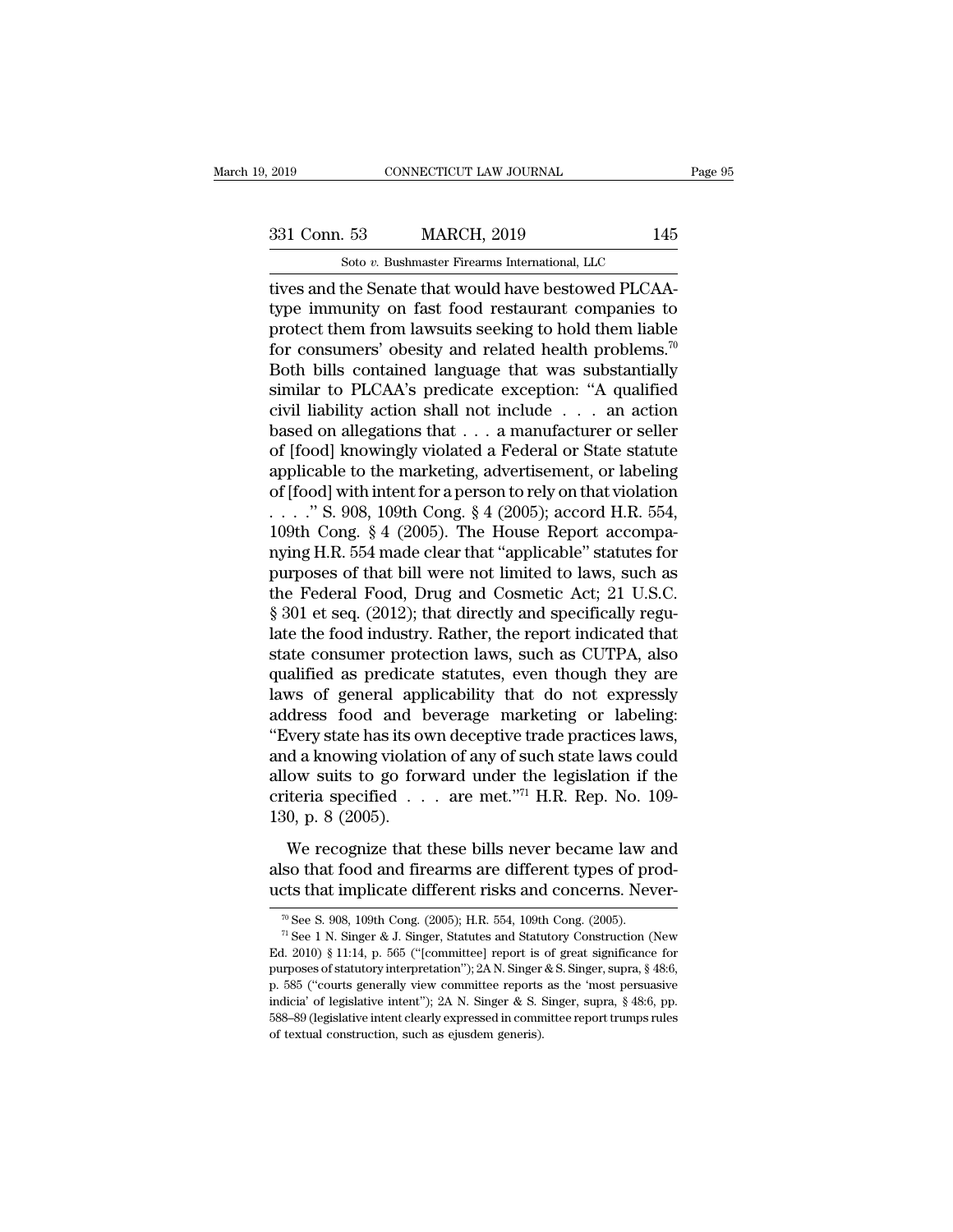# EXECUTE CONNECTICUT LAW JOURNAL March 19, 2019<br>146 MARCH, 2019 331 Conn. 53<br>500 v. Bushmaster Firearms International, LLC CONNECTICUT LAW JOURNAL March March March MARCH, 2019 331 Conn. 53<br>Soto *v.* Bushmaster Firearms International, LLC<br>The cannot ignore the fact that PLCAA and the

CONNECTICUT LAW JOURNAL March 19, 2019<br>  $146$  MARCH, 2019 331 Conn. 53<br>
Soto v. Bushmaster Firearms International, LLC<br>
theless, we cannot ignore the fact that PLCAA and the<br>
fast food bills were introduced at essentially MARCH, 2019 331 Conn. 53<br>
Soto v. Bushmaster Firearms International, LLC<br>
theless, we cannot ignore the fact that PLCAA and the<br>
fast food bills were introduced at essentially the same<br>
time, with substantially similar lan 146 MARCH, 2019 331 Conn. 53<br>
Soto v. Bushmaster Firearms International, LLC<br>
theless, we cannot ignore the fact that PLCAA and the<br>
fast food bills were introduced at essentially the same<br>
time, with substantially simila 146 MARCH, 2019 331 Conn. 53<br>
Soto v. Bushmaster Firearms International, LLC<br>
theless, we cannot ignore the fact that PLCAA and the<br>
fast food bills were introduced at essentially the same<br>
time, with substantially simila Soto v. Bushmaster Firearms International, LLC<br>theless, we cannot ignore the fact that PLCAA and the<br>fast food bills were introduced at essentially the same<br>time, with substantially similar language and structure.<sup>72</sup><br>See soto *v*. Bushmaster Freams International, LLC<br>theless, we cannot ignore the fact that PLCAA and the<br>fast food bills were introduced at essentially the same<br>time, with substantially similar language and structure.<sup>72</sup><br>See theless, we cannot ignore the fact that PLCAA and the<br>fast food bills were introduced at essentially the same<br>time, with substantially similar language and structure.<sup>72</sup><br>See 2B N. Singer & J. Singer, Statutes and Statutor fast food bills were introduced at essentially the same<br>time, with substantially similar language and structure.<sup>72</sup><br>See 2B N. Singer & J. Singer, Statutes and Statutory<br>Construction (7th Ed. 2012) § 51:4, pp. 275–76 (vet time, with substantially similar language and structure.<sup>72</sup><br>See 2B N. Singer & J. Singer, Statutes and Statutory<br>Construction (7th Ed. 2012) § 51:4, pp. 275–76 (vetoed<br>bills and repealed statutes may be construed in pari See 2B N. Singer & J. Singer, Statutes and Statutory<br>Construction (7th Ed. 2012) § 51:4, pp. 275–76 (vetoed<br>bills and repealed statutes may be construed in pari<br>materia to assist in interpreting ambiguous legislation).<br>In Construction (7th Ed. 2012) § 51:4, pp. 275–76 (vetoed<br>bills and repealed statutes may be construed in pari<br>materia to assist in interpreting ambiguous legislation).<br>In light of this fact, there is good reason to believe bills and repealed statutes may be construed in parimateria to assist in interpreting ambiguous legislation).<br>In light of this fact, there is good reason to believe that<br>legislators would have understood the term "statute<br> poses. to" in 15 U.S.C. § 7903 (5) (A) (iii) as similarly<br>sing an action under CUTPA against a com-<br>unethically markets firearms for illegal pur-<br>3<br>The Legislative History of PLCAA<br>to the extent that any ambiguities remain

3

Following an action and the external deal pur-<br>ny that unethically markets firearms for illegal pur-<br>ses.<br>The Legislative History of PLCAA<br>Finally, to the extent that any ambiguities remain<br>resolved, we consider the legisl poses.<br>
3<br>
The Legislative History of PLCAA<br>
Finally, to the extent that any ambiguities remain<br>
unresolved, we consider the legislative history of<br>
PLCAA. Although the extensive history of the statute<br>
presents semething 3<br>
The Legislative History of PLCAA<br>
Finally, to the extent that any ambiguities remain<br>
unresolved, we consider the legislative history of<br>
PLCAA. Although the extensive history of the statute<br>
presents something of a mix 3<br>
The Legislative History of PLCAA<br>
Finally, to the extent that any ambiguities remain<br>
unresolved, we consider the legislative history of<br>
PLCAA. Although the extensive history of the statute<br>
presents something of a mix The Legislative History of PLCAA<br>Finally, to the extent that any ambiguities remain<br>unresolved, we consider the legislative history of<br>PLCAA. Although the extensive history of the statute<br>presents something of a mixed bag, Finally, to the extent that any ambiguities remain<br>unresolved, we consider the legislative history of<br>PLCAA. Although the extensive history of the statute<br>presents something of a mixed bag, our review per-<br>suades us that C Finally, to the extent that any ambiguities remain<br>unresolved, we consider the legislative history of<br>PLCAA. Although the extensive history of the statute<br>presents something of a mixed bag, our review per-<br>suades us that C unresolved, we consider the legislative history of PLCAA. Although the extensive history of the statute presents something of a mixed bag, our review persuades us that Congress did not intend to limit the scope of the pred PLCAA. Althou<br>presents some<br>suades us that<br>scope of the p<br>arms specific la<br>alleging that fit<br>tice laws.<br>During the le Essens solidening of a nillact bag, our fevrew per<br>ades us that Congress did not intend to limit the<br>ope of the predicate exception to violations of fire-<br>ms specific laws or to confer immunity from all claims<br>eging that f because as that congress and not michal to mint the<br>scope of the predicate exception to violations of fire-<br>arms specific laws or to confer immunity from all claims<br>alleging that firearms sellers violated unfair trade prac

scope of the predicate exception to violations of increasing arms specific laws or to confer immunity from all claims alleging that firearms sellers violated unfair trade practice laws.<br>During the legislative debates, oppo firms specific raws of to conter minimary from an erams<br>alleging that firearms sellers violated unfair trade prac-<br>tice laws.<br>During the legislative debates, opponents of the pro-<br>posed legislation that became PLCAA repeat First pair of an internal sensity violated dinamitate practice laws.<br>
During the legislative debates, opponents of the pro-<br>
posed legislation that became PLCAA repeatedly ques-<br>
tioned why it was necessary to confer immu During the legislative debates, opponents of the proposed legislation that became PLCAA repeatedly questioned why it was necessary to confer immunity on the firearms industry when, in their view, only a very small number o During the legislative debates, opponents of the proposed legislation that became PLCAA repeatedly questioned why it was necessary to confer immunity on the firearms industry when, in their view, only a very small number rearms industry when, in their view, only a very small<br>umber of gun violence related lawsuits had been filed<br>gainst firearms manufacturers and distributors, most<br>f which had been dismissed at the trial court level.<sup>73</sup><br><sup>72</sup> number of gun violence related lawsuits had been filed<br>against firearms manufacturers and distributors, most<br>of which had been dismissed at the trial court level.<sup>73</sup><br> $\frac{1}{2}$  Notably, all but one of the thirty-two spons

against firearms manufacturers and distributors, most<br>of which had been dismissed at the trial court level.<sup>73</sup><br> $\frac{1}{\sqrt{2}}$  Notably, all but one of the thirty-two sponsors and cosponsors of S.<br>908 also cosponsored S. 397  $\frac{1}{2}$  Notably<br>908 also co<br>became PLC<br> $\frac{1}{2}$  See, e.g<br>John Dodd.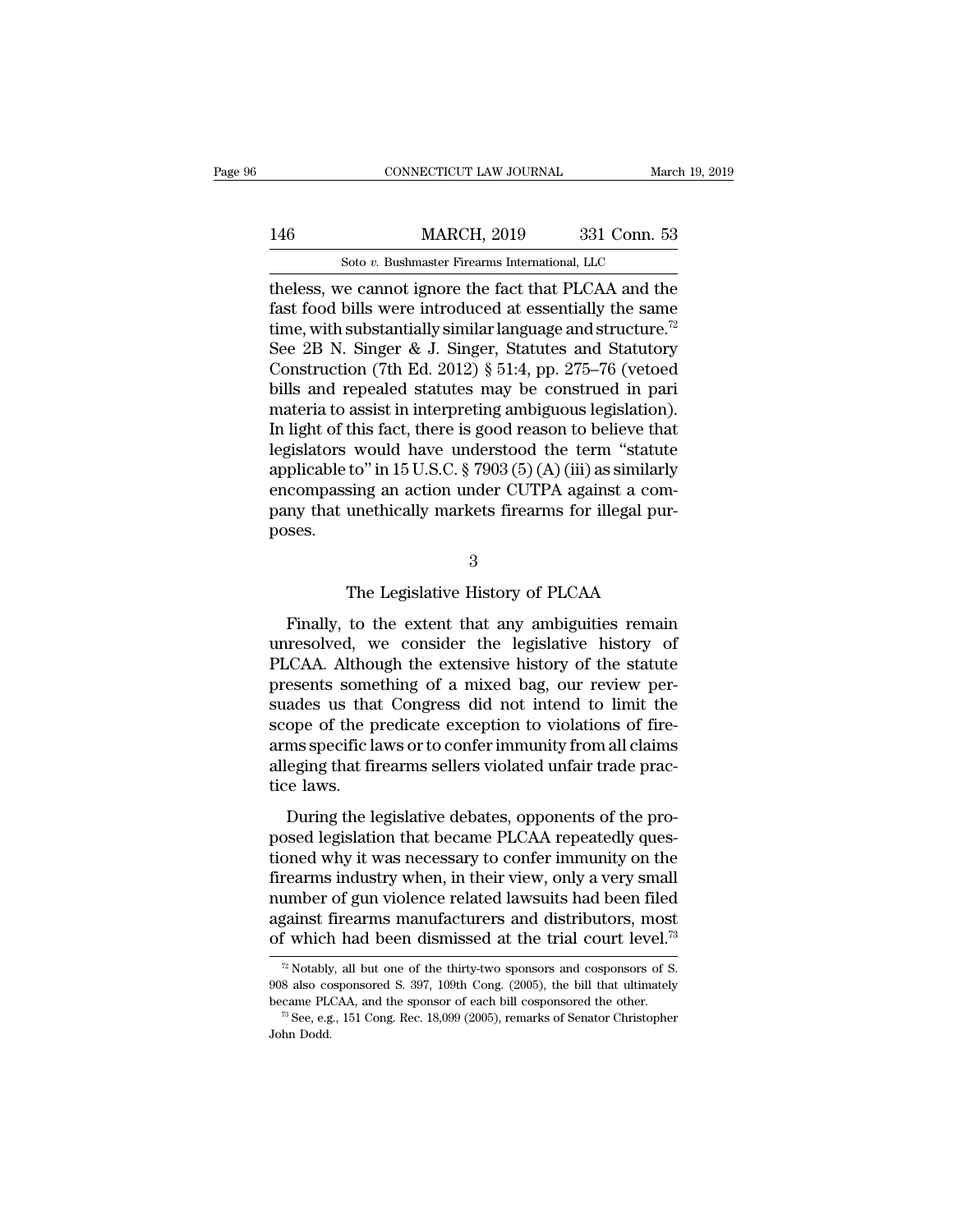2019 CONNECTICUT LAW JOURNAL Page 97<br>
331 Conn. 53 MARCH, 2019 147<br>
Soto v. Bushmaster Firearms International, LLC<br>
In response, PLCAA's sponsor and several of PLCAA's<br>
cosponsors described the specific types of lawsuits t 331 Conn. 53 MARCH, 2019 147<br>
Soto v. Bushmaster Firearms International, LLC<br>
In response, PLCAA's sponsor and several of PLCAA's<br>
cosponsors described the specific types of lawsuits that<br>
the legislation was intended to p 331 Conn. 53 MARCH, 2019 147<br>
Soto v. Bushmaster Firearms International, LLC<br>
In response, PLCAA's sponsor and several of PLCAA's<br>
cosponsors described the specific types of lawsuits that<br>
the legislation was intended to 331 Conn. 53 MARCH, 2019 147<br>
Soto v. Bushmaster Firearms International, LLC<br>
In response, PLCAA's sponsor and several of PLCAA's<br>
cosponsors described the specific types of lawsuits that<br>
the legislation was intended to Solution was not with lawsuits such as the present of  $v$ . Bushmaster Firearms International, LLC<br>In response, PLCAA's sponsor and several of PLCAA's<br>cosponsors described the specific types of lawsuits that<br>the legislatio Soto v. Bushmaster Firearms International, LLC<br>In response, PLCAA's sponsor and several of PLCAA's<br>cosponsors described the specific types of lawsuits that<br>the legislation was intended to prohibit. See footnotes<br>74 and 76 In response, PLCAA's sponsor and several of PLCAA's<br>cosponsors described the specific types of lawsuits that<br>the legislation was intended to prohibit. See footnotes<br>74 and 76 of this opinion. They emphasized that their<br>pri cosponsors described the specific types of lawsuits that<br>the legislation was intended to prohibit. See footnotes<br>74 and 76 of this opinion. They emphasized that their<br>primary concern was not with lawsuits such as the<br>prese the legislation was intended to prohibit. See footnotes 74 and 76 of this opinion. They emphasized that their primary concern was not with lawsuits such as the present action, in which individual plaintiffs who have been h 74 and 76 of this opinion. They emphasized that their<br>primary concern was not with lawsuits such as the<br>present action, in which individual plaintiffs who have<br>been harmed in a specific incident of gun violence seek<br>to hol primary concern was not with lawsuits such as the<br>present action, in which individual plaintiffs who have<br>been harmed in a specific incident of gun violence seek<br>to hold the sellers responsible for their specific miscon-<br> The present action, in which individual plaintiffs who have<br>been harmed in a specific incident of gun violence seek<br>to hold the sellers responsible for their specific miscon-<br>duct in selling the weapons involved. See id. been harmed in a specific incident of gun violence seek<br>to hold the sellers responsible for their specific miscon-<br>duct in selling the weapons involved. See id. Many pro-<br>ponents indicated that their intent was to preclud to hold the sellers responsible for their specific misconduct in selling the weapons involved. See id. Many proponents indicated that their intent was to preclude the rising number of instances in which municipalities and duct in selling the weapons involved. See id. Many pro-<br>ponents indicated that their intent was to preclude the<br>rising number of instances in which municipalities and<br>"anti-gun activists" filed "junk" or "frivolous" lawsui ponents indicated that their intent was to preclude the<br>rising number of instances in which municipalities and<br>"anti-gun activists" filed "junk" or "frivolous" lawsuits<br>targeting the entire firearms industry.<sup>74</sup> As one c Trising number of instances in which municipalities and<br>
"anti-gun activists" filed "junk" or "frivolous" lawsuits<br>
targeting the entire firearms industry.<sup>74</sup> As one cospon-<br>
sor of the legislation explained, "[t]his bil "anti-gun activists" filed "junk" or "frivolous" lawsuits<br>targeting the entire firearms industry.<sup>74</sup> As one cospon-<br>sor of the legislation explained, "[t]his bill is only<br>intended to protect law-abiding members of the fi targeting the entire firearms industry.<sup>74</sup> As one cosponsor of the legislation explained, "[t]his bill is only intended to protect law-abiding members of the firearms industry from nuisance suits that have no basis in cu sor of the legislation explained, "[t]his bill is only<br>intended to protect law-abiding members of the fire-<br>arms industry from nuisance suits that have no basis<br>in current law, that are only intended to regulate the<br>indus intended to protect law-abiding members of the fire-<br>arms industry from nuisance suits that have no basis<br>in current law, that are only intended to regulate the<br>industry or harass the industry or put it out of business<br> $\d$ dustry or harass the industry or put it out of business<br>
. . which are [not] appropriate purposes for a law-<br>
iit."<sup>75</sup> 151 Cong. Rec. 18,104 (2005), remarks of Senator<br>
lax Sieben Baucus.<sup>76</sup> In the present action, by con . . . which are [not] appropriate purposes for a lawsuit."<sup>75</sup> 151 Cong. Rec. 18,104 (2005), remarks of Senator Max Sieben Baucus.<sup>76</sup> In the present action, by contrast,  $\frac{1}{151}$  Cong. Rec. 18,058 (2005), remarks of S

a number of lawsuits brought by municipalities against gun manufacturers and their trade associations to recover damages associated with the costs of firearm violence incurred by the municipalities").<br>
<sup>76</sup> The House repor firems and their trade associations to recover damages associated with the costs of firearm violence incurred by the municipalities").<br>
<sup>75</sup> The House report on a substantially similar bill introduced during the 107th Con costs of firearm violence incurred by the municipalities").<br>
<sup>75</sup> The House report on a substantially similar bill introduced during the<br>
107th Congress explained the need for the legislation as follows: "There are<br>
a num <sup>75</sup> The House report on a substantially similar bill introduced during the 107th Congress explained the need for the legislation as follows: "There are a number of legal theories under which plaintiffs are arguing [that] 107th Congress explained the need for the legislation as follows: "There are a number of legal theories under which plaintiffs are arguing [that] the firearms industry should be held responsible, including improper or defe a number of legal theories under which plaintiffs are arguing [that] the firearms industry should be held responsible, including improper or defective distribution, unsafe design or product liability, and public nuisance. Firearms industry should be held responsible, including improper or defective distribution, unsafe design or product liability, and public nuisance. To date, every case that has been litigated to conclusion has been dismi every case that has been litigated to conclusion has been dismissed . . . ."<br>H.R. Rep. No. 107-727, pt. 1, p. 4 (2002). Notably, wrongful marketing claims<br>are not identified among the category of legal theories that Congr

suit."<sup>75</sup> 151 Cong. Rec. 18,104 (2005), remarks of Senator Max Sieben Baucus.<sup>76</sup> In the present action, by contrast,<br> $\frac{1}{151}$  Cong. Rec. 18,058 (2005), remarks of Senator Coburn; id., 18,084, 18,100, 19,135, remarks Max Sieben Baucus.<sup>76</sup> In the present action, by contrast,<br><sup>74</sup> 151 Cong. Rec. 18,058 (2005), remarks of Senator Coburn; id., 18,084, 18,100, 19,135, remarks of Senator Craig; id., 18,941–42, remarks of Senator<br>Richard Jo France Representative Robert Milliam Goodlatte; id., 23,278, remarks of Representative Robert William Goodlatte; id., 23,278, remarks of Representative Robert William Goodlatte; id., 23,278, remarks of Representative Robe <sup>74</sup> 151 Cong. Rec. 18,058 (2005), remarks of Senator Coburn; id., 18,084, 18,100, 19,135, remarks of Senator Craig; id., 18,941–42, remarks of Senator Richard John Santorum; id., 19,118–19, remarks of Senator John Thune; 18,100, 19,135, remarks of Senator Craig; id., 18,941–42, remarks of Senator Richard John Santorum; id., 19,118–19, remarks of Senator John Thune; id., 19,119, remarks of Senator Jefferson Beauregard Sessions III; id., 23, Express, 1990, 1990, 1990, 1990, 1991, 1991, 1991, 1991, 1991, 1991, 1991, 1991, 1991, 1991, 1991, 1991, 1991, 1991, 1991, 1991, 1991, 1991, 1991, 1991, 1991, 1991, 1991, 1991, 1991, 1991, 1991, 1991, 1991, 1991, 1991, 199 19,119, remarks of Senator Jefferson Beauregard Sessions III; id., 23,268, remarks of Representative Robert William Goodlatte; id., 23,278, remarks of Representative John J. H. Schwarz; see also *Cincinnativ. Beretta U.S.A* remarks of Representative Robert William Goodlatte; id., 23,278, remarks of Representative John J. H. Schwarz; see also *Cincinnative*. *Beretta U.S.A. Corp.*, 95 Ohio St. 3d 416, 417, 768 N.E.2d 1136 (2002) (recognizin Corp., 95 Ohio St. 3d 416, 417, 768 N.E.2d 1136 (2002) (recognizing "[the] growing number of lawsuits brought by municipalities against gun manufacturers and their trade associations to recover damages associated with the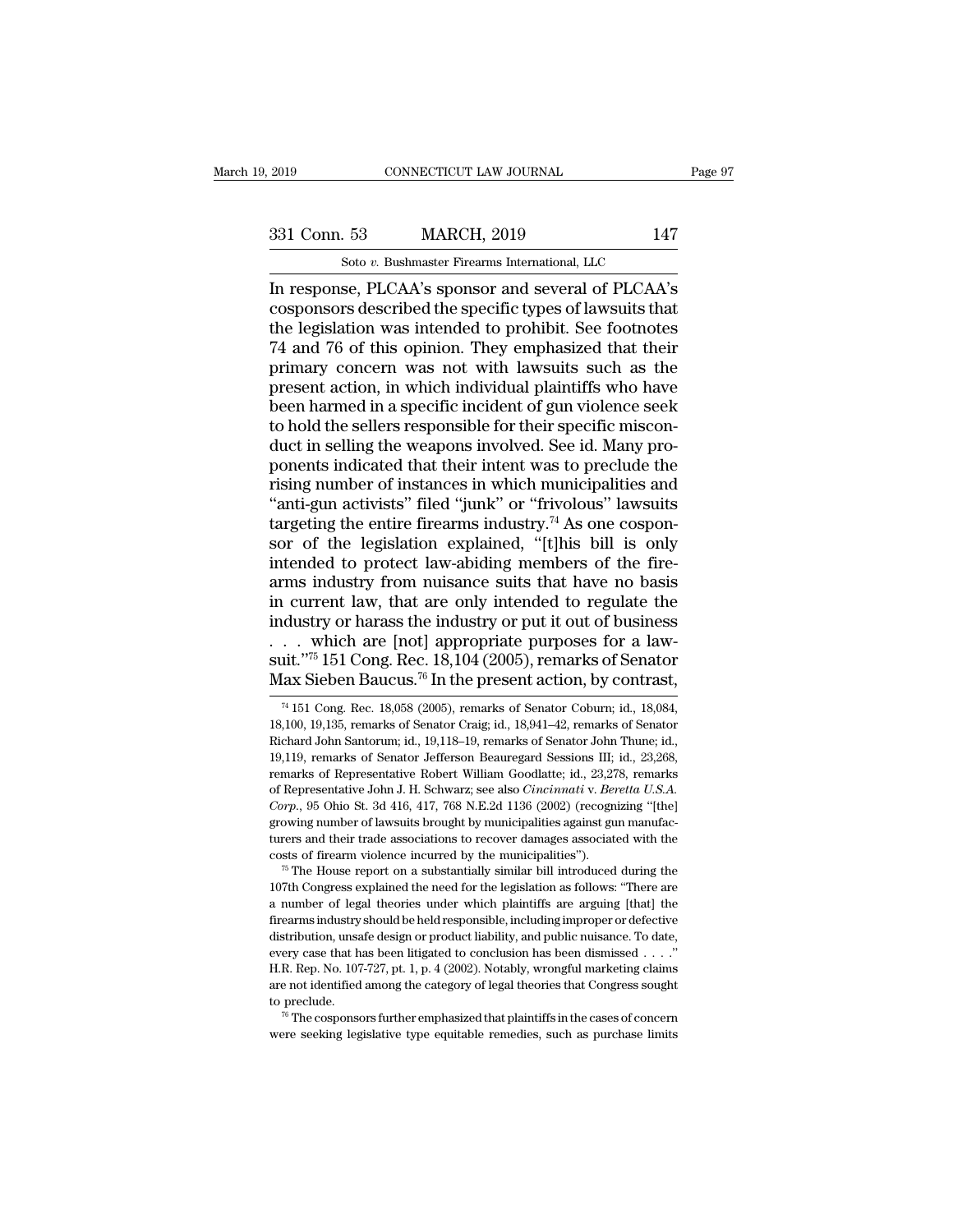# EXECUTE CONNECTICUT LAW JOURNAL March 19, 2019<br>148 MARCH, 2019 331 Conn. 53<br>500 v. Bushmaster Firearms International, LLC CONNECTICUT LAW JOURNAL March March March MARCH, 2019 331 Conn. 53<br>Soto *v.* Bushmaster Firearms International, LLC<br>Perictims of one specific incident of gun vio-

CONNECTICUT LAW JOURNAL March March March MARCH, 2019 331 Conn. 53<br>
Soto v. Bushmaster Firearms International, LLC<br>
the private victims of one specific incident of gun vio-<br>
lence seek compensation from the producers and d 148 MARCH, 2019 331 Conn. 53<br>
Soto v. Bushmaster Firearms International, LLC<br>
the private victims of one specific incident of gun vio-<br>
lence seek compensation from the producers and dis-<br>
tributors of a single firearm on 148 MARCH, 2019 331 Conn. 53<br>
Soto v. Bushmaster Firearms International, LLC<br>
the private victims of one specific incident of gun vio-<br>
lence seek compensation from the producers and dis-<br>
tributors of a single firearm on MARCH, 2019 331 Conn. 53<br>
soto v. Bushmaster Firearms International, LLC<br>
the private victims of one specific incident of gun vio-<br>
lence seek compensation from the producers and dis-<br>
tributors of a single firearm on the Soto  $v$ . Bushmaster Firearms International, LLC<br>the private victims of one specific incident of gun vio-<br>lence seek compensation from the producers and dis-<br>tributors of a single firearm on the basis of alleged<br>misconduc sort *v*. Busnmaster Firearms international, LLC<br>the private victims of one specific incident of gun vio-<br>lence seek compensation from the producers and dis-<br>tributors of a single firearm on the basis of alleged<br>misconduct In a single firem the producers and dis-<br>
butors of a single firearm on the basis of alleged<br>
isconduct in the specific marketing of that firearm.<br>
we if any of the bill's sponsors indicated that cases<br>
this sort were what tributors of a single firearm on the basis of alleged<br>misconduct in the specific marketing of that firearm.<br>Few if any of the bill's sponsors indicated that cases<br>of this sort were what PLCAA was intended to preclude.<br>In a

clusted of a slight meant of the basis of alleged<br>misconduct in the specific marketing of that firearm.<br>Few if any of the bill's sponsors indicated that cases<br>of this sort were what PLCAA was intended to preclude.<br>In addit Few if any of the bill's sponsors indicated that cases<br>of this sort were what PLCAA was intended to preclude.<br>In addition, during the course of the legislative<br>debates, many legislators either expressly stated or<br>clearly i bore absolutely no responsible interacted that eases<br>of this sort were what PLCAA was intended to preclude.<br>In addition, during the course of the legislative<br>debates, many legislators either expressly stated or<br>clearly imp In addition, during the course of the legislative<br>debates, many legislators either expressly stated or<br>clearly implied that the only actions that would be<br>barred by PLCAA would be ones in which a defendant<br>bore absolutely In addition, during the course of the legislative<br>debates, many legislators either expressly stated or<br>clearly implied that the only actions that would be<br>barred by PLCAA would be ones in which a defendant<br>bore absolutely debates, many legislators either expressly stated or clearly implied that the only actions that would be barred by PLCAA would be ones in which a defendant bore absolutely no responsibility or blame for a plaintiff's injur barred by PLCAA would be ones in which a defendant<br>bore absolutely no responsibility or blame for a plain-<br>tiff's injuries and was, in essence, being held strictly<br>liable for crimes committed with firearms that it had<br>mere bore absolutely no responsibility or blame for a plain-<br>tiff's injuries and was, in essence, being held strictly<br>liable for crimes committed with firearms that it had<br>merely produced or distributed. See *Ileto* v. *Glock*, tiff's injuries and was, in essence, being held strictly<br>liable for crimes committed with firearms that it had<br>merely produced or distributed. See *Ileto* v. *Glock*, *Inc.*,<br>supra, 565 F.3d 1159 (Berzon, J., concurring i liable for crimes committed with firearms that it had<br>merely produced or distributed. See *Ileto* v. *Glock*, *Inc.*,<br>supra, 565 F.3d 1159 (Berzon, J., concurring in part<br>and dissenting in part). One cosponsor, for example merely produced or distributed. See *Ileto* v. *Glock*, *Inc.*, supra, 565 F.3d 1159 (Berzon, J., concurring in part and dissenting in part). One cosponsor, for example, emphasized that "the heart of this bill" was that on supra, 565 F.3d 1159 (Berzon, J., concurring in part<br>and dissenting in part). One cosponsor, for example,<br>emphasized that "the heart of this bill" was that one<br>can be held liable for violating a statute during the<br>producti and dissenting in part). One cosponsor, for example,<br>emphasized that "the heart of this bill" was that one<br>can be held liable for violating a statute during the<br>production, distribution, or sale of firearms, "[b]ut we<br>are emphasized that "the heart of this bill" was that one<br>can be held liable for violating a statute during the<br>production, distribution, or sale of firearms, "[b]ut we<br>are not going to extend it to a concept where you are<br>re can be held liable for violating a statute during the<br>production, distribution, or sale of firearms, "[b]ut we<br>are not going to extend it to a concept where you are<br>responsible, *after you have done everything right*, for<br> production, distribution, or sale of firearms, "[b]ut we<br>are not going to extend it to a concept where you are<br>responsible, *after you have done everything right*, for<br>what somebody else may do who bought your product<br>and are not going to extend it to a concept where you are<br>responsible, *after you have done everything right*, for<br>what somebody else may do who bought your product<br>and they did it wrong and it is their fault, not yours."<br>(Emp responsible, *after you have done everything right*, for<br>what somebody else may do who bought your product<br>and they did it wrong and it is their fault, not yours."<br>(Emphasis added.) 151 Cong. Rec. 18,920 (2005),<br>remarks of what somebody else may do who bought your product<br>and they did it wrong and it is their fault, not yours."<br>(Emphasis added.) 151 Cong. Rec. 18,920 (2005),<br>remarks of Senator Lindsey O. Graham. Another<br>cosponsor explained and they did it wrong and it is their fault, not yours."<br>(Emphasis added.) 151 Cong. Rec. 18,920 (2005),<br>remarks of Senator Lindsey O. Graham. Another<br>cosponsor explained the essential evil to which the bill<br>was directed: (Emphasis added.) 151 Cong. Rec. 18,920 (2005),<br>remarks of Senator Lindsey O. Graham. Another<br>cosponsor explained the essential evil to which the bill<br>was directed: "It is out of that fear and concern that<br>we have mayors a remarks of Senator Lindsey O. Graham. Another<br>cosponsor explained the essential evil to which the bill<br>was directed: "It is out of that fear and concern that<br>we have mayors and cities passing laws that create<br>strict liabil cosponsor explained the essential evil to which the bill<br>was directed: "It is out of that fear and concern that<br>we have mayors and cities passing laws that create<br>strict liability . . . . [Firearms sellers have] become<br>. . was directed: "It is out of that fear and concern that<br>we have mayors and cities passing laws that create<br>strict liability . . . . [Firearms sellers have] become<br>. . . insurer[s] against criminal activity by criminals."<br>I we have mayors and of<br>strict liability . . . . [<br>. . . insurer[s] against<br>Id., 18,924, remarks of<br>Sessions III. Senator Se<br>are trying to curtail he<br>system . . . . " Id.<br>or restrictions on sales to small ; Id., 18,924, remarks of Senator Jefferson Beauregard<br>Sessions III. Senator Sessions added: "That is what we<br>are trying to curtail here—this utilization of the legal<br>system . . . . " Id.<br>or restrictions on sales to small g Sessions III. Senator Sessions added: "That is what we are trying to curtail here—this utilization of the legal system . . . . ." Id.<br>or restrictions on sales to small gun dealers. See, e.g., 151 Cong. Rec. 18,103 (2005),

are tryin<br>system<br>or restrictio<br>(2005), rem<br>tor Coburn.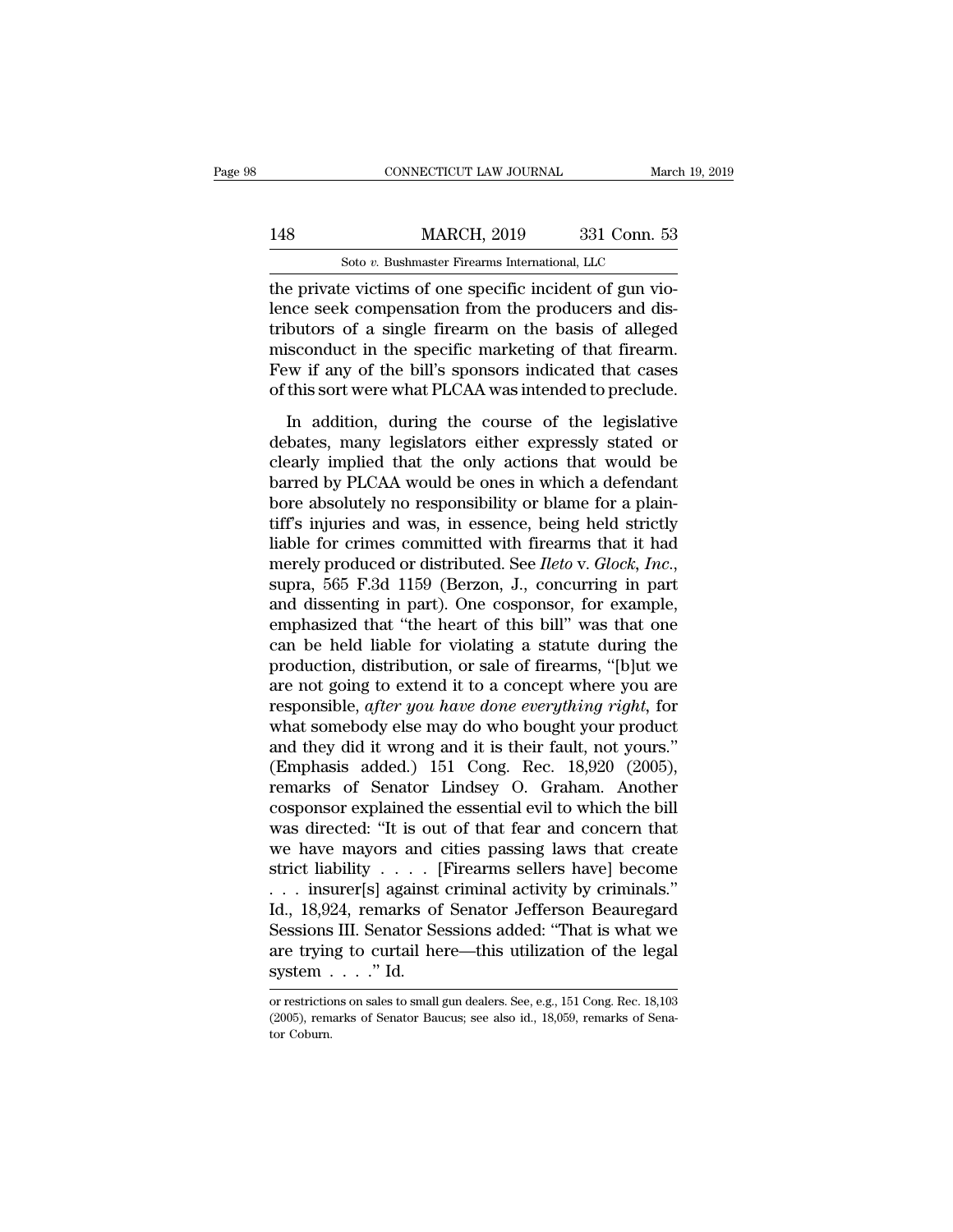# 2019 CONNECTICUT LAW JOURNAL Page 99<br>331 Conn. 53 MARCH, 2019 149<br>500 v. Bushmaster Firearms International, LLC CONNECTICUT LAW JOURNAL<br>
Soto *v.* Bushmaster Firearms International, LLC<br>
non theme running through supporters' state-

CONNECTICUT LAW JOURNAL<br>
1 Conn. 53 MARCH, 2019 149<br>
Soto v. Bushmaster Firearms International, LLC<br>
A common theme running through supporters' state-<br>
ents was that holding a firearms seller liable for third-<br>
rty gun vio 331 Conn. 53 MARCH, 2019 149<br>Soto v. Bushmaster Firearms International, LLC<br>A common theme running through supporters' state-<br>ments was that holding a firearms seller liable for third-<br>party gun violence for which the sell  $\frac{331 \text{ Conn. } 53}{\text{Soto } v. \text{ Bushmaster Firearms International, LLC}}$ <br>A common theme running through supporters' statements was that holding a firearms seller liable for third-<br>party gun violence for which the seller is wholly blame-<br>less is no differe 331 Conn. 53 MARCH, 2019 149<br>
Soto v. Bushmaster Firearms International, LLC<br>
A common theme running through supporters' state-<br>
ments was that holding a firearms seller liable for third-<br>
party gun violence for which the such as a set of the summer of the summer summer<br>A common theme running through supporters' state-<br>ments was that holding a firearms seller liable for third-<br>party gun violence for which the seller is wholly blame-<br>less is Soto v. Bushmaster Firearms International, LLC<br>
A common theme running through supporters' state-<br>
ments was that holding a firearms seller liable for third-<br>
party gun violence for which the seller is wholly blame-<br>
less A common theme running through supporters' statements was that holding a firearms seller liable for third-<br>party gun violence for which the seller is wholly blame-<br>less is no different from holding producers of products<br>su ments was that holding a firearms seller liable for third-<br>party gun violence for which the seller is wholly blame-<br>less is no different from holding producers of products<br>such as automobiles, matches, baseball bats, and k party gun violence for which the seller is wholly blame-<br>less is no different from holding producers of products<br>such as automobiles, matches, baseball bats, and knives<br>strictly liable when those ubiquitous but potentially less is no different from holding producers of products<br>such as automobiles, matches, baseball bats, and knives<br>strictly liable when those ubiquitous but potentially dan-<br>gerous items are inappropriately or illegally used such as automobiles, matches, baseball bats, and knives<br>strictly liable when those ubiquitous but potentially dan-<br>gerous items are inappropriately or illegally used to<br>commit crimes. As the author of PLCAA, Senator Craig, strictly liable when those ubiquitous but potentially dangerous items are inappropriately or illegally used to commit crimes. As the author of PLCAA, Senator Craig, explained: "If a gun manufacturer is held liable for the gerous items are inappropriately or illegally used to<br>commit crimes. As the author of PLCAA, Senator Craig,<br>explained: "If a gun manufacturer is held liable for the<br>harm done by a criminal who misuses a gun, then there<br>is commit crimes. As the author of PLCAA, Senator Craig,<br>explained: "If a gun manufacturer is held liable for the<br>harm done by a criminal who misuses a gun, then there<br>is nothing to stop the manufacturers of any product<br>used explained: "If a gun manufacturer is held liable for the<br>harm done by a criminal who misuses a gun, then there<br>is nothing to stop the manufacturers of any product<br>used in crimes from having to bear the costs resulting<br>from harm done by a criminal who misuses a gun, then there<br>is nothing to stop the manufacturers of any product<br>used in crimes from having to bear the costs resulting<br>from the actions of those criminals. So as I mentioned<br>earlie is nothing to stop the manufacturers of any product<br>used in crimes from having to bear the costs resulting<br>from the actions of those criminals. So as I mentioned<br>earlier, automobile manufacturers will have to take the<br>blam used in crimes from having to bear the costs resulting<br>from the actions of those criminals. So as I mentioned<br>earlier, automobile manufacturers will have to take the<br>blame for the death of a bystander who gets in the way<br>o from the actions of those criminals. So as I mentioned<br>earlier, automobile manufacturers will have to take the<br>blame for the death of a bystander who gets in the way<br>of the drunk driver. The local hardware store will have<br> earlier, automobile manufacturers will have to take the blame for the death of a bystander who gets in the way of the drunk driver. The local hardware store will have to be held responsible for a kitchen knife it sold, if blame for the death of a bystander who gets in the way<br>of the drunk driver. The local hardware store will have<br>to be held responsible for a kitchen knife it sold, if later<br>that knife is used in the commission of a rape. Th of the drunk driver. The local hardware store will have<br>to be held responsible for a kitchen knife it sold, if later<br>that knife is used in the commission of a rape. The<br>baseball team whose bat was used to bludgeon a victim to be held responsible for a kitchen knife it sold, if later<br>that knife is used in the commission of a rape. The<br>baseball team whose bat was used to bludgeon a victim<br>will have to pay the cost of the crime. The list goes o that knife is used in the commission of a rape. The baseball team whose bat was used to bludgeon a victim will have to pay the cost of the crime. The list goes on and on." Id., 18,085. The implication of this argument is t baseball team whose bat was used to bludgeon a victim<br>will have to pay the cost of the crime. The list goes on<br>and on." Id., 18,085. The implication of this argument<br>is that legislators' primary concern was that liability<br> will have to pay the cost of the crime. The list goes on<br>and on." Id., 18,085. The implication of this argument<br>is that legislators' primary concern was that liability<br>should not be imposed in situations in which the pro-<br> and on." Id., 18,085. The implication of this argument<br>is that legislators' primary concern was that liability<br>should not be imposed in situations in which the pro-<br>ducer or distributor of a consumer product bears abso-<br>lu is that legislators' primary concern was that liability<br>should not be imposed in situations in which the pro-<br>ducer or distributor of a consumer product bears abso-<br>lutely no responsibility for the misuse of that product<br>i should not be imposed in situations in which the pro-<br>ducer or distributor of a consumer product bears abso-<br>lutely no responsibility for the misuse of that product<br>in the commission of a crime. There is no indication<br>that ducer or distributor of a consumer product bears absolutely no responsibility for the misuse of that product<br>in the commission of a crime. There is no indication<br>that the sponsors of PLCAA believed that sellers of<br>those co lutely no responsibility for the misuse of that product<br>in the commission of a crime. There is no indication<br>that the sponsors of PLCAA believed that sellers of<br>those consumer products should be shielded from lia-<br>bility i in the commission of a crime. There is no indication<br>that the sponsors of PLCAA believed that sellers of<br>those consumer products should be shielded from lia-<br>bility if, for example, an automobile manufacturer<br>advertised th that the sponsors of PLCAA believed that sellers of<br>those consumer products should be shielded from lia-<br>bility if, for example, an automobile manufacturer<br>advertised that the safety features of its vehicles made<br>them idea those consumer products should be shielded from liability if, for example, an automobile manufacturer advertised that the safety features of its vehicles made them ideally suited for drunk driving, or if a sporting goods d bility if, for example, an automobile manufacturer<br>advertised that the safety features of its vehicles made<br>them ideally suited for drunk driving, or if a sporting<br>goods dealer ran advertisements encouraging high<br>school ba case. em ideally suited for drunk driving, or if a sporting<br>ods dealer ran advertisements encouraging high<br>hool baseball players to hurl their bats at the opposing<br>tcher in retaliation for an errant pitch. That is, in<br>sence, wha goods dealer ran advertisements encouraging high<br>school baseball players to hurl their bats at the opposing<br>pitcher in retaliation for an errant pitch. That is, in<br>essence, what the plaintiffs have alleged in the present<br>c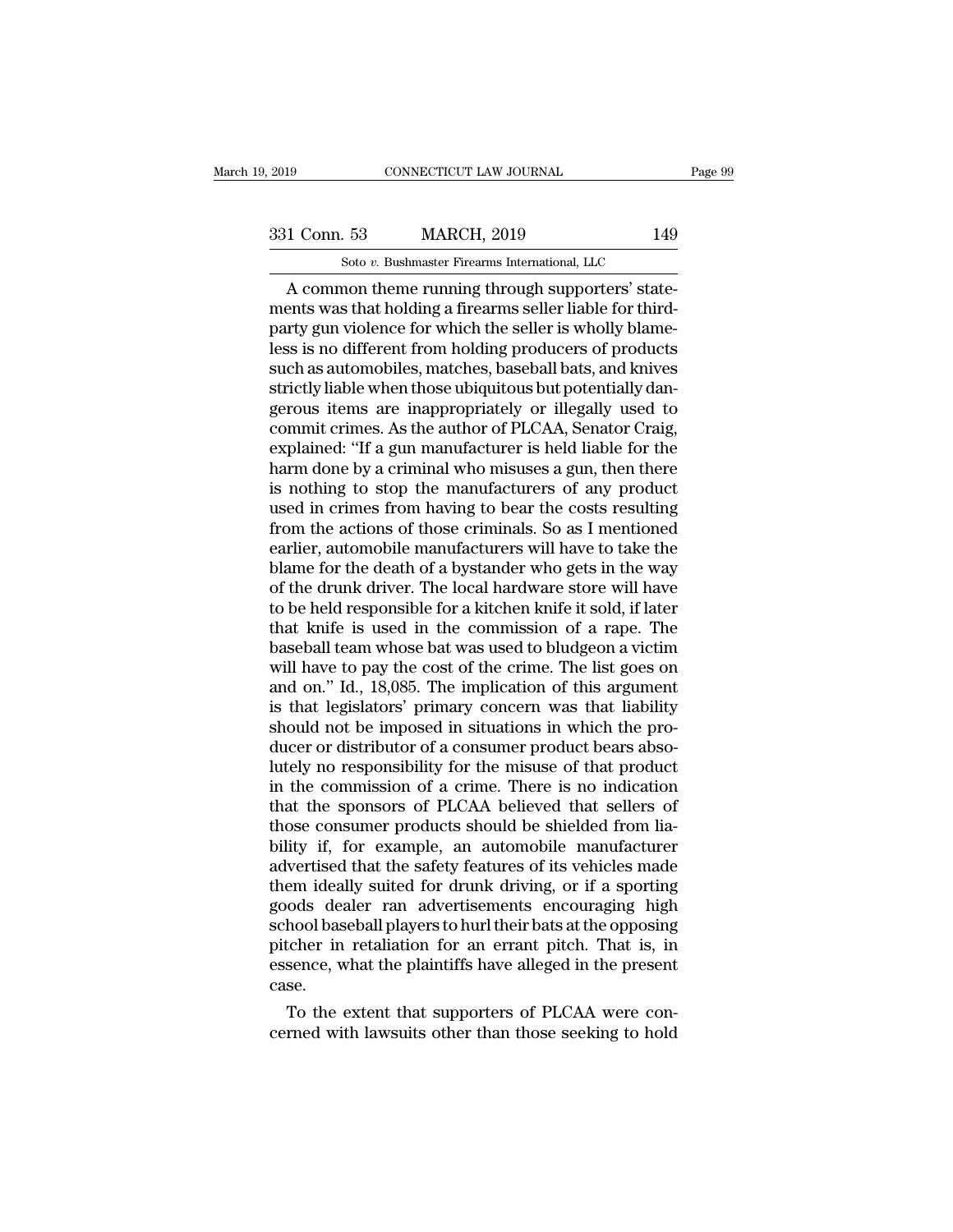# EXECUTE CONNECTICUT LAW JOURNAL March 19, 2019<br>150 MARCH, 2019 331 Conn. 53<br>800 v. Bushmaster Firearms International, LLC CONNECTICUT LAW JOURNAL March March March MARCH, 2019 331 Conn. 53<br>Soto *v.* Bushmaster Firearms International, LLC<br>Sellers strictly liable for gun violence, they

FIRM CONNECTICUT LAW JOURNAL March 19, 2019<br>
150 MARCH, 2019 331 Conn. 53<br>
500 v. Bushmaster Firearms International, LLC<br>
firearms sellers strictly liable for gun violence, they<br>
consistently expressed that their intention 150 MARCH, 2019 331 Conn. 53<br>
Soto v. Bushmaster Firearms International, LLC<br>
firearms sellers strictly liable for gun violence, they<br>
consistently expressed that their intention was to fore-<br>
close novel legal theories th 150 MARCH, 2019 331 Conn. 53<br>
Soto v. Bushmaster Frearms International, LLC<br>
firearms sellers strictly liable for gun violence, they<br>
consistently expressed that their intention was to fore-<br>
close novel legal theories th 150 MARCH, 2019 331 Conn. 53<br>
Soto v. Bushmaster Firearms International, LLC<br>
firearms sellers strictly liable for gun violence, they<br>
consistently expressed that their intention was to fore-<br>
close novel legal theories t Soto v. Bushmaster Firearms International, LLC<br>
firearms sellers strictly liable for gun violence, they<br>
consistently expressed that their intention was to fore-<br>
close novel legal theories that had been developed by<br>
ant Soto v. Bushmaster Firearms International, LLC<br>
firearms sellers strictly liable for gun violence, they<br>
consistently expressed that their intention was to fore-<br>
close novel legal theories that had been developed by<br>
ant firearms sellers strictly liable for gun violence, they consistently expressed that their intention was to fore-<br>close novel legal theories that had been developed by<br>anti-gun activists with the goal of putting firearms s consistently expressed that their intention was to fore-<br>close novel legal theories that had been developed by<br>anti-gun activists with the goal of putting firearms sell-<br>ers out of business.<sup>77</sup> The author of the legislati close novel legal theories that had been developed by<br>anti-gun activists with the goal of putting firearms sell-<br>ers out of business.<sup>77</sup> The author of the legislation<br>explained as follows: "As we have stressed repeatedly, anti-gun activists with the goal of putting firearms sell-<br>ers out of business.<sup>77</sup> The author of the legislation<br>explained as follows: "As we have stressed repeatedly,<br>this legislation will not bar the courthouse doors t ers out of business.<sup>77</sup> The author of the legislation explained as follows: "As we have stressed repeatedly, this legislation will not bar the courthouse doors to victims who have been harmed by the negligence or misdeed explained as follows: "As we have stressed repeatedly,<br>this legislation will not bar the courthouse doors to<br>victims who have been harmed by the negligence or<br>misdeeds of anyone in the gun industry. Well recognized<br>causes this legislation will not bar the courthouse doors to<br>victims who have been harmed by the negligence or<br>misdeeds of anyone in the gun industry. Well recognized<br>causes of action are protected by the bill. Plaintiffs can<br>st victims who have been harmed by the negligence or<br>misdeeds of anyone in the gun industry. Well recognized<br>causes of action are protected by the bill. Plaintiffs can<br>still argue their cases for violations of law . . . . The misdeeds of anyone in the gun industry. Well recognized<br>causes of action are protected by the bill. Plaintiffs can<br>still argue their cases for violations of law . . . . The<br>only lawsuits this legislation seeks to prevent causes of action are protected by the bill. Plaintiffs can<br>still argue their cases for violations of law . . . . The<br>only lawsuits this legislation seeks to prevent are novel<br>causes of action that have no history or groun still argue their cases for violations of law . . . . The<br>only lawsuits this legislation seeks to prevent are novel<br>causes of action that have no history or grounding in<br>legal principle." Id., 18,096, remarks of Senator Cr only lawsuits this legislation seeks to prevent are novel<br>causes of action that have no history or grounding in<br>legal principle." Id., 18,096, remarks of Senator Craig.<br>In addition, a number of lawmakers emphasized that<br>th causes of action that have no history or grounding in<br>legal principle." Id., 18,096, remarks of Senator Craig.<br>In addition, a number of lawmakers emphasized that<br>the legislation was primarily directed at heading off<br>unprec legal principle." Id., 18,096, remarks of Senator Craig.<br>In addition, a number of lawmakers emphasized that<br>the legislation was primarily directed at heading off<br>unprecedented *tort* theories,<sup>78</sup> which explains why the<br>p In addition, a number of law<br>makers emphasized that<br>the legislation was primarily directed at heading off<br>unprecedented *tort* theories,<sup>78</sup> which explains why the<br>predicate exception expressly preserved liability for<br>sta the legislation was primarily directed at heading off<br>unprecedented *tort* theories,<sup>78</sup> which explains why the<br>predicate exception expressly preserved liability for<br>statutory violations. See *Ileto* v. *Glock*, *Inc.*, su unprecedented *tort* theories,<sup>78</sup> which explains why the<br>predicate exception expressly preserved liability for<br>statutory violations. See *Ileto* v. *Glock*, *Inc.*, supra, 565<br>F.3d 1135 ("Congress clearly intended to pree predicate exception expressly preserved liability for<br>statutory violations. See *Reto* v. Glock, *Inc.*, supra, 565<br>F.3d 1135 ("Congress clearly intended to preempt com-<br>mon-law claims, such as general tort theories of lia statutory violations. See *Ileto* v. *Glock*, *Inc.*, F.3d 1135 ("Congress clearly intended to premon-law claims, such as general tort theority"); id., 1160–61 (Berzon, J., concurring idissenting in part) ("[PLCAA] was vie 3d 1135 ("Congress clearly intended to preempt com-<br>on-law claims, such as general tort theories of liabil-<br>"); id., 1160–61 (Berzon, J., concurring in part and<br>ssenting in part) ("[PLCAA] was viewed essentially<br>a [tort r mon-law claims, such as general tort theories of liability"); id., 1160–61 (Berzon, J., concurring in part and dissenting in part) ("[PLCAA] was viewed essentially as a [tort reform] measure, aimed at restraining the supp

*Fore the all terms* and the upposed expansion of tort liability").<br>As we discussed previously, the plaintiffs' theory of ability is not novel; nor does it sound in tort.<sup>79</sup> The  $\pi$  See, e.g., 151 Cong. Rec. 17,370 (200

supposed expansion of tort hability").<br>
As we discussed previously, the plaintiffs' theory of<br>
liability is not novel; nor does it sound in tort.<sup>79</sup> The<br>
<sup>77</sup> See, e.g., 151 Cong. Rec. 17,370 (2005), remarks of Senator S As we discussed previously, the plaintiffs' theory of liability is not novel; nor does it sound in tort.<sup>79</sup> The  $\pi$  See, e.g., 151 Cong. Rec. 17,370 (2005), remarks of Senator Sessions; id., 18,942, remarks of Senator R

**liability is not novel; nor does it sound in tort.**<sup>79</sup> The  $\pi$  See, e.g., 151 Cong. Rec. 17,370 (2005), remarks of Senator Sessions; id., 18,942, remarks of Senator Richard John Santorum; id., 19,119, 19,129, remarks o <sup>77</sup> See, e.g., 151 Cong. Rec. 17,370 (2005), remarks of Senator Sessions;<br>id., 18,942, remarks of Senator Richard John Santorum; id., 19,119, 19,129,<br>remarks of Senator Orrin Grant Hatch; id., 19,120, remarks of Senator

why is the Softenborrow Grand Hatch; id., 19,120, remarks of Senator Craig;  $\frac{1}{100}$  marketing claims of Senator Craig;  $\frac{1}{100}$  marketing claims of Representative Mike Pence; id., 23,273, remarks of Representative <sup>8</sup> See, e.g., 151 Cong. Rec. 19,120 (2005), remarks of Senator Craig; id., 23,267, remarks of Representative Mike Pence; id., 23,273, remarks of Representative Frank James Sensenbrenner, Jr.<br><sup>79</sup> We note, however, that th 23,267, remarks of Representative Mike Pence; id., 23,273, remarks of Representative Frank James Sensenbrenner, Jr.<br>
<sup>79</sup> We note, however, that there also is ample precedent for recognizing wrongful marketing claims of t sentative Frank James Sensenbrenner, Jr.<br>
<sup>79</sup> We note, however, that there also is ample precedent for recognizing<br>
<sup>79</sup> We note, however, that there also is ample precedent for recognizing<br>
strongful marketing claims of <sup>79</sup> We note, however, that there also is ample precedent for recognizing wrongful marketing claims of this sort predicated on tort theories of liability. See, e.g., *Braun v. Soldier of Fortune Magazine, Inc.*, 968 F.2d wrongful marketing claims of this sort predicated on tort theories of liability.<br>See, e.g., *Braun v. Soldier of Fortune Magazine*, *Inc.*, 968 F.2d 1110, 1112,<br>1114, 1122 (11th Cir. 1992) (affirming judgment for plaintiff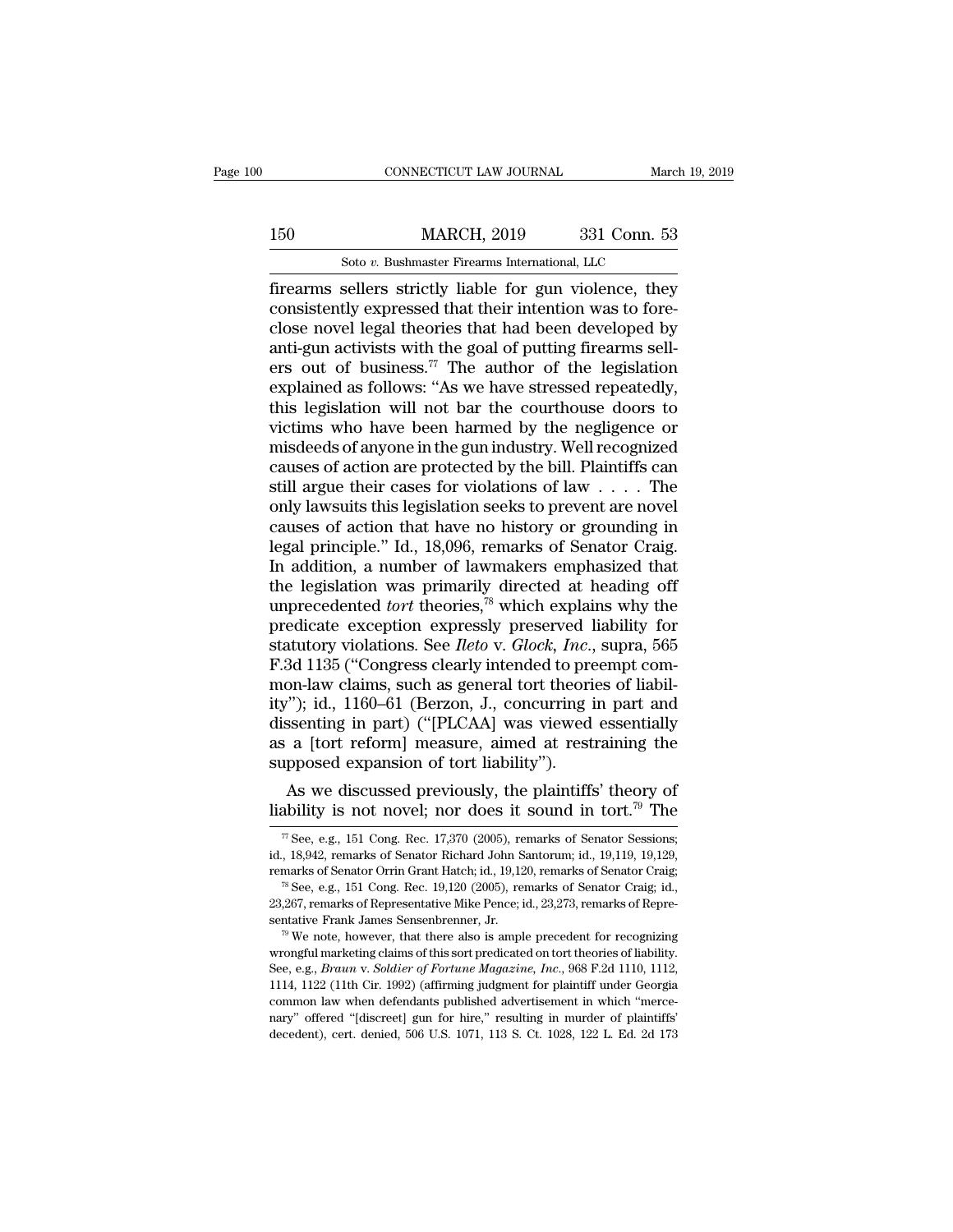# 2019 CONNECTICUT LAW JOURNAL Page 101<br>331 Conn. 53 MARCH, 2019 151<br>500 v. Bushmaster Firearms International, LLC

CONNECTICUT LAW JOURNAL<br>Soto *v.* Bushmaster Firearms International, LLC<br>Rilege that the defendants engaged in unfair Page 101<br>
2019 CONNECTICUT LAW JOURNAL Page 101<br>
331 Conn. 53 MARCH, 2019 151<br>
500 v. Bushmaster Firearms International, LLC<br>
plaintiffs allege that the defendants engaged in unfair<br>
trade practices in violation of CUTPA, 331 Conn. 53 MARCH, 2019 151<br>
Soto v. Bushmaster Firearms International, LLC<br>
plaintiffs allege that the defendants engaged in unfair<br>
trade practices in violation of CUTPA, a statute that<br>
was enacted in 1973. See P.A. 73 331 Conn. 53 MARCH, 2019 151<br>
Soto v. Bushmaster Firearms International, LLC<br>
plaintiffs allege that the defendants engaged in unfair<br>
trade practices in violation of CUTPA, a statute that<br>
was enacted in 1973. See P.A. 7 331 Conn. 53 MARCH, 2019 151<br>
soto v. Bushmaster Firearms International, LLC<br>
plaintiffs allege that the defendants engaged in unfair<br>
trade practices in violation of CUTPA, a statute that<br>
was enacted in 1973. See P.A. 7 Soto v. Bushmaster Firearms International, LLC<br>plaintiffs allege that the defendants engaged in unfair<br>trade practices in violation of CUTPA, a statute that<br>was enacted in 1973. See P.A. 73-615. Furthermore,<br>CUTPA, by its soto *v*. Bushmaster Freams International, LLC<br>plaintiffs allege that the defendants engaged in unfair<br>trade practices in violation of CUTPA, a statute that<br>was enacted in 1973. See P.A. 73-615. Furthermore,<br>CUTPA, by its plaintiffs allege that the defendants engaged in unfair<br>trade practices in violation of CUTPA, a statute that<br>was enacted in 1973. See P.A. 73-615. Furthermore,<br>CUTPA, by its express terms, is modeled on the FTC<br>Act; see G trade practices in violation of CUTPA, a statute that<br>was enacted in 1973. See P.A. 73-615. Furthermore,<br>CUTPA, by its express terms, is modeled on the FTC<br>Act; see General Statutes § 42-110b (b); which has been<br>in effect was enacted in 1973. See P.A. 73-615. Furthermore,<br>CUTPA, by its express terms, is modeled on the FTC<br>Act; see General Statutes § 42-110b (b); which has been<br>in effect for more than one century. See Act of Septem-<br>ber 26, CUTPA, by its express terms, is modeled on the FTC<br>Act; see General Statutes  $\S$  42-110b (b); which has been<br>in effect for more than one century. See Act of Septem-<br>ber 26, 1914, Pub. L. No. 63-203, 38 Stat. 717. As we<br>ex Act; see General Statutes  $\S$  42-110b (b); which has been<br>in effect for more than one century. See Act of Septem-<br>ber 26, 1914, Pub. L. No. 63-203, 38 Stat. 717. As we<br>explained, the FTC Act and its state counterparts hav in effect for more than one century. See Act of Septem-<br>ber 26, 1914, Pub. L. No. 63-203, 38 Stat. 717. As we<br>explained, the FTC Act and its state counterparts have<br>long been used to regulate not only the sale and marketber 26, 1914, Pub. L. No. 63-203, 38 Stat. 717. As we<br>explained, the FTC Act and its state counterparts have<br>long been used to regulate not only the sale and market-<br>ing of firearms but also claims that sellers of other<br>da explained, the FTC Act and its state<br>long been used to regulate not only tl<br>ing of firearms but also claims th<br>dangerous products have advertise<br>manner that modeled or promoted u<br>created an unreasonable risk that vie<br>in un dangerous products have advertised their wares in a<br>manner that modeled or promoted unsafe behavior and<br>created an unreasonable risk that viewers would engage<br>in unsafe or illegal conduct.<sup>80</sup><br>(1993); *Merrill* v. *Navegar* manner that modeled or promoted unsafe behavior and<br>created an unreasonable risk that viewers would engage<br>in unsafe or illegal conduct.<sup>80</sup><br>(1993); *Merrill v. Navegar*, *Inc.*, supra, 26 Cal. 4th 491 and n.9 (leaving<br>ope

created an unreasonable risk that viewers would engage<br>in unsafe or illegal conduct.<sup>80</sup><br>(1993); *Merrill v. Navegar, Inc.*, supra, 26 Cal. 4th 491 and n.9 (leaving<br>open possibility that California law recognizes cause of *Bubaloo v. Navegar, Inc.*, supra, 26 Cal. 4th 491 and n.9 (leaving the mossibility that California law recognizes cause of action for negligent advertising premised on immoral promotion of criminal use of firearms); *Buba* III UIISate Of IIIegat CONQUCt.<br>
(1993); *Merrill v. Navegar, Inc.*, supra, 26 Cal. 4th 491 and n.9 (leaving<br>
open possibility that California law recognizes cause of action for negligent<br>
advertising premised on immoral p (1993); *Merrill v. Navegar*, *Inc.*, supra, 26 Cal. 4th 491 and n.9 (leaving open possibility that California law recognizes cause of action for negligent advertising premised on immoral promotion of criminal use of fire (open possibility that California law recognizes cause of action for negligent advertising premised on immoral promotion of criminal use of firearms); *Bubalo v. Navegar, Inc.*, Docket No. 96 C 3664, 1997 WL 337218, \*9 (N. advertising premised on immoral promotion of criminal use of firearms);<br>Bubalo v. Navegar, Inc., Docket No. 96 C 3664, 1997 WL 337218, <sup>\*9</sup> (N.D.<br>Ill. June 13, 1997) (determining that Illinois law recognizes cause of actio *Hubalo v. Navegar, Inc.*, Docket No. 96 C 3664, 1997 WL 337218, \*9 (N.D.<br>Ill. June 13, 1997) (determining that Illinois law recognizes cause of action<br>for negligent marketing of assault pistols for criminal purposes but h EU. June 13, 1997) (determining that Illinois law recognizes cause of action<br>for negligent marketing of assault pistols for criminal purposes but holding<br>that plaintiffs had failed to plead sufficient facts to establish ca for negligent marketing of assault pistols for criminal purposes but holding<br>that plaintiffs had failed to plead sufficient facts to establish causation),<br>modified on other grounds, 1998 WL 142359 (N.D. Ill. March 20, 1998 modified on other grounds, 1998 WL 142359 (N.D. Ill. March 20, 1998);<br> *Moning* v. *Alfono*, 400 Mich. 425, 432, 254 N.W.2d 759 (1977) (question of<br>
whether marketing slingshots directly to children creates unreasonable ri

*Moning* v.  $Alfono$ , 400 Mich. 425, 432, 254 N.W.2d 759 (1977) (question of whether marketing slingshots directly to children creates unreasonable risk of harm was for jury to resolve).<br><sup>80</sup> We further observe that, during whether marketing slingshots directly to children creates unreasonable risk<br>of harm was for jury to resolve).<br><sup>80</sup> We further observe that, during the legislative debates, supporters of<br>the bill that became PLCAA frequentl of harm was for jury to resolve).<br>
<sup>80</sup> We further observe that, during the legislative debates, supporters of<br>
the bill that became PLCAA frequently stated that more than one half of<br>
the states in the country already ha <sup>s w</sup> We further observe that, during the legislative debates, supporters of the bill that became PLCAA frequently stated that more than one half of the states in the country already had adopted similar laws and that PLCA the bill that became PLCAA frequently stated that more than one half of the states in the country already had adopted similar laws and that PLCAA was necessary primarily to establish uniform national standards and to ensur the states in the country already had adopted similar laws and that PLCAA was necessary primarily to establish uniform national standards and to ensure that frivolous actions were not filed in the minority of jurisdictions was necessary primarily to establish uniform national standards and to<br>ensure that frivolous actions were not filed in the minority of jurisdictions<br>that had not enacted such protections. See, e.g., 151 Cong. Rec. 17,370<br>( <sup>o</sup> ensure that frivolous actions were not filed in the minority of jurisdictions that had not enacted such protections. See, e.g., 151 Cong. Rec. 17,370 (2005), remarks of Senator Sessions; id., 23,020, remarks of Represe that had not enacted such protections. See, e.g., 151 Cong. Rec. 17,370 (2005), remarks of Senator Sessions; id., 23,020, remarks of Representative Phil Gingrey; id., 23,024, remarks of Representative Charles Foster Bass; (2005), remarks of Senator Sessions; id., 23,020, remarks of Representative Phil Gingrey; id., 23,024, remarks of Representative Charles Foster Bass; id., 23,265, remarks of Representative Frederick C. Boucher; see also Phil Gingrey; id., 23,024, remarks of Representative Charles Foster Bass; id., 23,265, remarks of Representative Frederick C. Boucher; see also *Ileto* v. *Glock*, *Inc.*, supra, 565 F.3d 1136 (noting "Congress' intention sid., 23,265, remarks of Representative Frederick C. Boucher; see also *Ileto* v. *Glock*, *Inc.*, supra, 565 F.3d 1136 (noting "Congress' intention to create national uniformity" in enacting PLCAA). As the author of a vir Clifford Bundy Stearns. The state laws of the state laws to which PLCAA was analogized, by their discusses bill explained, "[t]he bill we are considering today is designed to mply mirror these [s]tates and what they have done to provide a unifie House bill explained, "[the bill we are considering today is designed to simply mirror these [s]tates and what they have done to provide a unified system of laws  $\ldots$ ." 151 Cong. Rec. 23,266, remarks of Representative Cl simply mirror these [s]tates and what they have done to provide a unified system of laws  $\ldots$ ." 151 Cong. Rec. 23,266, remarks of Representative Clifford Bundy Steams.<br>Clifford Bundy Steams.<br>Notably, most of the state la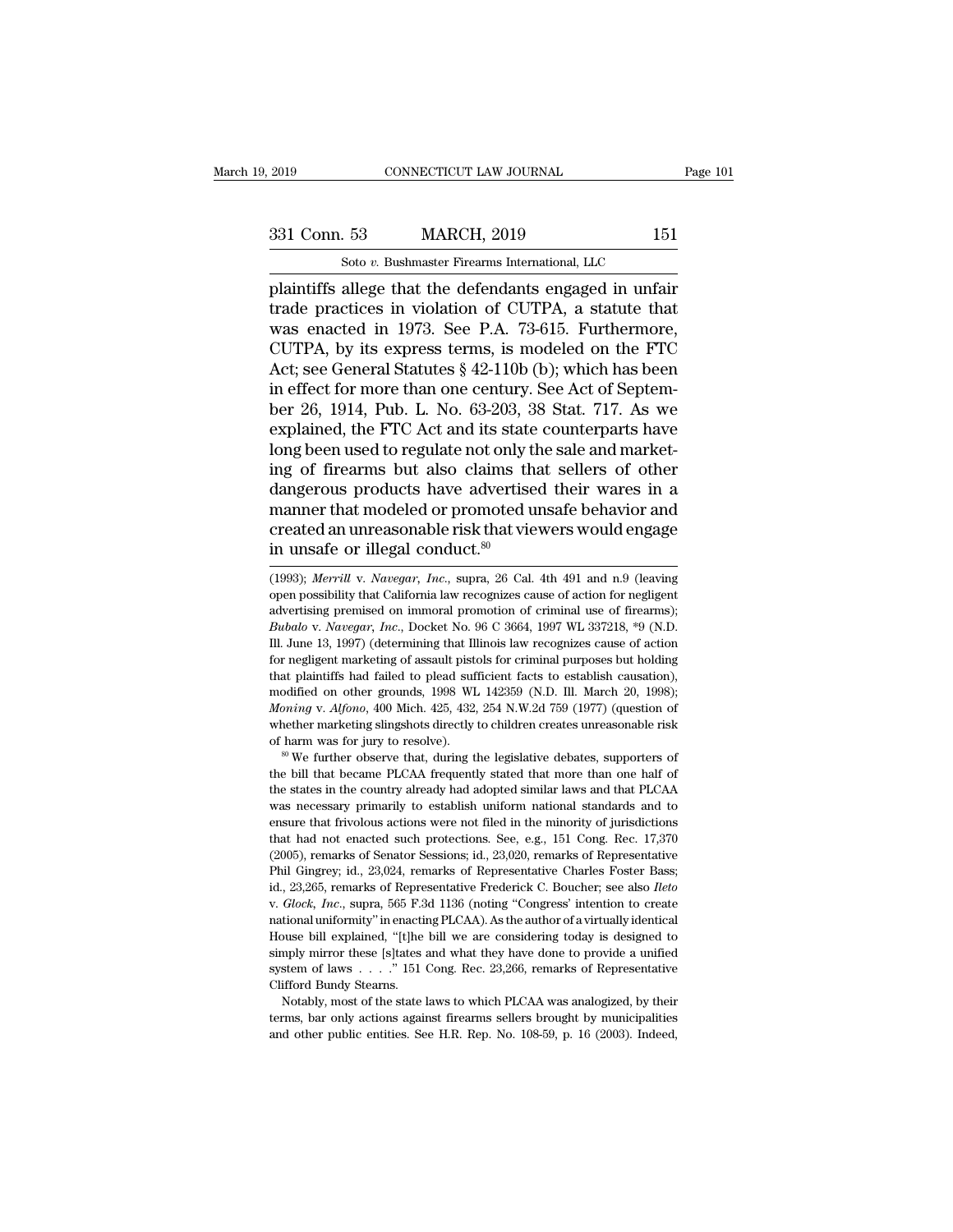# EXECUTE CONNECTICUT LAW JOURNAL March 19, 2019<br>152 MARCH, 2019 331 Conn. 53<br>800 v. Bushmaster Firearms International, LLC CONNECTICUT LAW JOURNAL March March March MARCH, 2019 331 Conn. 53<br>Soto *v.* Bushmaster Firearms International, LLC<br>Fendants purporting to rely on the decision

CONNECTICUT LAW JOURNAL March 19, 2019<br>
2 MARCH, 2019 331 Conn. 53<br>
Soto v. Bushmaster Firearms International, LLC<br>
The defendants, purporting to rely on the decision<br>
the Ninth Circuit in *Reto*, argue that the legislativ **Example 152** MARCH, 2019 331 Conn. 53<br>
Soto v. Bushmaster Firearms International, LLC<br>
The defendants, purporting to rely on the decision<br>
of the Ninth Circuit in *Ileto*, argue that the legislative<br>
history of PLCAA supp  $\frac{\text{MARCH, 2019}}{\text{Soto } v. \text{ Bushmaster Firearms International, LLC}}$ <br>The defendants, purporting to rely on the decision<br>of the Ninth Circuit in *Reto*, argue that the legislative<br>history of PLCAA supports a more restrictive view of<br>the scope of the predi MARCH, 2019 331 Conn. 53<br>
Soto *v*. Bushmaster Firearms International, LLC<br>
The defendants, purporting to rely on the decision<br>
of the Ninth Circuit in *Ileto*, argue that the legislative<br>
history of PLCAA supports a more Soto v. Bushmaster Firearms International, LLC<br>
The defendants, purporting to rely on the decision<br>
of the Ninth Circuit in *Reto*, argue that the legislative<br>
history of PLCAA supports a more restrictive view of<br>
the sco Soto *v*. Bushmaster Firearms International, LLC<br>
The defendants, purporting to rely on the decision<br>
of the Ninth Circuit in *Ileto*, argue that the legislative<br>
history of PLCAA supports a more restrictive view of<br>
the The defendants, purporting to rely on the decision<br>of the Ninth Circuit in *Reto*, argue that the legislative<br>history of PLCAA supports a more restrictive view of<br>the scope of the predicate exception. We read *Reto*<br>diffe of the Ninth Circuit in *Ileto*, argue that the legislative<br>history of PLCAA supports a more restrictive view of<br>the scope of the predicate exception. We read *Ileto*<br>differently. As we noted; see footnote 47 of this opin history of PLCAA supports a more restrictive view of<br>the scope of the predicate exception. We read *Ileto*<br>differently. As we noted; see footnote 47 of this opinion;<br>the court in that case concluded that "congressional<br>spe the scope of the predicate exception. We read *Ileto*<br>differently. As we noted; see footnote 47 of this opinion;<br>the court in that case concluded that "congressional<br>speakers' statements concerning the scope of . . .<br>PLCAA differently. As we noted; see footnote 47 of this opinion;<br>the court in that case concluded that "congressional<br>speakers' statements concerning the scope of . . .<br>PLCAA reflected the understanding that manufacturers<br>and se the court in that case concluded that "congressional<br>speakers' statements concerning the scope of . . .<br>PLCAA reflected the understanding that manufacturers<br>and sellers of firearms would be liable only for statutory<br>violat speakers' statements concerning the scope of . . . . PLCAA reflected the understanding that manufacturers<br>and sellers of firearms would be liable only for statutory<br>violations concerning firearm[s] regulations *or sales<br>a* PLCAA reflected the understanding that manufacturers<br>and sellers of firearms would be liable only for statutory<br>violations concerning firearm[s] regulations *or sales*<br>and marketing regulations." (Emphasis added.) *Ileto* and sellers of firearms would be liable only for statutory<br>violations concerning firearm[s] regulations *or sales*<br>and marketing regulations." (Emphasis added.) *Ileto*<br>v. *Glock, Inc.*, supra, 565 F.3d 1137. Because CUTPA violations concerning firearm[s] regulations *or sales*<br>and marketing regulations." (Emphasis added.) *Ileto*<br>v. *Glock, Inc.*, supra, 565 F.3d 1137. Because CUTPA<br>specifically regulates commercial sales and marketing<br>acti and marketing regulations." (Emphasis added.) *Ileto* v. *Glock, Inc.*, supra, 565 F.3d 1137. Because CUTPA specifically regulates commercial sales and marketing activities such as those at issue in the present case; see, v. *Glock, Inc.*, su<br>specifically regul<br>activities such as<br>see, e.g., *Izzarell*<br>Supp. 2d 167, 178<br>the predicate exc<br>tive history.<br>We do not disp ecifically regulates commercial sales and marketing<br>tivities such as those at issue in the present case;<br>e, e.g., *Izzarelli* v. *R.J. Reynolds Tobacco Co.*, 117 F.<br>pp. 2d 167, 178 (D. Conn. 2000); it falls squarely within activities such as those at issue in the present case;<br>see, e.g., *Izzarelli* v. *R.J. Reynolds Tobacco Co.*, 117 F.<br>Supp. 2d 167, 178 (D. Conn. 2000); it falls squarely within<br>the predicate exception, as *Ileto* construed

see, e.g., *Izzarelli v. R.J. Reynolds Tobacco Co.*, 117 F.<br>Supp. 2d 167, 178 (D. Conn. 2000); it falls squarely within<br>the predicate exception, as *Ileto* construed the legisla-<br>tive history.<br>We do not dispute that, over Supp. 2d 167, 178 (D. Conn. 2000); it falls squarely within<br>the predicate exception, as *Reto* construed the legisla-<br>tive history.<br>We do not dispute that, over the course of the hun-<br>dreds of pages of coverage of the legi the predicate exception, as *lleto* construed the legislative history.<br>We do not dispute that, over the course of the hundreds of pages of coverage of the legislative debates,<br>a few congressional supporters of PLCAA made a dreds of pages of coverage of the legislative debates,<br>a few congressional supporters of PLCAA made a few<br>brief references to predicate statutes as being firearms<br>specific.<sup>81</sup> What the defendants have overlooked, how-<br>leg a few congressional supporters of PLCAA made a few<br>brief references to predicate statutes as being firearms<br>specific.<sup>81</sup> What the defendants have overlooked, how-<br>legislators recognized that "[m]any [states'] immunity sta

brief references to predicate statutes as being firearms<br>specific.<sup>81</sup> What the defendants have overlooked, how-<br>legislators recognized that "[m]any [states'] immunity statutes only limit<br>the ability of cities, counties, a specific.<sup>81</sup> What the defendants have overlooked, how-<br>legislators recognized that "[m]any [states'] immunity statutes only limit<br>the ability of cities, counties, and other local governments to sue [gun<br>manufacturers and spectric.<sup>--</sup> Wriat trie dereridants have overlooked, how-<br>legislators recognized that "[m]any [states'] immunity statutes only limit<br>the ability of cities, counties, and other local governments to sue [gun<br>manufacturers a legislators recognized that "[m]any [states'] immunity statutes only limit<br>the ability of cities, counties, and other local governments to sue [gun<br>manufacturers and sellers]." Id. Moreover, of the state laws that provide<br> the ability of cities, counties, and other local governments to sue [gun manufacturers and sellers]." Id. Moreover, of the state laws that provide broader immunity to firearms sellers, many govern only product liability ac manufacturers and sellers]." Id. Moreover, of the state laws that provide<br>broader immunity to firearms sellers, many govern only product liability<br>actions; see, e.g., Idaho Code Ann. § 6-1410 (2004); N.C. Gen. Stat. § 99B broader immunity to firearms sellers, many govern only product liability<br>actions; see, e.g., Idaho Code Ann. § 6-1410 (2004); N.C. Gen. Stat. § 99B-<br>11 (2017); S.C. Code Ann. § 15-73-40 (2005); Tex. Civ. Prac. & Rem. Code<br> actions; see, e.g., Idaho Code Ann. § 6-1410 (2004); N.C. Gen. Stat. § 99B-<br>11 (2017); S.C. Code Ann. § 15-73-40 (2005); Tex. Civ. Prac. & Rem. Code<br>Ann. § 82.006 (b) (West 2017); Wn. Rev. Code Ann. § 7.72.030 (1) (a) (Wes are set of the sale of the sale of the sale of the sale of the sale of damages are set of damages are set of damages are set of damages are set of damages are set of damages arising from the use of the use of the use of t Fraces, 1982.006 (b) (West 2017); Wn. Rev. Code Ann. § 7.72.030 (1) (a) (West 2017); whereas others permit actions alleging the violation of any state law. See, e.g., Ohio Rev. Code Ann. § 2305.401 (B) (3) (West 2017); see 2017); whereas others permit actions alleging the violation of any state law.<br>See, e.g., Ohio Rev. Code Ann. § 2305.401 (B) (3) (West 2017); see also Mich.<br>Comp. Laws Serv. § 28.435 (7) (LexisNexis 2015) ("[a] federally l See, e.g., Ohio Rev. Code Ann. § 2305.401 (B) (3) (West 2017); see also Mich.<br>Comp. Laws Serv. § 28.435 (7) (LexisNexis 2015) ("[a] federally licensed<br>firearms dealer is not liable for damages arising from the use or misu bare types of wrongful marketing claims at issue in the present actiom. The same of a firearms dealer is not liable for damages arising from the use or misuse of a firearm if the sale complies with this section, any other a firearm if the sale complies with this section, any other applicable law of this state, and applicable federal law"). Accordingly, very few of the state laws on which legislators purported to model PLCAA would even poten remarks of Senator Richard II aw"). Accelaws on which legislators purported to model<br>bar the types of wrongful marketing claims<br><sup>81</sup> See, e.g., 151 Cong. Rec. 18,085 (2005),<br>18,914, remarks of Senator Kathryn Ann l<br>remarks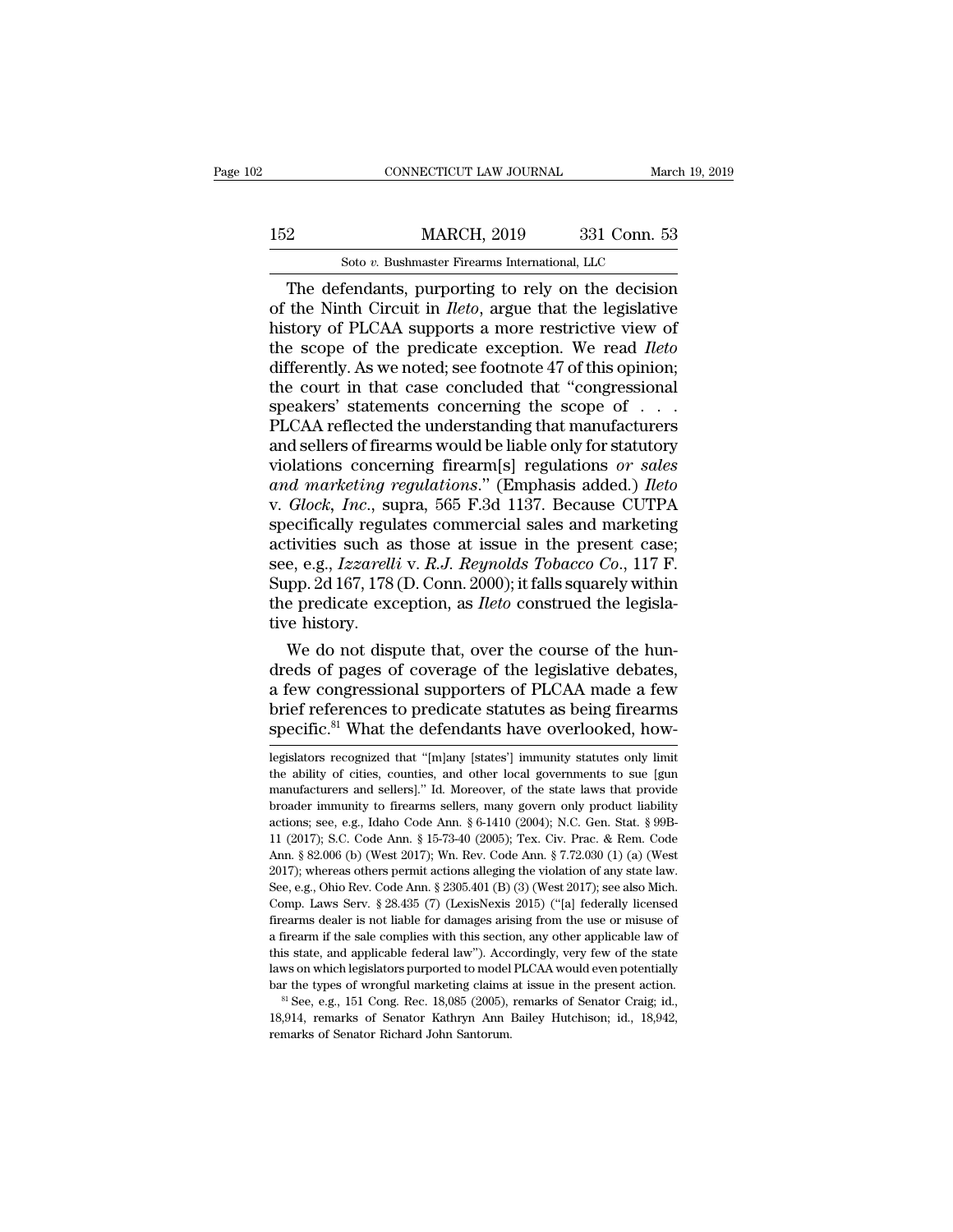# 2019 CONNECTICUT LAW JOURNAL Page 103<br>331 Conn. 53 MARCH, 2019 153<br>500 v. Bushmaster Firearms International, LLC CONNECTICUT LAW JOURNAL<br>
Soto *v.* Bushmaster Firearms International, LLC<br>
Soto *v.* Bushmaster Firearms International, LLC<br>
the dozens of statements by PLCAA's drafter

ever, are the dozens of statements by PLCAA's drafter<br>and cosponsors that imply or directly state that the<br>predicate exception applies far more broadly such that 331 Conn. 53 MARCH, 2019 153<br>
Soto v. Bushmaster Firearms International, LLC<br>
ever, are the dozens of statements by PLCAA's drafter<br>
and cosponsors that imply or directly state that the<br>
predicate exception applies far mor  $\frac{331 \text{ Conn. } 53}{\text{Soto } v. \text{ Bushmaster Firearms International, LLC}}$ <br>  $\frac{153}{\text{ever, are the dozens of statements by PLCAA's drafter}}$ <br>
and cosponsors that imply or directly state that the<br>
predicate exception applies far more broadly, such that<br>
firearms companies may be held liable for v  $f(331 \text{ Conn. } 53$  MARCH, 2019 153<br>
Soto v. Bushmaster Firearms International, LLC<br>
ever, are the dozens of statements by PLCAA's drafter<br>
and cosponsors that imply or directly state that the<br>
predicate exception applies fa sold both. 80 **any** applicable law, and the discussed ever, are the dozens of statements by PLCAA's drafter and cosponsors that imply or directly state that the predicate exception applies far more broadly, such that firea Soto v. Bushmaster Firearms International, LLC<br>ever, are the dozens of statements by PLCAA's drafter<br>and cosponsors that imply or directly state that the<br>predicate exception applies far more broadly, such that<br>firearms co ever, are the dozens of statements by PLCAA's drafter<br>and cosponsors that imply or directly state that the<br>predicate exception applies far more broadly, such that<br>firearms companies may be held liable for violation<br>of *any* and cosponsors that imply or directly state that the predicate exception applies far more broadly, such that firearms companies may be held liable for violation of *any* applicable law, and not only those laws that specifi predicate exception applies far more broadly, such that<br>firearms companies may be held liable for violation<br>of *any* applicable law, and not only those laws that<br>specifically govern the firearms trade. Indeed, in the<br>vast firearms companies may be held liable for violation<br>of *any* applicable law, and not only those laws that<br>specifically govern the firearms trade. Indeed, in the<br>vast majority of instances in which the predicate excep-<br>tio of *any* applicable law, and not only thos<br>specifically govern the firearms trade. Inc<br>vast majority of instances in which the pred<br>tion was discussed during the legislative d<br>ponents spoke in broad, general terms, inc<br>the % on was discussed during the legislative debates, pro-<br>onents spoke in broad, general terms, indicating that<br>the bill would not immunize firearms companies that<br>ad engaged in *any* illegal activity.<sup>82</sup><br> $R_{\text{see, e.g., 151 Cong.$ ponents spoke in broad, general terms, indicating that<br>the bill would not immunize firearms companies that<br>had engaged in *any* illegal activity.<sup>82</sup><br> $\frac{\infty}{\infty}$  See, e.g., 151 Cong. Rec. 17,370–71 (2005), remarks of Sen

the bill would not immunize firearms companies that<br>had engaged in *any* illegal activity.<sup>82</sup><br> $\frac{1}{\infty}$  See, e.g., 151 Cong. Rec. 17,370-71 (2005), remarks of Senator Sessions<br>("Why would the manufacturer or seller of and engaged in *any* illegal activity.<sup>82</sup><br>
<sup>82</sup> See, e.g., 151 Cong. Rec. 17,370-71 (2005), remarks of Senator Sessions<br>
("Why would the manufacturer or seller of a gun who is not negligent,<br>
who obeys all of the applica Fiatal engaged III *anty* Inegal activity.<sup>--</sup><br>
<sup>8</sup> See, e.g., 151 Cong. Rec. 17,370-71 (2005), remarks of Senator Sessions<br>
("Why would the manufacturer or seller of a gun who is not negligent,<br>
who obeys all of the appl <sup>82</sup> See, e.g., 151 Cong. Rec. 17,370–71 (2005), remarks of Senator Sessions ("Why would the manufacturer or seller of a gun who is not negligent, who obeys all of the applicable laws—we have a host of them—be held accoun ("Why would the manufacturer or seller of a gun who is not negligent, who obeys all of the applicable laws—we have a host of them—be held accountable  $\ldots$ ?  $\ldots$  I don't understand how  $\ldots$  [a product that is] sold acco who obeys all of the applicable laws—we have a host of them—be held accountable . . . ? . . . I don't understand how . . . [a product that is] sold according to the laws of the United States [can create legal liability] f accountable . . . ? . . . I don't understand how . . . [a product that is] sold according to the laws of the United States [can create legal liability] for an intervening criminal act."); id., 17,371, remarks of Senator S sold according to the laws of the United States [can create legal liability]<br>for an intervening criminal act."); id., 17,371, remarks of Senator Sessions<br>("Manufacturers and sellers are still responsible for their own negl for an intervening criminal act."); id., 17,371, remarks of Senator Sessions ("Manufacturers and sellers are still responsible for their own negligent or criminal conduct and must operate entirely within the complex [s]ta "Wanufacturers and sellers are still responsible for their own negligent or criminal conduct and must operate entirely within the complex [s]tate and [f]ederal laws. . . . Plaintiffs can go to court if the gun dealers do criminal conduct and must operate entirely within the complex [s]tate and [f]ederal laws. . . . Plaintiffs can go to court if the gun dealers do not follow the law  $\ldots$  ."); id., 17,377, remarks of Senator Sessions ("Und Filederal laws. . . . Plaintiffs can go to court if the gun dealers do not follow<br>the law . . . . "); id., 17,377, remarks of Senator Sessions ("Under this bill,<br>I think it is very important to note that you can sue gun s From the law . . . ."); id., 17,377, remarks of Senator Sessions ("Under this bill, I think it is very important to note that you can sue gun sellers and manufacturers who violate the law. It is crystal clear in the statue If think it is very important to note that you can sue gun sellers and manufacturers who violate the law. It is crystal clear in the statute that this is so."); id., 17,390, remarks of Senator Orrin Grant Hatch ("This bill Furnsy who violate the law. It is crystal clear in the statute that this is so."); id., 17,390, remarks of Senator Orrin Grant Hatch ("This bill is not a license for the gun industry to act irresponsibly. If a manufacturer id., 17,390, remarks of Senator Orrin Grant Hatch ("This bill is not a license<br>for the gun industry to act irresponsibly. If a manufacturer or seller does<br>not operate *entirely* within [f]ederal or [s]tate law, it is not e Entry the gun industry to act irresponsibly. If a manufacturer or seller does not operate *entirely* within [f]ederal or [s]tate law, it is not entitled to the protection of this legislation." [Emphasis added.]); id., 18,0 For any gair *and typerate entirely within* [f]ederal or [s]tate law, it is not entitled to the protection of this legislation." [Emphasis added.]); id., 18,059, remarks of Senator Coburn ("[m]anufacturers and sellers are protection of this legislation." [Emphasis added.]); id., 18,059, remarks of Senator Coburn ("[m]anufacturers and sellers are still responsible for their own negligent or criminal conduct and must operate *entirely* withi Senator Coburn ("[m]anufacturers and sellers are still responsible for their own negligent or criminal conduct and must operate *entirely* within the [f]ederal and [s]tate laws" [emphasis added]); id., 18,103, remarks of own negligent or criminal conduct and must operate *entirely* within the [f]ederal and [s]tate laws" [emphasis added]); id., 18,103, remarks of Senator Baucus (bill confers immunity on "[b]usinesses that comply with *all* [f] ederal and [s] tate laws" [emphasis added]); id., 18,103, remarks of Senator Baucus (bill confers immunity on "[b] usinesses that comply with *all* applica-<br>ble [f] ederal and [s] tate laws" [emphasis added]); id., rem Following Characterical Trumminity on "[b]usinesses that comply with *all* applica-<br>Baucus (bill confers immunity on "[b]usinesses that comply with *all* applica-<br>ble [f]ederal and [s]tate laws" [emphasis added]); id., re ble [f]ederal and [s]tate laws" [emphasis added]); id., remarks of Senator Baucus ("This bill  $\ldots$  will not shield the industry from its own wrongdoing or from its negligence  $\ldots$ . For example, the bill will not require Baucus ("This bill . . . will not shield the industry from its own wrongdoing<br>or from its negligence . . . . For example, the bill will not require dismissal<br>of a lawsuit if a member of the industry breaks the law  $\ldots$ ") % or from its negligence . . . . For example, the bill will not require dismissal of a lawsuit if a member of the industry breaks the law . . . ."); id., 18,942, remarks of Senator Richard John Santorum (PLCAA is "narrowl of a lawsuit if a member of the industry breaks the law  $\ldots$ "); id., 18,942, remarks of Senator Richard John Santorum (PLCAA is "narrowly crafted" law that continues to hold responsible "individuals and companies that kn Facturers of Senator Richard John Santorum (PLCAA is "narrowly crafted"<br>law that continues to hold responsible "individuals and companies that<br>knowingly violate the law"); id., 19,118–19, remarks of Senator John Thune<br>("T Law that continues to hold responsible "individuals and companies that knowingly violate the law"); id., 19,118–19, remarks of Senator John Thune ("This bill . . . [protects] innocent . . . gun manufacturers and gun deale knowingly violate the law"); id., 19,118–19, remarks of Senator John Thune ("This bill . . . [protects] innocent . . . gun manufacturers and gun dealers . . . who have abided by the law . . . [but] allows suits against ma ("This bill . . . [protects] innocent . . . gun manufacturers and gun dealers . . . who have abided by the law . . . [but] allows suits against manufacturers . . . for violating a law in the production or sale of a firear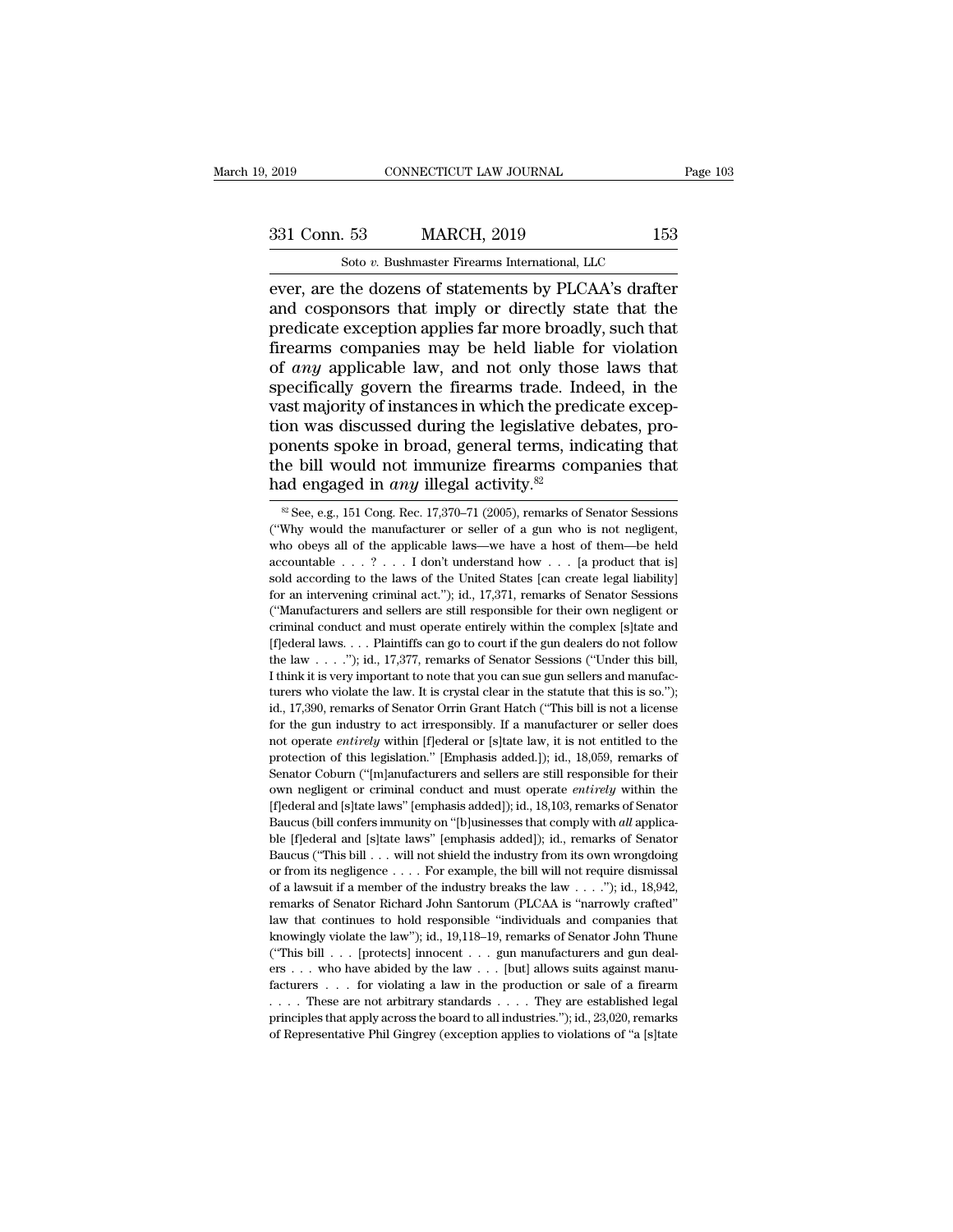# EXECUTE CONNECTICUT LAW JOURNAL March 19, 2019<br>154 MARCH, 2019 331 Conn. 53<br>800 v. Bushmaster Firearms International, LLC CONNECTICUT LAW JOURNAL March March March MARCH, 2019 331 Conn. 53<br>Soto *v.* Bushmaster Firearms International, LLC<br>COSDODSOTS of the bill that became PLCAA

CONNECTICUT LAW JOURNAL March 19, 2019<br>
MARCH, 2019 331 Conn. 53<br>
Soto v. Bushmaster Firearms International, LLC<br>
Several cosponsors of the bill that became PLCAA<br>
ecifically explained that it would not preclude victims<br>
T 154 MARCH, 2019 331 Conn. 53<br>
Soto v. Bushmaster Firearms International, LLC<br>
Several cosponsors of the bill that became PLCAA<br>
specifically explained that it would not preclude victims<br>
of gun violence from holding firear MARCH, 2019 331 Conn. 53<br>
Soto v. Bushmaster Firearms International, LLC<br>
Several cosponsors of the bill that became PLCAA<br>
specifically explained that it would not preclude victims<br>
of gun violence from holding firearms c MARCH, 2019 331 Conn. 53<br>
Soto v. Bushmaster Firearms International, LLC<br>
Several cosponsors of the bill that became PLCAA<br>
specifically explained that it would not preclude victims<br>
of gun violence from holding firearms c Soto v. Bushmaster Firearms International, LLC<br>
Several cosponsors of the bill that became PLCAA<br>
specifically explained that it would not preclude victims<br>
of gun violence from holding firearms companies<br>
accountable for Solo *v*. Busingster Frieams intenational, ELC<br>Several cosponsors of the bill that became PLCAA<br>specifically explained that it would not preclude victims<br>of gun violence from holding firearms companies<br>accountable for inj Several cosponsors of the bill that became PLCAA<br>specifically explained that it would not preclude victims<br>of gun violence from holding firearms companies<br>accountable for injuries resulting from their gross negli-<br>gence or specifically explained that it would not preclude victims<br>of gun violence from holding firearms companies<br>accountable for injuries resulting from their gross negli-<br>gence or reckless conduct, because, essentially, any<br>such of gun violence from holding firearms companies<br>accountable for injuries resulting from their gross negli-<br>gence or reckless conduct, because, essentially, any<br>such conduct would be in violation of some state or<br>federal la accountable for injuries resulting from their gross negli-<br>gence or reckless conduct, because, essentially, any<br>such conduct would be in violation of some state or<br>federal law. See, e.g., 151 Cong. Rec. 18,919 (2005),<br>rema gence or reckless conduct, because, essentially, any<br>such conduct would be in violation of some state or<br>federal law. See, e.g., 151 Cong. Rec. 18,919 (2005),<br>remarks of Senator Jon Llewellyn Kyl ("[M]ost of the<br>acts that such conduct would be in violation of some state or<br>federal law. See, e.g., 151 Cong. Rec. 18,919 (2005),<br>remarks of Senator Jon Llewellyn Kyl ("[M]ost of the<br>acts that would meet the definition of gross negligence<br>would a federal law. See, e.g., 151 Cong. Rec. 18,919 (2005),<br>remarks of Senator Jon Llewellyn Kyl ("[M]ost of the<br>acts that would meet the definition of gross negligence<br>would already be in violation of law. And if they are<br>in vi remarks of Senator Jon Llewellyn Kyl ("[M]ost of the acts that would meet the definition of gross negligence would already be in violation of law. And if they are in violation of law, they are not exempted from this legis acts that would meet the definition of gross negligence<br>would already be in violation of law. And if they are<br>in violation of law, they are not exempted from this<br>legislation. We don't try to exempt any gun manufac-<br>turer would already be in violation of law. And if they are<br>in violation of law, they are not exempted from this<br>legislation. We don't try to exempt any gun manufac-<br>turer for conduct [that] is in violation of law. So by<br>defini in violation of law, they are not exempted from this<br>legislation. We don't try to exempt any gun manufac-<br>turer for conduct [that] is in violation of law. So by<br>definition that would be an exemption from the provi-<br>sions legislation. We don't try to exempt any gun manufacturer for conduct [that] is in violation of law. So by definition that would be an exemption from the provisions of the bill . . . . The bottom line here is that if there turer for conduct [that] is in violation of law. So by<br>definition that would be an exemption from the provi-<br>sions of the bill . . . . The bottom line here is that if<br>there really is a problem, that is to say, the conduct definition that would be an exemption from the provisions of the bill . . . . The bottom line here is that if there really is a problem, that is to say, the conduct is so bad that it is a violation of law, no lawsuit is p sions of the bill . . . . The bottom line here is that if<br>there really is a problem, that is to say, the conduct is<br>so bad that it is a violation of law, no lawsuit is pre-<br>cluded under our bill in any way. . . . So in fa there really is a problem, that is to say, the conduct is<br>so bad that it is a violation of law, no lawsuit is pre-<br>cluded under our bill in any way.... So in fact if the<br>gross negligence or reckless conduct of a person wa so bad that it is a violation of law, no lawsuit is pre-<br>cluded under our bill in any way. . . . So in fact if the<br>gross negligence or reckless conduct of a person was<br>the proximate cause of death or injury—that is the<br>al cluded under our bill in any way.... So in fact if the<br>gross negligence or reckless conduct of a person was<br>the proximate cause of death or injury—that is the<br>allegation—you are in court irrespective of this bill<br>..."); i gross negligence or reckless conduct of a person was<br>the proximate cause of death or injury—that is the<br>allegation—you are in court irrespective of this bill<br> $\dots$ ."); id., 18,922, remarks of Senator Orrin Grant<br>Hatch ("[v the proximate cause of death or injury—that is the allegation—you are in court irrespective of this bill . . . . . ."); id., 18,922, remarks of Senator Orrin Grant Hatch ("[v]irtually any act that would meet the definitio allegation—you are in court irrespective of this bill<br>  $\ldots$  ."); id., 18,922, remarks of Senator Orrin Grant<br>
Hatch ("[v]irtually any act that would meet the defini-<br>
tion of gross negligence  $\ldots$  would already be a vio tion of gross negigence  $\ldots$  would arready be a violation of [f]ederal, [s]tate or local law, and therefore would not receive the protection of this law anyway"). The clear implication of these comments is that the or [f tion of [f]ederal, [s]tate or local law, and therefore would not receive the protection of this law anyway").<br>The clear implication of these comments is that the or [f]ederal statute applicable to sales or marketing"); id

would not receive the protection of this law anyway").<br>The clear implication of these comments is that the<br>or [f]ederal statute applicable to sales or marketing"); id., 23,265, remarks<br>of Representative Frederick C. Bouche The clear implication of these comments is that the<br>or [f]ederal statute applicable to sales or marketing"); id., 23,265, remarks<br>of Representative Frederick C. Boucher ("[t]he bill . . . does not affect<br>suits against anyo The clear implication of these comments is that the or [f]ederal statute applicable to sales or marketing"); id., 23,265, remarks of Representative Frederick C. Boucher ("[t]he bill . . . does not affect suits against any or [f]ederal statute applicable to sales or marketing"); id., 23,265, remarks of Representative Frederick C. Boucher ("[t]he bill . . . does not affect suits against anyone who has violated other [s]tate or [f]ederal laws a gun maker or seller . . . .''); id., 23,274, remarks of Representative Frank suits against anyone who has violated other [s]tate or [f]ederal laws"); id., 23,266, remarks of Representative Clifford Bundy Stearns ("[T]his legislation is very narrowly tailored to allow suits against any bad actors t 23,266, remarks of Representative Clifford Bundy Stearns ("[T]his legislation is very narrowly tailored to allow suits against any bad actors to proceed. It includes carefully crafted exceptions . . . for . . . criminal b Lawsum and the bad actors to proceed.<br>
It includes carefully crafted exceptions . . . for . . . criminal behavior by<br>
a gun maker or seller . . . ."); id., 23,274, remarks of Representative Frank<br>
James Sensenbrenner, Jr. Ending the increase of the increase of the includes carefully crafted exceptions . . . for . . . criminal behavior by a gun maker or seller . . . ."); id., 23,274, remarks of Representative Frank James Sensenbrenner, Jr. seller of arms acts in some again maker or seller  $\dots$ ."); id., 23,274, remarks of Re<br>James Sensenbrenner, Jr. ("This is a carefully crafted bill<br>nity for people who have not done anything wrong . .<br>lawsuits to proceed aga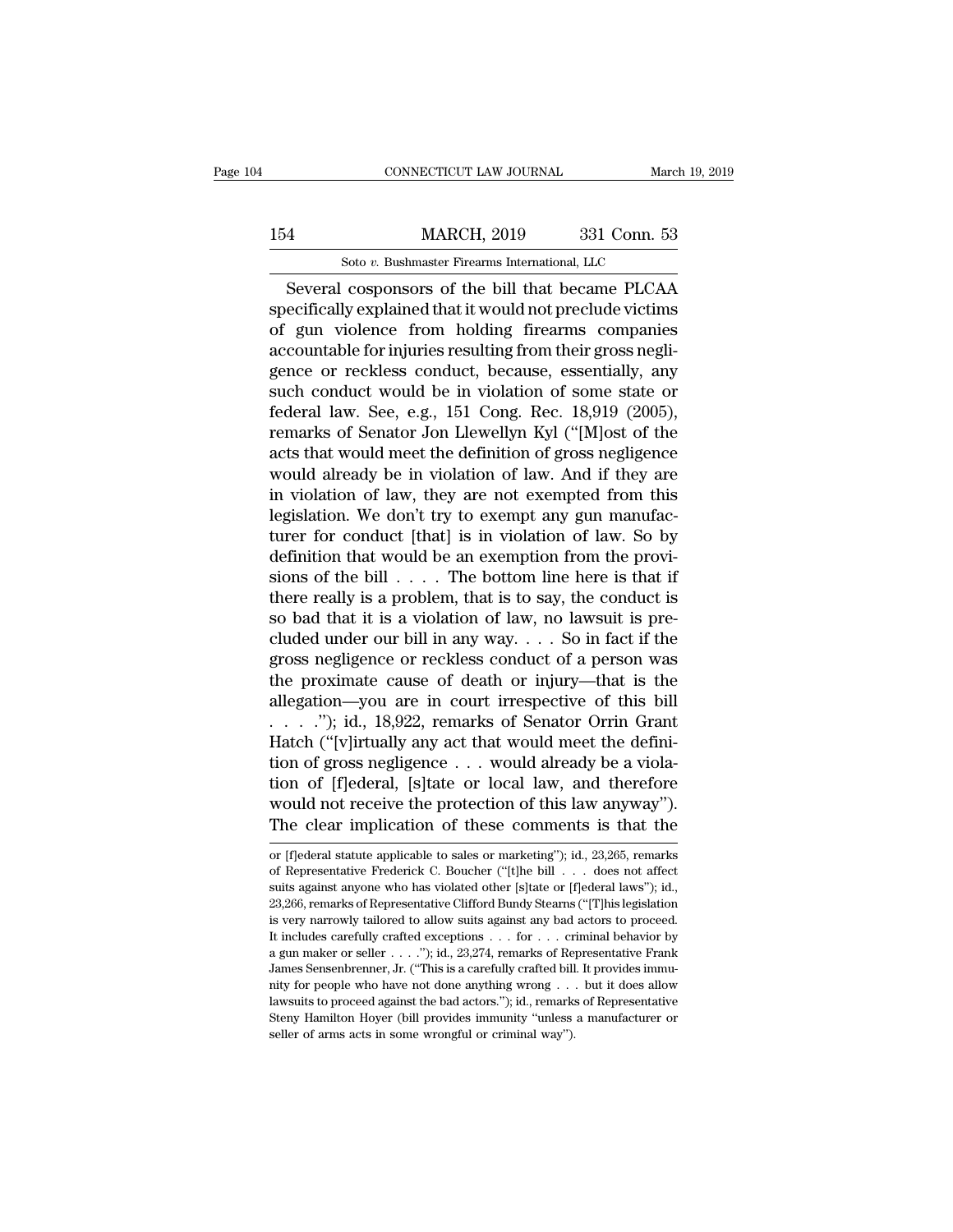| 2019         | CONNECTICUT LAW JOURNAL                              | Page 105 |  |
|--------------|------------------------------------------------------|----------|--|
|              |                                                      |          |  |
| 331 Conn. 53 | <b>MARCH, 2019</b>                                   | 155      |  |
|              | Soto v. Bushmaster Firearms International, LLC       |          |  |
|              | predicate exception extends beyond firearms specific |          |  |

Page 105<br>
2019 CONNECTICUT LAW JOURNAL Page 105<br>
331 Conn. 53 MARCH, 2019 155<br>
500 v. Bushmaster Firearms International, LLC<br>
predicate exception extends beyond firearms specific<br>
laws and encompasses laws such as CUTPA, w 331 Conn. 53 MARCH, 2019 155<br>Soto v. Bushmaster Firearms International, LLC<br>predicate exception extends beyond firearms specific<br>laws and encompasses laws such as CUTPA, which<br>prohibit wholly irresponsible conduct such as  $\frac{\text{331 Conn. 53}}{\text{Soto } v. \text{ Bushmaster Firearms International, LLC}}$ <br>  $\frac{\text{Soto } v. \text{ Bushmaster Firearms International, LLC}}{\text{predictate exception extends beyond firearms specific}|\text{laws and encompasses laws such as CUTPA, which prohibit wholly irresponsible conduct such as the wrongful advertising of potentially dangerous products for criminal or illegal purposes}\n$  $331$  Conn. 53 MARCH, 2019 155<br>
Soto v. Bushmaster Firearms International, LLC<br>
predicate exception extends beyond firearms specific<br>
laws and encompasses laws such as CUTPA, which<br>
prohibit wholly irresponsible conduct s Sole Collin 30 The Harloca, 2010<br>
Sole v. Bushmaster Firearms Internal<br>
predicate exception extends beyond<br>
laws and encompasses laws such a<br>
prohibit wholly irresponsible cond<br>
wrongful advertising of potentially da<br>
for edicate exception extends beyond firearms specific<br>ws and encompasses laws such as CUTPA, which<br>ohibit wholly irresponsible conduct such as the<br>rongful advertising of potentially dangerous products<br>r criminal or illegal pu predicate exception extends beyond firearms specific<br>laws and encompasses laws such as CUTPA, which<br>prohibit wholly irresponsible conduct such as the<br>wrongful advertising of potentially dangerous products<br>for criminal or i

have and encompasses laws such as CUTPA, which<br>prohibit wholly irresponsible conduct such as the<br>wrongful advertising of potentially dangerous products<br>for criminal or illegal purposes.<br>The strongest support for the defend prohibit wholly irresponsible conduct such as the<br>wrongful advertising of potentially dangerous products<br>for criminal or illegal purposes.<br>The strongest support for the defendants' reading of<br>the legislative history is a p wrongtul advertising of potentially dangerous products<br>for criminal or illegal purposes.<br>The strongest support for the defendants' reading of<br>the legislative history is a passing statement by the<br>author of PLCAA, Senator C for criminal or illegal purposes.<br>
The strongest support for the defendants' reading of<br>
the legislative history is a passing statement by the<br>
author of PLCAA, Senator Craig, that "[t]his bill does<br>
not shield . . . [thos The strongest support for the defendants' reading of<br>the legislative history is a passing statement by the<br>author of PLCAA, Senator Craig, that "[t]his bill does<br>not shield . . . [those who] have violated existing law<br> $\dots$ the legislative history is a passing statement by the author of PLCAA, Senator Craig, that "[t]his bill does not shield . . . [those who] have violated existing law . . . and I am referring to the [f]ederal firearms laws requirements that are indisputably specific to that not shield . . . [those who] have violated existing law . . . . and I am referring to the [f]ederal firearms laws . . . . ." Id., 18,085. That statement was made, however, in the context of a discussion of the federal rec heren is a contributed in the context of a discussion of the federal record, in the context of a discussion of the federal record keeping requirements that govern sales of firearms, requirements that are indisputably speci statutes are those that specifically regulate the firearms in the context of a discussion of the federal record<br>keeping requirements that govern sales of firearms,<br>requirements that are indisputably specific to that<br>industry. At no point did Senator Craig suggest that, in<br>his opin keeping requirements that govern sales of firearms,<br>requirements that are indisputably specific to that<br>industry. At no point did Senator Craig suggest that, in<br>his opinion, the only *state* laws that qualify as predicate<br> requirements that are indisputably specific to that<br>industry. At no point did Senator Craig suggest that, in<br>his opinion, the only *state* laws that qualify as predicate<br>statutes are those that specifically regulate the f industry. At no point did Senator Craig suggest that, in<br>his opinion, the only *state* laws that qualify as predicate<br>statutes are those that specifically regulate the firearms<br>industry. Rather, on numerous occasions durin his opinion, the only *state* laws that qualify as predicate statutes are those that specifically regulate the firearms industry. Rather, on numerous occasions during the legislative debates, Senator Craig categorically s gislative debates, Senator Craig categorically stated<br>nat the bill was intended to protect only law abiding<br>rearms companies that had not violated *any* federal<br>r state law.<sup>83</sup> "As we have stressed repeatedly," Senator<br>that the bill was intended to protect only law abiding<br>firearms companies that had not violated *any* federal<br>or state law.<sup>83</sup> "As we have stressed repeatedly," Senator<br><sup>83</sup> See, e.g., 151 Cong. Rec. 2561 (2005) ("These

the product are trade associations from any lawsuits based on the held civilly liable under the bill. This bill does not shut the courthouse door.<br>
. . . Current cases [in which] a manufacturer, distributor, or dealer kno held civilly liable under the bill. This bill does not shut the courthouse door.<br>
... Current cases [in which] a manufacturer, distributor, or dealer know-<br>
ingly violates a [s]tate or [f]ederal law will not be thrown out not compute the mean and intuitively increase in which a manufacturer, distributor, or dealer knowingly violates a [s]tate or [f]ederal law will not be thrown out." [Emphasis added.]); id., 18,061 ("[This bill] does not pr ingly violates a [s] tate or [f]ederal law will not be thrown out." [Emphasis added.]); id., 18,061 ("[This bill] does not protect firearms . . . manufacturers, sellers or trade associations from any lawsuits based on the added.]); id., 18,061 ("[This bill] does not protect firearms  $\ldots$  manufacturers, sellers or trade associations from any lawsuits based on their own negligence or criminal conduct. The bill gives specific examples of law

firearms companies that had not violated *any* federal<br>or state law.<sup>83</sup> "As we have stressed repeatedly," Senator<br><sup>83</sup> See, e.g., 151 Cong. Rec. 2561 (2005) ("These lawsuits are based [on]<br>the notion that even though a b or state law.<sup>83</sup> "As we have stressed repeatedly," Senator  $\frac{1}{100}$  and  $\frac{1}{100}$  and  $\frac{1}{100}$  are  $\frac{1}{100}$  and  $\frac{1}{100}$  and  $\frac{1}{100}$  and  $\frac{1}{100}$  and  $\frac{1}{100}$  and  $\frac{1}{100}$  and  $\frac{1}{100}$  and In the business of manufacturing and selling firearms would not be affected by this legislation. The business of manufacturing and sells are business of manufacturing and selling firearms would not be affected by this leg <sup>88</sup> See, e.g., 151 Cong. Rec. 2561 (2005) ("These lawsuits are based [on] the notion that even though a business complies with *all* laws and sells a legitimate product, it should be held responsible . . . . [PLCAA] spec the notion that even though a business complies with *all* laws and sells a legitimate product, it should be held responsible . . . . [PLCAA] specifically provides that actions based on the wrongful conduct of those invol legitimate product, it should be held responsible . . . . [PLCAA] specifically provides that actions based on the wrongful conduct of those involved in the business of manufacturing and selling firearms would not be affect cally provides that actions based on the wrongful conduct of those involved<br>in the business of manufacturing and selling firearms would not be affected<br>by this legislation. The bill is solely directed to stopping abusive, in the business of manufacturing and selling firearms would not be affected by this legislation. The bill is solely directed to stopping abusive, politically driven litigation  $\ldots$  " [Emphasis added.]); id., 18,057 ("[t] held civilly allow the bill is solely directed to stopping abusive, politically driven litigation . . . . " [Emphasis added.]); id., 18,057 ("[t]his bill gives specific examples of lawsuits not prohibited . . . lawsuits b by the ligation  $\ldots$  ... " [Emphasis added.]); id., 18,057 ("[t]his bill gives specific examples of lawsuits not prohibited  $\ldots$  lawsuits based on violations of [state] and [f]ederal law"); id., 18,057–58 ("Any manufact specific examples of law<br>suits not prohibited . . . law<br>suits based on violations of [state] and [f]ederal law"); id., 18,<br>057–58 ("Any manufacturer, distributor, or dealer who knowingly violates<br> $any$  [s]tate or [f]ederal tions of [state] and [f]ederal law"); id.,  $18,057-58$  ("Any manufacturer, distrib-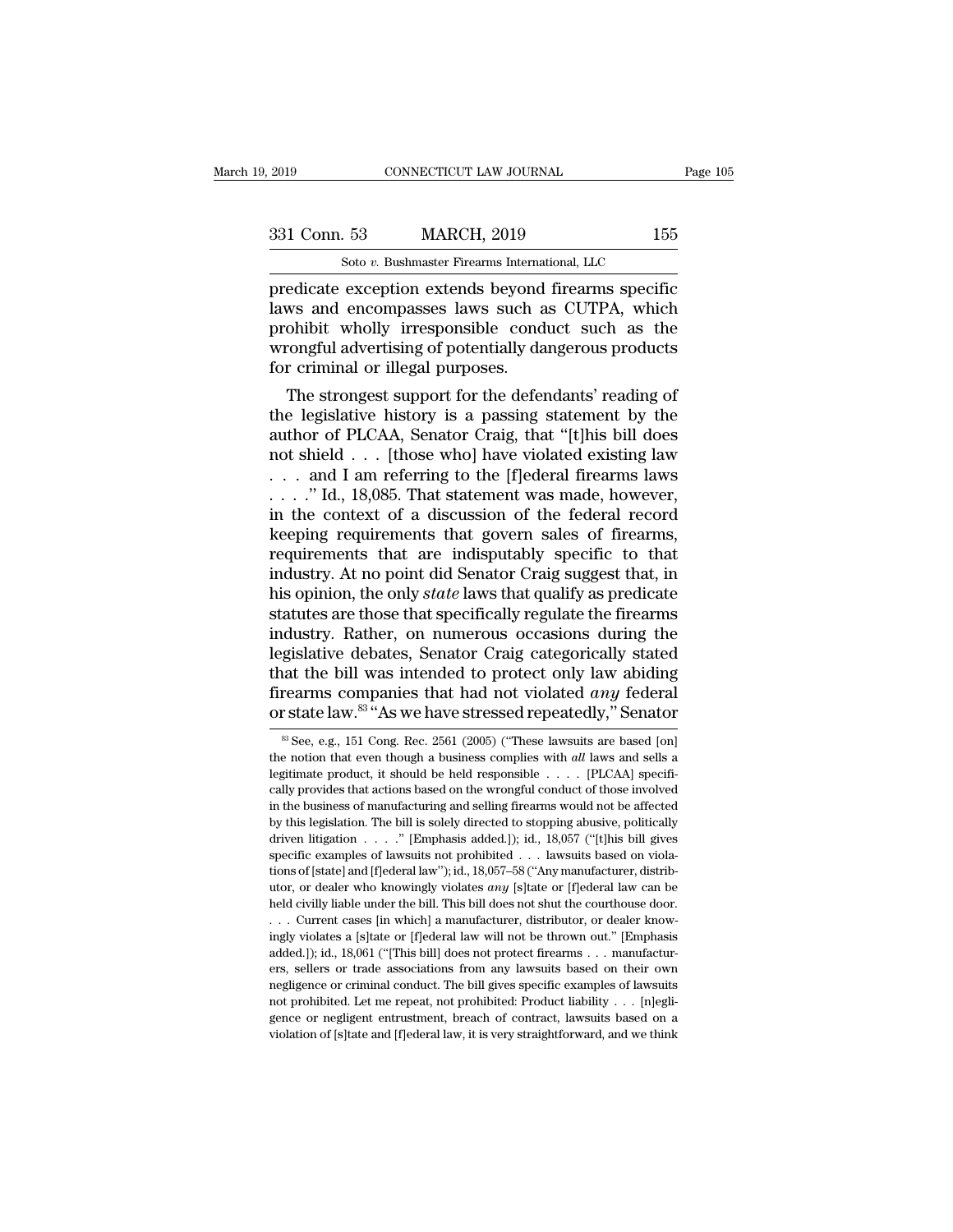|     | CONNECTICUT LAW JOURNAL                             | March 19, 2019 |
|-----|-----------------------------------------------------|----------------|
| 156 | <b>MARCH, 2019</b>                                  | 331 Conn. 53   |
|     | Soto v. Bushmaster Firearms International, LLC      |                |
|     | Craig emphasized "this legislation will not har the |                |

CONNECTICUT LAW JOURNAL March 19, 2019<br>
156 MARCH, 2019 331 Conn. 53<br>
500 v. Bushmaster Firearms International, LLC<br>
Craig emphasized, "this legislation will not bar the<br>
courthouse doors to victims who have been harmed by MARCH, 2019 331 Conn. 53<br>
Soto v. Bushmaster Firearms International, LLC<br>
Craig emphasized, "this legislation will not bar the<br>
courthouse doors to victims who have been harmed by<br>
the negligence or misdeeds of anyone in t 156 MARCH, 2019 331 Conn. 53<br>
Soto v. Bushmaster Firearms International, LLC<br>
Craig emphasized, "this legislation will not bar the<br>
courthouse doors to victims who have been harmed by<br>
the negligence or misdeeds of anyone 156 MARCH, 2019 331 Conn. 53<br>
Soto v. Bushmaster Firearms International, LLC<br>
Craig emphasized, "this legislation will not bar the<br>
courthouse doors to victims who have been harmed by<br>
the negligence or misdeeds of anyone Soto *v*. Bushmaster Firearms International, LLC<br>Craig emphasized, "this legislation will not bar the<br>courthouse doors to victims who have been harmed by<br>the negligence or misdeeds of anyone in the gun indus-<br>try. Well re soo v. Bushmaster Freams memational, LLC<br>Craig emphasized, "this legislation will not bar the<br>courthouse doors to victims who have been harmed by<br>the negligence or misdeeds of anyone in the gun indus-<br>try. Well recognized Craig emphasized, "this legislation will not bar the courthouse doors to victims who have been harmed by the negligence or misdeeds of anyone in the gun industry. Well recognized causes of action are protected by the bill courthouse doors to victims who have been harmed by<br>the negligence or misdeeds of anyone in the gun indus-<br>try. Well recognized causes of action are protected by<br>the bill. Plaintiffs can still argue their cases for violathe negligence or misdeeds of anyone in the gun indus-<br>try. Well recognized causes of action are protected by<br>the bill. Plaintiffs can still argue their cases for viola-<br>tions of law  $\ldots$ ."<sup>84</sup> Id., 18,096. Accordingly, try. Well recognized causes of action are protected by<br>the bill. Plaintiffs can still argue their cases for viola-<br>tions of law  $\ldots$ . "<sup>84</sup> Id., 18,096. Accordingly, we con-<br>clude that the legislative history of PLCAA do alleged.

VI

### **CONCLUSION**

Figure 1 and the plaintiffs have<br>eged.<br>We conclude that the plaintiffs have<br> $\frac{1}{2}$  CONCLUSION<br>It is, of course, possible that Congress intended to<br>oadly immunize firearms sellers from liability for the<br>rt of egreciaus m VI<br>CONCLUSION<br>It is, of course, possible that Congress intended to<br>broadly immunize firearms sellers from liability for the<br>sort of egregious misconduct that the plaintiffs have<br>alloged but foiled to effectively express th VI<br>CONCLUSION<br>It is, of course, possible that Congress intended to<br>broadly immunize firearms sellers from liability for the<br>sort of egregious misconduct that the plaintiffs have<br>alleged but failed to effectively express th V1<br>CONCLUSION<br>It is, of course, possible that Congress intended to<br>broadly immunize firearms sellers from liability for the<br>sort of egregious misconduct that the plaintiffs have<br>alleged but failed to effectively express th CONCLUSION<br>It is, of course, possible that Congress intended to<br>broadly immunize firearms sellers from liability for the<br>sort of egregious misconduct that the plaintiffs have<br>alleged but failed to effectively express that It is, of course, possible that Congress intended to<br>broadly immunize firearms sellers from liability for the<br>sort of egregious misconduct that the plaintiffs have<br>alleged but failed to effectively express that intent in t sort of egregious misconduct that the plaintiffs have alleged but failed to effectively express that intent in the language of PLCAA or during the legislative hearings. If that is the case, and in light of the difficultie alleged but failed to effectively express that intent in the language of PLCAA or during the legislative hearings.<br>If that is the case, and in light of the difficulties that<br>it is very clear."); id., 18,085 ("Finally, this

language of PLCAA or during the legislative hearings.<br>If that is the case, and in light of the difficulties that<br>it is very clear."); id., 18,085 ("Finally, this bill does not protect any member<br>of the gun industry from l If that is the case, and in light of the difficulties that<br>it is very clear."); id., 18,085 ("Finally, this bill does not protect any member<br>of the gun industry from lawsuits for harm resulting from *any illegal actions*<br> and the case, and in fight of the unificulties that<br>it is very clear."); id., 18,085 ("Finally, this bill does not protect any member<br>of the gun industry from lawsuits for harm resulting from *any illegal actions*<br>they ha it is very clear."); id., 18,085 ("Finally, this bill does not protect any member of the gun industry from lawsuits for harm resulting from *any illegal actions* they have committed. Let me repeat it. If a gun dealer or m for the gun industry from lawsuits for harm resulting from *any illegal actions* they have committed. Let me repeat it. If a gun dealer or manufacturer violates the law, this bill is not going to protect them  $\ldots$ . " [Em they have committed. Let me repeat it. If a gun dealer or manufacturer violates the law, this bill is not going to protect them  $\ldots$ . " [Emphasis added.]); id., 18,096 ("[i]f manufacturers or dealers break the law or com wiolates the law, this bill is not going to protect them  $\ldots$ .  $\ldots$  [Emphasis added.]); id., 18,096 ("[i]f manufacturers or dealers break the law or commit negligence, they are still liable"); id., 18,911 ("this legisla added.]); id., 18,096 ("[i]f manufacturers or dealers break the law or commit megligence, they are still liable"); id., 18,911 ("this legislation [has come] to the floor to limit the ability of junk or abusive kinds of law negligence, they are still liable"); id., 18,911 ("this legislation [has come] to the floor to limit the ability of junk or abusive kinds of lawsuits in a very narrow and defined way, but in no way—and I have said it very relief for wrongs done to them by anyone in the gun industry''); the floor to limit the ability of junk or abusive kinds of lawsuits in a very narrow and defined way, but in no way—and I have said it very clearly—denying marrow and defined way, but in no way—and I have said it very clearly—<br>denying the recognition that if a gun dealer or a manufacturer acted in an<br>illegal or irresponsible way . . . this bill would not preempt or in any way narrow and defined way, but in no way—and I have said it very clearly—denying the recognition that if a gun dealer or a manufacturer acted in an illegal or irresponsible way . . . this bill would not preempt or in any way abiliegal or irresponsible way . . . this bill would not preempt or in any way protect them"); id., 19,136-37 ("[t]his bill will not preempt or in any way protect them"); id., 19,136-37 ("[t]his bill will not prevent a si metect them"); id., 19,136–37 ("[t]his bill will not prevent a single victim from obtaining relief for wrongs done to them by anyone in the gun industry"); id., 19,137 ("This bill is intended to do one thing, and that is added.]). 49.137 ("This bill is intended to do one thing, and that is to end the use that is now going on in the court system of America against law-<br>iding American businesses when they violate *no* law.... But if that law-<br>iding c has broadly applied as a local zoning with the court system of America against law-<br>abiding American businesses when they violate *no* law. . . . But if that law-<br>abiding citizen violates the law . . . then they are liabl abiding American businesses when they violate *no* labiding citizen violates the law  $\ldots$  then they added.]).<br>added.]).<br><sup>84</sup> Indeed, Senator Craig suggested during the leg law as broadly applicable as a local zoning regu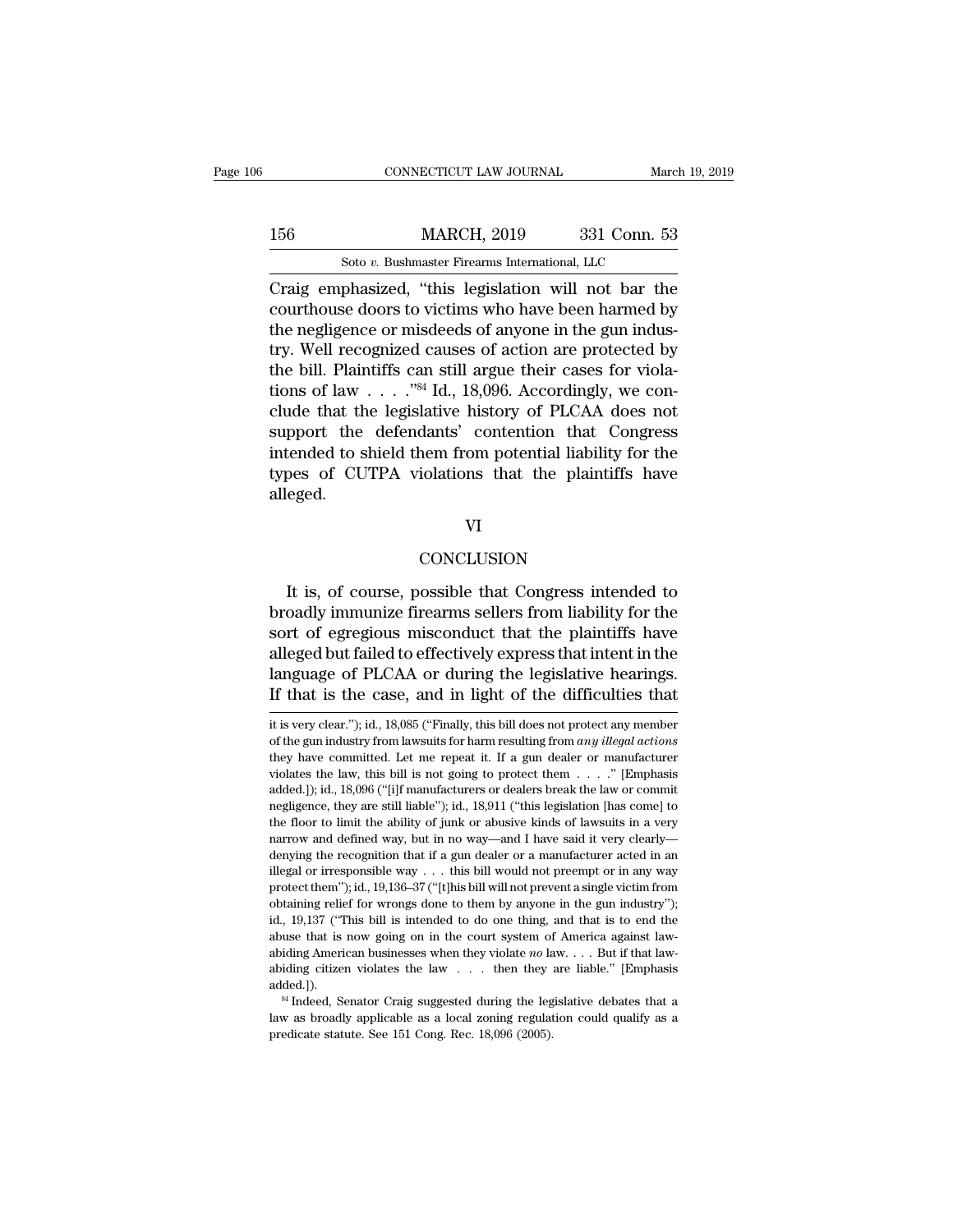| 2019         | CONNECTICUT LAW JOURNAL                                | Page 107 |
|--------------|--------------------------------------------------------|----------|
| 331 Conn. 53 | <b>MARCH, 2019</b>                                     | 157      |
|              | Soto v. Bushmaster Firearms International, LLC         |          |
|              | the federal courts have faced in attempting to distill |          |

The federal connective states have faced in attempting to distill<br>a clear rule or guiding principle from the predicate<br>exception Congress may wish to revisit the issue and 331 Conn. 53 MARCH, 2019 157<br>
Soto v. Bushmaster Firearms International, LLC<br>
the federal courts have faced in attempting to distill<br>
a clear rule or guiding principle from the predicate<br>
exception, Congress may wish to re 331 Conn. 53 MARCH, 2019 157<br>
Soto v. Bushmaster Firearms International, LLC<br>
the federal courts have faced in attempting to distill<br>
a clear rule or guiding principle from the predicate<br>
exception, Congress may wish to r 331 Conn. 53 MARC<br>
Soto v. Bushmaster Fi<br>
the federal courts have f<br>
a clear rule or guiding p<br>
exception, Congress may<br>
clarify its intentions.<br>
We are confident, howe Soto *v*. Bushmaster Firearms International, LLC<br>
e federal courts have faced in attempting to distill<br>
clear rule or guiding principle from the predicate<br>
ception, Congress may wish to revisit the issue and<br>
arify its int the federal courts have faced in attempting to distill<br>a clear rule or guiding principle from the predicate<br>exception, Congress may wish to revisit the issue and<br>clarify its intentions.<br>We are confident, however, that, if

a clear rule or guiding principle from the predicate<br>exception, Congress may wish to revisit the issue and<br>clarify its intentions.<br>We are confident, however, that, if there were credi-<br>ble allegations that a firearms selle a clear rule or guiding principle from the predicate<br>exception, Congress may wish to revisit the issue and<br>clarify its intentions.<br>We are confident, however, that, if there were credi-<br>ble allegations that a firearms sell Execption, congress may wish to revisit the issue and<br>clarify its intentions.<br>We are confident, however, that, if there were credi-<br>ble allegations that a firearms seller had run explicit<br>advertisements depicting and glor We are confident, however, that, if there were credi-<br>ble allegations that a firearms seller had run explicit<br>advertisements depicting and glorifying school shoot-<br>ings, and promoted its products in video games, such<br>as " We are confident, however, that, if there were credi-<br>ble allegations that a firearms seller had run explicit<br>advertisements depicting and glorifying school shoot-<br>ings, and promoted its products in video games, such<br>as " ble allegations that a firearms seller had run explicit<br>advertisements depicting and glorifying school shoot-<br>ings, and promoted its products in video games, such<br>as "School Shooting," that glorify and reward such<br>unlawful advertisements depicting and glorifying school shootings, and promoted its products in video games, such as "School Shooting," that glorify and reward such unlawful conduct,<sup>85</sup> and if a troubled young man who watched thos ings, and promoted its products in video games, such<br>as "School Shooting," that glorify and reward such<br>unlawful conduct,<sup>85</sup> and if a troubled young man who<br>watched those advertisements and played those games<br>were inspire as "School Shooting," that glorify and reward such unlawful conduct, $^{85}$  and if a troubled young man who watched those advertisements and played those games were inspired thereby to commit a terrible crime like the ones unlawful conduct,<sup>85</sup> and if a troubled young man who<br>watched those advertisements and played those games<br>were inspired thereby to commit a terrible crime like<br>the ones involved in the Sandy Hook massacre, then<br>even the mo watched those advertisements and played those games<br>were inspired thereby to commit a terrible crime like<br>the ones involved in the Sandy Hook massacre, then<br>even the most ardent sponsors of PLCAA would not<br>have wanted to b were inspired thereby to commit a terrible crime like<br>the ones involved in the Sandy Hook massacre, then<br>even the most ardent sponsors of PLCAA would not<br>have wanted to bar a consumer protection lawsuit seek-<br>ing to hold t the ones involved in the Sandy Hook massacre, then<br>even the most ardent sponsors of PLCAA would not<br>have wanted to bar a consumer protection lawsuit seek-<br>ing to hold the supplier accountable for the injuries<br>wrought by su even the most ardent sponsors of PLCAA would not<br>have wanted to bar a consumer protection lawsuit seek-<br>ing to hold the supplier accountable for the injuries<br>wrought by such unscrupulous marketing practices.<br>That is not th have wanted to bar a consumer protection lawsuit seeking to hold the supplier accountable for the injuries<br>wrought by such unscrupulous marketing practices.<br>That is not this case, and yet the underlying legal princi-<br>ples ing to hold the supplier accountable for the injuries<br>wrought by such unscrupulous marketing practices.<br>That is not this case, and yet the underlying legal princi-<br>ples are no different. Once we accept the premise that<br>Con wrought by such unscrupulous marketing practices.<br>That is not this case, and yet the underlying legal princi-<br>ples are no different. Once we accept the premise that<br>Congress did not intend to immunize firearms suppliers<br>wh That is not this case, and yet the underlying legal principles are no different. Once we accept the premise that<br>Congress did not intend to immunize firearms suppliers<br>who engage in truly unethical and irresponsible market ples are no different. Once we accept the premise that<br>Congress did not intend to immunize firearms suppliers<br>who engage in truly unethical and irresponsible market-<br>ing practices promoting criminal conduct, and given<br>that Congress did not intend to immunize firearms suppliers<br>who engage in truly unethical and irresponsible market-<br>ing practices promoting criminal conduct, and given<br>that statutes such as CUTPA are the only means avail-<br>able who engage in truly unethical and irresponsible market-<br>ing practices promoting criminal conduct, and given<br>that statutes such as CUTPA are the only means avail-<br>able to address those types of wrongs, it falls to a jury<br>to g practices promoting criminal conduct, and given<br>at statutes such as CUTPA are the only means avail-<br>le to address those types of wrongs, it falls to a jury<br>decide whether the promotional schemes alleged in<br>epresent case and statucs such as CCTTA are the only incans available to address those types of wrongs, it falls to a jury to decide whether the promotional schemes alleged in the present case rise to the level of illegal trade practice

able to address those types of wrongs, it tans to a jury<br>to decide whether the promotional schemes alleged in<br>the present case rise to the level of illegal trade practices<br>and whether fault for the tragedy can be laid at t do decide whether the prohodobial schemes andged in<br>the present case rise to the level of illegal trade practices<br>and whether fault for the tragedy can be laid at their feet.<br>For the foregoing reasons, we conclude that the and whether fault for the tragedy can be laid at their feet.<br>For the foregoing reasons, we conclude that the trial<br>court properly determined that, although most of the<br>plaintiffs' claims should have been dismissed, PLCAA<br>d For the foregoing reasons, we conclude that the trial<br>court properly determined that, although most of the<br>plaintiffs' claims should have been dismissed, PLCAA<br>does not bar the plaintiffs' wrongful marketing claims<br>and tha depend and that, at least to the extent that it prohibits the amethical advertising of dangerous products for illegal as a set amici Newtown Action Alliance and Connecticut Association of the School Superintendents stated does not bar the plaintiffs' wrongful marketing claims<br>and that, at least to the extent that it prohibits the<br>unethical advertising of dangerous products for illegal<br><sup>85</sup> As the amici Newtown Action Alliance and Connecticu

and that, at least to the extent that it prohibits the unethical advertising of dangerous products for illegal  $^{86}$  As the amici Newtown Action Alliance and Connecticut Association of Public School Superintendents stated Shooting, and vertising of dangerous products for ille<br>
Shooting, it also alliance and Connecticut Association<br>
Public School Superintendents stated in their amicus brief, at the time<br>
the Sandy Hook massacre, Lanza owned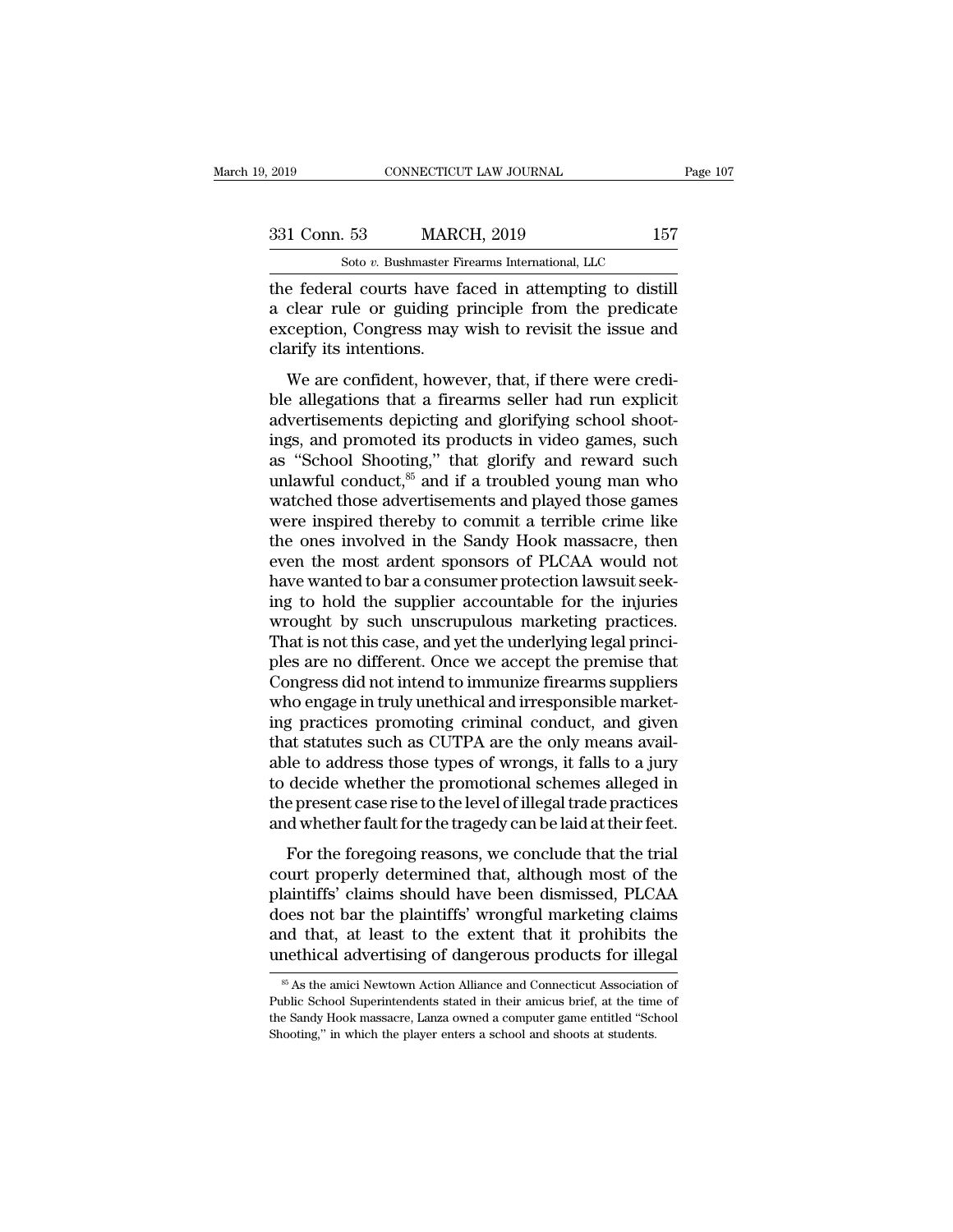# EXECUTE CONNECTICUT LAW JOURNAL March 19, 2019<br>158 MARCH, 2019 331 Conn. 53<br>500 v. Bushmaster Firearms International, LLC CONNECTICUT LAW JOURNAL March March March MARCH, 2019 331 Conn. 53<br>Soto *v.* Bushmaster Firearms International, LLC<br>CUTPA qualifies as a predicate statute Spe-

CONNECTICUT LAW JOURNAL March March March (158 MARCH, 2019 331 Conn. 53<br>
Soto v. Bushmaster Firearms International, LLC<br>
purposes, CUTPA qualifies as a predicate statute. Spe-<br>
cifically, if the defendants did indeed seek 158 MARCH, 2019 331 Conn. 53<br>
Soto v. Bushmaster Firearms International, LLC<br>
purposes, CUTPA qualifies as a predicate statute. Specifically, if the defendants did indeed seek to expand the<br>
market for their assault weapon  $\frac{\text{MARCH}}{\text{Sto } v. \text{ Bushmaster Firearms International, LLC}}$ <br>  $\frac{\text{Sto } v. \text{ Bushmaster Firearms International, LLC}}{\text{purposes, CUTPA qualities as a predicate statue. Specifically, if the defendants did indeed seek to expand the market for their assault weapons through advertising campaigns that encouraged consumers to use the weapons not for legal purposes such as self-defense, hunting.}$ 158 MARCH, 2019 331 Conn. 53<br>
Soto v. Bushmaster Firearms International, LLC<br>
purposes, CUTPA qualifies as a predicate statute. Specifically, if the defendants did indeed seek to expand the<br>
market for their assault weapon solary and the contract of the market of the purposes, CUTPA qualifies as a predicate statute. Specifically, if the defendants did indeed seek to expand the market for their assault weapons through advertising campaigns th Soto v. Bushmaster Firearms International, LLC<br>purposes, CUTPA qualifies as a predicate statute. Specifically, if the defendants did indeed seek to expand the<br>market for their assault weapons through advertising<br>campaigns purposes, CUTPA qualifies as a predicate statute. Specifically, if the defendants did indeed seek to expand the<br>market for their assault weapons through advertising<br>campaigns that encouraged consumers to use the weap-<br>ons cifically, if the defendants did indeed seek to expand the<br>market for their assault weapons through advertising<br>campaigns that encouraged consumers to use the weap-<br>ons not for legal purposes such as self-defense, hunting, market for their assault weapons through advertising<br>campaigns that encouraged consumers to use the weap-<br>ons not for legal purposes such as self-defense, hunting,<br>collecting, or target practice, but to launch offensive<br>as campaigns that encouraged consumers to use the weap-<br>ons not for legal purposes such as self-defense, hunting,<br>collecting, or target practice, but to launch offensive<br>assaults against their perceived enemies, then we are<br>a is not for legal purposes such as self-defense, hunting,<br>llecting, or target practice, but to launch offensive<br>saults against their perceived enemies, then we are<br>vare of nothing in the text or legislative history of<br>CAA t collecting, or target practice, but to launch offensive<br>assaults against their perceived enemies, then we are<br>aware of nothing in the text or legislative history of<br>PLCAA to indicate that Congress intended to shield the<br>de

assaults against their perceived enemies, then we are<br>aware of nothing in the text or legislative history of<br>PLCAA to indicate that Congress intended to shield the<br>defendants from liability for the tragedy that resulted.<br>T aware of nothing in the text or legislative history of<br>PLCAA to indicate that Congress intended to shield the<br>defendants from liability for the tragedy that resulted.<br>The judgment is reversed with respect to the trial<br>cour PLCAA to indicate that Congress intended to shield the<br>defendants from liability for the tragedy that resulted.<br>The judgment is reversed with respect to the trial<br>court's ruling that the plaintiffs lack standing to bring<br>a defendants from liability for the tragedy that resulted.<br>
The judgment is reversed with respect to the trial<br>
court's ruling that the plaintiffs lack standing to bring<br>
a CUTPA claim and its conclusion that the plaintiffs' The judgment is reversed with respect to the trial<br>court's ruling that the plaintiffs lack standing to bring<br>a CUTPA claim and its conclusion that the plaintiffs'<br>wrongful death claims predicated on the theory that<br>any sal court's ruling that the plaintiffs lack standing to bring<br>a CUTPA claim and its conclusion that the plaintiffs'<br>wrongful death claims predicated on the theory that<br>any sale of military style assault weapons to the civilian a CUTPA claim and its conclusion that the plaintiffs'<br>wrongful death claims predicated on the theory that<br>any sale of military style assault weapons to the civilian<br>market represents an unfair trade practice were not<br>barre rongful death claims predicated on the theory that<br>y sale of military style assault weapons to the civilian<br>arket represents an unfair trade practice were not<br>rred under the applicable statute of limitations, and<br>e case is any sale of military s<br>market represents :<br>barred under the ap<br>the case is remanded<br>to law; the judgmen<br>In this opinion M<br>Js., concurred.

red under the applicable statute of initiations, and<br>e case is remanded for further proceedings according<br>law; the judgment is affirmed in all other respects.<br>In this opinion McDONALD, MULLINS and KAHN,<br>., concurred.<br>..... to law; the judgment is affirmed in all other respects.<br>
In this opinion McDONALD, MULLINS and KAHN,<br>
Js., concurred.<br> **ELGO, Js., join, dissenting in part. In 2005, Congress**<br>
enacted the Protection of Lawful Commerce in to law, the judgment is annihed in an other respects.<br>
In this opinion McDONALD, MULLINS and KAHN,<br>
Js., concurred.<br>
ROBINSON, J., with whom VERTEFEUILLE and<br>
ELGO, Js., join, dissenting in part. In 2005, Congress<br>
enacted In this opinion McDONALD, MULLINS and KAHN,<br>Js., concurred.<br>ROBINSON, J., with whom VERTEFEUILLE and<br>ELGO, Js., join, dissenting in part. In 2005, Congress<br>enacted the Protection of Lawful Commerce in Arms<br>Act (arms act), Js., concurred.<br> **ELGO, Js., join, dissenting in part.** In 2005, Congress<br>
enacted the Protection of Lawful Commerce in Arms<br>
Act (arms act), 15 U.S.C. § 7901 et seq., to preempt<br>
what it had deemed to be frivolous lawsuit FIRE TO RESONATE:<br>FIRENDINSON, J., with whom VERTEFEUILLE and<br>ELGO, Js., join, dissenting in part. In 2005, Congress<br>enacted the Protection of Lawful Commerce in Arms<br>Act (arms act), 15 U.S.C. § 7901 et seq., to preempt<br>wh ROBINSON, J., with whom VERTEFEUILLE and<br>ELGO, Js., join, dissenting in part. In 2005, Congress<br>enacted the Protection of Lawful Commerce in Arms<br>Act (arms act), 15 U.S.C. § 7901 et seq., to preempt<br>what it had deemed to ELGO, Js., join, dissenting in part. In 2005, Congress<br>enacted the Protection of Lawful Commerce in Arms<br>Act (arms act), 15 U.S.C. § 7901 et seq., to preempt<br>what it had deemed to be frivolous lawsuits against the<br>firearm enacted the Protection of Lawful Commerce in Arms<br>Act (arms act), 15 U.S.C. § 7901 et seq., to preempt<br>what it had deemed to be frivolous lawsuits against the<br>firearms industry arising from the proliferation of gun<br>relate Act (arms act), 15 U.S.C. § 7901 et seq., to preempt<br>what it had deemed to be frivolous lawsuits against the<br>firearms industry arising from the proliferation of gun<br>related deaths resulting from criminal activity in citie what it had deemed to be frivolous lawsuits against the firearms industry arising from the proliferation of gun related deaths resulting from criminal activity in cities and towns across the country. See 15 U.S.C.  $\S$  790 firearms industry arising from the proliferation of gun<br>related deaths resulting from criminal activity in cities<br>and towns across the country. See 15 U.S.C. § 7901<br>(2012) (articulating findings and purposes underlying<br>ar 2012) (articulating findings and purposes underlying  $\text{rms act}$ ).<sup>1</sup> That preemption is not, however, uncondional, as there are six exceptions to the definition of qualified civil liability action" set forth in 15 U.S.C.  $\$ rms act).<sup>1</sup> That preemption<br>onal, as there are six exce<br>qualified civil liability activalistic following:<br> $\frac{1}{2}$  Section 7901 of title 15 of the Unite<br>"Congress finds the following:<br>"(1) The Second Amendment to the onal, as there are six exceptions to the definition of qualified civil liability action" set forth in 15 U.S.C.<br><sup>1</sup> Section 7901 of title 15 of the United States Code provides: "(a) Findings "Congress finds the following:

<sup>&</sup>quot;qualified civil liability action" set forth in 15 U.S.C<br>
"section 7901 of title 15 of the United States Code provides: "(a) Finding<br>
"Congress finds the following:<br>
"(1) The Second Amendment to the United States Constitu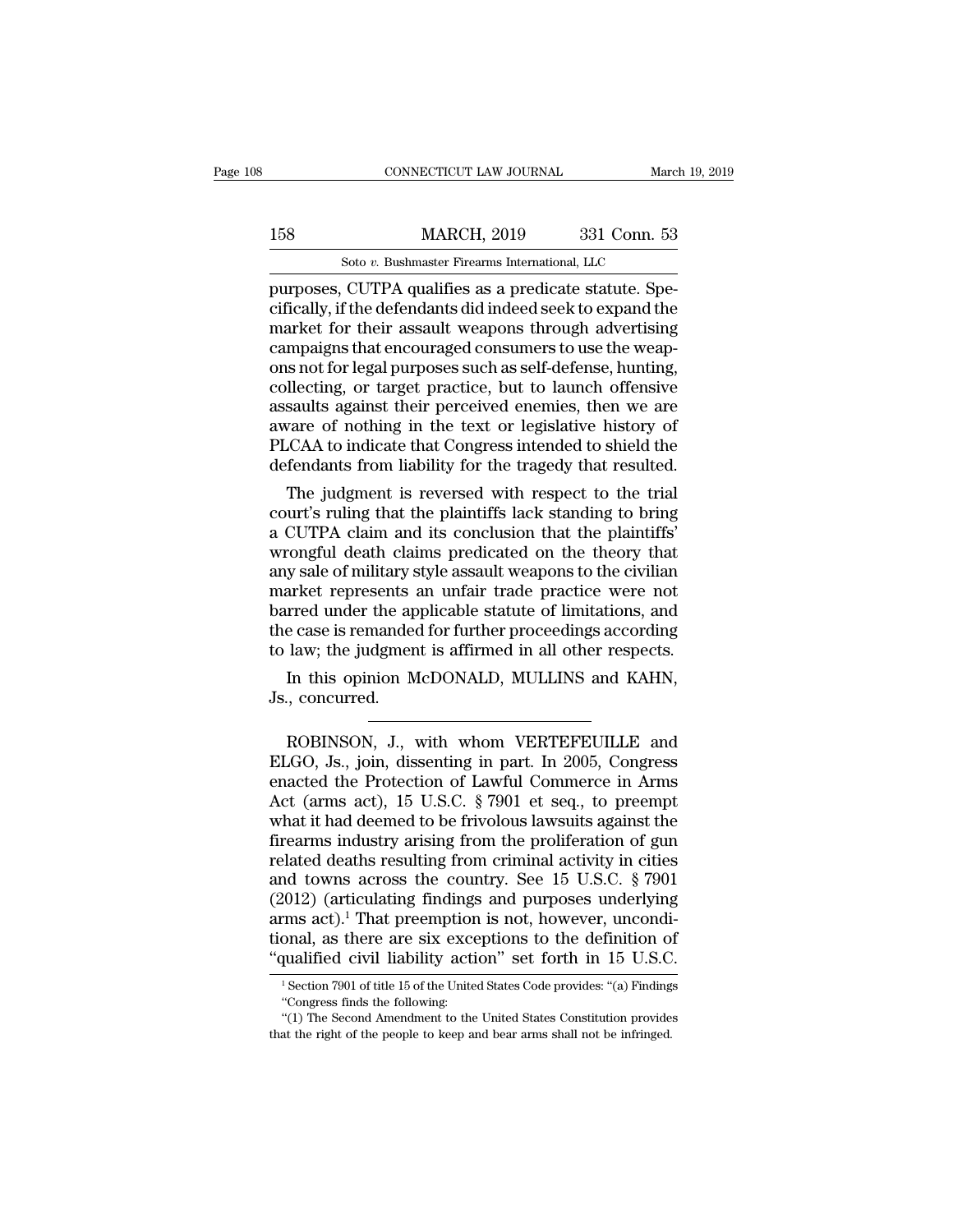<sup>31</sup> Conn. 53 MARCH, 2019 159<br>
Soto v. Bushmaster Firearms International, LLC<br>
(2) The Second Amendment to the United States Constitution protects<br>
e rights of individuals, including those who are not members of a militia 159<br>
Soto v. Bushmaster Firearms International, LLC<br>
(2) The Second Amendment to the United States Constitution protects<br>
the rights of individuals, including those who are not members of a militia<br>
or engaged in military SOL COIII. 55 MARCH, 2019<br>
Soto v. Bushmaster Firearms International, LLC<br>
(2) The Second Amendment to the United States Constitution prote<br>
the rights of individuals, including those who are not members of a mi<br>
or engage Soto v. Bushmaster Firearms International, LLC<br>
"(2) The Second Amendment to the United States Constitution protects<br>
e rights of individuals, including those who are not members of a militia<br>
engaged in military service o

The Second Amendment to the United States Constitution protects<br>the rights of individuals, including those who are not members of a militia<br>or engaged in military service or training, to keep and bear arms.<br>"(3) Lawsuits h "(2) The Second Amendment to the United States Constitution protects<br>the rights of individuals, including those who are not members of a militia<br>or engaged in military service or training, to keep and bear arms.<br>"(3) Laws "(2) The Second Amendment to the United States Constitution protects<br>the rights of individuals, including those who are not members of a militia<br>or engaged in military service or training, to keep and bear arms.<br>"(3) Laws <sup>2</sup> English of individuals, including those who are not intenders of a numia engaged in military service or training, to keep and bear arms.<br>
"(3) Lawsuits have been commenced against manufacturers, distributors, alers, an and ammunition in the United States are heavily regulated by Federal, State, and importers of firearms that operate as designed and intended, which seek money damages and other relief for the harm caused by the misuse of f

(b) Lawsuns have been confinenced against manufacturers, distributors, dealers, and importers of firearms that operate as designed and intended, which seek money damages and other relief for the harm caused by the misuse o dealers, and importers of inearns that operate as designed and intended,<br>which seek money damages and other relief for the harm caused by the<br>misuse of firearms by third parties, including criminals.<br>"(4) The manufacture, which seek hioney danlages and Comissue of firearms by third parties<br>
"(4) The manufacture, importation<br>
and ammunition in the United State<br>
and local laws. Such Federal laws is<br>
National Firearms Act [26 U.S.C. § 5<br>
Act [ "(4) The manufacture, importation, possession, sale, and use of firearms dammunition in the United States are heavily regulated by Federal, State, d local laws. Such Federal laws include the Gun Control Act of 1968, the ut (\*) The manufacture, importation, possession, safe, and use of meanins<br>and ammunition in the United States are heavily regulated by Federal, State,<br>and local laws. Such Federal laws include the Gun Control Act of 1968, the

and annimum in the cinted states are neavily regulated by rederal, state,<br>and local laws. Such Federal laws include the Gun Control Act of 1968, the<br>National Firearms Act [26 U.S.C. § 5801 et seq.], and the Arms Export Con and focal faws. Such Federal aws include the ould control Act of 1500, the<br>National Firearms Act [26 U.S.C. § 5801 et seq.], and the Arms Export Control<br>Act [22 U.S.C. § 2751 et seq.].<br>"(5) Businesses in the United States National Priearms Act [20 U.S.U. 8 9801 et seq.], and the Arms Export Control<br>Act [22 U.S.C. 8 2751 et seq.].<br>"(5) Businesses in the United States that are engaged in interstate and<br>foreign commerce through the lawful desi Act [22 0.3.C. § 2791 et seq.].<br>
"(5) Businesses in the United States that are engaged in interstate and<br>
foreign commerce through the lawful design, manufacture, marketing, distri-<br>
bution, importation, or sale to the pub foreign commerce through the lawful design, manufacture, marketing, distribution, importation, or sale to the public of firearms or ammunition products that have been shipped or transported in interstate or foreign commerc The possibility of imposing liability on an entire industry for harmonic products at have been shipped or transported in interstate or foreign commerce enot, and should not, be liable for the harm caused by those who crimi bution, importation, or sale to the public of interartis or annihilation products<br>that have been shipped or transported in interstate or foreign commerce<br>are not, and should not, be liable for the harm caused by those who

mat have been supped of transported in meastate of foreign continence are not, and should not, be liable for the harm caused by those who criminally or unlawfully misuse firearm products or ammunition products that functio or unlawfully misuse firearm products or ammunition products that function<br>as designed and intended.<br>"(6) The possibility of imposing liability on an entire industry for harm<br>that is solely caused by others is an abuse of of unlawfully insuse inearly products of an<br>infudion products that function as designed and intended.<br>"(6) The possibility of imposing liability on an entire industry for harm<br>that is solely caused by others is an abuse of "(6) The possibility of imposing liability on an entire industry for harm that is solely caused by others is an abuse of the legal system, erodes public confidence in our Nation's laws, threatens the diminution of a basic (b) The possibility of imposing itability of air effide inductively for in<br>that is solely caused by others is an abuse of the legal system, ere<br>public confidence in our Nation's laws, threatens the diminution of a b<br>consti at is solely caused by outers is an abuse of the legal system, erotes<br>bilic confidence in our Nation's laws, threatens the diminution of a basic<br>mstitutional right and civil liberty, invites the disassembly and destabiliza public connuence in our Nation's laws, uneaters the diminution of a basic<br>constitutional right and civil liberty, invites the disassembly and destabiliza-<br>tion of other industries and economic sectors lawfully competing in

constitutional right and civil identity, invites the disassembly and destabilization of other industries and economic sectors lawfully competing in the free enterprise system of the United States, and constitutes an unreas mon of outer mutsures and economic sectors law tiny competing in the free enterprise system of the United States, and constitutes an unreasonable burden on interstate and foreign commence of the United States. "(7) The lia enterprise system of the cinted states, and constitutes an unreasonable<br>burden on interstate and foreign commerce of the United States.<br>"(7) The liability actions commenced or contemplated by the Federal<br>Government, States <sup>2</sup> "(7) The liability actions commenced or contemplated by the Federal Government, States, municipalities, and private interest groups and others are based on theories without foundation in hundreds of years of the common ( $i$ ) The habing actions commented of contemplated by the Federal Government, States, municipalities, and private interest groups and others are based on theories without foundation in hundreds of years of the common law Covernment, states, muncipanties, and private mielest groups and others<br>are based on theories without foundation in hundreds of years of the com-<br>mon law and jurisprudence of the United States and do not represent a<br>bona f are based on theories whilout foldudation in infiniteles of years of the conte-<br>mon law and jurisprudence of the United States and do not represent a<br>bona fide expansion of the common law. The possible sustaining of these<br> inon law and jurisprudence of the United States and do not represent a bona fide expansion of the common law. The possible sustaining of these actions by a maverick judicial officer or petit jury would expand civil liabili bona fide expansion of the common law. The possible sustaining of these actions by a maverick judicial officer or petit jury would expand civil liability in a manner never contemplated by the framers of the Constitution, The liability actions of the several States. Such an expansion a manner never contemplated by the framers of the Constitution, by ongress, or by the legislatures of the several States. Such an expansion liability would con In a manner never contempated by the Hamers of the Constitution, by<br>Congress, or by the legislatures of the several States. Such an expansion<br>of liability would constitute a deprivation of the rights, privileges, and<br>immun

congress, or by the regislatures of the several states. Such an expansion<br>of liability would constitute a deprivation of the rights, privileges, and<br>immunities guaranteed to a citizen of the United States under the Fourtee or maninty would consult<br>alle a deptivation of the United States under the Fourteenth<br>Amendment to the United States Constitution.<br>"(8) The liability actions commenced or contemplated by the Federal<br>Government, States, mun Infinituatives grad anteed to a critizen of the United States under the Fourteenin Amendment to the United States Constitution.<br>
"(8) The liability actions commenced or contemplated by the Federal Government, States, munic And weakening to the United States Constitution.<br>
"(8) The liability actions commenced or contemplated by the Federal<br>
Government, States, municipalities, private interest groups and others<br>
attempt to use the judicial bra Government, States, municipalities, private interest groups and others<br>attempt to use the judicial branch to circumvent the Legislative branch of<br>government to regulate interstate and foreign commerce through judgments<br>and Vernment, states, mu<br>
tempt to use the judicial<br>
vernment to regulate in<br>
d judicial decrees there<br>
d weakening and unde<br>
vereignty and comity b<br>
"The purposes of [the a Extreme to regulate interstate and foreign commerced judicial decrees thereby threatening the Separation d weakening and undermining important principles vereignty and comity between the sister States.<br>"(b) Purposes of [th Merinheim to regulate interstate and intergrit continente uriough Judgments<br>
d judicial decrees thereby threatening the Separation of Powers doctrine<br>
d weakening and undermining important principles of federalism, State<br>

"(1) To prohibit causes of action against manufacturers, distributors, dealers, and importers of firearms or ammunition products, and their trade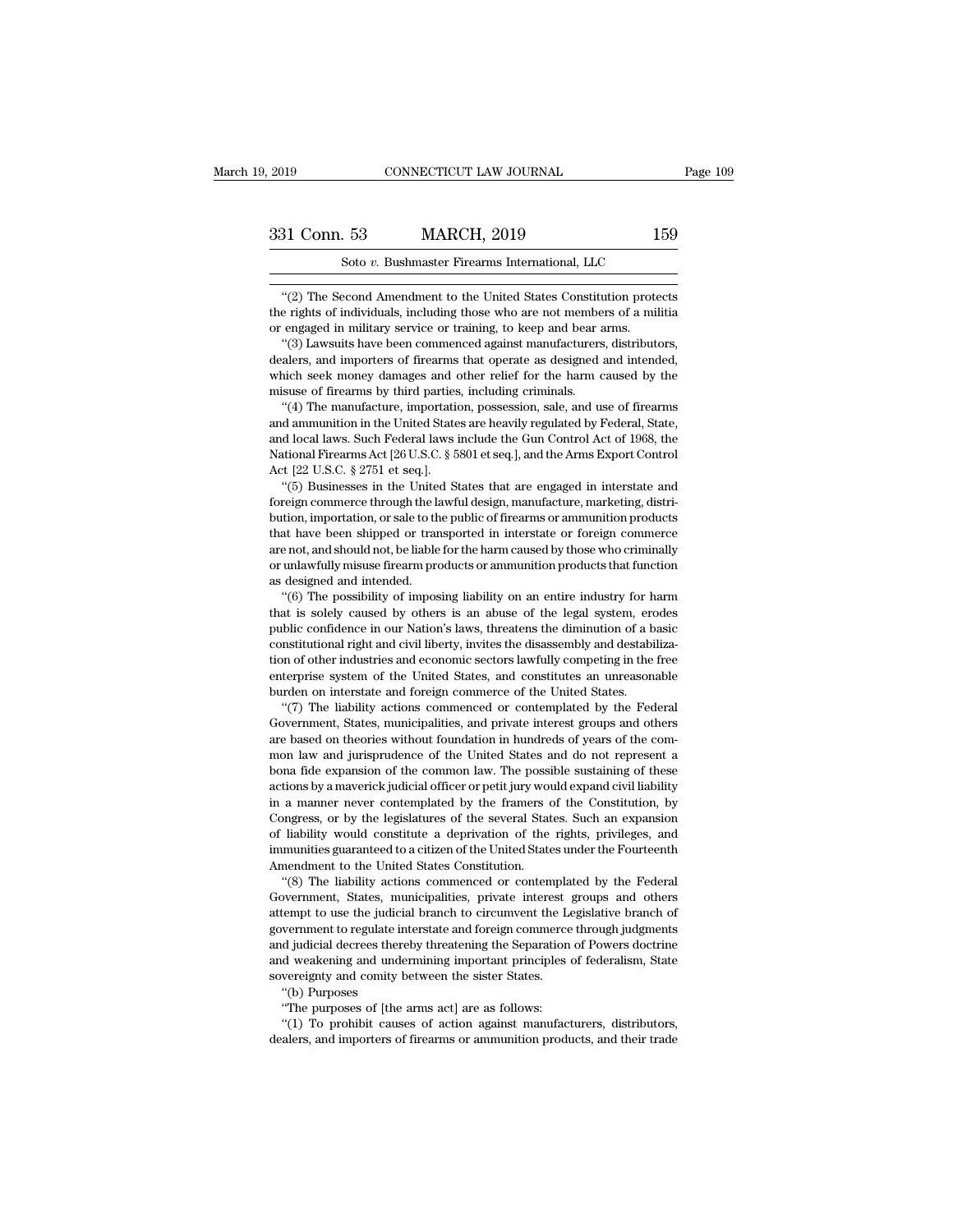# EXECUTE CONNECTICUT LAW JOURNAL March 19, 2019<br>160 MARCH, 2019 331 Conn. 53<br>500 v. Bushmaster Firearms International, LLC CONNECTICUT LAW JOURNAL March March March 2019 331 Conn. 53<br>Soto *v.* Bushmaster Firearms International, LLC

EXERCTI CUT LAW JOURNAL March MARCH, 2019 331 Conn. 53<br>
Soto v. Bushmaster Firearms International, LLC<br>
§ 7903 (5) (A)<sup>2</sup> that narrow the category of cases pro-<br>
associations, for the harm solely caused by the criminal or 160 MARCH, 2019 331 Conn. 53<br>Soto v. Bushmaster Firearms International, LLC<br> $\frac{8}{7903}$  (5) (A)<sup>2</sup> that narrow the category of cases pro-<br>associations, for the harm solely caused by the criminal or unlawful misuse<br>of fir Soto v. Bushmaster Firearms International, LLC<br>  $\frac{8}{9}$  7903 (5) (A)<sup>2</sup> that narrow the category of cases pro-<br>
associations, for the harm solely caused by the criminal or unlawful misuse<br>
of firearm products or ammunit soto v. Bushmaster Firearms<br>
§ 7903 (5)  $(A)^2$  that narrow the<br>
associations, for the harm solely caused by<br>
of firearm products or ammunition product<br>
functioned as designed and intended.<br>
"(2) To preserve a citizen's acc  $7903$  (5) (A)<sup>2</sup> that narrow the category of cases prosociations, for the harm solely caused by the criminal or unlawful misuse firearm products or ammunition products by others when the product metioned as designed and  $f(903 \text{ (}5) \text{ (}A)^2$  that narrow the category of cases pro-<br>associations, for the harm solely caused by the criminal or unlawful misuse<br>of firearm products or ammunition products by others when the product<br>functioned as associations, for the harm solely cause<br>of firearm products or ammunition pi<br>functioned as designed and intended.<br>"(2) To preserve a citizen's access to<br>for all lawful purposes, including hunti<br>petitive or recreational sho

Sociations, for the name solely caused by the criminal of untawnth misster<br>firearm products or ammunition products by others when the product<br>"(2) To preserve a citizen's access to a supply of firearms and ammunition<br>r all functioned as designed and intended.<br>
"(2) To preserve a citizen's access to a supply of firearms and ammunition<br>
for all lawful purposes, including hunting, self-defense, collecting, and com-<br>
petitive or recreational sho "(2) To preserve a citizen's access to a supply of firear<br>for all lawful purposes, including hunting, self-defense,<br>petitive or recreational shooting.<br>"(3) To guarantee a citizen's rights, privileges, and in<br>to the States,

(2) To preserve a cluzent stacess to a supply of meants and annihilation<br>
rall lawful purposes, including hunting, self-defense, collecting, and com-<br>
titive or recreational shooting.<br>
"(3) To guarantee a citizen's rights, or an lawful purposes, including<br>
"(3) To guarantee a citizen's rights, privito the States, under the Fourteenth Amend<br>
tution, pursuant to section 5 of that Amee<br>
"(4) To prevent the use of such lawsuits<br>
on interstate an "(3) To guarantee a citizen's rights, privileges, and immunities, as applied<br>the States, under the Fourteenth Amendment to the United States Constition, pursuant to section 5 of that Amendment.<br>"(4) To prevent the use of s

(3) To guarantee a citizent strights, privileges, and immunities, as applied<br>to the States, under the Fourteenth Amendment to the United States Consti-<br>tution, pursuant to section 5 of that Amendment.<br>"(4) To prevent the to the states, under the Fourteenth Amendment to the United states Construction, pursuant to section 5 of that Amendment.<br>
"(4) To prevent the use of such lawsuits to impose unreasonable burdens<br>
on interstate and foreign and to persuant to section 5 or that Americanient.<br>
"(4) To prevent the use of such lawsuits to impose unreasonable burd<br>
on interstate and foreign commerce.<br>
"(5) To protect the right, under the First Amendment to the Con (4) To prevent the use of such lawsums to impose unreasonable burdens<br>
interstate and foreign commerce.<br>
"(5) To protect the right, under the First Amendment to the Constitution,<br>
manufacturers, distributors, dealers, and <sup>or</sup> (5) To protect the right, under the First Amendment to the Constitution,<br>of manufacturers, distributors, dealers, and importers of firearms or ammuni-<br>tion products, and trade associations, to speak freely, to assemb (b) To protect<br>of manufacturers,<br>tion products, and<br>"(6) To preserved important princip<br>sister States.<br>"(7) To exercise

tion products, and trade associations, to speak freely, to assemble peaceably,<br>and to petition the Government for a redress of their grievances.<br>"(6) To preserve and protect the Separation of Powers doctrine and<br>important Faith and to perform the Government for a redress of their grievances.<br>
"(6) To preserve and protect the Separation of Powers doctrine and<br>
important principles of federalism, State sovereignty and comity between<br>
sister S important principles of federalism, State sovereignty and comity between<br>sister States.<br>
"(7) To exercise congressional power under article IV, section 1 (the Full<br>
Faith and Credit Clause) of the United States Constituti

for States.<br>
"(7) To exercise congressional power under article IV, section 1 (the Full<br>
ith and Credit Clause) of the United States Constitution."<br>
"Section 7903 (5) (A) of title 15 of the United States Code provides:<br>
1 <sup>2</sup> Section 7903 (5) (A) of title 15 of the United States Code provides:<br>
"In general "The term 'qualified civil liability action' means a civil action or proceeding or an administrative proceeding brought by any person a (*t*) to exercise congressional power under article  $\mathbf{r}$ , section 1 (the Fun<br>Faith and Credit Clause) of the United States Constitution."<br>
"The term 'qualified civil liability action' means a civil action or proceedin punitive damages, injunctive or declaratory relief, abatement, restitution.<br>
"Section 7903 (5) (A) of title 15 of the United States Code provides:<br>
"In general "The term 'qualified civil liability action' means a civil ac Figure 1500 (3) (A) or due 15 or die onded states code provides.<br>
"In general "The term 'qualified civil liability action' means a civil action or proceeding<br>
or an administrative proceeding brought by any person against a "The term 'qualified civil liability action' means a civil action or proceeding<br>or an administrative proceeding brought by any person against a manufac-<br>turer or seller of a qualified product, or a trade association, for d In the term quantied Civil nability<br>or an administrative proceeding b<br>turer or seller of a qualified productive or d<br>fines, or penalties, or other relief,<br>misuse of a qualified product by<br>not include—<br>"(i) an action brough an administrative proceeding brought by any person against a manufac-<br>
rer or seller of a qualified product, or a trade association, for damages,<br>
mitive damages, injunctive or declaratory relief, abatement, restitution,<br> ture or sener or a quanned product, or a trade association, for dantages, punitive damages, injunctive or declaratory relief, abatement, restitution, fines, or penalties, or other relief, resulting from the criminal or unl puntuve dantages, infunctive of declaratory renet, abatement, resultution, fines, or penalties, or other relief, resulting from the criminal or unlawful misuse of a qualified product by the person or a third party, but sha

the contract of which produces of a qualified product by the person or a third party, but shall tinclude—"(i) an action brought against a transferor convicted under section 924) of title 18, or a comparable or identical St misuse of a qualified product by the person or a third party, but shall<br>not include—<br>"(i) an action brought against a transferor convicted under section 924<br>(h) of title 18, or a comparable or identical State felony law, "(i) an action brought against a transferor convicted under section 924<br>
"(i) an action brought against a transferor convicted like, by a party<br>
rectly harmed by the conduct of which the transferee is so convicted;<br>
"(ii)

(i) an action brought against a transferor convicted under section  $324$ <br>(h) of title 18, or a comparable or identical State felony law, by a party<br>directly harmed by the conduct of which the transferee is so convicted;<br>" (ii) of the 16, of a comparable of defined state felony faw, by a party<br>directly harmed by the conduct of which the transferee is so convicted;<br>"(ii) an action brought against a seller for negligent entrustment or negli-<br>g difference per se;<br>
"(ii) an action brought against a seller for negligent entrustmer<br>
gence per se;<br>
"(iii) an action in which a manufacturer or seller of a qualifie<br>
knowingly violated a State or Federal statute applicab figure the manufacturer of seller different in the manufacture of legisles.<br>
The per se;<br>
ii) an action in which a manufacturer or seller of a qualified product<br>
vingly violated a State or Federal statute applicable to the false entry in, or failed to make appropriate entry in, and the violation was a proximate cause of the sale or arketing of the product, and the violation was a proximate cause of the rm for which relief is sought, includin

(iii) an action in which a manufacturer or seller or a qualified product<br>cowingly violated a State or Federal statute applicable to the sale or<br>arketing of the product, and the violation was a proximate cause of the<br>rm for owingly violated a state of Federal statute applicable to the sate of a<br>raketing of the product, and the violation was a proximate cause of the<br>rm for which relief is sought, including—<br>"(I) any case in which the manufactu fictious oral or written statement with respect to any factor or written statement of the manufacturer or seller knowingly made any false entry in, or failed to make appropriate entry in, any record required to be kept und "(I) any case in which the manufacturer or seller knowingly made any false entry in, or failed to make appropriate entry in, any record required to be kept under Federal or State law with respect to the qualified product, (1) any case in which the manufacturer or seller knowingly made any<br>se entry in, or failed to make appropriate entry in, any record required<br>be kept under Federal or State law with respect to the qualified product,<br>aided, to be kept under Federal or State law with respect to the qualified product, or aided, abetted, or conspired with any person in making any false or fictitious oral or written statement with respect to any fact material to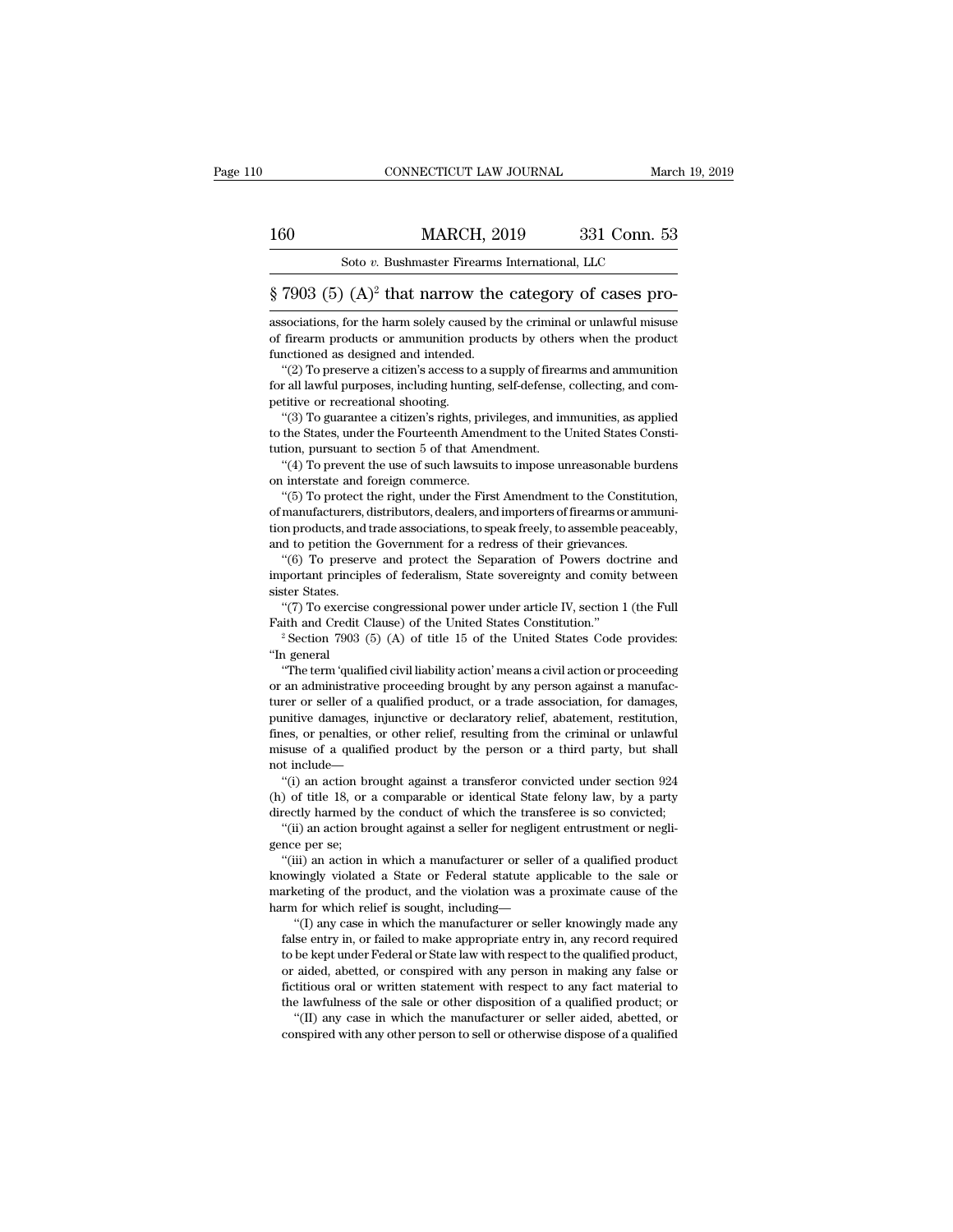# 2019 CONNECTICUT LAW JOURNAL Page 111<br>331 Conn. 53 MARCH, 2019 161<br>Soto v. Bushmaster Firearms International, LLC

CONNECTICUT LAW JOURNAL<br>
Soto *v.* Bushmaster Firearms International, LLC<br>
Soto *v.* Bushmaster Firearms International, LLC<br>
v the arms act. See 15 U.S.C. § 7902 (2012)<sup>3</sup> Fage 11<br>
Scribed by the arms act. See 15 U.S.C. § 7902 (2012).<sup>3</sup><br>
One such exception, for "an action in which a manufacturer or seller of a firearm ammunition or component 331 Conn. 53 MARCH, 2019 161<br>Soto v. Bushmaster Firearms International, LLC<br>scribed by the arms act. See 15 U.S.C. § 7902 (2012).<sup>3</sup><br>One such exception, for "an action in which a manufac-<br>turer or seller of a [firearm, amm 331 Conn. 53 MARCH, 2019 161<br>
Soto v. Bushmaster Firearms International, LLC<br>
scribed by the arms act. See 15 U.S.C.  $\S$  7902 (2012).<sup>3</sup><br>
One such exception, for "an action in which a manufac-<br>
turer or seller of a [firea 331 Conn. 53 MARCH, 2019 161<br>
Soto v. Bushmaster Firearms International, LLC<br>
scribed by the arms act. See 15 U.S.C. § 7902 (2012).<sup>3</sup><br>
One such exception, for "an action in which a manufac-<br>
turer or seller of a [firearm Solution to the sale of the sale of the sale of the same state of the same scale of the same scale of a [firearm, ammunition, or component part] knowingly violated a State or Federal statute applicable to the sale or mark Soto v. Bushmaster Firearms International, LLC<br>scribed by the arms act. See 15 U.S.C. § 7902 (2012).<sup>3</sup><br>One such exception, for "an action in which a manufac-<br>turer or seller of a [firearm, ammunition, or component<br>part] scribed by the arms act. See 15 U.S.C. § 7902 (2012).<sup>3</sup><br>One such exception, for "an action in which a manufac-<br>turer or seller of a [firearm, ammunition, or component<br>part] knowingly violated a State or Federal statute ap One such exception, for "an action in which a manufacturer or seller of a [firearm, ammunition, or component<br>part] knowingly violated a State or Federal statute applicable to the sale or marketing of the product, and the<br>v turer or seller of a [firearm, ammunition, or component<br>part] knowingly violated a State or Federal statute appli-<br>cable to the sale or marketing of the product, and the<br>violation was a proximate cause of the harm for whi part] knowingly violated a State or Federal statute applicable to the sale or marketing of the product, and the violation was a proximate cause of the harm for which relief is sought"; 15 U.S.C. § 7903 (5) (A) (iii) (2012 cable to the sale or marketing of the product, and the violation was a proximate cause of the harm for which relief is sought"; 15 U.S.C.  $\S$  7903 (5) (A) (iii) (2012); "has come to be known as the 'predicate exception,' violation was a proximate cause of the harm for which<br>relief is sought"; 15 U.S.C. § 7903 (5) (A) (iii) (2012);<br>"has come to be known as the 'predicate exception,'<br>because a plaintiff not only must present a cognizable<br>cl relief is sought"; 15 U.S.C. § 7903 (5) (A) (iii) (2012);<br>
"has come to be known as the 'predicate exception,'<br>
because a plaintiff not only must present a cognizable<br>
claim, he or she also must allege a knowing violation "has come to be known as the 'predicate exception,'<br>because a plaintiff not only must present a cognizable<br>claim, he or she also must allege a knowing violation<br>of a 'predicate statute.' " *Ileto* v. *Glock*, *Inc.*, 565 because a plaintiff not only must present a cognizable<br>claim, he or she also must allege a knowing violation<br>of a 'predicate statute.' " *Ileto* v. *Glock*, *Inc.*, 565 F.3d<br>1126, 1132 (9th Cir. 2009), cert. denied, 560 U. 126, 1132 (9th Cir. 2009), cert. denied, 560 U.S. 924,<br>30 S. Ct. 3320, 176 L. Ed. 2d 1219 (2010). In part V of<br>s opinion, the majority concludes that the claims made<br>y the plaintiffs<sup>4</sup> under the Connecticut Unfair Trade<br>p 30 S. Ct. 3320, 176 L. Ed. 2d 1219 (2010). In part V of<br>s opinion, the majority concludes that the claims made<br>y the plaintiffs<sup>4</sup> under the Connecticut Unfair Trade<br>product, knowing, or having reasonable cause to believe

<sup>3</sup> Section 7902 of title 15 of the United States Code provides: "(a) In general "A qualified civil liability action may not be brought in any Federal or State court.<br>"(b) Dismissal of pending actions "A qualified civil li any resulting death, personal injuries of p<br>
"(vi) an action or proceeding commenced<br>
force the provisions of chapter 44 of title<br>
<sup>3</sup> Section 7902 of title 15 of the United States<br>
"A qualified civil liability action may

(vi) an action of proceeding commenced by the Attorney deneration.<br>
force the provisions of chapter 44 of title 18 or chapter 53 of title 26."<br>
"A qualified civil liability action may not be brought in any Federal or<br>
"A <sup>3</sup> Section 7902 of title 15 of the United States Code provides: "(a) In general<br><sup>3</sup> Section 7902 of title 15 of the United States Code provides: "(a) In general<br>"A qualified civil liability action may not be brought in an <sup>2</sup> "Secuon 1992 of the FI of the child states code provides. (a) if general<br>
<sup>4</sup> A qualified civil liability action may not be brought in any Federal or<br>
<sup>4</sup> A qualified civil liability action that is pending on October 2

"(b) Dismissal of pending actions<br>"A qualified civil liability action that is pending on October 26, 2005, shall<br>be immediately dismissed by the court in which the action was brought or<br>is currently pending."<br>"The plaintif (b) Disilissal of pentity actions<br>
"A qualified civil liability action that is pending on October 26, 2005, shall<br>
be immediately dismissed by the court in which the action was brought or<br>
is currently pending."<br>
<sup>4</sup> The p A quantied civil nabiny action that is penting on October 20, 2000, shan<br>be immediately dismissed by the court in which the action was brought or<br>is currently pending."<br><sup>4</sup> The plaintiffs at issue in the present appeal are be inineurately usinssed by the court in which the action was brought of<br>is currently pending."<br><sup>4</sup> The plaintiffs at issue in the present appeal are as follows: Donna L.<br>Soto, administratrix of the estate of Victoria L. S <sup>4</sup> The plaintiffs at issue in the present appeal are as follows: Donna L.<br>Soto, administratrix of the estate of Victoria L. Soto; Ian Hockley and Nicole<br>Hockley, coadministrators of the estate of Dylan C. Hockley; William The plantinis at issue in the present appear are as follows. Dolnia L.<br>Soto, administratrix of the estate of Victoria L. Soto; Ian Hockley and Nicole<br>Hockley, coadministrators of the estate of Mary Joy Sherlach; Leonard Po Boot, administrative of the estate of Victoria L. Soto, tan Hockiey and Nicole Hockley, coadministrators of the estate of Mary Joy Sherlach; Leonard Pozner, administrator of the estate of Noah S. Pozner; Gilles J. Rousseau

a firearm or ammunition under subsection (g) or (n) of section 922 of title 18;<br>the plaintiffs<sup>4</sup> under the Connecticut Unfair Trade<br>product, knowing, or having reasonable cause to believe, that the actual<br>buyer of the qu y the plai<br>product, kno<br>buyer of the c<br>a firearm or<br>title 18;<br>"(iv) an actic y the plaintiffs' under the Connecticut Unfair Trade<br>
product, knowing, or having reasonable cause to believe, that the actual<br>
buyer of the qualified product was prohibited from possessing or receiving<br>
a firearm or ammun product, knowing, or having<br>buyer of the qualified product a firearm or ammunition un<br>title 18;<br>"(iv) an action for breach of<br>purchase of the product;<br>"(v) an action for death, p product, knowing, or having reasonable cause to beneve, that the actual<br>buyer of the qualified product was prohibited from possessing or receiving<br>a firearm or ammunition under subsection (g) or (n) of section 922 of<br>title

directly from a defect in design or manufacture of the product, when used as intended or in a reasonably foreseeable manner, except that where the product as intended or in a reasonably foreseeable manner, except that whe a meant of annual<br>number subsection (g) or (n) of section  $322$  or<br>title 18;<br>"(iv) an action for breach of contract or warranty in connection with the<br>purchase of the product;<br>"(v) an action for death, physical injuries o "(iv) an action for breach of contract or warranty in connection with the purchase of the product;<br>" $($ v) an action for death, physical injuries or property damage resulting<br>directly from a defect in design or manufacture (iv) an action for breach of contract of warranty in connection with the<br>purchase of the product;<br>"(v) an action for death, physical injuries or property damage resulting<br>directly from a defect in design or manufacture of purchase of the product;<br>"(v) an action for death, physical injuries or property damage resulting<br>directly from a defect in design or manufacture of the product, when used<br>as intended or in a reasonably foreseeable manner (v) an action for death, physical nyuries or property dantage resulting<br>rectly from a defect in design or manufacture of the product, when used<br>intended or in a reasonably foreseeable manner, except that where the<br>scharge enforce the provisions of chapter 44 of title 18 or chapter 33 of title 26."<br>
discharge of the product was caused by a volitional act that constituted a<br>
criminal offense, then such act shall be considered the sole proxima Scharge of the product was caused by a volutional act that constituted a<br>
iminal offense, then such act shall be considered the sole proximate cause<br>
any resulting death, personal injuries or property damage; or<br>
"(vi) an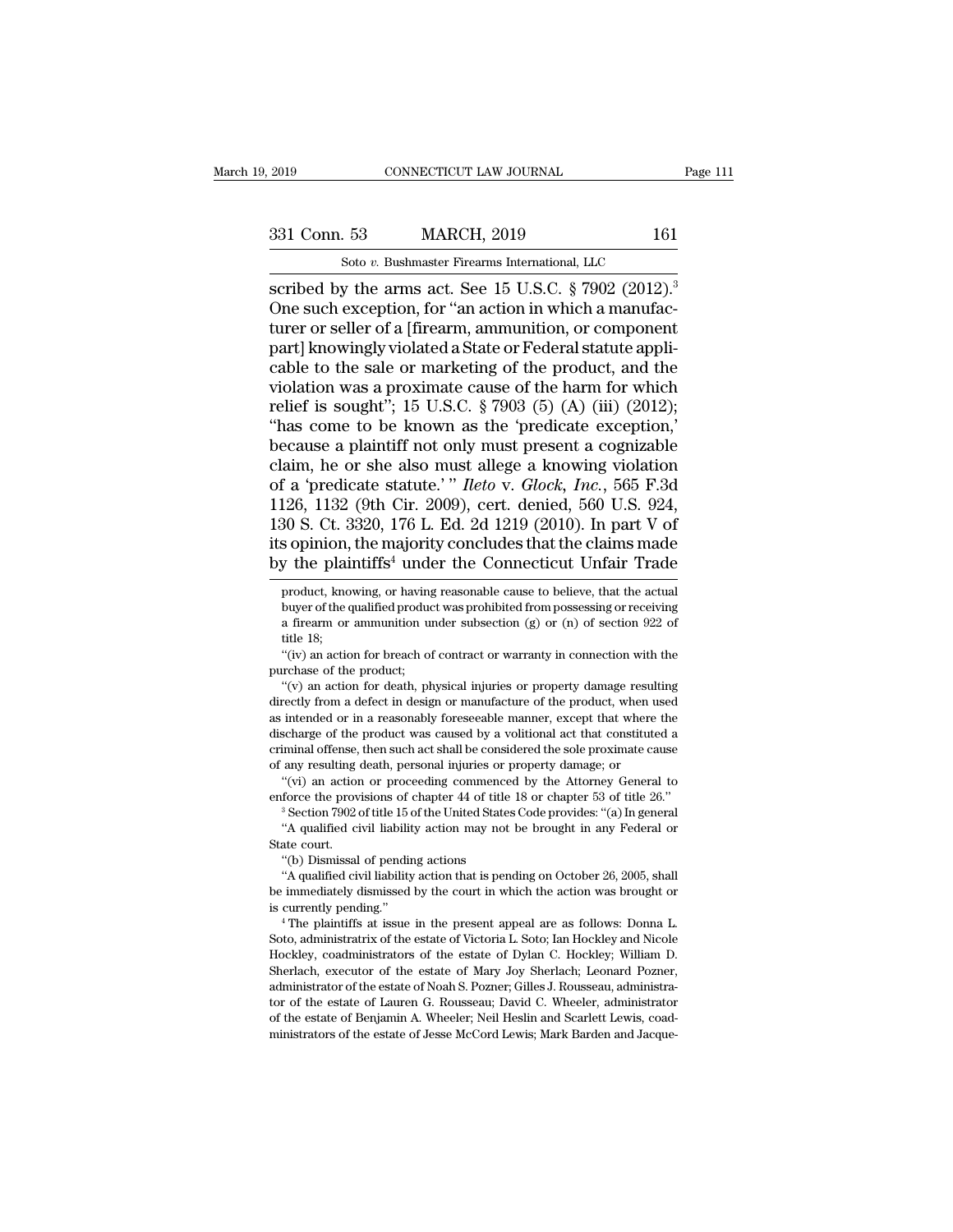## EXECUTE CONNECTICUT LAW JOURNAL March 19, 2019<br>162 MARCH, 2019 331 Conn. 53<br>500 v. Bushmaster Firearms International, LLC CONNECTICUT LAW JOURNAL March March March MARCH, 2019 331 Conn. 53<br>Soto *v.* Bushmaster Firearms International, LLC<br>Act. (CUTPA). General Statutes § 42-110a et

CONNECTICUT LAW JOURNAL March 19, 2019<br>
MARCH, 2019 331 Conn. 53<br>
Soto v. Bushmaster Firearms International, LLC<br>
Practices Act (CUTPA), General Statutes § 42-110a et<br>
seq., which are founded on a theory that wrongful and<br> MARCH, 2019 331 Conn. 53<br>
Soto v. Bushmaster Firearms International, LLC<br>
Practices Act (CUTPA), General Statutes § 42-110a et<br>
seq., which are founded on a theory that wrongful and<br>
unscrupulous advertising by the defenda 162 MARCH, 2019 331 Conn. 53<br>
Soto v. Bushmaster Firearms International, LLC<br>
Practices Act (CUTPA), General Statutes § 42-110a et<br>
seq., which are founded on a theory that wrongful and<br>
unscrupulous advertising by the def 162 MARCH, 2019 331 Conn. 53<br>
Soto v. Bushmaster Firearms International, LLC<br>
Practices Act (CUTPA), General Statutes § 42-110a et<br>
seq., which are founded on a theory that wrongful and<br>
unscrupulous advertising by the de Soto v. Bushmaster Firearms International, LLC<br>
Practices Act (CUTPA), General Statutes § 42-110a et<br>
seq., which are founded on a theory that wrongful and<br>
unscrupulous advertising by the defendants,<sup>5</sup> who man-<br>
ufactur sofo v. Bushmaster Firearms international, LLC<br>
Practices Act (CUTPA), General Statutes § 42-110a et<br>
seq., which are founded on a theory that wrongful and<br>
unscrupulous advertising by the defendants,<sup>5</sup> who man-<br>
ufactur Practices Act (CUTPA), General Statutes § 42-110a et<br>seq., which are founded on a theory that wrongful and<br>unscrupulous advertising by the defendants,<sup>5</sup> who man-<br>ufactured, distributed, and sold the Bushmaster AR-15<br>rifl seq., which are founded on a theory that wrongful and<br>unscrupulous advertising by the defendants,<sup>5</sup> who man-<br>ufactured, distributed, and sold the Bushmaster AR-15<br>rifle, Model XM15-E2S, was a substantial factor in the<br>cri unscrupulous advertising by the defendants,<sup>5</sup> who man-<br>ufactured, distributed, and sold the Bushmaster AR-15<br>rifle, Model XM15-E2S, was a substantial factor in the<br>criminal activity of the shooter at the Sandy Hook<br>School ufactured, distributed, and sold the Bushmaster AR-15<br>rifle, Model XM15-E2S, was a substantial factor in the<br>criminal activity of the shooter at the Sandy Hook<br>School on December 14, 2012, are not preempted by<br>the arms act rifle, Model XM15-E2S, was a substantial factor in the criminal activity of the shooter at the Sandy Hook School on December 14, 2012, are not preempted by the arms act because CUTPA is a predicate statute for purposes of criminal activity of the shooter at the Sandy Hook<br>School on December 14, 2012, are not preempted by<br>the arms act because CUTPA is a predicate statute for<br>purposes of the predicate exception. Having considered<br>the text and School on December 14, 2012, are not preempted by<br>the arms act because CUTPA is a predicate statute for<br>purposes of the predicate exception. Having considered<br>the text and legislative history of the arms act, I adopt<br>a con the arms act because CUTPA is a predicate statute for<br>purposes of the predicate exception. Having considered<br>the text and legislative history of the arms act, I adopt<br>a contrary answer to this national question of first<br>im purposes of the predicate exception. Having considered<br>the text and legislative history of the arms act, I adopt<br>a contrary answer to this national question of first<br>impression, and conclude that the predicate exception<br>en the text and legislative history of the arms act, I adopt<br>a contrary answer to this national question of first<br>impression, and conclude that the predicate exception<br>encompasses only those statutes that govern the sale<br>and a contrary answer to this national question of first<br>impression, and conclude that the predicate exception<br>encompasses only those statutes that govern the sale<br>and marketing of firearms and ammunition specifically,<br>as oppo impression, and conclude that the predicate exception<br>encompasses only those statutes that govern the sale<br>and marketing of firearms and ammunition specifically,<br>as opposed to generalized unfair trade practices stat-<br>utes encompasses only those statutes that govern the sale<br>and marketing of firearms and ammunition specifically,<br>as opposed to generalized unfair trade practices stat-<br>utes that, like CUTPA, govern a broad array of commer-<br>cial and marketing of firearms and ammunition specifically, as opposed to generalized unfair trade practices statures that, like CUTPA, govern a broad array of commercial activities. Because the distastefulness of a federal law as opposed to generalized unfair trade practices statures that, like CUTPA, govern a broad array of commercial activities. Because the distastefulness of a federal law does not diminish its preemptive effect, I would affir utes that, like CUTPA, govern a broad array of commercial activities. Because the distastefulness of a federal law does not diminish its preemptive effect, I would affirm the judgment of the trial court striking the plain law does not diminish its preemptive effect, I would<br>affirm the judgment of the trial court striking the plain-<br>tiff's complaint in its entirety. Accordingly, I respect-<br>fully dissent from part V of the majority opinion.<br>

ation the judgment of the trial court striking the plain-<br>tiff's complaint in its entirety. Accordingly, I respect-<br>fully dissent from part V of the majority opinion.<br>I begin by noting my agreement with the facts, proce-<br>d *Complaint in its entirety. Accordingly, I respect-fully dissent from part V of the majority opinion.*<br> *Degin by noting my agreement with the facts, procedural history, and plenary standard of review as stated by the majo* fully dissent from part V of the majority opinion.<br>
I begin by noting my agreement with the facts, proce-<br>
dural history, and plenary standard of review as stated<br>
by the majority. See, e.g., *Byrne* v. *Avery Center for* I begin by noting my agreement with the facts, procedural history, and plenary standard of review as stated by the majority. See, e.g., *Byrne v. Avery Center for Obstetrics & Gynecology, P.C.*, 314 Conn. 433, 447, 102 A.3 I begin by noting my agreement with the facts, proce-<br>dural history, and plenary standard of review as stated<br>by the majority. See, e.g., *Byrne* v. *Avery Center for*<br>*Obstetrics & Gynecology, P.C.*, 314 Conn. 433, 447, dural history, and plenary standard of review as stated<br>by the majority. See, e.g., *Byrne* v. *Avery Center for*<br>Obstetrics & Gynecology, P.C., 314 Conn. 433, 447, 102<br>A.3d 32 (2014) ("[w]hether state causes of action are by the majority. See, e.g., *Byrne* v. *Avery Center for* Obstetrics & Gynecology, P.C., 314 Conn. 433, 447, 102 A.3d 32 (2014) ("[w]hether state causes of action are preempted by federal statutes and regulations is a ques preempted by tederal statutes and regulations is a question of law over which our review is plenary"). I also<br>assume, without deciding, that the majority properly<br>concludes in part IV D of its opinion that, "at least<br>line tion of law over which our review is plenary"). I also<br>assume, without deciding, that the majority properly<br>concludes in part IV D of its opinion that, "at least<br>line Barden, coadministrators of the estate of Daniel G. Bar

assume, without deciding, that the majority properly<br>concludes in part IV D of its opinion that, "at least<br>line Barden, coadministrators of the estate of Daniel G. Barden; and Mary<br>D'Avino, administratrix of the estate of EXECUTE THE PATE TO THE SUPPRIDIT THAT, AT TEAST<br>Ine Barden, coadministrators of the estate of Daniel G. Barden; and Mary<br>D'Avino, administratrix of the estate of Rachel M. D'Avino. See also footnote<br>2 of the majority opin Ine Barden, coadministrators of the estate of Daniel G. Barden; and Mary D'Avino, administratrix of the estate of Rachel M. D'Avino. See also footnote 2 of the majority opinion.<br>
<sup>5</sup> The defendants are as follows: Bushmast D'Avino, administratrix of the estate of Rachel M. D'Avino. See also footnote 2 of the majority opinion.<br>
<sup>5</sup> The defendants are as follows: Bushmaster Firearms International, LLC; Freedom Group, Inc.; Bushmaster Firearms; 2 of the majority opinion.<br>
<sup>5</sup> The defendants are as follows<br>
Freedom Group, Inc.; Bushmast<br>
Bushmaster Holdings, LLC; Rem<br>
Outdoor Company, Inc.; Camfou<br>
Sales, Inc.; and David LaGuercia.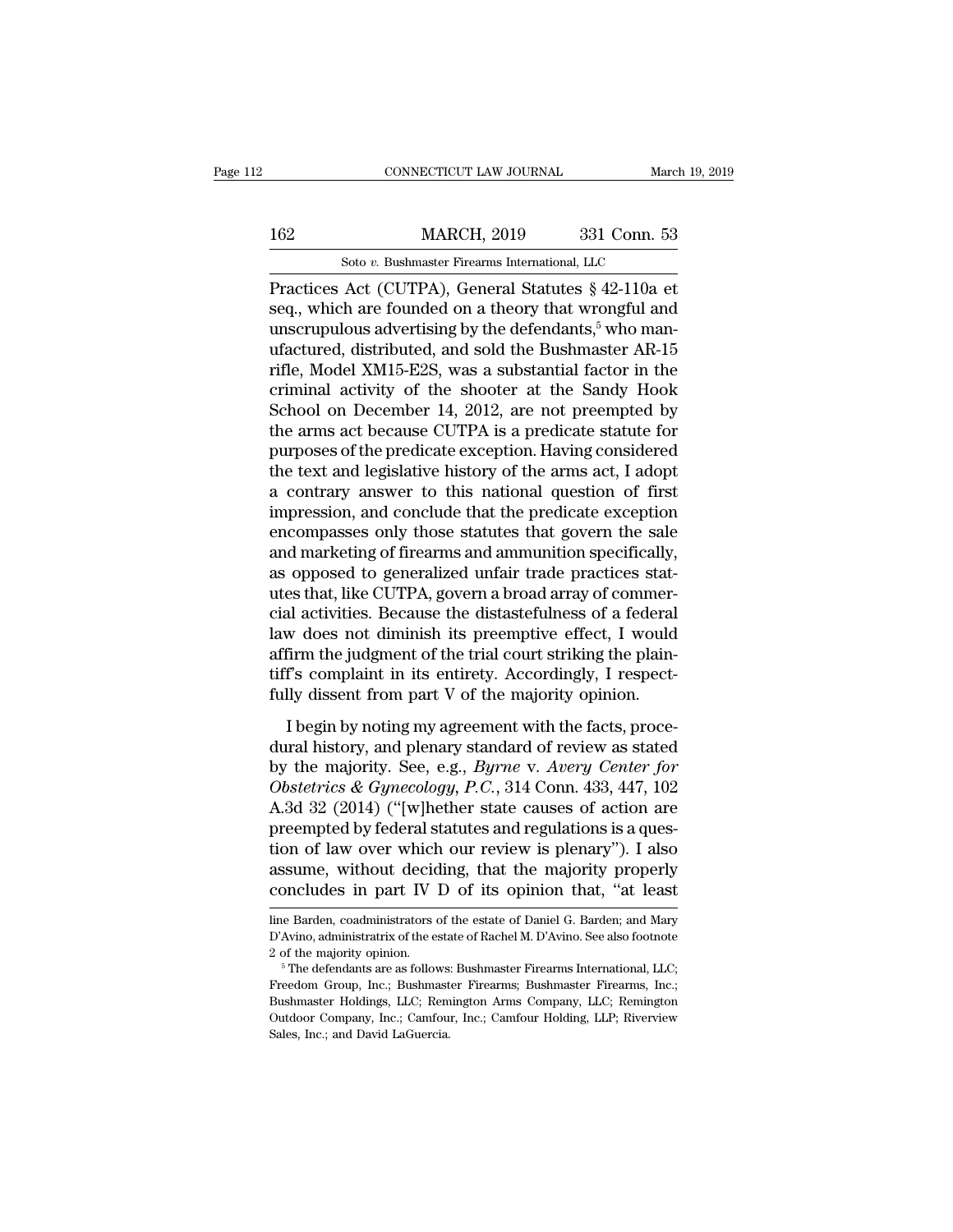| 331 Conn. 53<br><b>MARCH, 2019</b><br>163   |  |
|---------------------------------------------|--|
|                                             |  |
| 2019<br>CONNECTICUT LAW JOURNAL<br>Page 113 |  |

Page 1<br>
2019 CONNECTICUT LAW JOURNAL Page 1<br>
331 Conn. 53 MARCH, 2019 163<br>
351 Soto v. Bushmaster Firearms International, LLC<br>
with respect to wrongful advertising claims, personal<br>
injuries alleged to have resulted direct 331 Conn. 53 MARCH, 2019 163<br>
Soto v. Bushmaster Firearms International, LLC<br>
with respect to wrongful advertising claims, personal<br>
injuries alleged to have resulted directly from such<br>
advertisements are cognizable under  $\frac{\text{331} \text{ Conn. } 53}{\text{Soto } v. \text{ Bushmaster Fraams International, LLC}}$ <br>with respect to wrongful advertising claims, personal<br>injuries alleged to have resulted directly from such<br>advertisements are cognizable under CUTPA." Accord-<br>ingly, I now turn to 331 Conn. 53 MARCH, 2019 163<br>
Soto v. Bushmaster Firearms International, LLC<br>
with respect to wrongful advertising claims, personal<br>
injuries alleged to have resulted directly from such<br>
advertisements are cognizable under Soto v. Bushmaster Firearms International, LLC<br>with respect to wrongful advertising claims, personal<br>injuries alleged to have resulted directly from such<br>advertisements are cognizable under CUTPA." Accord-<br>ingly, I now tur  $\frac{\text{Soto } v. \text{ Bushmaster Firearms Internator}}{\text{with respect to wrongful advertising c}}$ <br>injuries alleged to have resulted direadvertisements are cognizable under CI<br>ingly, I now turn to the pivotal question<br>predicate exception saves such claims<br>from preemption by the arms Wertisements are cognizable under CUTPA." Accord-<br>Ely, I now turn to the pivotal question of whether the<br>edicate exception saves such claims under CUTPA<br>m preemption by the arms act.<br>I<br>GENERAL PRINCIPLES OF PREEMPTION AND<br> The value of whether the<br>
state of pivotal question of whether the<br>
state of claims under CUTPA<br>
ption by the arms act.<br>
I<br>
L PRINCIPLES OF PREEMPTION AND<br>
STATUTORY CONSTRUCTION<br>
ze that the supremacy clause of the United

### I

Example of the suppressed of the suppressed of the United STATUTORY CONSTRUCTION<br>
I GENERAL PRINCIPLES OF PREEMPTION AND<br>
STATUTORY CONSTRUCTION<br>
I recognize that the supremacy clause of the United<br>
ates constitution decla I<br>
States constitution of the States constitution declares that 'the Laws of the United<br>
States constitution declares that ''the Laws of the United<br>
States . . . shall be the supreme Law of the Land<br>
. . . . . . . . . . . I<br>
GENERAL PRINCIPLES OF PREEMPTION AND<br>
STATUTORY CONSTRUCTION<br>
I recognize that the supremacy clause of the United<br>
States constitution declares that "the Laws of the United<br>
States . . . shall be the supreme Law of the GENERAL PRINCIPLES OF PREEMPTION AND<br>STATUTORY CONSTRUCTION<br>I recognize that the supremacy clause of the United<br>States constitution declares that "the Laws of the United<br>States . . . shall be the supreme Law of the Land . GENERAL PRINCIPLES OF PREEMPTION AND<br>STATUTORY CONSTRUCTION<br>I recognize that the supremacy clause of the United<br>States constitution declares that "the Laws of the United<br>States . . . shall be the supreme Law of the Land .  $\footnotesize{SIAI}$  and  $\footnotesize{OIN}$  construction<br>  $\footnotesize{I}$  recognize that the supremacy clause of the United<br>
States  $\footnotesize{...}$  shall be the supreme Law of the Land  $\footnotesize{...}$ <br>
any Thing in the Constitution or Laws of any State to<br> I recognize that the supremacy clause of the United<br>States constitution declares that "the Laws of the United<br>States . . . shall be the supreme Law of the Land . . .<br>any Thing in the Constitution or Laws of any State to<br>t States constitution declares that "the Laws of the United<br>States . . . shall be the supreme Law of the Land . . .<br>any Thing in the Constitution or Laws of any State to<br>the Contrary notwithstanding." U.S. Const., art. VI, States . . . shall be the supreme Law of the Land . . .<br>any Thing in the Constitution or Laws of any State to<br>the Contrary notwithstanding." U.S. Const., art. VI, cl. 2.<br>"As a consequence, state and local laws are preempt any Thing in the Constitution or Laws of any State to<br>the Contrary notwithstanding." U.S. Const., art. VI, cl. 2.<br>"As a consequence, state and local laws are preempted<br>[when] they conflict with the dictates of federal law, the Contrary notwithstanding." U.S. Const., art. VI, cl. 2.<br>"As a consequence, state and local laws are preempted<br>[when] they conflict with the dictates of federal law,<br>and must yield to those dictates. . . . Preemption ma "As a consequence."<br>
[when] they confli<br>
and must yield to t<br>
be either express o<br>
Congress' comman<br>
language or implic<br>
purpose....<br>
"[When] a feder: Then<br>
I mey conflict with the dictates of rederal law,<br>
d must yield to those dictates.... Preemption may<br>
either express or implied, and is compelled whether<br>
ongress' command is explicitly stated in the statute's<br>
state and must yield to those dictates. . . . . Preemption may<br>be either express or implied, and is compelled whether<br>Congress' command is explicitly stated in the statute's<br>language or implicitly contained in its structure and<br>

be either express or implied, and is competied whether<br>Congress' command is explicitly stated in the statute's<br>language or implicitly contained in its structure and<br>purpose. . . .<br>"[When] a federal statute expressly preemp Congress command is explicitly stated in the statute's<br>language or implicitly contained in its structure and<br>purpose...<br>"[When] a federal statute expressly preempts state<br>or local law, analysis of the scope of the [preemp purpose. . . .<br>
"[When] a federal statute expressly preempts state<br>
or local law, analysis of the scope of the [preemption]<br>
statute must begin with its text. . . . And, we must<br>
also start with the assumption that the hi purpose. . . .<br>"[When] a federal statute expressly preempts state<br>or local law, analysis of the scope of the [preemption]<br>statute must begin with its text. . . . And, we must<br>also start with the assumption that the histori "[When] a federal statute expressly preempts state<br>or local law, analysis of the scope of the [preemption]<br>statute must begin with its text. . . . . And, we must<br>also start with the assumption that the historic police<br>pow or local law, analysis of the scope of the [preemption]<br>statute must begin with its text. . . . . And, we must<br>also start with the assumption that the historic police<br>powers of the [s]tates [are] not to be superseded . . statute must begin with its text. . . . . And, we must<br>also start with the assumption that the historic police<br>powers of the [s]tates [are] not to be superseded . . .<br>unless that was the clear and manifest purpose of Con-<br> also start with the assumption that the historic police<br>powers of the [s]tates [are] not to be superseded . . .<br>unless that was the clear and manifest purpose of Con-<br>gress. . . . As such, Congress' purpose is the ultimate powers of the [s]tates [are] not to be superseded . . . unless that was the clear and manifest purpose of Congress. . . . As such, Congress' purpose is the ultimate touchstone of preemption analysis." (Citation omitted; in unless that was the clear and manifest purpose of Congress. . . . As such, Congress' purpose is the ultimate<br>touchstone of preemption analysis." (Citation omitted;<br>internal quotation marks omitted.) Modzelewski's Tow-<br>ing gress. . . . As st<br>touchstone of pi<br>internal quotatio<br>*ing & Recovery,<br>cles*, 322 Conn.<br>denied, U.S<br>554 (2017).<br>In determining uch stone of preemption analysis. (Citation omitted;<br>ternal quotation marks omitted.) Modzelewski's Tow-<br>g & Recovery, Inc. v. Commissioner of Motor Vehi-<br>ss, 322 Conn. 20, 28–29, 139 A.3d 594 (2016), cert.<br>nied, U.S. , 13 mernal quotation marks omitted.) Modzelewski s Tow-<br>ing & Recovery, Inc. v. Commissioner of Motor Vehi-<br>cles, 322 Conn. 20, 28–29, 139 A.3d 594 (2016), cert.<br>denied, U.S., 137 S. Ct. 1396, 197 L. Ed. 2d<br>554 (2017).<br>In dete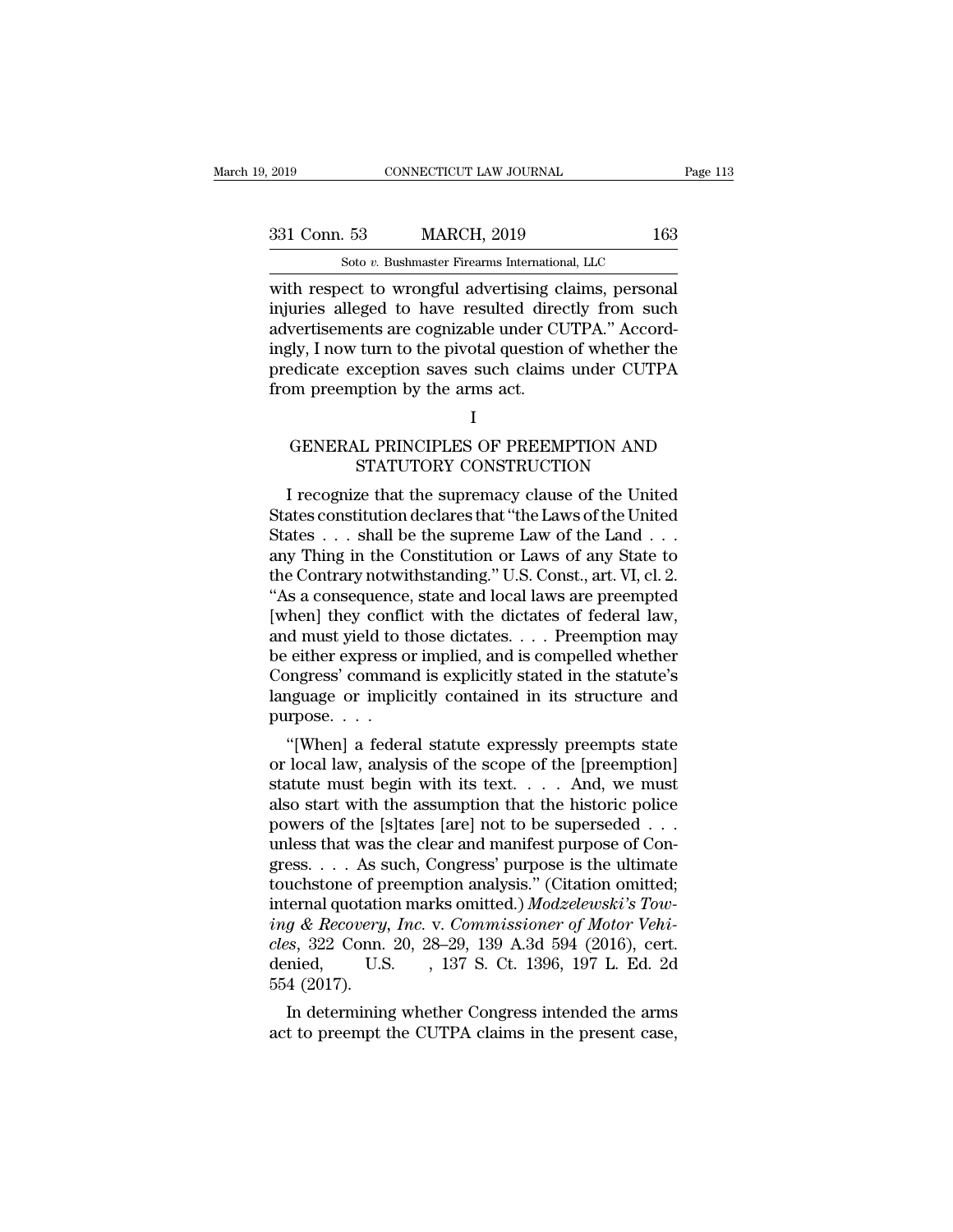## EXERCIT CONNECTICUT LAW JOURNAL March 19, 2019<br>164 MARCH, 2019 331 Conn. 53<br>500 v. Bushmaster Firearms International, LLC CONNECTICUT LAW JOURNAL March March March MARCH, 2019 331 Conn. 53<br>Soto *v.* Bushmaster Firearms International, LLC<br>the principles that govern our "construction"

CONNECTICUT LAW JOURNAL March 19, 2019<br>
164 MARCH, 2019 331 Conn. 53<br>
Soto v. Bushmaster Firearms International, LLC<br>
I turn to the principles that govern our "construction<br>
and application of federal statutes," under whic 164 MARCH, 2019 331 Conn. 53<br>
Soto v. Bushmaster Firearms International, LLC<br>
I turn to the principles that govern our "construction<br>
and application of federal statutes," under which "prin-<br>
ciples of comity and consisten MARCH, 2019 331 Conn. 53<br>
Soto v. Bushmaster Firearms International, LLC<br>
I turn to the principles that govern our "construction<br>
and application of federal statutes," under which "prin-<br>
ciples of comity and consistency r MARCH, 2019 331 Conn. 53<br>
Soto v. Bushmaster Firearms International, LLC<br>
I turn to the principles that govern our "construction<br>
and application of federal statutes," under which "prin-<br>
ciples of comity and consistency r Soto v. Bushmaster Firearms International, LLC<br>
I turn to the principles that govern our "construction<br>
and application of federal statutes," under which "prin-<br>
ciples of comity and consistency require us to follow<br>
the Sofo *v*. Bushmaster Firearms International, LLC<br>
I turn to the principles that govern our "construction<br>
and application of federal statutes," under which "prin-<br>
ciples of comity and consistency require us to follow<br>
the I turn to the principles that govern our "construction<br>and application of federal statutes," under which "prin-<br>ciples of comity and consistency require us to follow<br>the plain meaning rule  $\ldots$ . Moreover, it is well setand application of federal statutes," under which "principles of comity and consistency require us to follow<br>the plain meaning rule  $\ldots$ . Moreover, it is well set-<br>tled that the decisions of [t]he [United States Court of ciples of comity and consistency require us to follow<br>the plain meaning rule  $\ldots$ . Moreover, it is well set-<br>tled that the decisions of [t]he [United States Court of<br>Appeals for the] Second Circuit  $\ldots$  carry particular *The plain meaning rule* . . . . Moreover, it is well settled that the decisions of [t]he [United States Court of Appeals for the] Second Circuit . . . carry particularly persuasive weight in the interpretation of federal tled that the decisions of [t]he [United States Court of Appeals for the] Second Circuit . . . carry particularly persuasive weight in the interpretation of federal statures by Connecticut state courts." (Internal quotatio Appeals for the] Second Circuit . . . carry particularly<br>persuasive weight in the interpretation of federal stat-<br>utes by Connecticut state courts." (Internal quotation<br>marks omitted.) *CCT Communications*, *Inc.* v. *Zone* Example 11 The Interpretation of Federal states by Connecticut state courts." (Internal quotation arks omitted.) *CCT Communications, Inc.* v. *Zone lecom, Inc.*, 327 Conn. 114, 140, 172 A.3d 1228 (2017); e also, e.g., the present case begins. (Internal quotation<br>marks omitted.) *CCT Communications, Inc. v. Zone*<br>*Telecom, Inc.*, 327 Conn. 114, 140, 172 A.3d 1228 (2017);<br>see also, e.g., *Modzelewski's Towing & Recovery, Inc.*<br>v. *Commiss* 

Telecom, Inc., 327 Conn. 114, 140, 172 A.3d 1228 (2017);<br>
see also, e.g., *Modzelewski's Towing & Recovery, Inc.*<br>
v. *Commissioner of Motor Vehicles*, supra, 322 Conn. 32.<br>
"Accordingly, our analysis of the federal statut Tetecom, Thc., 527 Contr. 114, 140, 172 A.5d 1225 (2017),<br>see also, e.g., *Modzelewski's Towing & Recovery, Inc.*<br>v. *Commissioner of Motor Vehicles*, supra, 322 Conn. 32.<br>"Accordingly, our analysis of the federal statute be also, e.g., *modzelewski* s Towing & Recoverg, Thc.<br>v. Commissioner of Motor Vehicles, supra, 322 Conn. 32.<br>"Accordingly, our analysis of the federal statutes in<br>the present case begins with the plain meaning of the<br>st Thus of the statute are ambiguous. Thus our terms of the statute of the statute in the present case begins with the plain meaning of the statute.... If the text of a statute is ambiguous, then we must construct an interpr "Accordingly, our analysis of the federal statutes in<br>the present case begins with the plain meaning of the<br>statute.... If the text of a statute is ambiguous, then<br>we must construct an interpretation consistent with the<br>p the present case begins with the plain meaning of the<br>statute.... If the text of a statute is ambiguous, then<br>we must construct an interpretation consistent with the<br>primary purpose of the statute as a whole.... Under<br>the statute. . . . If the text of a statute is ambiguous, then<br>we must construct an interpretation consistent with the<br>primary purpose of the statute as a whole. . . . Under<br>the plain meaning rule, [l]egislative history and o we must construct an interpretation consistent with the primary purpose of the statute as a whole.... Under the plain meaning rule, [l]egislative history and other tools of interpretation may be relied upon only if the te primary purpose of the statute as a whole.... Under<br>the plain meaning rule, [l]egislative history and other<br>tools of interpretation may be relied upon only if the<br>terms of the statute are ambiguous.... Thus, our<br>interpret the plain meaning rule, [l]egislative history and other<br>tools of interpretation may be relied upon only if the<br>terms of the statute are ambiguous. . . . . Thus, our<br>interpretive process will begin by inquiring whether the<br> *Dept. of interpretation may be relied upon only if the terms of the statute are ambiguous..... Thus, our interpretive process will begin by inquiring whether the plain language of [each] statute, when given its ordinary,* terms of the statute are ambiguous. . . . Thus, our<br>interpretive process will begin by inquiring whether the<br>plain language of [each] statute, when given its ordinary,<br>common meaning . . . is ambiguous." (Citations omit-<br> interpretive process will begin by inquiring whether the<br>plain language of [each] statute, when given its ordinary,<br>common meaning . . . is ambiguous." (Citations omit-<br>ted; internal quotation marks omitted.) *Szewczyk* v plain language of [each] statute, when given its ordinary,<br>common meaning . . . is ambiguous." (Citations omit-<br>ted; internal quotation marks omitted.) *Szewczyk v.*<br>Dept. of Social Services, 275 Conn. 464, 476, 881 A.2d<br> common meaning . . . is ambiguous." (Citations omit-<br>ted; internal quotation marks omitted.) *Szewczyk v.*<br>*Dept. of Social Services*, 275 Conn. 464, 476, 881 A.2d<br>259 (2005). "The test to determine ambiguity is whether<br>th ted; internal quotation marks omitted.) *Szewczyk v.*<br> *Dept. of Social Services*, 275 Conn. 464, 476, 881 A.2d<br>
259 (2005). "The test to determine ambiguity is whether<br>
the statute, when read in context, is susceptible to *Pept. of Social Services*, 275 Conn. 464, 476, 881 A.2d<br>259 (2005). "The test to determine ambiguity is whether<br>the statute, when read in context, is susceptible to more<br>than one reasonable interpretation." (Internal quot 259 (2005). "The test to determine ambiguity is wh<br>the statute, when read in context, is susceptible to<br>than one reasonable interpretation." (Internal quot<br>marks omitted.) *State* v. *Agron*, 323 Conn. 629,<br>148 A.3d 1052 ( Estatue, when Fead in Collext, is susceptible to hlore<br>an one reasonable interpretation." (Internal quotation<br>arks omitted.) *State* v. *Agron*, 323 Conn. 629, 634,<br>8 A.3d 1052 (2016); see also, e.g., *United States* v.<br>*t* do not consider all extractual marks omitted.) *State* v. *Agron*, 323 Conn. 629, 634, 148 A.3d 1052 (2016); see also, e.g., *United States v. Peterson*, 394 F.3d 98, 105 (2d Cir. 2005); *United States v. Dauray*, 215 F.3d

marks onlined.) *State V. Ayron*, 323 Colin. 028, 034,<br>148 A.3d 1052 (2016); see also, e.g., *United States v.*<br>*Peterson*, 394 F.3d 98, 105 (2d Cir. 2005); *United States*<br>v. *Dauray*, 215 F.3d 257, 262 (2d Cir. 2000).<br>If The A.5d To52 (2010), see also, e.g., *Ohited States v.*<br>Peterson, 394 F.3d 98, 105 (2d Cir. 2005); *United States* v. *Dauray*, 215 F.3d 257, 262 (2d Cir. 2000).<br>If a federal statute is ambiguous, the federal courts<br>do n Feterson, 394 F.3d 98, 109 (2d Cli. 2005), United States<br>v. Dauray, 215 F.3d 257, 262 (2d Cir. 2000).<br>If a federal statute is ambiguous, the federal courts<br>do not consider all extratextual sources to be of equal<br>value in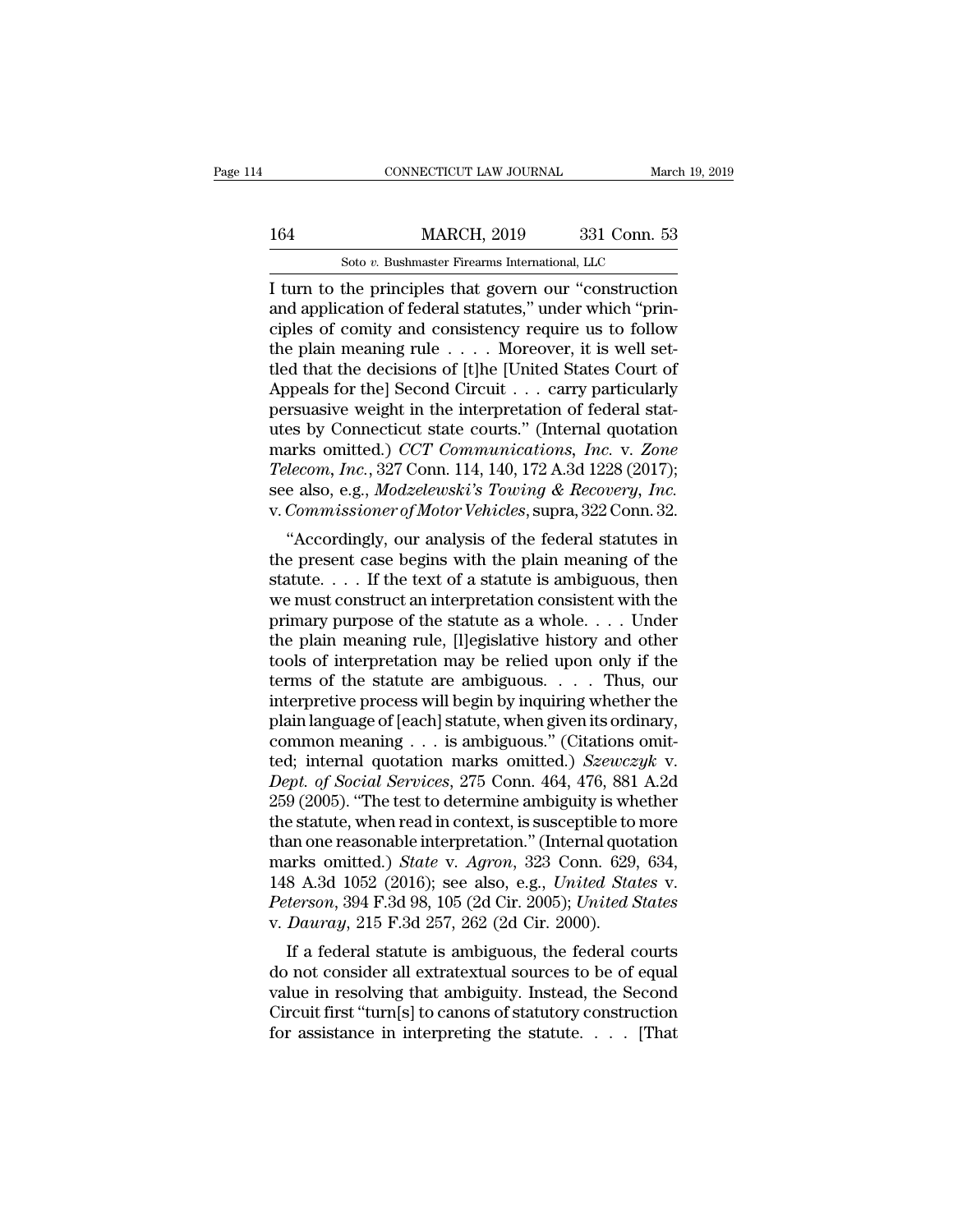| 331 Conn. 53<br><b>MARCH, 2019</b><br>165 |      | Soto v. Bushmaster Firearms International, LLC<br>courtl resorts to legislative history only if after con- |          |
|-------------------------------------------|------|------------------------------------------------------------------------------------------------------------|----------|
|                                           |      |                                                                                                            |          |
|                                           | 2019 | CONNECTICUT LAW JOURNAL                                                                                    | Page 115 |

connectricut LAW JOURNAL<br>
2019 conn. 53 MARCH, 2019 165<br>
331 Conn. 53 MARCH, 2019 165<br>
35 Soto v. Bushmaster Firearms International, LLC<br>
court] resort[s] to legislative history only if, after con-<br>
sulting canons of statu 331 Conn. 53 MARCH, 2019 165<br>Soto v. Bushmaster Firearms International, LLC<br>court] resort[s] to legislative history only if, after con-<br>sulting canons of statutory instruction, the meaning<br>remains ambiguous." (Citation omi 331 Conn. 53 MARCH, 2019 165<br>
Soto v. Bushmaster Firearms International, LLC<br>
court] resort[s] to legislative history only if, after consulting canons of statutory instruction, the meaning<br>
remains ambiguous." (Citation o 165<br>
165<br>
165<br>
165<br>
165<br>
165<br>
2010<br>
2011<br>
2011<br>
2011<br>
2013<br>
2013<br>
2013<br>
2013<br>
2013<br>
2013<br>
2014<br>
2015<br>
2015<br>
2014<br>
2015<br>
2015<br>
2015<br>
2015<br>
2015<br>
2015<br>
2015<br>
2015<br>
2015<br>
2015<br>
2016<br>
2016<br>
2016<br>
2016<br>
2016<br>
2016<br>
2016<br>
2016<br> Soto v. Bushmaster Firearms International, LLC<br>
court] resort[s] to legislative history only if, after con-<br>
sulting canons of statutory instruction, the meaning<br>
remains ambiguous." (Citation omitted; internal quota-<br>
tio sold *e*. Bashinaster Preams International, ELC<br>court] resort[s] to legislative history only if, at<br>sulting canons of statutory instruction, the 1<br>remains ambiguous." (Citation omitted; internation marks omitted.) United S Iting canons of statutory instruction, the meaning<br>mains ambiguous." (Citation omitted; internal quota-<br>on marks omitted.) United States v. Rowland, 826<br>3d 100, 108 (2d Cir. 2016), cert. denied, U.S.,<br>7 S. Ct. 1330, 197 L. remains ambiguous." (Citation omitted; internal quotation marks omitted.) *United States v. Rowland*, 826<br>F.3d 100, 108 (2d Cir. 2016), cert. denied, U.S.<br>137 S. Ct. 1330, 197 L. Ed. 2d 517 (2017).<br>Accordingly, I begin wit

tion marks omitted.) United States v. Rowland, 826<br>F.3d 100, 108 (2d Cir. 2016), cert. denied, U.S.<br>137 S. Ct. 1330, 197 L. Ed. 2d 517 (2017).<br>Accordingly, I begin with a review of the text of the<br>relevant provisions of t F.3d 100, 108 (2d Cir. 2016), cert. denied, U.S. , 137 S. Ct. 1330, 197 L. Ed. 2d 517 (2017).<br>Accordingly, I begin with a review of the text of the relevant provisions of the arms act. The preemption<br>provision provides th 137 S. Ct. 1330, 197 L. Ed. 2d 517 (2017).<br>
Accordingly, I begin with a review of the text of the<br>
relevant provisions of the arms act. The preemption<br>
provision provides that "[a] qualified civil liability action<br>
may no Accordingly, I begin with a review of the text of the relevant provisions of the arms act. The preemption provision provides that "[a] qualified civil liability action may not be brought in any Federal or State court." 15 Accordingly, I begin with a review of the text of the<br>relevant provisions of the arms act. The preemption<br>provision provides that "[a] qualified civil liability action<br>may not be brought in any Federal or State court." 15 relevant provisions of the arms act. The preemption<br>provision provides that "[a] qualified civil liability action<br>may not be brought in any Federal or State court." 15<br>U.S.C. § 7902 (a) (2012); see also 15 U.S.C. § 7902 (b provision provides that "[a] qualified civil liability action<br>may not be brought in any Federal or State court." 15<br>U.S.C. § 7902 (a) (2012); see also 15 U.S.C. § 7902 (b)<br>(2012) ("[a] qualified civil liability action that may not be brought in any Federal or State court." 15<br>U.S.C. § 7902 (a) (2012); see also 15 U.S.C. § 7902 (b)<br>(2012) ("[a] qualified civil liability action that is pending<br>on October 26, 2005, shall be immediately dismiss U.S.C. § 7902 (a) (2012); see also 15 U.S.C. § 7902 (b)<br>(2012) ("[a] qualified civil liability action that is pending<br>on October 26, 2005, shall be immediately dismissed by<br>the court in which the action was brought or is (2012) ("[a] qualified civil liability action that is pending<br>on October 26, 2005, shall be immediately dismissed by<br>the court in which the action was brought or is currently<br>pending"). The arms act defines a "qualified c on October 26, 2005, shall be immediately dismissed by<br>the court in which the action was brought or is currently<br>pending"). The arms act defines a "qualified civil liabil-<br>ity action" in relevant part as "a civil action o the court in which the action was brought or is currently<br>pending"). The arms act defines a "qualified civil liabil-<br>ity action" in relevant part as "a civil action or proceed-<br>ing . . . brought by any person against a man pending"). The arms act defines a "qualified civil liability action" in relevant part as "a civil action or proceeding . . . brought by any person against a manufacturer or seller of a qualified product,<sup>6</sup> or a trade ass ity action" in relevant part as "a civil action or proceed-<br>ing . . . brought by any person against a manufacturer<br>or seller of a qualified product,<sup>6</sup> or a trade association,<br>for damages, punitive damages, injunctive or ing . . . brought by any person against a manufacturer<br>or seller of a qualified product,<sup>6</sup> or a trade association,<br>for damages, punitive damages, injunctive or declara-<br>tory relief, abatement, restitution, fines, or pena or seller of a qualified product,<sup>6</sup> or a trade association,<br>for damages, punitive damages, injunctive or declara-<br>tory relief, abatement, restitution, fines, or penalties,<br>or other relief, resulting from the criminal or for damages, punitive damages, injunctive or declara-<br>tory relief, abatement, restitution, fines, or penalties,<br>or other relief, resulting from the criminal or unlawful<br>misuse of a qualified product by the person or a thi tory relief, abatement, restitution, fines, or penalties,<br>or other relief, resulting from the criminal or unlawful<br>misuse of a qualified product by the person or a third<br>party . . . ." (Footnote added.) 15 U.S.C. § 7903 ( or other relief, resulting from the criminal or unlawful<br>misuse of a qualified product by the person or a third<br>party . . . . " (Footnote added.) 15 U.S.C. § 7903 (5) (A)<br>(2012). The arms act then provides six exceptions misuse of a qualified product by the person or a third<br>party . . . ." (Footnote added.) 15 U.S.C. § 7903 (5) (A)<br>(2012). The arms act then provides six exceptions to the<br>definition of qualified civil liability action; see party  $\dots$  " (Footnote added.) 15 U.S.C. § 7903 (5) (A) (2012). The arms act then provides six exceptions to the definition of qualified civil liability action; see footnote 2 of this dissenting opinion; including the pre (2012). The arms act then provides six exceptions to the definition of qualified civil liability action; see footnote 2 of this dissenting opinion; including the predicate exception, which is defined as "an action in whic exception, which is defined as "an action in which a<br>manufacturer or seller of a qualified product knowingly<br>violated a State or Federal statute applicable to the sale<br>or marketing of the product, and the violation was a<br> manufacturer or seller of a qualified product knowingly<br>violated a State or Federal statute applicable to the sale<br>or marketing of the product, and the violation was a<br> $\frac{1}{10}$ <br>fit is not disputed that the AR-15 is a "q

violated a State or Federal statute applicable to the sale<br>or marketing of the product, and the violation was a<br> $\frac{1}{10}$  it is not disputed that the AR-15 is a "qualified product" under the<br>arms act. See 15 U.S.C. § 790 or marketing of the product, and the violation was a<br>  $\frac{1}{6}$  It is not disputed that the AR-15 is a "qualified product" under the<br>
arms act. See 15 U.S.C. § 7903 (4) (2012) (defining "'qualified product'' as<br>
"firearm of final netting of the product, and the violation was a<br>
<sup>6</sup> It is not disputed that the AR-15 is a "qualified product" under the<br>
arms act. See 15 U.S.C. § 7903 (4) (2012) (defining "'qualified product'" as<br>
"firearm  $\$ <sup>6</sup> It is not disputed that the AR-15 is a "qualified product" under the arms act. See 15 U.S.C. § 7903 (4) (2012) (defining "'qualified product'" as "firearm . . . ammunition . . . or component part . . . that has been s arms act. See 15 U.S.C. § 7903 (4) (2012) (defining " $q$  "firearm . . . ammunition . . . or component part shipped or transported in interstate or foreign common for convenience and clarity, I use the word "firearm" in of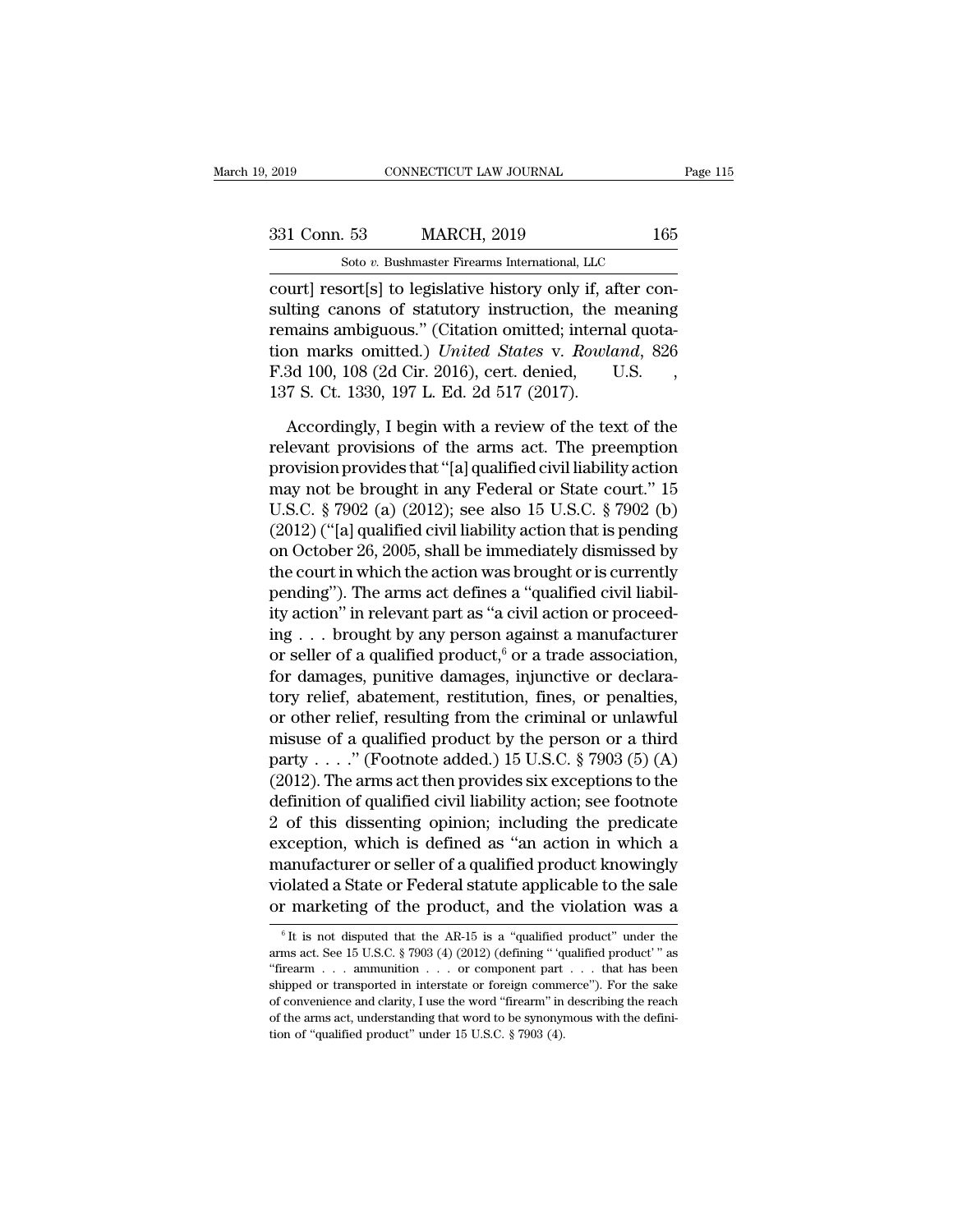|     | CONNECTICUT LAW JOURNAL                         | March 19, 2019 |
|-----|-------------------------------------------------|----------------|
| 166 | <b>MARCH, 2019</b>                              | 331 Conn. 53   |
|     | Soto v. Bushmaster Firearms International, LLC  |                |
|     | proximate cause of the harm for which relief is |                |

CONNECTICUT LAW JOURNAL March 19, 2019<br>
166 MARCH, 2019 331 Conn. 53<br>
5000 v. Bushmaster Firearms International, LLC<br>
proximate cause of the harm for which relief is<br>
sought, including— MARCH, 2019<br>
Soto v. Bushmaster Firearms Internations<br>
proximate cause of the harm for w<br>
sought, including—<br>
"(I) any case in which the manufact

 $\frac{\text{MARCH}}{\text{Soto } v. \text{ Bushmaster Firearms International, LLC}}$ <br>  $\frac{\text{Cost } v. \text{ Bushmaster Firearms International, LLC}}{\text{output, including—}}$ <br>
"(I) any case in which the manufacturer or seller<br>
nowingly made any false entry in, or failed to make Know MARCH, 2019 331 Conn. 53<br>
Soto v. Bushmaster Firearms International, LLC<br>
proximate cause of the harm for which relief is<br>
sought, including—<br>
"(I) any case in which the manufacturer or seller<br>
knowingly made any fals soto v. Bushmaster Firearms International, LLC<br>proximate cause of the harm for which relief is<br>sought, including—<br>"(I) any case in which the manufacturer or seller<br>knowingly made any false entry in, or failed to make<br>appr proximate cause of the harm for which relief is<br>sought, including—<br>"(I) any case in which the manufacturer or seller<br>knowingly made any false entry in, or failed to make<br>appropriate entry in, any record required to be kept sought, including—<br>
"(I) any case in which the manufacturer or seller<br>
knowingly made any false entry in, or failed to make<br>
appropriate entry in, any record required to be kept<br>
under Federal or State law with respect to "(I) any case in which the manufacturer or seller<br>knowingly made any false entry in, or failed to make<br>appropriate entry in, any record required to be kept<br>under Federal or State law with respect to the qualified<br>product, "(I) any case in which the manufacturer or seller<br>knowingly made any false entry in, or failed to make<br>appropriate entry in, any record required to be kept<br>under Federal or State law with respect to the qualified<br>product, knowingly made any false entry in, or failed to make<br>appropriate entry in, any record required to be kept<br>under Federal or State law with respect to the qualified<br>product, or aided, abetted, or conspired with any person<br>in propriate entry in, any record required to be kept<br>
der Federal or State law with respect to the qualified<br>
oduct, or aided, abetted, or conspired with any person<br>
making any false or fictitious oral or written state-<br>
ent ander I ederlar of state flaw what respect to the qualified<br>product, or aided, abetted, or conspired with any person<br>in making any false or fictitious oral or written state-<br>ment with respect to any fact material to the la

in making any false or fictitious oral or written statement with respect to any fact material to the lawfulness<br>of the sale or other disposition of a qualified product; or<br>"(II) any case in which the manufacturer or seller In making any hase of helaloas order of while bake<br>ment with respect to any fact material to the lawfulness<br>of the sale or other disposition of a qualified product; or<br>"(II) any case in which the manufacturer or seller<br>aid action what respect to any fact material to the famoulation<br>of the sale or other disposition of a qualified product; or<br>"(II) any case in which the manufacturer or seller<br>aided, abetted, or conspired with any other person "(II) any case in which the manufacturer or seller<br>aided, abetted, or conspired with any other person to<br>sell or otherwise dispose of a qualified product, know-<br>ing, or having reasonable cause to believe, that the<br>actual "(II) any case in which the manufacturer or seller aided, abetted, or conspired with any other person to sell or otherwise dispose of a qualified product, knowing, or having reasonable cause to believe, that the actual bu aided, abetted, or conspired with any other pers<br>sell or otherwise dispose of a qualified product, ing, or having reasonable cause to believe, th<br>actual buyer of the qualified product was proh<br>from possessing or receiving g, or having reasonable cause to believe, that the<br>tual buyer of the qualified product was prohibited<br>om possessing or receiving a firearm or ammunition<br>der subsection (g) or (n) of section 922 of title 18<br> $\therefore$  15 U.S.C. ble to the qualified product was prohibited<br>from possessing or receiving a firearm or ammunition<br>under subsection (g) or (n) of section 922 of title 18<br> $\dots$ ." 15 U.S.C. § 7903 (5) (A) (iii) (2012).<br>Resolving whether CUTPA

from possessing or receiving a firearm or ammunition<br>their subsection (g) or (n) of section 922 of title 18<br> $\ldots$ ." 15 U.S.C. § 7903 (5) (A) (iii) (2012).<br>Resolving whether CUTPA is a state statute "applica-<br>ble to the sa mom possessing of recently a meanin of an<br>annualization under subsection (g) or (n) of section 922 of title 18<br>
. . . . " 15 U.S.C. § 7903 (5) (A) (iii) (2012).<br>
Resolving whether CUTPA is a state statute "applica-<br>
ble t which the subsection (g) of (n) of section  $622$  of are to<br>...." 15 U.S.C. § 7903 (5) (A) (iii) (2012).<br>Resolving whether CUTPA is a state statute "applica-<br>ble to the sale or marketing of [firearms]"; 15 U.S.C.<br>§ 7903 (5 Resolving whether CUTPA is a state statute "applica-<br>ble to the sale or marketing of [firearms]"; 15 U.S.C.<br>§ 7903 (5) (A) (iii) (2012); begins with the plain meaning<br>of the word "applicable," which Congress did not defin Resolving whether CUTPA is a state statute "applica-<br>ble to the sale or marketing of [firearms]"; 15 U.S.C.<br>§ 7903 (5) (A) (iii) (2012); begins with the plain meaning<br>of the word "applicable," which Congress did not defin ble to the sale or marketing of [firearms]"; 15 U.S.C.<br>§ 7903 (5) (A) (iii) (2012); begins with the plain meaning<br>of the word "applicable," which Congress did not define<br>within the arms act. "In the absence of a definitio § 7903 (5) (A) (iii) (2012); begins with the plain meaning<br>of the word "applicable," which Congress did not define<br>within the arms act. "In the absence of a definition of<br>terms in the statute itself, [w]e may presume . . of the word "applicable," which Congress did not define<br>within the arms act. "In the absence of a definition of<br>terms in the statute itself, [w]e may presume . . . that<br>the legislature intended [a word] to have its ordina within the arms act. "In the absence of a definition of<br>terms in the statute itself, [w]e may presume . . . that<br>the legislature intended [a word] to have its ordinary<br>meaning in the English language, as gleaned from the<br> terms in the statute itself, [w]e may presume . . . that<br>the legislature intended [a word] to have its ordinary<br>meaning in the English language, as gleaned from the<br>context of its use. . . . Under such circumstances, it<br>is the legislature intended [a word] to have its ordinary<br>meaning in the English language, as gleaned from the<br>context of its use. . . . Under such circumstances, it<br>is appropriate to look to the common understanding<br>of the t meaning in the English language, as gleaned from the context of its use. . . . Under such circumstances, it is appropriate to look to the common understanding of the term as expressed in a dictionary." (Internal quotation context of its use. . . . Under such circumstances, it<br>is appropriate to look to the common understanding<br>of the term as expressed in a dictionary." (Internal<br>quotation marks omitted.) *Middlebury* v. Connecticut<br>Siting C is appropriate to look to the common understanding<br>
of the term as expressed in a dictionary." (Internal<br>
quotation marks omitted.) *Middlebury* v. Connecticut<br>
Siting Council, 326 Conn. 40, 49, 161 A.3d 537 (2017).<br>
Merri of the term as expressed in a dictionary." (Internal quotation marks omitted.) *Middlebury* v. *Connecticut* Siting Council, 326 Conn. 40, 49, 161 A.3d 537 (2017). Merriam Webster's Collegiate Dictionary defines "applicabl quotation marks omitted.) Middlebury v. Connecticut<br>Siting Council, 326 Conn. 40, 49, 161 A.3d 537 (2017).<br>Merriam Webster's Collegiate Dictionary defines "appli-<br>cable" as "capable of or suitable for being applied:<br>approp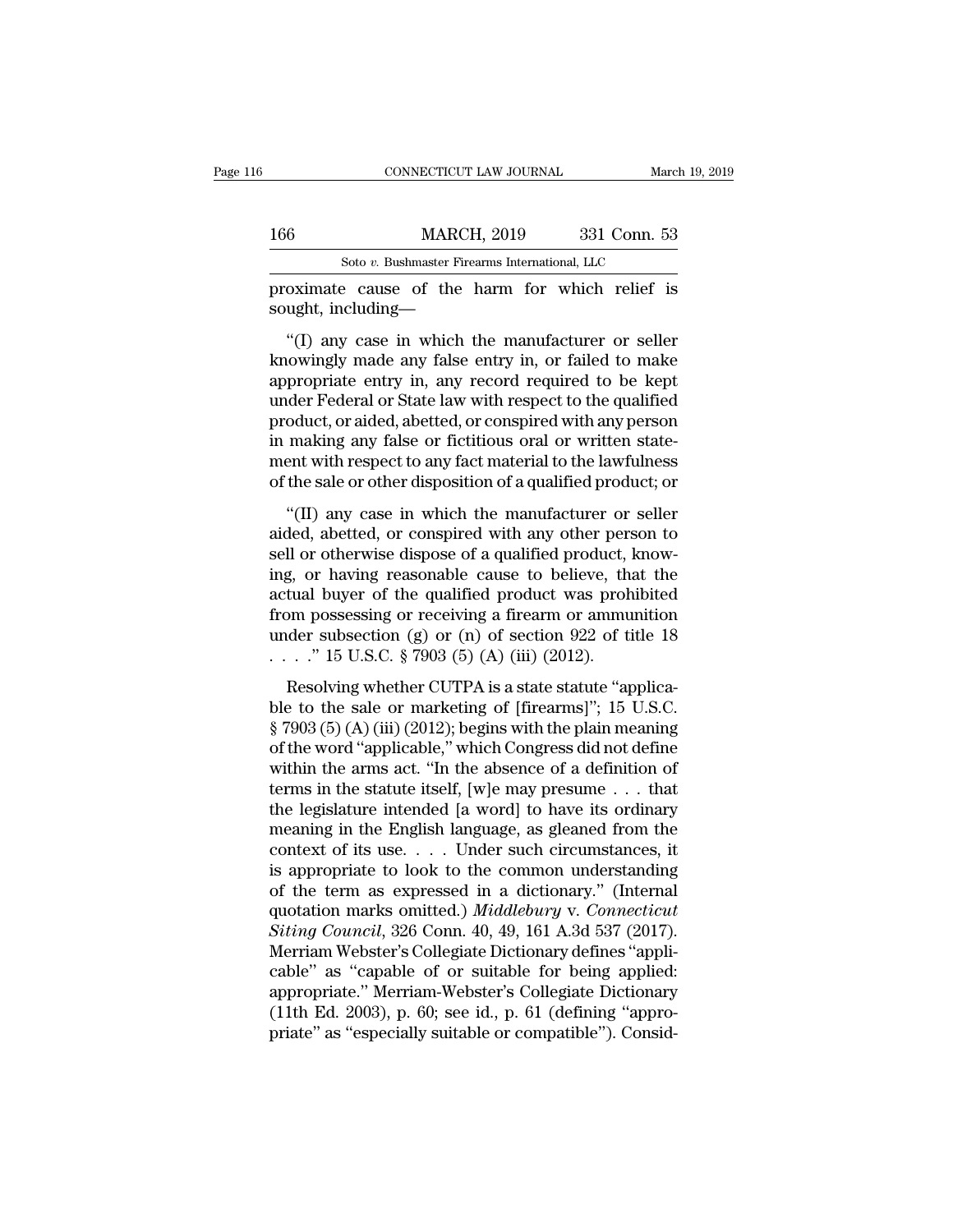# 2019 CONNECTICUT LAW JOURNAL Page 117<br>331 Conn. 53 MARCH, 2019 167<br>500 v. Bushmaster Firearms International, LLC

CONNECTICUT LAW JOURNAL<br>
Soto *v.* Bushmaster Firearms International, LLC<br>
definition I agree with the plaintiffs' argument ering this definition, I agree with the plaintiffs' argument<br>
that CUTPA reasonably could be deemed "applicable"<br>
the "sale or marketing of ffinormal": 15 U S C & 7003 331 Conn. 53 MARCH, 2019 167<br>Soto v. Bushmaster Firearms International, LLC<br>ering this definition, I agree with the plaintiffs' argument<br>that CUTPA reasonably could be deemed "applicable"<br>to the "sale or marketing of [fir 331 Conn. 53 MARCH, 2019 167<br>
Soto v. Bushmaster Firearms International, LLC<br>
ering this definition, I agree with the plaintiffs' argument<br>
that CUTPA reasonably could be deemed "applicable"<br>
to the "sale or marketing of (5)  $\frac{\text{531}}{\text{C} \cdot \text{C} \cdot \text{C} \cdot \text{C} \cdot \text{C} \cdot \text{C} \cdot \text{C} \cdot \text{C} \cdot \text{C} \cdot \text{C} \cdot \text{C} \cdot \text{C} \cdot \text{C} \cdot \text{C} \cdot \text{C} \cdot \text{C} \cdot \text{C} \cdot \text{C} \cdot \text{C} \cdot \text{C} \cdot \text{C} \cdot \text{C} \cdot \text{C} \cdot \text{C} \cdot \text{C} \cdot \text{C} \cdot \text{C} \cdot \text{C} \cdot \text{C} \cdot \text{C$ Soto v. Bushmaster Firearms International, LLC<br>
ering this definition, I agree with the plaintiffs' argument<br>
that CUTPA reasonably could be deemed "applicable"<br>
to the "sale or marketing of [firearms]"; 15 U.S.C. § 7903<br> soto v. Bushmaster Firearms international, LLC<br>
ering this definition, I agree with the plaintiffs' argument<br>
that CUTPA reasonably could be deemed "applicable"<br>
to the "sale or marketing of [firearms]"; 15 U.S.C. § 7903<br> ering this definition, I agree with the plaintiffs' argument<br>that CUTPA reasonably could be deemed "applicable"<br>to the "sale or marketing of [firearms]"; 15 U.S.C. § 7903<br>(5) (A) (iii) (2012); insofar as it is a broad stat that CUTPA reasonably could be deemed "applicable"<br>to the "sale or marketing of [firearms]"; 15 U.S.C. § 7903<br>(5) (A) (iii) (2012); insofar as it is a broad statute that<br>is "capable of" being applied to that—and nearly ev to the "sale or marketing of [firearms]"; 15 U.S.C. § 7903<br>
(5) (A) (iii) (2012); insofar as it is a broad statute that<br>
is "capable of" being applied to that—and nearly every<br>
other—business. The reasonableness of this r (5) (A) (iii) (2012); insofar as it is a broad statute that<br>is "capable of" being applied to that—and nearly every<br>other—business. The reasonableness of this reading is<br>bolstered by Congress' use of the word "including" t is "capable of" being applied to that—and nearly every<br>other—business. The reasonableness of this reading is<br>bolstered by Congress' use of the word "including" to<br>set off its list of example predicate statutes, insofar as<br> other—business. The reasonableness of this reading is<br>bolstered by Congress' use of the word "including" to<br>set off its list of example predicate statutes, insofar as<br>"the word "including" may be used either as a word of<br>e bolstered by Congress' use of the word "including" to<br>set off its list of example predicate statutes, insofar as<br>"the word 'including' may be used either as a word of<br>enlargement or of limitation." *Wood v. Zoning Board*<br> set off its list of example predicate statutes, insofar as<br>
"the word 'including' may be used either as a word of<br>
enlargement or of limitation." *Wood v. Zoning Board*<br>
of *Appeals*, 258 Conn. 691, 700 n.11, 784 A.2d 354 "the word 'including' may be used either as a word of enlargement or of limitation." *Wood v. Zoning Board* of *Appeals*, 258 Conn. 691, 700 n.11, 784 A.2d 354 (2001); see also, e.g., *State v. DeFrancesco*, 235 Conn. 426 enlargement or of limitation." *Wood v. Zoning Board*<br>of *Appeals*, 258 Conn. 691, 700 n.11, 784 A.2d 354 (2001);<br>see also, e.g., *State v. DeFrancesco*, 235 Conn. 426, 435,<br>668 A.2d 348 (1995) (" '[t]here is some ambiguit of Appeals, 258 Conn. 691, 700 n.11, 784 A.2d 354 (2001);<br>see also, e.g., *State* v. *DeFrancesco*, 235 Conn. 426, 435,<br>668 A.2d 348 (1995) (" '[t]here is some ambiguity con-<br>cerning whether the word "including" . . . was see also, e.g., *State* v. *DeFrancesco*, 235 Conn. 426, 435, 668 A.2d 348 (1995) (" '[t]here is some ambiguity concerning whether the word "including" . . . was intended as a word of limitation . . . or one of enlargemen 668 A.2d 348 (1995) (" '[t]here is some ambiguity concerning whether the word "including" . . . . was<br>intended as a word of limitation . . . or one of enlarge-<br>ment' "); accord *Samantar* v. *Yousuf*, 560 U.S. 305, 317,<br>1 cerning whether the word "including" . . . was<br>intended as a word of limitation . . . or one of enlarge-<br>ment'"); accord *Samantar* v. *Yousuf*, 560 U.S. 305, 317,<br>130 S. Ct. 2278, 176 L. Ed. 2d 1047 (2010) (stating that<br> intended as a word of limitation . . . or one of enlarge-<br>ment' "); accord *Samantar* v. *Yousuf*, 560 U.S. 305, 317,<br>130 S. Ct. 2278, 176 L. Ed. 2d 1047 (2010) (stating that<br>"use of the word 'include' can signal that the ment'"); accord *Samantar* v. *Yousuf*, 560 U.S. 305, 317, 130 S. Ct. 2278, 176 L. Ed. 2d 1047 (2010) (stating that "use of the word 'include' can signal that the list that follows is meant to be illustrative rather than e 130 S. Ct. 2278, 176 L. Ed. 2d 1047 (2010) (stating that<br>
"use of the word 'include' can signal that the list that<br>
follows is meant to be illustrative rather than exhaus-<br>
tive," but noting that " '[a] word may be known "use of the word 'include' can signal that the list that<br>follows is meant to be illustrative rather than exhaus-<br>tive," but noting that "'[a] word may be known by the<br>company it keeps' "); but see *Mahoney* v. *Lensink*, follows is meant to be illustrative rather than exhaustive," but noting that "'[a] word may be known by the company it keeps' "); but see *Mahoney* v. *Lensink*, 213 Conn. 548, 569, 569 A.2d 518 (1990) (suggesting that ph tive," but noting that " '[a] word may be known by the<br>company it keeps' "); but see *Mahoney* v. *Lensink*, 213<br>Conn. 548, 569, 569 A.2d 518 (1990) (suggesting that<br>phrase "shall include" is limiting, but use of word<br>"inc company it keeps' "); but see *Mahoney* v. Lensink<br>Conn. 548, 569, 569 A.2d 518 (1990) (suggesting<br>phrase "shall include" is limiting, but use of<br>"include" or "including" omitting word "shal<br>intended to be broader, with "t The defendants' reading of the predicate exception<br>The defendant of the product of the product of the predicate exception<br>the propose of statutory patients' bill of rights... a<br>The defendants' reading of the predicate exc Finally or "including" omitting word "shall" is<br>
intended to be broader, with "the listed rights  $\dots$  a<br>
vehicle for enlargement rather than limitation," given<br>
purpose of statutory patients' bill of rights).<br>
The defenda

intended to be broader, with "the listed rights  $\dots$  a<br>vehicle for enlargement rather than limitation," given<br>purpose of statutory patients' bill of rights).<br>The defendants' reading of the predicate exception<br>is, however, metrical of the discussion in the material regime.<br>
The defendants' reading of the predicate exception<br>
is, however, equally reasonable, particularly given the<br>
more technical definition of "applicable" in Black's Law<br>
Dic For the contribution of the predicate exception<br>purpose of statutory patients' bill of rights).<br>The defendants' reading of the predicate exception<br>is, however, equally reasonable, particularly given the<br>more technical defi Furpose of statutery pattents sin of rights).<br>
The defendants' reading of the predicate exception<br>
is, however, equally reasonable, particularly given the<br>
more technical definition of "applicable" in Black's Law<br>
Dictiona The defendants' reading of the predicate exception<br>is, however, equally reasonable, particularly given the<br>more technical definition of "applicable" in Black's Law<br>Dictionary as it relates to laws or regulations. See<br>Black is, however, equally reasonable, particularly given the<br>more technical definition of "applicable" in Black's Law<br>Dictionary as it relates to laws or regulations. See<br>Black's Law Dictionary (10th Ed. 2014) (defining "applimore technical definition of "applicable" in Black's Law<br>Dictionary as it relates to laws or regulations. See<br>Black's Law Dictionary (10th Ed. 2014) (defining "appli-<br>cable" in references to "a rule, regulation, law, etc., Dictionary as it relates to laws or regulations. See Black's Law Dictionary (10th Ed. 2014) (defining "applicable" in references to "a rule, regulation, law, etc.," as "affecting or relating to a particular person, group,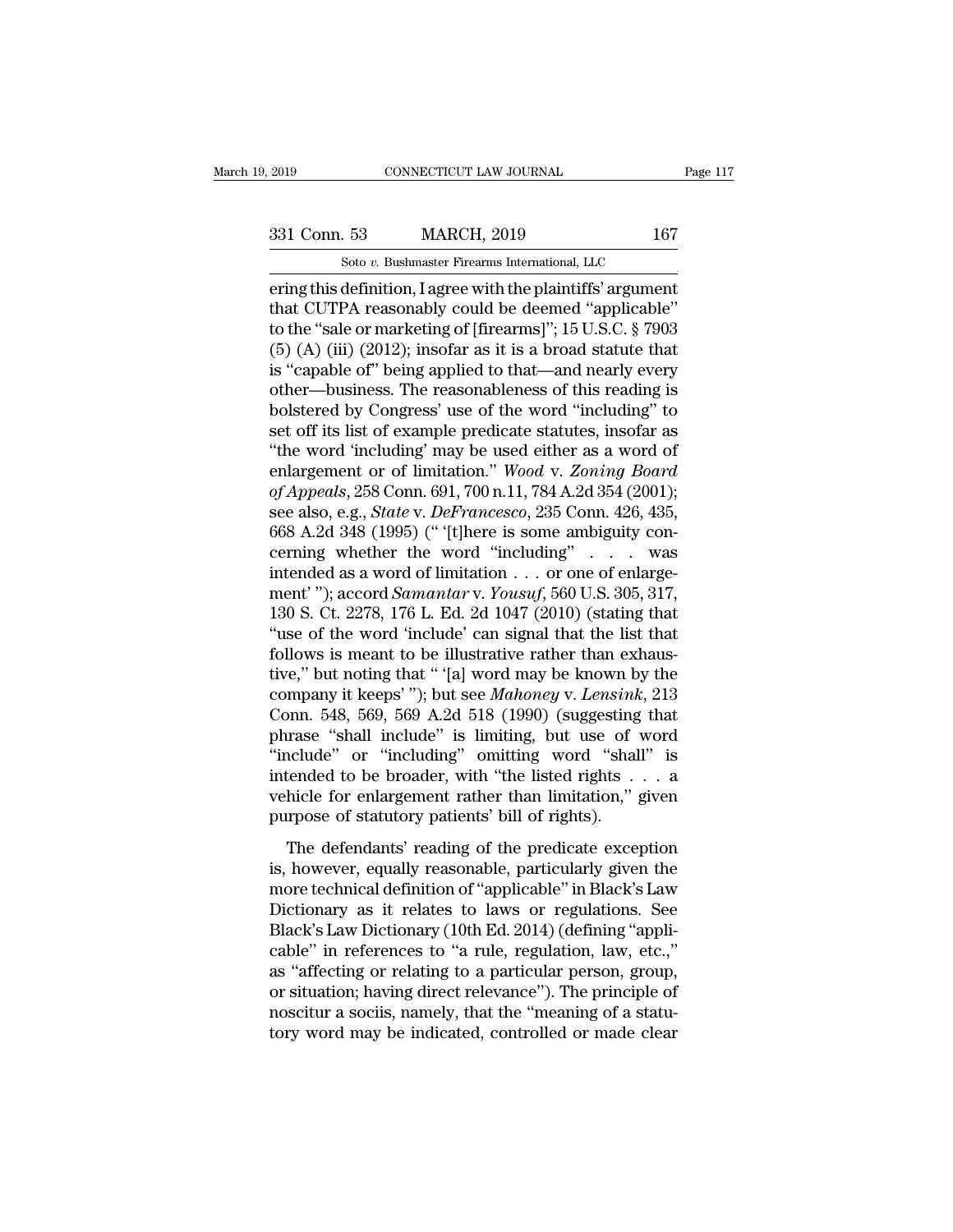## EXECUTE CONNECTICUT LAW JOURNAL March 19, 2019<br>168 MARCH, 2019 331 Conn. 53<br>500 v. Bushmaster Firearms International, LLC CONNECTICUT LAW JOURNAL March March March MARCH, 2019 331 Conn. 53<br>Soto *v.* Bushmaster Firearms International, LLC<br>rds with which it is associated in the statute"

CONNECTICUT LAW JOURNAL March 19, 2<br>
168 MARCH, 2019 331 Conn. 53<br>
500 v. Bushmaster Firearms International, LLC<br>
by the words with which it is associated in the statute'';<br>
(internal quotation marks omitted) *State v. Agr* (internal quotation marks omitted) *State* v. *Agron*, supra, 323 Conn. 635–36; allows us to view the example predicates, which describe statutes specifically applicable to the firearms trade as cabining the more example MARCH, 2019 331 Conn. 53<br>
Soto v. Bushmaster Firearms International, LLC<br>
by the words with which it is associated in the statute";<br>
(internal quotation marks omitted) *State* v. *Agron*,<br>
supra, 323 Conn. 635–36; allows u Soto v. Bushmaster Firearms International, LLC<br>by the words with which it is associated in the statute";<br>(internal quotation marks omitted) *State* v. *Agron*,<br>supra, 323 Conn. 635–36; allows us to view the example<br>predic soto v. Bushmaster Firearms international, LLC<br>by the words with which it is associated in the statute";<br>(internal quotation marks omitted) *State* v. *Agron*,<br>supra, 323 Conn. 635–36; allows us to view the example<br>predic by the words with which it is associated in the statute";<br>(internal quotation marks omitted) *State* v. *Agron*,<br>supra, 323 Conn. 635–36; allows us to view the example<br>predicates, which describe statutes specifically appli (internal quotation marks omitted) *State* v. *Agron*,<br>supra, 323 Conn. 635–36; allows us to view the example<br>predicates, which describe statutes specifically applica-<br>ble to the firearms trade, as cabining the more expan supra, 323 Conn. 635–36; allows us to view the example<br>predicates, which describe statutes specifically applica-<br>ble to the firearms trade, as cabining the more expan-<br>sive reading of the word "applicable." See also, e.g. predicates, which describe statutes specifically applica-<br>ble to the firearms trade, as cabining the more expan-<br>sive reading of the word "applicable." See also, e.g.,<br>*Bilski* v. *Kappos*, 561 U.S. 593, 604, 130 S. Ct. 32 sive reading of the word "applicable." See also, e.g.,<br>*Bilski* v. *Kappos*, 561 U.S. 593, 604, 130 S. Ct. 3218, 177<br>L. Ed. 2d 792 (2010). Consistent with the two United<br>States Courts of Appeal that have considered the mea Bilski v. Kappos, 561 U.S. 593, 604, 130 S. Ct. 3218, 177<br>L. Ed. 2d 792 (2010). Consistent with the two United<br>States Courts of Appeal that have considered the mean-<br>ing of the predicate exception; see *Ileto* v. *Glock*, L. Ed. 2d 792 (2010). Consistent with the two United States Courts of Appeal that have considered the meaning of the predicate exception; see *Ileto* v. *Glock*, *Inc.*, supra, 565 F.3d 1133–34; *New York* v. *Beretta U.S* States Courts of Appeal that have considered the mean-<br>ing of the predicate exception; see *Ileto* v. *Glock*, *Inc.*,<br>supra, 565 F.3d 1133–34; *New York* v. *Beretta U.S.A.*<br>*Corp.*, 524 F.3d 384, 401 (2d Cir. 2008), cert ing of the predicate exception; see *Ileto* v. *Glock*, *Inc.*, supra, 565 F.3d 1133–34; *New York* v. *Beretta U.S.A. Corp.*, 524 F.3d 384, 401 (2d Cir. 2008), cert. denied, 556 U.S. 1104, 129 S. Ct. 1579, 173 L. Ed. 2d supra, 565 F.3d 1133–34; *New York v. Beretta U.S.A.*<br>Corp., 524 F.3d 384, 401 (2d Cir. 2008), cert. denied,<br>556 U.S. 1104, 129 S. Ct. 1579, 173 L. Ed. 2d 675 (2009);<br>I conclude that there is more than one reasonable read-Corp., 524 F.3d 384, 401 (2d Cir. 2008), cert. denied,<br>556 U.S. 1104, 129 S. Ct. 1579, 173 L. Ed. 2d 675 (2009);<br>I conclude that there is more than one reasonable read-<br>ing of the predicate exception, rendering it ambiguo 556 U.S. 1104, 129 S. Ct. 1579, 173 L. Ed. 2d 675 (2009);<br>I conclude that there is more than one reasonable read-<br>ing of the predicate exception, rendering it ambiguous.<br>I turn, therefore, to extratextual evidence, namely, I conclude that there is more than<br>ing of the predicate exception, ren<br>I turn, therefore, to extratextual e<br>canons of statutory construction a<br>legislative history, to answer the<br>CUTPA constitutes a predicate sta<br>15 U.S.C. canons of statutory construction and, if necessary, the<br>legislative history, to answer the question of whether<br>CUTPA constitutes a predicate statute for purposes of<br>15 U.S.C. § 7903 (5) (A) (iii).<br>II<br>REVIEW OF FEDERAL CIRC ITPA constitutes a predicate statute for purposes of<br>U.S.C. § 7903 (5) (A) (iii).<br>II<br>EVIEW OF FEDERAL CIRCUIT COURT PRECEDENT<br>In determining whether CUTPA is a predicate statute<br>der the arms act, I do not write on a blank

### II

UCTTA CONSTRUMES a predicate statute for purposes of<br>15 U.S.C. § 7903 (5) (A) (iii).<br>II<br>REVIEW OF FEDERAL CIRCUIT COURT PRECEDENT<br>In determining whether CUTPA is a predicate statute<br>under the arms act, I do not write on a ID U.S.C. § 1905 (5) (A) (III).<br>
II<br>
REVIEW OF FEDERAL CIRCUIT COURT PRECEDENT<br>
In determining whether CUTPA is a predicate statute<br>
under the arms act, I do not write on a blank slate. Two<br>
of the United States Circuit Co II<br>
REVIEW OF FEDERAL CIRCUIT COURT PRECEDENT<br>
In determining whether CUTPA is a predicate statute<br>
under the arms act, I do not write on a blank slate. Two<br>
of the United States Circuit Courts of Appeal, including<br>
the Se REVIEW OF FEDERAL CIRCUIT COURT PRECEDENT<br>In determining whether CUTPA is a predicate statute<br>under the arms act, I do not write on a blank slate. Two<br>of the United States Circuit Courts of Appeal, including<br>the Second Cir EVEW OF FEDERAL CIRCOTT COOKT FRECEDENT<br>In determining whether CUTPA is a predicate statute<br>under the arms act, I do not write on a blank slate. Two<br>of the United States Circuit Courts of Appeal, including<br>the Second Circu under the arms act, I do not write on a blank slate. Two<br>of the United States Circuit Courts of Appeal, including<br>the Second Circuit that we ordinarily find especially<br>persuasive in deciding questions of federal law; see,<br> statutes. is expecially reacting that we ordinarily find especially<br>
resuasive in deciding questions of federal law; see,<br> *g., CCT Communications, Inc.* v. *Zone Telecom, Inc.*,<br>
pra, 327 Conn. 140; have considered whether state<br>
a bersuasive in declaing questions of federal faw, see,<br>e.g., *CCT Communications, Inc.* v. *Zone Telecom, Inc.*,<br>supra, 327 Conn. 140; have considered whether state<br>statutes of general applicability may be predicate<br>statute

e.g., CCT Communications, The. v. Zone Telecom, The.,<br>supra, 327 Conn. 140; have considered whether state<br>statutes.<br>In New York v. Beretta U.S.A. Corp., supra, 524 F.3d<br>389–91, the city of New York claimed that the defen-<br> supra, 527 Collii. 140, have considered whether state<br>statutes of general applicability may be predicate<br>statutes.<br>In *New York* v. *Beretta U.S.A. Corp.*, supra, 524 F.3d<br>389–91, the city of New York claimed that the defe statutes of general applicability hay be predicate<br>statutes.<br>In *New York v. Beretta U.S.A. Corp.*, supra, 524 F.3d<br>389–91, the city of New York claimed that the defen-<br>dants, certain firearms manufacturers and distributor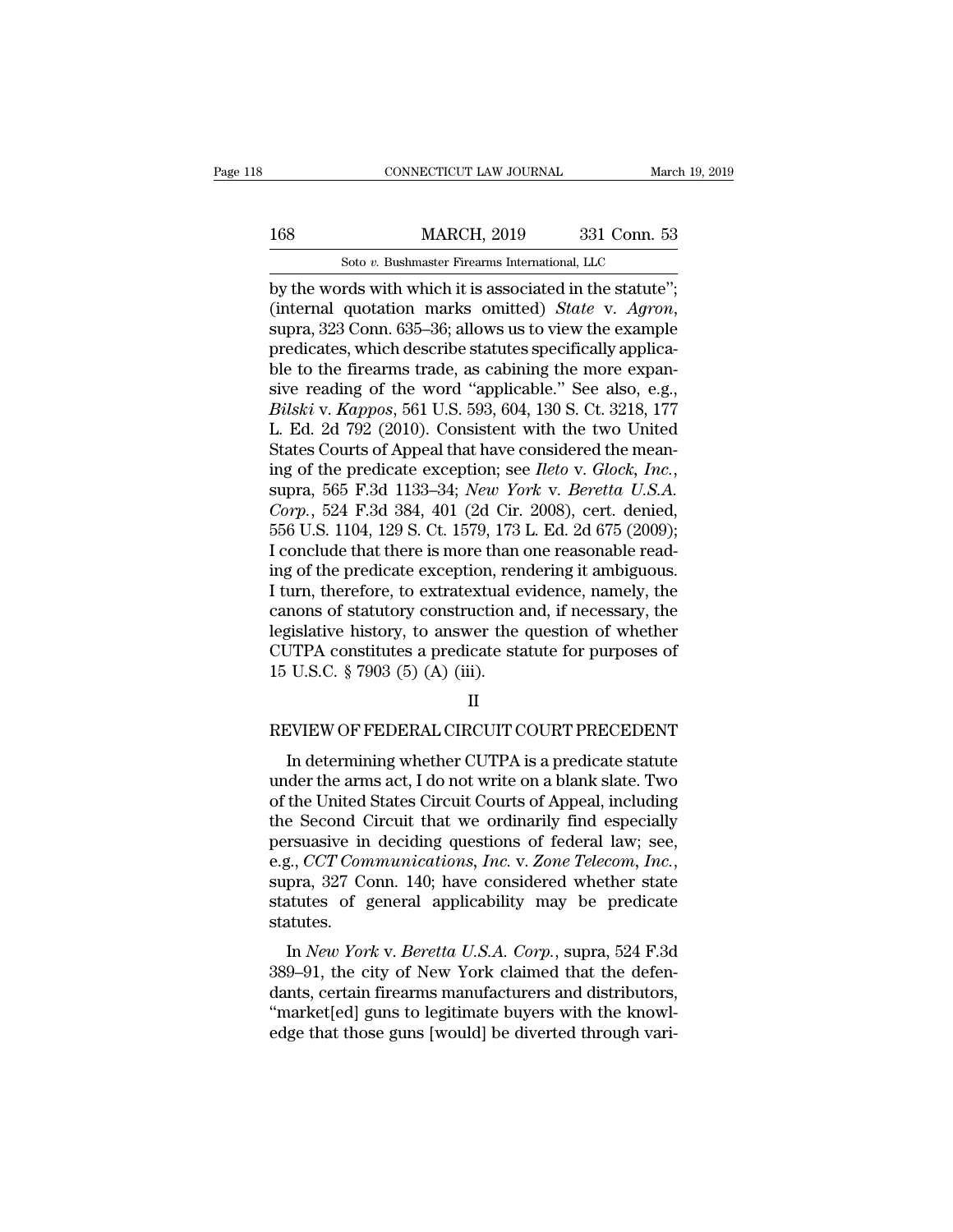# 2019 CONNECTICUT LAW JOURNAL Page 119<br>331 Conn. 53 MARCH, 2019 169<br>500 v. Bushmaster Firearms International, LLC

CONNECTICUT LAW JOURNAL<br>
Soto *v.* Bushmaster Firearms International, LLC<br>
Soto *v.* Bushmaster Firearms International, LLC<br>
hanisms into illegal markets'' and sought ous connecticut LAW JOURNAL Page 11:<br>
331 Conn. 53 MARCH, 2019 169<br>
500 v. Bushmaster Firearms International, LLC<br>
2019 169<br>
500 v. Bushmaster Firearms International, LLC<br>
2019 169<br>
2019 169<br>
2019 169<br>
2019 169<br>
2019 169<br> 331 Conn. 53 MARCH, 2019 169<br>
Soto v. Bushmaster Firearms International, LLC<br>
ous mechanisms into illegal markets" and sought<br>
injunctive relief requiring those defendants "to take<br>
assorted measures that would effectively  $\frac{\text{331} \text{ Conn. } 53}{\text{Soto } v. \text{ Bushmaster Firearms International, LLC}}$ <br>
ous mechanisms into illegal markets" and sought<br>
injunctive relief requiring those defendants "to take<br>
assorted measures that would effectively inhibit the<br>
flow of firearms into  $f_{\text{Soto }v}$  MARCH, 2019 169<br>
Soto *v*. Bushmaster Firearms International, LLC<br>
ous mechanisms into illegal markets'' and sought<br>
injunctive relief requiring those defendants "to take<br>
assorted measures that would effecti Soto v. Bushmaster Firearms International, LLC<br>
ous mechanisms into illegal markets" and sought<br>
injunctive relief requiring those defendants "to take<br>
assorted measures that would effectively inhibit the<br>
flow of firearm soto *v*. Bushmaster Freams international, LLC<br>ous mechanisms into illegal markets" and sought<br>injunctive relief requiring those defendants "to take<br>assorted measures that would effectively inhibit the<br>flow of firearms int ous mechanisms into illegal markets" and sought<br>injunctive relief requiring those defendants "to take<br>assorted measures that would effectively inhibit the<br>flow of firearms into illegal markets." The Second Cir-<br>cuit consi injunctive relief requiring those defendants "to take<br>assorted measures that would effectively inhibit the<br>flow of firearms into illegal markets." The Second Cir-<br>cuit considered whether a state criminal public nui-<br>sance assorted measures that would effectively inhibit the<br>flow of firearms into illegal markets." The Second Cir-<br>cuit considered whether a state criminal public nui-<br>sance statute; see N.Y. Penal Law § 240.45 (McKinney<br>2008);<sup></sup> flow of firearms into illegal markets." The Second Circuit considered whether a state criminal public nuisance statute; see N.Y. Penal Law  $\S 240.45$  (McKinney 2008);<sup>7</sup> constituted a predicate statute that would allow th cuit considered whether a state criminal public nuisance statute; see N.Y. Penal Law  $\S 240.45$  (McKinney 2008);<sup>7</sup> constituted a predicate statute that would allow the city's claim to avoid preemption under the arms act. sance statute; see N.Y. Penal Law § 240.45 (McKinney 2008);<sup>7</sup> constituted a predicate statute that would allow<br>the city's claim to avoid preemption under the arms<br>act. *New York* v. *Beretta U.S.A. Corp.*, supra, 399; se 2008);<sup>7</sup> constituted a predicate statute that would allow<br>the city's claim to avoid preemption under the arms<br>act. *New York v. Beretta U.S.A. Corp.*, supra, 399; see<br>also id. ("[i]t is not disputed that [the criminal nu the city's claim to avoid preemption under the arms<br>act. New York v. Beretta U.S.A. Corp., supra, 399; see<br>also id. ("[i]t is not disputed that [the criminal nuisance<br>statute] is a statute of general applicability that has act. *New York* v. *Beretta U.S.A. Corp.*, supra, 399; see<br>also id. ("[i]t is not disputed that [the criminal nuisance<br>statute] is a statute of general applicability that has<br>never been applied to firearms suppliers for c also id. ("[i]t is not disputed that [the criminal nuisance<br>statute] is a statute of general applicability that has<br>never been applied to firearms suppliers for conduct<br>like that complained of by the [c]ity"). The city arg statute] is a statute of general applicability that has<br>never been applied to firearms suppliers for conduct<br>like that complained of by the [c]ity"). The city argued<br>that the predicate exception saved its action "because<br>[ never been applied to firearms suppliers for conduct<br>like that complained of by the [c]ity"). The city argued<br>that the predicate exception saved its action "because<br>[the criminal nuisance statute] is a statute 'applicable<br> like that complained of by the [c]ity"). The city argent that the predicate exception saved its action "because (the criminal nuisance statute) is a statute 'applic to the sale or marketing of [firearms].' The [defendare d at the predicate enception stated its denotified the content of the sale or marketing of [firearms]. The [defendants] sagree[d], arguing that the predicate exception was tended to include statutes that specifically and pre particular, in and, in particular, the meaning of the meaning disagree[d], arguing that the predicate exception was<br>intended to include statutes that specifically and<br>expressly regulate the firearms industry." Id.<br>After en

the state of marketing of privarially. The predictation disagree[d], arguing that the predicate exception was<br>intended to include statutes that specifically and<br>expressly regulate the firearms industry." Id.<br>After engaging intended to include statutes that specifically and<br>expressly regulate the firearms industry." Id.<br>After engaging in a contextual analysis of the predi-<br>cate exception and, in particular, the meaning of the<br>term "applicabl expressly regulate the firearms industry." Id.<br>
After engaging in a contextual analysis of the predi-<br>
cate exception and, in particular, the meaning of the<br>
term "applicable," the Second Circuit concluded that<br>
the predic After engaging in a contextual analysis of the predicate exception and, in particular, the meaning of the term "applicable," the Second Circuit concluded that the predicate exception "does not encompass" the criminal nuis After engaging in a contextual analysis of the predicate exception and, in particular, the meaning of the term "applicable," the Second Circuit concluded that the predicate exception "does not encompass" the criminal nuis cate exception and, in particular, the meaning of the<br>term "applicable," the Second Circuit concluded that<br>the predicate exception "does not encompass" the crim-<br>inal nuisance statute, but "does encompass statutes [1]<br>tha term "applicable," the Second Circuit concluded that<br>the predicate exception "does not encompass" the crim-<br>inal nuisance statute, but "does encompass statutes [1]<br>that expressly regulate firearms, or [2] that courts have<br> the predicate exception "does not encompass" the criminal nuisance statute, but "does encompass statutes [1] that expressly regulate firearms, or [2] that courts have applied to the sale and marketing of firearms; and . . inal nuisance statute, but "does encompass statutes [1]<br>that expressly regulate firearms, or [2] that courts have<br>applied to the sale and marketing of firearms; and . . .<br>[3] that do not expressly regulate firearms but th For the said to implicate the purchase and sale f firearms." Id., 404. In reaching that conclusion, the burt stated that it found "nothing in the [arms act]<br><sup>7</sup> Section 240.45 of New York's Penal Law (McKinney 2008) provi clearly can be said to implicate the purchase and sale<br>of firearms." Id., 404. In reaching that conclusion, the<br>court stated that it found "nothing in the [arms act]<br><sup>7</sup> Section 240.45 of New York's Penal Law (McKinney 200

of firearms."<br>
court stated<br>
<sup>7</sup> Section 240.45<br>
in relevant part: "<br>
degree when:<br>
"1. By conduct Functional in the term is act.<br>
The section 240.45 of New York's Penal Law (McKinney 2008) provided<br>
relevant part: "A person is guilty of criminal nuisance in the second<br>
gree when:<br>
"I. By conduct either unlawful in its

The court stated that it found filoting in the [arms act]<br>
The court stated that it found filoting in the carries act]<br>
in relevant part: "A person is guilty of criminal nuisance in the second<br>
degree when:<br>
"1. By conduct <sup>7</sup> Section 240.45 of New York's Penal Law (McKinney 2008) provided<br>in relevant part: "A person is guilty of criminal nuisance in the second<br>degree when:<br>"1. By conduct either unlawful in itself or unreasonable under all <sup>7</sup> Section 240.45 of New York's Penal Law (McKinney 2008) provided in relevant part: "A person is guilty of criminal nuisance in the second degree when: "1. By conduct either unlawful in itself or unreasonable under all degree when:<br>
"1. By conduct either unlawful in itself or unreasonable under all the<br>
circumstances, he knowingly or recklessly creates or maintains a condition<br>
which endangers the safety or health of a considerable numbe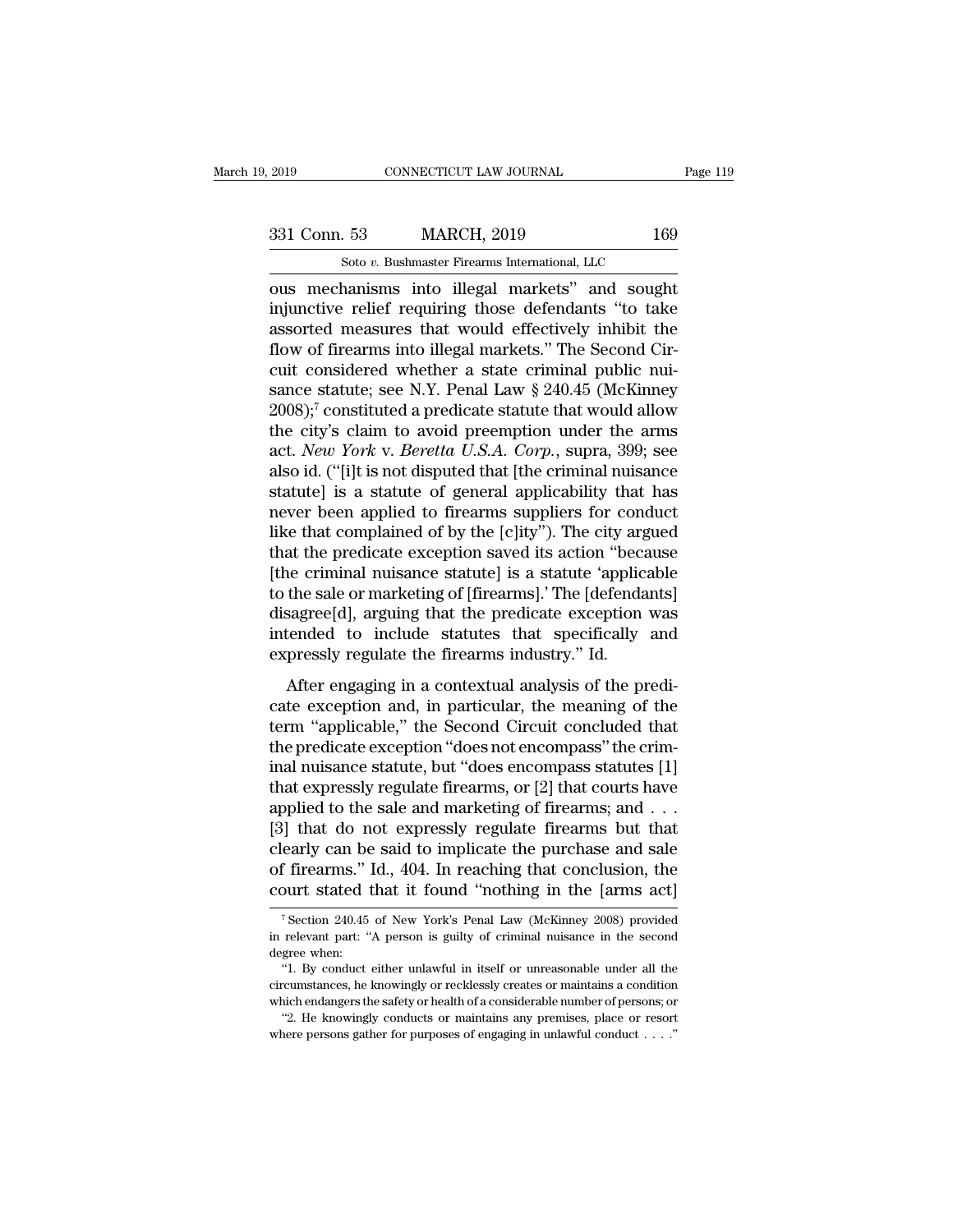## EXECUTE CONNECTICUT LAW JOURNAL March 19, 2019<br>170 MARCH, 2019 331 Conn. 53<br>Soto v. Bushmaster Firearms International, LLC CONNECTICUT LAW JOURNAL March March March MARCH, 2019 331 Conn. 53<br>Soto *v.* Bushmaster Firearms International, LLC<br>res any express language regarding firearms

CONNECTICUT LAW JOURNAL March 19, 2019<br>170 MARCH, 2019 331 Conn. 53<br>5000 v. Bushmaster Firearms International, LLC<br>that requires any express language regarding firearms<br>to be included in a statute in order for that statute 170 MARCH, 2019 331 Conn. 53<br>
Soto v. Bushmaster Firearms International, LLC<br>
that requires any express language regarding firearms<br>
to be included in a statute in order for that statute to<br>
fall within the predicate excep  $\frac{\text{MARCH}}{\text{Soto } v. \text{ Bushmaster Firearms International, LLC}}$ <br>
that requires any express language regarding firearms<br>
to be included in a statute in order for that statute to<br>
fall within the predicate exception'' and declined "to<br>
foreclose the possib  $\frac{\text{MARCH}}{\text{170}}$  MARCH, 2019 331 Conn. 53<br>
soto *v*. Bushmaster Firearms International, LLC<br>
that requires any express language regarding firearms<br>
to be included in a statute in order for that statute to<br>
fall within th Soto v. Bushmaster Firearms International, LLC<br>
that requires any express language regarding firearms<br>
to be included in a statute in order for that statute to<br>
fall within the predicate exception" and declined "to<br>
forec  $\frac{\text{3000 v. Bussmaster Firearms International, LL}}{\text{that requires any express language regarding firearms}}$ <br>that requires any express language regarding firearms<br>to be included in a statute in order for that statute to<br>fall within the predicate exception" and declined "to<br>foreclose the possib that requires any express language regarding firearms<br>to be included in a statute in order for that statute to<br>fall within the predicate exception" and declined "to<br>foreclose the possibility that, under certain circum-<br>sta to be included in a statute in order for that statute to<br>fall within the predicate exception" and declined "to<br>foreclose the possibility that, under certain circum-<br>stances, state courts may apply a statute of general<br>appl fall within the predicate exception" and declined "to<br>foreclose the possibility that, under certain circum-<br>stances, state courts may apply a statute of general<br>applicability to the type of conduct that the [c]ity com-<br>pla foreclose the possibility that, under certain circum-<br>stances, state courts may apply a statute of general<br>applicability to the type of conduct that the [c]ity com-<br>plains of, in which case such a statute might qualify as<br> stances, state courts may apply a statute of general<br>applicability to the type of conduct that the [c]ity com-<br>plains of, in which case such a statute might qualify as<br>a predicate statute." Id., 399–400. Accordingly, the c applicability to the type of conduct that the [c]ity complains of, in which case such a statute might qualify as a predicate statute." Id., 399–400. Accordingly, the court concluded that "while the mere absence in [the cri plains of, in which case such a statute might qualify as<br>a predicate statute." Id., 399–400. Accordingly, the court<br>concluded that "while the mere absence in [the criminal<br>nuisance statute] of any express reference to fire a predicate statute." Id., 399–400. Accordingly, the court<br>concluded that "while the mere absence in [the criminal<br>nuisance statute] of any express reference to firearms<br>does not, in and of itself, preclude that statute's concluded that "while the mere absence in [the criminal<br>nuisance statute] of any express reference to firearms<br>does not, in and of itself, preclude that statute's eligibil-<br>ity to serve as a predicate statute under the [ar nuisance statute] of any express reference to firearms<br>does not, in and of itself, preclude that statute's eligibil-<br>ity to serve as a predicate statute under the [arms act,<br>the criminal nuisance statute] is a statute of g does not, in and of itself, preclude that statute's eligibility to serve as a predicate statute under the [arms act, the criminal nuisance statute] is a statute of general applicability that does not encompass the conduct ity to serve a<br>the criminal<br>applicability<br>firearms man<br>It therefore d<br>to the claim<br>Id., 400.<br>My review determinar massacreed status of the relevant of the conduct of<br>plicability that does not encompass the conduct of<br>earms manufacturers of which the [c]ity complains.<br>therefore does not fall within the predicate exception<br>th depricating that accs not chompass are conduct of<br>firearms manufacturers of which the [c]ity complains.<br>It therefore does not fall within the predicate exception<br>to the claim restricting provisions of the [arms act]."<br>Id.,

It therefore does not fall within the predicate exception<br>to the claim restricting provisions of the [arms act]."<br>Id., 400.<br>My review of the relevant statutory text and legisla-<br>tive history reveal no support for the Secon statutes to the claim restricting provisions of the [arms act]."<br>Id., 400.<br>My review of the relevant statutory text and legisla-<br>tive history reveal no support for the Second Circuit's<br>expansive holding that the predicate keting provisions of the particular dost.<br>Id., 400.<br>My review of the relevant statutory text and legislative history reveal no support for the Second Circuit's<br>expansive holding that the predicate exception includes<br>statut firely review of the relevant statutory text and legislative history reveal no support for the Second Circuit's expansive holding that the predicate exception includes statutes "that courts have applied to the sale and mar My review of the relevant statutory text and legislative history reveal no support for the Second Circuit's expansive holding that the predicate exception includes statutes "that courts have applied to the sale and marketi tive history reveal no support for the Second Circuit's<br>expansive holding that the predicate exception includes<br>statutes "that courts have applied to the sale and mar-<br>keting of firearms" and "that do not expressly regulat expansive holding that the predicate exception includes<br>statutes "that courts have applied to the sale and mar-<br>keting of firearms" and "that do not expressly regulate<br>firearms but that clearly can be said to implicate the statutes "that courts have applied to the sale and marketing of firearms" and "that do not expressly regulate firearms but that clearly can be said to implicate the purchase and sale of firearms." Id., 404. This ultimate c keting of firearms" and "that do not expressly regulate<br>firearms but that clearly can be said to implicate the<br>purchase and sale of firearms." Id., 404. This ultimate<br>conclusion is simply inconsistent with the court's mor firearms but that clearly can be said to implicate the<br>purchase and sale of firearms." Id., 404. This ultimate<br>conclusion is simply inconsistent with the court's more<br>detailed analysis of the relevant statutory text and l purchase and sale of firearms." Id., 404. This ultimate<br>conclusion is simply inconsistent with the court's more<br>detailed analysis of the relevant statutory text and legis-<br>lative history, which suggests a narrower reading conclusion is simply inconsistent with the court's more<br>detailed analysis of the relevant statutory text and legis-<br>lative history, which suggests a narrower reading of<br>that exception. Specifically, the court considered th detailed analysis of the relevant statutory text and legis-<br>lative history, which suggests a narrower reading of<br>that exception. Specifically, the court considered the<br>statements of purpose, as well as the list of example<br> lative history, which suggests a narrower reading of<br>that exception. Specifically, the court considered the<br>statements of purpose, as well as the list of example<br>predicate statutes set forth in 15 U.S.C. § 7903 (5) (A)<br>(ii that exception. Specifically, the court considered the<br>statements of purpose, as well as the list of example<br>predicate statutes set forth in 15 U.S.C. § 7903 (5) (A)<br>(iii) (I) and (II), which are "said to include statutes statements of purpose, as well as the list of example<br>predicate statutes set forth in 15 U.S.C. § 7903 (5) (A)<br>(iii) (I) and (II), which are "said to include statutes<br>regulating [record keeping] and those prohibiting par-<br> predicate statutes set forth in 15 U.S.C. § 7903 (5) (A) (iii) (I) and (II), which are "said to include statutes regulating [record keeping] and those prohibiting participation in direct illegal sales," and stated that "co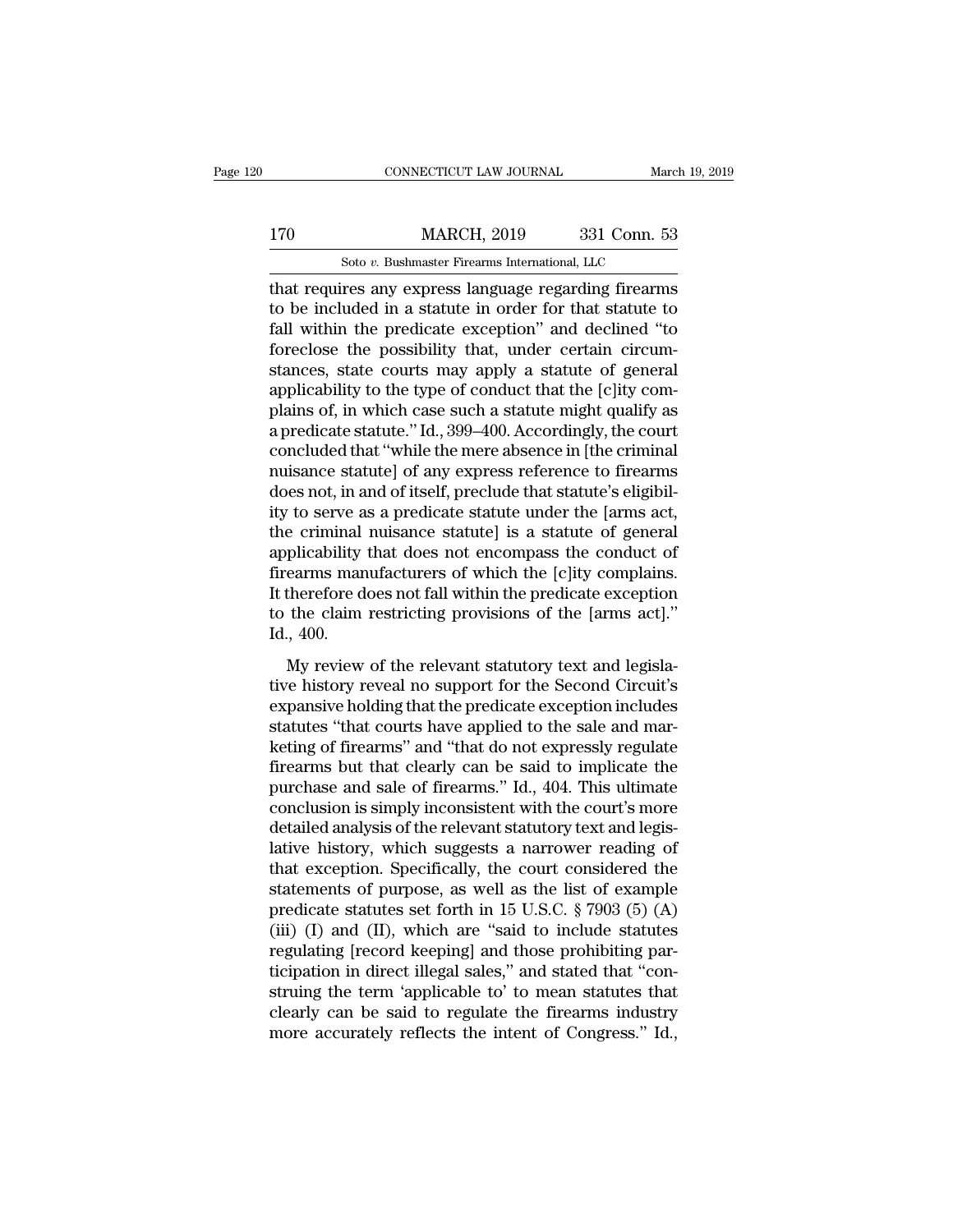## 2019 CONNECTICUT LAW JOURNAL Page 121<br>331 Conn. 53 MARCH, 2019 171<br>Soto v. Bushmaster Firearms International, LLC CONNECTICUT LAW JOURNAL<br>
Soto *v.* Bushmaster Firearms International, LLC<br>
COUTT also rejected the dictionary definition

2019 CONNECTICUT LAW JOURNAL Page 121<br>
331 Conn. 53 MARCH, 2019 171<br>
500 v. Bushmaster Firearms International, LLC<br>
402. The court also rejected the dictionary definition<br>
of "applicable" as "lead[ing] to a far [too] broad 331 Conn. 53 MARCH, 2019 171<br>
Soto v. Bushmaster Firearms International, LLC<br>
402. The court also rejected the dictionary definition<br>
of "applicable" as "lead[ing] to a far [too] broad reading<br>
of the predicate exception" 331 Conn. 53 MARCH, 2019 171<br>
Soto v. Bushmaster Freams International, LLC<br>
402. The court also rejected the dictionary definition<br>
of "applicable" as "lead[ing] to a far [too] broad reading<br>
of the predicate exception " 331 Conn. 53 MARCH, 2019 171<br>
soto v. Bushmaster Firearms International, LLC<br>
402. The court also rejected the dictionary definition<br>
of "applicable" as "lead[ing] to a far [too] broad reading<br>
of the predicate exception" Soto v. Bushmaster Firearms International, LLC<br>402. The court also rejected the dictionary definition<br>of "applicable" as "lead[ing] to a far [too] broad reading<br>of the predicate exception" that "would allow the predi-<br>cate soto v. Bushmaster Freams International, LLC<br>402. The court also rejected the dictionary definition<br>of "applicable" as "lead[ing] to a far [too] broad reading<br>of the predicate exception" that "would allow the predi-<br>cate 402. The court also rejected the dictionary definition<br>of "applicable" as "lead[ing] to a far [too] broad reading<br>of the predicate exception" that "would allow the predi-<br>cate exception to swallow the statute  $\ldots$ ." Id., of "applicable" as "lead[ing] to a far [too] broad reading<br>of the predicate exception" that "would allow the predi-<br>cate exception to swallow the statute  $\dots$ ." Id., 403.<br>Finally, the court cited the legislative history o of the predicate exception" that "would allow the predicate exception to swallow the statute  $\ldots$ ." Id., 403.<br>Finally, the court cited the legislative history of the arms act as "support [for] the view that the predicate cate exception to swallow the statute  $\ldots$ ." Id., 403.<br>Finally, the court cited the legislative history of the<br>arms act as "support [for] the view that the predicate<br>exception was meant to apply only to statutes that<br>act India, the court ched the regislative history of the<br>ms act as "support [for] the view that the predicate<br>ception was meant to apply only to statutes that<br>tually regulate the firearms industry, in light of the<br>atements' co arms act as support [for] the view that the predicate<br>exception was meant to apply only to statutes that<br>actually regulate the firearms industry, in light of the<br>statements' consistency amongst each other and with<br>the gene

exception was meant to apply only to statutes that<br>actually regulate the firearms industry, in light of the<br>statements' consistency amongst each other and with<br>the general language of the statute itself." Id., 404.<br>Indeed, actuany regulate the mearins muustry, in fight of the<br>statements' consistency amongst each other and with<br>the general language of the statute itself." Id., 404.<br>Indeed, Judge Robert Katzmann authored a dis-<br>senting opinion statements consistency amongst each other and with<br>the general language of the statute itself." Id., 404.<br>Indeed, Judge Robert Katzmann authored a dis-<br>senting opinion aptly criticizing the majority's analysis<br>as inconsist Indeed, Judge Robert Katzmann authored a dissenting opinion aptly criticizing the majority's analysis<br>as inconsistent with the plain language of the statute,<br>particularly with respect to recognizing those statutes<br>that cou Indeed, Judge Robert Katzmann authored a dissenting opinion aptly criticizing the majority's analysis<br>as inconsistent with the plain language of the statute,<br>particularly with respect to recognizing those statutes<br>that cou senting opinion aptly criticizing the majority's analysis<br>as inconsistent with the plain language of the statute,<br>particularly with respect to recognizing those statutes<br>that courts had previously applied to the sale and m as inconsistent with the plain language of the statute,<br>particularly with respect to recognizing those statutes<br>that courts had previously applied to the sale and manu-<br>facture of firearms, and further observed that the ma particularly with respect to recognizing those statutes<br>that courts had previously applied to the sale and manu-<br>facture of firearms, and further observed that the major-<br>ity had provided no guidance with respect to when a y had provided no guidance with respect to when a<br>atute of general applicability could, in fact, be deemed<br>oplicable to firearms, rendering that aspect of the<br>ajority opinion entirely unpersuasive.<sup>8</sup> See id., 406.<br><sup>8</sup>Judg statute of general applicability could, in fact, be deemed<br>applicable to firearms, rendering that aspect of the<br>majority opinion entirely unpersuasive.<sup>8</sup> See id., 406.<br><sup>8</sup> Judge Katzmann also observed that this approach c

applicable to firearms, rendering that aspect of the majority opinion entirely unpersuasive.<sup>8</sup> See id., 406.<br><sup>8</sup> Judge Katzmann also observed that this approach creates a "Catch-22," insofar as "the apparently insurmount majority opinion entirely unpersuasive.<sup>8</sup> See id., 406.<br><sup>8</sup> Judge Katzmann also observed that this approach creates a "Catch-22,"<br>insofar as "the apparently insurmountable obstacle for the plaintiffs here<br>is that the New nual orthology of the sales and marketing terms of the sales and marketing in solar as "the apparently insurmountable obstacle for the plaintiffs here is that the New York courts have not yet addressed the question—as suc  $\,^8$  Judge Katzmann also observed that this approach creates a "Catch-22," insofar as "the apparently insurmountable obstacle for the plaintiffs here is that the New York courts have not yet addressed the question—as su insofar as "the apparently insurmountable obstacle for the plaintiffs here is that the New York courts have not yet addressed the question—as such, the majority feels free to conclude that [the criminal nuisance statute] is that the New York courts have not yet addressed the question—as such, the majority feels free to conclude that [the criminal nuisance statute] is not 'applicable' to the sale and marketing of firearms. Unlike, say, a fr be a may over the majority feels free to conclude that [the criminal nuisance statute] is not 'applicable' to the sale and marketing of firearms. Unlike, say, a fruit, which is edible long before someone has eaten it, or g not 'applicable' to the sale and marketing of firearms. Unlike, say, a fruit, which is edible long before someone has eaten it, or gasoline, which is flammable even before someone has ignited it, the majority finds that a which is edible long before someone has eaten it, or gasoline, which is flammable even before someone has ignited it, the majority finds that a state law is not applicable until a state court actually applies it." *New Yo* which is edible long before someone has eaten it, or gasoline, which is flammable even before someone has ignited it, the majority finds that a state law is not applicable until a state court actually applies it." *New Yo* istate law is not applicable until a state court actually applies it." New York v. Beretta U.S.A. Corp., supra, 524 F.3d 406–407. Judge Katzmann criticized this as inconsistent with the plain meaning of the word "applicabl out *D. Beretta U.S.A. Corp.*, supra, 524 F.3d 406–407. Judge Katzmann criticized this as inconsistent with the plain meaning of the word "applicable," and observed that it invited forum shopping in order for parties first This as inconsistent with the plain meaning of the word "applicable," and observed that it invited forum shopping in order for parties first to obtain a state court interpretation of the potentially applicable state law. I chouse that it invited form shopping in order for parties first to obtain<br>a state court interpretation of the potentially applicable state law. Id., 407.<br>Instead, Judge Katzmann would follow what he deemed to be the "plain a state court interpretation of the potentially applicable state law. Id., 407.<br>
Instead, Judge Katzmann would follow what he deemed to be the "plain<br>
meaning" of the predicate exception, concluding that [the] criminal nu Instead, Judge Katzmann would follow what he deemed to be the "plain meaning" of the predicate exception, concluding that [the] criminal nuisance statute could be applied to firearms by its general terms, and he would have meaning" of the predicate exception, concluding that [the] criminal nuisance statute could be applied to firearms by its general terms, and he would have certified to the New York Court of Appeals a question of state law, meaning of the relevant statute could be applied to firearms by its general terms, and he would have certified to the New York Court of Appeals a question of state law, namely, "whether the  $\dots$  criminal nuisance statute certified to the New York Court of Appeals a question of state law, namely, "whether the . . . criminal nuisance statute . . . is in fact 'applicable to the sale and marketing of firearms.'" (Citation omitted.) Id. Althoug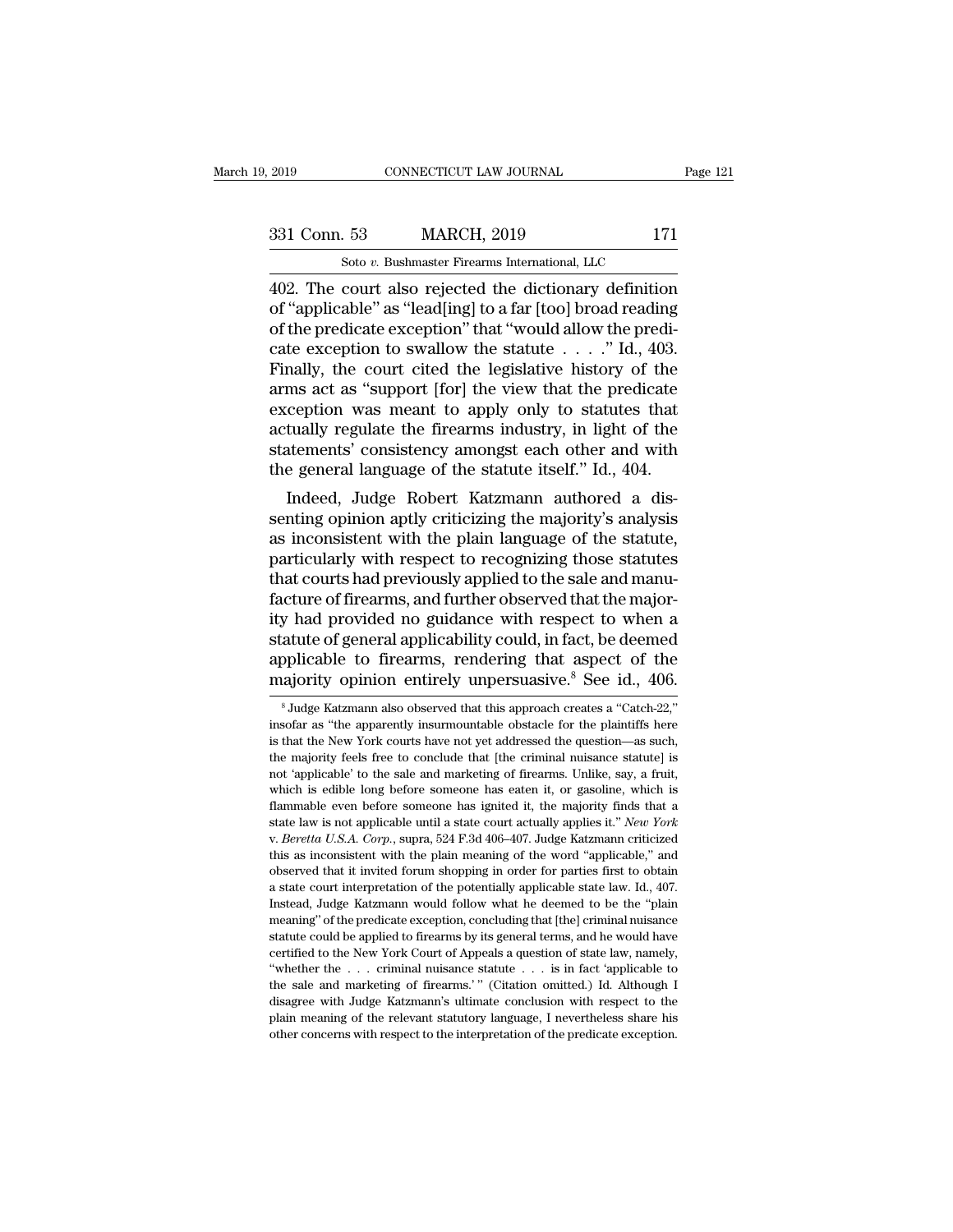## EXECUTE CONNECTICUT LAW JOURNAL March 19, 2019<br>172 MARCH, 2019 331 Conn. 53<br>500 v. Bushmaster Firearms International, LLC CONNECTICUT LAW JOURNAL March March March MARCH, 2019 331 Conn. 53<br>Soto *v.* Bushmaster Firearms International, LLC<br>Ply I decline to follow the analysis of the Sec-

CONNECTICUT LAW JOURNAL March March March March (1992)<br>
ACCORD Sofo v. Bushmaster Firearms International, LLC<br>
Accordingly, I decline to follow the analysis of the Sec-<br>
cond Circuit's ultimately unpersuasive decision, par 172 MARCH, 2019 331 Conn. 53<br>
Soto v. Bushmaster Firearms International, LLC<br>
Accordingly, I decline to follow the analysis of the Sec-<br>
ond Circuit's ultimately unpersuasive decision, par-<br>
ticularly given that any concer 172 MARCH, 2019 331 Conn. 53<br>
Soto v. Bushmaster Firearms International, LLC<br>
Accordingly, I decline to follow the analysis of the Sec-<br>
ond Circuit's ultimately unpersuasive decision, par-<br>
ticularly given that any concer MARCH, 2019 331 Conn. 53<br>
soto *v*. Bushmaster Firearms International, LLC<br>
Accordingly, I decline to follow the analysis of the Sec-<br>
ond Circuit's ultimately unpersuasive decision, par-<br>
ticularly given that any concerns Soto v. Bushmaster Firearms International, LLC<br>Accordingly, I decline to follow the analysis of the Sec-<br>ond Circuit's ultimately unpersuasive decision, par-<br>ticularly given that any concerns regarding different<br>outcomes i solo *v*. Bushinaster Firearnis international, LLC<br>Accordingly, I decline to follow the analysis of the Sec-<br>ond Circuit's ultimately unpersuasive decision, par-<br>ticularly given that any concerns regarding different<br>outcom Accordingly, I decline to follow the analysis of the Second Circuit's ultimately unpersuasive decision, particularly given that any concerns regarding different outcomes in federal court; see *Turner v. Frowein*, 253 Conn. ond Circuit's ultimately unpersuasive decision, particularly given that any concerns regarding different outcomes in federal court; see *Turner* v. Frowein, 253 Conn. 312, 341, 752 A.2d 955 (2000) (declining to follow Seco ticularly given that any concerns regarding different<br>outcomes in federal court; see *Turner* v. *Frowein*, 253<br>Conn. 312, 341, 752 A.2d 955 (2000) (declining to follow<br>Second Circuit precedent would create "bizarre resul outcomes in federal court; see *Turner* v. *Frowein*, 253<br>Conn. 312, 341, 752 A.2d 955 (2000) (declining to follow<br>Second Circuit precedent would create "bizarre result"<br>when federal district court, located "only a few blo Conn. 312, 341, 752 A.2d 955 (2000) (decli<br>Second Circuit precedent would create "l<br>when federal district court, located "only<br>away," would be bound under same fact<br>of such a departure would be minimized<br>case did not speci Freedom world create when the state of the blocks<br>have," would be bound under same facts); as a result<br>such a departure would be minimized because that<br>se did not specifically involve a claim raised under<br>state unfair trad away," would be bound under same facts); as a result<br>of such a departure would be minimized because that<br>case did not specifically involve a claim raised under<br>a state unfair trade practices law.<sup>9</sup><br>Although it too is not

individually involve a claim raised under<br>of such a departure would be minimized because that<br>case did not specifically involve a claim raised under<br>a state unfair trade practices law.<sup>9</sup><br>Although it too is not directly o of Bach a departate would be inhinimed because and<br>case did not specifically involve a claim raised under<br>a state unfair trade practices law.<sup>9</sup><br>Although it too is not directly on point, my review<br>of the predicate exceptio Although it too is not directly on point, my review<br>of the predicate exception's text and legislative history<br>indicates that the analysis of the United States Court<br>of Appeals for the Ninth Circuit in *Ileto* v. *Glock*, Although it too is not directly on point, my review<br>of the predicate exception's text and legislative history<br>indicates that the analysis of the United States Court<br>of Appeals for the Ninth Circuit in *Ileto* v. *Glock*, of the predicate exception's text and legislative history<br>indicates that the analysis of the United States Court<br>of Appeals for the Ninth Circuit in *Reto* v. Glock, *Inc.*,<br>supra, 565 F.3d 1126, is more instructive.<sup>10</sup> indicates that the analysis of the United States Court<br>
of Appeals for the Ninth Circuit in *Ileto* v. *Glock*, *Inc.*,<br>
supra, 565 F.3d 1126, is more instructive.<sup>10</sup> In *Ileto*, the<br>
Ninth Circuit considered whether the of Appeals for the Ninth Circuit in *Ileto* v. *Glock*, *Inc.*, supra, 565 F.3d 1126, is more instructive.<sup>10</sup> In *Ileto*, the Ninth Circuit considered whether the predicate exception saved the plaintiff's claims of "knowi supra, 565 F.3d 1126, is more instructive.<sup>10</sup> In *Ileto*, the<br>Ninth Circuit considered whether the predicate excep-<br>tion saved the plaintiff's claims of "knowing violations"<br>of negligence, nuisance, and public nuisance un Ninth Circuit considered whether the predicate exception saved the plaintiff's claims of "knowing violations"<br>of negligence, nuisance, and public nuisance under<br>"California's general tort law [that] is codified in its<br>civi tion saved the plaintiff's claims of "knowing violations"<br>of negligence, nuisance, and public nuisance under<br>"California's general tort law [that] is codified in its<br>civil code." Id., 1132–33. Observing "that the term 'app of negligence, nuisance, and public nuisance under<br>
"California's general tort law [that] is codified in its<br>
civil code." Id., 1132–33. Observing "that the term 'appli-<br>
cable' has a spectrum of meanings, including the tw cable' has a spectrum of meanings, including the two<br>poles identified by the parties," the Ninth Circuit consid-<br>ered the context of Congress' use of the word "applica-<br>ble," as well as "the broader context of the statute poles identified by the parties," the Ninth Circuit considered the context of Congress' use of the word "applica-<br>ble," as well as "the broader context of the statute as<br><sup>9</sup>I also find unpersuasive the decision of the Indi

ered the context of Congress' use of the word "applica-<br>ble," as well as "the broader context of the statute as<br> $\frac{9}{1}$  also find unpersuasive the decision of the Indiana Court of Appeals in<br> $Smith \& Wesson \: Corp. v. Gary, 875 N.E.2d 422,$ ble," as well as "the broader context of the statute as  $\frac{1}{2}$  is a comparable of the predicate exception of the Indiana Court of Appeals in Smith & Wesson Corp. v. Gary, 875 N.E.2d 422, 431 (Ind. App. 2007), transfer The statute as<br>
<sup>9</sup> I also find unpersuasive the decision of the Indiana Court of Appeals in<br>
Smith & Wesson Corp. v. Gary, 875 N.E.2d 422, 431 (Ind. App. 2007), transfer<br>
denied, 915 N.E.2d 978 (Ind. 2009), to the extent <sup>9</sup> I also find unpersuasive the decision of the Indiana Court of Appeals in *Smith & Wesson Corp.* v. *Gary*, 875 N.E.2d 422, 431 (Ind. App. 2007), transfer denied, 915 N.E.2d 978 (Ind. 2009), to the extent that it concl Smith & Wesson Corp. v. Gary, 875 N.E.2d 422, 431 (Ind. App. 2007), transfer denied, 915 N.E.2d 978 (Ind. 2009), to the extent that it concluded that the plain language of the predicate exception did not bar a city's clai denied,  $915$  N.E.2d  $978$  (Ind.  $2009$ ), to the extent that it concluded that the plain language of the predicate exception did not bar a city's claim of public nuisance against a gun manufacturer insofar as the nuisance plain language of the predicate exception did not bar a city's claim of public nuisance against a gun manufacturer insofar as the nuisance statute is "capable of being applied" to the sale and marketing of firectly applie pair and sales of a firearm is the muisance against a gun manufacturer insofar as the muisance statute is "capable of being applied" to the sale and marketing of firearms. I note, however, that the court emphasized that t cable to the sale or marketing of a firearm . . . . " Id., 432.

that the approach adopted by the Ninth Circuit in *Ileto* v. *Glock, Inc.*, supra, 565 F.3d 1126, is "more restrictive" than the Second Circuit's approach in *New York* v. *Beretta U.S.A. Corp.*, supra, 524 F.3d 404. satisfied the manufacturers' more restrictive reading of the predicate exception, because they claimed numerous violations of "statute[s] directly applicable to the sale or marketing of a firearm . . . . " Id., 432.<br><sup>10</sup>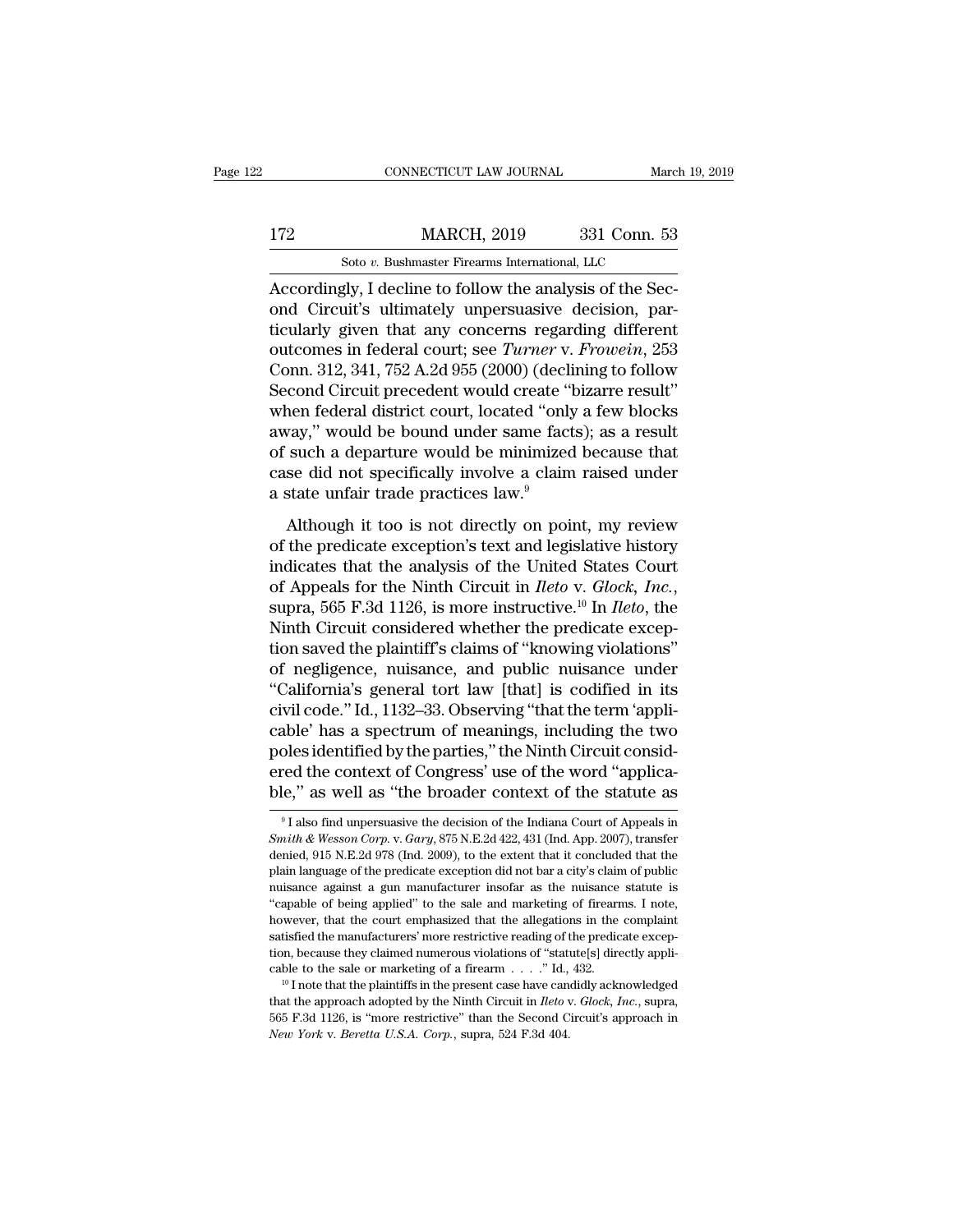2019 CONNECTICUT LAW JOURNAL Page 123<br>331 Conn. 53 MARCH, 2019 173<br>500 v. Bushmaster Firearms International, LLC

CONNECTICUT LAW JOURNAL<br>
Soto *v.* Bushmaster Firearms International, LLC<br>
(Internal quotation marks omitted ) Id. 1134 2019 CONNECTICUT LAW JOURNAL Page<br>
331 Conn. 53 MARCH, 2019 173<br>
34 Soto v. Bushmaster Firearms International, LLC<br>
a whole." (Internal quotation marks omitted.) Id., 1134.<br>
The court stated that the "illustrative predicat 331 Conn. 53 MARCH, 2019 173<br>
Soto v. Bushmaster Firearms International, LLC<br>
a whole." (Internal quotation marks omitted.) Id., 1134.<br>
The court stated that the "illustrative predicate statutes<br>
pertain specifically to sa  $\frac{331 \text{ Conn. } 53}{\text{Soto } v. \text{ Bushmaster Fraams International, LLC}}$ <br>a whole." (Internal quotation marks omitted.) Id., 1134.<br>The court stated that the "illustrative predicate statutes<br>pertain specifically to sales and manufacturing activi-<br>ties, and m 331 Conn. 53 MARCH, 2019 173<br>
Soto v. Bushmaster Firearms International, LLC<br>
a whole." (Internal quotation marks omitted.) Id., 1134.<br>
The court stated that the "illustrative predicate statutes<br>
pertain specifically to s Soto v. Bushmaster Firearms International, LLC<br>
a whole." (Internal quotation marks omitted.) Id., 1134.<br>
The court stated that the "illustrative predicate statutes<br>
pertain specifically to sales and manufacturing activisoto *v*. Bushmaster Freams intenational, LLC<br>a whole." (Internal quotation marks omitted.) Id., 1134.<br>The court stated that the "illustrative predicate statutes<br>pertain specifically to sales and manufacturing activi-<br>ties a whole." (Internal quotation marks omitted.) Id., 1134.<br>The court stated that the "illustrative predicate statutes<br>pertain specifically to sales and manufacturing activi-<br>ties, and most also target the firearms industry s The court stated that the "illustrative predicate statutes<br>pertain specifically to sales and manufacturing activi-<br>ties, and most also target the firearms industry specifi-<br>cally. Those examples suggest that [the] [p]laint pertain specifically to sales and manufacturing activities, and most also target the firearms industry specifically. Those examples suggest that [the] [p]laintiffs'<br>proposed all-encompassing meaning of the term 'appli-<br>cab ties, and most also target the firearms industry specifically. Those examples suggest that [the] [p]laintiffs'<br>proposed all-encompassing meaning of the term 'appli-<br>cable' is incorrect, because each of the examples has—<br>at cally. Those examples suggest that [the] [p]laintiffs'<br>proposed all-encompassing meaning of the term 'appli-<br>cable' is incorrect, because each of the examples has—<br>at the very least—a direct connection with sales or<br>manufa proposed all-encompassing meaning of the term 'applicable' is incorrect, because each of the examples has—<br>at the very least—a direct connection with sales or<br>manufacturing. Indeed, if *any* statute that 'could be<br>applied' cable' is incorrect, because each of the examples has—<br>at the very least—a direct connection with sales or<br>manufacturing. Indeed, if *any* statute that 'could be<br>applied' to the sales and manufacturing of firearms qual-<br>i at the very least—a direct connection with sales or<br>manufacturing. Indeed, if *any* statute that 'could be<br>applied' to the sales and manufacturing of firearms qual-<br>ified as a predicate statute, there would be no need to<br>l manufacturing. Indeed, if *any* statute that 'could be applied' to the sales and manufacturing of firearms qualified as a predicate statute, there would be no need to list examples at all. Similarly, the examples suggest t applied' to the<br>ified as a prec<br>list examples<br>[the] [d]efend<br>rect, because<br>exclusively to<br>inal.) Id.<br>Determinin Examples at all. Similarly, the examples suggest that<br>texamples at all. Similarly, the examples suggest that<br>nel [d]efendants' asserted narrow meaning is incor-<br>ct, because some of the examples do not pertain<br>clusively to Instruments at all solutions, the calingress suggest and<br>
[the] [d]efendants' asserted narrow meaning is incor-<br>
rect, because some of the examples do not pertain<br>
exclusively to the firearms industry." (Emphasis in origin

rect, because some of the examples do not pertain<br>exclusively to the firearms industry." (Emphasis in original.) Id.<br>Determining that the "text of the statute alone is<br>inconclusive as to Congress' intent," the court then<br> recet, because some of are champles as not perturn<br>exclusively to the firearms industry." (Emphasis in original.) Id.<br>Determining that the "text of the statute alone is<br>inconclusive as to Congress' intent," the court then<br> the expressively contributed in the "text of the statute alone is<br>inconclusive as to Congress' intent," the court then<br>considered "the additional indicators of congressional<br>intent." Id., 1135. In particular, the court obs Determining that the "text of the statute alone is<br>inconclusive as to Congress' intent," the court then<br>considered "the additional indicators of congressional<br>intent." Id., 1135. In particular, the court observed that<br>the Determining that the "text of the statute alone is<br>inconclusive as to Congress' intent," the court then<br>considered "the additional indicators of congressional<br>intent." Id., 1135. In particular, the court observed that<br>the inconclusive as to Congress' intent," the court then<br>considered "the additional indicators of congressional<br>intent." Id., 1135. In particular, the court observed that<br>the express purpose of the arms act is to "prohibit<br>cau considered "the additional indicators of congressional<br>intent." Id., 1135. In particular, the court observed that<br>the express purpose of the arms act is to "prohibit<br>causes of action against manufacturers, distributors,<br>de intent." Id., 1135. In particular, the court observed that<br>the express purpose of the arms act is to "prohibit<br>causes of action against manufacturers, distributors,<br>dealers, and importers of firearms or ammunition prod-<br>u the express purpose of the arms act is to "'prohibit causes of action against manufacturers, distributors, dealers, and importers of firearms or ammunition products, and their trade associations, for the harm solely cause causes of action against manufacturers, distributors,<br>dealers, and importers of firearms or ammunition products, and their trade associations, for the harm solely<br>caused by the criminal or unlawful misuse of firearm<br>produc dealers, and importers of firearms or ammunition products, and their trade associations, for the harm solely caused by the criminal or unlawful misuse of firearm products or ammunition products by others when the product f ucts, and their trade associations, for the harm solely<br>caused by the criminal or unlawful misuse of firearm<br>products or ammunition products by others when the<br>product functioned as designed and intended.' " Id.,<br>quoting 1 caused by the criminal or unlawful misuse of firearm<br>products or ammunition products by others when the<br>product functioned as designed and intended.'" Id.,<br>quoting 15 U.S.C. § 7901 (b) (1) (2006). The court deter-<br>mined th products or ammunition products by others when the<br>product functioned as designed and intended.'" Id.,<br>quoting 15 U.S.C. § 7901 (b) (1) (2006). The court deter-<br>mined that, in "view of [the] congressional findings and<br>that product functioned as designed and intended.'" Id.,<br>quoting 15 U.S.C. § 7901 (b) (1) (2006). The court deter-<br>mined that, in "view of [the] congressional findings and<br>that statement of purpose, Congress clearly intended<br>to quoting 15 U.S.C. § 7901 (b) (1) (2006). The court deter-<br>mined that, in "view of [the] congressional findings and<br>that statement of purpose, Congress clearly intended<br>to preempt common-law claims, such as general tort<br>th mined that, in "view of [the] congressional findings and<br>that statement of purpose, Congress clearly intended<br>to preempt common-law claims, such as general tort<br>theories of liability. [The] [p]laintiffs' claims—'classic<br>ne that statement of purpose, Congress clearly intended<br>to preempt common-law claims, such as general tort<br>theories of liability. [The] [p]laintiffs' claims—'classic<br>negligence and nuisance'—[are] general tort theories<br>of lia to preempt common-law claims, such as general tort<br>theories of liability. [The] [p]laintiffs' claims—'classic<br>negligence and nuisance'—[are] general tort theories<br>of liability that traditionally have been embodied in<br>the c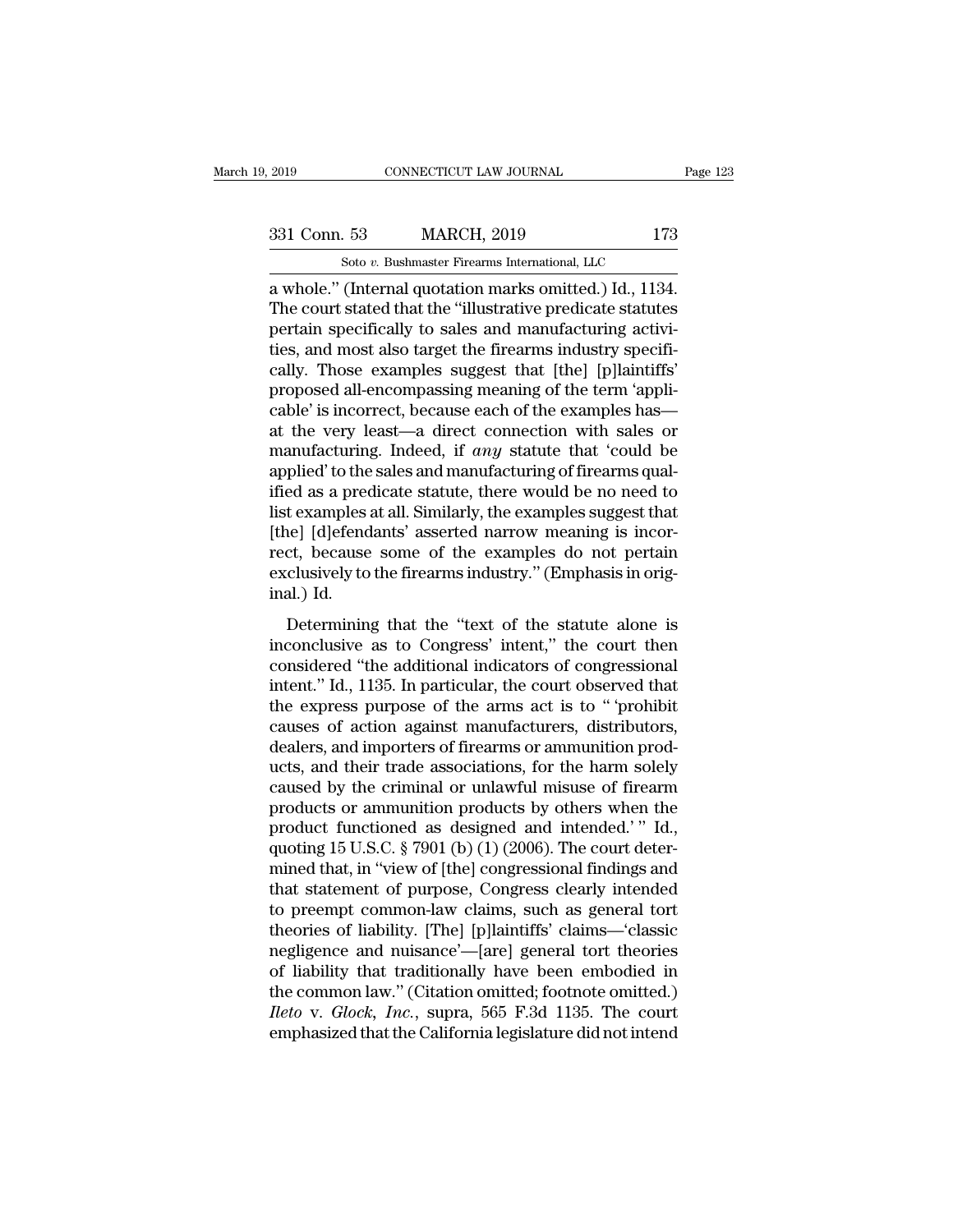## EXECUTE CONNECTICUT LAW JOURNAL March 19, 2019<br>174 MARCH, 2019 331 Conn. 53<br>Soto v. Bushmaster Firearms International, LLC CONNECTICUT LAW JOURNAL March March March MARCH, 2019 331 Conn. 53<br>Soto *v.* Bushmaster Firearms International, LLC<br>nt the common law by enacting its civil code

CONNECTICUT LAW JOURNAL March 19, 2<br>
174 MARCH, 2019 331 Conn. 53<br>
500 v. Bushmaster Firearms International, LLC<br>
to supplant the common law by enacting its civil code,<br>
but rather "to announce and formulate existing com-<br> 174 MARCH, 2019 331 Conn. 53<br>
Soto v. Bushmaster Firearms International, LLC<br>
to supplant the common law by enacting its civil code,<br>
but rather "to announce and formulate existing com-<br>
mon law principles and definitions MARCH, 2019 331 Conn. 53<br>
Soto v. Bushmaster Firearms International, LLC<br>
to supplant the common law by enacting its civil code,<br>
but rather "to announce and formulate existing com-<br>
mon law principles and definitions for 174 MARCH, 2019 331 Conn. 53<br>
soto v. Bushmaster Firearms International, LLC<br>
to supplant the common law by enacting its civil code,<br>
but rather "to announce and formulate existing com-<br>
mon law principles and definitions soto v. Bushmaster Firearms International, LLC<br>to supplant the common law by enacting its civil code,<br>but rather "to announce and formulate existing com-<br>mon law principles and definitions for purposes of<br>orderly and conc Soto *v*. Bushmaster Firearms International, LLC<br>to supplant the common law by enacting its civil code,<br>but rather "to announce and formulate existing com-<br>mon law principles and definitions for purposes of<br>orderly and co to supplant the common law by enacting its civil code,<br>but rather "to announce and formulate existing com-<br>mon law principles and definitions for purposes of<br>orderly and concise presentation and with a distinct<br>view toward but rather "to announce and formulate existing com-<br>mon law principles and definitions for purposes of<br>orderly and concise presentation and with a distinct<br>view toward continuing judicial evolution. . . . . In<br>other words, mon-law principles and definitions for purposes of orderly and concise presentation and with a distinct<br>view toward continuing judicial evolution.  $\dots$  In<br>other words, although California has codified its com-<br>mon-law, th orderly and concise presentation and with a distinct<br>view toward continuing judicial evolution. . . . . In<br>other words, although California has codified its com-<br>mon law, the evolution of those statutes is nevertheless<br>su view toward continuing judicial evolution. . . . . In<br>other words, although California has codified its com-<br>mon law, the evolution of those statutes is nevertheless<br>subject to the same judicial evolution as ordinary com-<br> other words, although California has codified its common law, the evolution of those statutes is nevertheless<br>subject to the same judicial evolution as ordinary common-law claims in jurisdictions that have not codified<br>com mon law, the evolution of those statutes is nevertheless<br>subject to the same judicial evolution as ordinary com-<br>mon-law claims in jurisdictions that have not codified<br>common law. That judicial evolution was precisely the<br> subject to the same judicial evolution as ordinary common-law claims in jurisdictions that have not codified common law. That judicial evolution was precisely the target of the [arms act]." (Citation omitted; internal quot mon-law claims in jurisdictions that have not codified<br>common law. That judicial evolution was precisely the<br>target of the [arms act]." (Citation omitted; internal<br>quotation marks omitted.) Id., 1136. The Ninth Circuit<br>dee common law. That judicial evolution was precisely the<br>target of the [arms act]." (Citation omitted; internal<br>quotation marks omitted.) Id., 1136. The Ninth Circuit<br>deemed it "more likely that Congress had in mind only<br>thes target of the [arms act]." (Citation omitted; internal quotation marks omitted.) Id., 1136. The Ninth Circuit deemed it "more likely that Congress had in mind only these types of statutes—statutes that regulate manufacturi quotation marks omitted.) Id., 1<br>deemed it "more likely that Cong<br>these types of statutes—statutes<br>turing, importing, selling, market<br>or that regulate the firearms indu<br>eral tort theories that happened<br>by a given jurisdict deemed it "more likely that Congress had in mind only<br>these types of statutes—statutes that regulate manufac-<br>turing, importing, selling, marketing, and using firearms<br>or that regulate the firearms industry—rather than gen these types of statutes—statutes that regulate manufacturing, importing, selling, marketing, and using firearms<br>or that regulate the firearms industry—rather than general tort theories that happened to have been codified<br>b

turing, importing, selling, marketing, and using firearms<br>or that regulate the firearms industry—rather than gen-<br>eral tort theories that happened to have been codified<br>by a given jurisdiction." Id.<br>The Ninth Circuit then or that regulate the firearms industry—rather than general tort theories that happened to have been codified<br>by a given jurisdiction." Id.<br>The Ninth Circuit then examined the "extensive" leg-<br>islative history, and made "tw eral tort theories that happened to have been codified<br>by a given jurisdiction." Id.<br>The Ninth Circuit then examined the "extensive" leg-<br>islative history, and made "two general observations<br>. . . . . First, all of the con by a given jurisdiction." Id.<br>
The Ninth Circuit then examined the "extensive" leg-<br>
islative history, and made "two general observations<br>
. . . . . First, all of the congressional speakers' state-<br>
ments concerning the sc The Ninth Circuit then examined the "extensive" legislative history, and made "two general observations<br>
. . . . . First, all of the congressional speakers' state-<br>
ments concerning the scope of the [arms act] reflected<br> islative history, and made "two general observations<br>.....First, all of the congressional speakers' statements concerning the scope of the [arms act] reflected<br>the understanding that manufacturers and sellers of<br>firearms .... First, all of the congressional speakers' statements concerning the scope of the [arms act] reflected<br>the understanding that manufacturers and sellers of<br>firearms would be liable only for statutory violations<br>concern ments concerning the scope of the [arms act] reflected<br>the understanding that manufacturers and sellers of<br>firearms would be liable only for statutory violations<br>concerning firearm regulations or sales and marketing<br>regula the understanding that manufacturers and sellers of<br>firearms would be liable only for statutory violations<br>concerning firearm regulations or sales and marketing<br>regulations." Id., 1136–37. Second, the court observed<br>that t firearms would be liable only for statutory violations<br>concerning firearm regulations or sales and marketing<br>regulations." Id., 1136–37. Second, the court observed<br>that the "very case" before it was exactly "the type of<br>ca concerning firearm regulations or sales and marketing<br>regulations." Id., 1136–37. Second, the court observed<br>that the "very case" before it was exactly "the type of<br>case they meant the [arms act] to preempt," along with<br>ot regulations." Id., 1136–37. Second, the court observed<br>that the "very case" before it was exactly "the type of<br>case they meant the [arms act] to preempt," along with<br>other "novel" cases. (Emphasis omitted.) Id., 1137. Ulti that the "very case" before it was exactly "the type of<br>case they meant the [arms act] to preempt," along with<br>other "novel" cases. (Emphasis omitted.) Id., 1137. Ulti-<br>mately, the court held that "Congress intended to pr ately, the court held that "Congress intended to pre-<br>mpt general tort law claims . . . even though<br>alifornia has codified those claims in its civil code."<sup>11</sup><br>l., 1138. Unlike the Second Circuit, however, the Ninth<br><sup>11</sup> T empt general tort law claims . . . . even though California has codified those claims in its civil code."<sup>11</sup> Id., 1138. Unlike the Second Circuit, however, the Ninth  $\frac{1}{1}$  The decision of the Ninth Circuit in *Reto*

California has codified those claims in its civil code."<sup>11</sup><br>Id., 1138. Unlike the Second Circuit, however, the Ninth<br> $\frac{1}{10}$  The decision of the Ninth Circuit in *Ileto* was not unanimous. In dissent,<br>Judge Marsha S. Example 1138. Unlike the Second Circuit, however, the Ninth<br>
<sup>11</sup> The decision of the Ninth Circuit in *Reto* was not unanimous. In dissent,<br>
Judge Marsha S. Berzon concluded that the plaintiffs' claims alleging viola-<br>
ti 10., 1150. UTHIKE THE SECOND CITCUIT, HOWEVET, THE INITED THE READ TO THE READ THE READ SURVEY THE READ SURVEY THE PRESENT SURVEY THE PRESENT SURVEY THAT SURVEY THAT AND SO THE CALIFORNIA CIVIL Code were, in fact, saved b <sup>11</sup> The decision of the Ninth Circuit in *Ileto* was not unanimous. In dissent, Judge Marsha S. Berzon concluded that the plaintiffs' claims alleging violations of the California Civil Code were, in fact, saved by the pr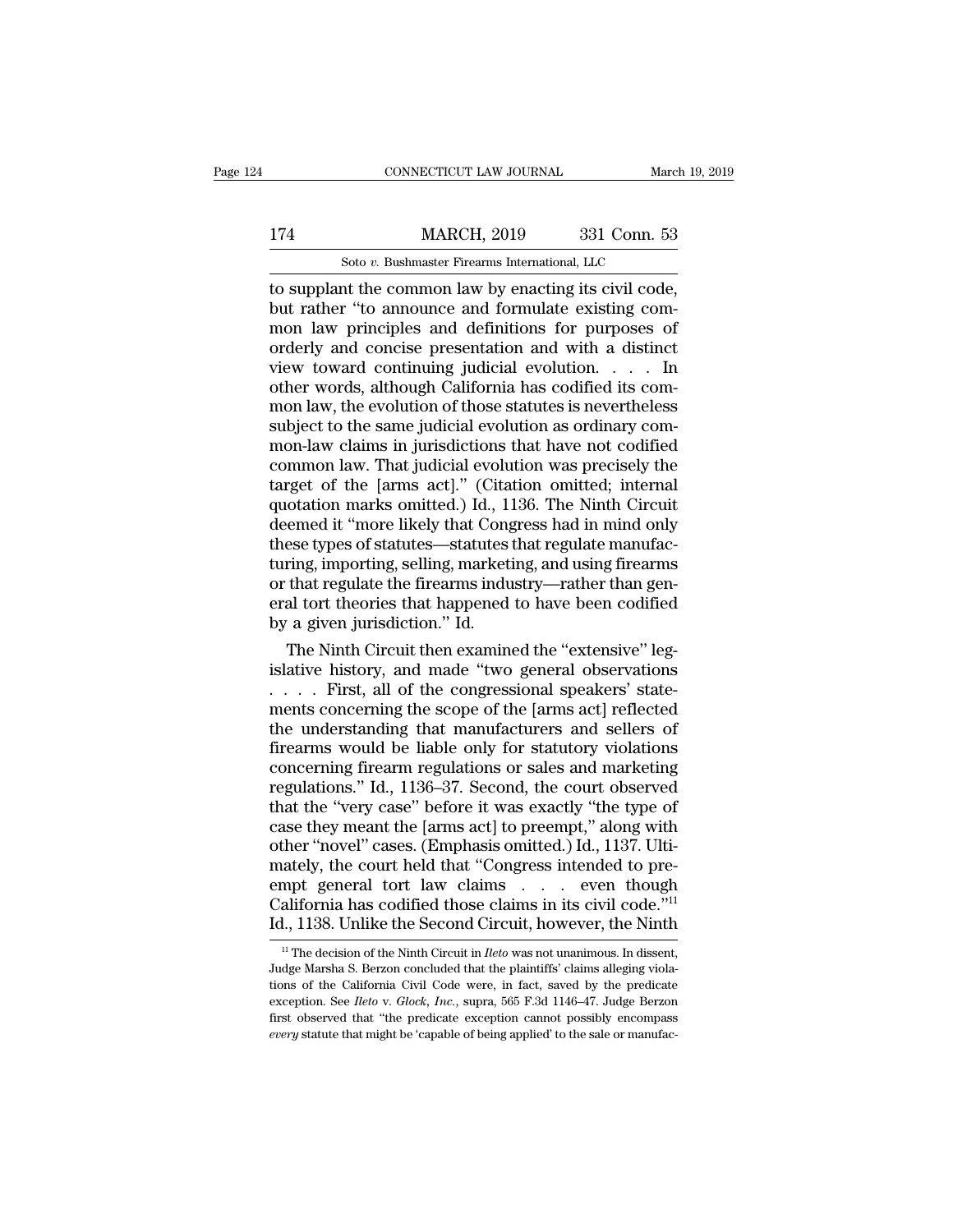# 2019 CONNECTICUT LAW JOURNAL Page 125<br>331 Conn. 53 MARCH, 2019 175<br>500 v. Bushmaster Firearms International, LLC

CONNECTICUT LAW JOURNAL<br>
Soto *v.* Bushmaster Firearms International, LLC<br>
Soto *v.* Bushmaster Firearms International, LLC<br>
Trivers international, CDC CONTERENT CONTERENT OF THE CONTERN CONNECTICUT LAW JOURNAL Page 125<br>
2019 CONNECTICUT LAW JOURNAL Page 125<br>
231 Conn. 53 MARCH, 2019 175<br>
2010 Circuit expressly demurred to state "any view on the<br>
2010 Circuit expressly demurred to state "any view on the<br>
2 331 Conn. 53 MARCH, 2019 175<br>
Soto v. Bushmaster Firearms International, LLC<br>
Circuit expressly demurred to state "any view on the<br>
scope of the predicate exception with respect to any<br>
other statute." Id., 1138 n.9; see a <sup>331</sup> Conn. 53 MARCH, 2019 175<br>
<sup>Soto v. Bushmaster Firearms International, LLC<br>
Circuit expressly demurred to state "any view on the<br>
scope of the predicate exception with respect to any<br>
other statute." Id., 1138 n.9; se</sup> <sup>931</sup> Conn. 53 MARCH, 2019 175<br>
<sup>boto v. Bushmaster Firearms International, LLC<br>
Circuit expressly demurred to state "any view on the<br>
scope of the predicate exception with respect to any<br>
other statute." Id., 1138 n.9; se</sup> Solution Collars Solution Columbian, 2010<br>
2008) (Circuit expressly demurred to state "any view on the<br>
scope of the predicate exception with respect to any<br>
other statute." Id., 1138 n.9; see also *District of Colum-*<br>
b Soto v. Bushmaster Firearms International, LLC<br>Circuit expressly demurred to state "any view on the<br>scope of the predicate exception with respect to any<br>other statute." Id., 1138 n.9; see also *District of Colum-*<br>bia v. Circuit expressly demurred to state "any view on the<br>scope of the predicate exception with respect to any<br>other statute." Id., 1138 n.9; see also *District of Colum-*<br>bia v. *Beretta U.S.A. Corp.*, 940 A.2d 163, 170–72 (D. scope of the predicate exception with respect to any<br>other statute." Id., 1138 n.9; see also *District of Colum-*<br>bia v. *Beretta U.S.A. Corp.*, 940 A.2d 163, 170–72 (D.C.<br>2008) (concluding that District of Columbia's Assa other statute." Id., 1138 n.9; see also *District of Colum-*<br>bia v. *Beretta U.S.A. Corp.*, 940 A.2d 163, 170–72 (D.C.<br>2008) (concluding that District of Columbia's Assault<br>Weapons Manufacturing Strict Liability Act, D.C. bia v. Beretta U.S.A. Corp., 940 A.2d 163, 170–72 (D.C.<br>2008) (concluding that District of Columbia's Assault<br>Weapons Manufacturing Strict Liability Act, D.C. Code<br>§ 7-2551.01 et seq. [2001], is not predicate statute<br>becau 2008) (concluding that District of Columbia's Assault<br>Weapons Manufacturing Strict Liability Act, D.C. Code<br>§ 7-2551.01 et seq. [2001], is not predicate statute<br>because it is pure strict liability, and does not provide<br>"a Weapons Manufacturing Strict Liability Act, D.C. Code  $\S$  7-2551.01 et seq. [2001], is not predicate statute because it is pure strict liability, and does not provide "a prohibition against, or standards of, conduct that § 7-2551.01 et seq. [2001], is not predicate statute<br>because it is pure strict liability, and does not provide<br>"a prohibition against, or standards of, conduct that<br>are being violated," with plaintiffs' claims preempted<br>b because it is pure strict liability, and does not provide<br>"a prohibition against, or standards of, conduct that<br>are being violated," with plaintiffs' claims preempted<br>because they did not allege that "defendants knowingly<br> "a prohibition against, or standards of, conduct that are being violated," with plaintiffs' claims preempted because they did not allege that "defendants knowingly violated any proscriptions or requirements of local or fed (2009). cause they did not allege that "defendants knowingly<br>plated any proscriptions or requirements of local or<br>deral law governing the sale or possession of fire-<br>ms"), cert. denied sub nom. *Lawson* v. *Beretta U.S.A.*<br>prp., 5 violated any proscriptions or requirements of local or<br>federal law governing the sale or possession of fire-<br>arms"), cert. denied sub nom. *Lawson* v. *Beretta U.S.A.*<br>*Corp.*, 556 U.S. 1104, 129 S. Ct. 1579, 173 L. Ed. 2

<sup>(2009).&</sup>lt;br>(2009). With this case law in mind, I now turn to the canons of statutory interpretation and legislative history to ture of firearms; if it did, the exception would swallow the rule, and no civil lawsuits would ev (2009).<br>With this case law in mind, I now turn to the canons<br>of statutory interpretation and legislative history to<br>ture of firearms; if it did, the exception would swallow the rule, and no civil<br>lawsuits would ever be sub With this case law in mind, I now turn to the canons<br>of statutory interpretation and legislative history to<br>ture of firearms; if it did, the exception would swallow the rule, and no civil<br>lawsuits would ever be subject to of statutory interpretation and legislative history to<br>of statutory interpretation and legislative history to<br>ture of firearms; if it idd, the exception would swallow the rule, and no civil<br>lawsuits would ever be subject t or Statutory Interpretation and Tegislative history to<br>ture of firearms; if it did, the exception would swallow the rule, and no civil<br>lawsuits would ever be subject to dismissal under the [arms act]. I therefore<br>agree wit It the of firearms; if it did, the exception would swallow the rule, and no civil<br>lawsuits would ever be subject to dismissal under the [arms act]. I therefore<br>agree with the majority that a limiting principle must be foun lawsuits would ever be subject to dismissal under the [arms act]. I therefore agree with the majority that a limiting principle must be found, and that rather than trying to locate it in the word 'applicable' itself, we mu agree with the majority that a limiting principle must be found, and that rather than trying to locate it in the word 'applicable' itself, we must look to the predicate exception's surrounding words." (Emphasis in original Fracther than trying to locate it in the word 'applicable' itself, we must look<br>to the predicate exception's surrounding words." (Emphasis in original.)<br>Id., 1155. Judge Berzon determined that "the key to interpreting the From the predicate exception's surrounding words." (Emphasis in original.)<br>Id., 1155. Judge Berzon determined that "the key to interpreting the predicate<br>exception is [Congress'] use of the word 'knowingly'"; id.; insofar a state is a swath of lawsuits against firearms were interpreting the predicate exception is [Congress'] use of the word 'knowingly' "; id.; insofar as "(alpplying the [arms act's] predicate exception as written—that is, a exception is [Congress'] use of the word 'knowingly' "; id.; insofar as<br>"(alpplying the [arms act's] predicate exception as written—that is, as<br>applying to all statutes capable of being applied to the sale or marketing<br>of "(alpplying the [arms act's] predicate exception as written—that is, as applying to all statutes capable of being applied to the sale or marketing of firearms, but imposing an actual knowledge requirement—would prohibit a Figure to all statutes capable of being applied to the sale or marketing of firearms, but imposing an actual knowledge requirement—would prohibit a swath of lawsuits against firearms manufacturers and sellers, including th or firearms, but imposing an actual knowledge requirement—would prohibit a swath of lawsuits against firearms manufacturers and sellers, including those brought by municipalities for violations of no-fault or absolute liab a swath of lawsuits against firearms manufacturers and sellers, including those brought by municipalities for violations of no-fault or absolute liability statutes or those brought by individuals alleging vicarious liabili definite throw incomplete throw in the base brought by municipalities for violations of no-fault or absolute liability statutes or those brought by individuals alleging vicarious liability under state tort law for the cond statutes or those brought by individuals alleging vicarious liability under<br>state tort law for the conduct of third parties of which the gun manufacturers<br>or sellers were not aware." Id., 1163. Judge Berzon concluded that state tort law for the conduct of third parties of which the gun manufacturers or sellers were not aware." Id., 1163. Judge Berzon concluded that the various allegations in the plaintiffs' complaint supported their claim t state tort law for the conduct of third parties of which the gun manufacturers or sellers were not aware." Id., 1163. Judge Berzon concluded that the various allegations in the plaintiffs' complaint supported their claim negligence and nuisance law" by engaging in sales and marketing practices defendants "knowingly committed a range of acts in violation of California<br>negligence and nuisance law" by engaging in sales and marketing practices<br>that created "distribution channels that they *know* regularly provide g negligence and nuisance law" by engaging in sales and marketing practices<br>that created "distribution channels that they *know* regularly provide guns<br>to criminals and underage end users [and, despite information from gove may dented "distrito criminals and under<br>that created "distrito criminals and under<br>tors, dealers, gun s<br>[s]tate of California<br>omitted.) Id., 1156.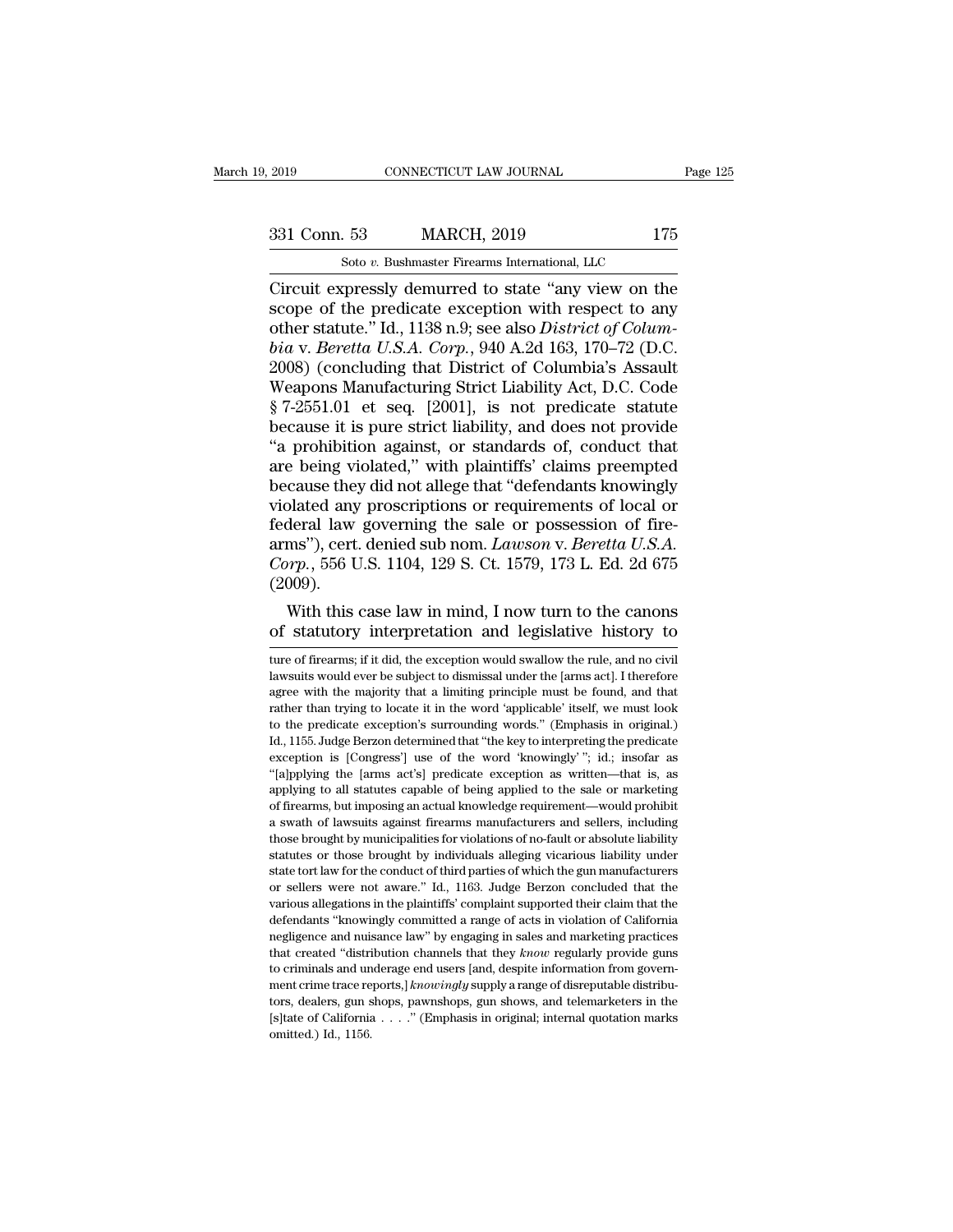## EXECUTE CONNECTICUT LAW JOURNAL March 19, 2019<br>176 MARCH, 2019 331 Conn. 53<br>Soto v. Bushmaster Firearms International, LLC CONNECTICUT LAW JOURNAL March March March MARCH, 2019 331 Conn. 53<br>Soto *v.* Bushmaster Firearms International, LLC<br>Whether the predicate exception encom-

CONNECTICUT LAW JOURNAL<br>
MARCH, 2019 331 Conn. 53<br>
Soto v. Bushmaster Firearms International, LLC<br>
determine whether the predicate exception encom-<br>
passes unfair trade practices statutes that, like CUTPA, 176 MARCH, 2019 331 Conn. 53<br>
Soto v. Bushmaster Firearms International, LLC<br>
determine whether the predicate exception encompasses unfair trade practices statutes that, like CUTPA,<br>
are not specific to the firearms indust 176 MARCH, 2019 331 0<br>
Soto v. Bushmaster Firearms International, LLC<br>
determine whether the predicate exception<br>
passes unfair trade practices statutes that, like<br>
are not specific to the firearms industry.<br>
III Whether the predicate exception encom-<br>
ir trade practices statutes that, like CUTPA,<br>
cific to the firearms industry.<br>
III<br>
CANONS OF CONSTRUCTION<br>
ect to the canons of statutory construction,

### III

sses unfair trade practices statutes that, like CUTPA,<br>e not specific to the firearms industry.<br>III<br>CANONS OF CONSTRUCTION<br>With respect to the canons of statutory construction,<br>irst observe that the predicate exception is III<br>
III<br>
CANONS OF CONSTRUCTION<br>
With respect to the canons of statutory construction,<br>
I first observe that the predicate exception is exactly<br>
that—an *exception* to the arms act. It is well settled<br>
that "when a statut III<br>
CANONS OF CONSTRUCTION<br>
With respect to the canons of statutory construction,<br>
I first observe that the predicate exception is exactly<br>
that—an *exception* to the arms act. It is well settled<br>
that, "when a statute se THE CANONS OF CONSTRUCTION<br>
With respect to the canons of statutory construction,<br>
I first observe that the predicate exception is exactly<br>
that—an *exception* to the arms act. It is well settled<br>
that, "when a statute set CANONS OF CONSTRUCTION<br>With respect to the canons of statutory construction,<br>I first observe that the predicate exception is exactly<br>that—an *exception* to the arms act. It is well settled<br>that, "when a statute sets forth With respect to the canons of statutory construction,<br>I first observe that the predicate exception is exactly<br>that—an *exception* to the arms act. It is well settled<br>that, "when a statute sets forth exceptions to a genera With respect to the canons of statutory construction,<br>I first observe that the predicate exception is exactly<br>that—an *exception* to the arms act. It is well settled<br>that, "when a statute sets forth exceptions to a general *Records, LLC* v. *Vimeo, LLC*, 826 F.3d 78, 00-91 (2d Cir. 2016), F.4 24 554 (2017). This "proposition is exactly that that, "when a statute sets forth exceptions to a general rule, we generally construe the exceptions na that—an *exception* to the arms act. It is well settled<br>that, "when a statute sets forth exceptions to a general<br>rule, we generally construe the exceptions narrowly in<br>order to preserve the primary operation of the [provi that, "when a statute sets forth exceptions to a general<br>rule, we generally construe the exceptions narrowly in<br>order to preserve the primary operation of the [provi-<br>sion]." (Internal quotation marks omitted.) *Capitol*<br> rule, we generally construe the exceptions narrowly in<br>order to preserve the primary operation of the [provi-<br>sion]." (Internal quotation marks omitted.) *Capitol*<br>Records, LLC v. Vimeo, LLC, 826 F.3d 78, 90–91 (2d<br>Cir. 20 order to preserve the primary operation of the [provision]." (Internal quotation marks omitted.) *Capitol* Records, *LLC* v. *Vimeo*, *LLC*, 826 F.3d 78, 90–91 (2d Cir. 2016), cert. denied, U.S. , 137 S. Ct. 1374, 197 L. sion]." (Internal quotation marks omitted.) *Capitol*<br>Records, LLC v. Vimeo, LLC, 826 F.3d 78, 90–91 (2d<br>Cir. 2016), cert. denied, U.S. , 137 S. Ct. 1374,<br>197 L. Ed. 2d 554 (2017). This "proposition . . . is sup-<br>ported b Records, LLC v. Vimeo, LLC, 826 F.3d 78, 90–91 (2d<br>Cir. 2016), cert. denied, U.S. , 137 S. Ct. 1374,<br>197 L. Ed. 2d 554 (2017). This "proposition . . . is sup-<br>ported by commonsense logic. When a statute sets forth<br>a gener Cir. 2016), cert. denied, U.S. , 137 S. Ct. 1374,<br>197 L. Ed. 2d 554 (2017). This "proposition . . . is sup-<br>ported by commonsense logic. When a statute sets forth<br>a general principle, coupled with an exception to it, it<br>i 197 L. Ed. 2d 554 (2017). This "proposition  $\ldots$  is supported by commonsense logic. When a statute sets forth a general principle, coupled with an exception to it, it is logical to assume, in the face of ambiguity in the ported by commonsense logic. When a statute sets forth<br>a general principle, coupled with an exception to it, it<br>is logical to assume, in the face of ambiguity in the<br>exception, that the legislature did not intend the excep a general principle, coupled with an exception to it, it<br>is logical to assume, in the face of ambiguity in the<br>exception, that the legislature did not intend the excep-<br>tion to be so broad as to leave nothing of the genera is logical to assume, in the face of ambiguity in the<br>exception, that the legislature did not intend the excep-<br>tion to be so broad as to leave nothing of the general<br>principle." Id., 91; see also *Commissioner of Interna* exception, that the legislature did not intend the exception to be so broad as to leave nothing of the general<br>principle." Id., 91; see also *Commissioner of Internal*<br>*Revenue* v. *Clark*, 489 U.S. 726, 739, 109 S. Ct. 1 tion to be so broad as to leave nothing of the general<br>principle." Id., 91; see also *Commissioner of Internal*<br>*Revenue* v. *Clark*, 489 U.S. 726, 739, 109 S. Ct. 1455, 103<br>L. Ed. 2d 753 (1989) ("[g]iven that Congress ha principle." Id., 91; see also *Commissioner of Internal*<br>*Revenue* v. *Clark*, 489 U.S. 726, 739, 109 S. Ct. 1455, 103<br>L. Ed. 2d 753 (1989) ("[g]iven that Congress has enacted<br>a general rule that treats boot as capital gai *Revenue* v. *Clark*, 489 U.S. 726, 739, 109 S. Ct. 1455, 103<br>L. Ed. 2d 753 (1989) ("[g]iven that Congress has enacted<br>a general rule that treats boot as capital gain, we should<br>not eviscerate that legislative judgment thr L. Ed. 2d 753 (1989) ("[g]iven that Congress has enacted<br>a general rule that treats boot as capital gain, we should<br>not eviscerate that legislative judgment through an<br>expansive reading of a somewhat ambiguous excep-<br>tion a general rule that treats boot as capital gain, we should<br>not eviscerate that legislative judgment through an<br>expansive reading of a somewhat ambiguous excep-<br>tion"); A. H. Phillips, Inc. v. Walling, 324 U.S. 490, 493,<br>65 not eviscerate that legislative judgment through an expansive reading of a somewhat ambiguous exception"); *A. H. Phillips, Inc.* v. *Walling*, 324 U.S. 490, 493, 65 S. Ct. 807, 89 L. Ed. 1095 (1945) ("[t]o extend an exemp expansive reading of a somewhat ambiguous excep-<br>tion"); A. H. Phillips, Inc. v. Walling, 324 U.S. 490, 493,<br>65 S. Ct. 807, 89 L. Ed. 1095 (1945) ("[t]o extend an<br>exemption to other than those plainly and unmistakably<br>with tion"); A. H. Phillips, Inc. v. Walling, 324 U.S. 490, 493, 65 S. Ct. 807, 89 L. Ed. 1095 (1945) ("[t]o extend an exemption to other than those plainly and unmistakably within its terms and spirit is to abuse the interpre 65 S. Ct. 807, 89 L. Ed. 1095 (1945) ("[t]o extend an exemption to other than those plainly and unmistakably within its terms and spirit is to abuse the interpretative process and to frustrate the announced will of the pe exemption to other than those plainly and unmistakably<br>within its terms and spirit is to abuse the interpretative<br>process and to frustrate the announced will of the peo-<br>ple"). In the absence of clear direction from Congre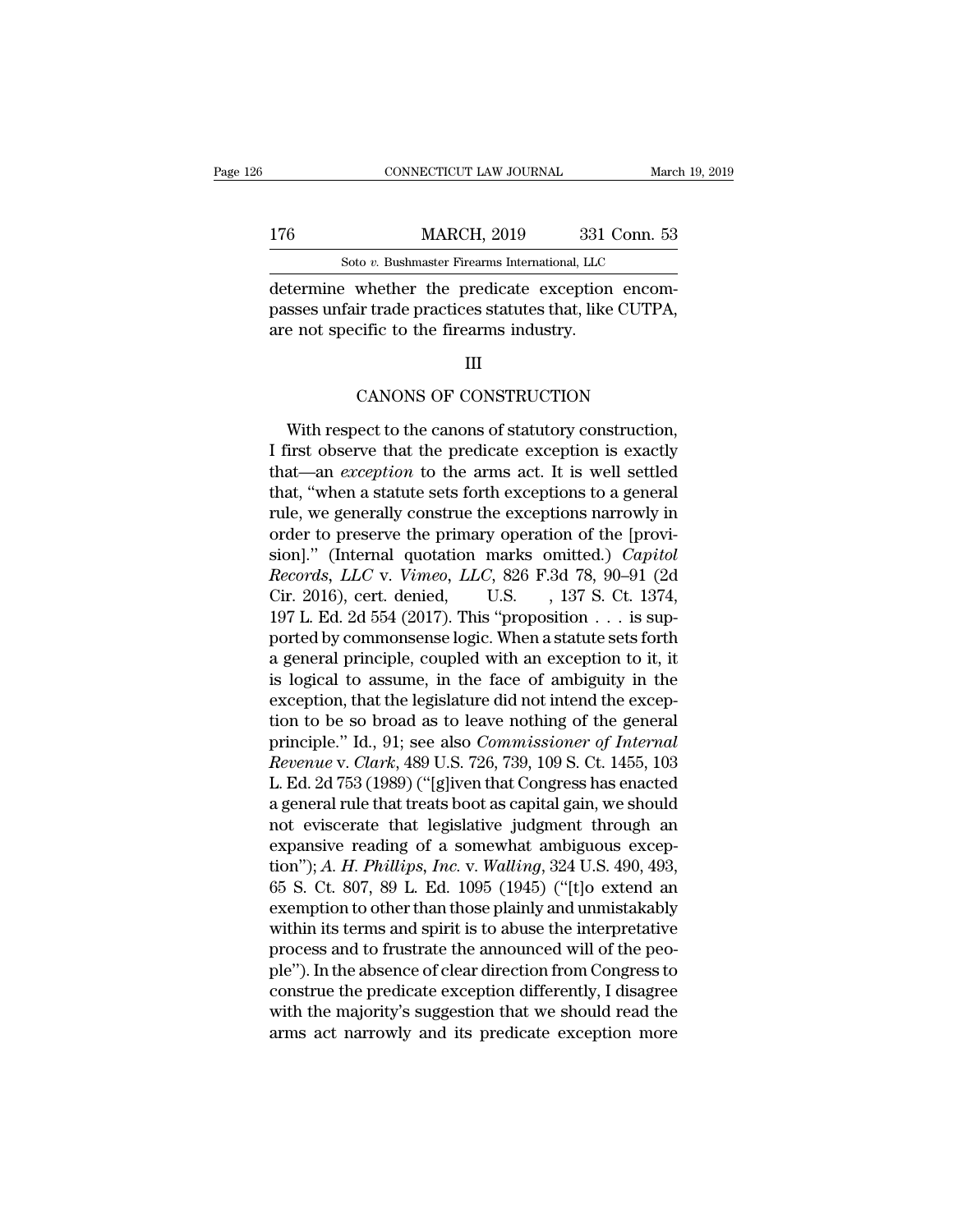CONNECTICUT LAW JOURNAL<br>
Soto *v.* Bushmaster Firearms International, LLC<br>
See Reves v. Ernst. & Young. 507 U.S. 170 broadly.<sup>12</sup> See *Reves* v. *Ernst & Young*, 507 U.S. 170,<br>1331 Conn. 53 MARCH, 2019 177<br>broadly.<sup>12</sup> See *Reves* v. *Ernst & Young*, 507 U.S. 170,<br>183–84, 113 S. Ct. 1163, 122 L. Ed. 2d 525 (1993) (" '[L]ib-331 Conn. 53 MARCH, 2019 177<br>
Soto v. Bushmaster Firearms International, LLC<br>
broadly.<sup>12</sup> See *Reves* v. *Ernst & Young*, 507 U.S. 170,<br>
183–84, 113 S. Ct. 1163, 122 L. Ed. 2d 525 (1993) (" '[L]ib-<br>
eral construction' " 331 Conn. 53 MARCH, 2019 177<br>
Soto v. Bushmaster Firearms International, LLC<br>
broadly.<sup>12</sup> See *Reves* v. *Ernst & Young*, 507 U.S. 170,<br>
183–84, 113 S. Ct. 1163, 122 L. Ed. 2d 525 (1993) (" '[L]iberal construction' " cla 331 Conn. 53 MARCH, 2019 177<br>
Soto v. Bushmaster Firearms International, LLC<br>
broadly.<sup>12</sup> See *Reves* v. *Ernst & Young*, 507 U.S. 170,<br>
183–84, 113 S. Ct. 1163, 122 L. Ed. 2d 525 (1993) (" '[L]ib-<br>
eral construction' " soto v. Bushmaster Firearms International, LLC<br>broadly.<sup>12</sup> See *Reves* v. *Ernst & Young*, 507 U.S. 170,<br>183–84, 113 S. Ct. 1163, 122 L. Ed. 2d 525 (1993) (" '[L]ib-<br>eral construction' " clause in Racketeer Influenced and  $\frac{360 \text{ } v. \text{ Bdshilaster Fineanis International, LLC}}{\text{broadly.}^{12} \text{ See } \text{Reves v. Ernst & Young, 507 U.S. 170,}$ <br>183–84, 113 S. Ct. 1163, 122 L. Ed. 2d 525 (1993) ("'[L]iberal construction'" clause in Racketeer Influenced and<br>Corrupt Organizations Act [RICO], broadly.<sup>12</sup> See *Reves* v. *Ernst & Young*, 507 U.S. 170,<br>183–84, 113 S. Ct. 1163, 122 L. Ed. 2d 525 (1993) (" '[L]ib-<br>eral construction' " clause in Racketeer Influenced and<br>Corrupt Organizations Act [RICO], 18 U.S.C. § 183–84, 113 S. Ct. 1163, 122 L. Ed. 2d 525 (1993) (" '[L]iberal construction' " clause in Racketeer Influenced and<br>Corrupt Organizations Act [RICO], 18 U.S.C. § 1961 et<br>seq. [1988], which "obviously seeks to ensure that C eral construction'" clause in Racketeer Influenced and<br>Corrupt Organizations Act [RICO], 18 U.S.C. § 1961 et<br>seq. [1988], which "obviously seeks to ensure that Con-<br>gress' intent is not frustrated by an overly narrow read-Corrupt Organizations Act [RICO], 18 U.S.C. § 1961 et<br>seq. [1988], which "obviously seeks to ensure that Congress' intent is not frustrated by an overly narrow read-<br>ing of the statute . . . is not an invitation to apply R seq. [1988], which "obviously seeks to ensure that Congress' intent is not frustrated by an overly narrow reading of the statute . . . is not an invitation to apply RICO to new purposes that Congress never intended. Nor do gress' intent is not frustrated by an overly narrow reading of the statute . . . is not an invitation to apply RICO to new purposes that Congress never intended. Nor does the clause help us to determine what purposes Cong does the clause help us to determine what purposes<br>Congress had in mind. Those must be gleaned from the<br>statute through the normal means of interpretation. The<br>clause only serves as an aid for resolving an ambiguity;<br> $\frac{$ Congress had in mind. Those must be gleaned from the statute through the normal means of interpretation. The clause only serves as an aid for resolving an ambiguity;  $\frac{12}{12}$  The majority states that Congress intended

statute through the normal means of interpretation. The clause only serves as an aid for resolving an ambiguity;<br> $\frac{12}{12}$  The majority states that Congress intended that the arms act itself be narrowly construed, insof clause only serves as an aid for resolving an ambiguity;<br>  $\frac{12 \text{ The majority states that Congress intended that the arms act itself be  
\nnarrowly constructed, insofar as its proponents described it as a "narrow"  
\nexemption intended only to curb "junk or abusive" lawsuits seeking to  
\ncharge the firearms industry liable for the acts of third parties who are  
\nbeyond their control. See, e.g., 151 Cong. Rec. 18,084, 18,911, 19,137 (2005),  
\nremarks of Senator Larry Edwin Craig. I disagree with the majority that this$ Clause Offly Serves as art and for resorving an amonguity,<br>
<sup>12</sup> The majority states that Congress intended that the arms act itself be<br>
narrowly construed, insofar as its proponents described it as a " narrow"<br>
exemption <sup>12</sup> The majority states that Congress intended that the arms act itself be narrowly construed, insofar as its proponents described it as a " 'narrow' " exemption intended only to curb " 'junk or abusive' " lawsuits seeki marrowly construed, insofar as its proponents described it as a " narrow" exemption intended only to curb " junk or abusive" lawsuits seeking to charge the firearms industry liable for the acts of third parties who are bey exemption intended only to curb ""junk or abusive" " lawsuits seeking to charge the firearms industry liable for the acts of third parties who are beyond their control. See, e.g., 151 Cong. Rec. 18,084, 18,911, 19,137 (200 charge the firearms industry liable for the acts of third parties who are beyond their control. See, e.g., 151 Cong. Rec. 18,084, 18,911, 19,137 (2005), remarks of Senator Larry Edwin Craig. I disagree with the majority th beyond their control. See, e.g., 151 Cong. Rec. 18,084, 18,911, 19,137 (2005), remarks of Senator Larry Edwin Craig. I disagree with the majority that this generalized legislative history indicates any desire by Congress t generalized legislative history indicates any desire by Congress to depart from the usual rules of statutory construction. Indeed, in arguing in support of the arms act, Representative Cliff Steams, its sponsor in the Hous inferentiated legislative history indicates any desire by Congress to depart from the usual rules of statutory construction. Indeed, in arguing in support of the arms act, Representative Cliff Stearns, its sponsor in the H based on the usual rules of statutory construction. Indeed, in arguing in support of the arms act, Representative Cliff Stearns, its sponsor in the House of Representatives, suggested that it would "eliminate predatory law For the arms act, Representative Cliff Stearns, its sponsor in the House of Representatives, suggested that it would "eliminate predatory lawsuits that would otherwise cripple an entire industry," and described numerous pe evaluate the letter and spirit of this legislation will have as little virtually cheresentatives, suggested that it would "eliminate predatory lawsuits that would otherwise cripple an entire industry," and described numero % would otherwise cripple an entire industry," and described numerous pending cases against manufacturers and dealers arising from criminal shootings, based on theories such as public nuisance and strict liability statute By cases against manufacturers and dealers arising from criminal shootings, sed on theories such as public nuisance and strict liability statutes; he pphasized that he "made these remarks to ensure that anyone trying to ad based on theories such as public nuisance and strict liability statutes; he emphasized that he "made these remarks to ensure that anyone trying to evade the letter and spirit of this legislation will have as little 'wiggl

emphasized that he "made these remarks to ensure that anyone trying to evade the letter and spirit of this legislation will have as little 'wiggle room' as possible." Id., 23,279–80.<br>I also note that frivolity remains in evade the letter and spirit of this legislation will have as little 'wiggle room'<br>as possible." Id., 23,279–80.<br>I also note that frivolity remains in the eye of the beholder, and that the<br>proponents of the arms act appear I also note that frivolity remains in the eye of the beholder, and that the proponents of the arms act appear from their remarks, discussed in greater detail in part IV of this dissenting opinion, to employ that term in a For the purpose of the arms act appear from their remarks, discussed in greater detail in part IV of this dissenting opinion, to employ that term in a manner different than its well established legal meaning. See, e.g., detail in part IV of this dissenting opinion, to employ that term in a manner different than its well established legal meaning. See, e.g., *Schoonmaker* v. *Lawrence Brunoli*, *Inc.*, 265 Conn. 210, 254–55, 828 A.2d 64 ( different than its well established legal meaning. See, e.g., *Schoonmaker v.*<br>Lawrence Brunoli, Inc., 265 Conn. 210, 254–55, 828 A.2d 64 (2003) ("an<br>action is frivolous . . . if the client desires to have the action taken *Lawrence Brunoli, Inc.*, 265 Conn. 210, 254–55, 828 A.2d 64 (2003) ("an action is frivolous . . . if the client desires to have the action taken primarily for the purpose of harassing or maliciously injuring a person or action is frivolous . . . if the client desires to have the action taken primarily<br>for the purpose of harassing or maliciously injuring a person or if the lawyer<br>is unable either to make a good faith argument on the merits for the purpose of harassing or maliciously injuring a person or if the lawyer is unable either to make a good faith argument on the merits of the action taken or to support the action taken by a good faith argument for a <sup>1</sup> is unable either to make a good faith argument on the merits of the action<br>is unable either to make a good faith argument on the merits of the action<br>sion, modification or reversal of existing law" [emphasis omitted; taken or to support the action taken by a good faith argument for an extension, modification or reversal of existing law" [emphasis omitted; internal quotation marks omitted]); cf. *Mareno* v. *Rowe*, 910 F.2d 1043, 1047 Frivolon, modification or<br>quotation marks omit<br>1990) (discussing rule<br>498 U.S. 1028, 111 S<br>emphasize that I do<br>frivolous in any way.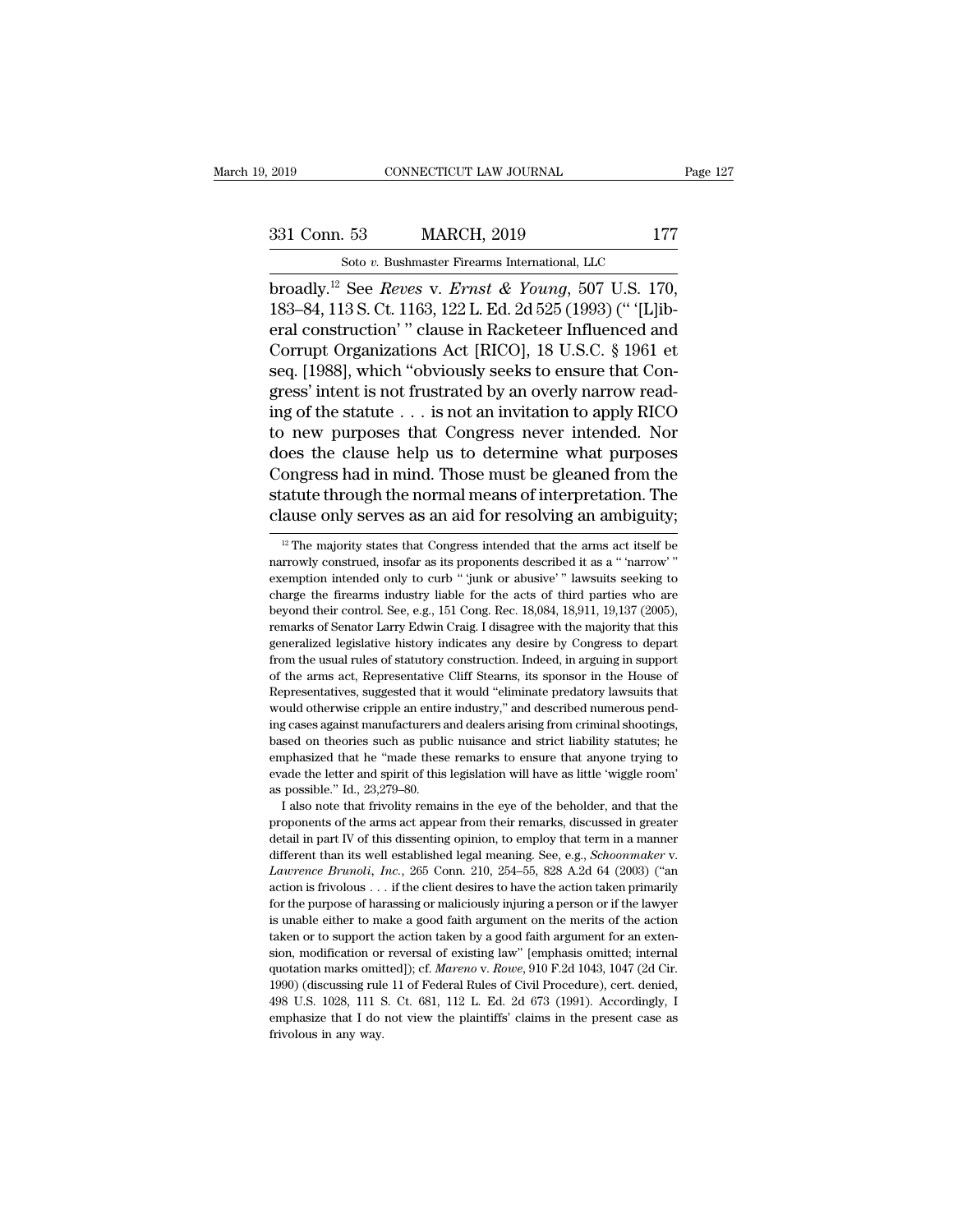|     | CONNECTICUT LAW JOURNAL                                 | March 19, 2019 |  |
|-----|---------------------------------------------------------|----------------|--|
| 178 | <b>MARCH, 2019</b>                                      | 331 Conn. 53   |  |
|     | Soto v. Bushmaster Firearms International, LLC          |                |  |
|     | it is not to be used to beget one " [Internal quotation |                |  |

CONNECTICUT LAW JOURNAL March 19, 2019<br>
178 MARCH, 2019 331 Conn. 53<br>
500 v. Bushmaster Firearms International, LLC<br>
it is not to be used to beget one.'' [Internal quotation<br>
marks omitted.]). M<br>
178 M<br>
Soto v. Bushmast<br>
it is not to be used to<br>
marks omitted.]).<br>
Beyond the narrow

 $B$  MARCH, 2019 331 Conn. 53<br>
Soto *v*. Bushmaster Firearms International, LLC<br>
is not to be used to beget one." [Internal quotation<br>
arks omitted.]).<br>
Beyond the narrow construction that we should<br>
ford the exceptions to  $\frac{178}{2018}$  and  $\frac{178}{2018}$  and  $\frac{178}{2018}$  and  $\frac{178}{2018}$  and  $\frac{178}{2018}$  and  $\frac{178}{2018}$  and  $\frac{178}{2018}$  and  $\frac{178}{2018}$  and  $\frac{178}{2018}$  are soluted.]).<br>Beyond the narrow construction that we Soto  $v$ . Bushmaster Firearms International, LLC<br>it is not to be used to beget one." [Internal quotation<br>marks omitted.]).<br>Beyond the narrow construction that we should<br>afford the exceptions to the arms act, the related d it is not to be used to beget one." [Internal quotation marks omitted.]).<br>Beyond the narrow construction that we should afford the exceptions to the arms act, the related doctrines of noscitur a sociis and avoiding legisl Federal statute applicable to the sales of the should<br>afford the exceptions to the arms act, the related doc-<br>trines of noscitur a sociis and avoiding legislative super-<br>fluity also inform the meaning of the phrase "State Export of the narrow construction that we should<br>afford the exceptions to the arms act, the related doc-<br>trines of noscitur a sociis and avoiding legislative super-<br>fluity also inform the meaning of the phrase "State or<br>Fe Beyond the narrow construction that we should<br>afford the exceptions to the arms act, the related doc-<br>trines of noscitur a sociis and avoiding legislative super-<br>fluity also inform the meaning of the phrase "State or<br>Fede afford the exceptions to the arms act, the related doctrines of noscitur a sociis and avoiding legislative superfluity also inform the meaning of the phrase "State or Federal statute applicable to the sale or marketing of trines of noscitur a sociis and avoiding legislative super-<br>fluity also inform the meaning of the phrase "State or<br>Federal statute applicable to the sale or marketing of<br>[firearms]"; 15 U.S.C. § 7903 (5) (A) (iii) (2012); fluity also inform the meaning of the phrase "State or<br>Federal statute applicable to the sale or marketing of<br>[firearms]"; 15 U.S.C. § 7903 (5) (A) (iii) (2012); and<br>suggest that the examples of federal laws provided<br>ther Federal statute applicable to the sale or marketing of [firearms]"; 15 U.S.C. § 7903 (5) (A) (iii) (2012); and suggest that the examples of federal laws provided therein indicate the type of statutory violations that woul [firearms]"; 15 U.S.C. § 7903 (5) (A) (iii) (2012); and<br>suggest that the examples of federal laws provided<br>therein indicate the type of statutory violations that<br>would sustain invocation of the predicate exception.<br>Under suggest that the examples of federal laws provided<br>therein indicate the type of statutory violations that<br>would sustain invocation of the predicate exception.<br>Under the canon of noscitur a sociis, "an ambiguous<br>term may be therein indicate the type of statutory violations that<br>would sustain invocation of the predicate exception.<br>Under the canon of noscitur a sociis, "an ambiguous<br>term may be given more precise content by the neigh-<br>boring wo would sustain invocation of the predicate exception.<br>Under the canon of noscitur a sociis, "an ambiguous<br>term may be given more precise content by the neigh-<br>boring words with which it is associated."<sup>13</sup> (Internal<br>quotati Under the canon of noscitur a sociis, "an ambiguous<br>term may be given more precise content by the neigh-<br>boring words with which it is associated."<sup>13</sup> (Internal<br>quotation marks omitted.) *Bilski* v. *Kappos*, supra, 561<br> term may be given more precise content by the neighboring words with which it is associated."<sup>13</sup> (Internal quotation marks omitted.) *Bilski* v. *Kappos*, supra, 561 U.S. 604; see also *Yates* v. *United States*, U.S., 1 boring words with which it is associated."<sup>13</sup> (Internal quotation marks omitted.) *Bilski* v. *Kappos*, supra, 561 U.S. 604; see also *Yates* v. *United States*, U.S. , 135 S. Ct. 1074, 1085, 191 L. Ed. 2d 64 (2015) ("we quotation marks omitted.) *Bilski* v. *Kappos*, supra, 561<br>U.S. 604; see also *Yates* v. *United States*, U.S.<br>135 S. Ct. 1074, 1085, 191 L. Ed. 2d 64 (2015) ("we rely<br>on the principle of noscitur a sociis—a word is known U.S. 604; see also *Yates* v. *United States*, U.S., 135 S. Ct. 1074, 1085, 191 L. Ed. 2d 64 (2015) ("we rely on the principle of noscitur a sociis—a word is known by the company it keeps—to avoid ascribing to one word a m 135 S. Ct. 1074, 1085, 191 L. Ed. 2d 64 (2015) ("we rely<br>on the principle of noscitur a sociis—a word is known<br>by the company it keeps—to avoid ascribing to one<br>word a meaning so broad that it is inconsistent with<br>its acc on the principle of noscitur a sociis—a word is known<br>by the company it keeps—to avoid ascribing to one<br>word a meaning so broad that it is inconsistent with<br>its accompanying words, thus giving unintended<br>breadth to the [a] by the company it keeps—to avoid ascribing to one<br>word a meaning so broad that it is inconsistent with<br>its accompanying words, thus giving unintended<br>breadth to the [a]cts of Congress" [internal quotation<br>marks omitted]). word a meaning so broad that it is inconsistent with<br>its accompanying words, thus giving unintended<br>breadth to the [a]cts of Congress" [internal quotation<br>marks omitted]). "By using this interpretive aid, the<br>meaning of a its accompanying words, thus giving unintended<br>breadth to the [a]cts of Congress" [internal quotation<br>marks omitted]). "By using this interpretive aid, the<br>meaning of a statutory word may be indicated, con-<br>trolled or made breadth to the [a]cts of Congress" [internal quotation<br>marks omitted]). "By using this interpretive aid, the<br>meaning of a statutory word may be indicated, con-<br>trolled or made clear by the words with which it is<br>associated marks omitted]). "By using this interpretive aid, the<br>meaning of a statutory word may be indicated, con-<br>trolled or made clear by the words with which it is<br>associated in the statute." (Internal quotation marks<br>omitted.) meaning of a statutory word may be indicated, controlled or made clear by the words with which it is<br>associated in the statute." (Internal quotation marks<br>omitted.) *State* v. *Agron*, supra, 323 Conn. 636. "As a<br>result, b trolled or made clear by the words with which it is<br>associated in the statute." (Internal quotation marks<br>omitted.) *State* v. *Agron*, supra, 323 Conn. 636. "As a<br>result, broader terms, when used together with more<br>narrow associated in the statute." (Internal quotation marks<br>omitted.) *State* v. *Agron*, supra, 323 Conn. 636. "As a<br>result, broader terms, when used together with more<br>narrow terms, may have a more restricted meaning than<br>if narrow terms, may have a more restricted meaning than<br>if they stand alone." Dattco, Inc. v. Commissioner of<br>Transportation, 324 Conn. 39, 48, 151 A.3d 823 (2016).<br>This is particularly so, given this canon's relationship<br>if they stand alone." *Dattco*, *Inc.* v. *Commissioner of Transportation*, 324 Conn. 39, 48, 151 A.3d 823 (2016). This is particularly so, given this canon's relationship  $\frac{13}{1}$  note that a related canon often appl This is particularly so, given this canon's relationship

Transportation, 324 Conn. 39, 48, 151 A.3d 823 (2016).<br>This is particularly so, given this canon's relationship<br> $\frac{13}{1}$  note that a related canon often applied is "ejusdem generis, or the<br>principle that when a general <sup>13</sup> I note that a related canon often applied is "ejusdem generis, or the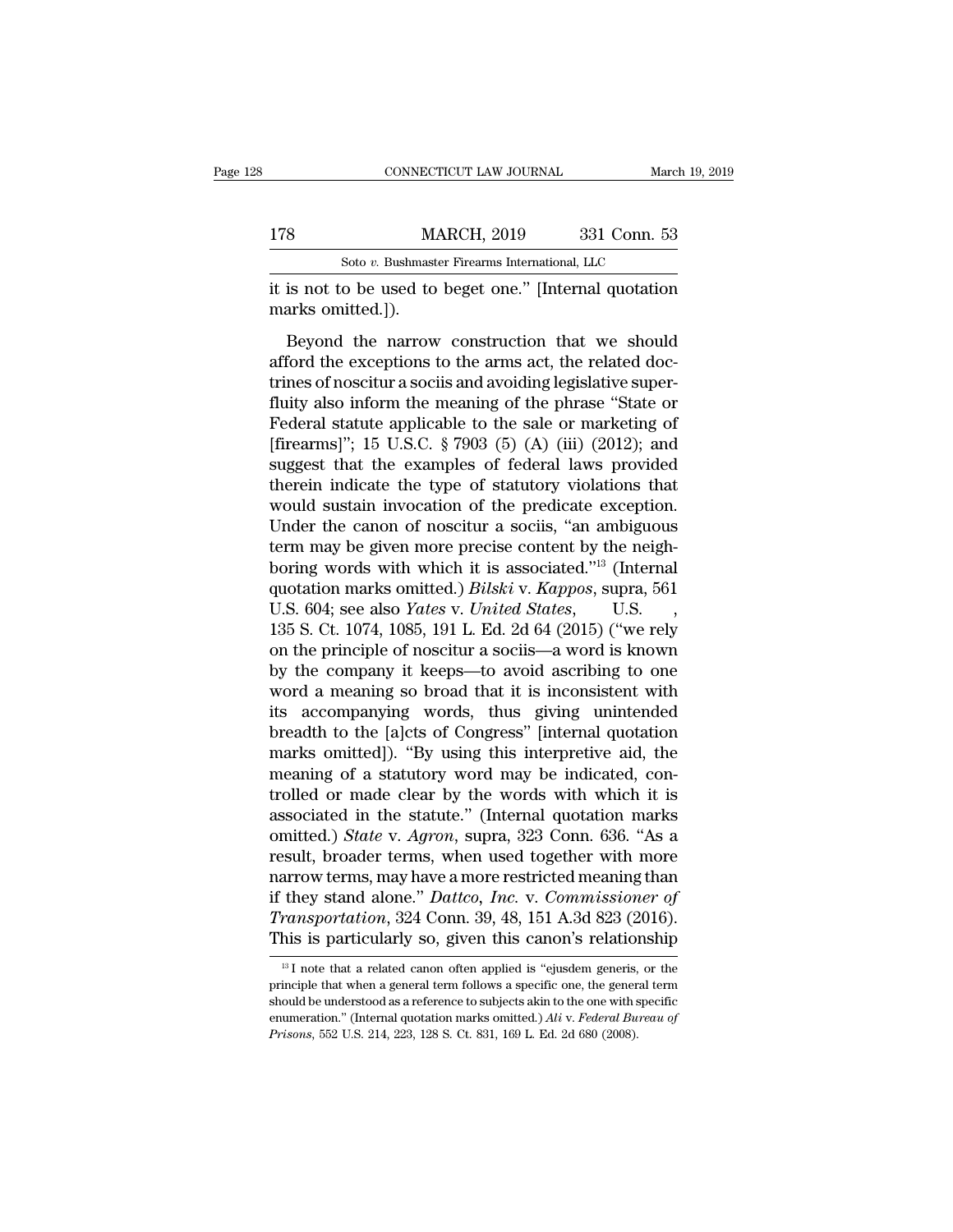| 2019         | CONNECTICUT LAW JOURNAL                        | Page 129 |
|--------------|------------------------------------------------|----------|
| 331 Conn. 53 | <b>MARCH, 2019</b>                             | 179      |
|              | Soto v. Bushmaster Firearms International, LLC |          |

For 2019 CONNECTICUT LAW JOURNAL<br>
Soto *v.* Bushmaster Firearms International, LLC<br>
to the doctrine that "the [c]ourt will avoid a reading<br>
which renders some words altogether redundant." *Gus-<br>
tafson v. Alloyd Co., Inc.* 2019 CONNECTICUT LAW JOURNAL Page 129<br>
331 Conn. 53 MARCH, 2019 179<br>
500 v. Bushmaster Firearms International, LLC<br>
to the doctrine that "the [c]ourt will avoid a reading<br>
which renders some words altogether redundant." Gu <sup>331</sup> Conn. 53 MARCH, 2019 179<br>
<sup>53</sup> Soto *v*. Bushmaster Firearms International, LLC<br> **to the doctrine that "the [c]ourt will avoid a reading**<br>
which renders some words altogether redundant." *Gus-<br>
tafson* v. *Alloyd Co.* 1061, 131 L. Ed. 2d 1 (1995); accord *Lopa* v. *Brinker Soto v. Bushmaster Firearms International, LLC*<br> **IO** the doctrine that "the [c]ourt will avoid a reading<br>
which renders some words altogether redundant." *Gus-*<br> *tafson v. Alloyd Co., Inc.,* 513 U.S. 561, 574, 115 S. Ct  $\frac{360}{2}$  of  $\ell$ . Bashmaster Freams intentational, ELC<br>to the doctrine that "the [c]ourt will avoid a reading<br>which renders some words altogether redundant." Gus-<br>tafson v. Alloyd Co., Inc., 513 U.S. 561, 574, 115 S. C to the doctrine that "the [c]ourt will avoid a reading<br>which renders some words altogether redundant." *Gus-<br>tafson* v. *Alloyd Co.*, *Inc.*, 513 U.S. 561, 574, 115 S. Ct.<br>1061, 131 L. Ed. 2d 1 (1995); accord *Lopa* v. *B* which renders some words altogether redundant."  $Gus-tafson$  v.  $Alloyd$  Co., Inc., 513 U.S. 561, 574, 115 S. Ct. 1061, 131 L. Ed. 2d 1 (1995); accord  $Lopa$  v. Brinker International, Inc., 296 Conn. 426, 433, 994 A.2d 1265 (2010) tafson v. Alloyd Co., Inc., 513 U.S. 561, 574, 115 S. Ct.<br>1061, 131 L. Ed. 2d 1 (1995); accord *Lopa* v. *Brinker*<br>International, Inc., 296 Conn. 426, 433, 994 A.2d 1265<br>(2010) ("[b]ecause [e]very word and phrase [of a st 1061, 131 L. Ed. 2d 1 (1995); accor<br>
International, Inc., 296 Conn. 426,<br>
(2010) ("[b]ecause [e]very word and<br>
ute] is presumed to have meaning [<br>
construed, if possible, such that no c<br>
word shall be superfluous, void or 010) ("[b]ecause [e]very word and phrase [of a stat-<br>e] is presumed to have meaning [a statute] must be<br>nstrued, if possible, such that no clause, sentence or<br>ord shall be superfluous, void or insignificant" [inter-<br>I quot ute] is presumed to have meaning [a statute] must be construed, if possible, such that no clause, sentence or word shall be superfluous, void or insignificant" [internal quotation marks omitted]).<br>The very specific example

construed, if possible, such that no clause, sentence or<br>word shall be superfluous, void or insignificant" [inter-<br>nal quotation marks omitted]).<br>The very specific examples of firearms laws that Con-<br>gress provides in the word shall be superfluous, void or insignificant" [inter-<br>nal quotation marks omitted]).<br>The very specific examples of firearms laws that Con-<br>gress provides in the predicate exception strongly sug-<br>gest that it intended nal quotation marks omitted]).<br>The very specific examples of firearms laws that Congress provides in the predicate exception strongly suggest that it intended only those statutes that are specific<br>to the firearms trade to The very specific examples of firearms laws that Congress provides in the predicate exception strongly suggest that it intended only those statutes that are specific to the firearms trade to be considered "applicable to t The very specific examples of firearms laws that Congress provides in the predicate exception strongly suggest that it intended only those statutes that are specific to the firearms trade to be considered "applicable to t gress provides in the predicate exception strongly suggest that it intended only those statutes that are specific<br>to the firearms trade to be considered "applicable to<br>the sale or marketing of the product  $\dots$ ." 15 U.S.C. gest that it intended only those statutes that are specific<br>to the firearms trade to be considered "applicable to<br>the sale or marketing of the product . . . . " 15 U.S.C.<br>§ 7903 (5) (A) (iii) (2012). The first example is " to the firearms trade to be considered "applicable to<br>the sale or marketing of the product  $\dots$ " 15 U.S.C.<br>§ 7903 (5) (A) (iii) (2012). The first example is "any<br>case in which the manufacturer or seller knowingly<br>made any the sale or marketing of the product  $\ldots$  and  $15$  U.S.C.<br>§ 7903 (5) (A) (iii) (2012). The first example is "any<br>case in which the manufacturer or seller knowingly<br>made any false entry in, or failed to make appropriate<br>e  $\S$  7903 (5) (A) (iii) (2012). The first example is "any<br>case in which the manufacturer or seller knowingly<br>made any false entry in, or failed to make appropriate<br>entry in, any record required to be kept under Federal<br>or case in which the manufacturer or seller knowingly<br>made any false entry in, or failed to make appropriate<br>entry in, any record required to be kept under Federal<br>or State law with respect to the qualified product, or<br>aided made any false entry in, or failed to make appropriate<br>entry in, any record required to be kept under Federal<br>or State law with respect to the qualified product, or<br>aided, abetted, or conspired with any person in making<br>a entry in, any record required to be kept under Federal<br>or State law with respect to the qualified product, or<br>aided, abetted, or conspired with any person in making<br>any false or fictitious oral or written statement with<br>r or State law with respect to the qualified product, or aided, abetted, or conspired with any person in making any false or fictitious oral or written statement with respect to any fact material to the lawfulness of the sa aided, abetted, or conspired with any person in making<br>any false or fictitious oral or written statement with<br>respect to any fact material to the lawfulness of the<br>sale or other disposition of a qualified product  $\dots$ ."<br>1 any false or fictitious oral or written statement with<br>respect to any fact material to the lawfulness of the<br>sale or other disposition of a qualified product . . . ."<br>15 U.S.C. § 7903 (5) (A) (iii) (I) (2012). The second respect to any fact material to the lawfulness of the<br>sale or other disposition of a qualified product  $\dots$ ."<br>15 U.S.C. § 7903 (5) (A) (iii) (I) (2012). The second is<br>"any case in which the manufacturer or seller aided,<br>a sale or other disposition of a qualified product  $\dots$  ."<br>15 U.S.C. § 7903 (5) (A) (iii) (I) (2012). The second is<br>"any case in which the manufacturer or seller aided,<br>abetted, or conspired with any other person to sell or 15 U.S.C. § 7903 (5) (A) (iii) (1) (2012). The second is<br>
"any case in which the manufacturer or seller aided,<br>
abetted, or conspired with any other person to sell or<br>
otherwise dispose of a qualified product, knowing, or "any case in which the manufacturer or seller aided,<br>abetted, or conspired with any other person to sell or<br>otherwise dispose of a qualified product, knowing, or<br>having reasonable cause to believe, that the actual<br>buyer o abetted, or conspired with any other person to sell or<br>otherwise dispose of a qualified product, knowing, or<br>having reasonable cause to believe, that the actual<br>buyer of the qualified product was prohibited from pos-<br>sessi otherwise dispose of a qualified product, knowing, or<br>having reasonable cause to believe, that the actual<br>buyer of the qualified product was prohibited from pos-<br>sessing or receiving a firearm or ammunition under<br>subsecti having reasonable cause to believe, that the actual<br>buyer of the qualified product was prohibited from pos-<br>sessing or receiving a firearm or ammunition under<br>subsection (g) or (n) of section 922 of title 18 . . . ."<br>15 U buyer of the qualified product was prohibited from possessing or receiving a firearm or ammunition under subsection (g) or (n) of section 922 of title  $18...$ ."<br>15 U.S.C. § 7903 (5) (A) (iii) (II) (2012). Had Congress inten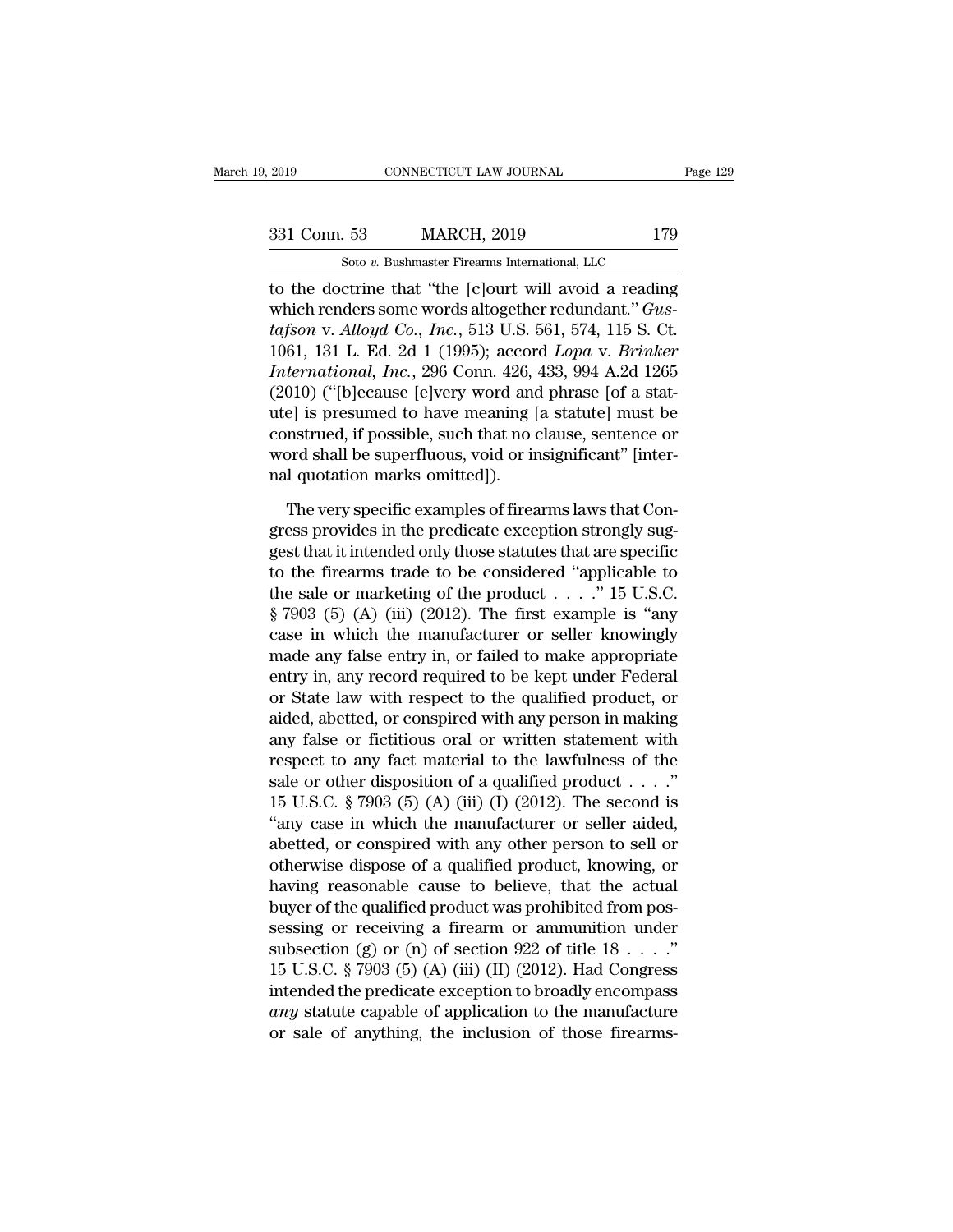## EXECUTE CONNECTICUT LAW JOURNAL March 19, 2019<br>180 MARCH, 2019 331 Conn. 53<br>500 v. Bushmaster Firearms International, LLC CONNECTICUT LAW JOURNAL March March March MARCH, 2019 331 Conn. 53<br>Soto *v.* Bushmaster Firearms International, LLC<br>xamples would be superfluous <sup>14</sup> See *Yates* v

Specific examples would be superfluous.<sup>14</sup> See *Yates* v.<br>
United States, supra, 135 S. Ct. 1087 ("Had Congress")<br>
Channel and the superfluous.<sup>14</sup> See *Yates* v.<br>
United States, supra, 135 S. Ct. 1087 ("Had Congress") *MARCH*, 2019 331 Conn. 53<br> *Soto v. Bushmaster Firearms International, LLC*<br>
specific examples would be superfluous.<sup>14</sup> See *Yates* v.<br> *United States*, supra, 135 S. Ct. 1087 ("Had Congress<br>
intended 'tangible object' i 180 MARCH, 2019 331 Conn. 53<br>
Soto v. Bushmaster Firearms International, LLC<br>
specific examples would be superfluous.<sup>14</sup> See *Yates v.*<br>
United States, supra, 135 S. Ct. 1087 ("Had Congress<br>
intended 'tangible object' in 180 MARCH, 2019 331 Conn. 53<br>
Soto v. Bushmaster Firearms International, LLC<br>
specific examples would be superfluous.<sup>14</sup> See *Yates v.*<br>
United States, supra, 135 S. Ct. 1087 ("Had Congress<br>
intended 'tangible object' in Soto v. Bushmaster Firearms International, LLC<br>specific examples would be superfluous.<sup>14</sup> See *Yates* v.<br>United States, supra, 135 S. Ct. 1087 ("Had Congress<br>intended 'tangible object' in [18 U.S.C.] § 1519 to be<br>interpr specific examples would be superfluous.<sup>14</sup> See *Yates v.*<br>
United States, supra, 135 S. Ct. 1087 ("Had Congress<br>
intended 'tangible object' in [18 U.S.C.] § 1519 to be<br>
interpreted so generically as to capture physical o specific examples would be superfluous.<sup>44</sup> See *Yates v.*<br>
United States, supra, 135 S. Ct. 1087 ("Had Congress<br>
intended 'tangible object' in [18 U.S.C.] § 1519 to be<br>
interpreted so generically as to capture physical o United States, supra, 135 S. Ct. 1087 ("Had Congress<br>
intended 'tangible object' in [18 U.S.C.] § 1519 to be<br>
interpreted so generically as to capture physical objects<br>
as dissimilar as documents and fish, Congress would<br> intended 'tangible object' in [18 U.S.C.] § 1519 to be<br>interpreted so generically as to capture physical objects<br>as dissimilar as documents and fish, Congress would<br>have had no reason to refer specifically to 'record' or<br>' Interpreted so generically as to capture physical objects<br>as dissimilar as documents and fish, Congress would<br>have had no reason to refer specifically to 'record' or<br>'document.' The Government's unbounded reading of<br>'tangi as dissimilar as documents and rish, Congress would<br>have had no reason to refer specifically to 'record' or<br>'document.' The Government's unbounded reading of<br>'tangible object' would render those words misleading<br>surplusage mave nad no reason to reter specifically to record or<br>
"document." The Government's unbounded reading of<br>
"tangible object" would render those words misleading<br>
surplusage."); *Gustafson v. Alloyd Co.*, supra, 513 U.S.<br>
57 Frame the Government's unbounded reading of<br>
"tangible object" would render those words misleading<br>
surplusage."); *Gustafson* v. *Alloyd Co.*, supra, 513 U.S.<br>
574–75 (interpreting Securities Act of 1933 and stating<br>
tha Tangible object would render those words misleading<br>surplusage."); *Gustafson v. Alloyd Co.*, supra, 513 U.S.<br>574–75 (interpreting Securities Act of 1933 and stating<br>that "[i]f 'communication' included every written com-<br>m that "[i]f 'communication' included every written communication, it would render 'notice, circular, advertisement, [and] letter' redundant, since each of these are forms of written communication as well"); *Dattco, Inc.*<br> munication, it would render 'notice, circular, advertisement, [and] letter' redundant, since each of these are forms of written communication as well''); *Dattco, Inc.*<br><sup>14</sup> The majority relies on portions of the legislati

ment, [and] letter' redundant, since each of these are<br>forms of written communication as well''); *Dattco, Inc.*<br> $\frac{14}{100}$  The majority relies on portions of the legislative history as indicating<br>that "the record keepi forms of written communication as well"); *Dattco*, *Inc.*<br><sup>14</sup> The majority relies on portions of the legislative history as indicating that "the record keeping and unlawful buyer illustrations were included in the final <sup>14</sup> The majority relies on portions of the legislative history as indicating that "the record keeping and unlawful buyer illustrations were included in the final version of [the arms act] not in an effort to define, clar <sup>14</sup> The majority relies on portions of the legislative history as indicating that "the record keeping and unlawful buyer illustrations were included in the final version of [the arms act] not in an effort to define, clar that "the record keeping and unlawful buyer illustrations were included in the final version of [the arms act] not in an effort to define, clarify, or narrow the universe of laws that qualify as predicate statutes but, rat the final version of [the arms act] not in an effort to define, clarify, or narrow<br>the universe of laws that qualify as predicate statutes but, rather, simply to<br>stave off the politically potent attack that [the arms act] the universe of laws that qualify as predicate statutes but, rather, simply to stave off the politically potent attack that [the arms act] would have barred lawsuits like the one that had arisen from the widely reported be action of the politically potent attack that [the arms act] would have barred lawsuits like the one that had arisen from the widely reported beltway sniper attacks. There is no other plausible explanation for why Congress see also id., 18,096, remarks of Senator Craig (indicating that bill is same for all interacts. There is no other plausible explanation for why Congress chose to modify the predicate exception language contained in the 200 attacks. There is no other plausible explanation for why Congress chose to modify the predicate exception language contained in the 2001 and 2003 bills, which otherwise was 'virtually identical' to the language in [the arm wholfly the predicate exception language contained in the 2001 and 2003<br>bills, which otherwise was 'virtually identical' to the language in [the arms<br>act]. 151 Cong. Rec. 2561 (2005), remarks of Senator Larry Edwin Craig;<br> Findian, which otherwise was 'virtually identical' to the language in [the arms act]. 151 Cong. Rec. 2561 (2005), remarks of Senator Larry Edwin Craig; see also id., 18,096, remarks of Senator Craig (indicating that bill i are many types of federal statutes and regulations, filling that statutes and regulations, see also id., 18,096, remarks of Senator Craig (indicating that bill is same for all intents and purposes as version introduced dur see also id., 18,096, remarks of Senator Craig (indicating that bill is same<br>for all intents and purposes as version introduced during 108th Congress,<br>with addition of clarifying examples)." The majority further notes that for all intents and purposes as version introduction<br>for all intents and purposes as version introductively." The majority<br>"conclusion is bolstered by the fact that Congress<br>are many types of federal statutes and regulatio It respectively assumed by the fact that Congress was fully aware that this onclusion is bolstered by the fact that Congress was fully aware that there e many types of federal statutes and regulations, filling 'hundreds of "conclusion is bolstered by the fact that Congress was fully aware that there are many types of federal statutes and regulations, filling 'hundreds of pages,'<br>that specifically govern the firearms industry. 151 Cong. Rec.

From the video of federal statutes and regulations, filling 'hundreds of pages,'<br>that specifically govern the firearms industry. 151 Cong. Rec. 18,059 (2005),<br>remarks of Senator Thomas Allen Coburn."<br>I respectfully disagre mat specifically govern the firearms industry. 151 Cong. Rec. 18,059 (2005), remarks of Senator Thomas Allen Coburn."<br>
I respectfully disagree with this reading of the legislative history with<br>
respect to the import of the action-window and the many concrete record keeping and unlawful buyer violation's single respectfully disagree with this reading of the legislative history with respect to the import of the illustrative statutes in the pre I respectfully disagree with this reading of the legislative history with<br>I respect to the import of the illustrative statutes in the predicate exception.<br>Although I agree that the vitality of the beltway sniper lawsuit wa respect to the import of the illustrative statutes in the predicate exception.<br>Although I agree that the vitality of the beltway sniper lawsuit was a powerful<br>political consideration during the enactment of the arms act, I Exception, I am not at liberty simply to ignore their import in the constrained consideration during the enactment of the arms act, I view that action's basis in concrete record keeping and unlawful buyer violations simply Individual consideration during the enactment of the arms act, I view that action's basis in concrete record keeping and unlawful buyer violations simply as an exemplar of what Congress did not intend the arms act to precl action's basis in concrete record keeping and unlawful buyer violations simply as an exemplar of what Congress did not intend the arms act to preclude. With those exemplars included in the final version of the predicate ex action's basis in concrete record keeping and unlawful buyer violations<br>simply as an exemplar of what Congress did not intend the arms act to<br>preclude. With those exemplars included in the final version of the predicate<br>e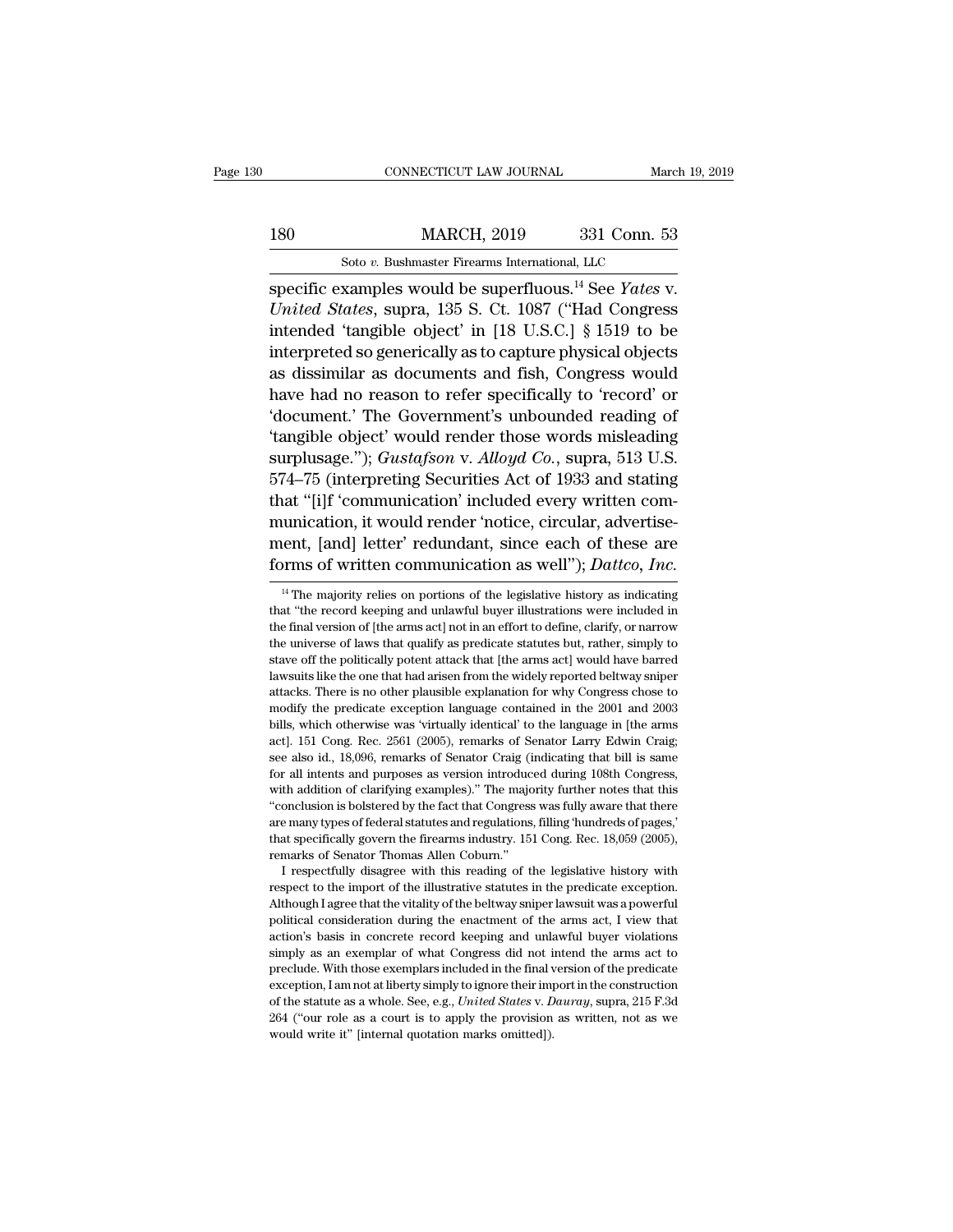# 2019 CONNECTICUT LAW JOURNAL Page 131<br>331 Conn. 53 MARCH, 2019 181<br>500 v. Bushmaster Firearms International, LLC

CONNECTICUT LAW JOURNAL<br>
Soto *v.* Bushmaster Firearms International, LLC<br>
Soto *v.* Bushmaster Firearms International, LLC<br>
Sissioner of Transportation. supra. 324 Conn 2019 CONNECTICUT LAW JOURNAL Page<br>
331 Conn. 53 MARCH, 2019 181<br>
<sup>Soto v.</sup> Bushmaster Firearms International, LLC<br>
v. *Commissioner of Transportation*, supra, 324 Conn.<br>
48–49 ("The legislature's grouping [in General Statu 331 Conn. 53 MARCH, 2019 181<br>
Soto v. Bushmaster Firearms International, LLC<br>
v. Commissioner of Transportation, supra, 324 Conn.<br>
48–49 ("The legislature's grouping [in General Statutes<br>
(Rev. to 2015) § 13b-36 (a)] of th 331 Conn. 53 MARCH, 2019 181<br>
Soto v. Bushmaster Firearms International, LLC<br>
v. Commissioner of Transportation, supra, 324 Conn.<br>
48–49 ("The legislature's grouping [in General Statutes<br>
(Rev. to 2015) § 13b-36 (a)] of t 331 Conn. 53 MARCH, 2019 181<br>
Soto v. Bushmaster Firearms International, LLC<br>
v. Commissioner of Transportation, supra, 324 Conn.<br>
48–49 ("The legislature's grouping [in General Statutes<br>
(Rev. to 2015) § 13b-36 (a)] of t Soto v. Bushmaster Firearms International, LLC<br>v. Commissioner of Transportation, supra, 324 Conn.<br>48–49 ("The legislature's grouping [in General Statutes<br>(Rev. to 2015) § 13b-36 (a)] of the term 'facilities' with<br>other n ble other and than landscale, and the set of Transportation, supra, 324 Conn.<br>48–49 ("The legislature's grouping [in General Statutes (Rev. to 2015) § 13b-36 (a)] of the term 'facilities' with<br>other nouns that all denote v. Commissioner of Transportation, supra, 324 Conn.<br>48–49 ("The legislature's grouping [in General Statutes<br>(Rev. to 2015) § 13b-36 (a)] of the term 'facilities' with<br>other nouns that all denote tangible objects favors a<br>c  $48-49$  ("The legislature's grouping [in General Statutes<br>(Rev. to 2015) § 13b-36 (a)] of the term 'facilities' with<br>other nouns that all denote tangible objects favors a<br>conclusion that the term 'facilities' also refers (Rev. to 2015) § 13b-36 (a)] of the term 'facilities' with<br>other nouns that all denote tangible objects favors a<br>conclusion that the term 'facilities' also refers to tangi-<br>ble objects other than land, buildings, and equi other nouns that all denote tangible objects favors a<br>conclusion that the term 'facilities' also refers to tangi-<br>ble objects other than land, buildings, and equipment<br>that might be used in a transportation system. More-<br>o conclusion that the term 'facilities' also refers to tangible objects other than land, buildings, and equipment<br>that might be used in a transportation system. More-<br>over, interpreting 'facilities' to mean only tangible ite ble objects other than land, buildings, and equipment<br>that might be used in a transportation system. More-<br>over, interpreting 'facilities' to mean only tangible items<br>does not render it superfluous or redundant with<br>respec that might be used in a transportation system. Moreover, interpreting 'facilities' to mean only tangible items<br>does not render it superfluous or redundant with<br>respect to the terms 'land,' 'buildings,' or 'equipment,'<br>as over, interpreting Taclities' to mean only tangible items<br>does not render it superfluous or redundant with<br>respect to the terms 'land,' 'buildings,' or 'equipment,'<br>as the commissioner suggests. The term 'facilities'<br>embra does not render it superfluous or redundant with<br>respect to the terms 'land,' 'buildings,' or 'equipment,'<br>as the commissioner suggests. The term 'facilities'<br>embraces numerous tangible items—other than land,<br>buildings, o respect to the terms 'land, 'buildings,' or 'equipment,'<br>as the commissioner suggests. The term 'facilities'<br>embraces numerous tangible items—other than land,<br>buildings, or equipment—including bridges . . . docks<br>. . . sid as the commissioner suggests. The term 'facilities'<br>embraces numerous tangible items—other than land,<br>buildings, or equipment—including bridges  $\dots$  docks<br> $\dots$  side railroad tracks that are part of a rail system<br> $\dots$  dams embraces numerous tangube items—other than iand,<br>buildings, or equipment—including bridges  $\dots$  docks<br> $\dots$  side railroad tracks that are part of a rail system<br> $\dots$  dams and reservoirs  $\dots$  and even horses." [Cita-<br>tions o buildings, or equipment—including bridges . . . docks<br>
. . . side railroad tracks that are part of a rail system<br>
. . . dams and reservoirs . . . and even horses." [Cita-<br>
tions omitted.]). Although a reading of the predic . . . side railroad tracks that are part of a rail system<br>
. . . dams and reservoirs . . . and even horses." [Cita-<br>
tions omitted.]). Although a reading of the predicate<br>
exception that is informed by the canons of const ... aams and reservoirs ... and even norses." [Citations omitted.]). Although a reading of the predicate exception that is informed by the canons of construction strongly favors the defendants, the plaintiffs' proffered r tions omitted.]). Although a reading of the predicate<br>exception that is informed by the canons of construc-<br>tion strongly favors the defendants, the plaintiffs' prof-<br>fered reading of the statute remains reasonable, insofa tion strongly ravors the derendants, the plaintiffs proferred reading of the statute remains reasonable, insofar<br>as "we do not woodenly apply limiting principles every<br>time Congress includes a specific example along with<br>a rered reading of the statute remains reasonable, insofar<br>as "we do not woodenly apply limiting principles every<br>time Congress includes a specific example along with<br>a general phrase." Ali v. Federal Bureau of Prisons,<br>552 as "we do not woodenly apply limiting principles every<br>time Congress includes a specific example along with<br>a general phrase." Ali v. Federal Bureau of Prisons,<br>552 U.S. 214, 227, 128 S. Ct. 831, 169 L. Ed. 2d 680<br>(2008). time Congress include<br>a general phrase."<br>552 U.S. 214, 227,<br>(2008). Accordingly<br>tive history of the a<br>predicate statute m<br>arms industry. the arms act in determining whether<br>the must specifically relate to the fir<br>IV<br>LEGISLATIVE HISTORY<br>re history also supports a narrow readi

### IV

Equivale in the legislative history also supports a narrow reading<br>the legislative history also supports a narrow reading<br>the predicate exception as limited only to those stat-<br>as that says the sale and manking of finance IV<br>
IV<br>
LEGISLATIVE HISTORY<br>
The legislative history also supports a narrow reading<br>
of the predicate exception as limited only to those stat-<br>
utes that govern the sale and marketing of firearms<br>
reading also with the maj IV<br>LEGISLATIVE HISTORY<br>The legislative history also supports a narrow reading<br>of the predicate exception as limited only to those stat-<br>utes that govern the sale and marketing of firearms<br>specifically. I agree with the maj LEGISLATIVE HISTORY<br>The legislative history also supports a narrow reading<br>of the predicate exception as limited only to those stat-<br>utes that govern the sale and marketing of firearms<br>specifically. I agree with the majori LEGISLATIVE HISTORY<br>The legislative history also supports a narrow reading<br>of the predicate exception as limited only to those stat-<br>utes that govern the sale and marketing of firearms<br>specifically. I agree with the majori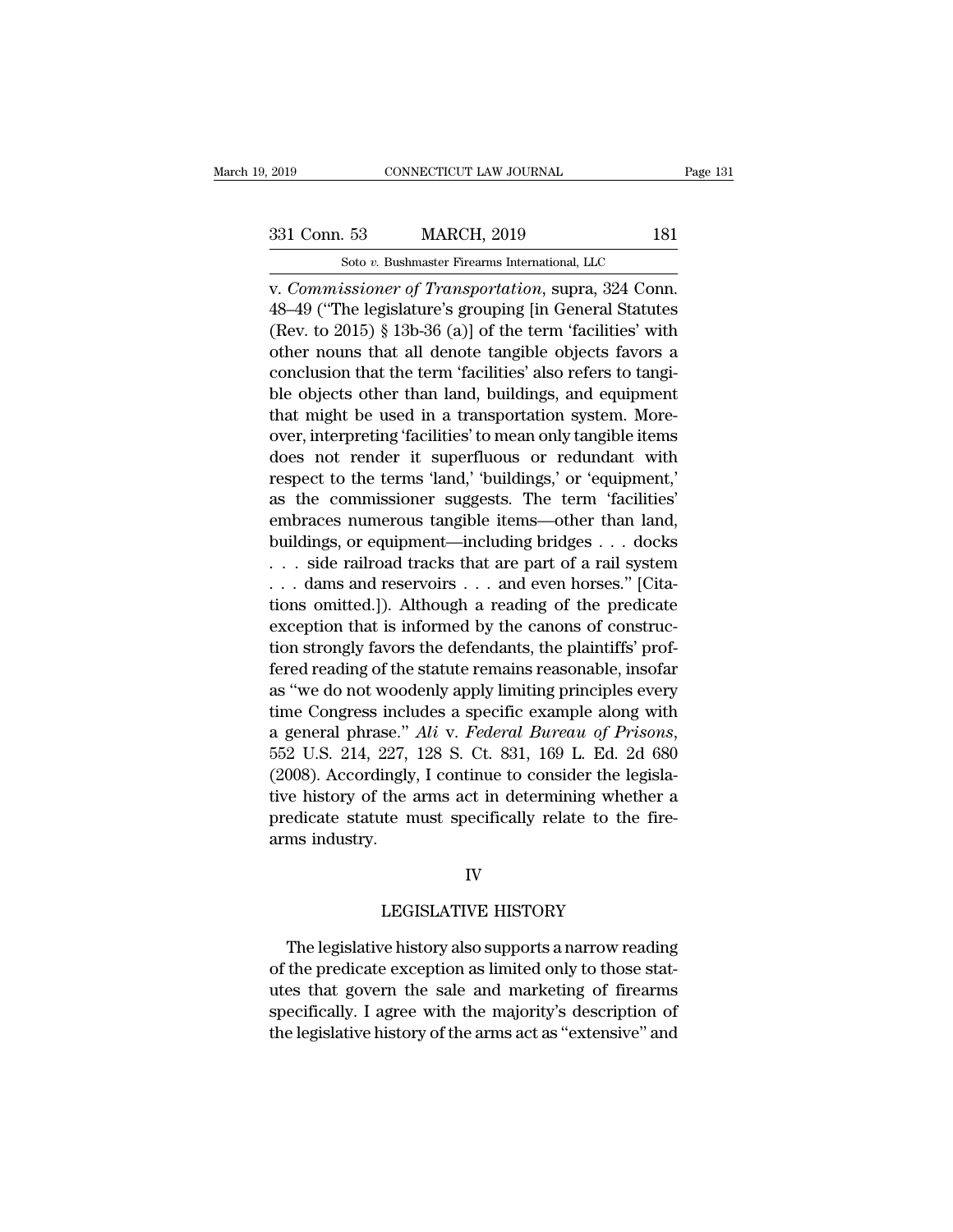## EXECUTE CONNECTICUT LAW JOURNAL March 19, 2019<br>182 MARCH, 2019 331 Conn. 53<br>500 v. Bushmaster Firearms International, LLC CONNECTICUT LAW JOURNAL March March March MARCH, 2019 331 Conn. 53<br>Soto *v.* Bushmaster Firearms International, LLC<br>ngl something of a mixed bag "<sup>15</sup> I disagree

CONNECTICUT LAW JOURNAL March 19, 2<br>
182 MARCH, 2019 331 Conn. 53<br>
Soto v. Bushmaster Firearms International, LLC<br>
"present[ing] something of a mixed bag."<sup>15</sup> I disagree,<br>
however, with the majority's conclusion that the 182 MARCH, 2019 331 Conn. 53<br>
Soto v. Bushmaster Firearms International, LLC<br>
"present[ing] something of a mixed bag."<sup>15</sup> I disagree,<br>
however, with the majority's conclusion that the legisla-<br>
tive history demonstrates t 182 MARCH, 2019 331 Conn. 53<br>
Soto v. Bushmaster Firearms International, LLC<br>
"present[ing] something of a mixed bag."<sup>15</sup> I disagree,<br>
however, with the majority's conclusion that the legisla-<br>
tive history demonstrates MARCH, 2019 331 Conn. 53<br>
Soto *v*. Bushmaster Firearms International, LLC<br>
"present[ing] something of a mixed bag."<sup>15</sup> I disagree,<br>
however, with the majority's conclusion that the legisla-<br>
tive history demonstrates tha Soto v. Bushmaster Firearms International, LLC<br>
"present[ing] something of a mixed bag."<sup>15</sup> I disagree,<br>
however, with the majority's conclusion that the legisla-<br>
tive history demonstrates that "Congress did not intend<br> Soto v. Bushmaster Firearms International, LLC<br>
"present[ing] something of a mixed bag."<sup>15</sup> I disagree,<br>
however, with the majority's conclusion that the legisla-<br>
tive history demonstrates that "Congress did not intend<br> "present[ing] something of a mixed bag."<sup>15</sup> I disagree,<br>however, with the majority's conclusion that the legisla-<br>tive history demonstrates that "Congress did not intend<br>to limit the scope of the predicate exception to v however, with the majority's conclusion that the legislative history demonstrates that "Congress did not intend<br>to limit the scope of the predicate exception to viola-<br>tions of firearms specific laws or to confer immunity<br> tive history demonstrates that "Congress did not intend<br>to limit the scope of the predicate exception to viola-<br>tions of firearms specific laws or to confer immunity<br>from all claims alleging that firearms sellers violated<br> to limit the scope of the predicate exception to violations of firearms specific laws or to confer immunity from all claims alleging that firearms sellers violated unfair trade practice laws." Consistent with the purpose o tions of firearms specific laws or to confer immunity<br>from all claims alleging that firearms sellers violated<br>unfair trade practice laws." Consistent with the purpose<br>of the arms act as set forth in 15 U.S.C. § 7901; see<br>f from all claims alleging that firearms sellers violated<br>unfair trade practice laws." Consistent with the purpose<br>of the arms act as set forth in 15 U.S.C. § 7901; see<br>footnote 1 of this dissenting opinion; much of the legi unfair trade practice laws." Consistent with the purpose<br>of the arms act as set forth in 15 U.S.C. § 7901; see<br>footnote 1 of this dissenting opinion; much of the legis-<br>lative history consists of broad statements by suppor of the arms act as set forth in 15 U.S.C. § 7901; see<br>footnote 1 of this dissenting opinion; much of the legis-<br>lative history consists of broad statements by support-<br>ers of the arms act about saving the American firearm footnote 1 of this dissenting opinion; much of the legis-<br>lative history consists of broad statements by support-<br>ers of the arms act about saving the American firearms<br>industry from "predatory," "abusive," and "frivolous dustry from "predatory," "abusive," and "frivolous"<br>wsuits, sanctioned by "sympathetic activist judges,"<br>eeking "damages resulting from the criminal or unlaw-<br>il misuse of a firearm or ammunition by a third party."<sup>16</sup><br><sup>15</sup> lawsuits, sanctioned by "sympathetic activist judges,"<br>seeking "damages resulting from the criminal or unlaw-<br>ful misuse of a firearm or ammunition by a third party."<sup>16</sup><br><sup>15</sup> As a general matter, I also agree with the obs

seeking "damages resulting from the criminal or unlaw-<br>ful misuse of a firearm or ammunition by a third party."<sup>16</sup><br> $^{16}$  As a general matter, I also agree with the observation of Judge Marsha<br>S. Berzon, in her dissentin ful misuse of a firearm or ammunition by a third party."<sup>16</sup><br>
<sup>15</sup> As a general matter, I also agree with the observation of Judge Marsha<br>
S. Berzon, in her dissenting opinion in *Ileto* v. *Glock*, *Inc.*, supra, 565 F.3 The Hussuse of a fired into antificant of an interaction by a third party.<br>
<sup>15</sup> As a general matter, I also agree with the observation of Judge Marsha<br>
S. Berzon, in her dissenting opinion in *Ileto* v. *Glock, Inc.*, su <sup>15</sup> As a general matter, I also agree with the observation of Judge Marsha S. Berzon, in her dissenting opinion in *Ileto* v. *Glock*, *Inc.*, supra, 565 F.3d 1126, that much of the legislative history of the arms act ne S. Berzon, in her dissenting opinion in *Ileto* v. *Glock, Inc.*, supra, 565 F.3d 1126, that much of the legislative history of the arms act needs to be taken with a grain of salt. Judge Berzon aptly observed that "individ 1126, that much of the legislative history of the arms act needs to be taken with a grain of salt. Judge Berzon aptly observed that "individual legislators at times suggested divergent views of what sorts of lawsuits the [ **Example 12** and a grain of salt. Judge Berzon aptly observed that "individual legislators at times suggested divergent views of what sorts of lawsuits the [arms act] would affect if it were passed into law. Some of those and times suggested divergent views of what sorts of lawsuits the [arms act] would affect if it were passed into law. Some of those views appear perhaps implausibly narrow or implausibly broad, likely because the bill exc implausibly narrow or implausibly broad, likely because the bill excited<br>strong emotions from both its supporters and its opponents. As courts have<br>long cautioned, however, the statements of single lawmakers do not establ

the firearms industry responsible for turning a blind eye to criminal activity in the name of profits. See, e.g., 151 Cong. Rec. 18,065 (2005), remarks of the name of profits. See, e.g., 151 Cong. Rec. 18,065 (2005), rema ing cautioned, however, the statements of single law<br>makers do not establish congressional intent." (Footnote omitted.) Id., 1161–62.<br><sup>16</sup> In contrast, opponents of the arms act roundly criticized it as a gift to<br>the gun l France Senator Intent." (Footnote omitted.) Id., 1161–62.<br>
<sup>16</sup> In contrast, opponents of the arms act roundly criticized it as a gift to<br>
the gun lobby that would deprive injured persons of the opportunity to hold<br>
the fi <sup>16</sup> In contrast, opponents of the arms act roundly criticized it as a gift to the gun lobby that would deprive injured persons of the opportunity to hold the firearms industry responsible for turning a blind eye to crimi the gun lobby that would deprive injured persons of the opportunity to hold<br>the firearms industry responsible for turning a blind eye to criminal activity<br>in the name of profits. See, e.g., 151 Cong. Rec. 18,065 (2005), re the firearms industry responsible for turning a blind eye to criminal activity in the name of profits. See, e.g., 151 Cong. Rec. 18,065 (2005), remarks of Senator Dianne Feinstein ("[The arms act] has nothing to do with pr in the name of profits. See, e.g., 151 Cong. Rec. 18,065 (2005), remarks of Senator Dianne Feinstein ("[The arms act] has nothing to do with protecting lawful commerce; rather, it protects one segment of industry against t bill is a simple giveaway to one industry—the gun lobby. It is a special interest simple givea in the simple givear of industry against the lawful interests of our [s] tates in remedying and deterring negligent conduct.<br>
. Lawful commerce; rather, it protects one segment of industry against the lawful interests of our [s]tates in remedying and deterring negligent conduct.<br>
... Its proponents argue that lawsuits need to be stopped in order t lawful commerce; rather, it protects one segment of industry against the lawful interests of our [s]<br>tates in remedying and deterring negligent conduct.<br>. . . Its proponents argue that law<br>suits need to be stopped in orde Example 1.1 Its proponents argue that lawsuits need to be stopped in order to defend their view of the [s]econd [a]mendment. But that is pretense. This bill is a simple giveaway to one industry—the gun lobby. It is a spec defend their view of the [s]econd [a]mendment. But that is pretense. This bill is a simple giveaway to one industry—the gun lobby. It is a special interest windfall."); id., 18,902, remarks of Senator Edward Moore Kennedy bell is a simple giveaway to one industry—the gun lobby. It is a special interest windfall."); id., 18,902, remarks of Senator Edward Moore Kennedy ("Instead of addressing the real issues that can make our country and our Enterest windfall."); id., 18,902, remarks of Senator Edward Moore Kennedy<br>("Instead of addressing the real issues that can make our country and our<br>communities safer, we are considering a bill that will close the courtho the "time of and of addressing the real issues that can make our country and our communities safer, we are considering a bill that will close the courthouse door to victims of gun crimes and give a free pass to the handful communities safer, we are considering a bill that will close the courthouse<br>door to victims of gun crimes and give a free pass to the handful of gun<br>dealers and gun manufacturers who sell firearms to terrorists and crimina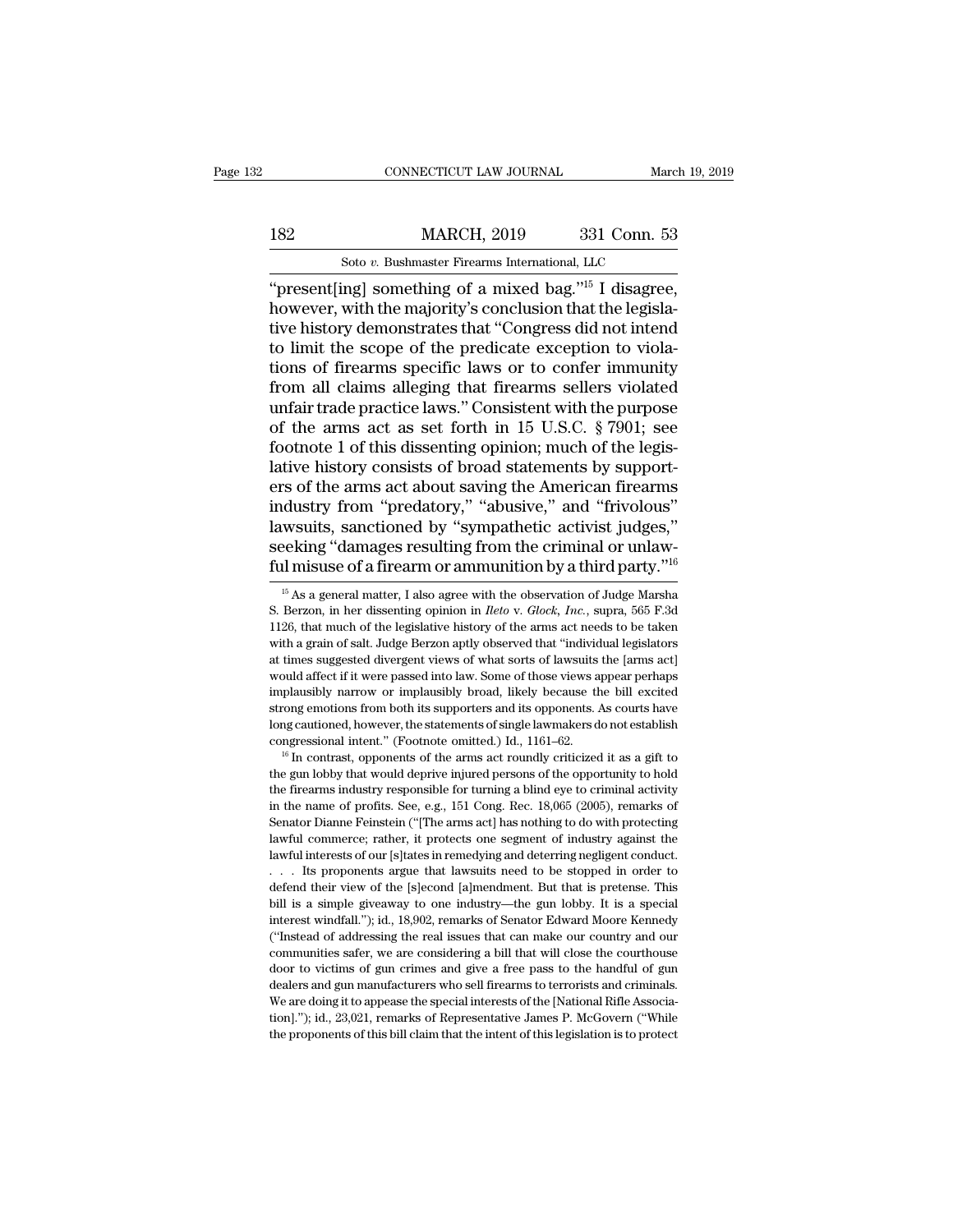# 2019 CONNECTICUT LAW JOURNAL Page 133<br>331 Conn. 53 MARCH, 2019 183<br>500 v. Bushmaster Firearms International, LLC

CONNECTICUT LAW JOURNAL<br>
Soto *v.* Bushmaster Firearms International, LLC<br>
Soto *v.* Bushmaster Firearms International, LLC<br>
Rec. 18 057–58 (2005), remarks of Senator 2019 CONNECTICUT LAW JOURNAL Page 133<br>
331 Conn. 53 MARCH, 2019 183<br>
500 v. Bushmaster Firearms International, LLC<br>
151 Cong. Rec. 18,057–58 (2005), remarks of Senator<br>
Larry Edwin Craig and Senator Thomas Allen Coburn; 331 Conn. 53 MARCH, 2019 183<br>
Soto v. Bushmaster Firearms International, LLC<br>
151 Cong. Rec. 18,057–58 (2005), remarks of Senator<br>
Larry Edwin Craig and Senator Thomas Allen Coburn;<br>
see, e.g., id., 2315–16, remarks of Rep 331 Conn. 53 MARCH, 2019 183<br>
Soto v. Bushmaster Firearms International, LLC<br>
151 Cong. Rec. 18,057–58 (2005), remarks of Senator<br>
Larry Edwin Craig and Senator Thomas Allen Coburn;<br>
see, e.g., id., 2315–16, remarks of Rep Ford Bundy Stearns (introducing House bill); id., 18,057<br>
Ford Bushmaster Firearms International, LLC<br>
151 Cong. Rec. 18,057–58 (2005), remarks of Senator<br>
Larry Edwin Craig and Senator Thomas Allen Coburn;<br>
see, e.g., id. Soto v. Bushmaster Firearms International, LLC<br>
151 Cong. Rec. 18,057–58 (2005), remarks of Senator<br>
Larry Edwin Craig and Senator Thomas Allen Coburn;<br>
see, e.g., id., 2315–16, remarks of Representative Clif-<br>
ford Bundy solo *v*. Bushmaster Friearns international, Lt.<br>
151 Cong. Rec. 18,057–58 (2005), remarks of Senator<br>
Larry Edwin Craig and Senator Thomas Allen Coburn;<br>
see, e.g., id., 2315–16, remarks of Representative Clif-<br>
ford Bun 151 Cong. Rec. 18,057–58 (2005), remarks of Senator<br>Larry Edwin Craig and Senator Thomas Allen Coburn;<br>see, e.g., id., 2315–16, remarks of Representative Clif-<br>ford Bundy Stearns (introducing House bill); id., 18,057,<br>rema Larry Edwin Craig and Senator Thomas Allen Coburn;<br>see, e.g., id., 2315–16, remarks of Representative Clif-<br>ford Bundy Stearns (introducing House bill); id., 18,057,<br>remarks of Senator Craig ("[t]hese predatory lawsuits<br>ar see, e.g., id., 2315–16, remarks of Representative Clif-<br>ford Bundy Stearns (introducing House bill); id., 18,057,<br>remarks of Senator Craig ("[t]hese predatory lawsuits<br>are aimed at bankrupting the firearms industry" and " ford Bundy Stearns (introducing House bill); id., 18,057,<br>remarks of Senator Craig ("[t]hese predatory lawsuits<br>are aimed at bankrupting the firearms industry" and "all<br>seek the same goal of forcing law-abiding businesses<br> remarks of Senator Craig ("[t]hese predatory lawsuits<br>are aimed at bankrupting the firearms industry" and "all<br>seek the same goal of forcing law-abiding businesses<br>selling a legal product to pay for damages from the<br>crimin are aimed at bankrupting the firearms industry" and "all<br>seek the same goal of forcing law-abiding businesses<br>selling a legal product to pay for damages from the<br>criminal misuse of that product," which would threaten<br>"a do seek the same goal of forcing law-abiding businesses<br>selling a legal product to pay for damages from the<br>criminal misuse of that product," which would threaten<br>"a domestic industry that is critical to our national<br>defense" selling a legal product to pay for damages from the<br>criminal misuse of that product," which would threaten<br>"a domestic industry that is critical to our national<br>defense" and jeopardize "hundreds of thousands of<br>good paying criminal misuse of that product," which would threaten<br>"a domestic industry that is critical to our national<br>defense" and jeopardize "hundreds of thousands of<br>good paying jobs"); id., 18,058, remarks of Senator<br>Coburn ("[A "a domestic industry that is critical to our national defense" and jeopardize "hundreds of thousands of good paying jobs"); id., 18,058, remarks of Senator Coburn ("[A]nti-gun activists have found another way to constrict defense" and jeopardize "hundreds of thousands of good paying jobs"); id., 18,058, remarks of Senator Coburn ("[A]nti-gun activists have found another way to constrict the right to bear arms and attack the Bill of Rights a good paying jobs"); id., 18,058, remarks of Senator<br>Coburn ("[A]nti-gun activists have found another way<br>to constrict the right to bear arms and attack the Bill<br>of Rights and attack the [United States] [c]onstitution,<br>and Coburn ("[A]nti-gun activists have found another way<br>to constrict the right to bear arms and attack the Bill<br>of Rights and attack the [United States] [c]onstitution,<br>and that is through frivolous litigation. . . . [These] to constrict the right to bear arms and attack the Bill<br>of Rights and attack the [United States] [c]onstitution,<br>and that is through frivolous litigation. . . . [These]<br>novel lawsuits . . . are not intended to create a so of Rights and attack the [United States] [c]onstitution,<br>and that is through frivolous litigation. . . . [These]<br>novel lawsuits . . . are not intended to create a solu-<br>tion. They are intended to drive the gun industry ou and that is through frivolous litigation. . . . . [These]<br>novel lawsuits . . . are not intended to create a solu-<br>tion. They are intended to drive the gun industry out<br>of business by holding manufacturers and dealers liab novel lawsuits . . . are not intended to create a solution. They are intended to drive the gun industry out of business by holding manufacturers and dealers liable for the intentional and criminal act[s] of third parties o tion. They are intended to drive the gun industry out<br>of business by holding manufacturers and dealers liable<br>for the intentional and criminal act[s] of third parties<br>over whom they have absolutely no control."); see also<br> of business by holding manufacturers and dealers liable<br>for the intentional and criminal act[s] of third parties<br>over whom they have absolutely no control."); see also<br>id., 18,070, remarks of Senator William H. Frist; id., for the intentional and criminal act[s] of third parties<br>over whom they have absolutely no control."); see also<br>id., 18,070, remarks of Senator William H. Frist; id.,<br>18,072–73, remarks of Senator Lindsey Graham; id.,<br>18,0 over whom they have a<br>id., 18,070, remarks of<br>18,072–73, remarks of<br>18,914, remarks of Sen<br>18,914, remarks of Sen<br>son; id., 18,924, remar<br>gard Sessions III.<br>Turning beyond the 1,072–73, remarks of Senator Lindsey Graham; id.,<br>
1,072–73, remarks of Senator Orrin Grant Hatch; id.,<br>
1,914, remarks of Senator Kathryn Ann Bailey Hutchin; id., 18,924, remarks of Senator Jefferson Beaure-<br>
1,18,924, re 18,073, remarks of Senator Orrin Grant Hatch; id., 18,914, remarks of Senator Kathryn Ann Bailey Hutchison; id., 18,924, remarks of Senator Jefferson Beauregard Sessions III.<br>Turning beyond the more sweeping remarks, to th

gard Sessions III.<br>Turning beyond the more sweeping remarks, to the<br>extent that there is legislative history illuminating the<br>jobs at mom-and-pop gun stores from reckless lawsuits, the truth is that<br>the bill is all about p

Turning beyond the more sweeping remarks, to the extent that there is legislative history illuminating the jobs at mom-and-pop gun stores from reckless lawsuits, the truth is that the bill is all about protecting profits f Turning beyond the more sweeping remarks, to the extent that there is legislative history illuminating the jobs at mom-and-pop gun stores from reckless lawsuits, the truth is that the bill is all about protecting profits f extent that there is legislative history illuminating the<br>jobs at mom-and-pop gun stores from reckless lawsuits, the truth is that<br>the bill is all about protecting profits for the gun industry. Ensuring its<br>yearly profits, EXTENT THAT THET IS TEGISIALIVE HISTOLY INTUITHIRING THE<br>jobs at mom-and-pop gun stores from reckless lawsuits, the truth is that<br>the bill is all about protecting profits for the gun industry. Ensuring its<br>yearly profits, jobs at mom-and-pop gun stores from reckless lawsuits, the truth is that<br>the bill is all about protecting profits for the gun industry. Ensuring its<br>yearly profits, not protecting jobs nor safeguarding gun sales, is atop t be the hand said about protecting profits for the gun industry. Ensuring its yearly profits, not protecting profits for the gun industry. Ensuring its yearly profits, not protecting jobs nor safeguarding gun sales, is ato wearly profits, not protecting jobs nor safeguarding gun sales, is atop the priorities of the gun industry."); id., 19,217, remarks of Senator Charles Ellis Schumer ("[I]t is shocking that we would spend our time giving un priorities of t<br>Schumer ("[I]<br>and unpreced<br>into the hand<br>cans. We eve<br>gun lobby.").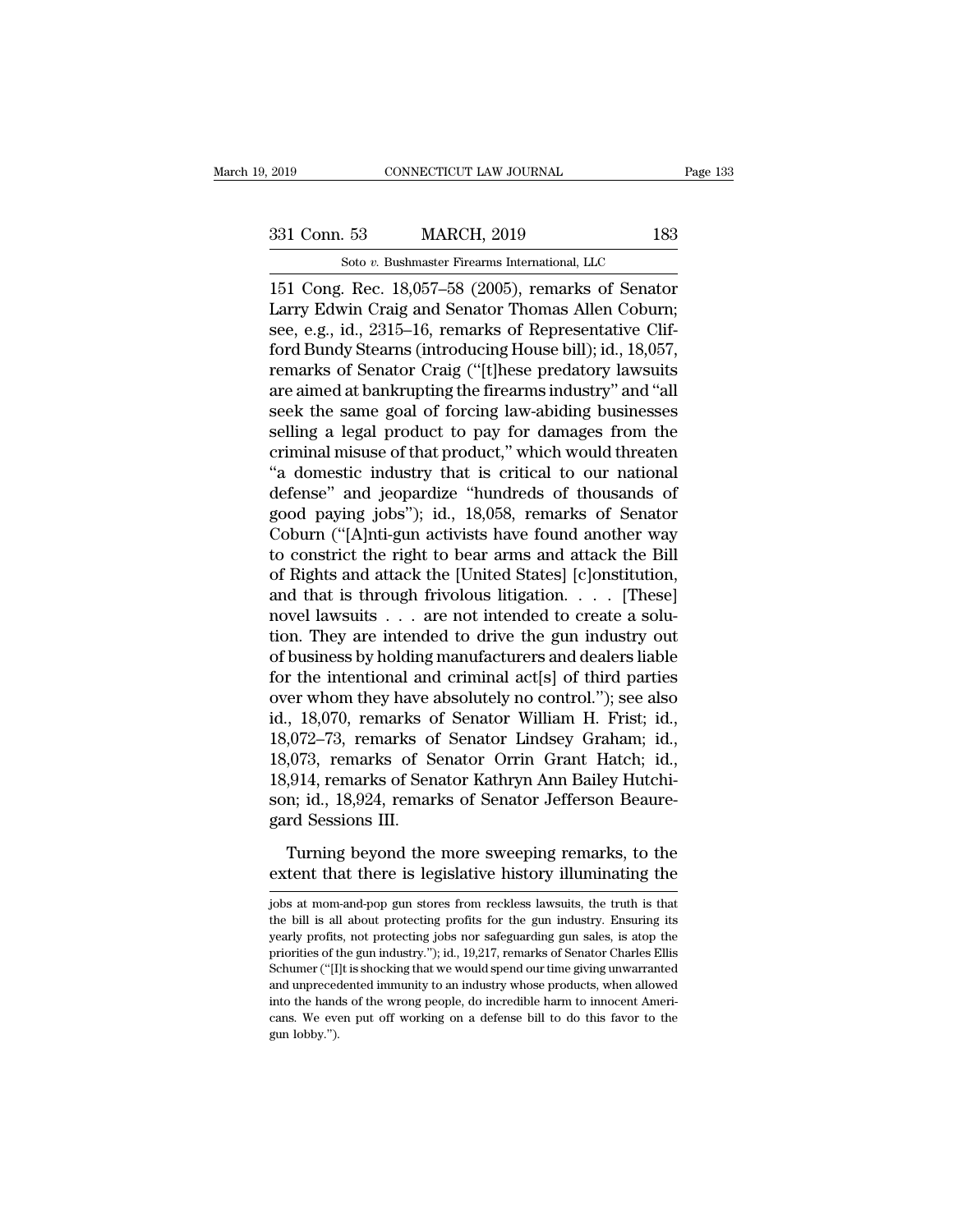## EXECUTE CONNECTICUT LAW JOURNAL March 19, 2019<br>184 MARCH, 2019 331 Conn. 53<br>500 v. Bushmaster Firearms International, LLC CONNECTICUT LAW JOURNAL March March March MARCH, 2019 331 Conn. 53<br>Soto *v.* Bushmaster Firearms International, LLC<br>of the predicate exception, it "reflect[s] the

CONNECTICUT LAW JOURNAL March 19, 2019<br>
184 MARCH, 2019 331 Conn. 53<br>
500 v. Bushmaster Firearms International, LLC<br>
meaning of the predicate exception, it "reflect[s] the<br>
understanding that manufacturers and sellers of f 184 MARCH, 2019 331 Conn. 53<br>
Soto v. Bushmaster Firearms International, LLC<br>
meaning of the predicate exception, it "reflect[s] the<br>
understanding that manufacturers and sellers of fire-<br>
arms would be liable only for sta 184 MARCH, 2019 331 Conn. 53<br>
Soto v. Bushmaster Firearms International, LLC<br>
meaning of the predicate exception, it "reflect[s] the<br>
understanding that manufacturers and sellers of fire-<br>
arms would be liable only for st MARCH, 2019 331 Conn. 53<br>
Soto v. Bushmaster Firearms International, LLC<br>
meaning of the predicate exception, it "reflect[s] the<br>
understanding that manufacturers and sellers of fire-<br>
arms would be liable only for statuto Soto *v.* Bushmaster Firearms International, LLC<br>
meaning of the predicate exception, it "reflect[s] the<br>
understanding that manufacturers and sellers of fire-<br>
arms would be liable only for statutory violations con-<br>
cern Soto v. Bushmaster Firearms International, LLC<br>
meaning of the predicate exception, it "reflect[s] the<br>
understanding that manufacturers and sellers of fire-<br>
arms would be liable only for statutory violations con-<br>
cerni meaning of the predicate exception, it "reflect[s] the<br>understanding that manufacturers and sellers of fire-<br>arms would be liable only for statutory violations con-<br>cerning firearm regulations or sales and marketing<br>regula understanding that manufacturers and sellers of fire-<br>arms would be liable only for statutory violations con-<br>cerning firearm regulations or sales and marketing<br>regulations." *Ileto* v. *Glock*, *Inc.*, supra, 565 F.3d 11 arms would be liable only for statutory violations concerning firearm regulations or sales and marketing<br>regulations." *Ileto* v. *Glock*, *Inc.*, supra, 565 F.3d 1137.<br>Thus, the legislative debate, much of which was<br>inte cerning firearm regulations or sales and marketing<br>regulations." *Ileto* v. *Glock*, *Inc.*, supra, 565 F.3d 1137.<br>Thus, the legislative debate, much of which was<br>intended to provide assurances that the arms act would<br>not regulations." *Ileto* v. *Glock*, *Inc.*, supra, 565 F.3d 1137.<br>Thus, the legislative debate, much of which was<br>intended to provide assurances that the arms act would<br>not preempt claims against the dealers who violated<br>num Thus, the legislative debate, much of which was<br>intended to provide assurances that the arms act would<br>not preempt claims against the dealers who violated<br>numerous firearms sale laws in selling the Bushmaster<br>rifle used by intended to provide assurances that the arms act would<br>not preempt claims against the dealers who violated<br>numerous firearms sale laws in selling the Bushmaster<br>rifle used by the beltway snipers; see, e.g., H.R. Rep.<br>No. 1 not preempt claims against the dealers who violated<br>numerous firearms sale laws in selling the Bushmaster<br>rifle used by the beltway snipers; see, e.g., H.R. Rep.<br>No. 109-124, p. 92 (2005), remarks of Representative<br>Melvin numerous firearms sale laws in selling the Bushmaster<br>rifle used by the beltway snipers; see, e.g., H.R. Rep.<br>No. 109-124, p. 92 (2005), remarks of Representative<br>Melvin L. Watt; supports an interpretation of predicate<br>st rifle used by the beltway snipers; see, e.g., H.R. Rep.<br>No. 109-124, p. 92 (2005), remarks of Representative<br>Melvin L. Watt; supports an interpretation of predicate<br>statutes as those specifically regulating the sale or mar No. 109-124, p. 92 (2005), remarks of Representative<br>Melvin L. Watt; supports an interpretation of predicate<br>statutes as those specifically regulating the sale or mar-<br>keting of firearms, such as those governing the tracki Melvin L. Watt; supports an interpretation of predicate<br>statutes as those specifically regulating the sale or mar-<br>keting of firearms, such as those governing the tracking<br>of inventory by firearms dealers.<sup>17</sup> For example statutes as those specifically regulating the sale or marketing of firearms, such as those governing the tracking<br>of inventory by firearms dealers.<sup>17</sup> For example, Senator<br>Craig explained that the "bill does not shut the raig explained that the "bill does not shut the court-<br>buse door," insofar as "plaintiffs will have the opportu-<br>ity to argue that their case falls under the exception,<br>ich as violations of [f]ederal and [s]tate  $law \dots$  tha house door," insofar as "plaintiffs will have the opportunity to argue that their case falls under the exception, such as violations of [f]ederal and [s]tate  $law \dots$  that  $\frac{17}{17}$  I disagree with the majority's circular

mity to argue that their case falls under the exception,<br>such as violations of [f]ederal and [s]tate  $law \dots$  that<br> $\frac{17}{16}$  isagree with the majority's circular reliance on statements of legisla-<br>tors indicating that the in violations of  $[f]$ ederal and  $[s]$ tate law . . . that<br>
<sup>17</sup>I disagree with the majority's circular reliance on statements of legisla-<br>
tors indicating that the arms act protects " law-abiding" gun dealers and<br>
manufactu (2005), remarks of Senator Craig (observing that actions against firearms <sup>17</sup> I disagree with the majority's circular reliance on statements of legislators indicating that the arms act protects " law-abiding' " gun dealers and manufacturers, as suggesting that encompasses those who do not enga for indicating that the arms act protects " law-abiding" " gun dealers and manufacturers, as suggesting that encompasses those who do not engage in violations of unfair trade practices acts. See, e.g., 151 Cong. Rec. 18,05 manufacturers, as suggesting that encompasses those who do not engage<br>in violations of unfair trade practices acts. See, e.g., 151 Cong. Rec. 18,057<br>(2005), remarks of Senator Craig (observing that actions against firearms manufacturers, as suggesting that encompasses those who do not engage in violations of unfair trade practices acts. See, e.g., 151 Cong. Rec. 18,057 (2005), remarks of Senator Craig (observing that actions against firearm (2005), remarks of Senator Craig (observing that actions against firearms industry "all seek the same goal of forcing law-abiding businesses selling a legal product to pay for damages from the criminal misuse of that prod industry "all seek the same goal of forcing law-abiding businesses selling a legal product to pay for damages from the criminal misuse of that product"); id., 19,137, remarks of Senator Craig ("[w]hat we have crafted is a legal product to pay for damages from the criminal misuse of that product");<br>id., 19,137, remarks of Senator Craig ("[w]hat we have crafted is a very<br>narrow exemption from predatory lawsuits seeking to hold legitimate, law id, 19,137, remarks of Senator Craig ("[w]hat we have crafted is a very narrow exemption from predatory lawsuits seeking to hold legitimate, law-<br>abiding people responsible for the harm done by the misdeeds of people<br>over seeking to hold legitimate, law-<br>narrow exemption from predatory lawsuits seeking to hold legitimate, law-<br>abiding people responsible for the harm done by the misdeeds of people<br>over whom they have no control"); id., 23,02 abiding people responsible for the harm done by the misdeeds of people<br>abiding people responsible for the harm done by the misdeeds of people<br>over whom they have no control"); id., 23,024, remarks of Representative<br>Charles sover whom they have no control"); id., 23,024, remarks of Representative Charles Foster Bass (arguing that arms act "protects licensed and law abiding firearms and ammunitions manufacturers and sellers from lawsuits that Charles Foster Bass (arguing that arms act "protects licensed and law abiding<br>Thearms and ammunitions manufacturers and sellers from lawsuits that<br>seek to hold them responsible for the crimes that third party criminals<br>com Frearms and ammunitions manufacturers and sellers from lawsuits that seek to hold them responsible for the crimes that third party criminals commit"). These statements, which are ambiguous and no more illuminating than th in the purpose of eliminations was califored as California's general to hold them responsible for the crimes that third party criminals commit"). These statements, which are ambiguous and no more illuminating than the purp commit"). These statements, which are ambiguous and no more illuminating than the purpose of eliminating "frivolous" lawsuits, prove too much, as the arms act by its very terms shields gun manufacturers and dealers from t the arms act by its very terms shields gun manufacturers and dealers from<br>the consequences of violating numerous laws, both common and statutory<br>in nature, such as California's general tort statutes. See *Ileto* v. *Glock* exception.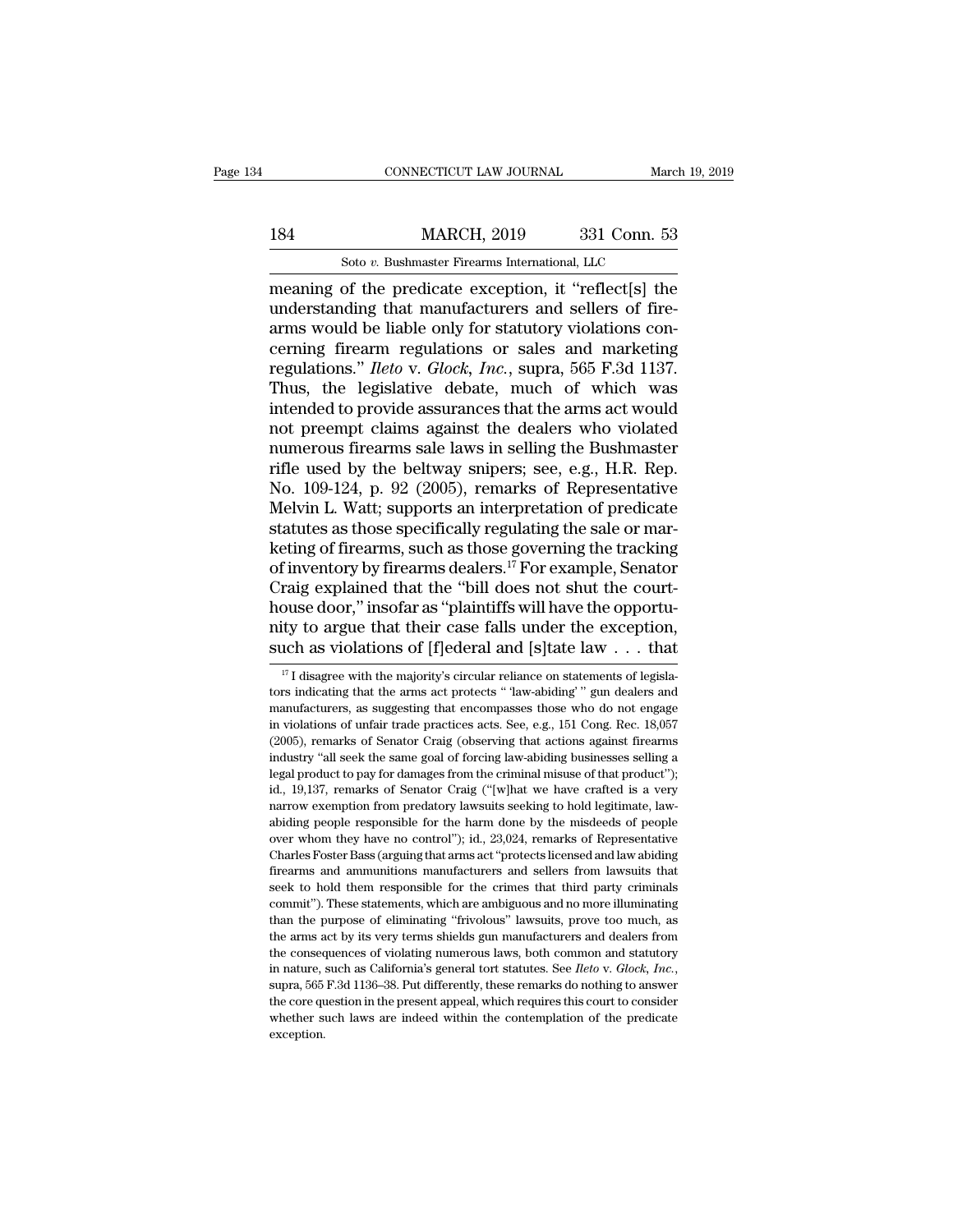2019 CONNECTICUT LAW JOURNAL Page 135<br>331 Conn. 53 MARCH, 2019 185<br>500 v. Bushmaster Firearms International, LLC

CONNECTICUT LAW JOURNAL<br>
Soto *v.* Bushmaster Firearms International, LLC<br>
Soto *v.* Bushmaster Firearms International, LLC<br>
knowingly sold a firearm to a person who 2019 CONNECTICUT LAW JOURNAL Page 135<br>
331 Conn. 53 MARCH, 2019 185<br>
301 Soto v. Bushmaster Firearms International, LLC<br>
you have knowingly sold a firearm to a person who<br>
cannot legally have it or who you have reason to b 331 Conn. 53 MARCH, 2019 185<br>Soto v. Bushmaster Firearms International, LLC<br>you have knowingly sold a firearm to a person who<br>cannot legally have it or who you have reason to believe<br>could use it for a purpose other than i 331 Conn. 53 MARCH, 2019 185<br>
Soto v. Bushmaster Firearms International, LLC<br>
you have knowingly sold a firearm to a person who<br>
cannot legally have it or who you have reason to believe<br>
could use it for a purpose other t 331 Conn. 53 MARCH, 2019 185<br>
soto v. Bushmaster Firearms International, LLC<br>
you have knowingly sold a firearm to a person who<br>
cannot legally have it or who you have reason to believe<br>
could use it for a purpose other t Soto v. Bushmaster Firearms International, LLC<br>you have knowingly sold a firearm to a person who<br>cannot legally have it or who you have reason to believe<br>could use it for a purpose other than intended. That all<br>comes unde solo *v*. Bushinaster Frieams intentational, ELC<br>you have knowingly sold a firearm to a person who<br>cannot legally have it or who you have reason to believe<br>could use it for a purpose other than intended. That all<br>comes und you have knowingly sold a firearm to a person who<br>cannot legally have it or who you have reason to believe<br>could use it for a purpose other than intended. That all<br>comes under the current definition of [f]ederal law."<br>151 cannot legally have it or who you have reason to believe<br>could use it for a purpose other than intended. That all<br>comes under the current definition of [f]ederal law."<br>151 Cong. Rec. 18,057–58 (2005). In contending that th could use it for a purpose other than intended. That all<br>comes under the current definition of [f]ederal law."<br>151 Cong. Rec. 18,057–58 (2005). In contending that the<br>arms act does not reduce "personal accountability" for<br> comes under the current definition of [f]ederal law."<br>151 Cong. Rec. 18,057–58 (2005). In contending that the<br>arms act does not reduce "personal accountability" for<br>firearms manufacturers, given its exceptions, Senator<br>Cob 151 Cong. Rec. 18,057–58 (2005). In contending that the<br>arms act does not reduce "personal accountability" for<br>firearms manufacturers, given its exceptions, Senator<br>Coburn emphasized that "gun manufacturers and sell-<br>ers a arms act does not reduce "personal accountability" for<br>firearms manufacturers, given its exceptions, Senator<br>Coburn emphasized that "gun manufacturers and sell-<br>ers are already policed enough, too much, through hun-<br>dreds firearms manufacturers, given its exceptions, Senator<br>Coburn emphasized that "gun manufacturers and sell-<br>ers are already policed enough, too much, through hun-<br>dreds of pages of statutes, hundreds of pages of<br>regulations. Coburn emphasized that "gun manufacturers and sell-<br>ers are already policed enough, too much, through hun-<br>dreds of pages of statutes, hundreds of pages of<br>regulations. To name a few sources of regulations of<br>guns and ammu ers are already policed enough, too much, through hundreds of pages of statutes, hundreds of pages of regulations. To name a few sources of regulations of guns and ammunition: the Internal Revenue Code, including the Natio dreds of pages of statutes, hundreds of pages of<br>regulations. To name a few sources of regulations of<br>guns and ammunition: the Internal Revenue Code,<br>including the National Firearms Act postal regulations<br>restricting shipp regulations. To name a few sources of regulations of<br>guns and ammunition: the Internal Revenue Code,<br>including the National Firearms Act postal regulations<br>restricting shipping of handguns; [f]ederal explosive<br>law; regulat guns and ammunition: the Internal Revenue Code,<br>including the National Firearms Act postal regulations<br>restricting shipping of handguns; [f]ederal explosive<br>law; regulations for gunpowder and ammunition manu-<br>facture; the including the National Firearms Act postal regulations<br>restricting shipping of handguns; [f]ederal explosive<br>law; regulations for gunpowder and ammunition manu-<br>facture; the Arms Export Control Act; the Commerce<br>Department restricting shipping of handguns; [f]ederal explosive<br>law; regulations for gunpowder and ammunition manu-<br>facture; the Arms Export Control Act; the Commerce<br>Department export regulations; the Department of<br>Transportation r law; regulations for gunpowder and ammunition manu-<br>facture; the Arms Export Control Act; the Commerce<br>Department export regulations; the Department of<br>Transportation regulations on ammunition explosives<br>and hazardous mate facture; the Arms Export Control Act; the Commerce<br>Department export regulations; the Department of<br>Transportation regulations on ammunition explosives<br>and hazardous material transport. In addition to keep-<br>ing explicit re Department export regulations; the Department of<br>Transportation regulations on ammunition explosives<br>and hazardous material transport. In addition to keep-<br>ing explicit records that can be inspected by  $\dots$  the<br>Bureau of Transportation regulations on ammunition explosives<br>and hazardous material transport. In addition to keep-<br>ing explicit records that can be inspected by  $\dots$  the<br>Bureau of Alcohol, Tobacco, Firearms, and Explosives,<br>licen and hazardous material transport. In addition to keep-<br>ing explicit records that can be inspected by  $\dots$  the<br>Bureau of Alcohol, Tobacco, Firearms, and Explosives,<br>licensed dealers have to conduct a [f]ederal criminal<br>bac ing explicit records that can be inspected by  $\ldots$  the Bureau of Alcohol, Tobacco, Firearms, and Explosives, licensed dealers have to conduct a [f]ederal criminal background check  $\ldots$  . All retail gun buyers are screen Bureau of Alcohol, Tobacco, Firearms, and Explosives,<br>licensed dealers have to conduct a [f]ederal criminal<br>background check . . . . . All retail gun buyers are<br>screened to the best of the [g]overnment's ability." Id.,<br>18, licensed dealers have to conduct a [f]ederal criminal<br>background check  $\dots$  . All retail gun buyers are<br>screened to the best of the [g]overnment's ability." Id.,<br>18,059–60; see also id., 19,119, remarks of Senator Ses-<br>si background check  $\ldots$  . All retail gun buyers are<br>screened to the best of the [g]overnment's ability." Id.,<br>18,059–60; see also id., 19,119, remarks of Senator Ses-<br>sions (emphasizing that arms act "allows lawsuits for<br>v screened to the best of the [g]overnment's ability." Id.,<br>18,059–60; see also id., 19,119, remarks of Senator Sessions (emphasizing that arms act "allows lawsuits for<br>violation of contract, for negligence, in not following 18,059–60; see also id., 19,119, remarks of Senator Sessions (emphasizing that arms act "allows lawsuits for violation of contract, for negligence, in not following the rules and regulations and for violating any law or re sions (emphasizing that arms act "allows lawsuits for<br>violation of contract, for negligence, in not following<br>the rules and regulations and for violating any law or<br>regulation that is part of the complex rules that control violation of contract, for negligence, in not following<br>the rules and regulations and for violating any law or<br>regulation that is part of the complex rules that control<br>sellers and manufacturers of firearms"). Similarly, w the rules and regulations and for violating any law or<br>regulation that is part of the complex rules that control<br>sellers and manufacturers of firearms"). Similarly, when<br>introducing the final Senate bill in the House, Repr regulation that is part of the complex rules that control<br>sellers and manufacturers of firearms"). Similarly, when<br>introducing the final Senate bill in the House, Represen-<br>tative Phil Gingrey explained that the predicate sellers and manufacturers of firearms"). Similarly, when<br>introducing the final Senate bill in the House, Represen-<br>tative Phil Gingrey explained that the predicate excep-<br>tion "would specifically allow lawsuits against fir introducing the final Senate bill in the House, Representative Phil Gingrey explained that the predicate exception "would specifically allow lawsuits against firearms dealers such as the dealer whose firearm ended up in th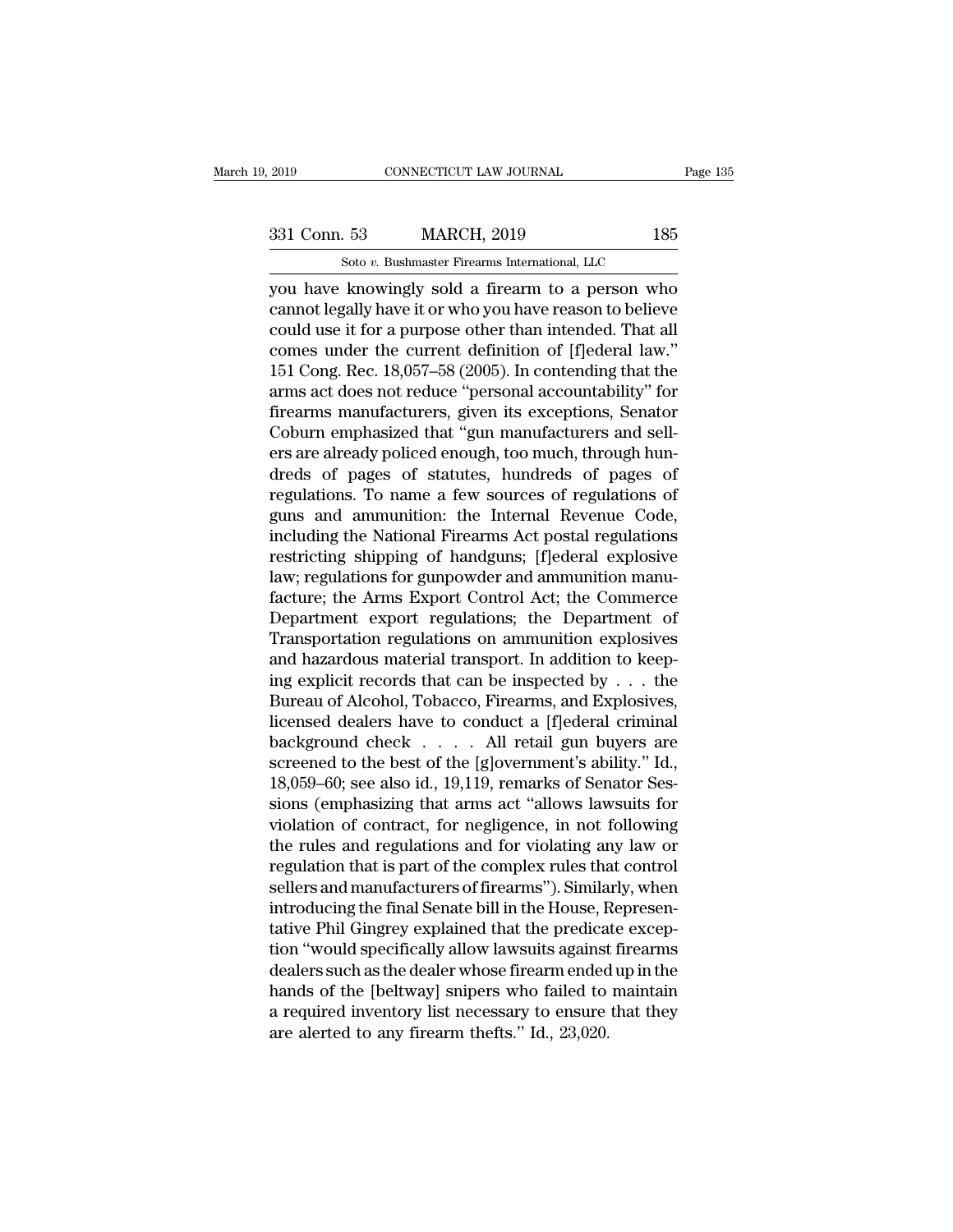## EXECUTE CONNECTICUT LAW JOURNAL March 19, 2019<br>186 MARCH, 2019 331 Conn. 53<br>500 v. Bushmaster Firearms International, LLC CONNECTICUT LAW JOURNAL March March March MARCH, 2019 331 Conn. 53<br>Soto *v.* Bushmaster Firearms International, LLC<br>For the majority does not cite, and my indepen-

CONNECTICUT LAW JOURNAL<br>
March, 2019 331 Conn. 53<br>
Soto v. Bushmaster Firearms International, LLC<br>
Moreover, the majority does not cite, and my indepen-<br>
Int research has not revealed, any legislative history<br>
discrime tha 186 MARCH, 2019 331 Conn. 53<br>
Soto v. Bushmaster Firearms International, LLC<br>
Moreover, the majority does not cite, and my independent research has not revealed, any legislative history<br>
indicating that state unfair trade  $\begin{tabular}{ll} \bf 186 & MARCH, 2019 & 331 Conn. 53 \\ \hline & \bf 53 & 566 v. Bushmaster Firearms International, LLC \\ \hline \bf 16 & \bf 17 & 53 & 544 \\ \bf 27 & \bf 18 & 544 & 554 \\ \bf 28 & \bf 19 & \bf 19 & 574 \\ \bf 29 & \bf 10 & \bf 17 & \bf 18 & 574 \\ \bf 20 & \bf 17 & \bf 18 & \bf 19 & \bf 19 & \bf 19 \\ \bf 21 & \bf 18 & \bf 19 & \bf 19 & \bf 1$ MARCH, 2019 331 Conn. 53<br>
Soto v. Bushmaster Firearms International, LLC<br>
Moreover, the majority does not cite, and my independent research has not revealed, any legislative history<br>
indicating that state unfair trade prac  $\frac{1}{2}$  Soto  $v$ . Bushmaster Firearms International, LLC<br>
Moreover, the majority does not cite, and my independent research has not revealed, any legislative history<br>
indicating that state unfair trade practice statutes sou *e* busineser rieans memational, ELC<br>Moreover, the majority does not cite, and my indepen-<br>dent research has not revealed, any legislative history<br>indicating that state unfair trade practice statutes were<br>within the co Moreover, the majority does not cite, and my independent research has not revealed, any legislative history indicating that state unfair trade practice statutes were within the contemplation of Congress in enacting the pre dent research has not revealed, any legislative history<br>indicating that state unfair trade practice statutes were<br>within the contemplation of Congress in enacting the<br>predicate exception. Other statements indicate that<br>suc indicating that state unfair trade practice statutes were<br>within the contemplation of Congress in enacting the<br>predicate exception. Other statements indicate that<br>such statutes were not contemplated as predicates, and<br>that within the contemplation of Congress in enacting the<br>predicate exception. Other statements indicate that<br>such statutes were not contemplated as predicates, and<br>that supporters of the arms act specifically rejected<br>the viab predicate exception. Other statements indicate that<br>such statutes were not contemplated as predicates, and<br>that supporters of the arms act specifically rejected<br>the viability of claims arising from the advertising of<br>firea such statutes were not contemplated as predicates, and<br>that supporters of the arms act specifically rejected<br>the viability of claims arising from the advertising of<br>firearms. For example, arguing in support of the arms<br>act that supporters of the arms act specifically rejected<br>the viability of claims arising from the advertising of<br>firearms. For example, arguing in support of the arms<br>act, Senator Hatch criticized pending actions against<br>gun the viability of claims arising from the advertising of<br>firearms. For example, arguing in support of the arms<br>act, Senator Hatch criticized pending actions against<br>gun manufacturers, observing that these "lawsuits, *cit-*<br> firearms. For example, arguing in support of the arms<br>act, Senator Hatch criticized pending actions against<br>gun manufacturers, observing that these "lawsuits, *cit-*<br>ing deceptive marketing or some other pretext, con-<br>tinu act, Senator Hatch criticized pending actions against<br>gun manufacturers, observing that these "lawsuits, *cit-*<br>ing deceptive marketing or some other pretext, con-<br>tinue to be filed in a number of [s]tates, and they<br>contin gun manufacturers, observing that these "lawsuits, *cit-*<br>*ing deceptive marketing or some other pretext*, con-<br>tinue to be filed in a number of [s]tates, and they<br>continue to be unsound. These lawsuits claim that sell-<br>er ing deceptive marketing or some other pretext, con-<br>tinue to be filed in a number of [s]tates, and they<br>continue to be unsound. These lawsuits claim that sell-<br>ers give the false impression that gun ownership<br>enhances pers tinue to be filed in a number of [s]tates, and they<br>continue to be unsound. These lawsuits claim that sell-<br>ers give the false impression that gun ownership<br>enhances personal safety or that sellers should know<br>that certain continue to be unsound. These lawsuits claim that sell-<br>ers give the false impression that gun ownership<br>enhances personal safety or that sellers should know<br>that certain guns will be used illegally. That is pure<br>bunk. Le ers give the false impression that gun ownership<br>enhances personal safety or that sellers should know<br>that certain guns will be used illegally. That is pure<br>bunk. Let's look at the truth. The fact is that none of<br>these law enhances personal safety or that sellers should know<br>that certain guns will be used illegally. That is pure<br>bunk. Let's look at the truth. The fact is that none of<br>these lawsuits are aimed at the actual wrongdoer who<br>kills that certain guns will be used illegally. That is pure<br>bunk. Let's look at the truth. The fact is that none of<br>these lawsuits are aimed at the actual wrongdoer who<br>kills or injures another with a gun—none. Instead, the<br>la IIIs or Injures another with a gun—none. Instead, the<br>wsuits are focused on legitimate, law-abiding busi-<br>esses."<sup>18</sup> (Emphasis added.) 151 Cong. Rec. 18,073;<br>ee also id. (noting that arms act "provides carefully<br><sup>18</sup> I re lawsuits are focused on legitimate, law-abiding businesses."<sup>18</sup> (Emphasis added.) 151 Cong. Rec. 18,073;<br>see also id. (noting that arms act "provides carefully<br><sup>18</sup> I recognize that the statements of opponents may be of l

nesses."<sup>18</sup> (Emphasis added.) 151 Cong. Rec. 18,073;<br>see also id. (noting that arms act "provides carefully<br><sup>18</sup>I recognize that the statements of opponents may be of limited value<br>in discerning legislative intent. See, e 1250, 18 L. Ed. 2d 357 (1967) ("[W]e have often cautioned against the danger, when interpreting a statute, of reliance upon the views of its legislative when interpreting a statute, of reliance upon the views of its legisl See also Id. (Hoting that arms act provides carefully<br>
<sup>18</sup> I recognize that the statements of opponents may be of limited value<br>
in discerning legislative intert. See, e.g., *National Woodwork Manufacturers*<br> *Assn.* v. <sup>18</sup> I recognize that the statements of opponents may be of limited value in discerning legislative intent. See, e.g., *National Woodwork Manufacturers Assn.* v. *National Labor Relations Board*, 386 U.S. 612, 639–40, 8 in discerning legislative intent. See, e.g., *National Woodwork Manufacturers Assn.* v. *National Labor Relations Board*, 386 U.S. 612, 639–40, 87 S. Ct. 1250, 18 L. Ed. 2d 357 (1967) ("[W]e have often cautioned against *Assn.* v. *National Labor Relations Board*, 386 U.S. 612, 639–40, 87 S. Ct. 1250, 18 L. Ed. 2d 357 (1967) ("[W]e have often cautioned against the danger, when interpreting a statute, of reliance upon the views of its legi 1250, 18 L. Ed. 2d 357 (1967) ("[W]e have often cautioned against the danger, when interpreting a statute, of reliance upon the views of its legislative opponents. In their zeal to defeat a bill, they understandably tend From interpreting a statute, of reliance upon the views of its legislative opponents. In their zeal to defeat a bill, they understandably tend to overstate its reach." [Internal quotation marks omitted.]). I find it tellin in violation of CUTPA. Senator Kennedy stated that the ''bill will even proponents. In their zeal to defeat a bill, they understandably tend to overstate its reach." [Internal quotation marks omitted.]). I find it telling, its reach." Internal quotation marks omitted.]). I find it telling, however, that Senator Edward Kennedy, in opposing the arms act, expressly recognized that it would protect firearms manufacturers who engage in just the k school that Senator Edward Kennedy, in opposing the arms act, expressly recognized that it would protect firearms manufacturers who engage in just the kind of advertising that the plaintiffs in the present case claim is im mized that it would protect frearms manufacturers who engage in just the kind of advertising that the plaintiffs in the present case claim is immoral in violation of CUTPA. Senator Kennedy stated that the "bill will even p hand of advertising that the plaintiffs in the present case claim is immoral<br>in violation of CUTPA. Senator Kennedy stated that the "bill will even protect<br>manufacturers that promote military-style weapons for use in battl in violation of CUTPA. Senator Kennedy stated that the "bill will even protect manufacturers that promote military-style weapons for use in battle in urban scenarios against any foe at any range. It protects manufacturers manufacturers that promote military-style weapons for use in b<br>scenarios against any foe at any range. It protects manufactur<br>about their weapons of war and spread them to our streets." 1<br>19,121–22; see also id. ("Look at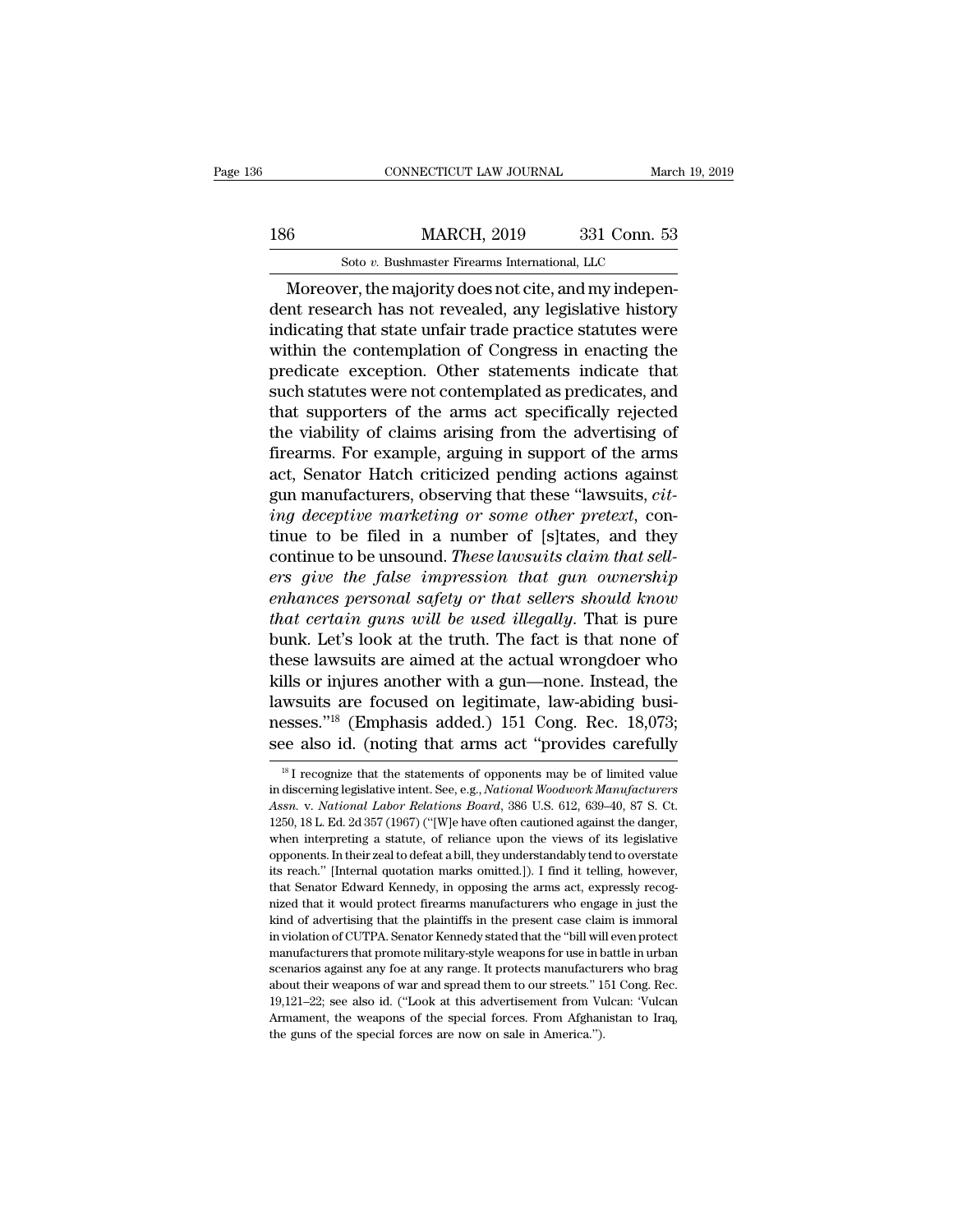|              | Soto v. Bushmaster Firearms International, LLC |          |  |
|--------------|------------------------------------------------|----------|--|
| 331 Conn. 53 | <b>MARCH, 2019</b>                             | 187      |  |
| 2019         | CONNECTICUT LAW JOURNAL                        | Page 137 |  |
|              |                                                |          |  |

tailored protections for legitimate lawsuits, such as 331 Conn. 53 MARCH, 2019 187<br>Soto v. Bushmaster Firearms International, LLC<br>tailored protections for legitimate lawsuits, such as<br>those where there are knowing violations of gun sale<br>laws"). laws''). 1 Conn. 53 MARCH, 2019 187<br>
Soto *v*. Bushmaster Firearms International, LLC<br>
ilored protections for legitimate lawsuits, such as<br>
ose where there are knowing violations of gun sale<br>
ws").<br>
Finally, congressional concerns

 $\frac{1}{100}$  Soto v. Bushmaster Firearms International, LLC<br>tailored protections for legitimate lawsuits, such as<br>those where there are knowing violations of gun sale<br>laws").<br>Finally, congressional concerns about vague sta tailored protections for legitimate lawsuits, such as<br>those where there are knowing violations of gun sale<br>laws").<br>Finally, congressional concerns about vague stan-<br>dards leading to liability also support a reading of the<br> specific statutes for eigeninate awsults, such as<br>those where there are knowing violations of gun sale<br>laws").<br>Finally, congressional concerns about vague stan-<br>dards leading to liability also support a reading of the<br>pred hose where there are knowing violations or guit sate<br>laws").<br>Finally, congressional concerns about vague stan-<br>dards leading to liability also support a reading of the<br>predicate exception that is limited to firearms indust Finally, congressional concerns about vague stan-<br>dards leading to liability also support a reading of the<br>predicate exception that is limited to firearms industry-<br>specific statutes, rather than statutes of general applic Finally, congressional concerns about vague stan-<br>dards leading to liability also support a reading of the<br>predicate exception that is limited to firearms industry-<br>specific statutes, rather than statutes of general applic dards leading to liability also support a reading of the<br>predicate exception that is limited to firearms industry-<br>specific statutes, rather than statutes of general applica-<br>bility such as CUTPA. For example, in arguing i predicate exception that is limited to firearms industry-<br>specific statutes, rather than statutes of general applica-<br>bility such as CUTPA. For example, in arguing in the<br>House Judiciary Committee—seemingly inexplicably—<br>a specific statutes, rather than statutes of general applicability such as CUTPA. For example, in arguing in the House Judiciary Committee—seemingly inexplicably—<br>against an amendment that would clarify that the arms act all bility such as CUTPA. For example, in arguing in the<br>House Judiciary Committee—seemingly inexplicably—<br>against an amendment that would clarify that the arms<br>act allows actions against gun dealers who knowingly<br>sell firearm House Judiciary Committee—seemingly inexplicably—<br>against an amendment that would clarify that the arms<br>act allows actions against gun dealers who knowingly<br>sell firearms to a person who is on the violent gang and<br>terroris against an amendment that would clarify that the arms<br>act allows actions against gun dealers who knowingly<br>sell firearms to a person who is on the violent gang and<br>terrorist watch list maintained by the Department of<br>Justi act allows actions against gun dealers who knowingly<br>sell firearms to a person who is on the violent gang and<br>terrorist watch list maintained by the Department of<br>Justice, Representative Christopher B. Cannon argued<br>that " sell firearms to a person who is on the violent gang and<br>terrorist watch list maintained by the Department of<br>Justice, Representative Christopher B. Cannon argued<br>that "the vast number of co-sponsors of this bill would<br>agr terrorist watch list maintained by the Department of<br>Justice, Representative Christopher B. Cannon argued<br>that "the vast number of co-sponsors of this bill would<br>agree that the burden here should be on the [g]overn-<br>ment t Justice, Representative Christopher B. Cannon argued<br>that "the vast number of co-sponsors of this bill would<br>agree that the burden here should be on the [g]overn-<br>ment to identify people and not create a vague standard<br>tha that "the vast number of co-sponsors of this bill would<br>agree that the burden here should be on the [g]overn-<br>ment to identify people and not create a vague standard<br>that could be used again to destroy gun manufacturers<br>wi agree that the burden here should be on the [g]overnment to identify people and not create a vague standard<br>that could be used again to destroy gun manufacturers<br>with lawsuits that don't have clarity, but cost a great<br>deal ment to identify people and not create a vague standard<br>that could be used again to destroy gun manufacturers<br>with lawsuits that don't have clarity, but cost a great<br>deal of money." H.R. Rep. No. 109-124, supra, p. 126.<br>Li that could be used again to destroy gun manufacturers<br>with lawsuits that don't have clarity, but cost a great<br>deal of money." H.R. Rep. No. 109-124, supra, p. 126.<br>Likewise, arguing in support of the arms act, Senator<br>John with lawsuits that don't<br>deal of money." H.R. R.<br>Likewise, arguing in sup<br>John Thune emphasized<br>for violating the law ir<br>firearm, "are not arbitra<br>Rec. 19,119 (2005).<br>Similarly, in opposing at of noney. T.K. Rep. No. 109-124, supra, p. 120.<br>kewise, arguing in support of the arms act, Senator<br>the Thune emphasized that the exceptions, including<br>r violating the law in the production or sale of a<br>earm, "are not a Likewise, argung in support of the arms act, senator<br>John Thune emphasized that the exceptions, including<br>for violating the law in the production or sale of a<br>firearm, "are not arbitrary standards . . . ." 151 Cong.<br>Rec. 1

Form violating the law in the production or sale of a<br>firearm, "are not arbitrary standards . . . ." 151 Cong.<br>Rec. 19,119 (2005).<br>Similarly, in opposing a bill amendment that would<br>provide an exception to the arms act for firearm, "are not arbitrary standards  $\dots$ ." 151 Cong.<br>Rec. 19,119 (2005).<br>Similarly, in opposing a bill amendment that would<br>provide an exception to the arms act for "gross negli-<br>gence" or "reckless conduct," Senator Jo meann, are not annually standards . . . . . 151 Cong.<br>Rec. 19,119 (2005).<br>Similarly, in opposing a bill amendment that would<br>provide an exception to the arms act for "gross negli-<br>gence" or "reckless conduct," Senator John Similarly, in opposing a bill amendment that would<br>provide an exception to the arms act for "gross negli-<br>gence" or "reckless conduct," Senator John Cornyn<br>argued that the breadth of those terms "would actually<br>gut the ver Similarly, in opposing a bill amendment that would<br>provide an exception to the arms act for "gross negli-<br>gence" or "reckless conduct," Senator John Cornyn<br>argued that the breadth of those terms "would actually<br>gut the ver provide an exception to the arms act for "gross negli-<br>gence" or "reckless conduct," Senator John Cornyn<br>argued that the breadth of those terms "would actually<br>gut the very underlying purpose of this legislation"<br>because t gence" or "reckless conduct," Senator John Cornyn<br>argued that the breadth of those terms "would actually<br>gut the very underlying purpose of this legislation"<br>because the pleading of such claims would broaden the<br>scope of t argued that the breadth of those terms "would actually<br>gut the very underlying purpose of this legislation"<br>because the pleading of such claims would broaden the<br>scope of the discovery involved, and allow for greater<br>haras gut the very underlying purpose of this legislation"<br>because the pleading of such claims would broaden the<br>scope of the discovery involved, and allow for greater<br>harassment of the manufacturers via the litigation pro-<br>cess because the pleading of such claims would broaden the scope of the discovery involved, and allow for greater harassment of the manufacturers via the litigation process. Id., 18,918. Senator Jon Llewellyn Kyl described the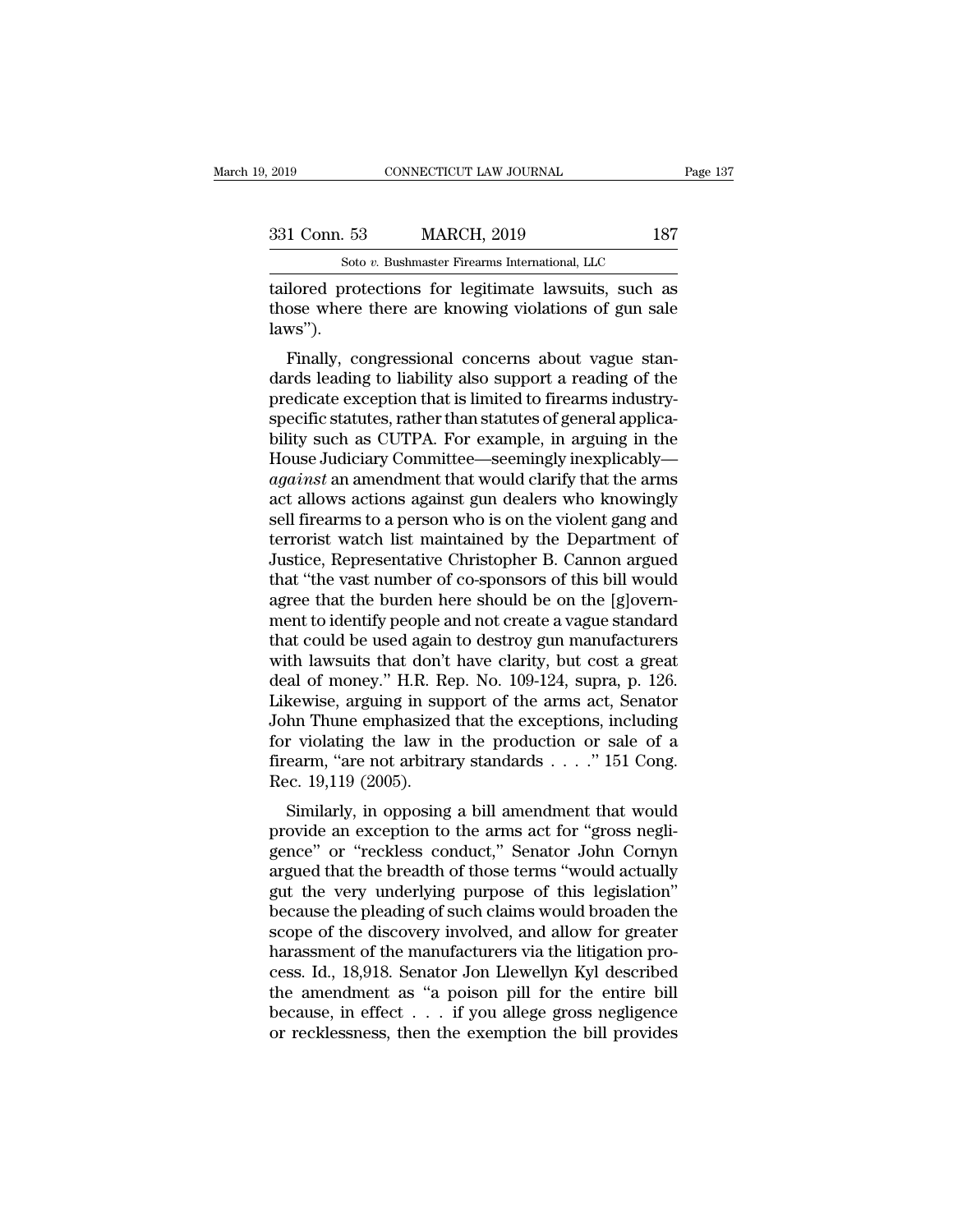## EXECUTE CONNECTICUT LAW JOURNAL March 19, 2019<br>188 MARCH, 2019 331 Conn. 53<br>500 v. Bushmaster Firearms International, LLC CONNECTICUT LAW JOURNAL March March March MARCH, 2019 331 Conn. 53<br>Soto *v.* Bushmaster Firearms International, LLC<br>Soto *v.* Bushmaster Firearms International, LLC<br>Soto you are a lawyer All you do is allege

EVALUATE CONNECTICUT LAW JOURNAL March 19, 2019<br>
188 MARCH, 2019 331 Conn. 53<br>
Soto v. Bushmaster Firearms International, LLC<br>
evaporates. So you are a lawyer. All you do is allege<br>
gross negligence or recklessness and, bi MARCH, 2019 331 Conn. 53<br>
Soto v. Bushmaster Firearms International, LLC<br>
evaporates. So you are a lawyer. All you do is allege<br>
gross negligence or recklessness and, bingo, you are<br>
back in court again. So it totally unde 188 MARCH, 2019 331 Conn. 53<br>
Soto v. Bushmaster Firearms International, LLC<br>
evaporates. So you are a lawyer. All you do is allege<br>
gross negligence or recklessness and, bingo, you are<br>
back in court again. So it totally 188 MARCH, 2019 331 Conn. 53<br>
Soto *v*. Bushmaster Firearms International, LLC<br>
evaporates. So you are a lawyer. All you do is allege<br>
gross negligence or recklessness and, bingo, you are<br>
back in court again. So it total Soto *v*. Bushmaster Firearms International, LLC<br>evaporates. So you are a lawyer. All you do is allege<br>gross negligence or recklessness and, bingo, you are<br>back in court again. So it totally undercuts the purpose<br>of this soo v. Bashmaster Frieanis International, EEC<br>evaporates. So you are a lawyer. All you do is allege<br>gross negligence or recklessness and, bingo, you are<br>back in court again. So it totally undercuts the purpose<br>of this legi evaporates. So you are a lawyer. All you do is allege<br>gross negligence or recklessness and, bingo, you are<br>back in court again. So it totally undercuts the purpose<br>of this legislation."<sup>19</sup> Id., 18,919; see also id., 18,92 gross negligence or recklessness and, bingo, you are<br>back in court again. So it totally undercuts the purpose<br>of this legislation."<sup>19</sup> Id., 18,919; see also id., 18,921,<br>remarks of Senator Craig (arguing that gross neglig back in court again. So it totally undercuts the purpose<br>of this legislation."<sup>19</sup> Id., 18,919; see also id., 18,921,<br>remarks of Senator Craig (arguing that gross negligence<br>exception would render arms act "relatively mean of this legislation."<sup>19</sup> Id., 18,919; see also id., 18,921,<br>remarks of Senator Craig (arguing that gross negligence<br>exception would render arms act "relatively meaning-<br>less as to where we are in relation to the kind of j remarks of Senator Craig (arguing that gross negligence<br>exception would render arms act "relatively meaning-<br>less as to where we are in relation to the kind of junk<br>or dilatory lawsuits that are currently being filed again exception would render arms act "relatively meaning-<br>less as to where we are in relation to the kind of junk<br>or dilatory lawsuits that are currently being filed against<br>gun manufacturers and gun dealers who not only pro-<br>d less as to where we are in relation to the kind of junk<br>or dilatory lawsuits that are currently being filed against<br>gun manufacturers and gun dealers who not only pro-<br>duce a legal product to the market but sell it in the<br> or dilatory lawsuits that are currently being filed against<br>gun manufacturers and gun dealers who not only pro-<br>duce a legal product to the market but sell it in the<br>legal context"). Senator Graham similarly emphasized<br>how gun manufacturers and gun dealers who not only pro-<br>duce a legal product to the market but sell it in the<br>legal context"). Senator Graham similarly emphasized<br>how statutes affect a manufacturer's duty of care, stat-<br>ing th duce a legal product to the market but sell it in the<br>legal context"). Senator Graham similarly emphasized<br>how statutes affect a manufacturer's duty of care, stat-<br>ing that the arms act "doesn't let a seller or a distribut legal context"). Senator Graham similarly emphasized<br>how statutes affect a manufacturer's duty of care, stat-<br>ing that the arms act "doesn't let a seller or a distributor<br>off the hook for violating a statute or making a sa how statutes affect a manufacturer's duty of care, stating that the arms act "doesn't let a seller or a distributor<br>off the hook for violating a statute or making a sale<br>illegally because it says, if you violate the law th ing that the arms act "doesn't let a seller or a distributor<br>off the hook for violating a statute or making a sale<br>illegally because it says, if you violate the law that exists,<br>then you have broken a duty. Duty can be est off the hook for violating a statute or making a sale<br>illegally because it says, if you violate the law that exists,<br>then you have broken a duty. Duty can be established<br>by relationships. It can [also] be established by a illegally because it says, if you violate the law that exists,<br>then you have broken a duty. Duty can be established<br>by relationships. It can [also] be established by a statute.<br>So this bill does not allow someone to sell a then you have broken a duty. Duty can be established<br>by relationships. It can [also] be established by a statute.<br>So this bill does not allow someone to sell a gun without<br>following the procedures that we have set out to following the procedures that we have set out to sell<br>a gun. It doesn't allow someone to make a gun that<br>is unsafe. You are on the hook, and you can be held<br>accountable based on a simple negligence theory or a<br> $\frac{19}{10}$ a gun. It doesn't allow someone to make a gun that<br>is unsafe. You are on the hook, and you can be held<br>accountable based on a simple negligence theory or a<br><sup>19</sup> Opponents of the proposed amendment to provide an exception t

is unsafe. You are on the hook, and you can be held<br>accountable based on a simple negligence theory or a<br> $\frac{10}{10}$ Opponents of the proposed amendment to provide an exception to the<br>arms act for "gross negligence" or "re accountable based on a simple negligence theory or a<br><sup>19</sup> Opponents of the proposed amendment to provide an exception to the<br>arms act for "gross negligence" or "reckless conduct" also described it as<br>unnecessary because th  $\frac{19}{19}$  Opponents of the proposed amendment to provide an exception to the arms act for "gross negligence" or "reckless conduct" also described it as unnecessary because they viewed such acts as likely to violate an e <sup>19</sup> Opponents of the proposed amendment to provide an exception to the arms act for "gross negligence" or "reckless conduct" also described it as unnecessary because they viewed such acts as likely to violate an existing arms act for "gross negligence" or "reckless conduct" also described it as unnecessary because they viewed such acts as likely to violate an existing federal or state statute. See 151 Cong. Rec. 18,919 (2005), remarks of S unnecessary because they viewed such acts as likely to violate an existing federal or state statute. See 151 Cong. Rec. 18,919 (2005), remarks of Senator Kyl ("[Firearm manufacture and sale] is a highly regulated industry federal or state statute. See 151 Cong. Rec. 18,919 (2005), remarks of Senator Kyl ("[Firearm manufacture and sale] is a highly regulated industry by law, by [f]ederal law and [s]tate law and even some local laws. And most Kyl ("[Firearm manufacture and sale] is a highly regulated industry by law, by [f]ederal law and [s]tate law and even some local laws. And most of the acts that would meet the definition of gross negligence would already b Expect that would meet the definition of gross negligence would already by [f]ederal law and [s]tate law and even some local laws. And most of the acts that would meet the definition of gross negligence would already be i For exact that would meet the definition of gross negligence would already be in violation of law. And if they are in violation of law, they are not exempted from this legislation. We don't try to exempt any gun manufactu in violation of law. And if they are in violation of law, they are not exempted<br>from this legislation. We don't try to exempt any gun manufacturer for<br>conduct which is in violation of law."); id., 18,922, remarks of Senat from this legislation. We don't try to exempt any gun manufacturer for conduct which is in violation of law."); id., 18,922, remarks of Senator Hatch ("[v]irtually any act that would meet the definition of gross negligence conduct which is in violation of law."); id., 18,922, remarks of Senator Hatch ("[v]irtually any act that would meet the definition of gross negligence referenced in this amendment would already be a violation of [f]edera "("[v]irtually any act that would meet the definition of gross negligence referenced in this amendment would already be a violation of [f]ederal, [s]tate or local law, and therefore would not receive the protection of thi referenced in this amendment would already be a violation of [f]ederal, [s]tate or local law, and therefore would not receive the protection of this law anyway"); id., 19,118, remarks of Senator Craig (discussing rejectio [s]tate or local law, and therefore would not receive the pr<br>law anyway"); id., 19,118, remarks of Senator Craig (discuss<br>gross negligence exception and arguing that arms act "does<br>the standards of law and the specificatio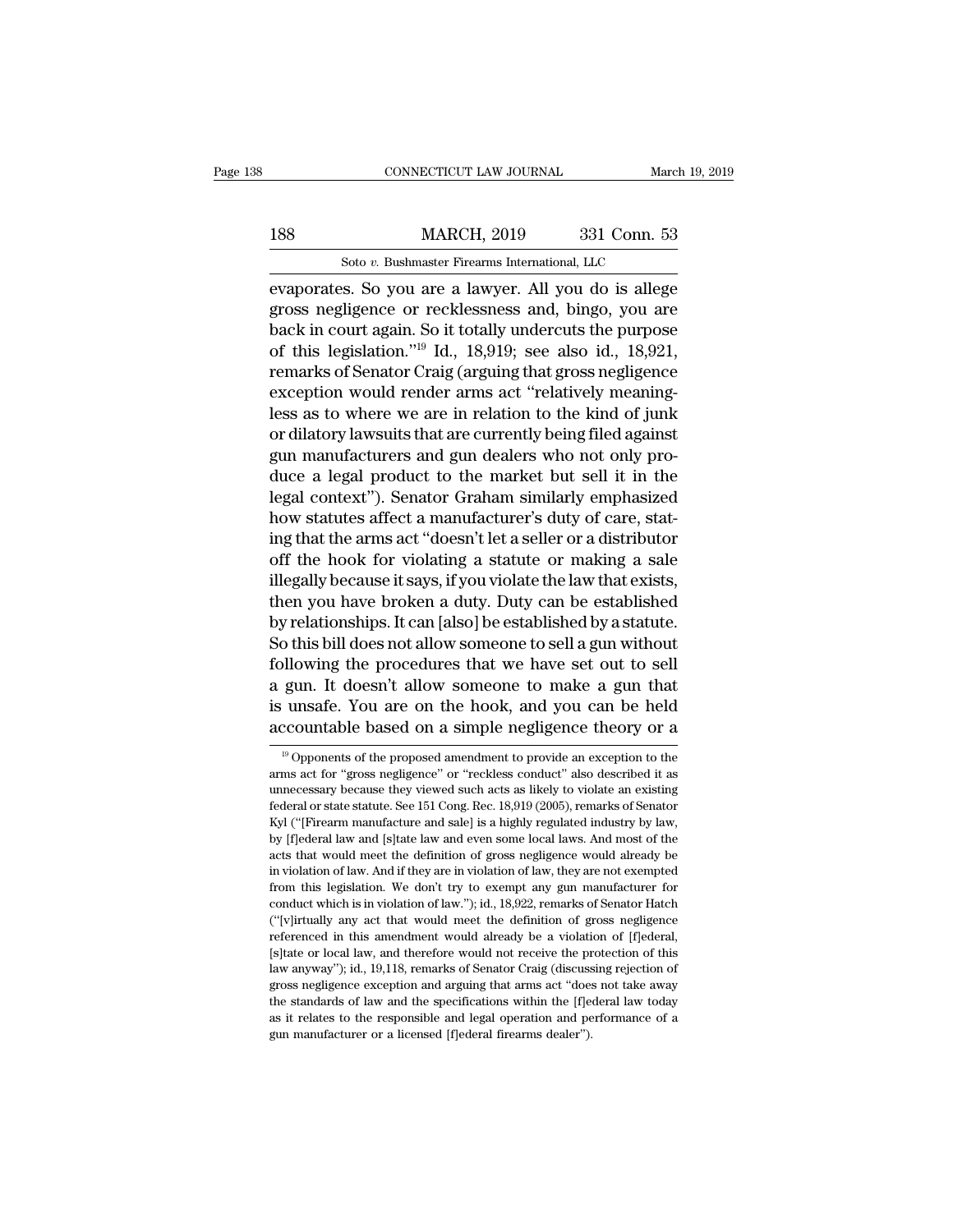## 2019 CONNECTICUT LAW JOURNAL Page 139<br>331 Conn. 53 MARCH, 2019 189<br>500 v. Bushmaster Firearms International, LLC CONNECTICUT LAW JOURNAL<br>
Soto *v.* Bushmaster Firearms International, LLC<br>
Soto *v.* Bushmaster Firearms International, LLC<br>
e per se theory if you violate a specific statute

2019 CONNECTICUT LAW JOURNAL Page 139<br>
331 Conn. 53 MARCH, 2019 189<br>
500 v. Bushmaster Firearms International, LLC<br>
negligence per se theory if you violate a specific statute<br>
during the sale of a gun or manufacturing of a  $\begin{array}{ll}\n 331 \text{ Conn. } 53 \quad \text{MARCH, } 2019 \quad \text{189} \\
 \text{Soto } v. \text{ Bushmaster Firearms International, LLC} \\
 \text{negligence per se theory if you violate a specific statue} \\
 \text{during the sale of a gun or manufacturing of a gun.} \\
 \text{But what this bill prevents, and I think rightfully so, is  
establishing a duty along this line: That you have a$  $331$  Conn. 53 MARCH, 2019 189<br>
Soto v. Bushmaster Firearms International, LLC<br>
negligence per se theory if you violate a specific statute<br>
during the sale of a gun or manufacturing of a gun.<br>
But what this bill prevents, 331 Conn. 53 MARCH, 2019 189<br>
Soto v. Bushmaster Firearms International, LLC<br>
negligence per se theory if you violate a specific statute<br>
during the sale of a gun or manufacturing of a gun.<br>
But what this bill prevents, a Soto v. Bushmaster Firearms International, LLC<br>
negligence per se theory if you violate a specific statute<br>
during the sale of a gun or manufacturing of a gun.<br>
But what this bill prevents, and I think rightfully so, is<br> solo *i*. Bushmaster Frieams memational, ELC<br>negligence per se theory if you violate a specific statute<br>during the sale of a gun or manufacturing of a gun.<br>But what this bill prevents, and I think rightfully so, is<br>establ negligence per se theory if you violate a specific statute<br>during the sale of a gun or manufacturing of a gun.<br>But what this bill prevents, and I think rightfully so, is<br>establishing a duty along this line: That you have a during the sale of a gun or manufacturing of a gun.<br>But what this bill prevents, and I think rightfully so, is<br>establishing a duty along this line: That you have a<br>responsibility, even if you do a lawful transaction or<br>mak But what this bill prevents, and I think rightfully so, is<br>establishing a duty along this line: That you have a<br>responsibility, even if you do a lawful transaction or<br>make a safe gun, for an event that you can't control,<br>w establishing a duty along this line: That you have a<br>responsibility, even if you do a lawful transaction or<br>make a safe gun, for an event that you can't control,<br>which is the intentional misuse of a weapon in a criminal<br>fa responsibility, even if you do a lawful transaction or<br>make a safe gun, for an event that you can't control,<br>which is the intentional misuse of a weapon in a criminal<br>fashion by another person. That is the heart of this bi make a safe gun, for an event that you can't control,<br>which is the intentional misuse of a weapon in a criminal<br>fashion by another person. That is the heart of this bill.<br>It doesn't relieve you of duties that the law impos which is the intentional misuse of a weapon in a criminal<br>fashion by another person. That is the heart of this bill.<br>It doesn't relieve you of duties that the law imposes<br>upon you to safely manufacture and to carefully sel fashion by another person. That is the heart of this bill.<br>It doesn't relieve you of duties that the law imposes<br>upon you to safely manufacture and to carefully sell.<br>But we are not going to extend it to a concept where<br>yo It doesn't relieve you of duties that the law imposes<br>upon you to safely manufacture and to carefully sell.<br>But we are not going to extend it to a concept where<br>you are responsible, after you have done everything<br>right, fo upon you to safely manufacture and to carefully sell.<br>But we are not going to extend it to a concept where<br>you are responsible, after you have done everything<br>right, for what somebody else may do who bought your<br>product an But we are not going to extend it to a concept where<br>you are responsible, after you have done everything<br>right, for what somebody else may do who bought your<br>product and they did it wrong and it is their fault, not<br>yours. you are responsible, after you have done everything<br>right, for what somebody else may do who bought your<br>product and they did it wrong and it is their fault, not<br>yours. So it does not matter whether you use a gross<br>neglige right, for what somebody else may do who bought your<br>product and they did it wrong and it is their fault, not<br>yours. So it does not matter whether you use a gross<br>negligence standard, a simple negligence standard, you<br>have product and they did it wrong and it is their fault, not<br>yours. So it does not matter whether you use a gross<br>negligence standard, a simple negligence standard, you<br>have blown by the concept of the bill in my opinion.<br>The yours. So it does not matter whether you use a gross<br>negligence standard, a simple negligence standard, you<br>have blown by the concept of the bill in my opinion.<br>The debate should be, is there a duty owed in this<br>country fo negligence standard, a simple negligence standard, you<br>have blown by the concept of the bill in my opinion.<br>The debate should be, is there a duty owed in this<br>country for people who follow the law, manufacture<br>safely, sell have blown by the concept of the bill in my opinion.<br>The debate should be, is there a duty owed in this<br>country for people who follow the law, manufacture<br>safely, sell within the confines of the laws we have<br>written at the The debate should be, is there a duty owed in this<br>country for people who follow the law, manufacture<br>safely, sell within the confines of the laws we have<br>written at the [s]tate and [f]ederal level to the public<br>at large i country for people who follow the law, manufacture<br>safely, sell within the confines of the laws we have<br>written at the [s]tate and [f]ederal level to the public<br>at large if an injury results from the criminal act of<br>anothe safely, sell within the confines of the laws we have<br>written at the [s]tate and [f]ederal level to the public<br>at large if an injury results from the criminal act of<br>another? If that ever happens, this country has made a<br>ma written at the [s]tate and [f]ederal level to the public<br>at large if an injury results from the criminal act of<br>another? If that ever happens, this country has made a<br>major change in the way we relate to each other and<br>a m at large if an injury results from the criminal act of another? If that ever happens, this country has made a<br>major change in the way we relate to each other and<br>a major change in the law." Id., 18,920. Accordingly, I<br>conc another? If that ever happens, this country has made a<br>major change in the way we relate to each other and<br>a major change in the law." Id., 18,920. Accordingly, I<br>conclude that the legislative history demonstrates that<br>Con

### V

### **CONCLUSION**

g clear standards with respect to the sale and market-<br>g of firearms would serve as predicate statutes.<br>V<br>CONCLUSION<br>On the basis of my review of the text, case law, canons<br>construction, and legislative history, I conclude ing of firearms would serve as predicate statutes.<br>
V<br>
CONCLUSION<br>
On the basis of my review of the text, case law, canons<br>
of construction, and legislative history, I conclude that<br>
predicate statutes under the predicate V<br>CONCLUSION<br>On the basis of my review of the text, case law, canons<br>of construction, and legislative history, I conclude that<br>predicate statutes under the predicate exception to the<br>arms act, 15 U.S.C. § 7903 (5) (A) (iii CONCLUSION<br>
On the basis of my review of the text, case law, canons<br>
of construction, and legislative history, I conclude that<br>
predicate statutes under the predicate exception to the<br>
arms act, 15 U.S.C. § 7903 (5) (A) (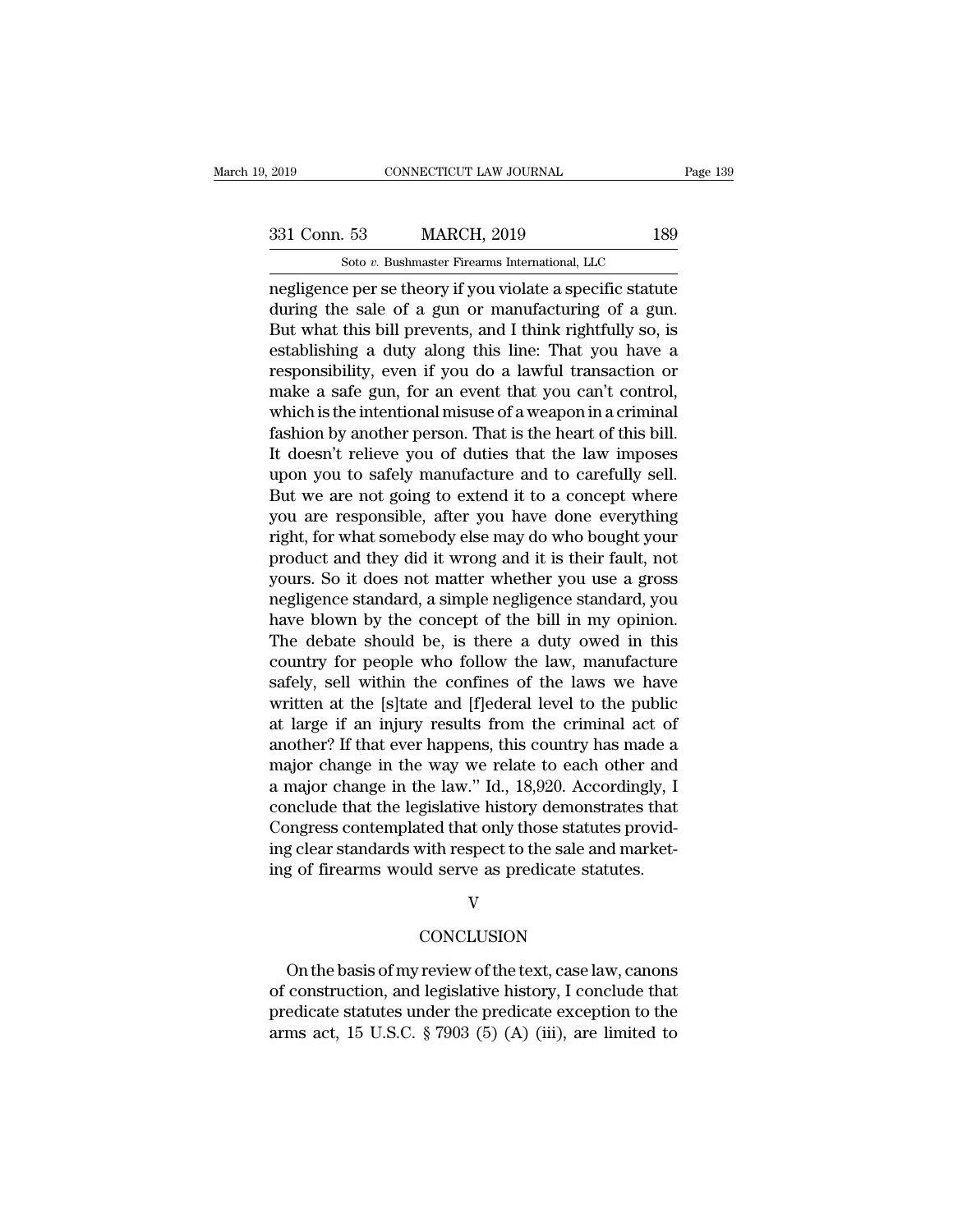## EXECUTE CONNECTICUT LAW JOURNAL March 19, 2019<br>190 MARCH, 2019 331 Conn. 53<br>800 v. Bushmaster Firearms International, LLC CONNECTICUT LAW JOURNAL March March March MARCH, 2019 331 Conn. 53<br>Soto *v.* Bushmaster Firearms International, LLC<br>Cific to the sale and manufacture of firearms  $^{20}$

CONNECTICUT LAW JOURNAL March 19, 201<br>
190 MARCH, 2019 331 Conn. 53<br>
500 v. Bushmaster Firearms International, LLC<br>
those specific to the sale and manufacture of firearms.<sup>20</sup><br>
Compare *Phillips v. Lucky Gunner*, *LLC*, 84 MARCH, 2019 331 Conn. 53<br>
Soto *v*. Bushmaster Firearms International, LLC<br>
those specific to the sale and manufacture of firearms.<sup>20</sup><br>
Compare *Phillips* v. *Lucky Gunner*, *LLC*, 84 F. Supp.<br>
3d 1216, 1219–20, 1224 (D. MARCH, 2019 331 Conn. 53<br>
Soto v. Bushmaster Firearms International, LLC<br>
those specific to the sale and manufacture of firearms.<sup>20</sup><br>
Compare *Phillips v. Lucky Gunner*, *LLC*, 84 F. Supp.<br>
3d 1216, 1219–20, 1224 (D. Colo 190 MARCH, 2019 331 Conn. 53<br>
Soto v. Bushmaster Firearms International, LLC<br>
those specific to the sale and manufacture of firearms.<sup>20</sup><br>
Compare *Phillips v. Lucky Gunner*, *LLC*, 84 F. Supp.<br>
3d 1216, 1219–20, 1224 (D. Soto v. Bushmaster Firearms International, LLC<br>those specific to the sale and manufacture of firearms.<sup>20</sup><br>Compare *Phillips v. Lucky Gunner*, *LLC*, 84 F. Supp.<br>3d 1216, 1219–20, 1224 (D. Colo. 2015) (concluding in<br>case soto v. Bushmaster Firearms International, LLC<br>those specific to the sale and manufacture of firearms.<sup>20</sup><br>Compare *Phillips v. Lucky Gunner*, *LLC*, 84 F. Supp.<br>3d 1216, 1219–20, 1224 (D. Colo. 2015) (concluding in<br>case those specific to the sale and manufacture of firearms.<sup>20</sup><br>Compare *Phillips v. Lucky Gunner*, *LLC*, 84 F. Supp.<br>3d 1216, 1219–20, 1224 (D. Colo. 2015) (concluding in<br>case arising from movie theater mass shooting that<br>pl Compare Phillips v. Lucky Gunner, LLC, 84 F. Supp.<br>3d 1216, 1219–20, 1224 (D. Colo. 2015) (concluding in<br>case arising from movie theater mass shooting that<br>plaintiffs had not pleaded facts against ammunition<br>sellers indica 3d 1216, 1219–20, 1224 (D. Colo. 2015) (concluding in case arising from movie theater mass shooting that plaintiffs had not pleaded facts against ammunition sellers indicating knowledge of shooter's conduct and mental con sellers indicating knowledge of shooter's conduct and<br>mental condition before shootings, and had not claimed<br>that firearms sellers engaged in "noncompliance with<br>the regulatory requirements applicable to [over the<br> $\frac{1}{2$ 

that firearms sellers engaged in "noncompliance with<br>the regulatory requirements applicable to [over the<br> $\frac{20 \text{ My research indicates that the limited academic commentary on this<br>issue also supports this interpretation of the predicate exception. See K.<br>Armstrong, "Nigh-Impenetrable: Firearm Manufacturing$ **Laplication** $of the predicate exception. See K.  
Protection of La$ that firearms sellers engaged in "noncompliance with<br>the regulatory requirements applicable to [over the<br><sup>20</sup>My research indicates that the limited academic commentary on this<br>issue also supports this interpretation of the the regulatory requirements applicable to [over the<br>
<sup>20</sup> My research indicates that the limited academic commentary on this<br>
issue also supports this interpretation of the predicate exception. See K.<br>
Armstrong, "Nigh-Imp <sup>20</sup> My research indicates that the limited academic commentary on this issue also supports this interpretation of the predicate exception. See K. Armstrong, "Nigh-Impenetrable: Firearm Manufacturer Liability under the Pr <sup>20</sup> My research indicates that the limited academic commentary on this issue also supports this interpretation of the predicate exception. See K. Armstrong, "Nigh-Impenetrable: Firearm Manufacturer Liability under the Pr tort claims''); R. Sorensen, "The Ninth Circuit Forecloses a Bullet Sized Robert Chapter and Protection of Lawful Commerce in Arms Act in a Post-*Heller* World," 28 Geo. Mason U. C.R. L.J. 173, 195 (2018) ("[s]tatutes qua Extraction of Lawful Commerce in Arms Act in a Post-Heller World," 28 Geo.<br>Armstrong, "Nigh-Impenetrable: Firearm Manufacturer Liability under the<br>Protection of Lawful Commerce in Arms Act in a Post-Heller World," 28 Geo.<br> Protection of Lawful Commerce in Arms Act in a Post-*Heller* World," 28 Geo.<br>Mason U. C.R. L.J. 173, 195 (2018) ("[s]tatutes qualifying for the predicate<br>exception must not be of general applicability and cannot be codifie Mason U. C.R. L.J. 173, 195 (2018) ("[s]tatutes qualifying for the predicate exception must not be of general applicability and cannot be codified general tort claims"); R. Sorensen, "The Ninth Circuit Forecloses a Bullet exception must not be of general applicability and cannot be codified general<br>tort claims"); R. Sorensen, "The Ninth Circuit Forecloses a Bullet Sized<br>Hole in the PLCAA in *Ileto* v. *Glock*, 565 F.3d 1126 (9th Cir. 2009), for claims"); R. Sorensen, "The Ninth Circuit Forecloses a Bullet Sized Hole in the PLCAA in *Ileto* v. *Glock*, 565 F.3d 1126 (9th Cir. 2009)," 35 S. Ill. U.L.J. 573, 595 (2011) ("[F]uture courts should only find statutes York's Fourth Department, the PLCAA, and the Future of Gun Litigation<br>Hole in the PLCAA in *Reto* v. Glock, 565 F.3d 1126 (9th Cir. 2009)," 35 S.<br>Ill. U. L.J. 573, 595 (2011) ("[F]uture courts should only find statutes exp III. U.L.J. 573, 595 (2011) ("[F]uture courts should only find statutes expressly regulating the firearm industry to be 'applicable to the sale or marketing of firearms.' It is through this narrow definition that the [arms regulating the firearm industry to be 'applicable to the sale or marketing of firearms.' It is through this narrow definition that the [arms act's] intended goal is realized."); see also J. Sonner, "A Crack in the Floodgat Figure 1. It is through this narrow definition that the [arms act's] intended goal is realized."); see also J. Sonner, "A Crack in the Floodgates: New York's Fourth Department, the PLCAA, and the Future of Gun Litigation A goal is realized."); see also J. Sonner, "A Crack in the Floodgates: New York's Fourth Department, the PLCAA, and the Future of Gun Litigation After Williams v. Beemiller," 61 Buff. L. Rev. 969, 984 (2013) ("The elusive de But The Normalistic Haster and the PLCAA, and the Future of Gun Litigation After Williams v. Beemiller," 61 Buff. L. Rev. 969, 984 (2013) ("The elusive definition remains—a law applicable to gun sales or marketing whose v After *Williams v. Beemiller,*" 61 Buff. L. Rev. 969, 984 (2013) ("The elusive definition remains—a law applicable to gun sales or marketing whose violation proximately causes harm for which relief is sought—without any cl definition remains—a law applicable to gun sales or marketing whose violatefinition remains—a law applicable to gun sales or marketing whose violation proximately causes harm for which relief is sought—without any clarific tion proximately causes harm for which relief is sought—without any clarification of 'applicable.' The Second Circuit hinted at a [less strict] approach, but no clear standard has emerged to determine whether a law or regu extion of 'applicable.' The Second Circuit hinted at a [less strict] approach, but no clear standard has emerged to determine whether a law or regulation *indirectly* concerning the gun industry may serve as a predicate st cation of 'applicable.' The Second Circuit hinted at a [less strict] approach, but no clear standard has emerged to determine whether a law or regulation *indirectly* concerning the gun industry may serve as a predicate s *indirectly* concerning the gun industry may serve as a predicate statute."<br>[Emphasis in original; footnote omitted.]); S. Wagman, "No One Ever Died<br>from Copyright Infringement: The Inducement Doctrine's Applicability to<br>F [Emphasis in original; footnote omitted.]); S. Wagman, "No One Ever Died from Copyright Infringement: The Inducement Doctrine's Applicability to Firearms Manufacturer Liability," 32 Cardozo L. Rev. 689, 720 (2010) ("While from Copyright Infringement: The Inducement Doctrine's Applicability to Firearms Manufacturer Liability," 32 Cardozo L. Rev. 689, 720 (2010) ("While it is apparent that the [arms act] is meant to protect firearms manufactu Firearms Manufacturer Liability," 32 Cardozo L. Rev. 689, 720 (2010) ("While it is apparent that the [arms act] is meant to protect firearms manufacturers from third party liability in instances of unintentional support of numism is apparent that the [arms act] is meant to protect firearms manufacturers from third party liability in instances of unintentional support of third party gun violence, instances in which manufacturers have induced shown third party liability in instances of unintentional support of third party gun violence, instances in which manufacturers have induced harm should not be barred under [the arms act]. When manufacturers either intenti num violence, instances in which manufacturers have induced harm should<br>not be barred under [the arms act]. When manufacturers either intentionally<br>or recklessly support illegal firearms markets, they are inducing a public gaar velocity and the barred under [the arms act]. When manufacturers either intentionally or recklessly support illegal firearms markets, they are inducing a public nuisance; therefore the predicate exception should be tr for recklessly support illegal firearms markets, they are inducing a public nuisance; therefore the predicate exception should be triggered and claims should be allowed to proceed."); but see J. Selkowitz, Note, "Guns, Pub or usance; therefore the predicate exception should be triggered and claims should be allowed to proceed."); but see J. Selkowitz, Note, "Guns, Public Nuisance, and the PLCAA: A Public Health-Inspired Legal Analysis of the should be allowed to proceed."); but see J. Selkowitz, Note, "Guns, Public Nuisance, and the PLCAA: A Public Health-Inspired Legal Analysis of the Predicate Exception," 83 Temp. L. Rev. 793, 827–28 (2011) (suggesting that Nuisance, and the PLCAA:<br>Predicate Exception," 83 Te<br>examples in predicate exce<br>health, permitting maintenar<br>that the gun industry, in viola<br>ous to the public's health").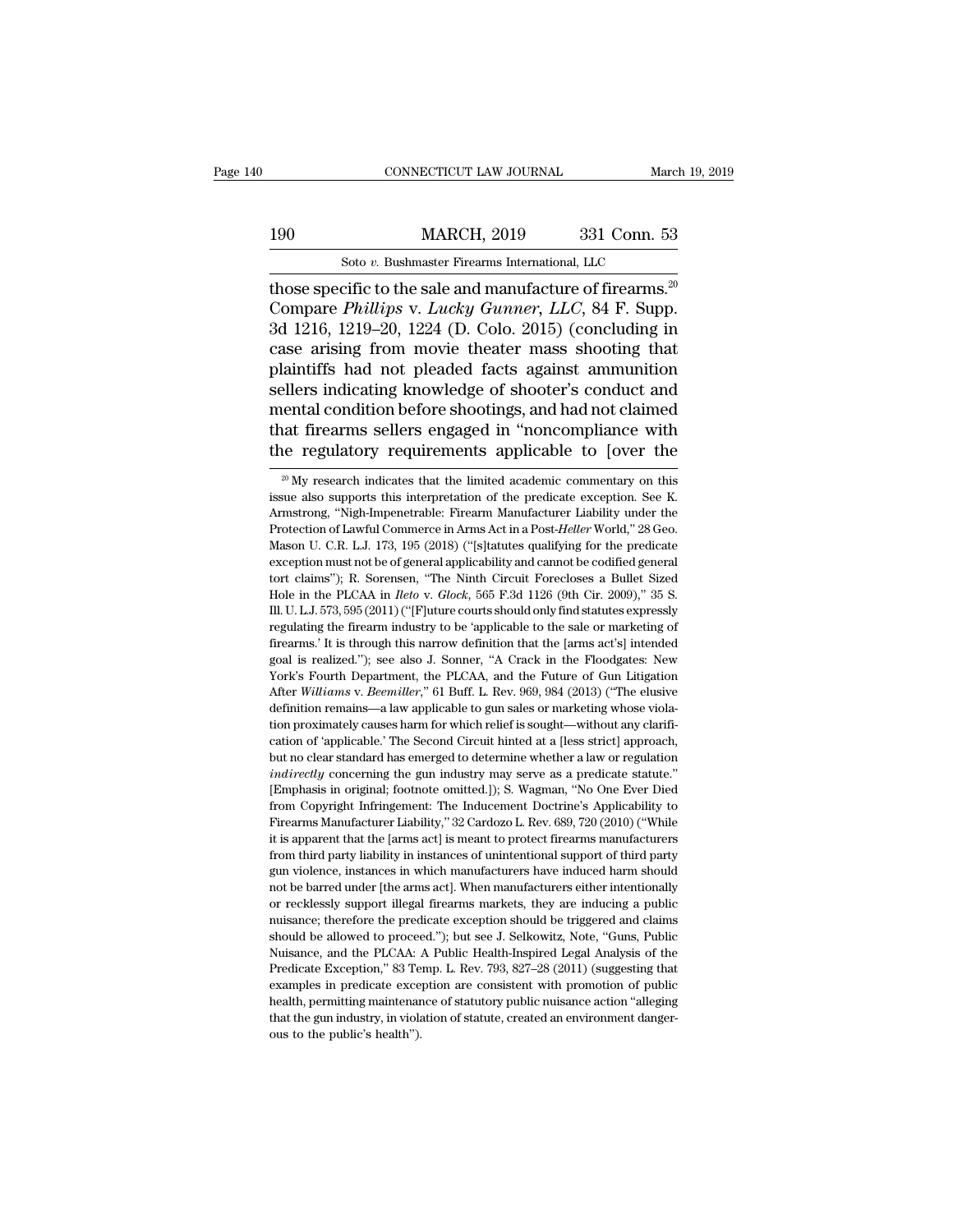CONNECTICUT LAW JOURNAL<br>
Soto *v.* Bushmaster Firearms International, LLC<br>
Soto *v.* Bushmaster Firearms International, LLC<br>
sales " or that "the defendants had any connectricut LAW JOURNAL Page 141<br>
331 Conn. 53 MARCH, 2019 191<br>
500 v. Bushmaster Firearms International, LLC<br>
counter] sales," or that "the . . . defendants had any<br>
knowledge of the sales made by the others or by the<br>
l 331 Conn. 53 MARCH, 2019 191<br>
Soto v. Bushmaster Firearms International, LLC<br>
counter] sales," or that "the . . . defendants had any<br>
knowledge of the sales made by the others or by the<br>
local firearms dealers"), and *Jef* 1911<br>
Soto v. Bushmaster Firearms International, LLC<br>
counter] sales," or that "the . . . defendants had any<br>
knowledge of the sales made by the others or by the<br>
local firearms dealers"), and *Jefferies* v. *District of*<br> <sup>231</sup> Conn. 53 **MARCH**, 2019 191<br>
<sup>261</sup> Soto *v*. Bushmaster Firearms International, LLC<br> **Counter**] sales," or that "the . . . defendants had any<br>
knowledge of the sales made by the others or by the<br>
local firearms dealer Soto v. Bushmaster Firearms International, LLC<br>
counter] sales," or that "the . . . defendants had any<br>
knowledge of the sales made by the others or by the<br>
local firearms dealers"), and *Jefferies* v. *District of*<br> *Col* soo *b*. Businester Friearns interlational, ELC<br>
counter] sales," or that "the . . . defendants had any<br>
knowledge of the sales made by the others or by the<br>
local firearms dealers"), and *Jefferies* v. *District of*<br> *Co* counter] sales," or that "the . . . defendants had any<br>knowledge of the sales made by the others or by the<br>local firearms dealers"), and *Jefferies* v. *District of*<br>*Columbia*, 916 F. Supp. 2d 42, 45–46 (D.D.C. 2013)<br>(cl knowledge of the sales made by the others or by the<br>local firearms dealers"), and *Jefferies* v. *District of*<br>*Columbia*, 916 F. Supp. 2d 42, 45–46 (D.D.C. 2013)<br>(claims against assault rifle manufacturer arising from<br>sh local firearms dealers"), and *Jefferies* v. *District of*<br>Columbia, 916 F. Supp. 2d 42, 45–46 (D.D.C. 2013)<br>(claims against assault rifle manufacturer arising from<br>shooting by third party are preempted by arms act when<br>on *Columbia*, 916 F. Supp. 2d 42, 45–46 (D.D.C. 2013)<br>
(claims against assault rifle manufacturer arising from<br>
shooting by third party are preempted by arms act when<br>
only statute pleaded was District of Columbia's Assault<br> (claims against assault rifle manufacturer arising from<br>shooting by third party are preempted by arms act when<br>only statute pleaded was District of Columbia's Assault<br>Weapons Manufacturing Strict Liability Act, D.C. Code<br>§ shooting by third party are preempted by arms act when<br>only statute pleaded was District of Columbia's Assault<br>Weapons Manufacturing Strict Liability Act, D.C. Code<br>§ 7-2551 [2001]), with *Corporan* v. *Wal-Mart Stores<br>Eas* only statute pleaded was District of Columbia's Assault<br>Weapons Manufacturing Strict Liability Act, D.C. Code<br>§ 7-2551 [2001]), with *Corporan* v. *Wal-Mart Stores*<br>*East, LP*, United States District Court, Docket No. 16-<br> Weapons Manufacturing Strict Liability Act, D.C. Code § 7-2551 [2001]), with *Corporan v. Wal-Mart Stores East, LP*, United States District Court, Docket No. 16-2305-JWL (JWL) (D. Kan. July 18, 2016) (concluding that pro § 7-2551 [2001]), with *Corporan* v. *Wal-Mart Stores*<br>*East, LP*, United States District Court, Docket No. 16-<br>2305-JWL (JWL) (D. Kan. July 18, 2016) (concluding<br>that proposed amendments to complaint saved it from<br>preemp East, LP, United States District Court, Docket No. 16-<br>2305-JWL (JWL) (D. Kan. July 18, 2016) (concluding<br>that proposed amendments to complaint saved it from<br>preemption because allegations supported "plausible<br>claim" that 2305-JWL (JWL) (D. Kan. July 18, 2016) (concluding<br>that proposed amendments to complaint saved it from<br>preemption because allegations supported "plausible<br>claim" that defendants "knowingly violated certain spe-<br>cific provi that proposed amendments to complaint saved it from<br>preemption because allegations supported "plausible<br>claim" that defendants "knowingly violated certain spe-<br>cific provisions of the Gun Control Act of 1968," 18<br>U.S.C. § preemption because allegations supported "plausible<br>claim" that defendants "knowingly violated certain spe-<br>cific provisions of the Gun Control Act of 1968," 18<br>U.S.C. § 921 et seq., with respect to straw purchase of<br>fire claim" that defendants "knowingly violated certain specific provisions of the Gun Control Act of 1968," 18<br>U.S.C. § 921 et seq., with respect to straw purchase of<br>firearm used in shooting), *New York v. A-1 Jewelry &*<br>*Pa* cific provisions of the Gun Control Act of 1968," 18<br>U.S.C. § 921 et seq., with respect to straw purchase of<br>firearm used in shooting), *New York v. A-1 Jewelry &*<br>*Pawn, Inc.*, 252 F.R.D. 130, 132 (E.D.N.Y. 2008) (con-<br>c U.S.C. § 921 et seq., with respect to straw purchase of<br>firearm used in shooting), *New York v. A-1 Jewelry &*<br>*Pawn, Inc.*, 252 F.R.D. 130, 132 (E.D.N.Y. 2008) (con-<br>cluding that arms act preemption was inapplicable<br>beca firearm used in shooting), *New York v. A-1 Jewelry & Pawn, Inc.*, 252 F.R.D. 130, 132 (E.D.N.Y. 2008) (concluding that arms act preemption was inapplicable because "there are alleged in the instant action substantial v Pawn, Inc., 252 F.R.D. 130, 132 (E.D.N.Y. 2008) (concluding that arms act preemption was inapplicable because "there are alleged in the instant action substantial violations of specific federal laws applicable to the sale cluding that arms act preemption was inapplicable<br>because "there are alleged in the instant action substan-<br>tial violations of specific federal laws applicable to the<br>sale and marketing of firearms which allegedly proxi-<br> because "there are alleged in the instant action substantial violations of specific federal laws applicable to the sale and marketing of firearms which allegedly proximately cause harm to the [plaintiff]" including prohibi sale and marketing of firearms which allegedly proximately cause harm to the [plaintiff]" including prohibitions on straw purchasing and violation of state nuisance statute specifically applicable to firearms [emphasis omi mately cause harm to the [plaintiff]" including prohibitions on straw purchasing and violation of state<br>nuisance statute specifically applicable to firearms<br>[emphasis omitted]), and *Williams v. Beemiller, Inc.*,<br>100 App. tions on straw purchasing and violation of state<br>nuisance statute specifically applicable to firearms<br>[emphasis omitted]), and *Williams* v. *Beemiller*, *Inc.*,<br>100 App. Div. 3d 143, 148–50, 952 N.Y.S.2d 333 (2012)<br>(conc nuisance statute specifically applicable to firearms<br>[emphasis omitted]), and *Williams v. Beemiller, Inc.*,<br>100 App. Div. 3d 143, 148–50, 952 N.Y.S.2d 333 (2012)<br>(concluding that plaintiffs "sufficiently alleged that<br>defe [emphasis omitted]), and *Williams* v. *Beemiller*, *Inc.*, 100 App. Div. 3d 143, 148–50, 952 N.Y.S.2d 333 (2012) (concluding that plaintiffs "sufficiently alleged that defendants knowingly violated various federal and st 100 App. Div. 3d 143, 148–50, 952 N.Y.S.2d 333 (2012)<br>(concluding that plaintiffs "sufficiently alleged that<br>defendants knowingly violated various federal and state<br>statutes applicable to the sale or marketing of firearms<br> (concluding that plaintiffs "sufficiently alleged that<br>defendants knowingly violated various federal and state<br>statutes applicable to the sale or marketing of firearms<br>within the meaning of the  $\ldots$  predicate exception"<br> defendants knowingly violated various federal and state<br>statutes applicable to the sale or marketing of firearms<br>within the meaning of the . . . predicate exception"<br>when they alleged that federally licensed firearms<br>deale statutes applicable to the sale or marketing of firearms<br>within the meaning of the  $\ldots$  predicate exception"<br>when they alleged that federally licensed firearms<br>dealer knowingly sold multiple handguns to straw pur-<br>chaser within the meaning of the  $\ldots$  predicate exception"<br>when they alleged that federally licensed firearms<br>dealer knowingly sold multiple handguns to straw pur-<br>chaser under circumstances suggesting "trafficking in<br>the crimi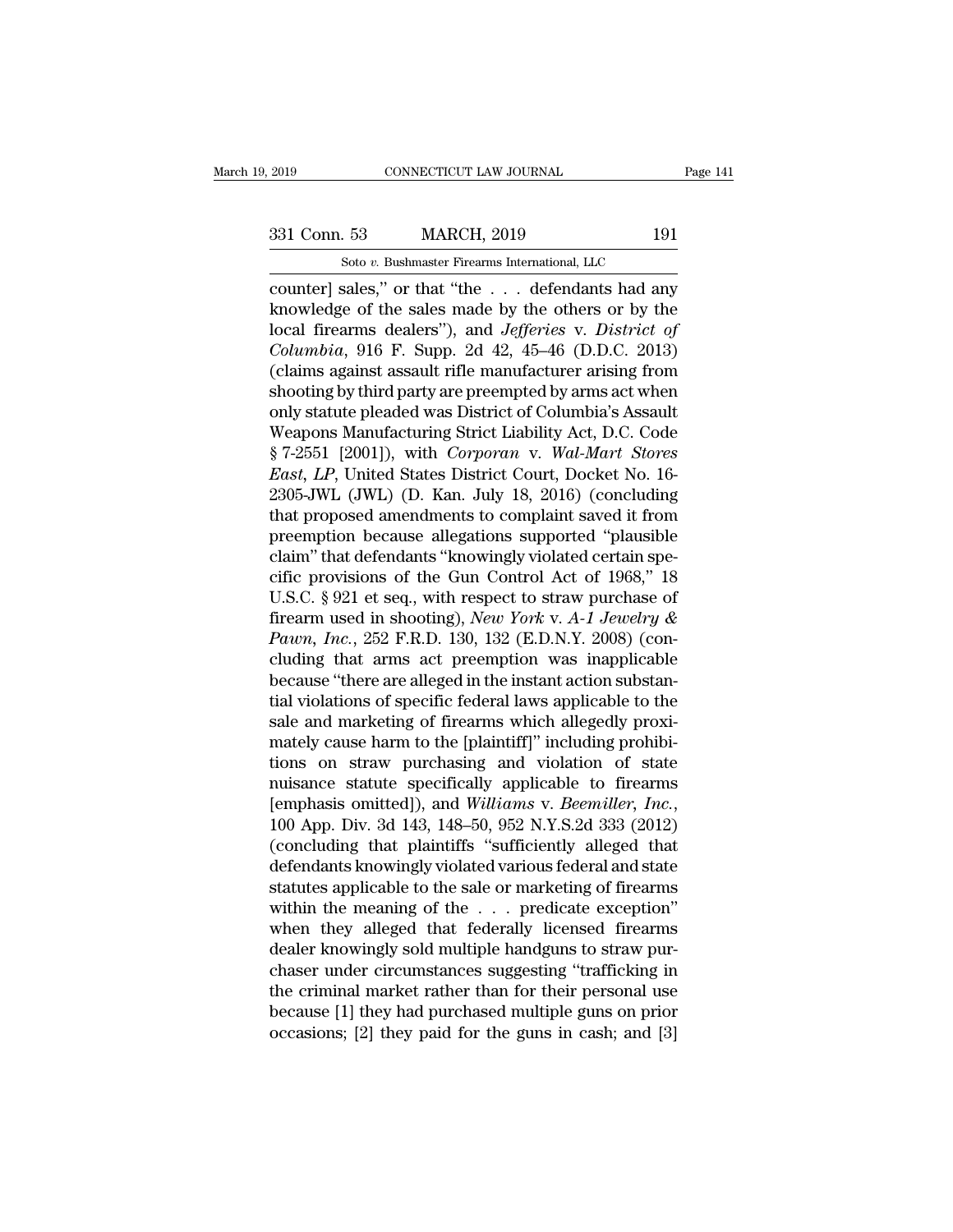## EXERCIT CONNECTICUT LAW JOURNAL March 19, 2019<br>192 MARCH, 2019 331 Conn. 53<br>800 v. Bushmaster Firearms International, LLC CONNECTICUT LAW JOURNAL March March March MARCH, 2019 331 Conn. 53<br>Soto *v.* Bushmaster Firearms International, LLC<br>Ted Hi-Point 9mm handguns which are 'dis-

CONNECTICUT LAW JOURNAL<br>
MARCH, 2019 331 Conn. 53<br>
Soto v. Bushmaster Firearms International, LLC<br>
they selected Hi-Point 9mm handguns, which are 'dis-<br>
proportionately used in crime' and have 'no collector<br>
value or inter MARCH, 2019 331 Conn. 53<br>
Soto v. Bushmaster Firearms International, LLC<br>
they selected Hi-Point 9mm handguns, which are 'dis-<br>
proportionately used in crime' and have 'no collector<br>
value or interest,' " with accomplice c MARCH, 2019 331 Conn. 53<br>
Soto v. Bushmaster Firearms International, LLC<br>
they selected Hi-Point 9mm handguns, which are 'dis-<br>
proportionately used in crime' and have 'no collector<br>
value or interest,' " with accomplice c MARCH, 2019 331 Conn. 53<br>
Soto v. Bushmaster Firearms International, LLC<br>
they selected Hi-Point 9mm handguns, which are 'dis-<br>
proportionately used in crime' and have 'no collector<br>
value or interest,' " with accomplice c Solo v. Bushmaster Firearms Internat<br>they selected Hi-Point 9mm handgun<br>proportionately used in crime' and h<br>value or interest,' " with accomplice cl<br>on government notifications that "ove-<br>sold had been used in crimes").<br>T ey selected Hi-Point 9mm handguns, which are 'dis-<br>oportionately used in crime' and have 'no collector<br>lue or interest,' " with accomplice claims stated based<br>government notifications that "over 13,000 guns they<br>ld had bee they selected In-1 off a standard, which are dis-<br>proportionately used in crime' and have 'no collector<br>value or interest,' " with accomplice claims stated based<br>on government notifications that "over 13,000 guns they<br>sold

proportionately used in Critic and have no conector<br>value or interest,' " with accomplice claims stated based<br>on government notifications that "over 13,000 guns they<br>sold had been used in crimes").<br>To determine whether CUT value of interest, whilad complice claims stated based<br>on government notifications that "over 13,000 guns they<br>sold had been used in crimes").<br>To determine whether CUTPA is a predicate statute<br>under this standard, I consid on government notincations that over 15,000 guis they<br>sold had been used in crimes").<br>To determine whether CUTPA is a predicate statute<br>under this standard, I consider that, as a matter of state<br>law, "CUTPA is, on its face Fo determine whether CUTPA is a predicate statute<br>under this standard, I consider that, as a matter of state<br>law, "CUTPA is, on its face, a remedial statute that<br>broadly prohibits unfair methods of competition and<br>unfair To determine whether CUTPA is a predicate statute<br>under this standard, I consider that, as a matter of state<br>law, "CUTPA is, on its face, a remedial statute that<br>broadly prohibits unfair methods of competition and<br>unfair o under this standard, I consider that, as a matter of state<br>law, "CUTPA is, on its face, a remedial statute that<br>broadly prohibits unfair methods of competition and<br>unfair or deceptive acts or practices in the conduct of<br>a law, "CUTPA is, on its face, a remedial statute that<br>broadly prohibits unfair methods of competition and<br>unfair or deceptive acts or practices in the conduct of<br>any trade or commerce. . . . [CUTPA] provides for<br>more robust broadly prohibits unfair methods of competition and<br>unfair or deceptive acts or practices in the conduct of<br>any trade or commerce. . . . . [CUTPA] provides for<br>more robust remedies than those available under analo-<br>gous c unfair or deceptive acts or practices in the conduct of<br>any trade or commerce. . . . . [CUTPA] provides for<br>more robust remedies than those available under analo-<br>gous common-law causes of action, including punitive<br>damag any trade or commerce. . . . . [CUTPA] provides for<br>more robust remedies than those available under analo-<br>gous common-law causes of action, including punitive<br>damages . . . and attorney's fees and costs, and, in<br>addition more robust remedies than those available under analogous common-law causes of action, including punitive damages  $\ldots$  and attorney's fees and costs, and, in addition to damages or in lieu of damages, injunctive or other gous common-law causes of action, including punitive<br>damages  $\dots$  and attorney's fees and costs, and, in<br>addition to damages or in lieu of damages, injunctive<br>or other equitable relief.  $\dots$  To give effect to its provi-<br>s damages . . . . and attorney's fees and costs, and, in<br>addition to damages or in lieu of damages, injunctive<br>or other equitable relief. . . . To give effect to its provi-<br>sions, [General Statutes] § 42-110g (a) of [CUTPA] addition to damages or in lieu of damages, injunctive<br>or other equitable relief. . . . To give effect to its provi-<br>sions, [General Statutes] § 42-110g (a) of [CUTPA]<br>establishes a private cause of action, available to [a or other equitable relief. . . . To give effect to its provisions, [General Statutes] § 42-110g (a) of [CUTPA]<br>establishes a private cause of action, available to [a]ny<br>person who suffers any ascertainable loss of money o sions, [General Statutes] § 42-110g (a) of [CUTPA]<br>establishes a private cause of action, available to [a]ny<br>person who suffers any ascertainable loss of money or<br>property, real or personal, as a result of the use or<br>emplo establishes a private cause of action, available to [a]ny<br>person who suffers any ascertainable loss of money or<br>property, real or personal, as a result of the use or<br>employment of a method, act or practice prohibited by<br>[G The same of the same is any asternation of the use or apployment of a method, act or practice prohibited by eneral Statutes  $\S$ ] 42-110b  $\ldots$  " (Internal quotation arks omitted.) *Artie's Auto Body, Inc.* v. *Hartford* property, rear or personal, as a result of the use of<br>employment of a method, act or practice prohibited by<br>[General Statutes §] 42-110b . . . ." (Internal quotation<br>marks omitted.) Artie's Auto Body, Inc. v. Hartford<br>Fir

Employment of a method, act of practice promined by<br>
[General Statutes §] 42-110b . . . ." (Internal quotation<br>
marks omitted.) Artie's Auto Body, Inc. v. Hartford<br>
Fire Ins. Co., 317 Conn. 602, 623, 119 A.3d 1139 (2015). peneral statutes  $y_1$  42-1100  $\ldots$  (internal quotation<br>marks omitted.) *Artie's Auto Body, Inc.* v. *Hartford*<br>*Fire Ins. Co.*, 317 Conn. 602, 623, 119 A.3d 1139 (2015).<br>"[Section] 42-110b (a) provides that [n]o person Fire Ins. Co., 317 Conn. 602, 623, 119 A.3d 1139 (2015).<br>
"[Section] 42-110b (a) provides that [n]o person shall<br>
engage in unfair methods of competition and unfair or<br>
deceptive acts or practices in the conduct of any tr Fire this. Co., 517 Collit. 002, 025, 119 A.5d 1159 (2015).<br>
"[Section] 42-110b (a) provides that [n]o person shall<br>
engage in unfair methods of competition and unfair or<br>
deceptive acts or practices in the conduct of any "[Section]  $42-110b$  (a) provides that [n]o person shall<br>engage in unfair methods of competition and unfair or<br>deceptive acts or practices in the conduct of any trade<br>or commerce. It is well settled that in determining<br>wh engage in unfair methods of competition and unfair or<br>deceptive acts or practices in the conduct of any trade<br>or commerce. It is well settled that in determining<br>whether a practice violates CUTPA we have adopted<br>the criter deceptive acts or practices in the conduct of any trade<br>or commerce. It is well settled that in determining<br>whether a practice violates CUTPA we have adopted<br>the criteria set out in the cigarette rule by the [F]ederal<br>[T]r or commerce. It is well settled that in determining<br>whether a practice violates CUTPA we have adopted<br>the criteria set out in the cigarette rule by the [F]ederal<br>[T]rade [C]ommission for determining when a practice<br>is unfa whether a practice violates CUTPA we have adopted<br>the criteria set out in the cigarette rule by the [F]ederal<br>[T]rade [C]ommission for determining when a practice<br>is unfair: (1) [W]hether the practice, without necessarily<br> the criteria set out in the cigarette rule by the [F]ederal [T]rade [C]ommission for determining when a practice is unfair: (1) [W]hether the practice, without necessarily having been previously considered unlawful, offend [T]rade [C]ommission for determining when a practice<br>is unfair: (1) [W]hether the practice, without necessarily<br>having been previously considered unlawful, offends<br>public policy as it has been established by statutes, the<br>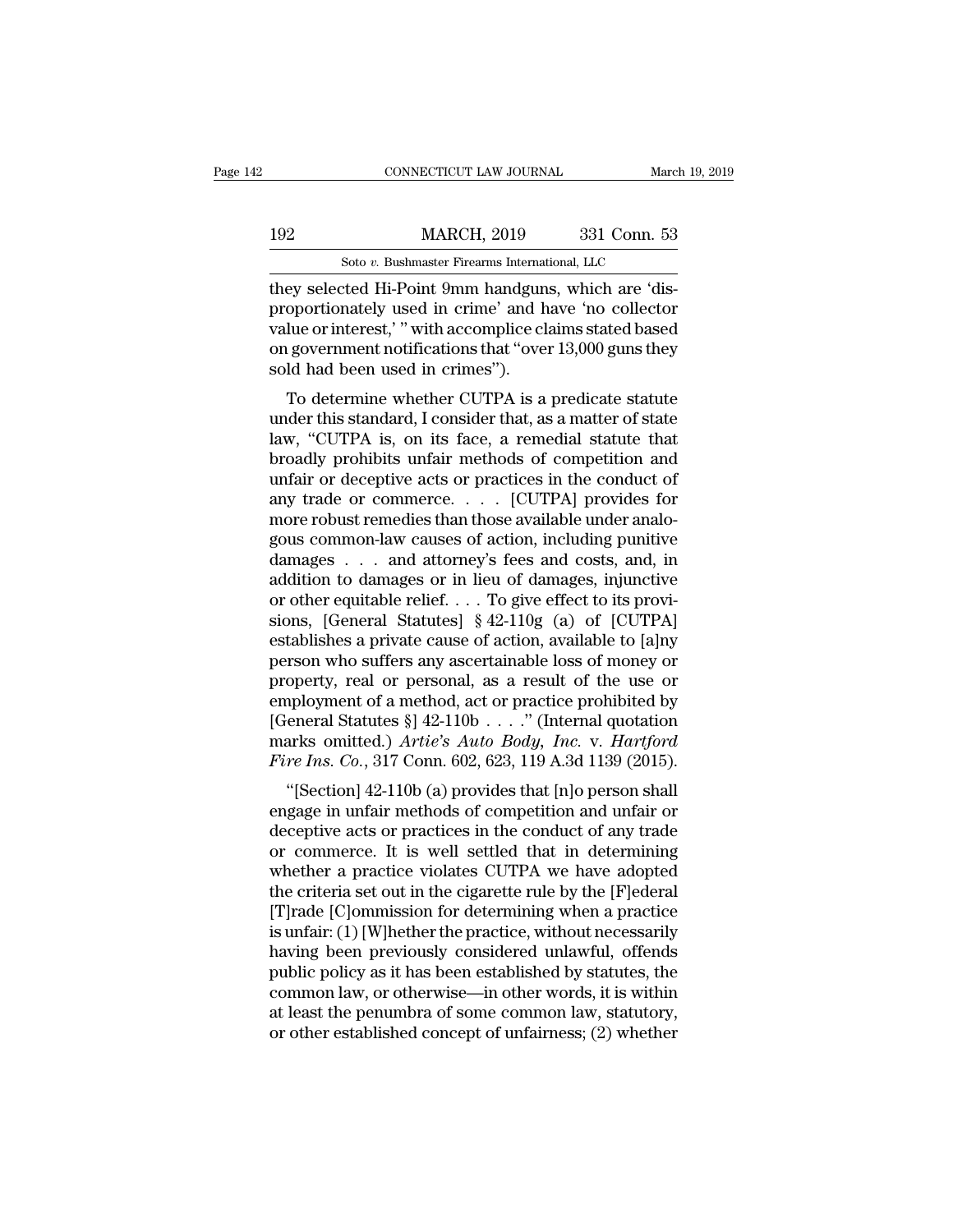2019 CONNECTICUT LAW JOURNAL Page 143<br>331 Conn. 53 MARCH, 2019 193<br>500 v. Bushmaster Firearms International, LLC

CONNECTICUT LAW JOURNAL<br>
Soto *v.* Bushmaster Firearms International, LLC<br>
Soto *v.* Bushmaster Firearms International, LLC<br>
Oral Unterhical Oppressive or Uniscripulous: 2019 CONNECTICUT LAW JOURNAL Page<br>
331 Conn. 53 MARCH, 2019 193<br>
500 v. Bushmaster Firearms International, LLC<br>
it is immoral, unethical, oppressive, or unscrupulous;<br>
(3) whether it causes substantial injury to consumers, (3)  $\frac{331 \text{ Conn. } 53}{\text{Soto } v. \text{ Bushmaster Firearms International, LLC}}$ <br>
it is immoral, unethical, oppressive, or unscrupulous;<br>
(3) whether it causes substantial injury to consumers,<br>
[competitors or other businesspersons].... All three<br>
criteria do  $\frac{331 \text{ Conn. } 53}{\text{Soto } v. \text{ Bushmaster Firearms International, LLC}}$ <br>it is immoral, unethical, oppressive, or unscrupulous;<br>(3) whether it causes substantial injury to consumers,<br>[competitors or other businesspersons].... All three<br>criteria do not nee 331 Conn. 53 MARCH, 2019 193<br>
Soto v. Bushmaster Firearms International, LLC<br>
it is immoral, unethical, oppressive, or unscrupulous;<br>
(3) whether it causes substantial injury to consumers,<br>
[competitors or other businessp Soto v. Bushmaster Firearms International, LLC<br>it is immoral, unethical, oppressive, or unscrupulous;<br>(3) whether it causes substantial injury to consumers,<br>[competitors or other businesspersons]. . . . All three<br>criteria soto *v*. Bushmaster Freams international, LLC<br>it is immoral, unethical, oppressive, or unscrupulous;<br>(3) whether it causes substantial injury to consumers,<br>[competitors or other businesspersons]. . . . All three<br>criteria it is immoral, unethical, oppressive, or unscrupulous;<br>(3) whether it causes substantial injury to consumers,<br>[competitors or other businesspersons]. . . . All three<br>criteria do not need to be satisfied to support a findi (3) whether it causes substantial injury to consumers,<br>[competitors or other businesspersons]. . . . All three<br>criteria do not need to be satisfied to support a finding<br>of unfairness. A practice may be unfair because of t [competitors or other businesspersons].... All three<br>criteria do not need to be satisfied to support a finding<br>of unfairness. A practice may be unfair because of the<br>degree to which it meets one of the criteria or because criteria do not need to be satisfied to support a finding<br>of unfairness. A practice may be unfair because of the<br>degree to which it meets one of the criteria or because<br>to a lesser extent it meets all three.... Thus a vio of unfairness. A practice may be unfair because of the degree to which it meets one of the criteria or because to a lesser extent it meets all three. . . . Thus a violation of CUTPA may be established by showing either an degree to which it meets one of the to a lesser extent it meets all three.<br>tion of CUTPA may be established<br>an actual deceptive practice . .<br>amounting to a violation of public<br>quotation marks omitted.) *Ulbrich* v<br>375, 409 a research is measured in ance.  $\ldots$  in the a violation of CUTPA may be established by showing either actual deceptive practice  $\ldots$  or a practice nounting to a violation of public policy." (Internal otation marks omitt an actual deceptive practice  $\ldots$  or a practice<br>amounting to a violation of public policy." (Internal<br>quotation marks omitted.) *Ulbrich* v. *Groth*, 310 Conn.<br>375, 409–10, 78 A.3d 76 (2013).<br>"CUTPA, by its own terms, ap

an actual acceptive practice  $\cdot$   $\cdot$   $\cdot$  or  $\alpha$  practice<br>amounting to a violation of public policy." (Internal<br>quotation marks omitted.) *Ulbrich* v. *Groth*, 310 Conn.<br>375, 409–10, 78 A.3d 76 (2013).<br>"CUTPA, by its o quotation marks omitted.) *Ulbrich* v. *Groth*, 310 Conn.<br>375, 409–10, 78 A.3d 76 (2013).<br>"CUTPA, by its own terms, applies to a broad spec-<br>trum of commercial activity. The operative provision<br>of [that] act, § 42-110b (a 375, 409–10, 78 A.3d 76 (2013).<br>
"CUTPA, by its own terms, applies to a broad spec-<br>
trum of commercial activity. The operative provision<br>
of [that] act, § 42-110b (a), states merely that '[n]o per-<br>
son shall engage in u "CUTPA, by its own terms, applies to a broad spec-<br>trum of commercial activity. The operative provision<br>of [that] act, § 42-110b (a), states merely that '[n]o per-<br>son shall engage in unfair methods of competition and<br>unf "CUTPA, by its own terms, applies to a broad spectrum of commercial activity. The operative provision of [that] act,  $§ 42-110b$  (a), states merely that '[n]o person shall engage in unfair methods of competition and unfai trum of commercial activity. The operative provision<br>of [that] act, § 42-110b (a), states merely that '[n]o per-<br>son shall engage in unfair methods of competition and<br>unfair or deceptive acts or practices in the conduct o of [that] act, § 42-110b (a), states merely that '[n]o per-<br>son shall engage in unfair methods of competition and<br>unfair or deceptive acts or practices in the conduct of<br>any trade or commerce.' Trade or commerce, in turn,<br> son shall engage in unfair methods of competition and<br>unfair or deceptive acts or practices in the conduct of<br>any trade or commerce.' Trade or commerce, in turn,<br>is broadly defined as 'the advertising, the sale or rent<br>or *article* and the commoding or deceptive acts or practices in the conduct of any trade or commerce.' Trade or commerce, in turn, is broadly defined as 'the advertising, the sale or rent or lease, or the distribution of *an* any trade or commerce.' Trade or commerce, in turn,<br>is broadly defined as 'the advertising, the sale or rent<br>or lease, the offering for sale or rent or lease, or the<br>distribution of *any services and any property, tangibl* is broadly defined as 'the advertising, the sale or rent<br>or lease, the offering for sale or rent or lease, or the<br>distribution of *any services and any property, tangible*<br>or *intangible, real, personal or mixed, and any o* or lease, the offering for sale or rent or lease, or the<br>distribution of *any services and any property, tangible*<br>or *intangible, real, personal or mixed, and any other*<br>article, commodity, or thing of value in this state distribution of any services and any property, tangible<br>or intangible, real, personal or mixed, and any other<br>article, commodity, or thing of value in this state.'<br>General Statutes § 42-110a (4). The entire act is remedia or intangible, real, personal or mixed, and any other<br>article, commodity, or thing of value in this state.'<br>General Statutes § 42-110a (4). The entire act is remedial<br>in character; General Statutes § 42-110b (d); *Hinchli* article, commodity, or thing of value in this state.'<br>General Statutes § 42-110a (4). The entire act is remedial<br>in character; General Statutes § 42-110b (d); *Hinchliffe*<br>v. American Motors Corp., 184 Conn. 607, 615 n.4, General Statutes § 42-110a (4). The entire act is remedial<br>in character; General Statutes § 42-110b (d); *Hinchliffe*<br>v. *American Motors Corp.*, 184 Conn. 607, 615 n.4, 440<br>A.2d 810 (1981); and must 'be liberally construe in character; General Statutes § 42-110b (d); *Hinchliffe*<br>v. *American Motors Corp.*, 184 Conn. 607, 615 n.4, 440<br>A.2d 810 (1981); and must 'be liberally construed in<br>favor of those whom the legislature intended to bene-<br> v. American Motors Corp., 184 Conn. 607, 615 n.4, 440<br>A.2d 810 (1981); and must 'be liberally construed in<br>favor of those whom the legislature intended to bene-<br>fit.'" (Emphasis added; footnote omitted.) *Larsen*<br>*Chelsey* A.2d 810 (1981); and must 'be liberally construed in favor of those whom the legislature intended to bene-<br>fit.'" (Emphasis added; footnote omitted.) *Larsen*<br>*Chelsey Realty Co.* v. *Larsen*, 232 Conn. 480, 492, 656<br>A.2d favor of those whom the legislature intended to bene-<br>fit.'" (Emphasis added; footnote omitted.) *Larsen*<br>*Chelsey Realty Co.* v. *Larsen*, 232 Conn. 480, 492, 656<br>A.2d 1009 (1995). "CUTPA, like equity, reaches beyond<br>tra fit.'" (Emphasis added; footnote omitted.) *Larsen*<br>Chelsey Realty Co. v. Larsen, 232 Conn. 480, 492, 656<br>A.2d 1009 (1995). "CUTPA, like equity, reaches beyond<br>traditional common law precepts in establishing a fair-<br>ness s Chelsey Realty Co. v. Larsen, 232 Conn. 480, 492, 656<br>A.2d 1009 (1995). "CUTPA, like equity, reaches beyond<br>traditional common law precepts in establishing a fair-<br>ness standard designed to grow and broaden and mold<br>[itse A.2d 1009 (1995). "CUTPA, like equity, reaches beyond traditional common law precepts in establishing a fairness standard designed to grow and broaden and mold [itself] to meet circumstances as they arise . . . . The resol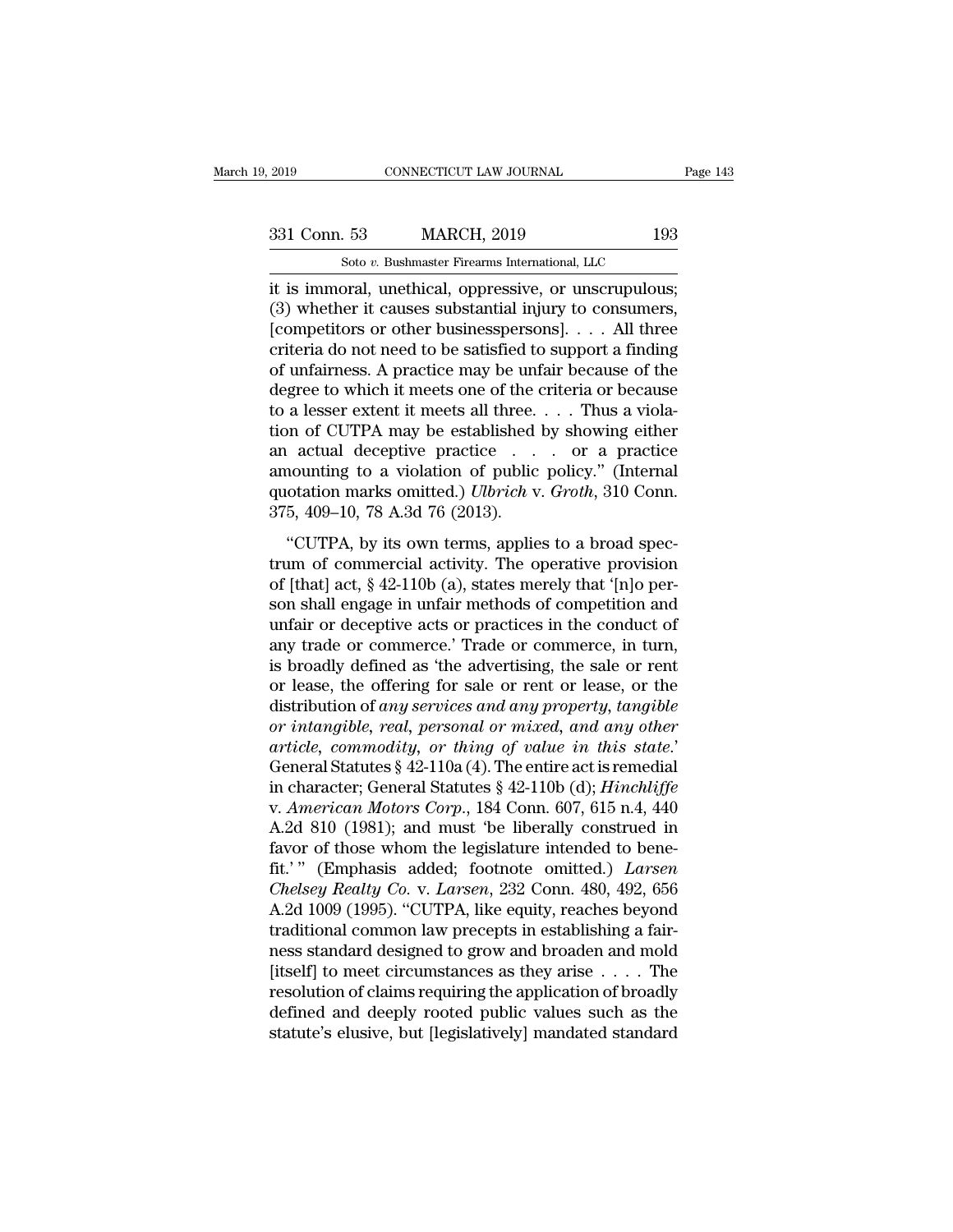## EXERCIT CONNECTICUT LAW JOURNAL March 19, 2019<br>194 MARCH, 2019 331 Conn. 53<br>800 v. Bushmaster Firearms International, LLC CONNECTICUT LAW JOURNAL March March March MARCH, 2019 331 Conn. 53<br>Soto *v.* Bushmaster Firearms International, LLC<br>Subsets and Soto international, LLC

CONNECTICUT LAW JOURNAL March 19, 2019<br>
194 MARCH, 2019 331 Conn. 53<br>
500 v. Bushmaster Firearms International, LLC<br>
of fairness . . . has historically been the function of a<br>
court of equity."<sup>21</sup> (Citations omitted; int MARCH, 2019 331 Conn. 53<br>
Soto v. Bushmaster Firearms International, LLC<br>
of fairness . . . has historically been the function of a<br>
court of equity.''<sup>21</sup> (Citations omitted; internal quotation<br>
marks omitted.) Associated MARCH, 2019 331 Conn. 53<br>
Soto *v.* Bushmaster Firearms International, LLC<br>
of fairness . . . has historically been the function of a<br>
court of equity."<sup>21</sup> (Citations omitted; internal quotation<br>
marks omitted.) *Associat MARCH*, 2019 331 Conn. 53<br> *Soto v. Bushmaster Firearms International, LLC*<br> *of fairness* . . . has historically been the function of a<br>
court of equity."<sup>21</sup> (Citations omitted; internal quotation<br>
marks omitted.) *Asso* Soto v. Bushmaster Firearms International, LLC<br>
of fairness . . . has historically been the function of a<br>
court of equity."<sup>21</sup> (Citations omitted; internal quotation<br>
marks omitted.) Associated Investment Co. Ltd. Part-<br> Sofo v. Bushmaster Firearms International, LLC<br>
of fairness . . . has historically been the function<br>
court of equity."<sup>21</sup> (Citations omitted; internal quot<br>
marks omitted.) Associated Investment Co. Ltd.<br>
nership v. Wil rairness . . . has historically been the function of a<br>urt of equity."<sup>21</sup> (Citations omitted; internal quotation<br>arks omitted.) Associated Investment Co. Ltd. Part-<br>rship v. Williams Associates IV, 230 Conn. 148, 159,<br>5 court of equity."" (Citations omitted; internal quotation<br>marks omitted.) Associated Investment Co. Ltd. Part-<br>nership v. Williams Associates IV, 230 Conn. 148, 159,<br>645 A.2d 505 (1994); see also id., 161–62 (no state con

## 21 I also strongly disagree with the majority's contention that the theory<br>
21 I also strongly disagree with the majority's contention that the theory<br>
22 I also strongly disagree with the majority's contention that the t

Forts and Antitrust (2018) § 2.1, p. 13 (noting that CUTPA "has brought both expanded remedies and broad and indefinite substantive standards to the law of business torts").<br>
Given the potential for liability and remedy av For a carrier and broad and indefinite substantive standards to the law of business torts").<br>
Given the potential for liability and remedy available under CUTPA, which<br>
is broader than that available at common law; see, e. the law of business torts").<br>
Given the potential for liability and remedy available under CUTPA, which<br>
is broader than that available at common law; see, e.g., Associated Invest-<br>
ment Co. Ltd. Partnership v. Williams A Given the potential for liability and remedy available under CUTPA, which<br>is broader than that available at common law; see, e.g., Associated Invest-<br>ment Co. Ltd. Partnership v. Williams Associates IV, 230 Conn. 148, 159 trade process has a common law; see, e.g., *Associated Investment Co. Ltd. Partnership v. Williams Associates IV*, 230 Conn. 148, 159, 645 A.2d 505 (1994); I disagree with the logic behind the majority's premise that Congr *Ment Co. Ltd. Partnership v. Williams Associates IV, 230 Conn.* 148, 159, 645 A.2d 505 (1994); I disagree with the logic behind the majority's premise that Congress intended the arms act to preempt state common-law claims 645 A.2d 505 (1994); I disagree with the logic behind the majority's premise that Congress intended the arms act to preempt state common-law claims, but leave undisturbed even broader sources of liability under state unfa that Congress intended the arms act to preempt state common-law claims,<br>but leave undisturbed even broader sources of liability under state unfair<br>trade practice statutes like CUTPA. See *District of Columbia* v. *Beretta* but leave undisturbed even broader sources of liability under state unfair<br>trade practice statutes like CUTPA. See *District of Columbia* v. *Beretta*<br>U.S.A. Corp., supra, 940 A.2d 171 n.6 (court relied on findings in 15 U brack practice statutes like CUTPA. See *District of Columbia v. Beretta U.S.A. Corp.*, supra, 940 A.2d 171 n.6 (court relied on findings in 15 U.S.C. § 7901 [a] [3] and [7], and rejected plaintiffs' reliance on congressi U.S.A. Corp., supra, 940 A.2d 171 n.6 (court relied on findings in 15 U.S.C.<br>U.S.A. Corp., supra, 940 A.2d 171 n.6 (court relied on findings in 15 U.S.C.<br>§ 7901 [a] [3] and [7], and rejected plaintiffs' reliance on congres  $\frac{1}{2}$  901 [a] [3] and [7], and rejected plaintiffs' reliance on congressional expression of "concern with liability actions 'without foundation in hundreds of years of the common law' and that 'do not represent a bona given by the legisliative actions 'without foundation in hundreds of years of the common law' and that 'do not represent a bona fide expansion of the common law' as standing for proposition that "Congress was substantiall for years of the common law' and that 'do not represent a bona fide expansion of the common law' as standing for proposition that "Congress was substantially less troubled by the existence of statutory liability actions re of the common law' "as standing for proposition that "Congress was substantially less troubled by the existence of statutory liability actions reflecting judgments 'by the legislatures of the several [s]tates' " because "[ by the existence of statutory liability actions reflecting judgments 'by the existence of statutory liability actions reflecting judgments 'by the legislatures of the several [s]tates' " because "[n]o such distinction  $\ld$ independent of the legislatures of the several [s]<br>tates' "because "[n]o such distinction  $\ldots$  is reflected either in the definition of a 'qualified civil liabil-<br>ity action' or in the enumerated actions excluded therefr

In summary, whether this court agrees with Congress<br>or not, in adopting the arms act, Congress adopted<br> $\frac{1}{2}$  I also strongly disagree with the majority's contention that the theory<br>of liability underlying the plaintif In summary, whether this court agrees with Congress<br>or not, in adopting the arms act, Congress adopted<br> $\frac{2!}{1}$  also strongly disagree with the majority's contention that the theory<br>of liability underlying the plaintiff or not, in adopting the arms act, Congress Mari Congress<br>or not, in adopting the arms act, Congress adopted<br> $\frac{2!}{1!}$  also strongly disagree with the majority's contention that the theory<br>of liability underlying the pla Or Tiot, In adopting the arms act, Congress adopted<br>
<sup>21</sup> I also strongly disagree with the majority's contention that the theory<br>
of liability underlying the plaintiffs' CUTPA claims "is not novel" and "does<br>
[not] sound <sup>21</sup> I also strongly disagree with the majority's contention that the theory of liability underlying the plaintiffs' CUTPA claims "is not novel" and "does [not] sound in tort," and, therefore, are not within the scope of of liability underlying the plaintiffs' CUTPA claims "is not novel" and "does<br>[not] sound in tort," and, therefore, are not within the scope of claims that<br>the arms act seeks to preempt. The Second Circuit has aptly observ Intertual interty. and perfect of Foresters, are not within the scope of claims that the arms act seeks to preempt. The Second Circuit has aptly observed that "[u]nfair trade practices found their origin in the common law From an act seeks to preempt. The Second Circuit has aptly observed that the arms act seeks to preempt. The Second Circuit has aptly observed that "[u]nfair trade practices found their origin in the common law of torts .. available under statute and sought in complaint); *Ins. Co. of North America*<br>available under states v. *Meldish*, 722 F.2d 26, 28 (2d Cir. 1983), cert. denied,<br>465 U.S. 1101, 104 S. Ct. 1597, 80 L. Ed. 2d 128 (1984); see v. *. . . " United States v. Melaish, 722 F.2d 26, 28 (2d Cir. 1983), cert. denied,*<br>*A65 U.S. 1101, 104 S. Ct. 1597, 80 L. Ed. 2d 128 (1984); see also, e.g., Kenney*<br>*v. Independent Order of Foresters, 744 F.3d 901, 907 (* 465 U.S. 1101, 104 S. Ct. 1597, 80 L. Ed. 2d 128 (1984); see also, e.g., *Kenney*<br>465 U.S. 1101, 104 S. Ct. 1597, 80 L. Ed. 2d 128 (1984); see also, e.g., *Kenney*<br>v. *Independent Order of Foresters*, 744 F.3d 901, 907 (4 v. *Independent Order of Foresters*, 744 F.3d 901, 907 (4th Cir. 2014) (West<br>Virginia unfair trade practices act claim "sounds in tort" given type of relief<br>available under statute and sought in complaint); *Ins. Co. of No* Virginia unfair trade practices act claim "sounds in tort" given type of relief available under statute and sought in complaint); *Ins. Co. of North America* v. *Della Industries, Inc.*, 998 F. Supp. 159, 164 (D. Conn. 19 available under statute and sought in complaint); *Ins. Co. of North America* v. *Della Industries, Inc.*, 998 F. Supp. 159, 164 (D. Conn. 1998) (CUTPA is tort claim for purposes of assignment under Uniform Commercial Cod v. *Della Industries, Inc.*, 998 F. Supp. 159, 164 (D. Conn. 1998) (CUTPA is<br>tort claim for purposes of assignment under Uniform Commercial Code),<br>vacated on other grounds, 229 F.3d 1135 (2d Cir. 1999); R. Langer et al., 1 v. *Della Industries, Inc.*, 998 F. Supp. 159, 164 (D. Conn. 1998) (CUTPA is tort claim for purposes of assignment under Uniform Commercial Code), vacated on other grounds, 229 F.3d 1135 (2d Cir. 1999); R. Langer et al., cated on other grounds, 229 F.3d 1135 (2d Cir. 1999); R. Langer et al., 12<br>cated on other grounds, 229 F.3d 1135 (2d Cir. 1999); R. Langer et al., 12<br>pnnecticut Practice Series: Connecticut Unfair Trade Practices, Business Connecticut Practice Series: Connecticut Unfair Trade Practices, Business<br>Connecticut Practice Series: Connecticut Unfair Trade Practices, Business<br>Torts and Antitrust (2018) § 2.1, p. 13 (noting that CUTPA "has brought<br>bo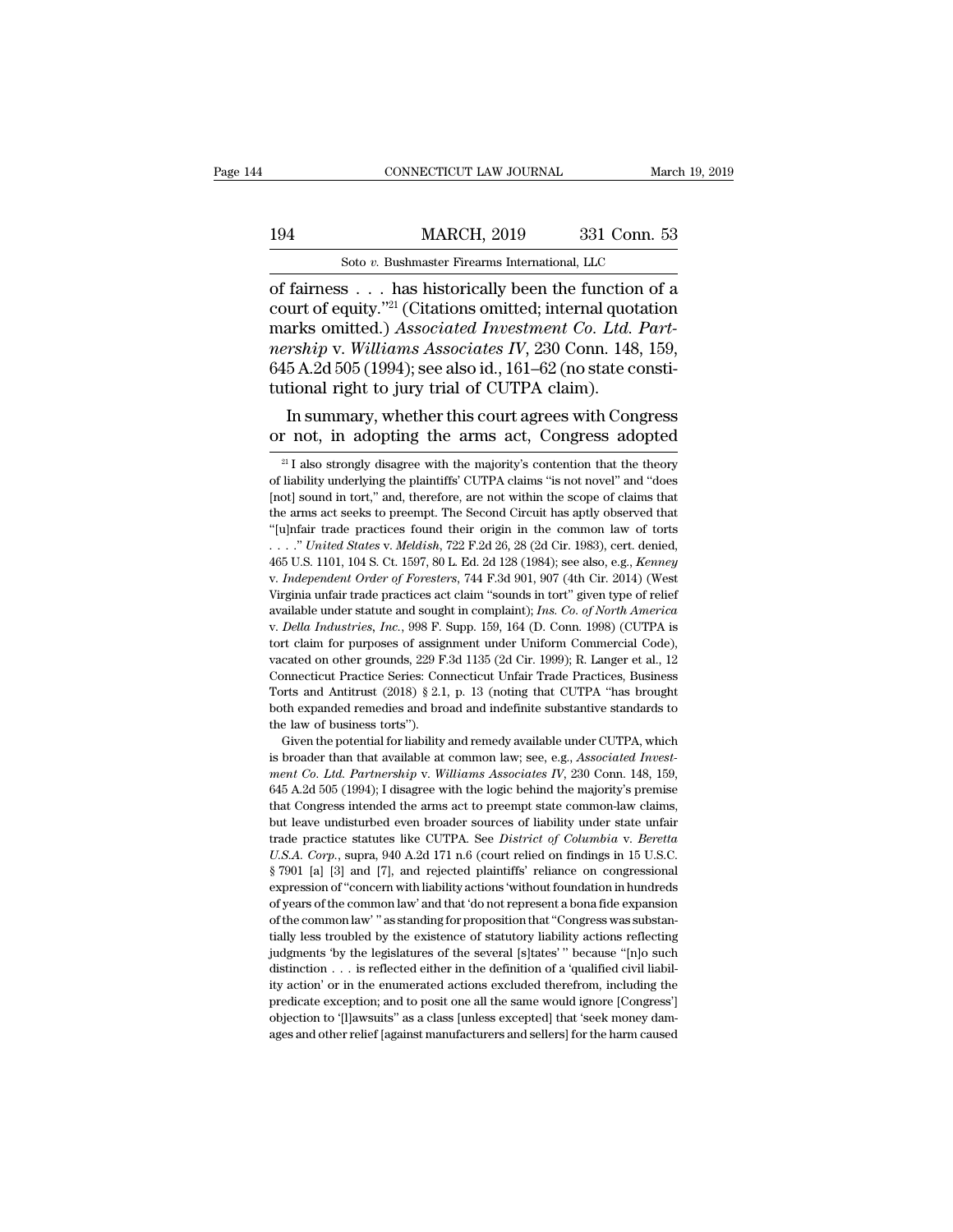2019 CONNECTICUT LAW JOURNAL Page 145<br>331 Conn. 53 MARCH, 2019 195<br>500 v. Bushmaster Firearms International, LLC

CONNECTICUT LAW JOURNAL<br>
Soto *v.* Bushmaster Firearms International, LLC<br>
nd statements of nurnose in 15 U S C & 7901: Fage<br>
Fage<br>
Fage<br>
S31 Conn. 53 MARCH, 2019 195<br>
Soto v. Bushmaster Firearms International, LLC<br>
findings and statements of purpose in 15 U.S.C. § 7901;<br>
see footnote 1 of this dissenting opinion; which made<br>
Now clear its 331 Conn. 53 MARCH, 2019 195<br>Soto v. Bushmaster Firearms International, LLC<br>findings and statements of purpose in 15 U.S.C. § 7901;<br>see footnote 1 of this dissenting opinion; which made<br>very clear its intent to absolve def 331 Conn. 53 MARCH, 2019 195<br>
soto v. Bushmaster Firearms International, LLC<br>
findings and statements of purpose in 15 U.S.C. § 7901;<br>
see footnote 1 of this dissenting opinion; which made<br>
very clear its intent to absolv 331 Conn. 53 MARCH, 2019 195<br>
soto v. Bushmaster Firearms International, LLC<br>
findings and statements of purpose in 15 U.S.C. § 7901;<br>
see footnote 1 of this dissenting opinion; which made<br>
very clear its intent to absolv Soto v. Bushmaster Firearms International, LLC<br>
findings and statements of purpose in 15 U.S.C. § 7901;<br>
see footnote 1 of this dissenting opinion; which made<br>
very clear its intent to absolve defendants like these—<br>
gun solo *v*. Bushmaster Freams intenational, LLC<br>
findings and statements of purpose in 15 U.S.C. § 7901;<br>
see footnote 1 of this dissenting opinion; which made<br>
very clear its intent to absolve defendants like these<br>
gun ma findings and statements of purpose in 15 U.S.C. § 7901;<br>see footnote 1 of this dissenting opinion; which made<br>very clear its intent to absolve defendants like these—<br>gun manufacturers and distributors—from liability for<br>c see footnote 1 of this dissenting opinion; which made<br>very clear its intent to absolve defendants like these—<br>gun manufacturers and distributors—from liability for<br>criminal use of firearms by third parties except in the<br>mo very clear its intent to absolve defendants like these—<br>gun manufacturers and distributors—from liability for<br>criminal use of firearms by third parties except in the<br>most limited and narrow circumstances and, particu-<br>larl gun manufacturers and distributors—from liability for<br>criminal use of firearms by third parties except in the<br>most limited and narrow circumstances and, particu-<br>larly, to shield them from novel or vague standards of<br>liabi criminal use of firearms by third parties except in the<br>most limited and narrow circumstances and, particu-<br>larly, to shield them from novel or vague standards of<br>liability.<sup>22</sup> This court is obligated, therefore, to const most limited and narrow circumstances and, particularly, to shield them from novel or vague standards of liability.<sup>22</sup> This court is obligated, therefore, to construe the predicate exception to the arms act, 15 U.S.C. § 7 *therefore, to shield them from novel or vague standards of*<br>*tiability.<sup>22</sup> This court is obligated, therefore, to construe*<br>*the predicate exception to the arms act, 15 U.S.C.* § 7903<br>*(5)* (A) (iii), narrowly in light o liability.<sup>22</sup> This court is obligated, therefore, to construe<br>the predicate exception to the arms act, 15 U.S.C. § 7903<br>(5) (A) (iii), narrowly in light of that clear expression<br>of congressional intent. See, e.g., *Trini* the predicate exception to the arms act,  $15 \text{ U.S.C.}$  § 7903 (5) (A) (iii), narrowly in light of that clear expression of congressional intent. See, e.g., *Trinity Christian School* v. *Commission on Human Rights & Opport* (5) (A) (iii), narrowly in light of that clear expression<br>of congressional intent. See, e.g., *Trinity Christian*<br>School v. Commission on Human Rights & Opportuni-<br>ties, 329 Conn. 684, 697–98, 189 A.3d 79 (2018) ("[i]t is ties, 329 Conn. 684, 697–98, 189 A.3d 79 (2018) ("[i]t is<br>not the province of this court, under the guise of statu-<br>tory interpretation, to legislate . . . a [particular] pol-<br>icy, even if we were to agree . . . that it i not the province of this court, under the guise of statu-<br>tory interpretation, to legislate . . . a [particular] pol-<br>icy, even if we were to agree . . . that it is a better<br>by the misuse of firearms by third parties, inc

icy, even if we were to agree  $\ldots$  that it is a better<br>by the misuse of firearms by third parties, including criminals'" [emphasis omitted]).<br><sup>2</sup> I disagree with the majority's argument that the sponsors of the arms<br>act **the present action**, in which individual plaintiffs who have been harmed in a specific incident of gun violence seek to hold the sellers responsible for a specific incident of gun violence seek to hold the sellers respons by the misuse of firearms by third parties, including criminals'" [emphasis omitted]).<br>
<sup>22</sup> I disagree with the majority's argument that the sponsors of the arms act "emphasized that their primary concern was *not with l* si somitted]).<br>
Si somitted]).<br>  $2^{\circ}$  I disagree with the majority's argument that the sponsors of the arms<br>
act "emphasized that their primary concern was *not with lawsuits such as*<br>
the present action, in which indiv  $\frac{2}{\sqrt{2}}$  I disagree with the majority's argument that the sponsors of the arms act "emphasized that their primary concern was *not with lawsuits such as* the present action, in which individual plaintiffs who have bee act "emphasized that their primary concern was *not with lawsuits such as* the present action, in which individual plaintiffs who have been harmed in a specific incident of gun violence seek to hold the sellers responsible the *present action*, in which individual plaintiffs who have been harmed in a specific incident of gun violence seek to hold the sellers responsible for their specific misconduct in selling the weapons involved. . . . Man as a specific incident of gun violence seek to hold the sellers responsible for their specific misconduct in selling the weapons involved. . . . Many proponents indicated that their intent was to preclude the rising numbe action specific misconduct in selling the weapons involved. . . . Many proposition is indicated that their intent was to preclude the rising number of instances in which municipalities and 'anti-gun activists' filed 'junk' nents indicated that their intent was to preclude the rising number of instances in which municipalities and 'anti-gun activists' filed 'junk' or 'frivolous' lawsuits targeting the entire firearms industry." (Citation omit instances in which municipalities and 'anti-gun activists' filed 'junk' or 'frivo-<br>lous' lawsuits targeting the entire firearms industry." (Citation omitted;<br>emphasis added.) The majority's assertion that the sponsors of t lous' lawsuits targeting the entire firearms industry." (Citation omitted; emphasis added.) The majority's assertion that the sponsors of the arms act did not desire to foreclose claims by individual plaintiffs who had suf emphasis added.) The majority's assertion that the sponsors of the arms act did not desire to foreclose claims by individual plaintiffs who had suffered specific harm from an instance of gun violence is an overly generous and divident in the law enforcement officers in the line of duty, with relief of the legislative history. The legislative history indeed indicates that Congress specifically rejected proposed amendments that would have pro specific harm from an instance of gun violence is an overly generous reading<br>of the legislative history. The legislative history indeed indicates that Congress specifically rejected proposed amendments that would have prov of the legislative history. The legislative history indeed indicates that Congress specifically rejected proposed amendments that would have provided two groups of politically sympathetic individual plaintiffs, namely chil gress specifically rejected proposed amendments that would have provided<br>two groups of politically sympathetic individual plaintiffs, namely children<br>and law enforcement officers injured in the line of duty, with relief fr grow of politically sympathetic individual plaintiffs, namely children<br>two groups of politically sympathetic individual plaintiffs, namely children<br>and law enforcement officers injured in the line of duty, with relief from of Representative Sheila Jackson Lee (proposing exemption for children); and law enforcement officers injured in the line of duty, with relief from the strictures of the arms act. See 151 Cong. Rec. 19,116–17 (2005), remar the strictures of the arms act. See 151 Cong. Rec. 19,116–17 (2005), remarks of Senator Frank Raleigh Lautenberg (proposing exception for children); id., 19,125–26, remarks of Senator Jon Stevens Corzine (proposing law enf of Senator Frank Raleigh Lautenberg (proposing exception for children);<br>id., 19,125–26, remarks of Senator Jon Stevens Corzine (proposing law<br>enforcement exception); H.R. Rep. No. 109-124, supra, pp. 64–65, remarks<br>of Repr of Senator Jon Stevens Corzine (proposing law<br>id., 19,125–26, remarks of Senator Jon Stevens Corzine (proposing law<br>enforcement exception); H.R. Rep. No. 109-124, supra, pp. 64–65, remarks<br>of Representative Sheila Jackson id., 19,125–26, remarks of Senator Jon Stevens Corzine (proposing law<br>enforcement exception); H.R. Rep. No. 109-124, supra, pp. 64–65, remarks<br>of Representative Sheila Jackson Lee (proposing exemption for children);<br>H.R. R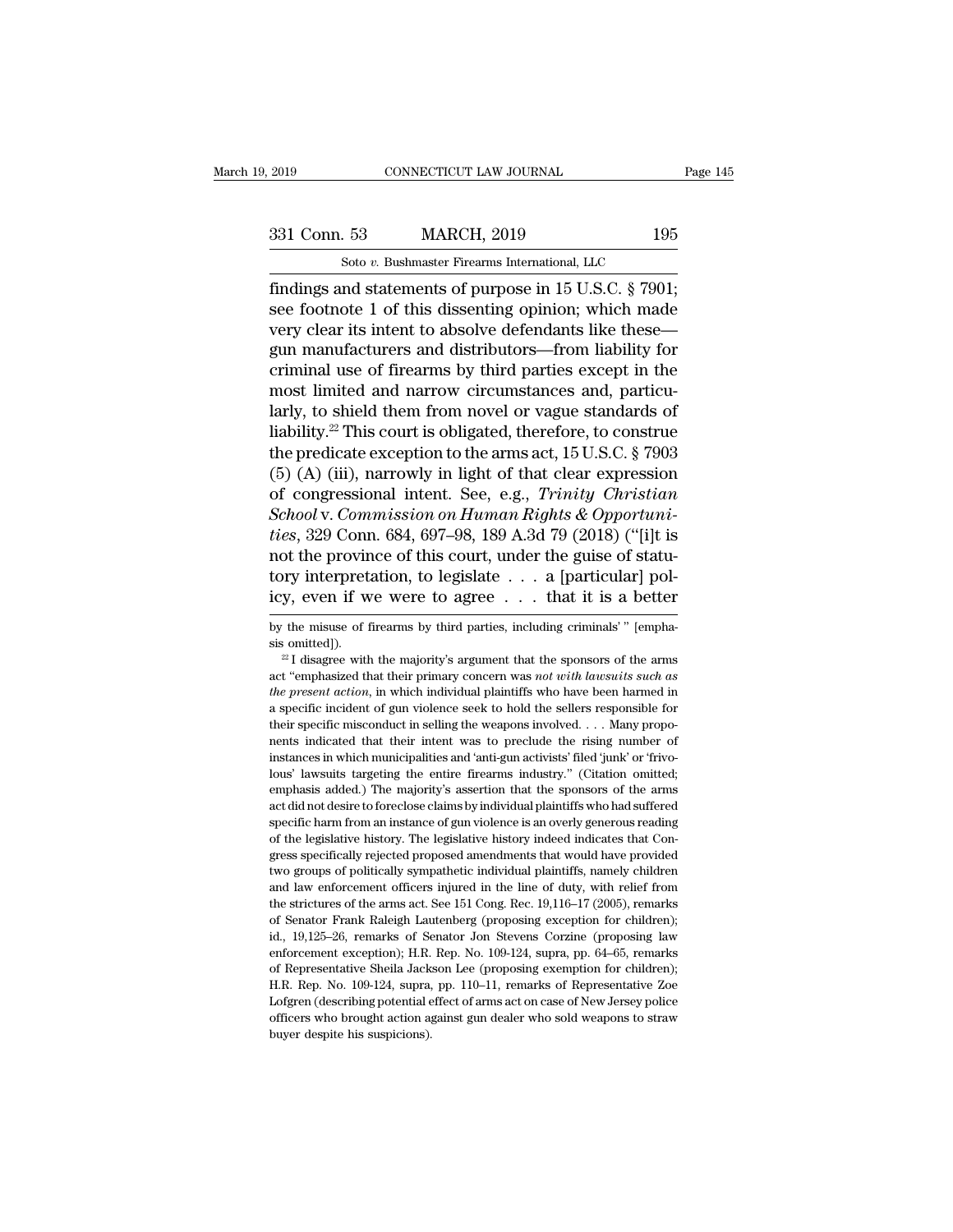## EXECUTE CONNECTICUT LAW JOURNAL March 19, 2019<br>196 MARCH, 2019 331 Conn. 53<br>800 v. Bushmaster Firearms International, LLC CONNECTICUT LAW JOURNAL March March March MARCH, 2019 331 Conn. 53<br>Soto *v.* Bushmaster Firearms International, LLC<br>an the one endorsed by the legislature as

policy than the one endorsed by the legislature as MARCH, 2019 331 Conn. 53<br>Soto v. Bushmaster Firearms International, LLC<br>policy than the one endorsed by the legislature as<br>reflected in its statutory language'' [internal quotation<br>marks omitted]). Put differently, "[w]hen 196 MARCH, 2019 331 Conn. 53<br>
Soto v. Bushmaster Firearms International, LLC<br>
policy than the one endorsed by the legislature as<br>
reflected in its statutory language" [internal quotation<br>
marks omitted]). Put differently, 196 MARCH, 2019 331 Conn. 53<br>
soto v. Bushmaster Firearms International, LLC<br>
policy than the one endorsed by the legislature as<br>
reflected in its statutory language" [internal quotation<br>
marks omitted]). Put differently, Soto v. Bushmaster Firearms International, LLC<br>policy than the one endorsed by the legislature as<br>reflected in its statutory language" [internal quotation<br>marks omitted]). Put differently, "[w]hen we construe<br>a statute, w solo v. Bushmaster Firearms international, LLC<br>policy than the one endorsed by the legislature as<br>reflected in its statutory language" [internal quotation<br>marks omitted]). Put differently, "[w]hen we construe<br>a statute, w policy than the one endorsed by the legislature as<br>reflected in its statutory language" [internal quotation<br>marks omitted]). Put differently, "[w]hen we construe<br>a statute, we act not as plenary lawgivers but as surro-<br>gat reflected in its statutory language" [internal quotation<br>marks omitted]). Put differently, "[w]hen we construe<br>a statute, we act not as plenary lawgivers but as surro-<br>gates for another policy maker, [that is] the legislat marks omitted]). Put differently, "[w]hen we construe<br>a statute, we act not as plenary lawgivers but as surro-<br>gates for another policy maker, [that is] the legislature.<br>In our role as surrogates, our only responsibility i a statute, we act not as plenary lawgivers but as surrogates for another policy maker, [that is] the legislature.<br>In our role as surrogates, our only responsibility is to<br>determine what the legislature, within constitution gates for another policy maker, [that is] the legislature.<br>In our role as surrogates, our only responsibility is to<br>determine what the legislature, within constitutional<br>limits, intended to do." (Internal quotation marks o In our role as surrogates, our only responsibility is to<br>determine what the legislature, within constitutional<br>limits, intended to do." (Internal quotation marks omit-<br>ted.) *State* v. *Salamon*, 287 Conn. 509, 520, 949 A determine what the legislature, within constitutional<br>limits, intended to do." (Internal quotation marks omit-<br>ted.) *State* v. *Salamon*, 287 Conn. 509, 520, 949 A.2d<br>1092 (2008). My analysis of the relevant statutory tex limits, intended to do." (Internal quotation marks omit-<br>ted.) *State* v. *Salamon*, 287 Conn. 509, 520, 949 A.2d<br>1092 (2008). My analysis of the relevant statutory text,<br>case law, canons of construction, and legislative ted.) *State v. Salamon*, 287 Conn. 509, 520, 949 A.2d<br>1092 (2008). My analysis of the relevant statutory text,<br>case law, canons of construction, and legislative history<br>demonstrates that Congress intended to limit predica 1092 (2008). My analysis of the relevant statutory text, case law, canons of construction, and legislative history demonstrates that Congress intended to limit predicate statutes under that exception to those statutes tha statutes under that exception to those statutes that<br>relate specifically to the sale and manufacture of fire-<br>arms.<sup>23</sup> Consequently, I strongly disagree with the<br>majority's conclusion that CUTPA, which is a broadly<br> $\frac{1$ relate specifically to the sale and manufacture of fire-<br>arms.<sup>23</sup> Consequently, I strongly disagree with the<br>majority's conclusion that CUTPA, which is a broadly<br> $\frac{1}{2}$ Tagree with the majority that the "regulation of

arms.<sup>23</sup> Consequently, I strongly disagree with the majority's conclusion that CUTPA, which is a broadly  $\frac{1}{\sqrt{2}}$  I agree with the majority that the "regulation of advertising that threatens the public health, safety, majority's conclusion that CUTPA, which is a broadly<br>
<sup>23</sup> I agree with the majority that the "regulation of advertising that threatens<br>
the public health, safety, and morals has long been considered a core exercise<br>
of th <sup>23</sup> I agree with the majority that the "regulation of advertising that threatens the public health, safety, and morals has long been considered a core exercise of the states' police powers." See, e.g., *Lorillard Tobacco* <sup>23</sup> I agree with the majority that the "regulation of advertising that threatens the public health, safety, and morals has long been considered a core exercise of the states' police powers." See, e.g., *Lorillard Tobacco* the public health, safety, and morals has long been considered a core exercise<br>of the states' police powers." See, e.g., *Lorillard Tobacco Co.* v. *Reilly*, 533<br>U.S. 525, 541–42, 121 S. Ct. 2404, 150 L. Ed. 2d 532 (2001) Federal Housing Finance Agency, *Nomura Holding America, Inc.*, 873<br>Federal Housing Finance and Housing Inc. 2404, 150 L. Ed. 2d 532 (2001). Nevertheless, I<br>find overbroad the majority's reliance on the well established pr U.S. 525, 541–42, 121 S. Ct. 2404, 150 L. Ed. 2d 532 (2001). Nevertheless, I<br>U.S. 525, 541–42, 121 S. Ct. 2404, 150 L. Ed. 2d 532 (2001). Nevertheless, I<br>find overbroad the majority's reliance on the well established presu the [s]tates absent clear intent . . . . " (Internal quotation marks omitted.)<br>Federal Housing Finance Agency v. Nomura Holding America, Inc., 873<br>F.3d 85, 112 n.30 (2d Cir. 2017); see also, e.g., Altria Group, Inc. v. Goo Federal Housing Finance Agency v. Nomura Holding America, Inc., 873<br>F.3d 85, 112 n.30 (2d Cir. 2017); see also, e.g., Altria Group, Inc. v. Good,<br>555 U.S. 70, 77, 129 S. Ct. 538, 172 L. Ed. 2d 398 (2008); Medtronic, Inc. v F.3d 85, 112 n.30 (2d Cir. 2017); see also, e.g., *Altria Group, Inc.* v. *Good*, 555 U.S. 70, 77, 129 S. Ct. 538, 172 L. Ed. 2d 398 (2008); *Medtronic, Inc.* v. *Good*, 555 U.S. 70, 77, 129 S. Ct. 538, 172 L. Ed. 2d 398 555 U.S. 70, 77, 129 S. Ct. 538, 172 L. Ed. 2d 398 (2008); *Medtronic*, *Inc.* v. *Lohr*, 518 U.S. 470, 485, 116 S. Ct. 2240, 135 L. Ed. 2d 700 (1996). The majority's heavy reliance on this presumption elevates it beyond *Lohr*, 518 U.S. 470, 485, 116 S. Ct. 2240, 135 L. Ed. 2d 700 (1996). The majority's heavy reliance on this presumption elevates it beyond the more holistic preemption inquiry undertaken when the statutory language is amb majority's heavy reliance on this presumption elevates it beyond the more holistic preemption inquiry undertaken when the statutory language is ambiguous, as we consider the statute's "structure and purpose  $\dots$  as a whol and the law.'' (Citation omitted; internal quotation marks omitted) *and the sambiguous*, as we consider the statute's "structure and purpose . . . as a whole . . . as revealed not only in the text, but through the reviewi *tronic, Inc.* v. *Lohr*, supra, 486. In contrast, my review of the legislative variant with the statute's "structure and purpose . . . as a whole . . . as revealed not only in the text, but through the reviewing court's r whole  $\ldots$  as revealed not only in the text, but through the reviewing court's reasoned understanding of the way in which Congress intended the statute and its surrounding regulatory scheme to affect business, consumers, court's reasoned understanding of the way in which Congress intended the statute and its surrounding regulatory scheme to affect business, consumers, and the law." (Citation omitted; internal quotation marks omitted.) *Med* extatute and its surrounding regulatory scheme to affect business, consumers, and the law." (Citation omitted; internal quotation marks omitted.) *Medtronic, Inc.* v. *Lohr*, supra, 486. In contrast, my review of the legis and the law." (Citation omitted; internal quotation marks omitted.) *Med-*<br>tronic, Inc. v. Lohr, supra, 486. In contrast, my review of the legislative<br>history, and particularly the remarks of members of Congress expressin *tronic, Inc.* v. *Lohr*, supra, 486. In contrast, my review of the legislative history, and particularly the remarks of members of Congress expressing their concerns over the breadth of a gross negligence exception and th mation, and matricularly the remarks of members of Congress expressing<br>their concerns over the breadth of a gross negligence exception and the<br>potential for vague standards of liability, indicates that Congress would not<br>h their concerns over the breadth of a gross negligence<br>potential for vague standards of liability, indicates that<br>have contemplated letting a broadly worded state u<br>statute like CUTPA be used to eviscerate its intent<br>manufa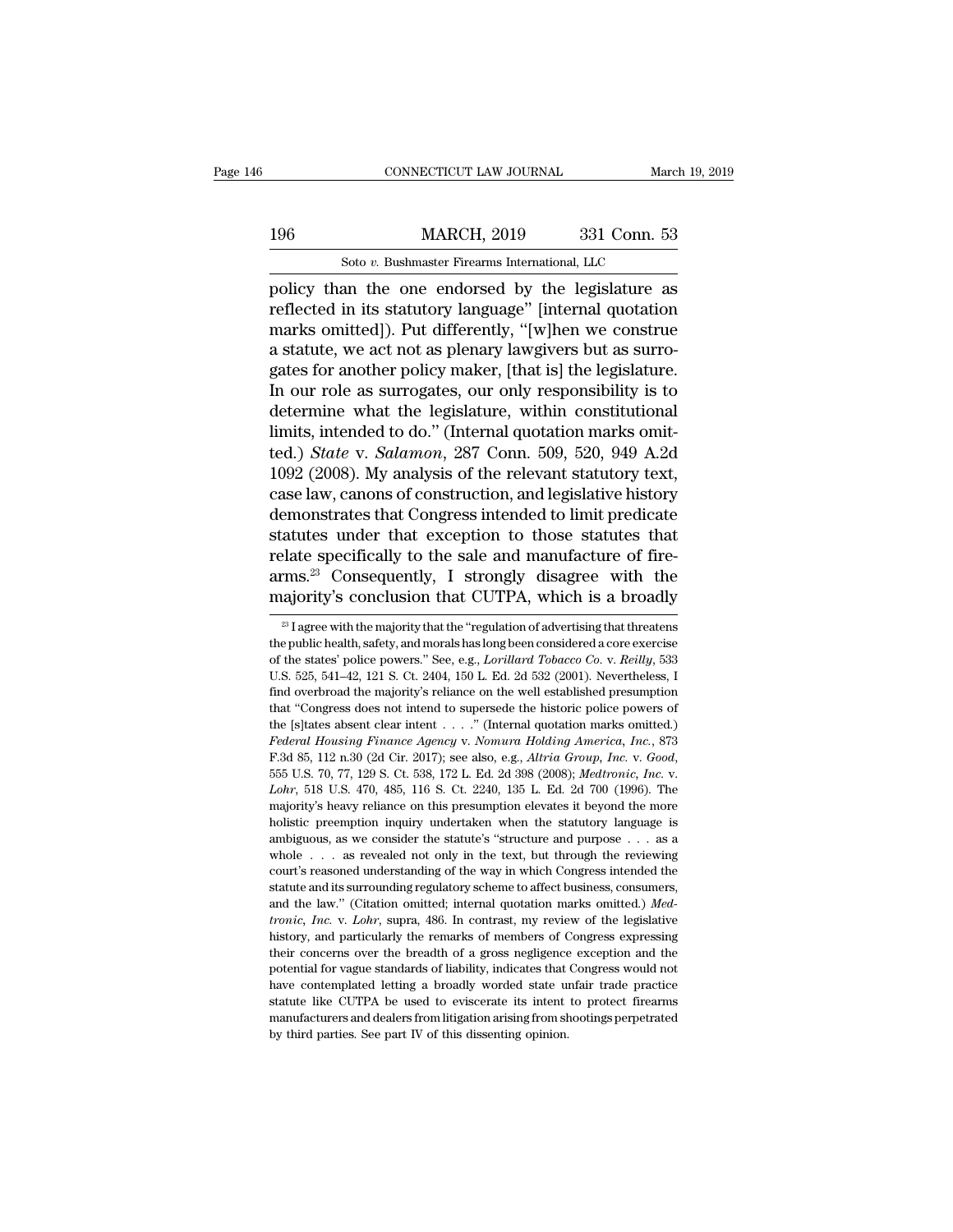# 2019 CONNECTICUT LAW JOURNAL Page 147<br>331 Conn. 53 MARCH, 2019 197<br>500 v. Bushmaster Firearms International, LLC CONNECTICUT LAW JOURNAL<br>
Soto *v.* Bushmaster Firearms International, LLC<br>
Soto *v.* Bushmaster Firearms International, LLC<br>
ate unfair trade practices statute applicable

2019 CONNECTICUT LAW JOURNAL Page 147<br>  $331$  Conn. 53 MARCH, 2019 197<br>
Soto v. Bushmaster Firearms International, LLC<br>
drafted state unfair trade practices statute applicable<br>
to all commercial entities in a variety of fa 331 Conn. 53 MARCH, 2019 197<br>
Soto *v*. Bushmaster Firearms International, LLC<br>
drafted state unfair trade practices statute applicable<br>
to all commercial entities in a variety of factual circum-<br>
stances, comes within th 331 Conn. 53 MARCH, 2019 197<br>
Soto v. Bushmaster Firearms International, LLC<br>
drafted state unfair trade practices statute applicable<br>
to all commercial entities in a variety of factual circum-<br>
stances, comes within that 331 Conn. 53 MARCH, 2019 197<br>
Soto v. Bushmaster Firearms International, LLC<br>
drafted state unfair trade practices statute applicable<br>
to all commercial entities in a variety of factual circum-<br>
stances, comes within that Solution 2011 The collect and solution of the cigarette relation of the collect data and commercial entities in a variety of factual circumstances, comes within that exception.<sup>24</sup> Instead, I would conclude that, because Soto v. Bushmaster Firearms International, LLC<br>
drafted state unfair trade practices statute applicable<br>
to all commercial entities in a variety of factual circum-<br>
stances, comes within that exception.<sup>24</sup> Instead, I wou drafted state unfair trade practices statute applicable<br>to all commercial entities in a variety of factual circum-<br>stances, comes within that exception.<sup>24</sup> Instead, I would<br>conclude that, because CUTPA, both in its statut to all commercial entities in a variety of factual circum-<br>stances, comes within that exception.<sup>24</sup> Instead, I would<br>conclude that, because CUTPA, both in its statutory<br>text and in its implementation under the cigarette r stances, comes within that exception.<sup>24</sup> Instead, I would<br>conclude that, because CUTPA, both in its statutory<br>text and in its implementation under the cigarette rule,<br>reaches a range of commercial conduct that far exceeds conclude that, because CUTPA, both in its statutory<br>text and in its implementation under the cigarette rule,<br>reaches a range of commercial conduct that far exceeds<br>the manufacture, marketing, and sale of firearms, it is<br>n text and in its implementation under the cigarette rule,<br>reaches a range of commercial conduct that far exceeds<br>the manufacture, marketing, and sale of firearms, it is<br>not by itself a predicate statute. That state unfair reaches a range of commercial conduct that far exceeds<br>the manufacture, marketing, and sale of firearms, it is<br>not by itself a predicate statute. That state unfair trade<br>practices statutes had not been used to hold firear ractices statutes had not been used to hold firearms<br>anufacturers civilly liable to crime victims<sup>25</sup> renders<br>the plaintiffs' CUTPA claims particularly novel in the<br>portemplation of Congress; see  $15 \text{ U.S.C.} \text{ § } 7901 \text{ ($ **Framulacturers civilly liable to crime victims<sup>25</sup> renders<br>
the plaintiffs' CUTPA claims particularly novel in the<br>
contemplation of Congress; see 15 U.S.C. § 7901 (a) (7)<br>
<sup>24</sup> I also note that the majority observes tha** 

manuracturers civiny habie to crime victims—renders<br>the plaintiffs' CUTPA claims particularly novel in the<br>contemplation of Congress; see  $15$  U.S.C. § 7901 (a) (7)<br> $\frac{24}{1}$  also note that the majority observes that cer the plaintiffs' CUTPA claims particularly novel in the contemplation of Congress; see  $15$  U.S.C. § 7901 (a) (7)  $\frac{1}{24}$  I also note that the majority observes that certain members of Congress "were committed to Americ **contemplation of Congress; see 15 U.S.C. § 7901 (a) (7)**<br>
<sup>24</sup> I also note that the majority observes that certain members of Congress<br>
"were committed to Americans' second amendment freedoms and sought<br>
to secure those Example 10 To Congress, Sec 19 C.S.C.  $S$  1901 (a) (1)<br>
<sup>24</sup> I also note that the majority observes that certain members of Congress<br>
"were committed to Americans' second amendment freedoms and sought<br>
to secure those fre <sup>24</sup> I also note that the majority observes that certain members of Congress<br>
"were committed to Americans' second amendment freedoms and sought<br>
to secure those freedoms by immunizing firearms companies from frivolous<br>
l "were committed to Americans" second amendment freedoms and sought<br>to secure those freedoms by immunizing firearms companies from frivolous<br>lawsuits." Citing recent federal cases considering the constitutionality of<br>bans o to secure those freedoms by immunizing firearms companies from frivolous<br>lawsuits." Citing recent federal cases considering the constitutionality of<br>bans on "assault weapons" and "high capacity magazines," the majority al Lawsuits." Citing recent federal cases considering the constitutionality of<br>bans on "assault weapons" and "high capacity magazines," the majority also<br>notes, however, that "[i]t is not at all clear  $\ldots$  that the second a mental and the state in the second and the second and the second and the second and the second and the second and the second and the second and the second and the second and the second and the second and the second and the **INCRET CONDUCTS IN THE SECT THEORY AND THEORY INCREDIT TO THE SPONSOR IN THE SPONSOR CONSUMITS A STATE SPONSOR THES AT ISSUE IN 136 (4th Cir.) (AR-15 with high capacity magazine is "weapon of war" excluded from second ame** protections even extend to the types of quasi-military, semiautomatic assault<br>rifles at issue in the present case." See, e.g., *Kolbe v. Hogan*, 849 F.3d<br>114, 136 (4th Cir.) (AR-15 with high capacity magazine is "weapon of rifles at issue in the present case." See, e.g., Kolbe v. Hogan, 849 F.3d 114, 136 (4th Cir.) (AR-15 with high capacity magazine is "weapon of war" excluded from second amendment coverage), cert. denied, U.S. , 138 S. Ct. 114, 136 (4th Cir.) (AR-15 with high capacity magazine is "weapon of war"<br>excluded from second amendment coverage), cert. denied, U.S.<br>138 S. Ct. 469, 199 L. Ed. 2d 374 (2017); *New York State Rifle & Pistol Assn.*,<br>*Inc.* Excluded from second amendment coverage), cert. denied, U.S.<br>
138 S. Ct. 469, 199 L. Ed. 2d 374 (2017); *New York State Rifle & Pistol Assn.*,<br> *Inc.* v. *Cuomo*, 804 F.3d 242, 257-61 (2d Cir. 2015) (assuming, arguendo,<br> 138 S. Ct. 469, 199 L. Ed. 2d 374 (2017); *New York State Rifle & Pistol Assn.*, *Inc.* v. *Cuomo*, 804 F.3d 242, 257–61 (2d Cir. 2015) (assuming, arguendo, that second amendment protections extend to assault rifles, but Frotects the AR-15 is, therefore, not at issue in this appeal, I do not consider that second amendment protections extend to assault rifles, but concluding that ban on such weapons survives intermediate scrutiny). My revi that second amendment protections extend to assault rifles, but concluding<br>that ban on such weapons survives intermediate scrutiny). My review of<br>the legislative history and statutory text does not indicate any intent by<br>C that ban on such weapons survives intermediate scrutiny). My review of the legislative history and statutory text does not indicate any intent by Congress to identify predicate statutes by examining various nuances of sec

signmate the state and state and state and states by examining various nuances of<br>second amendment law. Because the degree to which the second amendment<br>protects the AR-15 is, therefore, not at issue in this appeal, I do n second amendment law. Because the degree to which the second amendment<br>protects the AR-15 is, therefore, not at issue in this appeal, I do not consider<br>that question further.<br><sup>25</sup> The majority states that it "must [be] pre protects the AR-15 is, therefore, not at issue in this appeal, I do not consider that question further.<br>
<sup>25</sup> The majority states that it "must [be] presum[ed] that Congress was aware, when it enacted [the arms act], that that question further.<br>
<sup>25</sup> The majority states that it "must [be] presum[ed] that Congress was<br>
aware, when it enacted [the arms act], that both the [Federal Trade Commis-<br>
sion] Act and state analogues such as CUTPA hav <sup>26</sup> The majority states that it "must [be] presum[ed] that Congress was aware, when it enacted [the arms act], that both the [Federal Trade Commission] Act and state analogues such as CUTPA have long been among the prima and decisions from other jurisdictions for the proposition and the predictions from the primary vehicles for litigating claims that sellers of potentially dangerous products such as firearms have marketed those products in sion] Act and state analogues such as CUTPA have long been among the primary vehicles for litigating claims that sellers of potentially dangerous products such as firearms have marketed those products in an unsafe and uns primary vehicles for litigating claims that sellers of potentially dangerous<br>promary vehicles for litigating claims that sellers of potentially dangerous<br>products such as firearms have marketed those products in an unsafe products such as firearms have marketed those products in an unsafe and<br>unscrupulous manner." The majority then cites cases from this state for the<br>proposition that "CUTPA  $\ldots$  has been applied to the sale of firearms,"<br> **Exercise Status manner.**" The majority then cites cases from this state for the proposition that "CUTPA . . . has been applied to the sale of firearms," and decisions from other jurisdictions for the proposition that "re proposition that "CUTPA ... has been applied to the sale of firearms,"<br>proposition that "CUTPA ... has been applied to the sale of firearms,"<br>and decisions from other jurisdictions for the proposition that "regulation<br>of proposaion and decisions from the principles for the proposition that "regulation of firearms advertising in our sister states frequently has been accomplished under the auspices of state consumer protection and unfair tra and a mean and vertising in our sister states frequently has been accomplished under the auspices of state consumer protection and unfair trade practice laws." In my view, these decisions stand only for the proposition tha brought, inter all and the practice status are applicable to the firecaching under the auspices of state consumer protection and unfair trade practice laws." In my view, these decisions stand only for the proposition that alway." In my view, these decisions stand only for the proposition that wide reaching unfair trade practice statutes are as applicable to the firearms industry as they are to any other business; they have nothing at all t accoling unfair trade practice statutes are as applicable to the firearms<br>industry as they are to any other business; they have nothing at all to do<br>with the arms act or the predicate exception. See *Melton* v. *Century Ar*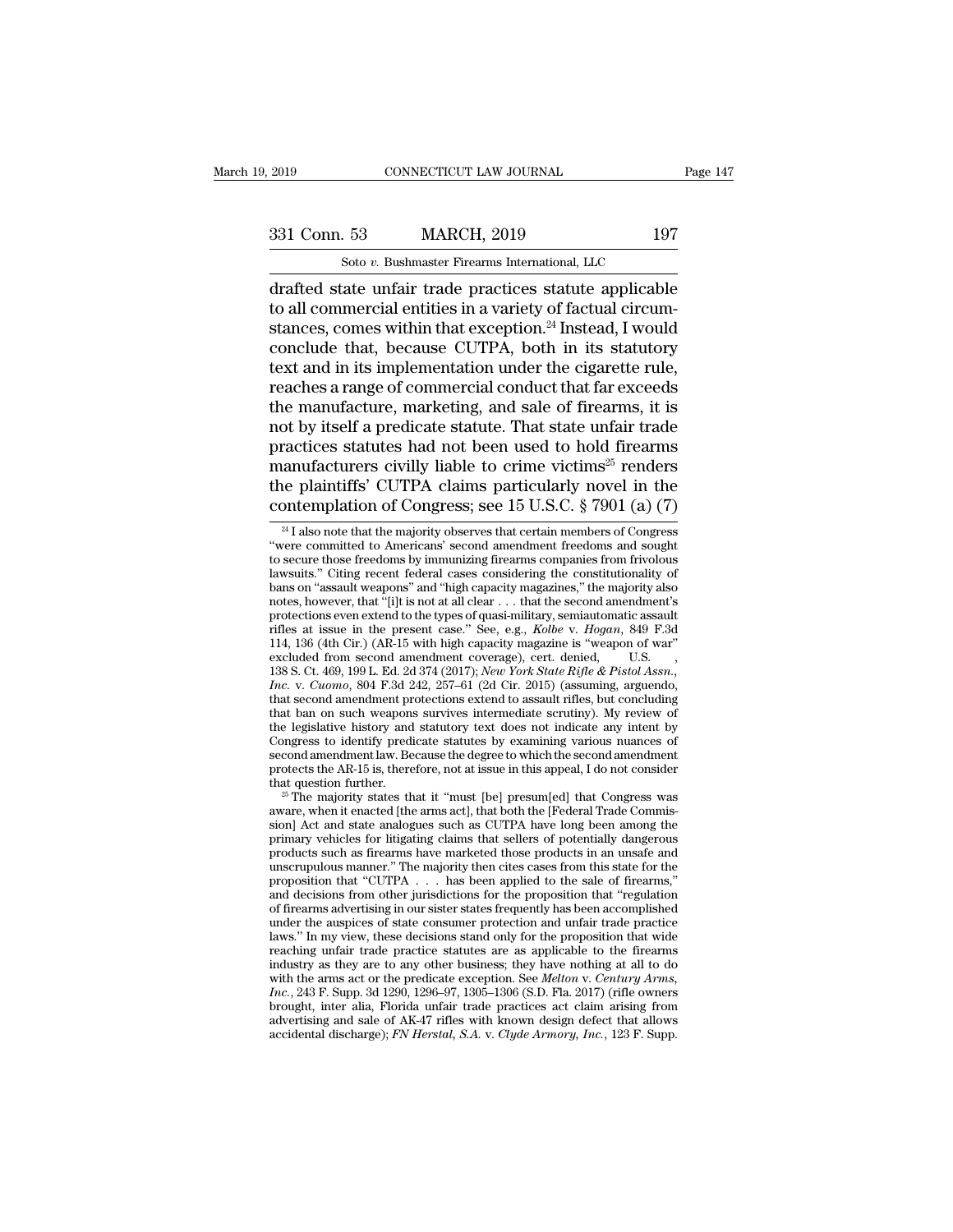# EXECUTE CONNECTICUT LAW JOURNAL March 19, 2019<br>198 MARCH, 2019 331 Conn. 53<br>500 v. Bushmaster Firearms International, LLC CONNECTICUT LAW JOURNAL March March March MARCH, 2019 331 Conn. 53<br>Soto *v.* Bushmaster Firearms International, LLC<br>Id thus subject to preclusion under the arms

(2012); and, thus, subject to preclusion under the arms<br>
2012); and, thus, subject to preclusion under the arms<br>
2012); and, thus, subject to preclusion under the arms<br>
3d 1356, 1375–76 and n.105 (M.D. Ga. 2015) (firearms MARCH, 2019 331 Conn. 53<br>
Soto v. Bushmaster Firearms International, LLC<br>
(2012); and, thus, subject to preclusion under the arms<br>
3d 1356, 1375–76 and n.105 (M.D. Ga. 2015) (firearms manufacturer brought<br>
trademark infrin Soto v. Bushmaster Firearms International, LLC<br>
(2012); and, thus, subject to preclusion under the arms<br>
3d 1356, 1375–76 and n.105 (M.D. Ga. 2015) (firearms manufacturer brought<br>
trademark infringement claims against fire Soto v. Bushmaster Firearms International, LLC<br>
(2012); and, thus, subject to preclusion under the arms<br>
3d 1356, 1375–76 and n.105 (M.D. Ga. 2015) (firearms manufacturer brought<br>
trademark infringement claims against fire (2012); and, thus, subject to preclusion under the arms<br>
3d 1356, 1375–76 and n.105 (M.D. Ga. 2015) (firearms manufacturer brought<br>
trademark infringement claims against firearms distributor and retailer<br>
under federal La 3d 1356, 1375–76 and n.105 (M.D. Ga. 2015) (firearms manufacturer brought trademark infringement claims against firearms distributor and retailer under federal Lanham Act and Georgia deceptive trade practices law), aff'd, 3d 1356, 1375–76 and n.105 (M.D. Ga. 2015) (firearms manufacturer brought trademark infringement claims against firearms distributor and retailer under federal Lanham Act and Georgia deceptive trade practices law), aff'd, in commercial general liability policy relieved insurer of duty of statement fractional relief under federal Lanham Act and Georgia deceptive trade practices law), aff d, 838 F.3d 1071 (11th Cir. 2016), cert. denied, U.S. under federal Lanham Act and Georgia deceptive trade practices law), aff'd, 838 F.3d 1071 (11th Cir. 2016), cert. denied, U.S.  $\,$ , 137 S. Ct. 1436, 197 L. Ed. 2d 649 (2017); *Beretta U.S.A. Corp.* v. *Federal Ins. Co.*, 838 F.3d 1071 (11th Cir. 2016), cert. denied, U.S.  $\,$ , 137 S. Ct. 1436, 197 L. Ed. 2d 649 (2017); *Beretta U.S.A. Corp.* v. *Federal Ins. Co.*, 117 F. Supp. 2d 489, 492 (D. Md. 2000) (whether products hazard liability e 197 L. Ed. 2d 649 (2017); *Beretta U.S.A. Corp.* v. *Federal Ins. Co.*, 117 F. Supp. 2d 489, 492 (D. Md. 2000) (whether products hazard liability exclusion in commercial general liability policy relieved insurer of duty t Supp. 2d 489, 492 (D. Md. 2000) (whether products hazard liability exclusion in commercial general liability policy relieved insurer of duty to defend and indemnify firearms manufacturer against claims of violations of st Fed. Appx. 250 (4th Cir. 2001); *People* v. *Arcadia Machine & Tool, Inc.*, Docket No. 4095 (VPD), 2003 WL 21184117, \*26 (Cal. Super. April 10, 2003) (denying summary judgment in pre-arms act case on claim that Ohio gundar trade practices statutes arising from "deceptive marketing and advertising of its products, by promoting the false notion that gun ownership and possession of handguns in the home increases one's security"), aff'd, 17 Fed of its products, by promoting the false notion that gun ownership and possession of handguns in the home increases one's security"), aff'd, 17 Fed. Appx. 250 (4th Cir. 2001); *People* v. *Arcadia Machine & Tool, Inc.*, Doc possession of hanguas in the home increases one's security"), affd, 17<br>Fed. Appx. 250 (4th Cir. 2001); *People v. Arcadia Machine & Tool, Inc.*,<br>Docket No. 4095 (VPD), 2003 WL 21184117, \*26 (Cal. Super. April 10, 2003)<br>(de Fed. Appx. 250 (4th Cir. 2001); *People v. Arcadia Machine & Tool, Inc.*, Docket No. 4095 (VPD), 2003 WL 21184117, *\*26* (Cal. Super. April 10, 2003) (denying summary judgment in pre-arms act case on claim that Ohio gun di Cocket No. 4095 (VPD), 2003 WL 21184117, \*26 (Cal. Super. April 10, 2003)<br>Docket No. 4095 (VPD), 2003 WL 21184117, \*26 (Cal. Super. April 10, 2003)<br>(denying summary judgment in pre-arms act case on claim that Ohio gun<br>dist *In re Firearm Cases, 126 Cal. App.* 4th 959, 24 Cal. Rptr. 1pm 10, 2009, 10 and distributor engaged in deceptive advertising "by advertising banned assault weapons in a manner that is likely to mislead potential Californi distributor engaged in deceptive advertising "by advertising banned assault<br>distributor engaged in deceptive advertising "by advertising banned assault<br>weapons in a manner that is likely to mislead potential California pur we<br>apons in a manner that is likely to mislead potential California purchasers<br>to believe that purchase and possession of such we<br>apons is lawful, thereby<br>creating an illegal market for such firearms in California"), aff' ity to believe that purchase and possession of such weapons is lawful, thereby creating an illegal market for such firearms in California"), aff'd sub nom.<br>In re Firearm Cases, 126 Cal. App. 4th 959, 24 Cal. Rptr. 3d 659 creating an illegal market for such firearms in California"), aff<sup>7</sup>d sub nom.<br>In re Firearm Cases, 126 Cal. App. 4th 959, 24 Cal. Rptr. 3d 659 (2005);<br>American Shooting Sports Council, Inc. v. Attorney General, 429 Mass.<br> In re Firearm Cases, 126 Cal. App. 4th 959, 24 Cal. Rptr. 3d 659 (2005);<br>American Shooting Sports Council, Inc. v. Attorney General, 429 Mass.<br>871, 882, 711 N.E.2d 899 (1999) ("[T]he Attorney General's regulatory author-<br>t American Shooting Sports Council, Inc. v. Attorney General, 429 Mass.<br>871, 882, 711 N.E.2d 899 (1999) ("[T]he Attorney General's regulatory authority under [state unfair trade practices act] regarding defective products is not anticipate or the product is defective in ways which the practical set and the practices actly regarding defective products is not limited to marketing and disclosure issues as the plaintiffs contend. His authority pro ity under [state unfair trade practices act] regarding defective products is not limited to marketing and disclosure issues as the plaintiffs contend. His authority properly extends to regulating the sale of a product as declaring certain acts unlawful.''); Opinions, N.M. Atty. Gen. No. 77-23 (July 19, 1977) p. 149 ("There is nothing in [statute prohibiting carrying of firearms of the product is the product is not as warranted, and to regu nuthority properly extends to regulating the sale of a product as unfair or deceptive when the product is defective in ways which a purchaser would not anticipate or the product is not as warranted, and to regulating in a deceptive when the product is defective in ways which a purchaser would<br>not anticipate or the product is not as warranted, and to regulating in a<br>manner which coordinates [unfair trade practices] liability with legislation firearms in the broad to the product is not as warranted, and to regulating in a manner which coordinates [unfair trade practices] liability with legislation declaring certain acts unlawful."); Opinions, N.M. Atty. Gen. No manner which coordinates [unfair trade practices] liability with legislion<br>declaring certain acts unlawful."); Opinions, N.M. Atty. Gen. No. 77-23 (July<br>19, 1977) p. 149 ("There is nothing in [statute prohibiting carrying mentain acts unlawful."); Opinions, N.M. Atty. Gen. No. 77-23 (July 19, 1977) p. 149 ("There is nothing in [statute prohibiting carrying of firearms in liquor establishment] which makes it unlawful to advertise the sale o 19, 1977) p. 149 ("There is nothing in [statute prohibiting carrying of firearms<br>in liquor establishment] which makes it unlawful to advertise the sale of<br>firearms in a liquor establishment, but since the liquor establish in liquor establishment] which makes it unlawful to advertise the sale of firearms in a liquor establishment, but since the liquor establishment cannot sell firearms, the advertising of the sale of firearms in the liquor e firearms in a liquor establishment, but since the liquor establishment cannot sell firearms, the advertising of the sale of firearms in the liquor establishment would constitute false advertising and an unfair or deceptiv not sell firearms, the advertising of the sale of firearms in the liquor establishment would constitute false advertising and an unfair or deceptive trade practice. . . . Of course, this is not intended to mean that the ad omitted.]). Fractice. . . . Of course, this is not intended to mean that the advertising of firearms as a general principle is forbidden in liquor establishments, but that any business establishment could not advertise something that

of means as a general principle is constant. In influent coalid and that any business establishment could not advertise something that it does not sell since that would be in violation of the statutes cited." [Citations om not sell since that would be in violation of the statutes cited." [Citations omitted.]).<br>The majority's reliance on two Connecticut cases, namely, *Ganim* v.<br>Smith & Wesson Corp., 258 Conn. 313, 780 A.2d 98 (2001), and *Sa* been previously applied to the sale and marketing of firearms of the majority's reliance on two Connecticut cases, namely, *Ganim v.*<br> *Smith & Wesson Corp.*, 258 Conn. 313, 780 A.2d 98 (2001), and *Salomonson*<br> *v. Billis* The majority's reliance on two Connecticut cases, namely, *Ganim* v.<br>
Smith & Wesson Corp., 258 Conn. 313, 780 A.2d 98 (2001), and *Salomonson*<br>
v. Billistics, Inc., Superior Court, judicial district of New London, Docket<br> Smith & Wesson Corp., 258 Conn. 313, 780 A.2d 98 (2001), and *Salomonson* v. *Billistics, Inc.*, Superior Court, judicial district of New London, Docket No. CV-88-508292 (September 27, 1991), for the proposition that CUTP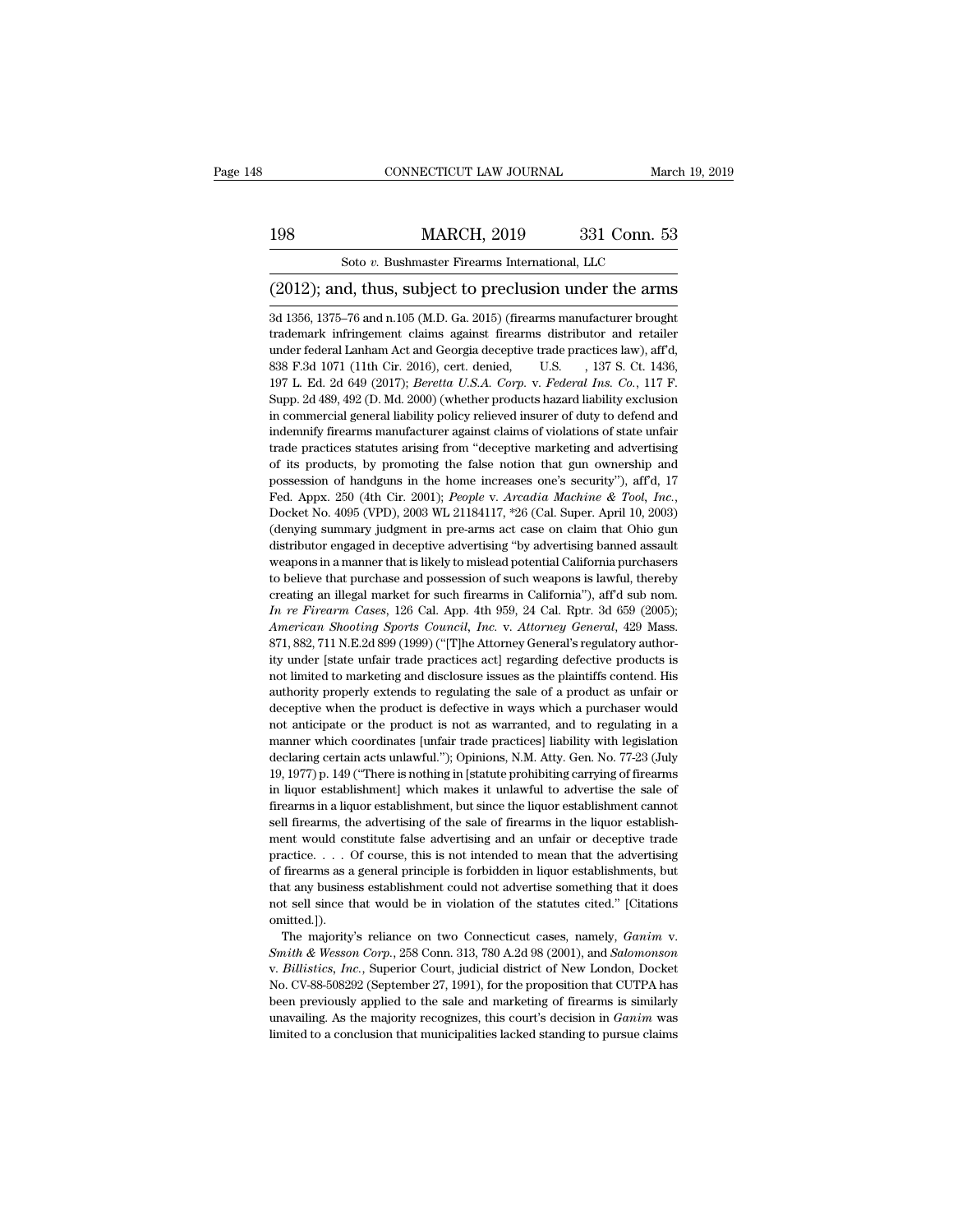# 2019 CONNECTICUT LAW JOURNAL Page 149<br>331 Conn. 53 MARCH, 2019 199<br>500 v. Bushmaster Firearms International, LLC

CONNECTICUT LAW JOURNAL<br>Soto *v.* Bushmaster Firearms International, LLC<br>Soto *v.* Bushmaster Firearms International, LLC<br>nclude, therefore, that the arms act preempts

2019 CONNECTICUT LAW JOURNAL Page 149<br>
331 Conn. 53 MARCH, 2019 199<br>
36to v. Bushmaster Firearms International, LLC<br>
36to v. Bushmaster Firearms International, LLC<br>
37. Therefore, that the arms act preempts<br>
37. Therefore, 331 Conn. 53 MARCH, 2019 199<br>
Soto v. Bushmaster Firearms International, LLC<br>
act.<sup>26</sup> I conclude, therefore, that the arms act preempts<br>
against firearms manufacturers and sellers for harms arising from gun vio-<br>
lence. Soto *v*. Bushmaster Firearms International, LLC<br>act.<sup>26</sup> I conclude, therefore, that the arms act preempts<br>against firearms manufacturers and sellers for harms arising from gun vio-<br>lence. *Ganim* v. *Smith & Wesson Corp.* Soto v. Bushmaster Firearms International, LLC<br>act.<sup>26</sup> I conclude, therefore, that the arms act preempts<br>against firearms manufacturers and sellers for harms arising from gun vio-<br>lence. *Ganim v. Smith & Wesson Corp.*,  $\arct{a}^{26}$  I conclude, therefore, that the arms  $\arct{a}$  preempts against firearms manufacturers and sellers for harms arising from gun violence. *Ganim v. Smith & Wesson Corp.*, 365. Indeed, the court specifically decl and the arm of the arms and sellers for harms and preemipts<br>against firearms manufacturers and sellers for harms arising from gun vio-<br>lence. *Ganim v. Smith & Wesson Corp.*, 365. Indeed, the court specifically<br>declined to against firearms manufacturers and sellers for harms arising from gun vio-<br>lence.  $Ganim$  v.  $Smith$  &  $Wesson$   $Corp$ , 365. Indeed, the court specifically<br>declined to address the substantive legal issues presented in that case,<br>inclu Hence. *Ganim* v. *Smith* & *Wesson Corp.*, 365. Indeed, the court specifically declined to address the substantive legal issues presented in that case, including whether firearms manufacturers and sellers may be held lia declined to address the substantive legal issues presented in that case, including whether firearms manufacturers and sellers may be held liable under CUTPA for "unfair and deceptive advertising" and "unfair and deceptive including whether firearms manufacturers and sellers may be held liable under CUTPA for "unfair and deceptive advertising" and "unfair and deceptive sales practices," as supported by allegations that the firearms manufactu meder CUTPA for "unfair and deceptive advertising" and "unfair and deceptive sales practices," as supported by allegations that the firearms manufacturers and dealers "marketed and sold their handguns in a manner that caus tive sales practices," as supported by allegations that the firearms manufacturers and dealers "marketed and sold their handguns in a manner that causes harm to individuals, especially young children in Bridgeport; markete they the there is a dealers "marketed and sold their handguns in a manner that causes harm to individuals, especially young children in Bridgeport; marketed and sold their handguns in a manner that contributes to homicides causes harm to individuals, especially young children in Bridgeport; marketed and sold their handguns in a manner that contributes to homicides, suicides and accidental deaths in Bridgeport; and engaged in a campaign of mi keted and sold their handguns in a manner that contributes to homicides, suicides and accidental deaths in Bridgeport; and engaged in a campaign of misrepresentation concerning the dangers of their handguns" and that they suicides and accidental deaths in Bridgeport; and engaged in a campaign<br>of misrepresentation concerning the dangers of their handguns" and that<br>they "sell excessive numbers of guns to individual buyers, knowing or having<br>r by matter and unintended users.'' In the plantiffs' standing in that case has absolutely "sell excessive numbers of guns to individual buyers, knowing or having reason to know that some or all of those guns are not for per decision in *Ganim* about the plaintiffs' standing in that case has about they "sell excessive numbers of guns to individual buyers, knowing or having reason to know that some or all of those guns are not for personal use, nesson to know that some or all of those guns are not for personal use, and are likely to be resold illegally and used to commit crimes; and sell guns that fail to incorporate feasible safety devices that would prevent mis Face the vertex are likely to be resold illegally and used to contact that fail to incorporate feasible safety devices<br>by unauthorized and unintended users." Id., 334<br>decision in *Ganim* about the plaintiffs' standin<br>no pr at fail to incorporate feasible safety devices that would prevent misuse unauthorized and unintended users." Id., 334–36. Accordingly, this court's cision in *Ganim* about the plaintiffs' standing in that case has absolute than *Ganim*. *Salomonson*, which is a report of an attorney trial reference and wintended users." Id., 334–36. Accordingly, this court's decision in *Ganim* about the plaintiffs' standing in that case has absolutely no pr

be distinguing a matter of a judge of the viability of a CUTPA claim founded on the "immoral advertising" of firearms.<br>The Superior Court's decision in *Salomonson* is even more inapposite than *Ganim. Salomonson*, which no precedential value with respect to the viability of a CUTPA claim founded<br>on the "immoral advertising" of firearms.<br>The Superior Court's decision in *Salomonson* is even more inapposite<br>than *Ganim. Salomonson*, which i on the "immoral advertising" of firearms.<br>The Superior Court's decision in *Salomonson* is even more inapposite<br>than *Ganim. Salomonson*, which is a report of an attorney trial referee<br>rather than a decision of a judge of The Superior Court's decision in *Salomonson* is even more inapposite than *Ganim. Salomonson*, which is a report of an attorney trial referee rather than a decision of a judge of the Superior Court, does not involve crime than *Ganim. Salomonson*, which is a report of an attorney trial referee trather than a decision of a judge of the Superior Court, does not involve crime or victims of crime, but instead is a routine business dispute, in w rather than a decision of a judge of the Superior Court, does not involve<br>crime or victims of crime, but instead is a routine business dispute, in which<br>the court held that a gun fabricator violated CUTPA by failing to per 88-508292. Example 26 The majority speculates about what Congress would have intended a contract to convert three semi-automatic rifles to fully automatic rappons, including by obtaining necessary federal regulatory approvals.<br>Exampl and a contract to convert three semi-automatic rifles to fully automatic<br>weapons, including by obtaining necessary federal regulatory approvals.<br>See *Salomonson* v. *Billistics, Inc.*, supra, Superior Court, Docket No. CV-

a ''terrible crime is the ones involved in the original regulatory approvals.<br>See *Salomonson v. Billistics, Inc.*, supra, Superior Court, Docket No. CV-88-508292.<br><sup>26</sup> The majority speculates about what Congress would hav See *Salomonson* v. *Billistics*, *Inc.*, supra, Superior Court, Docket No. CV-88-508292.<br><sup>26</sup> The majority speculates about what Congress would have intended with respect to preemption in relation to an elaborate hypothe SS-508292.<br>
<sup>26</sup> The majority speculates about what Congress would have intended<br>
with respect to preemption in relation to an elaborate hypothetical about<br>
a "terrible crime like the ones involved in the Sandy Hook massac <sup>26</sup> The majority speculates about what Congress would have intended with respect to preemption in relation to an elaborate hypothetical about a "terrible crime like the ones involved in the Sandy Hook massacre" perpetrate with respect to preemption in relation to an elaborate hypothetical about a "terrible crime like the ones involved in the Sandy Hook massacre" perpetrated by a "troubled young man" who had watched a firearms seller's "expl a "terrible crime like the ones involved in the Sandy Hook massacre" perpetrated by a "troubled young man" who had watched a firearms seller's "explicit advertisements depicting and glorifying school shootings, and promot[ a trated by a "troubled young man" who had watched a firearms seller's "explicit advertisements depicting and glorifying school shootings, and promot[ing] its products in video games, such as "School Shooting," that glorif "explicit advertisements depicting and glorifying school shootings, and promot[ing] its products in video games, such as 'School Shooting,' that glorify and reward such unlawful conduct." The majority posits that "even the observes 'that is products in video games, such as 'School Shooting,' that glorify<br>mot[ing] its products in video games, such as 'School Shooting,' that glorify<br>and reward such unlawful conduct." The majority posits that " no different spheres and reward such unlawful conduct." The majority posits that "even the most ardent sponsors of [the arms act] would not have wanted to bar a consumer protection lawsuit seeking to hold the supplier acco and and an area is a small would not have wanted to bar a consumer protection lawsuit seeking to hold the supplier accountable for the injuries wrought by such unscrupulous marketing practices." The majority then observes protection lawsuit seeking to hold the supplier accountable for the injuries wrought by such unscrupulous marketing practices." The majority then observes "that is not this case, and yet the underlying legal principles are From the word by such unscruptulous marketing practices." The majority then observes "that is not this case, and yet the underlying legal principles are no different. Once we accept the premise that Congress did not intend whoserves "that is not this case, and yet the underlying legal principles are no different. Once we accept the premise that Congress did not intend to immunize firearms suppliers who engage in truly unethical and irrespons no different. Once we accept the premise that Congress did not intend to immunize firearms suppliers who engage in truly unethical and irresponsible marketing practices promoting criminal conduct, and given that statutes s